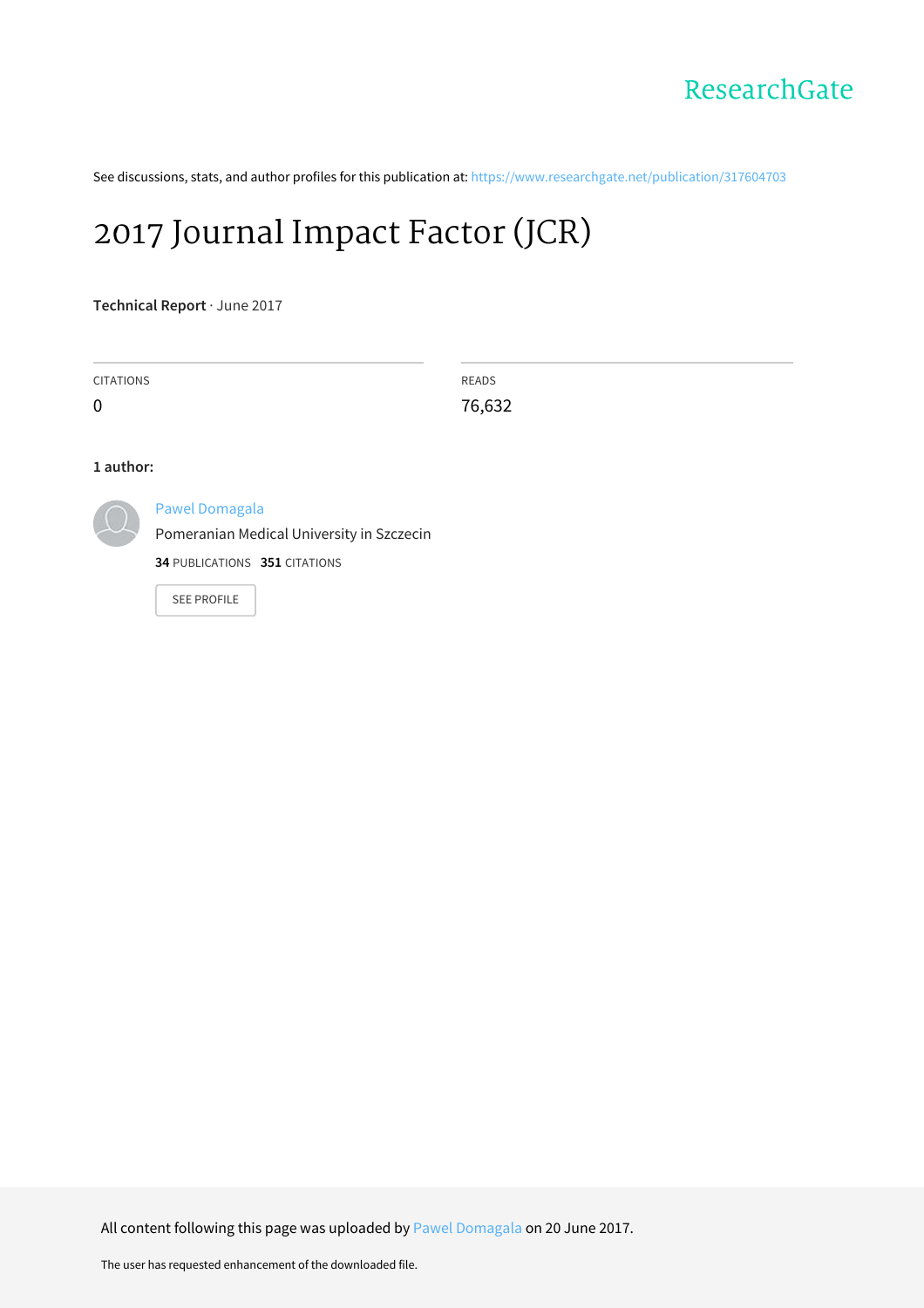

## **Journal Data Filtered By: Selected JCR Year: 2016 Selected Editions: SCIE,SSCI Selected Category Scheme: WoS**

|                | <b>Rank Full Journal Title</b>                   | <b>Journal Impact Factor</b> |
|----------------|--------------------------------------------------|------------------------------|
| $\vert$ 1      | CA-A CANCER JOURNAL FOR CLINICIANS               | 187.040                      |
| $ 2\rangle$    | NEW ENGLAND JOURNAL OF MEDICINE                  | 72.406                       |
| $\vert$ 3      | NATURE REVIEWS DRUG DISCOVERY                    | 57.000                       |
| $\overline{4}$ | <b>CHEMICAL REVIEWS</b>                          | 47.928                       |
| $\overline{5}$ | <b>LANCET</b>                                    | 47.831                       |
| 6              | NATURE REVIEWS MOLECULAR CELL BIOLOGY            | 46.602                       |
| $\overline{7}$ | JAMA-JOURNAL OF THE AMERICAN MEDICAL ASSOCIATION | 44.405                       |
| 8              | NATURE BIOTECHNOLOGY                             | 41.667                       |
| 9              | <b>NATURE REVIEWS GENETICS</b>                   | 40.282                       |
| 10             | <b>NATURE</b>                                    | 40.137                       |
| 11             | NATURE REVIEWS IMMUNOLOGY                        | 39.932                       |
| 12             | <b>NATURE MATERIALS</b>                          | 39.737                       |
| 13             | <b>Nature Nanotechnology</b>                     | 38.986                       |
| 14             | <b>CHEMICAL SOCIETY REVIEWS</b>                  | 38.618                       |
| 15             | <b>Nature Photonics</b>                          | 37.852                       |
| 16             | <b>SCIENCE</b>                                   | 37.205                       |
| 17             | NATURE REVIEWS CANCER                            | 37.147                       |
| 18             | <b>REVIEWS OF MODERN PHYSICS</b>                 | 36.917                       |
| 19             | <b>LANCET ONCOLOGY</b>                           | 33.900                       |
| 20             | PROGRESS IN MATERIALS SCIENCE                    | 31.140                       |
| 21             | Annual Review of Astronomy and Astrophysics      | 30.733                       |
| 22             | <b>CELL</b>                                      | 30.410                       |
| 23             | <b>NATURE MEDICINE</b>                           | 29.886                       |
| 24             | Energy & Environmental Science                   | 29.518                       |
| 25             | Living Reviews in Relativity                     | 29.300                       |
| 26             | MATERIALS SCIENCE & ENGINEERING R-REPORTS        | 29.280                       |
| 27             | NATURE REVIEWS NEUROSCIENCE                      | 28.880                       |
| 28             | Annual Review of Immunology                      | 28.396                       |
| 29             | <b>NATURE GENETICS</b>                           | 27.959                       |
| 30             | <b>CANCER CELL</b>                               | 27.407                       |
| 31             | PHYSIOLOGICAL REVIEWS                            | 27.312                       |
| 32             | Annual Review of Pathology-Mechanisms of Disease | 26.853                       |
| 33             | NATURE REVIEWS MICROBIOLOGY                      | 26.819                       |
| 34             | <b>World Psychiatry</b>                          | 26.561                       |
| 34             | World Psychiatry                                 | 26.561                       |
| 36             | <b>LANCET NEUROLOGY</b>                          | 26.284                       |
| 37             | <b>Nature Chemistry</b>                          | 25.870                       |
| 38             | PROGRESS IN POLYMER SCIENCE                      | 25.766                       |
| 39             | <b>NATURE METHODS</b>                            | 25.062                       |
| 40             | JOURNAL OF CLINICAL ONCOLOGY                     | 24.008                       |
| 41             | Cell Stem Cell                                   | 23.394                       |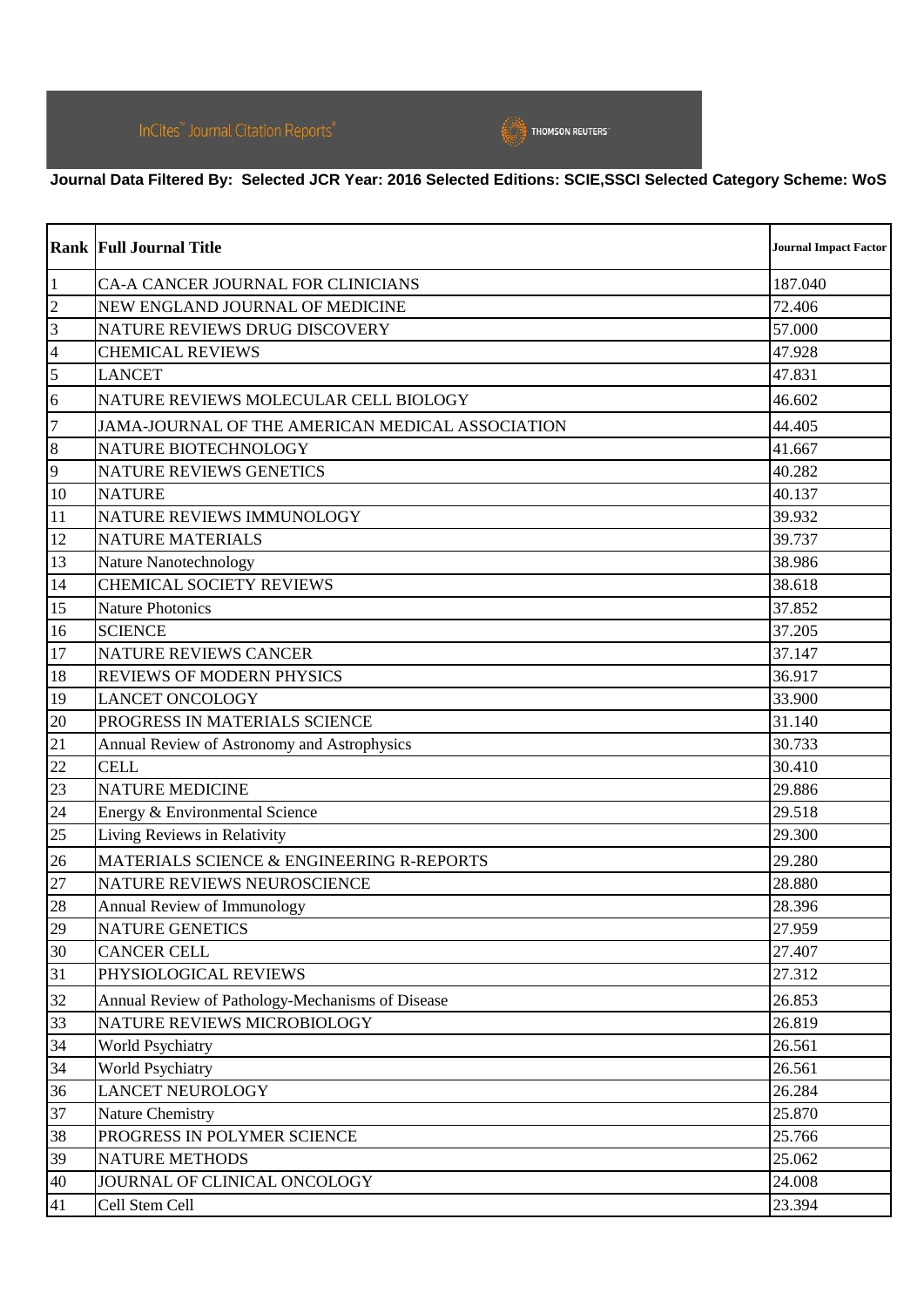| 42      | <b>IMMUNITY</b>                                   | 22.845 |
|---------|---------------------------------------------------|--------|
| 43      | <b>Annual Review of Plant Biology</b>             | 22.808 |
| 44      | <b>Nature Physics</b>                             | 22.806 |
| 45      | <b>ADVANCES IN PHYSICS</b>                        | 21.818 |
| 46      | <b>Materials Today</b>                            | 21.695 |
| 47      | NATURE IMMUNOLOGY                                 | 21.506 |
| 48      | <b>BMJ-British Medical Journal</b>                | 20.785 |
| 49      | <b>Nature Reviews Clinical Oncology</b>           | 20.693 |
| 50      | ACCOUNTS OF CHEMICAL RESEARCH                     | 20.268 |
| 51      | Nature Reviews Neurology                          | 20.257 |
| 52      | NATURE CELL BIOLOGY                               | 20.060 |
| 53      | <b>Cancer Discovery</b>                           | 20.011 |
| 54      | CLINICAL MICROBIOLOGY REVIEWS                     | 19.958 |
| 55      | <b>Annual Review of Psychology</b>                | 19.950 |
| 55      | Annual Review of Psychology                       | 19.950 |
| 57      | <b>Annual Review of Biochemistry</b>              | 19.939 |
| 58      | JOURNAL OF THE AMERICAN COLLEGE OF CARDIOLOGY     | 19.896 |
| 59      | <b>LANCET INFECTIOUS DISEASES</b>                 | 19.864 |
| 60      | <b>ADVANCED MATERIALS</b>                         | 19.791 |
| 61      | Lancet Diabetes & Endocrinology                   | 19.742 |
| 62      | EUROPEAN HEART JOURNAL                            | 19.651 |
| 63      | <b>CIRCULATION</b>                                | 19.309 |
| 64      | Nature Climate Change                             | 19.304 |
| 64      | Nature Climate Change                             | 19.304 |
| 66      | <b>Lancet Respiratory Medicine</b>                | 19.287 |
| 67      | <b>Annual Review of Condensed Matter Physics</b>  | 18.588 |
| 68      | <b>GASTROENTEROLOGY</b>                           | 18.392 |
| 69      | Nature Reviews Endocrinology                      | 18.318 |
| 70      | Cell Metabolism                                   | 18.164 |
| 71      | PHARMACOLOGICAL REVIEWS                           | 17.893 |
| 72      | NATURE NEUROSCIENCE                               | 17.839 |
| 73      | Advances in Optics and Photonics                  | 17.833 |
| 74      | <b>Lancet Global Health</b>                       | 17.686 |
| 74      | Lancet Global Health                              | 17.686 |
| 76      | Nano Today                                        | 17.476 |
| $77 \,$ | PHYSICS REPORTS-REVIEW SECTION OF PHYSICS LETTERS | 17.425 |
| 78      | PROGRESS IN ENERGY AND COMBUSTION SCIENCE         | 17.382 |
| 79      | <b>IEEE Communications Surveys and Tutorials</b>  | 17.188 |
| 80      | ANNALS OF INTERNAL MEDICINE                       | 17.135 |
| 81      | <b>Science Translational Medicine</b>             | 16.796 |
| 82      | PSYCHOLOGICAL BULLETIN                            | 16.793 |
| 82      | PSYCHOLOGICAL BULLETIN                            | 16.793 |
| 84      | <b>Advanced Energy Materials</b>                  | 16.721 |
| 85      | <b>GUT</b>                                        | 16.658 |
| 86      | TRENDS IN BIOCHEMICAL SCIENCES                    | 16.630 |
| 87      | <b>JAMA</b> Oncology                              | 16.559 |
| 88      | <b>JAMA</b> Internal Medicine                     | 16.538 |
| 89      | PSYCHOLOGICAL INQUIRY                             | 16.455 |
| 90      | EUROPEAN UROLOGY                                  | 16.265 |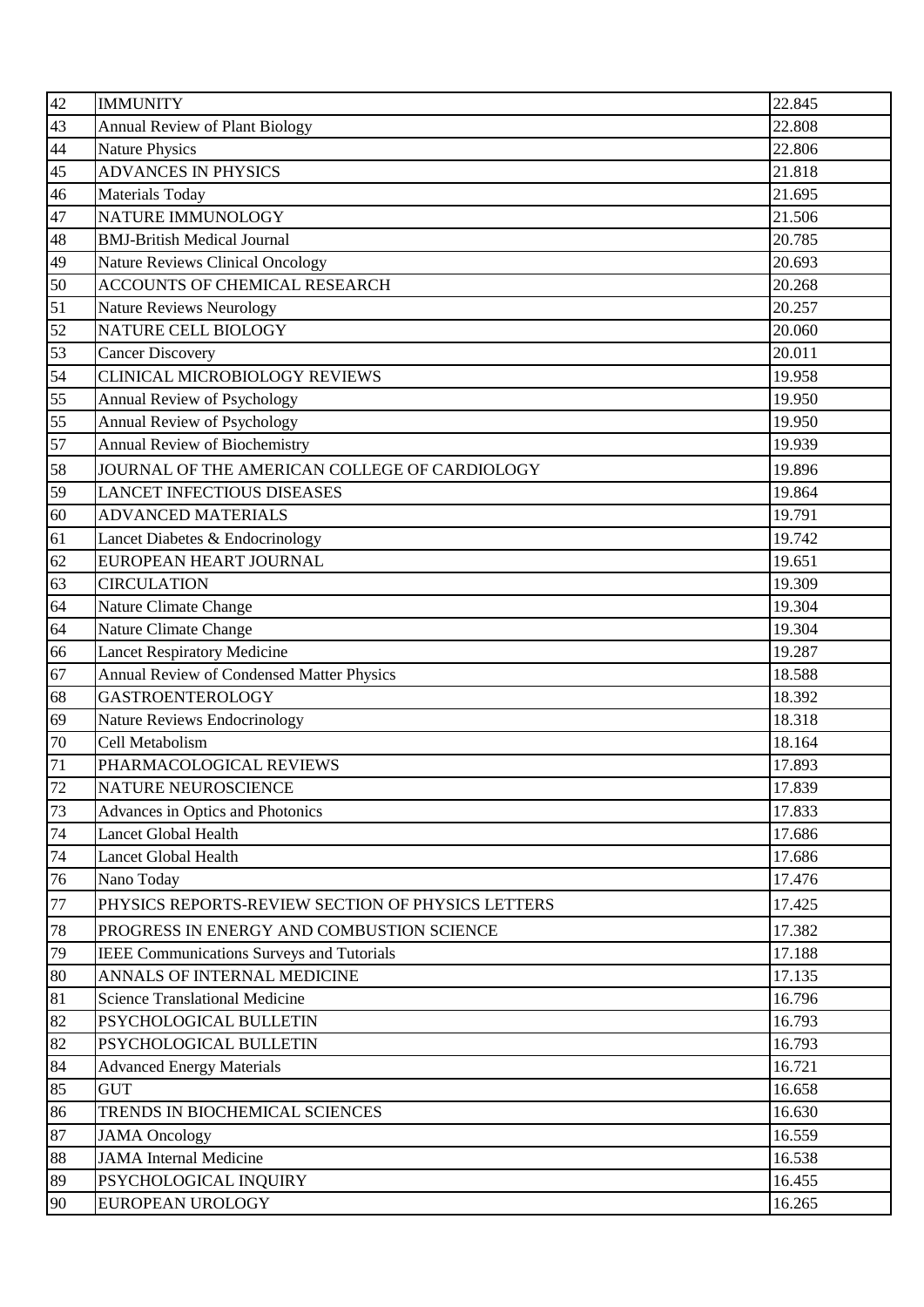| 91  | <b>ENDOCRINE REVIEWS</b>                                        | 15.745 |
|-----|-----------------------------------------------------------------|--------|
| 92  | <b>Annual Review of Neuroscience</b>                            | 15.630 |
| 93  | <b>CELL RESEARCH</b>                                            | 15.606 |
| 94  | TRENDS IN COGNITIVE SCIENCES                                    | 15.402 |
| 94  | TRENDS IN COGNITIVE SCIENCES                                    | 15.402 |
| 96  | TRENDS IN CELL BIOLOGY                                          | 15.333 |
| 97  | <b>JAMA</b> Psychiatry                                          | 15.307 |
| 97  | <b>JAMA</b> Psychiatry                                          | 15.307 |
| 99  | TRENDS IN ECOLOGY & EVOLUTION                                   | 15.268 |
| 100 | <b>Nature Chemical Biology</b>                                  | 15.066 |
| 101 | Cell Host & Microbe                                             | 14.946 |
| 102 | Annual Review of Cell and Developmental Biology                 | 14.917 |
| 103 | JOURNAL OF MANAGED CARE PHARMACY                                | 14.789 |
| 104 | <b>Annual Review of Physical Chemistry</b>                      | 14.741 |
| 105 | MOLECULAR CELL                                                  | 14.714 |
| 106 | MICROBIOLOGY AND MOLECULAR BIOLOGY REVIEWS                      | 14.533 |
| 107 | REPORTS ON PROGRESS IN PHYSICS                                  | 14.311 |
| 108 | <b>Nature Reviews Cardiology</b>                                | 14.299 |
| 109 | <b>BEHAVIORAL AND BRAIN SCIENCES</b>                            | 14.200 |
| 109 | <b>BEHAVIORAL AND BRAIN SCIENCES</b>                            | 14.200 |
| 111 | AMERICAN JOURNAL OF PSYCHIATRY                                  | 14.176 |
| 111 | AMERICAN JOURNAL OF PSYCHIATRY                                  | 14.176 |
| 113 | Psychological Science in the Public Interest                    | 14.143 |
| 114 | Light-Science & Applications                                    | 14.098 |
| 115 | <b>NEURON</b>                                                   | 14.024 |
| 116 | <b>Annual Review of Fluid Mechanics</b>                         | 14.020 |
| 117 | Wiley Interdisciplinary Reviews-Computational Molecular Science | 14.016 |
| 118 | <b>STUDIES IN MYCOLOGY</b>                                      | 14.000 |
| 119 | <b>CIRCULATION RESEARCH</b>                                     | 13.965 |
| 120 | <b>ACS Nano</b>                                                 | 13.942 |
| 121 | <b>Nature Geoscience</b>                                        | 13.941 |
| 122 | JOURNAL OF THE AMERICAN CHEMICAL SOCIETY                        | 13.858 |
| 123 | Physics of Life Reviews                                         | 13.840 |
| 124 | Nature Reviews Gastroenterology & Hepatology                    | 13.678 |
| 125 | <b>Applied Physics Reviews</b>                                  | 13.667 |
| 126 | <b>Annual Review of Medicine</b>                                | 13.609 |
| 127 | <b>FUNGAL DIVERSITY</b>                                         | 13.465 |
| 128 | <b>Annual Review of Materials Research</b>                      | 13.432 |
| 129 | <b>SURFACE SCIENCE REPORTS</b>                                  | 13.333 |
| 130 | <b>COORDINATION CHEMISTRY REVIEWS</b>                           | 13.324 |
| 131 | TRENDS IN IMMUNOLOGY                                            | 13.287 |
| 132 | <b>HEPATOLOGY</b>                                               | 13.246 |
| 133 | PROGRESS IN NEUROBIOLOGY                                        | 13.217 |
| 134 | AMERICAN JOURNAL OF RESPIRATORY AND CRITICAL CARE MEDICINE      | 13.204 |
| 134 | MOLECULAR PSYCHIATRY                                            | 13.204 |
| 136 | <b>BLOOD</b>                                                    | 13.164 |
| 137 | JOURNAL OF ALLERGY AND CLINICAL IMMUNOLOGY                      | 13.081 |
| 138 | Annual Review of Pharmacology and Toxicology                    | 12.877 |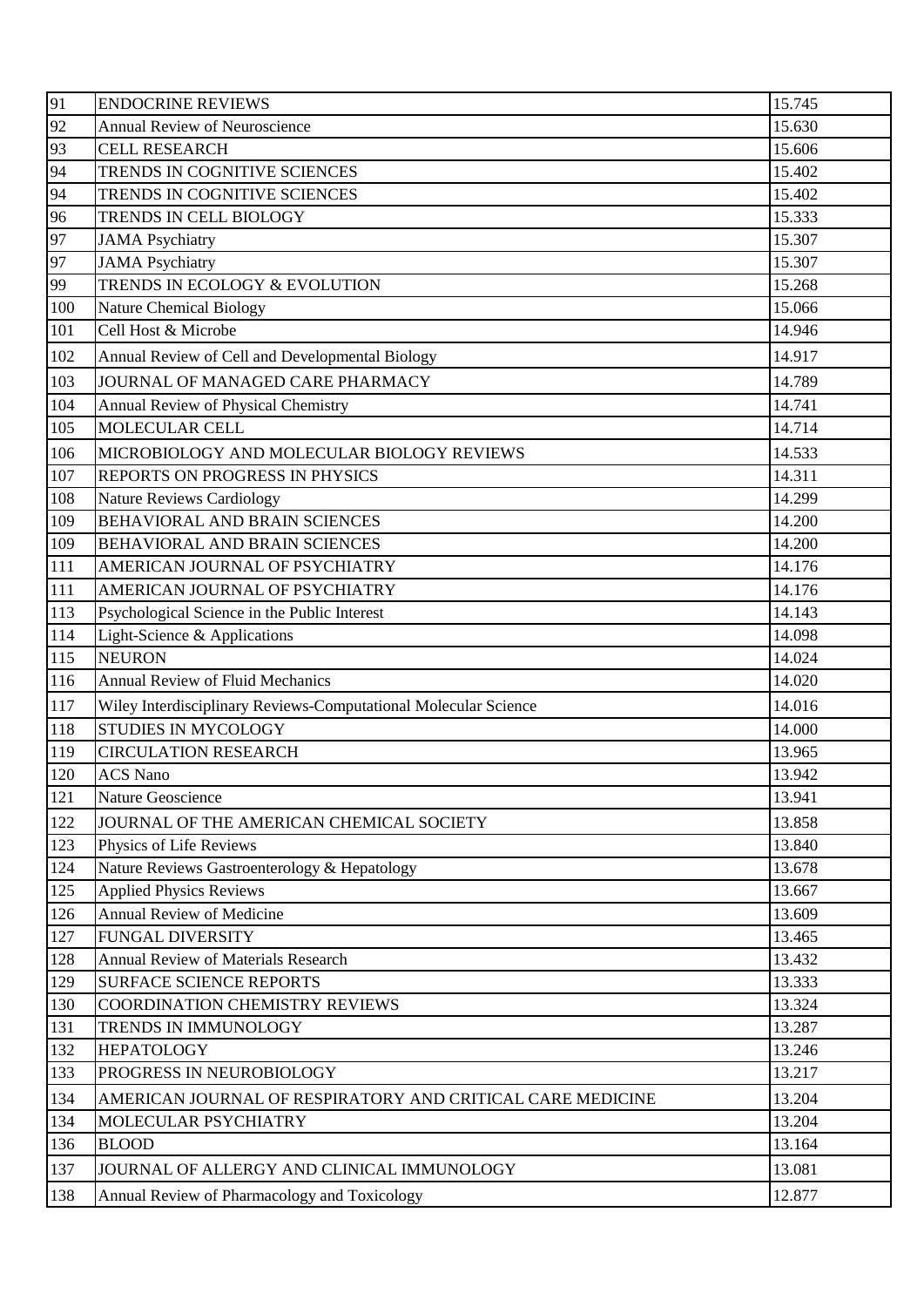| 139 | Annual Review of Entomology                                         | 12.867 |
|-----|---------------------------------------------------------------------|--------|
| 140 | ANNALS OF THE RHEUMATIC DISEASES                                    | 12.811 |
| 141 | TRENDS IN PHARMACOLOGICAL SCIENCES                                  | 12.797 |
| 142 | Physical Review X                                                   | 12.789 |
| 143 | JOURNAL OF CLINICAL INVESTIGATION                                   | 12.784 |
| 144 | <b>NANO LETTERS</b>                                                 | 12.712 |
| 145 | NATURE STRUCTURAL & MOLECULAR BIOLOGY                               | 12.595 |
| 146 | <b>JNCI-Journal of the National Cancer Institute</b>                | 12.589 |
| 147 | <b>JOURNAL OF HEPATOLOGY</b>                                        | 12.486 |
| 148 | Living Reviews in Solar Physics                                     | 12.455 |
| 149 | Nano Energy                                                         | 12.343 |
| 150 | <b>REVIEWS OF GEOPHYSICS</b>                                        | 12.340 |
| 151 | <b>Annual Review of Marine Science</b>                              | 12.333 |
| 152 | JOURNAL OF PHOTOCHEMISTRY AND PHOTOBIOLOGY C-PHOTOCHEMISTRY REVIEWS | 12.317 |
| 153 | <b>ACTA NEUROPATHOLOGICA</b>                                        | 12.213 |
| 154 | <b>FEMS MICROBIOLOGY REVIEWS</b>                                    | 12.198 |
| 155 | Nature Reviews Rheumatology                                         | 12.188 |
| 156 | Nature Reviews Nephrology                                           | 12.146 |
| 157 | Annual Review of Clinical Psychology                                | 12.136 |
| 157 | Annual Review of Clinical Psychology                                | 12.136 |
| 159 | ADVANCED FUNCTIONAL MATERIALS                                       | 12.124 |
| 159 | <b>Nature Communications</b>                                        | 12.124 |
| 161 | <b>INTENSIVE CARE MEDICINE</b>                                      | 12.015 |
| 162 | ANGEWANDTE CHEMIE-INTERNATIONAL EDITION                             | 11.994 |
| 163 | JOURNAL OF EXPERIMENTAL MEDICINE                                    | 11.991 |
| 164 | <b>GENOME RESEARCH</b>                                              | 11.922 |
| 165 | <b>TRENDS IN PLANT SCIENCE</b>                                      | 11.911 |
| 166 | <b>GENOME BIOLOGY</b>                                               | 11.908 |
| 167 | PLOS MEDICINE                                                       | 11.862 |
| 168 | <b>DIABETES CARE</b>                                                | 11.857 |
| 169 | <b>ANNALS OF ONCOLOGY</b>                                           | 11.855 |
| 170 | ADVANCED DRUG DELIVERY REVIEWS                                      | 11.764 |
| 171 | HUMAN REPRODUCTION UPDATE                                           | 11.748 |
| 172 | <b>LEUKEMIA</b>                                                     | 11.702 |
| 173 | <b>BIOLOGICAL REVIEWS</b>                                           | 11.615 |
| 174 | <b>Lancet Psychiatry</b>                                            | 11.588 |
| 174 | <b>Lancet Psychiatry</b>                                            | 11.588 |
| 176 | PROGRESS IN RETINAL AND EYE RESEARCH                                | 11.587 |
| 177 | MMWR-MORBIDITY AND MORTALITY WEEKLY REPORT                          | 11.483 |
| 178 | <b>BIOLOGICAL PSYCHIATRY</b>                                        | 11.412 |
| 179 | PROGRESS IN PARTICLE AND NUCLEAR PHYSICS                            | 11.229 |
| 180 | PHARMACOLOGY & THERAPEUTICS                                         | 11.127 |
| 181 | TRENDS IN BIOTECHNOLOGY                                             | 11.126 |
| 182 | TRENDS IN NEUROSCIENCES                                             | 11.124 |
| 183 | <b>Academy of Management Annals</b>                                 | 11.115 |
| 183 | Annual Review of Physiology                                         | 11.115 |
| 185 | TRENDS IN MICROBIOLOGY                                              | 11.020 |
| 186 | NATURAL PRODUCT REPORTS                                             | 11.014 |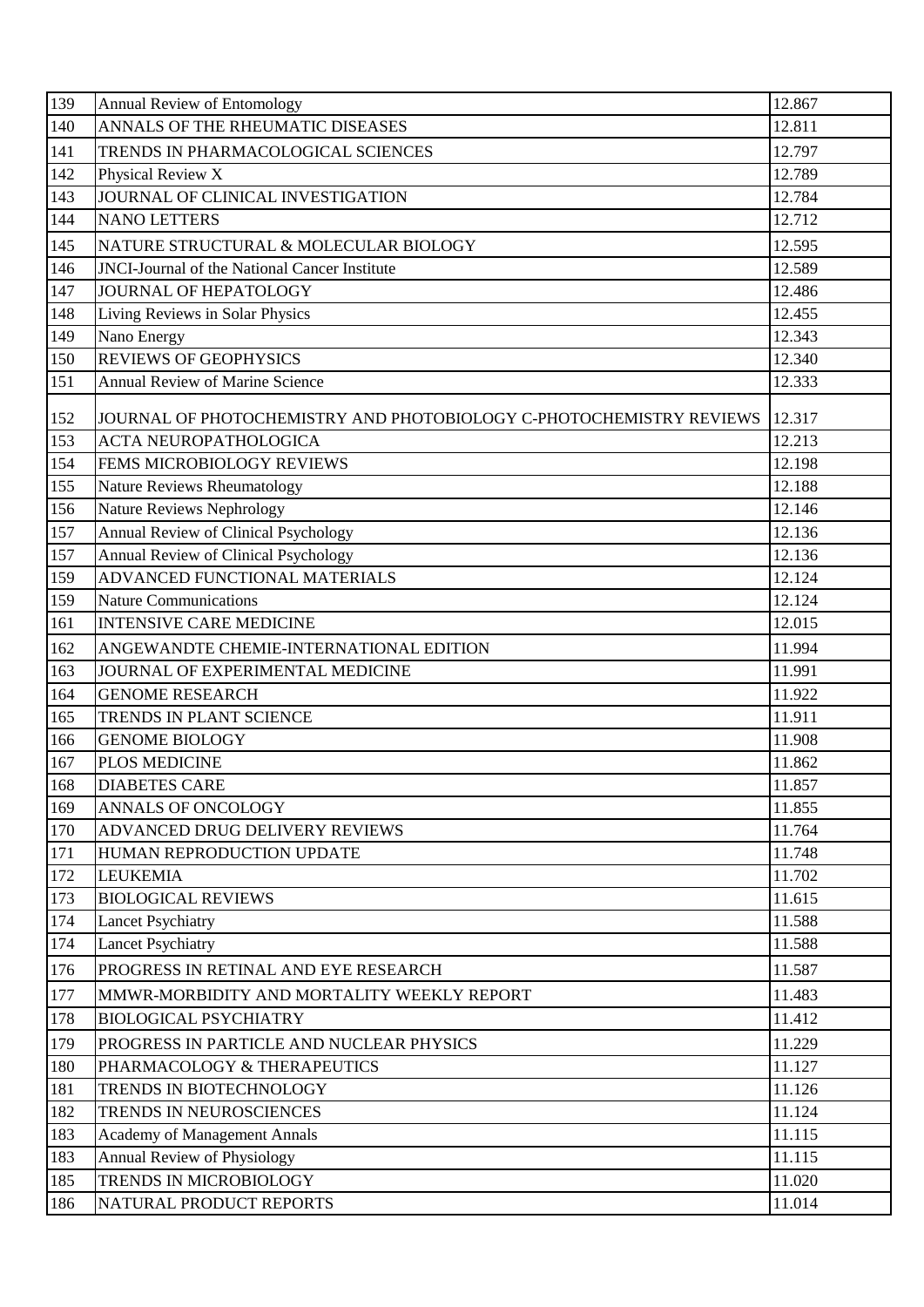| 187        | PROGRESS IN QUANTUM ELECTRONICS                                                 | 11.000 |
|------------|---------------------------------------------------------------------------------|--------|
| 188        | Annual Review of Phytopathology                                                 | 10.981 |
| 189        | <b>DRUG RESISTANCE UPDATES</b>                                                  | 10.906 |
| 190        | TRENDS IN ENDOCRINOLOGY AND METABOLISM                                          | 10.893 |
| 191        | TRENDS IN GENETICS                                                              | 10.844 |
| 192        | TRENDS IN MOLECULAR MEDICINE                                                    | 10.732 |
| 193        | <b>IEEE Industrial Electronics Magazine</b>                                     | 10.710 |
| 194        | <b>Materials Horizons</b>                                                       | 10.706 |
| 195        | Annual Review of Biophysics                                                     | 10.676 |
| 196        | IEEE TRANSACTIONS ON EVOLUTIONARY COMPUTATION                                   | 10.629 |
| 197        | <b>ACS</b> Catalysis                                                            | 10.614 |
| 198        | <b>BIOTECHNOLOGY ADVANCES</b>                                                   | 10.597 |
| 199        | PROGRESS IN LIPID RESEARCH                                                      | 10.583 |
| 200        | EUROPEAN RESPIRATORY JOURNAL                                                    | 10.569 |
| 201        | Annual Review of Biomedical Engineering                                         | 10.514 |
| 202        | IEEE COMMUNICATIONS MAGAZINE                                                    | 10.435 |
| 203        | JOURNAL OF PINEAL RESEARCH                                                      | 10.391 |
| 204        | <b>Nature Plants</b>                                                            | 10.300 |
| 205        | <b>BRAIN</b>                                                                    | 10.292 |
| 206        | <b>JAMA</b> Pediatrics                                                          | 10.251 |
| 207        | Annual Review of Public Health                                                  | 10.228 |
| 207        | Annual Review of Public Health                                                  | 10.228 |
| 209        | JACC-Cardiovascular Imaging                                                     | 10.189 |
| 210        | Annual Review of Ecology Evolution and Systematics                              | 10.182 |
| 211        | NUCLEIC ACIDS RESEARCH                                                          | 10.162 |
| 212        | <b>Nature Protocols</b>                                                         | 10.032 |
| 213        | <b>JAMA</b> Neurology                                                           | 10.029 |
| 214        | CURRENT OPINION IN CELL BIOLOGY                                                 | 9.937  |
| 215        | <b>ANNALS OF NEUROLOGY</b>                                                      | 9.890  |
| 216        | <b>Lancet HIV</b>                                                               | 9.842  |
| 217        | <b>PLOS BIOLOGY</b>                                                             | 9.797  |
| 218        | <b>EMBO JOURNAL</b>                                                             | 9.792  |
| 219        | LAND DEGRADATION & DEVELOPMENT                                                  | 9.787  |
| 220        | <b>Annual Review of Earth and Planetary Sciences</b>                            | 9.780  |
| 221        | ENVIRONMENTAL HEALTH PERSPECTIVES                                               | 9.776  |
| 222        | Molecular Systems Biology                                                       | 9.750  |
| 223        | Journal of Cachexia Sarcopenia and Muscle                                       | 9.697  |
| 224        | <b>ISME Journal</b>                                                             | 9.664  |
| 225        | PROCEEDINGS OF THE NATIONAL ACADEMY OF SCIENCES OF THE UNITED STATES OF AMERICA | 9.661  |
| 226        | <b>IEEE SIGNAL PROCESSING MAGAZINE</b>                                          | 9.654  |
| 227        | <b>CLINICAL CANCER RESEARCH</b>                                                 | 9.619  |
| 228        | <b>IMMUNOLOGICAL REVIEWS</b>                                                    | 9.614  |
| 229        | SEMINARS IN IMMUNOLOGY                                                          | 9.611  |
|            |                                                                                 | 9.566  |
| 230<br>231 | AMERICAN JOURNAL OF GASTROENTEROLOGY<br>Alzheimers & Dementia                   | 9.478  |
| 232        | <b>CHEMISTRY OF MATERIALS</b>                                                   | 9.466  |
|            |                                                                                 |        |
| 233        | <b>BIOCHIMICA ET BIOPHYSICA ACTA-REVIEWS ON CANCER</b>                          | 9.452  |
| 234        | <b>ECOLOGY LETTERS</b>                                                          | 9.449  |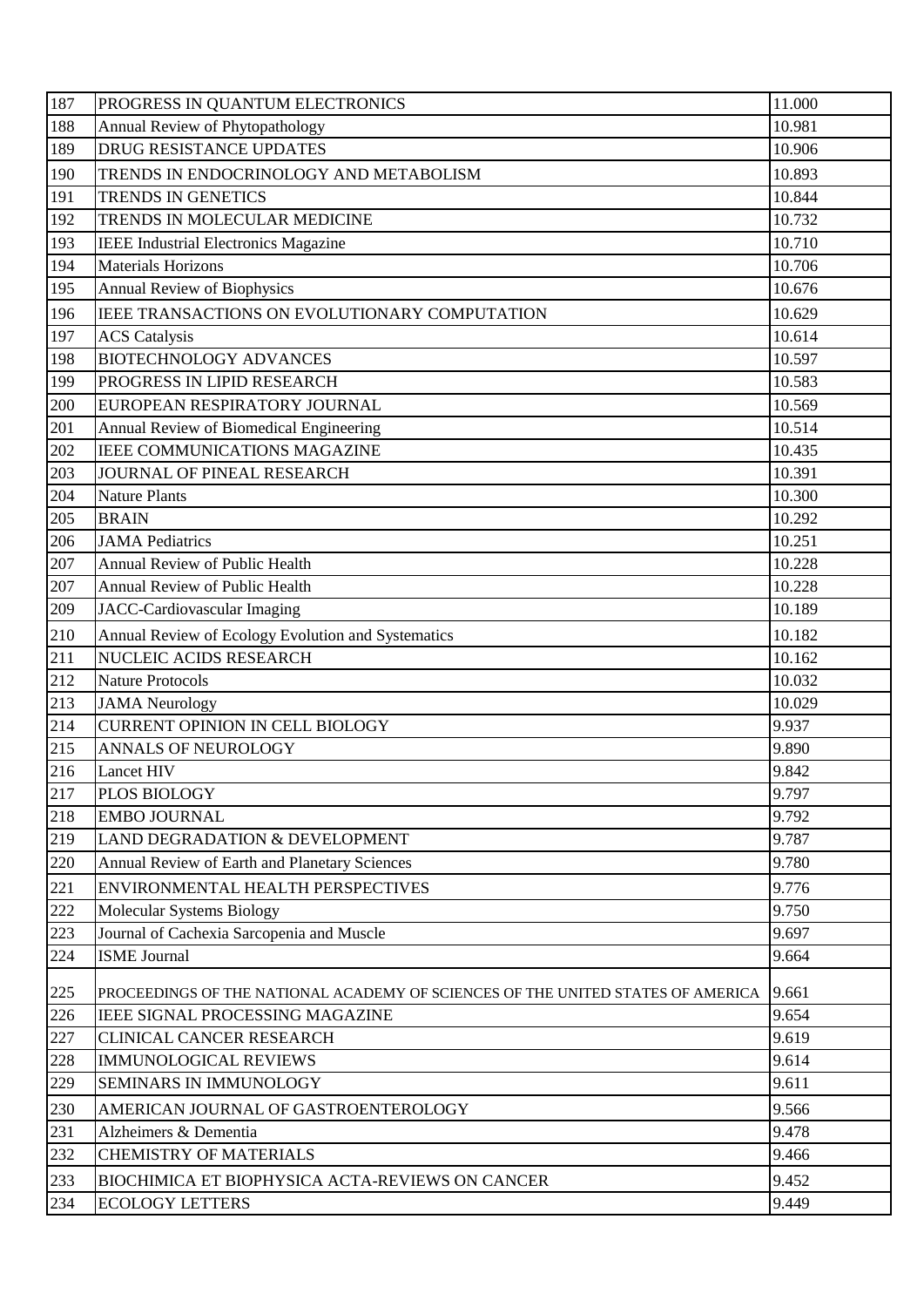| 235 | APPLIED CATALYSIS B-ENVIRONMENTAL             | 9.446 |
|-----|-----------------------------------------------|-------|
| 236 | Journal of Statistical Software               | 9.436 |
| 237 | FRONTIERS IN NEUROENDOCRINOLOGY               | 9.425 |
| 238 | Annual Review of Microbiology                 | 9.415 |
| 239 | <b>GENES &amp; DEVELOPMENT</b>                | 9.413 |
| 240 | <b>ACADEMY OF MANAGEMENT REVIEW</b>           | 9.408 |
| 241 | <b>MASS SPECTROMETRY REVIEWS</b>              | 9.373 |
| 242 | PERSONALITY AND SOCIAL PSYCHOLOGY REVIEW      | 9.361 |
| 243 | Journal of Physical Chemistry Letters         | 9.353 |
| 244 | <b>Bone Research</b>                          | 9.326 |
| 245 | <b>CURRENT OPINION IN BIOTECHNOLOGY</b>       | 9.294 |
| 246 | <b>EMBO Molecular Medicine</b>                | 9.249 |
| 247 | <b>PROCEEDINGS OF THE IEEE</b>                | 9.237 |
| 248 | DEVELOPMENTAL CELL                            | 9.174 |
| 249 | <b>NPG</b> Asia Materials                     | 9.157 |
| 250 | <b>SEMINARS IN CANCER BIOLOGY</b>             | 9.141 |
| 251 | <b>GREEN CHEMISTRY</b>                        | 9.125 |
| 252 | <b>CANCER RESEARCH</b>                        | 9.122 |
| 253 | npj Quantum Information                       | 9.111 |
| 254 | <b>Annual Review of Nutrition</b>             | 9.054 |
| 255 | <b>Advanced Science</b>                       | 9.034 |
| 256 | AMERICAN JOURNAL OF HUMAN GENETICS            | 9.025 |
| 257 | <b>FISH AND FISHERIES</b>                     | 9.013 |
| 258 | <b>ANNALS OF SURGERY</b>                      | 8.980 |
| 259 | <b>IEEE WIRELESS COMMUNICATIONS</b>           | 8.972 |
| 260 | JOURNAL OF THE AMERICAN SOCIETY OF NEPHROLOGY | 8.966 |
| 261 | PSYCHOTHERAPY AND PSYCHOSOMATICS              | 8.964 |
| 261 | PSYCHOTHERAPY AND PSYCHOSOMATICS              | 8.964 |
| 263 | <b>AUTOIMMUNITY REVIEWS</b>                   | 8.961 |
| 264 | <b>SLEEP MEDICINE REVIEWS</b>                 | 8.958 |
| 265 | ASTROPHYSICAL JOURNAL SUPPLEMENT SERIES       | 8.955 |
| 266 | <b>SYSTEMATIC BIOLOGY</b>                     | 8.917 |
| 267 | <b>CLINICAL PSYCHOLOGY REVIEW</b>             | 8.897 |
| 268 | Journal of Materials Chemistry A              | 8.867 |
| 269 | <b>CURRENT BIOLOGY</b>                        | 8.851 |
| 270 | National Science Review                       | 8.843 |
| 271 | JACC-Cardiovascular Interventions             | 8.841 |
| 272 | <b>Molecular Plant</b>                        | 8.827 |
| 273 | Cold Spring Harbor Perspectives in Biology    | 8.769 |
| 274 | MEDICINAL RESEARCH REVIEWS                    | 8.763 |
| 275 | ECOLOGICAL MONOGRAPHS                         | 8.759 |
| 276 | <b>Annual Review of Genetics</b>              | 8.745 |
| 277 | Theranostics                                  | 8.712 |
| 278 | PLANT CELL                                    | 8.688 |
| 279 | <b>DIABETES</b>                               | 8.684 |
| 280 | <b>Chemical Science</b>                       | 8.668 |
| 281 | <b>Soft Robotics</b>                          | 8.649 |
| 282 | Small                                         | 8.643 |
| 283 | PROGRESS IN SURFACE SCIENCE                   | 8.619 |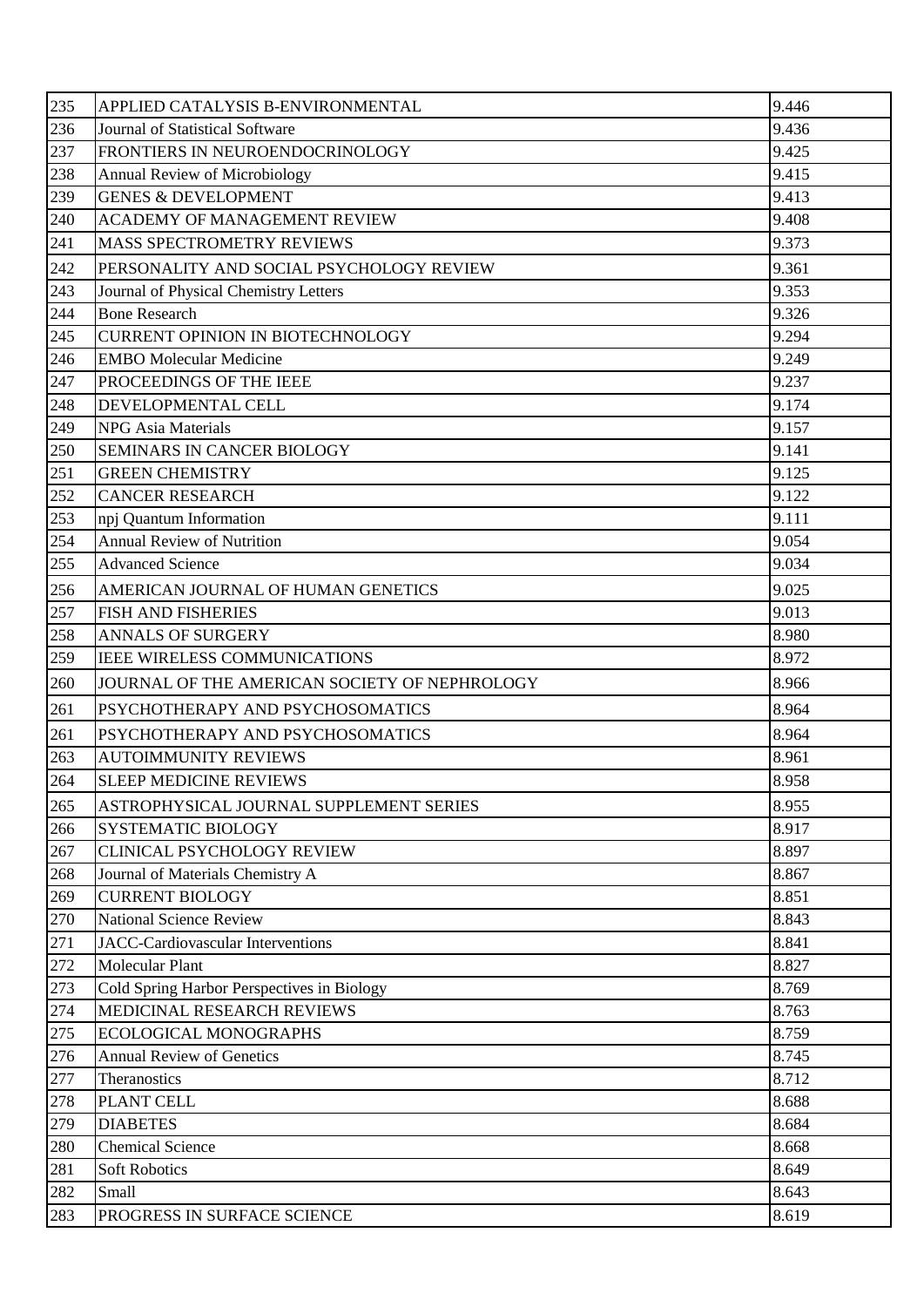| 284 | <b>INTERNATIONAL MATERIALS REVIEWS</b>                         | 8.605 |
|-----|----------------------------------------------------------------|-------|
| 285 | Autophagy                                                      | 8.593 |
| 286 | <b>CANCER TREATMENT REVIEWS</b>                                | 8.589 |
| 287 | Particle and Fibre Toxicology                                  | 8.577 |
| 288 | <b>EMBO REPORTS</b>                                            | 8.568 |
| 289 | <b>GLOBAL CHANGE BIOLOGY</b>                                   | 8.502 |
| 290 | Microbiome                                                     | 8.496 |
| 291 | <b>JACC-Heart Failure</b>                                      | 8.493 |
| 292 | PHYSICAL REVIEW LETTERS                                        | 8.462 |
| 293 | TRAC-TRENDS IN ANALYTICAL CHEMISTRY                            | 8.442 |
| 294 | Laser & Photonics Reviews                                      | 8.434 |
| 295 | <b>Cell Systems</b>                                            | 8.406 |
| 296 | <b>BIOMATERIALS</b>                                            | 8.402 |
| 297 | KIDNEY INTERNATIONAL                                           | 8.395 |
| 298 | <b>CURRENT OPINION IN IMMUNOLOGY</b>                           | 8.384 |
| 299 | CELL DEATH AND DIFFERENTIATION                                 | 8.339 |
| 300 | IEEE TRANSACTIONS ON PATTERN ANALYSIS AND MACHINE INTELLIGENCE | 8.329 |
| 301 | NEUROSCIENCE AND BIOBEHAVIORAL REVIEWS                         | 8.299 |
| 302 | <b>Cancer Immunology Research</b>                              | 8.284 |
| 303 | <b>Cell Reports</b>                                            | 8.282 |
| 304 | <b>THORAX</b>                                                  | 8.272 |
| 305 | <b>GENETICS IN MEDICINE</b>                                    | 8.229 |
| 306 | ASTRONOMY AND ASTROPHYSICS REVIEW                              | 8.222 |
| 306 | <b>EMERGING INFECTIOUS DISEASES</b>                            | 8.222 |
| 306 | INTERNATIONAL JOURNAL OF COMPUTER VISION                       | 8.222 |
| 309 | <b>CLINICAL INFECTIOUS DISEASES</b>                            | 8.216 |
| 310 | <b>OPHTHALMOLOGY</b>                                           | 8.204 |
| 311 | <b>ALDRICHIMICA ACTA</b>                                       | 8.182 |
| 312 | <b>PROGRESS IN CARDIOVASCULAR DISEASES</b>                     | 8.177 |
| 313 | METABOLIC ENGINEERING                                          | 8.142 |
|     |                                                                |       |
| 314 | IEEE JOURNAL ON SELECTED AREAS IN COMMUNICATIONS               | 8.085 |
| 315 | RENEWABLE & SUSTAINABLE ENERGY REVIEWS                         | 8.050 |
| 316 | FRONTIERS IN ECOLOGY AND THE ENVIRONMENT                       | 8.039 |
| 317 | <b>CLINICAL CHEMISTRY</b>                                      | 8.008 |
| 318 | <b>JAMA</b> Surgery                                            | 7.956 |
| 319 | JOURNAL OF CELL BIOLOGY                                        | 7.955 |
| 320 | <b>Applied Mechanics Reviews</b>                               | 7.921 |
| 321 | <b>BMC</b> Medicine                                            | 7.901 |
| 322 | CURRENT OPINION IN CHEMICAL BIOLOGY                            | 7.889 |
| 323 | <b>Obesity Reviews</b>                                         | 7.883 |
| 324 | <b>Liver Cancer</b>                                            | 7.854 |
| 325 | JOURNAL OF CONTROLLED RELEASE                                  | 7.786 |
| 325 | NEURO-ONCOLOGY                                                 | 7.786 |
| 327 | <b>BIOSENSORS &amp; BIOELECTRONICS</b>                         | 7.780 |
| 328 | INTERNATIONAL JOURNAL OF EPIDEMIOLOGY                          | 7.738 |
| 329 | <b>Nature Reviews Urology</b>                                  | 7.735 |
| 330 | JOURNAL OF MANAGEMENT                                          | 7.733 |
| 331 | Optica                                                         | 7.727 |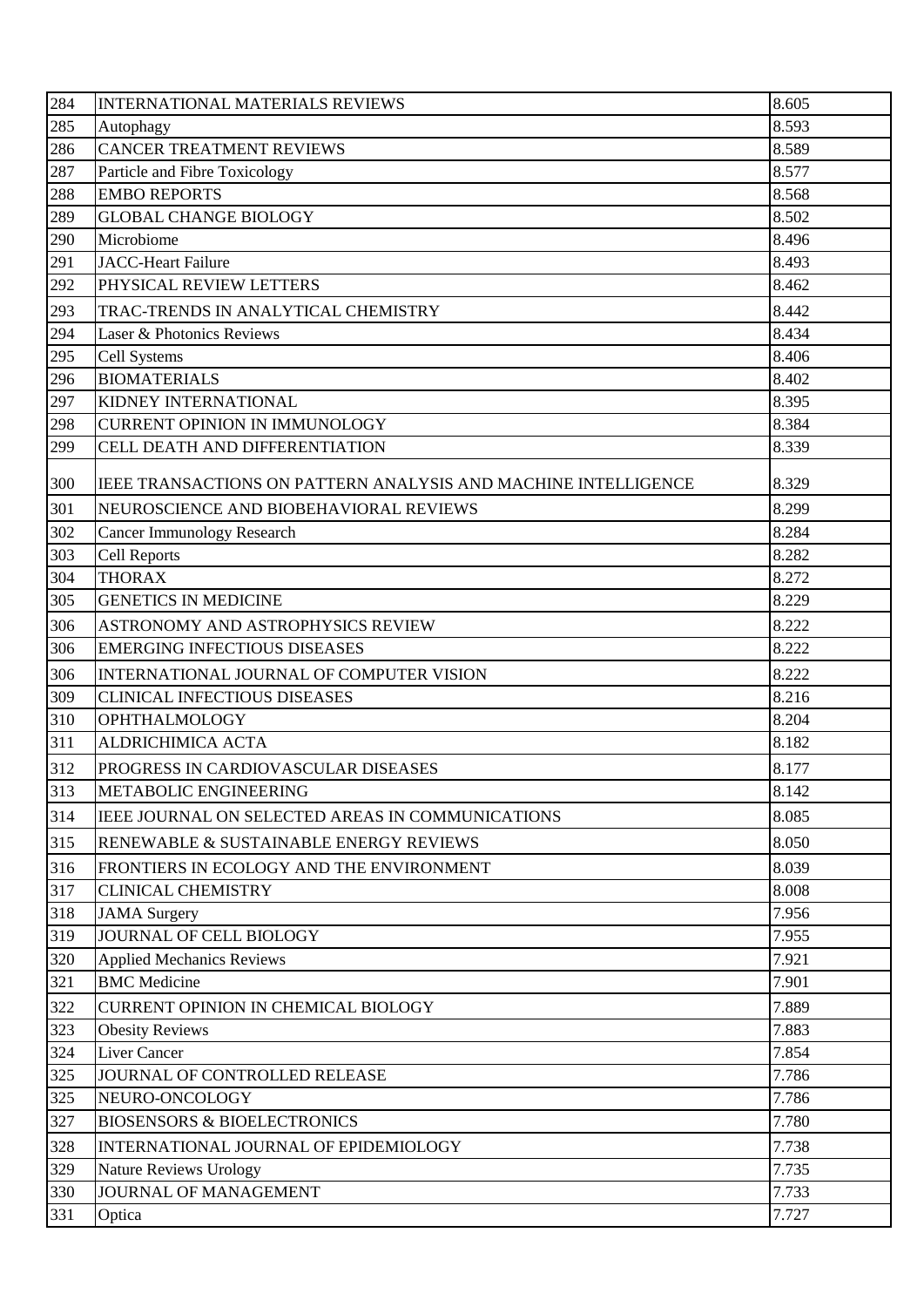| 332 | eLife                                                      | 7.725 |
|-----|------------------------------------------------------------|-------|
| 333 | OncoImmunology                                             | 7.719 |
| 334 | <b>HAEMATOLOGICA</b>                                       | 7.702 |
| 335 | IEEE TRANSACTIONS ON FUZZY SYSTEMS                         | 7.671 |
| 336 | JOURNAL OF AUTOIMMUNITY                                    | 7.641 |
| 337 | PSYCHOLOGICAL REVIEW                                       | 7.638 |
| 337 | PSYCHOLOGICAL REVIEW                                       | 7.638 |
| 339 | AMERICAN JOURNAL OF KIDNEY DISEASES                        | 7.623 |
| 340 | <b>EXERCISE IMMUNOLOGY REVIEW</b>                          | 7.600 |
| 341 | JOURNAL OF INTERNAL MEDICINE                               | 7.598 |
| 342 | IEEE Internet of Things Journal                            | 7.596 |
| 343 | NEUROLOGY                                                  | 7.592 |
| 344 | <b>Annual Review of Genomics and Human Genetics</b>        | 7.579 |
| 345 | <b>SCHIZOPHRENIA BULLETIN</b>                              | 7.575 |
| 345 | SCHIZOPHRENIA BULLETIN                                     | 7.575 |
| 347 | <b>ONCOGENE</b>                                            | 7.519 |
| 348 | <b>PERSOONIA</b>                                           | 7.511 |
| 349 | <b>ACS Applied Materials &amp; Interfaces</b>              | 7.504 |
| 350 | <b>SPACE SCIENCE REVIEWS</b>                               | 7.497 |
| 351 | <b>ACS Central Science</b>                                 | 7.481 |
| 352 | Mucosal Immunology                                         | 7.478 |
| 353 | <b>AGEING RESEARCH REVIEWS</b>                             | 7.452 |
| 354 | PLANT BIOTECHNOLOGY JOURNAL                                | 7.443 |
| 355 | <b>Annual Review of Analytical Chemistry</b>               | 7.435 |
| 356 | ACADEMY OF MANAGEMENT JOURNAL                              | 7.417 |
| 357 | <b>MATRIX BIOLOGY</b>                                      | 7.400 |
| 358 | Clinical Gastroenterology and Hepatology                   | 7.398 |
| 359 | <b>NEUROSCIENTIST</b>                                      | 7.391 |
| 360 | <b>IEEE Transactions on Cybernetics</b>                    | 7.384 |
| 361 | Nanoscale                                                  | 7.367 |
| 362 | <b>ALLERGY</b>                                             | 7.361 |
| 363 | Perspectives on Psychological Science                      | 7.359 |
| 364 | <b>CURRENT OPINION IN PLANT BIOLOGY</b>                    | 7.357 |
| 365 | Nano Research                                              | 7.354 |
| 366 | JOURNAL OF NEUROLOGY NEUROSURGERY AND PSYCHIATRY           | 7.349 |
| 367 | <b>Stem Cell Reports</b>                                   | 7.338 |
| 368 | <b>Molecular Ecology Resources</b>                         | 7.332 |
| 369 | NEW PHYTOLOGIST                                            | 7.330 |
| 370 | Annual Review of Food Science and Technology               | 7.310 |
| 371 | <b>BIOINFORMATICS</b>                                      | 7.307 |
| 372 | <b>RADIOLOGY</b>                                           | 7.296 |
| 373 | ALIMENTARY PHARMACOLOGY & THERAPEUTICS                     | 7.286 |
| 374 | BULLETIN OF THE AMERICAN METEOROLOGICAL SOCIETY            | 7.281 |
| 375 | EUROPEAN JOURNAL OF NUCLEAR MEDICINE AND MOLECULAR IMAGING | 7.277 |
| 376 | <b>MIS QUARTERLY</b>                                       | 7.268 |
| 376 | <b>MIS QUARTERLY</b>                                       | 7.268 |
| 378 | CLINICAL PHARMACOLOGY & THERAPEUTICS                       | 7.266 |
| 379 | <b>Health Psychology Review</b>                            | 7.241 |
|     |                                                            |       |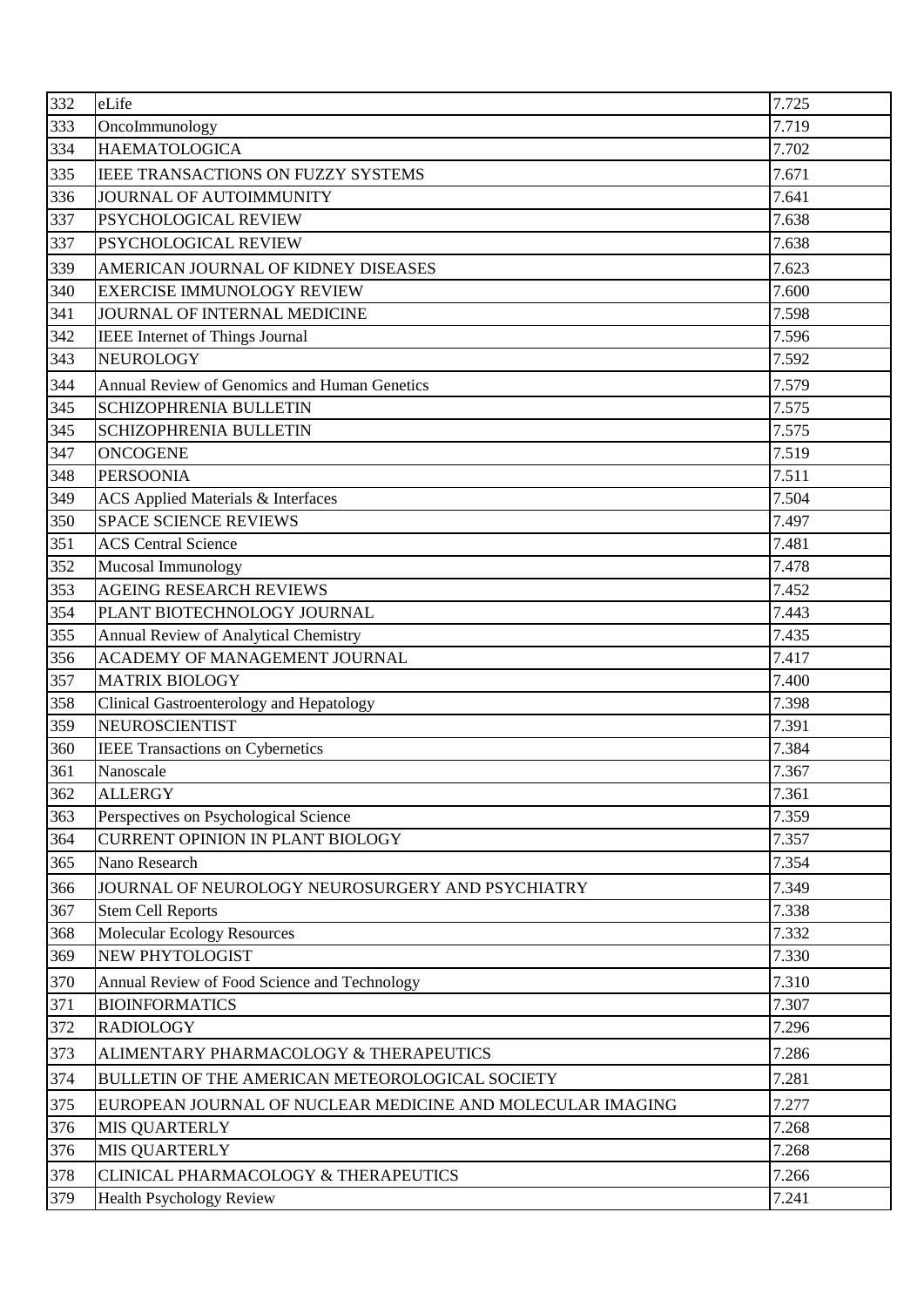| 380 | <b>IEEE NETWORK</b>                                                    | 7.230 |
|-----|------------------------------------------------------------------------|-------|
| 381 | ChemSusChem                                                            | 7.226 |
| 381 | EUROPEAN JOURNAL OF EPIDEMIOLOGY                                       | 7.226 |
| 383 | ADVANCES IN COLLOID AND INTERFACE SCIENCE                              | 7.223 |
| 384 | Eurosurveillance                                                       | 7.202 |
| 385 | Circulation-Cardiovascular Interventions                               | 7.198 |
| 386 | <b>APPLIED ENERGY</b>                                                  | 7.182 |
| 387 | IEEE TRANSACTIONS ON INDUSTRIAL ELECTRONICS                            | 7.168 |
| 388 | <b>EPIDEMIOLOGIC REVIEWS</b>                                           | 7.160 |
| 389 | IEEE TRANSACTIONS ON POWER ELECTRONICS                                 | 7.151 |
| 390 | Lancet Haematology                                                     | 7.123 |
| 391 | JOURNAL OF HEART AND LUNG TRANSPLANTATION                              | 7.114 |
| 392 | ENVIRONMENT INTERNATIONAL                                              | 7.088 |
| 393 | MOVEMENT DISORDERS                                                     | 7.072 |
| 394 | Genome Medicine                                                        | 7.071 |
| 395 | <b>Clinical Epidemiology</b>                                           | 7.056 |
| 396 | <b>EARTH-SCIENCE REVIEWS</b>                                           | 7.051 |
| 397 | <b>CRITICAL CARE MEDICINE</b>                                          | 7.050 |
| 398 | <b>Conservation Letters</b>                                            | 7.020 |
| 399 | JOURNAL OF THE AMERICAN ACADEMY OF DERMATOLOGY                         | 7.002 |
| 400 | Oceanography and Marine Biology                                        | 7.000 |
| 401 | EUROPEAN JOURNAL OF HEART FAILURE                                      | 6.968 |
| 402 | <b>GONDWANA RESEARCH</b>                                               | 6.959 |
| 403 | Annual Review of Organizational Psychology and Organizational Behavior | 6.956 |
| 403 | mBio                                                                   | 6.956 |
| 405 | JOURNAL OF INFORMATION TECHNOLOGY                                      | 6.953 |
| 405 | JOURNAL OF INFORMATION TECHNOLOGY                                      | 6.953 |
| 407 | Comprehensive Physiology                                               | 6.949 |
| 408 | WATER RESEARCH                                                         | 6.942 |
| 409 | CURRENT OPINION IN SOLID STATE & MATERIALS SCIENCE                     | 6.938 |
| 410 | 2D Materials                                                           | 6.937 |
| 411 | CURRENT OPINION IN STRUCTURAL BIOLOGY                                  | 6.932 |
| 412 | AMERICAN JOURNAL OF CLINICAL NUTRITION                                 | 6.926 |
| 413 | Arthritis & Rheumatology                                               | 6.918 |
| 414 | JOURNAL OF PATHOLOGY                                                   | 6.894 |
| 415 | <b>Advanced Optical Materials</b>                                      | 6.875 |
| 416 | GigaScience                                                            | 6.871 |
| 417 | <b>HYPERTENSION</b>                                                    | 6.857 |
| 418 | JOURNAL OF THE AMERICAN SOCIETY OF ECHOCARDIOGRAPHY                    | 6.852 |
| 419 | JOURNAL OF SERVICE RESEARCH                                            | 6.847 |
| 420 | <b>JOURNAL OF CATALYSIS</b>                                            | 6.844 |
| 421 | <b>SPORTS MEDICINE</b>                                                 | 6.832 |
| 422 | CRITICAL REVIEWS IN PLANT SCIENCES                                     | 6.825 |
| 423 | Circulation-Cardiovascular Imaging                                     | 6.803 |
| 424 | <b>Advances in Catalysis</b>                                           | 6.800 |
| 425 | Molecular Metabolism                                                   | 6.799 |
| 426 | <b>CYTOKINE &amp; GROWTH FACTOR REVIEWS</b>                            | 6.794 |
| 427 | ACTA PSYCHIATRICA SCANDINAVICA                                         | 6.790 |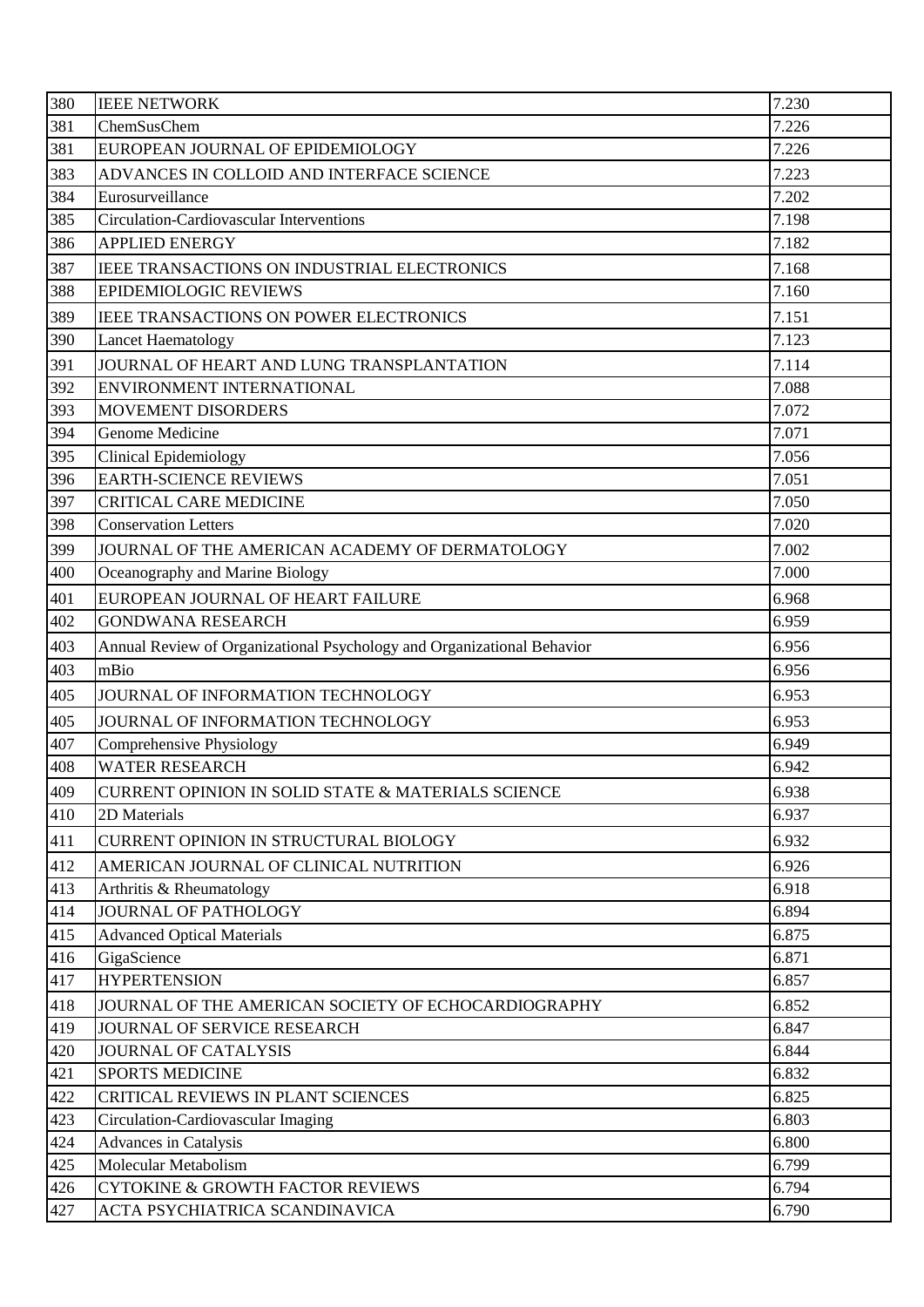| 427 | ACTA PSYCHIATRICA SCANDINAVICA                                     | 6.790 |
|-----|--------------------------------------------------------------------|-------|
| 429 | CANADIAN MEDICAL ASSOCIATION JOURNAL                               | 6.784 |
| 430 | Molecular Neurodegeneration                                        | 6.780 |
| 431 | <b>BMC BIOLOGY</b>                                                 | 6.779 |
| 432 | <b>IEEE Transactions on Industrial Informatics</b>                 | 6.764 |
| 433 | <b>ACS Photonics</b>                                               | 6.756 |
| 434 | <b>Geochemical Perspectives</b>                                    | 6.750 |
| 435 | <b>ACM COMPUTING SURVEYS</b>                                       | 6.748 |
| 436 | <b>CHEMISTRY &amp; BIOLOGY</b>                                     | 6.743 |
| 437 | PROGRESS IN PHOTOVOLTAICS                                          | 6.726 |
| 438 | DIABETES OBESITY & METABOLISM                                      | 6.715 |
| 439 | <b>AGING CELL</b>                                                  | 6.714 |
| 440 | Earth System Science Data                                          | 6.696 |
| 441 | MOLECULAR THERAPY                                                  | 6.688 |
| 442 | <b>MAYO CLINIC PROCEEDINGS</b>                                     | 6.686 |
| 443 | <b>AMERICAN PSYCHOLOGIST</b>                                       | 6.681 |
| 444 | CRITICAL REVIEWS IN THERAPEUTIC DRUG CARRIER SYSTEMS               | 6.667 |
| 445 | <b>QUARTERLY JOURNAL OF ECONOMICS</b>                              | 6.662 |
| 446 | JOURNAL OF NUCLEAR MEDICINE                                        | 6.646 |
| 447 | <b>IEEE Transactions on Smart Grid</b>                             | 6.645 |
| 448 | CRITICAL REVIEWS IN BIOCHEMISTRY AND MOLECULAR BIOLOGY             | 6.639 |
| 449 | <b>CURRENT OPINION IN MICROBIOLOGY</b>                             | 6.635 |
| 450 | SEMINARS IN CELL & DEVELOPMENTAL BIOLOGY                           | 6.614 |
| 451 | <b>PLoS Pathogens</b>                                              | 6.608 |
| 452 | ARTERIOSCLEROSIS THROMBOSIS AND VASCULAR BIOLOGY                   | 6.607 |
| 453 | Journal of Thoracic Oncology                                       | 6.595 |
| 454 | <b>ORGANIC LETTERS</b>                                             | 6.579 |
| 455 | <b>CEREBRAL CORTEX</b>                                             | 6.559 |
| 456 | BRITISH JOURNAL OF SPORTS MEDICINE                                 | 6.557 |
| 457 | CRITICAL REVIEWS IN BIOTECHNOLOGY                                  | 6.542 |
| 458 | MOLECULAR & CELLULAR PROTEOMICS                                    | 6.540 |
| 459 | INTERNATIONAL JOURNAL OF CANCER                                    | 6.513 |
| 460 | GASTROINTESTINAL ENDOSCOPY                                         | 6.501 |
| 461 | <b>Science Signaling</b>                                           | 6.494 |
| 462 | <b>Polymer Reviews</b>                                             | 6.459 |
| 463 | PLANT PHYSIOLOGY                                                   | 6.456 |
| 464 | CRITICAL REVIEWS IN SOLID STATE AND MATERIALS SCIENCES             | 6.455 |
| 465 | JOURNAL OF THE AMERICAN ACADEMY OF CHILD AND ADOLESCENT PSYCHIATRY | 6.442 |
| 465 | JOURNAL OF THE AMERICAN ACADEMY OF CHILD AND ADOLESCENT PSYCHIATRY | 6.442 |
| 467 | AMERICAN JOURNAL OF BIOETHICS                                      | 6.434 |
| 467 | AMERICAN JOURNAL OF BIOETHICS                                      | 6.434 |
| 469 | Frontiers in Immunology                                            | 6.429 |
| 470 | Nanotoxicology                                                     | 6.428 |
| 471 | NEUROPSYCHOPHARMACOLOGY                                            | 6.403 |
| 472 | <b>DRUG DELIVERY</b>                                               | 6.402 |
| 473 | JOURNAL OF POWER SOURCES                                           | 6.395 |
| 474 | Molecular Therapy-Nucleic Acids                                    | 6.392 |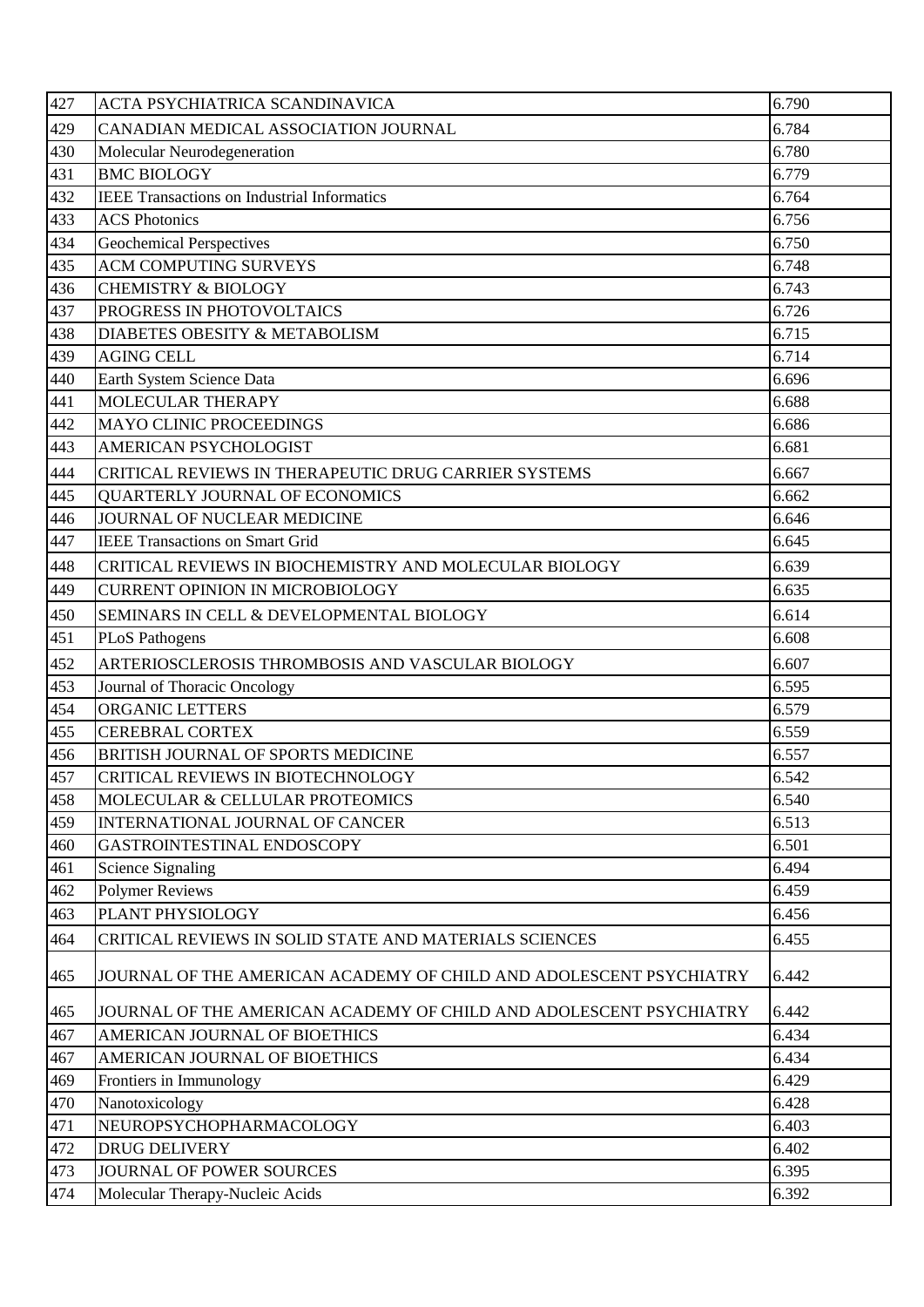| 475        | <b>Nature Reviews Disease Primers</b>                           | 6.389          |
|------------|-----------------------------------------------------------------|----------------|
| 476        | ISPRS JOURNAL OF PHOTOGRAMMETRY AND REMOTE SENSING              | 6.387          |
| 477        | <b>CANCER LETTERS</b>                                           | 6.375          |
| 478        | <b>Circulation-Heart Failure</b>                                | 6.372          |
| 479        | DRUG DISCOVERY TODAY                                            | 6.369          |
| 480        | NEUROPSYCHOLOGY REVIEW                                          | 6.352          |
| 480        | NEUROPSYCHOLOGY REVIEW                                          | 6.352          |
| 482        | Journal of Hematology & Oncology                                | 6.350          |
| 483        | BRITISH JOURNAL OF PSYCHIATRY                                   | 6.347          |
| 483        | BRITISH JOURNAL OF PSYCHIATRY                                   | 6.347          |
| 485        | <b>BREAST CANCER RESEARCH</b>                                   | 6.345          |
| 486        | <b>IEEE Computational Intelligence Magazine</b>                 | 6.343          |
| 487        | <b>BLOOD REVIEWS</b>                                            | 6.342          |
| 488        | ANTIOXIDANTS & REDOX SIGNALING                                  | 6.337          |
| 488        | <b>CARBON</b>                                                   | 6.337          |
| 488        | Redox Biology                                                   | 6.337          |
| 491        | International Journal of Neural Systems                         | 6.333          |
| 491        | TRENDS IN PARASITOLOGY                                          | 6.333          |
| 493        | GLOBAL ENVIRONMENTAL CHANGE-HUMAN AND POLICY DIMENSIONS         | 6.327          |
| 493        | GLOBAL ENVIRONMENTAL CHANGE-HUMAN AND POLICY DIMENSIONS         | 6.327          |
| 495        | ANALYTICAL CHEMISTRY                                            | 6.320          |
| 496        | Acta Biomaterialia                                              | 6.319          |
| 496        | CHEMICAL COMMUNICATIONS                                         | 6.319          |
| 498        | Journal of the International AIDS Society                       | 6.296          |
| 499        | Therapeutic Advances in Medical Oncology                        | 6.294          |
| 500        | JOURNAL OF INVESTIGATIVE DERMATOLOGY                            | 6.287          |
| 501        | JOURNAL OF BONE AND MINERAL RESEARCH                            | 6.284          |
| 502        | CRITICAL REVIEWS IN MICROBIOLOGY                                | 6.281          |
| 503        | JOURNAL OF INFECTIOUS DISEASES                                  | 6.273          |
| 504        | Annual Review of Environment and Resources                      | 6.268          |
| 504        | <b>Annual Review of Environment and Resources</b>               | 6.268          |
| 506        | <b>Advances in Cancer Research</b>                              | 6.267          |
| 507        | REMOTE SENSING OF ENVIRONMENT<br>JOURNAL OF MEDICINAL CHEMISTRY | 6.265          |
| 508<br>509 | EDUCATIONAL PSYCHOLOGIST                                        | 6.259<br>6.257 |
| 510        | <b>ACTA NUMERICA</b>                                            | 6.250          |
| 511        | <b>BRITISH JOURNAL OF ANAESTHESIA</b>                           | 6.238          |
| 512        | JOURNAL OF CHILD PSYCHOLOGY AND PSYCHIATRY                      | 6.226          |
|            |                                                                 |                |
| 512        | JOURNAL OF CHILD PSYCHOLOGY AND PSYCHIATRY                      | 6.226          |
| 514<br>515 | CHEMICAL ENGINEERING JOURNAL<br><b>SEMINARS IN ONCOLOGY</b>     | 6.216<br>6.212 |
| 516        | Molecular Cancer                                                | 6.204          |
| 517        | MOLECULAR BIOLOGY AND EVOLUTION                                 | 6.202          |
| 518        | <b>GLIA</b>                                                     | 6.200          |
|            |                                                                 |                |
| 519        | ENVIRONMENTAL SCIENCE & TECHNOLOGY                              | 6.198<br>6.196 |
| 520<br>521 | Alzheimers Research & Therapy<br>MOLECULAR NEUROBIOLOGY         | 6.190          |
|            |                                                                 |                |
| 522        | INTERNATIONAL JOURNAL OF CARDIOLOGY                             | 6.189          |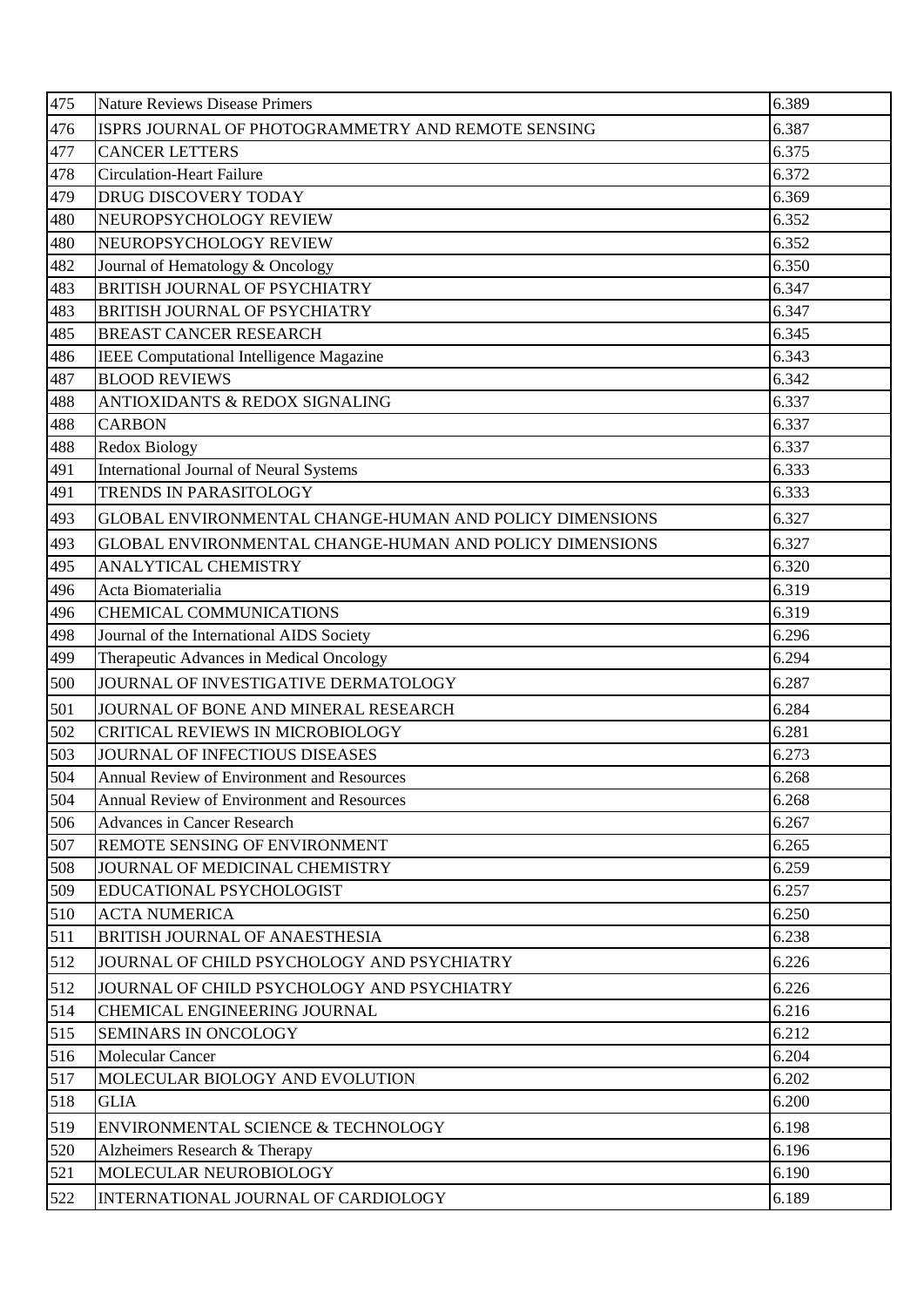| 523 | <b>BMJ Quality &amp; Safety</b>                                                 | 6.186 |
|-----|---------------------------------------------------------------------------------|-------|
| 523 | <b>BMJ</b> Quality & Safety                                                     | 6.186 |
| 525 | <b>ACS Macro Letters</b>                                                        | 6.185 |
| 526 | <b>BRITISH JOURNAL OF CANCER</b>                                                | 6.176 |
| 527 | PLANT CELL AND ENVIRONMENT                                                      | 6.173 |
| 528 | AMERICAN JOURNAL OF TRANSPLANTATION                                             | 6.165 |
| 529 | CATALYSIS REVIEWS-SCIENCE AND ENGINEERING                                       | 6.143 |
| 529 | <b>NEUROSIGNALS</b>                                                             | 6.143 |
| 531 | <b>CURRENT OPINION IN COLLOID &amp; INTERFACE SCIENCE</b>                       | 6.136 |
| 532 | <b>CURRENT OPINION IN NEUROBIOLOGY</b>                                          | 6.133 |
| 533 | <b>Blood Cancer Journal</b>                                                     | 6.126 |
| 534 | Cochrane Database of Systematic Reviews                                         | 6.124 |
| 535 | IEEE Transactions on Neural Networks and Learning Systems                       | 6.108 |
| 536 | <b>PLoS</b> Genetics                                                            | 6.100 |
| 537 | MOLECULAR ECOLOGY                                                               | 6.086 |
| 538 | <b>DIABETOLOGIA</b>                                                             | 6.080 |
| 539 | <b>Brain Stimulation</b>                                                        | 6.078 |
| 540 | CRITICAL REVIEWS IN FOOD SCIENCE AND NUTRITION                                  | 6.077 |
| 540 | SEPARATION AND PURIFICATION REVIEWS                                             | 6.077 |
| 542 | <b>PHYSIOLOGY</b>                                                               | 6.076 |
| 543 | JOURNAL OF HAZARDOUS MATERIALS                                                  | 6.065 |
| 544 | JOURNAL OF HIGH ENERGY PHYSICS                                                  | 6.063 |
| 545 | <b>HEART</b>                                                                    | 6.059 |
| 546 | <b>Environmental Science-Nano</b>                                               | 6.047 |
| 547 | GLOBAL ECOLOGY AND BIOGEOGRAPHY                                                 | 6.045 |
| 547 | <b>LAB ON A CHIP</b>                                                            | 6.045 |
| 549 | <b>CHEST</b>                                                                    | 6.044 |
| 550 | <b>JOURNAL OF FINANCE</b>                                                       | 6.043 |
| 551 | JOURNAL OF MEMBRANE SCIENCE                                                     | 6.035 |
| 552 | <b>STROKE</b>                                                                   | 6.032 |
| 553 | EUROPEAN JOURNAL OF CANCER                                                      | 6.029 |
| 554 | <b>CANCER</b>                                                                   | 5.997 |
| 555 | European Heart Journal-Cardiovascular Imaging                                   | 5.990 |
| 556 | JOURNAL OF NEUROSCIENCE                                                         | 5.988 |
| 556 | Journal of Molecular Cell Biology                                               | 5.988 |
| 558 | <b>EPIDEMIOLOGY</b>                                                             | 5.986 |
| 558 | <b>EPIDEMIOLOGY</b>                                                             | 5.986 |
| 560 | <b>COMPREHENSIVE REVIEWS IN FOOD SCIENCE AND FOOD SAFETY</b>                    | 5.974 |
| 561 | PROGRESS IN NUCLEAR MAGNETIC RESONANCE SPECTROSCOPY                             | 5.971 |
| 562 | Cell Death & Disease                                                            | 5.965 |
| 563 | <b>BRAIN BEHAVIOR AND IMMUNITY</b>                                              | 5.964 |
| 564 | JOURNALS OF GERONTOLOGY SERIES A-BIOLOGICAL SCIENCES AND MEDICAL SCIENCES 5.957 |       |
| 564 | JOURNALS OF GERONTOLOGY SERIES A-BIOLOGICAL SCIENCES AND MEDICAL SCIENCES       | 5.957 |
| 566 | ACS Sustainable Chemistry & Engineering                                         | 5.951 |
| 567 | ARCHIVES OF TOXICOLOGY                                                          | 5.901 |
| 567 | PLANT JOURNAL                                                                   | 5.901 |
| 569 | BRITISH JOURNAL OF SURGERY                                                      | 5.899 |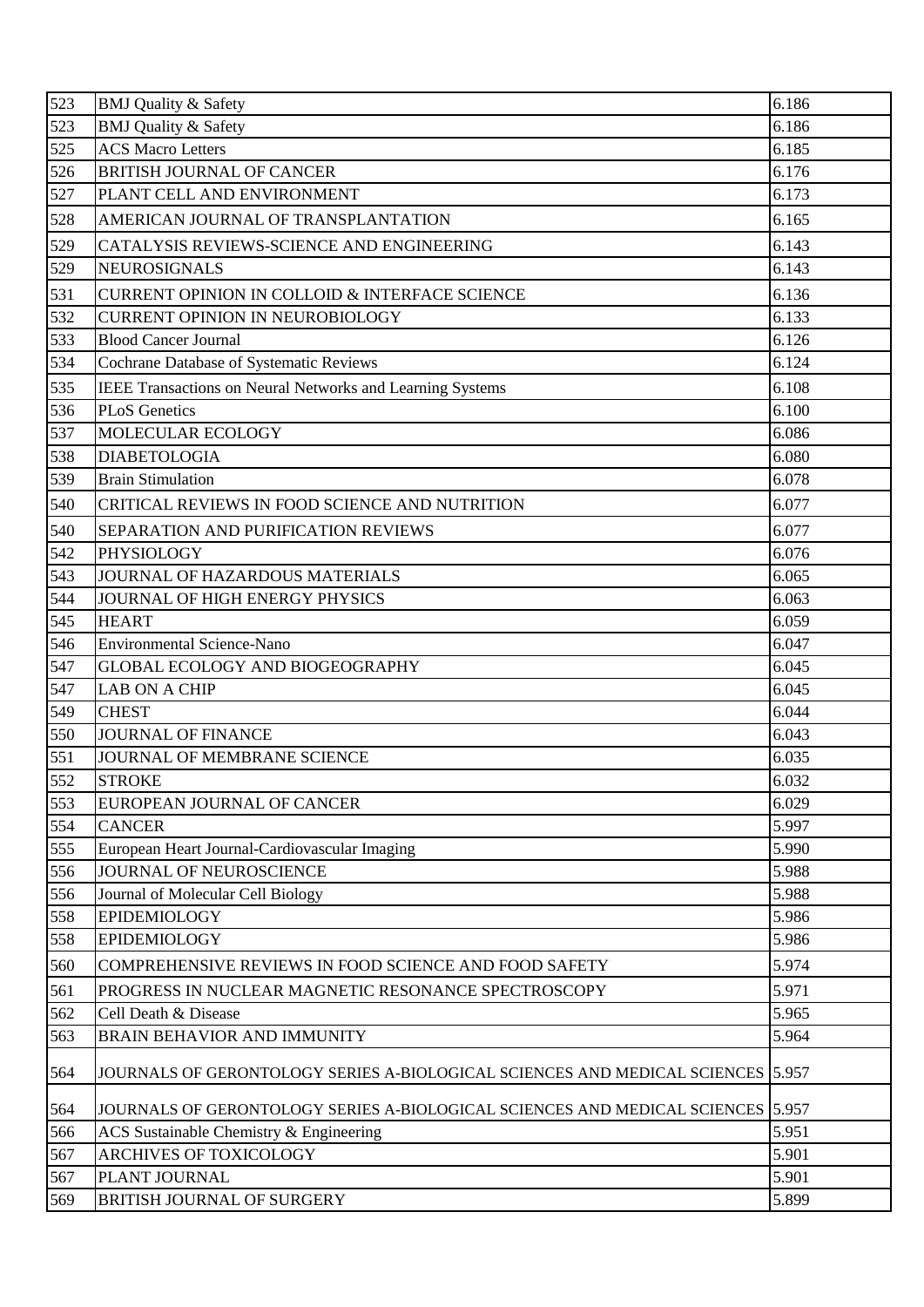| 571<br>JOURNAL OF THE ACADEMY OF MARKETING SCIENCE<br>5.888<br>572<br>5.878<br>CARDIOVASCULAR RESEARCH<br>573<br>JOURNAL OF INTERNATIONAL BUSINESS STUDIES<br>5.869<br>574<br>PHILOSOPHICAL TRANSACTIONS OF THE ROYAL SOCIETY B-BIOLOGICAL SCIENCES<br>5.846<br>575<br>5.843<br>Advances in Agronomy<br>5.843<br>575<br><b>DEVELOPMENT</b><br>577<br>5.835<br><b>MACROMOLECULES</b><br>577<br>5.835<br><b>NEUROIMAGE</b><br>579<br>JOURNAL OF EXPERIMENTAL BOTANY<br>5.830<br>580<br>5.825<br><b>CURRENT OPINION IN GENETICS &amp; DEVELOPMENT</b><br>5.817<br>581<br><b>JAMA</b> Dermatology<br>582<br>5.815<br>JOURNAL OF TOXICOLOGY AND ENVIRONMENTAL HEALTH-PART B-CRITICAL REVIEWS<br>583<br><b>JOURNAL OF ECOLOGY</b><br>5.813<br>583<br>Journal of Crohns & Colitis<br>5.813<br>585<br>Journal of Clinical Lipidology<br>5.812<br>586<br>5.793<br><b>IUCrJ</b><br>5.790<br>587<br>CRITICAL REVIEWS IN ENVIRONMENTAL SCIENCE AND TECHNOLOGY |
|---------------------------------------------------------------------------------------------------------------------------------------------------------------------------------------------------------------------------------------------------------------------------------------------------------------------------------------------------------------------------------------------------------------------------------------------------------------------------------------------------------------------------------------------------------------------------------------------------------------------------------------------------------------------------------------------------------------------------------------------------------------------------------------------------------------------------------------------------------------------------------------------------------------------------------------------------|
|                                                                                                                                                                                                                                                                                                                                                                                                                                                                                                                                                                                                                                                                                                                                                                                                                                                                                                                                                   |
|                                                                                                                                                                                                                                                                                                                                                                                                                                                                                                                                                                                                                                                                                                                                                                                                                                                                                                                                                   |
|                                                                                                                                                                                                                                                                                                                                                                                                                                                                                                                                                                                                                                                                                                                                                                                                                                                                                                                                                   |
|                                                                                                                                                                                                                                                                                                                                                                                                                                                                                                                                                                                                                                                                                                                                                                                                                                                                                                                                                   |
|                                                                                                                                                                                                                                                                                                                                                                                                                                                                                                                                                                                                                                                                                                                                                                                                                                                                                                                                                   |
|                                                                                                                                                                                                                                                                                                                                                                                                                                                                                                                                                                                                                                                                                                                                                                                                                                                                                                                                                   |
|                                                                                                                                                                                                                                                                                                                                                                                                                                                                                                                                                                                                                                                                                                                                                                                                                                                                                                                                                   |
|                                                                                                                                                                                                                                                                                                                                                                                                                                                                                                                                                                                                                                                                                                                                                                                                                                                                                                                                                   |
|                                                                                                                                                                                                                                                                                                                                                                                                                                                                                                                                                                                                                                                                                                                                                                                                                                                                                                                                                   |
|                                                                                                                                                                                                                                                                                                                                                                                                                                                                                                                                                                                                                                                                                                                                                                                                                                                                                                                                                   |
|                                                                                                                                                                                                                                                                                                                                                                                                                                                                                                                                                                                                                                                                                                                                                                                                                                                                                                                                                   |
|                                                                                                                                                                                                                                                                                                                                                                                                                                                                                                                                                                                                                                                                                                                                                                                                                                                                                                                                                   |
|                                                                                                                                                                                                                                                                                                                                                                                                                                                                                                                                                                                                                                                                                                                                                                                                                                                                                                                                                   |
|                                                                                                                                                                                                                                                                                                                                                                                                                                                                                                                                                                                                                                                                                                                                                                                                                                                                                                                                                   |
|                                                                                                                                                                                                                                                                                                                                                                                                                                                                                                                                                                                                                                                                                                                                                                                                                                                                                                                                                   |
|                                                                                                                                                                                                                                                                                                                                                                                                                                                                                                                                                                                                                                                                                                                                                                                                                                                                                                                                                   |
|                                                                                                                                                                                                                                                                                                                                                                                                                                                                                                                                                                                                                                                                                                                                                                                                                                                                                                                                                   |
| 588<br><b>ADDICTION</b><br>5.789                                                                                                                                                                                                                                                                                                                                                                                                                                                                                                                                                                                                                                                                                                                                                                                                                                                                                                                  |
| 588<br>5.789<br><b>ADDICTION</b>                                                                                                                                                                                                                                                                                                                                                                                                                                                                                                                                                                                                                                                                                                                                                                                                                                                                                                                  |
| 5.789<br>588<br>Journal of Supply Chain Management                                                                                                                                                                                                                                                                                                                                                                                                                                                                                                                                                                                                                                                                                                                                                                                                                                                                                                |
| CELLULAR AND MOLECULAR LIFE SCIENCES<br>591<br>5.788                                                                                                                                                                                                                                                                                                                                                                                                                                                                                                                                                                                                                                                                                                                                                                                                                                                                                              |
| 592<br>5.786<br>COMPUTER-AIDED CIVIL AND INFRASTRUCTURE ENGINEERING                                                                                                                                                                                                                                                                                                                                                                                                                                                                                                                                                                                                                                                                                                                                                                                                                                                                               |
| 593<br>METABOLISM-CLINICAL AND EXPERIMENTAL<br>5.777                                                                                                                                                                                                                                                                                                                                                                                                                                                                                                                                                                                                                                                                                                                                                                                                                                                                                              |
| 5.776<br>594<br>PROGRESS IN HUMAN GEOGRAPHY                                                                                                                                                                                                                                                                                                                                                                                                                                                                                                                                                                                                                                                                                                                                                                                                                                                                                                       |
| 5.775<br>595<br>Journal of the American Medical Directors Association                                                                                                                                                                                                                                                                                                                                                                                                                                                                                                                                                                                                                                                                                                                                                                                                                                                                             |
| 5.774<br>596<br>JOURNAL OF BUSINESS VENTURING                                                                                                                                                                                                                                                                                                                                                                                                                                                                                                                                                                                                                                                                                                                                                                                                                                                                                                     |
| Catalysis Science & Technology<br>5.773<br>597                                                                                                                                                                                                                                                                                                                                                                                                                                                                                                                                                                                                                                                                                                                                                                                                                                                                                                    |
| 598<br>MOLECULAR CANCER THERAPEUTICS<br>5.764                                                                                                                                                                                                                                                                                                                                                                                                                                                                                                                                                                                                                                                                                                                                                                                                                                                                                                     |
| 5.750<br>599<br>WILDLIFE MONOGRAPHS                                                                                                                                                                                                                                                                                                                                                                                                                                                                                                                                                                                                                                                                                                                                                                                                                                                                                                               |
| 5.745<br>600<br><b>TRANSFUSION MEDICINE REVIEWS</b>                                                                                                                                                                                                                                                                                                                                                                                                                                                                                                                                                                                                                                                                                                                                                                                                                                                                                               |
| 5.728<br>601<br><b>MODERN PATHOLOGY</b>                                                                                                                                                                                                                                                                                                                                                                                                                                                                                                                                                                                                                                                                                                                                                                                                                                                                                                           |
| 602<br>JOURNAL OF ECONOMIC PERSPECTIVES<br>5.727                                                                                                                                                                                                                                                                                                                                                                                                                                                                                                                                                                                                                                                                                                                                                                                                                                                                                                  |
| 5.725<br>603<br>Acta Crystallographica A-Foundation and Advances                                                                                                                                                                                                                                                                                                                                                                                                                                                                                                                                                                                                                                                                                                                                                                                                                                                                                  |
| 604<br>Nanomedicine-Nanotechnology Biology and Medicine<br>5.720                                                                                                                                                                                                                                                                                                                                                                                                                                                                                                                                                                                                                                                                                                                                                                                                                                                                                  |
| 5.715<br>JOURNAL OF CLEANER PRODUCTION<br>605                                                                                                                                                                                                                                                                                                                                                                                                                                                                                                                                                                                                                                                                                                                                                                                                                                                                                                     |
| 5.714<br>606<br>Social Issues and Policy Review                                                                                                                                                                                                                                                                                                                                                                                                                                                                                                                                                                                                                                                                                                                                                                                                                                                                                                   |
| 5.708<br>607<br>Methods in Ecology and Evolution                                                                                                                                                                                                                                                                                                                                                                                                                                                                                                                                                                                                                                                                                                                                                                                                                                                                                                  |
| <b>PEDIATRICS</b><br>608<br>5.705                                                                                                                                                                                                                                                                                                                                                                                                                                                                                                                                                                                                                                                                                                                                                                                                                                                                                                                 |
| 609<br>INTERNATIONAL JOURNAL OF PLASTICITY<br>5.702                                                                                                                                                                                                                                                                                                                                                                                                                                                                                                                                                                                                                                                                                                                                                                                                                                                                                               |
| 5.686<br>MOLECULAR ASPECTS OF MEDICINE<br>610                                                                                                                                                                                                                                                                                                                                                                                                                                                                                                                                                                                                                                                                                                                                                                                                                                                                                                     |
| 5.680<br>611<br>IEEE TRANSACTIONS ON POWER SYSTEMS                                                                                                                                                                                                                                                                                                                                                                                                                                                                                                                                                                                                                                                                                                                                                                                                                                                                                                |
| 5.680<br>611<br>JOURNAL OF MOLECULAR AND CELLULAR CARDIOLOGY                                                                                                                                                                                                                                                                                                                                                                                                                                                                                                                                                                                                                                                                                                                                                                                                                                                                                      |
| 5.673<br>613<br>AMERICAN JOURNAL OF SPORTS MEDICINE                                                                                                                                                                                                                                                                                                                                                                                                                                                                                                                                                                                                                                                                                                                                                                                                                                                                                               |
| 5.671<br>614<br><b>Evolutionary Applications</b>                                                                                                                                                                                                                                                                                                                                                                                                                                                                                                                                                                                                                                                                                                                                                                                                                                                                                                  |
| 615<br>BRITISH JOURNAL OF HAEMATOLOGY<br>5.670                                                                                                                                                                                                                                                                                                                                                                                                                                                                                                                                                                                                                                                                                                                                                                                                                                                                                                    |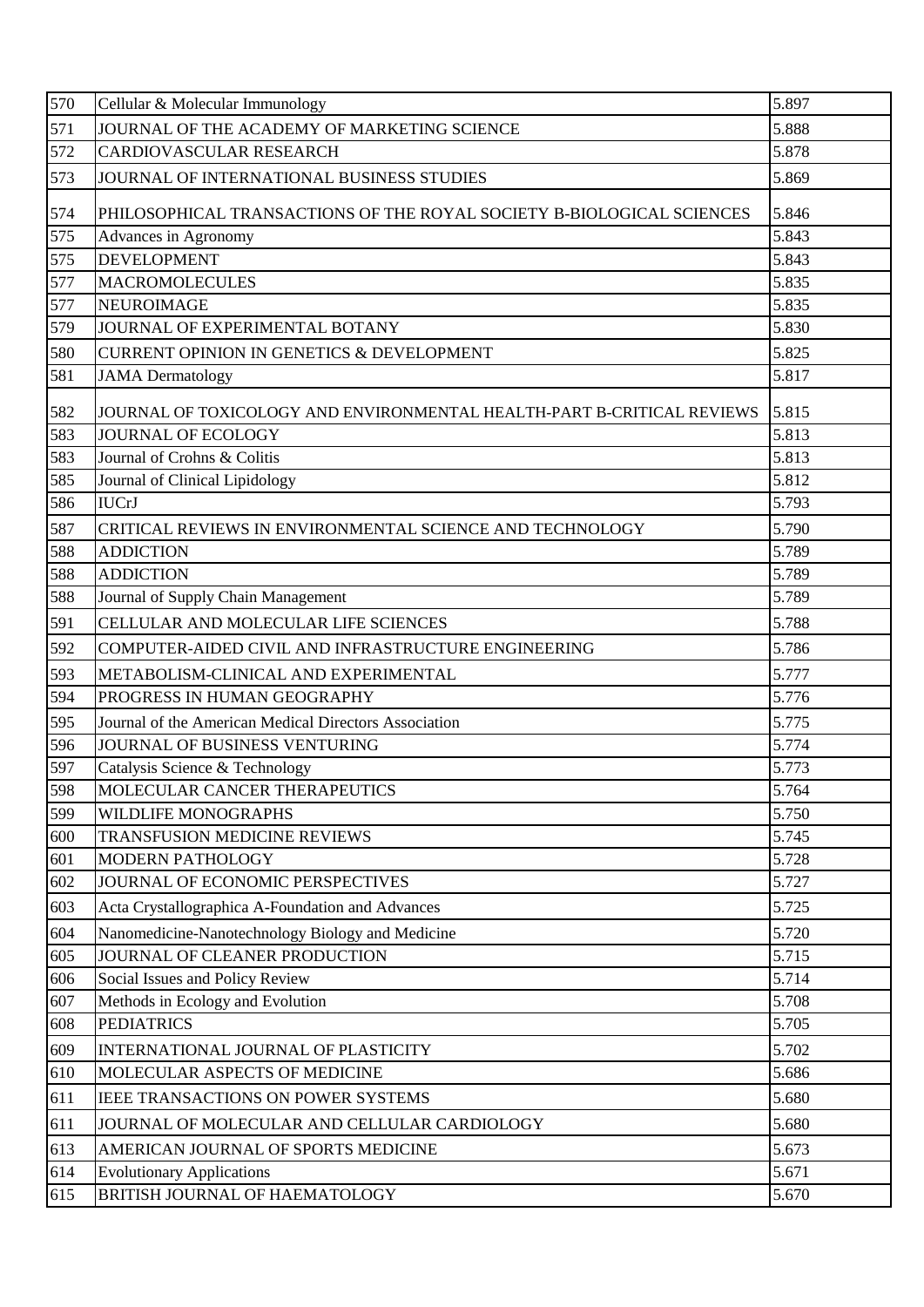| 616 | <b>Information Fusion</b>                                                | 5.667 |
|-----|--------------------------------------------------------------------------|-------|
| 616 | PSYCHOLOGICAL SCIENCE                                                    | 5.667 |
| 618 | <b>ANESTHESIOLOGY</b>                                                    | 5.660 |
| 619 | Expert Opinion on Drug Delivery                                          | 5.657 |
| 620 | <b>BIORESOURCE TECHNOLOGY</b>                                            | 5.651 |
| 621 | Advances in Experimental Social Psychology                               | 5.650 |
| 622 | ADVANCED SYNTHESIS & CATALYSIS                                           | 5.646 |
| 623 | <b>FUNCTIONAL ECOLOGY</b>                                                | 5.630 |
| 624 | THROMBOSIS AND HAEMOSTASIS                                               | 5.627 |
| 625 | <b>Epilepsy Currents</b>                                                 | 5.625 |
| 625 | <b>JAMA</b> Ophthalmology                                                | 5.625 |
| 627 | FREE RADICAL BIOLOGY AND MEDICINE                                        | 5.606 |
| 628 | Artificial Cells Nanomedicine and Biotechnology                          | 5.605 |
| 628 | Emerging Microbes & Infections                                           | 5.605 |
| 630 | JOURNAL OF CARDIOVASCULAR MAGNETIC RESONANCE                             | 5.601 |
| 631 | AMERICAN JOURNAL OF MEDICAL GENETICS PART C-SEMINARS IN MEDICAL GENETICS | 5.600 |
| 632 | <b>STEM CELLS</b>                                                        | 5.599 |
| 633 | Kidney International Supplements                                         | 5.593 |
| 634 | ENERGY CONVERSION AND MANAGEMENT                                         | 5.589 |
| 635 | INTERNATIONAL JOURNAL OF MANAGEMENT REVIEWS                              | 5.578 |
| 636 | Journal of Stroke                                                        | 5.576 |
| 637 | AMERICAN JOURNAL OF OBSTETRICS AND GYNECOLOGY                            | 5.574 |
| 638 | Annual Review of Chemical and Biomolecular Engineering                   | 5.571 |
| 639 | Journal of Environmental Informatics                                     | 5.562 |
| 640 | AMERICAN JOURNAL OF MEDICINE                                             | 5.550 |
| 641 | BIOCHIMICA ET BIOPHYSICA ACTA-MOLECULAR AND CELL BIOLOGY OF LIPIDS       | 5.547 |
| 642 | ASTROPHYSICAL JOURNAL                                                    | 5.533 |
| 643 | <b>DESALINATION</b>                                                      | 5.527 |
| 644 | <b>Astrophysical Journal Letters</b>                                     | 5.522 |
| 645 | <b>THYROID</b>                                                           | 5.515 |
| 646 | MUTATION RESEARCH-REVIEWS IN MUTATION RESEARCH                           | 5.500 |
| 646 | <b>SEMINARS IN LIVER DISEASE</b>                                         | 5.500 |
| 648 | <b>FASEB JOURNAL</b>                                                     | 5.498 |
| 649 | BRITISH JOURNAL OF PHARMACOLOGY                                          | 5.491 |
| 650 | INTERNATIONAL JOURNAL OF OBESITY                                         | 5.487 |
| 651 | <b>BIOCHIMICA ET BIOPHYSICA ACTA-MOLECULAR BASIS OF DISEASE</b>          | 5.476 |
| 652 | TOBACCO CONTROL                                                          | 5.469 |
| 652 | TOBACCO CONTROL                                                          | 5.469 |
| 654 | Advances in Organometallic Chemistry                                     | 5.462 |
| 655 | JOURNAL OF CLINICAL ENDOCRINOLOGY & METABOLISM                           | 5.455 |
| 656 | Gastric Cancer                                                           | 5.454 |
| 657 | <b>AUTOMATICA</b>                                                        | 5.451 |
| 657 | JOURNAL OF MEDICAL GENETICS                                              | 5.451 |
| 659 | <b>PAIN</b>                                                              | 5.445 |
| 660 | <b>ENDOSCOPY</b>                                                         | 5.444 |
| 661 | REVIEWS IN MEDICAL VIROLOGY                                              | 5.439 |
| 662 | Advances in Genetics                                                     | 5.431 |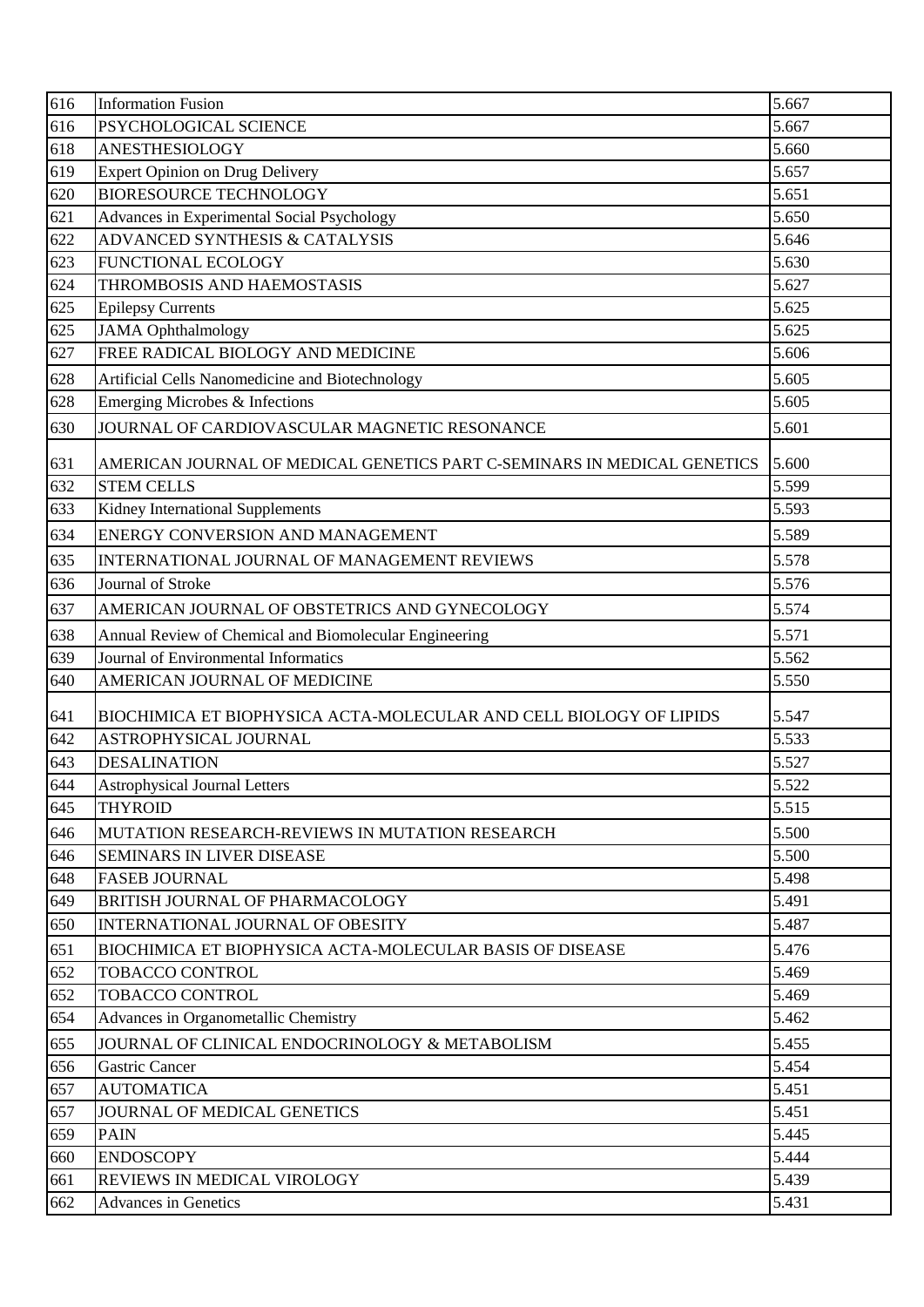| 663 | OBSTETRICS AND GYNECOLOGY                              | 5.426 |
|-----|--------------------------------------------------------|-------|
| 664 | Physics of the Dark Universe                           | 5.425 |
| 665 | Circulation-Arrhythmia and Electrophysiology           | 5.410 |
| 666 | <b>Annual Review of Sociology</b>                      | 5.404 |
| 666 | <b>DNA RESEARCH</b>                                    | 5.404 |
| 668 | SENSORS AND ACTUATORS B-CHEMICAL                       | 5.401 |
| 669 | ENVIRONMENTAL MICROBIOLOGY                             | 5.395 |
| 670 | <b>ACS</b> Synthetic Biology                           | 5.382 |
| 671 | <b>BIOSCIENCE</b>                                      | 5.378 |
| 672 | <b>Polymer Chemistry</b>                               | 5.375 |
| 673 | Protein & Cell                                         | 5.374 |
| 674 | AMERICAN JOURNAL OF SURGICAL PATHOLOGY                 | 5.363 |
| 674 | <b>CURRENT OPINION IN PHARMACOLOGY</b>                 | 5.363 |
| 676 | <b>CRITICAL CARE</b>                                   | 5.358 |
| 677 | SEMINARS IN RADIATION ONCOLOGY                         | 5.356 |
| 678 | NEUROPATHOLOGY AND APPLIED NEUROBIOLOGY                | 5.347 |
| 679 | <b>ECONOMIC GEOGRAPHY</b>                              | 5.344 |
| 680 | CRITICAL REVIEWS IN CLINICAL LABORATORY SCIENCES       | 5.340 |
| 680 | HUMAN MOLECULAR GENETICS                               | 5.340 |
| 682 | EUROPEAN PHYSICAL JOURNAL C                            | 5.331 |
| 683 | ATMOSPHERIC CHEMISTRY AND PHYSICS                      | 5.318 |
| 683 | JOURNAL OF MARKETING                                   | 5.318 |
| 685 | CHEMISTRY-A EUROPEAN JOURNAL                           | 5.317 |
| 685 | Journal of Allergy and Clinical Immunology-In Practice | 5.317 |
| 687 | Molecular Oncology                                     | 5.314 |
| 688 | Environmental Science & Technology Letters             | 5.308 |
| 689 | <b>BASIC RESEARCH IN CARDIOLOGY</b>                    | 5.306 |
| 690 | <b>ACTA MATERIALIA</b>                                 | 5.301 |
| 690 | IEEE Journal of Selected Topics in Signal Processing   | 5.301 |
| 690 | INTERNATIONAL JOURNAL OF ROBOTICS RESEARCH             | 5.301 |
| 690 | JOURNAL OF APPLIED ECOLOGY                             | 5.301 |
| 694 | Seminars in Immunopathology                            | 5.296 |
| 695 | <b>EPILEPSIA</b>                                       | 5.295 |
| 696 | CLINICAL MICROBIOLOGY AND INFECTION                    | 5.292 |
| 697 | JOURNAL OF CLINICAL PSYCHIATRY                         | 5.291 |
| 697 | JOURNAL OF CLINICAL PSYCHIATRY                         | 5.291 |
| 697 | <b>NUTRITION REVIEWS</b>                               | 5.291 |
| 700 | JOURNAL OF THROMBOSIS AND HAEMOSTASIS                  | 5.287 |
| 700 | <b>NEURAL NETWORKS</b>                                 | 5.287 |
| 702 | AMERICAN JOURNAL OF HEMATOLOGY                         | 5.275 |
| 703 | <b>BRAIN PATHOLOGY</b>                                 | 5.272 |
| 704 | ENDOCRINE-RELATED CANCER                               | 5.267 |
| 704 | <b>QUARTERLY REVIEWS OF BIOPHYSICS</b>                 | 5.267 |
| 706 | CLINICAL AND EXPERIMENTAL ALLERGY                      | 5.264 |
| 706 | INTEGRATED COMPUTER-AIDED ENGINEERING                  | 5.264 |
| 708 | CLINICAL REVIEWS IN ALLERGY & IMMUNOLOGY               | 5.263 |
| 708 | REVIEW OF EDUCATIONAL RESEARCH                         | 5.263 |
| 710 | Journal of Materials Chemistry C                       | 5.256 |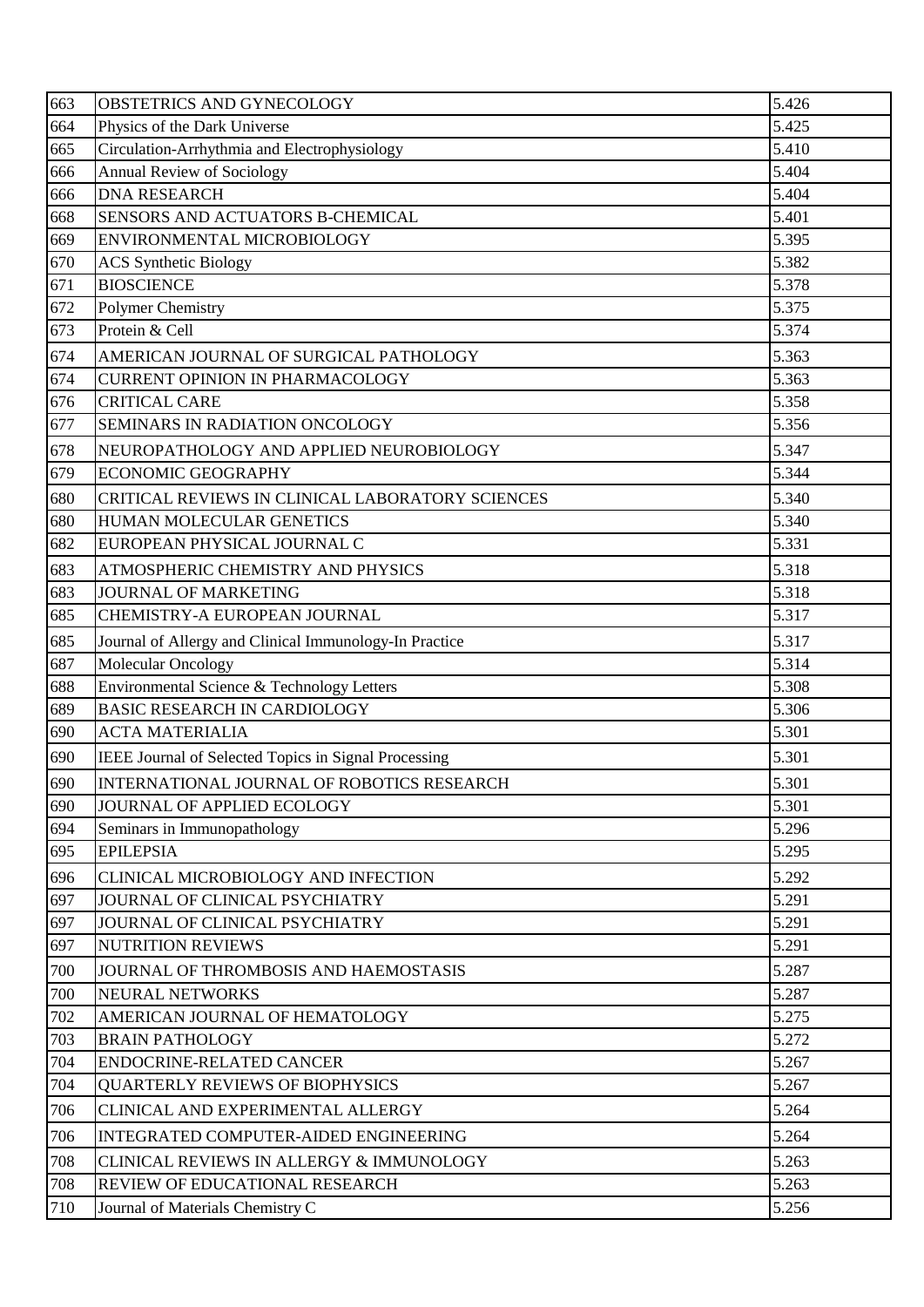| 711        | <b>ACADEMIC MEDICINE</b>                                    | 5.255 |
|------------|-------------------------------------------------------------|-------|
| 711        | CURRENT DIRECTIONS IN PSYCHOLOGICAL SCIENCE                 | 5.255 |
| 713        | <b>ANGIOGENESIS</b>                                         | 5.253 |
| 714        | <b>CURRENT ISSUES IN MOLECULAR BIOLOGY</b>                  | 5.250 |
| 715        | <b>BIOMACROMOLECULES</b>                                    | 5.246 |
| 716        | <b>CORROSION SCIENCE</b>                                    | 5.245 |
| 716        | Journal of Chemical Theory and Computation                  | 5.245 |
| 718        | Biofabrication                                              | 5.240 |
| 719        | <b>Advances in Nutrition</b>                                | 5.233 |
| 720        | PROGRESS IN INORGANIC CHEMISTRY                             | 5.231 |
| 721        | PSYCHOLOGICAL MEDICINE                                      | 5.230 |
| 721        | PSYCHOLOGICAL MEDICINE                                      | 5.230 |
| 721        | <b>RESUSCITATION</b>                                        | 5.230 |
| 724        | JOURNAL OF ECONOMIC LITERATURE                              | 5.220 |
| 725        | <b>CLINICAL PHARMACOKINETICS</b>                            | 5.216 |
| 726        | JOURNAL OF OPERATIONS MANAGEMENT                            | 5.207 |
| 726        | JOURNAL OF OPERATIONS MANAGEMENT                            | 5.207 |
| 728        | <b>Biotechnology for Biofuels</b>                           | 5.203 |
| 729        | <b>MRS BULLETIN</b>                                         | 5.199 |
| 730        | IEEE CONTROL SYSTEMS MAGAZINE                               | 5.196 |
| 731        | <b>INVESTIGATIVE RADIOLOGY</b>                              | 5.195 |
| 732        | TRENDS IN FOOD SCIENCE & TECHNOLOGY                         | 5.191 |
| 733        | JOURNAL OF NEUROTRAUMA                                      | 5.190 |
| 734        | Epigenetics & Chromatin                                     | 5.189 |
| 734        | JOURNAL OF EXPERIMENTAL & CLINICAL CANCER RESEARCH          | 5.189 |
| 736        | CRITICAL REVIEWS IN TOXICOLOGY                              | 5.182 |
| 737        | JOURNAL OF MEDICAL INTERNET RESEARCH                        | 5.175 |
| 738        | Pigment Cell & Melanoma Research                            | 5.170 |
| 739        | Oncotarget                                                  | 5.168 |
| 740        | Neurotherapeutics                                           | 5.166 |
| 741        | EuroIntervention                                            | 5.165 |
| 741        | JOURNAL OF PSYCHIATRY & NEUROSCIENCE                        | 5.165 |
| 741        | JOURNAL OF PSYCHIATRY & NEUROSCIENCE                        | 5.165 |
| 744        | JOURNAL OF UROLOGY                                          | 5.157 |
| 745        | <b>BRIEFINGS IN BIOINFORMATICS</b>                          | 5.134 |
|            | INTERNATIONAL JOURNAL OF RADIATION ONCOLOGY BIOLOGY PHYSICS | 5.133 |
| 746<br>747 | NEUROBIOLOGY OF AGING                                       | 5.117 |
| 748        | <b>Advanced Healthcare Materials</b>                        | 5.110 |
| 749        | <b>Vehicular Communications</b>                             | 5.108 |
| 750        | <b>CARCINOGENESIS</b>                                       | 5.105 |
|            | CELLULAR PHYSIOLOGY AND BIOCHEMISTRY                        | 5.104 |
| 751<br>752 | Journal of Neuroinflammation                                | 5.102 |
| 753        | <b>ENVIRONMENTAL POLLUTION</b>                              | 5.099 |
| 754        | Chinese Physics C                                           | 5.084 |
| 755        | JOURNAL OF CEREBRAL BLOOD FLOW AND METABOLISM               | 5.081 |
| 756        | Frontiers in Molecular Neuroscience                         | 5.076 |
|            |                                                             |       |
| 757        | JOURNAL OF ANTIMICROBIAL CHEMOTHERAPY                       | 5.071 |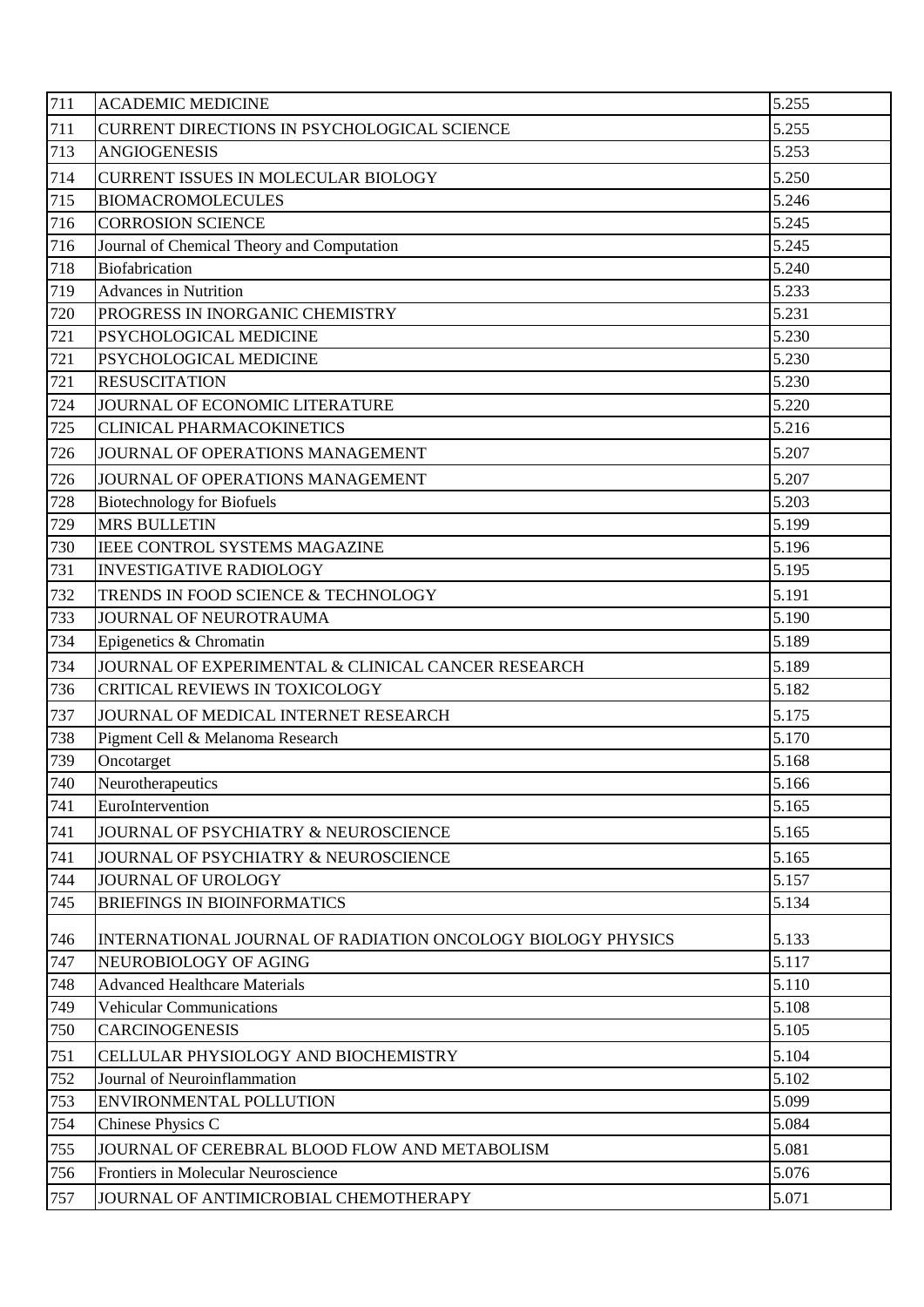| 758 | <b>Current Opinion in Virology</b>                          | 5.067 |
|-----|-------------------------------------------------------------|-------|
| 759 | EXPERIMENTAL AND MOLECULAR MEDICINE                         | 5.063 |
| 760 | ARCHIVES OF COMPUTATIONAL METHODS IN ENGINEERING            | 5.061 |
| 761 | Advances in Ecological Research                             | 5.056 |
| 762 | AMERICAN JOURNAL OF OPHTHALMOLOGY                           | 5.052 |
| 763 | BJOG-AN INTERNATIONAL JOURNAL OF OBSTETRICS AND GYNAECOLOGY | 5.051 |
| 764 | ACM TRANSACTIONS ON COMPUTER SYSTEMS                        | 5.045 |
| 765 | AMERICAN JOURNAL OF POLITICAL SCIENCE                       | 5.044 |
| 766 | JOURNAL OF INTERACTIVE MARKETING                            | 5.026 |
| 767 | HUMAN REPRODUCTION                                          | 5.020 |
| 767 | NEUROBIOLOGY OF DISEASE                                     | 5.020 |
| 769 | <b>CRIMINOLOGY</b>                                          | 5.019 |
| 770 | Biochimica et Biophysica Acta-Gene Regulatory Mechanisms    | 5.018 |
| 771 | JOURNAL OF PERSONALITY AND SOCIAL PSYCHOLOGY                | 5.017 |
| 772 | <b>ASTRONOMY &amp; ASTROPHYSICS</b>                         | 5.014 |
| 773 | NEUROPHARMACOLOGY                                           | 5.012 |
| 774 | <b>NEOPLASIA</b>                                            | 5.006 |
| 775 | <b>AIDS</b>                                                 | 5.003 |
| 776 | <b>DRUGS</b>                                                | 5.000 |
| 776 | JOURNAL OF MACHINE LEARNING RESEARCH                        | 5.000 |
| 776 | <b>Solid State Physics</b>                                  | 5.000 |
| 779 | <b>ACS</b> Chemical Biology                                 | 4.995 |
| 780 | <b>Clinical Epigenetics</b>                                 | 4.987 |
| 781 | <b>HEALTH AFFAIRS</b>                                       | 4.980 |
| 781 | <b>HEALTH AFFAIRS</b>                                       | 4.980 |
| 783 | JOURNAL OF CLINICAL EPIDEMIOLOGY                            | 4.978 |
| 784 | MOLECULAR CANCER RESEARCH                                   | 4.974 |
| 785 | CRITICAL REVIEWS IN ONCOLOGY HEMATOLOGY                     | 4.971 |
| 785 | DEPRESSION AND ANXIETY                                      | 4.971 |
| 785 | DEPRESSION AND ANXIETY                                      | 4.971 |
| 788 | TRENDS IN CARDIOVASCULAR MEDICINE                           | 4.964 |
| 789 | <b>ONCOLOGIST</b>                                           | 4.962 |
| 790 | MONTHLY NOTICES OF THE ROYAL ASTRONOMICAL SOCIETY           | 4.961 |
| 791 | GYNECOLOGIC ONCOLOGY                                        | 4.959 |
| 792 | <b>Organic Chemistry Frontiers</b>                          | 4.955 |
| 793 | IEEE TRANSACTIONS ON WIRELESS COMMUNICATIONS                | 4.951 |
| 794 | ANALYTICA CHIMICA ACTA                                      | 4.950 |
| 795 | JOURNAL OF NANOBIOTECHNOLOGY                                | 4.946 |
| 796 | <b>STRUCTURE</b>                                            | 4.945 |
| 797 | Academy of Management Perspectives                          | 4.943 |
| 798 | IEEE TRANSACTIONS ON GEOSCIENCE AND REMOTE SENSING          | 4.942 |
| 799 | PROCEEDINGS OF THE ROYAL SOCIETY B-BIOLOGICAL SCIENCES      | 4.940 |
| 800 | BULLETIN OF THE WORLD HEALTH ORGANIZATION                   | 4.939 |
| 801 | <b>Earths Future</b>                                        | 4.938 |
| 802 | <b>CLINICAL SCIENCE</b>                                     | 4.936 |
| 803 | BIOCHIMICA ET BIOPHYSICA ACTA-BIOENERGETICS                 | 4.932 |
| 804 | ADMINISTRATIVE SCIENCE QUARTERLY                            | 4.929 |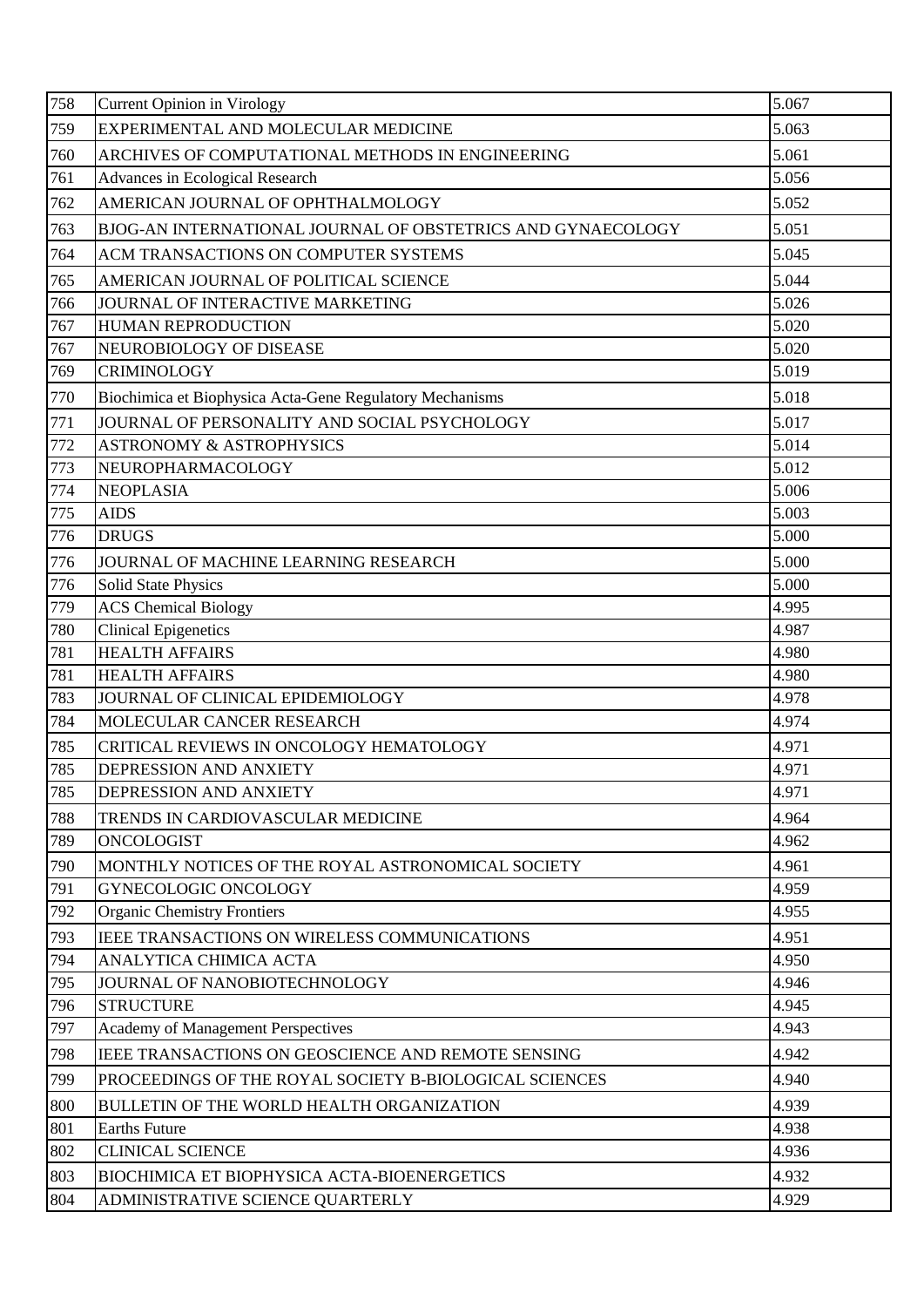| 805 | <b>SLEEP</b>                                                     | 4.923 |
|-----|------------------------------------------------------------------|-------|
| 806 | ANNALS OF FAMILY MEDICINE                                        | 4.917 |
| 807 | ENTREPRENEURSHIP THEORY AND PRACTICE                             | 4.916 |
| 808 | <b>IEEE Transactions on Sustainable Energy</b>                   | 4.909 |
| 809 | <b>ECOGRAPHY</b>                                                 | 4.902 |
| 810 | <b>SCIENCE OF THE TOTAL ENVIRONMENT</b>                          | 4.900 |
| 811 | <b>SIAM REVIEW</b>                                               | 4.897 |
| 812 | <b>NEUROSURGERY</b>                                              | 4.889 |
| 813 | Journal of Field Robotics                                        | 4.882 |
| 814 | mAbs                                                             | 4.881 |
| 815 | <b>COMPOSITES SCIENCE AND TECHNOLOGY</b>                         | 4.873 |
| 815 | EXPERT OPINION ON THERAPEUTIC TARGETS                            | 4.873 |
| 817 | Acta Physiologica                                                | 4.867 |
| 817 | Aging-US                                                         | 4.867 |
| 819 | <b>HEART RHYTHM</b>                                              | 4.866 |
| 820 | Journal of the American Heart Association                        | 4.863 |
| 821 | <b>INORGANIC CHEMISTRY</b>                                       | 4.857 |
| 821 | <b>LABORATORY INVESTIGATION</b>                                  | 4.857 |
| 821 | <b>SOIL BIOLOGY &amp; BIOCHEMISTRY</b>                           | 4.857 |
| 824 | JOURNAL OF IMMUNOLOGY                                            | 4.856 |
| 825 | JOURNAL OF ORGANIC CHEMISTRY                                     | 4.849 |
| 825 | Nano-Micro Letters                                               | 4.849 |
| 827 | NUTRITION RESEARCH REVIEWS                                       | 4.844 |
| 828 | <b>CONSERVATION BIOLOGY</b>                                      | 4.842 |
| 829 | JOURNAL OF BONE AND JOINT SURGERY-AMERICAN VOLUME                | 4.840 |
| 829 | Multiple Sclerosis Journal                                       | 4.840 |
| 831 | Wiley Interdisciplinary Reviews-RNA                              | 4.838 |
| 832 | <b>INFECTIOUS DISEASE CLINICS OF NORTH AMERICA</b>               | 4.837 |
| 833 | Scientific Data                                                  | 4.836 |
| 834 | Molecular Autism                                                 | 4.833 |
| 835 | <b>INFORMATION SCIENCES</b>                                      | 4.832 |
| 836 | IEEE TRANSACTIONS ON IMAGE PROCESSING                            | 4.828 |
| 837 | AMERICAN JOURNAL OF EPIDEMIOLOGY                                 | 4.825 |
| 838 | <b>BIOCONJUGATE CHEMISTRY</b>                                    | 4.818 |
| 838 | <b>RHEUMATOLOGY</b>                                              | 4.818 |
| 840 | REVIEWS IN ENDOCRINE & METABOLIC DISORDERS                       | 4.817 |
| 841 | <b>CARBOHYDRATE POLYMERS</b>                                     | 4.811 |
| 842 | JOURNAL OF LIPID RESEARCH                                        | 4.810 |
| 843 | <b>ECOLOGY</b>                                                   | 4.809 |
| 843 | International Journal for Parasitology-Drugs and Drug Resistance | 4.809 |
| 845 | <b>Physical Review Applied</b>                                   | 4.808 |
| 846 | PHYSICS LETTERS B                                                | 4.807 |
| 847 | ChemCatChem                                                      | 4.803 |
| 847 | Cryosphere                                                       | 4.803 |
| 849 | ELECTROCHIMICA ACTA                                              | 4.798 |
| 850 | <b>ARTIFICIAL INTELLIGENCE</b>                                   | 4.797 |
| 850 | <b>QUATERNARY SCIENCE REVIEWS</b>                                | 4.797 |
| 852 | ORAL ONCOLOGY                                                    | 4.794 |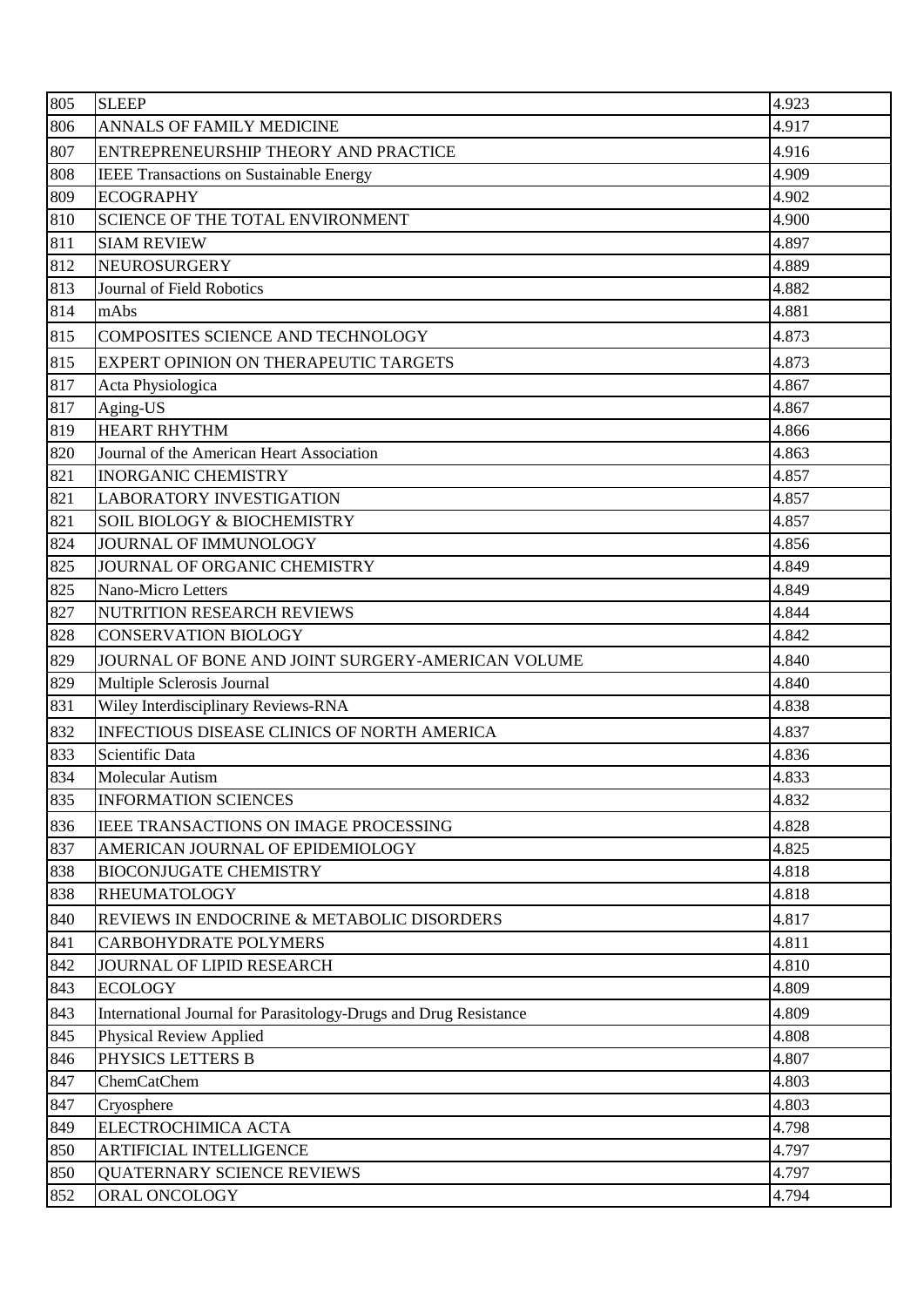| 853 | PSYCHONEUROENDOCRINOLOGY                                           | 4.788 |
|-----|--------------------------------------------------------------------|-------|
| 854 | SOLAR ENERGY MATERIALS AND SOLAR CELLS                             | 4.784 |
| 855 | INTERNATIONAL JOURNAL OF COAL GEOLOGY                              | 4.783 |
| 855 | ORGANIZATIONAL RESEARCH METHODS                                    | 4.783 |
| 857 | Clinical Journal of the American Society of Nephrology             | 4.780 |
| 858 | Neuropsychiatry                                                    | 4.778 |
| 859 | <b>Materials Research Letters</b>                                  | 4.773 |
| 860 | Reviews of Physiology Biochemistry and Pharmacology                | 4.769 |
| 861 | CEMENT AND CONCRETE RESEARCH                                       | 4.762 |
| 862 | Wiley Interdisciplinary Reviews-Nanomedicine and Nanobiotechnology | 4.761 |
| 863 | <b>Clinical Research in Cardiology</b>                             | 4.760 |
| 863 | PLANT AND CELL PHYSIOLOGY                                          | 4.760 |
| 865 | JOURNAL OF DENTAL RESEARCH                                         | 4.755 |
| 866 | Cardiovascular Diabetology                                         | 4.752 |
| 867 | FOOD HYDROCOLLOIDS                                                 | 4.747 |
| 868 | <b>Circulation-Cardiovascular Genetics</b>                         | 4.743 |
| 869 | OSTEOARTHRITIS AND CARTILAGE                                       | 4.742 |
| 870 | <b>ANAESTHESIA</b>                                                 | 4.741 |
| 871 | JOURNAL OF PHYSIOLOGY-LONDON                                       | 4.739 |
| 872 | JOURNAL OF COSMOLOGY AND ASTROPARTICLE PHYSICS                     | 4.734 |
| 873 | <b>Translational Psychiatry</b>                                    | 4.730 |
| 874 | ANNALS OF EMERGENCY MEDICINE                                       | 4.728 |
| 875 | <b>COMPOSITES PART B-ENGINEERING</b>                               | 4.727 |
| 875 | Journal of Cystic Fibrosis                                         | 4.727 |
| 875 | Nanomedicine                                                       | 4.727 |
| 875 | Progress in Optics                                                 | 4.727 |
| 879 | <b>Advances in Clinical Chemistry</b>                              | 4.722 |
| 880 | INTERNATIONAL JOURNAL OF NEUROPSYCHOPHARMACOLOGY                   | 4.712 |
| 881 | CANCER IMMUNOLOGY IMMUNOTHERAPY                                    | 4.711 |
| 882 | ULTRASOUND IN OBSTETRICS & GYNECOLOGY                              | 4.710 |
| 883 | <b>Annual Review of Animal Biosciences</b>                         | 4.708 |
| 884 | <b>TOURISM MANAGEMENT</b>                                          | 4.707 |
| 885 | Annals of the New York Academy of Sciences                         | 4.706 |
| 885 | BRITISH JOURNAL OF DERMATOLOGY                                     | 4.706 |
| 885 | EXPERIMENTAL NEUROLOGY                                             | 4.706 |
| 885 | JOURNAL OF ENDOCRINOLOGY                                           | 4.706 |
| 889 | BIOLOGY OF BLOOD AND MARROW TRANSPLANTATION                        | 4.704 |
| 890 | BIOCHIMICA ET BIOPHYSICA ACTA-GENERAL SUBJECTS                     | 4.702 |
| 891 | <b>CURRENT OPINION IN NEUROLOGY</b>                                | 4.699 |
| 892 | Brain Structure & Function                                         | 4.698 |
| 893 | CANCER AND METASTASIS REVIEWS                                      | 4.697 |
| 893 | MOLECULAR PLANT PATHOLOGY                                          | 4.697 |
| 895 | JOURNAL OF THE AMERICAN MATHEMATICAL SOCIETY                       | 4.692 |
| 896 | Disease Models & Mechanisms                                        | 4.691 |
| 896 | <b>IMA</b> Fungus                                                  | 4.691 |
| 898 | JOURNAL OF MOLECULAR MEDICINE-JMM                                  | 4.686 |
| 899 | Photonics Research                                                 | 4.679 |
| 900 | Journal of the National Comprehensive Cancer Network               | 4.675 |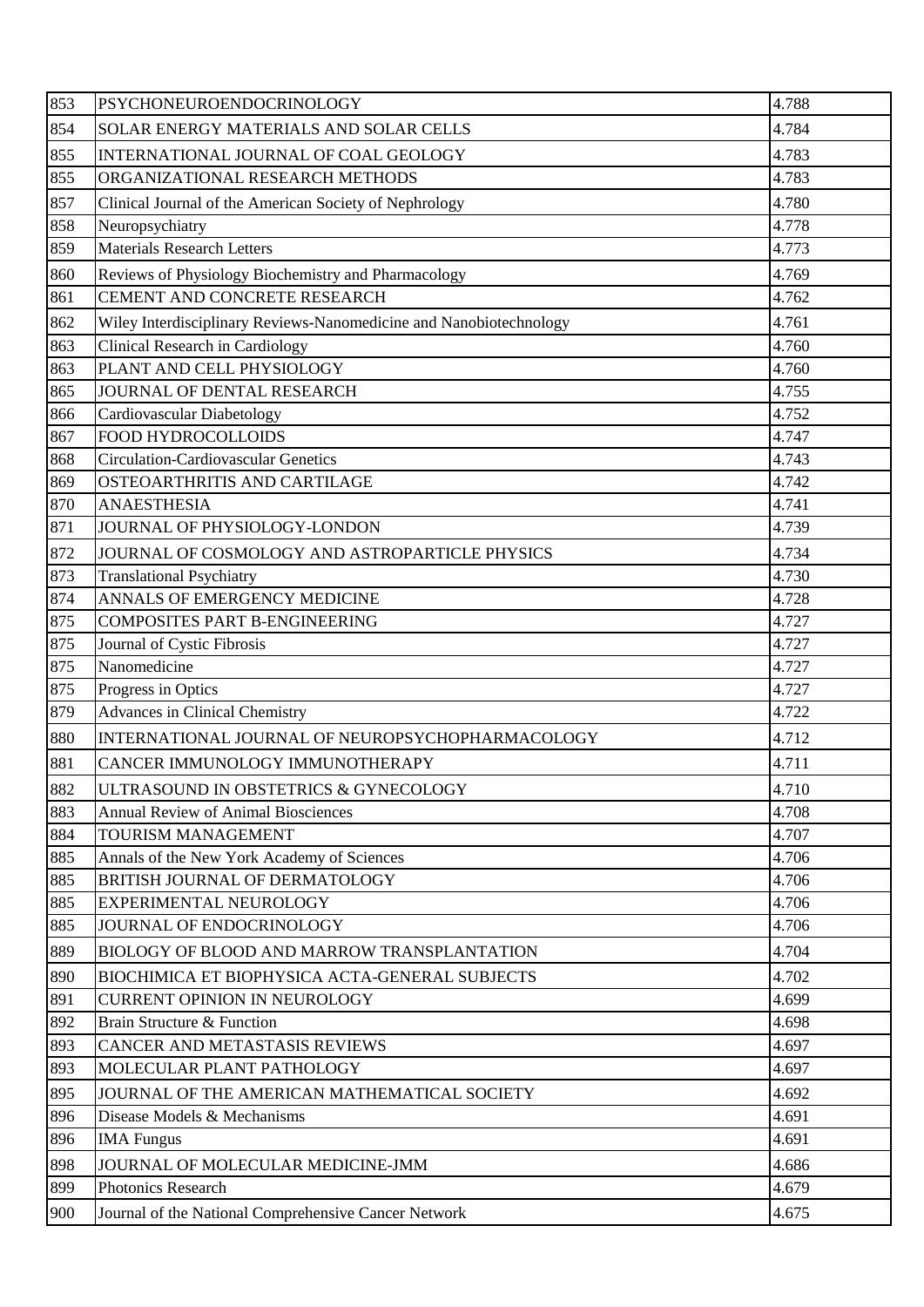| 901 | HUMAN-COMPUTER INTERACTION                                                | 4.667 |
|-----|---------------------------------------------------------------------------|-------|
| 901 | PSYCHOLOGICAL METHODS                                                     | 4.667 |
| 903 | Virulence                                                                 | 4.665 |
| 904 | JOURNAL OF VIROLOGY                                                       | 4.663 |
| 905 | <b>GLOBAL BIOGEOCHEMICAL CYCLES</b>                                       | 4.655 |
| 905 | Global Change Biology Bioenergy                                           | 4.655 |
| 907 | <b>Translational Research</b>                                             | 4.652 |
| 908 | Aging and Disease                                                         | 4.648 |
| 909 | INTERNATIONAL JOURNAL OF HYGIENE AND ENVIRONMENTAL HEALTH                 | 4.643 |
| 910 | DEVELOPMENTAL REVIEW                                                      | 4.638 |
| 911 | <b>HUMAN GENETICS</b>                                                     | 4.637 |
| 912 | <b>CATALYSIS TODAY</b>                                                    | 4.636 |
| 912 | <b>JMIR</b> mHealth and uHealth                                           | 4.636 |
| 914 | <b>GEOLOGY</b>                                                            | 4.635 |
| 915 | JOURNAL OF MOLECULAR BIOLOGY                                              | 4.632 |
| 916 | <b>COMPLEXITY</b>                                                         | 4.621 |
| 917 | Reviews in Aquaculture                                                    | 4.618 |
| 918 | JOURNAL OF THE ROYAL STATISTICAL SOCIETY SERIES B-STATISTICAL METHODOLOGY | 4.610 |
| 919 | GEOCHIMICA ET COSMOCHIMICA ACTA                                           | 4.609 |
| 919 | NICOTINE & TOBACCO RESEARCH                                               | 4.609 |
| 919 | NICOTINE & TOBACCO RESEARCH                                               | 4.609 |
| 922 | <b>RNA</b>                                                                | 4.605 |
| 923 | DEVELOPMENTAL SCIENCE                                                     | 4.604 |
| 924 | <b>ADDICTION BIOLOGY</b>                                                  | 4.603 |
| 925 | <b>FUEL</b>                                                               | 4.601 |
| 925 | <b>HUMAN MUTATION</b>                                                     | 4.601 |
| 927 | JOURNAL OF CONSULTING AND CLINICAL PSYCHOLOGY                             | 4.593 |
| 927 | Oxidative Medicine and Cellular Longevity                                 | 4.593 |
| 929 | PATTERN RECOGNITION                                                       | 4.582 |
| 930 | <b>BIOCHEMICAL PHARMACOLOGY</b>                                           | 4.581 |
| 931 | MICROCHIMICA ACTA                                                         | 4.580 |
| 932 | Wiley Interdisciplinary Reviews-Climate Change                            | 4.571 |
| 932 | Wiley Interdisciplinary Reviews-Climate Change                            | 4.571 |
| 934 | PHYSICAL REVIEW D                                                         | 4.568 |
| 935 | Journal of Travel Research                                                | 4.564 |
| 936 | LANDSCAPE AND URBAN PLANNING                                              | 4.563 |
| 936 | LANDSCAPE AND URBAN PLANNING                                              | 4.563 |
| 938 | BULLETIN OF THE AMERICAN MUSEUM OF NATURAL HISTORY                        | 4.562 |
| 939 | JOURNAL OF STEROID BIOCHEMISTRY AND MOLECULAR BIOLOGY                     | 4.561 |
| 940 | IMMUNOLOGY AND CELL BIOLOGY                                               | 4.557 |
| 941 | <b>GENETICS</b>                                                           | 4.556 |
| 942 | Frontiers in Cellular Neuroscience                                        | 4.555 |
| 943 | CELLULAR MICROBIOLOGY                                                     | 4.554 |
| 944 | Arabian Journal of Chemistry                                              | 4.553 |
| 945 | <b>CLINICAL NUTRITION</b>                                                 | 4.548 |
| 946 | Journal of Materials Chemistry B                                          | 4.543 |
| 947 | PLoS Computational Biology                                                | 4.542 |
| 948 | Epigenomics                                                               | 4.541 |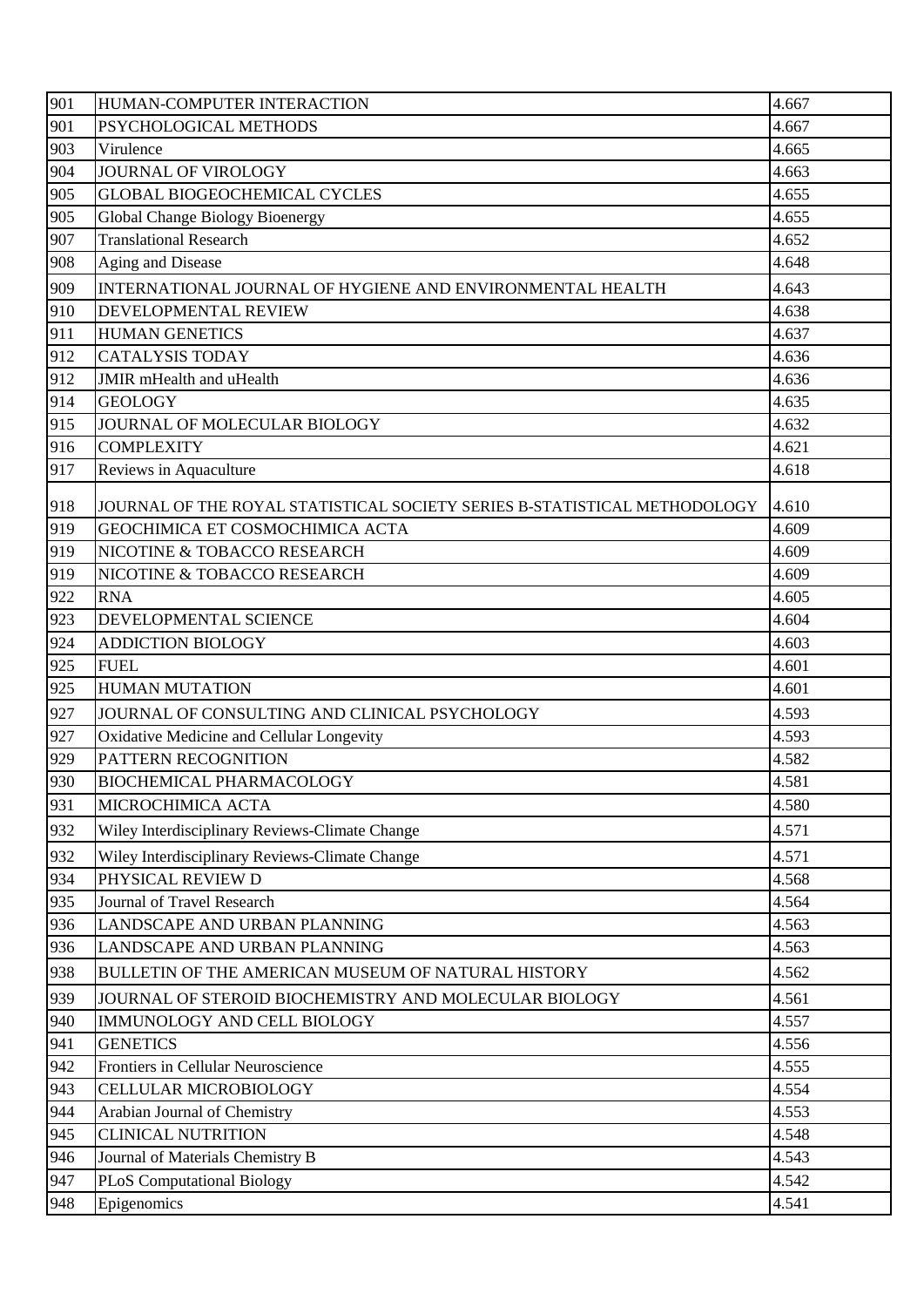| 949 | Journal of Physical Chemistry C                              | 4.536 |
|-----|--------------------------------------------------------------|-------|
| 950 | <b>BIPOLAR DISORDERS</b>                                     | 4.531 |
| 951 | <b>EUROPACE</b>                                              | 4.530 |
| 951 | HUMAN BRAIN MAPPING                                          | 4.530 |
| 953 | <b>FOOD CHEMISTRY</b>                                        | 4.529 |
| 953 | KNOWLEDGE-BASED SYSTEMS                                      | 4.529 |
| 955 | JOURNAL OF MOLECULAR DIAGNOSTICS                             | 4.526 |
| 956 | <b>INFLAMMATORY BOWEL DISEASES</b>                           | 4.525 |
| 957 | Circulation-Cardiovascular Quality and Outcomes              | 4.524 |
| 958 | BIOCHIMICA ET BIOPHYSICA ACTA-MOLECULAR CELL RESEARCH        | 4.521 |
| 958 | Journal of Biomedical Nanotechnology                         | 4.521 |
| 960 | <b>ENERGY</b>                                                | 4.520 |
| 961 | EUROPEAN JOURNAL OF MEDICINAL CHEMISTRY                      | 4.519 |
| 961 | <b>JOURNAL OF PAIN</b>                                       | 4.519 |
| 963 | JOURNAL OF NUTRITIONAL BIOCHEMISTRY                          | 4.518 |
| 964 | <b>Clinical Colorectal Cancer</b>                            | 4.507 |
| 965 | JOURNAL OF FINANCIAL ECONOMICS                               | 4.505 |
| 966 | Frontiers in Aging Neuroscience                              | 4.504 |
| 967 | JOURNAL OF CELLULAR AND MOLECULAR MEDICINE                   | 4.499 |
| 968 | SEMINARS IN ARTHRITIS AND RHEUMATISM                         | 4.498 |
| 969 | <b>Surgery for Obesity and Related Diseases</b>              | 4.496 |
| 970 | <b>RESEARCH POLICY</b>                                       | 4.495 |
| 971 | REVISTA ESPANOLA DE CARDIOLOGIA                              | 4.485 |
| 972 | PARKINSONISM & RELATED DISORDERS                             | 4.484 |
| 973 | BIOTECHNOLOGY AND BIOENGINEERING                             | 4.481 |
| 974 | PHARMACOLOGICAL RESEARCH                                     | 4.480 |
| 975 | <b>CURRENT OPINION IN RHEUMATOLOGY</b>                       | 4.475 |
| 976 | JOURNAL OF ANIMAL ECOLOGY                                    | 4.474 |
| 976 | PARTICLE & PARTICLE SYSTEMS CHARACTERIZATION                 | 4.474 |
| 976 | <b>SYSTEMATIC ENTOMOLOGY</b>                                 | 4.474 |
| 979 | NEPHROLOGY DIALYSIS TRANSPLANTATION                          | 4.470 |
| 980 | BEST PRACTICE & RESEARCH CLINICAL ENDOCRINOLOGY & METABOLISM | 4.466 |
| 981 | STRATEGIC MANAGEMENT JOURNAL                                 | 4.461 |
| 982 | JOURNAL OF THORACIC AND CARDIOVASCULAR SURGERY               | 4.446 |
| 982 | PUBLICATIONS OF THE ASTRONOMICAL SOCIETY OF THE PACIFIC      | 4.446 |
| 984 | <b>BIOESSAYS</b>                                             | 4.441 |
| 985 | MOLECULAR PHARMACEUTICS                                      | 4.440 |
| 986 | INTERNATIONAL REVIEWS IN PHYSICAL CHEMISTRY                  | 4.438 |
| 987 | HYDROLOGY AND EARTH SYSTEM SCIENCES                          | 4.437 |
| 988 | AMERICAN HEART JOURNAL                                       | 4.436 |
| 989 | <b>EXERCISE AND SPORT SCIENCES REVIEWS</b>                   | 4.431 |
| 989 | JOURNAL OF CELL SCIENCE                                      | 4.431 |
| 991 | <b>IEEE Vehicular Technology Magazine</b>                    | 4.429 |
| 992 | JOURNAL OF INDUSTRIAL AND ENGINEERING CHEMISTRY              | 4.421 |
| 992 | PROCEEDINGS OF THE NUTRITION SOCIETY                         | 4.421 |
| 994 | JOURNAL OF EXPERIMENTAL PSYCHOLOGY-GENERAL                   | 4.420 |
| 995 | MOLECULAR PHYLOGENETICS AND EVOLUTION                        | 4.419 |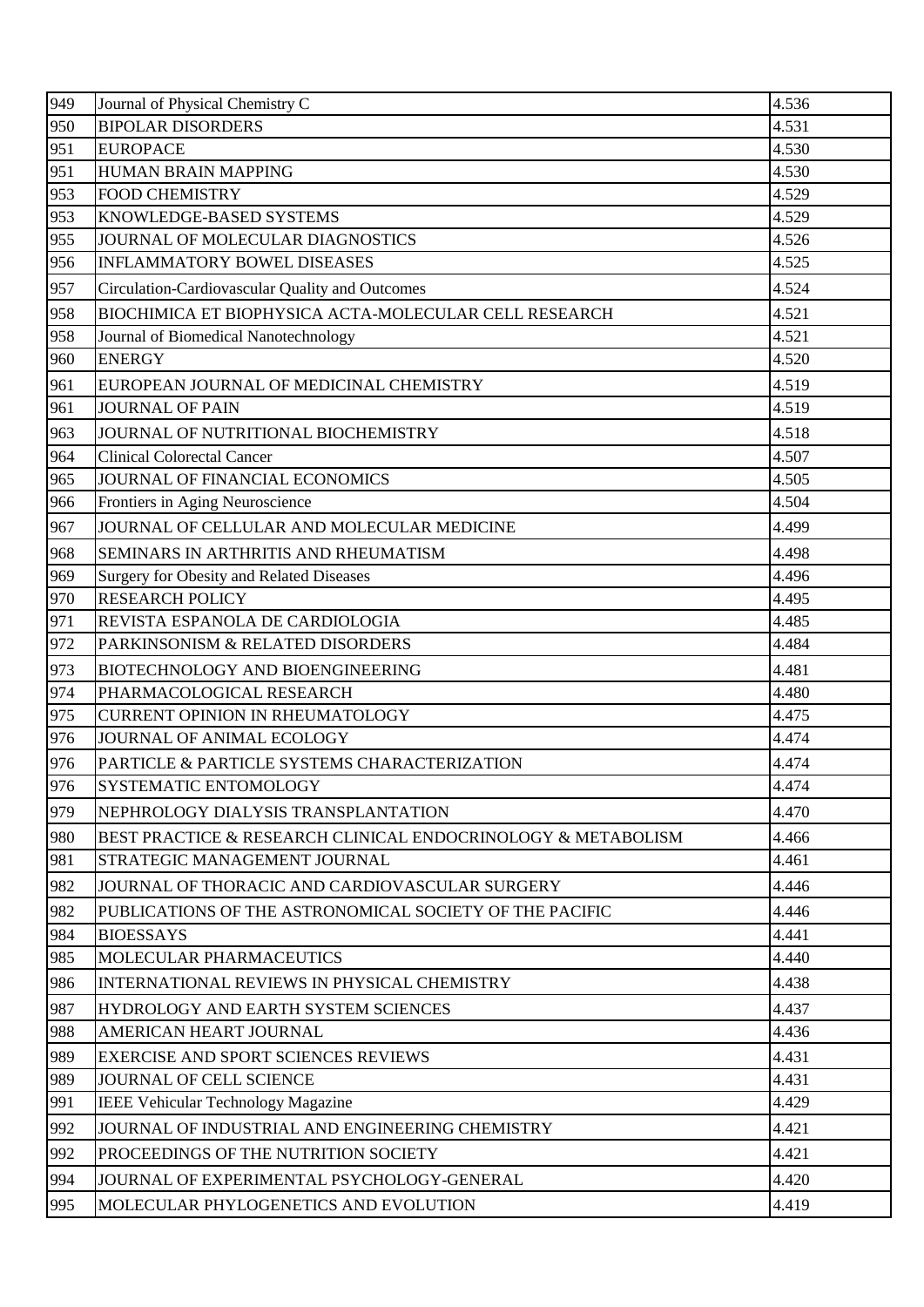| 996  | STANFORD LAW REVIEW                                                 | 4.415 |
|------|---------------------------------------------------------------------|-------|
| 997  | <b>CHROMOSOMA</b>                                                   | 4.414 |
| 998  | <b>SURVEYS IN GEOPHYSICS</b>                                        | 4.413 |
| 999  | EARTH AND PLANETARY SCIENCE LETTERS                                 | 4.409 |
| 1000 | EXPERT REVIEWS IN MOLECULAR MEDICINE                                | 4.405 |
| 1001 | ENVIRONMENTAL MODELLING & SOFTWARE                                  | 4.404 |
| 1001 | <b>Environmental Research Letters</b>                               | 4.404 |
| 1003 | CANADIAN JOURNAL OF CARDIOLOGY                                      | 4.403 |
| 1004 | AMERICAN SOCIOLOGICAL REVIEW                                        | 4.400 |
| 1004 | Frontiers in Pharmacology                                           | 4.400 |
| 1004 | REVIEWS IN ENVIRONMENTAL SCIENCE AND BIO-TECHNOLOGY                 | 4.400 |
| 1007 | MOLECULAR AND CELLULAR BIOLOGY                                      | 4.398 |
| 1008 | <b>WATER RESOURCES RESEARCH</b>                                     | 4.397 |
| 1009 | ELECTROCHEMISTRY COMMUNICATIONS                                     | 4.396 |
| 1009 | International Journal of Behavioral Nutrition and Physical Activity | 4.396 |
| 1009 | JOURNAL OF CLINICAL CHILD AND ADOLESCENT PSYCHOLOGY                 | 4.396 |
| 1012 | <b>CNS DRUGS</b>                                                    | 4.394 |
| 1012 | Epigenetics                                                         | 4.394 |
| 1014 | <b>DIVERSITY AND DISTRIBUTIONS</b>                                  | 4.391 |
| 1015 | JOURNAL OF THE AMERICAN GERIATRICS SOCIETY                          | 4.388 |
| 1015 | JOURNAL OF THE AMERICAN GERIATRICS SOCIETY                          | 4.388 |
| 1017 | <b>INDOOR AIR</b>                                                   | 4.383 |
| 1017 | <b>Ocular Surface</b>                                               | 4.383 |
| 1019 | <b>FERTILITY AND STERILITY</b>                                      | 4.373 |
| 1020 | EUROPEAN JOURNAL OF NUTRITION                                       | 4.370 |
| 1021 | ENVIRONMENTAL AND EXPERIMENTAL BOTANY                               | 4.369 |
| 1022 | <b>MATERIALS &amp; DESIGN</b>                                       | 4.364 |
| 1023 | PERSONNEL PSYCHOLOGY                                                | 4.362 |
| 1024 | IEEE-ASME TRANSACTIONS ON MECHATRONICS                              | 4.357 |
| 1024 | <b>RENEWABLE ENERGY</b>                                             | 4.357 |
| 1026 | NeuroImage-Clinical                                                 | 4.348 |
| 1027 | APPLIED CATALYSIS A-GENERAL                                         | 4.339 |
| 1028 | <b>BJU INTERNATIONAL</b>                                            | 4.338 |
| 1029 | <b>APL Materials</b>                                                | 4.335 |
| 1029 | <b>CONTACT DERMATITIS</b>                                           | 4.335 |
| 1031 | EDUCATIONAL PSYCHOLOGY REVIEW                                       | 4.333 |
| 1032 | IEEE Transactions on Information Forensics and Security             | 4.332 |
| 1032 | MOLECULAR PLANT-MICROBE INTERACTIONS                                | 4.332 |
| 1034 | Journal of Biophotonics                                             | 4.328 |
| 1034 | RADIOTHERAPY AND ONCOLOGY                                           | 4.328 |
| 1036 | MOLECULAR NUTRITION & FOOD RESEARCH                                 | 4.323 |
| 1037 | Developmental Cognitive Neuroscience                                | 4.321 |
| 1038 | Journal of Breath Research                                          | 4.318 |
| 1039 | <b>ECOLOGICAL APPLICATIONS</b>                                      | 4.314 |
| 1040 | <b>CLADISTICS</b>                                                   | 4.309 |
| 1041 | INTERNATIONAL JOURNAL OF ANTIMICROBIAL AGENTS                       | 4.307 |
| 1041 | JOURNAL OF THE AMERICAN COLLEGE OF SURGEONS                         | 4.307 |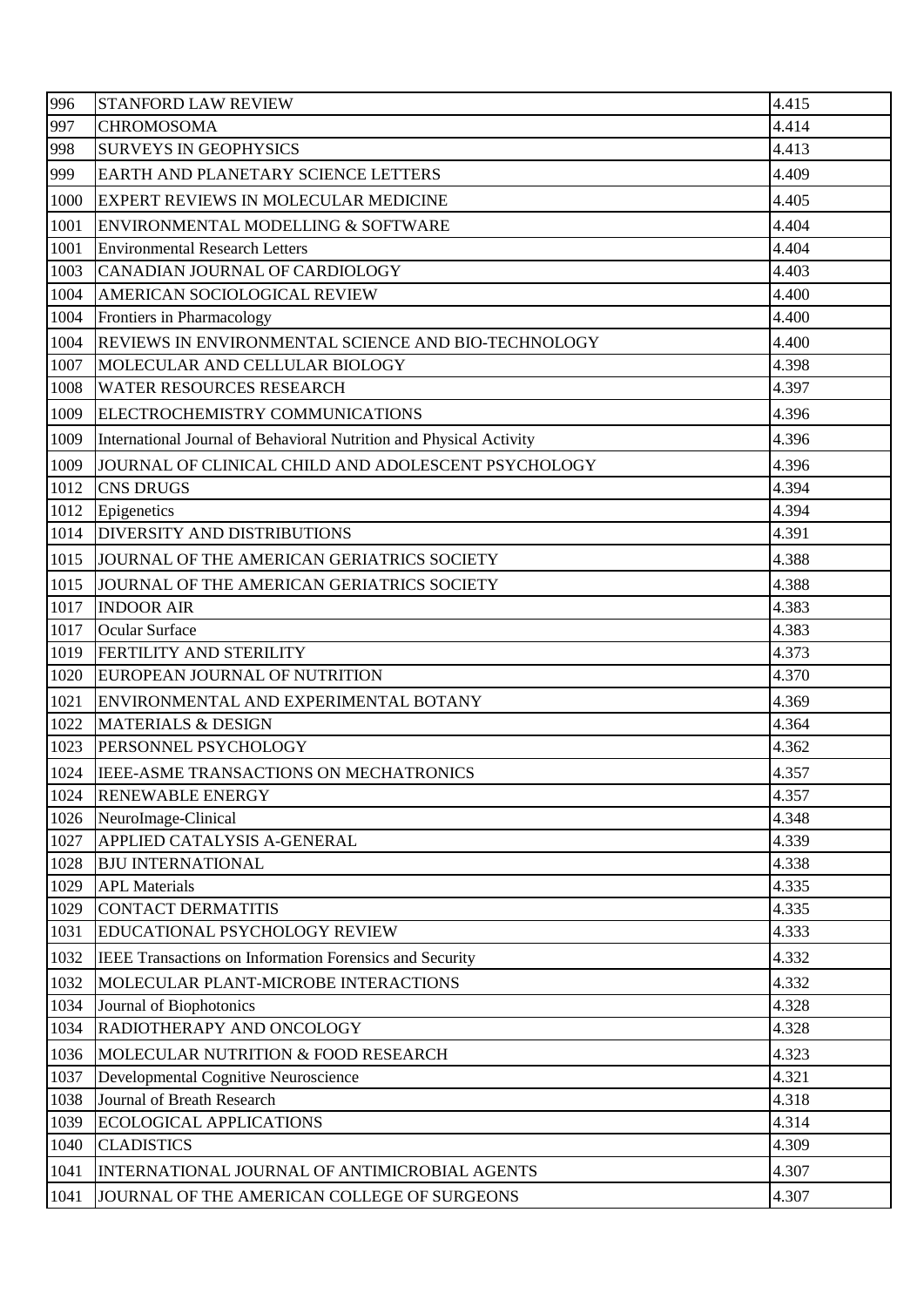| 1043 | Advances in Heterocyclic Chemistry                                    | 4.303 |
|------|-----------------------------------------------------------------------|-------|
| 1044 | ANTIMICROBIAL AGENTS AND CHEMOTHERAPY                                 | 4.302 |
| 1045 | Frontiers in Cellular and Infection Microbiology                      | 4.300 |
| 1045 | IEEE TRANSACTIONS ON SIGNAL PROCESSING                                | 4.300 |
| 1045 | International Journal of Nanomedicine                                 | 4.300 |
| 1048 | Frontiers in Plant Science                                            | 4.298 |
| 1049 | <b>LUNG CANCER</b>                                                    | 4.294 |
| 1050 | JOURNAL OF ENZYME INHIBITION AND MEDICINAL CHEMISTRY                  | 4.293 |
| 1051 | ARTHROSCOPY-THE JOURNAL OF ARTHROSCOPIC AND RELATED SURGERY           | 4.292 |
| 1051 | Journal of CO2 Utilization                                            | 4.292 |
| 1053 | EUROPEAN JOURNAL OF HUMAN GENETICS                                    | 4.287 |
| 1054 | <b>ENDOCRINOLOGY</b>                                                  | 4.286 |
| 1055 | <b>AGE AND AGEING</b>                                                 | 4.282 |
| 1056 | AMERICAN JOURNAL OF PHYSIOLOGY-LUNG CELLULAR AND MOLECULAR PHYSIOLOGY | 4.281 |
| 1057 | <b>Advanced Materials Interfaces</b>                                  | 4.279 |
| 1057 | <b>CORTEX</b>                                                         | 4.279 |
| 1059 | <b>ANTIVIRAL RESEARCH</b>                                             | 4.271 |
| 1060 | IEEE TRANSACTIONS ON AUTOMATIC CONTROL                                | 4.270 |
| 1061 | IEEE Journal of Emerging and Selected Topics in Power Electronics     | 4.269 |
| 1061 | <b>VLDB JOURNAL</b>                                                   | 4.269 |
| 1063 | JOURNAL OF PROTEOME RESEARCH                                          | 4.268 |
| 1064 | PEDIATRIC DIABETES                                                    | 4.267 |
| 1065 | <b>CEMENT &amp; CONCRETE COMPOSITES</b>                               | 4.265 |
| 1065 | MACROMOLECULAR RAPID COMMUNICATIONS                                   | 4.265 |
| 1067 | INTERNATIONAL JOURNAL OF ENGINEERING SCIENCE                          | 4.261 |
| 1068 | Scientific Reports                                                    | 4.259 |
| 1069 | YALE LAW JOURNAL                                                      | 4.258 |
| 1070 | Deutsches Arzteblatt International                                    | 4.257 |
| 1071 | <b>Geoscience Frontiers</b>                                           | 4.256 |
| 1072 | <b>Advances in Parasitology</b>                                       | 4.255 |
| 1072 | JOURNAL OF THE MECHANICS AND PHYSICS OF SOLIDS                        | 4.255 |
| 1074 | APPLIED SPECTROSCOPY REVIEWS                                          | 4.254 |
| 1075 | <b>GEOPHYSICAL RESEARCH LETTERS</b>                                   | 4.253 |
| 1076 | <b>GERONTOLOGY</b>                                                    | 4.252 |
| 1077 | <b>QUARTERLY REVIEW OF BIOLOGY</b>                                    | 4.250 |
| 1078 | JOURNAL OF BIOGEOGRAPHY                                               | 4.248 |
| 1079 | Epidemiology and Psychiatric Sciences                                 | 4.246 |
| 1079 | Epidemiology and Psychiatric Sciences                                 | 4.246 |
| 1081 | <b>CURRENT OPINION IN INFECTIOUS DISEASES</b>                         | 4.242 |
| 1081 | DRUG METABOLISM AND DISPOSITION                                       | 4.242 |
| 1083 | <b>ATHEROSCLEROSIS</b>                                                | 4.239 |
| 1083 | EUROPEAN NEUROPSYCHOPHARMACOLOGY                                      | 4.239 |
| 1085 | Internet and Higher Education                                         | 4.238 |
| 1086 | HEALTH TECHNOLOGY ASSESSMENT                                          | 4.236 |
| 1087 | <b>VALUE IN HEALTH</b>                                                | 4.235 |
| 1087 | <b>VALUE IN HEALTH</b>                                                | 4.235 |
| 1089 | Mobile DNA                                                            | 4.234 |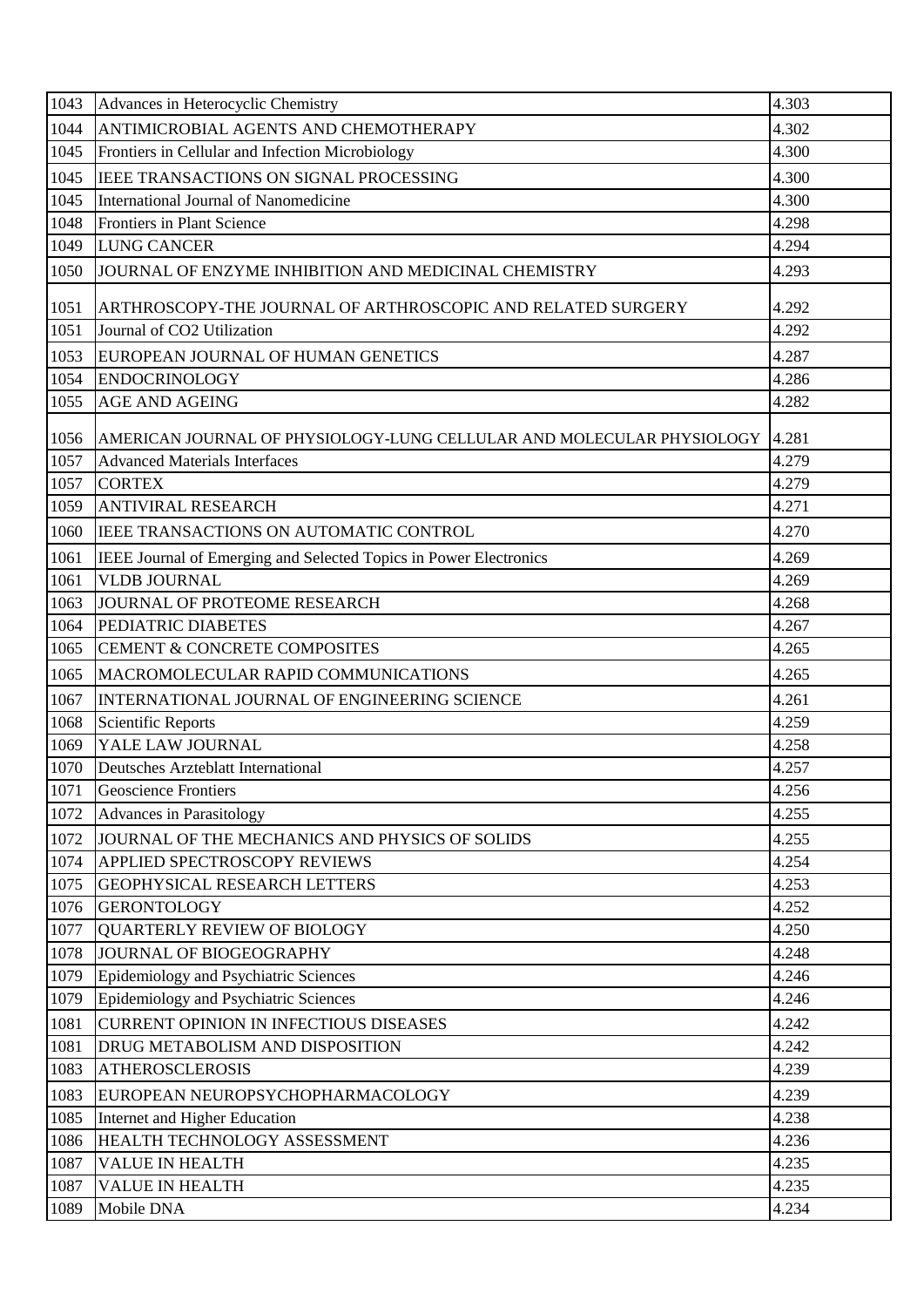| 1090 | JOURNAL OF COLLOID AND INTERFACE SCIENCE                                | 4.233 |
|------|-------------------------------------------------------------------------|-------|
| 1091 | <b>Family Business Review</b>                                           | 4.229 |
| 1092 | EUROPEAN JOURNAL OF IMMUNOLOGY                                          | 4.227 |
| 1093 | JOURNAL OF PARENTERAL AND ENTERAL NUTRITION                             | 4.220 |
| 1093 | Journal of Cheminformatics                                              | 4.220 |
| 1093 | PALLIATIVE MEDICINE                                                     | 4.220 |
| 1096 | <b>CANCER JOURNAL</b>                                                   | 4.218 |
| 1096 | ULTRASONICS SONOCHEMISTRY                                               | 4.218 |
| 1098 | Journal of the Taiwan Institute of Chemical Engineers                   | 4.217 |
| 1099 | GEOLOGICAL SOCIETY OF AMERICA BULLETIN                                  | 4.212 |
| 1100 | JOURNAL OF MOLECULAR CATALYSIS A-CHEMICAL                               | 4.211 |
| 1100 | Stem Cell Research & Therapy                                            | 4.211 |
| 1102 | <b>Biomaterials Science</b>                                             | 4.210 |
| 1103 | <b>CHEMOSPHERE</b>                                                      | 4.208 |
| 1104 | JOURNAL OF PHYSICAL AND CHEMICAL REFERENCE DATA                         | 4.204 |
| 1105 | <b>EVOLUTION</b>                                                        | 4.201 |
| 1105 | JOURNAL OF INFECTION                                                    | 4.201 |
| 1107 | Advances in Geophysics                                                  | 4.200 |
| 1107 | JOURNAL OF GENERAL PHYSIOLOGY                                           | 4.200 |
| 1109 | <b>ECOSYSTEMS</b>                                                       | 4.198 |
| 1110 | <b>CHILD DEVELOPMENT</b>                                                | 4.195 |
| 1111 | <b>Advanced Electronic Materials</b>                                    | 4.193 |
| 1112 | Therapeutic Advances in Neurological Disorders                          | 4.192 |
| 1113 | Journal of Advances in Modeling Earth Systems                           | 4.189 |
| 1114 | <b>MEDICAL IMAGE ANALYSIS</b>                                           | 4.188 |
| 1114 | PHYSICS TODAY                                                           | 4.188 |
| 1116 | HUMAN GENE THERAPY                                                      | 4.187 |
| 1116 | PROGRESS IN NEURO-PSYCHOPHARMACOLOGY & BIOLOGICAL PSYCHIATRY            | 4.187 |
| 1118 | MOLECULAR CARCINOGENESIS                                                | 4.185 |
| 1118 | Wiley Interdisciplinary Reviews-Developmental Biology                   | 4.185 |
| 1120 | JOURNAL OF PSYCHIATRIC RESEARCH                                         | 4.183 |
| 1120 | JOURNAL OF PSYCHIATRIC RESEARCH                                         | 4.183 |
| 1122 | IEEE JOURNAL OF SOLID-STATE CIRCUITS                                    | 4.181 |
| 1122 | IEEE TRANSACTIONS ON PARALLEL AND DISTRIBUTED SYSTEMS                   | 4.181 |
| 1122 | NITRIC OXIDE-BIOLOGY AND CHEMISTRY                                      | 4.181 |
| 1125 | NEW MEDIA & SOCIETY                                                     | 4.180 |
| 1126 | JOURNAL OF PSYCHOPHARMACOLOGY                                           | 4.179 |
| 1127 | CLINICAL CHILD AND FAMILY PSYCHOLOGY REVIEW                             | 4.171 |
| 1128 | <b>AMERICAN NATURALIST</b>                                              | 4.167 |
| 1129 | Materials Science & Engineering C-Materials for Biological Applications | 4.164 |
| 1130 | <b>TALANTA</b>                                                          | 4.162 |
| 1131 | <b>JOURNAL OF CLIMATE</b>                                               | 4.161 |
| 1132 | EUROPEAN JOURNAL OF PHARMACEUTICS AND BIOPHARMACEUTICS                  | 4.159 |
| 1133 | JOURNAL OF PEASANT STUDIES                                              | 4.149 |
| 1134 | <b>BASIN RESEARCH</b>                                                   | 4.147 |
| 1135 | <b>CLIMATE DYNAMICS</b>                                                 | 4.146 |
| 1136 | JOURNAL OF NUTRITION                                                    | 4.145 |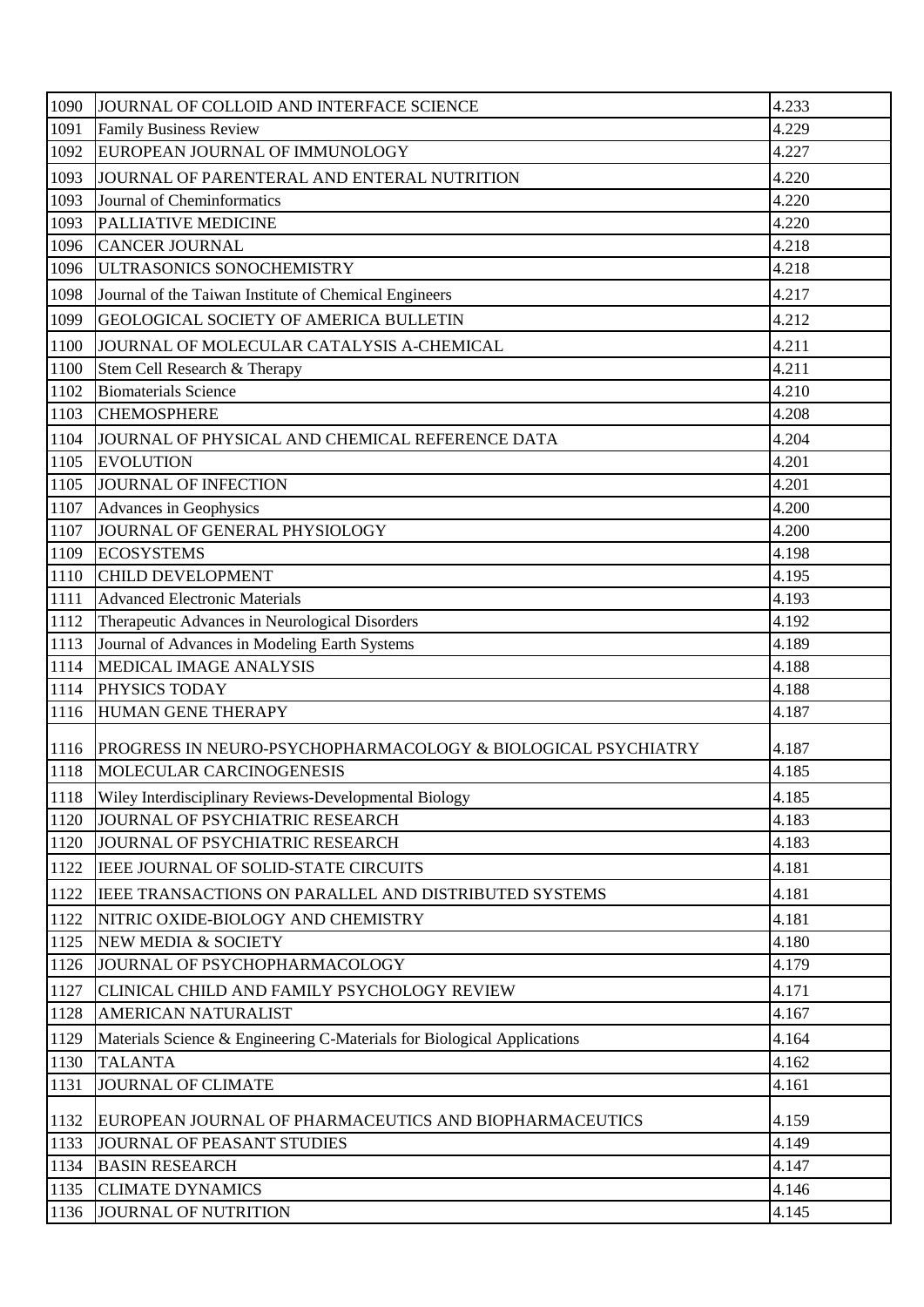| 1137 | <b>Annual Review of Virology</b>                            | 4.143 |
|------|-------------------------------------------------------------|-------|
| 1137 | Oncogenesis                                                 | 4.143 |
| 1139 | AMERICAN JOURNAL OF PHYSIOLOGY-ENDOCRINOLOGY AND METABOLISM | 4.142 |
| 1139 | CANCER EPIDEMIOLOGY BIOMARKERS & PREVENTION                 | 4.142 |
| 1141 | MEDICINE AND SCIENCE IN SPORTS AND EXERCISE                 | 4.141 |
| 1142 | <b>BONE</b>                                                 | 4.140 |
| 1142 | <b>ENERGY POLICY</b>                                        | 4.140 |
| 1142 | <b>ENERGY POLICY</b>                                        | 4.140 |
| 1145 | ChemElectroChem                                             | 4.136 |
| 1146 | Frontiers in Physiology                                     | 4.134 |
| 1146 | Journal of Behavioral Addictions                            | 4.134 |
| 1146 | Journal of Behavioral Addictions                            | 4.134 |
| 1149 | JOURNAL OF ABNORMAL PSYCHOLOGY                              | 4.133 |
| 1149 | <b>TRAFFIC</b>                                              | 4.133 |
| 1151 | Science China-Chemistry                                     | 4.132 |
| 1151 | THEORETICAL AND APPLIED GENETICS                            | 4.132 |
| 1153 | JOURNAL OF APPLIED PSYCHOLOGY                               | 4.130 |
| 1154 | <b>AQUATIC TOXICOLOGY</b>                                   | 4.129 |
| 1155 | JOURNAL OF BIOLOGICAL CHEMISTRY                             | 4.125 |
| 1156 | JOURNAL OF INDUSTRIAL ECOLOGY                               | 4.123 |
| 1156 | PHYSICAL CHEMISTRY CHEMICAL PHYSICS                         | 4.123 |
| 1158 | <b>INFORMATION SYSTEMS JOURNAL</b>                          | 4.122 |
| 1158 | <b>JOURNAL OF VIRAL HEPATITIS</b>                           | 4.122 |
| 1160 | <b>ARTHRITIS RESEARCH &amp; THERAPY</b>                     | 4.121 |
| 1161 | LIVER INTERNATIONAL                                         | 4.116 |
| 1161 | MECHANICAL SYSTEMS AND SIGNAL PROCESSING                    | 4.116 |
| 1163 | Journal of Computer-Mediated Communication                  | 4.113 |
| 1164 | <b>CELL PROLIFERATION</b>                                   | 4.112 |
|      | 1165 Chinese Journal of Cancer                              | 4.111 |
| 1166 | NEUROREHABILITATION AND NEURAL REPAIR                       | 4.107 |
| 1167 | Agronomy for Sustainable Development                        | 4.101 |
| 1167 | <b>DIABETES &amp; METABOLISM</b>                            | 4.101 |
| 1167 | EUROPEAN JOURNAL OF ENDOCRINOLOGY                           | 4.101 |
| 1170 | AMERICAN JOURNAL OF RESPIRATORY CELL AND MOLECULAR BIOLOGY  | 4.100 |
| 1171 | AGRICULTURE ECOSYSTEMS & ENVIRONMENT                        | 4.099 |
| 1171 | AMERICAN JOURNAL OF SCIENCE                                 | 4.099 |
| 1171 | Acta Crystallographica Section C-Structural Chemistry       | 4.099 |
| 1174 | <b>Briefings in Functional Genomics</b>                     | 4.098 |
| 1175 | <b>DRUG METABOLISM REVIEWS</b>                              | 4.097 |
| 1176 | <b>CURRENT OPINION IN LIPIDOLOGY</b>                        | 4.096 |
| 1177 | PUBLICATIONS OF THE ASTRONOMICAL SOCIETY OF AUSTRALIA       | 4.095 |
| 1178 | GOVERNMENT INFORMATION QUARTERLY                            | 4.090 |
| 1179 | <b>ACM TRANSACTIONS ON GRAPHICS</b>                         | 4.088 |
| 1180 | PROGRESS IN SOLID STATE CHEMISTRY                           | 4.087 |
| 1181 | JOURNAL OF HYPERTENSION                                     | 4.085 |
| 1182 | Chemistry-An Asian Journal                                  | 4.083 |
| 1182 | JOURNAL OF NEUROCHEMISTRY                                   | 4.083 |
| 1182 | Journal of Physiotherapy                                    | 4.083 |
|      |                                                             |       |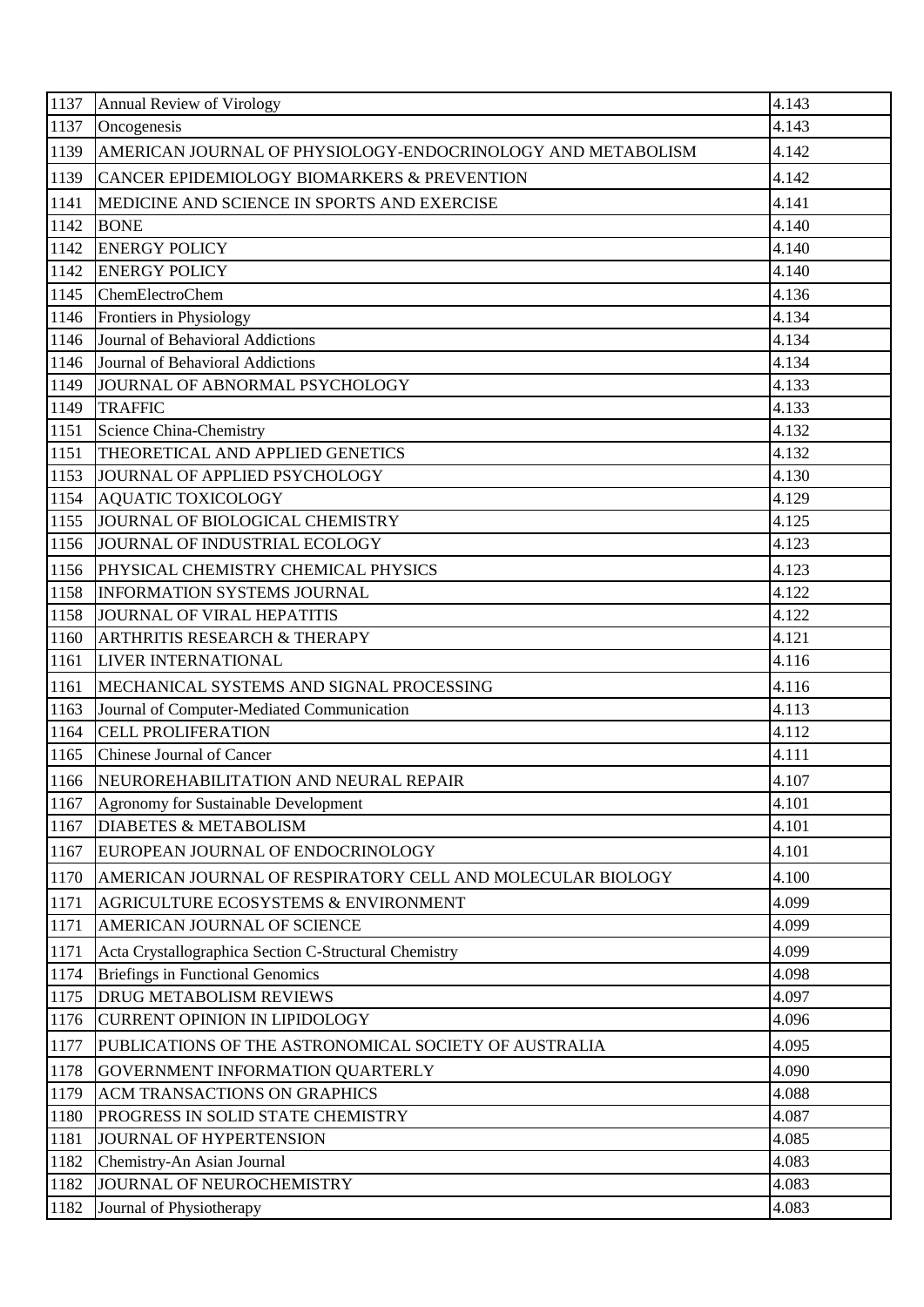| 1185 | Journal of Ginseng Research                           | 4.082 |
|------|-------------------------------------------------------|-------|
| 1186 | <b>TOXICOLOGICAL SCIENCES</b>                         | 4.081 |
| 1187 | JOURNAL OF CELLULAR PHYSIOLOGY                        | 4.080 |
| 1188 | Annual Review of Nuclear and Particle Science         | 4.079 |
| 1189 | Frontiers in Microbiology                             | 4.076 |
| 1190 | COMPOSITES PART A-APPLIED SCIENCE AND MANUFACTURING   | 4.075 |
| 1191 | <b>Ecosystem Services</b>                             | 4.072 |
| 1191 | <b>Ecosystem Services</b>                             | 4.072 |
| 1191 | PERIODONTOLOGY 2000                                   | 4.072 |
| 1191 | SUPPLY CHAIN MANAGEMENT-AN INTERNATIONAL JOURNAL      | 4.072 |
| 1195 | SCANDINAVIAN JOURNAL OF WORK ENVIRONMENT & HEALTH     | 4.071 |
| 1195 | SCANDINAVIAN JOURNAL OF WORK ENVIRONMENT & HEALTH     | 4.071 |
| 1197 | <b>DENTAL MATERIALS</b>                               | 4.070 |
| 1198 | <b>ENERGY AND BUILDINGS</b>                           | 4.067 |
| 1199 | IEEE TRANSACTIONS ON VEHICULAR TECHNOLOGY             | 4.066 |
| 1200 | BEHAVIOUR RESEARCH AND THERAPY                        | 4.064 |
| 1201 | EUROPEAN JOURNAL OF VASCULAR AND ENDOVASCULAR SURGERY | 4.061 |
| 1201 | <b>GPS SOLUTIONS</b>                                  | 4.061 |
| 1203 | JOURNAL OF NEUROSURGERY                               | 4.059 |
| 1204 | IEEE TRANSACTIONS ON COMMUNICATIONS                   | 4.058 |
| 1204 | <b>RUSSIAN CHEMICAL REVIEWS</b>                       | 4.058 |
| 1206 | AMERICAN JOURNAL OF PATHOLOGY                         | 4.057 |
| 1207 | <b>CRYSTAL GROWTH &amp; DESIGN</b>                    | 4.055 |
| 1208 | <b>BUILDING AND ENVIRONMENT</b>                       | 4.053 |
|      |                                                       |       |
| 1209 | Journal of Genetics and Genomics                      | 4.051 |
| 1210 | Current Opinion in HIV and AIDS                       | 4.050 |
| 1211 | JOURNAL OF HUMAN RESOURCES                            | 4.047 |
| 1212 | <b>SEMINARS IN HEMATOLOGY</b>                         | 4.042 |
| 1213 | <b>ANNALS OF BOTANY</b>                               | 4.041 |
| 1213 | ANNALS OF SURGICAL ONCOLOGY                           | 4.041 |
| 1213 | <b>PROTEOMICS</b>                                     | 4.041 |
| 1216 | <b>Current HIV/AIDS Reports</b>                       | 4.038 |
| 1216 | Elements                                              | 4.038 |
| 1218 | AUSTRALIAN AND NEW ZEALAND JOURNAL OF PSYCHIATRY      | 4.036 |
| 1218 | AUSTRALIAN AND NEW ZEALAND JOURNAL OF PSYCHIATRY      | 4.036 |
| 1218 | <b>GEODERMA</b>                                       | 4.036 |
| 1218 | <b>IEEE Transactions on Robotics</b>                  | 4.036 |
| 1218 | <b>Inorganic Chemistry Frontiers</b>                  | 4.036 |
| 1223 | INTERNATIONAL JOURNAL OF PROJECT MANAGEMENT           | 4.034 |
| 1224 | Topics in Current Chemistry                           | 4.033 |
| 1225 | EXPERT OPINION ON INVESTIGATIONAL DRUGS               | 4.030 |
| 1225 | <b>OIKOS</b>                                          | 4.030 |
| 1225 | <b>REVIEW OF ECONOMIC STUDIES</b>                     | 4.030 |
| 1225 | <b>TEXAS LAW REVIEW</b>                               | 4.030 |
| 1225 | <b>WASTE MANAGEMENT</b>                               | 4.030 |
| 1230 | <b>DALTON TRANSACTIONS</b>                            | 4.029 |
| 1230 | OMEGA-INTERNATIONAL JOURNAL OF MANAGEMENT SCIENCE     | 4.029 |
| 1230 | OMEGA-INTERNATIONAL JOURNAL OF MANAGEMENT SCIENCE     | 4.029 |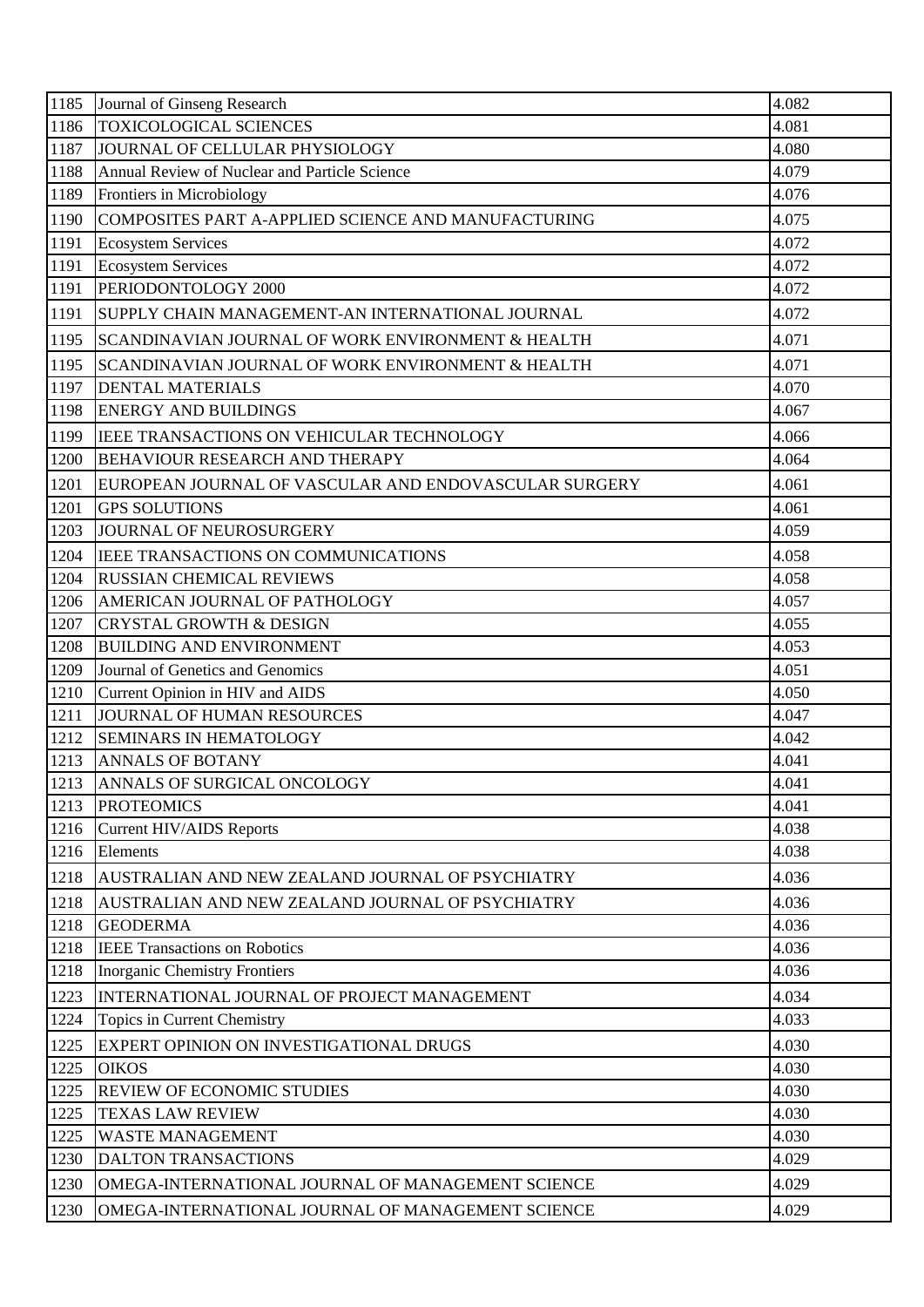| 1233 | COMMUNICATIONS OF THE ACM                                                                               | 4.027 |
|------|---------------------------------------------------------------------------------------------------------|-------|
| 1234 | <b>AMERICAN ECONOMIC REVIEW</b>                                                                         | 4.026 |
| 1235 | <b>WORLD POLITICS</b>                                                                                   | 4.025 |
| 1236 | CURRENT OPINION IN CLINICAL NUTRITION AND METABOLIC CARE                                                | 4.023 |
| 1237 | <b>BIOLOGICAL CONSERVATION</b>                                                                          | 4.022 |
| 1238 | AMERICAN JOURNAL OF PREVENTIVE MEDICINE                                                                 | 4.020 |
| 1238 | <b>CURRENT OPINION IN PSYCHIATRY</b>                                                                    | 4.020 |
| 1238 | <b>CURRENT OPINION IN PSYCHIATRY</b>                                                                    | 4.020 |
| 1241 | JOURNAL OF LEUKOCYTE BIOLOGY                                                                            | 4.018 |
| 1241 | <b>SOLAR ENERGY</b>                                                                                     | 4.018 |
| 1243 | ANESTHESIA AND ANALGESIA                                                                                | 4.014 |
| 1244 | JOURNAL OF ENVIRONMENTAL MANAGEMENT                                                                     | 4.010 |
| 1245 | <b>MEDICAL EDUCATION</b>                                                                                | 4.005 |
| 1246 | CRITICAL REVIEWS IN ANALYTICAL CHEMISTRY                                                                | 4.000 |
| 1246 | <b>Current Topics in Developmental Biology</b>                                                          | 4.000 |
|      |                                                                                                         |       |
| 1246 | JOURNAL OF ENVIRONMENTAL SCIENCE AND HEALTH PART C-ENVIRONMENTAL CARCINOGENESIS & ECOTOXICOLOGY REVIEWS | 4.000 |
| 1246 | Journal of Anthropological Sciences                                                                     | 4.000 |
| 1246 | Science Bulletin                                                                                        | 4.000 |
| 1246 | <b>Stem Cells Translational Medicine</b>                                                                | 4.000 |
| 1252 | Future Generation Computer Systems-The International Journal of eScience                                | 3.997 |
| 1253 | INTERNATIONAL JOURNAL OF MACHINE TOOLS & MANUFACTURE                                                    | 3.995 |
| 1254 | Algal Research-Biomass Biofuels and Bioproducts                                                         | 3.994 |
| 1254 | Frontiers in Chemistry                                                                                  | 3.994 |
| 1256 | MOLECULAR ENDOCRINOLOGY                                                                                 | 3.993 |
| 1257 | <b>CLINICAL IMMUNOLOGY</b>                                                                              | 3.990 |
| 1258 | Journal of Tissue Engineering and Regenerative Medicine                                                 | 3.989 |
| 1259 | EUROPEAN JOURNAL OF NEUROLOGY                                                                           | 3.988 |
| 1260 | <b>SCHIZOPHRENIA RESEARCH</b>                                                                           | 3.986 |
| 1260 | <b>SCHIZOPHRENIA RESEARCH</b>                                                                           | 3.986 |
| 1262 | Brain Imaging and Behavior                                                                              | 3.985 |
| 1262 | <b>Cancer Prevention Research</b>                                                                       | 3.985 |
| 1264 | LEARNING AND INSTRUCTION                                                                                | 3.983 |
| 1265 | JOURNAL OF CHROMATOGRAPHY A                                                                             | 3.981 |
| 1266 | Genome Biology and Evolution                                                                            | 3.979 |
| 1267 | Dialogues in Clinical Neuroscience                                                                      | 3.976 |
| 1268 | Metallomics                                                                                             | 3.975 |
| 1269 | <b>CANCER SCIENCE</b>                                                                                   | 3.974 |
| 1269 | JOURNAL OF ADOLESCENT HEALTH                                                                            | 3.974 |
| 1269 | JOURNAL OF ADOLESCENT HEALTH                                                                            | 3.974 |
| 1272 | IEEE JOURNAL OF SELECTED TOPICS IN QUANTUM ELECTRONICS                                                  | 3.971 |
| 1273 | JOURNAL OF INHERITED METABOLIC DISEASE                                                                  | 3.970 |
| 1274 | Cold Spring Harbor Perspectives in Medicine                                                             | 3.968 |
| 1275 | <b>EUROPEAN RADIOLOGY</b>                                                                               | 3.967 |
| 1276 | <b>BMC PLANT BIOLOGY</b>                                                                                | 3.964 |
| 1277 | Nonlinear Analysis-Hybrid Systems                                                                       | 3.963 |
| 1277 | <b>ONCOLOGY-NEW YORK</b>                                                                                | 3.963 |
| 1279 | JOURNAL OF MANAGEMENT STUDIES                                                                           | 3.962 |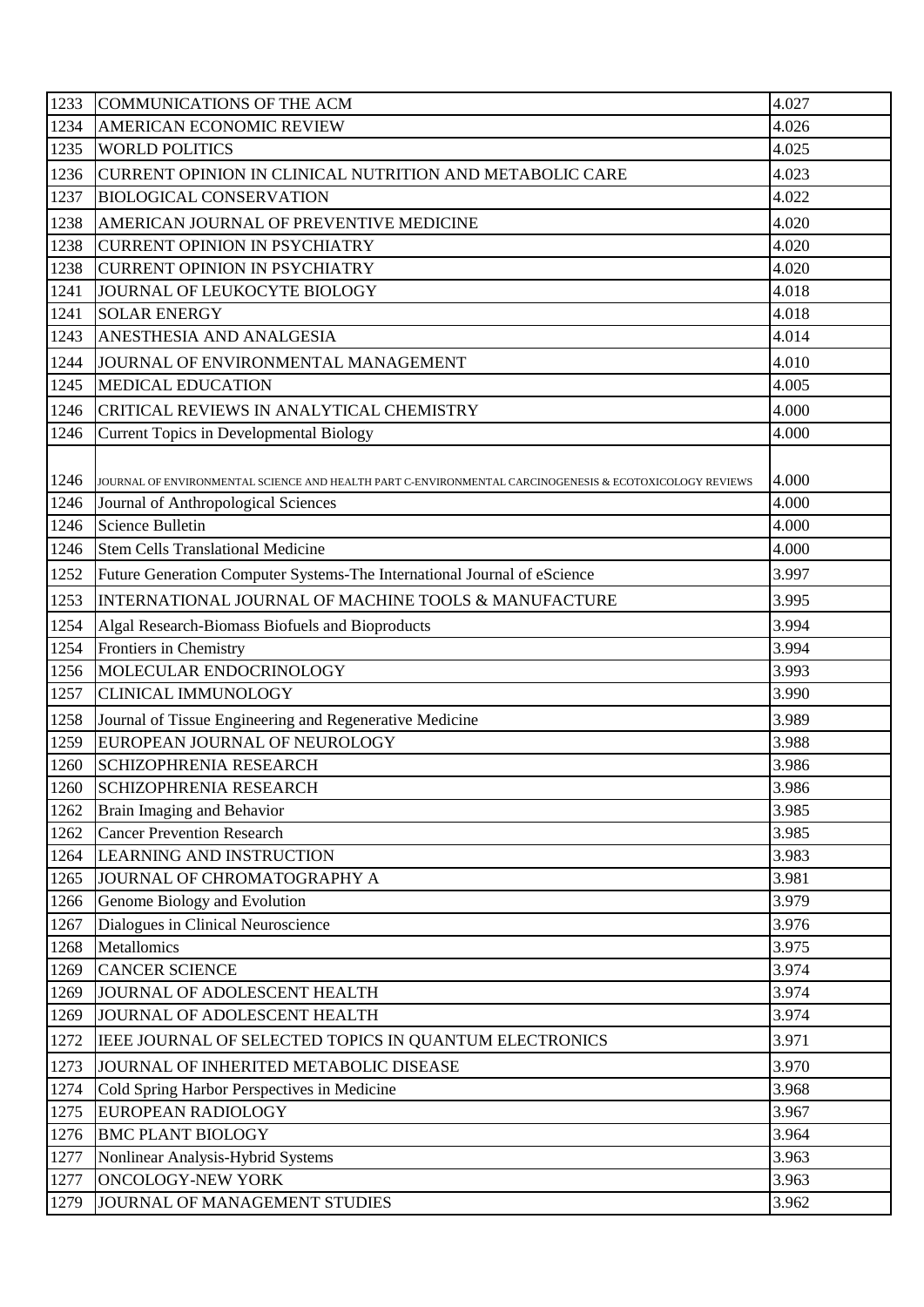| 1279         | Journal of Integrative Plant Biology                                            | 3.962          |
|--------------|---------------------------------------------------------------------------------|----------------|
| 1281         | <b>HEREDITY</b>                                                                 | 3.961          |
| 1281         | <b>XENOTRANSPLANTATION</b>                                                      | 3.961          |
| 1283         | <b>Science China-Materials</b>                                                  | 3.956          |
| 1284         | Current Opinion in Environmental Sustainability                                 | 3.954          |
| 1285         | STATISTICAL METHODS IN MEDICAL RESEARCH                                         | 3.953          |
| 1286         | COMPUTER METHODS IN APPLIED MECHANICS AND ENGINEERING                           | 3.949          |
| 1287         | <b>OBESITY SURGERY</b>                                                          | 3.947          |
| 1288         | <b>HIPPOCAMPUS</b>                                                              | 3.945          |
| 1289         | <b>BELL LABS TECHNICAL JOURNAL</b>                                              | 3.944          |
| 1290         | Cell Communication and Signaling                                                | 3.943          |
| 1291         | IEEE TRANSACTIONS ON MEDICAL IMAGING                                            | 3.942          |
| 1292         | Journal of Innate Immunity                                                      | 3.938          |
| 1293         | <b>CELLULAR SIGNALLING</b>                                                      | 3.937          |
| 1293         | Social Cognitive and Affective Neuroscience                                     | 3.937          |
| 1293         | Social Cognitive and Affective Neuroscience                                     | 3.937          |
| 1296         | <b>COMPUTER PHYSICS COMMUNICATIONS</b>                                          | 3.936          |
| 1297         | JAIDS-JOURNAL OF ACQUIRED IMMUNE DEFICIENCY SYNDROMES                           | 3.935          |
| 1298         | JOURNAL OF HUMAN EVOLUTION                                                      | 3.932          |
| 1298         | JOURNAL OF HUMAN EVOLUTION                                                      | 3.932          |
| 1300         | SYSTEMATIC AND APPLIED MICROBIOLOGY                                             | 3.931          |
| 1301         | <b>CBE-Life Sciences Education</b>                                              | 3.930          |
| 1301         | International Journal of Applied Earth Observation and Geoinformation           | 3.930          |
| 1301         | International Journal of Oral Science                                           | 3.930          |
| 1301         | JOURNAL OF NUCLEAR CARDIOLOGY                                                   | 3.930          |
| 1301         | Pregnancy Hypertension-An International Journal of Womens Cardiovascular Health | 3.930          |
| 1301         | Reviews of Environmental Contamination and Toxicology                           | 3.930          |
| 1307         | <b>EXPERT SYSTEMS WITH APPLICATIONS</b>                                         | 3.928          |
| 1308         | JOURNAL OF NEUROSURGICAL ANESTHESIOLOGY                                         | 3.925          |
| 1309         | MAGNETIC RESONANCE IN MEDICINE                                                  | 3.924          |
| 1310         | <b>Clinical and Translational Gastroenterology</b>                              | 3.923          |
| 1310         | JOURNAL OF POLITICAL ECONOMY                                                    | 3.923          |
| 1312         | MOLECULAR PHARMACOLOGY                                                          | 3.922          |
| 1313         | <b>ANNALS OF MATHEMATICS</b>                                                    | 3.921          |
| 1314         | CNS Neuroscience & Therapeutics                                                 | 3.919          |
| 1314         | PROGRESS IN AEROSPACE SCIENCES                                                  | 3.919          |
| 1316         |                                                                                 |                |
|              | <b>GLOBAL AND PLANETARY CHANGE</b>                                              | 3.915          |
| 1316         | JOURNAL OF IMMUNOTHERAPY                                                        | 3.915          |
| 1318         | JOURNAL OF COMMUNICATION                                                        | 3.914          |
| 1318         | Journal of Proteomics                                                           | 3.914          |
| 1320         | Reviews in Mineralogy & Geochemistry                                            | 3.913          |
| 1321         | OCCUPATIONAL AND ENVIRONMENTAL MEDICINE                                         | 3.912          |
| 1322         | <b>Child Development Perspectives</b>                                           | 3.911          |
| 1322         | Forensic Science International-Genetics                                         | 3.911          |
| 1324         | <b>LIVER TRANSPLANTATION</b>                                                    | 3.910          |
| 1325         | Cell Division                                                                   | 3.909          |
| 1326<br>1327 | <b>SURGERY</b><br>FEBS Journal                                                  | 3.904<br>3.902 |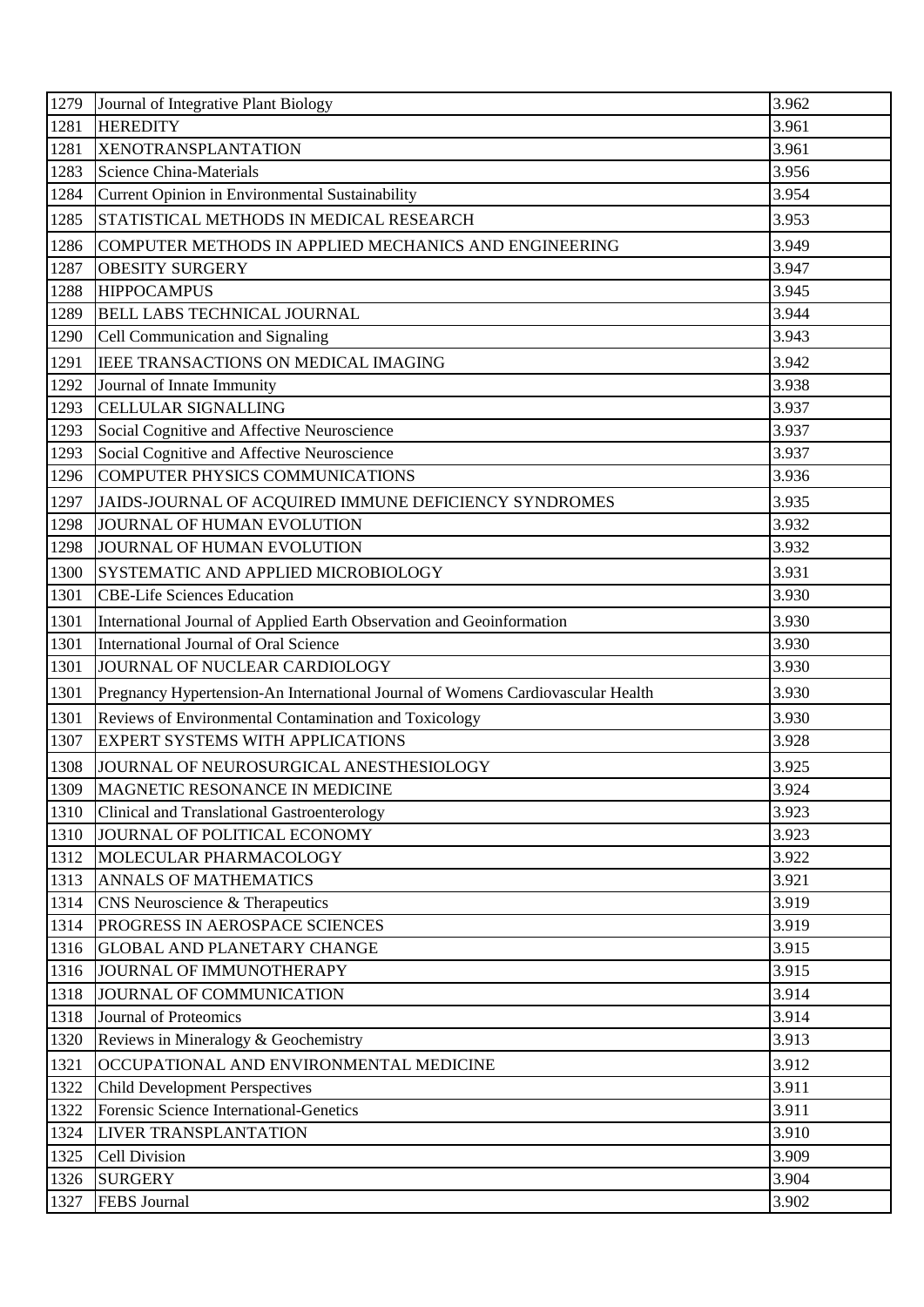| 1328 | Annals of Clinical and Translational Neurology        | 3.901 |
|------|-------------------------------------------------------|-------|
| 1329 | INTERNATIONAL JOURNAL OF ELECTRONIC COMMERCE          | 3.900 |
| 1329 | INTERNATIONAL JOURNAL OF ELECTRONIC COMMERCE          | 3.900 |
| 1329 | <b>NEW ASTRONOMY REVIEWS</b>                          | 3.900 |
| 1329 | <b>RNA Biology</b>                                    | 3.900 |
| 1333 | <b>ECOLOGICAL INDICATORS</b>                          | 3.898 |
| 1333 | MOLECULAR MICROBIOLOGY                                | 3.898 |
| 1335 | CLINICAL ORTHOPAEDICS AND RELATED RESEARCH            | 3.897 |
| 1336 | EXPERT OPINION ON PHARMACOTHERAPY                     | 3.894 |
| 1337 | Swarm and Evolutionary Computation                    | 3.893 |
| 1338 | <b>Soft Matter</b>                                    | 3.889 |
| 1339 | AGRICULTURAL AND FOREST METEOROLOGY                   | 3.887 |
| 1339 | COLLOIDS AND SURFACES B-BIOINTERFACES                 | 3.887 |
| 1341 | <b>ANALYST</b>                                        | 3.885 |
| 1342 | <b>ACS</b> Chemical Neuroscience                      | 3.883 |
| 1343 | <b>IEEE Systems Journal</b>                           | 3.882 |
| 1343 | IEEE TRANSACTIONS ON CONTROL SYSTEMS TECHNOLOGY       | 3.882 |
| 1343 | PROGRESS IN PLANNING                                  | 3.882 |
| 1346 | <b>Expert Opinion on Drug Discovery</b>               | 3.876 |
| 1347 | ORGANIZATION & ENVIRONMENT                            | 3.875 |
| 1348 | <b>BONE MARROW TRANSPLANTATION</b>                    | 3.874 |
| 1348 | <b>JOURNAL OF PEDIATRICS</b>                          | 3.874 |
| 1350 | International Journal of Biological Sciences          | 3.873 |
| 1350 | Obesity                                               | 3.873 |
| 1352 | Cell Adhesion & Migration                             | 3.872 |
| 1352 | INTERNATIONAL JOURNAL OF INFORMATION MANAGEMENT       | 3.872 |
| 1354 | Frontiers in Neuroinformatics                         | 3.870 |
| 1355 | JOURNAL OF PHARMACOLOGY AND EXPERIMENTAL THERAPEUTICS | 3.867 |
| 1355 | Retrovirology                                         | 3.867 |
| 1357 | <b>CLINICAL NEUROPHYSIOLOGY</b>                       | 3.866 |
| 1358 | PHOTOSYNTHESIS RESEARCH                               | 3.864 |
| 1359 | PSYCHOSOMATIC MEDICINE                                | 3.863 |
| 1359 | PSYCHOSOMATIC MEDICINE                                | 3.863 |
| 1361 | <b>ORGANOMETALLICS</b>                                | 3.862 |
| 1361 | Review of Environmental Economics and Policy          | 3.862 |
| 1363 | AMERICAN JOURNAL OF PUBLIC HEALTH                     | 3.858 |
| 1363 | AMERICAN JOURNAL OF PUBLIC HEALTH                     | 3.858 |
| 1363 | <b>COMPOSITE STRUCTURES</b>                           | 3.858 |
| 1363 | <b>TOXICOLOGY LETTERS</b>                             | 3.858 |
| 1367 | JOURNAL OF SCIENCE AND MEDICINE IN SPORT              | 3.857 |
| 1368 | <b>CHEMICAL RECORD</b>                                | 3.855 |
| 1369 | <b>Biogeosciences</b>                                 | 3.851 |
| 1369 | <b>Cancer Management and Research</b>                 | 3.851 |
| 1371 | <b>Expert Review of Proteomics</b>                    | 3.849 |
| 1372 | PRECAMBRIAN RESEARCH                                  | 3.843 |
| 1373 | <b>RESPIRATORY RESEARCH</b>                           | 3.841 |
| 1374 | <b>Educational Research Review</b>                    | 3.839 |
| 1374 | JOURNAL OF ACCOUNTING & ECONOMICS                     | 3.839 |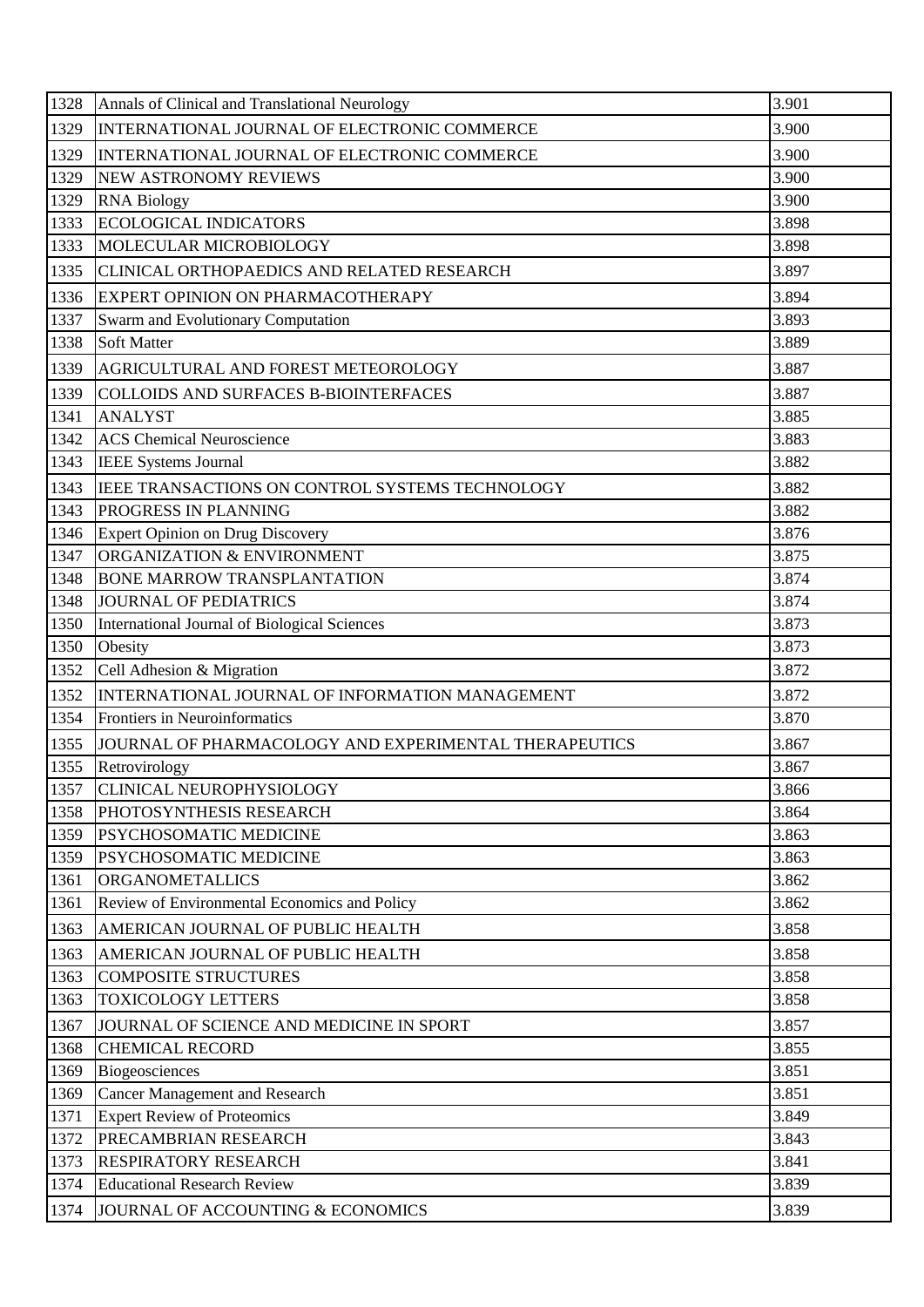| 1376 | PHYSICAL REVIEW B                                           | 3.836 |
|------|-------------------------------------------------------------|-------|
| 1377 | ENVIRONMENTAL RESEARCH                                      | 3.835 |
| 1378 | PLoS Neglected Tropical Diseases                            | 3.834 |
| 1379 | <b>APOPTOSIS</b>                                            | 3.833 |
| 1379 | <b>LANGMUIR</b>                                             | 3.833 |
| 1381 | <b>Educational Researcher</b>                               | 3.827 |
| 1382 | EVOLUTIONARY COMPUTATION                                    | 3.826 |
| 1382 | IEEE Transactions on Emerging Topics in Computing           | 3.826 |
| 1384 | ALTEX-Alternatives to Animal Experimentation                | 3.825 |
| 1385 | IEEE TRANSACTIONS ON MOBILE COMPUTING                       | 3.822 |
| 1386 | PHYSICAL REVIEW C                                           | 3.820 |
| 1386 | <b>PROSTATE</b>                                             | 3.820 |
| 1388 | <b>COMPUTERS &amp; EDUCATION</b>                            | 3.819 |
| 1388 | <b>COMPUTERS &amp; EDUCATION</b>                            | 3.819 |
| 1390 | <b>CANCER CYTOPATHOLOGY</b>                                 | 3.818 |
| 1391 | <b>Environmental Health</b>                                 | 3.816 |
| 1392 | PHARMACOGENOMICS JOURNAL                                    | 3.815 |
| 1393 | Proteomics Clinical Applications                            | 3.814 |
| 1394 | New Biotechnology                                           | 3.813 |
| 1395 | IEEE TRANSACTIONS ON ENERGY CONVERSION                      | 3.808 |
| 1396 | APPLIED AND ENVIRONMENTAL MICROBIOLOGY                      | 3.807 |
| 1397 | <b>BRITISH JOURNAL OF OPHTHALMOLOGY</b>                     | 3.806 |
| 1398 | TRANSPORTATION RESEARCH PART C-EMERGING TECHNOLOGIES        | 3.805 |
| 1399 | <b>METHODS</b>                                              | 3.802 |
| 1400 | JOURNAL OF CONSUMER RESEARCH                                | 3.800 |
| 1401 | SCIENCE AND TECHNOLOGY OF ADVANCED MATERIALS                | 3.798 |
| 1402 | <b>BIOCHEMICAL JOURNAL</b>                                  | 3.797 |
| 1403 | COMMUNICATIONS ON PURE AND APPLIED MATHEMATICS              | 3.793 |
| 1404 | TOXICOLOGY AND APPLIED PHARMACOLOGY                         | 3.791 |
| 1405 | <b>Frontiers in Genetics</b>                                | 3.789 |
| 1406 | Archives of Disease in Childhood-Fetal and Neonatal Edition | 3.786 |
| 1406 | <b>CELLULAR ONCOLOGY</b>                                    | 3.786 |
| 1406 | Journal of Translational Medicine                           | 3.786 |
| 1406 | <b>NEW JOURNAL OF PHYSICS</b>                               | 3.786 |
| 1410 | PLASTIC AND RECONSTRUCTIVE SURGERY                          | 3.784 |
| 1410 | <b>TECTONICS</b>                                            | 3.784 |
| 1412 | Infection and Drug Resistance                               | 3.779 |
| 1413 | <b>ATMOSPHERIC RESEARCH</b>                                 | 3.778 |
| 1413 | FOOD AND CHEMICAL TOXICOLOGY                                | 3.778 |
| 1415 | <b>COLUMBIA LAW REVIEW</b>                                  | 3.775 |
| 1415 | PEDIATRIC ALLERGY AND IMMUNOLOGY                            | 3.775 |
| 1417 | <b>Cancer Research and Treatment</b>                        | 3.772 |
| 1417 | <b>JOURNAL OF RETAILING</b>                                 | 3.772 |
| 1419 | MOLECULAR GENETICS AND METABOLISM                           | 3.769 |
| 1419 | TRANSPORTATION RESEARCH PART B-METHODOLOGICAL               | 3.769 |
| 1419 | TRANSPORTATION RESEARCH PART B-METHODOLOGICAL               | 3.769 |
| 1422 | UROLOGIC ONCOLOGY-SEMINARS AND ORIGINAL INVESTIGATIONS      | 3.767 |
|      |                                                             |       |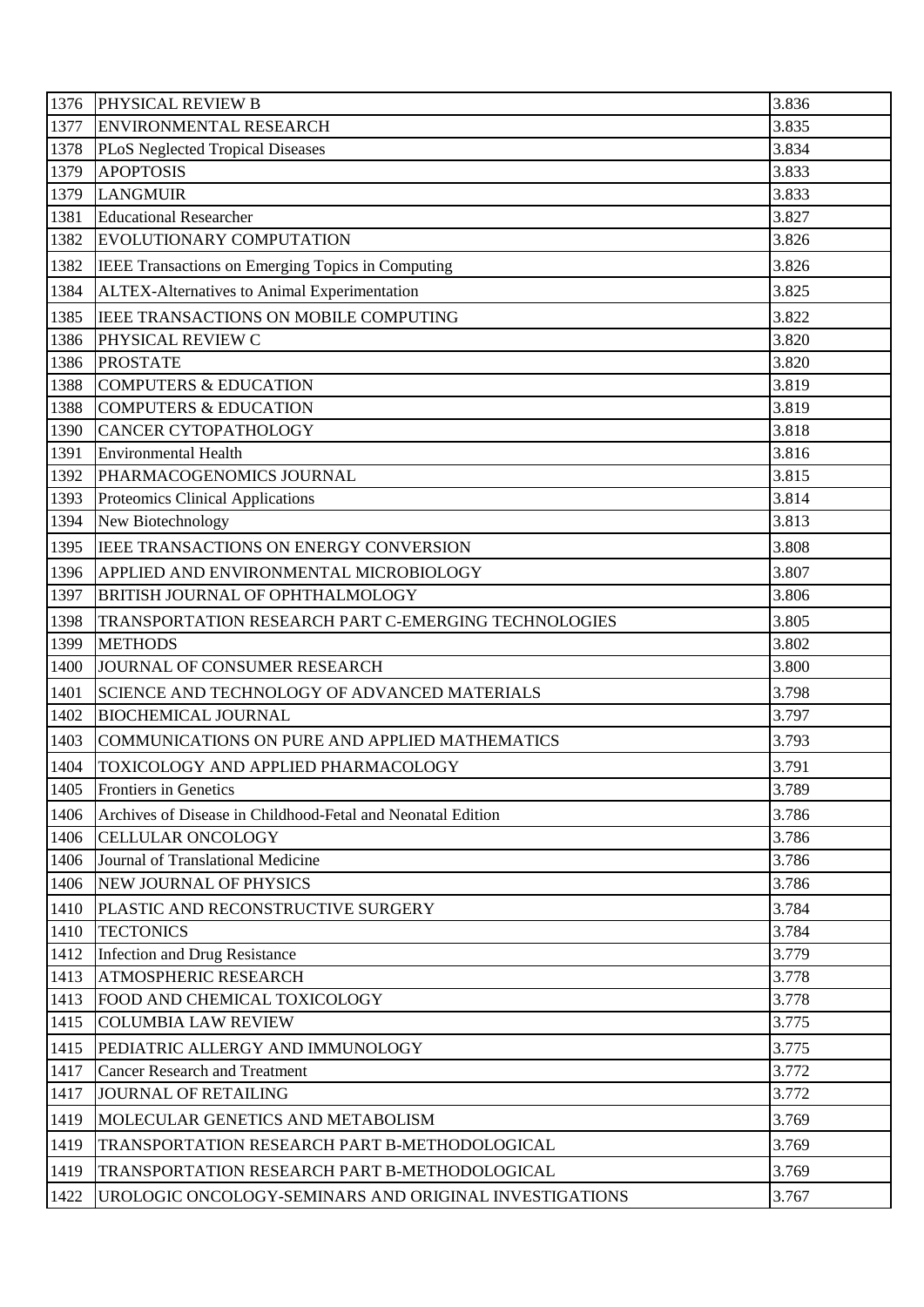| 1423         | <b>Autism Research</b>                                                 | 3.765          |
|--------------|------------------------------------------------------------------------|----------------|
| 1423         | <b>Autism Research</b>                                                 | 3.765          |
| 1423         | IEEE TRANSACTIONS ON BROADCASTING                                      | 3.765          |
| 1423         | <b>JOURNAL OF CARDIAC FAILURE</b>                                      | 3.765          |
| 1423         | NUTRITIONAL NEUROSCIENCE                                               | 3.765          |
| 1428         | <b>CURRENT GENETICS</b>                                                | 3.764          |
| 1429         | BEST PRACTICE & RESEARCH IN CLINICAL GASTROENTEROLOGY                  | 3.762          |
| 1430         | INTERNATIONAL JOURNAL OF CLIMATOLOGY                                   | 3.760          |
| 1430         | Journal of Chemical Information and Modeling                           | 3.760          |
| 1432         | EUROPEAN JOURNAL OF CARDIO-THORACIC SURGERY                            | 3.759          |
| 1432         | <b>FOOD MICROBIOLOGY</b>                                               | 3.759          |
| 1432         | JOURNAL OF PRODUCT INNOVATION MANAGEMENT                               | 3.759          |
| 1432         | JOURNAL OF PRODUCT INNOVATION MANAGEMENT                               | 3.759          |
| 1436         | <b>JOURNAL OF WORLD BUSINESS</b>                                       | 3.758          |
| 1437         | EUROPEAN JOURNAL OF AGRONOMY                                           | 3.757          |
| 1438         | EUROPEAN JOURNAL OF PHARMACEUTICAL SCIENCES                            | 3.756          |
| 1438         | <b>INSECT BIOCHEMISTRY AND MOLECULAR BIOLOGY</b>                       | 3.756          |
| 1440         | INTERNATIONAL JOURNAL OF NURSING STUDIES                               | 3.755          |
| 1440         | INTERNATIONAL JOURNAL OF NURSING STUDIES                               | 3.755          |
| 1442         | MOLECULAR AND CELLULAR ENDOCRINOLOGY                                   | 3.754          |
| 1443         | FUEL PROCESSING TECHNOLOGY                                             | 3.752          |
| 1444         | <b>ENVIRONMENTAL SCIENCE &amp; POLICY</b>                              | 3.751          |
| 1445         | INTERNATIONAL IMMUNOLOGY                                               | 3.748          |
| 1446         | <b>SCRIPTA MATERIALIA</b>                                              | 3.747          |
| 1446         | SURGICAL ENDOSCOPY AND OTHER INTERVENTIONAL TECHNIQUES                 | 3.747          |
| 1448         | <b>ACS Medicinal Chemistry Letters</b>                                 | 3.746          |
| 1448         | <b>Current Psychiatry Reports</b>                                      | 3.746          |
| 1448         | <b>Current Psychiatry Reports</b>                                      | 3.746          |
| 1451         | <b>Forensic Toxicology</b>                                             | 3.744          |
| 1452         | ECOTOXICOLOGY AND ENVIRONMENTAL SAFETY                                 | 3.743          |
| 1452         | <b>GENES BRAIN AND BEHAVIOR</b>                                        | 3.743          |
| 1454         | International Journal of Greenhouse Gas Control                        | 3.741          |
| 1455         | Rice                                                                   | 3.739          |
| 1456<br>1457 | <b>Skeletal Muscle</b><br><b>CLINICS IN CHEST MEDICINE</b>             | 3.738<br>3.737 |
|              |                                                                        |                |
| 1458<br>1459 | <b>CURRENT ALLERGY AND ASTHMA REPORTS</b><br>EVOLUTIONARY ANTHROPOLOGY | 3.735<br>3.733 |
|              |                                                                        |                |
| 1459         | JOURNAL OF DERMATOLOGICAL SCIENCE<br>JOURNAL OF ALZHEIMERS DISEASE     | 3.733<br>3.731 |
| 1461         |                                                                        |                |
| 1462         | INTERNATIONAL JOURNAL FOR PARASITOLOGY                                 | 3.730          |
| 1463         | <b>BMC GENOMICS</b>                                                    | 3.729          |
| 1464         | ANNALS OF ALLERGY ASTHMA & IMMUNOLOGY                                  | 3.728          |
| 1464         | JOURNAL OF PEST SCIENCE                                                | 3.728          |
| 1466         | JOURNAL OF INTERNATIONAL MARKETING                                     | 3.725          |
| 1467         | <b>IEEE TRANSACTIONS ON INTELLIGENT TRANSPORTATION SYSTEMS</b>         | 3.724          |
| 1468         | Journal of Oral Microbiology                                           | 3.723          |
| 1468         | PROSTATE CANCER AND PROSTATIC DISEASES                                 | 3.723          |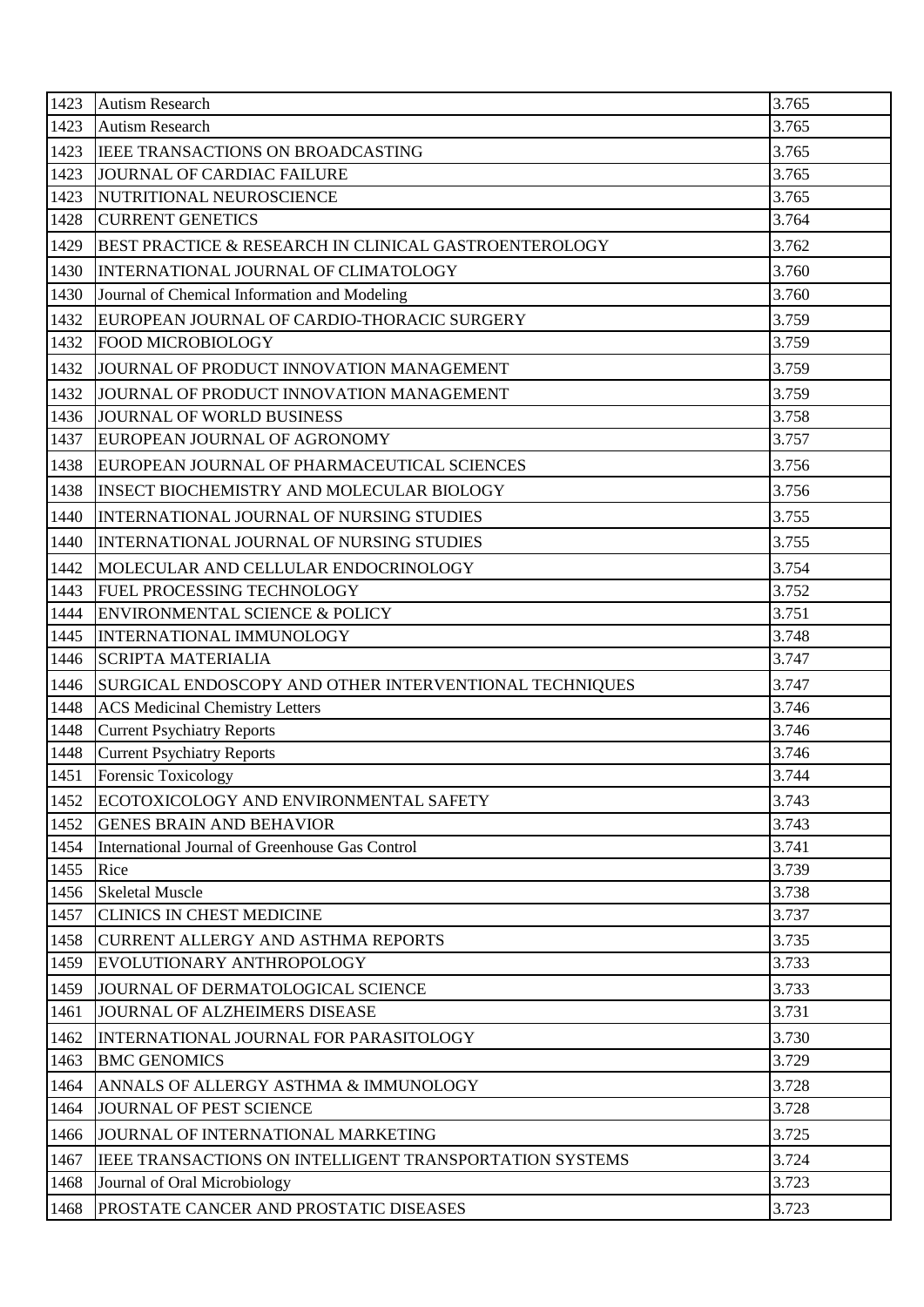| 1470 | <b>Current Osteoporosis Reports</b>                     | 3.721 |
|------|---------------------------------------------------------|-------|
| 1470 | JOURNAL OF GEOPHYSICAL RESEARCH-PLANETS                 | 3.721 |
| 1472 | FEMS MICROBIOLOGY ECOLOGY                               | 3.720 |
| 1473 | <b>COGNITIVE PSYCHOLOGY</b>                             | 3.719 |
| 1473 | <b>COGNITIVE PSYCHOLOGY</b>                             | 3.719 |
| 1473 | Current Topics in Microbiology and Immunology           | 3.719 |
| 1476 | INTERNATIONAL COMMUNICATIONS IN HEAT AND MASS TRANSFER  | 3.718 |
| 1476 | VASCULAR PHARMACOLOGY                                   | 3.718 |
| 1478 | <b>ANNALS OF MEDICINE</b>                               | 3.715 |
| 1479 | EUROPEAN JOURNAL OF CELL BIOLOGY                        | 3.712 |
| 1479 | <b>IEEE Journal of Photovoltaics</b>                    | 3.712 |
| 1479 | JOURNAL OF CLINICAL MICROBIOLOGY                        | 3.712 |
| 1482 | Hormones & Cancer                                       | 3.709 |
| 1482 | JOURNAL OF REFRACTIVE SURGERY                           | 3.709 |
| 1484 | <b>CELL CALCIUM</b>                                     | 3.707 |
| 1484 | EUROPEAN JOURNAL OF PERSONALITY                         | 3.707 |
| 1486 | <b>BRITISH JOURNAL OF NUTRITION</b>                     | 3.706 |
| 1487 | <b>MITOCHONDRION</b>                                    | 3.704 |
| 1488 | <b>IMMUNOLOGY</b>                                       | 3.701 |
| 1488 | JOURNAL OF GENERAL INTERNAL MEDICINE                    | 3.701 |
| 1490 | ANNALS OF THORACIC SURGERY                              | 3.700 |
| 1490 | RETINA-THE JOURNAL OF RETINAL AND VITREOUS DISEASES     | 3.700 |
| 1492 | JOURNAL OF THE AMERICAN MEDICAL INFORMATICS ASSOCIATION | 3.698 |
| 1492 | JOURNAL OF THE AMERICAN MEDICAL INFORMATICS ASSOCIATION | 3.698 |
| 1494 | EARTH SURFACE PROCESSES AND LANDFORMS                   | 3.697 |
| 1495 | <b>GENES CHROMOSOMES &amp; CANCER</b>                   | 3.696 |
| 1496 | Biofuels Bioproducts & Biorefining-Biofpr               | 3.694 |
| 1497 | Metabolomics                                            | 3.692 |
| 1498 | Current Opinion in Endocrinology Diabetes and Obesity   | 3.690 |
| 1499 | <b>REVIEW OF FINANCIAL STUDIES</b>                      | 3.689 |
| 1500 | <b>AMBIO</b>                                            | 3.687 |
| 1501 | MOLECULAR BIOLOGY OF THE CELL                           | 3.685 |
| 1502 | <b>AUTISM</b>                                           | 3.684 |
| 1502 | EXPERT OPINION ON BIOLOGICAL THERAPY                    | 3.684 |
| 1502 | <b>POLYMER</b>                                          | 3.684 |
| 1505 | <b>BIOLOGY AND FERTILITY OF SOILS</b>                   | 3.683 |
| 1506 | <b>Microbial Cell Factories</b>                         | 3.681 |
| 1507 | NUTRITION METABOLISM AND CARDIOVASCULAR DISEASES        | 3.679 |
| 1508 | <b>NUCLEAR PHYSICS B</b>                                | 3.678 |
| 1508 | <b>TRANSPLANTATION</b>                                  | 3.678 |
| 1510 | <b>CLINICAL TOXICOLOGY</b>                              | 3.677 |
| 1510 | INTERNATIONAL SMALL BUSINESS JOURNAL                    | 3.677 |
| 1510 | <b>LITHOS</b>                                           | 3.677 |
| 1513 | Frontiers in Endocrinology                              | 3.675 |
| 1514 | United European Gastroenterology Journal                | 3.673 |
| 1515 | INTERNATIONAL JOURNAL OF BIOLOGICAL MACROMOLECULES      | 3.671 |
| 1515 | JOURNAL OF LIGHTWAVE TECHNOLOGY                         | 3.671 |
| 1517 | <b>COMBUSTION AND FLAME</b>                             | 3.663 |
|      |                                                         |       |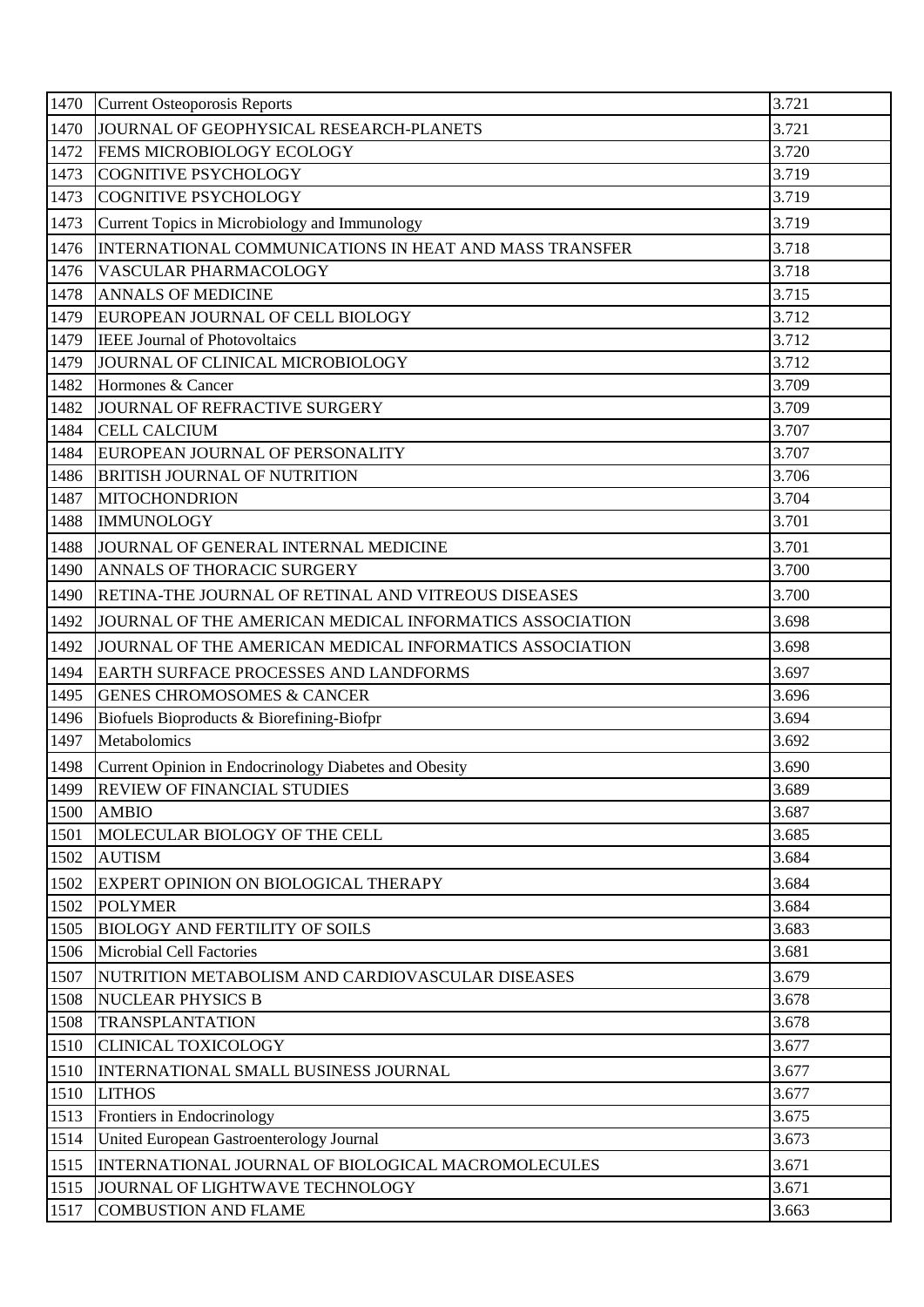| 1518 | Current Opinion in Insect Science                    | 3.660 |
|------|------------------------------------------------------|-------|
| 1518 | Journal of Biological Engineering                    | 3.660 |
| 1520 | WORLD JOURNAL OF BIOLOGICAL PSYCHIATRY               | 3.658 |
| 1521 | Landslides                                           | 3.657 |
| 1522 | <b>Annals of Intensive Care</b>                      | 3.656 |
| 1522 | <b>BIOPHYSICAL JOURNAL</b>                           | 3.656 |
| 1524 | IEEE Intelligent Transportation Systems Magazine     | 3.654 |
| 1524 | JOURNAL OF MARKETING RESEARCH                        | 3.654 |
| 1524 | Topics in Organometallic Chemistry                   | 3.654 |
| 1527 | ACTA DERMATO-VENEREOLOGICA                           | 3.653 |
| 1527 | TREE PHYSIOLOGY                                      | 3.653 |
| 1529 | <b>CANCER GENE THERAPY</b>                           | 3.652 |
| 1530 | <b>TUMOR BIOLOGY</b>                                 | 3.650 |
| 1531 | <b>Biotechnology Journal</b>                         | 3.649 |
| 1531 | INTERNATIONAL JOURNAL OF PHARMACEUTICS               | 3.649 |
| 1533 | JOURNAL OF ECONOMIC GEOGRAPHY                        | 3.648 |
| 1533 | JOURNAL OF MOLECULAR LIQUIDS                         | 3.648 |
| 1533 | Therapeutic Advances in Gastroenterology             | 3.648 |
| 1536 | JOURNAL OF GLACIOLOGY                                | 3.643 |
| 1537 | JOURNAL OF HYDROMETEOROLOGY                          | 3.641 |
| 1538 | <b>CLINICAL NUCLEAR MEDICINE</b>                     | 3.640 |
| 1539 | DIABETES RESEARCH AND CLINICAL PRACTICE              | 3.639 |
| 1540 | <b>SEDIMENTOLOGY</b>                                 | 3.638 |
| 1541 | <b>Biology of Sex Differences</b>                    | 3.635 |
| 1541 | Earth System Dynamics                                | 3.635 |
| 1543 | Journal of Neuropsychology                           | 3.634 |
| 1543 | Journal of Neuropsychology                           | 3.634 |
| 1545 | MICROBIAL ECOLOGY                                    | 3.630 |
| 1545 | <b>PHARMACOECONOMICS</b>                             | 3.630 |
| 1545 | <b>PHARMACOECONOMICS</b>                             | 3.630 |
| 1545 | <b>SEMINARS IN NUCLEAR MEDICINE</b>                  | 3.630 |
| 1549 | <b>ATMOSPHERIC ENVIRONMENT</b>                       | 3.629 |
| 1549 | <b>SEMINARS IN THROMBOSIS AND HEMOSTASIS</b>         | 3.629 |
| 1551 | <b>BREAST CANCER RESEARCH AND TREATMENT</b>          | 3.626 |
| 1552 | USER MODELING AND USER-ADAPTED INTERACTION           | 3.625 |
| 1553 | <b>CLINICAL ORAL IMPLANTS RESEARCH</b>               | 3.624 |
| 1553 | JOURNAL OF PUBLIC ADMINISTRATION RESEARCH AND THEORY | 3.624 |
| 1555 | <b>Behavior Research Methods</b>                     | 3.623 |
| 1555 | <b>FEBS LETTERS</b>                                  | 3.623 |
| 1557 | NEUROGASTROENTEROLOGY AND MOTILITY                   | 3.617 |
| 1558 | INTERNATIONAL JOURNAL OF THERMAL SCIENCES            | 3.615 |
| 1558 | JOURNAL OF ABNORMAL CHILD PSYCHOLOGY                 | 3.615 |
| 1558 | <b>LANDSCAPE ECOLOGY</b>                             | 3.615 |
| 1558 | <b>MICROPOROUS AND MESOPOROUS MATERIALS</b>          | 3.615 |
| 1562 | AMERICAN JOURNAL OF PHYSIOLOGY-RENAL PHYSIOLOGY      | 3.611 |
| 1563 | <b>DNA REPAIR</b>                                    | 3.610 |
| 1563 | IMMUNOLOGY AND ALLERGY CLINICS OF NORTH AMERICA      | 3.610 |
| 1565 | <b>CEPHALALGIA</b>                                   | 3.609 |
|      |                                                      |       |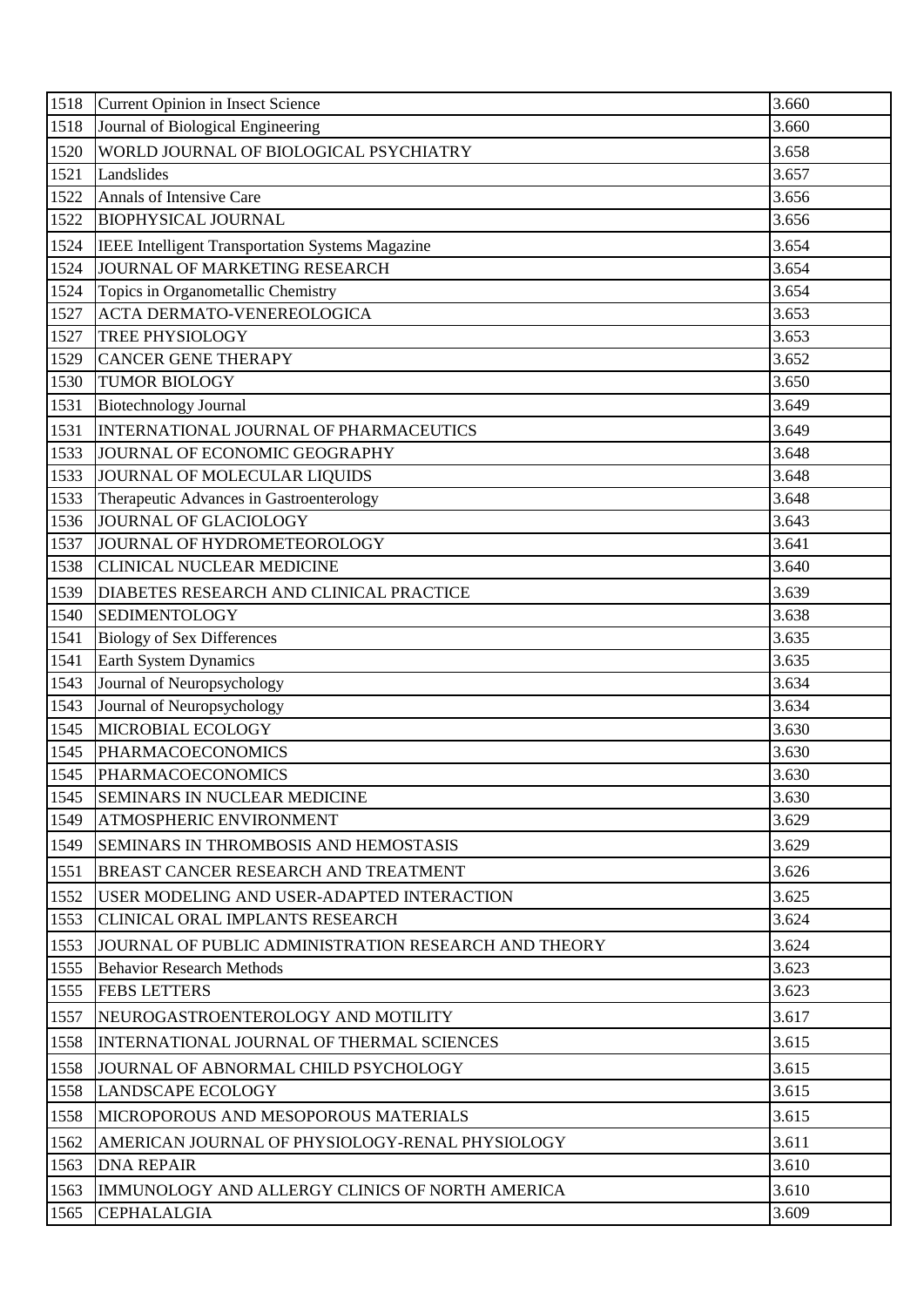| 1566 | JOURNAL OF EPIDEMIOLOGY AND COMMUNITY HEALTH                   | 3.608 |
|------|----------------------------------------------------------------|-------|
| 1566 | JOURNAL OF EPIDEMIOLOGY AND COMMUNITY HEALTH                   | 3.608 |
| 1566 | NEUROENDOCRINOLOGY                                             | 3.608 |
| 1569 | JOURNAL OF ORGANIZATIONAL BEHAVIOR                             | 3.607 |
| 1570 | European Journal of Preventive Cardiology                      | 3.606 |
| 1571 | SOCIOLOGICAL METHODS & RESEARCH                                | 3.604 |
| 1572 | AMERICAN JOURNAL OF PHYSIOLOGY-CELL PHYSIOLOGY                 | 3.602 |
| 1573 | <b>ACS</b> Infectious Diseases                                 | 3.600 |
| 1573 | Genes                                                          | 3.600 |
| 1573 | <b>Horticulture Research</b>                                   | 3.600 |
| 1576 | IEEE TRANSACTIONS ON CIRCUITS AND SYSTEMS FOR VIDEO TECHNOLOGY | 3.599 |
| 1577 | <b>SEMINARS IN NEPHROLOGY</b>                                  | 3.598 |
| 1578 | <b>Environmental Chemistry Letters</b>                         | 3.594 |
| 1578 | JOURNAL OF METAMORPHIC GEOLOGY                                 | 3.594 |
| 1580 | <b>APPLIED LINGUISTICS</b>                                     | 3.593 |
| 1580 | <b>INFECTION AND IMMUNITY</b>                                  | 3.593 |
| 1582 | OSTEOPOROSIS INTERNATIONAL                                     | 3.591 |
| 1583 | JOURNAL OF PERSONALITY                                         | 3.590 |
| 1584 | <b>CNS SPECTRUMS</b>                                           | 3.589 |
| 1585 | <b>FARADAY DISCUSSIONS</b>                                     | 3.588 |
| 1586 | MOLECULAR HUMAN REPRODUCTION                                   | 3.585 |
| 1586 | <b>Transboundary and Emerging Diseases</b>                     | 3.585 |
| 1588 | INTERNATIONAL JOURNAL OF HYDROGEN ENERGY                       | 3.582 |
| 1588 | Journal of Neurodevelopmental Disorders                        | 3.582 |
| 1588 | <b>TOXICOLOGY</b>                                              | 3.582 |
| 1591 | BEST PRACTICE & RESEARCH IN CLINICAL RHEUMATOLOGY              | 3.581 |
| 1591 | <b>HYPERTENSION RESEARCH</b>                                   | 3.581 |
| 1593 | JOURNAL OF HEADACHE AND PAIN                                   | 3.580 |
| 1594 | Journal of Consumer Culture                                    | 3.579 |
| 1594 | Journal of the Royal Society Interface                         | 3.579 |
| 1596 | IEEE TRANSACTIONS ON BIOMEDICAL ENGINEERING                    | 3.577 |
| 1596 | JOURNAL OF MOLECULAR ENDOCRINOLOGY                             | 3.577 |
| 1598 | ENVIRONMENTAL AND MOLECULAR MUTAGENESIS                        | 3.575 |
| 1598 | REVIEWS IN FISH BIOLOGY AND FISHERIES                          | 3.575 |
| 1600 | <b>MARINE GEOLOGY</b>                                          | 3.572 |
| 1601 | CORPORATE GOVERNANCE-AN INTERNATIONAL REVIEW                   | 3.571 |
| 1601 | Food Engineering Reviews                                       | 3.571 |
| 1601 | PERSPECTIVES ON SEXUAL AND REPRODUCTIVE HEALTH                 | 3.571 |
| 1604 | EUROPEAN JOURNAL OF ANAESTHESIOLOGY                            | 3.570 |
| 1605 | EUROPEAN ARCHIVES OF PSYCHIATRY AND CLINICAL NEUROSCIENCE      | 3.569 |
| 1605 | <b>HAEMOPHILIA</b>                                             | 3.569 |
| 1607 | European Journal of Oral Implantology                          | 3.567 |
| 1607 | INTERNATIONAL JOURNAL OF EATING DISORDERS                      | 3.567 |
| 1607 | INTERNATIONAL JOURNAL OF EATING DISORDERS                      | 3.567 |
| 1610 | Frontiers in Neuroscience                                      | 3.566 |
| 1611 | ORGANIC & BIOMOLECULAR CHEMISTRY                               | 3.564 |
| 1612 | STEM CELLS AND DEVELOPMENT                                     | 3.562 |
|      |                                                                |       |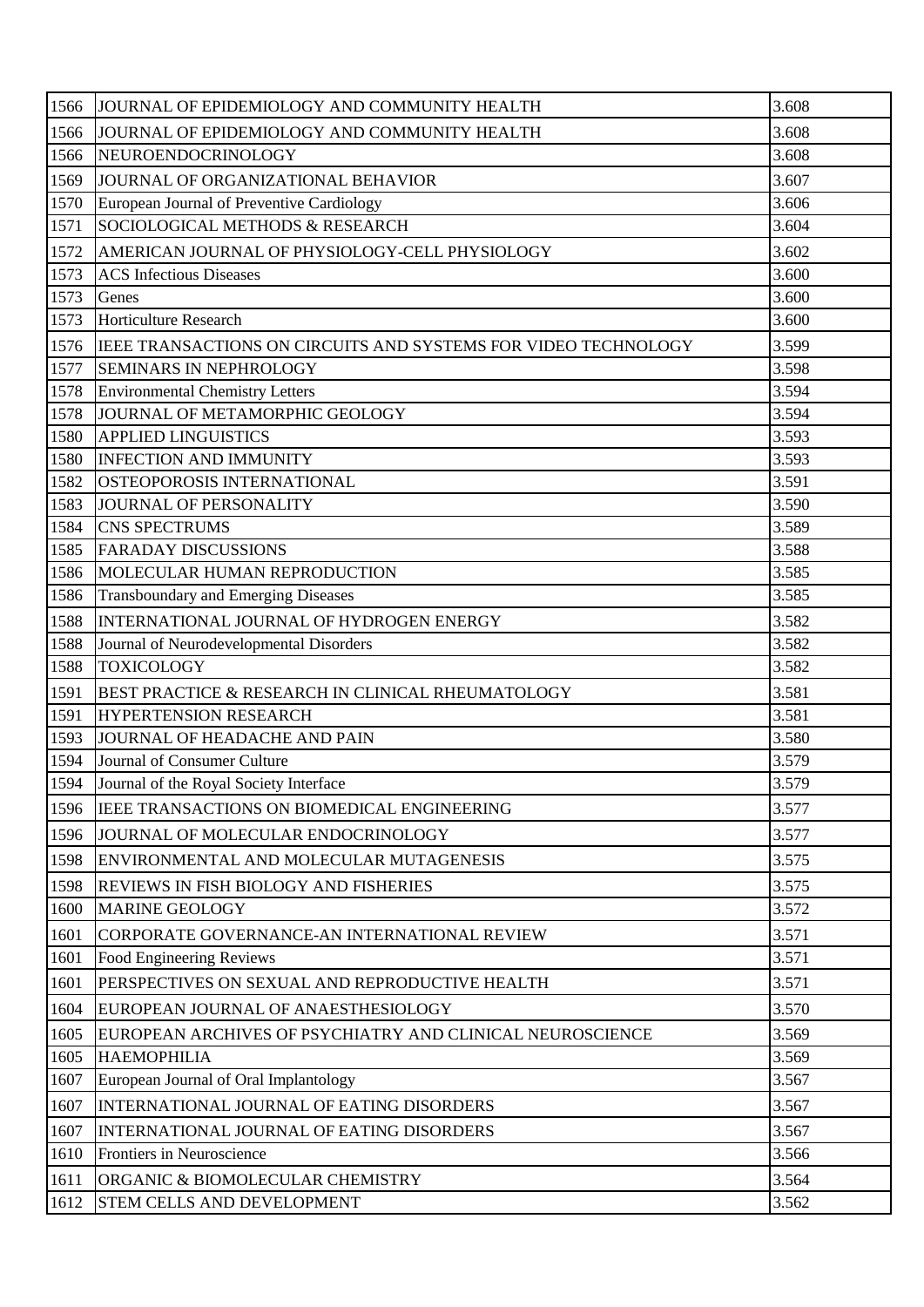| 3.560<br>1613<br>NEUROUROLOGY AND URODYNAMICS<br>3.556<br>1615<br><b>Future Medicinal Chemistry</b><br>3.555<br><b>Expert Review of Vaccines</b><br>1616<br>1617<br>Nanomaterials<br>3.553<br>3.552<br>Frontiers in Neurology<br>1618<br>Journal of NeuroInterventional Surgery<br>3.551<br>1619 |  |
|--------------------------------------------------------------------------------------------------------------------------------------------------------------------------------------------------------------------------------------------------------------------------------------------------|--|
|                                                                                                                                                                                                                                                                                                  |  |
|                                                                                                                                                                                                                                                                                                  |  |
|                                                                                                                                                                                                                                                                                                  |  |
|                                                                                                                                                                                                                                                                                                  |  |
|                                                                                                                                                                                                                                                                                                  |  |
|                                                                                                                                                                                                                                                                                                  |  |
| 1620<br>AMERICAN JOURNAL OF NEURORADIOLOGY<br>3.550                                                                                                                                                                                                                                              |  |
| 3.550<br>1620<br>Advances in Microbial Physiology                                                                                                                                                                                                                                                |  |
| 3.550<br>1620<br>INFECTION CONTROL AND HOSPITAL EPIDEMIOLOGY                                                                                                                                                                                                                                     |  |
| 3.550<br>1620<br><b>Nutrients</b>                                                                                                                                                                                                                                                                |  |
| 3.547<br>1624<br><b>IET Power Electronics</b>                                                                                                                                                                                                                                                    |  |
| 3.547<br>1624<br><b>LONG RANGE PLANNING</b>                                                                                                                                                                                                                                                      |  |
| 3.546<br>1626<br><b>EXPERIMENTAL CELL RESEARCH</b>                                                                                                                                                                                                                                               |  |
| 1627<br><b>CIRCULATION JOURNAL</b><br>3.544                                                                                                                                                                                                                                                      |  |
| 3.543<br>Climate of the Past<br>1628                                                                                                                                                                                                                                                             |  |
| 3.543<br>1628<br>NEUROBIOLOGY OF LEARNING AND MEMORY                                                                                                                                                                                                                                             |  |
| 3.543<br>1628<br>NEUROBIOLOGY OF LEARNING AND MEMORY                                                                                                                                                                                                                                             |  |
| 3.542<br>1631<br>Trauma Violence & Abuse                                                                                                                                                                                                                                                         |  |
| 3.541<br>1632<br>AMERICAN JOURNAL OF HYPERTENSION                                                                                                                                                                                                                                                |  |
| 1632<br>3.541<br>APPLIED SOFT COMPUTING                                                                                                                                                                                                                                                          |  |
| 3.540<br>1634<br><b>Stem Cells International</b>                                                                                                                                                                                                                                                 |  |
| 3.537<br>1635<br>JOURNAL OF WATER RESOURCES PLANNING AND MANAGEMENT                                                                                                                                                                                                                              |  |
| 1636<br>JOURNAL OF VASCULAR SURGERY<br>3.536                                                                                                                                                                                                                                                     |  |
| 3.536<br>1636<br>STRUCTURAL HEALTH MONITORING-AN INTERNATIONAL JOURNAL                                                                                                                                                                                                                           |  |
| 3.534<br>1638<br><b>Nutrition &amp; Diabetes</b>                                                                                                                                                                                                                                                 |  |
| 1639<br>Molecular Pain<br>3.533                                                                                                                                                                                                                                                                  |  |
| 3.532<br>1640<br>Frontiers in Psychiatry                                                                                                                                                                                                                                                         |  |
| 1640<br>3.532<br>Frontiers in Psychiatry                                                                                                                                                                                                                                                         |  |
| 3.531<br>1642<br>EUROPEAN POLYMER JOURNAL                                                                                                                                                                                                                                                        |  |
| 1643<br><b>CELL CYCLE</b><br>3.530                                                                                                                                                                                                                                                               |  |
| 1644<br>JOURNAL OF THE EUROPEAN ACADEMY OF DERMATOLOGY AND VENEREOLOGY<br>3.528                                                                                                                                                                                                                  |  |
| 3.527<br>1645<br>Global Food Security-Agriculture Policy Economics and Environment                                                                                                                                                                                                               |  |
| 3.526<br><b>PHYTOMEDICINE</b><br>1646                                                                                                                                                                                                                                                            |  |
| 1647<br><b>HISTOPATHOLOGY</b><br>3.523                                                                                                                                                                                                                                                           |  |
| 3.522<br>1648<br><b>EJSO</b>                                                                                                                                                                                                                                                                     |  |
| <b>IEEE Transactions on Services Computing</b><br>3.520<br>1649                                                                                                                                                                                                                                  |  |
| DISEASES OF THE COLON & RECTUM<br>3.519<br>1650                                                                                                                                                                                                                                                  |  |
| 1651<br><b>Environmental Chemistry</b><br>3.516                                                                                                                                                                                                                                                  |  |
| Journal of NeuroEngineering and Rehabilitation<br>3.516<br>1651                                                                                                                                                                                                                                  |  |
| 3.515<br>REGIONAL ANESTHESIA AND PAIN MEDICINE<br>1653                                                                                                                                                                                                                                           |  |
| 3.513<br>1654<br>Microbial Biotechnology                                                                                                                                                                                                                                                         |  |
| 1655<br>DEMENTIA AND GERIATRIC COGNITIVE DISORDERS<br>3.511                                                                                                                                                                                                                                      |  |
| BRITISH JOURNAL OF MATHEMATICAL & STATISTICAL PSYCHOLOGY<br>3.510<br>1656                                                                                                                                                                                                                        |  |
| 3.510<br>1656<br>BRITISH JOURNAL OF MATHEMATICAL & STATISTICAL PSYCHOLOGY                                                                                                                                                                                                                        |  |
| <b>Plant Methods</b><br>3.510<br>1656                                                                                                                                                                                                                                                            |  |
| 3.509<br>1659<br>CURRENT OPINION IN NEPHROLOGY AND HYPERTENSION                                                                                                                                                                                                                                  |  |
| 3.509<br>1659<br>IEEE TRANSACTIONS ON MULTIMEDIA                                                                                                                                                                                                                                                 |  |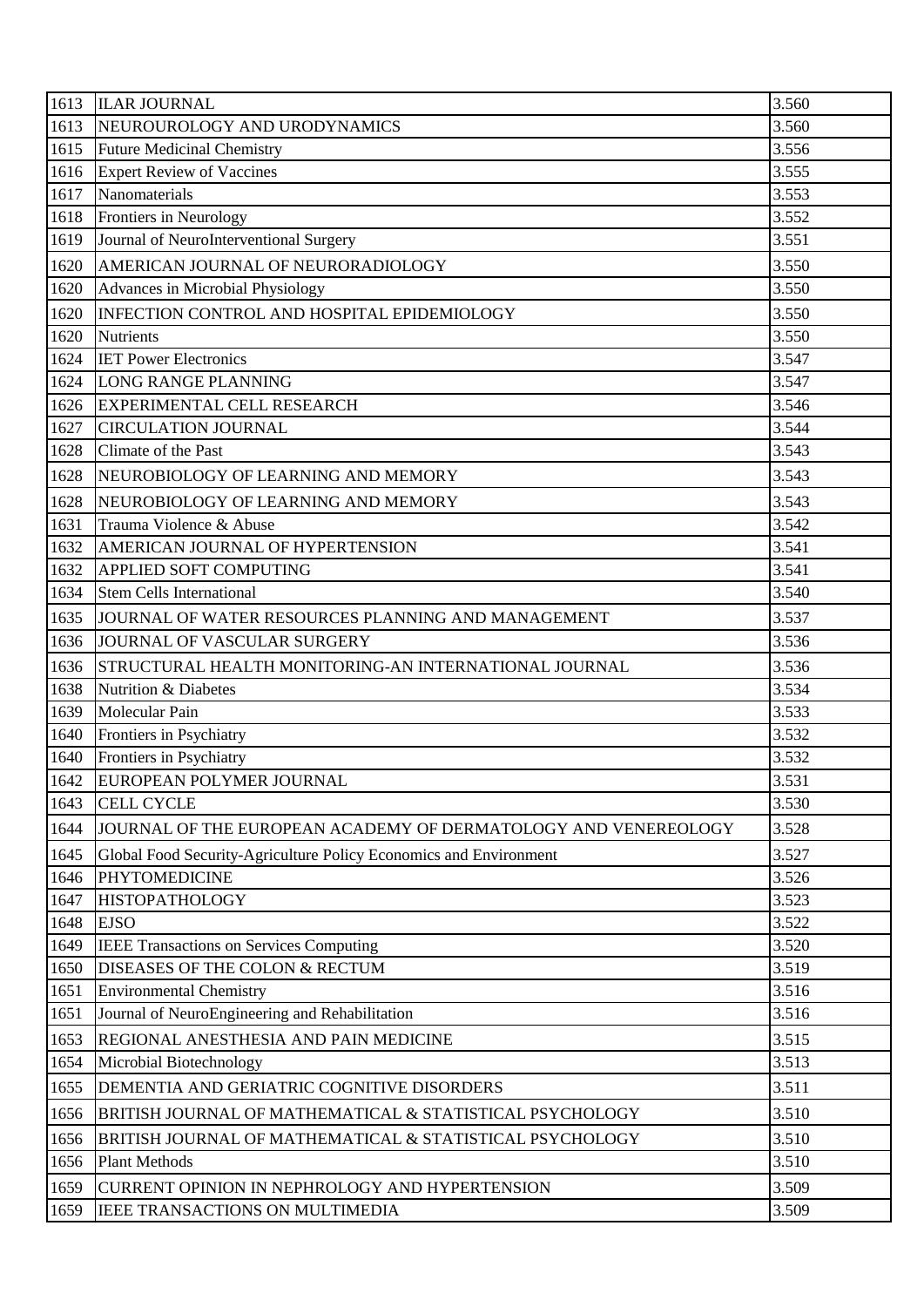| Orphanet Journal of Rare Diseases<br>3.507<br>1662<br><b>GERONTOLOGIST</b><br>3.505<br>1663<br>3.505<br>1663<br>INTERNATIONAL JOURNAL OF BIOCHEMISTRY & CELL BIOLOGY<br>3.503<br>JOURNAL OF CANCER RESEARCH AND CLINICAL ONCOLOGY<br>1665<br>3.503<br>1665<br>JOURNAL OF NEUROPATHOLOGY AND EXPERIMENTAL NEUROLOGY<br>3.503<br>Marine Drugs<br>1665<br>3.502<br>1668<br>IEEE Transactions on Automation Science and Engineering<br>Foundations and Trends in Information Retrieval<br>3.500<br>1669<br>3.500<br>JOURNAL OF BIOLOGICAL RHYTHMS<br>1669<br>3.500<br>JOURNAL OF NETWORK AND COMPUTER APPLICATIONS<br>1669<br>3.500<br>1669<br>Journal of Astronomical Telescopes Instruments and Systems<br>3.498<br>1673<br><b>BIOCHIMICA ET BIOPHYSICA ACTA-BIOMEMBRANES</b><br>3.496<br><b>CLIMATIC CHANGE</b><br>1674<br><b>FOOD CONTROL</b><br>3.496<br>1674<br>3.496<br>FUNCTIONAL & INTEGRATIVE GENOMICS<br>1674<br>3.495<br>Pediatric Critical Care Medicine<br>1677<br>3.495<br>1677<br>Solid Earth<br>International Journal of Precision Engineering and Manufacturing-Green Technology<br>3.494<br>1679<br>1679<br>JOURNAL OF ENVIRONMENTAL PSYCHOLOGY<br>3.494<br>3.494<br>1679<br><b>Stem Cell Research</b><br>3.493<br>1682<br>BRITISH JOURNAL OF CLINICAL PHARMACOLOGY<br>3.493<br>1682<br>INTERNATIONAL JOURNAL OF PRODUCTION ECONOMICS<br>3.492<br>1684<br><b>CLINICAL JOURNAL OF PAIN</b><br><b>CYTOKINE</b><br>3.488<br>1685<br>3.486<br>1686<br>JOURNAL OF STRATEGIC INFORMATION SYSTEMS<br>3.486<br>1686<br>JOURNAL OF STRATEGIC INFORMATION SYSTEMS<br>1688<br>3.485<br><b>TISSUE ENGINEERING</b><br><b>INVESTIGATIONAL NEW DRUGS</b><br>3.484<br>1689<br>3.483<br>1690<br>JOURNAL OF HYDROLOGY<br>3.481<br><b>HEART FAILURE REVIEWS</b><br>1691<br>3.481<br>1691<br>Open Biology<br>1693<br>JOURNAL OF MANUFACTURING SCIENCE AND ENGINEERING-TRANSACTIONS OF THE ASME 3.480<br>3.479<br>1694<br>INTERNATIONAL JOURNAL OF DRUG POLICY<br>3.477<br><b>HARVARD LAW REVIEW</b><br>1695<br>3.477<br>1695<br>JOURNAL OF CLINICAL PERIODONTOLOGY<br>3.475<br>EUROPEAN JOURNAL OF SOIL SCIENCE<br>1697<br>3.474<br><b>CRYSTENGCOMM</b><br>1698<br>3.473<br>1699<br><b>DYES AND PIGMENTS</b><br>3.473<br>PUBLIC ADMINISTRATION REVIEW<br>1699<br>JOURNAL OF ANALYTICAL AND APPLIED PYROLYSIS<br>3.471<br>1701<br>3.470<br>1702<br>JOURNAL OF NEUROENDOCRINOLOGY<br>3.469<br>1703<br>Drug Testing and Analysis<br>3.469<br>1703<br>International Journal of Computer-Supported Collaborative Learning<br>AMERICAN JOURNAL OF PHYSIOLOGY-GASTROINTESTINAL AND LIVER PHYSIOLOGY<br>3.468<br>1705 | 1661 | Cambridge Journal of Regions Economy and Society | 3.508 |
|----------------------------------------------------------------------------------------------------------------------------------------------------------------------------------------------------------------------------------------------------------------------------------------------------------------------------------------------------------------------------------------------------------------------------------------------------------------------------------------------------------------------------------------------------------------------------------------------------------------------------------------------------------------------------------------------------------------------------------------------------------------------------------------------------------------------------------------------------------------------------------------------------------------------------------------------------------------------------------------------------------------------------------------------------------------------------------------------------------------------------------------------------------------------------------------------------------------------------------------------------------------------------------------------------------------------------------------------------------------------------------------------------------------------------------------------------------------------------------------------------------------------------------------------------------------------------------------------------------------------------------------------------------------------------------------------------------------------------------------------------------------------------------------------------------------------------------------------------------------------------------------------------------------------------------------------------------------------------------------------------------------------------------------------------------------------------------------------------------------------------------------------------------------------------------------------------------------------------------------------------------------------------------------------------------------------------------------------------------------------------------------------------------------------------------------------------------------------------------------------------------------------------------------------------------------------------------------------------------|------|--------------------------------------------------|-------|
|                                                                                                                                                                                                                                                                                                                                                                                                                                                                                                                                                                                                                                                                                                                                                                                                                                                                                                                                                                                                                                                                                                                                                                                                                                                                                                                                                                                                                                                                                                                                                                                                                                                                                                                                                                                                                                                                                                                                                                                                                                                                                                                                                                                                                                                                                                                                                                                                                                                                                                                                                                                                          |      |                                                  |       |
|                                                                                                                                                                                                                                                                                                                                                                                                                                                                                                                                                                                                                                                                                                                                                                                                                                                                                                                                                                                                                                                                                                                                                                                                                                                                                                                                                                                                                                                                                                                                                                                                                                                                                                                                                                                                                                                                                                                                                                                                                                                                                                                                                                                                                                                                                                                                                                                                                                                                                                                                                                                                          |      |                                                  |       |
|                                                                                                                                                                                                                                                                                                                                                                                                                                                                                                                                                                                                                                                                                                                                                                                                                                                                                                                                                                                                                                                                                                                                                                                                                                                                                                                                                                                                                                                                                                                                                                                                                                                                                                                                                                                                                                                                                                                                                                                                                                                                                                                                                                                                                                                                                                                                                                                                                                                                                                                                                                                                          |      |                                                  |       |
|                                                                                                                                                                                                                                                                                                                                                                                                                                                                                                                                                                                                                                                                                                                                                                                                                                                                                                                                                                                                                                                                                                                                                                                                                                                                                                                                                                                                                                                                                                                                                                                                                                                                                                                                                                                                                                                                                                                                                                                                                                                                                                                                                                                                                                                                                                                                                                                                                                                                                                                                                                                                          |      |                                                  |       |
|                                                                                                                                                                                                                                                                                                                                                                                                                                                                                                                                                                                                                                                                                                                                                                                                                                                                                                                                                                                                                                                                                                                                                                                                                                                                                                                                                                                                                                                                                                                                                                                                                                                                                                                                                                                                                                                                                                                                                                                                                                                                                                                                                                                                                                                                                                                                                                                                                                                                                                                                                                                                          |      |                                                  |       |
|                                                                                                                                                                                                                                                                                                                                                                                                                                                                                                                                                                                                                                                                                                                                                                                                                                                                                                                                                                                                                                                                                                                                                                                                                                                                                                                                                                                                                                                                                                                                                                                                                                                                                                                                                                                                                                                                                                                                                                                                                                                                                                                                                                                                                                                                                                                                                                                                                                                                                                                                                                                                          |      |                                                  |       |
|                                                                                                                                                                                                                                                                                                                                                                                                                                                                                                                                                                                                                                                                                                                                                                                                                                                                                                                                                                                                                                                                                                                                                                                                                                                                                                                                                                                                                                                                                                                                                                                                                                                                                                                                                                                                                                                                                                                                                                                                                                                                                                                                                                                                                                                                                                                                                                                                                                                                                                                                                                                                          |      |                                                  |       |
|                                                                                                                                                                                                                                                                                                                                                                                                                                                                                                                                                                                                                                                                                                                                                                                                                                                                                                                                                                                                                                                                                                                                                                                                                                                                                                                                                                                                                                                                                                                                                                                                                                                                                                                                                                                                                                                                                                                                                                                                                                                                                                                                                                                                                                                                                                                                                                                                                                                                                                                                                                                                          |      |                                                  |       |
|                                                                                                                                                                                                                                                                                                                                                                                                                                                                                                                                                                                                                                                                                                                                                                                                                                                                                                                                                                                                                                                                                                                                                                                                                                                                                                                                                                                                                                                                                                                                                                                                                                                                                                                                                                                                                                                                                                                                                                                                                                                                                                                                                                                                                                                                                                                                                                                                                                                                                                                                                                                                          |      |                                                  |       |
|                                                                                                                                                                                                                                                                                                                                                                                                                                                                                                                                                                                                                                                                                                                                                                                                                                                                                                                                                                                                                                                                                                                                                                                                                                                                                                                                                                                                                                                                                                                                                                                                                                                                                                                                                                                                                                                                                                                                                                                                                                                                                                                                                                                                                                                                                                                                                                                                                                                                                                                                                                                                          |      |                                                  |       |
|                                                                                                                                                                                                                                                                                                                                                                                                                                                                                                                                                                                                                                                                                                                                                                                                                                                                                                                                                                                                                                                                                                                                                                                                                                                                                                                                                                                                                                                                                                                                                                                                                                                                                                                                                                                                                                                                                                                                                                                                                                                                                                                                                                                                                                                                                                                                                                                                                                                                                                                                                                                                          |      |                                                  |       |
|                                                                                                                                                                                                                                                                                                                                                                                                                                                                                                                                                                                                                                                                                                                                                                                                                                                                                                                                                                                                                                                                                                                                                                                                                                                                                                                                                                                                                                                                                                                                                                                                                                                                                                                                                                                                                                                                                                                                                                                                                                                                                                                                                                                                                                                                                                                                                                                                                                                                                                                                                                                                          |      |                                                  |       |
|                                                                                                                                                                                                                                                                                                                                                                                                                                                                                                                                                                                                                                                                                                                                                                                                                                                                                                                                                                                                                                                                                                                                                                                                                                                                                                                                                                                                                                                                                                                                                                                                                                                                                                                                                                                                                                                                                                                                                                                                                                                                                                                                                                                                                                                                                                                                                                                                                                                                                                                                                                                                          |      |                                                  |       |
|                                                                                                                                                                                                                                                                                                                                                                                                                                                                                                                                                                                                                                                                                                                                                                                                                                                                                                                                                                                                                                                                                                                                                                                                                                                                                                                                                                                                                                                                                                                                                                                                                                                                                                                                                                                                                                                                                                                                                                                                                                                                                                                                                                                                                                                                                                                                                                                                                                                                                                                                                                                                          |      |                                                  |       |
|                                                                                                                                                                                                                                                                                                                                                                                                                                                                                                                                                                                                                                                                                                                                                                                                                                                                                                                                                                                                                                                                                                                                                                                                                                                                                                                                                                                                                                                                                                                                                                                                                                                                                                                                                                                                                                                                                                                                                                                                                                                                                                                                                                                                                                                                                                                                                                                                                                                                                                                                                                                                          |      |                                                  |       |
|                                                                                                                                                                                                                                                                                                                                                                                                                                                                                                                                                                                                                                                                                                                                                                                                                                                                                                                                                                                                                                                                                                                                                                                                                                                                                                                                                                                                                                                                                                                                                                                                                                                                                                                                                                                                                                                                                                                                                                                                                                                                                                                                                                                                                                                                                                                                                                                                                                                                                                                                                                                                          |      |                                                  |       |
|                                                                                                                                                                                                                                                                                                                                                                                                                                                                                                                                                                                                                                                                                                                                                                                                                                                                                                                                                                                                                                                                                                                                                                                                                                                                                                                                                                                                                                                                                                                                                                                                                                                                                                                                                                                                                                                                                                                                                                                                                                                                                                                                                                                                                                                                                                                                                                                                                                                                                                                                                                                                          |      |                                                  |       |
|                                                                                                                                                                                                                                                                                                                                                                                                                                                                                                                                                                                                                                                                                                                                                                                                                                                                                                                                                                                                                                                                                                                                                                                                                                                                                                                                                                                                                                                                                                                                                                                                                                                                                                                                                                                                                                                                                                                                                                                                                                                                                                                                                                                                                                                                                                                                                                                                                                                                                                                                                                                                          |      |                                                  |       |
|                                                                                                                                                                                                                                                                                                                                                                                                                                                                                                                                                                                                                                                                                                                                                                                                                                                                                                                                                                                                                                                                                                                                                                                                                                                                                                                                                                                                                                                                                                                                                                                                                                                                                                                                                                                                                                                                                                                                                                                                                                                                                                                                                                                                                                                                                                                                                                                                                                                                                                                                                                                                          |      |                                                  |       |
|                                                                                                                                                                                                                                                                                                                                                                                                                                                                                                                                                                                                                                                                                                                                                                                                                                                                                                                                                                                                                                                                                                                                                                                                                                                                                                                                                                                                                                                                                                                                                                                                                                                                                                                                                                                                                                                                                                                                                                                                                                                                                                                                                                                                                                                                                                                                                                                                                                                                                                                                                                                                          |      |                                                  |       |
|                                                                                                                                                                                                                                                                                                                                                                                                                                                                                                                                                                                                                                                                                                                                                                                                                                                                                                                                                                                                                                                                                                                                                                                                                                                                                                                                                                                                                                                                                                                                                                                                                                                                                                                                                                                                                                                                                                                                                                                                                                                                                                                                                                                                                                                                                                                                                                                                                                                                                                                                                                                                          |      |                                                  |       |
|                                                                                                                                                                                                                                                                                                                                                                                                                                                                                                                                                                                                                                                                                                                                                                                                                                                                                                                                                                                                                                                                                                                                                                                                                                                                                                                                                                                                                                                                                                                                                                                                                                                                                                                                                                                                                                                                                                                                                                                                                                                                                                                                                                                                                                                                                                                                                                                                                                                                                                                                                                                                          |      |                                                  |       |
|                                                                                                                                                                                                                                                                                                                                                                                                                                                                                                                                                                                                                                                                                                                                                                                                                                                                                                                                                                                                                                                                                                                                                                                                                                                                                                                                                                                                                                                                                                                                                                                                                                                                                                                                                                                                                                                                                                                                                                                                                                                                                                                                                                                                                                                                                                                                                                                                                                                                                                                                                                                                          |      |                                                  |       |
|                                                                                                                                                                                                                                                                                                                                                                                                                                                                                                                                                                                                                                                                                                                                                                                                                                                                                                                                                                                                                                                                                                                                                                                                                                                                                                                                                                                                                                                                                                                                                                                                                                                                                                                                                                                                                                                                                                                                                                                                                                                                                                                                                                                                                                                                                                                                                                                                                                                                                                                                                                                                          |      |                                                  |       |
|                                                                                                                                                                                                                                                                                                                                                                                                                                                                                                                                                                                                                                                                                                                                                                                                                                                                                                                                                                                                                                                                                                                                                                                                                                                                                                                                                                                                                                                                                                                                                                                                                                                                                                                                                                                                                                                                                                                                                                                                                                                                                                                                                                                                                                                                                                                                                                                                                                                                                                                                                                                                          |      |                                                  |       |
|                                                                                                                                                                                                                                                                                                                                                                                                                                                                                                                                                                                                                                                                                                                                                                                                                                                                                                                                                                                                                                                                                                                                                                                                                                                                                                                                                                                                                                                                                                                                                                                                                                                                                                                                                                                                                                                                                                                                                                                                                                                                                                                                                                                                                                                                                                                                                                                                                                                                                                                                                                                                          |      |                                                  |       |
|                                                                                                                                                                                                                                                                                                                                                                                                                                                                                                                                                                                                                                                                                                                                                                                                                                                                                                                                                                                                                                                                                                                                                                                                                                                                                                                                                                                                                                                                                                                                                                                                                                                                                                                                                                                                                                                                                                                                                                                                                                                                                                                                                                                                                                                                                                                                                                                                                                                                                                                                                                                                          |      |                                                  |       |
|                                                                                                                                                                                                                                                                                                                                                                                                                                                                                                                                                                                                                                                                                                                                                                                                                                                                                                                                                                                                                                                                                                                                                                                                                                                                                                                                                                                                                                                                                                                                                                                                                                                                                                                                                                                                                                                                                                                                                                                                                                                                                                                                                                                                                                                                                                                                                                                                                                                                                                                                                                                                          |      |                                                  |       |
|                                                                                                                                                                                                                                                                                                                                                                                                                                                                                                                                                                                                                                                                                                                                                                                                                                                                                                                                                                                                                                                                                                                                                                                                                                                                                                                                                                                                                                                                                                                                                                                                                                                                                                                                                                                                                                                                                                                                                                                                                                                                                                                                                                                                                                                                                                                                                                                                                                                                                                                                                                                                          |      |                                                  |       |
|                                                                                                                                                                                                                                                                                                                                                                                                                                                                                                                                                                                                                                                                                                                                                                                                                                                                                                                                                                                                                                                                                                                                                                                                                                                                                                                                                                                                                                                                                                                                                                                                                                                                                                                                                                                                                                                                                                                                                                                                                                                                                                                                                                                                                                                                                                                                                                                                                                                                                                                                                                                                          |      |                                                  |       |
|                                                                                                                                                                                                                                                                                                                                                                                                                                                                                                                                                                                                                                                                                                                                                                                                                                                                                                                                                                                                                                                                                                                                                                                                                                                                                                                                                                                                                                                                                                                                                                                                                                                                                                                                                                                                                                                                                                                                                                                                                                                                                                                                                                                                                                                                                                                                                                                                                                                                                                                                                                                                          |      |                                                  |       |
|                                                                                                                                                                                                                                                                                                                                                                                                                                                                                                                                                                                                                                                                                                                                                                                                                                                                                                                                                                                                                                                                                                                                                                                                                                                                                                                                                                                                                                                                                                                                                                                                                                                                                                                                                                                                                                                                                                                                                                                                                                                                                                                                                                                                                                                                                                                                                                                                                                                                                                                                                                                                          |      |                                                  |       |
|                                                                                                                                                                                                                                                                                                                                                                                                                                                                                                                                                                                                                                                                                                                                                                                                                                                                                                                                                                                                                                                                                                                                                                                                                                                                                                                                                                                                                                                                                                                                                                                                                                                                                                                                                                                                                                                                                                                                                                                                                                                                                                                                                                                                                                                                                                                                                                                                                                                                                                                                                                                                          |      |                                                  |       |
|                                                                                                                                                                                                                                                                                                                                                                                                                                                                                                                                                                                                                                                                                                                                                                                                                                                                                                                                                                                                                                                                                                                                                                                                                                                                                                                                                                                                                                                                                                                                                                                                                                                                                                                                                                                                                                                                                                                                                                                                                                                                                                                                                                                                                                                                                                                                                                                                                                                                                                                                                                                                          |      |                                                  |       |
|                                                                                                                                                                                                                                                                                                                                                                                                                                                                                                                                                                                                                                                                                                                                                                                                                                                                                                                                                                                                                                                                                                                                                                                                                                                                                                                                                                                                                                                                                                                                                                                                                                                                                                                                                                                                                                                                                                                                                                                                                                                                                                                                                                                                                                                                                                                                                                                                                                                                                                                                                                                                          |      |                                                  |       |
|                                                                                                                                                                                                                                                                                                                                                                                                                                                                                                                                                                                                                                                                                                                                                                                                                                                                                                                                                                                                                                                                                                                                                                                                                                                                                                                                                                                                                                                                                                                                                                                                                                                                                                                                                                                                                                                                                                                                                                                                                                                                                                                                                                                                                                                                                                                                                                                                                                                                                                                                                                                                          |      |                                                  |       |
|                                                                                                                                                                                                                                                                                                                                                                                                                                                                                                                                                                                                                                                                                                                                                                                                                                                                                                                                                                                                                                                                                                                                                                                                                                                                                                                                                                                                                                                                                                                                                                                                                                                                                                                                                                                                                                                                                                                                                                                                                                                                                                                                                                                                                                                                                                                                                                                                                                                                                                                                                                                                          |      |                                                  |       |
|                                                                                                                                                                                                                                                                                                                                                                                                                                                                                                                                                                                                                                                                                                                                                                                                                                                                                                                                                                                                                                                                                                                                                                                                                                                                                                                                                                                                                                                                                                                                                                                                                                                                                                                                                                                                                                                                                                                                                                                                                                                                                                                                                                                                                                                                                                                                                                                                                                                                                                                                                                                                          |      |                                                  |       |
|                                                                                                                                                                                                                                                                                                                                                                                                                                                                                                                                                                                                                                                                                                                                                                                                                                                                                                                                                                                                                                                                                                                                                                                                                                                                                                                                                                                                                                                                                                                                                                                                                                                                                                                                                                                                                                                                                                                                                                                                                                                                                                                                                                                                                                                                                                                                                                                                                                                                                                                                                                                                          |      |                                                  |       |
|                                                                                                                                                                                                                                                                                                                                                                                                                                                                                                                                                                                                                                                                                                                                                                                                                                                                                                                                                                                                                                                                                                                                                                                                                                                                                                                                                                                                                                                                                                                                                                                                                                                                                                                                                                                                                                                                                                                                                                                                                                                                                                                                                                                                                                                                                                                                                                                                                                                                                                                                                                                                          |      |                                                  |       |
|                                                                                                                                                                                                                                                                                                                                                                                                                                                                                                                                                                                                                                                                                                                                                                                                                                                                                                                                                                                                                                                                                                                                                                                                                                                                                                                                                                                                                                                                                                                                                                                                                                                                                                                                                                                                                                                                                                                                                                                                                                                                                                                                                                                                                                                                                                                                                                                                                                                                                                                                                                                                          |      |                                                  |       |
|                                                                                                                                                                                                                                                                                                                                                                                                                                                                                                                                                                                                                                                                                                                                                                                                                                                                                                                                                                                                                                                                                                                                                                                                                                                                                                                                                                                                                                                                                                                                                                                                                                                                                                                                                                                                                                                                                                                                                                                                                                                                                                                                                                                                                                                                                                                                                                                                                                                                                                                                                                                                          |      |                                                  |       |
|                                                                                                                                                                                                                                                                                                                                                                                                                                                                                                                                                                                                                                                                                                                                                                                                                                                                                                                                                                                                                                                                                                                                                                                                                                                                                                                                                                                                                                                                                                                                                                                                                                                                                                                                                                                                                                                                                                                                                                                                                                                                                                                                                                                                                                                                                                                                                                                                                                                                                                                                                                                                          |      |                                                  |       |
|                                                                                                                                                                                                                                                                                                                                                                                                                                                                                                                                                                                                                                                                                                                                                                                                                                                                                                                                                                                                                                                                                                                                                                                                                                                                                                                                                                                                                                                                                                                                                                                                                                                                                                                                                                                                                                                                                                                                                                                                                                                                                                                                                                                                                                                                                                                                                                                                                                                                                                                                                                                                          |      |                                                  |       |
|                                                                                                                                                                                                                                                                                                                                                                                                                                                                                                                                                                                                                                                                                                                                                                                                                                                                                                                                                                                                                                                                                                                                                                                                                                                                                                                                                                                                                                                                                                                                                                                                                                                                                                                                                                                                                                                                                                                                                                                                                                                                                                                                                                                                                                                                                                                                                                                                                                                                                                                                                                                                          | 1706 | MOLECULAR IMAGING AND BIOLOGY                    | 3.466 |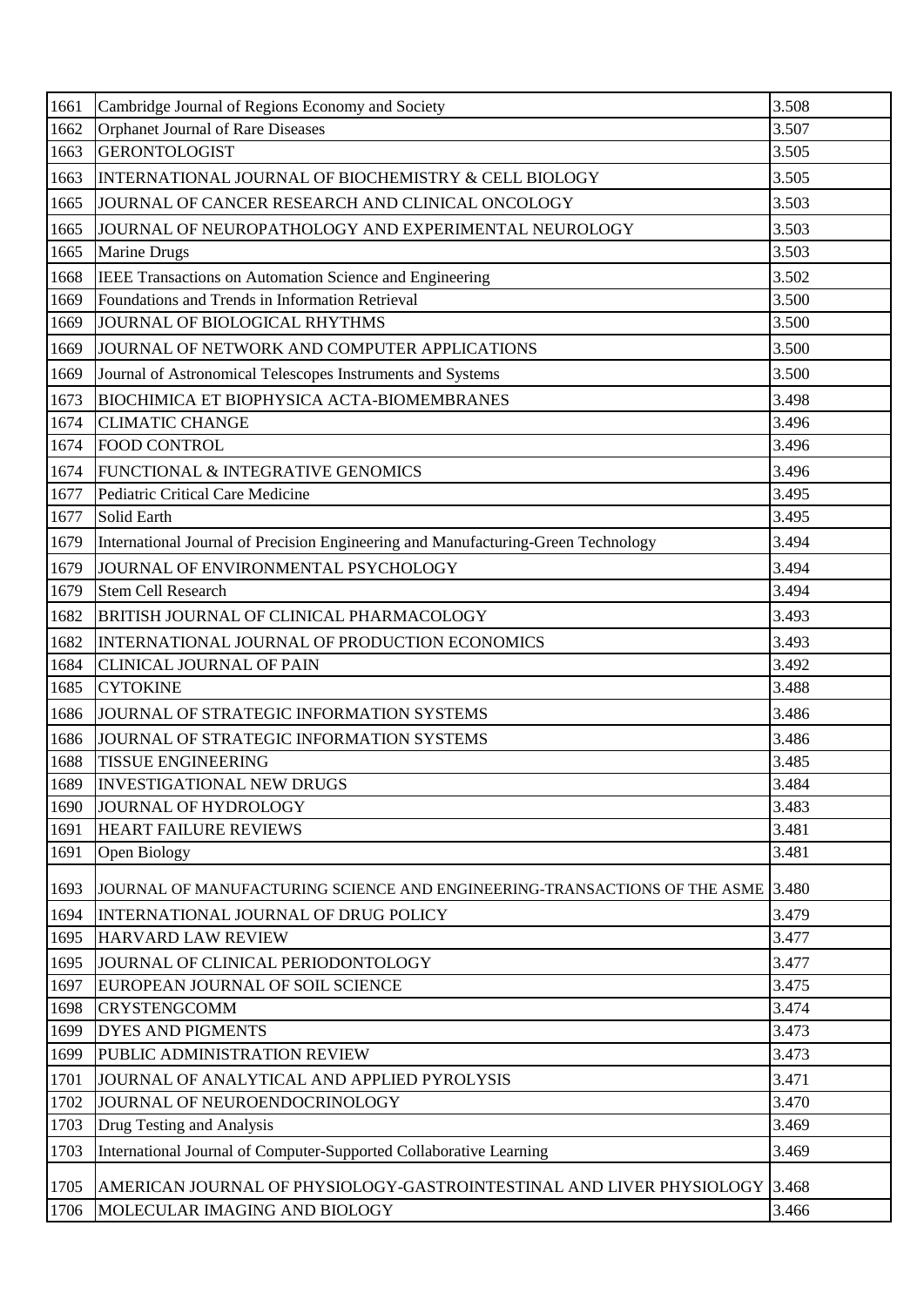| 1707         | Journal of Neural Engineering                          | 3.465          |
|--------------|--------------------------------------------------------|----------------|
| 1707         | Viruses-Basel                                          | 3.465          |
| 1709         | <b>NONLINEAR DYNAMICS</b>                              | 3.464          |
| 1710         | Current Opinion in Allergy and Clinical Immunology     | 3.463          |
| 1711         | EUROPEAN UROLOGY SUPPLEMENTS                           | 3.462          |
| 1711         | Geobiology                                             | 3.462          |
| 1713         | JOURNAL OF EDUCATIONAL PSYCHOLOGY                      | 3.459          |
| 1714         | Geoscientific Model Development                        | 3.458          |
| 1714         | <b>HEALTH PSYCHOLOGY</b>                               | 3.458          |
| 1714         | <b>HEALTH PSYCHOLOGY</b>                               | 3.458          |
| 1714         | <b>INTERNATIONAL JOURNAL OF HEAT AND MASS TRANSFER</b> | 3.458          |
| 1718         | <b>MOLECULAR MEDICINE</b>                              | 3.457          |
| 1719         | JOURNAL OF DENTISTRY                                   | 3.456          |
| 1719         | JOURNAL OF QUANTITATIVE CRIMINOLOGY                    | 3.456          |
| 1721         | NEPHRON PHYSIOLOGY                                     | 3.455          |
| 1722         | JOURNAL OF GEOPHYSICAL RESEARCH-ATMOSPHERES            | 3.454          |
| 1723         | JOURNAL OF GASTROENTEROLOGY AND HEPATOLOGY             | 3.452          |
| 1723         | REVIEW OF INTERNATIONAL POLITICAL ECONOMY              | 3.452          |
| 1723         | ULTRASCHALL IN DER MEDIZIN                             | 3.452          |
| 1726         | BIRTH DEFECTS RESEARCH PART C-EMBRYO TODAY-REVIEWS     | 3.451          |
| 1726         | IEEE Journal of Biomedical and Health Informatics      | 3.451          |
| 1728         | Acta Orthopaedica                                      | 3.446          |
| 1729         | QUARTERLY JOURNAL OF THE ROYAL METEOROLOGICAL SOCIETY  | 3.444          |
| 1730         | Cognitive Computation                                  | 3.441          |
| 1731         | JOURNAL OF ECONOMIC GROWTH                             | 3.440          |
| 1731         | NANOTECHNOLOGY                                         | 3.440          |
| 1733         | <b>Expert Opinion On Drug Safety</b>                   | 3.439          |
| 1734         | IEEE TRANSACTIONS ON KNOWLEDGE AND DATA ENGINEERING    | 3.438          |
| 1734         | <b>Targeted Oncology</b>                               | 3.438          |
| 1736         | PLANT SCIENCE                                          | 3.437          |
| 1737         | <b>COMPUTERS IN HUMAN BEHAVIOR</b>                     | 3.435          |
| 1737         | <b>DRUG SAFETY</b>                                     | 3.435          |
| 1739         | <b>BEHAVIOR THERAPY</b>                                | 3.434          |
| 1739         | <b>Clinical Lung Cancer</b>                            | 3.434          |
| 1739         | <b>HEART AND VESSELS</b>                               | 3.434          |
| 1739         | <b>PREVENTIVE MEDICINE</b>                             | 3.434          |
| 1743         | <b>BIOLOGY OF REPRODUCTION</b>                         | 3.432          |
| 1743         | CLINICAL CHEMISTRY AND LABORATORY MEDICINE             | 3.432          |
| 1743         | JOURNAL OF AFFECTIVE DISORDERS                         | 3.432          |
| 1743         | JOURNAL OF AFFECTIVE DISORDERS                         | 3.432          |
| 1747         | ANALYTICAL AND BIOANALYTICAL CHEMISTRY                 | 3.431          |
| 1748         | <b>HELICOBACTER</b>                                    | 3.429          |
| 1748         | Journal of Clinical Sleep Medicine                     | 3.429          |
| 1748         | <b>Sustainability Science</b>                          | 3.429          |
| 1751<br>1752 | <b>BIOGEOCHEMISTRY</b><br><b>RADIOGRAPHICS</b>         | 3.428<br>3.427 |
| 1753         | Organogenesis                                          | 3.426          |
| 1754         | <b>AAPS</b> Journal                                    | 3.423          |
|              |                                                        |                |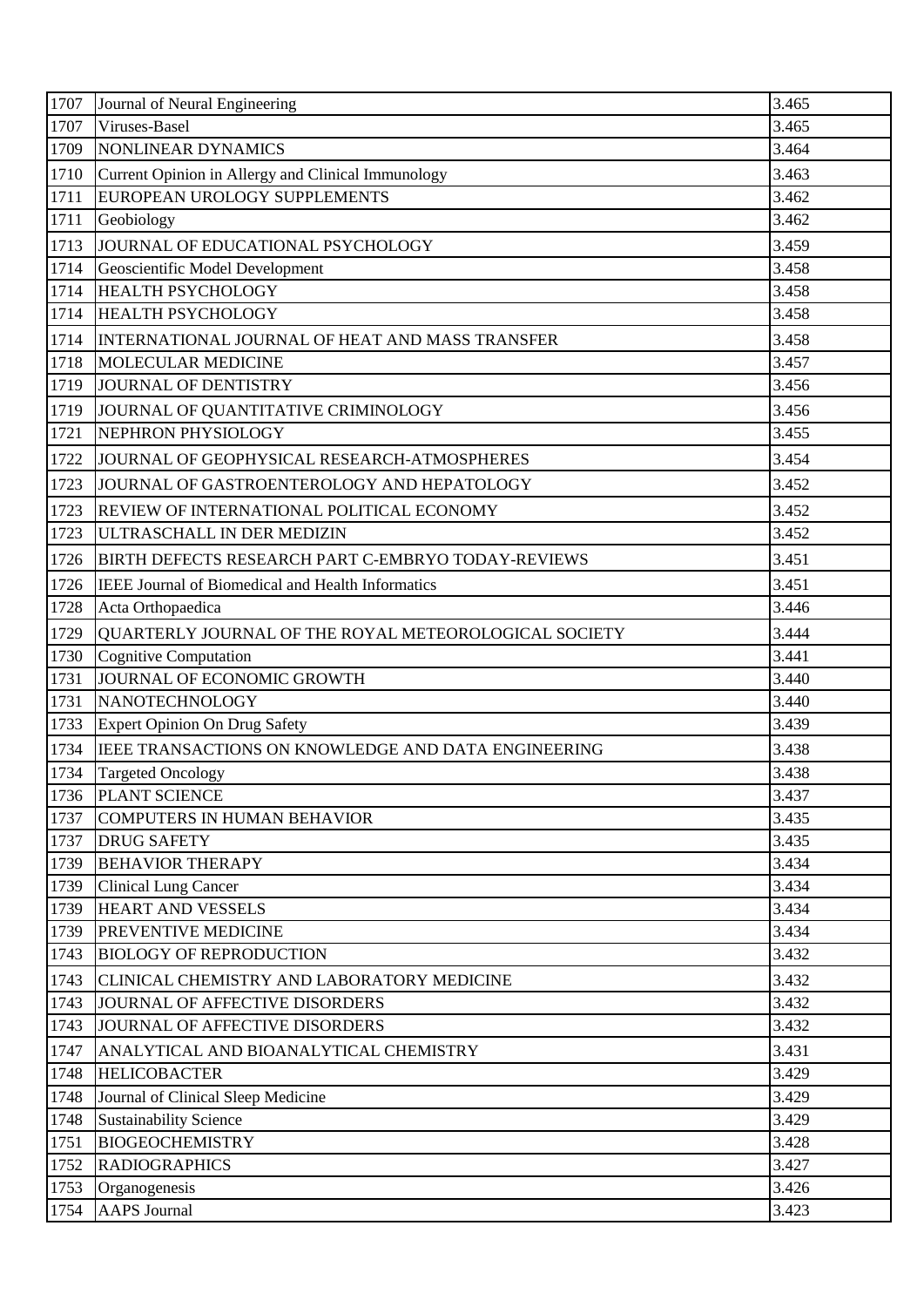| 1755 | GEOSTANDARDS AND GEOANALYTICAL RESEARCH                            | 3.422 |
|------|--------------------------------------------------------------------|-------|
| 1756 | APPLIED MICROBIOLOGY AND BIOTECHNOLOGY                             | 3.420 |
| 1756 | CANADIAN JOURNAL OF PSYCHIATRY-REVUE CANADIENNE DE PSYCHIATRIE     | 3.420 |
| 1756 | CANADIAN JOURNAL OF PSYCHIATRY-REVUE CANADIENNE DE PSYCHIATRIE     | 3.420 |
| 1756 | <b>NUTRITION</b>                                                   | 3.420 |
| 1760 | EUROPEAN PSYCHOLOGIST                                              | 3.419 |
| 1761 | <b>CELLULOSE</b>                                                   | 3.417 |
| 1761 | Diabetes & Vascular Disease Research                               | 3.417 |
| 1763 | <b>OPTICS LETTERS</b>                                              | 3.416 |
| 1764 | JOURNAL OF POLICY ANALYSIS AND MANAGEMENT                          | 3.415 |
| 1765 | <b>COGNITION</b>                                                   | 3.414 |
| 1765 | <b>CURRENT OPINION IN ONCOLOGY</b>                                 | 3.414 |
| 1767 | JOURNAL OF GEOPHYSICAL RESEARCH-EARTH SURFACE                      | 3.412 |
| 1768 | <b>APPLIED PHYSICS LETTERS</b>                                     | 3.411 |
| 1768 | JOURNAL OF THE EUROPEAN CERAMIC SOCIETY                            | 3.411 |
| 1768 | <b>METROLOGIA</b>                                                  | 3.411 |
| 1771 | CLINICAL AND EXPERIMENTAL IMMUNOLOGY                               | 3.410 |
|      |                                                                    |       |
| 1771 | IEEE TRANSACTIONS ON NEURAL SYSTEMS AND REHABILITATION ENGINEERING | 3.410 |
| 1771 | Molecular Brain                                                    | 3.410 |
| 1774 | INTERNATIONAL ORGANIZATION                                         | 3.406 |
| 1775 | <b>APPETITE</b>                                                    | 3.403 |
| 1775 | Current Opinion in Chemical Engineering                            | 3.403 |
| 1775 | Journal of Trauma and Acute Care Surgery                           | 3.403 |
| 1778 | <b>SOIL &amp; TILLAGE RESEARCH</b>                                 | 3.401 |
| 1779 | <b>Clinics in Liver Disease</b>                                    | 3.400 |
| 1779 | PROGRESS IN CRYSTAL GROWTH AND CHARACTERIZATION OF MATERIALS       | 3.400 |
| 1779 | Pediatric Obesity                                                  | 3.400 |
| 1779 | <b>WORK AND STRESS</b>                                             | 3.400 |
| 1783 | Journal of the Academy of Nutrition and Dietetics                  | 3.399 |
| 1783 | ORGANIC ELECTRONICS                                                | 3.399 |
| 1785 | AMERICAN JOURNAL OF CARDIOLOGY                                     | 3.398 |
| 1785 | TELEMATICS AND INFORMATICS                                         | 3.398 |
| 1787 | Archives of Womens Mental Health                                   | 3.397 |
| 1788 | MINERALIUM DEPOSITA                                                | 3.396 |
| 1789 | Journal of Geophysical Research-Biogeosciences                     | 3.395 |
| 1790 | <b>BRAIN TOPOGRAPHY</b>                                            | 3.394 |
| 1790 | <b>ISA TRANSACTIONS</b>                                            | 3.394 |
| 1792 | INTERNATIONAL JOURNAL OF ROBUST AND NONLINEAR CONTROL              | 3.393 |
| 1792 | PHYTOCHEMISTRY REVIEWS                                             | 3.393 |
| 1794 | Business & Information Systems Engineering                         | 3.392 |
| 1795 | EUROPEAN EATING DISORDERS REVIEW                                   | 3.391 |
| 1795 | INTERNATIONAL JOURNAL OF MEDICAL MICROBIOLOGY                      | 3.391 |
| 1795 | PROGRESS IN OCEANOGRAPHY                                           | 3.391 |
| 1795 | <b>SLEEP MEDICINE</b>                                              | 3.391 |
| 1799 | <b>INTERNATIONAL SECURITY</b>                                      | 3.390 |
| 1800 | 3D Printing and Additive Manufacturing                             | 3.389 |
| 1800 | JOURNAL OF NEUROLOGY                                               | 3.389 |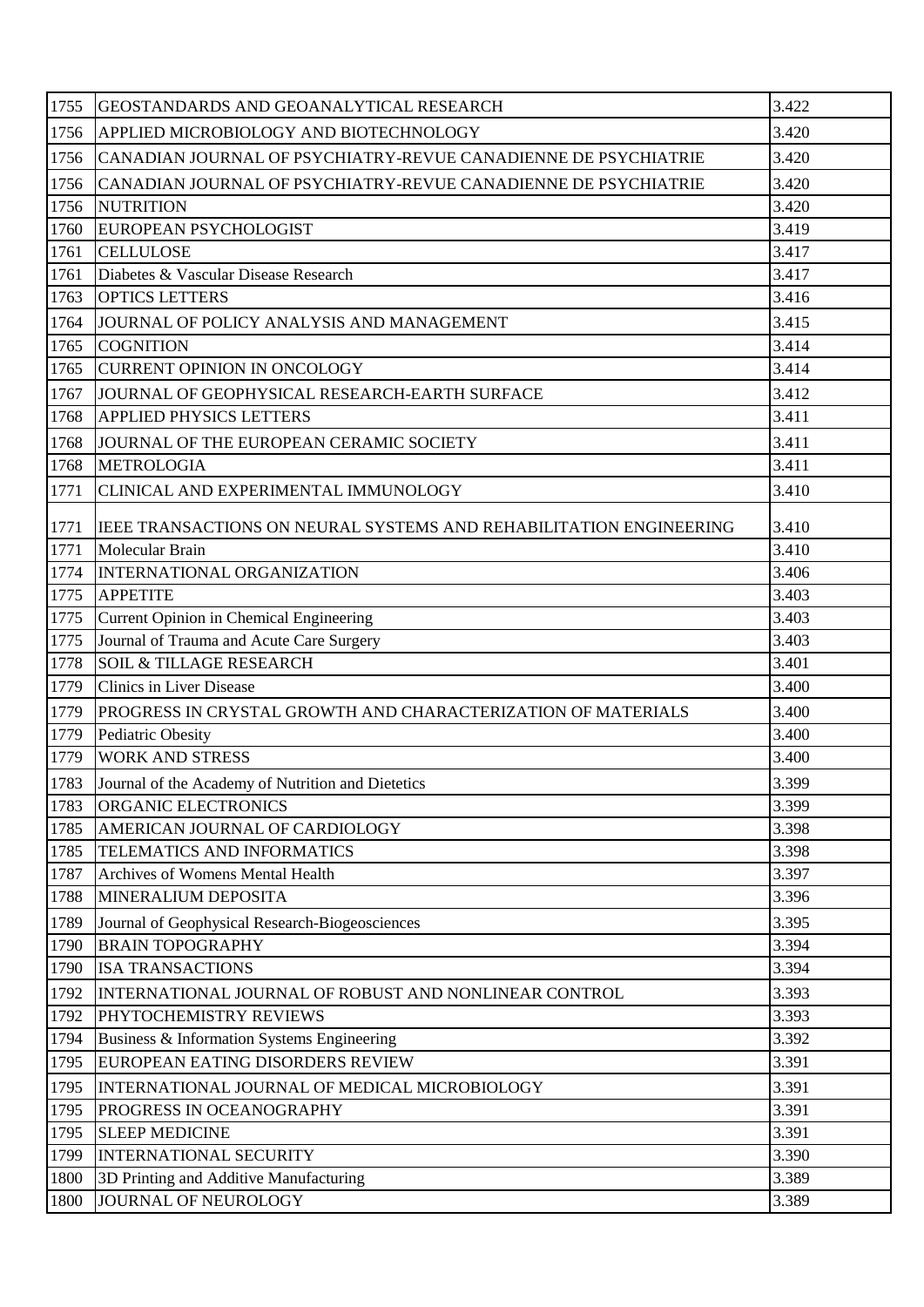| 1802 | <b>APPLIED SURFACE SCIENCE</b>                                              | 3.387 |
|------|-----------------------------------------------------------------------------|-------|
| 1802 | <b>Current Diabetes Reports</b>                                             | 3.387 |
| 1804 | POLYMER DEGRADATION AND STABILITY                                           | 3.386 |
| 1804 | <b>TRANSFUSION</b>                                                          | 3.386 |
| 1806 | JOURNAL OF CONSUMER PSYCHOLOGY                                              | 3.385 |
| 1807 | EVOLUTION AND HUMAN BEHAVIOR                                                | 3.383 |
| 1807 | EVOLUTION AND HUMAN BEHAVIOR                                                | 3.383 |
| 1807 | LIMNOLOGY AND OCEANOGRAPHY                                                  | 3.383 |
| 1810 | <b>ECONOMETRICA</b>                                                         | 3.379 |
| 1810 | <b>ECONOMETRICA</b>                                                         | 3.379 |
| 1810 | JOURNAL OF ANALYTICAL ATOMIC SPECTROMETRY                                   | 3.379 |
| 1813 | <b>ENVIRONMENT AND BEHAVIOR</b>                                             | 3.378 |
| 1813 | HORMONES AND BEHAVIOR                                                       | 3.378 |
| 1813 | Journal of Attention Disorders                                              | 3.378 |
| 1813 | <b>Journal of Attention Disorders</b>                                       | 3.378 |
| 1817 | HEAD AND NECK-JOURNAL FOR THE SCIENCES AND SPECIALTIES OF THE HEAD AND NECK | 3.376 |
| 1817 | IEEE-ACM TRANSACTIONS ON NETWORKING                                         | 3.376 |
| 1819 | PROGRESS IN PHYSICAL GEOGRAPHY                                              | 3.375 |
| 1819 | Reviews in Computational Chemistry                                          | 3.375 |
| 1821 | <b>Future Microbiology</b>                                                  | 3.374 |
| 1821 | <b>SURVEY OF OPHTHALMOLOGY</b>                                              | 3.374 |
| 1823 | AMYLOID-JOURNAL OF PROTEIN FOLDING DISORDERS                                | 3.373 |
| 1824 | <b>Current Neuropharmacology</b>                                            | 3.365 |
| 1824 | WORLD JOURNAL OF GASTROENTEROLOGY                                           | 3.365 |
| 1826 | Polymers                                                                    | 3.364 |
| 1827 | <b>Environmental Microbiology Reports</b>                                   | 3.363 |
| 1828 | <b>Cancer Medicine</b>                                                      | 3.362 |
| 1829 | <b>CHEMISTRY AND PHYSICS OF LIPIDS</b>                                      | 3.361 |
| 1829 | <b>PLANTA</b>                                                               | 3.361 |
| 1829 | POLITICAL ANALYSIS                                                          | 3.361 |
| 1832 | American Economic Journal-Applied Economics                                 | 3.360 |
| 1833 | SEPARATION AND PURIFICATION TECHNOLOGY                                      | 3.359 |
| 1834 | APPLIED THERMAL ENGINEERING                                                 | 3.356 |
| 1834 | PLANT MOLECULAR BIOLOGY                                                     | 3.356 |
| 1836 | <b>Implementation Science</b>                                               | 3.354 |
| 1836 | <b>Implementation Science</b>                                               | 3.354 |
| 1836 | JOURNAL OF BUSINESS RESEARCH                                                | 3.354 |
| 1839 | <b>VIROLOGY</b>                                                             | 3.353 |
| 1840 | JOURNAL OF APPLIED PHYSIOLOGY                                               | 3.351 |
| 1841 | JOURNAL OF GEOPHYSICAL RESEARCH-SOLID EARTH                                 | 3.350 |
| 1841 | Mitochondrial DNA                                                           | 3.350 |
| 1843 | AMERICAN JOURNAL OF PHYSIOLOGY-HEART AND CIRCULATORY PHYSIOLOGY             | 3.348 |
| 1843 | JOURNAL OF INORGANIC BIOCHEMISTRY                                           | 3.348 |
| 1845 | <b>CHEMICAL GEOLOGY</b>                                                     | 3.347 |
| 1846 | <b>BIOELECTROCHEMISTRY</b>                                                  | 3.346 |
| 1847 | <b>Current Neurology and Neuroscience Reports</b>                           | 3.345 |
| 1848 | EUROPEAN CELLS & MATERIALS                                                  | 3.343 |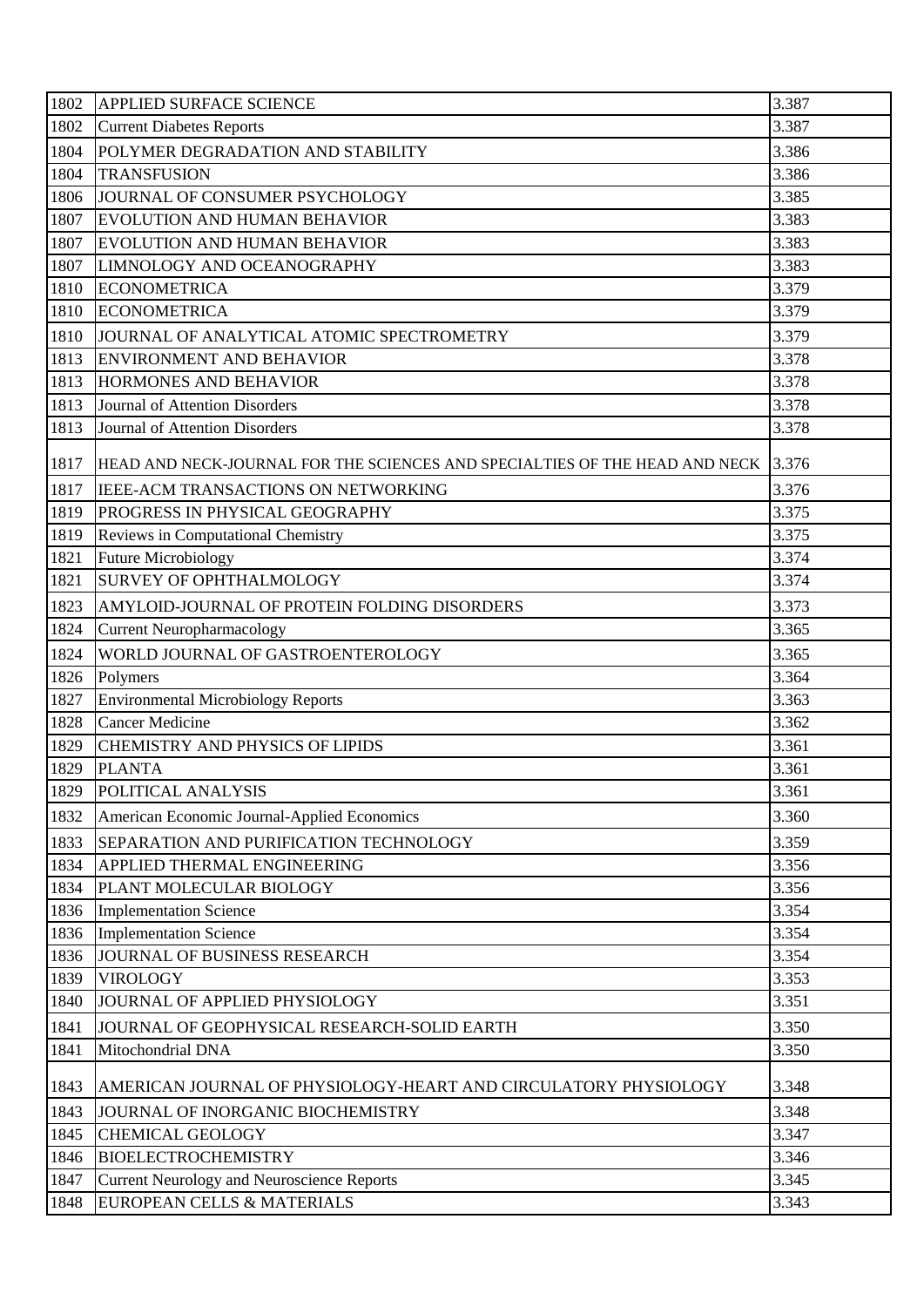| 1849 | Journal of Operational Oceanography                         | 3.342 |
|------|-------------------------------------------------------------|-------|
| 1850 | <b>OCEAN MODELLING</b>                                      | 3.341 |
| 1850 | RHEUMATIC DISEASE CLINICS OF NORTH AMERICA                  | 3.341 |
| 1852 | <b>ACTA DIABETOLOGICA</b>                                   | 3.340 |
| 1852 | EXPERIMENTAL GERONTOLOGY                                    | 3.340 |
| 1854 | INTERNATIONAL JOURNAL OF FOOD MICROBIOLOGY                  | 3.339 |
| 1854 | INTERNATIONAL JOURNAL OF OPERATIONS & PRODUCTION MANAGEMENT | 3.339 |
| 1854 | Journal of Neuroimmune Pharmacology                         | 3.339 |
| 1857 | <b>COMPUTER COMMUNICATIONS</b>                              | 3.338 |
| 1858 | <b>Biomedical Optics Express</b>                            | 3.337 |
| 1859 | JOURNAL OF ARCHAEOLOGICAL RESEARCH                          | 3.333 |
| 1860 | <b>EXPERIMENTAL EYE RESEARCH</b>                            | 3.332 |
| 1861 | Clean Technologies and Environmental Policy                 | 3.331 |
| 1861 | SCANDINAVIAN JOURNAL OF MEDICINE & SCIENCE IN SPORTS        | 3.331 |
| 1863 | <b>CATALYSIS COMMUNICATIONS</b>                             | 3.330 |
| 1863 | PHYSIOLOGIA PLANTARUM                                       | 3.330 |
| 1863 | Seminars in Fetal & Neonatal Medicine                       | 3.330 |
| 1866 | <b>JOINT BONE SPINE</b>                                     | 3.329 |
| 1866 | <b>TRANSPORT REVIEWS</b>                                    | 3.329 |
| 1868 | JOURNAL OF CLINICAL GASTROENTEROLOGY                        | 3.328 |
| 1869 | <b>CLINICAL ENDOCRINOLOGY</b>                               | 3.327 |
| 1869 | <b>Human Genomics</b>                                       | 3.327 |
| 1871 | <b>CLINICAL GENETICS</b>                                    | 3.326 |
| 1872 | <b>Applied Nanoscience</b>                                  | 3.325 |
| 1873 | Biomechanics and Modeling in Mechanobiology                 | 3.323 |
| 1874 | JOURNAL OF AUTISM AND DEVELOPMENTAL DISORDERS               | 3.321 |
| 1875 | JOURNAL OF EXPERIMENTAL BIOLOGY                             | 3.320 |
| 1876 | <b>ARTHRITIS CARE &amp; RESEARCH</b>                        | 3.319 |
| 1877 | <b>INFORMATION &amp; MANAGEMENT</b>                         | 3.317 |
| 1877 | <b>INFORMATION &amp; MANAGEMENT</b>                         | 3.317 |
| 1877 | <b>NEUROCOMPUTING</b>                                       | 3.317 |
| 1880 | AMERICAN POLITICAL SCIENCE REVIEW                           | 3.316 |
| 1880 | <b>BRITISH JOURNAL OF POLITICAL SCIENCE</b>                 | 3.316 |
| 1880 | <b>Current Opinion in Critical Care</b>                     | 3.316 |
| 1883 | <b>International Journal of Stroke</b>                      | 3.314 |
| 1884 | <b>RESOURCES CONSERVATION AND RECYCLING</b>                 | 3.313 |
| 1885 | <b>BEHAVIORAL ECOLOGY</b>                                   | 3.311 |
| 1886 | <b>PSYCHOPHARMACOLOGY</b>                                   | 3.308 |
| 1887 | Contrast Media & Molecular Imaging                          | 3.307 |
| 1887 | <b>NUCLEAR FUSION</b>                                       | 3.307 |
| 1887 | <b>OPTICS EXPRESS</b>                                       | 3.307 |
| 1887 | PSYCHOLOGICAL ASSESSMENT                                    | 3.307 |
| 1891 | SURGICAL ONCOLOGY-OXFORD                                    | 3.304 |
| 1892 | INVESTIGATIVE OPHTHALMOLOGY & VISUAL SCIENCE                | 3.303 |
| 1893 | PLASMA SOURCES SCIENCE & TECHNOLOGY                         | 3.302 |
| 1894 | FEMS YEAST RESEARCH                                         | 3.299 |
| 1895 | <b>Business &amp; Society</b>                               | 3.298 |
|      |                                                             |       |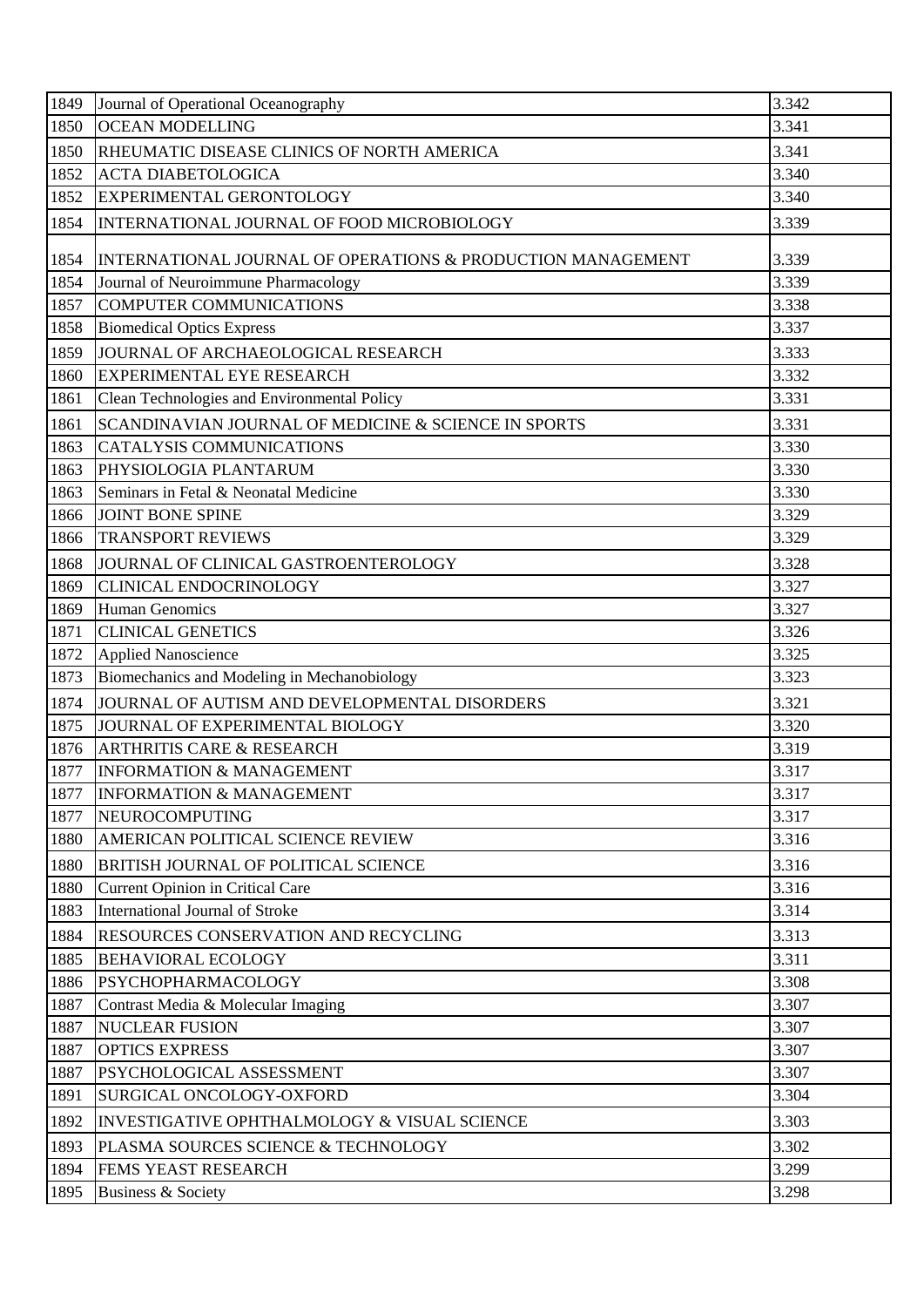| 1896 | EUROPEAN JOURNAL OF OPERATIONAL RESEARCH                   | 3.297 |
|------|------------------------------------------------------------|-------|
| 1897 | <b>BMC Medical Research Methodology</b>                    | 3.295 |
| 1897 | EUROPEAN CHILD & ADOLESCENT PSYCHIATRY                     | 3.295 |
| 1897 | EUROPEAN CHILD & ADOLESCENT PSYCHIATRY                     | 3.295 |
| 1900 | <b>CANCER BIOLOGY &amp; THERAPY</b>                        | 3.294 |
| 1900 | Cell and Bioscience                                        | 3.294 |
| 1902 | Database-The Journal of Biological Databases and Curation  | 3.290 |
| 1902 | <b>HPB</b>                                                 | 3.290 |
| 1904 | ARCHIVES OF PHYSICAL MEDICINE AND REHABILITATION           | 3.289 |
| 1904 | INTERNATIONAL JOURNAL OF ELECTRICAL POWER & ENERGY SYSTEMS | 3.289 |
| 1906 | <b>BMC CANCER</b>                                          | 3.288 |
| 1907 | NEUROMOLECULAR MEDICINE                                    | 3.287 |
| 1908 | <b>MAMMAL REVIEW</b>                                       | 3.286 |
| 1908 | NEUROPSYCHOLOGY                                            | 3.286 |
| 1908 | NEUROPSYCHOLOGY                                            | 3.286 |
| 1911 | JOURNAL OF YOUTH AND ADOLESCENCE                           | 3.284 |
| 1912 | International Journal of Health Geographics                | 3.282 |
| 1912 | International Journal of Health Geographics                | 3.282 |
| 1914 | JOURNAL OF NATURAL PRODUCTS                                | 3.281 |
| 1915 | JOURNAL OF PETROLOGY                                       | 3.280 |
| 1916 | <b>INTERNATIONAL REVIEWS OF IMMUNOLOGY</b>                 | 3.279 |
| 1917 | CHEMICAL RESEARCH IN TOXICOLOGY                            | 3.278 |
| 1917 | European Journal of Psychotraumatology                     | 3.278 |
| 1919 | <b>NEUROSCIENCE</b>                                        | 3.277 |
| 1920 | IEEE ROBOTICS & AUTOMATION MAGAZINE                        | 3.276 |
| 1920 | Journal of Immunology Research                             | 3.276 |
| 1922 | ACM TRANSACTIONS ON MATHEMATICAL SOFTWARE                  | 3.275 |
| 1922 | <b>EMPIRICAL SOFTWARE ENGINEERING</b>                      | 3.275 |
| 1922 | <b>SEISMOLOGICAL RESEARCH LETTERS</b>                      | 3.275 |
| 1922 | <b>TRANSPORTATION SCIENCE</b>                              | 3.275 |
| 1922 | <b>TRANSPORTATION SCIENCE</b>                              | 3.275 |
| 1927 | <b>Clinical Proteomics</b>                                 | 3.274 |
| 1928 | <b>BIOLOGICAL CHEMISTRY</b>                                | 3.273 |
| 1929 | IEEE TRANSACTIONS ON SOFTWARE ENGINEERING                  | 3.272 |
| 1930 | <b>Expert Review of Clinical Immunology</b>                | 3.270 |
| 1931 | <b>NEUROGENETICS</b>                                       | 3.269 |
| 1931 | NEW JOURNAL OF CHEMISTRY                                   | 3.269 |
| 1933 | Frontiers in Neuroanatomy                                  | 3.267 |
| 1934 | JOURNAL OF COMPARATIVE NEUROLOGY                           | 3.266 |
| 1935 | ARCHIVES OF DISEASE IN CHILDHOOD                           | 3.265 |
| 1935 | <b>TECHNOVATION</b>                                        | 3.265 |
| 1935 | <b>TECHNOVATION</b>                                        | 3.265 |
| 1938 | American Journal of Cancer Research                        | 3.264 |
| 1939 | COGNITIVE AFFECTIVE & BEHAVIORAL NEUROSCIENCE              | 3.263 |
| 1939 | DIABETES-METABOLISM RESEARCH AND REVIEWS                   | 3.263 |
| 1939 | Journal of the American Society of Hypertension            | 3.263 |
| 1942 | INTERNATIONAL JOURNAL OF HYPERTHERMIA                      | 3.262 |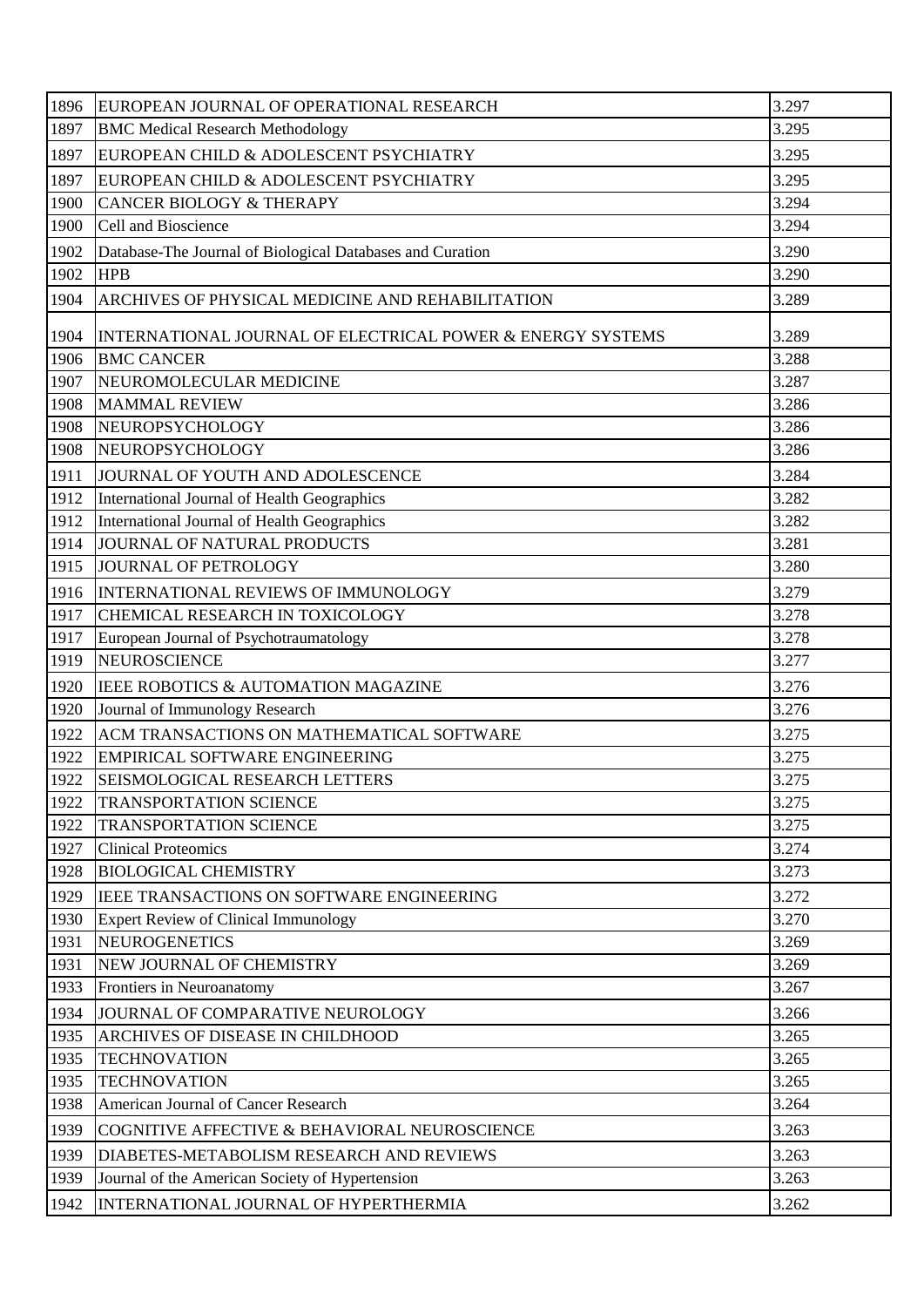| 1942 | NEUROCHEMISTRY INTERNATIONAL                                                | 3.262 |
|------|-----------------------------------------------------------------------------|-------|
| 1944 | AMERICAN JOURNAL OF CLINICAL ONCOLOGY-CANCER CLINICAL TRIALS                | 3.259 |
| 1944 | JOURNAL OF SLEEP RESEARCH                                                   | 3.259 |
| 1944 | JOURNAL OF THE ELECTROCHEMICAL SOCIETY                                      | 3.259 |
| 1944 | <b>MOBILE NETWORKS &amp; APPLICATIONS</b>                                   | 3.259 |
| 1948 | AMERICAN JOURNAL OF MEDICAL GENETICS PART B-NEUROPSYCHIATRIC GENETICS 3.258 |       |
| 1949 | <b>ASTROPARTICLE PHYSICS</b>                                                | 3.257 |
| 1949 | <b>HIV MEDICINE</b>                                                         | 3.257 |
| 1951 | PHOTOGRAMMETRIC RECORD                                                      | 3.256 |
| 1951 | <b>RESPIROLOGY</b>                                                          | 3.256 |
| 1951 | <b>SCHOOL PSYCHOLOGY QUARTERLY</b>                                          | 3.256 |
| 1954 | <b>FRESHWATER BIOLOGY</b>                                                   | 3.255 |
| 1954 | JOURNAL OF PHARMACEUTICAL AND BIOMEDICAL ANALYSIS                           | 3.255 |
| 1954 | <b>MATURITAS</b>                                                            | 3.255 |
| 1957 | <b>PALEOCEANOGRAPHY</b>                                                     | 3.254 |
| 1958 | JOURNAL OF CLINICAL IMMUNOLOGY                                              | 3.253 |
| 1958 | PEST MANAGEMENT SCIENCE                                                     | 3.253 |
| 1960 | Integrative Biology                                                         | 3.252 |
| 1960 | SUICIDE AND LIFE-THREATENING BEHAVIOR                                       | 3.252 |
| 1962 | <b>EMOTION</b>                                                              | 3.251 |
| 1963 | <b>IEEE PERVASIVE COMPUTING</b>                                             | 3.250 |
| 1964 | <b>CURRENT MEDICINAL CHEMISTRY</b>                                          | 3.249 |
| 1964 | <b>REPRODUCTIVE BIOMEDICINE ONLINE</b>                                      | 3.249 |
| 1966 | POSTHARVEST BIOLOGY AND TECHNOLOGY                                          | 3.248 |
| 1967 | <b>CURRENT OPINION IN GASTROENTEROLOGY</b>                                  | 3.247 |
| 1967 | Food & Function                                                             | 3.247 |
| 1969 | DEVELOPMENT AND PSYCHOPATHOLOGY                                             | 3.244 |
| 1969 | <b>IEEE</b> Access                                                          | 3.244 |
| 1969 | <b>Remote Sensing</b>                                                       | 3.244 |
| 1972 | JOURNAL OF MAMMARY GLAND BIOLOGY AND NEOPLASIA                              | 3.243 |
| 1973 | Journal of Clinical Hypertension                                            | 3.242 |
| 1974 | SPECTROCHIMICA ACTA PART B-ATOMIC SPECTROSCOPY                              | 3.241 |
| 1975 | JOURNAL OF CLINICAL DENSITOMETRY                                            | 3.240 |
| 1975 | Journal of Purchasing and Supply Management                                 | 3.240 |
| 1977 | Clinical and Translational Allergy                                          | 3.239 |
| 1978 | Digestive Endoscopy                                                         | 3.238 |
| 1978 | MACROMOLECULAR BIOSCIENCE                                                   | 3.238 |
| 1980 | AIDS PATIENT CARE AND STDS                                                  | 3.236 |
| 1980 | <b>AIDS PATIENT CARE AND STDS</b>                                           | 3.236 |
| 1980 | <b>BIOFACTORS</b>                                                           | 3.236 |
| 1980 | <b>CLINICAL ONCOLOGY</b>                                                    | 3.236 |
| 1980 | <b>CURRENT DRUG TARGETS</b>                                                 | 3.236 |
| 1980 | MOLECULAR IMMUNOLOGY                                                        | 3.236 |
| 1986 | <b>VACCINE</b>                                                              | 3.235 |
| 1987 | ACS Biomaterials Science & Engineering                                      | 3.234 |
| 1987 | <b>CEREBELLUM</b>                                                           | 3.234 |
| 1987 | Perspectives on Politics                                                    | 3.234 |
| 1990 | <b>CLINICS IN PERINATOLOGY</b>                                              | 3.233 |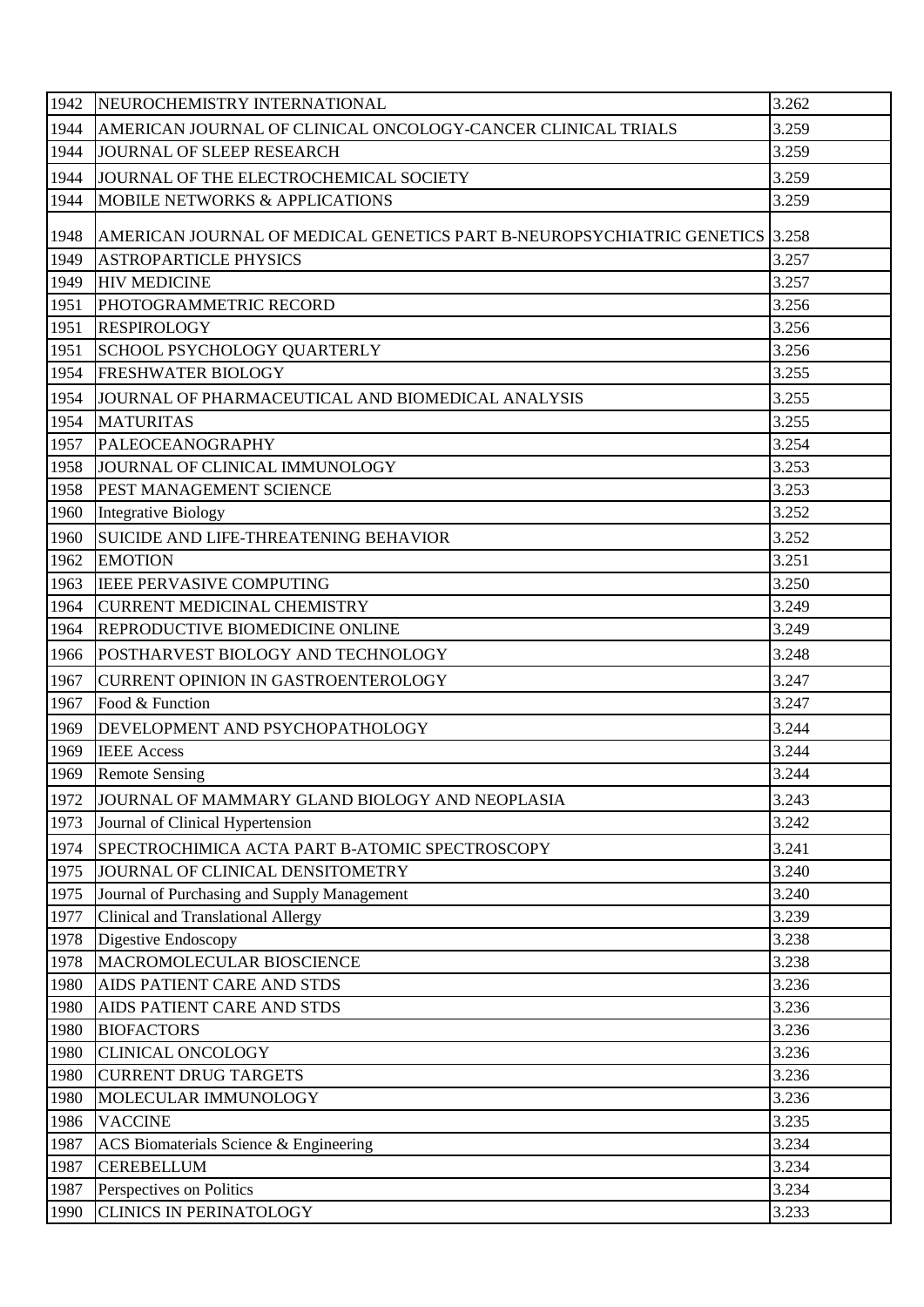| 3.231<br>1992<br><b>BIOGERONTOLOGY</b><br>3.231<br>1992<br><b>BIOORGANIC CHEMISTRY</b><br>3.231<br>1992<br><b>Fungal Biology Reviews</b><br><b>Ticks and Tick-Borne Diseases</b><br>3.230<br>1995<br>3.229<br>1996<br>JOURNAL OF COMPUTATIONAL CHEMISTRY<br>3.228<br>DEVELOPMENTAL PSYCHOLOGY<br>1997<br>HARVARD BUSINESS REVIEW<br>3.227<br>1998<br>1998<br>3.227<br>KNEE SURGERY SPORTS TRAUMATOLOGY ARTHROSCOPY<br>3.227<br>1998<br>PROGRESS IN BIOPHYSICS & MOLECULAR BIOLOGY<br>3.226<br>2001<br>HEMATOLOGY-ONCOLOGY CLINICS OF NORTH AMERICA<br>3.226<br>2001<br>INTERNATIONAL JOURNAL OF MOLECULAR SCIENCES<br>2003<br>3.225<br>ChemMedChem<br>3.225<br>2003<br>JOURNAL OF TRACE ELEMENTS IN MEDICINE AND BIOLOGY<br>3.223<br>2005<br><b>ACTA PHARMACOLOGICA SINICA</b><br>3.222<br>2006<br>AMERICAN JOURNAL OF CHINESE MEDICINE<br>2006<br>3.222<br><b>CYTOMETRY PART A</b><br>3.222<br>DECISION SUPPORT SYSTEMS<br>2006<br>2006<br>3.222<br>DRUG AND ALCOHOL DEPENDENCE<br>3.222<br>2006<br>DRUG AND ALCOHOL DEPENDENCE<br>3.221<br>2011<br>ADVANCES IN WATER RESOURCES<br>3.221<br>2011<br>ANNALS OF BIOMEDICAL ENGINEERING<br>2011<br><b>BMC EVOLUTIONARY BIOLOGY</b><br>3.221<br>3.221<br>2011<br><b>COASTAL ENGINEERING</b><br><b>OCEANOGRAPHY</b><br>3.220<br>2015<br>3.219<br>2016<br><b>BIOMASS &amp; BIOENERGY</b><br>3.219<br>2016<br><b>CATALYSIS SURVEYS FROM ASIA</b><br>3.219<br>2016<br><b>Fungal Ecology</b><br>2019 DEVELOPMENTAL AND COMPARATIVE IMMUNOLOGY<br>3.218<br>3.218<br>2019<br><b>IEEE TRANSACTIONS ON POWER DELIVERY</b><br>2021<br>3.217<br><b>RESPIRATORY MEDICINE</b><br>3.214<br>2022<br>JOURNAL OF HEAD TRAUMA REHABILITATION<br>3.214<br>2022<br>JOURNAL OF HEAD TRAUMA REHABILITATION<br>3.214<br>2022<br>PROCEEDINGS OF THE COMBUSTION INSTITUTE<br>3.212<br>2025<br>SEXUALLY TRANSMITTED INFECTIONS<br>3.211<br>2026<br><b>Nutrition Journal</b><br>3.210<br>2027<br>INTERNATIONAL JOURNAL OF MEDICAL INFORMATICS<br>3.209<br>2028<br>Frontiers in Human Neuroscience<br>3.207<br>2029<br>JOURNAL OF THE ATMOSPHERIC SCIENCES<br>3.206<br>2030<br>JOURNAL OF NEUROVIROLOGY<br>3.205<br>2031<br><b>PHYTOCHEMISTRY</b><br>3.204<br>2032<br>ENDOCRINOLOGY AND METABOLISM CLINICS OF NORTH AMERICA<br>3.204<br>2032<br>JOURNAL OF THE ENERGY INSTITUTE<br><b>CYTOTHERAPY</b><br>3.203<br>2034<br>3.201<br>2035<br>GEOCHEMISTRY GEOPHYSICS GEOSYSTEMS<br>3.200<br>2036<br><b>CURRENT OPINION IN HEMATOLOGY</b><br><b>NEUROINFORMATICS</b><br>3.200<br>2036 | 1991 | MEDIATORS OF INFLAMMATION | 3.232 |
|-----------------------------------------------------------------------------------------------------------------------------------------------------------------------------------------------------------------------------------------------------------------------------------------------------------------------------------------------------------------------------------------------------------------------------------------------------------------------------------------------------------------------------------------------------------------------------------------------------------------------------------------------------------------------------------------------------------------------------------------------------------------------------------------------------------------------------------------------------------------------------------------------------------------------------------------------------------------------------------------------------------------------------------------------------------------------------------------------------------------------------------------------------------------------------------------------------------------------------------------------------------------------------------------------------------------------------------------------------------------------------------------------------------------------------------------------------------------------------------------------------------------------------------------------------------------------------------------------------------------------------------------------------------------------------------------------------------------------------------------------------------------------------------------------------------------------------------------------------------------------------------------------------------------------------------------------------------------------------------------------------------------------------------------------------------------------------------------------------------------------------------------------------------------------------------------------------------------------------------------------------------------------------------------------------------------------------------------------------------------------------------------------------------------------------------------------------------------------------------------------------|------|---------------------------|-------|
|                                                                                                                                                                                                                                                                                                                                                                                                                                                                                                                                                                                                                                                                                                                                                                                                                                                                                                                                                                                                                                                                                                                                                                                                                                                                                                                                                                                                                                                                                                                                                                                                                                                                                                                                                                                                                                                                                                                                                                                                                                                                                                                                                                                                                                                                                                                                                                                                                                                                                                     |      |                           |       |
|                                                                                                                                                                                                                                                                                                                                                                                                                                                                                                                                                                                                                                                                                                                                                                                                                                                                                                                                                                                                                                                                                                                                                                                                                                                                                                                                                                                                                                                                                                                                                                                                                                                                                                                                                                                                                                                                                                                                                                                                                                                                                                                                                                                                                                                                                                                                                                                                                                                                                                     |      |                           |       |
|                                                                                                                                                                                                                                                                                                                                                                                                                                                                                                                                                                                                                                                                                                                                                                                                                                                                                                                                                                                                                                                                                                                                                                                                                                                                                                                                                                                                                                                                                                                                                                                                                                                                                                                                                                                                                                                                                                                                                                                                                                                                                                                                                                                                                                                                                                                                                                                                                                                                                                     |      |                           |       |
|                                                                                                                                                                                                                                                                                                                                                                                                                                                                                                                                                                                                                                                                                                                                                                                                                                                                                                                                                                                                                                                                                                                                                                                                                                                                                                                                                                                                                                                                                                                                                                                                                                                                                                                                                                                                                                                                                                                                                                                                                                                                                                                                                                                                                                                                                                                                                                                                                                                                                                     |      |                           |       |
|                                                                                                                                                                                                                                                                                                                                                                                                                                                                                                                                                                                                                                                                                                                                                                                                                                                                                                                                                                                                                                                                                                                                                                                                                                                                                                                                                                                                                                                                                                                                                                                                                                                                                                                                                                                                                                                                                                                                                                                                                                                                                                                                                                                                                                                                                                                                                                                                                                                                                                     |      |                           |       |
|                                                                                                                                                                                                                                                                                                                                                                                                                                                                                                                                                                                                                                                                                                                                                                                                                                                                                                                                                                                                                                                                                                                                                                                                                                                                                                                                                                                                                                                                                                                                                                                                                                                                                                                                                                                                                                                                                                                                                                                                                                                                                                                                                                                                                                                                                                                                                                                                                                                                                                     |      |                           |       |
|                                                                                                                                                                                                                                                                                                                                                                                                                                                                                                                                                                                                                                                                                                                                                                                                                                                                                                                                                                                                                                                                                                                                                                                                                                                                                                                                                                                                                                                                                                                                                                                                                                                                                                                                                                                                                                                                                                                                                                                                                                                                                                                                                                                                                                                                                                                                                                                                                                                                                                     |      |                           |       |
|                                                                                                                                                                                                                                                                                                                                                                                                                                                                                                                                                                                                                                                                                                                                                                                                                                                                                                                                                                                                                                                                                                                                                                                                                                                                                                                                                                                                                                                                                                                                                                                                                                                                                                                                                                                                                                                                                                                                                                                                                                                                                                                                                                                                                                                                                                                                                                                                                                                                                                     |      |                           |       |
|                                                                                                                                                                                                                                                                                                                                                                                                                                                                                                                                                                                                                                                                                                                                                                                                                                                                                                                                                                                                                                                                                                                                                                                                                                                                                                                                                                                                                                                                                                                                                                                                                                                                                                                                                                                                                                                                                                                                                                                                                                                                                                                                                                                                                                                                                                                                                                                                                                                                                                     |      |                           |       |
|                                                                                                                                                                                                                                                                                                                                                                                                                                                                                                                                                                                                                                                                                                                                                                                                                                                                                                                                                                                                                                                                                                                                                                                                                                                                                                                                                                                                                                                                                                                                                                                                                                                                                                                                                                                                                                                                                                                                                                                                                                                                                                                                                                                                                                                                                                                                                                                                                                                                                                     |      |                           |       |
|                                                                                                                                                                                                                                                                                                                                                                                                                                                                                                                                                                                                                                                                                                                                                                                                                                                                                                                                                                                                                                                                                                                                                                                                                                                                                                                                                                                                                                                                                                                                                                                                                                                                                                                                                                                                                                                                                                                                                                                                                                                                                                                                                                                                                                                                                                                                                                                                                                                                                                     |      |                           |       |
|                                                                                                                                                                                                                                                                                                                                                                                                                                                                                                                                                                                                                                                                                                                                                                                                                                                                                                                                                                                                                                                                                                                                                                                                                                                                                                                                                                                                                                                                                                                                                                                                                                                                                                                                                                                                                                                                                                                                                                                                                                                                                                                                                                                                                                                                                                                                                                                                                                                                                                     |      |                           |       |
|                                                                                                                                                                                                                                                                                                                                                                                                                                                                                                                                                                                                                                                                                                                                                                                                                                                                                                                                                                                                                                                                                                                                                                                                                                                                                                                                                                                                                                                                                                                                                                                                                                                                                                                                                                                                                                                                                                                                                                                                                                                                                                                                                                                                                                                                                                                                                                                                                                                                                                     |      |                           |       |
|                                                                                                                                                                                                                                                                                                                                                                                                                                                                                                                                                                                                                                                                                                                                                                                                                                                                                                                                                                                                                                                                                                                                                                                                                                                                                                                                                                                                                                                                                                                                                                                                                                                                                                                                                                                                                                                                                                                                                                                                                                                                                                                                                                                                                                                                                                                                                                                                                                                                                                     |      |                           |       |
|                                                                                                                                                                                                                                                                                                                                                                                                                                                                                                                                                                                                                                                                                                                                                                                                                                                                                                                                                                                                                                                                                                                                                                                                                                                                                                                                                                                                                                                                                                                                                                                                                                                                                                                                                                                                                                                                                                                                                                                                                                                                                                                                                                                                                                                                                                                                                                                                                                                                                                     |      |                           |       |
|                                                                                                                                                                                                                                                                                                                                                                                                                                                                                                                                                                                                                                                                                                                                                                                                                                                                                                                                                                                                                                                                                                                                                                                                                                                                                                                                                                                                                                                                                                                                                                                                                                                                                                                                                                                                                                                                                                                                                                                                                                                                                                                                                                                                                                                                                                                                                                                                                                                                                                     |      |                           |       |
|                                                                                                                                                                                                                                                                                                                                                                                                                                                                                                                                                                                                                                                                                                                                                                                                                                                                                                                                                                                                                                                                                                                                                                                                                                                                                                                                                                                                                                                                                                                                                                                                                                                                                                                                                                                                                                                                                                                                                                                                                                                                                                                                                                                                                                                                                                                                                                                                                                                                                                     |      |                           |       |
|                                                                                                                                                                                                                                                                                                                                                                                                                                                                                                                                                                                                                                                                                                                                                                                                                                                                                                                                                                                                                                                                                                                                                                                                                                                                                                                                                                                                                                                                                                                                                                                                                                                                                                                                                                                                                                                                                                                                                                                                                                                                                                                                                                                                                                                                                                                                                                                                                                                                                                     |      |                           |       |
|                                                                                                                                                                                                                                                                                                                                                                                                                                                                                                                                                                                                                                                                                                                                                                                                                                                                                                                                                                                                                                                                                                                                                                                                                                                                                                                                                                                                                                                                                                                                                                                                                                                                                                                                                                                                                                                                                                                                                                                                                                                                                                                                                                                                                                                                                                                                                                                                                                                                                                     |      |                           |       |
|                                                                                                                                                                                                                                                                                                                                                                                                                                                                                                                                                                                                                                                                                                                                                                                                                                                                                                                                                                                                                                                                                                                                                                                                                                                                                                                                                                                                                                                                                                                                                                                                                                                                                                                                                                                                                                                                                                                                                                                                                                                                                                                                                                                                                                                                                                                                                                                                                                                                                                     |      |                           |       |
|                                                                                                                                                                                                                                                                                                                                                                                                                                                                                                                                                                                                                                                                                                                                                                                                                                                                                                                                                                                                                                                                                                                                                                                                                                                                                                                                                                                                                                                                                                                                                                                                                                                                                                                                                                                                                                                                                                                                                                                                                                                                                                                                                                                                                                                                                                                                                                                                                                                                                                     |      |                           |       |
|                                                                                                                                                                                                                                                                                                                                                                                                                                                                                                                                                                                                                                                                                                                                                                                                                                                                                                                                                                                                                                                                                                                                                                                                                                                                                                                                                                                                                                                                                                                                                                                                                                                                                                                                                                                                                                                                                                                                                                                                                                                                                                                                                                                                                                                                                                                                                                                                                                                                                                     |      |                           |       |
|                                                                                                                                                                                                                                                                                                                                                                                                                                                                                                                                                                                                                                                                                                                                                                                                                                                                                                                                                                                                                                                                                                                                                                                                                                                                                                                                                                                                                                                                                                                                                                                                                                                                                                                                                                                                                                                                                                                                                                                                                                                                                                                                                                                                                                                                                                                                                                                                                                                                                                     |      |                           |       |
|                                                                                                                                                                                                                                                                                                                                                                                                                                                                                                                                                                                                                                                                                                                                                                                                                                                                                                                                                                                                                                                                                                                                                                                                                                                                                                                                                                                                                                                                                                                                                                                                                                                                                                                                                                                                                                                                                                                                                                                                                                                                                                                                                                                                                                                                                                                                                                                                                                                                                                     |      |                           |       |
|                                                                                                                                                                                                                                                                                                                                                                                                                                                                                                                                                                                                                                                                                                                                                                                                                                                                                                                                                                                                                                                                                                                                                                                                                                                                                                                                                                                                                                                                                                                                                                                                                                                                                                                                                                                                                                                                                                                                                                                                                                                                                                                                                                                                                                                                                                                                                                                                                                                                                                     |      |                           |       |
|                                                                                                                                                                                                                                                                                                                                                                                                                                                                                                                                                                                                                                                                                                                                                                                                                                                                                                                                                                                                                                                                                                                                                                                                                                                                                                                                                                                                                                                                                                                                                                                                                                                                                                                                                                                                                                                                                                                                                                                                                                                                                                                                                                                                                                                                                                                                                                                                                                                                                                     |      |                           |       |
|                                                                                                                                                                                                                                                                                                                                                                                                                                                                                                                                                                                                                                                                                                                                                                                                                                                                                                                                                                                                                                                                                                                                                                                                                                                                                                                                                                                                                                                                                                                                                                                                                                                                                                                                                                                                                                                                                                                                                                                                                                                                                                                                                                                                                                                                                                                                                                                                                                                                                                     |      |                           |       |
|                                                                                                                                                                                                                                                                                                                                                                                                                                                                                                                                                                                                                                                                                                                                                                                                                                                                                                                                                                                                                                                                                                                                                                                                                                                                                                                                                                                                                                                                                                                                                                                                                                                                                                                                                                                                                                                                                                                                                                                                                                                                                                                                                                                                                                                                                                                                                                                                                                                                                                     |      |                           |       |
|                                                                                                                                                                                                                                                                                                                                                                                                                                                                                                                                                                                                                                                                                                                                                                                                                                                                                                                                                                                                                                                                                                                                                                                                                                                                                                                                                                                                                                                                                                                                                                                                                                                                                                                                                                                                                                                                                                                                                                                                                                                                                                                                                                                                                                                                                                                                                                                                                                                                                                     |      |                           |       |
|                                                                                                                                                                                                                                                                                                                                                                                                                                                                                                                                                                                                                                                                                                                                                                                                                                                                                                                                                                                                                                                                                                                                                                                                                                                                                                                                                                                                                                                                                                                                                                                                                                                                                                                                                                                                                                                                                                                                                                                                                                                                                                                                                                                                                                                                                                                                                                                                                                                                                                     |      |                           |       |
|                                                                                                                                                                                                                                                                                                                                                                                                                                                                                                                                                                                                                                                                                                                                                                                                                                                                                                                                                                                                                                                                                                                                                                                                                                                                                                                                                                                                                                                                                                                                                                                                                                                                                                                                                                                                                                                                                                                                                                                                                                                                                                                                                                                                                                                                                                                                                                                                                                                                                                     |      |                           |       |
|                                                                                                                                                                                                                                                                                                                                                                                                                                                                                                                                                                                                                                                                                                                                                                                                                                                                                                                                                                                                                                                                                                                                                                                                                                                                                                                                                                                                                                                                                                                                                                                                                                                                                                                                                                                                                                                                                                                                                                                                                                                                                                                                                                                                                                                                                                                                                                                                                                                                                                     |      |                           |       |
|                                                                                                                                                                                                                                                                                                                                                                                                                                                                                                                                                                                                                                                                                                                                                                                                                                                                                                                                                                                                                                                                                                                                                                                                                                                                                                                                                                                                                                                                                                                                                                                                                                                                                                                                                                                                                                                                                                                                                                                                                                                                                                                                                                                                                                                                                                                                                                                                                                                                                                     |      |                           |       |
|                                                                                                                                                                                                                                                                                                                                                                                                                                                                                                                                                                                                                                                                                                                                                                                                                                                                                                                                                                                                                                                                                                                                                                                                                                                                                                                                                                                                                                                                                                                                                                                                                                                                                                                                                                                                                                                                                                                                                                                                                                                                                                                                                                                                                                                                                                                                                                                                                                                                                                     |      |                           |       |
|                                                                                                                                                                                                                                                                                                                                                                                                                                                                                                                                                                                                                                                                                                                                                                                                                                                                                                                                                                                                                                                                                                                                                                                                                                                                                                                                                                                                                                                                                                                                                                                                                                                                                                                                                                                                                                                                                                                                                                                                                                                                                                                                                                                                                                                                                                                                                                                                                                                                                                     |      |                           |       |
|                                                                                                                                                                                                                                                                                                                                                                                                                                                                                                                                                                                                                                                                                                                                                                                                                                                                                                                                                                                                                                                                                                                                                                                                                                                                                                                                                                                                                                                                                                                                                                                                                                                                                                                                                                                                                                                                                                                                                                                                                                                                                                                                                                                                                                                                                                                                                                                                                                                                                                     |      |                           |       |
|                                                                                                                                                                                                                                                                                                                                                                                                                                                                                                                                                                                                                                                                                                                                                                                                                                                                                                                                                                                                                                                                                                                                                                                                                                                                                                                                                                                                                                                                                                                                                                                                                                                                                                                                                                                                                                                                                                                                                                                                                                                                                                                                                                                                                                                                                                                                                                                                                                                                                                     |      |                           |       |
|                                                                                                                                                                                                                                                                                                                                                                                                                                                                                                                                                                                                                                                                                                                                                                                                                                                                                                                                                                                                                                                                                                                                                                                                                                                                                                                                                                                                                                                                                                                                                                                                                                                                                                                                                                                                                                                                                                                                                                                                                                                                                                                                                                                                                                                                                                                                                                                                                                                                                                     |      |                           |       |
|                                                                                                                                                                                                                                                                                                                                                                                                                                                                                                                                                                                                                                                                                                                                                                                                                                                                                                                                                                                                                                                                                                                                                                                                                                                                                                                                                                                                                                                                                                                                                                                                                                                                                                                                                                                                                                                                                                                                                                                                                                                                                                                                                                                                                                                                                                                                                                                                                                                                                                     |      |                           |       |
|                                                                                                                                                                                                                                                                                                                                                                                                                                                                                                                                                                                                                                                                                                                                                                                                                                                                                                                                                                                                                                                                                                                                                                                                                                                                                                                                                                                                                                                                                                                                                                                                                                                                                                                                                                                                                                                                                                                                                                                                                                                                                                                                                                                                                                                                                                                                                                                                                                                                                                     |      |                           |       |
|                                                                                                                                                                                                                                                                                                                                                                                                                                                                                                                                                                                                                                                                                                                                                                                                                                                                                                                                                                                                                                                                                                                                                                                                                                                                                                                                                                                                                                                                                                                                                                                                                                                                                                                                                                                                                                                                                                                                                                                                                                                                                                                                                                                                                                                                                                                                                                                                                                                                                                     |      |                           |       |
|                                                                                                                                                                                                                                                                                                                                                                                                                                                                                                                                                                                                                                                                                                                                                                                                                                                                                                                                                                                                                                                                                                                                                                                                                                                                                                                                                                                                                                                                                                                                                                                                                                                                                                                                                                                                                                                                                                                                                                                                                                                                                                                                                                                                                                                                                                                                                                                                                                                                                                     |      |                           |       |
|                                                                                                                                                                                                                                                                                                                                                                                                                                                                                                                                                                                                                                                                                                                                                                                                                                                                                                                                                                                                                                                                                                                                                                                                                                                                                                                                                                                                                                                                                                                                                                                                                                                                                                                                                                                                                                                                                                                                                                                                                                                                                                                                                                                                                                                                                                                                                                                                                                                                                                     |      |                           |       |
|                                                                                                                                                                                                                                                                                                                                                                                                                                                                                                                                                                                                                                                                                                                                                                                                                                                                                                                                                                                                                                                                                                                                                                                                                                                                                                                                                                                                                                                                                                                                                                                                                                                                                                                                                                                                                                                                                                                                                                                                                                                                                                                                                                                                                                                                                                                                                                                                                                                                                                     |      |                           |       |
|                                                                                                                                                                                                                                                                                                                                                                                                                                                                                                                                                                                                                                                                                                                                                                                                                                                                                                                                                                                                                                                                                                                                                                                                                                                                                                                                                                                                                                                                                                                                                                                                                                                                                                                                                                                                                                                                                                                                                                                                                                                                                                                                                                                                                                                                                                                                                                                                                                                                                                     |      |                           |       |
|                                                                                                                                                                                                                                                                                                                                                                                                                                                                                                                                                                                                                                                                                                                                                                                                                                                                                                                                                                                                                                                                                                                                                                                                                                                                                                                                                                                                                                                                                                                                                                                                                                                                                                                                                                                                                                                                                                                                                                                                                                                                                                                                                                                                                                                                                                                                                                                                                                                                                                     |      |                           |       |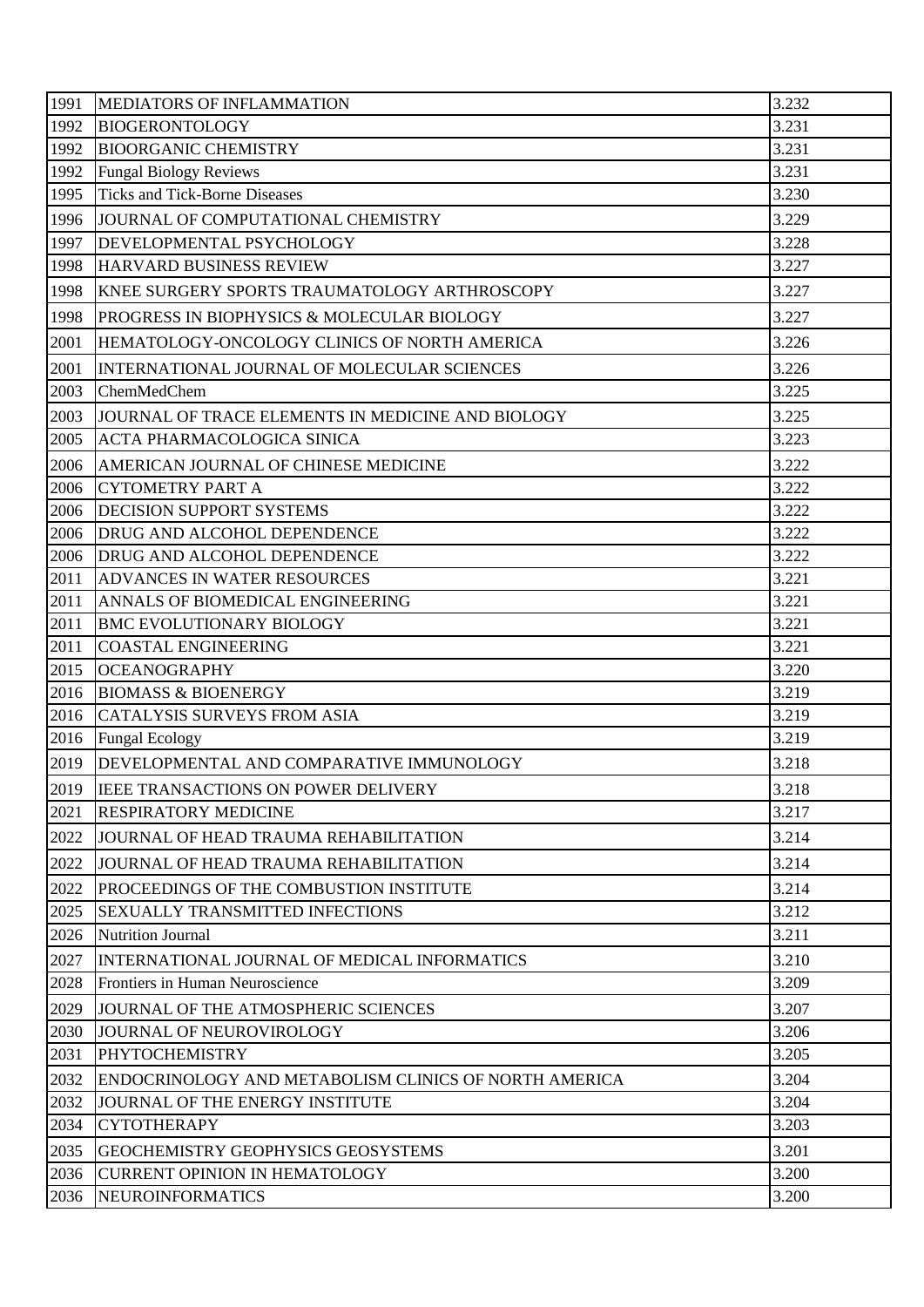| 2038 | <b>ENERGY ECONOMICS</b>                                              | 3.199 |
|------|----------------------------------------------------------------------|-------|
| 2038 | FOOD QUALITY AND PREFERENCE                                          | 3.199 |
| 2040 | <b>Anatomical Sciences Education</b>                                 | 3.198 |
| 2040 | STEEL AND COMPOSITE STRUCTURES                                       | 3.198 |
| 2042 | NEUROPSYCHOLOGIA                                                     | 3.197 |
| 2042 | NEUROPSYCHOLOGIA                                                     | 3.197 |
| 2044 | ACM Transactions on Intelligent Systems and Technology               | 3.196 |
| 2044 | <b>ENVIRONMENTAL REVIEWS</b>                                         | 3.196 |
| 2044 | International Journal of Contemporary Hospitality Management         | 3.196 |
| 2047 | <b>AIDS REVIEWS</b>                                                  | 3.195 |
| 2048 | ALLERGOLOGY INTERNATIONAL                                            | 3.194 |
| 2048 | ANNALS OF TOURISM RESEARCH                                           | 3.194 |
| 2050 | <b>CATENA</b>                                                        | 3.191 |
| 2051 | JOURNAL OF BIOMEDICAL MATERIALS RESEARCH PART B-APPLIED BIOMATERIALS | 3.189 |
| 2052 | FREE RADICAL RESEARCH                                                | 3.188 |
| 2053 | Journal of Cardiovascular Computed Tomography                        | 3.185 |
| 2053 | SEMINARS IN PERINATOLOGY                                             | 3.185 |
| 2055 | Air Quality Atmosphere and Health                                    | 3.184 |
| 2056 | Nanoscale and Microscale Thermophysical Engineering                  | 3.182 |
| 2056 | Publications Mathematiques de l IHES                                 | 3.182 |
| 2058 | <b>INDUSTRIAL CROPS AND PRODUCTS</b>                                 | 3.181 |
| 2058 | <b>Infectious Diseases of Poverty</b>                                | 3.181 |
| 2060 | JOURNAL OF RESEARCH IN SCIENCE TEACHING                              | 3.179 |
| 2060 | Zeitschrift fur Kristallographie-Crystalline Materials               | 3.179 |
| 2062 | JOURNAL OF PHYSICAL CHEMISTRY B                                      | 3.177 |
| 2063 | BASIC & CLINICAL PHARMACOLOGY & TOXICOLOGY                           | 3.176 |
| 2063 | INTERNATIONAL JOURNAL OF METHODS IN PSYCHIATRIC RESEARCH             | 3.176 |
| 2063 | INTERNATIONAL JOURNAL OF METHODS IN PSYCHIATRIC RESEARCH             | 3.176 |
| 2066 | <b>AMINO ACIDS</b>                                                   | 3.173 |
| 2066 | INTERNATIONAL JOURNAL OF LIFE CYCLE ASSESSMENT                       | 3.173 |
| 2066 | <b>PLANT DISEASE</b>                                                 | 3.173 |
| 2066 | <b>REVIEWS IN CHEMICAL ENGINEERING</b>                               | 3.173 |
| 2070 | <b>CELLULAR IMMUNOLOGY</b>                                           | 3.172 |
| 2071 | CONSTRUCTION AND BUILDING MATERIALS                                  | 3.169 |
| 2072 | <b>ACS</b> Combinatorial Science                                     | 3.168 |
| 2073 | PROGRESS IN HISTOCHEMISTRY AND CYTOCHEMISTRY                         | 3.167 |
| 2074 | <b>INDUSTRIAL MARKETING MANAGEMENT</b>                               | 3.166 |
| 2075 | ARCHIVES OF BIOCHEMISTRY AND BIOPHYSICS                              | 3.165 |
| 2076 | <b>CONTEMPORARY PHYSICS</b>                                          | 3.162 |
| 2077 | DATA MINING AND KNOWLEDGE DISCOVERY                                  | 3.160 |
| 2078 | JOURNAL OF APPLIED TOXICOLOGY                                        | 3.159 |
| 2079 | JOURNAL OF PERSONALITY DISORDERS                                     | 3.158 |
| 2080 | <b>ACTA OPHTHALMOLOGICA</b>                                          | 3.157 |
| 2080 | International Journal of Chronic Obstructive Pulmonary Disease       | 3.157 |
| 2082 | <b>ACTA ONCOLOGICA</b>                                               | 3.156 |
| 2082 | PFLUGERS ARCHIV-EUROPEAN JOURNAL OF PHYSIOLOGY                       | 3.156 |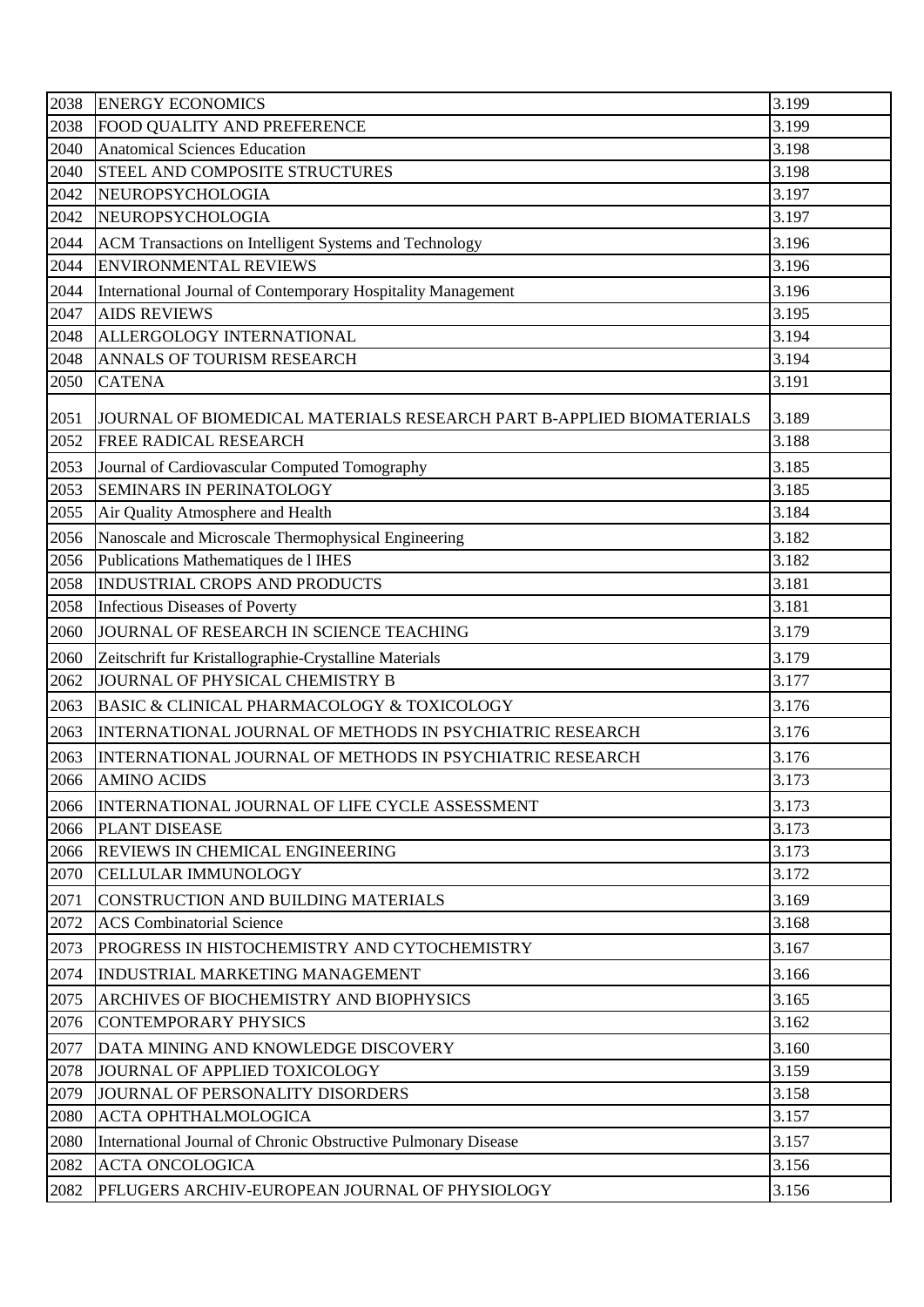| 2084 | JOURNAL OF AGRICULTURAL AND FOOD CHEMISTRY                            | 3.154 |
|------|-----------------------------------------------------------------------|-------|
| 2085 | <b>RELIABILITY ENGINEERING &amp; SYSTEM SAFETY</b>                    | 3.153 |
| 2086 | <b>REACTIVE &amp; FUNCTIONAL POLYMERS</b>                             | 3.151 |
| 2087 | JOURNAL OF RHEUMATOLOGY                                               | 3.150 |
| 2088 | <b>Expert Review of Neurotherapeutics</b>                             | 3.149 |
| 2088 | IEEE Transactions on Affective Computing                              | 3.149 |
| 2090 | FISH & SHELLFISH IMMUNOLOGY                                           | 3.148 |
| 2091 | JOURNAL OF MATERIALS PROCESSING TECHNOLOGY                            | 3.147 |
| 2092 | <b>MARINE POLLUTION BULLETIN</b>                                      | 3.146 |
| 2093 | <b>CLINICAL &amp; EXPERIMENTAL METASTASIS</b>                         | 3.144 |
| 2093 | Journal of Functional Foods                                           | 3.144 |
| 2095 | CHEMICO-BIOLOGICAL INTERACTIONS                                       | 3.143 |
| 2095 | JOURNAL OF BACTERIOLOGY                                               | 3.143 |
| 2097 | Advances in Polymer Science                                           | 3.141 |
| 2097 | IEEE Journal of the Electron Devices Society                          | 3.141 |
| 2097 | <b>IUBMB LIFE</b>                                                     | 3.141 |
| 2100 | <b>INTERMETALLICS</b>                                                 | 3.140 |
| 2100 | Journal of Gynecologic Oncology                                       | 3.140 |
| 2102 | <b>BRITISH JOURNAL OF PSYCHOLOGY</b>                                  | 3.139 |
| 2102 | Expert Review of Anti-Infective Therapy                               | 3.139 |
| 2102 | JOURNAL OF OCCUPATIONAL AND ORGANIZATIONAL PSYCHOLOGY                 | 3.139 |
| 2102 | JOURNAL OF THE FRANKLIN INSTITUTE-ENGINEERING AND APPLIED MATHEMATICS | 3.139 |
| 2102 | MATCH-COMMUNICATIONS IN MATHEMATICAL AND IN COMPUTER CHEMISTRY        | 3.139 |
| 2102 | Neurosurgical Focus                                                   | 3.139 |
| 2108 | <b>BUILDING RESEARCH AND INFORMATION</b>                              | 3.136 |
| 2108 | <b>JOURNAL OF RHEOLOGY</b>                                            | 3.136 |
| 2110 | JOURNAL OF CHEMICAL TECHNOLOGY AND BIOTECHNOLOGY                      | 3.135 |
| 2111 | <b>IEEE Transactions on Network and Service Management</b>            | 3.134 |
| 2112 | American Economic Journal-Economic Policy                             | 3.133 |
| 2112 | JOURNAL OF ALLOYS AND COMPOUNDS                                       | 3.133 |
| 2114 | <b>GEOGRAPHICAL JOURNAL</b>                                           | 3.132 |
| 2114 | PALAEONTOLOGY                                                         | 3.132 |
| 2116 | <b>ENDOCRINE</b>                                                      | 3.131 |
| 2116 | <b>ICARUS</b>                                                         | 3.131 |
| 2116 | OJM-AN INTERNATIONAL JOURNAL OF MEDICINE                              | 3.131 |
| 2119 | AQUATIC CONSERVATION-MARINE AND FRESHWATER ECOSYSTEMS                 | 3.130 |
| 2119 | JOURNAL OF PHYSICAL OCEANOGRAPHY                                      | 3.130 |
| 2119 | <b>OECOLOGIA</b>                                                      | 3.130 |
| 2122 | Beilstein Journal of Nanotechnology                                   | 3.127 |
| 2123 | JOURNAL OF HOSPITAL INFECTION                                         | 3.126 |
| 2123 | <b>MEAT SCIENCE</b>                                                   | 3.126 |
| 2125 | MEDIA PSYCHOLOGY                                                      | 3.125 |
| 2126 | <b>CALCIFIED TISSUE INTERNATIONAL</b>                                 | 3.124 |
| 2127 | <b>EUROPEAN PSYCHIATRY</b>                                            | 3.123 |
| 2127 | <b>EUROPEAN PSYCHIATRY</b>                                            | 3.123 |
| 2127 | JOURNAL OF BIOMOLECULAR STRUCTURE & DYNAMICS                          | 3.123 |
| 2127 | PERSPECTIVES IN PLANT ECOLOGY EVOLUTION AND SYSTEMATICS               | 3.123 |
|      |                                                                       |       |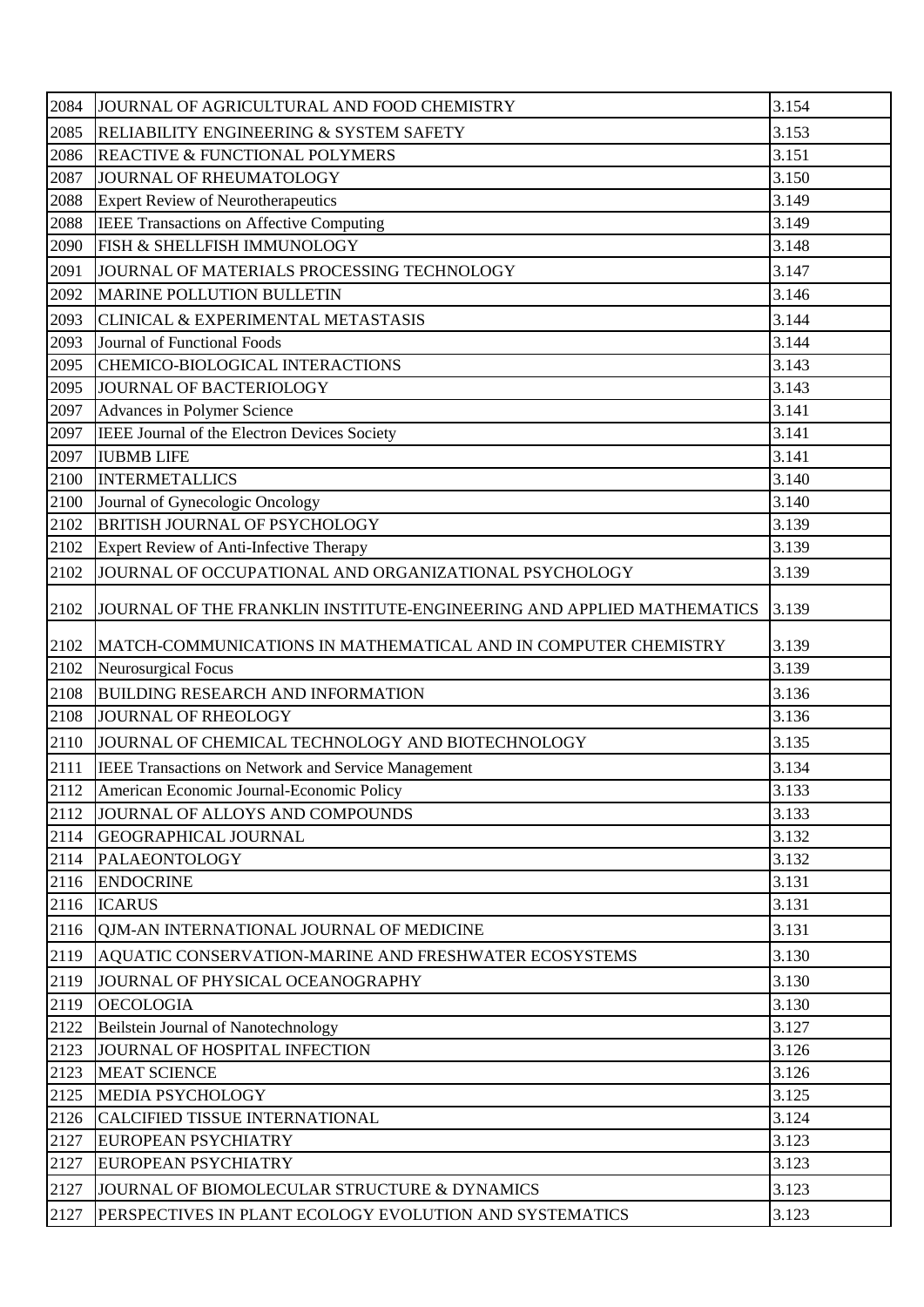| 3.121<br>2131<br>Journal of Flood Risk Management<br>3.119<br>2133<br>CLASSICAL AND QUANTUM GRAVITY<br>2133<br>3.119<br>PSYCHOLOGICAL RESEARCH-PSYCHOLOGISCHE FORSCHUNG<br>3.118<br>2135<br>HEMATOLOGICAL ONCOLOGY<br>3.116<br>2136<br>DEVELOPMENTAL MEDICINE AND CHILD NEUROLOGY<br>3.115<br>2137<br>Swarm Intelligence<br>3.114<br>2138<br>Nanophotonics<br>2139<br>3.113<br><b>SHOCK</b><br>3.113<br>2139<br><b>Transplantation Reviews</b><br>2141<br><b>BIOCHIMIE</b><br>3.112<br>3.112<br>2141<br><b>GLYCOBIOLOGY</b><br><b>GENE THERAPY</b><br>3.110<br>2143<br>2143<br>3.110<br>Journal of the Mechanical Behavior of Biomedical Materials<br>3.110<br>2143<br><b>SIGNAL PROCESSING</b><br>3.108<br>Annual Review of Statistics and Its Application<br>2146<br>2146<br>JOURNAL OF COGNITIVE NEUROSCIENCE<br>3.108 |
|---------------------------------------------------------------------------------------------------------------------------------------------------------------------------------------------------------------------------------------------------------------------------------------------------------------------------------------------------------------------------------------------------------------------------------------------------------------------------------------------------------------------------------------------------------------------------------------------------------------------------------------------------------------------------------------------------------------------------------------------------------------------------------------------------------------------------|
|                                                                                                                                                                                                                                                                                                                                                                                                                                                                                                                                                                                                                                                                                                                                                                                                                           |
|                                                                                                                                                                                                                                                                                                                                                                                                                                                                                                                                                                                                                                                                                                                                                                                                                           |
|                                                                                                                                                                                                                                                                                                                                                                                                                                                                                                                                                                                                                                                                                                                                                                                                                           |
|                                                                                                                                                                                                                                                                                                                                                                                                                                                                                                                                                                                                                                                                                                                                                                                                                           |
|                                                                                                                                                                                                                                                                                                                                                                                                                                                                                                                                                                                                                                                                                                                                                                                                                           |
|                                                                                                                                                                                                                                                                                                                                                                                                                                                                                                                                                                                                                                                                                                                                                                                                                           |
|                                                                                                                                                                                                                                                                                                                                                                                                                                                                                                                                                                                                                                                                                                                                                                                                                           |
|                                                                                                                                                                                                                                                                                                                                                                                                                                                                                                                                                                                                                                                                                                                                                                                                                           |
|                                                                                                                                                                                                                                                                                                                                                                                                                                                                                                                                                                                                                                                                                                                                                                                                                           |
|                                                                                                                                                                                                                                                                                                                                                                                                                                                                                                                                                                                                                                                                                                                                                                                                                           |
|                                                                                                                                                                                                                                                                                                                                                                                                                                                                                                                                                                                                                                                                                                                                                                                                                           |
|                                                                                                                                                                                                                                                                                                                                                                                                                                                                                                                                                                                                                                                                                                                                                                                                                           |
|                                                                                                                                                                                                                                                                                                                                                                                                                                                                                                                                                                                                                                                                                                                                                                                                                           |
|                                                                                                                                                                                                                                                                                                                                                                                                                                                                                                                                                                                                                                                                                                                                                                                                                           |
|                                                                                                                                                                                                                                                                                                                                                                                                                                                                                                                                                                                                                                                                                                                                                                                                                           |
|                                                                                                                                                                                                                                                                                                                                                                                                                                                                                                                                                                                                                                                                                                                                                                                                                           |
| 3.108<br>2146<br>JOURNAL OF COGNITIVE NEUROSCIENCE                                                                                                                                                                                                                                                                                                                                                                                                                                                                                                                                                                                                                                                                                                                                                                        |
| 3.108<br>2146<br><b>RSC</b> Advances                                                                                                                                                                                                                                                                                                                                                                                                                                                                                                                                                                                                                                                                                                                                                                                      |
| 3.107<br>2150<br>ORGANIZATION STUDIES                                                                                                                                                                                                                                                                                                                                                                                                                                                                                                                                                                                                                                                                                                                                                                                     |
| 3.105<br>2151<br>Advances in Inorganic Chemistry                                                                                                                                                                                                                                                                                                                                                                                                                                                                                                                                                                                                                                                                                                                                                                          |
| 3.105<br>JOURNAL OF ANXIETY DISORDERS<br>2151                                                                                                                                                                                                                                                                                                                                                                                                                                                                                                                                                                                                                                                                                                                                                                             |
| 3.104<br>2153<br>Frontiers in Behavioral Neuroscience                                                                                                                                                                                                                                                                                                                                                                                                                                                                                                                                                                                                                                                                                                                                                                     |
| 3.104<br>2153<br>KIDNEY & BLOOD PRESSURE RESEARCH                                                                                                                                                                                                                                                                                                                                                                                                                                                                                                                                                                                                                                                                                                                                                                         |
| 3.101<br>2155<br><b>APPLIED CLAY SCIENCE</b>                                                                                                                                                                                                                                                                                                                                                                                                                                                                                                                                                                                                                                                                                                                                                                              |
| 3.101<br>2155<br>MARINE ENVIRONMENTAL RESEARCH                                                                                                                                                                                                                                                                                                                                                                                                                                                                                                                                                                                                                                                                                                                                                                            |
| 3.100<br>2157<br>EXPERT REVIEW OF MOLECULAR DIAGNOSTICS                                                                                                                                                                                                                                                                                                                                                                                                                                                                                                                                                                                                                                                                                                                                                                   |
| 3.100<br>2157<br><b>Managing Service Quality</b>                                                                                                                                                                                                                                                                                                                                                                                                                                                                                                                                                                                                                                                                                                                                                                          |
| 2157<br>3.100<br>NEUROTOXICOLOGY                                                                                                                                                                                                                                                                                                                                                                                                                                                                                                                                                                                                                                                                                                                                                                                          |
| 2157<br>3.100<br><b>REPRODUCTION</b>                                                                                                                                                                                                                                                                                                                                                                                                                                                                                                                                                                                                                                                                                                                                                                                      |
| 2161<br>JOURNAL OF FOOD ENGINEERING<br>3.099                                                                                                                                                                                                                                                                                                                                                                                                                                                                                                                                                                                                                                                                                                                                                                              |
| 3.097<br>2162<br>STRUCTURAL EQUATION MODELING-A MULTIDISCIPLINARY JOURNAL                                                                                                                                                                                                                                                                                                                                                                                                                                                                                                                                                                                                                                                                                                                                                 |
| 3.097<br>2162<br>STRUCTURAL EQUATION MODELING-A MULTIDISCIPLINARY JOURNAL                                                                                                                                                                                                                                                                                                                                                                                                                                                                                                                                                                                                                                                                                                                                                 |
| 2164<br>ORE GEOLOGY REVIEWS<br>3.095                                                                                                                                                                                                                                                                                                                                                                                                                                                                                                                                                                                                                                                                                                                                                                                      |
| PSYCHO-ONCOLOGY<br>3.095<br>2164                                                                                                                                                                                                                                                                                                                                                                                                                                                                                                                                                                                                                                                                                                                                                                                          |
| 2164<br>PSYCHO-ONCOLOGY<br>3.095                                                                                                                                                                                                                                                                                                                                                                                                                                                                                                                                                                                                                                                                                                                                                                                          |
| 3.094<br>2167<br>Drug Delivery and Translational Research                                                                                                                                                                                                                                                                                                                                                                                                                                                                                                                                                                                                                                                                                                                                                                 |
| 3.094<br>2167<br>ENVIRONMENTAL IMPACT ASSESSMENT REVIEW                                                                                                                                                                                                                                                                                                                                                                                                                                                                                                                                                                                                                                                                                                                                                                   |
| 3.094<br>2167<br>JOURNAL OF INVESTIGATIONAL ALLERGOLOGY AND CLINICAL IMMUNOLOGY                                                                                                                                                                                                                                                                                                                                                                                                                                                                                                                                                                                                                                                                                                                                           |
| 3.094<br>2167<br>LEADERSHIP QUARTERLY                                                                                                                                                                                                                                                                                                                                                                                                                                                                                                                                                                                                                                                                                                                                                                                     |
|                                                                                                                                                                                                                                                                                                                                                                                                                                                                                                                                                                                                                                                                                                                                                                                                                           |
| 3.094<br>2167<br>MATERIALS SCIENCE AND ENGINEERING A-STRUCTURAL MATERIALS PROPERTIES MICROSTRUCTURE AND PROCESSING                                                                                                                                                                                                                                                                                                                                                                                                                                                                                                                                                                                                                                                                                                        |
| 3.093<br>2172<br>MEDICAL MICROBIOLOGY AND IMMUNOLOGY                                                                                                                                                                                                                                                                                                                                                                                                                                                                                                                                                                                                                                                                                                                                                                      |
| 2173<br>3.092<br>PHYTOTHERAPY RESEARCH                                                                                                                                                                                                                                                                                                                                                                                                                                                                                                                                                                                                                                                                                                                                                                                    |
| 2174<br><b>ENERGY &amp; FUELS</b><br>3.091                                                                                                                                                                                                                                                                                                                                                                                                                                                                                                                                                                                                                                                                                                                                                                                |
| 2175<br><b>Atmospheric Measurement Techniques</b><br>3.089                                                                                                                                                                                                                                                                                                                                                                                                                                                                                                                                                                                                                                                                                                                                                                |
| 3.089<br>2175<br><b>BMB</b> Reports                                                                                                                                                                                                                                                                                                                                                                                                                                                                                                                                                                                                                                                                                                                                                                                       |
| <b>Biology Letters</b><br>3.089<br>2175                                                                                                                                                                                                                                                                                                                                                                                                                                                                                                                                                                                                                                                                                                                                                                                   |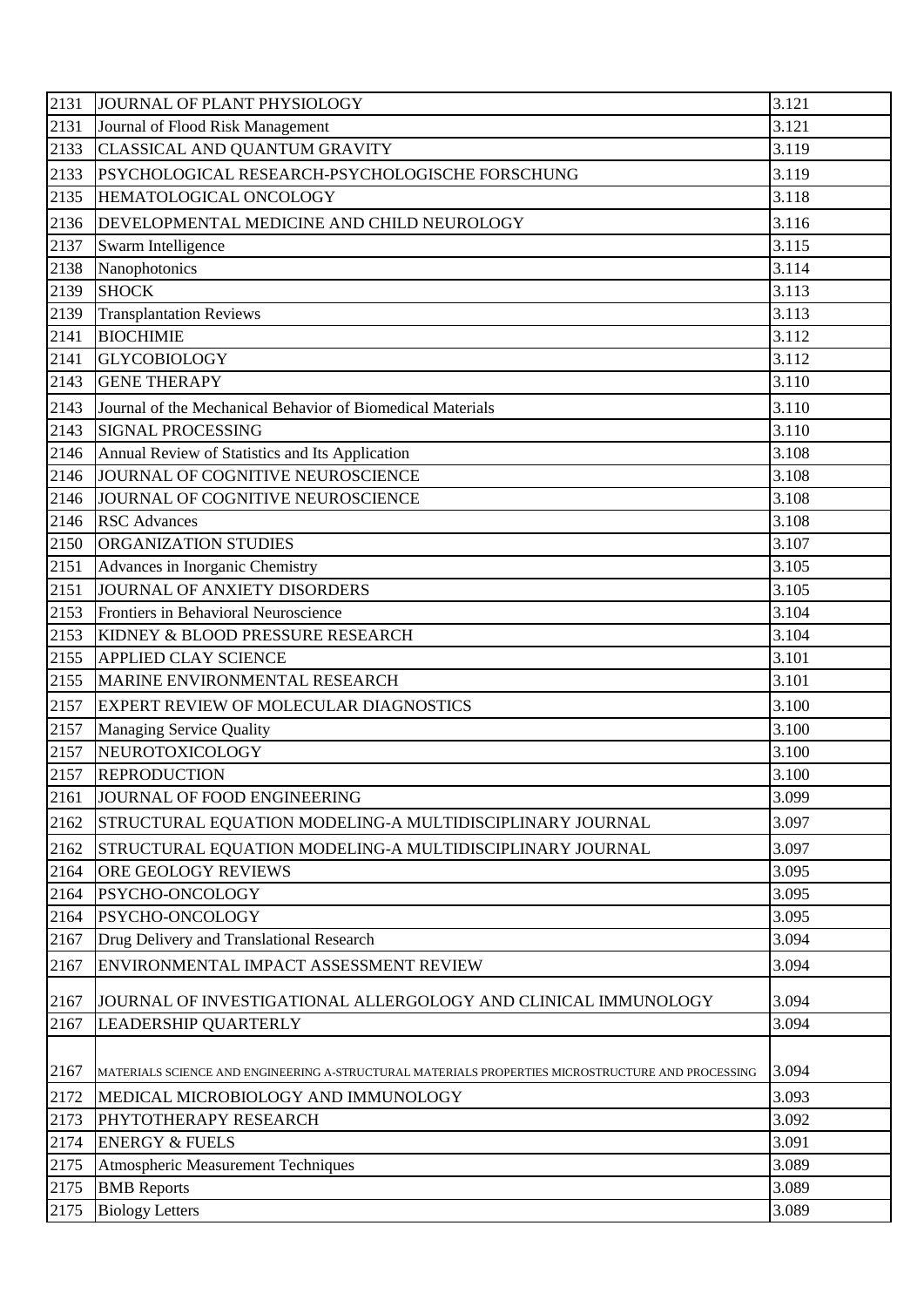| 2175 | <b>HEALTH SERVICES RESEARCH</b>                                             | 3.089 |
|------|-----------------------------------------------------------------------------|-------|
| 2175 | HEALTH SERVICES RESEARCH                                                    | 3.089 |
| 2175 | <b>LAND USE POLICY</b>                                                      | 3.089 |
| 2181 | AMERICAN JOURNAL OF SOCIOLOGY                                               | 3.088 |
| 2182 | ACTA NEUROLOGICA SCANDINAVICA                                               | 3.087 |
| 2182 | <b>HARMFUL ALGAE</b>                                                        | 3.087 |
| 2182 | MECHANISMS OF AGEING AND DEVELOPMENT                                        | 3.087 |
| 2185 | <b>FOOD POLICY</b>                                                          | 3.086 |
| 2185 | <b>FOOD POLICY</b>                                                          | 3.086 |
| 2185 | FOOD RESEARCH INTERNATIONAL                                                 | 3.086 |
| 2188 | ANGIOLOGY                                                                   | 3.085 |
| 2188 | JOURNAL OF CELLULAR BIOCHEMISTRY                                            | 3.085 |
| 2190 | MOLECULAR AND CELLULAR NEUROSCIENCE                                         | 3.084 |
| 2191 | <b>ANNALS OF HEMATOLOGY</b>                                                 | 3.083 |
| 2191 | JOURNAL OF CLASSIFICATION                                                   | 3.083 |
| 2191 | JOURNAL OF CLASSIFICATION                                                   | 3.083 |
| 2191 | JOURNAL OF MAGNETIC RESONANCE IMAGING                                       | 3.083 |
| 2195 | Catalysts                                                                   | 3.082 |
| 2196 | <b>ORGANIC GEOCHEMISTRY</b>                                                 | 3.081 |
| 2197 | <b>BIOFOULING</b>                                                           | 3.080 |
| 2197 | Parasites & Vectors                                                         | 3.080 |
| 2199 | INTERNATIONAL JOURNAL OF ONCOLOGY                                           | 3.079 |
| 2199 | TRANSPLANT INTERNATIONAL                                                    | 3.079 |
| 2201 | Business Strategy and the Environment                                       | 3.076 |
| 2201 | JOURNAL OF BIOMEDICAL MATERIALS RESEARCH PART A                             | 3.076 |
| 2203 | <b>CHEMPHYSCHEM</b>                                                         | 3.075 |
| 2204 | Current Opinion in Organ Transplantation                                    | 3.073 |
| 2205 | FUNGAL GENETICS AND BIOLOGY                                                 | 3.072 |
| 2205 | <b>JUSTICE QUARTERLY</b>                                                    | 3.072 |
| 2207 | <b>BIOLOGICAL PSYCHOLOGY</b>                                                | 3.070 |
| 2207 | <b>BIOLOGICAL PSYCHOLOGY</b>                                                | 3.070 |
| 2209 | JOURNAL OF CARDIOVASCULAR ELECTROPHYSIOLOGY                                 | 3.068 |
| 2209 | JOURNAL OF DRUG TARGETING                                                   | 3.068 |
| 2211 | JOURNAL OF MEMORY AND LANGUAGE                                              | 3.065 |
| 2211 | JOURNAL OF MEMORY AND LANGUAGE                                              | 3.065 |
| 2213 | FOREST ECOLOGY AND MANAGEMENT                                               | 3.064 |
| 2213 | JOURNALS OF GERONTOLOGY SERIES B-PSYCHOLOGICAL SCIENCES AND SOCIAL SCIENCES | 3.064 |
| 2213 | JOURNALS OF GERONTOLOGY SERIES B-PSYCHOLOGICAL SCIENCES AND SOCIAL SCIENCES | 3.064 |
| 2216 | <b>ASSESSMENT</b>                                                           | 3.062 |
| 2216 | <b>EXPERT OPINION ON EMERGING DRUGS</b>                                     | 3.062 |
| 2218 | DIGESTIVE AND LIVER DISEASE                                                 | 3.061 |
| 2218 | Journal of Minimally Invasive Gynecology                                    | 3.061 |
| 2220 | EUROPEAN JOURNAL OF CLINICAL NUTRITION                                      | 3.057 |
| 2221 | <b>SCIENTIFIC STUDIES OF READING</b>                                        | 3.056 |
| 2222 | JOURNAL OF ARTHROPLASTY                                                     | 3.055 |
| 2222 | Travel Medicine and Infectious Disease                                      | 3.055 |
| 2224 | Amyotrophic Lateral Sclerosis and Frontotemporal Degeneration               | 3.054 |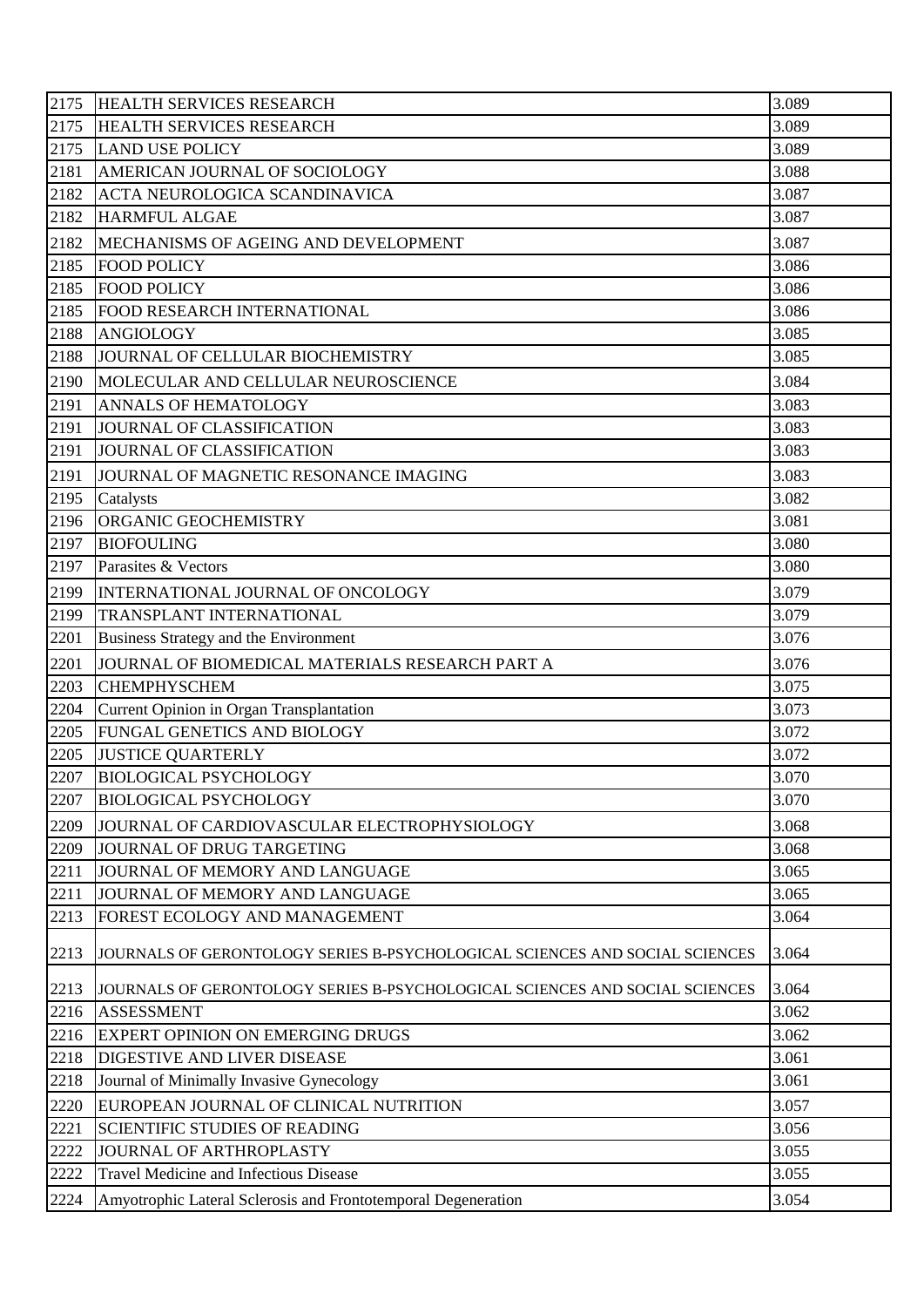| 2224 | <b>DIABETIC MEDICINE</b>                              | 3.054 |
|------|-------------------------------------------------------|-------|
| 2224 | MOLECULES AND CELLS                                   | 3.054 |
| 2224 | NEURAL PLASTICITY                                     | 3.054 |
| 2228 | PLANT AND SOIL                                        | 3.052 |
| 2229 | JOURNAL OF CLINICAL VIROLOGY                          | 3.051 |
| 2229 | Journal of Cancer Survivorship                        | 3.051 |
| 2229 | Journal of Cancer Survivorship                        | 3.051 |
| 2232 | AMERICAN JOURNAL OF BOTANY                            | 3.050 |
| 2233 | GIScience & Remote Sensing                            | 3.049 |
| 2234 | <b>FIELD CROPS RESEARCH</b>                           | 3.048 |
| 2234 | IEEE ELECTRON DEVICE LETTERS                          | 3.048 |
| 2234 | JOURNAL OF FOOD AND DRUG ANALYSIS                     | 3.048 |
| 2237 | <b>Ad Hoc Networks</b>                                | 3.047 |
| 2237 | JOURNAL OF ENGINEERING EDUCATION                      | 3.047 |
| 2237 | JOURNAL OF ENGINEERING EDUCATION                      | 3.047 |
| 2237 | <b>MYCORRHIZA</b>                                     | 3.047 |
| 2241 | <b>BRITISH MEDICAL BULLETIN</b>                       | 3.045 |
| 2242 | PHYSIOLOGICAL GENOMICS                                | 3.044 |
| 2243 | <b>ACTA ASTRONOMICA</b>                               | 3.043 |
| 2243 | MONTHLY WEATHER REVIEW                                | 3.043 |
| 2245 | EXPERT OPINION ON THERAPEUTIC PATENTS                 | 3.041 |
| 2245 | WOUND REPAIR AND REGENERATION                         | 3.041 |
| 2247 | <b>ANNALEN DER PHYSIK</b>                             | 3.039 |
| 2247 | Journal of Diabetes                                   | 3.039 |
| 2247 | Journal of Diabetes Investigation                     | 3.039 |
| 2250 | JOURNAL OF THE GEOLOGICAL SOCIETY                     | 3.037 |
| 2250 | MICROBIOLOGICAL RESEARCH                              | 3.037 |
| 2252 | <b>CURRENT HYPERTENSION REPORTS</b>                   | 3.036 |
| 2253 | JOURNAL OF INTELLIGENT MANUFACTURING                  | 3.035 |
| 2254 | MICROCHEMICAL JOURNAL                                 | 3.034 |
| 2255 | ACM TRANSACTIONS ON PROGRAMMING LANGUAGES AND SYSTEMS | 3.033 |
| 2255 | <b>BRAIN RESEARCH BULLETIN</b>                        | 3.033 |
| 2255 | DEVELOPMENTAL NEUROSCIENCE                            | 3.033 |
| 2258 | Physica Status Solidi-Rapid Research Letters          | 3.032 |
| 2259 | <b>ASN Neuro</b>                                      | 3.030 |
| 2259 | JOURNAL OF PERIODONTOLOGY                             | 3.030 |
| 2259 | <b>Toxins</b>                                         | 3.030 |
| 2262 | <b>IEEE MICROWAVE MAGAZINE</b>                        | 3.029 |
| 2263 | Emergencias                                           | 3.028 |
| 2263 | JOURNAL OF COMPUTER-AIDED MOLECULAR DESIGN            | 3.028 |
| 2265 | Expert Opinion on Drug Metabolism & Toxicology        | 3.027 |
| 2266 | <b>Translational Oncology</b>                         | 3.025 |
| 2267 | <b>COMPUTERS &amp; CHEMICAL ENGINEERING</b>           | 3.024 |
| 2267 | Trends in Hearing                                     | 3.024 |
| 2269 | <b>ANNALS OF STATISTICS</b>                           | 3.023 |
| 2270 | Purinergic Signalling                                 | 3.022 |
| 2271 | <b>COMMUNICATION RESEARCH</b>                         | 3.021 |
| 2271 | <b>Health Informatics Journal</b>                     | 3.021 |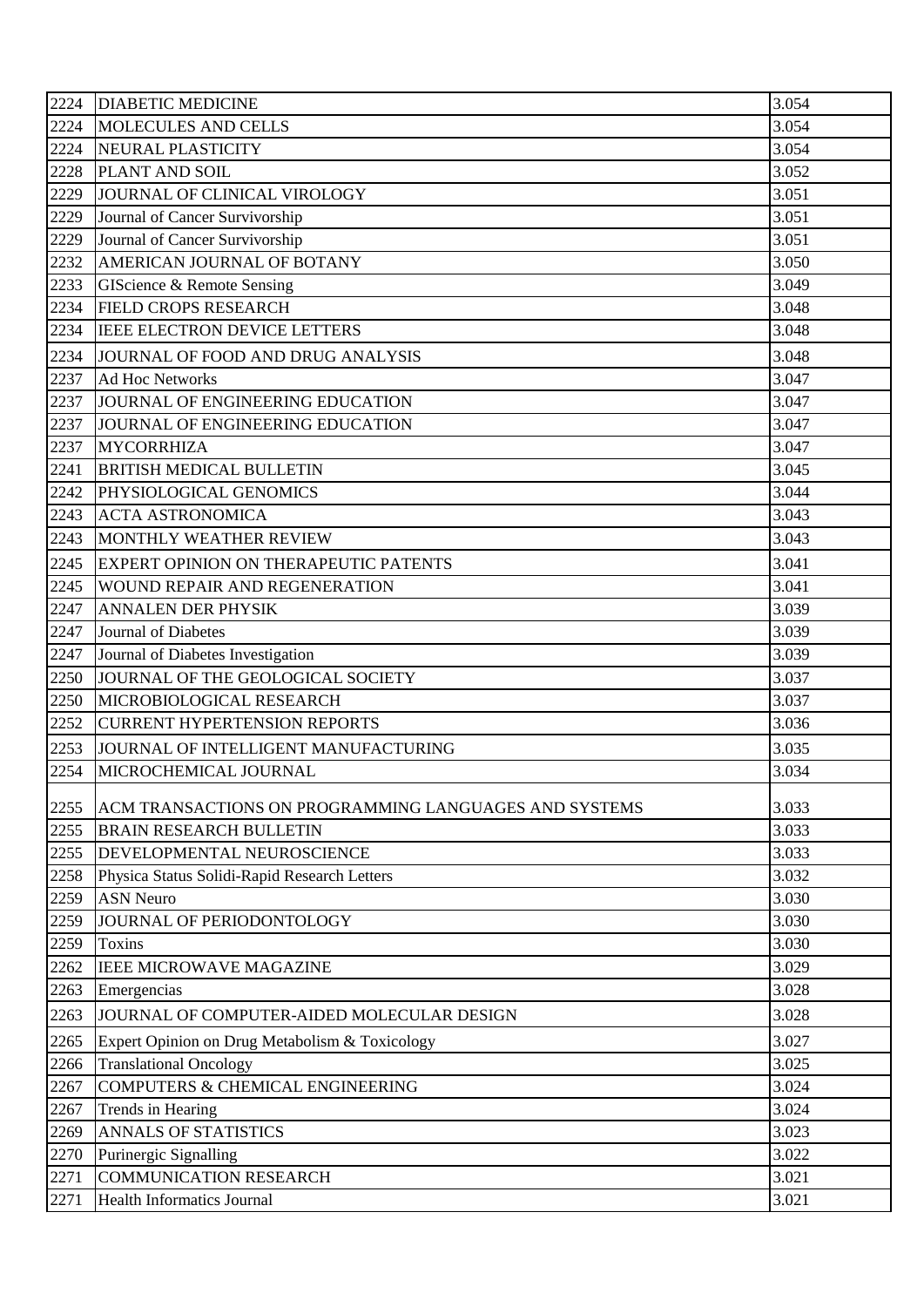| 2273 | <b>EUROPEAN JOURNAL OF PAIN</b>                                                  | 3.019 |
|------|----------------------------------------------------------------------------------|-------|
| 2274 | INTERNATIONAL JOURNAL OF GERIATRIC PSYCHIATRY                                    | 3.018 |
| 2274 | INTERNATIONAL JOURNAL OF GERIATRIC PSYCHIATRY                                    | 3.018 |
| 2274 | <b>Research Synthesis Methods</b>                                                | 3.018 |
| 2277 | INTERNATIONAL ENDODONTIC JOURNAL                                                 | 3.015 |
| 2277 | Mindfulness                                                                      | 3.015 |
| 2279 | <b>HUMAN PATHOLOGY</b>                                                           | 3.014 |
| 2279 | HYDROLOGICAL PROCESSES                                                           | 3.014 |
| 2281 | AMERICAN JOURNAL OF REPRODUCTIVE IMMUNOLOGY                                      | 3.013 |
| 2282 | JOURNAL OF ELECTROANALYTICAL CHEMISTRY                                           | 3.012 |
| 2283 | JOURNAL OF SYNCHROTRON RADIATION                                                 | 3.011 |
| 2284 | Bilingualism-Language and Cognition                                              | 3.010 |
| 2284 | <b>MRS</b> Communications                                                        | 3.010 |
| 2284 | Physiotherapy                                                                    | 3.010 |
| 2287 | <b>CELL TRANSPLANTATION</b>                                                      | 3.006 |
| 2288 | Frontiers in Neural Circuits                                                     | 3.005 |
| 2289 | <b>BEHAVIOURAL BRAIN RESEARCH</b>                                                | 3.002 |
| 2289 | PHARMACEUTICAL RESEARCH                                                          | 3.002 |
| 2291 | ADVANCES IN ENGINEERING SOFTWARE                                                 | 3.000 |
| 2291 | Advances in Applied Mechanics                                                    | 3.000 |
| 2291 | BRITISH JOURNAL OF CLINICAL PSYCHOLOGY                                           | 3.000 |
| 2291 | CLINICAL AND EXPERIMENTAL OPHTHALMOLOGY                                          | 3.000 |
| 2291 | <b>Chinese Journal of Cancer Research</b>                                        | 3.000 |
| 2291 | <b>FISHERIES</b>                                                                 | 3.000 |
| 2291 | JOURNAL OF ACCOUNTING RESEARCH                                                   | 3.000 |
| 2291 | JOURNAL OF CARDIOVASCULAR PHARMACOLOGY AND THERAPEUTICS                          | 3.000 |
| 2291 | JOURNAL OF HEALTH AND SOCIAL BEHAVIOR                                            | 3.000 |
| 2291 | JOURNAL OF SCHOOL PSYCHOLOGY                                                     | 3.000 |
| 2291 | <b>Management Accounting Research</b>                                            | 3.000 |
| 2291 | MycoKeys                                                                         | 3.000 |
| 2291 | <b>PRESLIA</b>                                                                   | 3.000 |
| 2304 | ASIAN JOURNAL OF ANDROLOGY                                                       | 2.996 |
| 2305 | JOURNAL OF SURGICAL ONCOLOGY                                                     | 2.993 |
| 2305 | Journal of the American College of Radiology                                     | 2.993 |
| 2307 | <b>CURRENT CANCER DRUG TARGETS</b>                                               | 2.992 |
| 2307 | <b>EUKARYOTIC CELL</b>                                                           | 2.992 |
| 2309 | JOURNAL OF SUPERCRITICAL FLUIDS                                                  | 2.991 |
| 2310 | STRUCTURAL SAFETY                                                                | 2.990 |
| 2311 | Antimicrobial Resistance and Infection Control                                   | 2.989 |
| 2311 | <b>Translational Behavioral Medicine</b>                                         | 2.989 |
| 2311 | <b>Translational Behavioral Medicine</b>                                         | 2.989 |
| 2314 | <b>CERAMICS INTERNATIONAL</b>                                                    | 2.986 |
| 2314 | HARVARD REVIEW OF PSYCHIATRY                                                     | 2.986 |
| 2314 | HARVARD REVIEW OF PSYCHIATRY                                                     | 2.986 |
| 2317 | JOURNAL OF TEACHER EDUCATION                                                     | 2.984 |
| 2317 | Progress in Molecular Biology and Translational Science                          | 2.984 |
| 2319 | <b>Express Polymer Letters</b>                                                   | 2.983 |
| 2320 | AMERICAN JOURNAL OF PHYSIOLOGY-REGULATORY INTEGRATIVE AND COMPARATIVE PHYSIOLOGY | 2.982 |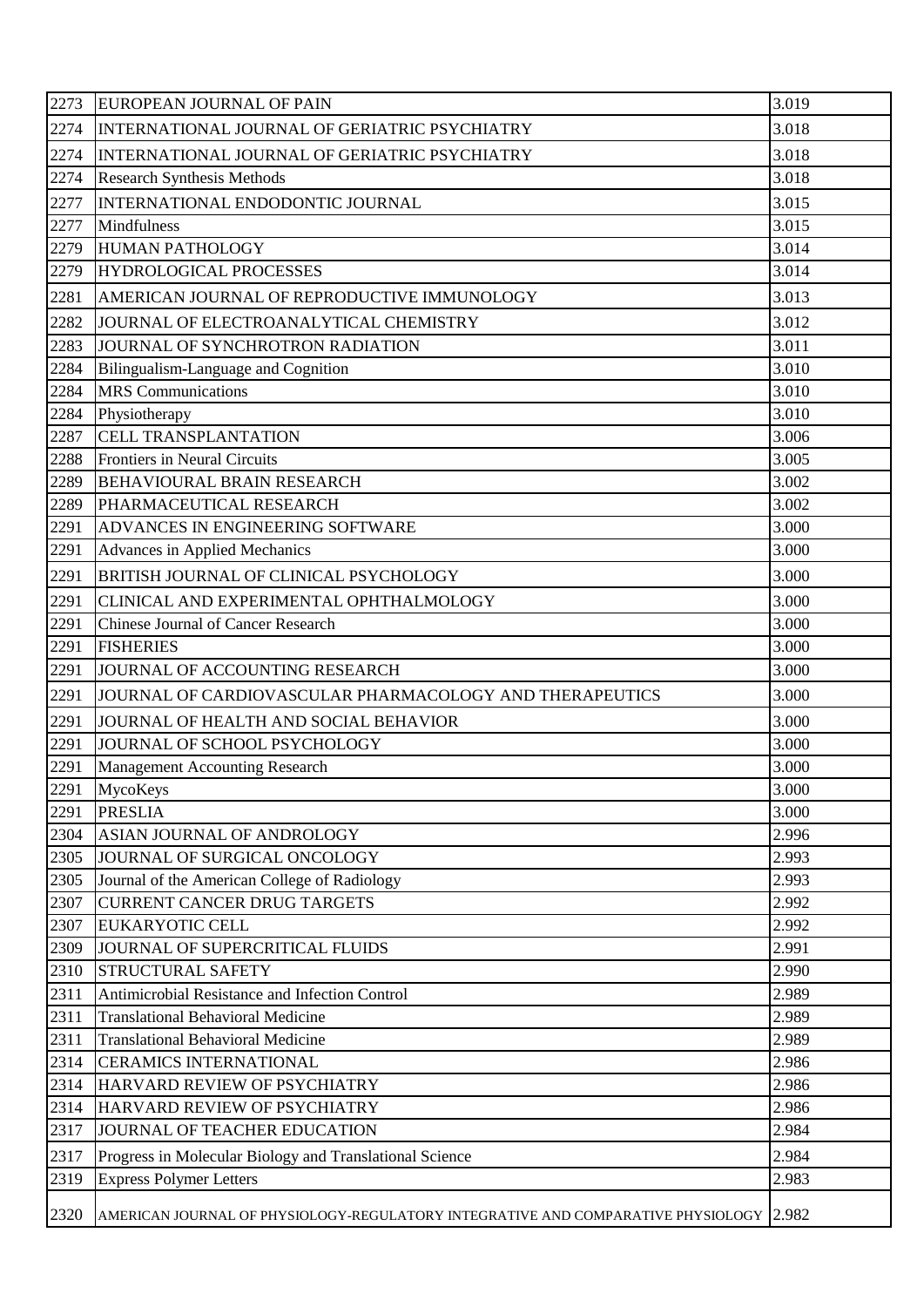| 2320              | <b>BRITISH JOURNAL OF MANAGEMENT</b>                                                             | 2.982 |
|-------------------|--------------------------------------------------------------------------------------------------|-------|
| 2320              | <b>INTELLIGENCE</b>                                                                              | 2.982 |
| 2320              | JOURNAL OF EUROPEAN PUBLIC POLICY                                                                | 2.982 |
| 2324              | <b>EARTHQUAKE SPECTRA</b>                                                                        | 2.981 |
| 2324              | JOURNAL OF ETHNOPHARMACOLOGY                                                                     | 2.981 |
| 2326              | JOURNAL OF NEURO-ONCOLOGY                                                                        | 2.980 |
| 2327              | ARCHIVOS DE BRONCONEUMOLOGIA                                                                     | 2.979 |
| 2327              | MOLECULAR GENETICS AND GENOMICS                                                                  | 2.979 |
| 2329              | <b>GEOLOGICAL JOURNAL</b>                                                                        | 2.978 |
| 2329              | Journal of Sexual Medicine                                                                       | 2.978 |
| 2329              | Journal of Sustainable Tourism                                                                   | 2.978 |
| 2332              | ANNALS OF BEHAVIORAL MEDICINE                                                                    | 2.976 |
| 2332              | <b>Current Topics in Membranes</b>                                                               | 2.976 |
| 2334              | <b>CEREBROVASCULAR DISEASES</b>                                                                  | 2.974 |
| 2334              | Nutrition & Metabolism                                                                           | 2.974 |
| 2334              | TRANSPORTATION RESEARCH PART E-LOGISTICS AND TRANSPORTATION REVIEW                               | 2.974 |
| 2334              | TRANSPORTATION RESEARCH PART E-LOGISTICS AND TRANSPORTATION REVIEW                               | 2.974 |
| 2338              | JOURNAL OF MICROBIOLOGY IMMUNOLOGY AND INFECTION                                                 | 2.973 |
| 2339              | Developmental Neurobiology                                                                       | 2.972 |
| 2340              | PHILOSOPHICAL TRANSACTIONS OF THE ROYAL SOCIETY A-MATHEMATICAL PHYSICAL AND ENGINEERING SCIENCES | 2.970 |
| 2341              | JOURNAL OF RAMAN SPECTROSCOPY                                                                    | 2.969 |
| 2341              | Leukos                                                                                           | 2.969 |
| 2341              | NEUROMUSCULAR DISORDERS                                                                          | 2.969 |
| 2344              | INTERNATIONAL CLINICAL PSYCHOPHARMACOLOGY                                                        | 2.968 |
| 2344              | <b>Structural Dynamics</b>                                                                       | 2.968 |
| 2346              | <b>PANCREAS</b>                                                                                  | 2.967 |
| 2346              | <b>Stem Cell Reviews and Reports</b>                                                             | 2.967 |
| $\overline{2348}$ | <b>ECOLOGICAL ECONOMICS</b>                                                                      | 2.965 |
| 2348              | <b>ECOLOGICAL ECONOMICS</b>                                                                      | 2.965 |
| 2348              | JOURNAL OF CHEMICAL PHYSICS                                                                      | 2.965 |
| 2351              | GENETICS SELECTION EVOLUTION                                                                     | 2.964 |
| 2352              | JOURNAL OF GASTROINTESTINAL SURGERY                                                              | 2.963 |
| 2352              | JOURNAL OF SYSTEMATIC PALAEONTOLOGY                                                              | 2.963 |
| 2354              | INTERNATIONAL BIODETERIORATION & BIODEGRADATION                                                  | 2.962 |
| 2354              | Spine Journal                                                                                    | 2.962 |
| 2356              | European Journal of Internal Medicine                                                            | 2.960 |
| 2357              | PUBLIC ADMINISTRATION                                                                            | 2.959 |
| 2358              | <b>GEOMORPHOLOGY</b>                                                                             | 2.958 |
| 2359              | Allergy Asthma & Immunology Research                                                             | 2.957 |
| 2359              | IEEE TRANSACTIONS ON ANTENNAS AND PROPAGATION                                                    | 2.957 |
| 2361              | INTERNATIONAL IMMUNOPHARMACOLOGY                                                                 | 2.956 |
| 2361              | Recent Patents on Anti-Cancer Drug Discovery                                                     | 2.956 |
| 2363              | <b>CURRENT PROBLEMS IN SURGERY</b>                                                               | 2.955 |
| 2363              | <b>INFLAMMATION</b>                                                                              | 2.955 |
| 2365              | Bone & Joint Journal                                                                             | 2.953 |
| 2365              | MATHEMATICS AND MECHANICS OF SOLIDS                                                              | 2.953 |
| 2367              | <b>Current Alzheimer Research</b>                                                                | 2.952 |
|                   |                                                                                                  |       |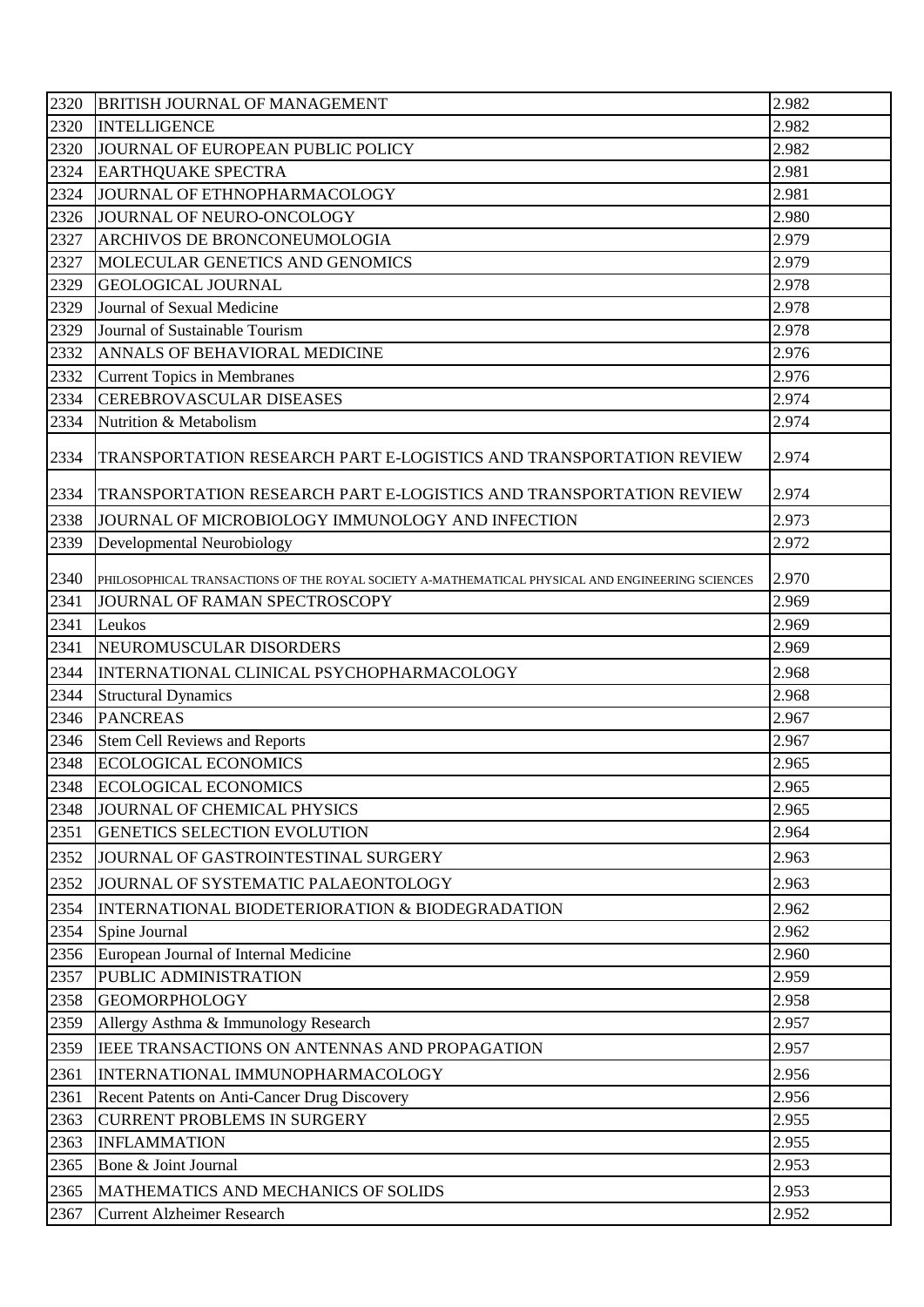| 2367 | JOURNAL OF POLYMER SCIENCE PART A-POLYMER CHEMISTRY        | 2.952 |
|------|------------------------------------------------------------|-------|
| 2369 | ENVIRONMENTAL TOXICOLOGY AND CHEMISTRY                     | 2.951 |
| 2369 | JAMA Otolaryngology-Head & Neck Surgery                    | 2.951 |
| 2371 | JOURNAL OF GEODESY                                         | 2.949 |
| 2372 | <b>CLINICAL THERAPEUTICS</b>                               | 2.947 |
| 2372 | JOURNAL OF CONFLICT RESOLUTION                             | 2.947 |
| 2374 | <b>INVENTIONES MATHEMATICAE</b>                            | 2.946 |
| 2375 | <b>ADDICTIVE BEHAVIORS</b>                                 | 2.944 |
| 2375 | <b>ADDICTIVE BEHAVIORS</b>                                 | 2.944 |
| 2375 | DEVELOPMENTAL BIOLOGY                                      | 2.944 |
| 2378 | <b>CALIFORNIA MANAGEMENT REVIEW</b>                        | 2.943 |
| 2379 | NEUROTOXICITY RESEARCH                                     | 2.942 |
| 2379 | <b>POWDER TECHNOLOGY</b>                                   | 2.942 |
| 2381 | EUROPEAN JOURNAL OF NEUROSCIENCE                           | 2.941 |
| 2382 | IEEE Transactions on Terahertz Science and Technology      | 2.940 |
| 2383 | Bioinspiration & Biomimetics                               | 2.939 |
| 2383 | CELLULAR AND MOLECULAR NEUROBIOLOGY                        | 2.939 |
| 2383 | Clinical Implant Dentistry and Related Research            | 2.939 |
| 2383 | JOURNAL OF GEOPHYSICAL RESEARCH-OCEANS                     | 2.939 |
| 2387 | <b>BIOCHEMISTRY</b>                                        | 2.938 |
| 2387 | INTERNATIONAL JOURNAL OF IMPACT ENGINEERING                | 2.938 |
| 2389 | ChemNanoMat                                                | 2.937 |
| 2389 | ENVIRONMENTAL TOXICOLOGY                                   | 2.937 |
| 2389 | IEEE TRANSACTIONS ON INDUSTRY APPLICATIONS                 | 2.937 |
| 2389 | IEEE Transactions on Biomedical Circuits and Systems       | 2.937 |
| 2389 | JOURNAL OF ENVIRONMENTAL SCIENCES                          | 2.937 |
| 2394 | GASTROENTEROLOGY CLINICS OF NORTH AMERICA                  | 2.936 |
| 2394 | <b>LIFE SCIENCES</b>                                       | 2.936 |
| 2396 | Biochemia Medica                                           | 2.934 |
| 2397 | JOURNAL OF SANDWICH STRUCTURES & MATERIALS                 | 2.933 |
| 2397 | NEWSLETTERS ON STRATIGRAPHY                                | 2.933 |
| 2399 | <b>Expert Review of Clinical Pharmacology</b>              | 2.932 |
| 2399 | PHARMACOTHERAPY                                            | 2.932 |
| 2401 | AMERICAN EDUCATIONAL RESEARCH JOURNAL                      | 2.931 |
| 2401 | <b>Internet Research</b>                                   | 2.931 |
| 2401 | <b>Internet Research</b>                                   | 2.931 |
| 2404 | <b>BIOORGANIC &amp; MEDICINAL CHEMISTRY</b>                | 2.930 |
| 2405 | INTERNATIONAL JOURNAL OF INTELLIGENT SYSTEMS               | 2.929 |
| 2406 | Journal of Exposure Science and Environmental Epidemiology | 2.927 |
| 2407 | <b>Body Image</b>                                          | 2.926 |
| 2407 | IEEE Transactions on Dependable and Secure Computing       | 2.926 |
| 2407 | <b>REVIEW OF ECONOMICS AND STATISTICS</b>                  | 2.926 |
| 2407 | SEXUAL ABUSE-A JOURNAL OF RESEARCH AND TREATMENT           | 2.926 |
| 2411 | <b>ACADEMIC EMERGENCY MEDICINE</b>                         | 2.925 |
| 2411 | PHYSICAL REVIEW A                                          | 2.925 |
| 2413 | JOURNAL OF VEGETATION SCIENCE                              | 2.924 |
| 2414 | <b>Beneficial Microbes</b>                                 | 2.923 |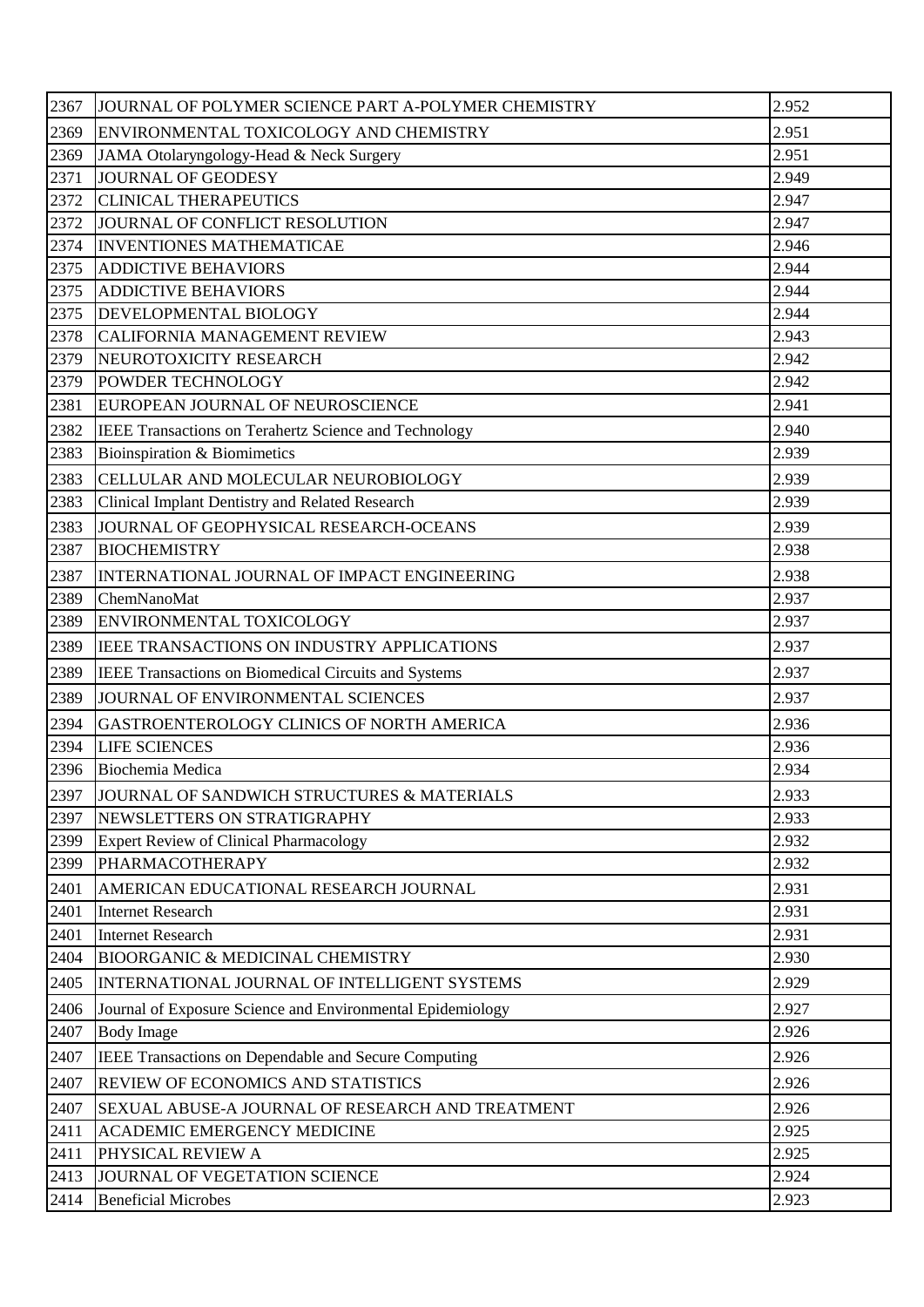| 2415 | SOCIAL PSYCHIATRY AND PSYCHIATRIC EPIDEMIOLOGY                                   | 2.922 |
|------|----------------------------------------------------------------------------------|-------|
| 2415 | SOCIAL PSYCHIATRY AND PSYCHIATRIC EPIDEMIOLOGY                                   | 2.922 |
| 2417 | <b>PSYCHONOMIC BULLETIN &amp; REVIEW</b>                                         | 2.921 |
| 2418 | CURRENT OPINION IN OPHTHALMOLOGY                                                 | 2.920 |
| 2418 | INTERNATIONAL JOURNAL OF QUANTUM CHEMISTRY                                       | 2.920 |
| 2418 | Journal of Informetrics                                                          | 2.920 |
| 2418 | Journal of Informetrics                                                          | 2.920 |
| 2422 | AUTOMATION IN CONSTRUCTION                                                       | 2.919 |
| 2422 | CLINICAL AND EXPERIMENTAL MEDICINE                                               | 2.919 |
| 2422 | Regional Environmental Change                                                    | 2.919 |
| 2422 | Regional Environmental Change                                                    | 2.919 |
| 2426 | ARCHIVES OF PATHOLOGY & LABORATORY MEDICINE                                      | 2.918 |
| 2426 | ChemistryOpen                                                                    | 2.918 |
| 2428 | <b>COGNITIVE SCIENCE</b>                                                         | 2.917 |
| 2428 | International Review of Sport and Exercise Psychology                            | 2.917 |
| 2430 | <b>AIDS AND BEHAVIOR</b>                                                         | 2.916 |
| 2430 | IEEE TRANSACTIONS ON COMPUTERS                                                   | 2.916 |
| 2430 | Journal of Cancer                                                                | 2.916 |
| 2433 | <b>ECOLOGICAL ENGINEERING</b>                                                    | 2.914 |
| 2434 | CONTRIBUTIONS TO MINERALOGY AND PETROLOGY                                        | 2.913 |
| 2434 | IEEE Journal of Selected Topics in Applied Earth Observations and Remote Sensing | 2.913 |
| 2436 | EXPERIMENTAL PHYSIOLOGY                                                          | 2.912 |
| 2437 | <b>Population Health Metrics</b>                                                 | 2.910 |
| 2438 | American Economic Journal-Macroeconomics                                         | 2.909 |
| 2438 | JOURNAL OF THE METEOROLOGICAL SOCIETY OF JAPAN                                   | 2.909 |
| 2438 | MICROBES AND ENVIRONMENTS                                                        | 2.909 |
| 2438 | <b>Smart Materials and Structures</b>                                            | 2.909 |
| 2442 | Molecular Oral Microbiology                                                      | 2.908 |
| 2443 | <b>SCIENCE TECHNOLOGY &amp; HUMAN VALUES</b>                                     | 2.907 |
| 2444 | <b>BIOSCIENCE REPORTS</b>                                                        | 2.906 |
| 2444 | <b>CORAL REEFS</b>                                                               | 2.906 |
| 2444 | <b>HEARING RESEARCH</b>                                                          | 2.906 |
| 2447 | <b>Aquaculture Environment Interactions</b>                                      | 2.905 |
| 2447 | <b>IMMUNOLOGIC RESEARCH</b>                                                      | 2.905 |
| 2447 | JOURNAL OF PAIN AND SYMPTOM MANAGEMENT                                           | 2.905 |
| 2447 | PROCESS SAFETY AND ENVIRONMENTAL PROTECTION                                      | 2.905 |
| 2447 | <b>ROCK MECHANICS AND ROCK ENGINEERING</b>                                       | 2.905 |
| 2452 | TRIBOLOGY INTERNATIONAL                                                          | 2.903 |
| 2453 | EUROPEAN JOURNAL OF CLINICAL PHARMACOLOGY                                        | 2.902 |
| 2453 | JOURNAL OF SEX RESEARCH                                                          | 2.902 |
| 2455 | <b>INTERNATIONAL JOURNAL OF FATIGUE</b>                                          | 2.899 |
| 2455 | JOURNAL OF PHYSICS G-NUCLEAR AND PARTICLE PHYSICS                                | 2.899 |
| 2457 | Regulation & Governance                                                          | 2.898 |
| 2458 | IEEE TRANSACTIONS ON MICROWAVE THEORY AND TECHNIQUES                             | 2.897 |
| 2458 | Journal of Service Management                                                    | 2.897 |
| 2458 | <b>MEDICAL CARE</b>                                                              | 2.897 |
| 2458 | <b>MEDICAL CARE</b>                                                              | 2.897 |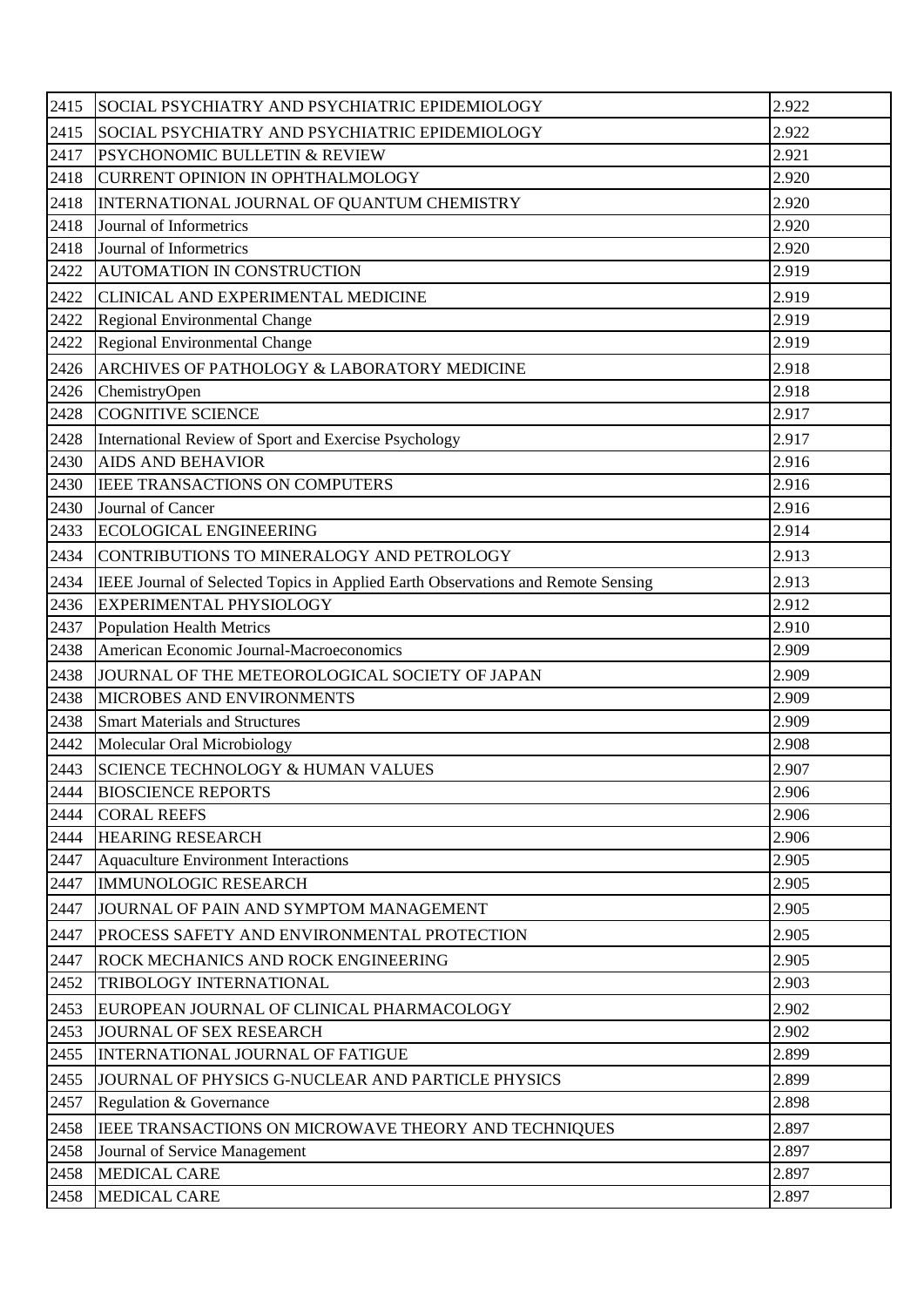| 2462 | <b>BMC ECOLOGY</b>                                     | 2.896 |
|------|--------------------------------------------------------|-------|
| 2462 | EUROPEAN JOURNAL OF PHARMACOLOGY                       | 2.896 |
| 2462 | JOURNAL OF ADVERTISING                                 | 2.896 |
| 2462 | PHYTOPATHOLOGY                                         | 2.896 |
| 2466 | <b>CHEMICAL ENGINEERING SCIENCE</b>                    | 2.895 |
| 2467 | ENGINEERING APPLICATIONS OF ARTIFICIAL INTELLIGENCE    | 2.894 |
| 2467 | JOURNAL OF BIOLOGICAL INORGANIC CHEMISTRY              | 2.894 |
| 2467 | <b>LEARNING &amp; MEMORY</b>                           | 2.894 |
| 2470 | CIRP ANNALS-MANUFACTURING TECHNOLOGY                   | 2.893 |
| 2470 | <b>OPERATIVE DENTISTRY</b>                             | 2.893 |
| 2472 | <b>BIOCHEMICAL ENGINEERING JOURNAL</b>                 | 2.892 |
| 2473 | EUROPEAN JOURNAL OF POLITICAL RESEARCH                 | 2.891 |
| 2473 | JOURNAL OF CLINICAL PSYCHOPHARMACOLOGY                 | 2.891 |
| 2475 | Semantic Web                                           | 2.889 |
| 2475 | Wiley Interdisciplinary Reviews-Energy and Environment | 2.889 |
| 2477 | MARINE AND PETROLEUM GEOLOGY                           | 2.888 |
| 2477 | <b>PSYCHIATRIC SERVICES</b>                            | 2.888 |
| 2477 | <b>PSYCHIATRIC SERVICES</b>                            | 2.888 |
| 2480 | JOURNAL OF LABOR ECONOMICS                             | 2.887 |
| 2480 | Journal of Saudi Chemical Society                      | 2.887 |
| 2482 | NEUROEPIDEMIOLOGY                                      | 2.886 |
| 2482 | <b>PALEOBIOLOGY</b>                                    | 2.886 |
| 2484 | <b>INFECTION GENETICS AND EVOLUTION</b>                | 2.885 |
| 2485 | <b>CURRENT OPINION IN PULMONARY MEDICINE</b>           | 2.884 |
| 2485 | INTERNATIONAL JOURNAL OF MECHANICAL SCIENCES           | 2.884 |
| 2487 | JOURNAL OF PHYSIOLOGY AND PHARMACOLOGY                 | 2.883 |
| 2488 | PEDIATRIC RESEARCH                                     | 2.882 |
| 2489 | <b>CONTRACEPTION</b>                                   | 2.879 |
| 2490 | Journal of Business Logistics                          | 2.878 |
| 2490 | SUPERCONDUCTOR SCIENCE & TECHNOLOGY                    | 2.878 |
| 2492 | CONTEMPORARY EDUCATIONAL PSYCHOLOGY                    | 2.877 |
| 2493 | JOURNAL OF SMALL BUSINESS MANAGEMENT                   | 2.876 |
| 2494 | DIGESTIVE DISEASES AND SCIENCES                        | 2.875 |
| 2495 | <b>CLINICA CHIMICA ACTA</b>                            | 2.873 |
| 2495 | <b>TUBERCULOSIS</b>                                    | 2.873 |
| 2497 | MEDICAL JOURNAL OF AUSTRALIA                           | 2.872 |
| 2497 | NMR IN BIOMEDICINE                                     | 2.872 |
| 2499 | <b>GEOTEXTILES AND GEOMEMBRANES</b>                    | 2.870 |
| 2499 | <b>PROTOPLASMA</b>                                     | 2.870 |
| 2501 | <b>ANIMAL BEHAVIOUR</b>                                | 2.869 |
| 2501 | Allergy Asthma and Clinical Immunology                 | 2.869 |
| 2501 | PLANT CELL REPORTS                                     | 2.869 |
| 2504 | AMERICAN JOURNAL OF GERIATRIC PSYCHIATRY               | 2.868 |
| 2504 | AMERICAN JOURNAL OF GERIATRIC PSYCHIATRY               | 2.868 |
| 2504 | Regenerative Medicine                                  | 2.868 |
| 2507 | <b>TOXICOLOGY IN VITRO</b>                             | 2.866 |
| 2508 | <b>Current Rheumatology Reports</b>                    | 2.865 |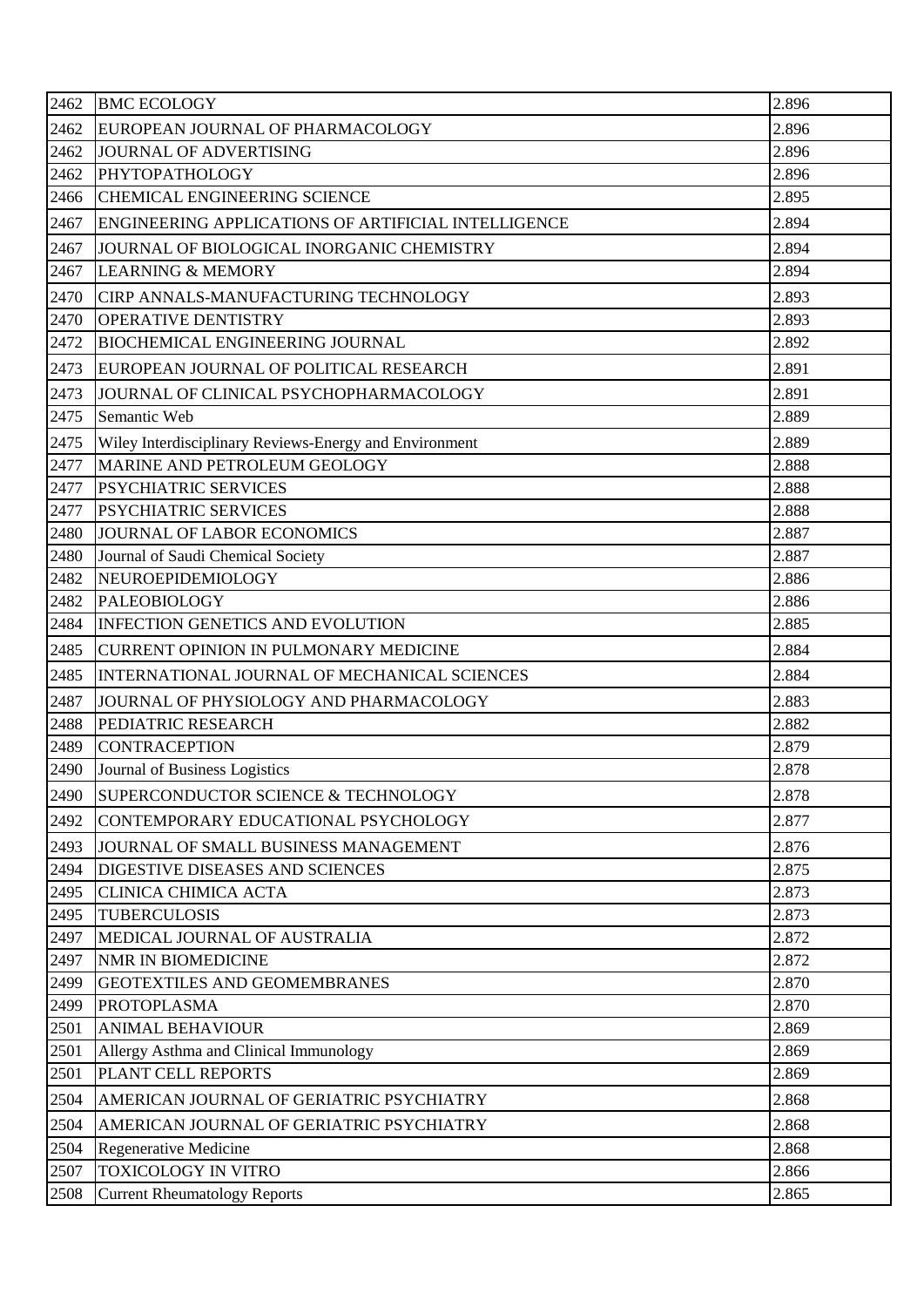| 2508 | JOURNAL DER DEUTSCHEN DERMATOLOGISCHEN GESELLSCHAFT             | 2.865 |
|------|-----------------------------------------------------------------|-------|
| 2510 | INTERNATIONAL JOURNAL OF HUMAN-COMPUTER STUDIES                 | 2.863 |
| 2510 | INTERNATIONAL JOURNAL OF HUMAN-COMPUTER STUDIES                 | 2.863 |
| 2510 | MACROMOLECULAR MATERIALS AND ENGINEERING                        | 2.863 |
| 2513 | <b>COMPUTATIONAL MECHANICS</b>                                  | 2.861 |
| 2513 | G3-Genes Genomes Genetics                                       | 2.861 |
| 2513 | <b>MOLECULES</b>                                                | 2.861 |
| 2516 | <b>IMMUNOLOGY LETTERS</b>                                       | 2.860 |
| 2516 | MATHEMATICAL MODELS & METHODS IN APPLIED SCIENCES               | 2.860 |
| 2518 | PROGRESS IN ORGANIC COATINGS                                    | 2.858 |
| 2519 | Comparative Biochemistry and Physiology D-Genomics & Proteomics | 2.857 |
| 2519 | ORGANIC PROCESS RESEARCH & DEVELOPMENT                          | 2.857 |
| 2521 | <b>Biology Direct</b>                                           | 2.856 |
| 2522 | TELLUS SERIES B-CHEMICAL AND PHYSICAL METEOROLOGY               | 2.854 |
| 2523 | ATHEROSCLEROSIS SUPPLEMENTS                                     | 2.852 |
| 2523 | Corporate Social Responsibility and Environmental Management    | 2.852 |
| 2523 | Ecohydrology                                                    | 2.852 |
| 2523 | Journal of Geriatric Oncology                                   | 2.852 |
| 2527 | <b>ELECTROANALYSIS</b>                                          | 2.851 |
| 2528 | <b>JALA</b>                                                     | 2.850 |
| 2528 | Journal of Applied Research in Memory and Cognition             | 2.850 |
| 2528 | TROPICAL MEDICINE & INTERNATIONAL HEALTH                        | 2.850 |
| 2531 | <b>COMPUTERS &amp; SECURITY</b>                                 | 2.849 |
| 2531 | <b>IEEE MULTIMEDIA</b>                                          | 2.849 |
| 2531 | Reproductive Biology and Endocrinology                          | 2.849 |
| 2534 | AGRICULTURAL WATER MANAGEMENT                                   | 2.848 |
| 2534 | <b>BMC</b> Medical Genomics                                     | 2.848 |
| 2534 | International Wound Journal                                     | 2.848 |
| 2534 | <b>VIRCHOWS ARCHIV</b>                                          | 2.848 |
| 2534 | <b>WATER RESOURCES MANAGEMENT</b>                               | 2.848 |
| 2534 | WORLD DEVELOPMENT                                               | 2.848 |
| 2540 | <b>CHEMBIOCHEM</b>                                              | 2.847 |
| 2540 | <b>COMPUTERS &amp; STRUCTURES</b>                               | 2.847 |
| 2540 | JOURNAL OF PHYSICAL CHEMISTRY A                                 | 2.847 |
| 2543 | EUROPEAN JOURNAL OF MECHANICS A-SOLIDS                          | 2.846 |
| 2543 | Plasma Processes and Polymers                                   | 2.846 |
| 2543 | ROBOTICS AND COMPUTER-INTEGRATED MANUFACTURING                  | 2.846 |
| 2546 | INTERNATIONAL JOURNAL OF APPROXIMATE REASONING                  | 2.845 |
| 2547 | Advances in Nonlinear Analysis                                  | 2.844 |
| 2547 | <b>ECONOMIC POLICY</b>                                          | 2.844 |
| 2547 | <b>INSECT MOLECULAR BIOLOGY</b>                                 | 2.844 |
| 2550 | <b>INDUSTRIAL &amp; ENGINEERING CHEMISTRY RESEARCH</b>          | 2.843 |
| 2550 | <b>ULTRAMICROSCOPY</b>                                          | 2.843 |
| 2552 | <b>EAR AND HEARING</b>                                          | 2.842 |
| 2552 | <b>ECOLOGY AND SOCIETY</b>                                      | 2.842 |
| 2552 | <b>ECOLOGY AND SOCIETY</b>                                      | 2.842 |
| 2552 | Neurodegenerative Diseases                                      | 2.842 |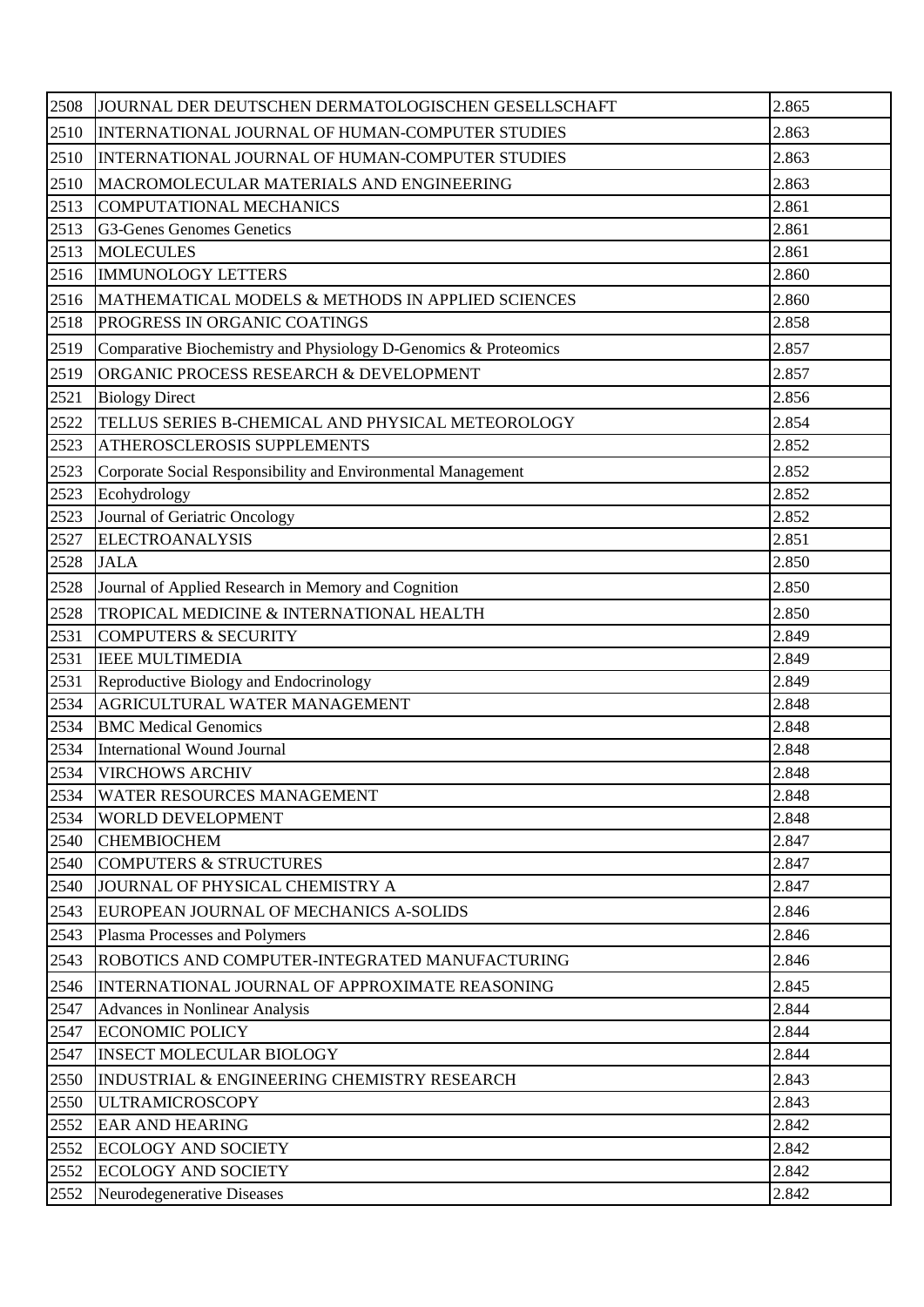| 2556 | JOURNAL OF THE AMERICAN CERAMIC SOCIETY                  | 2.841 |
|------|----------------------------------------------------------|-------|
| 2557 | IEEE TRANSACTIONS ON VISUALIZATION AND COMPUTER GRAPHICS | 2.840 |
| 2557 | Pain Physician                                           | 2.840 |
| 2559 | ANNALS OF THE MISSOURI BOTANICAL GARDEN                  | 2.838 |
| 2559 | JOURNAL OF ENDOVASCULAR THERAPY                          | 2.838 |
| 2559 | JOURNAL OF GENERAL VIROLOGY                              | 2.838 |
| 2559 | JOURNAL OF POLYMER SCIENCE PART B-POLYMER PHYSICS        | 2.838 |
| 2563 | ZOOLOGICA SCRIPTA                                        | 2.837 |
| 2564 | <b>AICHE JOURNAL</b>                                     | 2.836 |
| 2565 | <b>ANIMAL CONSERVATION</b>                               | 2.835 |
| 2565 | <b>BIODRUGS</b>                                          | 2.835 |
| 2567 | EUROPEAN JOURNAL OF ORGANIC CHEMISTRY                    | 2.834 |
| 2568 | Advances In Atomic Molecular and Optical Physics         | 2.833 |
| 2568 | EUROPEAN PHYSICAL JOURNAL A                              | 2.833 |
| 2568 | <b>Liquid Crystals Reviews</b>                           | 2.833 |
| 2568 | <b>Nanoscale Research Letters</b>                        | 2.833 |
| 2572 | EXPERIMENTAL THERMAL AND FLUID SCIENCE                   | 2.830 |
| 2573 | American Journal of Translational Research               | 2.829 |
| 2573 | FOUNDATIONS OF COMPUTATIONAL MATHEMATICS                 | 2.829 |
| 2573 | THIN-WALLED STRUCTURES                                   | 2.829 |
| 2576 | <b>REJUVENATION RESEARCH</b>                             | 2.827 |
| 2577 | JOURNAL OF ORTHOPAEDIC & SPORTS PHYSICAL THERAPY         | 2.825 |
| 2578 | <b>CLINICAL REHABILITATION</b>                           | 2.823 |
| 2579 | DRUG AND ALCOHOL REVIEW                                  | 2.822 |
| 2579 | Drug Design Development and Therapy                      | 2.822 |
| 2579 | <b>LAW AND HUMAN BEHAVIOR</b>                            | 2.822 |
| 2579 | <b>MANAGEMENT SCIENCE</b>                                | 2.822 |
| 2579 | MANAGEMENT SCIENCE                                       | 2.822 |
| 2584 | <b>AQUATIC SCIENCES</b>                                  | 2.821 |
| 2584 | JOURNAL OF FLUID MECHANICS                               | 2.821 |
| 2584 | Ocean Science                                            | 2.821 |
| 2584 | Psychology of Learning and Motivation                    | 2.821 |
| 2588 | CARDIOVASCULAR DRUGS AND THERAPY                         | 2.820 |
| 2588 | CURRENT TREATMENT OPTIONS IN ONCOLOGY                    | 2.820 |
| 2588 | <b>EXPERIMENTAL HEMATOLOGY</b>                           | 2.820 |
| 2588 | <b>PAIN MEDICINE</b>                                     | 2.820 |
| 2592 | EUROPEAN JOURNAL OF INFORMATION SYSTEMS                  | 2.819 |
| 2592 | EUROPEAN JOURNAL OF INFORMATION SYSTEMS                  | 2.819 |
| 2594 | EvoDevo                                                  | 2.818 |
| 2595 | Environmental Science-Water Research & Technology        | 2.817 |
| 2596 | <b>Clinical Breast Cancer</b>                            | 2.816 |
| 2596 | <b>HEADACHE</b>                                          | 2.816 |
| 2598 | PERMAFROST AND PERIGLACIAL PROCESSES                     | 2.815 |
| 2599 | CHINESE JOURNAL OF CATALYSIS                             | 2.813 |
| 2600 | JOURNAL OF CLINICAL PHARMACOLOGY                         | 2.812 |
| 2600 | PSYCHOLOGY AND AGING                                     | 2.812 |
| 2602 | <b>PPAR Research</b>                                     | 2.811 |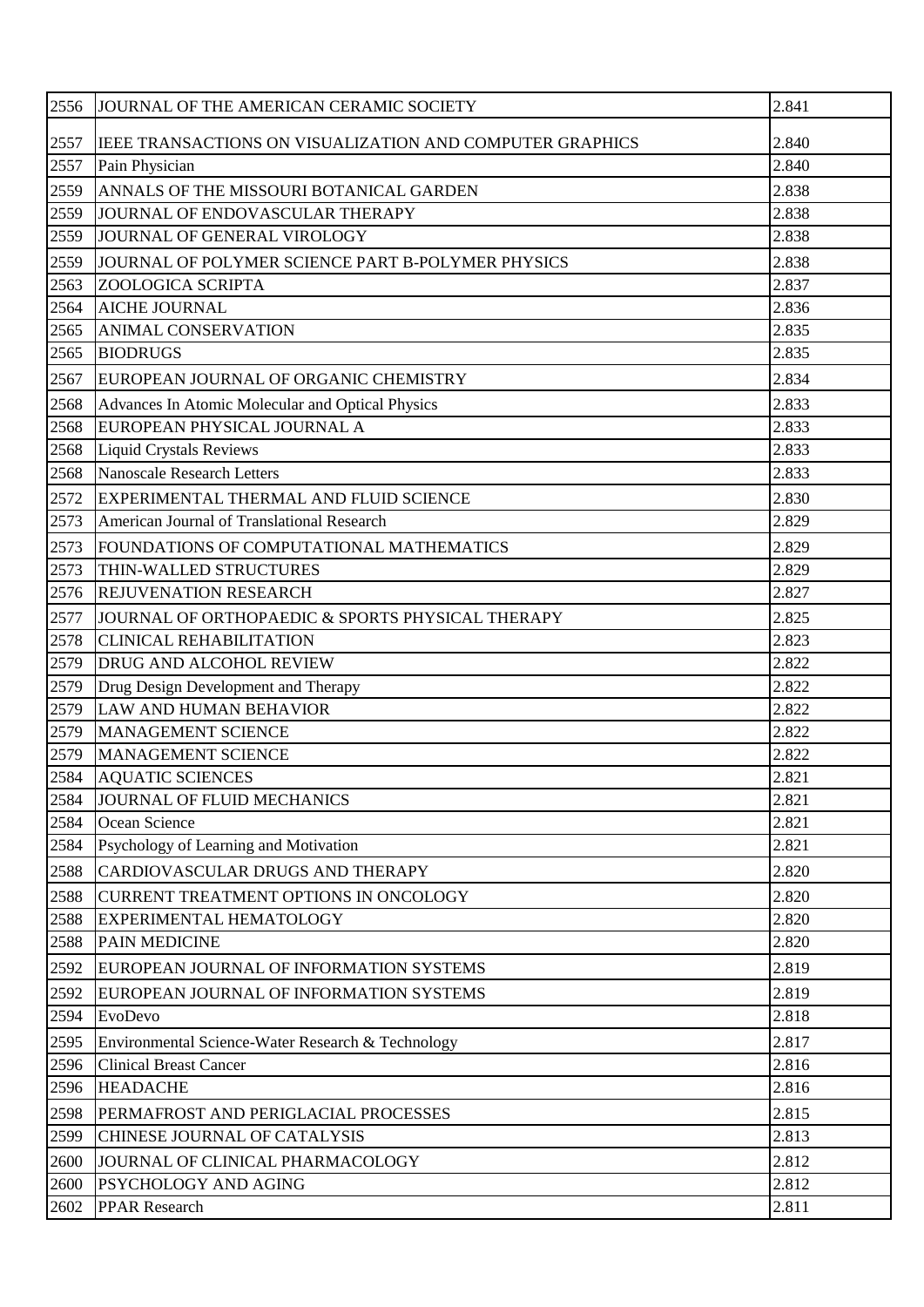| 2603 | JOURNAL OF INDUSTRIAL MICROBIOLOGY & BIOTECHNOLOGY           | 2.810 |
|------|--------------------------------------------------------------|-------|
| 2604 | JOURNAL OF PSYCHOSOMATIC RESEARCH                            | 2.809 |
| 2604 | JOURNAL OF PSYCHOSOMATIC RESEARCH                            | 2.809 |
| 2604 | <b>MILBANK QUARTERLY</b>                                     | 2.809 |
| 2604 | MILBANK QUARTERLY                                            | 2.809 |
| 2604 | <b>PSYCHOLOGY OF SPORT AND EXERCISE</b>                      | 2.809 |
| 2604 | <b>PSYCHOLOGY OF SPORT AND EXERCISE</b>                      | 2.809 |
| 2610 | JOURNAL OF ENDODONTICS                                       | 2.807 |
| 2611 | PLoS One                                                     | 2.806 |
| 2612 | Annual Review of Political Science                           | 2.804 |
| 2613 | <b>DEMOGRAPHY</b>                                            | 2.802 |
| 2614 | Acta Geotechnica                                             | 2.801 |
| 2614 | <b>BREAST</b>                                                | 2.801 |
| 2614 | <b>GENOMICS</b>                                              | 2.801 |
| 2617 | Geoscience Data Journal                                      | 2.800 |
| 2617 | Journal of Legal Analysis                                    | 2.800 |
| 2619 | ANNALS OF THE ASSOCIATION OF AMERICAN GEOGRAPHERS            | 2.799 |
| 2619 | <b>CATALYSIS LETTERS</b>                                     | 2.799 |
| 2619 | JOURNAL OF BIOMEDICAL SCIENCE                                | 2.799 |
| 2619 | JOURNAL OF PEDIATRIC GASTROENTEROLOGY AND NUTRITION          | 2.799 |
| 2623 | JOURNAL OF REPRODUCTIVE IMMUNOLOGY                           | 2.798 |
| 2623 | <b>VETERINARY RESEARCH</b>                                   | 2.798 |
| 2625 | ChemPlusChem                                                 | 2.797 |
| 2625 | <b>Genes and Nutrition</b>                                   | 2.797 |
| 2625 | JOURNAL OF HUMAN HYPERTENSION                                | 2.797 |
| 2625 | <b>SOCIAL SCIENCE &amp; MEDICINE</b>                         | 2.797 |
| 2625 | SOCIAL SCIENCE & MEDICINE                                    | 2.797 |
| 2630 | <b>PROTIST</b>                                               | 2.794 |
| 2631 | npj Primary Care Respiratory Medicine                        | 2.793 |
| 2632 | JOURNAL OF EVOLUTIONARY BIOLOGY                              | 2.792 |
| 2632 | POPULATION AND DEVELOPMENT REVIEW                            | 2.792 |
| 2634 | <b>Energy for Sustainable Development</b>                    | 2.790 |
| 2634 | IEEE TRANSACTIONS ON RELIABILITY                             | 2.790 |
| 2636 | <b>Energy Technology</b>                                     | 2.789 |
| 2637 | Asian Journal of Organic Chemistry                           | 2.788 |
| 2638 | <b>CELL AND TISSUE RESEARCH</b>                              | 2.787 |
| 2638 | <b>EPJ</b> Data Science                                      | 2.787 |
| 2638 | <b>EPJ</b> Data Science                                      | 2.787 |
| 2638 | International Journal of Hospitality Management              | 2.787 |
| 2642 | APPLIED SOIL ECOLOGY                                         | 2.786 |
| 2642 | JOURNAL OF THE AMERICAN SOCIETY FOR MASS SPECTROMETRY        | 2.786 |
| 2644 | Communications in Nonlinear Science and Numerical Simulation | 2.784 |
| 2645 | THINKING & REASONING                                         | 2.783 |
| 2646 | JOURNAL OF THE AMERICAN ACADEMY OF ORTHOPAEDIC SURGEONS      | 2.782 |
| 2647 | Frontiers in Zoology                                         | 2.781 |
| 2647 | Molecular BioSystems                                         | 2.781 |
| 2647 | Science China-Life Sciences                                  | 2.781 |
| 2650 | <b>CURRENT GENE THERAPY</b>                                  | 2.780 |
|      |                                                              |       |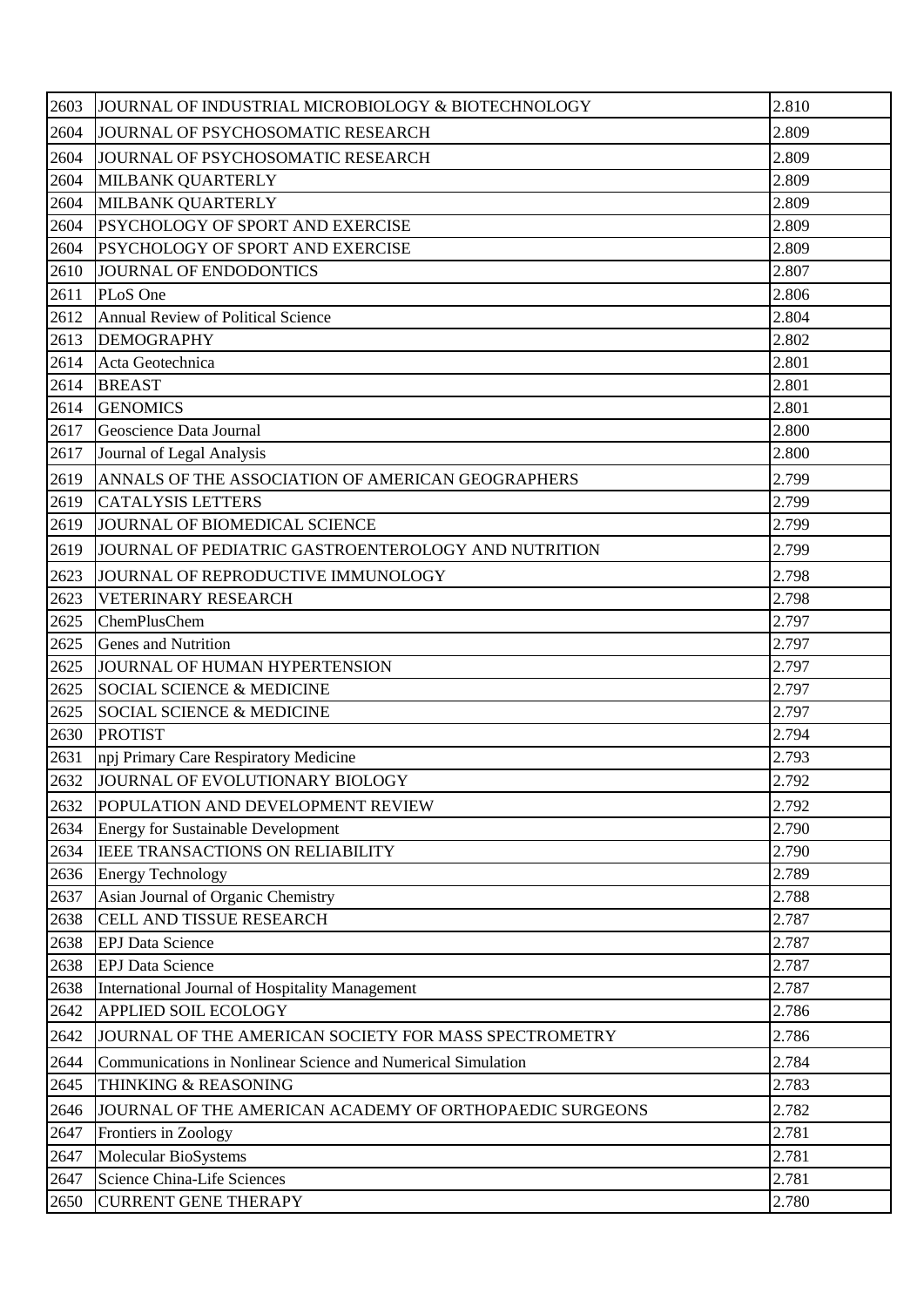| 2650         | JOURNAL OF VASCULAR AND INTERVENTIONAL RADIOLOGY                     | 2.780          |
|--------------|----------------------------------------------------------------------|----------------|
| 2650         | <b>REGIONAL STUDIES</b>                                              | 2.780          |
| 2653         | INTERNATIONAL JOURNAL OF REFRIGERATION-REVUE INTERNATIONALE DU FROID | 2.779          |
| 2654         | <b>ALCOHOL</b>                                                       | 2.778          |
| 2654         | AMERICAN JOURNAL OF ROENTGENOLOGY                                    | 2.778          |
| 2654         | <b>PEPTIDES</b>                                                      | 2.778          |
| 2657         | <b>INFORMATION SYSTEMS</b>                                           | 2.777          |
| 2658         | <b>BIOCHIMICA ET BIOPHYSICA ACTA-PROTEINS AND PROTEOMICS</b>         | 2.773          |
| 2658         | <b>COMMUNICATION THEORY</b>                                          | 2.773          |
| 2660         | Journal of Nutrition Health & Aging                                  | 2.772          |
| 2660         | <b>RESPIRATION</b>                                                   | 2.772          |
| 2662         | IEEE TRANSACTIONS ON NANOBIOSCIENCE                                  | 2.771          |
| 2663         | <b>AAPG BULLETIN</b>                                                 | 2.770          |
| 2663         | JOURNAL OF MANUFACTURING SYSTEMS                                     | 2.770          |
| 2665         | <b>BOTANICAL REVIEW</b>                                              | 2.769          |
| 2665         | <b>DRUGS &amp; AGING</b>                                             | 2.769          |
| 2665         | <b>Nano Communication Networks</b>                                   | 2.769          |
| 2665         | OPTICS AND LASERS IN ENGINEERING                                     | 2.769          |
| 2669         | American Journal of Cardiovascular Drugs                             | 2.768          |
| 2669         | <b>BMC INFECTIOUS DISEASES</b>                                       | 2.768          |
| 2671         | JOURNAL OF STRUCTURAL BIOLOGY                                        | 2.767          |
| 2672         | Journal of Grid Computing                                            | 2.766          |
| 2673         | <b>BIOCHEMICAL SOCIETY TRANSACTIONS</b>                              | 2.765          |
| 2673         | <b>GENDER &amp; SOCIETY</b>                                          | 2.765          |
| 2675         | JOURNAL OF MATERIALS SCIENCE & TECHNOLOGY                            | 2.764          |
| 2675         | PHYSICAL THERAPY                                                     | 2.764          |
| 2677         | European Journal of Cardiovascular Nursing                           | 2.763          |
| 2677         | European Journal of Cardiovascular Nursing                           | 2.763          |
| 2677         | <b>INFORMATION SYSTEMS RESEARCH</b>                                  | 2.763          |
| 2680         | IEEE Geoscience and Remote Sensing Letters                           | 2.761          |
| 2681         | BRITISH JOURNAL OF GENERAL PRACTICE                                  | 2.760          |
| 2681         | ICES JOURNAL OF MARINE SCIENCE                                       | 2.760          |
| 2681         | INTERNATIONAL JOURNAL OF SOLIDS AND STRUCTURES                       | 2.760          |
| 2681         | Journal of Oral & Facial Pain and Headache                           | 2.760          |
| 2681         | POLITICAL PSYCHOLOGY                                                 | 2.760          |
| 2686         | <b>BIOMEDICINE &amp; PHARMACOTHERAPY</b>                             | 2.759<br>2.759 |
| 2686<br>2688 | <b>PLACENTA</b><br>Journal of the European Economic Association      | 2.758          |
| 2688         | PEDIATRIC PULMONOLOGY                                                | 2.758          |
| 2690         | ADVANCES IN CHRONIC KIDNEY DISEASE                                   | 2.757          |
| 2690         | ALCOHOL AND ALCOHOLISM                                               | 2.757          |
| 2690         | ALCOHOL AND ALCOHOLISM                                               | 2.757          |
| 2690         | <b>CLINICAL CARDIOLOGY</b>                                           | 2.757          |
| 2690         | <b>CURRENT MEDICAL RESEARCH AND OPINION</b>                          | 2.757          |
| 2695         | <b>Gut Pathogens</b>                                                 | 2.756          |
|              |                                                                      |                |
| 2695         | SKIN PHARMACOLOGY AND PHYSIOLOGY                                     | 2.756          |
| 2697         | AMERICAN JOURNAL OF CLINICAL DERMATOLOGY                             | 2.755          |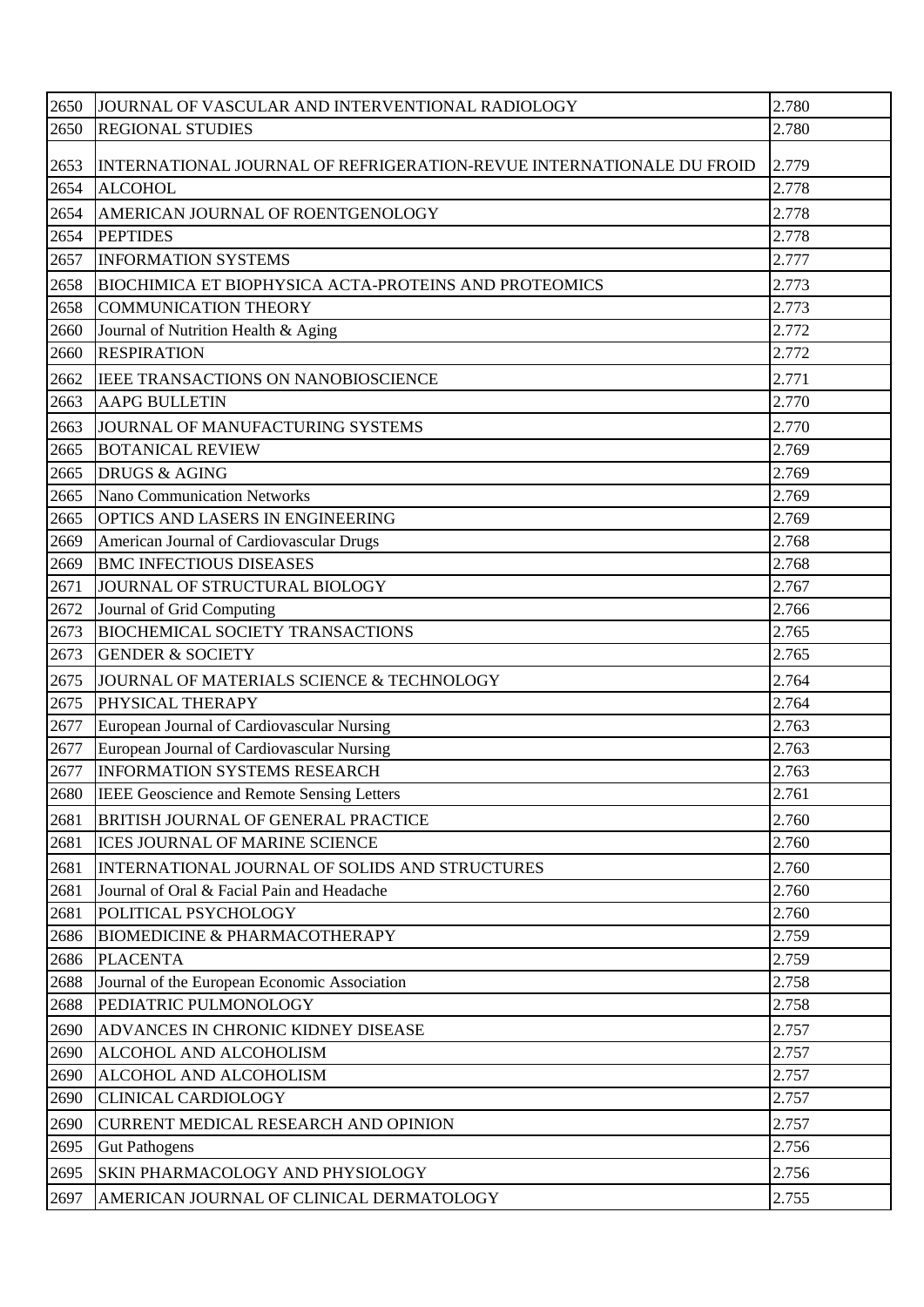| 2697 | BEST PRACTICE & RESEARCH CLINICAL OBSTETRICS & GYNAECOLOGY            | 2.755 |
|------|-----------------------------------------------------------------------|-------|
| 2697 | LEUKEMIA & LYMPHOMA                                                   | 2.755 |
| 2700 | JOURNAL OF BIOMEDICAL INFORMATICS                                     | 2.753 |
| 2701 | JOURNAL OF FOOD COMPOSITION AND ANALYSIS                              | 2.752 |
| 2701 | Neurocritical Care                                                    | 2.752 |
| 2703 | <b>ANNALS OF PHARMACOTHERAPY</b>                                      | 2.748 |
| 2703 | INTERNATIONAL JOURNAL OF WILDLAND FIRE                                | 2.748 |
| 2703 | <b>MARINE BIOTECHNOLOGY</b>                                           | 2.748 |
| 2703 | PHARMACOLOGY BIOCHEMISTRY AND BEHAVIOR                                | 2.748 |
| 2707 | <b>AGGRESSIVE BEHAVIOR</b>                                            | 2.747 |
| 2707 | <b>AGGRESSIVE BEHAVIOR</b>                                            | 2.747 |
| 2707 | MicrobiologyOpen                                                      | 2.747 |
| 2710 | <b>BRAIN RESEARCH</b>                                                 | 2.746 |
| 2711 | Therapeutic Advances in Respiratory Disease                           | 2.745 |
| 2712 | <b>ELECTROPHORESIS</b>                                                | 2.744 |
| 2712 | JOURNAL OF COMPUTATIONAL PHYSICS                                      | 2.744 |
| 2714 | Expert Review of Gastroenterology & Hepatology                        | 2.743 |
| 2714 | IEEE TRANSACTIONS ON ULTRASONICS FERROELECTRICS AND FREQUENCY CONTROL | 2.743 |
| 2714 | <b>WORLD JOURNAL OF UROLOGY</b>                                       | 2.743 |
| 2717 | PHYSICS IN MEDICINE AND BIOLOGY                                       | 2.742 |
| 2718 | ENVIRONMENTAL SCIENCE AND POLLUTION RESEARCH                          | 2.741 |
| 2719 | <b>Cancer Cell International</b>                                      | 2.740 |
| 2719 | Neurophotonics                                                        | 2.740 |
| 2721 | CANCER CHEMOTHERAPY AND PHARMACOLOGY                                  | 2.737 |
| 2721 | NUTRITION RESEARCH                                                    | 2.737 |
| 2723 | <b>Plant Genome</b>                                                   | 2.736 |
| 2724 | <b>CLIMATE POLICY</b>                                                 | 2.735 |
| 2724 | <b>STRAHLENTHERAPIE UND ONKOLOGIE</b>                                 | 2.735 |
| 2726 | JOURNAL OF DIABETES AND ITS COMPLICATIONS                             | 2.734 |
| 2727 | JOURNAL OF GEOPHYSICAL RESEARCH-SPACE PHYSICS                         | 2.733 |
| 2727 | MENOPAUSE-THE JOURNAL OF THE NORTH AMERICAN MENOPAUSE SOCIETY         | 2.733 |
| 2729 | Accounting Auditing & Accountability Journal                          | 2.732 |
| 2729 | Journal of Cardiology                                                 | 2.732 |
| 2731 | <b>Current Atherosclerosis Reports</b>                                | 2.731 |
| 2731 | JOURNAL OF TOXICOLOGY AND ENVIRONMENTAL HEALTH-PART A-CURRENT ISSUES  | 2.731 |
| 2733 | JOURNAL OF SHOULDER AND ELBOW SURGERY                                 | 2.730 |
| 2734 | Endoscopic Ultrasound                                                 | 2.728 |
| 2734 | JOURNAL OF SUBSTANCE ABUSE TREATMENT                                  | 2.728 |
| 2736 | EUROPEAN JOURNAL OF CLINICAL MICROBIOLOGY & INFECTIOUS DISEASES       | 2.727 |
| 2736 | JOURNAL OF AGRONOMY AND CROP SCIENCE                                  | 2.727 |
| 2736 | TRANSACTIONS OF THE INSTITUTE OF BRITISH GEOGRAPHERS                  | 2.727 |
| 2739 | JOURNAL OF CHEMICAL THERMODYNAMICS                                    | 2.726 |
| 2739 | NDT & E INTERNATIONAL                                                 | 2.726 |
| 2741 | <b>WIND ENERGY</b>                                                    | 2.725 |
| 2742 | PAEDIATRIC AND PERINATAL EPIDEMIOLOGY                                 | 2.724 |
|      |                                                                       |       |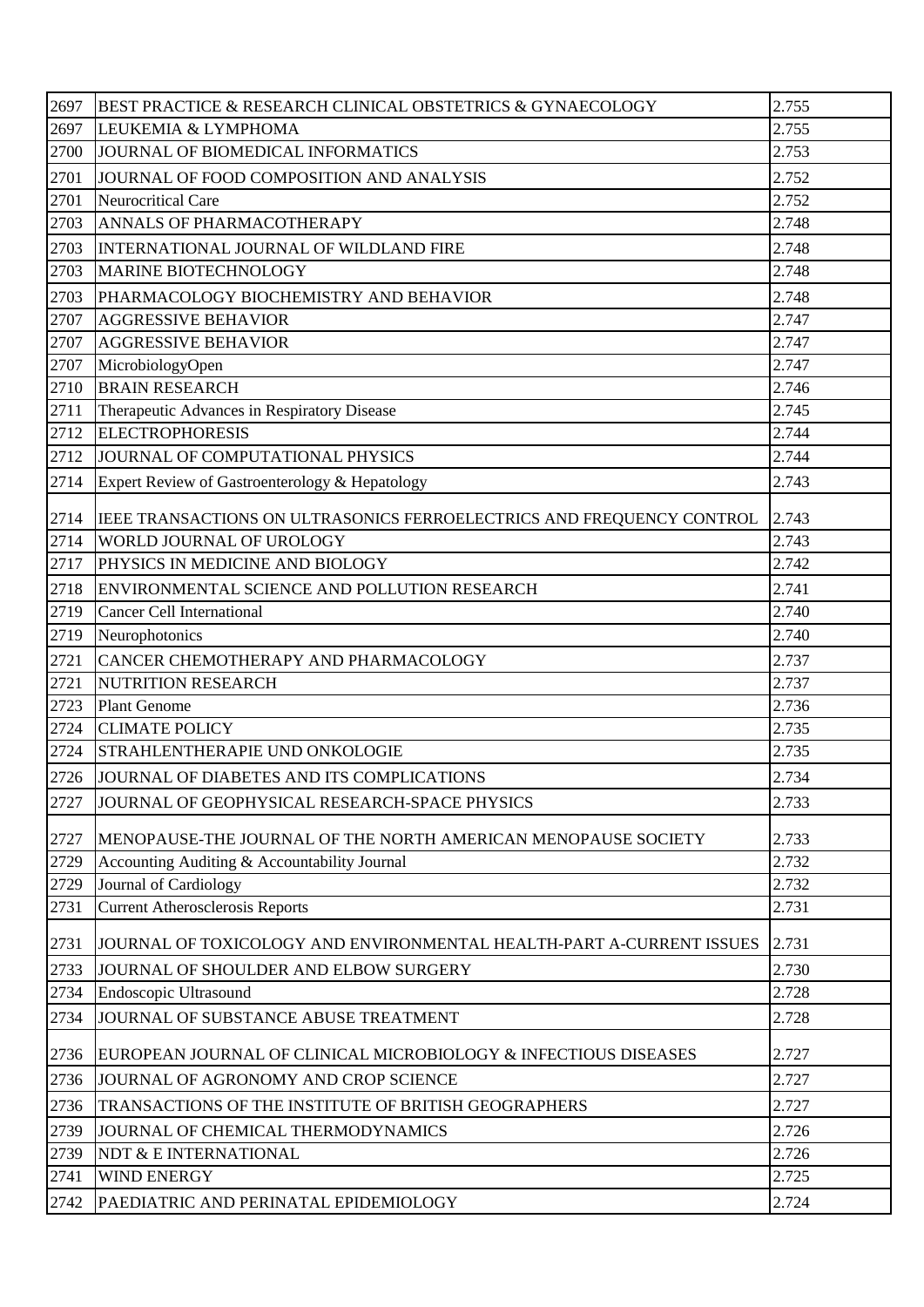| 2742 | PANCREATOLOGY                                                   | 2.724 |
|------|-----------------------------------------------------------------|-------|
| 2742 | PLANT PHYSIOLOGY AND BIOCHEMISTRY                               | 2.724 |
| 2745 | OMICS-A JOURNAL OF INTEGRATIVE BIOLOGY                          | 2.723 |
| 2746 | Applied Psychology-Health and Well Being                        | 2.722 |
| 2747 | <b>ARCHIVES OF SEXUAL BEHAVIOR</b>                              | 2.720 |
| 2747 | <b>Academic Pediatrics</b>                                      | 2.720 |
| 2747 | <b>IMMUNOBIOLOGY</b>                                            | 2.720 |
| 2747 | INTERNATIONAL ARCHIVES OF ALLERGY AND IMMUNOLOGY                | 2.720 |
| 2747 | JOURNAL OF NEUROIMMUNOLOGY                                      | 2.720 |
| 2752 | ARCHIVES OF MEDICAL RESEARCH                                    | 2.718 |
| 2752 | <b>FUZZY SETS AND SYSTEMS</b>                                   | 2.718 |
| 2752 | Journal of Natural Gas Science and Engineering                  | 2.718 |
| 2755 | Journal of Diabetes Research                                    | 2.717 |
| 2756 | ALCOHOLISM-CLINICAL AND EXPERIMENTAL RESEARCH                   | 2.716 |
| 2756 | Immunotherapy                                                   | 2.716 |
| 2758 | <b>Clinical Trials</b>                                          | 2.715 |
| 2758 | <b>MALARIA JOURNAL</b>                                          | 2.715 |
| 2760 | COLLOIDS AND SURFACES A-PHYSICOCHEMICAL AND ENGINEERING ASPECTS | 2.714 |
| 2760 | EUROPEAN JOURNAL OF CLINICAL INVESTIGATION                      | 2.714 |
| 2760 | JOURNAL OF FLUENCY DISORDERS                                    | 2.714 |
| 2760 | JOURNAL OF FLUENCY DISORDERS                                    | 2.714 |
| 2760 | MATERIALS CHARACTERIZATION                                      | 2.714 |
| 2760 | Primary Care Respiratory Journal                                | 2.714 |
| 2760 | Project Management Journal                                      | 2.714 |
| 2767 | JOURNAL OF PHARMACEUTICAL SCIENCES                              | 2.713 |
| 2767 | PARASITOLOGY                                                    | 2.713 |
| 2769 | Cardiovascular Toxicology                                       | 2.712 |
| 2770 | ZOOLOGICAL JOURNAL OF THE LINNEAN SOCIETY                       | 2.711 |
| 2771 | Journal of Hepato-Biliary-Pancreatic Sciences                   | 2.710 |
| 2772 | <b>ADVANCES IN THERAPY</b>                                      | 2.709 |
| 2772 | <b>PATHOLOGY</b>                                                | 2.709 |
| 2774 | Journal of Global Health                                        | 2.707 |
| 2774 | Journal of Global Health                                        | 2.707 |
| 2776 | <b>AUTONOMOUS ROBOTS</b>                                        | 2.706 |
| 2776 | Mycotoxin Research                                              | 2.706 |
| 2778 | Journal of Cell Communication and Signaling                     | 2.705 |
| 2778 | MIT SLOAN MANAGEMENT REVIEW                                     | 2.705 |
| 2780 | JOURNAL OF PHYSIOLOGY-PARIS                                     | 2.704 |
| 2781 | <b>JAMA Facial Plastic Surgery</b>                              | 2.703 |
| 2782 | JOURNAL OF PROCESS CONTROL                                      | 2.700 |
| 2783 | FETAL DIAGNOSIS AND THERAPY                                     | 2.699 |
| 2784 | Diabetes Technology & Therapeutics                              | 2.698 |
| 2784 | <b>FITOTERAPIA</b>                                              | 2.698 |
| 2784 | SUPPORTIVE CARE IN CANCER                                       | 2.698 |
| 2787 | <b>Aesthetic Surgery Journal</b>                                | 2.697 |
| 2787 | SOCIOLOGY OF EDUCATION                                          | 2.697 |
| 2789 | JOURNAL OF NEUROSURGERY-SPINE                                   | 2.696 |
| 2790 | INFORMATION AND SOFTWARE TECHNOLOGY                             | 2.694 |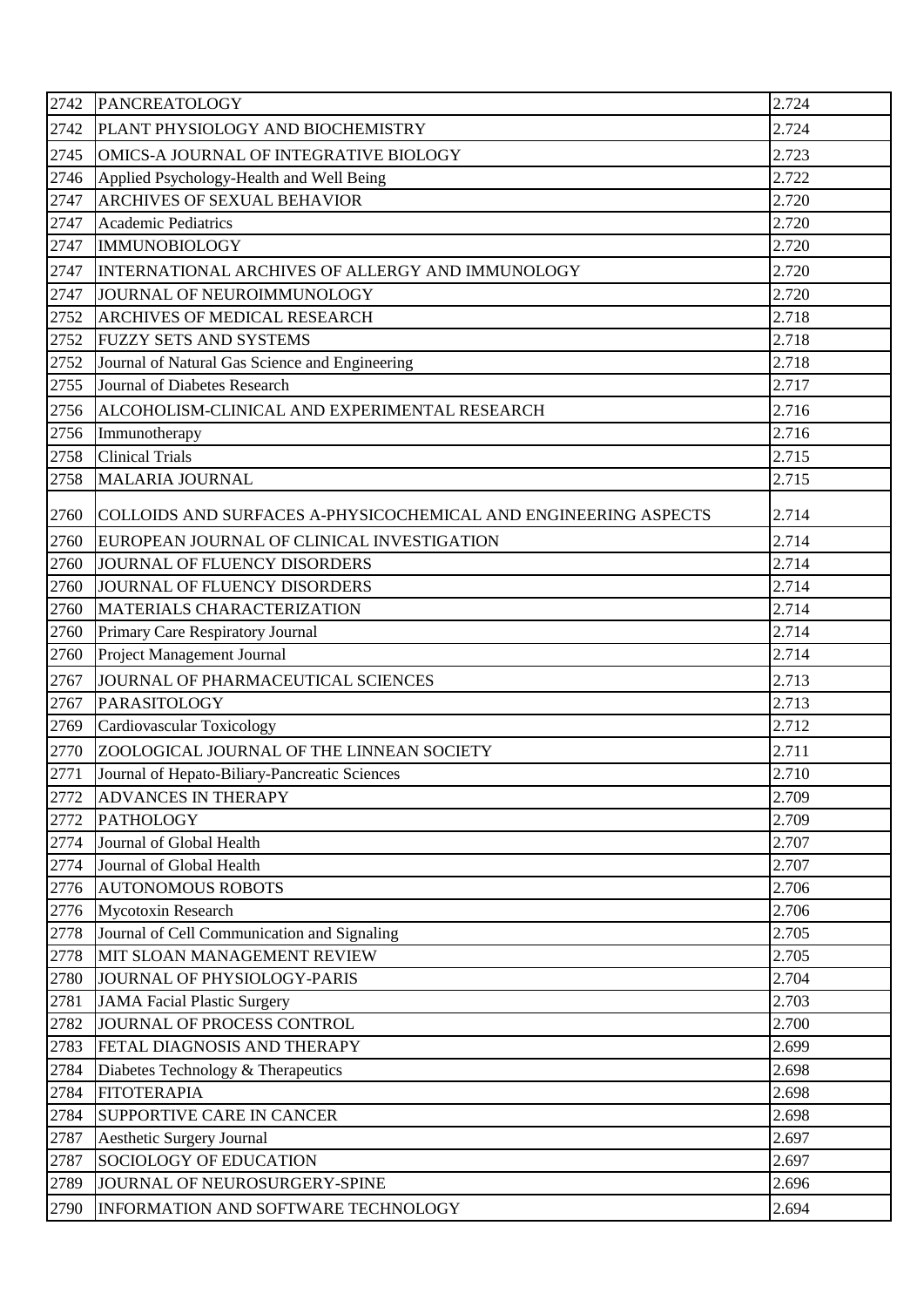| 2790 | JOURNAL OF BUSINESS AND PSYCHOLOGY                   | 2.694 |
|------|------------------------------------------------------|-------|
| 2792 | <b>Interface Focus</b>                               | 2.693 |
| 2792 | <b>TECTONOPHYSICS</b>                                | 2.693 |
| 2794 | Information Communication & Society                  | 2.692 |
| 2794 | JOURNAL OF EUKARYOTIC MICROBIOLOGY                   | 2.692 |
| 2794 | JOURNAL OF ORTHOPAEDIC RESEARCH                      | 2.692 |
| 2794 | <b>SECURITY DIALOGUE</b>                             | 2.692 |
| 2798 | <b>COMPUTERS IN INDUSTRY</b>                         | 2.691 |
| 2798 | Economic Systems Research                            | 2.691 |
| 2798 | ORGANIZATION SCIENCE                                 | 2.691 |
| 2801 | European Journal of Sport Science                    | 2.690 |
| 2801 | Prehospital Emergency Care                           | 2.690 |
| 2803 | <b>Colorectal Disease</b>                            | 2.689 |
| 2804 | <b>COGNITION &amp; EMOTION</b>                       | 2.688 |
| 2804 | ELECTRIC POWER SYSTEMS RESEARCH                      | 2.688 |
| 2804 | EXPERIMENTAL BIOLOGY AND MEDICINE                    | 2.688 |
| 2807 | <b>APPLIED GEOGRAPHY</b>                             | 2.687 |
| 2807 | <b>GEOFLUIDS</b>                                     | 2.687 |
| 2807 | JOURNAL OF CATARACT AND REFRACTIVE SURGERY           | 2.687 |
| 2807 | JOURNAL OF CLINICAL PATHOLOGY                        | 2.687 |
| 2811 | JOURNAL OF LUMINESCENCE                              | 2.686 |
| 2812 | <b>ACCIDENT ANALYSIS AND PREVENTION</b>              | 2.685 |
| 2813 | Crime and Justice-A Review of Research               | 2.684 |
| 2813 | Current Stem Cell Research & Therapy                 | 2.684 |
| 2815 | <b>SOLAR PHYSICS</b>                                 | 2.682 |
| 2816 | <b>ADVANCED ENGINEERING INFORMATICS</b>              | 2.680 |
| 2816 | Progress in Brain Research                           | 2.680 |
| 2818 | <b>EXPERIMENTAL DERMATOLOGY</b>                      | 2.679 |
| 2818 | IEEE TRANSACTIONS ON INFORMATION THEORY              | 2.679 |
| 2818 | Journal of Occupational Health Psychology            | 2.679 |
| 2821 | Influenza and Other Respiratory Viruses              | 2.677 |
| 2821 | <b>SENSORS</b>                                       | 2.677 |
| 2823 | <b>IEEE Geoscience and Remote Sensing Magazine</b>   | 2.676 |
| 2824 | Journal of Transport Geography                       | 2.675 |
| 2825 | HARVARD EDUCATIONAL REVIEW                           | 2.674 |
| 2825 | NEUROIMMUNOMODULATION                                | 2.674 |
| 2825 | <b>Patient-Patient Centered Outcomes Research</b>    | 2.674 |
| 2825 | <b>Patient-Patient Centered Outcomes Research</b>    | 2.674 |
| 2829 | Bioanalysis                                          | 2.673 |
| 2829 | JOURNAL OF PHOTOCHEMISTRY AND PHOTOBIOLOGY B-BIOLOGY | 2.673 |
| 2829 | WORLD JOURNAL OF SURGERY                             | 2.673 |
| 2832 | <b>IMAGE AND VISION COMPUTING</b>                    | 2.671 |
| 2832 | <b>JOURNAL OF VISION</b>                             | 2.671 |
| 2834 | MOLECULAR AND CELLULAR BIOCHEMISTRY                  | 2.669 |
| 2835 | <b>PSYCHOPHYSIOLOGY</b>                              | 2.668 |
| 2835 | <b>PSYCHOPHYSIOLOGY</b>                              | 2.668 |
| 2837 | <b>Applied Physics Express</b>                       | 2.667 |
| 2837 | JOURNAL OF ARCHAEOLOGICAL METHOD AND THEORY          | 2.667 |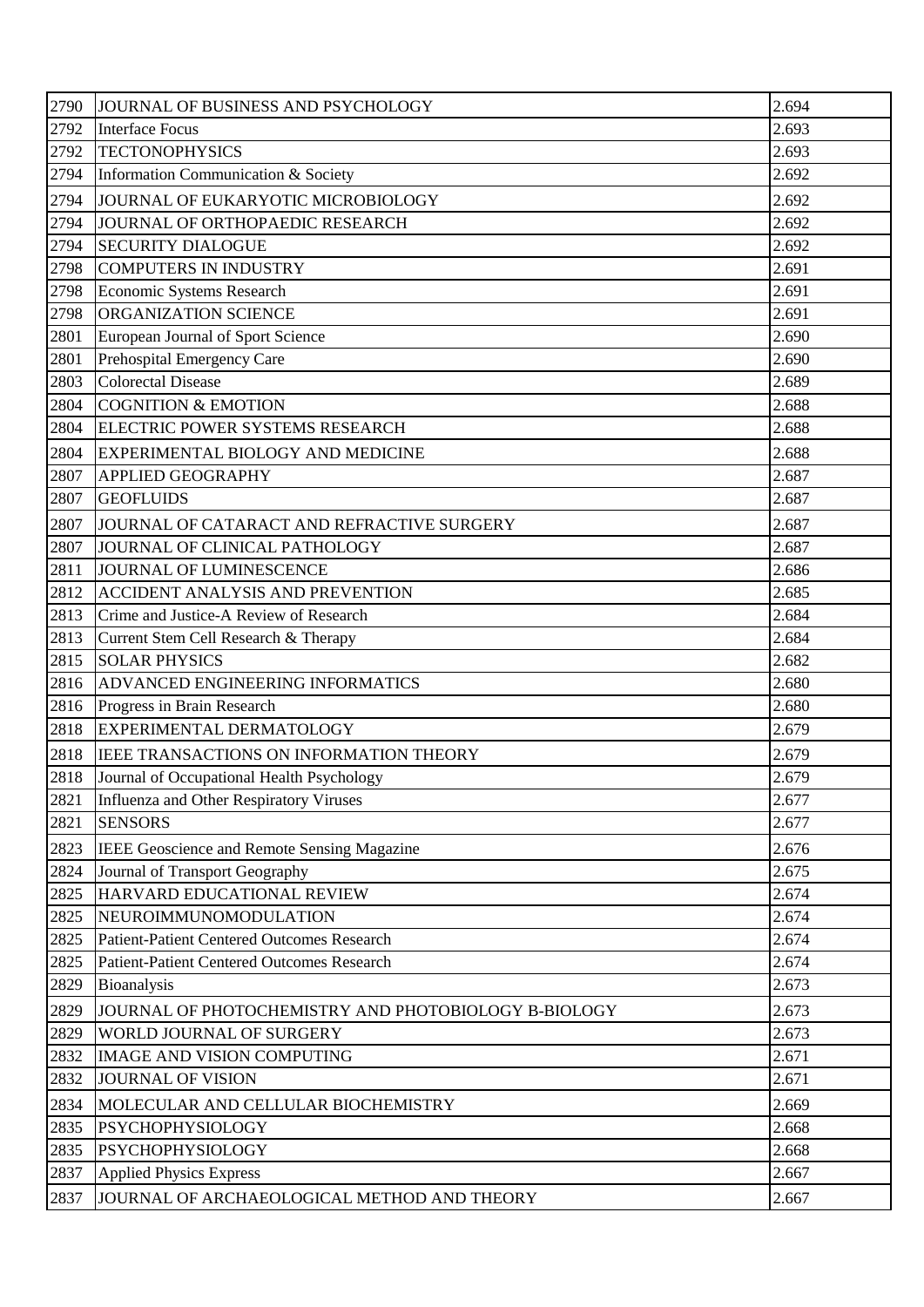| 2837 | JOURNAL OF EXPERIMENTAL PSYCHOLOGY-LEARNING MEMORY AND COGNITION | 2.667 |
|------|------------------------------------------------------------------|-------|
| 2837 | JOURNAL OF EXPERIMENTAL PSYCHOLOGY-LEARNING MEMORY AND COGNITION | 2.667 |
| 2837 | SCANDINAVIAN JOURNAL OF RHEUMATOLOGY                             | 2.667 |
| 2837 | Sociological Methodology                                         | 2.667 |
| 2843 | JOURNAL OF BIOMECHANICS                                          | 2.664 |
| 2844 | <b>Gut and Liver</b>                                             | 2.663 |
| 2845 | JOURNAL OF PERIODONTAL RESEARCH                                  | 2.662 |
| 2845 | Lithosphere                                                      | 2.662 |
| 2845 | NETWORKS & SPATIAL ECONOMICS                                     | 2.662 |
| 2845 | <b>ONCOLOGY REPORTS</b>                                          | 2.662 |
| 2845 | PHOTODERMATOLOGY PHOTOIMMUNOLOGY & PHOTOMEDICINE                 | 2.662 |
| 2850 | HUMAN NATURE-AN INTERDISCIPLINARY BIOSOCIAL PERSPECTIVE          | 2.661 |
| 2850 | <b>LIQUID CRYSTALS</b>                                           | 2.661 |
| 2850 | MINI-REVIEWS IN MEDICINAL CHEMISTRY                              | 2.661 |
| 2850 | Socio-Economic Review                                            | 2.661 |
| 2854 | CHILD NEUROPSYCHOLOGY                                            | 2.660 |
| 2855 | ADVANCED POWDER TECHNOLOGY                                       | 2.659 |
| 2855 | COMPUTERS ENVIRONMENT AND URBAN SYSTEMS                          | 2.659 |
| 2855 | <b>CURRENT DRUG METABOLISM</b>                                   | 2.659 |
| 2855 | <b>INFLAMMATION RESEARCH</b>                                     | 2.659 |
| 2855 | THEORETICAL AND APPLIED FRACTURE MECHANICS                       | 2.659 |
| 2860 | <b>AGING &amp; MENTAL HEALTH</b>                                 | 2.658 |
| 2860 | <b>AGING &amp; MENTAL HEALTH</b>                                 | 2.658 |
| 2860 | <b>Urban Water Journal</b>                                       | 2.658 |
| 2863 | <b>Cornell Hospitality Quarterly</b>                             | 2.657 |
| 2864 | Methods and Applications in Fluorescence                         | 2.656 |
| 2864 | REPRODUCTION FERTILITY AND DEVELOPMENT                           | 2.656 |
| 2866 | <b>Substance Abuse</b>                                           | 2.655 |
| 2866 | <b>Substance Abuse</b>                                           | 2.655 |
| 2868 | <b>CONDOR</b>                                                    | 2.654 |
| 2868 | International Journal of Sports Physiology and Performance       | 2.654 |
| 2868 | Materials                                                        | 2.654 |
| 2871 | EUROPEAN JOURNAL OF HAEMATOLOGY                                  | 2.653 |
| 2871 | PROSTAGLANDINS LEUKOTRIENES AND ESSENTIAL FATTY ACIDS            | 2.653 |
| 2873 | <b>MECHANICS OF MATERIALS</b>                                    | 2.651 |
| 2873 | <b>TETRAHEDRON</b>                                               | 2.651 |
| 2875 | SYNTHESIS-STUTTGART                                              | 2.650 |
| 2875 | THROMBOSIS RESEARCH                                              | 2.650 |
| 2877 | <b>BIOLOGY OF THE CELL</b>                                       | 2.649 |
| 2877 | Earth Surface Dynamics                                           | 2.649 |
| 2877 | JOURNAL OF PHYSICS-CONDENSED MATTER                              | 2.649 |
| 2880 | JOURNAL OF COMPOSITES FOR CONSTRUCTION                           | 2.648 |
| 2880 | JOURNAL OF CRITICAL CARE                                         | 2.648 |
| 2880 | NEUROLOGIC CLINICS                                               | 2.648 |
| 2883 | Journal of Hospitality & Tourism Research                        | 2.646 |
| 2883 | PLANT GROWTH REGULATION                                          | 2.646 |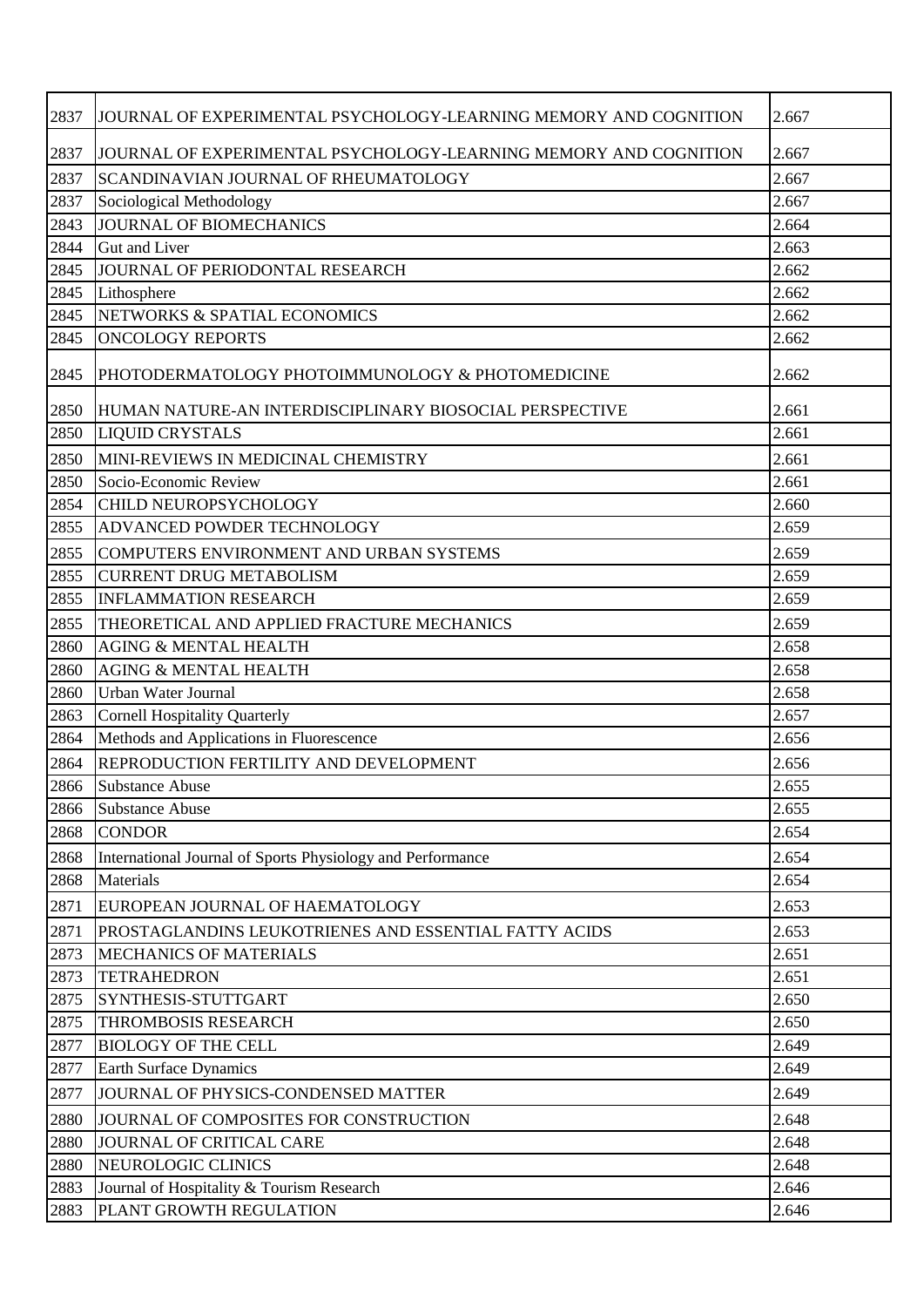| 2885 | <b>BMC MICROBIOLOGY</b>                                                        | 2.644 |
|------|--------------------------------------------------------------------------------|-------|
| 2885 | SEMINARS IN REPRODUCTIVE MEDICINE                                              | 2.644 |
| 2887 | INTERNATIONAL JOURNAL OF FORECASTING                                           | 2.642 |
| 2888 | PROSTAGLANDINS & OTHER LIPID MEDIATORS                                         | 2.640 |
| 2888 | THEORETICAL AND APPLIED CLIMATOLOGY                                            | 2.640 |
| 2890 | JOURNAL OF HUMAN NUTRITION AND DIETETICS                                       | 2.638 |
| 2891 | AUSTRALIAN JOURNAL OF GRAPE AND WINE RESEARCH                                  | 2.635 |
| 2891 | <b>IET Renewable Power Generation</b>                                          | 2.635 |
| 2893 | APPLIED AND COMPUTATIONAL HARMONIC ANALYSIS                                    | 2.634 |
| 2893 | CLINICAL AND EXPERIMENTAL RHEUMATOLOGY                                         | 2.634 |
| 2893 | MEDICAL ONCOLOGY                                                               | 2.634 |
| 2896 | JOURNAL OF ENDOCRINOLOGICAL INVESTIGATION                                      | 2.633 |
| 2896 | <b>TRANSPORTATION</b>                                                          | 2.633 |
| 2896 | <b>TRANSPORTATION</b>                                                          | 2.633 |
| 2899 | HARVARD INTERNATIONAL LAW JOURNAL                                              | 2.632 |
| 2900 | <b>EPILEPSY &amp; BEHAVIOR</b>                                                 | 2.631 |
| 2900 | JOURNAL OF TECHNOLOGY TRANSFER                                                 | 2.631 |
| 2902 | JOURNAL OF MAGNETISM AND MAGNETIC MATERIALS                                    | 2.630 |
| 2902 | UNIVERSITY OF PENNSYLVANIA LAW REVIEW                                          | 2.630 |
| 2904 | <b>AUTOIMMUNITY</b>                                                            | 2.629 |
| 2904 | <b>Plant Reproduction</b>                                                      | 2.629 |
| 2904 | STOCHASTIC ENVIRONMENTAL RESEARCH AND RISK ASSESSMENT                          | 2.629 |
| 2907 | Technological and Economic Development of Economy                              | 2.628 |
| 2907 | VETERINARY MICROBIOLOGY                                                        | 2.628 |
| 2907 | <b>VIRUS RESEARCH</b>                                                          | 2.628 |
| 2910 | ANNUAL REVIEWS IN CONTROL                                                      | 2.627 |
| 2910 | <b>ARTIFICIAL INTELLIGENCE REVIEW</b>                                          | 2.627 |
| 2912 | PURE AND APPLIED CHEMISTRY                                                     | 2.626 |
| 2913 | <b>Automated Software Engineering</b>                                          | 2.625 |
| 2913 | JOURNAL OF PHOTOCHEMISTRY AND PHOTOBIOLOGY A-CHEMISTRY                         | 2.625 |
| 2913 | TECHNOLOGICAL FORECASTING AND SOCIAL CHANGE                                    | 2.625 |
| 2916 | International Journal of Rheumatic Diseases                                    | 2.624 |
| 2916 | Neuroscience Bulletin                                                          | 2.624 |
| 2918 | COMPUTERS & INDUSTRIAL ENGINEERING                                             | 2.623 |
| 2918 | Minerva Anestesiologica                                                        | 2.623 |
| 2920 | <b>HUMAN RELATIONS</b>                                                         | 2.622 |
| 2921 | Particuology                                                                   | 2.621 |
| 2922 | <b>Clinical Neuroradiology</b>                                                 | 2.618 |
| 2922 | <b>RESOURCES POLICY</b>                                                        | 2.618 |
| 2924 | <b>MEDICAL PHYSICS</b>                                                         | 2.617 |
| 2925 | Administration and Policy in Mental Health and Mental Health Services Research | 2.616 |
| 2925 | ENVIRONMENTAL GEOCHEMISTRY AND HEALTH                                          | 2.616 |
| 2925 | JOURNAL OF APPLIED PHYCOLOGY                                                   | 2.616 |
| 2928 | <b>MELANOMA RESEARCH</b>                                                       | 2.615 |
| 2929 | ALLERGY AND ASTHMA PROCEEDINGS                                                 | 2.614 |
| 2929 | NEUROMODULATION                                                                | 2.614 |
| 2929 | SEMINARS IN RESPIRATORY AND CRITICAL CARE MEDICINE                             | 2.614 |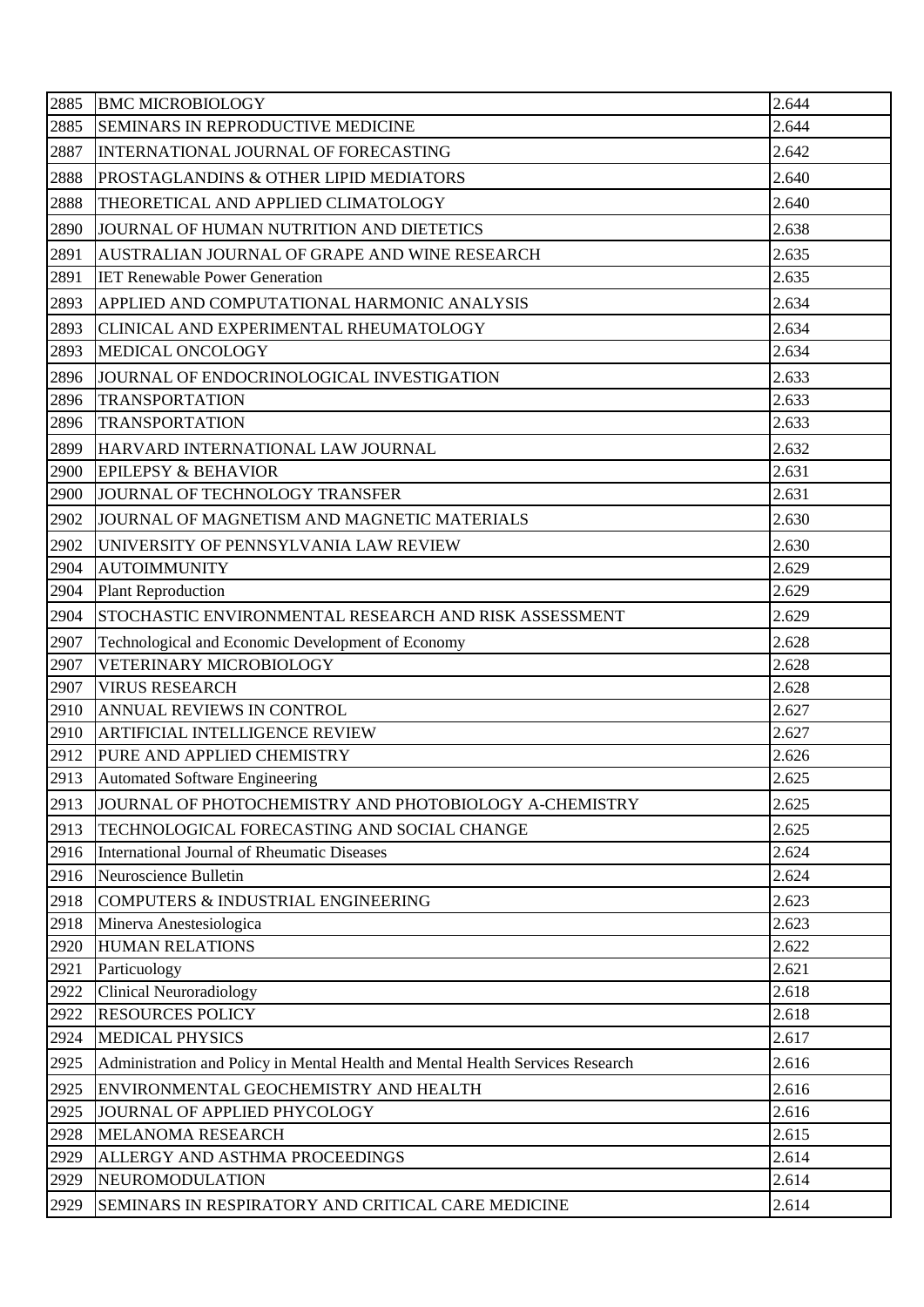| 2933<br>AMERICAN JOURNAL OF SURGERY<br>2.612<br>2.611<br>2934<br><b>BMC</b> Geriatrics<br>2934<br><b>BMC</b> Geriatrics<br>2.611<br>2934<br>2.611<br>CURRENT PHARMACEUTICAL DESIGN<br>2.611<br>2934<br><b>GEODINAMICA ACTA</b><br>2938<br>2.610<br>Molecular Therapy-Methods & Clinical Development<br>2939<br><b>ASTRONOMICAL JOURNAL</b><br>2.609<br>2939<br>2.609<br>TRANSPORTATION RESEARCH PART A-POLICY AND PRACTICE<br>2.609<br>2939<br>TRANSPORTATION RESEARCH PART A-POLICY AND PRACTICE<br>2942<br>2.608<br><b>Current Oncology Reports</b><br>2942<br>2.608<br><b>ECONOMIC JOURNAL</b><br>2942<br><b>JOURNAL OF PHYCOLOGY</b><br>2.608<br>MedChemComm<br>2942<br>2.608<br>2.607<br>2946<br>MATERIALS AND STRUCTURES<br>2947<br>2.606<br>Aerosol and Air Quality Research<br>2947<br><b>CALIFORNIA LAW REVIEW</b><br>2.606<br>2947<br>Obesity Research & Clinical Practice<br>2.606<br>2947<br>2.606<br>Personality Disorders-Theory Research and Treatment<br><b>HYDROMETALLURGY</b><br>2951<br>2.605<br>2.605<br>2951<br>IEEE TRANSACTIONS ON ELECTRON DEVICES<br>2951<br>2.605<br>MEMORIAS DO INSTITUTO OSWALDO CRUZ<br>2.605<br>2951<br><b>MUSCLE &amp; NERVE</b><br>2955<br><b>ASTROBIOLOGY</b><br>2.603<br>2.603<br>2955<br>Biointerphases<br><b>CULTURAL ANTHROPOLOGY</b><br>2.603<br>2955<br>2955<br>GEOSYNTHETICS INTERNATIONAL<br>2.603<br>2955<br>2.603<br>GOVERNANCE-AN INTERNATIONAL JOURNAL OF POLICY ADMINISTRATION AND INSTITUTIONS<br>2955<br>2.603<br>JOURNAL OF CHROMATOGRAPHY B-ANALYTICAL TECHNOLOGIES IN THE BIOMEDICAL AND LIFE SCIENCES<br>2961<br>2.602<br>CATHETERIZATION AND CARDIOVASCULAR INTERVENTIONS<br>2.602<br>2961<br><b>CONTROL ENGINEERING PRACTICE</b><br>2961<br><b>HEPATOLOGY RESEARCH</b><br>2.602<br>2961<br>JOURNAL OF ARCHAEOLOGICAL SCIENCE<br>2.602<br>2961<br>JOURNAL OF ARCHAEOLOGICAL SCIENCE<br>2.602<br>2.602<br>2961<br>JOURNAL OF EXPERIMENTAL CHILD PSYCHOLOGY<br>Social Psychology<br>2.602<br>2961<br>2.600<br>2968<br>Annual Reports on NMR Spectroscopy<br><b>COMPUTERS &amp; OPERATIONS RESEARCH</b><br>2.600<br>2968<br>2968<br>2.600<br>Journal of International Management<br>2971<br>JOURNAL OF BIOTECHNOLOGY<br>2.599<br>2.599<br>2971<br>JOURNAL OF MATERIALS SCIENCE<br>2.598<br>2973<br>Anti-Cancer Agents in Medicinal Chemistry<br>2973<br>INTERNATIONAL JOURNAL OF ENERGY RESEARCH<br>2.598<br>2.598<br>2973<br>Neonatology<br>Bone & Joint Research<br>2.597<br>2976<br>2977<br><b>ANTIVIRAL THERAPY</b><br>2.594<br>2.594<br>2977<br>Journal of Energy Chemistry | 2932 | <b>BMC Psychiatry</b> | 2.613 |
|----------------------------------------------------------------------------------------------------------------------------------------------------------------------------------------------------------------------------------------------------------------------------------------------------------------------------------------------------------------------------------------------------------------------------------------------------------------------------------------------------------------------------------------------------------------------------------------------------------------------------------------------------------------------------------------------------------------------------------------------------------------------------------------------------------------------------------------------------------------------------------------------------------------------------------------------------------------------------------------------------------------------------------------------------------------------------------------------------------------------------------------------------------------------------------------------------------------------------------------------------------------------------------------------------------------------------------------------------------------------------------------------------------------------------------------------------------------------------------------------------------------------------------------------------------------------------------------------------------------------------------------------------------------------------------------------------------------------------------------------------------------------------------------------------------------------------------------------------------------------------------------------------------------------------------------------------------------------------------------------------------------------------------------------------------------------------------------------------------------------------------------------------------------------------------------------------------------------------------------------------------------------------------------------------------------------------------------------------------------------------------------------------------------------------------------------------------------------------------------------------------------------------------------------------|------|-----------------------|-------|
|                                                                                                                                                                                                                                                                                                                                                                                                                                                                                                                                                                                                                                                                                                                                                                                                                                                                                                                                                                                                                                                                                                                                                                                                                                                                                                                                                                                                                                                                                                                                                                                                                                                                                                                                                                                                                                                                                                                                                                                                                                                                                                                                                                                                                                                                                                                                                                                                                                                                                                                                                    |      |                       |       |
|                                                                                                                                                                                                                                                                                                                                                                                                                                                                                                                                                                                                                                                                                                                                                                                                                                                                                                                                                                                                                                                                                                                                                                                                                                                                                                                                                                                                                                                                                                                                                                                                                                                                                                                                                                                                                                                                                                                                                                                                                                                                                                                                                                                                                                                                                                                                                                                                                                                                                                                                                    |      |                       |       |
|                                                                                                                                                                                                                                                                                                                                                                                                                                                                                                                                                                                                                                                                                                                                                                                                                                                                                                                                                                                                                                                                                                                                                                                                                                                                                                                                                                                                                                                                                                                                                                                                                                                                                                                                                                                                                                                                                                                                                                                                                                                                                                                                                                                                                                                                                                                                                                                                                                                                                                                                                    |      |                       |       |
|                                                                                                                                                                                                                                                                                                                                                                                                                                                                                                                                                                                                                                                                                                                                                                                                                                                                                                                                                                                                                                                                                                                                                                                                                                                                                                                                                                                                                                                                                                                                                                                                                                                                                                                                                                                                                                                                                                                                                                                                                                                                                                                                                                                                                                                                                                                                                                                                                                                                                                                                                    |      |                       |       |
|                                                                                                                                                                                                                                                                                                                                                                                                                                                                                                                                                                                                                                                                                                                                                                                                                                                                                                                                                                                                                                                                                                                                                                                                                                                                                                                                                                                                                                                                                                                                                                                                                                                                                                                                                                                                                                                                                                                                                                                                                                                                                                                                                                                                                                                                                                                                                                                                                                                                                                                                                    |      |                       |       |
|                                                                                                                                                                                                                                                                                                                                                                                                                                                                                                                                                                                                                                                                                                                                                                                                                                                                                                                                                                                                                                                                                                                                                                                                                                                                                                                                                                                                                                                                                                                                                                                                                                                                                                                                                                                                                                                                                                                                                                                                                                                                                                                                                                                                                                                                                                                                                                                                                                                                                                                                                    |      |                       |       |
|                                                                                                                                                                                                                                                                                                                                                                                                                                                                                                                                                                                                                                                                                                                                                                                                                                                                                                                                                                                                                                                                                                                                                                                                                                                                                                                                                                                                                                                                                                                                                                                                                                                                                                                                                                                                                                                                                                                                                                                                                                                                                                                                                                                                                                                                                                                                                                                                                                                                                                                                                    |      |                       |       |
|                                                                                                                                                                                                                                                                                                                                                                                                                                                                                                                                                                                                                                                                                                                                                                                                                                                                                                                                                                                                                                                                                                                                                                                                                                                                                                                                                                                                                                                                                                                                                                                                                                                                                                                                                                                                                                                                                                                                                                                                                                                                                                                                                                                                                                                                                                                                                                                                                                                                                                                                                    |      |                       |       |
|                                                                                                                                                                                                                                                                                                                                                                                                                                                                                                                                                                                                                                                                                                                                                                                                                                                                                                                                                                                                                                                                                                                                                                                                                                                                                                                                                                                                                                                                                                                                                                                                                                                                                                                                                                                                                                                                                                                                                                                                                                                                                                                                                                                                                                                                                                                                                                                                                                                                                                                                                    |      |                       |       |
|                                                                                                                                                                                                                                                                                                                                                                                                                                                                                                                                                                                                                                                                                                                                                                                                                                                                                                                                                                                                                                                                                                                                                                                                                                                                                                                                                                                                                                                                                                                                                                                                                                                                                                                                                                                                                                                                                                                                                                                                                                                                                                                                                                                                                                                                                                                                                                                                                                                                                                                                                    |      |                       |       |
|                                                                                                                                                                                                                                                                                                                                                                                                                                                                                                                                                                                                                                                                                                                                                                                                                                                                                                                                                                                                                                                                                                                                                                                                                                                                                                                                                                                                                                                                                                                                                                                                                                                                                                                                                                                                                                                                                                                                                                                                                                                                                                                                                                                                                                                                                                                                                                                                                                                                                                                                                    |      |                       |       |
|                                                                                                                                                                                                                                                                                                                                                                                                                                                                                                                                                                                                                                                                                                                                                                                                                                                                                                                                                                                                                                                                                                                                                                                                                                                                                                                                                                                                                                                                                                                                                                                                                                                                                                                                                                                                                                                                                                                                                                                                                                                                                                                                                                                                                                                                                                                                                                                                                                                                                                                                                    |      |                       |       |
|                                                                                                                                                                                                                                                                                                                                                                                                                                                                                                                                                                                                                                                                                                                                                                                                                                                                                                                                                                                                                                                                                                                                                                                                                                                                                                                                                                                                                                                                                                                                                                                                                                                                                                                                                                                                                                                                                                                                                                                                                                                                                                                                                                                                                                                                                                                                                                                                                                                                                                                                                    |      |                       |       |
|                                                                                                                                                                                                                                                                                                                                                                                                                                                                                                                                                                                                                                                                                                                                                                                                                                                                                                                                                                                                                                                                                                                                                                                                                                                                                                                                                                                                                                                                                                                                                                                                                                                                                                                                                                                                                                                                                                                                                                                                                                                                                                                                                                                                                                                                                                                                                                                                                                                                                                                                                    |      |                       |       |
|                                                                                                                                                                                                                                                                                                                                                                                                                                                                                                                                                                                                                                                                                                                                                                                                                                                                                                                                                                                                                                                                                                                                                                                                                                                                                                                                                                                                                                                                                                                                                                                                                                                                                                                                                                                                                                                                                                                                                                                                                                                                                                                                                                                                                                                                                                                                                                                                                                                                                                                                                    |      |                       |       |
|                                                                                                                                                                                                                                                                                                                                                                                                                                                                                                                                                                                                                                                                                                                                                                                                                                                                                                                                                                                                                                                                                                                                                                                                                                                                                                                                                                                                                                                                                                                                                                                                                                                                                                                                                                                                                                                                                                                                                                                                                                                                                                                                                                                                                                                                                                                                                                                                                                                                                                                                                    |      |                       |       |
|                                                                                                                                                                                                                                                                                                                                                                                                                                                                                                                                                                                                                                                                                                                                                                                                                                                                                                                                                                                                                                                                                                                                                                                                                                                                                                                                                                                                                                                                                                                                                                                                                                                                                                                                                                                                                                                                                                                                                                                                                                                                                                                                                                                                                                                                                                                                                                                                                                                                                                                                                    |      |                       |       |
|                                                                                                                                                                                                                                                                                                                                                                                                                                                                                                                                                                                                                                                                                                                                                                                                                                                                                                                                                                                                                                                                                                                                                                                                                                                                                                                                                                                                                                                                                                                                                                                                                                                                                                                                                                                                                                                                                                                                                                                                                                                                                                                                                                                                                                                                                                                                                                                                                                                                                                                                                    |      |                       |       |
|                                                                                                                                                                                                                                                                                                                                                                                                                                                                                                                                                                                                                                                                                                                                                                                                                                                                                                                                                                                                                                                                                                                                                                                                                                                                                                                                                                                                                                                                                                                                                                                                                                                                                                                                                                                                                                                                                                                                                                                                                                                                                                                                                                                                                                                                                                                                                                                                                                                                                                                                                    |      |                       |       |
|                                                                                                                                                                                                                                                                                                                                                                                                                                                                                                                                                                                                                                                                                                                                                                                                                                                                                                                                                                                                                                                                                                                                                                                                                                                                                                                                                                                                                                                                                                                                                                                                                                                                                                                                                                                                                                                                                                                                                                                                                                                                                                                                                                                                                                                                                                                                                                                                                                                                                                                                                    |      |                       |       |
|                                                                                                                                                                                                                                                                                                                                                                                                                                                                                                                                                                                                                                                                                                                                                                                                                                                                                                                                                                                                                                                                                                                                                                                                                                                                                                                                                                                                                                                                                                                                                                                                                                                                                                                                                                                                                                                                                                                                                                                                                                                                                                                                                                                                                                                                                                                                                                                                                                                                                                                                                    |      |                       |       |
|                                                                                                                                                                                                                                                                                                                                                                                                                                                                                                                                                                                                                                                                                                                                                                                                                                                                                                                                                                                                                                                                                                                                                                                                                                                                                                                                                                                                                                                                                                                                                                                                                                                                                                                                                                                                                                                                                                                                                                                                                                                                                                                                                                                                                                                                                                                                                                                                                                                                                                                                                    |      |                       |       |
|                                                                                                                                                                                                                                                                                                                                                                                                                                                                                                                                                                                                                                                                                                                                                                                                                                                                                                                                                                                                                                                                                                                                                                                                                                                                                                                                                                                                                                                                                                                                                                                                                                                                                                                                                                                                                                                                                                                                                                                                                                                                                                                                                                                                                                                                                                                                                                                                                                                                                                                                                    |      |                       |       |
|                                                                                                                                                                                                                                                                                                                                                                                                                                                                                                                                                                                                                                                                                                                                                                                                                                                                                                                                                                                                                                                                                                                                                                                                                                                                                                                                                                                                                                                                                                                                                                                                                                                                                                                                                                                                                                                                                                                                                                                                                                                                                                                                                                                                                                                                                                                                                                                                                                                                                                                                                    |      |                       |       |
|                                                                                                                                                                                                                                                                                                                                                                                                                                                                                                                                                                                                                                                                                                                                                                                                                                                                                                                                                                                                                                                                                                                                                                                                                                                                                                                                                                                                                                                                                                                                                                                                                                                                                                                                                                                                                                                                                                                                                                                                                                                                                                                                                                                                                                                                                                                                                                                                                                                                                                                                                    |      |                       |       |
|                                                                                                                                                                                                                                                                                                                                                                                                                                                                                                                                                                                                                                                                                                                                                                                                                                                                                                                                                                                                                                                                                                                                                                                                                                                                                                                                                                                                                                                                                                                                                                                                                                                                                                                                                                                                                                                                                                                                                                                                                                                                                                                                                                                                                                                                                                                                                                                                                                                                                                                                                    |      |                       |       |
|                                                                                                                                                                                                                                                                                                                                                                                                                                                                                                                                                                                                                                                                                                                                                                                                                                                                                                                                                                                                                                                                                                                                                                                                                                                                                                                                                                                                                                                                                                                                                                                                                                                                                                                                                                                                                                                                                                                                                                                                                                                                                                                                                                                                                                                                                                                                                                                                                                                                                                                                                    |      |                       |       |
|                                                                                                                                                                                                                                                                                                                                                                                                                                                                                                                                                                                                                                                                                                                                                                                                                                                                                                                                                                                                                                                                                                                                                                                                                                                                                                                                                                                                                                                                                                                                                                                                                                                                                                                                                                                                                                                                                                                                                                                                                                                                                                                                                                                                                                                                                                                                                                                                                                                                                                                                                    |      |                       |       |
|                                                                                                                                                                                                                                                                                                                                                                                                                                                                                                                                                                                                                                                                                                                                                                                                                                                                                                                                                                                                                                                                                                                                                                                                                                                                                                                                                                                                                                                                                                                                                                                                                                                                                                                                                                                                                                                                                                                                                                                                                                                                                                                                                                                                                                                                                                                                                                                                                                                                                                                                                    |      |                       |       |
|                                                                                                                                                                                                                                                                                                                                                                                                                                                                                                                                                                                                                                                                                                                                                                                                                                                                                                                                                                                                                                                                                                                                                                                                                                                                                                                                                                                                                                                                                                                                                                                                                                                                                                                                                                                                                                                                                                                                                                                                                                                                                                                                                                                                                                                                                                                                                                                                                                                                                                                                                    |      |                       |       |
|                                                                                                                                                                                                                                                                                                                                                                                                                                                                                                                                                                                                                                                                                                                                                                                                                                                                                                                                                                                                                                                                                                                                                                                                                                                                                                                                                                                                                                                                                                                                                                                                                                                                                                                                                                                                                                                                                                                                                                                                                                                                                                                                                                                                                                                                                                                                                                                                                                                                                                                                                    |      |                       |       |
|                                                                                                                                                                                                                                                                                                                                                                                                                                                                                                                                                                                                                                                                                                                                                                                                                                                                                                                                                                                                                                                                                                                                                                                                                                                                                                                                                                                                                                                                                                                                                                                                                                                                                                                                                                                                                                                                                                                                                                                                                                                                                                                                                                                                                                                                                                                                                                                                                                                                                                                                                    |      |                       |       |
|                                                                                                                                                                                                                                                                                                                                                                                                                                                                                                                                                                                                                                                                                                                                                                                                                                                                                                                                                                                                                                                                                                                                                                                                                                                                                                                                                                                                                                                                                                                                                                                                                                                                                                                                                                                                                                                                                                                                                                                                                                                                                                                                                                                                                                                                                                                                                                                                                                                                                                                                                    |      |                       |       |
|                                                                                                                                                                                                                                                                                                                                                                                                                                                                                                                                                                                                                                                                                                                                                                                                                                                                                                                                                                                                                                                                                                                                                                                                                                                                                                                                                                                                                                                                                                                                                                                                                                                                                                                                                                                                                                                                                                                                                                                                                                                                                                                                                                                                                                                                                                                                                                                                                                                                                                                                                    |      |                       |       |
|                                                                                                                                                                                                                                                                                                                                                                                                                                                                                                                                                                                                                                                                                                                                                                                                                                                                                                                                                                                                                                                                                                                                                                                                                                                                                                                                                                                                                                                                                                                                                                                                                                                                                                                                                                                                                                                                                                                                                                                                                                                                                                                                                                                                                                                                                                                                                                                                                                                                                                                                                    |      |                       |       |
|                                                                                                                                                                                                                                                                                                                                                                                                                                                                                                                                                                                                                                                                                                                                                                                                                                                                                                                                                                                                                                                                                                                                                                                                                                                                                                                                                                                                                                                                                                                                                                                                                                                                                                                                                                                                                                                                                                                                                                                                                                                                                                                                                                                                                                                                                                                                                                                                                                                                                                                                                    |      |                       |       |
|                                                                                                                                                                                                                                                                                                                                                                                                                                                                                                                                                                                                                                                                                                                                                                                                                                                                                                                                                                                                                                                                                                                                                                                                                                                                                                                                                                                                                                                                                                                                                                                                                                                                                                                                                                                                                                                                                                                                                                                                                                                                                                                                                                                                                                                                                                                                                                                                                                                                                                                                                    |      |                       |       |
|                                                                                                                                                                                                                                                                                                                                                                                                                                                                                                                                                                                                                                                                                                                                                                                                                                                                                                                                                                                                                                                                                                                                                                                                                                                                                                                                                                                                                                                                                                                                                                                                                                                                                                                                                                                                                                                                                                                                                                                                                                                                                                                                                                                                                                                                                                                                                                                                                                                                                                                                                    |      |                       |       |
|                                                                                                                                                                                                                                                                                                                                                                                                                                                                                                                                                                                                                                                                                                                                                                                                                                                                                                                                                                                                                                                                                                                                                                                                                                                                                                                                                                                                                                                                                                                                                                                                                                                                                                                                                                                                                                                                                                                                                                                                                                                                                                                                                                                                                                                                                                                                                                                                                                                                                                                                                    |      |                       |       |
|                                                                                                                                                                                                                                                                                                                                                                                                                                                                                                                                                                                                                                                                                                                                                                                                                                                                                                                                                                                                                                                                                                                                                                                                                                                                                                                                                                                                                                                                                                                                                                                                                                                                                                                                                                                                                                                                                                                                                                                                                                                                                                                                                                                                                                                                                                                                                                                                                                                                                                                                                    |      |                       |       |
|                                                                                                                                                                                                                                                                                                                                                                                                                                                                                                                                                                                                                                                                                                                                                                                                                                                                                                                                                                                                                                                                                                                                                                                                                                                                                                                                                                                                                                                                                                                                                                                                                                                                                                                                                                                                                                                                                                                                                                                                                                                                                                                                                                                                                                                                                                                                                                                                                                                                                                                                                    |      |                       |       |
|                                                                                                                                                                                                                                                                                                                                                                                                                                                                                                                                                                                                                                                                                                                                                                                                                                                                                                                                                                                                                                                                                                                                                                                                                                                                                                                                                                                                                                                                                                                                                                                                                                                                                                                                                                                                                                                                                                                                                                                                                                                                                                                                                                                                                                                                                                                                                                                                                                                                                                                                                    |      |                       |       |
|                                                                                                                                                                                                                                                                                                                                                                                                                                                                                                                                                                                                                                                                                                                                                                                                                                                                                                                                                                                                                                                                                                                                                                                                                                                                                                                                                                                                                                                                                                                                                                                                                                                                                                                                                                                                                                                                                                                                                                                                                                                                                                                                                                                                                                                                                                                                                                                                                                                                                                                                                    |      |                       |       |
|                                                                                                                                                                                                                                                                                                                                                                                                                                                                                                                                                                                                                                                                                                                                                                                                                                                                                                                                                                                                                                                                                                                                                                                                                                                                                                                                                                                                                                                                                                                                                                                                                                                                                                                                                                                                                                                                                                                                                                                                                                                                                                                                                                                                                                                                                                                                                                                                                                                                                                                                                    |      |                       |       |
|                                                                                                                                                                                                                                                                                                                                                                                                                                                                                                                                                                                                                                                                                                                                                                                                                                                                                                                                                                                                                                                                                                                                                                                                                                                                                                                                                                                                                                                                                                                                                                                                                                                                                                                                                                                                                                                                                                                                                                                                                                                                                                                                                                                                                                                                                                                                                                                                                                                                                                                                                    |      |                       |       |
|                                                                                                                                                                                                                                                                                                                                                                                                                                                                                                                                                                                                                                                                                                                                                                                                                                                                                                                                                                                                                                                                                                                                                                                                                                                                                                                                                                                                                                                                                                                                                                                                                                                                                                                                                                                                                                                                                                                                                                                                                                                                                                                                                                                                                                                                                                                                                                                                                                                                                                                                                    |      |                       |       |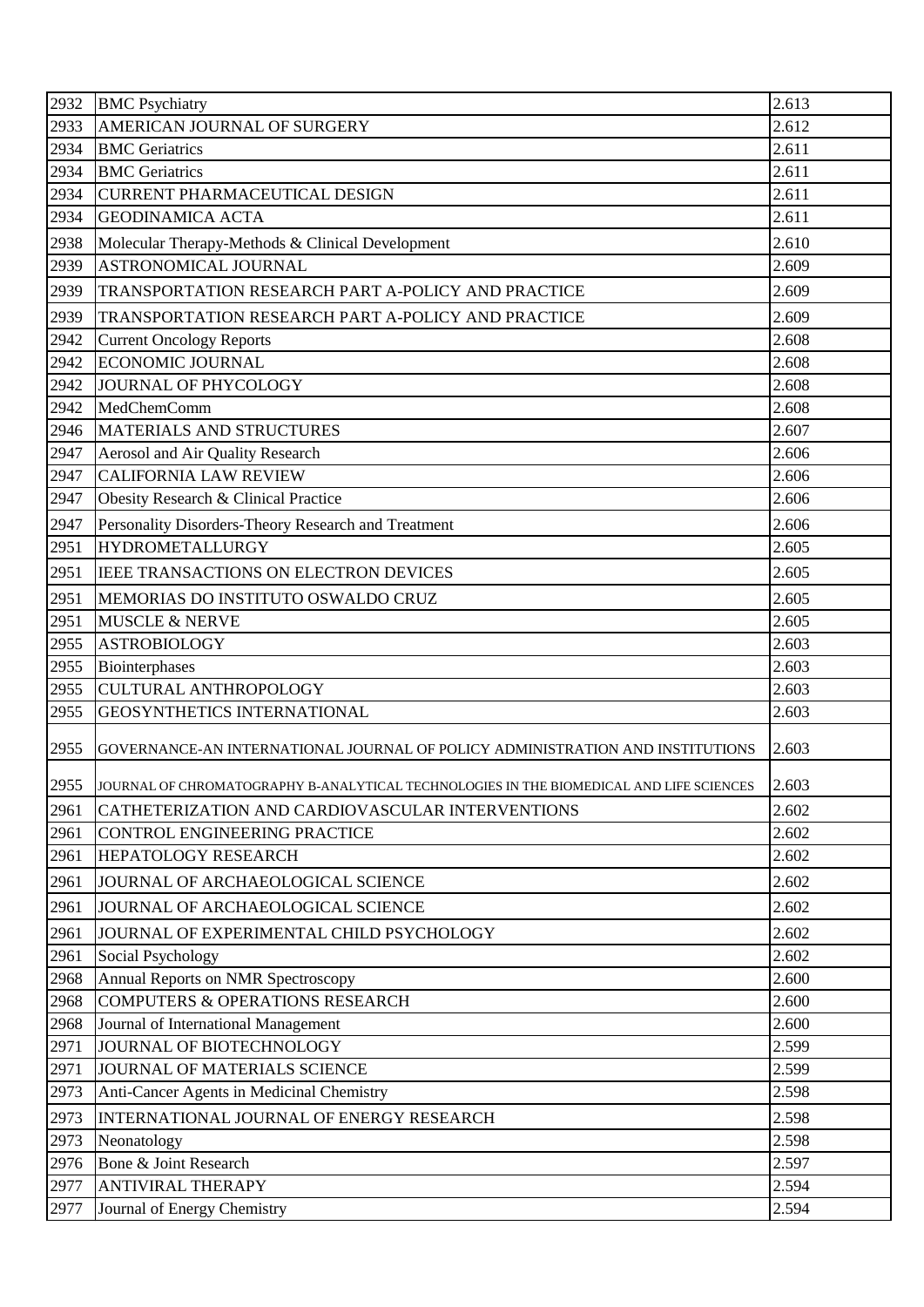| 2977 | Weather Climate and Society                                           | 2.594 |
|------|-----------------------------------------------------------------------|-------|
| 2977 | Weather Climate and Society                                           | 2.594 |
| 2981 | JOURNAL OF SOUND AND VIBRATION                                        | 2.593 |
| 2981 | Journal of Clinical Neurology                                         | 2.593 |
| 2981 | MULTIVARIATE BEHAVIORAL RESEARCH                                      | 2.593 |
| 2981 | MULTIVARIATE BEHAVIORAL RESEARCH                                      | 2.593 |
| 2985 | EUROPEAN ADDICTION RESEARCH                                           | 2.592 |
| 2985 | EUROPEAN ADDICTION RESEARCH                                           | 2.592 |
| 2985 | Environmental Science-Processes & Impacts                             | 2.592 |
| 2985 | World Neurosurgery                                                    | 2.592 |
| 2989 | DERMATOLOGIC CLINICS                                                  | 2.591 |
| 2989 | <b>Emotion Review</b>                                                 | 2.591 |
| 2989 | <b>Optical Materials Express</b>                                      | 2.591 |
| 2992 | <b>INFLAMMOPHARMACOLOGY</b>                                           | 2.590 |
| 2992 | PESTICIDE BIOCHEMISTRY AND PHYSIOLOGY                                 | 2.590 |
| 2992 | STRESS-THE INTERNATIONAL JOURNAL ON THE BIOLOGY OF STRESS             | 2.590 |
| 2995 | <b>SURFACE &amp; COATINGS TECHNOLOGY</b>                              | 2.589 |
| 2995 | <b>VIRGINIA LAW REVIEW</b>                                            | 2.589 |
| 2997 | JOURNAL OF PHYSICS D-APPLIED PHYSICS                                  | 2.588 |
| 2998 | <b>Pharmacological Reports</b>                                        | 2.587 |
| 2999 | AMERICAN JOURNAL OF HEALTH PROMOTION                                  | 2.586 |
| 3000 | GENERAL AND COMPARATIVE ENDOCRINOLOGY                                 | 2.585 |
| 3001 | <b>FUTURE OF CHILDREN</b>                                             | 2.583 |
| 3002 | <b>ANNALS OF EPIDEMIOLOGY</b>                                         | 2.582 |
| 3002 | INTERNATIONAL JOURNAL OF PSYCHOPHYSIOLOGY                             | 2.582 |
| 3002 | INTERNATIONAL JOURNAL OF PSYCHOPHYSIOLOGY                             | 2.582 |
| 3005 | <b>APPLIED GEOCHEMISTRY</b>                                           | 2.581 |
| 3005 | Clinical Interventions in Aging                                       | 2.581 |
| 3005 | EUROPEAN JOURNAL OF PROTISTOLOGY                                      | 2.581 |
| 3005 | Journal of Pain Research                                              | 2.581 |
| 3005 | NEUROCHEMICAL RESEARCH                                                | 2.581 |
| 3005 | SPACE WEATHER-THE INTERNATIONAL JOURNAL OF RESEARCH AND APPLICATIONS  | 2.581 |
| 3011 | <b>BULLETIN OF VOLCANOLOGY</b>                                        | 2.580 |
| 3012 | <b>Frontiers of Physics</b>                                           | 2.579 |
|      |                                                                       |       |
| 3013 | PALAEOGEOGRAPHY PALAEOCLIMATOLOGY PALAEOECOLOGY                       | 2.578 |
| 3014 | <b>AFRICAN AFFAIRS</b>                                                | 2.577 |
| 3014 | INTERNATIONAL JOURNAL OF PHYSICAL DISTRIBUTION & LOGISTICS MANAGEMENT | 2.577 |
| 3014 | MECHANISM AND MACHINE THEORY                                          | 2.577 |
| 3017 | COPD-Journal of Chronic Obstructive Pulmonary Disease                 | 2.576 |
| 3017 | <b>CURRENT PROTEIN &amp; PEPTIDE SCIENCE</b>                          | 2.576 |
| 3017 | Food and Bioprocess Technology                                        | 2.576 |
| 3017 | JOURNAL OF BIOENERGETICS AND BIOMEMBRANES                             | 2.576 |
| 3021 | <b>BOUNDARY-LAYER METEOROLOGY</b>                                     | 2.573 |
| 3021 | Innovative Food Science & Emerging Technologies                       | 2.573 |
| 3021 | <b>PSYCHOTHERAPY</b>                                                  | 2.573 |
| 3024 | <b>MATERIALS LETTERS</b>                                              | 2.572 |
|      |                                                                       |       |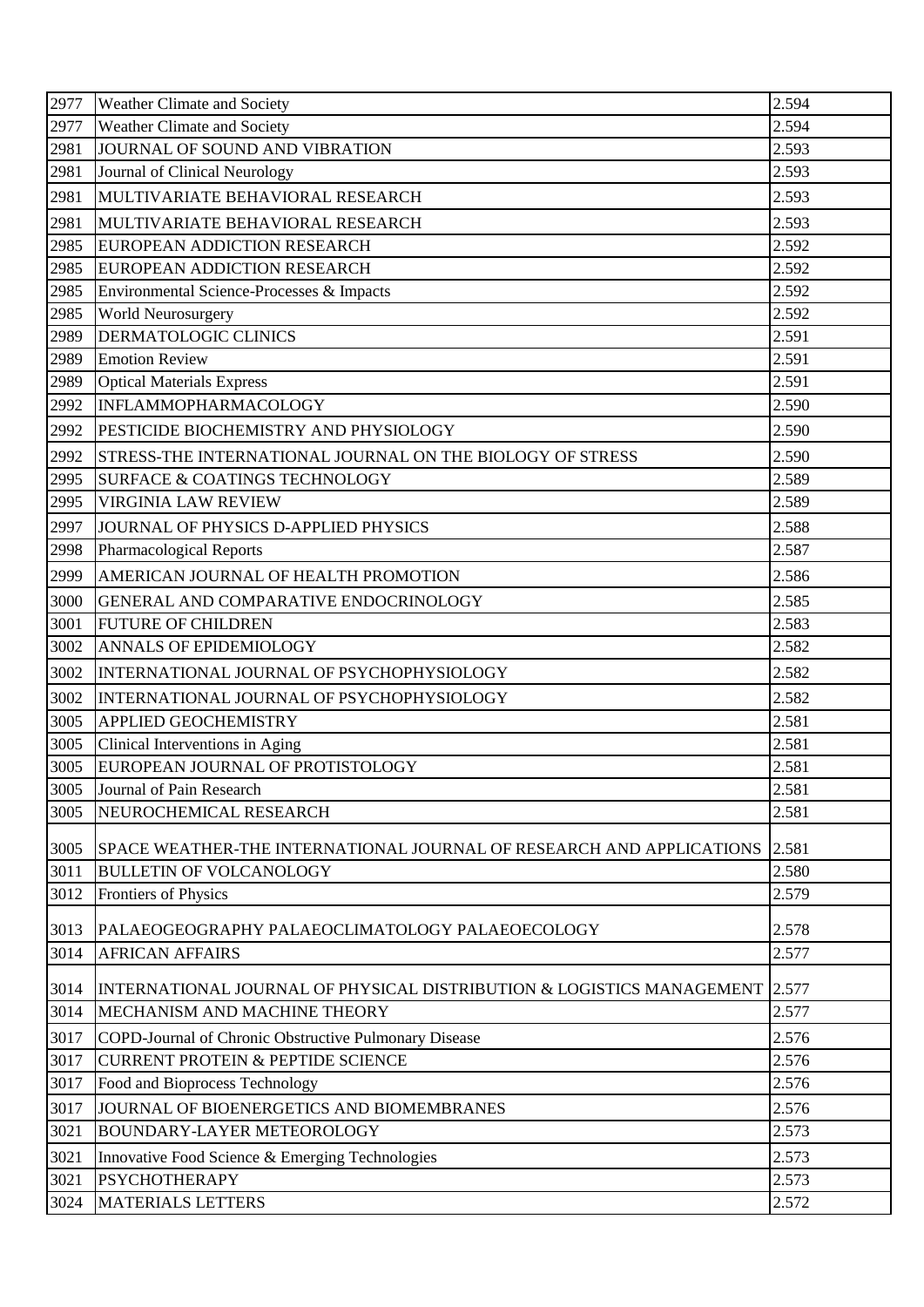| 3025 | <b>AGRICULTURAL SYSTEMS</b>                                                   | 2.571 |
|------|-------------------------------------------------------------------------------|-------|
| 3025 | Cyberpsychology Behavior and Social Networking                                | 2.571 |
| 3025 | <b>DISEASES OF THE ESOPHAGUS</b>                                              | 2.571 |
| 3028 | ADVANCES IN ANATOMIC PATHOLOGY                                                | 2.570 |
| 3028 | <b>AQUACULTURE</b>                                                            | 2.570 |
| 3028 | PREVENTION SCIENCE                                                            | 2.570 |
| 3031 | <b>ENGINEERING GEOLOGY</b>                                                    | 2.569 |
| 3032 | <b>Radiation Oncology</b>                                                     | 2.568 |
| 3033 | <b>DIFFERENTIATION</b>                                                        | 2.567 |
| 3033 | International Journal of Clinical and Health Psychology                       | 2.567 |
| 3033 | <b>Marketing Theory</b>                                                       | 2.567 |
| 3036 | JOURNAL OF MECHANICAL DESIGN                                                  | 2.565 |
| 3037 | SAUDI JOURNAL OF BIOLOGICAL SCIENCES                                          | 2.564 |
| 3038 | <b>EUROPEAN SPINE JOURNAL</b>                                                 | 2.563 |
| 3039 | CHRONOBIOLOGY INTERNATIONAL                                                   | 2.562 |
| 3040 | <b>CURRENT TOPICS IN MEDICINAL CHEMISTRY</b>                                  | 2.561 |
| 3040 | DIAMOND AND RELATED MATERIALS                                                 | 2.561 |
| 3040 | Journal of Prosthodontic Research                                             | 2.561 |
| 3043 | International Journal of Social Robotics                                      | 2.559 |
| 3044 | NAUNYN-SCHMIEDEBERGS ARCHIVES OF PHARMACOLOGY                                 | 2.558 |
| 3044 | SURGEON-JOURNAL OF THE ROYAL COLLEGES OF SURGEONS OF EDINBURGH AND IRELAND    | 2.558 |
| 3046 | JOURNAL OF SEPARATION SCIENCE                                                 | 2.557 |
| 3047 | EUROPEAN JOURNAL OF CANCER PREVENTION                                         | 2.556 |
| 3047 | POLYMER SCIENCE SERIES C                                                      | 2.556 |
| 3047 | <b>PSYCHOTHERAPY RESEARCH</b>                                                 | 2.556 |
| 3050 | JOURNAL OF VOCATIONAL BEHAVIOR                                                | 2.555 |
| 3051 | JOURNAL OF NEUROSCIENCE METHODS                                               | 2.554 |
| 3052 | <b>GEOTHERMICS</b>                                                            | 2.553 |
| 3052 | HISTOCHEMISTRY AND CELL BIOLOGY                                               | 2.553 |
| 3054 | AMERICAN JOURNAL OF PHYSICAL ANTHROPOLOGY                                     | 2.552 |
| 3054 | AMERICAN JOURNAL OF PHYSICAL ANTHROPOLOGY                                     | 2.552 |
| 3054 | Materials Science and Engineering B-Advanced Functional Solid-State Materials | 2.552 |
| 3054 | PHARMACOEPIDEMIOLOGY AND DRUG SAFETY                                          | 2.552 |
| 3054 | PUBLIC UNDERSTANDING OF SCIENCE                                               | 2.552 |
| 3059 | BRITISH JOURNAL OF HEALTH PSYCHOLOGY                                          | 2.551 |
| 3060 | <b>MYCOLOGIA</b>                                                              | 2.550 |
| 3060 | Research in Organizational Behavior                                           | 2.550 |
| 3060 | <b>SYSTEMS &amp; CONTROL LETTERS</b>                                          | 2.550 |
| 3063 | AMERICAN JOURNAL OF TROPICAL MEDICINE AND HYGIENE                             | 2.549 |
| 3063 | <b>RESEARCH IN MICROBIOLOGY</b>                                               | 2.549 |
| 3065 | <b>REVIEWS IN THE NEUROSCIENCES</b>                                           | 2.546 |
| 3066 | JOURNAL OF RESEARCH IN CRIME AND DELINQUENCY                                  | 2.545 |
| 3066 | Parasite                                                                      | 2.545 |
| 3066 | Reviews in Fisheries Science & Aquaculture                                    | 2.545 |
| 3069 | PSYCHOLOGY OF ADDICTIVE BEHAVIORS                                             | 2.543 |
| 3070 | AMERICAN JOURNAL OF NEPHROLOGY                                                | 2.542 |
| 3070 | IEEE Journal on Emerging and Selected Topics in Circuits and Systems          | 2.542 |
|      |                                                                               |       |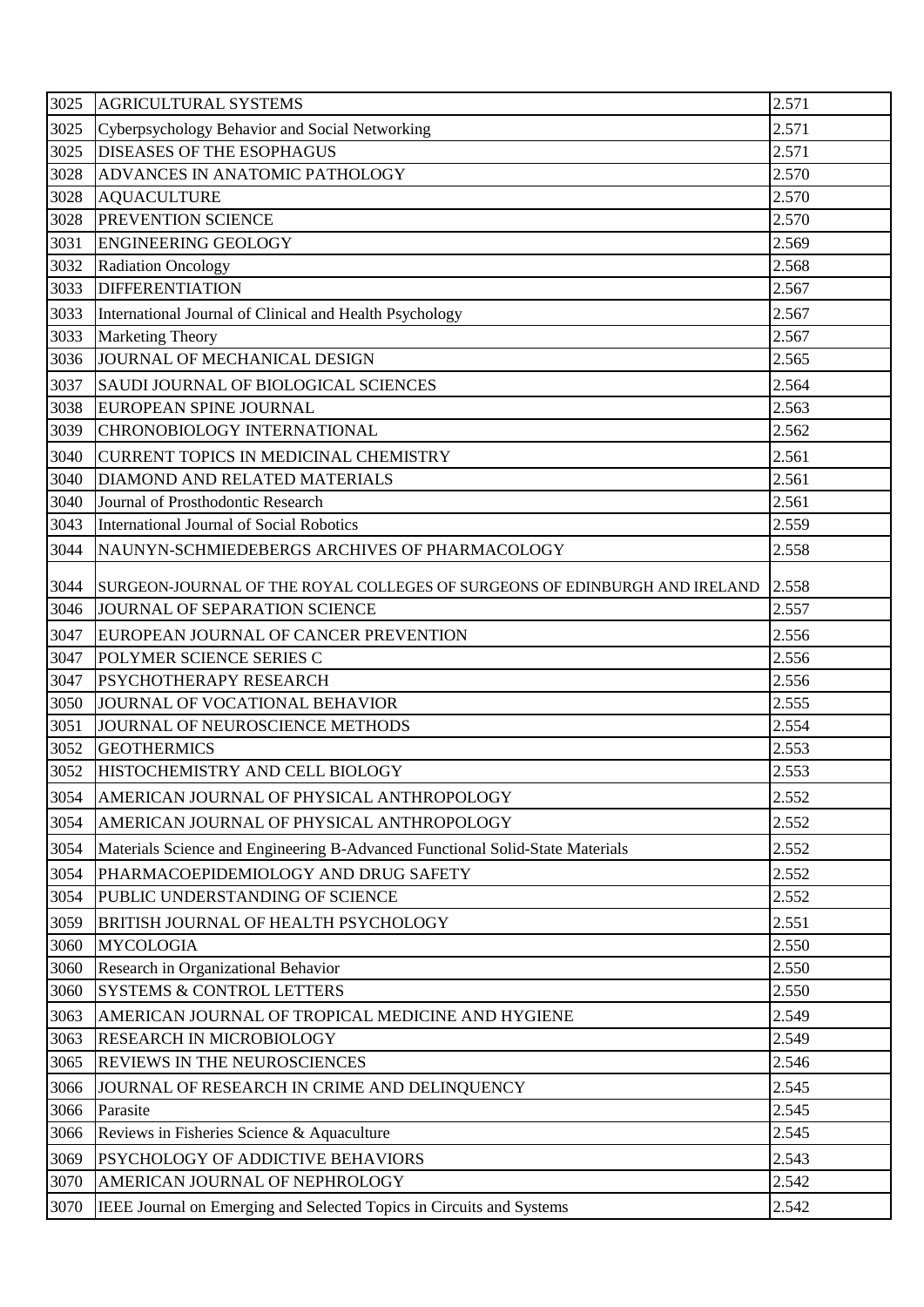| 3072 | <b>Endocrine Connections</b>                                             | 2.541 |
|------|--------------------------------------------------------------------------|-------|
| 3072 | <b>HEALTH &amp; PLACE</b>                                                | 2.541 |
| 3072 | <b>HEALTH &amp; PLACE</b>                                                | 2.541 |
| 3075 | Journal of Infrared Millimeter and Terahertz Waves                       | 2.540 |
| 3076 | JOURNAL OF SPORTS SCIENCES                                               | 2.539 |
| 3076 | <b>RADIATION RESEARCH</b>                                                | 2.539 |
| 3078 | CHEMICAL ENGINEERING RESEARCH & DESIGN                                   | 2.538 |
| 3078 | Journal of Parkinsons Disease                                            | 2.538 |
| 3080 | COGNITIVE AND BEHAVIORAL PRACTICE                                        | 2.537 |
| 3080 | Journal of Family Nursing                                                | 2.537 |
| 3080 | Journal of Family Nursing                                                | 2.537 |
| 3080 | <b>LASER PHYSICS LETTERS</b>                                             | 2.537 |
| 3080 | Strategic Entrepreneurship Journal                                       | 2.537 |
| 3085 | <b>FOREIGN AFFAIRS</b>                                                   | 2.536 |
| 3085 | Globalization and Health                                                 | 2.536 |
| 3085 | Globalization and Health                                                 | 2.536 |
| 3085 | <b>IET Control Theory and Applications</b>                               | 2.536 |
| 3085 | JOURNAL OF NON-NEWTONIAN FLUID MECHANICS                                 | 2.536 |
| 3085 | MOLECULAR AND BIOCHEMICAL PARASITOLOGY                                   | 2.536 |
| 3085 | SPECTROCHIMICA ACTA PART A-MOLECULAR AND BIOMOLECULAR SPECTROSCOPY 2.536 |       |
| 3092 | Biomicrofluidics                                                         | 2.535 |
| 3092 | Cellular and Molecular Bioengineering                                    | 2.535 |
| 3092 | <b>Clinical Genitourinary Cancer</b>                                     | 2.535 |
| 3095 | <b>COMPUTERS &amp; GEOSCIENCES</b>                                       | 2.533 |
| 3095 | IEEE Antennas and Wireless Propagation Letters                           | 2.533 |
| 3095 | <b>NURSE EDUCATION TODAY</b>                                             | 2.533 |
| 3095 | <b>NURSE EDUCATION TODAY</b>                                             | 2.533 |
| 3099 | <b>INTERNATIONAL JOURNAL OF INFECTIOUS DISEASES</b>                      | 2.532 |
| 3099 | <b>MICROCIRCULATION</b>                                                  | 2.532 |
| 3101 | Journal of Sport and Health Science                                      | 2.531 |
| 3101 | Journal of Sport and Health Science                                      | 2.531 |
| 3101 | <b>WEAR</b>                                                              | 2.531 |
| 3104 | JOURNAL OF BIOMEDICAL OPTICS                                             | 2.530 |
| 3105 | CONTINUUM MECHANICS AND THERMODYNAMICS                                   | 2.529 |
| 3106 | COMPUTATIONAL LINGUISTICS                                                | 2.528 |
| 3106 | <b>COMPUTATIONAL LINGUISTICS</b>                                         | 2.528 |
| 3106 | <b>IEEE SIGNAL PROCESSING LETTERS</b>                                    | 2.528 |
| 3106 | Journal of Aerosol Medicine and Pulmonary Drug Delivery                  | 2.528 |
| 3106 | Maternal and Child Nutrition                                             | 2.528 |
| 3106 | <b>PSYCHIATRY RESEARCH</b>                                               | 2.528 |
| 3106 | <b>PSYCHIATRY RESEARCH</b>                                               | 2.528 |
| 3113 | JOURNAL OF NEURORADIOLOGY                                                | 2.526 |
| 3113 | RESTORATIVE NEUROLOGY AND NEUROSCIENCE                                   | 2.526 |
| 3113 | SCANDINAVIAN JOURNAL OF GASTROENTEROLOGY                                 | 2.526 |
| 3116 | PULMONARY PHARMACOLOGY & THERAPEUTICS                                    | 2.525 |
| 3117 | <b>GENES AND IMMUNITY</b>                                                | 2.524 |
| 3117 | JOURNAL OF GENE MEDICINE                                                 | 2.524 |
|      |                                                                          |       |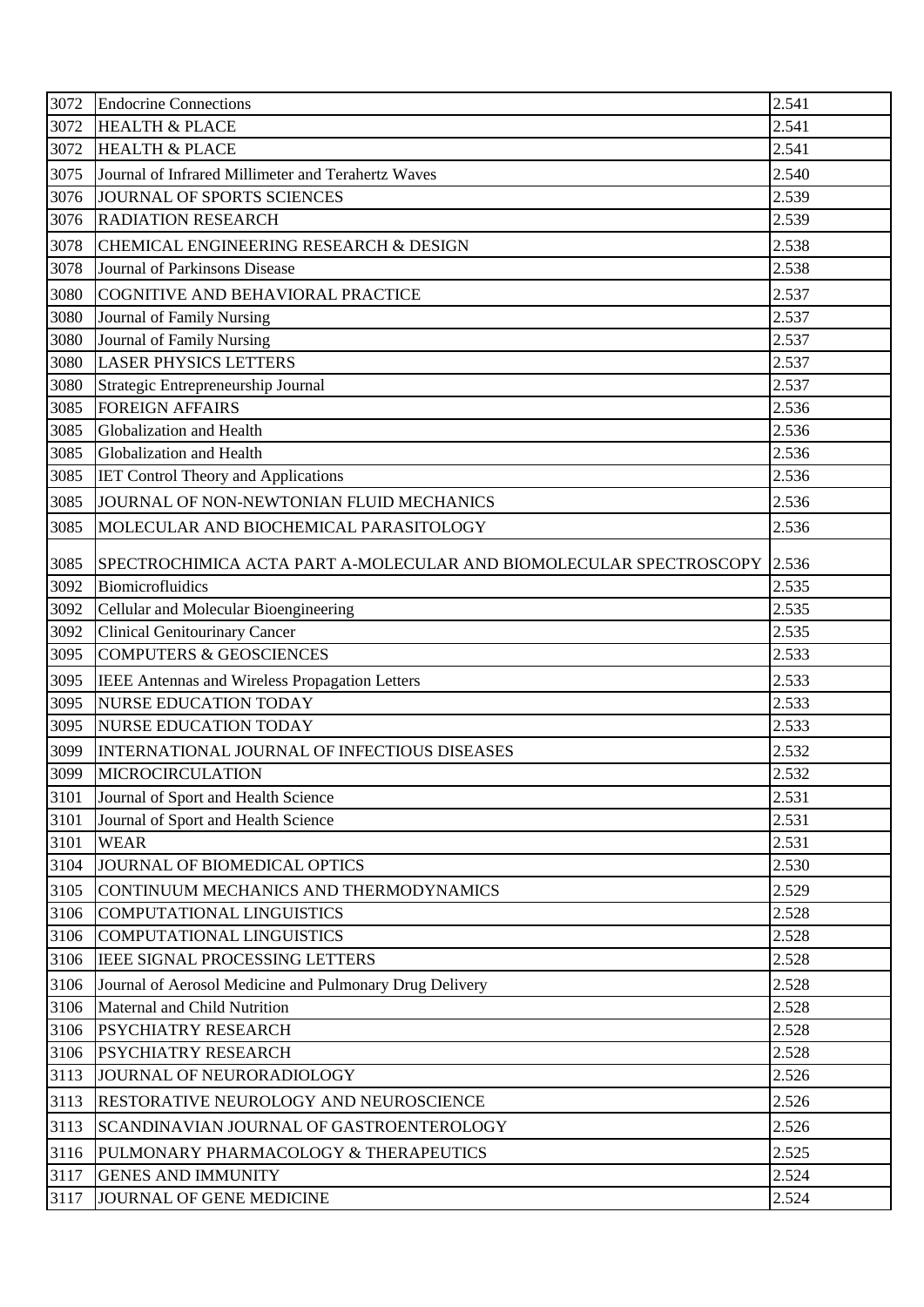| 3117 | Journal of Neurologic Physical Therapy                    | 2.524              |
|------|-----------------------------------------------------------|--------------------|
| 3120 | CLINICAL OTOLARYNGOLOGY                                   | 2.523              |
| 3120 | PRENATAL DIAGNOSIS                                        | 2.523              |
| 3120 | <b>PROTEIN SCIENCE</b>                                    | 2.523              |
| 3123 | Annual Review of Vision Science                           | 2.522              |
| 3123 | JOURNAL OF SOILS AND SEDIMENTS                            | 2.522              |
| 3125 | <b>INFORMATION SYSTEMS FRONTIERS</b>                      | 2.521              |
| 3126 | <b>CHEMICAL SENSES</b>                                    | 2.520              |
| 3126 | <b>Critical Care and Resuscitation</b>                    | 2.520              |
| 3126 | INTERNATIONAL ORTHOPAEDICS                                | 2.520              |
| 3126 | Transportmetrica B-Transport Dynamics                     | 2.520              |
| 3126 | Transportmetrica B-Transport Dynamics                     | 2.520              |
| 3131 | Cardiology in Review                                      | 2.519              |
| 3131 | <b>ECONOMIC GEOLOGY</b>                                   | 2.519              |
| 3133 | <b>BIRTH-ISSUES IN PERINATAL CARE</b>                     | 2.518              |
| 3133 | <b>BIRTH-ISSUES IN PERINATAL CARE</b>                     | 2.518              |
| 3133 | <b>RISK ANALYSIS</b>                                      | 2.518              |
| 3133 | <b>RISK ANALYSIS</b>                                      | 2.518              |
| 3137 | HUMAN DEVELOPMENT                                         | 2.517              |
| 3137 | JOURNAL OF BEHAVIOR THERAPY AND EXPERIMENTAL PSYCHIATRY   | 2.517              |
| 3139 | ACM TRANSACTIONS ON SOFTWARE ENGINEERING AND METHODOLOGY  | 2.516              |
| 3139 | <b>Computer Networks</b>                                  | 2.516              |
| 3139 | <b>Current Drug Delivery</b>                              | 2.516              |
| 3139 | JOURNAL OF COUNSELING PSYCHOLOGY                          | 2.516              |
| 3139 | PEDIATRIC NEPHROLOGY                                      | 2.516              |
| 3144 | PEDIATRIC BLOOD & CANCER                                  | $\overline{2.513}$ |
| 3145 | <b>IEEE SENSORS JOURNAL</b>                               | 2.512              |
| 3145 | <b>WEST EUROPEAN POLITICS</b>                             | 2.512              |
| 3147 | JOURNAL OF HISTOCHEMISTRY & CYTOCHEMISTRY                 | 2.511              |
| 3148 | <b>CANCER CAUSES &amp; CONTROL</b>                        | 2.510              |
| 3148 | International Journal of Endocrinology                    | 2.510              |
| 3148 | NATURAL HAZARDS AND EARTH SYSTEM SCIENCES                 | 2.510              |
| 3151 | INTERNATIONAL JOURNAL OF MULTIPHASE FLOW                  | 2.509              |
| 3151 | <b>MAMMALIAN GENOME</b>                                   | 2.509              |
| 3153 | <b>MUTAGENESIS</b>                                        | 2.507              |
| 3154 | CNS & Neurological Disorders-Drug Targets                 | 2.506              |
| 3154 | <b>SCIENCE EDUCATION</b>                                  | 2.506              |
| 3156 | NEURAL COMPUTING & APPLICATIONS                           | 2.505              |
| 3157 | PERSONALITY AND SOCIAL PSYCHOLOGY BULLETIN                | 2.504              |
| 3158 | COMPUTER METHODS AND PROGRAMS IN BIOMEDICINE              | 2.503              |
| 3159 | ENZYME AND MICROBIAL TECHNOLOGY                           | 2.502              |
| 3159 | INTERNATIONAL JOURNAL OF GEOGRAPHICAL INFORMATION SCIENCE | 2.502              |
| 3159 | INTERNATIONAL JOURNAL OF GEOGRAPHICAL INFORMATION SCIENCE | 2.502              |
| 3159 | <b>MEDICAL TEACHER</b>                                    | 2.502              |
| 3163 | <b>LEUKEMIA RESEARCH</b>                                  | 2.501              |
|      |                                                           | 2.500              |
| 3164 | Advances in Carbohydrate Chemistry and Biochemistry       |                    |
| 3164 | COMMUNICATIONS IN MATHEMATICAL PHYSICS                    | 2.500              |
| 3164 | European Journal of Health Economics                      | 2.500              |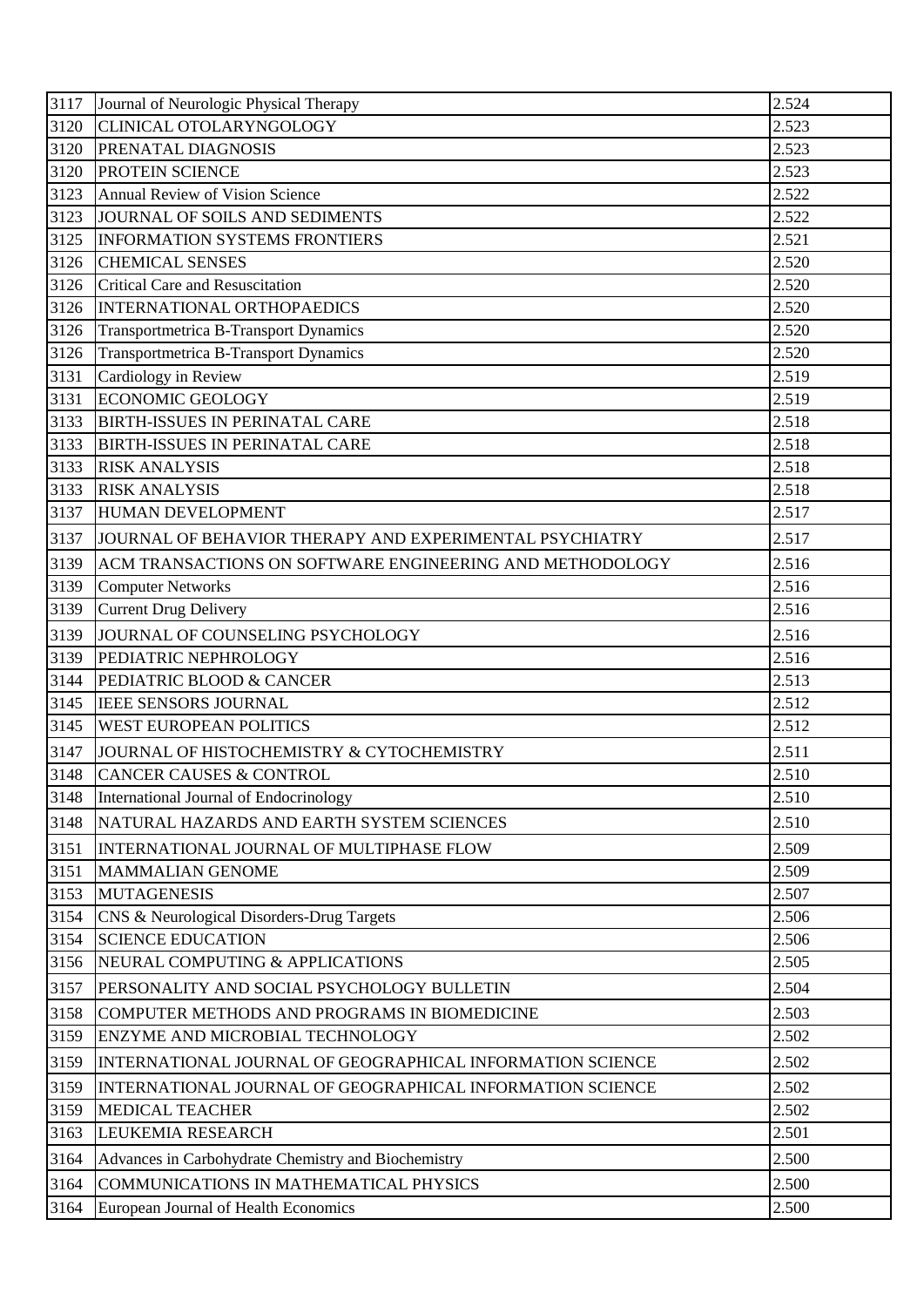| 3164 | <b>HERPETOLOGICAL MONOGRAPHS</b>                                                  | 2.500 |
|------|-----------------------------------------------------------------------------------|-------|
| 3164 | JOURNAL OF BEHAVIORAL MEDICINE                                                    | 2.500 |
| 3164 | Journal of Studies on Alcohol and Drugs                                           | 2.500 |
| 3164 | Journal of Studies on Alcohol and Drugs                                           | 2.500 |
| 3164 | MACROMOLECULAR CHEMISTRY AND PHYSICS                                              | 2.500 |
| 3164 | REVIEWS ON ADVANCED MATERIALS SCIENCE                                             | 2.500 |
| 3164 | Water Alternatives-An Interdisciplinary Journal on Water Politics and Development | 2.500 |
| 3164 | Water Alternatives-An Interdisciplinary Journal on Water Politics and Development | 2.500 |
| 3175 | SENSORS AND ACTUATORS A-PHYSICAL                                                  | 2.499 |
| 3175 | <b>SPINE</b>                                                                      | 2.499 |
| 3177 | COMPUTER VISION AND IMAGE UNDERSTANDING                                           | 2.498 |
| 3178 | Frontiers in Bioscience-Landmark                                                  | 2.497 |
| 3178 | PROCESS BIOCHEMISTRY                                                              | 2.497 |
| 3180 | <b>MECHATRONICS</b>                                                               | 2.496 |
| 3181 | JOURNAL OF APPLIED CRYSTALLOGRAPHY                                                | 2.495 |
| 3181 | Journal of Inflammation-London                                                    | 2.495 |
| 3181 | Pain Practice                                                                     | 2.495 |
| 3184 | Clinical Lymphoma Myeloma & Leukemia                                              | 2.494 |
| 3184 | ULTRASOUND IN MEDICINE AND BIOLOGY                                                | 2.494 |
| 3186 | IEEE Transactions on Human-Machine Systems                                        | 2.493 |
| 3186 | PARASITE IMMUNOLOGY                                                               | 2.493 |
| 3186 | PHOTOGRAMMETRIC ENGINEERING AND REMOTE SENSING                                    | 2.493 |
| 3189 | JOURNAL OF VOLCANOLOGY AND GEOTHERMAL RESEARCH                                    | 2.492 |
| 3190 | IEEE-ACM Transactions on Audio Speech and Language Processing                     | 2.491 |
| 3190 | JOURNAL OF NUTRITION EDUCATION AND BEHAVIOR                                       | 2.491 |
| 3192 | Ecosphere                                                                         | 2.490 |
| 3192 | Human Gene Therapy Clinical Development                                           | 2.490 |
| 3192 | INTERNATIONAL JOURNAL OF GENERAL SYSTEMS                                          | 2.490 |
| 3195 | <b>BioEnergy Research</b>                                                         | 2.487 |
| 3196 | Frontiers in Neurorobotics                                                        | 2.486 |
| 3196 | <b>NEUROPEPTIDES</b>                                                              | 2.486 |
| 3196 | PEDIATRIC INFECTIOUS DISEASE JOURNAL                                              | 2.486 |
| 3196 | <b>TOPICS IN CATALYSIS</b>                                                        | 2.486 |
| 3200 | <b>BMC IMMUNOLOGY</b>                                                             | 2.485 |
| 3200 | IEEE TRANSACTIONS ON NANOTECHNOLOGY                                               | 2.485 |
| 3200 | <b>SIAM Journal on Imaging Sciences</b>                                           | 2.485 |
| 3203 | Journal of Building Performance Simulation                                        | 2.483 |
| 3204 | <b>COMPARATIVE POLITICAL STUDIES</b>                                              | 2.481 |
| 3204 | European Management Journal                                                       | 2.481 |
| 3204 | JOURNAL OF NEUROSCIENCE RESEARCH                                                  | 2.481 |
| 3204 | Pituitary                                                                         | 2.481 |
| 3204 | QUARTERLY JOURNAL OF NUCLEAR MEDICINE AND MOLECULAR IMAGING                       | 2.481 |
| 3209 | ACTA OBSTETRICIA ET GYNECOLOGICA SCANDINAVICA                                     | 2.480 |
| 3209 | <b>Cancer Control</b>                                                             | 2.480 |
| 3209 | DEEP-SEA RESEARCH PART I-OCEANOGRAPHIC RESEARCH PAPERS                            | 2.480 |
| 3212 | CHILD AND ADOLESCENT PSYCHIATRIC CLINICS OF NORTH AMERICA                         | 2.479 |
| 3212 | <b>Health Reports</b>                                                             | 2.479 |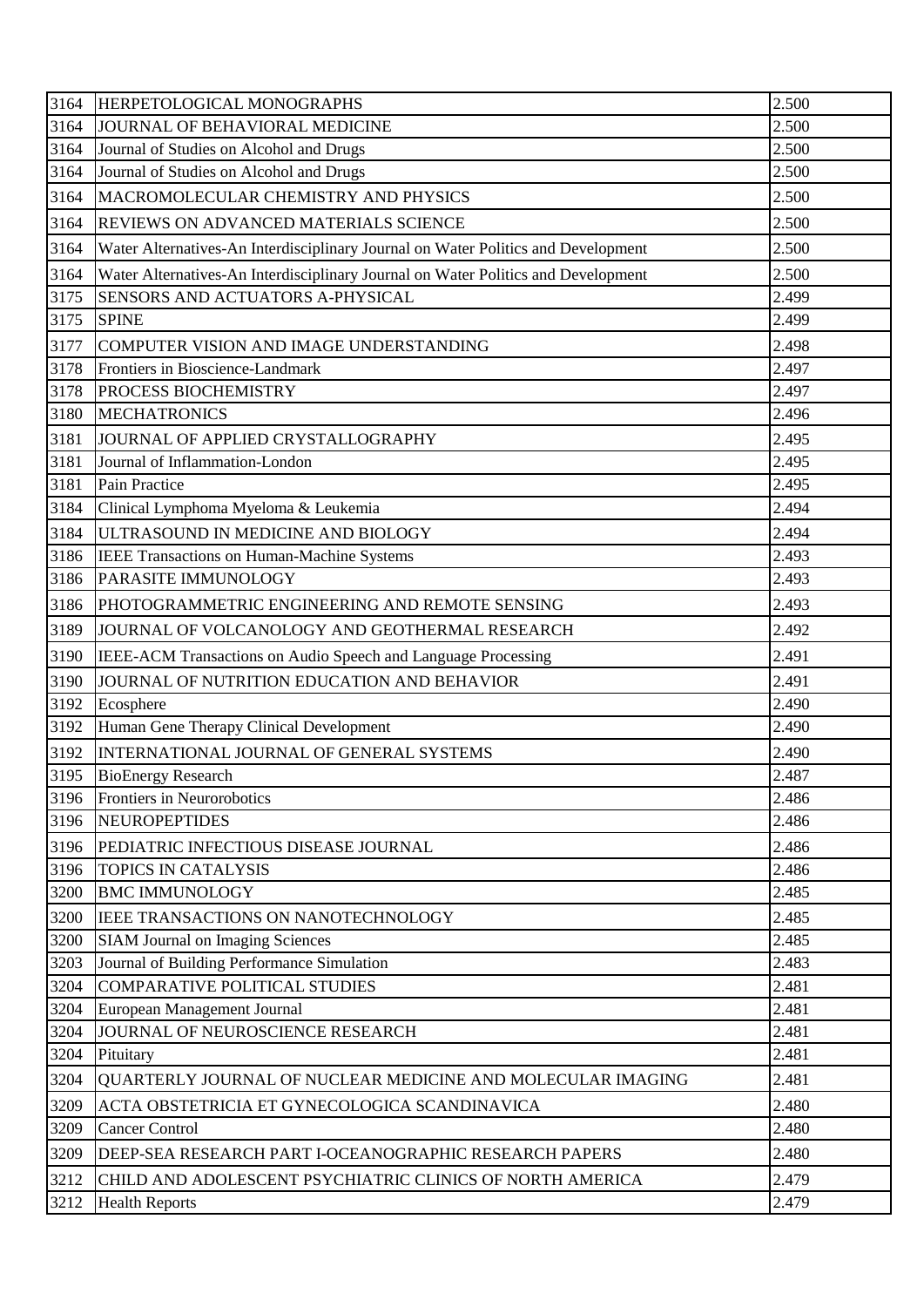| 3212 | <b>Health Reports</b>                                          | 2.479 |
|------|----------------------------------------------------------------|-------|
| 3215 | <b>CLINICAL RADIOLOGY</b>                                      | 2.478 |
| 3215 | Cardiovascular Therapeutics                                    | 2.478 |
| 3217 | Journal of Evidence-Based Dental Practice                      | 2.477 |
| 3218 | <b>Biomed Research International</b>                           | 2.476 |
| 3218 | INTERNATIONAL JOURNAL OF MODERN PHYSICS D                      | 2.476 |
| 3218 | <b>International Business Review</b>                           | 2.476 |
| 3218 | Journal of Patient Safety                                      | 2.476 |
| 3218 | Journal of Patient Safety                                      | 2.476 |
| 3223 | APPLIED VEGETATION SCIENCE                                     | 2.474 |
| 3223 | CYTOMETRY PART B-CLINICAL CYTOMETRY                            | 2.474 |
| 3223 | JOURNAL OF DAIRY SCIENCE                                       | 2.474 |
| 3226 | <b>BIOLOGICAL INVASIONS</b>                                    | 2.473 |
| 3226 | <b>FLUID PHASE EQUILIBRIA</b>                                  | 2.473 |
| 3228 | <b>SOFT COMPUTING</b>                                          | 2.472 |
| 3229 | JOURNAL OF HUMAN GENETICS                                      | 2.471 |
| 3229 | <b>LARYNGOSCOPE</b>                                            | 2.471 |
| 3231 | <b>Biomedical Materials</b>                                    | 2.469 |
| 3231 | JOURNAL OF QUATERNARY SCIENCE                                  | 2.469 |
| 3233 | <b>INFECTION</b>                                               | 2.468 |
| 3233 | INTERNATIONAL JOURNAL OF TUBERCULOSIS AND LUNG DISEASE         | 2.468 |
| 3233 | NUTRITION IN CLINICAL PRACTICE                                 | 2.468 |
| 3236 | ARCHIVES OF ENVIRONMENTAL CONTAMINATION AND TOXICOLOGY         | 2.467 |
| 3236 | POLITICAL COMMUNICATION                                        | 2.467 |
| 3238 | BIOCHEMICAL AND BIOPHYSICAL RESEARCH COMMUNICATIONS            | 2.466 |
| 3238 | CANADIAN JOURNAL OF FISHERIES AND AQUATIC SCIENCES             | 2.466 |
| 3240 | <b>ANNALS OF PHYSICS</b>                                       | 2.465 |
| 3240 | <b>MOLECULAR BREEDING</b>                                      | 2.465 |
| 3240 | <b>PLATELETS</b>                                               | 2.465 |
| 3243 | JOURNAL OF GEOCHEMICAL EXPLORATION                             | 2.464 |
| 3243 | JOURNAL OF GEOTECHNICAL AND GEOENVIRONMENTAL ENGINEERING       | 2.464 |
| 3243 | POLYMER TESTING                                                | 2.464 |
| 3246 | JOURNAL OF THE SCIENCE OF FOOD AND AGRICULTURE                 | 2.463 |
| 3247 | EUROPEAN JOURNAL OF RADIOLOGY                                  | 2.462 |
| 3247 | <b>SOCIAL NETWORKS</b>                                         | 2.462 |
| 3249 | Journal of Ovarian Research                                    | 2.461 |
| 3250 | Quaternary Geochronology                                       | 2.460 |
| 3251 | CURRENT PHARMACEUTICAL BIOTECHNOLOGY                           | 2.459 |
| 3252 | Journal of Neurogastroenterology and Motility                  | 2.457 |
| 3252 | <b>MARINE CHEMISTRY</b>                                        | 2.457 |
| 3254 | IEEE TRANSACTIONS ON INSTRUMENTATION AND MEASUREMENT           | 2.456 |
| 3254 | JOURNAL OF MEDICAL SYSTEMS                                     | 2.456 |
| 3254 | SOLVENT EXTRACTION AND ION EXCHANGE                            | 2.456 |
| 3257 | Bulletin of the Astronomical Society of India                  | 2.455 |
| 3257 | ISRAEL JOURNAL OF CHEMISTRY                                    | 2.455 |
| 3257 | JARO-JOURNAL OF THE ASSOCIATION FOR RESEARCH IN OTOLARYNGOLOGY | 2.455 |
| 3257 | MEDICAL CLINICS OF NORTH AMERICA                               | 2.455 |
|      |                                                                |       |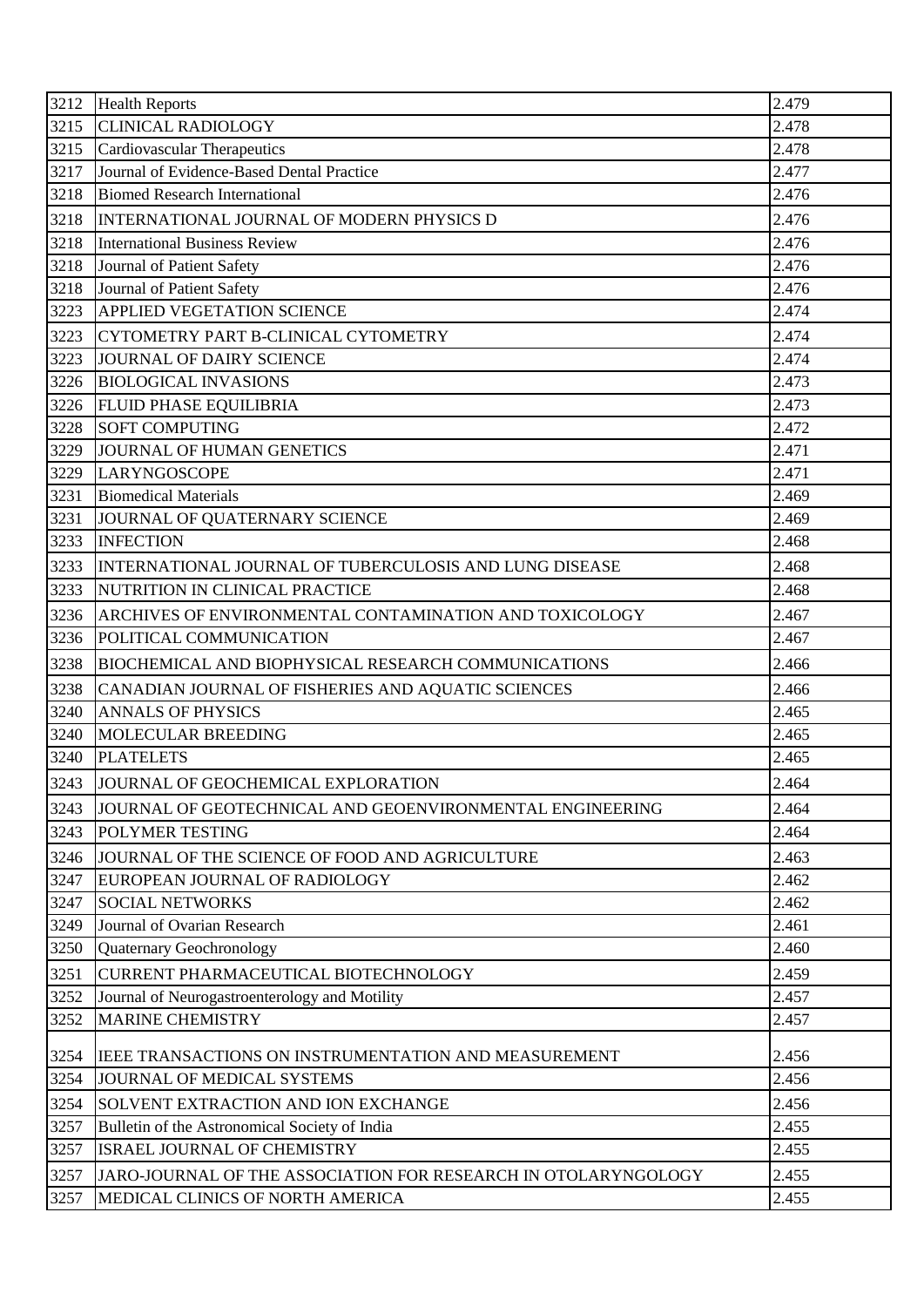| 3261 | <b>BIOORGANIC &amp; MEDICINAL CHEMISTRY LETTERS</b>         | 2.454 |
|------|-------------------------------------------------------------|-------|
| 3261 | <b>LUPUS</b>                                                | 2.454 |
| 3261 | ORGANIZATIONAL BEHAVIOR AND HUMAN DECISION PROCESSES        | 2.454 |
| 3264 | <b>BEHAVIORAL NEUROSCIENCE</b>                              | 2.453 |
| 3264 | OCULAR IMMUNOLOGY AND INFLAMMATION                          | 2.453 |
| 3266 | AAPS PHARMSCITECH                                           | 2.451 |
| 3266 | <b>Current Issues in Tourism</b>                            | 2.451 |
| 3266 | International Journal of Advertising                        | 2.451 |
| 3266 | JOURNAL OF SPORT & EXERCISE PSYCHOLOGY                      | 2.451 |
| 3266 | JOURNAL OF SPORT & EXERCISE PSYCHOLOGY                      | 2.451 |
| 3271 | ANNALES DE L INSTITUT HENRI POINCARE-ANALYSE NON LINEAIRE   | 2.450 |
| 3272 | <b>CITIES</b>                                               | 2.449 |
| 3272 | <b>IEEE Wireless Communications Letters</b>                 | 2.449 |
| 3274 | <b>ACTA MATHEMATICA</b>                                     | 2.448 |
| 3274 | <b>BMC BIOINFORMATICS</b>                                   | 2.448 |
| 3274 | SEIZURE-EUROPEAN JOURNAL OF EPILEPSY                        | 2.448 |
| 3277 | <b>JOURNAL OF ECT</b>                                       | 2.447 |
| 3277 | <b>JOURNAL OF ECT</b>                                       | 2.447 |
| 3277 | JOURNAL OF EPIDEMIOLOGY                                     | 2.447 |
| 3277 | NUTRITION AND CANCER-AN INTERNATIONAL JOURNAL               | 2.447 |
| 3277 | <b>TAXON</b>                                                | 2.447 |
| 3282 | Journal of Space Weather and Space Climate                  | 2.446 |
| 3282 | MATERIALS RESEARCH BULLETIN                                 | 2.446 |
| 3282 | MATHEMATICAL PROGRAMMING                                    | 2.446 |
| 3285 | EUROPEAN JOURNAL OF SOIL BIOLOGY                            | 2.445 |
| 3286 | <b>COMPUTER-AIDED DESIGN</b>                                | 2.444 |
| 3286 | EUROPEAN JOURNAL OF INORGANIC CHEMISTRY                     | 2.444 |
| 3286 | JOURNAL OF BIOMOLECULAR SCREENING                           | 2.444 |
| 3286 | JOURNAL OF PEDIATRIC PSYCHOLOGY                             | 2.444 |
| 3286 | JOURNAL OF PHYSIOLOGY AND BIOCHEMISTRY                      | 2.444 |
| 3286 | JOURNAL OF SYSTEMS AND SOFTWARE                             | 2.444 |
| 3286 | JOURNAL OF ZOOLOGICAL SYSTEMATICS AND EVOLUTIONARY RESEARCH | 2.444 |
| 3286 | R & D MANAGEMENT                                            | 2.444 |
| 3294 | <b>Reproductive Sciences</b>                                | 2.443 |
| 3295 | <b>Chemistry Central Journal</b>                            | 2.442 |
| 3295 | Journal of Atherosclerosis and Thrombosis                   | 2.442 |
| 3297 | Human Resource Development Quarterly                        | 2.441 |
| 3298 | <b>Ecology and Evolution</b>                                | 2.440 |
| 3298 | JOURNAL OF CHILD AND ADOLESCENT PSYCHOPHARMACOLOGY          | 2.440 |
| 3300 | <b>BRAIN AND LANGUAGE</b>                                   | 2.439 |
| 3300 | <b>BRAIN AND LANGUAGE</b>                                   | 2.439 |
| 3300 | JOURNAL OF MARINE SYSTEMS                                   | 2.439 |
| 3303 | ACTA ANAESTHESIOLOGICA SCANDINAVICA                         | 2.438 |
| 3304 | EARLY CHILDHOOD RESEARCH QUARTERLY                          | 2.436 |
| 3305 | <b>BMC Pulmonary Medicine</b>                               | 2.435 |
| 3305 | <b>SYNTHETIC METALS</b>                                     | 2.435 |
| 3307 | <b>CLINICAL BIOCHEMISTRY</b>                                | 2.434 |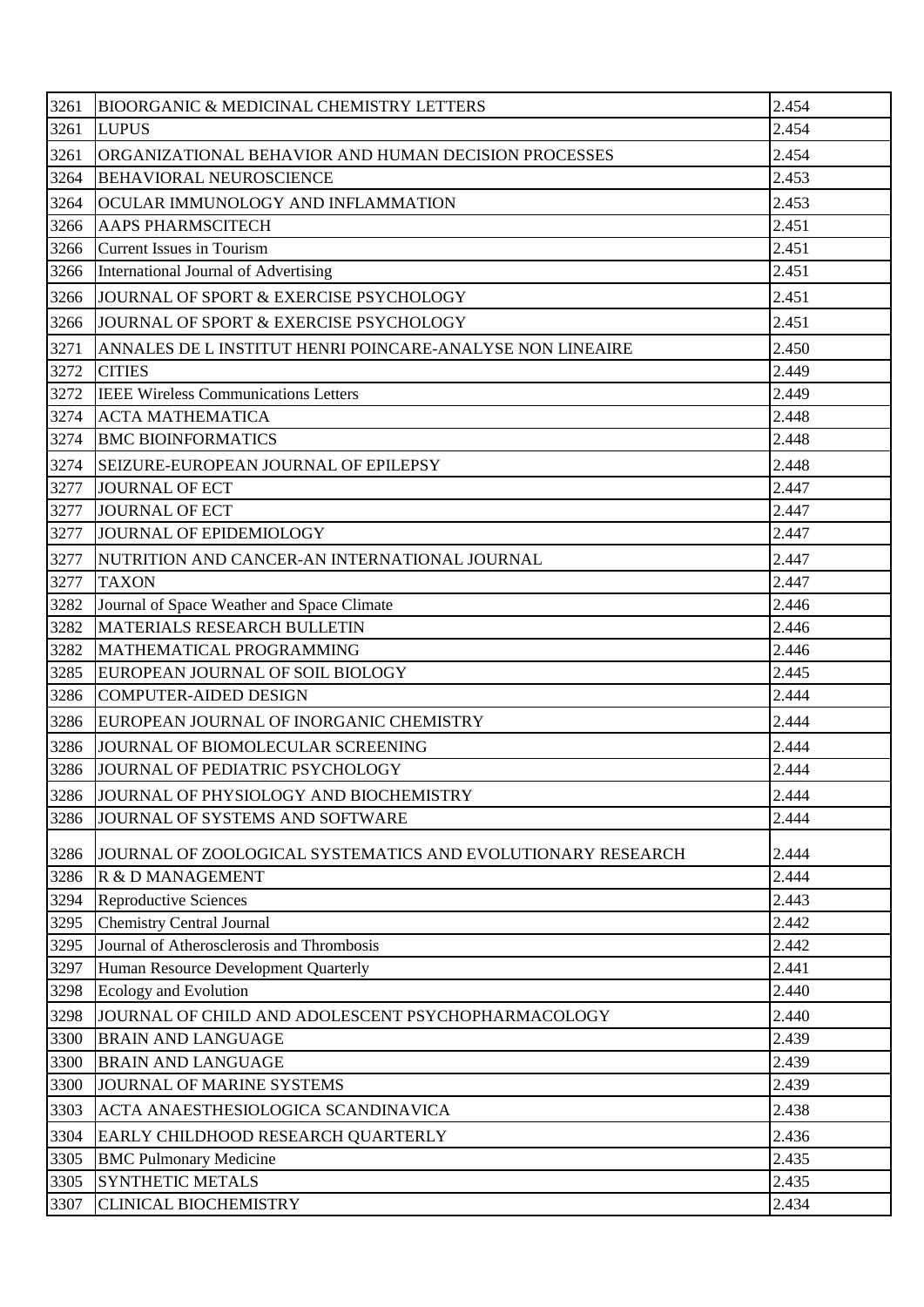| 3307<br>2.434<br>JOURNAL OF MOLECULAR EVOLUTION<br>3310<br><b>BRAIN AND COGNITION</b><br>2.432<br>3310<br>2.432<br><b>BRAIN AND COGNITION</b><br>Expert Review of Respiratory Medicine<br>2.432<br>3310<br>JOURNAL OF HEREDITY<br>2.432<br>3310<br>JOURNAL OF MAGNETIC RESONANCE<br>2.432<br>2.432<br><b>PSYCHOLOGY OF WOMEN QUARTERLY</b><br>3316<br>EUROPEAN JOURNAL OF PUBLIC HEALTH<br>2.431<br>2.431<br>3316<br>EUROPEAN JOURNAL OF PUBLIC HEALTH<br><b>ENERGY JOURNAL</b><br>2.429<br>3318<br>2.429<br><b>ENERGY JOURNAL</b><br>2.429<br>JOURNAL OF COMPARATIVE PHYSIOLOGY A-NEUROETHOLOGY SENSORY NEURAL AND BEHAVIORAL PHYSIOLOGY<br>2.429<br><b>JOURNAL OF RARE EARTHS</b><br>PATIENT EDUCATION AND COUNSELING<br>2.429<br>3318<br>PATIENT EDUCATION AND COUNSELING<br>2.429<br>2.429<br>3318<br><b>RESEARCH-TECHNOLOGY MANAGEMENT</b><br>3318<br>2.429<br><b>RESEARCH-TECHNOLOGY MANAGEMENT</b><br>Review of International Organizations<br>2.429<br>2.427<br>Andrology<br>JOURNAL OF SEDIMENTARY RESEARCH<br>2.427<br>3329<br>Academy of Management Learning & Education<br>2.426<br>INTERNATIONAL JOURNAL OF COLORECTAL DISEASE<br>2.426<br>NUCLEAR MEDICINE AND BIOLOGY<br>2.426<br>Clinical and Vaccine Immunology<br>2.425<br>PLANT PATHOLOGY<br>2.425<br>2.424<br>ANNALS OF NUTRITION AND METABOLISM<br>3335<br>EXPERIMENTAL AND MOLECULAR PATHOLOGY<br>2.423<br><b>INTERNATIONAL PSYCHOGERIATRICS</b><br>2.423<br>2.423<br><b>INTERNATIONAL PSYCHOGERIATRICS</b><br>3335<br>2.423<br>JOURNAL OF BONE AND MINERAL METABOLISM<br>3339<br>2.422<br>JOURNAL OF MASS SPECTROMETRY<br>2.421<br>3340<br><b>FAMILY PROCESS</b><br>3340<br>Journal of School Violence<br>2.421<br><b>SMALL BUSINESS ECONOMICS</b><br>3340<br>2.421<br>JOURNAL OF ENGINEERING AND TECHNOLOGY MANAGEMENT<br>2.419<br>3343<br>2.419<br>JOURNAL OF ENGINEERING AND TECHNOLOGY MANAGEMENT<br>2.419<br>JOURNAL OF QUANTITATIVE SPECTROSCOPY & RADIATIVE TRANSFER<br>3343<br>2.419<br>Journal of Visceral Surgery<br>3343<br>Metacognition and Learning<br>2.419<br>3348<br>JOURNAL OF RESEARCH IN PERSONALITY<br>2.417<br>3348<br><b>Studies in Science Education</b><br>2.417<br>3348<br><b>Studies in Science Education</b><br>2.417<br>COMPARATIVE BIOCHEMISTRY AND PHYSIOLOGY C-TOXICOLOGY & PHARMACOLOGY<br>2.416<br>3351<br>2.416<br><b>CURRENT OPINION IN OBSTETRICS &amp; GYNECOLOGY</b> | 3307 | FORTSCHRITTE DER PHYSIK-PROGRESS OF PHYSICS | 2.434 |
|------------------------------------------------------------------------------------------------------------------------------------------------------------------------------------------------------------------------------------------------------------------------------------------------------------------------------------------------------------------------------------------------------------------------------------------------------------------------------------------------------------------------------------------------------------------------------------------------------------------------------------------------------------------------------------------------------------------------------------------------------------------------------------------------------------------------------------------------------------------------------------------------------------------------------------------------------------------------------------------------------------------------------------------------------------------------------------------------------------------------------------------------------------------------------------------------------------------------------------------------------------------------------------------------------------------------------------------------------------------------------------------------------------------------------------------------------------------------------------------------------------------------------------------------------------------------------------------------------------------------------------------------------------------------------------------------------------------------------------------------------------------------------------------------------------------------------------------------------------------------------------------------------------------------------------------------------------------------------------------------------------------------------------------------------------------------------------------------------------------------------------------------------------------------------------------------------------------------------------------------------------------------------------------------------------------------------------------------------------------------------------|------|---------------------------------------------|-------|
|                                                                                                                                                                                                                                                                                                                                                                                                                                                                                                                                                                                                                                                                                                                                                                                                                                                                                                                                                                                                                                                                                                                                                                                                                                                                                                                                                                                                                                                                                                                                                                                                                                                                                                                                                                                                                                                                                                                                                                                                                                                                                                                                                                                                                                                                                                                                                                                    |      |                                             |       |
|                                                                                                                                                                                                                                                                                                                                                                                                                                                                                                                                                                                                                                                                                                                                                                                                                                                                                                                                                                                                                                                                                                                                                                                                                                                                                                                                                                                                                                                                                                                                                                                                                                                                                                                                                                                                                                                                                                                                                                                                                                                                                                                                                                                                                                                                                                                                                                                    |      |                                             |       |
|                                                                                                                                                                                                                                                                                                                                                                                                                                                                                                                                                                                                                                                                                                                                                                                                                                                                                                                                                                                                                                                                                                                                                                                                                                                                                                                                                                                                                                                                                                                                                                                                                                                                                                                                                                                                                                                                                                                                                                                                                                                                                                                                                                                                                                                                                                                                                                                    |      |                                             |       |
|                                                                                                                                                                                                                                                                                                                                                                                                                                                                                                                                                                                                                                                                                                                                                                                                                                                                                                                                                                                                                                                                                                                                                                                                                                                                                                                                                                                                                                                                                                                                                                                                                                                                                                                                                                                                                                                                                                                                                                                                                                                                                                                                                                                                                                                                                                                                                                                    | 3310 |                                             |       |
|                                                                                                                                                                                                                                                                                                                                                                                                                                                                                                                                                                                                                                                                                                                                                                                                                                                                                                                                                                                                                                                                                                                                                                                                                                                                                                                                                                                                                                                                                                                                                                                                                                                                                                                                                                                                                                                                                                                                                                                                                                                                                                                                                                                                                                                                                                                                                                                    |      |                                             |       |
|                                                                                                                                                                                                                                                                                                                                                                                                                                                                                                                                                                                                                                                                                                                                                                                                                                                                                                                                                                                                                                                                                                                                                                                                                                                                                                                                                                                                                                                                                                                                                                                                                                                                                                                                                                                                                                                                                                                                                                                                                                                                                                                                                                                                                                                                                                                                                                                    |      |                                             |       |
|                                                                                                                                                                                                                                                                                                                                                                                                                                                                                                                                                                                                                                                                                                                                                                                                                                                                                                                                                                                                                                                                                                                                                                                                                                                                                                                                                                                                                                                                                                                                                                                                                                                                                                                                                                                                                                                                                                                                                                                                                                                                                                                                                                                                                                                                                                                                                                                    | 3310 |                                             |       |
|                                                                                                                                                                                                                                                                                                                                                                                                                                                                                                                                                                                                                                                                                                                                                                                                                                                                                                                                                                                                                                                                                                                                                                                                                                                                                                                                                                                                                                                                                                                                                                                                                                                                                                                                                                                                                                                                                                                                                                                                                                                                                                                                                                                                                                                                                                                                                                                    |      |                                             |       |
|                                                                                                                                                                                                                                                                                                                                                                                                                                                                                                                                                                                                                                                                                                                                                                                                                                                                                                                                                                                                                                                                                                                                                                                                                                                                                                                                                                                                                                                                                                                                                                                                                                                                                                                                                                                                                                                                                                                                                                                                                                                                                                                                                                                                                                                                                                                                                                                    |      |                                             |       |
|                                                                                                                                                                                                                                                                                                                                                                                                                                                                                                                                                                                                                                                                                                                                                                                                                                                                                                                                                                                                                                                                                                                                                                                                                                                                                                                                                                                                                                                                                                                                                                                                                                                                                                                                                                                                                                                                                                                                                                                                                                                                                                                                                                                                                                                                                                                                                                                    | 3318 |                                             |       |
|                                                                                                                                                                                                                                                                                                                                                                                                                                                                                                                                                                                                                                                                                                                                                                                                                                                                                                                                                                                                                                                                                                                                                                                                                                                                                                                                                                                                                                                                                                                                                                                                                                                                                                                                                                                                                                                                                                                                                                                                                                                                                                                                                                                                                                                                                                                                                                                    |      |                                             |       |
|                                                                                                                                                                                                                                                                                                                                                                                                                                                                                                                                                                                                                                                                                                                                                                                                                                                                                                                                                                                                                                                                                                                                                                                                                                                                                                                                                                                                                                                                                                                                                                                                                                                                                                                                                                                                                                                                                                                                                                                                                                                                                                                                                                                                                                                                                                                                                                                    |      |                                             |       |
|                                                                                                                                                                                                                                                                                                                                                                                                                                                                                                                                                                                                                                                                                                                                                                                                                                                                                                                                                                                                                                                                                                                                                                                                                                                                                                                                                                                                                                                                                                                                                                                                                                                                                                                                                                                                                                                                                                                                                                                                                                                                                                                                                                                                                                                                                                                                                                                    | 3318 |                                             |       |
|                                                                                                                                                                                                                                                                                                                                                                                                                                                                                                                                                                                                                                                                                                                                                                                                                                                                                                                                                                                                                                                                                                                                                                                                                                                                                                                                                                                                                                                                                                                                                                                                                                                                                                                                                                                                                                                                                                                                                                                                                                                                                                                                                                                                                                                                                                                                                                                    | 3318 |                                             |       |
|                                                                                                                                                                                                                                                                                                                                                                                                                                                                                                                                                                                                                                                                                                                                                                                                                                                                                                                                                                                                                                                                                                                                                                                                                                                                                                                                                                                                                                                                                                                                                                                                                                                                                                                                                                                                                                                                                                                                                                                                                                                                                                                                                                                                                                                                                                                                                                                    | 3318 |                                             |       |
|                                                                                                                                                                                                                                                                                                                                                                                                                                                                                                                                                                                                                                                                                                                                                                                                                                                                                                                                                                                                                                                                                                                                                                                                                                                                                                                                                                                                                                                                                                                                                                                                                                                                                                                                                                                                                                                                                                                                                                                                                                                                                                                                                                                                                                                                                                                                                                                    |      |                                             |       |
|                                                                                                                                                                                                                                                                                                                                                                                                                                                                                                                                                                                                                                                                                                                                                                                                                                                                                                                                                                                                                                                                                                                                                                                                                                                                                                                                                                                                                                                                                                                                                                                                                                                                                                                                                                                                                                                                                                                                                                                                                                                                                                                                                                                                                                                                                                                                                                                    |      |                                             |       |
|                                                                                                                                                                                                                                                                                                                                                                                                                                                                                                                                                                                                                                                                                                                                                                                                                                                                                                                                                                                                                                                                                                                                                                                                                                                                                                                                                                                                                                                                                                                                                                                                                                                                                                                                                                                                                                                                                                                                                                                                                                                                                                                                                                                                                                                                                                                                                                                    |      |                                             |       |
|                                                                                                                                                                                                                                                                                                                                                                                                                                                                                                                                                                                                                                                                                                                                                                                                                                                                                                                                                                                                                                                                                                                                                                                                                                                                                                                                                                                                                                                                                                                                                                                                                                                                                                                                                                                                                                                                                                                                                                                                                                                                                                                                                                                                                                                                                                                                                                                    | 3318 |                                             |       |
|                                                                                                                                                                                                                                                                                                                                                                                                                                                                                                                                                                                                                                                                                                                                                                                                                                                                                                                                                                                                                                                                                                                                                                                                                                                                                                                                                                                                                                                                                                                                                                                                                                                                                                                                                                                                                                                                                                                                                                                                                                                                                                                                                                                                                                                                                                                                                                                    | 3327 |                                             |       |
|                                                                                                                                                                                                                                                                                                                                                                                                                                                                                                                                                                                                                                                                                                                                                                                                                                                                                                                                                                                                                                                                                                                                                                                                                                                                                                                                                                                                                                                                                                                                                                                                                                                                                                                                                                                                                                                                                                                                                                                                                                                                                                                                                                                                                                                                                                                                                                                    | 3327 |                                             |       |
|                                                                                                                                                                                                                                                                                                                                                                                                                                                                                                                                                                                                                                                                                                                                                                                                                                                                                                                                                                                                                                                                                                                                                                                                                                                                                                                                                                                                                                                                                                                                                                                                                                                                                                                                                                                                                                                                                                                                                                                                                                                                                                                                                                                                                                                                                                                                                                                    |      |                                             |       |
|                                                                                                                                                                                                                                                                                                                                                                                                                                                                                                                                                                                                                                                                                                                                                                                                                                                                                                                                                                                                                                                                                                                                                                                                                                                                                                                                                                                                                                                                                                                                                                                                                                                                                                                                                                                                                                                                                                                                                                                                                                                                                                                                                                                                                                                                                                                                                                                    | 3329 |                                             |       |
|                                                                                                                                                                                                                                                                                                                                                                                                                                                                                                                                                                                                                                                                                                                                                                                                                                                                                                                                                                                                                                                                                                                                                                                                                                                                                                                                                                                                                                                                                                                                                                                                                                                                                                                                                                                                                                                                                                                                                                                                                                                                                                                                                                                                                                                                                                                                                                                    | 3329 |                                             |       |
|                                                                                                                                                                                                                                                                                                                                                                                                                                                                                                                                                                                                                                                                                                                                                                                                                                                                                                                                                                                                                                                                                                                                                                                                                                                                                                                                                                                                                                                                                                                                                                                                                                                                                                                                                                                                                                                                                                                                                                                                                                                                                                                                                                                                                                                                                                                                                                                    | 3332 |                                             |       |
|                                                                                                                                                                                                                                                                                                                                                                                                                                                                                                                                                                                                                                                                                                                                                                                                                                                                                                                                                                                                                                                                                                                                                                                                                                                                                                                                                                                                                                                                                                                                                                                                                                                                                                                                                                                                                                                                                                                                                                                                                                                                                                                                                                                                                                                                                                                                                                                    | 3332 |                                             |       |
|                                                                                                                                                                                                                                                                                                                                                                                                                                                                                                                                                                                                                                                                                                                                                                                                                                                                                                                                                                                                                                                                                                                                                                                                                                                                                                                                                                                                                                                                                                                                                                                                                                                                                                                                                                                                                                                                                                                                                                                                                                                                                                                                                                                                                                                                                                                                                                                    | 3334 |                                             |       |
|                                                                                                                                                                                                                                                                                                                                                                                                                                                                                                                                                                                                                                                                                                                                                                                                                                                                                                                                                                                                                                                                                                                                                                                                                                                                                                                                                                                                                                                                                                                                                                                                                                                                                                                                                                                                                                                                                                                                                                                                                                                                                                                                                                                                                                                                                                                                                                                    |      |                                             |       |
|                                                                                                                                                                                                                                                                                                                                                                                                                                                                                                                                                                                                                                                                                                                                                                                                                                                                                                                                                                                                                                                                                                                                                                                                                                                                                                                                                                                                                                                                                                                                                                                                                                                                                                                                                                                                                                                                                                                                                                                                                                                                                                                                                                                                                                                                                                                                                                                    | 3335 |                                             |       |
|                                                                                                                                                                                                                                                                                                                                                                                                                                                                                                                                                                                                                                                                                                                                                                                                                                                                                                                                                                                                                                                                                                                                                                                                                                                                                                                                                                                                                                                                                                                                                                                                                                                                                                                                                                                                                                                                                                                                                                                                                                                                                                                                                                                                                                                                                                                                                                                    | 3335 |                                             |       |
|                                                                                                                                                                                                                                                                                                                                                                                                                                                                                                                                                                                                                                                                                                                                                                                                                                                                                                                                                                                                                                                                                                                                                                                                                                                                                                                                                                                                                                                                                                                                                                                                                                                                                                                                                                                                                                                                                                                                                                                                                                                                                                                                                                                                                                                                                                                                                                                    |      |                                             |       |
|                                                                                                                                                                                                                                                                                                                                                                                                                                                                                                                                                                                                                                                                                                                                                                                                                                                                                                                                                                                                                                                                                                                                                                                                                                                                                                                                                                                                                                                                                                                                                                                                                                                                                                                                                                                                                                                                                                                                                                                                                                                                                                                                                                                                                                                                                                                                                                                    |      |                                             |       |
|                                                                                                                                                                                                                                                                                                                                                                                                                                                                                                                                                                                                                                                                                                                                                                                                                                                                                                                                                                                                                                                                                                                                                                                                                                                                                                                                                                                                                                                                                                                                                                                                                                                                                                                                                                                                                                                                                                                                                                                                                                                                                                                                                                                                                                                                                                                                                                                    |      |                                             |       |
|                                                                                                                                                                                                                                                                                                                                                                                                                                                                                                                                                                                                                                                                                                                                                                                                                                                                                                                                                                                                                                                                                                                                                                                                                                                                                                                                                                                                                                                                                                                                                                                                                                                                                                                                                                                                                                                                                                                                                                                                                                                                                                                                                                                                                                                                                                                                                                                    |      |                                             |       |
|                                                                                                                                                                                                                                                                                                                                                                                                                                                                                                                                                                                                                                                                                                                                                                                                                                                                                                                                                                                                                                                                                                                                                                                                                                                                                                                                                                                                                                                                                                                                                                                                                                                                                                                                                                                                                                                                                                                                                                                                                                                                                                                                                                                                                                                                                                                                                                                    |      |                                             |       |
|                                                                                                                                                                                                                                                                                                                                                                                                                                                                                                                                                                                                                                                                                                                                                                                                                                                                                                                                                                                                                                                                                                                                                                                                                                                                                                                                                                                                                                                                                                                                                                                                                                                                                                                                                                                                                                                                                                                                                                                                                                                                                                                                                                                                                                                                                                                                                                                    | 3343 |                                             |       |
|                                                                                                                                                                                                                                                                                                                                                                                                                                                                                                                                                                                                                                                                                                                                                                                                                                                                                                                                                                                                                                                                                                                                                                                                                                                                                                                                                                                                                                                                                                                                                                                                                                                                                                                                                                                                                                                                                                                                                                                                                                                                                                                                                                                                                                                                                                                                                                                    |      |                                             |       |
|                                                                                                                                                                                                                                                                                                                                                                                                                                                                                                                                                                                                                                                                                                                                                                                                                                                                                                                                                                                                                                                                                                                                                                                                                                                                                                                                                                                                                                                                                                                                                                                                                                                                                                                                                                                                                                                                                                                                                                                                                                                                                                                                                                                                                                                                                                                                                                                    | 3343 |                                             |       |
|                                                                                                                                                                                                                                                                                                                                                                                                                                                                                                                                                                                                                                                                                                                                                                                                                                                                                                                                                                                                                                                                                                                                                                                                                                                                                                                                                                                                                                                                                                                                                                                                                                                                                                                                                                                                                                                                                                                                                                                                                                                                                                                                                                                                                                                                                                                                                                                    |      |                                             |       |
|                                                                                                                                                                                                                                                                                                                                                                                                                                                                                                                                                                                                                                                                                                                                                                                                                                                                                                                                                                                                                                                                                                                                                                                                                                                                                                                                                                                                                                                                                                                                                                                                                                                                                                                                                                                                                                                                                                                                                                                                                                                                                                                                                                                                                                                                                                                                                                                    |      |                                             |       |
|                                                                                                                                                                                                                                                                                                                                                                                                                                                                                                                                                                                                                                                                                                                                                                                                                                                                                                                                                                                                                                                                                                                                                                                                                                                                                                                                                                                                                                                                                                                                                                                                                                                                                                                                                                                                                                                                                                                                                                                                                                                                                                                                                                                                                                                                                                                                                                                    |      |                                             |       |
|                                                                                                                                                                                                                                                                                                                                                                                                                                                                                                                                                                                                                                                                                                                                                                                                                                                                                                                                                                                                                                                                                                                                                                                                                                                                                                                                                                                                                                                                                                                                                                                                                                                                                                                                                                                                                                                                                                                                                                                                                                                                                                                                                                                                                                                                                                                                                                                    |      |                                             |       |
|                                                                                                                                                                                                                                                                                                                                                                                                                                                                                                                                                                                                                                                                                                                                                                                                                                                                                                                                                                                                                                                                                                                                                                                                                                                                                                                                                                                                                                                                                                                                                                                                                                                                                                                                                                                                                                                                                                                                                                                                                                                                                                                                                                                                                                                                                                                                                                                    |      |                                             |       |
|                                                                                                                                                                                                                                                                                                                                                                                                                                                                                                                                                                                                                                                                                                                                                                                                                                                                                                                                                                                                                                                                                                                                                                                                                                                                                                                                                                                                                                                                                                                                                                                                                                                                                                                                                                                                                                                                                                                                                                                                                                                                                                                                                                                                                                                                                                                                                                                    | 3351 |                                             |       |
|                                                                                                                                                                                                                                                                                                                                                                                                                                                                                                                                                                                                                                                                                                                                                                                                                                                                                                                                                                                                                                                                                                                                                                                                                                                                                                                                                                                                                                                                                                                                                                                                                                                                                                                                                                                                                                                                                                                                                                                                                                                                                                                                                                                                                                                                                                                                                                                    |      |                                             |       |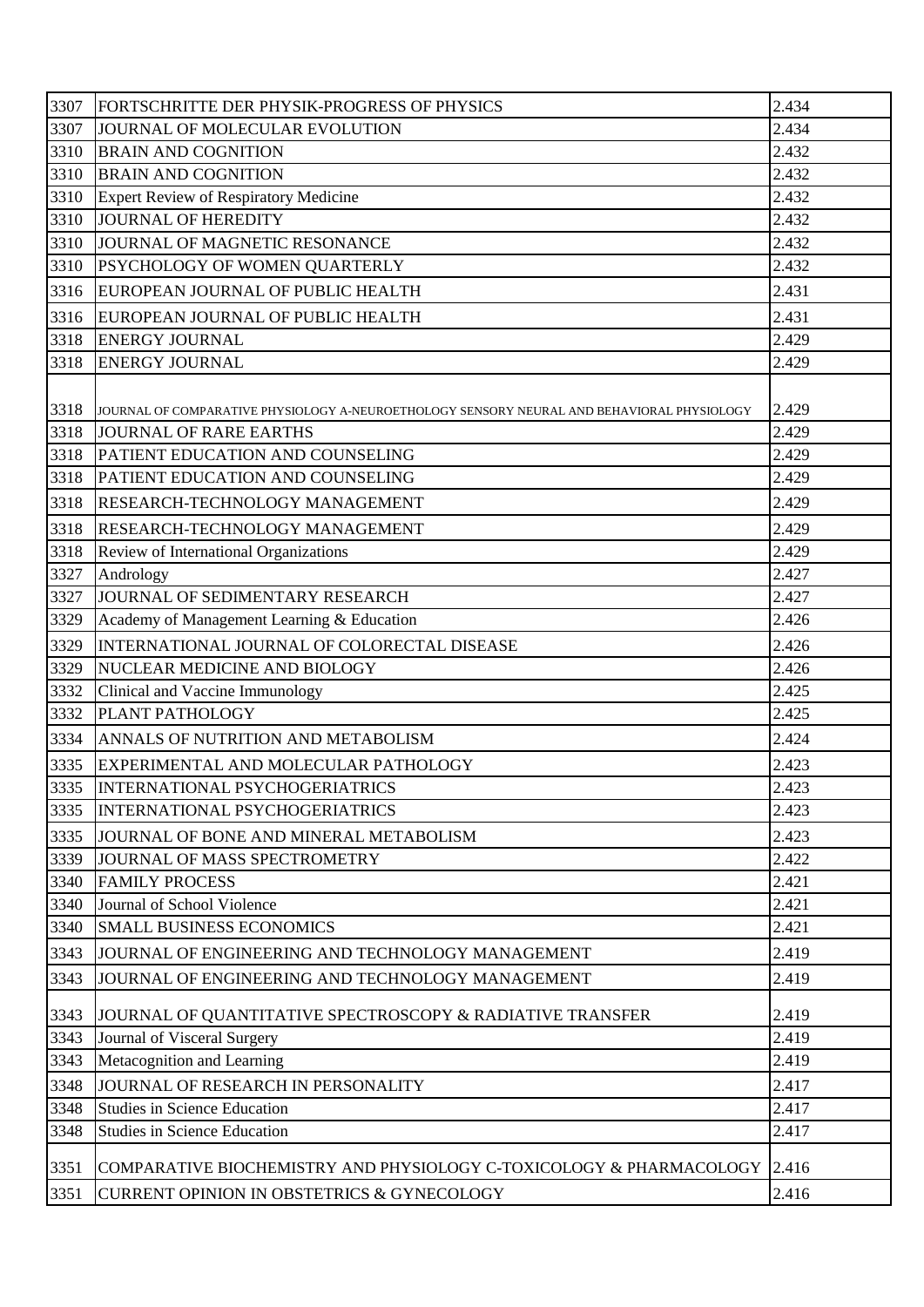| 3353 | <b>BMC BIOTECHNOLOGY</b>                                          | 2.415          |
|------|-------------------------------------------------------------------|----------------|
| 3353 | <b>DESIGN STUDIES</b>                                             | 2.415          |
| 3353 | <b>GENE</b>                                                       | 2.415          |
| 3353 | JOURNAL OF PHARMACOLOGICAL SCIENCES                               | 2.415          |
| 3357 | GEOPHYSICAL JOURNAL INTERNATIONAL                                 | 2.414          |
| 3357 | MATHEMATICAL FINANCE                                              | 2.414          |
| 3357 | <b>MATHEMATICAL FINANCE</b>                                       | 2.414          |
| 3360 | <b>ANTIPODE</b>                                                   | 2.413          |
| 3360 | Annual Review of Anthropology                                     | 2.413          |
| 3362 | EUROPEAN JOURNAL OF PHYCOLOGY                                     | 2.412          |
| 3362 | Papers in Palaeontology                                           | 2.412          |
| 3364 | <b>Behavioral Sleep Medicine</b>                                  | 2.411          |
| 3364 | <b>CELL STRESS &amp; CHAPERONES</b>                               | 2.411          |
| 3366 | BRITISH JOURNAL OF EDUCATIONAL TECHNOLOGY                         | 2.410          |
| 3366 | JOURNAL OF BIOMOLECULAR NMR                                       | 2.410          |
| 3366 | NEUROTOXICOLOGY AND TERATOLOGY                                    | 2.410          |
| 3366 | POLITICAL GEOGRAPHY                                               | 2.410          |
| 3370 | JOURNAL OF ANALYTICAL TOXICOLOGY                                  | 2.409          |
| 3371 | JOURNAL OF STRUCTURAL GEOLOGY                                     | 2.408          |
| 3372 | <b>IEEE TRANSACTIONS ON CIRCUITS AND SYSTEMS I-REGULAR PAPERS</b> | 2.407          |
| 3373 | <b>BMC CELL BIOLOGY</b>                                           | 2.405          |
| 3373 | JOURNAL OF PHARMACY AND PHARMACOLOGY                              | 2.405          |
| 3375 | <b>CANCER IMAGING</b>                                             | 2.404          |
| 3375 | Progress in Electromagnetics Research-PIER                        | 2.404          |
|      | <b>Structure and Bonding</b>                                      | 2.404          |
| 3375 |                                                                   |                |
| 3378 | <b>ARTIFICIAL ORGANS</b>                                          | 2.403          |
| 3378 | BRITISH JOURNAL OF EDUCATIONAL PSYCHOLOGY                         | 2.403          |
| 3378 | Dermatitis                                                        | 2.403          |
| 3381 | <b>BIOPHYSICAL CHEMISTRY</b>                                      | 2.402          |
| 3381 | International Journal of Genomics                                 | 2.402          |
| 3383 | DIAGNOSTIC MICROBIOLOGY AND INFECTIOUS DISEASE                    | 2.401          |
| 3384 | AMERICAN JOURNAL OF CLINICAL PATHOLOGY                            | 2.400          |
| 3384 | Advances in the Study of Behavior                                 | 2.400          |
| 3384 | Discovery Medicine                                                | 2.400          |
| 3384 | Early Intervention in Psychiatry                                  | 2.400          |
| 3384 | Early Intervention in Psychiatry                                  | 2.400          |
| 3384 | RAPID PROTOTYPING JOURNAL                                         | 2.400          |
| 3390 | <b>BIOLOGICAL TRACE ELEMENT RESEARCH</b>                          | 2.399          |
| 3390 | International Journal of Medical Sciences                         | 2.399          |
| 3392 | Electrocatalysis                                                  | 2.398          |
| 3392 | RADIATION AND ENVIRONMENTAL BIOPHYSICS                            | 2.398          |
| 3394 | PSYCHIATRY-INTERPERSONAL AND BIOLOGICAL PROCESSES                 | 2.397          |
| 3394 | PSYCHIATRY-INTERPERSONAL AND BIOLOGICAL PROCESSES                 | 2.397          |
| 3396 | <b>CLINICS IN LABORATORY MEDICINE</b>                             | 2.396          |
| 3396 | Chemical Biology & Drug Design                                    | 2.396          |
| 3396 | JOURNAL OF NEUROPHYSIOLOGY                                        | 2.396          |
| 3396 | JOURNAL OF NURSING SCHOLARSHIP                                    | 2.396<br>2.396 |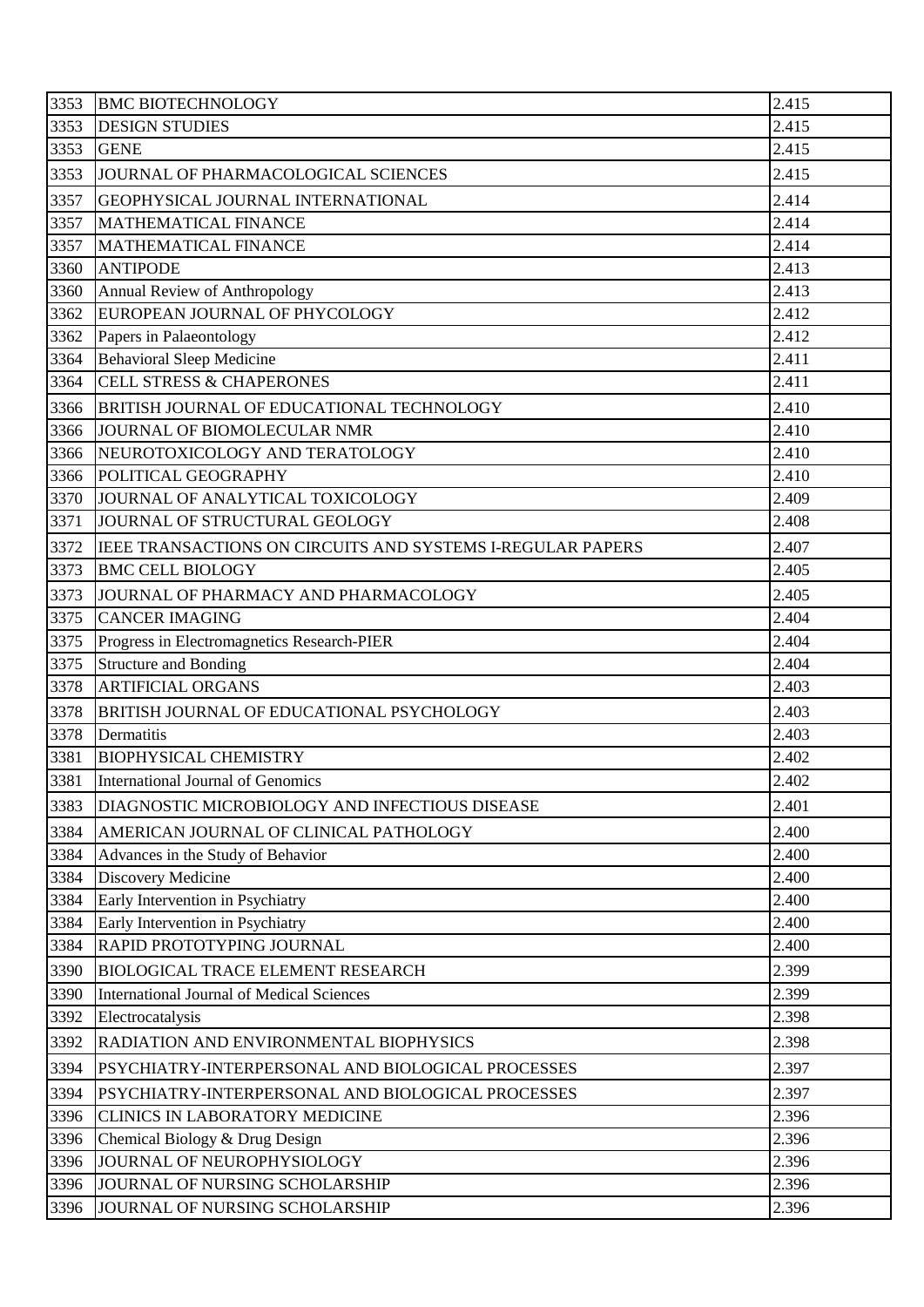| 3401 | ALZHEIMER DISEASE & ASSOCIATED DISORDERS                                     | 2.395 |
|------|------------------------------------------------------------------------------|-------|
| 3401 | <b>GEOTECHNIQUE</b>                                                          | 2.395 |
| 3401 | Personal and Ubiquitous Computing                                            | 2.395 |
| 3404 | <b>INFANCY</b>                                                               | 2.393 |
| 3404 | JOURNAL OF DEVELOPMENTAL AND BEHAVIORAL PEDIATRICS                           | 2.393 |
| 3404 | JOURNAL OF DEVELOPMENTAL AND BEHAVIORAL PEDIATRICS                           | 2.393 |
| 3407 | ARCHIVE FOR RATIONAL MECHANICS AND ANALYSIS                                  | 2.392 |
| 3407 | DEVELOPMENTAL PSYCHOBIOLOGY                                                  | 2.392 |
| 3407 | <b>GEOINFORMATICA</b>                                                        | 2.392 |
| 3407 | JOURNAL OF NEURAL TRANSMISSION                                               | 2.392 |
| 3407 | PLASMA PHYSICS AND CONTROLLED FUSION                                         | 2.392 |
| 3412 | Cartography and Geographic Information Science                               | 2.391 |
| 3412 | <b>Current Vascular Pharmacology</b>                                         | 2.391 |
| 3412 | <b>EXPERIMENTAL ECONOMICS</b>                                                | 2.391 |
| 3412 | <b>GEOPHYSICS</b>                                                            | 2.391 |
| 3412 | <b>INFORMATION PROCESSING &amp; MANAGEMENT</b>                               | 2.391 |
| 3412 | <b>INFORMATION PROCESSING &amp; MANAGEMENT</b>                               | 2.391 |
| 3412 | METEORITICS & PLANETARY SCIENCE                                              | 2.391 |
| 3419 | <b>BEHAVIORAL MEDICINE</b>                                                   | 2.390 |
| 3419 | <b>BEHAVIORAL MEDICINE</b>                                                   | 2.390 |
| 3421 | UPSALA JOURNAL OF MEDICAL SCIENCES                                           | 2.389 |
| 3422 | Augmentative and Alternative Communication                                   | 2.388 |
| 3422 | Augmentative and Alternative Communication                                   | 2.388 |
| 3422 | Journal of Bionic Engineering                                                | 2.388 |
| 3425 | JOURNAL OF EXPERIMENTAL ZOOLOGY PART B-MOLECULAR AND DEVELOPMENTAL EVOLUTION | 2.387 |
| 3425 | <b>Nucleus</b>                                                               | 2.387 |
| 3427 | <b>BEHAVIOR GENETICS</b>                                                     | 2.385 |
| 3427 | <b>BEHAVIOR GENETICS</b>                                                     | 2.385 |
| 3427 | <b>CHROMOSOME RESEARCH</b>                                                   | 2.385 |
| 3427 | JOURNAL OF CHEMICAL ECOLOGY                                                  | 2.385 |
| 3427 | Wiley Interdisciplinary Reviews-Systems Biology and Medicine                 | 2.385 |
| 3432 | <b>Current Treatment Options in Neurology</b>                                | 2.383 |
| 3433 | EQUINE VETERINARY JOURNAL                                                    | 2.382 |
| 3433 | INTEGRATIVE AND COMPARATIVE BIOLOGY                                          | 2.382 |
| 3433 | INTERNATIONAL JOURNAL OF LEGAL MEDICINE                                      | 2.382 |
| 3436 | REQUIREMENTS ENGINEERING                                                     | 2.381 |
| 3437 | CLINICAL PSYCHOLOGY-SCIENCE AND PRACTICE                                     | 2.380 |
| 3437 | <b>CYTOPATHOLOGY</b>                                                         | 2.380 |
| 3437 | <b>JOURNAL OF RURAL STUDIES</b>                                              | 2.380 |
| 3440 | JOURNAL OF INVERTEBRATE PATHOLOGY                                            | 2.379 |
| 3441 | <b>Alcohol Research-Current Reviews</b>                                      | 2.378 |
| 3442 | JOURNAL OF INTERFERON AND CYTOKINE RESEARCH                                  | 2.377 |
| 3442 | MEDICAL MYCOLOGY                                                             | 2.377 |
| 3442 | STRUCTURAL AND MULTIDISCIPLINARY OPTIMIZATION                                | 2.377 |
| 3445 | Annals of Clinical Microbiology and Antimicrobials                           | 2.376 |
| 3446 | IEEE PHOTONICS TECHNOLOGY LETTERS                                            | 2.375 |
| 3446 | Journal of Family Business Strategy                                          | 2.375 |
|      |                                                                              |       |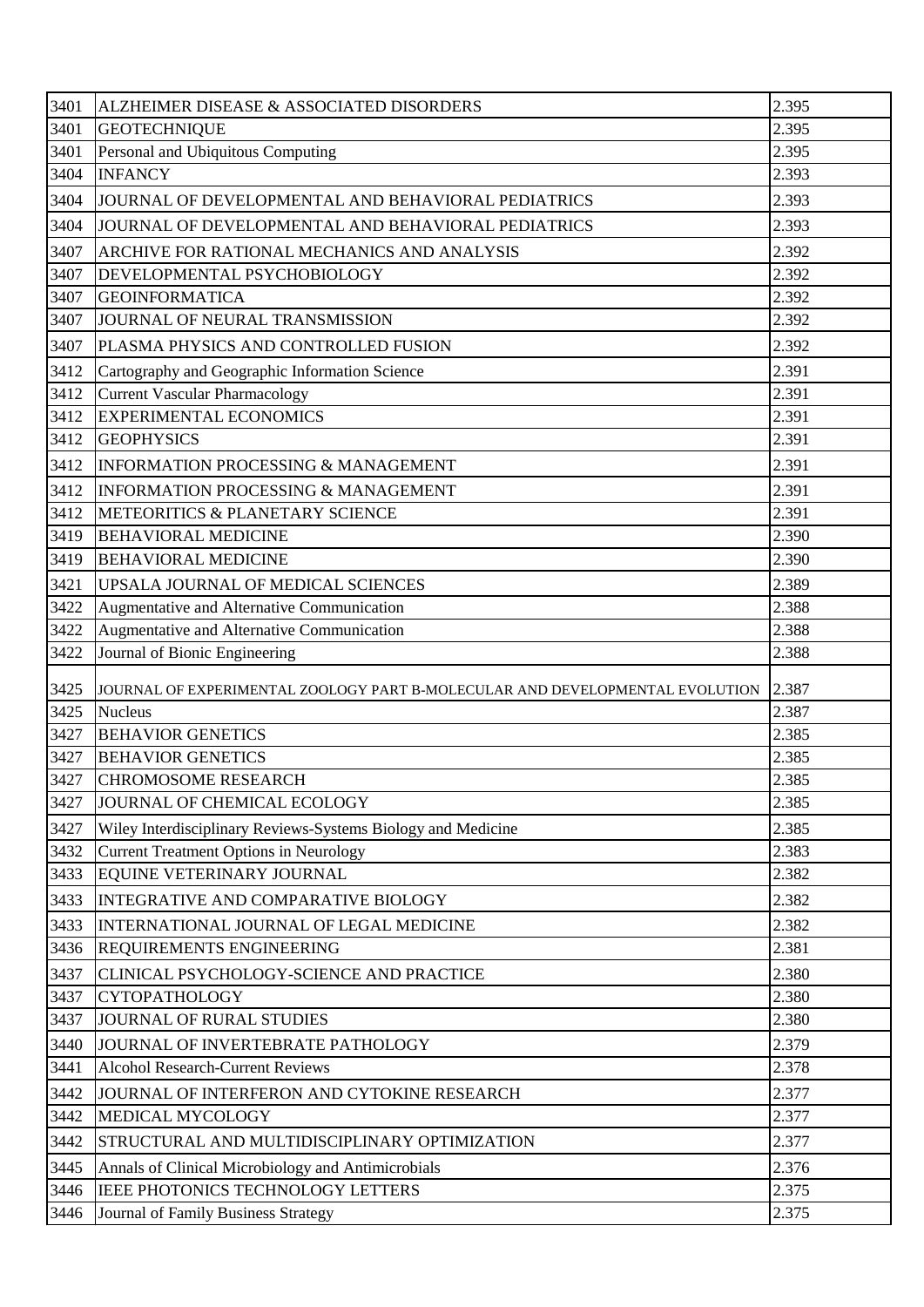| 3448 | <b>IEEE INTELLIGENT SYSTEMS</b>                             | 2.374 |
|------|-------------------------------------------------------------|-------|
| 3449 | JOURNAL OF HEALTH ECONOMICS                                 | 2.373 |
| 3449 | JOURNAL OF HEALTH ECONOMICS                                 | 2.373 |
| 3449 | SEDIMENTARY GEOLOGY                                         | 2.373 |
| 3452 | Youth Violence and Juvenile Justice                         | 2.372 |
| 3453 | Journal of Mechanisms and Robotics-Transactions of the ASME | 2.371 |
| 3453 | MICROVASCULAR RESEARCH                                      | 2.371 |
| 3455 | <b>BMJ</b> Open                                             | 2.369 |
| 3455 | <b>Current Opinion in Anesthesiology</b>                    | 2.369 |
| 3455 | INTERNATIONAL JOURNAL OF GYNECOLOGICAL CANCER               | 2.369 |
| 3455 | PRODUCTION PLANNING & CONTROL                               | 2.369 |
| 3459 | Diabetes Therapy                                            | 2.368 |
| 3459 | HEALTH POLICY AND PLANNING                                  | 2.368 |
| 3459 | <b>HEALTH POLICY AND PLANNING</b>                           | 2.368 |
| 3459 | HUMAN RESOURCE MANAGEMENT REVIEW                            | 2.368 |
| 3459 | PLANT FOODS FOR HUMAN NUTRITION                             | 2.368 |
| 3464 | <b>EPILEPSY RESEARCH</b>                                    | 2.367 |
| 3465 | PHYSICAL REVIEW E                                           | 2.366 |
| 3465 | SEMINARS IN DIAGNOSTIC PATHOLOGY                            | 2.366 |
| 3467 | <b>CLINICAL RHEUMATOLOGY</b>                                | 2.365 |
| 3467 | <b>CULTURAL GEOGRAPHIES</b>                                 | 2.365 |
| 3467 | Journal of Applied Meteorology and Climatology              | 2.365 |
| 3467 | Journal of Thoracic Disease                                 | 2.365 |
| 3471 | EUROPEAN CYTOKINE NETWORK                                   | 2.364 |
| 3471 | Journal of Geographical Sciences                            | 2.364 |
| 3471 | <b>URBAN STUDIES</b>                                        | 2.364 |
| 3474 | <b>ECOLOGICAL MODELLING</b>                                 | 2.363 |
| 3475 | JOURNAL OF MOLECULAR HISTOLOGY                              | 2.362 |
|      | 3476 JJOURNAL OF THE PERIPHERAL NERVOUS SYSTEM              | 2.361 |
| 3477 | Proteome Science                                            | 2.360 |
| 3478 | CARDIOVASCULAR PATHOLOGY                                    | 2.359 |
| 3478 | Journal of Materials Research and Technology-JMR&T          | 2.359 |
| 3478 | MATERIALS SCIENCE IN SEMICONDUCTOR PROCESSING               | 2.359 |
| 3478 | <b>MEASUREMENT</b>                                          | 2.359 |
| 3482 | <b>COMPUTERS AND GEOTECHNICS</b>                            | 2.358 |
| 3482 | <b>SEXUALLY TRANSMITTED DISEASES</b>                        | 2.358 |
| 3482 | STUDIES IN FAMILY PLANNING                                  | 2.358 |
| 3485 | Arthropod Systematics & Phylogeny                           | 2.357 |
| 3485 | JOURNAL OF AIR TRANSPORT MANAGEMENT                         | 2.357 |
| 3487 | <b>Clinical Respiratory Journal</b>                         | 2.356 |
| 3487 | JOURNAL OF MANAGEMENT INFORMATION SYSTEMS                   | 2.356 |
| 3487 | JOURNAL OF MANAGEMENT INFORMATION SYSTEMS                   | 2.356 |
| 3487 | VETERINARY PARASITOLOGY                                     | 2.356 |
| 3491 | PLASMA CHEMISTRY AND PLASMA PROCESSING                      | 2.355 |
| 3491 | Structural Control & Health Monitoring                      | 2.355 |
| 3491 | <b>WORK AND OCCUPATIONS</b>                                 | 2.355 |
| 3494 | JOURNAL OF BUSINESS ETHICS                                  | 2.354 |
| 3494 | <b>SOLID STATE IONICS</b>                                   | 2.354 |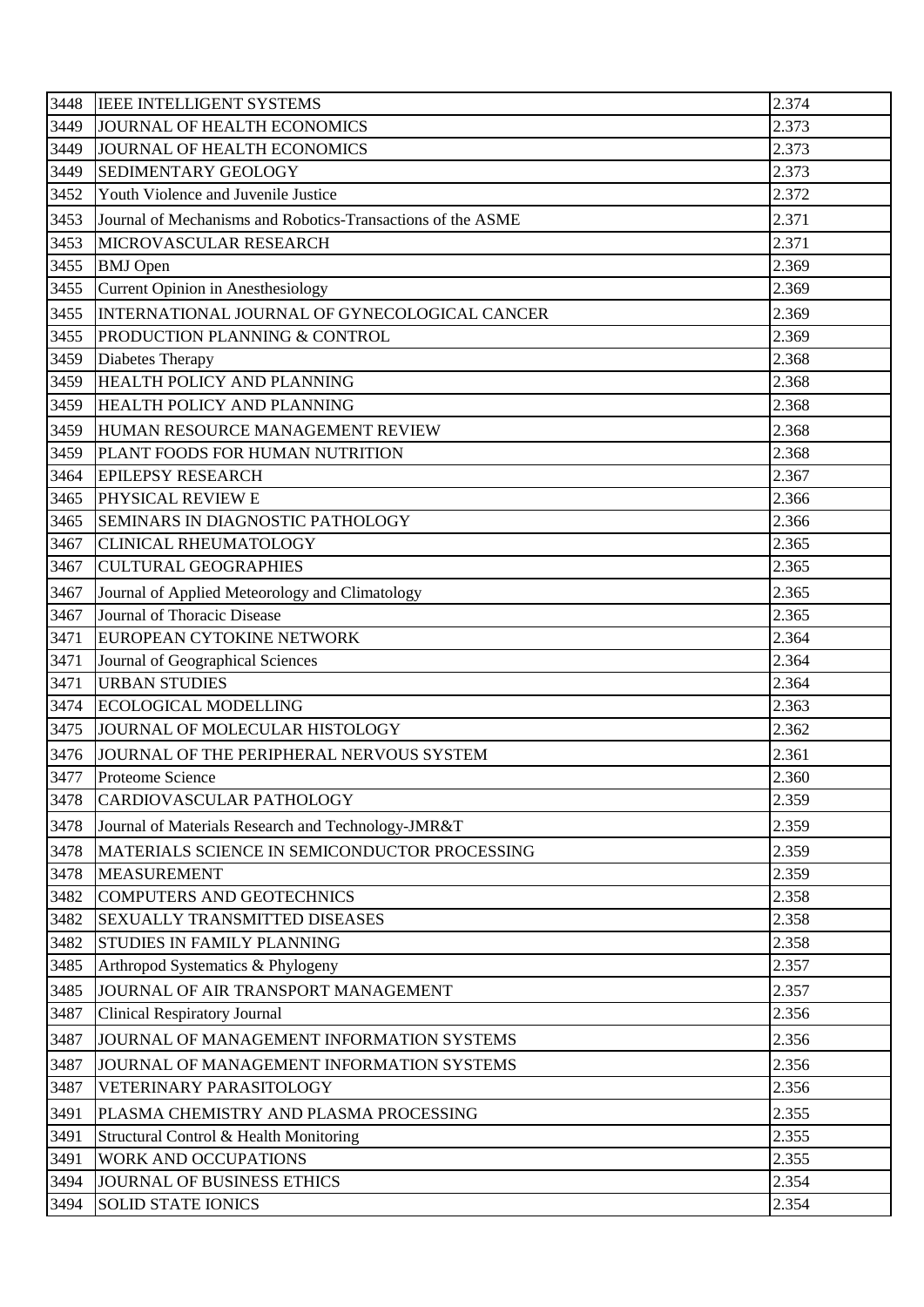| 2.351<br>3497<br>DERMATOLOGIC SURGERY<br>2.351<br>3497<br>Geriatrics & Gerontology International<br>2.351<br>3497<br>Geriatrics & Gerontology International<br>APPLIED MATHEMATICAL MODELLING<br>3500<br>2.350<br>2.350<br>3500<br>IEEE Transactions on Systems Man Cybernetics-Systems<br>2.350<br>3500<br><b>PHARMACOGENOMICS</b><br>2.350<br>3500<br><b>RHINOLOGY</b><br>3504<br>2.349<br><b>ANNALS OF GLACIOLOGY</b><br>2.349<br>3504<br>GRAEFES ARCHIVE FOR CLINICAL AND EXPERIMENTAL OPHTHALMOLOGY<br>3504<br>MEDECINE ET MALADIES INFECTIEUSES<br>2.349<br>3504<br>2.349<br>Multiple Sclerosis and Related Disorders<br>Pervasive and Mobile Computing<br>2.349<br>3504<br><b>BOREAS</b><br>2.348<br>3509<br>3509<br><b>DISEASE MARKERS</b><br>2.348<br>2.347<br>3511<br>Diabetology & Metabolic Syndrome<br><b>Endocrine Practice</b><br>2.347<br>3511<br>2.347<br>3511<br><b>GAIT &amp; POSTURE</b><br>2.347<br>3511<br><b>GEORGETOWN LAW JOURNAL</b><br>INTERNATIONAL JOURNAL OF IMMUNOPATHOLOGY AND PHARMACOLOGY<br>2.347<br>3511<br>2.345<br>3516<br><b>CURRENT MOLECULAR MEDICINE</b><br>2.345<br>3516<br>Journal of Agrarian Change<br>2.344<br>JOURNAL OF ENVIRONMENTAL QUALITY<br>3518<br>Microfluidics and Nanofluidics<br>3518<br>2.344<br>2.344<br>3518<br>PHOTOCHEMICAL & PHOTOBIOLOGICAL SCIENCES<br>2.344<br>3518<br><b>QUALITY OF LIFE RESEARCH</b><br>2.344<br><b>QUALITY OF LIFE RESEARCH</b><br>3518<br>3523<br><b>Cancer Epidemiology</b><br>2.343<br>3523<br>Prion<br>2.343<br>3525<br>2.342<br>INTERNATIONAL JOURNAL FOR NUMERICAL AND ANALYTICAL METHODS IN GEOMECHANICS<br>3525<br>2.342<br>INTERNATIONAL JOURNAL FOR QUALITY IN HEALTH CARE<br>2.342<br>3525<br>INTERNATIONAL JOURNAL FOR QUALITY IN HEALTH CARE<br>2.342<br>3525<br>Innate Immunity<br>PLANTA MEDICA<br>2.342<br>3525<br>2.342<br>3525<br>Techniques in Coloproctology<br>2.341<br>3531<br>INTERNATIONAL JOURNAL OF MOLECULAR MEDICINE<br>2.341<br>3531<br>JOURNAL OF ATHLETIC TRAINING<br>2.341<br>3531<br>PHYSIOLOGY & BEHAVIOR<br>2.341<br>3531<br>PHYSIOLOGY & BEHAVIOR<br>REPRODUCTIVE TOXICOLOGY<br>2.341<br>3531<br>3531<br><b>TRANSGENIC RESEARCH</b><br>2.341<br>3531<br>2.341<br>TRANSPORTATION RESEARCH PART D-TRANSPORT AND ENVIRONMENT<br>2.341<br>3531<br>TRANSPORTATION RESEARCH PART D-TRANSPORT AND ENVIRONMENT<br>2.340<br>3539<br>Internal and Emergency Medicine<br>2.339<br>3540<br>JOURNAL OF CRIMINAL JUSTICE<br>2.338<br>Nucleic Acid Therapeutics<br>3541<br>AGRICULTURE AND HUMAN VALUES<br>2.337<br>3542 | 3496 | Clinical & Translational Oncology | 2.353 |
|--------------------------------------------------------------------------------------------------------------------------------------------------------------------------------------------------------------------------------------------------------------------------------------------------------------------------------------------------------------------------------------------------------------------------------------------------------------------------------------------------------------------------------------------------------------------------------------------------------------------------------------------------------------------------------------------------------------------------------------------------------------------------------------------------------------------------------------------------------------------------------------------------------------------------------------------------------------------------------------------------------------------------------------------------------------------------------------------------------------------------------------------------------------------------------------------------------------------------------------------------------------------------------------------------------------------------------------------------------------------------------------------------------------------------------------------------------------------------------------------------------------------------------------------------------------------------------------------------------------------------------------------------------------------------------------------------------------------------------------------------------------------------------------------------------------------------------------------------------------------------------------------------------------------------------------------------------------------------------------------------------------------------------------------------------------------------------------------------------------------------------------------------------------------------------------------------------------------------------------------------------------------------------------------------------------------------------------------------------------------------------------------------------------------------------------------------------------------------------------------------------------------------------------|------|-----------------------------------|-------|
|                                                                                                                                                                                                                                                                                                                                                                                                                                                                                                                                                                                                                                                                                                                                                                                                                                                                                                                                                                                                                                                                                                                                                                                                                                                                                                                                                                                                                                                                                                                                                                                                                                                                                                                                                                                                                                                                                                                                                                                                                                                                                                                                                                                                                                                                                                                                                                                                                                                                                                                                      |      |                                   |       |
|                                                                                                                                                                                                                                                                                                                                                                                                                                                                                                                                                                                                                                                                                                                                                                                                                                                                                                                                                                                                                                                                                                                                                                                                                                                                                                                                                                                                                                                                                                                                                                                                                                                                                                                                                                                                                                                                                                                                                                                                                                                                                                                                                                                                                                                                                                                                                                                                                                                                                                                                      |      |                                   |       |
|                                                                                                                                                                                                                                                                                                                                                                                                                                                                                                                                                                                                                                                                                                                                                                                                                                                                                                                                                                                                                                                                                                                                                                                                                                                                                                                                                                                                                                                                                                                                                                                                                                                                                                                                                                                                                                                                                                                                                                                                                                                                                                                                                                                                                                                                                                                                                                                                                                                                                                                                      |      |                                   |       |
|                                                                                                                                                                                                                                                                                                                                                                                                                                                                                                                                                                                                                                                                                                                                                                                                                                                                                                                                                                                                                                                                                                                                                                                                                                                                                                                                                                                                                                                                                                                                                                                                                                                                                                                                                                                                                                                                                                                                                                                                                                                                                                                                                                                                                                                                                                                                                                                                                                                                                                                                      |      |                                   |       |
|                                                                                                                                                                                                                                                                                                                                                                                                                                                                                                                                                                                                                                                                                                                                                                                                                                                                                                                                                                                                                                                                                                                                                                                                                                                                                                                                                                                                                                                                                                                                                                                                                                                                                                                                                                                                                                                                                                                                                                                                                                                                                                                                                                                                                                                                                                                                                                                                                                                                                                                                      |      |                                   |       |
|                                                                                                                                                                                                                                                                                                                                                                                                                                                                                                                                                                                                                                                                                                                                                                                                                                                                                                                                                                                                                                                                                                                                                                                                                                                                                                                                                                                                                                                                                                                                                                                                                                                                                                                                                                                                                                                                                                                                                                                                                                                                                                                                                                                                                                                                                                                                                                                                                                                                                                                                      |      |                                   |       |
|                                                                                                                                                                                                                                                                                                                                                                                                                                                                                                                                                                                                                                                                                                                                                                                                                                                                                                                                                                                                                                                                                                                                                                                                                                                                                                                                                                                                                                                                                                                                                                                                                                                                                                                                                                                                                                                                                                                                                                                                                                                                                                                                                                                                                                                                                                                                                                                                                                                                                                                                      |      |                                   |       |
|                                                                                                                                                                                                                                                                                                                                                                                                                                                                                                                                                                                                                                                                                                                                                                                                                                                                                                                                                                                                                                                                                                                                                                                                                                                                                                                                                                                                                                                                                                                                                                                                                                                                                                                                                                                                                                                                                                                                                                                                                                                                                                                                                                                                                                                                                                                                                                                                                                                                                                                                      |      |                                   |       |
|                                                                                                                                                                                                                                                                                                                                                                                                                                                                                                                                                                                                                                                                                                                                                                                                                                                                                                                                                                                                                                                                                                                                                                                                                                                                                                                                                                                                                                                                                                                                                                                                                                                                                                                                                                                                                                                                                                                                                                                                                                                                                                                                                                                                                                                                                                                                                                                                                                                                                                                                      |      |                                   |       |
|                                                                                                                                                                                                                                                                                                                                                                                                                                                                                                                                                                                                                                                                                                                                                                                                                                                                                                                                                                                                                                                                                                                                                                                                                                                                                                                                                                                                                                                                                                                                                                                                                                                                                                                                                                                                                                                                                                                                                                                                                                                                                                                                                                                                                                                                                                                                                                                                                                                                                                                                      |      |                                   |       |
|                                                                                                                                                                                                                                                                                                                                                                                                                                                                                                                                                                                                                                                                                                                                                                                                                                                                                                                                                                                                                                                                                                                                                                                                                                                                                                                                                                                                                                                                                                                                                                                                                                                                                                                                                                                                                                                                                                                                                                                                                                                                                                                                                                                                                                                                                                                                                                                                                                                                                                                                      |      |                                   |       |
|                                                                                                                                                                                                                                                                                                                                                                                                                                                                                                                                                                                                                                                                                                                                                                                                                                                                                                                                                                                                                                                                                                                                                                                                                                                                                                                                                                                                                                                                                                                                                                                                                                                                                                                                                                                                                                                                                                                                                                                                                                                                                                                                                                                                                                                                                                                                                                                                                                                                                                                                      |      |                                   |       |
|                                                                                                                                                                                                                                                                                                                                                                                                                                                                                                                                                                                                                                                                                                                                                                                                                                                                                                                                                                                                                                                                                                                                                                                                                                                                                                                                                                                                                                                                                                                                                                                                                                                                                                                                                                                                                                                                                                                                                                                                                                                                                                                                                                                                                                                                                                                                                                                                                                                                                                                                      |      |                                   |       |
|                                                                                                                                                                                                                                                                                                                                                                                                                                                                                                                                                                                                                                                                                                                                                                                                                                                                                                                                                                                                                                                                                                                                                                                                                                                                                                                                                                                                                                                                                                                                                                                                                                                                                                                                                                                                                                                                                                                                                                                                                                                                                                                                                                                                                                                                                                                                                                                                                                                                                                                                      |      |                                   |       |
|                                                                                                                                                                                                                                                                                                                                                                                                                                                                                                                                                                                                                                                                                                                                                                                                                                                                                                                                                                                                                                                                                                                                                                                                                                                                                                                                                                                                                                                                                                                                                                                                                                                                                                                                                                                                                                                                                                                                                                                                                                                                                                                                                                                                                                                                                                                                                                                                                                                                                                                                      |      |                                   |       |
|                                                                                                                                                                                                                                                                                                                                                                                                                                                                                                                                                                                                                                                                                                                                                                                                                                                                                                                                                                                                                                                                                                                                                                                                                                                                                                                                                                                                                                                                                                                                                                                                                                                                                                                                                                                                                                                                                                                                                                                                                                                                                                                                                                                                                                                                                                                                                                                                                                                                                                                                      |      |                                   |       |
|                                                                                                                                                                                                                                                                                                                                                                                                                                                                                                                                                                                                                                                                                                                                                                                                                                                                                                                                                                                                                                                                                                                                                                                                                                                                                                                                                                                                                                                                                                                                                                                                                                                                                                                                                                                                                                                                                                                                                                                                                                                                                                                                                                                                                                                                                                                                                                                                                                                                                                                                      |      |                                   |       |
|                                                                                                                                                                                                                                                                                                                                                                                                                                                                                                                                                                                                                                                                                                                                                                                                                                                                                                                                                                                                                                                                                                                                                                                                                                                                                                                                                                                                                                                                                                                                                                                                                                                                                                                                                                                                                                                                                                                                                                                                                                                                                                                                                                                                                                                                                                                                                                                                                                                                                                                                      |      |                                   |       |
|                                                                                                                                                                                                                                                                                                                                                                                                                                                                                                                                                                                                                                                                                                                                                                                                                                                                                                                                                                                                                                                                                                                                                                                                                                                                                                                                                                                                                                                                                                                                                                                                                                                                                                                                                                                                                                                                                                                                                                                                                                                                                                                                                                                                                                                                                                                                                                                                                                                                                                                                      |      |                                   |       |
|                                                                                                                                                                                                                                                                                                                                                                                                                                                                                                                                                                                                                                                                                                                                                                                                                                                                                                                                                                                                                                                                                                                                                                                                                                                                                                                                                                                                                                                                                                                                                                                                                                                                                                                                                                                                                                                                                                                                                                                                                                                                                                                                                                                                                                                                                                                                                                                                                                                                                                                                      |      |                                   |       |
|                                                                                                                                                                                                                                                                                                                                                                                                                                                                                                                                                                                                                                                                                                                                                                                                                                                                                                                                                                                                                                                                                                                                                                                                                                                                                                                                                                                                                                                                                                                                                                                                                                                                                                                                                                                                                                                                                                                                                                                                                                                                                                                                                                                                                                                                                                                                                                                                                                                                                                                                      |      |                                   |       |
|                                                                                                                                                                                                                                                                                                                                                                                                                                                                                                                                                                                                                                                                                                                                                                                                                                                                                                                                                                                                                                                                                                                                                                                                                                                                                                                                                                                                                                                                                                                                                                                                                                                                                                                                                                                                                                                                                                                                                                                                                                                                                                                                                                                                                                                                                                                                                                                                                                                                                                                                      |      |                                   |       |
|                                                                                                                                                                                                                                                                                                                                                                                                                                                                                                                                                                                                                                                                                                                                                                                                                                                                                                                                                                                                                                                                                                                                                                                                                                                                                                                                                                                                                                                                                                                                                                                                                                                                                                                                                                                                                                                                                                                                                                                                                                                                                                                                                                                                                                                                                                                                                                                                                                                                                                                                      |      |                                   |       |
|                                                                                                                                                                                                                                                                                                                                                                                                                                                                                                                                                                                                                                                                                                                                                                                                                                                                                                                                                                                                                                                                                                                                                                                                                                                                                                                                                                                                                                                                                                                                                                                                                                                                                                                                                                                                                                                                                                                                                                                                                                                                                                                                                                                                                                                                                                                                                                                                                                                                                                                                      |      |                                   |       |
|                                                                                                                                                                                                                                                                                                                                                                                                                                                                                                                                                                                                                                                                                                                                                                                                                                                                                                                                                                                                                                                                                                                                                                                                                                                                                                                                                                                                                                                                                                                                                                                                                                                                                                                                                                                                                                                                                                                                                                                                                                                                                                                                                                                                                                                                                                                                                                                                                                                                                                                                      |      |                                   |       |
|                                                                                                                                                                                                                                                                                                                                                                                                                                                                                                                                                                                                                                                                                                                                                                                                                                                                                                                                                                                                                                                                                                                                                                                                                                                                                                                                                                                                                                                                                                                                                                                                                                                                                                                                                                                                                                                                                                                                                                                                                                                                                                                                                                                                                                                                                                                                                                                                                                                                                                                                      |      |                                   |       |
|                                                                                                                                                                                                                                                                                                                                                                                                                                                                                                                                                                                                                                                                                                                                                                                                                                                                                                                                                                                                                                                                                                                                                                                                                                                                                                                                                                                                                                                                                                                                                                                                                                                                                                                                                                                                                                                                                                                                                                                                                                                                                                                                                                                                                                                                                                                                                                                                                                                                                                                                      |      |                                   |       |
|                                                                                                                                                                                                                                                                                                                                                                                                                                                                                                                                                                                                                                                                                                                                                                                                                                                                                                                                                                                                                                                                                                                                                                                                                                                                                                                                                                                                                                                                                                                                                                                                                                                                                                                                                                                                                                                                                                                                                                                                                                                                                                                                                                                                                                                                                                                                                                                                                                                                                                                                      |      |                                   |       |
|                                                                                                                                                                                                                                                                                                                                                                                                                                                                                                                                                                                                                                                                                                                                                                                                                                                                                                                                                                                                                                                                                                                                                                                                                                                                                                                                                                                                                                                                                                                                                                                                                                                                                                                                                                                                                                                                                                                                                                                                                                                                                                                                                                                                                                                                                                                                                                                                                                                                                                                                      |      |                                   |       |
|                                                                                                                                                                                                                                                                                                                                                                                                                                                                                                                                                                                                                                                                                                                                                                                                                                                                                                                                                                                                                                                                                                                                                                                                                                                                                                                                                                                                                                                                                                                                                                                                                                                                                                                                                                                                                                                                                                                                                                                                                                                                                                                                                                                                                                                                                                                                                                                                                                                                                                                                      |      |                                   |       |
|                                                                                                                                                                                                                                                                                                                                                                                                                                                                                                                                                                                                                                                                                                                                                                                                                                                                                                                                                                                                                                                                                                                                                                                                                                                                                                                                                                                                                                                                                                                                                                                                                                                                                                                                                                                                                                                                                                                                                                                                                                                                                                                                                                                                                                                                                                                                                                                                                                                                                                                                      |      |                                   |       |
|                                                                                                                                                                                                                                                                                                                                                                                                                                                                                                                                                                                                                                                                                                                                                                                                                                                                                                                                                                                                                                                                                                                                                                                                                                                                                                                                                                                                                                                                                                                                                                                                                                                                                                                                                                                                                                                                                                                                                                                                                                                                                                                                                                                                                                                                                                                                                                                                                                                                                                                                      |      |                                   |       |
|                                                                                                                                                                                                                                                                                                                                                                                                                                                                                                                                                                                                                                                                                                                                                                                                                                                                                                                                                                                                                                                                                                                                                                                                                                                                                                                                                                                                                                                                                                                                                                                                                                                                                                                                                                                                                                                                                                                                                                                                                                                                                                                                                                                                                                                                                                                                                                                                                                                                                                                                      |      |                                   |       |
|                                                                                                                                                                                                                                                                                                                                                                                                                                                                                                                                                                                                                                                                                                                                                                                                                                                                                                                                                                                                                                                                                                                                                                                                                                                                                                                                                                                                                                                                                                                                                                                                                                                                                                                                                                                                                                                                                                                                                                                                                                                                                                                                                                                                                                                                                                                                                                                                                                                                                                                                      |      |                                   |       |
|                                                                                                                                                                                                                                                                                                                                                                                                                                                                                                                                                                                                                                                                                                                                                                                                                                                                                                                                                                                                                                                                                                                                                                                                                                                                                                                                                                                                                                                                                                                                                                                                                                                                                                                                                                                                                                                                                                                                                                                                                                                                                                                                                                                                                                                                                                                                                                                                                                                                                                                                      |      |                                   |       |
|                                                                                                                                                                                                                                                                                                                                                                                                                                                                                                                                                                                                                                                                                                                                                                                                                                                                                                                                                                                                                                                                                                                                                                                                                                                                                                                                                                                                                                                                                                                                                                                                                                                                                                                                                                                                                                                                                                                                                                                                                                                                                                                                                                                                                                                                                                                                                                                                                                                                                                                                      |      |                                   |       |
|                                                                                                                                                                                                                                                                                                                                                                                                                                                                                                                                                                                                                                                                                                                                                                                                                                                                                                                                                                                                                                                                                                                                                                                                                                                                                                                                                                                                                                                                                                                                                                                                                                                                                                                                                                                                                                                                                                                                                                                                                                                                                                                                                                                                                                                                                                                                                                                                                                                                                                                                      |      |                                   |       |
|                                                                                                                                                                                                                                                                                                                                                                                                                                                                                                                                                                                                                                                                                                                                                                                                                                                                                                                                                                                                                                                                                                                                                                                                                                                                                                                                                                                                                                                                                                                                                                                                                                                                                                                                                                                                                                                                                                                                                                                                                                                                                                                                                                                                                                                                                                                                                                                                                                                                                                                                      |      |                                   |       |
|                                                                                                                                                                                                                                                                                                                                                                                                                                                                                                                                                                                                                                                                                                                                                                                                                                                                                                                                                                                                                                                                                                                                                                                                                                                                                                                                                                                                                                                                                                                                                                                                                                                                                                                                                                                                                                                                                                                                                                                                                                                                                                                                                                                                                                                                                                                                                                                                                                                                                                                                      |      |                                   |       |
|                                                                                                                                                                                                                                                                                                                                                                                                                                                                                                                                                                                                                                                                                                                                                                                                                                                                                                                                                                                                                                                                                                                                                                                                                                                                                                                                                                                                                                                                                                                                                                                                                                                                                                                                                                                                                                                                                                                                                                                                                                                                                                                                                                                                                                                                                                                                                                                                                                                                                                                                      |      |                                   |       |
|                                                                                                                                                                                                                                                                                                                                                                                                                                                                                                                                                                                                                                                                                                                                                                                                                                                                                                                                                                                                                                                                                                                                                                                                                                                                                                                                                                                                                                                                                                                                                                                                                                                                                                                                                                                                                                                                                                                                                                                                                                                                                                                                                                                                                                                                                                                                                                                                                                                                                                                                      |      |                                   |       |
|                                                                                                                                                                                                                                                                                                                                                                                                                                                                                                                                                                                                                                                                                                                                                                                                                                                                                                                                                                                                                                                                                                                                                                                                                                                                                                                                                                                                                                                                                                                                                                                                                                                                                                                                                                                                                                                                                                                                                                                                                                                                                                                                                                                                                                                                                                                                                                                                                                                                                                                                      |      |                                   |       |
|                                                                                                                                                                                                                                                                                                                                                                                                                                                                                                                                                                                                                                                                                                                                                                                                                                                                                                                                                                                                                                                                                                                                                                                                                                                                                                                                                                                                                                                                                                                                                                                                                                                                                                                                                                                                                                                                                                                                                                                                                                                                                                                                                                                                                                                                                                                                                                                                                                                                                                                                      |      |                                   |       |
|                                                                                                                                                                                                                                                                                                                                                                                                                                                                                                                                                                                                                                                                                                                                                                                                                                                                                                                                                                                                                                                                                                                                                                                                                                                                                                                                                                                                                                                                                                                                                                                                                                                                                                                                                                                                                                                                                                                                                                                                                                                                                                                                                                                                                                                                                                                                                                                                                                                                                                                                      |      |                                   |       |
|                                                                                                                                                                                                                                                                                                                                                                                                                                                                                                                                                                                                                                                                                                                                                                                                                                                                                                                                                                                                                                                                                                                                                                                                                                                                                                                                                                                                                                                                                                                                                                                                                                                                                                                                                                                                                                                                                                                                                                                                                                                                                                                                                                                                                                                                                                                                                                                                                                                                                                                                      |      |                                   |       |
|                                                                                                                                                                                                                                                                                                                                                                                                                                                                                                                                                                                                                                                                                                                                                                                                                                                                                                                                                                                                                                                                                                                                                                                                                                                                                                                                                                                                                                                                                                                                                                                                                                                                                                                                                                                                                                                                                                                                                                                                                                                                                                                                                                                                                                                                                                                                                                                                                                                                                                                                      |      |                                   |       |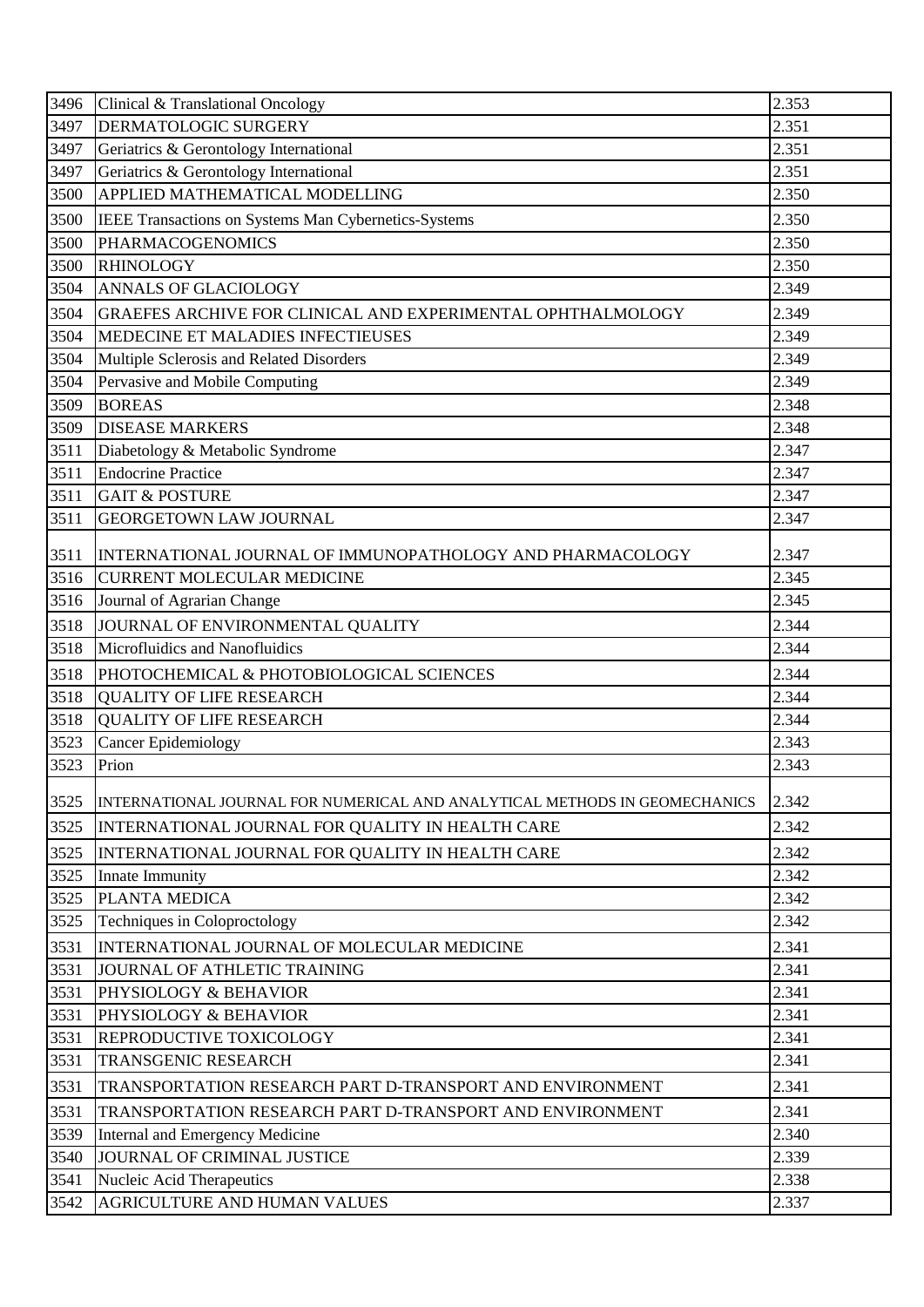| 3542 | <b>AGRICULTURE AND HUMAN VALUES</b>                                        | 2.337 |
|------|----------------------------------------------------------------------------|-------|
| 3542 | Beilstein Journal of Organic Chemistry                                     | 2.337 |
| 3542 | DIGITAL SIGNAL PROCESSING                                                  | 2.337 |
| 3546 | FATIGUE & FRACTURE OF ENGINEERING MATERIALS & STRUCTURES                   | 2.335 |
| 3546 | JOURNAL OF ASIAN EARTH SCIENCES                                            | 2.335 |
| 3546 | MEDICAL DECISION MAKING                                                    | 2.335 |
| 3546 | Pathogens and Disease                                                      | 2.335 |
| 3550 | ANALYTICAL BIOCHEMISTRY                                                    | 2.334 |
| 3551 | CELL BIOLOGY AND TOXICOLOGY                                                | 2.333 |
| 3551 | <b>IEEE ELECTRICAL INSULATION MAGAZINE</b>                                 | 2.333 |
| 3551 | <b>ReCALL</b>                                                              | 2.333 |
| 3554 | Archives of Cardiovascular Diseases                                        | 2.331 |
| 3554 | <b>Medicinal Chemistry</b>                                                 | 2.331 |
| 3556 | LWT-FOOD SCIENCE AND TECHNOLOGY                                            | 2.329 |
| 3556 | PARASITOLOGY RESEARCH                                                      | 2.329 |
| 3558 | EUROPEAN JOURNAL OF PSYCHOLOGICAL ASSESSMENT                               | 2.328 |
| 3559 | ARCHIVES OF DERMATOLOGICAL RESEARCH                                        | 2.327 |
| 3559 | <b>CRITICAL REVIEWS IN IMMUNOLOGY</b>                                      | 2.327 |
| 3559 | Current Problems in Pediatric and Adolescent Health Care                   | 2.327 |
| 3559 | International Journal of Public Health                                     | 2.327 |
| 3559 | International Journal of Public Health                                     | 2.327 |
| 3559 | Journal of Happiness Studies                                               | 2.327 |
| 3559 | Journal of Positive Psychology                                             | 2.327 |
| 3559 | <b>ULTRASONICS</b>                                                         | 2.327 |
| 3567 | Advances in Data Analysis and Classification                               | 2.326 |
| 3567 | PUBLIC HEALTH NUTRITION                                                    | 2.326 |
| 3569 | INTERNATIONAL JOURNAL OF PRODUCTION RESEARCH                               | 2.325 |
| 3569 | JOURNAL OF MATERIALS SCIENCE-MATERIALS IN MEDICINE                         | 2.325 |
| 3571 | <b>ARCHIVES OF PHARMACAL RESEARCH</b>                                      | 2.324 |
| 3571 | <b>HOLOCENE</b>                                                            | 2.324 |
| 3571 | POLYMER COMPOSITES                                                         | 2.324 |
| 3571 | PROCEEDINGS OF THE JAPAN ACADEMY SERIES B-PHYSICAL AND BIOLOGICAL SCIENCES | 2.324 |
| 3575 | Clinics and Research in Hepatology and Gastroenterology                    | 2.323 |
| 3575 | <b>Conservation Physiology</b>                                             | 2.323 |
| 3575 | Frontiers in Psychology                                                    | 2.323 |
| 3575 | JOURNAL OF CHEMICAL AND ENGINEERING DATA                                   | 2.323 |
| 3575 | Zoonoses and Public Health                                                 | 2.323 |
| 3580 | <b>ACM Transactions on Sensor Networks</b>                                 | 2.322 |
| 3580 | JOURNAL OF WOMENS HEALTH                                                   | 2.322 |
| 3580 | JOURNAL OF WOMENS HEALTH                                                   | 2.322 |
| 3580 | Journal of Manufacturing Processes                                         | 2.322 |
| 3580 | Journal of the Association for Information Science and Technology          | 2.322 |
| 3580 | Journal of the Association for Information Science and Technology          | 2.322 |
| 3586 | <b>ANTI-CANCER DRUGS</b>                                                   | 2.320 |
| 3586 | Integrated Environmental Assessment and Management                         | 2.320 |
| 3588 | ADVANCED ENGINEERING MATERIALS                                             | 2.319 |
| 3588 | APPLIED ORGANOMETALLIC CHEMISTRY                                           | 2.319 |
|      |                                                                            |       |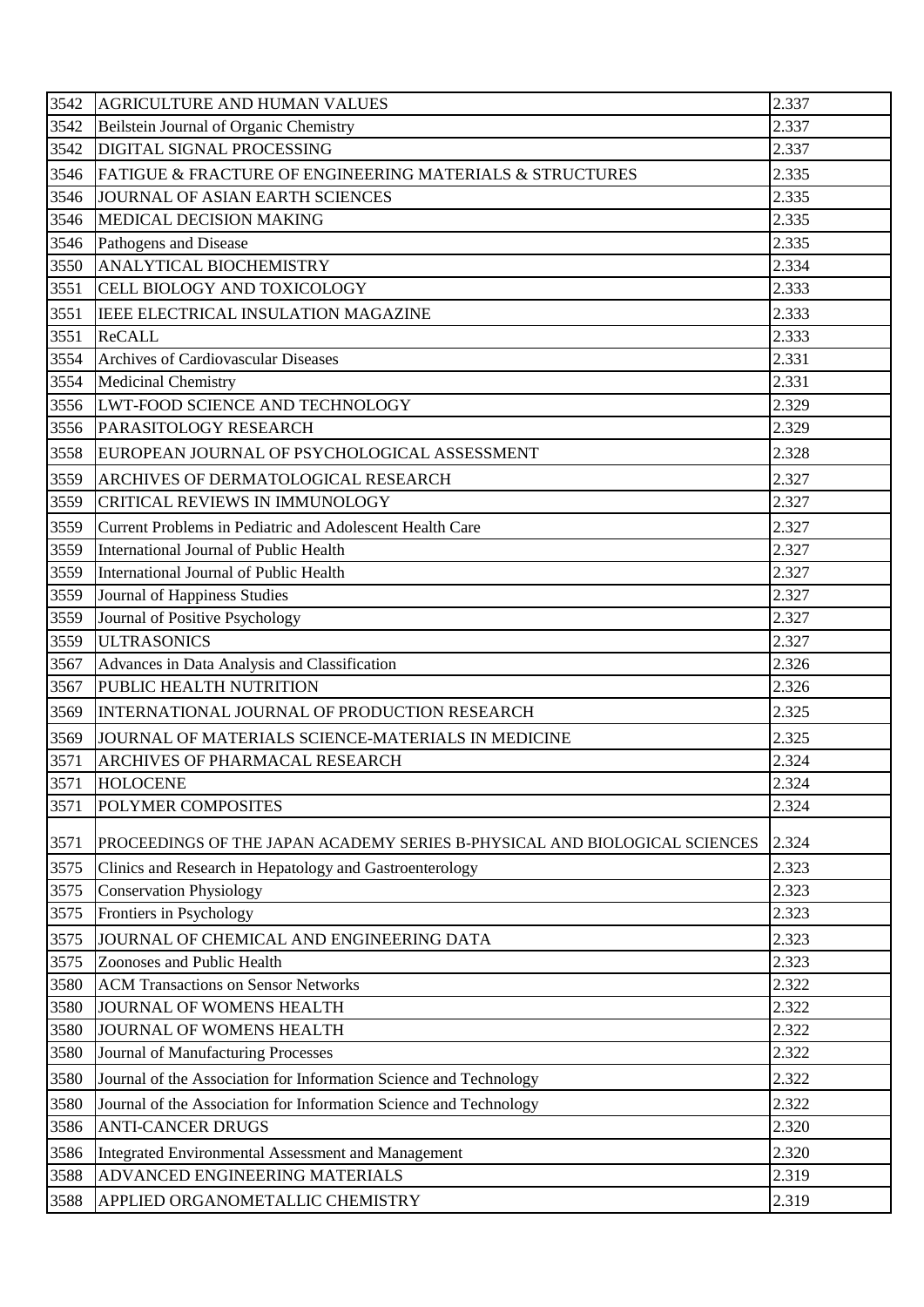| 3588 | FUNDAMENTAL & CLINICAL PHARMACOLOGY                          | 2.319 |
|------|--------------------------------------------------------------|-------|
| 3588 | Journal of Cardiovascular Translational Research             | 2.319 |
| 3592 | <b>COMMON MARKET LAW REVIEW</b>                              | 2.318 |
| 3592 | JOURNAL OF RENAL NUTRITION                                   | 2.318 |
| 3594 | JOURNAL OF SOLID STATE ELECTROCHEMISTRY                      | 2.316 |
| 3594 | MOLECULAR REPRODUCTION AND DEVELOPMENT                       | 2.316 |
| 3596 | <b>COGNITIVE THERAPY AND RESEARCH</b>                        | 2.313 |
| 3596 | <b>COMPUTERS &amp; FLUIDS</b>                                | 2.313 |
| 3596 | ENVIRONMENTAL TOXICOLOGY AND PHARMACOLOGY                    | 2.313 |
| 3596 | <b>EXPERIMENTAL ASTRONOMY</b>                                | 2.313 |
| 3596 | JOURNAL OF EDUCATION POLICY                                  | 2.313 |
| 3596 | Journal of Perinatology                                      | 2.313 |
| 3596 | ORGANISMS DIVERSITY & EVOLUTION                              | 2.313 |
| 3603 | ACM TRANSACTIONS ON INFORMATION SYSTEMS                      | 2.312 |
| 3603 | <b>BMC NEUROSCIENCE</b>                                      | 2.312 |
| 3603 | Canadian Journal of Anesthesia-Journal canadien d anesthesie | 2.312 |
| 3603 | LASERS IN SURGERY AND MEDICINE                               | 2.312 |
| 3603 | <b>RESEARCH EVALUATION</b>                                   | 2.312 |
| 3608 | HUMAN IMMUNOLOGY                                             | 2.311 |
| 3609 | JOURNAL OF BIOMATERIALS APPLICATIONS                         | 2.310 |
| 3609 | JOURNAL OF COMPUTING IN CIVIL ENGINEERING                    | 2.310 |
| 3609 | JOURNAL OF ENVIRONMENTAL RADIOACTIVITY                       | 2.310 |
| 3612 | <b>UROLOGY</b>                                               | 2.309 |
| 3613 | <b>Clinical Oral Investigations</b>                          | 2.308 |
| 3614 | <b>BIOLOGICAL CONTROL</b>                                    | 2.307 |
| 3615 | EUROPEAN JOURNAL OF HISTOCHEMISTRY                           | 2.306 |
| 3615 | Microbial Drug Resistance                                    | 2.306 |
| 3617 | JOURNAL OF ENVIRONMENTAL ECONOMICS AND MANAGEMENT            | 2.305 |
| 3617 | SEMICONDUCTOR SCIENCE AND TECHNOLOGY                         | 2.305 |
| 3617 | <b>SOCIAL DEVELOPMENT</b>                                    | 2.305 |
| 3620 | <b>ACCOUNTING REVIEW</b>                                     | 2.304 |
| 3620 | Geosphere                                                    | 2.304 |
| 3622 | <b>BMC Systems Biology</b>                                   | 2.303 |
| 3622 | CHEMOMETRICS AND INTELLIGENT LABORATORY SYSTEMS              | 2.303 |
| 3624 | COMMUNITY DENTISTRY AND ORAL EPIDEMIOLOGY                    | 2.302 |
| 3624 | OPHTHALMIC AND PHYSIOLOGICAL OPTICS                          | 2.302 |
| 3624 | SAUDI PHARMACEUTICAL JOURNAL                                 | 2.302 |
| 3627 | <b>HEALTH ECONOMICS</b>                                      | 2.301 |
| 3627 | <b>HEALTH ECONOMICS</b>                                      | 2.301 |
| 3627 | PHYSICS-USPEKHI                                              | 2.301 |
| 3630 | CLINICAL PHYSIOLOGY AND FUNCTIONAL IMAGING                   | 2.300 |
| 3630 | European Journal of Work and Organizational Psychology       | 2.300 |
| 3632 | JOURNAL OF SOLID STATE CHEMISTRY                             | 2.299 |
| 3632 | <b>LASERS IN MEDICAL SCIENCE</b>                             | 2.299 |
| 3634 | <b>Aeolian Research</b>                                      | 2.298 |
| 3634 | CURRENT NEUROVASCULAR RESEARCH                               | 2.298 |
| 3636 | <b>BULLETIN OF THE CHEMICAL SOCIETY OF JAPAN</b>             | 2.297 |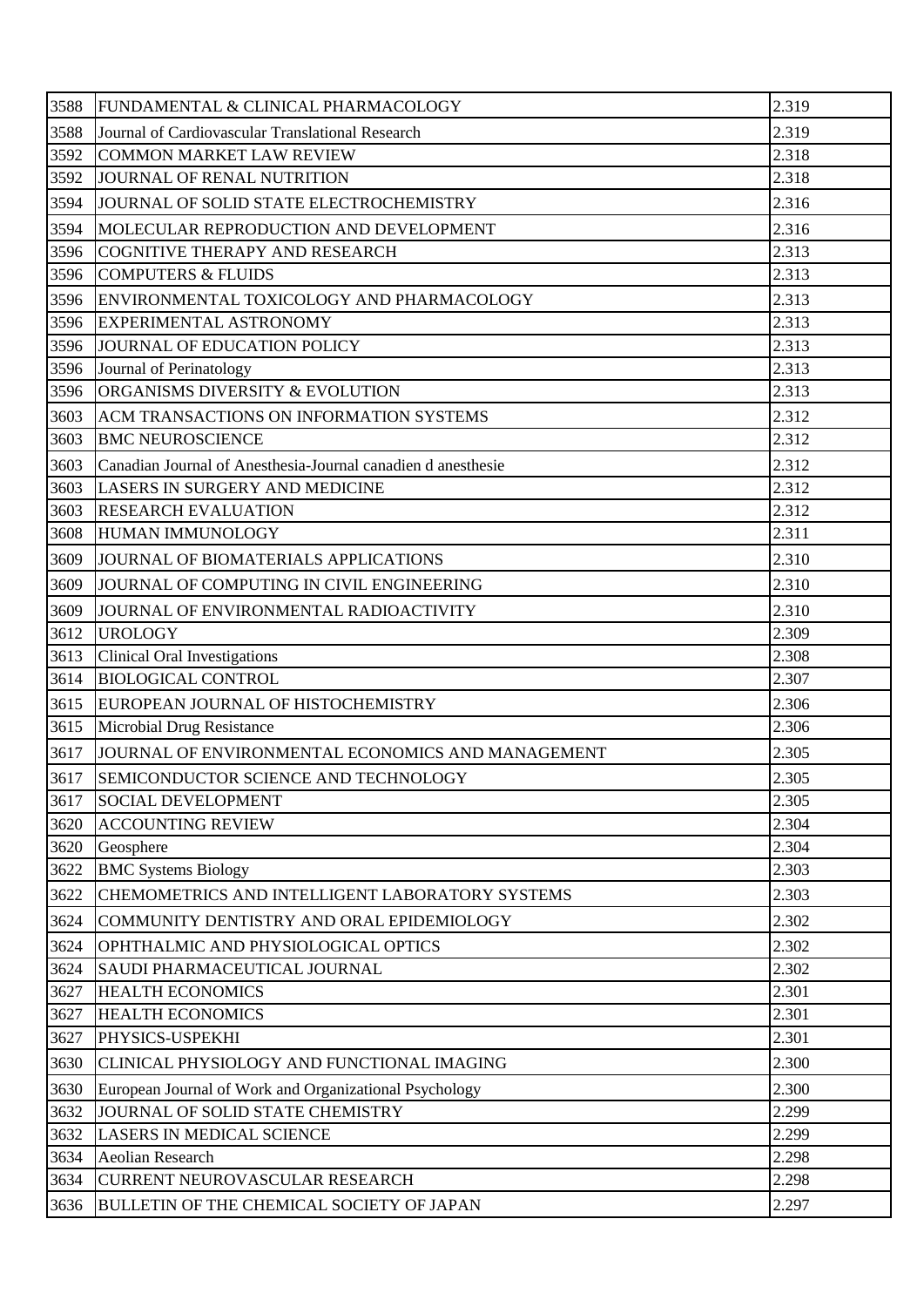| 3636 | <b>Breast Journal</b>                                               | 2.297 |
|------|---------------------------------------------------------------------|-------|
| 3636 | <b>DUKE LAW JOURNAL</b>                                             | 2.297 |
| 3636 | <b>IEEE JOURNAL OF OCEANIC ENGINEERING</b>                          | 2.297 |
| 3636 | JOURNAL OF THE LEARNING SCIENCES                                    | 2.297 |
| 3636 | <b>METABOLIC BRAIN DISEASE</b>                                      | 2.297 |
| 3636 | RESEARCH IN ENGINEERING DESIGN                                      | 2.297 |
| 3643 | <b>EXCEPTIONAL CHILDREN</b>                                         | 2.296 |
| 3644 | DRUG DEVELOPMENT AND INDUSTRIAL PHARMACY                            | 2.295 |
| 3644 | JOURNAL OF THE NEUROLOGICAL SCIENCES                                | 2.295 |
| 3646 | <b>CHILD ABUSE &amp; NEGLECT</b>                                    | 2.293 |
| 3646 | LANGUAGE LEARNING & TECHNOLOGY                                      | 2.293 |
| 3646 | <b>Public Management Review</b>                                     | 2.293 |
| 3646 | SOCIAL SCIENCE COMPUTER REVIEW                                      | 2.293 |
| 3646 | <b>SOCIAL SCIENCE COMPUTER REVIEW</b>                               | 2.293 |
| 3651 | <b>BASIC AND APPLIED ECOLOGY</b>                                    | 2.292 |
| 3651 | <b>BMC</b> Biophysics                                               | 2.292 |
| 3651 | COMPUTATIONAL MATERIALS SCIENCE                                     | 2.292 |
| 3651 | International Journal of Digital Earth                              | 2.292 |
| 3651 | MARINE ECOLOGY PROGRESS SERIES                                      | 2.292 |
| 3651 | PHYTOCHEMICAL ANALYSIS                                              | 2.292 |
| 3657 | <b>IEEE Photonics Journal</b>                                       | 2.291 |
| 3657 | JOURNAL OF NEUROGENETICS                                            | 2.291 |
| 3659 | Epidemics                                                           | 2.290 |
| 3660 | <b>BMC Nephrology</b>                                               | 2.289 |
| 3660 | PROTEINS-STRUCTURE FUNCTION AND BIOINFORMATICS                      | 2.289 |
| 3662 | <b>BIOLOGICAL JOURNAL OF THE LINNEAN SOCIETY</b>                    | 2.288 |
| 3662 | <b>BMC Complementary and Alternative Medicine</b>                   | 2.288 |
| 3662 | <b>BMC Pharmacology &amp; Toxicology</b>                            | 2.288 |
| 3662 | JOURNAL OF RESEARCH ON ADOLESCENCE                                  | 2.288 |
| 3662 | Sleep and Breathing                                                 | 2.288 |
| 3667 | JOURNAL OF EXPERIMENTAL PSYCHOLOGY-HUMAN PERCEPTION AND PERFORMANCE | 2.287 |
| 3667 | JOURNAL OF EXPERIMENTAL PSYCHOLOGY-HUMAN PERCEPTION AND PERFORMANCE | 2.287 |
| 3667 | Journal of Photonics for Energy                                     | 2.287 |
| 3670 | <b>Advances in Marine Biology</b>                                   | 2.286 |
| 3670 | European Journal of Psychology Applied to Legal Context             | 2.286 |
| 3670 | MINERALS ENGINEERING                                                | 2.286 |
| 3670 | MULTIBODY SYSTEM DYNAMICS                                           | 2.286 |
| 3674 | HABITAT INTERNATIONAL                                               | 2.285 |
| 3674 | INTERNATIONAL JOURNAL OF SYSTEMS SCIENCE                            | 2.285 |
| 3676 | JOURNAL OF ARTIFICIAL INTELLIGENCE RESEARCH                         | 2.284 |
| 3676 | JOURNAL OF PEACE RESEARCH                                           | 2.284 |
| 3676 | UNIVERSITY OF CHICAGO LAW REVIEW                                    | 2.284 |
| 3679 | <b>CHAOS</b>                                                        | 2.283 |
|      |                                                                     |       |
| 3679 | INTERNATIONAL JOURNAL OF EARTH SCIENCES                             | 2.283 |
| 3679 | Pediatric Rheumatology                                              | 2.283 |
| 3682 | <b>STEROIDS</b>                                                     | 2.282 |
| 3682 | World Journal of Emergency Surgery                                  | 2.282 |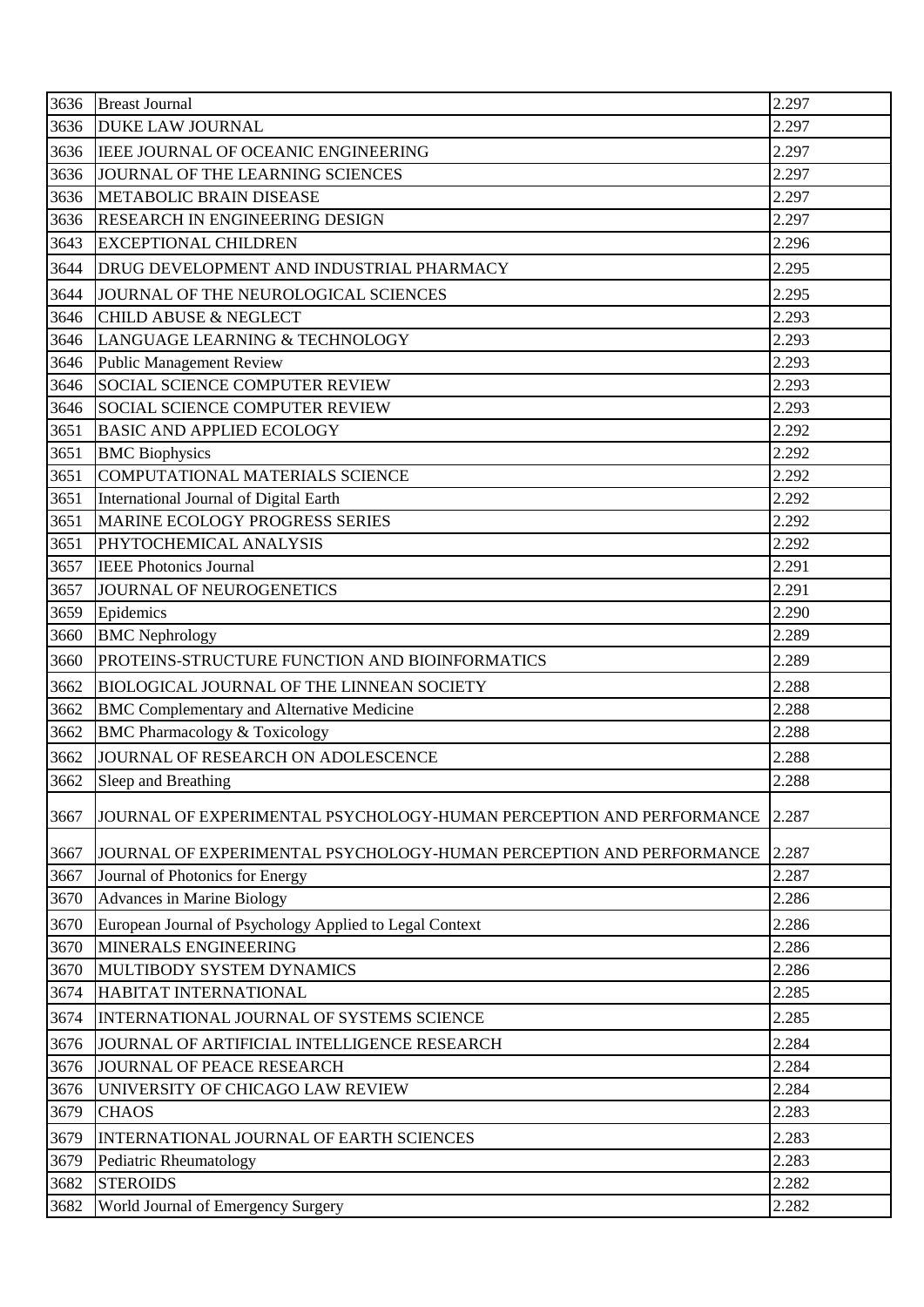| 3684 | <b>Alpine Botany</b>                                               | 2.281 |
|------|--------------------------------------------------------------------|-------|
| 3684 | <b>LETHAIA</b>                                                     | 2.281 |
| 3684 | Surgical Oncology Clinics of North America                         | 2.281 |
| 3687 | <b>BMC DEVELOPMENTAL BIOLOGY</b>                                   | 2.280 |
| 3687 | NEUROPSYCHOLOGICAL REHABILITATION                                  | 2.280 |
| 3687 | <b>Transcultural Psychiatry</b>                                    | 2.280 |
| 3690 | Frontiers of Hormone Research                                      | 2.279 |
| 3690 | <b>GENERAL HOSPITAL PSYCHIATRY</b>                                 | 2.279 |
| 3690 | <b>GENERAL HOSPITAL PSYCHIATRY</b>                                 | 2.279 |
| 3690 | <b>IBIS</b>                                                        | 2.279 |
| 3690 | TRANSACTIONS OF THE ROYAL SOCIETY OF TROPICAL MEDICINE AND HYGIENE | 2.279 |
| 3695 | <b>ANAEROBE</b>                                                    | 2.278 |
| 3695 | <b>CHILD MALTREATMENT</b>                                          | 2.278 |
| 3697 | BOTANICAL JOURNAL OF THE LINNEAN SOCIETY                           | 2.277 |
| 3697 | Diagnostic and Interventional Imaging                              | 2.277 |
| 3697 | EUROPEAN JOURNAL OF INTERNATIONAL RELATIONS                        | 2.277 |
| 3700 | OTOLARYNGOLOGY-HEAD AND NECK SURGERY                               | 2.276 |
| 3701 | <b>BMC</b> Endocrine Disorders                                     | 2.275 |
| 3701 | <b>EYE</b>                                                         | 2.275 |
| 3703 | <b>Cancer Biomarkers</b>                                           | 2.274 |
| 3703 | MATERIALS AND MANUFACTURING PROCESSES                              | 2.274 |
| 3703 | RIVER RESEARCH AND APPLICATIONS                                    | 2.274 |
| 3706 | <b>CLIMACTERIC</b>                                                 | 2.271 |
| 3706 | Food Security                                                      | 2.271 |
| 3706 | Health Research Policy and Systems                                 | 2.271 |
| 3706 | JOURNAL OF MAMMALIAN EVOLUTION                                     | 2.271 |
| 3710 | JOURNAL OF ENDOUROLOGY                                             | 2.270 |
| 3711 | CONTEMPORARY ACCOUNTING RESEARCH                                   | 2.269 |
| 3711 | JOURNAL OF MOLECULAR CATALYSIS B-ENZYMATIC                         | 2.269 |
| 3711 | <b>Transport Policy</b>                                            | 2.269 |
| 3714 | HORMONE AND METABOLIC RESEARCH                                     | 2.268 |
| 3714 | INTERNATIONAL JOURNAL OF ROCK MECHANICS AND MINING SCIENCES        | 2.268 |
| 3714 | JOURNAL OF COMPARATIVE PSYCHOLOGY                                  | 2.268 |
| 3714 | JOURNAL OF COMPARATIVE PSYCHOLOGY                                  | 2.268 |
| 3718 | <b>IEEE Transactions on Learning Technologies</b>                  | 2.267 |
| 3718 | IEEE Transactions on Learning Technologies                         | 2.267 |
| 3720 | <b>BMC GENETICS</b>                                                | 2.266 |
| 3721 | <b>BIODIVERSITY AND CONSERVATION</b>                               | 2.265 |
| 3721 | <b>BMC PUBLIC HEALTH</b>                                           | 2.265 |
| 3723 | COGNITIVE BEHAVIOUR THERAPY                                        | 2.264 |
| 3724 | <b>BMC Pregnancy and Childbirth</b>                                | 2.263 |
| 3724 | <b>BULLETIN OF MARINE SCIENCE</b>                                  | 2.263 |
| 3724 | INTERNATIONAL JOURNAL OF ORAL & MAXILLOFACIAL IMPLANTS             | 2.263 |
| 3724 | JOURNAL OF GLAUCOMA                                                | 2.263 |
| 3728 | Energies                                                           | 2.262 |
| 3728 | <b>HEALTH RISK &amp; SOCIETY</b>                                   | 2.262 |
| 3728 | <b>INTERNATIONAL GEOLOGY REVIEW</b>                                | 2.262 |
| 3728 | <b>ONCOLOGY</b>                                                    | 2.262 |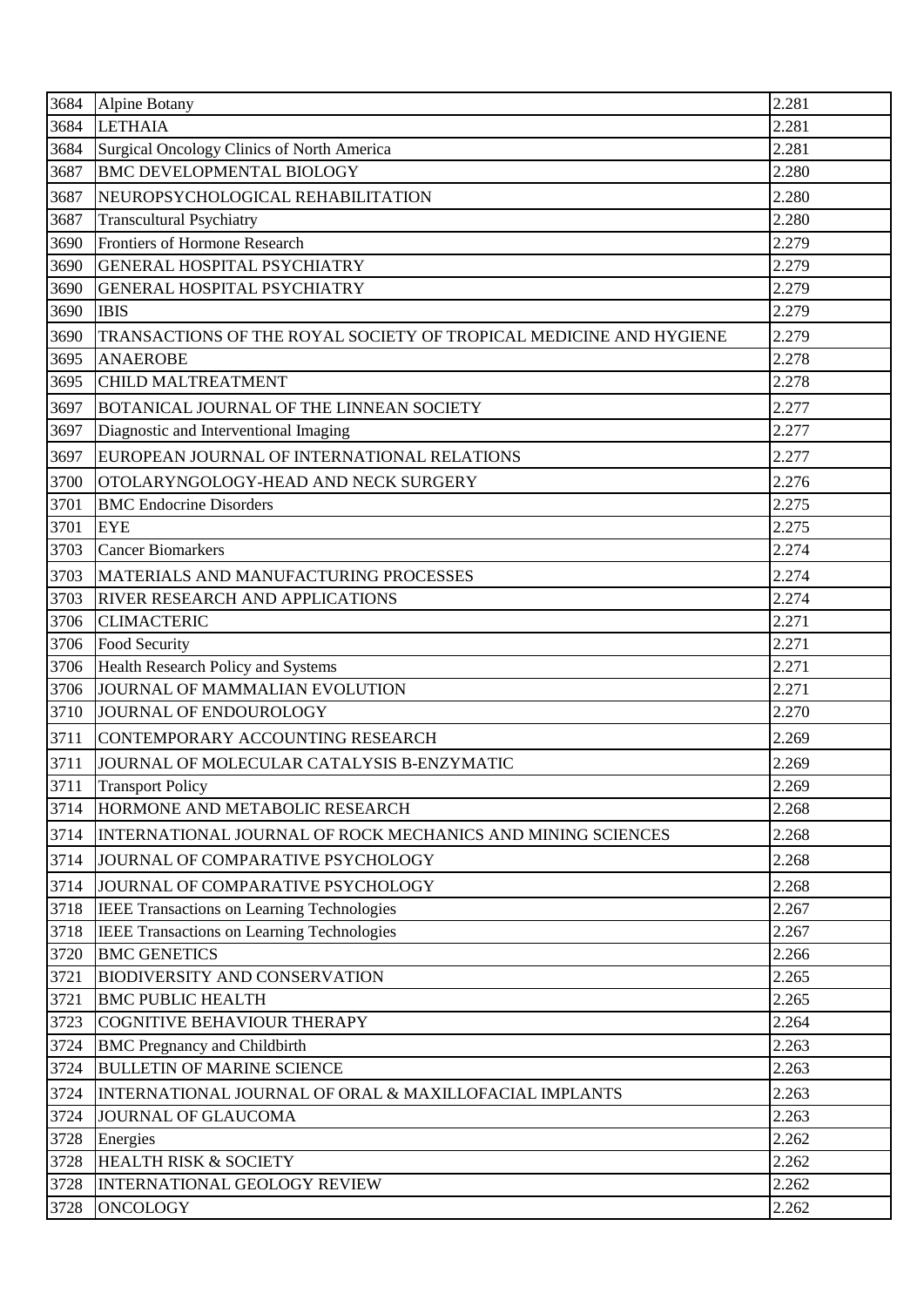| 3732 | Journal of Optical Communications and Networking                         | 2.261 |
|------|--------------------------------------------------------------------------|-------|
| 3733 | AMERICAN JOURNAL OF MEDICAL GENETICS PART A                              | 2.259 |
| 3733 | DENDROCHRONOLOGIA                                                        | 2.259 |
| 3733 | NUMERICAL HEAT TRANSFER PART A-APPLICATIONS                              | 2.259 |
| 3736 | <b>ENGINEERING STRUCTURES</b>                                            | 2.258 |
| 3736 | <b>Eating Behaviors</b>                                                  | 2.258 |
| 3738 | SCANDINAVIAN JOURNAL OF IMMUNOLOGY                                       | 2.256 |
| 3738 | <b>SOCIAL STUDIES OF SCIENCE</b>                                         | 2.256 |
| 3738 | <b>SOCIAL STUDIES OF SCIENCE</b>                                         | 2.256 |
| 3741 | JOURNAL OF INTELLIGENT MATERIAL SYSTEMS AND STRUCTURES                   | 2.255 |
| 3741 | Social Neuroscience                                                      | 2.255 |
| 3743 | <b>EDUCATIONAL EVALUATION AND POLICY ANALYSIS</b>                        | 2.254 |
| 3743 | JOURNAL OF TRAUMATIC STRESS                                              | 2.254 |
| 3743 | PEDIATRIC ANESTHESIA                                                     | 2.254 |
| 3746 | <b>CLINICS IN DERMATOLOGY</b>                                            | 2.253 |
| 3746 | MEMORY & COGNITION                                                       | 2.253 |
| 3748 | EcoHealth                                                                | 2.252 |
| 3748 | <b>MYCOSES</b>                                                           | 2.252 |
| 3748 | Transactions in GIS                                                      | 2.252 |
| 3751 | JOURNAL OF ORTHOPAEDIC TRAUMA                                            | 2.251 |
| 3752 | ACM Transactions on Multimedia Computing Communications and Applications | 2.250 |
| 3752 | <b>Obesity Facts</b>                                                     | 2.250 |
| 3752 | <b>POST-SOVIET AFFAIRS</b>                                               | 2.250 |
| 3755 | INTERNATIONAL JOURNAL OF FRACTURE                                        | 2.247 |
| 3755 | JOURNAL OF CARDIOVASCULAR PHARMACOLOGY                                   | 2.247 |
| 3757 | <b>Expert Review of Hematology</b>                                       | 2.246 |
| 3757 | <b>SAFETY SCIENCE</b>                                                    | 2.246 |
| 3759 | <b>Physical Mesomechanics</b>                                            | 2.244 |
| 3759 | SIGNAL PROCESSING-IMAGE COMMUNICATION                                    | 2.244 |
| 3761 | <b>Childhood Obesity</b>                                                 | 2.243 |
| 3761 | <b>EARTH PLANETS AND SPACE</b>                                           | 2.243 |
| 3761 | EUROPEAN JOURNAL OF DERMATOLOGY                                          | 2.243 |
| 3761 | <b>EVOLUTION &amp; DEVELOPMENT</b>                                       | 2.243 |
| 3761 | <b>JCMS-Journal of Common Market Studies</b>                             | 2.243 |
| 3761 | PHYSICA A-STATISTICAL MECHANICS AND ITS APPLICATIONS                     | 2.243 |
| 3761 | <b>Royal Society Open Science</b>                                        | 2.243 |
| 3768 | Zebrafish                                                                | 2.242 |
| 3769 | PEDIATRIC CLINICS OF NORTH AMERICA                                       | 2.241 |
| 3770 | <b>INTERNATIONAL REVIEW OF PSYCHIATRY</b>                                | 2.240 |
| 3770 | JOURNAL OF BIOSCIENCE AND BIOENGINEERING                                 | 2.240 |
| 3772 | <b>AoB</b> Plants                                                        | 2.238 |
| 3772 | <b>CURRENT EYE RESEARCH</b>                                              | 2.238 |
| 3772 | JOURNAL OF MARRIAGE AND FAMILY                                           | 2.238 |
| 3772 | JOURNAL OF PHARMACOLOGICAL AND TOXICOLOGICAL METHODS                     | 2.238 |
| 3772 | NEPHRON EXPERIMENTAL NEPHROLOGY                                          | 2.238 |
| 3772 | OPTICAL MATERIALS                                                        | 2.238 |
| 3778 | International Journal of Engine Research                                 | 2.237 |
| 3778 | <b>JOURNAL OF ANTIBIOTICS</b>                                            | 2.237 |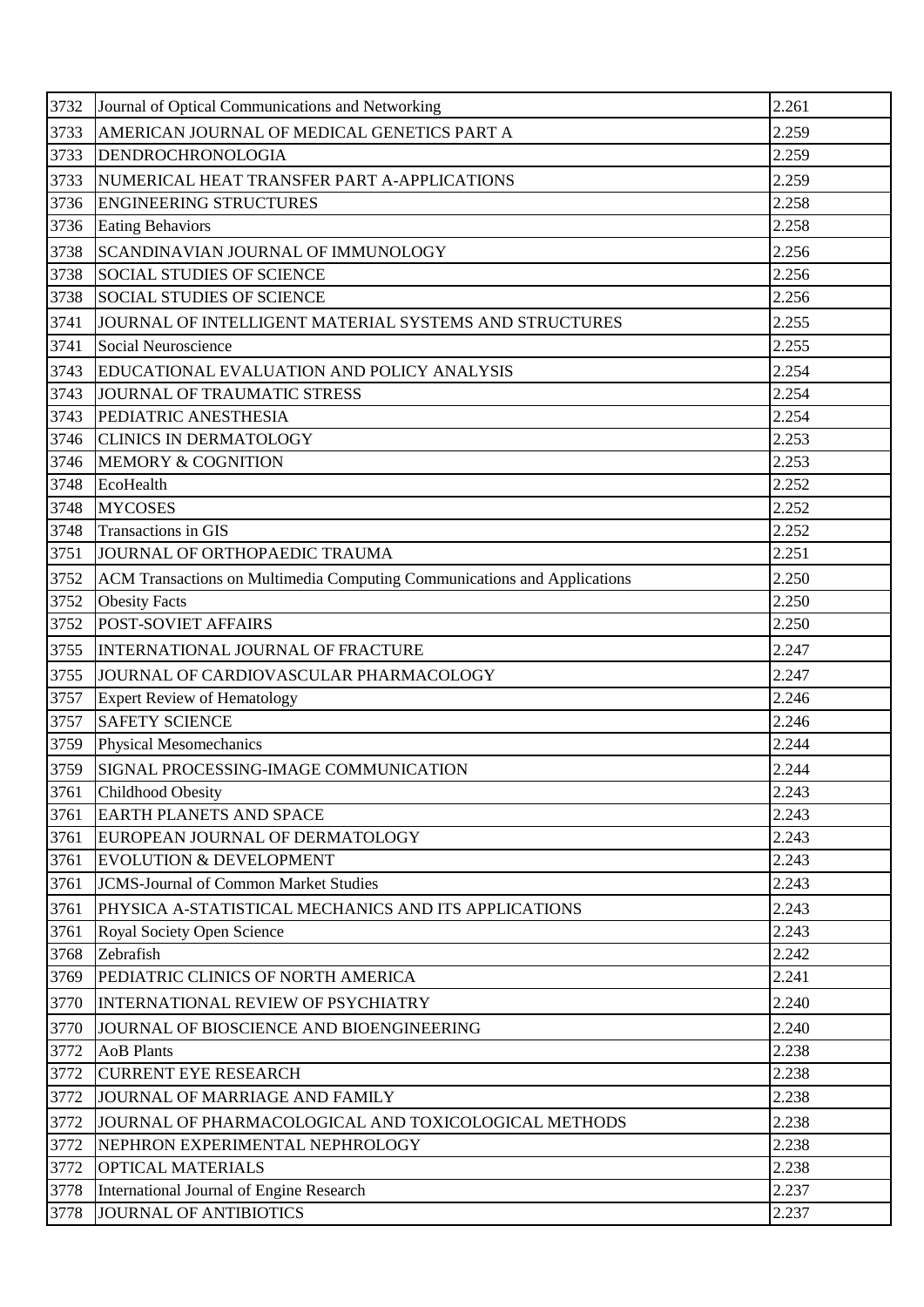| 3778<br>2.237<br>PRECISION ENGINEERING-JOURNAL OF THE INTERNATIONAL SOCIETIES FOR PRECISION ENGINEERING AND NANOTECHNOLOGY<br>3778<br>2.237<br>Revista de Psicodidactica<br>3778<br>2.237<br>Science China-Physics Mechanics & Astronomy<br>3783<br>2.236<br><b>DNA AND CELL BIOLOGY</b><br>3783<br><b>EXTREMOPHILES</b><br>2.236<br>3783<br>2.236<br>NURSING OUTLOOK<br>3783<br>NURSING OUTLOOK<br>2.236<br>3783<br>2.236<br>THERMOCHIMICA ACTA<br>3788<br>2.235<br>JOURNAL OF APPLIED ELECTROCHEMISTRY<br>3788<br><b>MARINE POLICY</b><br>2.235<br>2.234<br>3790<br>CHEMICAL ENGINEERING AND PROCESSING<br>2.234<br>3790<br><b>CURRENT OPINION IN PEDIATRICS</b><br>3790<br>Journal of Pharmaceutical Innovation<br>2.234<br>3793<br><b>APPLIED MATHEMATICS LETTERS</b><br>2.233<br>2.233<br>3793<br>JOURNAL OF ATMOSPHERIC AND OCEANIC TECHNOLOGY<br>3795<br><b>FORESTRY</b><br>2.232<br>PHYSICS OF FLUIDS<br>2.232<br>3795<br>3797<br>International Journal of Integrated Care<br>2.230<br>3797<br>International Journal of Integrated Care<br>2.230<br>JOURNAL OF PALLIATIVE MEDICINE<br>3797<br>2.230<br>2.229<br>3800<br>JOURNAL OF MOLECULAR NEUROSCIENCE<br>3800<br>2.229<br>JOURNAL OF SOIL AND WATER CONSERVATION<br>2.229<br>3800<br><b>SCIENCE AND ENGINEERING ETHICS</b><br>3800<br><b>SCIENCE AND ENGINEERING ETHICS</b><br>2.229<br>3804<br><b>Expert Review of Medical Devices</b><br>2.228 |
|--------------------------------------------------------------------------------------------------------------------------------------------------------------------------------------------------------------------------------------------------------------------------------------------------------------------------------------------------------------------------------------------------------------------------------------------------------------------------------------------------------------------------------------------------------------------------------------------------------------------------------------------------------------------------------------------------------------------------------------------------------------------------------------------------------------------------------------------------------------------------------------------------------------------------------------------------------------------------------------------------------------------------------------------------------------------------------------------------------------------------------------------------------------------------------------------------------------------------------------------------------------------------------------------------------------------------------------------------------------------------------------------------------------|
|                                                                                                                                                                                                                                                                                                                                                                                                                                                                                                                                                                                                                                                                                                                                                                                                                                                                                                                                                                                                                                                                                                                                                                                                                                                                                                                                                                                                              |
|                                                                                                                                                                                                                                                                                                                                                                                                                                                                                                                                                                                                                                                                                                                                                                                                                                                                                                                                                                                                                                                                                                                                                                                                                                                                                                                                                                                                              |
|                                                                                                                                                                                                                                                                                                                                                                                                                                                                                                                                                                                                                                                                                                                                                                                                                                                                                                                                                                                                                                                                                                                                                                                                                                                                                                                                                                                                              |
|                                                                                                                                                                                                                                                                                                                                                                                                                                                                                                                                                                                                                                                                                                                                                                                                                                                                                                                                                                                                                                                                                                                                                                                                                                                                                                                                                                                                              |
|                                                                                                                                                                                                                                                                                                                                                                                                                                                                                                                                                                                                                                                                                                                                                                                                                                                                                                                                                                                                                                                                                                                                                                                                                                                                                                                                                                                                              |
|                                                                                                                                                                                                                                                                                                                                                                                                                                                                                                                                                                                                                                                                                                                                                                                                                                                                                                                                                                                                                                                                                                                                                                                                                                                                                                                                                                                                              |
|                                                                                                                                                                                                                                                                                                                                                                                                                                                                                                                                                                                                                                                                                                                                                                                                                                                                                                                                                                                                                                                                                                                                                                                                                                                                                                                                                                                                              |
|                                                                                                                                                                                                                                                                                                                                                                                                                                                                                                                                                                                                                                                                                                                                                                                                                                                                                                                                                                                                                                                                                                                                                                                                                                                                                                                                                                                                              |
|                                                                                                                                                                                                                                                                                                                                                                                                                                                                                                                                                                                                                                                                                                                                                                                                                                                                                                                                                                                                                                                                                                                                                                                                                                                                                                                                                                                                              |
|                                                                                                                                                                                                                                                                                                                                                                                                                                                                                                                                                                                                                                                                                                                                                                                                                                                                                                                                                                                                                                                                                                                                                                                                                                                                                                                                                                                                              |
|                                                                                                                                                                                                                                                                                                                                                                                                                                                                                                                                                                                                                                                                                                                                                                                                                                                                                                                                                                                                                                                                                                                                                                                                                                                                                                                                                                                                              |
|                                                                                                                                                                                                                                                                                                                                                                                                                                                                                                                                                                                                                                                                                                                                                                                                                                                                                                                                                                                                                                                                                                                                                                                                                                                                                                                                                                                                              |
|                                                                                                                                                                                                                                                                                                                                                                                                                                                                                                                                                                                                                                                                                                                                                                                                                                                                                                                                                                                                                                                                                                                                                                                                                                                                                                                                                                                                              |
|                                                                                                                                                                                                                                                                                                                                                                                                                                                                                                                                                                                                                                                                                                                                                                                                                                                                                                                                                                                                                                                                                                                                                                                                                                                                                                                                                                                                              |
|                                                                                                                                                                                                                                                                                                                                                                                                                                                                                                                                                                                                                                                                                                                                                                                                                                                                                                                                                                                                                                                                                                                                                                                                                                                                                                                                                                                                              |
|                                                                                                                                                                                                                                                                                                                                                                                                                                                                                                                                                                                                                                                                                                                                                                                                                                                                                                                                                                                                                                                                                                                                                                                                                                                                                                                                                                                                              |
|                                                                                                                                                                                                                                                                                                                                                                                                                                                                                                                                                                                                                                                                                                                                                                                                                                                                                                                                                                                                                                                                                                                                                                                                                                                                                                                                                                                                              |
|                                                                                                                                                                                                                                                                                                                                                                                                                                                                                                                                                                                                                                                                                                                                                                                                                                                                                                                                                                                                                                                                                                                                                                                                                                                                                                                                                                                                              |
|                                                                                                                                                                                                                                                                                                                                                                                                                                                                                                                                                                                                                                                                                                                                                                                                                                                                                                                                                                                                                                                                                                                                                                                                                                                                                                                                                                                                              |
|                                                                                                                                                                                                                                                                                                                                                                                                                                                                                                                                                                                                                                                                                                                                                                                                                                                                                                                                                                                                                                                                                                                                                                                                                                                                                                                                                                                                              |
|                                                                                                                                                                                                                                                                                                                                                                                                                                                                                                                                                                                                                                                                                                                                                                                                                                                                                                                                                                                                                                                                                                                                                                                                                                                                                                                                                                                                              |
|                                                                                                                                                                                                                                                                                                                                                                                                                                                                                                                                                                                                                                                                                                                                                                                                                                                                                                                                                                                                                                                                                                                                                                                                                                                                                                                                                                                                              |
|                                                                                                                                                                                                                                                                                                                                                                                                                                                                                                                                                                                                                                                                                                                                                                                                                                                                                                                                                                                                                                                                                                                                                                                                                                                                                                                                                                                                              |
|                                                                                                                                                                                                                                                                                                                                                                                                                                                                                                                                                                                                                                                                                                                                                                                                                                                                                                                                                                                                                                                                                                                                                                                                                                                                                                                                                                                                              |
|                                                                                                                                                                                                                                                                                                                                                                                                                                                                                                                                                                                                                                                                                                                                                                                                                                                                                                                                                                                                                                                                                                                                                                                                                                                                                                                                                                                                              |
| JOURNAL OF AVIAN BIOLOGY<br>3804<br>2.228                                                                                                                                                                                                                                                                                                                                                                                                                                                                                                                                                                                                                                                                                                                                                                                                                                                                                                                                                                                                                                                                                                                                                                                                                                                                                                                                                                    |
| 3806<br>2.227<br>ACM Transactions on Computer-Human Interaction                                                                                                                                                                                                                                                                                                                                                                                                                                                                                                                                                                                                                                                                                                                                                                                                                                                                                                                                                                                                                                                                                                                                                                                                                                                                                                                                              |
| 3806<br>ANASTHESIOLOGIE & INTENSIVMEDIZIN<br>2.227                                                                                                                                                                                                                                                                                                                                                                                                                                                                                                                                                                                                                                                                                                                                                                                                                                                                                                                                                                                                                                                                                                                                                                                                                                                                                                                                                           |
| 3806<br><b>Essays in Biochemistry</b><br>2.227                                                                                                                                                                                                                                                                                                                                                                                                                                                                                                                                                                                                                                                                                                                                                                                                                                                                                                                                                                                                                                                                                                                                                                                                                                                                                                                                                               |
| 3806<br>JOURNAL OF INSECT PHYSIOLOGY<br>2.227                                                                                                                                                                                                                                                                                                                                                                                                                                                                                                                                                                                                                                                                                                                                                                                                                                                                                                                                                                                                                                                                                                                                                                                                                                                                                                                                                                |
| 3806<br>Revista de Psiquiatria y Salud Mental<br>2.227                                                                                                                                                                                                                                                                                                                                                                                                                                                                                                                                                                                                                                                                                                                                                                                                                                                                                                                                                                                                                                                                                                                                                                                                                                                                                                                                                       |
| 3806<br>Revista de Psiquiatria y Salud Mental<br>2.227                                                                                                                                                                                                                                                                                                                                                                                                                                                                                                                                                                                                                                                                                                                                                                                                                                                                                                                                                                                                                                                                                                                                                                                                                                                                                                                                                       |
| 3812<br><b>Organizational Psychology Review</b><br>2.226                                                                                                                                                                                                                                                                                                                                                                                                                                                                                                                                                                                                                                                                                                                                                                                                                                                                                                                                                                                                                                                                                                                                                                                                                                                                                                                                                     |
| AUTONOMIC NEUROSCIENCE-BASIC & CLINICAL<br>3813<br>2.225                                                                                                                                                                                                                                                                                                                                                                                                                                                                                                                                                                                                                                                                                                                                                                                                                                                                                                                                                                                                                                                                                                                                                                                                                                                                                                                                                     |
| 2.225<br>3813<br>MAGNETIC RESONANCE IMAGING                                                                                                                                                                                                                                                                                                                                                                                                                                                                                                                                                                                                                                                                                                                                                                                                                                                                                                                                                                                                                                                                                                                                                                                                                                                                                                                                                                  |
| 3813<br><b>PSYCHOLOGY &amp; HEALTH</b><br>2.225                                                                                                                                                                                                                                                                                                                                                                                                                                                                                                                                                                                                                                                                                                                                                                                                                                                                                                                                                                                                                                                                                                                                                                                                                                                                                                                                                              |
| 3816<br>2.223<br>JOURNAL OF CEREAL SCIENCE                                                                                                                                                                                                                                                                                                                                                                                                                                                                                                                                                                                                                                                                                                                                                                                                                                                                                                                                                                                                                                                                                                                                                                                                                                                                                                                                                                   |
| 3817<br>2.222<br>Advances in Biochemical Engineering-Biotechnology                                                                                                                                                                                                                                                                                                                                                                                                                                                                                                                                                                                                                                                                                                                                                                                                                                                                                                                                                                                                                                                                                                                                                                                                                                                                                                                                           |
| 3817<br>HYDROLOGICAL SCIENCES JOURNAL-JOURNAL DES SCIENCES HYDROLOGIQUES<br>2.222                                                                                                                                                                                                                                                                                                                                                                                                                                                                                                                                                                                                                                                                                                                                                                                                                                                                                                                                                                                                                                                                                                                                                                                                                                                                                                                            |
| 3819<br><b>NATURWISSENSCHAFTEN</b><br>2.221                                                                                                                                                                                                                                                                                                                                                                                                                                                                                                                                                                                                                                                                                                                                                                                                                                                                                                                                                                                                                                                                                                                                                                                                                                                                                                                                                                  |
| 3819<br>PHYSICA E-LOW-DIMENSIONAL SYSTEMS & NANOSTRUCTURES<br>2.221                                                                                                                                                                                                                                                                                                                                                                                                                                                                                                                                                                                                                                                                                                                                                                                                                                                                                                                                                                                                                                                                                                                                                                                                                                                                                                                                          |
| 3819<br>2.221<br>REGULATORY TOXICOLOGY AND PHARMACOLOGY                                                                                                                                                                                                                                                                                                                                                                                                                                                                                                                                                                                                                                                                                                                                                                                                                                                                                                                                                                                                                                                                                                                                                                                                                                                                                                                                                      |
| 2.221<br>3819<br>Translational Vision Science & Technology                                                                                                                                                                                                                                                                                                                                                                                                                                                                                                                                                                                                                                                                                                                                                                                                                                                                                                                                                                                                                                                                                                                                                                                                                                                                                                                                                   |
| UROLOGIC CLINICS OF NORTH AMERICA<br>3823<br>2.220                                                                                                                                                                                                                                                                                                                                                                                                                                                                                                                                                                                                                                                                                                                                                                                                                                                                                                                                                                                                                                                                                                                                                                                                                                                                                                                                                           |
| 3824<br>Photodiagnosis and Photodynamic Therapy<br>2.219                                                                                                                                                                                                                                                                                                                                                                                                                                                                                                                                                                                                                                                                                                                                                                                                                                                                                                                                                                                                                                                                                                                                                                                                                                                                                                                                                     |
| <b>ACTA TROPICA</b><br>2.218<br>3825                                                                                                                                                                                                                                                                                                                                                                                                                                                                                                                                                                                                                                                                                                                                                                                                                                                                                                                                                                                                                                                                                                                                                                                                                                                                                                                                                                         |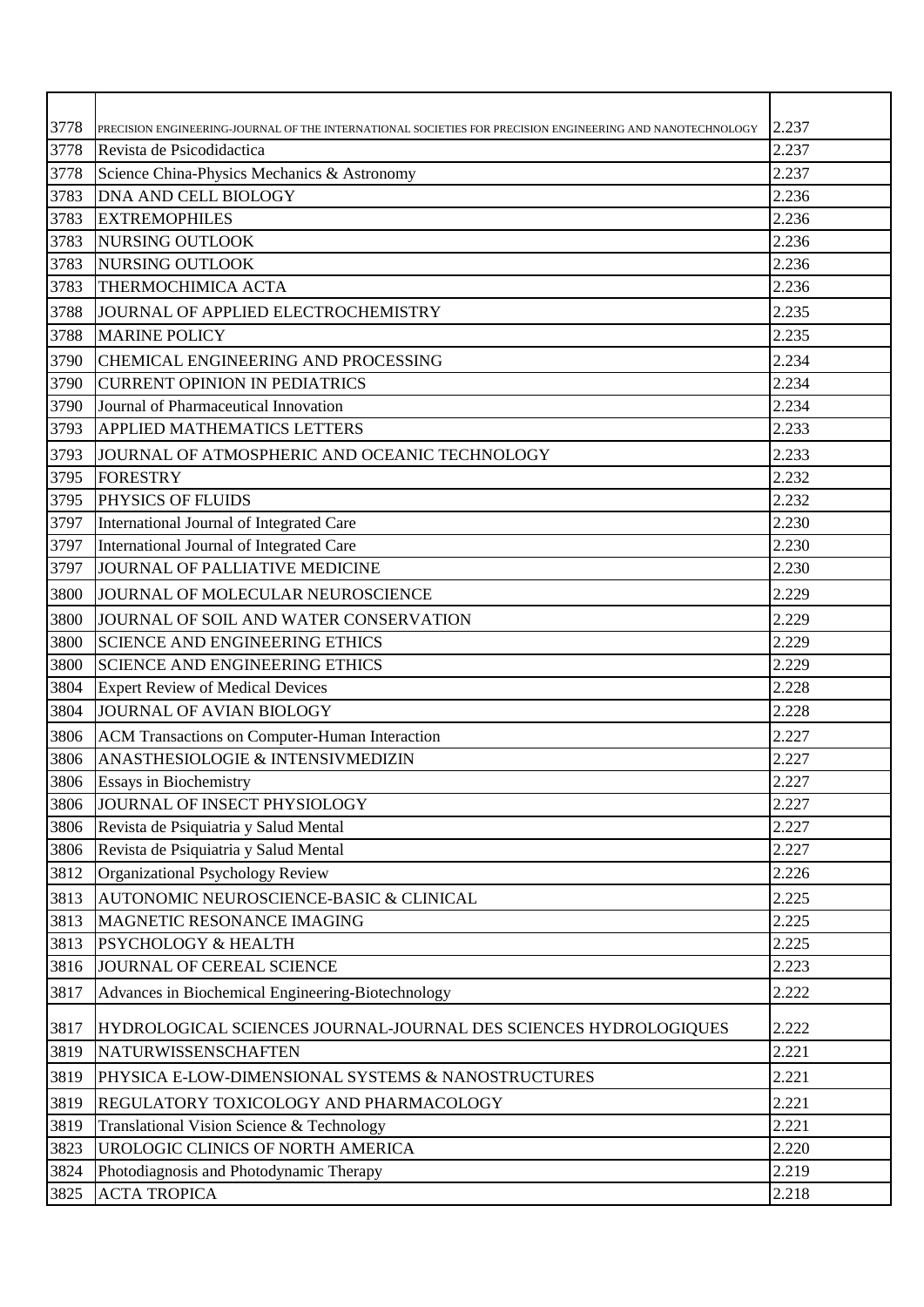| 3825 | <b>BEHAVIOURAL PHARMACOLOGY</b>                             | 2.218 |
|------|-------------------------------------------------------------|-------|
| 3825 | Wiley Interdisciplinary Reviews-Cognitive Science           | 2.218 |
| 3828 | <b>CURRENT PROBLEMS IN CARDIOLOGY</b>                       | 2.217 |
| 3829 | Archives of Civil and Mechanical Engineering                | 2.216 |
| 3829 | Immunity & Ageing                                           | 2.216 |
| 3829 | JOURNAL OF RECONSTRUCTIVE MICROSURGERY                      | 2.216 |
| 3829 | Mitigation and Adaptation Strategies for Global Change      | 2.216 |
| 3833 | Biomedical Signal Processing and Control                    | 2.214 |
| 3833 | Mental Health and Physical Activity                         | 2.214 |
| 3833 | Paediatric Respiratory Reviews                              | 2.214 |
| 3833 | <b>TERRA NOVA</b>                                           | 2.214 |
| 3837 | <b>IET Generation Transmission &amp; Distribution</b>       | 2.213 |
| 3838 | <b>BMC GASTROENTEROLOGY</b>                                 | 2.212 |
| 3838 | Comunicar                                                   | 2.212 |
| 3838 | <b>Expert Review of Anticancer Therapy</b>                  | 2.212 |
| 3841 | HUMAN PSYCHOPHARMACOLOGY-CLINICAL AND EXPERIMENTAL          | 2.211 |
| 3841 | INTERNATIONAL JOURNAL OF ADHESION AND ADHESIVES             | 2.211 |
| 3841 | International Journal of Surgery                            | 2.211 |
| 3844 | AMERICAN JOURNAL OF INFECTION CONTROL                       | 2.209 |
| 3844 | <b>ANIMAL COGNITION</b>                                     | 2.209 |
| 3844 | INTERNATIONAL JOURNAL OF ADVANCED MANUFACTURING TECHNOLOGY  | 2.209 |
| 3844 | Reproductive Health                                         | 2.209 |
| 3844 | Reproductive Health                                         | 2.209 |
| 3849 | INTERNATIONAL JOURNAL OF CONTROL                            | 2.208 |
| 3849 | <b>SPE JOURNAL</b>                                          | 2.208 |
| 3851 | <b>Behavioral and Brain Functions</b>                       | 2.207 |
| 3851 | <b>ENGINEERING ECONOMIST</b>                                | 2.207 |
| 3851 | <b>ENGINEERING ECONOMIST</b>                                | 2.207 |
| 3851 | MINNESOTA LAW REVIEW                                        | 2.207 |
| 3851 | MULTIMEDIA SYSTEMS                                          | 2.207 |
| 3856 | <b>SURGICAL CLINICS OF NORTH AMERICA</b>                    | 2.206 |
| 3857 | <b>INDUSTRIAL MANAGEMENT &amp; DATA SYSTEMS</b>             | 2.205 |
| 3857 | Journal of Interprofessional Care                           | 2.205 |
| 3857 | Journal of Interprofessional Care                           | 2.205 |
| 3857 | <b>Memetic Computing</b>                                    | 2.205 |
| 3857 | TRANSPORT IN POROUS MEDIA                                   | 2.205 |
| 3862 | <b>BIOMEDICAL AND ENVIRONMENTAL SCIENCES</b>                | 2.204 |
| 3862 | INTERNATIONAL JOURNAL OF BIOMETEOROLOGY                     | 2.204 |
| 3862 | Journal of Breast Cancer                                    | 2.204 |
| 3862 | MONOGRAPHS OF THE SOCIETY FOR RESEARCH IN CHILD DEVELOPMENT | 2.204 |
|      |                                                             |       |
| 3862 | TECHNOLOGY IN CANCER RESEARCH & TREATMENT                   | 2.204 |
| 3867 | Journal of Hospital Medicine                                | 2.203 |
| 3867 | LANGENBECKS ARCHIVES OF SURGERY                             | 2.203 |
| 3869 | <b>AEROBIOLOGIA</b>                                         | 2.202 |
| 3870 | COMPUTERS AND ELECTRONICS IN AGRICULTURE                    | 2.201 |
| 3870 | SCANDINAVIAN JOURNAL OF INFECTIOUS DISEASES                 | 2.201 |
| 3872 | ACTA BIOCHIMICA ET BIOPHYSICA SINICA                        | 2.200 |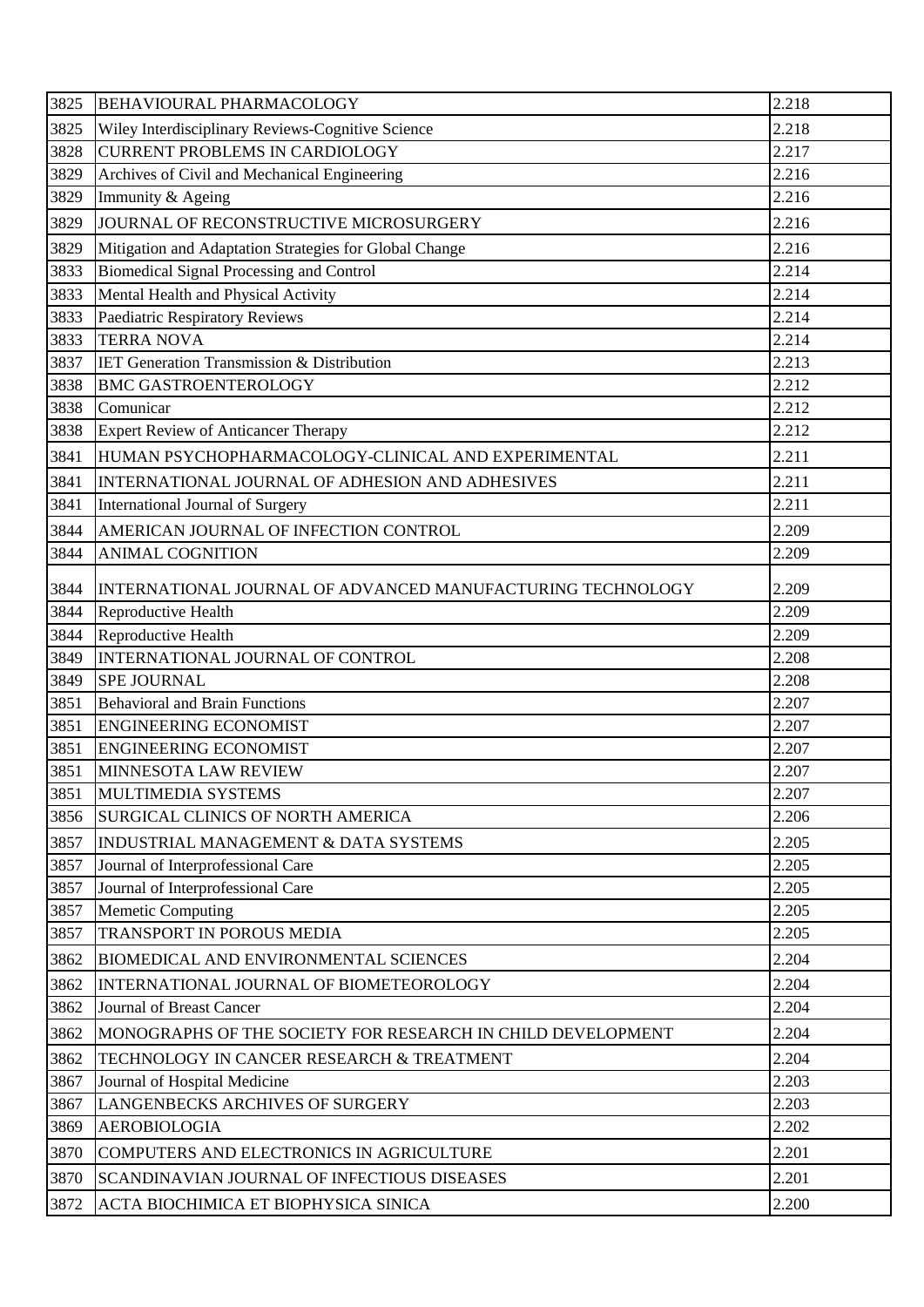| 2.200<br>3872<br><b>REAL-TIME SYSTEMS</b><br>2.200<br>3872<br>Therapeutics and Clinical Risk Management<br>2.199<br><b>QUATERNARY INTERNATIONAL</b><br>3876<br>3877<br><b>BMC Medical Genetics</b><br>2.198<br>2.198<br>International Journal of Fuzzy Systems<br>3877<br>2.198<br>Neuropsychiatric Disease and Treatment<br>3877<br><b>Freshwater Science</b><br>3880<br>2.197<br>Scandinavian Journal of Surgery<br>2.197<br>3880<br>3882<br><b>APIDOLOGIE</b><br>2.196<br>3882<br>ASSAY AND DRUG DEVELOPMENT TECHNOLOGIES<br>2.196<br>2.196<br>3882<br>JOURNAL OF STATISTICAL MECHANICS-THEORY AND EXPERIMENT<br>2.196<br>3882<br><b>MECCANICA</b><br>Research in Social & Administrative Pharmacy<br>2.196<br>3882<br>3887<br>INTERNATIONAL JOURNAL OF LANGUAGE & COMMUNICATION DISORDERS<br>2.195<br>3887<br>INTERNATIONAL JOURNAL OF LANGUAGE & COMMUNICATION DISORDERS<br>2.195<br>2.195<br>3887<br><b>INTERNATIONAL MIGRATION REVIEW</b><br>3887<br>2.195<br><b>QUATERNARY RESEARCH</b><br>3887<br>2.195<br>SIAM JOURNAL ON SCIENTIFIC COMPUTING<br>2.194<br>3892<br><b>COMPREHENSIVE PSYCHIATRY</b><br>2.194<br>3892<br><b>COMPREHENSIVE PSYCHIATRY</b><br>2.194<br>3892<br>SIAM JOURNAL ON MATRIX ANALYSIS AND APPLICATIONS<br>2.193<br>3895<br><b>TETRAHEDRON LETTERS</b><br>2.192<br>3896<br>International Journal for Numerical Methods in Biomedical Engineering<br>2.192<br>Psychology of Violence<br>3896<br><b>Quantum Information Processing</b><br>3896<br>2.192<br>TUNNELLING AND UNDERGROUND SPACE TECHNOLOGY<br>2.192<br>3896<br>3896<br>VOX SANGUINIS<br>2.192<br>2.191<br>3901<br>CARDIOVASCULAR AND INTERVENTIONAL RADIOLOGY<br>2.191<br>3901<br>Journal of Hand Surgery-European Volume<br>2.191<br>3901<br><b>ORYX</b><br>2.191<br>Polskie Archiwum Medycyny Wewnetrznej-Polish Archives of Internal Medicine<br>3901<br><b>ASAIO JOURNAL</b><br>2.190<br>3905<br>2.190<br><b>IEEE SOFTWARE</b><br>3905<br>2.189<br>3907<br><b>CLINICAL JOURNAL OF SPORT MEDICINE</b><br>2.189<br>MEDICAL CARE RESEARCH AND REVIEW<br>3907<br>2.189<br>3907<br>MEDICAL CARE RESEARCH AND REVIEW<br>2.189<br>3907<br>World Mycotoxin Journal<br>2.188<br>Parenting-Science and Practice<br>3911<br>JOURNAL OF SURGICAL RESEARCH<br>3912<br>2.187<br>2.186<br>3913<br>CELL BIOCHEMISTRY AND FUNCTION<br>3913<br>2.186<br>EXPERIMENTAL AND CLINICAL PSYCHOPHARMACOLOGY<br>2.186<br>3913<br>EXPERIMENTAL AND CLINICAL PSYCHOPHARMACOLOGY<br>2.186<br>3913<br><b>GLYCOCONJUGATE JOURNAL</b><br>3913<br>JOURNAL OF ZOOLOGY<br>2.186<br>2.185<br>3918<br>BEHAVIORAL ECOLOGY AND SOCIOBIOLOGY<br>2.185<br>3918<br><b>FISHERIES RESEARCH</b> | 3872 | Islets | 2.200 |
|------------------------------------------------------------------------------------------------------------------------------------------------------------------------------------------------------------------------------------------------------------------------------------------------------------------------------------------------------------------------------------------------------------------------------------------------------------------------------------------------------------------------------------------------------------------------------------------------------------------------------------------------------------------------------------------------------------------------------------------------------------------------------------------------------------------------------------------------------------------------------------------------------------------------------------------------------------------------------------------------------------------------------------------------------------------------------------------------------------------------------------------------------------------------------------------------------------------------------------------------------------------------------------------------------------------------------------------------------------------------------------------------------------------------------------------------------------------------------------------------------------------------------------------------------------------------------------------------------------------------------------------------------------------------------------------------------------------------------------------------------------------------------------------------------------------------------------------------------------------------------------------------------------------------------------------------------------------------------------------------------------------------------------------------------------------------------------------------------------------------------------------------------------------------------------------------------------------------------------------------------------------------------------------------------------------------------------------------------------------------------------------------------------------------------------------------------------------------------------------------------------------------------------------------------------------------------------------------------------------------------------------------|------|--------|-------|
|                                                                                                                                                                                                                                                                                                                                                                                                                                                                                                                                                                                                                                                                                                                                                                                                                                                                                                                                                                                                                                                                                                                                                                                                                                                                                                                                                                                                                                                                                                                                                                                                                                                                                                                                                                                                                                                                                                                                                                                                                                                                                                                                                                                                                                                                                                                                                                                                                                                                                                                                                                                                                                                |      |        |       |
|                                                                                                                                                                                                                                                                                                                                                                                                                                                                                                                                                                                                                                                                                                                                                                                                                                                                                                                                                                                                                                                                                                                                                                                                                                                                                                                                                                                                                                                                                                                                                                                                                                                                                                                                                                                                                                                                                                                                                                                                                                                                                                                                                                                                                                                                                                                                                                                                                                                                                                                                                                                                                                                |      |        |       |
|                                                                                                                                                                                                                                                                                                                                                                                                                                                                                                                                                                                                                                                                                                                                                                                                                                                                                                                                                                                                                                                                                                                                                                                                                                                                                                                                                                                                                                                                                                                                                                                                                                                                                                                                                                                                                                                                                                                                                                                                                                                                                                                                                                                                                                                                                                                                                                                                                                                                                                                                                                                                                                                |      |        |       |
|                                                                                                                                                                                                                                                                                                                                                                                                                                                                                                                                                                                                                                                                                                                                                                                                                                                                                                                                                                                                                                                                                                                                                                                                                                                                                                                                                                                                                                                                                                                                                                                                                                                                                                                                                                                                                                                                                                                                                                                                                                                                                                                                                                                                                                                                                                                                                                                                                                                                                                                                                                                                                                                |      |        |       |
|                                                                                                                                                                                                                                                                                                                                                                                                                                                                                                                                                                                                                                                                                                                                                                                                                                                                                                                                                                                                                                                                                                                                                                                                                                                                                                                                                                                                                                                                                                                                                                                                                                                                                                                                                                                                                                                                                                                                                                                                                                                                                                                                                                                                                                                                                                                                                                                                                                                                                                                                                                                                                                                |      |        |       |
|                                                                                                                                                                                                                                                                                                                                                                                                                                                                                                                                                                                                                                                                                                                                                                                                                                                                                                                                                                                                                                                                                                                                                                                                                                                                                                                                                                                                                                                                                                                                                                                                                                                                                                                                                                                                                                                                                                                                                                                                                                                                                                                                                                                                                                                                                                                                                                                                                                                                                                                                                                                                                                                |      |        |       |
|                                                                                                                                                                                                                                                                                                                                                                                                                                                                                                                                                                                                                                                                                                                                                                                                                                                                                                                                                                                                                                                                                                                                                                                                                                                                                                                                                                                                                                                                                                                                                                                                                                                                                                                                                                                                                                                                                                                                                                                                                                                                                                                                                                                                                                                                                                                                                                                                                                                                                                                                                                                                                                                |      |        |       |
|                                                                                                                                                                                                                                                                                                                                                                                                                                                                                                                                                                                                                                                                                                                                                                                                                                                                                                                                                                                                                                                                                                                                                                                                                                                                                                                                                                                                                                                                                                                                                                                                                                                                                                                                                                                                                                                                                                                                                                                                                                                                                                                                                                                                                                                                                                                                                                                                                                                                                                                                                                                                                                                |      |        |       |
|                                                                                                                                                                                                                                                                                                                                                                                                                                                                                                                                                                                                                                                                                                                                                                                                                                                                                                                                                                                                                                                                                                                                                                                                                                                                                                                                                                                                                                                                                                                                                                                                                                                                                                                                                                                                                                                                                                                                                                                                                                                                                                                                                                                                                                                                                                                                                                                                                                                                                                                                                                                                                                                |      |        |       |
|                                                                                                                                                                                                                                                                                                                                                                                                                                                                                                                                                                                                                                                                                                                                                                                                                                                                                                                                                                                                                                                                                                                                                                                                                                                                                                                                                                                                                                                                                                                                                                                                                                                                                                                                                                                                                                                                                                                                                                                                                                                                                                                                                                                                                                                                                                                                                                                                                                                                                                                                                                                                                                                |      |        |       |
|                                                                                                                                                                                                                                                                                                                                                                                                                                                                                                                                                                                                                                                                                                                                                                                                                                                                                                                                                                                                                                                                                                                                                                                                                                                                                                                                                                                                                                                                                                                                                                                                                                                                                                                                                                                                                                                                                                                                                                                                                                                                                                                                                                                                                                                                                                                                                                                                                                                                                                                                                                                                                                                |      |        |       |
|                                                                                                                                                                                                                                                                                                                                                                                                                                                                                                                                                                                                                                                                                                                                                                                                                                                                                                                                                                                                                                                                                                                                                                                                                                                                                                                                                                                                                                                                                                                                                                                                                                                                                                                                                                                                                                                                                                                                                                                                                                                                                                                                                                                                                                                                                                                                                                                                                                                                                                                                                                                                                                                |      |        |       |
|                                                                                                                                                                                                                                                                                                                                                                                                                                                                                                                                                                                                                                                                                                                                                                                                                                                                                                                                                                                                                                                                                                                                                                                                                                                                                                                                                                                                                                                                                                                                                                                                                                                                                                                                                                                                                                                                                                                                                                                                                                                                                                                                                                                                                                                                                                                                                                                                                                                                                                                                                                                                                                                |      |        |       |
|                                                                                                                                                                                                                                                                                                                                                                                                                                                                                                                                                                                                                                                                                                                                                                                                                                                                                                                                                                                                                                                                                                                                                                                                                                                                                                                                                                                                                                                                                                                                                                                                                                                                                                                                                                                                                                                                                                                                                                                                                                                                                                                                                                                                                                                                                                                                                                                                                                                                                                                                                                                                                                                |      |        |       |
|                                                                                                                                                                                                                                                                                                                                                                                                                                                                                                                                                                                                                                                                                                                                                                                                                                                                                                                                                                                                                                                                                                                                                                                                                                                                                                                                                                                                                                                                                                                                                                                                                                                                                                                                                                                                                                                                                                                                                                                                                                                                                                                                                                                                                                                                                                                                                                                                                                                                                                                                                                                                                                                |      |        |       |
|                                                                                                                                                                                                                                                                                                                                                                                                                                                                                                                                                                                                                                                                                                                                                                                                                                                                                                                                                                                                                                                                                                                                                                                                                                                                                                                                                                                                                                                                                                                                                                                                                                                                                                                                                                                                                                                                                                                                                                                                                                                                                                                                                                                                                                                                                                                                                                                                                                                                                                                                                                                                                                                |      |        |       |
|                                                                                                                                                                                                                                                                                                                                                                                                                                                                                                                                                                                                                                                                                                                                                                                                                                                                                                                                                                                                                                                                                                                                                                                                                                                                                                                                                                                                                                                                                                                                                                                                                                                                                                                                                                                                                                                                                                                                                                                                                                                                                                                                                                                                                                                                                                                                                                                                                                                                                                                                                                                                                                                |      |        |       |
|                                                                                                                                                                                                                                                                                                                                                                                                                                                                                                                                                                                                                                                                                                                                                                                                                                                                                                                                                                                                                                                                                                                                                                                                                                                                                                                                                                                                                                                                                                                                                                                                                                                                                                                                                                                                                                                                                                                                                                                                                                                                                                                                                                                                                                                                                                                                                                                                                                                                                                                                                                                                                                                |      |        |       |
|                                                                                                                                                                                                                                                                                                                                                                                                                                                                                                                                                                                                                                                                                                                                                                                                                                                                                                                                                                                                                                                                                                                                                                                                                                                                                                                                                                                                                                                                                                                                                                                                                                                                                                                                                                                                                                                                                                                                                                                                                                                                                                                                                                                                                                                                                                                                                                                                                                                                                                                                                                                                                                                |      |        |       |
|                                                                                                                                                                                                                                                                                                                                                                                                                                                                                                                                                                                                                                                                                                                                                                                                                                                                                                                                                                                                                                                                                                                                                                                                                                                                                                                                                                                                                                                                                                                                                                                                                                                                                                                                                                                                                                                                                                                                                                                                                                                                                                                                                                                                                                                                                                                                                                                                                                                                                                                                                                                                                                                |      |        |       |
|                                                                                                                                                                                                                                                                                                                                                                                                                                                                                                                                                                                                                                                                                                                                                                                                                                                                                                                                                                                                                                                                                                                                                                                                                                                                                                                                                                                                                                                                                                                                                                                                                                                                                                                                                                                                                                                                                                                                                                                                                                                                                                                                                                                                                                                                                                                                                                                                                                                                                                                                                                                                                                                |      |        |       |
|                                                                                                                                                                                                                                                                                                                                                                                                                                                                                                                                                                                                                                                                                                                                                                                                                                                                                                                                                                                                                                                                                                                                                                                                                                                                                                                                                                                                                                                                                                                                                                                                                                                                                                                                                                                                                                                                                                                                                                                                                                                                                                                                                                                                                                                                                                                                                                                                                                                                                                                                                                                                                                                |      |        |       |
|                                                                                                                                                                                                                                                                                                                                                                                                                                                                                                                                                                                                                                                                                                                                                                                                                                                                                                                                                                                                                                                                                                                                                                                                                                                                                                                                                                                                                                                                                                                                                                                                                                                                                                                                                                                                                                                                                                                                                                                                                                                                                                                                                                                                                                                                                                                                                                                                                                                                                                                                                                                                                                                |      |        |       |
|                                                                                                                                                                                                                                                                                                                                                                                                                                                                                                                                                                                                                                                                                                                                                                                                                                                                                                                                                                                                                                                                                                                                                                                                                                                                                                                                                                                                                                                                                                                                                                                                                                                                                                                                                                                                                                                                                                                                                                                                                                                                                                                                                                                                                                                                                                                                                                                                                                                                                                                                                                                                                                                |      |        |       |
|                                                                                                                                                                                                                                                                                                                                                                                                                                                                                                                                                                                                                                                                                                                                                                                                                                                                                                                                                                                                                                                                                                                                                                                                                                                                                                                                                                                                                                                                                                                                                                                                                                                                                                                                                                                                                                                                                                                                                                                                                                                                                                                                                                                                                                                                                                                                                                                                                                                                                                                                                                                                                                                |      |        |       |
|                                                                                                                                                                                                                                                                                                                                                                                                                                                                                                                                                                                                                                                                                                                                                                                                                                                                                                                                                                                                                                                                                                                                                                                                                                                                                                                                                                                                                                                                                                                                                                                                                                                                                                                                                                                                                                                                                                                                                                                                                                                                                                                                                                                                                                                                                                                                                                                                                                                                                                                                                                                                                                                |      |        |       |
|                                                                                                                                                                                                                                                                                                                                                                                                                                                                                                                                                                                                                                                                                                                                                                                                                                                                                                                                                                                                                                                                                                                                                                                                                                                                                                                                                                                                                                                                                                                                                                                                                                                                                                                                                                                                                                                                                                                                                                                                                                                                                                                                                                                                                                                                                                                                                                                                                                                                                                                                                                                                                                                |      |        |       |
|                                                                                                                                                                                                                                                                                                                                                                                                                                                                                                                                                                                                                                                                                                                                                                                                                                                                                                                                                                                                                                                                                                                                                                                                                                                                                                                                                                                                                                                                                                                                                                                                                                                                                                                                                                                                                                                                                                                                                                                                                                                                                                                                                                                                                                                                                                                                                                                                                                                                                                                                                                                                                                                |      |        |       |
|                                                                                                                                                                                                                                                                                                                                                                                                                                                                                                                                                                                                                                                                                                                                                                                                                                                                                                                                                                                                                                                                                                                                                                                                                                                                                                                                                                                                                                                                                                                                                                                                                                                                                                                                                                                                                                                                                                                                                                                                                                                                                                                                                                                                                                                                                                                                                                                                                                                                                                                                                                                                                                                |      |        |       |
|                                                                                                                                                                                                                                                                                                                                                                                                                                                                                                                                                                                                                                                                                                                                                                                                                                                                                                                                                                                                                                                                                                                                                                                                                                                                                                                                                                                                                                                                                                                                                                                                                                                                                                                                                                                                                                                                                                                                                                                                                                                                                                                                                                                                                                                                                                                                                                                                                                                                                                                                                                                                                                                |      |        |       |
|                                                                                                                                                                                                                                                                                                                                                                                                                                                                                                                                                                                                                                                                                                                                                                                                                                                                                                                                                                                                                                                                                                                                                                                                                                                                                                                                                                                                                                                                                                                                                                                                                                                                                                                                                                                                                                                                                                                                                                                                                                                                                                                                                                                                                                                                                                                                                                                                                                                                                                                                                                                                                                                |      |        |       |
|                                                                                                                                                                                                                                                                                                                                                                                                                                                                                                                                                                                                                                                                                                                                                                                                                                                                                                                                                                                                                                                                                                                                                                                                                                                                                                                                                                                                                                                                                                                                                                                                                                                                                                                                                                                                                                                                                                                                                                                                                                                                                                                                                                                                                                                                                                                                                                                                                                                                                                                                                                                                                                                |      |        |       |
|                                                                                                                                                                                                                                                                                                                                                                                                                                                                                                                                                                                                                                                                                                                                                                                                                                                                                                                                                                                                                                                                                                                                                                                                                                                                                                                                                                                                                                                                                                                                                                                                                                                                                                                                                                                                                                                                                                                                                                                                                                                                                                                                                                                                                                                                                                                                                                                                                                                                                                                                                                                                                                                |      |        |       |
|                                                                                                                                                                                                                                                                                                                                                                                                                                                                                                                                                                                                                                                                                                                                                                                                                                                                                                                                                                                                                                                                                                                                                                                                                                                                                                                                                                                                                                                                                                                                                                                                                                                                                                                                                                                                                                                                                                                                                                                                                                                                                                                                                                                                                                                                                                                                                                                                                                                                                                                                                                                                                                                |      |        |       |
|                                                                                                                                                                                                                                                                                                                                                                                                                                                                                                                                                                                                                                                                                                                                                                                                                                                                                                                                                                                                                                                                                                                                                                                                                                                                                                                                                                                                                                                                                                                                                                                                                                                                                                                                                                                                                                                                                                                                                                                                                                                                                                                                                                                                                                                                                                                                                                                                                                                                                                                                                                                                                                                |      |        |       |
|                                                                                                                                                                                                                                                                                                                                                                                                                                                                                                                                                                                                                                                                                                                                                                                                                                                                                                                                                                                                                                                                                                                                                                                                                                                                                                                                                                                                                                                                                                                                                                                                                                                                                                                                                                                                                                                                                                                                                                                                                                                                                                                                                                                                                                                                                                                                                                                                                                                                                                                                                                                                                                                |      |        |       |
|                                                                                                                                                                                                                                                                                                                                                                                                                                                                                                                                                                                                                                                                                                                                                                                                                                                                                                                                                                                                                                                                                                                                                                                                                                                                                                                                                                                                                                                                                                                                                                                                                                                                                                                                                                                                                                                                                                                                                                                                                                                                                                                                                                                                                                                                                                                                                                                                                                                                                                                                                                                                                                                |      |        |       |
|                                                                                                                                                                                                                                                                                                                                                                                                                                                                                                                                                                                                                                                                                                                                                                                                                                                                                                                                                                                                                                                                                                                                                                                                                                                                                                                                                                                                                                                                                                                                                                                                                                                                                                                                                                                                                                                                                                                                                                                                                                                                                                                                                                                                                                                                                                                                                                                                                                                                                                                                                                                                                                                |      |        |       |
|                                                                                                                                                                                                                                                                                                                                                                                                                                                                                                                                                                                                                                                                                                                                                                                                                                                                                                                                                                                                                                                                                                                                                                                                                                                                                                                                                                                                                                                                                                                                                                                                                                                                                                                                                                                                                                                                                                                                                                                                                                                                                                                                                                                                                                                                                                                                                                                                                                                                                                                                                                                                                                                |      |        |       |
|                                                                                                                                                                                                                                                                                                                                                                                                                                                                                                                                                                                                                                                                                                                                                                                                                                                                                                                                                                                                                                                                                                                                                                                                                                                                                                                                                                                                                                                                                                                                                                                                                                                                                                                                                                                                                                                                                                                                                                                                                                                                                                                                                                                                                                                                                                                                                                                                                                                                                                                                                                                                                                                |      |        |       |
|                                                                                                                                                                                                                                                                                                                                                                                                                                                                                                                                                                                                                                                                                                                                                                                                                                                                                                                                                                                                                                                                                                                                                                                                                                                                                                                                                                                                                                                                                                                                                                                                                                                                                                                                                                                                                                                                                                                                                                                                                                                                                                                                                                                                                                                                                                                                                                                                                                                                                                                                                                                                                                                |      |        |       |
|                                                                                                                                                                                                                                                                                                                                                                                                                                                                                                                                                                                                                                                                                                                                                                                                                                                                                                                                                                                                                                                                                                                                                                                                                                                                                                                                                                                                                                                                                                                                                                                                                                                                                                                                                                                                                                                                                                                                                                                                                                                                                                                                                                                                                                                                                                                                                                                                                                                                                                                                                                                                                                                |      |        |       |
|                                                                                                                                                                                                                                                                                                                                                                                                                                                                                                                                                                                                                                                                                                                                                                                                                                                                                                                                                                                                                                                                                                                                                                                                                                                                                                                                                                                                                                                                                                                                                                                                                                                                                                                                                                                                                                                                                                                                                                                                                                                                                                                                                                                                                                                                                                                                                                                                                                                                                                                                                                                                                                                |      |        |       |
|                                                                                                                                                                                                                                                                                                                                                                                                                                                                                                                                                                                                                                                                                                                                                                                                                                                                                                                                                                                                                                                                                                                                                                                                                                                                                                                                                                                                                                                                                                                                                                                                                                                                                                                                                                                                                                                                                                                                                                                                                                                                                                                                                                                                                                                                                                                                                                                                                                                                                                                                                                                                                                                |      |        |       |
|                                                                                                                                                                                                                                                                                                                                                                                                                                                                                                                                                                                                                                                                                                                                                                                                                                                                                                                                                                                                                                                                                                                                                                                                                                                                                                                                                                                                                                                                                                                                                                                                                                                                                                                                                                                                                                                                                                                                                                                                                                                                                                                                                                                                                                                                                                                                                                                                                                                                                                                                                                                                                                                |      |        |       |
|                                                                                                                                                                                                                                                                                                                                                                                                                                                                                                                                                                                                                                                                                                                                                                                                                                                                                                                                                                                                                                                                                                                                                                                                                                                                                                                                                                                                                                                                                                                                                                                                                                                                                                                                                                                                                                                                                                                                                                                                                                                                                                                                                                                                                                                                                                                                                                                                                                                                                                                                                                                                                                                |      |        |       |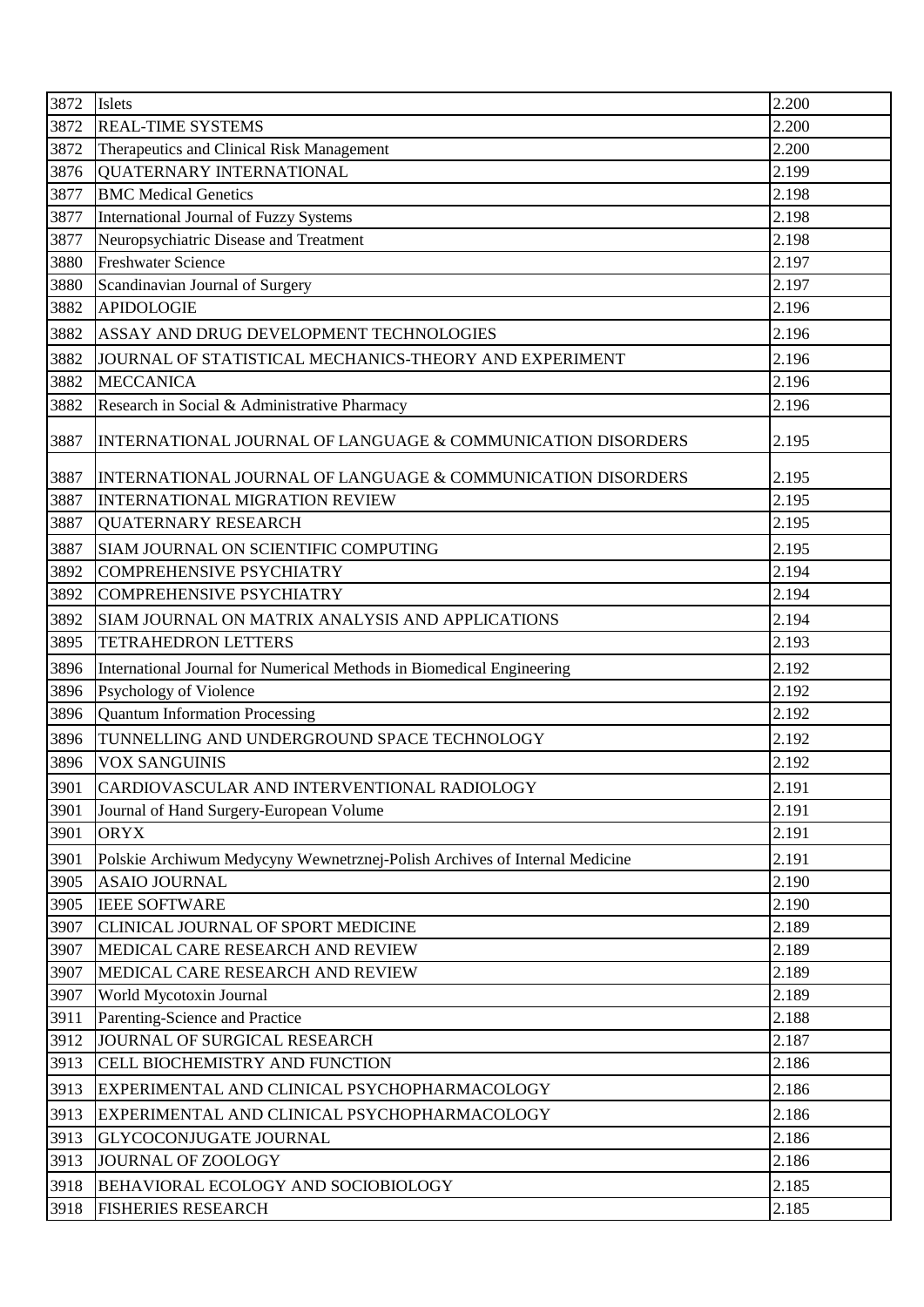| 3918 | JOURNAL OF THE ROYAL SOCIETY OF MEDICINE                        | 2.185 |
|------|-----------------------------------------------------------------|-------|
| 3921 | <b>Fungal Biology</b>                                           | 2.184 |
| 3921 | IEEE TRANSACTIONS ON PROFESSIONAL COMMUNICATION                 | 2.184 |
| 3921 | JOURNAL OF ORGANOMETALLIC CHEMISTRY                             | 2.184 |
| 3921 | Pharmacogenetics and Genomics                                   | 2.184 |
| 3925 | <b>BIOMETALS</b>                                                | 2.183 |
| 3925 | JOURNAL OF HYDRAULIC ENGINEERING                                | 2.183 |
| 3925 | TEACHING AND TEACHER EDUCATION                                  | 2.183 |
| 3928 | <b>Estuaries and Coasts</b>                                     | 2.182 |
| 3928 | JOURNAL OF ANATOMY                                              | 2.182 |
| 3928 | JOURNAL OF HEALTH PSYCHOLOGY                                    | 2.182 |
| 3928 | JOURNAL OF POLITICAL PHILOSOPHY                                 | 2.182 |
| 3928 | PHILOSOPHY & PUBLIC AFFAIRS                                     | 2.182 |
| 3933 | <b>Current Zoology</b>                                          | 2.181 |
| 3933 | INTERNATIONAL JOURNAL OF URBAN AND REGIONAL RESEARCH            | 2.181 |
| 3933 | JOURNAL OF THE INTERNATIONAL NEUROPSYCHOLOGICAL SOCIETY         | 2.181 |
| 3936 | NEUROSCIENCE LETTERS                                            | 2.180 |
| 3937 | JOURNAL OF CARDIOVASCULAR SURGERY                               | 2.179 |
| 3938 | JOURNAL OF CLINICAL MONITORING AND COMPUTING                    | 2.178 |
| 3938 | <b>Pulmonary Circulation</b>                                    | 2.178 |
| 3938 | THERAPEUTIC DRUG MONITORING                                     | 2.178 |
| 3941 | INTERNATIONAL ARCHIVES OF OCCUPATIONAL AND ENVIRONMENTAL HEALTH | 2.177 |
| 3941 | PeerJ                                                           | 2.177 |
| 3941 | <b>UCLA LAW REVIEW</b>                                          | 2.177 |
| 3944 | ESTUARINE COASTAL AND SHELF SCIENCE                             | 2.176 |
| 3945 | Coatings                                                        | 2.175 |
| 3945 | JOURNAL OF MOLECULAR RECOGNITION                                | 2.175 |
| 3947 | Annals of Laboratory Medicine                                   | 2.174 |
| 3947 | INTERNATIONAL JOURNAL OF GYNECOLOGY & OBSTETRICS                | 2.174 |
| 3947 | <b>International Theory</b>                                     | 2.174 |
| 3947 | JOURNAL OF PLANNING LITERATURE                                  | 2.174 |
| 3947 | Journal of Maps                                                 | 2.174 |
| 3947 | Journal of Maps                                                 | 2.174 |
| 3953 | Cytoskeleton                                                    | 2.173 |
| 3953 | JOURNAL OF GAMBLING STUDIES                                     | 2.173 |
| 3955 | Energy Science & Engineering                                    | 2.172 |
| 3955 | Frontiers in Pediatrics                                         | 2.172 |
| 3955 | <b>INVERTEBRATE SYSTEMATICS</b>                                 | 2.172 |
| 3955 | PSYCHIATRIC CLINICS OF NORTH AMERICA                            | 2.172 |
| 3959 | DUKE MATHEMATICAL JOURNAL                                       | 2.171 |
| 3960 | Journal of Experimental Criminology                             | 2.170 |
| 3960 | Journal of Neurosurgery-Pediatrics                              | 2.170 |
| 3962 | EARLY HUMAN DEVELOPMENT                                         | 2.169 |
| 3963 | Economics & Human Biology                                       | 2.168 |
| 3963 | Economics & Human Biology                                       | 2.168 |
| 3963 | JOURNAL OF AGING AND HEALTH                                     | 2.168 |
| 3966 | SUSTAINABLE DEVELOPMENT                                         | 2.167 |
| 3966 | THEORY AND SOCIETY                                              | 2.167 |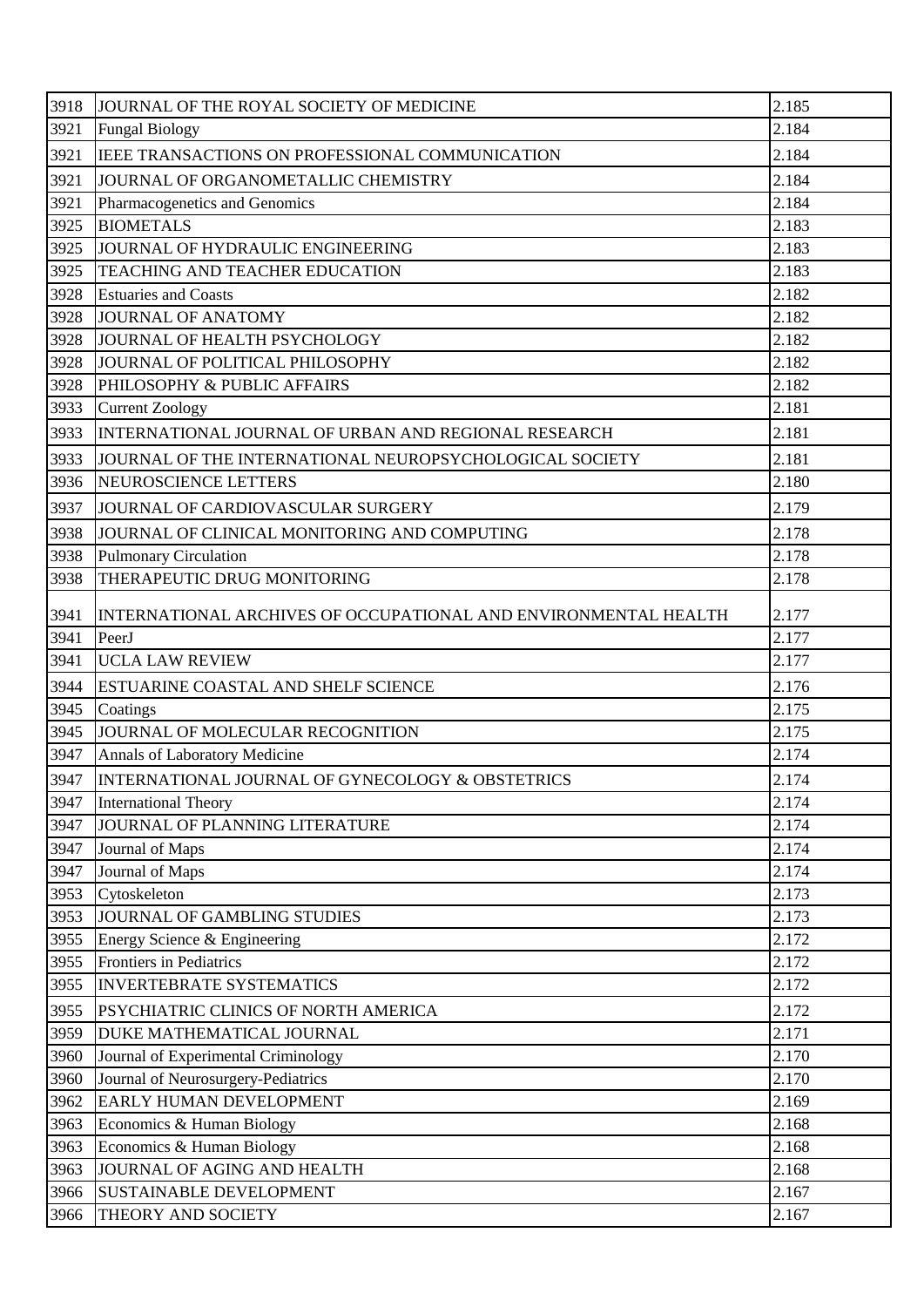| 3968 | <b>Hepatology International</b>                             | 2.164 |
|------|-------------------------------------------------------------|-------|
| 3968 | JOURNAL OF VISUAL COMMUNICATION AND IMAGE REPRESENTATION    | 2.164 |
| 3970 | <b>BLOOD PRESSURE</b>                                       | 2.163 |
| 3970 | <b>CLINICAL EEG AND NEUROSCIENCE</b>                        | 2.163 |
| 3970 | JOURNAL OF ASSISTED REPRODUCTION AND GENETICS               | 2.163 |
| 3970 | Journal of Surgical Education                               | 2.163 |
| 3970 | <b>MARKETING SCIENCE</b>                                    | 2.163 |
| 3975 | <b>BioSocieties</b>                                         | 2.162 |
| 3975 | INTERNATIONAL JOURNAL FOR NUMERICAL METHODS IN ENGINEERING  | 2.162 |
| 3977 | AMERICAN JOURNAL OF DRUG AND ALCOHOL ABUSE                  | 2.161 |
| 3977 | AMERICAN JOURNAL OF DRUG AND ALCOHOL ABUSE                  | 2.161 |
| 3977 | <b>Annual Review of Economics</b>                           | 2.161 |
| 3977 | FINITE ELEMENTS IN ANALYSIS AND DESIGN                      | 2.161 |
| 3981 | JOURNAL OF EXPERIMENTAL SOCIAL PSYCHOLOGY                   | 2.159 |
| 3981 | JOURNAL OF MEDICAL MICROBIOLOGY                             | 2.159 |
| 3983 | ACCOUNTING ORGANIZATIONS AND SOCIETY                        | 2.158 |
| 3983 | <b>MANUAL THERAPY</b>                                       | 2.158 |
| 3985 | <b>BUSINESS HORIZONS</b>                                    | 2.157 |
| 3985 | <b>Brain and Behavior</b>                                   | 2.157 |
| 3985 | Human Vaccines & Immunotherapeutics                         | 2.157 |
| 3985 | JOURNAL OF THERMAL BIOLOGY                                  | 2.157 |
| 3989 | Acupuncture in Medicine                                     | 2.156 |
| 3989 | JOURNAL OF EXPERIMENTAL PSYCHOLOGY-APPLIED                  | 2.156 |
| 3989 | JOURNAL OF INTENSIVE CARE MEDICINE                          | 2.156 |
| 3989 | KOREAN JOURNAL OF RADIOLOGY                                 | 2.156 |
| 3989 | <b>MICROSURGERY</b>                                         | 2.156 |
| 3994 | INTERNATIONAL JOURNAL OF REFRACTORY METALS & HARD MATERIALS | 2.155 |
| 3995 | European Review of Aging and Physical Activity              | 2.154 |
| 3996 | JOURNAL OF NEPHROLOGY                                       | 2.153 |
| 3996 | POLICY STUDIES JOURNAL                                      | 2.153 |
| 3998 | <b>MICROBES AND INFECTION</b>                               | 2.152 |
| 3998 | NUMERISCHE MATHEMATIK                                       | 2.152 |
| 4000 | <b>ENGINEERING FRACTURE MECHANICS</b>                       | 2.151 |
| 4000 | <b>FORBES</b>                                               | 2.151 |
| 4000 | MICROBIOLOGY-SGM                                            | 2.151 |
| 4000 | <b>SYNLETT</b>                                              | 2.151 |
| 4004 | <b>CORNELL LAW REVIEW</b>                                   | 2.150 |
| 4004 | JOURNAL OF THE AMERICAN DENTAL ASSOCIATION                  | 2.150 |
| 4004 | WORLD BANK RESEARCH OBSERVER                                | 2.150 |
| 4007 | Moravian Geographical Reports                               | 2.149 |
| 4007 | <b>VEHICLE SYSTEM DYNAMICS</b>                              | 2.149 |
| 4009 | CELL COMMUNICATION AND ADHESION                             | 2.147 |
| 4009 | Canadian Journal of Gastroenterology and Hepatology         | 2.147 |
| 4009 | Human Resource Management Journal                           | 2.147 |
| 4009 | PEDIATRIC DRUGS                                             | 2.147 |
| 4009 | <b>SCIENTOMETRICS</b>                                       | 2.147 |
| 4009 | <b>SCIENTOMETRICS</b>                                       | 2.147 |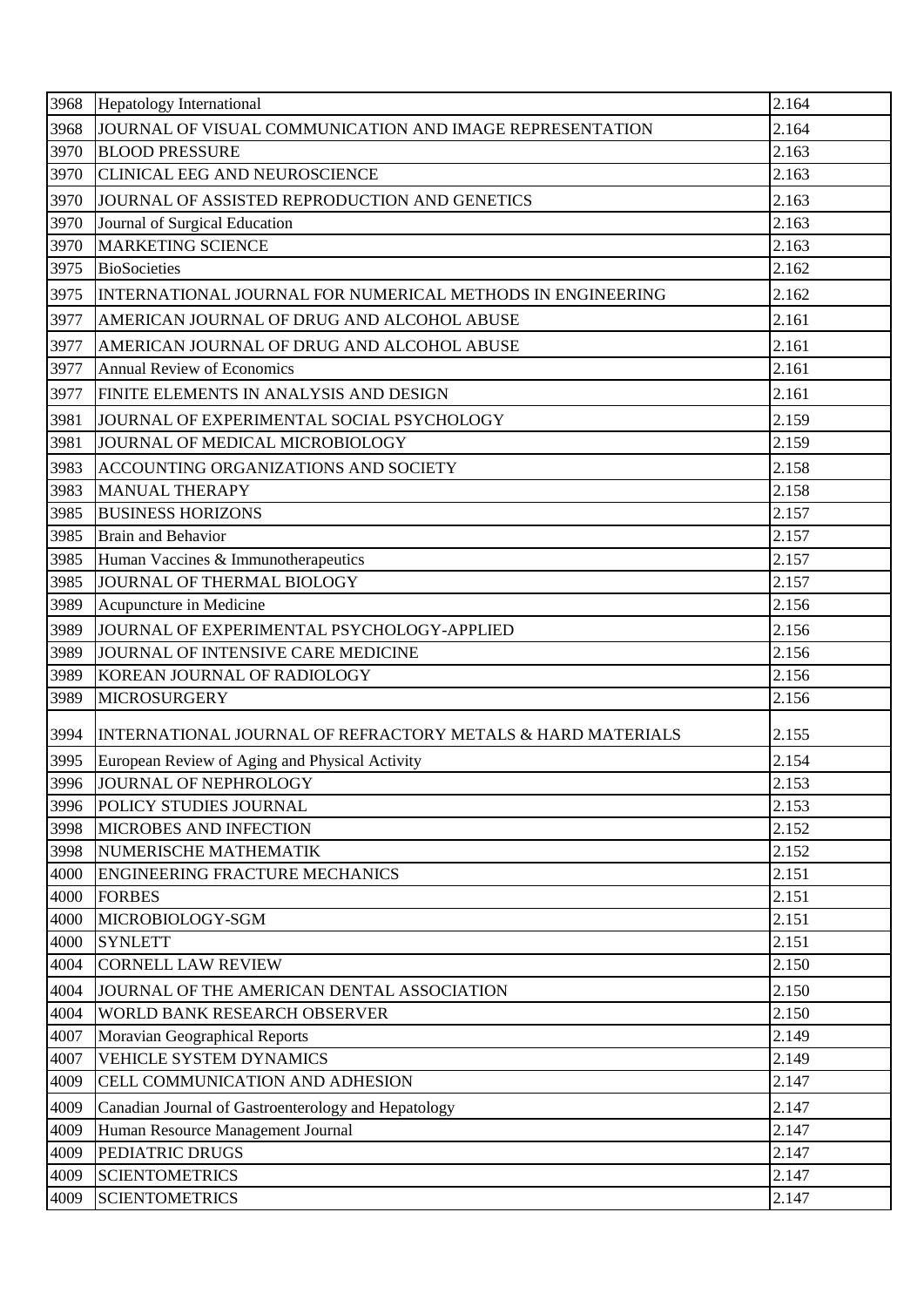| 4009 | <b>TOXICOLOGIC PATHOLOGY</b>                                                            | 2.147 |
|------|-----------------------------------------------------------------------------------------|-------|
| 4016 | BULLETIN OF THE SEISMOLOGICAL SOCIETY OF AMERICA                                        | 2.146 |
| 4016 | Drug Metabolism and Pharmacokinetics                                                    | 2.146 |
| 4016 | JOURNAL OF APPLIED DEVELOPMENTAL PSYCHOLOGY                                             | 2.146 |
| 4016 | POLAR RESEARCH                                                                          | 2.146 |
| 4016 | PROCEEDINGS OF THE ROYAL SOCIETY A-MATHEMATICAL PHYSICAL AND ENGINEERING SCIENCES 2.146 |       |
| 4021 | DEVELOPMENT GROWTH & DIFFERENTIATION                                                    | 2.145 |
| 4021 | EUROPEAN JOURNAL OF LIPID SCIENCE AND TECHNOLOGY                                        | 2.145 |
| 4021 | POLYMER JOURNAL                                                                         | 2.145 |
| 4024 | CONSCIOUSNESS AND COGNITION                                                             | 2.144 |
| 4025 | FEBS Open Bio                                                                           | 2.143 |
| 4025 | <b>GENESIS</b>                                                                          | 2.143 |
| 4025 | Health and Quality of Life Outcomes                                                     | 2.143 |
| 4025 | Health and Quality of Life Outcomes                                                     | 2.143 |
| 4029 | JOURNAL OF THROMBOSIS AND THROMBOLYSIS                                                  | 2.142 |
| 4030 | American Journal of Mens Health                                                         | 2.141 |
| 4031 | INTERNATIONAL JOURNAL OF CLINICAL PRACTICE                                              | 2.140 |
| 4031 | <b>Planning Theory</b>                                                                  | 2.140 |
| 4033 | Plasmonics                                                                              | 2.139 |
| 4033 | Virology Journal                                                                        | 2.139 |
| 4035 | CANADIAN GEOTECHNICAL JOURNAL                                                           | 2.138 |
| 4035 | <b>JOURNAL OF FISH DISEASES</b>                                                         | 2.138 |
| 4035 | NEPHRON CLINICAL PRACTICE                                                               | 2.138 |
| 4035 | POLITICAL BEHAVIOR                                                                      | 2.138 |
| 4035 | Women and Birth                                                                         | 2.138 |
| 4035 | Women and Birth                                                                         | 2.138 |
| 4041 | Archives of Agronomy and Soil Science                                                   | 2.137 |
| 4041 | European Journal of Medical Genetics                                                    | 2.137 |
| 4041 | Vitamins and Hormones                                                                   | 2.137 |
| 4044 | International Journal of Geomechanics                                                   | 2.136 |
| 4044 | <b>MARINE BIOLOGY</b>                                                                   | 2.136 |
| 4046 | <b>British Accounting Review</b>                                                        | 2.135 |
| 4046 | <b>COGNITIVE LINGUISTICS</b>                                                            | 2.135 |
| 4046 | International Forum of Allergy & Rhinology                                              | 2.135 |
| 4049 | INTERNATIONAL JOURNAL OF SYSTEMATIC AND EVOLUTIONARY MICROBIOLOGY                       | 2.134 |
| 4050 | ACM Transactions on Autonomous and Adaptive Systems                                     | 2.133 |
| 4050 | JOURNAL OF APPLIED MECHANICS-TRANSACTIONS OF THE ASME                                   | 2.133 |
| 4050 | MUTATION RESEARCH-GENETIC TOXICOLOGY AND ENVIRONMENTAL MUTAGENESIS                      | 2.133 |
| 4053 | ARCHAEA-AN INTERNATIONAL MICROBIOLOGICAL JOURNAL                                        | 2.132 |
| 4053 | JOURNAL OF EXPERIMENTAL PSYCHOLOGY-ANIMAL LEARNING AND COGNITION                        | 2.132 |
| 4053 | JOURNAL OF EXPERIMENTAL PSYCHOLOGY-ANIMAL LEARNING AND COGNITION                        | 2.132 |
| 4053 | <b>SYNAPSE</b>                                                                          | 2.132 |
| 4057 | <b>ACTA CHIMICA SINICA</b>                                                              | 2.131 |
| 4057 | <b>Future Oncology</b>                                                                  | 2.131 |
| 4057 | MICHIGAN LAW REVIEW                                                                     | 2.131 |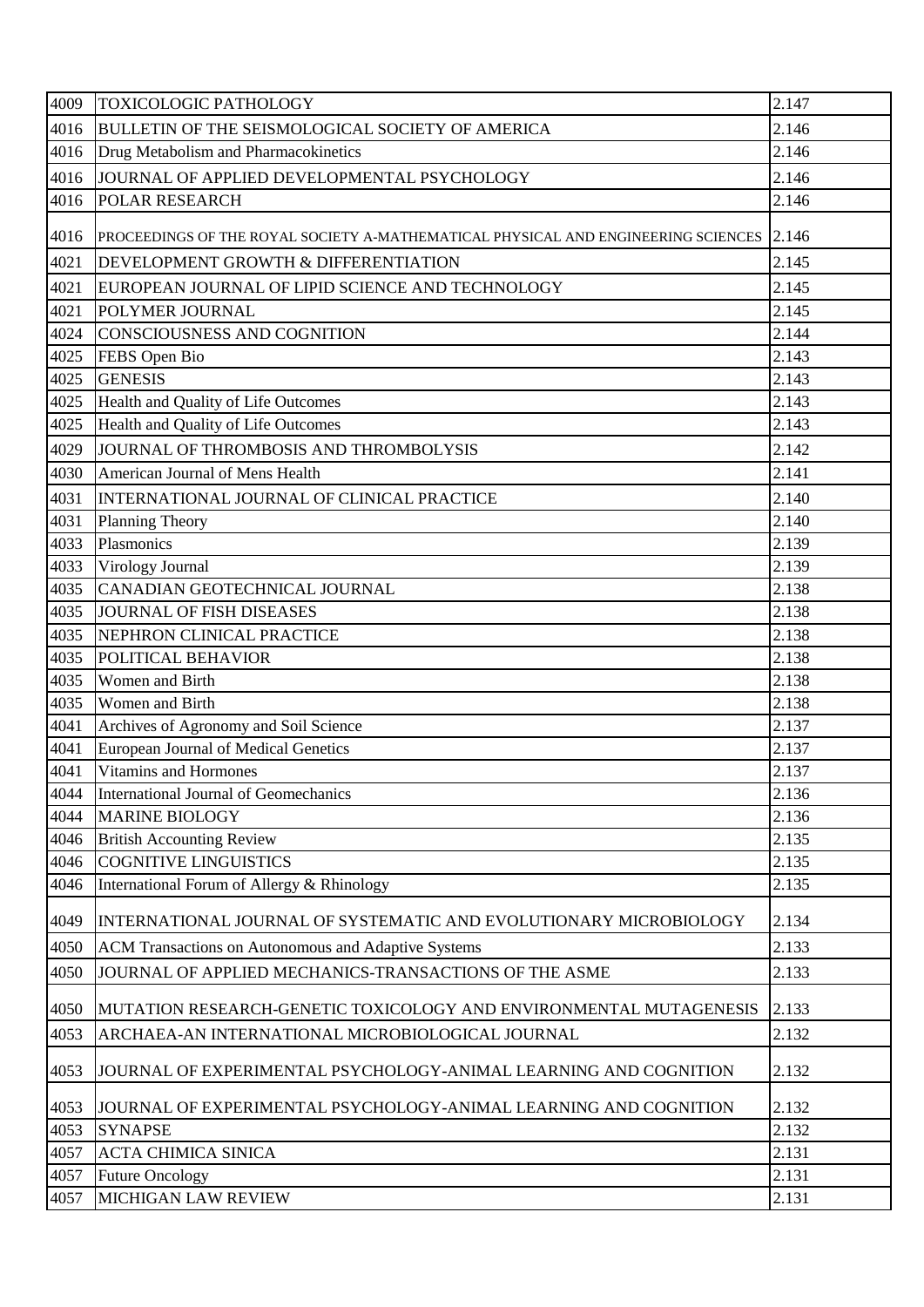| 4060         | EUROPEAN JOURNAL OF APPLIED PHYSIOLOGY                              | 2.130          |
|--------------|---------------------------------------------------------------------|----------------|
| 4061         | Journal of Addiction Medicine                                       | 2.129          |
| 4061         | QUARTERLY JOURNAL OF EXPERIMENTAL PSYCHOLOGY                        | 2.129          |
| 4061         | QUARTERLY JOURNAL OF EXPERIMENTAL PSYCHOLOGY                        | 2.129          |
| 4064         | <b>ACADEMIC RADIOLOGY</b>                                           | 2.128          |
| 4064         | Sport Management Review                                             | 2.128          |
| 4066         | SYSTEMATICS AND BIODIVERSITY                                        | 2.127          |
| 4067         | TETRAHEDRON-ASYMMETRY                                               | 2.126          |
| 4068         | JOURNAL OF PUBLIC HEALTH                                            | 2.125          |
| 4068         | JOURNAL OF PUBLIC HEALTH                                            | 2.125          |
| 4070         | <b>Current Urology Reports</b>                                      | 2.124          |
| 4070         | <b>Heart Failure Clinics</b>                                        | 2.124          |
| 4070         | JOURNAL OF MICROELECTROMECHANICAL SYSTEMS                           | 2.124          |
| 4070         | JOURNAL OF NON-CRYSTALLINE SOLIDS                                   | 2.124          |
| 4074         | <b>AGE</b>                                                          | 2.123          |
| 4074         | JOURNAL OF CLINICAL PSYCHOLOGY                                      | 2.123          |
| 4074         | SUPERLATTICES AND MICROSTRUCTURES                                   | 2.123          |
| 4077         | Computer Assisted Language Learning                                 | 2.121          |
| 4077         | FUNCTIONAL PLANT BIOLOGY                                            | 2.121          |
| 4077         | <b>ORGANIZATION</b>                                                 | 2.121          |
| 4077         | PHOTOCHEMISTRY AND PHOTOBIOLOGY                                     | 2.121          |
| 4081         | Foodborne Pathogens and Disease                                     | 2.120          |
| 4082         | <b>HEALTH POLICY</b>                                                | 2.119          |
| 4082         | <b>HEALTH POLICY</b>                                                | 2.119          |
| 4084         | ANNALS OF THE AMERICAN ACADEMY OF POLITICAL AND SOCIAL SCIENCE      | 2.118          |
| 4084         | <b>MEMORY</b>                                                       | 2.118          |
| 4086         | JOURNAL OF APPLIED ECONOMETRICS                                     | 2.117          |
| 4086         | <b>SOIL USE AND MANAGEMENT</b>                                      | 2.117          |
| 4088         | IEEE TRANSACTIONS ON DIELECTRICS AND ELECTRICAL INSULATION          | 2.115          |
| 4088         | PHYSICS OF PLASMAS                                                  | 2.115          |
| 4090         | Acta Crystallographica Section D-Structural Biology                 | 2.114          |
|              |                                                                     |                |
| 4090         | JOURNAL OF VERTEBRATE PALEONTOLOGY                                  | 2.114          |
| 4090         | <b>STRESS AND HEALTH</b>                                            | 2.114          |
| 4090         | <b>STRESS AND HEALTH</b>                                            | 2.114<br>2.113 |
| 4094<br>4094 | JOURNAL OF THEORETICAL BIOLOGY<br><b>SOCIAL FORCES</b>              | 2.113          |
| 4094         | URBAN FORESTRY & URBAN GREENING                                     | 2.113          |
| 4094         | URBAN FORESTRY & URBAN GREENING                                     | 2.113          |
| 4098         | <b>Carbon Letters</b>                                               | 2.112          |
|              |                                                                     |                |
| 4098         | JOURNAL OF APPLIED RESEARCH IN INTELLECTUAL DISABILITIES            | 2.112          |
| 4100         | <b>PSYCHOMETRIKA</b>                                                | 2.111          |
| 4100         | <b>PSYCHOMETRIKA</b>                                                | 2.111          |
| 4100         | Wiley Interdisciplinary Reviews-Data Mining and Knowledge Discovery | 2.111          |
| 4103         | JOURNAL OF MONETARY ECONOMICS                                       | 2.110          |
| 4104         | HYDROGEOLOGY JOURNAL                                                | 2.109          |
| 4104         | JOURNAL OF GERIATRIC PSYCHIATRY AND NEUROLOGY                       | 2.109          |
| 4104         | Journal of the Association for Information Systems                  | 2.109          |
| 4104         | Journal of the Association for Information Systems                  | 2.109          |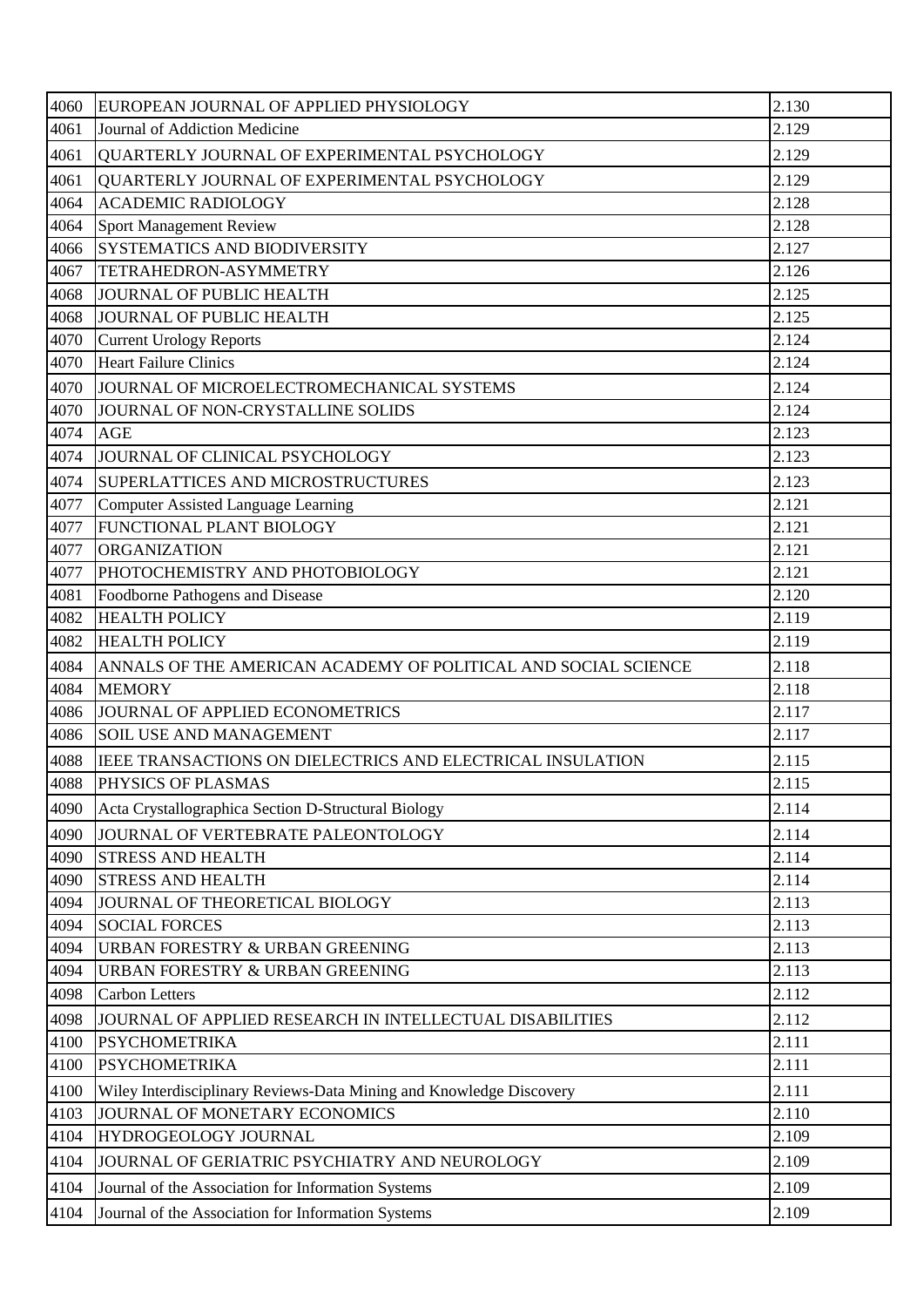| 4104<br>Politics & Gender<br>4110<br>AMERICAN JOURNAL OF COMMUNITY PSYCHOLOGY<br>4110<br><b>Aging Male</b><br>4112<br><b>European Accounting Review</b><br>JOURNAL OF THE AMERICAN COLLEGE OF NUTRITION<br>4112<br>4114<br>PLANT BIOLOGY<br>4115<br>Journal of Cardiovascular Nursing | 2.109<br>2.108<br>2.108<br>2.107<br>2.107<br>2.106<br>2.105<br>2.105<br>2.104<br>2.104<br>2.104 |
|---------------------------------------------------------------------------------------------------------------------------------------------------------------------------------------------------------------------------------------------------------------------------------------|-------------------------------------------------------------------------------------------------|
|                                                                                                                                                                                                                                                                                       |                                                                                                 |
|                                                                                                                                                                                                                                                                                       |                                                                                                 |
|                                                                                                                                                                                                                                                                                       |                                                                                                 |
|                                                                                                                                                                                                                                                                                       |                                                                                                 |
|                                                                                                                                                                                                                                                                                       |                                                                                                 |
|                                                                                                                                                                                                                                                                                       |                                                                                                 |
|                                                                                                                                                                                                                                                                                       |                                                                                                 |
| 4115<br>Journal of Cardiovascular Nursing                                                                                                                                                                                                                                             |                                                                                                 |
| 4117<br>EUROPEAN JOURNAL OF CANCER CARE                                                                                                                                                                                                                                               |                                                                                                 |
| 4117<br>EUROPEAN JOURNAL OF CANCER CARE                                                                                                                                                                                                                                               |                                                                                                 |
| 4117<br>PHYSIOLOGICAL AND BIOCHEMICAL ZOOLOGY                                                                                                                                                                                                                                         |                                                                                                 |
| 4120<br>ACM Transactions on Information and System Security                                                                                                                                                                                                                           | 2.103                                                                                           |
| 4120<br><b>NEUROLOGIA</b>                                                                                                                                                                                                                                                             | 2.103                                                                                           |
| Worldviews on Evidence-Based Nursing<br>4120                                                                                                                                                                                                                                          | 2.103                                                                                           |
| 4120<br>Worldviews on Evidence-Based Nursing                                                                                                                                                                                                                                          | 2.103                                                                                           |
| 4124<br>International Journal of Mechanics and Materials in Design                                                                                                                                                                                                                    | 2.102                                                                                           |
| 4124<br>JOURNAL OF PLANT NUTRITION AND SOIL SCIENCE                                                                                                                                                                                                                                   | 2.102                                                                                           |
| 4126<br>ANNALS OF FOREST SCIENCE                                                                                                                                                                                                                                                      | 2.101                                                                                           |
| 4126<br>International Journal of Environmental Research and Public Health                                                                                                                                                                                                             | 2.101                                                                                           |
| 4126<br>International Journal of Environmental Research and Public Health                                                                                                                                                                                                             | 2.101                                                                                           |
| 4126<br>JOURNAL OF FLUORINE CHEMISTRY                                                                                                                                                                                                                                                 | 2.101                                                                                           |
| 4126<br>JOURNAL OF VIBRATION AND CONTROL                                                                                                                                                                                                                                              | 2.101                                                                                           |
| 4131<br>JOURNAL OF ECONOMIC SURVEYS                                                                                                                                                                                                                                                   | 2.100                                                                                           |
| 4131<br>JOURNAL OF IMMUNOLOGICAL METHODS                                                                                                                                                                                                                                              | 2.100                                                                                           |
| 4131<br>TECHNICAL COMMUNICATION                                                                                                                                                                                                                                                       | 2.100                                                                                           |
| 4134<br><b>CRIMINAL JUSTICE AND BEHAVIOR</b>                                                                                                                                                                                                                                          | 2.099                                                                                           |
| 4134<br>JOURNAL OF APPLIED MICROBIOLOGY                                                                                                                                                                                                                                               | 2.099                                                                                           |
| 4136<br>INTERNATIONAL JOURNAL OF SPORT NUTRITION AND EXERCISE METABOLISM                                                                                                                                                                                                              | 2.098                                                                                           |
| 4136<br>JOURNAL OF ORAL REHABILITATION                                                                                                                                                                                                                                                | 2.098                                                                                           |
| Journal of Environmental Policy & Planning<br>4136                                                                                                                                                                                                                                    | 2.098                                                                                           |
| 4139<br>INTERNATIONAL JOURNAL OF HIGH PERFORMANCE COMPUTING APPLICATIONS                                                                                                                                                                                                              | 2.097                                                                                           |
| 4140<br><b>AUK</b>                                                                                                                                                                                                                                                                    | 2.096                                                                                           |
| 4140<br><b>CARBOHYDRATE RESEARCH</b>                                                                                                                                                                                                                                                  | 2.096                                                                                           |
| 4140<br>CLINICAL AND APPLIED THROMBOSIS-HEMOSTASIS                                                                                                                                                                                                                                    | 2.096                                                                                           |
| 4140<br>JOURNAL OF THE EUROPEAN MATHEMATICAL SOCIETY                                                                                                                                                                                                                                  | 2.096                                                                                           |
| 4144<br>AIDS RESEARCH AND HUMAN RETROVIRUSES                                                                                                                                                                                                                                          | 2.095                                                                                           |
| 4144<br><b>Biology Open</b>                                                                                                                                                                                                                                                           | 2.095                                                                                           |
| <b>Contemporary Clinical Trials</b><br>4144                                                                                                                                                                                                                                           | 2.095                                                                                           |
| JOURNAL OF PROSTHETIC DENTISTRY<br>4144                                                                                                                                                                                                                                               | 2.095                                                                                           |
| 4144<br>MOLECULAR MEMBRANE BIOLOGY                                                                                                                                                                                                                                                    | 2.095                                                                                           |
| 4149<br>JOURNAL OF DERMATOLOGY                                                                                                                                                                                                                                                        | 2.094                                                                                           |
| 4150<br>NEURORADIOLOGY                                                                                                                                                                                                                                                                | 2.093                                                                                           |
| 4151<br><b>IMMUNOGENETICS</b>                                                                                                                                                                                                                                                         | 2.092                                                                                           |
| 4151<br><b>Tobacco Induced Diseases</b>                                                                                                                                                                                                                                               | 2.092                                                                                           |
| 4151<br><b>Tobacco Induced Diseases</b>                                                                                                                                                                                                                                               | 2.092                                                                                           |
| <b>BIOPHARMACEUTICS &amp; DRUG DISPOSITION</b><br>4154                                                                                                                                                                                                                                | 2.091                                                                                           |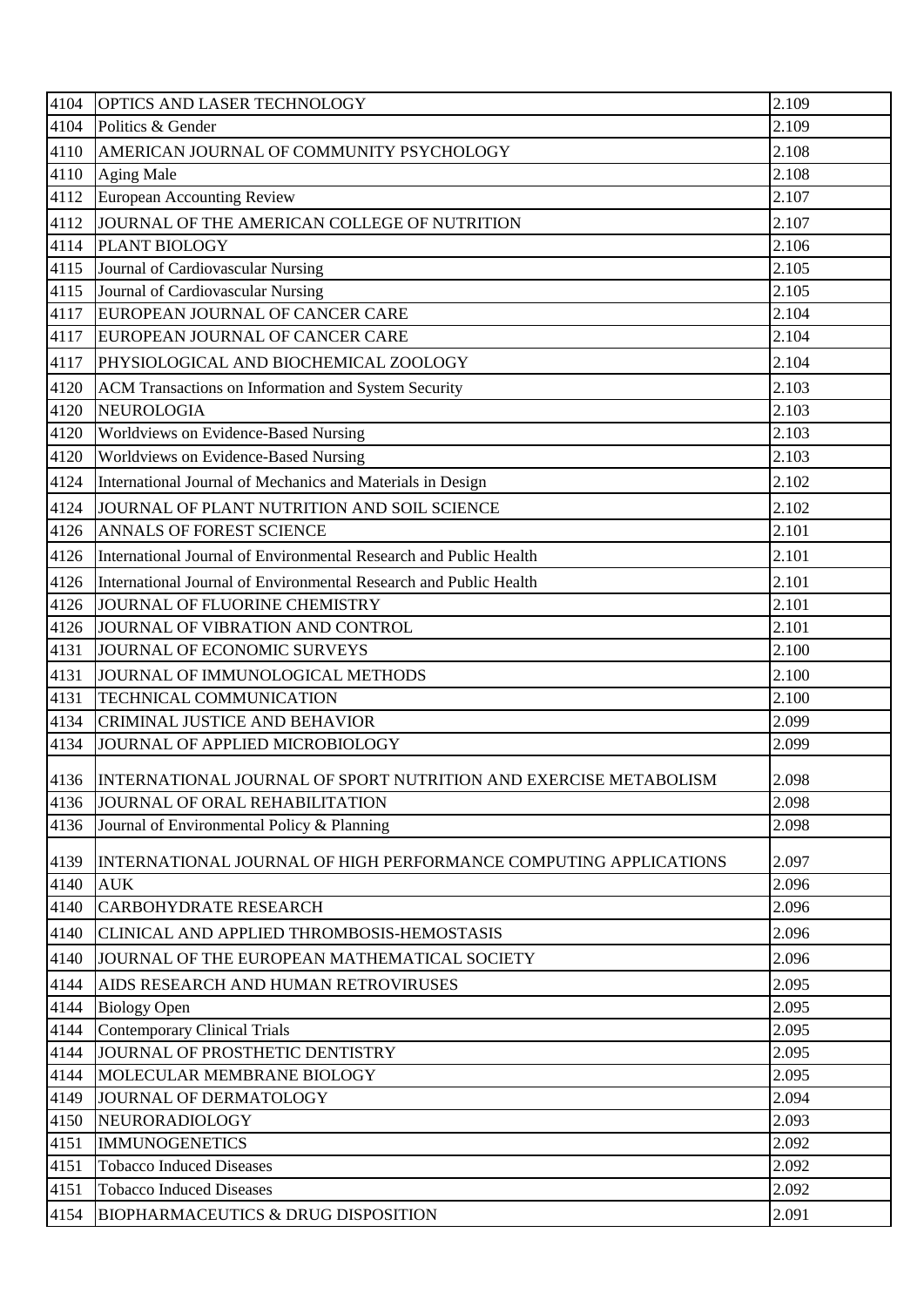| 4154 | <b>EXPERIMENTAL MECHANICS</b>                                  | 2.091 |
|------|----------------------------------------------------------------|-------|
| 4156 | ARCHIVES OF GYNECOLOGY AND OBSTETRICS                          | 2.090 |
| 4157 | <b>DIGESTION</b>                                               | 2.088 |
| 4157 | Dose-Response                                                  | 2.088 |
| 4157 | INTERNATIONAL JOURNAL OF WATER RESOURCES DEVELOPMENT           | 2.088 |
| 4157 | Minerals                                                       | 2.088 |
| 4161 | Diagnostic Pathology                                           | 2.087 |
| 4161 | JOURNAL OF CLINICAL BIOCHEMISTRY AND NUTRITION                 | 2.087 |
| 4163 | ARCHIVES OF GERONTOLOGY AND GERIATRICS                         | 2.086 |
| 4164 | INTERNATIONAL JOURNAL OF OBSTETRIC ANESTHESIA                  | 2.085 |
| 4165 | <b>Evolutionary Biology</b>                                    | 2.084 |
| 4165 | INTERNATIONAL JOURNAL OF SPORTS MEDICINE                       | 2.084 |
| 4165 | MATERIALS CHEMISTRY AND PHYSICS                                | 2.084 |
| 4168 | Annual Review of Applied Linguistics                           | 2.083 |
| 4168 | Information and Organization                                   | 2.083 |
| 4168 | Physical Review Special Topics-Physics Education Research      | 2.083 |
| 4168 | Physical Review Special Topics-Physics Education Research      | 2.083 |
| 4172 | Brachytherapy                                                  | 2.082 |
| 4172 | <b>JOURNAL OF BIOCHEMISTRY</b>                                 | 2.082 |
| 4174 | Jornal de Pediatria                                            | 2.081 |
| 4174 | <b>SOCIAL WORK</b>                                             | 2.081 |
| 4176 | <b>CURRENT OPINION IN CARDIOLOGY</b>                           | 2.080 |
| 4177 | <b>LANGUAGE LEARNING</b>                                       | 2.079 |
| 4178 | Adicciones                                                     | 2.077 |
| 4178 | Adicciones                                                     | 2.077 |
| 4178 | <b>DYSPHAGIA</b>                                               | 2.077 |
| 4178 | EUROPEAN URBAN AND REGIONAL STUDIES                            | 2.077 |
| 4178 | <b>Neural Development</b>                                      | 2.077 |
| 4183 | Biomolecules & Therapeutics                                    | 2.075 |
| 4183 | EPIDEMIOLOGY AND INFECTION                                     | 2.075 |
| 4183 | Journal of Physiological Sciences                              | 2.075 |
| 4183 | PHYSICS OF THE EARTH AND PLANETARY INTERIORS                   | 2.075 |
| 4187 | ADSORPTION-JOURNAL OF THE INTERNATIONAL ADSORPTION SOCIETY     | 2.074 |
| 4187 | COMPUTING IN SCIENCE & ENGINEERING                             | 2.074 |
| 4187 | <b>DISCOURSE PROCESSES</b>                                     | 2.074 |
| 4187 | INTERNATIONAL JOURNAL OF NON-LINEAR MECHANICS                  | 2.074 |
| 4191 | JOURNAL OF PLANT GROWTH REGULATION                             | 2.073 |
| 4191 | Lipids in Health and Disease                                   | 2.073 |
| 4193 | <b>BMC</b> Pediatrics                                          | 2.071 |
| 4193 | IEEE Circuits and Systems Magazine                             | 2.071 |
| 4195 | <b>Integrative Zoology</b>                                     | 2.070 |
| 4195 | Journal of Developmental Origins of Health and Disease         | 2.070 |
| 4195 | POLYMER INTERNATIONAL                                          | 2.070 |
| 4195 | <b>REDOX REPORT</b>                                            | 2.070 |
| 4199 | <b>Aquatic Invasions</b>                                       | 2.069 |
| 4200 | <b>Critical Public Health</b>                                  | 2.068 |
| 4200 | INTERNATIONAL JOURNAL OF OCCUPATIONAL AND ENVIRONMENTAL HEALTH | 2.068 |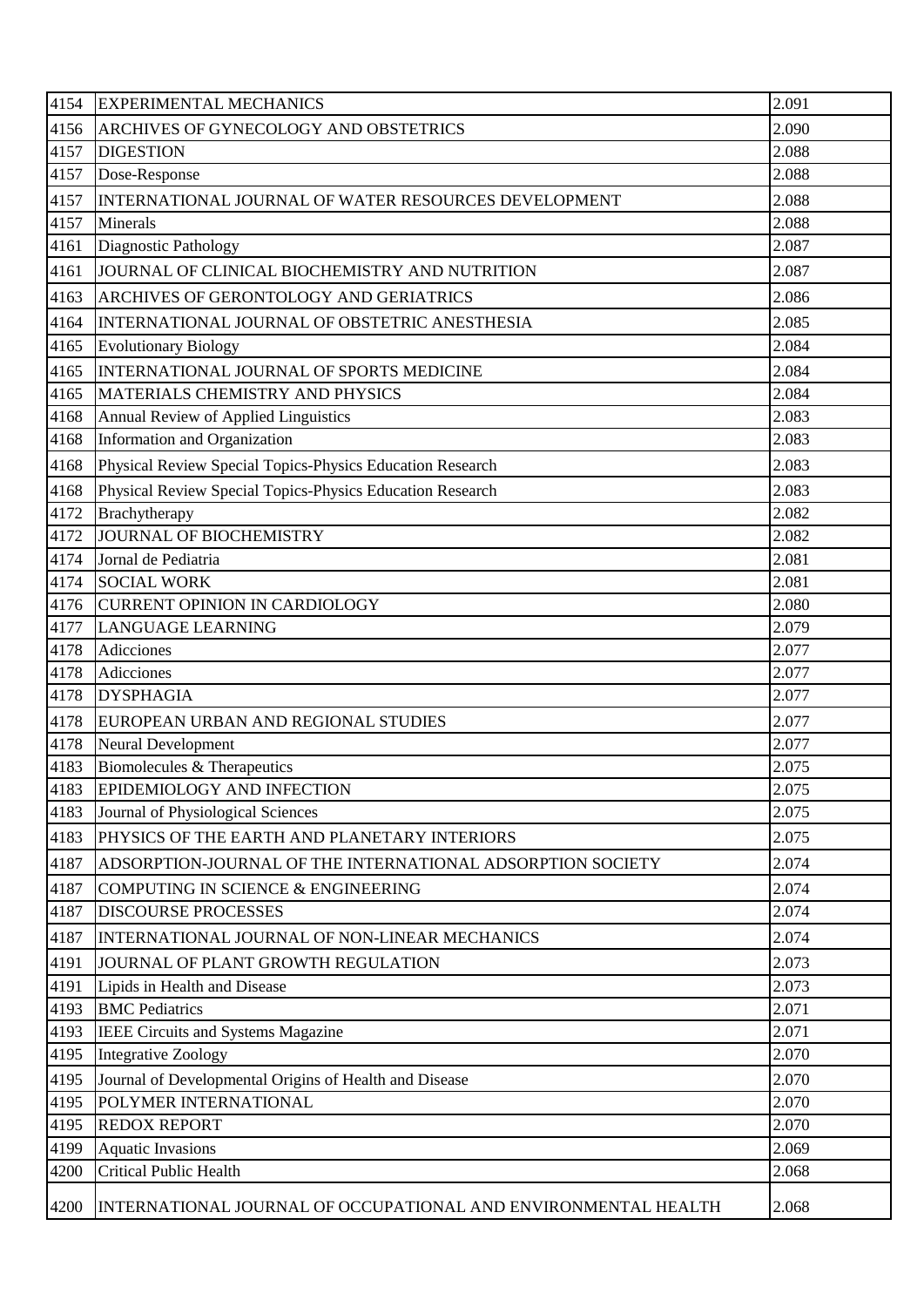| 4200 | INTERNATIONAL JOURNAL OF OCCUPATIONAL AND ENVIRONMENTAL HEALTH | 2.068 |
|------|----------------------------------------------------------------|-------|
| 4200 | JOURNAL OF APPLIED PHYSICS                                     | 2.068 |
| 4204 | <b>GEOFORUM</b>                                                | 2.067 |
| 4204 | Groundwater                                                    | 2.067 |
| 4204 | INTERNATIONAL DAIRY JOURNAL                                    | 2.067 |
| 4204 | <b>MOTIVATION AND EMOTION</b>                                  | 2.067 |
| 4208 | Journal of the International Society of Sports Nutrition       | 2.066 |
| 4209 | <b>Emerging Markets Review</b>                                 | 2.065 |
| 4210 | CONTINENTAL SHELF RESEARCH                                     | 2.064 |
| 4210 | International Journal of Clinical Oncology                     | 2.064 |
| 4212 | PSYCHIATRY AND CLINICAL NEUROSCIENCES                          | 2.063 |
| 4213 | <b>BIOMEDICAL MICRODEVICES</b>                                 | 2.062 |
| 4213 | EUROPEAN SOCIOLOGICAL REVIEW                                   | 2.062 |
| 4213 | <b>IONICS</b>                                                  | 2.062 |
| 4213 | KOREAN JOURNAL OF PHYSIOLOGY & PHARMACOLOGY                    | 2.062 |
| 4213 | <b>Materials Express</b>                                       | 2.062 |
| 4213 | POSTGRADUATE MEDICINE                                          | 2.062 |
| 4213 | <b>SURFACE SCIENCE</b>                                         | 2.062 |
| 4220 | JOURNAL OF STRENGTH AND CONDITIONING RESEARCH                  | 2.060 |
| 4220 | NEUROSCIENCE RESEARCH                                          | 2.060 |
| 4220 | NEUROSURGICAL REVIEW                                           | 2.060 |
| 4223 | JOURNAL OF PHYSICS AND CHEMISTRY OF SOLIDS                     | 2.059 |
| 4224 | <b>ARCHIVES OF VIROLOGY</b>                                    | 2.058 |
| 4224 | <b>Current Cardiology Reports</b>                              | 2.058 |
| 4224 | PHYSIOLOGICAL MEASUREMENT                                      | 2.058 |
| 4227 | AEROSPACE SCIENCE AND TECHNOLOGY                               | 2.057 |
| 4227 | JOURNAL OF BIOMECHANICAL ENGINEERING-TRANSACTIONS OF THE ASME  | 2.057 |
| 4227 | MOLECULAR VISION                                               | 2.057 |
| 4230 | <b>BURNS</b>                                                   | 2.056 |
| 4230 | <b>HYDROBIOLOGIA</b>                                           | 2.056 |
| 4230 | <b>TESOL QUARTERLY</b>                                         | 2.056 |
| 4233 | <b>ECOLOGY OF FRESHWATER FISH</b>                              | 2.054 |
| 4234 | AMERICAN JOURNAL OF OCCUPATIONAL THERAPY                       | 2.053 |
| 4234 | Journal of Knowledge Management                                | 2.053 |
| 4234 | <b>LGBT</b> Health                                             | 2.053 |
| 4234 | <b>LGBT</b> Health                                             | 2.053 |
| 4238 | EUROPEAN UNION POLITICS                                        | 2.052 |
| 4238 | JOURNAL OF MUSCLE RESEARCH AND CELL MOTILITY                   | 2.052 |
| 4238 | Journal of Animal Science and Biotechnology                    | 2.052 |
| 4238 | <b>MARINE STRUCTURES</b>                                       | 2.052 |
| 4242 | CHEMICAL ENGINEERING & TECHNOLOGY                              | 2.051 |
| 4242 | <b>Climate and Development</b>                                 | 2.051 |
| 4242 | <b>Current Pain and Headache Reports</b>                       | 2.051 |
| 4242 | Paediatrics & Child Health                                     | 2.051 |
| 4242 | STATISTICS AND COMPUTING                                       | 2.051 |
| 4247 | <b>BRITISH JOURNAL OF RADIOLOGY</b>                            | 2.050 |
| 4247 | Journal of Systematics and Evolution                           | 2.050 |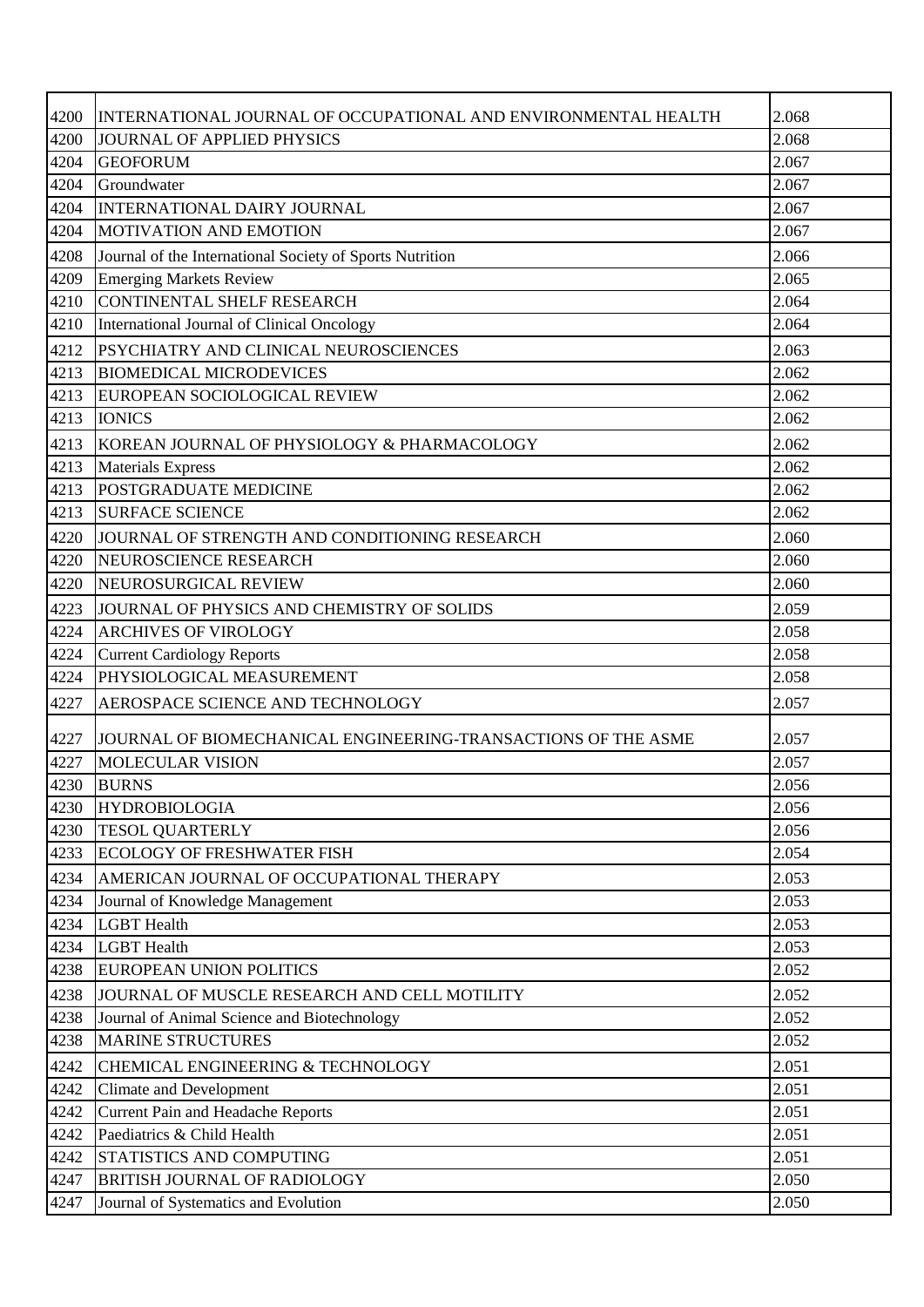| 4247 | SCIENCE AND TECHNOLOGY OF WELDING AND JOINING                                                | 2.050 |
|------|----------------------------------------------------------------------------------------------|-------|
| 4250 | JOURNAL OF WIND ENGINEERING AND INDUSTRIAL AERODYNAMICS                                      | 2.049 |
| 4250 | REVISTA BRASILEIRA DE PSIQUIATRIA                                                            | 2.049 |
| 4250 | REVISTA BRASILEIRA DE PSIQUIATRIA                                                            | 2.049 |
| 4253 | <b>BMC</b> International Health and Human Rights                                             | 2.048 |
| 4253 | <b>COMPTES RENDUS PHYSIQUE</b>                                                               | 2.048 |
| 4253 | <b>Current Oncology</b>                                                                      | 2.048 |
| 4253 | JOURNAL OF NUCLEAR MATERIALS                                                                 | 2.048 |
| 4253 | Journal of Plastic Reconstructive and Aesthetic Surgery                                      | 2.048 |
| 4258 | Food Additives and Contaminants Part A-Chemistry Analysis Control Exposure & Risk Assessment | 2.047 |
| 4258 | HEALTH & SOCIAL CARE IN THE COMMUNITY                                                        | 2.047 |
| 4260 | ANNALS OF APPLIED BIOLOGY                                                                    | 2.046 |
| 4260 | INTERNATIONAL JOURNAL OF DEVELOPMENTAL NEUROSCIENCE                                          | 2.046 |
| 4262 | Current Opinion in Supportive and Palliative Care                                            | 2.045 |
| 4262 | VECTOR-BORNE AND ZOONOTIC DISEASES                                                           | 2.045 |
| 4264 | ARCHIVES OF CLINICAL NEUROPSYCHOLOGY                                                         | 2.044 |
| 4264 | ARCHIVES OF CLINICAL NEUROPSYCHOLOGY                                                         | 2.044 |
| 4264 | <b>BIOSYSTEMS ENGINEERING</b>                                                                | 2.044 |
| 4264 | SOLID STATE NUCLEAR MAGNETIC RESONANCE                                                       | 2.044 |
| 4264 | STUDIES IN SECOND LANGUAGE ACQUISITION                                                       | 2.044 |
| 4269 | <b>ACTA PAEDIATRICA</b>                                                                      | 2.043 |
| 4269 | JOURNAL OF ORAL PATHOLOGY & MEDICINE                                                         | 2.043 |
| 4269 | Mobilities                                                                                   | 2.043 |
| 4269 | PROTEIN ENGINEERING DESIGN & SELECTION                                                       | 2.043 |
| 4273 | ANXIETY STRESS AND COPING                                                                    | 2.042 |
| 4273 | ATTACHMENT & HUMAN DEVELOPMENT                                                               | 2.042 |
| 4273 | <b>BIOLOGICAL PROCEDURES ONLINE</b>                                                          | 2.042 |
| 4273 | Channels                                                                                     | 2.042 |
| 4273 | JOURNAL OF AEROSOL SCIENCE                                                                   | 2.042 |
| 4273 | JOURNAL OF BIOCHEMICAL AND MOLECULAR TOXICOLOGY                                              | 2.042 |
| 4273 | JOURNAL OF INTERNATIONAL ECONOMICS                                                           | 2.042 |
| 4273 | JOURNAL OF SPINAL DISORDERS & TECHNIQUES                                                     | 2.042 |
| 4281 | ARCHIVUM IMMUNOLOGIAE ET THERAPIAE EXPERIMENTALIS                                            | 2.040 |
| 4281 | Cluster Computing-The Journal of Networks Software Tools and Applications                    | 2.040 |
| 4281 | Cultural Diversity & Ethnic Minority Psychology                                              | 2.040 |
| 4281 | PUNISHMENT & SOCIETY-INTERNATIONAL JOURNAL OF PENOLOGY                                       | 2.040 |
| 4285 | Food & Nutrition Research                                                                    | 2.039 |
| 4285 | Progress of Theoretical and Experimental Physics                                             | 2.039 |
| 4287 | <b>Food Analytical Methods</b>                                                               | 2.038 |
| 4287 | Progress in Natural Science-Materials International                                          | 2.038 |
| 4289 | <b>Global Environmental Politics</b>                                                         | 2.036 |
| 4289 | <b>QUALITATIVE HEALTH RESEARCH</b>                                                           | 2.036 |
| 4289 | Scandinavian Journal of Trauma Resuscitation & Emergency Medicine                            | 2.036 |
| 4292 | Learning Media and Technology                                                                | 2.035 |
| 4293 | Fractional Calculus and Applied Analysis                                                     | 2.034 |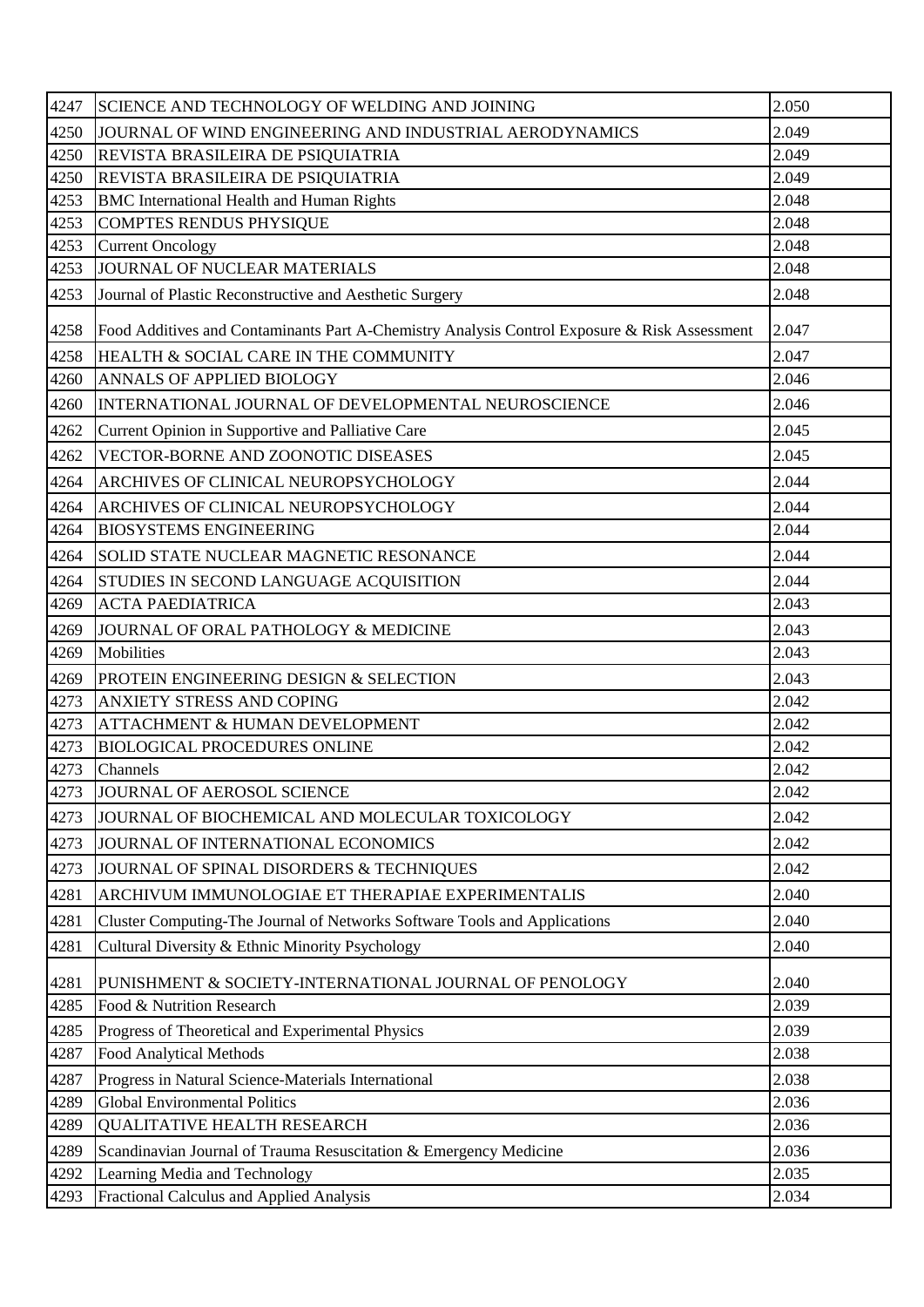| 4293 | JOURNAL OF ADVERTISING RESEARCH                                                       | 2.034 |
|------|---------------------------------------------------------------------------------------|-------|
| 4295 | <b>EJNMMI</b> Research                                                                | 2.033 |
| 4295 | Transportmetrica A-Transport Science                                                  | 2.033 |
| 4295 | Transportmetrica A-Transport Science                                                  | 2.033 |
| 4298 | Acta Crystallographica Section B-Structural Science Crystal Engineering and Materials | 2.032 |
| 4298 | <b>Environmental Policy and Governance</b>                                            | 2.032 |
| 4300 | <b>ACTA PSYCHOLOGICA</b>                                                              | 2.031 |
| 4300 | ENVIRONMENT AND PLANNING D-SOCIETY & SPACE                                            | 2.031 |
| 4300 | International Journal of Concrete Structures and Materials                            | 2.031 |
| 4300 | Telemedicine and e-Health                                                             | 2.031 |
| 4304 | <b>BIOTECHNIQUES</b>                                                                  | 2.030 |
| 4304 | International Journal of Laboratory Hematology                                        | 2.030 |
| 4306 | Current Hematologic Malignancy Reports                                                | 2.029 |
| 4307 | Heart Lung and Circulation                                                            | 2.028 |
| 4307 | JOURNAL OF CONSTRUCTIONAL STEEL RESEARCH                                              | 2.028 |
| 4309 | Pain Research & Management                                                            | 2.027 |
| 4310 | <b>Insect Science</b>                                                                 | 2.026 |
| 4311 | European Journal of Emergency Medicine                                                | 2.025 |
| 4311 | HISTOLOGY AND HISTOPATHOLOGY                                                          | 2.025 |
| 4313 | ANNALS OF CLINICAL BIOCHEMISTRY                                                       | 2.024 |
| 4313 | Asia Pacific Journal of Management                                                    | 2.024 |
| 4313 | JOURNAL OF BEHAVIORAL HEALTH SERVICES & RESEARCH                                      | 2.024 |
| 4313 | JOURNAL OF BEHAVIORAL HEALTH SERVICES & RESEARCH                                      | 2.024 |
| 4313 | JOURNAL OF PERSONALITY ASSESSMENT                                                     | 2.024 |
| 4313 | <b>OTOLOGY &amp; NEUROTOLOGY</b>                                                      | 2.024 |
| 4319 | Applied Physiology Nutrition and Metabolism                                           | 2.023 |
| 4320 | <b>Mathematical Geosciences</b>                                                       | 2.022 |
| 4321 | AMERICAN MINERALOGIST                                                                 | 2.021 |
| 4321 | JOURNAL OF FLUIDS AND STRUCTURES                                                      | 2.021 |
| 4321 | JOURNAL OF STRUCTURAL ENGINEERING                                                     | 2.021 |
| 4321 | Journal of Immunotoxicology                                                           | 2.021 |
| 4325 | <b>Biomarkers in Medicine</b>                                                         | 2.020 |
| 4325 | <b>Ecological Informatics</b>                                                         | 2.020 |
| 4325 | JOURNAL OF NANOPARTICLE RESEARCH                                                      | 2.020 |
| 4328 | <b>Games for Health Journal</b>                                                       | 2.019 |
| 4328 | JOURNAL OF MATERIALS SCIENCE-MATERIALS IN ELECTRONICS                                 | 2.019 |
| 4330 | <b>BIODEGRADATION</b>                                                                 | 2.018 |
| 4330 | PEDIATRIC NEUROLOGY                                                                   | 2.018 |
| 4330 | South European Society and Politics                                                   | 2.018 |
| 4333 | EUROPEAN JOURNAL OF FOREST RESEARCH                                                   | 2.017 |
| 4333 | GEOCHEMISTRY-EXPLORATION ENVIRONMENT ANALYSIS                                         | 2.017 |
| 4333 | <b>International Heart Journal</b>                                                    | 2.017 |
| 4333 | JOURNAL OF PALEOLIMNOLOGY                                                             | 2.017 |
| 4337 | Hematology-American Society of Hematology Education Program                           | 2.016 |
| 4337 | JOURNAL OF THE AMERICAN STATISTICAL ASSOCIATION                                       | 2.016 |
| 4337 | JOURNAL OF VETERINARY INTERNAL MEDICINE                                               | 2.016 |
| 4337 | Seminars in Pediatric Surgery                                                         | 2.016 |
| 4341 | <b>CRETACEOUS RESEARCH</b>                                                            | 2.015 |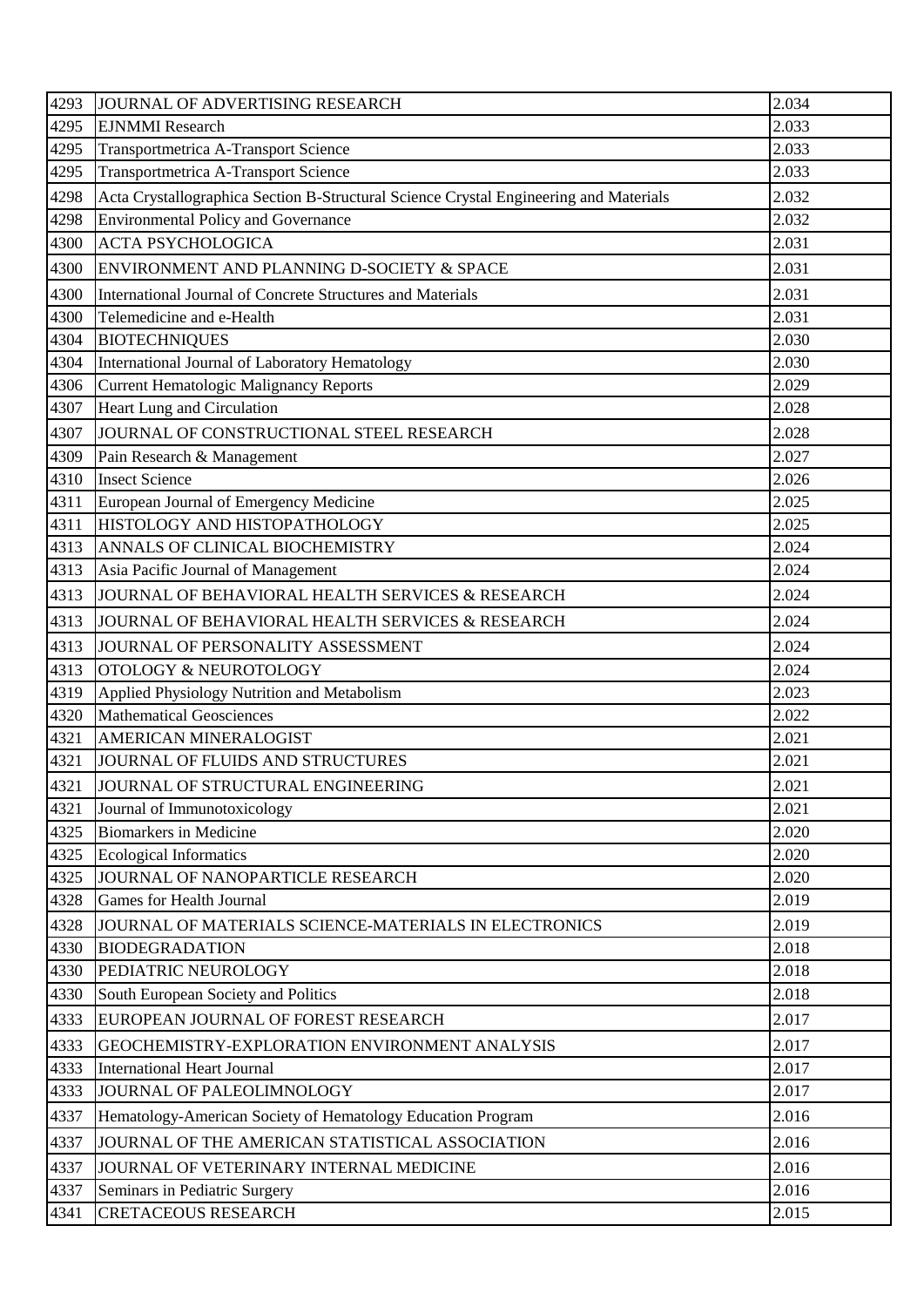| 4341 | STUDIES IN APPLIED MATHEMATICS                        | 2.015 |
|------|-------------------------------------------------------|-------|
| 4343 | <b>COMPLEMENTARY THERAPIES IN MEDICINE</b>            | 2.013 |
| 4343 | EUROPEAN JOURNAL OF PAEDIATRIC NEUROLOGY              | 2.013 |
| 4345 | CHILD PSYCHIATRY & HUMAN DEVELOPMENT                  | 2.012 |
| 4345 | PRECISION AGRICULTURE                                 | 2.012 |
| 4345 | <b>Qualitative Research</b>                           | 2.012 |
| 4348 | <b>ACTA RADIOLOGICA</b>                               | 2.011 |
| 4348 | JOURNAL OF MANAGEMENT IN ENGINEERING                  | 2.011 |
| 4348 | <b>ORAL DISEASES</b>                                  | 2.011 |
| 4351 | <b>Astronomy and Computing</b>                        | 2.010 |
| 4351 | CLINICAL AND EXPERIMENTAL PHARMACOLOGY AND PHYSIOLOGY | 2.010 |
| 4351 | <b>CLINICS IN GERIATRIC MEDICINE</b>                  | 2.010 |
| 4351 | <b>CORNEA</b>                                         | 2.010 |
| 4351 | JOURNAL OF THORACIC IMAGING                           | 2.010 |
| 4351 | Journal of Real-Time Image Processing                 | 2.010 |
| 4357 | ARTIFICIAL INTELLIGENCE IN MEDICINE                   | 2.009 |
| 4357 | JOURNAL OF CONTAMINANT HYDROLOGY                      | 2.009 |
| 4357 | MICROBIAL PATHOGENESIS                                | 2.009 |
| 4360 | <b>ACM SIGCOMM Computer Communication Review</b>      | 2.008 |
| 4360 | JOURNAL OF ADHESIVE DENTISTRY                         | 2.008 |
| 4360 | JOURNAL OF TELEMEDICINE AND TELECARE                  | 2.008 |
| 4363 | <b>CANCER INVESTIGATION</b>                           | 2.007 |
| 4363 | JOURNAL OF HUMAN LACTATION                            | 2.007 |
| 4363 | KOREAN JOURNAL OF CHEMICAL ENGINEERING                | 2.007 |
| 4366 | <b>BIOMARKERS</b>                                     | 2.006 |
| 4366 | <b>BMC</b> Neurology                                  | 2.006 |
| 4368 | AMERICAN JOURNAL OF PRIMATOLOGY                       | 2.005 |
| 4368 | <b>MACHINE VISION AND APPLICATIONS</b>                | 2.005 |
| 4368 | PERSONALITY AND INDIVIDUAL DIFFERENCES                | 2.005 |
| 4371 | <b>Communications in Computational Physics</b>        | 2.004 |
| 4371 | DEVELOPMENTAL DYNAMICS                                | 2.004 |
| 4371 | KNOWLEDGE AND INFORMATION SYSTEMS                     | 2.004 |
| 4374 | <b>INORGANICA CHIMICA ACTA</b>                        | 2.002 |
| 4374 | PLANT CELL TISSUE AND ORGAN CULTURE                   | 2.002 |
| 4376 | BEST PRACTICE & RESEARCH CLINICAL HAEMATOLOGY         | 2.000 |
| 4376 | Cartilage                                             | 2.000 |
| 4376 | Clinical Psychopharmacology and Neuroscience          | 2.000 |
| 4376 | FOOD REVIEWS INTERNATIONAL                            | 2.000 |
| 4376 | Global Strategy Journal                               | 2.000 |
| 4376 | <b>IEEE Transactions on Haptics</b>                   | 2.000 |
| 4376 | JOURNAL OF EMOTIONAL AND BEHAVIORAL DISORDERS         | 2.000 |
| 4376 | JOURNAL OF NEURO-OPHTHALMOLOGY                        | 2.000 |
| 4376 | <b>PEDOBIOLOGIA</b>                                   | 2.000 |
| 4376 | PSYCHOLOGY & MARKETING                                | 2.000 |
| 4376 | Psychology of Religion and Spirituality               | 2.000 |
| 4376 | Seminars in Pediatric Neurology                       | 2.000 |
| 4376 | Topics in Cognitive Science                           | 2.000 |
| 4389 | JOURNAL OF ADVANCED NURSING                           | 1.998 |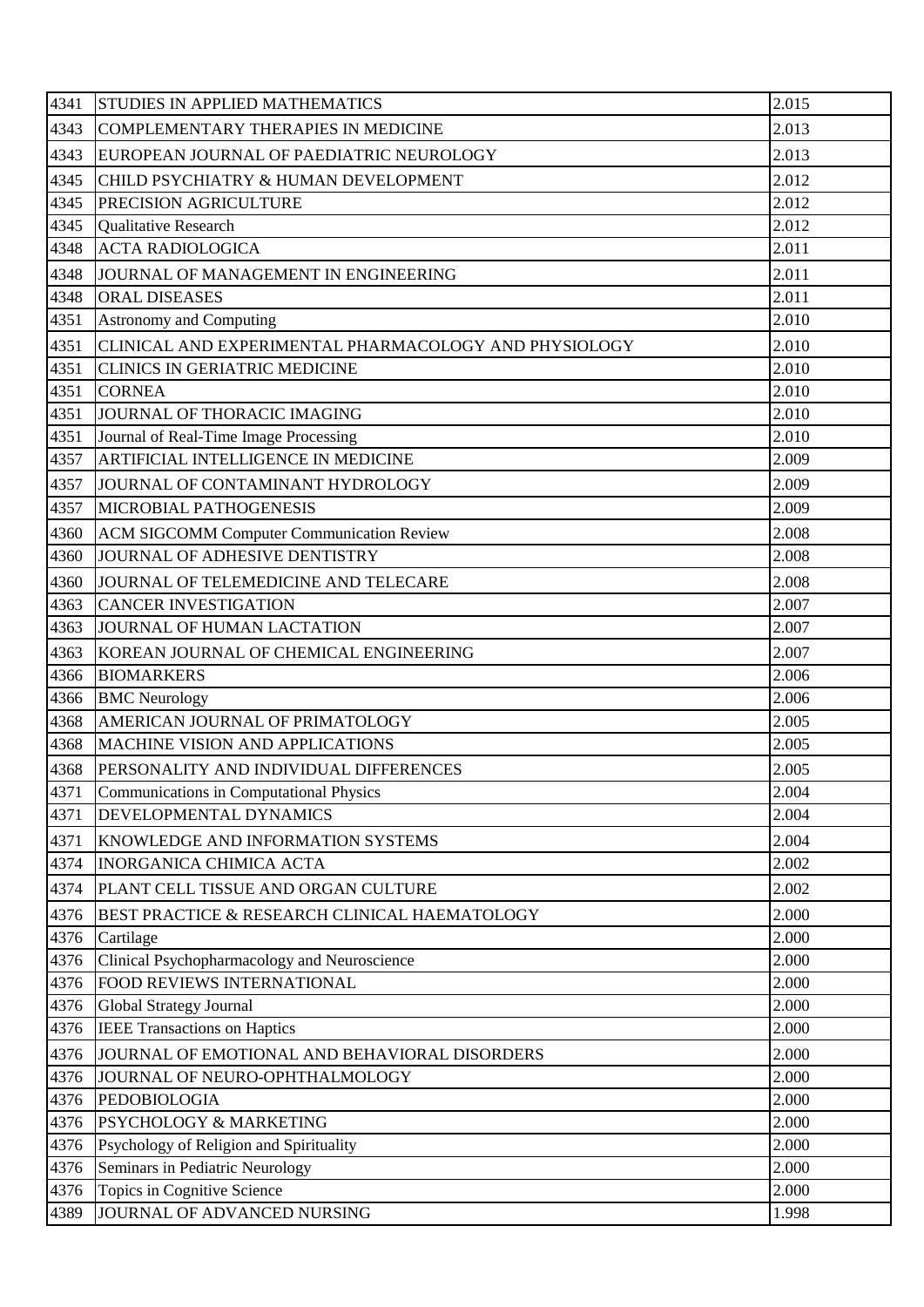| 4389 | JOURNAL OF ADVANCED NURSING                          | 1.998 |
|------|------------------------------------------------------|-------|
| 4389 | RAPID COMMUNICATIONS IN MASS SPECTROMETRY            | 1.998 |
| 4392 | <b>CRYOBIOLOGY</b>                                   | 1.996 |
| 4392 | VETERINARY PATHOLOGY                                 | 1.996 |
| 4394 | PATTERN RECOGNITION LETTERS                          | 1.995 |
| 4395 | <b>ARCHIV DER PHARMAZIE</b>                          | 1.994 |
| 4395 | JOURNAL OF MATHEMATICAL IMAGING AND VISION           | 1.994 |
| 4397 | <b>GENES TO CELLS</b>                                | 1.993 |
| 4398 | INTERNATIONAL JOURNAL OF RADIATION BIOLOGY           | 1.992 |
| 4398 | LIMNOLOGY AND OCEANOGRAPHY-METHODS                   | 1.992 |
| 4398 | <b>SCIENCE &amp; JUSTICE</b>                         | 1.992 |
| 4401 | <b>HUMAN FACTORS</b>                                 | 1.990 |
| 4401 | <b>HUMAN FACTORS</b>                                 | 1.990 |
| 4401 | JOURNAL OF INTELLECTUAL DISABILITY RESEARCH          | 1.990 |
| 4401 | Physica Medica-European Journal of Medical Physics   | 1.990 |
| 4401 | <b>YEAST</b>                                         | 1.990 |
| 4406 | FORENSIC SCIENCE INTERNATIONAL                       | 1.989 |
| 4406 | <b>METEOROLOGISCHE ZEITSCHRIFT</b>                   | 1.989 |
| 4406 | <b>Science China-Earth Sciences</b>                  | 1.989 |
| 4409 | <b>IEEE COMMUNICATIONS LETTERS</b>                   | 1.988 |
| 4409 | JOURNAL OF DIFFERENTIAL EQUATIONS                    | 1.988 |
| 4411 | IEEE COMPUTER GRAPHICS AND APPLICATIONS              | 1.987 |
| 4411 | <b>Inland Waters</b>                                 | 1.987 |
| 4411 | <b>PREVENTIVE VETERINARY MEDICINE</b>                | 1.987 |
| 4414 | <b>BIOTECHNOLOGY PROGRESS</b>                        | 1.986 |
| 4414 | ENVIRONMENT AND URBANIZATION                         | 1.986 |
| 4414 | <b>THERIOGENOLOGY</b>                                | 1.986 |
| 4417 | BRITISH JOURNAL FOR THE PHILOSOPHY OF SCIENCE        | 1.985 |
| 4417 | <b>BRITISH JOURNAL FOR THE PHILOSOPHY OF SCIENCE</b> | 1.985 |
| 4419 | Metals                                               | 1.984 |
| 4420 | JOURNAL OF IRRIGATION AND DRAINAGE ENGINEERING       | 1.983 |
| 4420 | JOURNAL OF PLANKTON RESEARCH                         | 1.983 |
| 4420 | <b>PALAIOS</b>                                       | 1.983 |
| 4423 | <b>AQUATIC GEOCHEMISTRY</b>                          | 1.982 |
| 4423 | <b>CRYPTOGAMIE MYCOLOGIE</b>                         | 1.982 |
| 4423 | FOREST POLICY AND ECONOMICS                          | 1.982 |
| 4423 | Journal of Natural Medicines                         | 1.982 |
| 4427 | INTERNATIONAL JOURNAL OF DEVELOPMENTAL BIOLOGY       | 1.981 |
| 4427 | JOURNAL OF THE AMERICAN PLANNING ASSOCIATION         | 1.981 |
| 4429 | Flexible Services and Manufacturing Journal          | 1.980 |
| 4429 | <b>MICRON</b>                                        | 1.980 |
| 4431 | JOURNAL OF CELLULAR PLASTICS                         | 1.979 |
| 4432 | International Journal of Material Forming            | 1.978 |
| 4432 | SIAM JOURNAL ON NUMERICAL ANALYSIS                   | 1.978 |
| 4434 | DRYING TECHNOLOGY                                    | 1.976 |
| 4434 | JOURNAL OF PEDIATRIC SURGERY                         | 1.976 |
| 4434 | <b>KNEE</b>                                          | 1.976 |
| 4437 | EXPERIMENTAL AND TOXICOLOGIC PATHOLOGY               | 1.975 |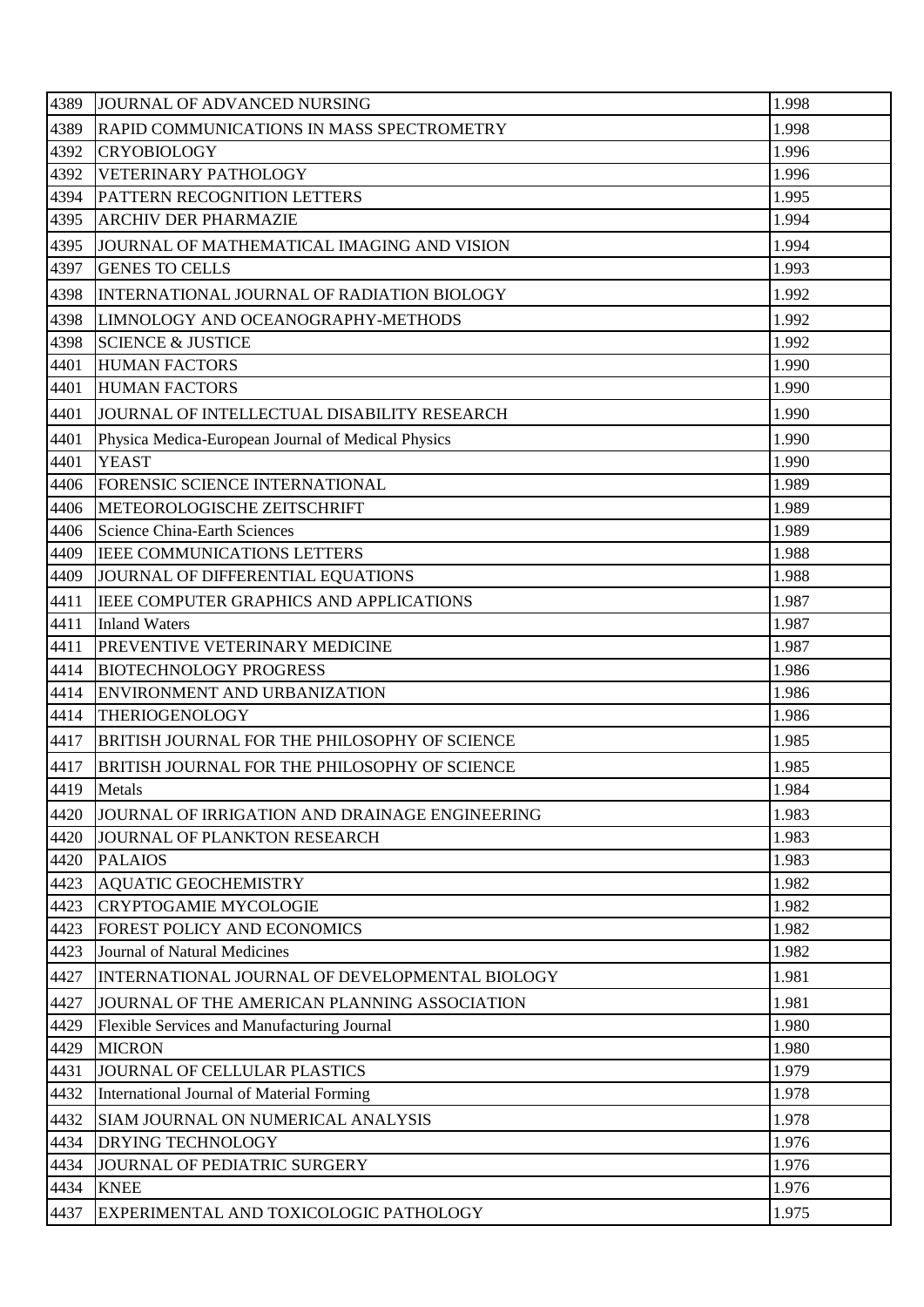| 4437 | <b>IEEE TRANSACTIONS ON AEROSPACE AND ELECTRONIC SYSTEMS</b>         | 1.975 |
|------|----------------------------------------------------------------------|-------|
| 4439 | <b>BIOINORGANIC CHEMISTRY AND APPLICATIONS</b>                       | 1.974 |
| 4439 | EARTHQUAKE ENGINEERING & STRUCTURAL DYNAMICS                         | 1.974 |
| 4441 | EUROPEAN JOURNAL OF SOCIAL PSYCHOLOGY                                | 1.973 |
| 4441 | International Journal of Sustainable Transportation                  | 1.973 |
| 4443 | <b>CONTRIBUTIONS TO ZOOLOGY</b>                                      | 1.972 |
| 4443 | JOURNAL OF PEPTIDE SCIENCE                                           | 1.972 |
| 4443 | <b>Sexual Development</b>                                            | 1.972 |
| 4446 | <b>BRAIN INJURY</b>                                                  | 1.971 |
| 4446 | <b>BRAIN INJURY</b>                                                  | 1.971 |
| 4446 | <b>CURRENT APPLIED PHYSICS</b>                                       | 1.971 |
| 4446 | JOURNAL OF LIPOSOME RESEARCH                                         | 1.971 |
| 4446 | <b>VISION RESEARCH</b>                                               | 1.971 |
| 4451 | <b>APPLIED PSYCHOLINGUISTICS</b>                                     | 1.970 |
| 4451 | FOOD AND BIOPRODUCTS PROCESSING                                      | 1.970 |
| 4451 | <b>URBAN ECOSYSTEMS</b>                                              | 1.970 |
| 4454 | <b>Archives of Medical Science</b>                                   | 1.969 |
| 4454 | EUROPEAN JOURNAL OF MECHANICS B-FLUIDS                               | 1.969 |
| 4454 | JOURNAL OF THE FORMOSAN MEDICAL ASSOCIATION                          | 1.969 |
| 4454 | <b>Toxicology Research</b>                                           | 1.969 |
| 4454 | <b>Trials</b>                                                        | 1.969 |
| 4459 | EUROPEAN JOURNAL OF GASTROENTEROLOGY & HEPATOLOGY                    | 1.968 |
| 4459 | SIAM JOURNAL ON OPTIMIZATION                                         | 1.968 |
| 4461 | Epidemiologia & Prevenzione                                          | 1.966 |
| 4461 | Epidemiologia & Prevenzione                                          | 1.966 |
| 4463 | <b>GEOLOGICAL MAGAZINE</b>                                           | 1.965 |
| 4464 | Food Bioscience                                                      | 1.964 |
| 4465 | SOCIOLOGY-THE JOURNAL OF THE BRITISH SOCIOLOGICAL ASSOCIATION        | 1.963 |
| 4466 | <b>Multisensory Research</b>                                         | 1.962 |
| 4466 | <b>Multisensory Research</b>                                         | 1.962 |
| 4468 | <b>EURASIP Journal on Advances in Signal Processing</b>              | 1.961 |
| 4469 | Archives of Osteoporosis                                             | 1.960 |
| 4470 | Asia-Pacific Journal of Clinical Oncology                            | 1.959 |
| 4470 | JOURNAL OF URBAN HEALTH-BULLETIN OF THE NEW YORK ACADEMY OF MEDICINE | 1.959 |
| 4472 | JOURNAL OF GREAT LAKES RESEARCH                                      | 1.958 |
| 4473 | <b>EPL</b>                                                           | 1.957 |
| 4473 | Psychology of Men & Masculinity                                      | 1.957 |
| 4475 | AMERICAN ETHNOLOGIST                                                 | 1.956 |
| 4475 | <b>CHIRALITY</b>                                                     | 1.956 |
| 4477 | American Journal of Rhinology & Allergy                              | 1.955 |
| 4477 | IEEE-ACM Transactions on Computational Biology and Bioinformatics    | 1.955 |
| 4477 | JOURNAL OF MEDICINAL FOOD                                            | 1.955 |
| 4477 | Journal of the American Board of Family Medicine                     | 1.955 |
| 4477 | <b>Molecular Informatics</b>                                         | 1.955 |
| 4482 | <b>Electronic Commerce Research and Applications</b>                 | 1.954 |
| 4482 | <b>Electronic Commerce Research and Applications</b>                 | 1.954 |
| 4482 | International Journal of Applied Mechanics                           | 1.954 |
|      |                                                                      |       |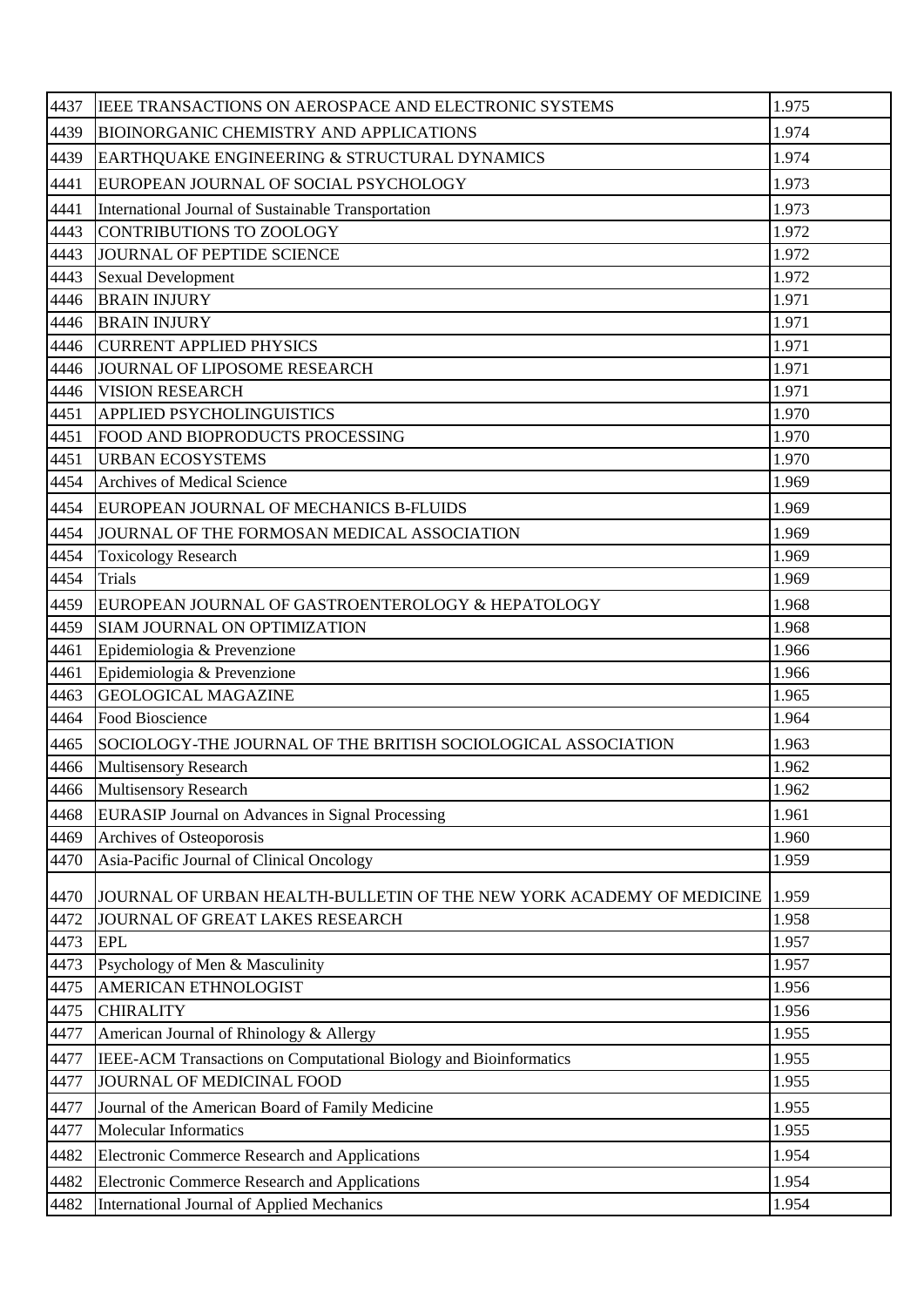| 4482 | <b>SEX ROLES</b>                                                                      | 1.954 |
|------|---------------------------------------------------------------------------------------|-------|
| 4482 | SIMULATION MODELLING PRACTICE AND THEORY                                              | 1.954 |
| 4487 | IEEE Power & Energy Magazine                                                          | 1.953 |
| 4487 | JOURNAL OF THERMAL ANALYSIS AND CALORIMETRY                                           | 1.953 |
| 4489 | <b>International Political Sociology</b>                                              | 1.952 |
| 4489 | <b>JOURNAL OF GEOLOGY</b>                                                             | 1.952 |
| 4491 | Body & Society                                                                        | 1.951 |
| 4491 | <b>CULTURE HEALTH &amp; SEXUALITY</b>                                                 | 1.951 |
| 4491 | <b>ECOTOXICOLOGY</b>                                                                  | 1.951 |
| 4491 | Forests                                                                               | 1.951 |
| 4495 | <b>BIOLOGICAL BULLETIN</b>                                                            | 1.950 |
| 4495 | Journal of Food and Nutrition Research                                                | 1.950 |
| 4495 | PRODUCTION AND OPERATIONS MANAGEMENT                                                  | 1.950 |
| 4495 | ROBOTICS AND AUTONOMOUS SYSTEMS                                                       | 1.950 |
| 4495 | <b>Review of Finance</b>                                                              | 1.950 |
| 4500 | INTERNATIONAL JOURNAL OF COMPUTER INTEGRATED MANUFACTURING                            | 1.949 |
| 4500 | POLAR BIOLOGY                                                                         | 1.949 |
| 4502 | Indian Journal of Dermatology Venereology & Leprology                                 | 1.948 |
| 4502 | <b>MIDWIFERY</b>                                                                      | 1.948 |
| 4502 | <b>MIDWIFERY</b>                                                                      | 1.948 |
| 4505 | JOURNAL OF COMPARATIVE PHYSIOLOGY B-BIOCHEMICAL SYSTEMIC AND ENVIRONMENTAL PHYSIOLOGY | 1.947 |
| 4505 | PEDIATRIC DENTISTRY                                                                   | 1.947 |
| 4507 | Journal of Financial Stability                                                        | 1.946 |
| 4507 | Journal of Physical Activity & Health                                                 | 1.946 |
| 4509 | EUROPEAN JOURNAL OF CONTROL                                                           | 1.944 |
| 4509 | JOURNAL OF ENERGY ENGINEERING                                                         | 1.944 |
| 4511 | JOURNAL OF INVESTIGATIVE MEDICINE                                                     | 1.943 |
| 4512 | ARCHIVES OF ORTHOPAEDIC AND TRAUMA SURGERY                                            | 1.942 |
| 4512 | IEEE TRANSACTIONS ON COMPUTER-AIDED DESIGN OF INTEGRATED CIRCUITS AND SYSTEMS         | 1.942 |
| 4514 | Journal of Mental Health                                                              | 1.941 |
| 4514 | <b>Strategic Organization</b>                                                         | 1.941 |
| 4516 | <b>ANNALS OF PROBABILITY</b>                                                          | 1.940 |
| 4516 | JOURNAL OF INTERPERSONAL VIOLENCE                                                     | 1.940 |
| 4516 | Rangeland Ecology & Management                                                        | 1.940 |
| 4519 | <b>ACTA NEUROPSYCHIATRICA</b>                                                         | 1.939 |
| 4519 | <b>BMC MOLECULAR BIOLOGY</b>                                                          | 1.939 |
| 4519 | <b>NEPHRON</b>                                                                        | 1.939 |
| 4519 | POLICY AND POLITICS                                                                   | 1.939 |
| 4523 | <b>JOURNAL OF POLITICS</b>                                                            | 1.938 |
| 4523 | Journal of Genetic Counseling                                                         | 1.938 |
| 4523 | NEURAL COMPUTATION                                                                    | 1.938 |
| 4526 | <b>ANTICANCER RESEARCH</b>                                                            | 1.937 |
| 4526 | AUDITING-A JOURNAL OF PRACTICE & THEORY                                               | 1.937 |
| 4526 | INTERNATIONAL UROGYNECOLOGY JOURNAL                                                   | 1.937 |
| 4526 | JOURNAL OF EXPERIMENTAL MARINE BIOLOGY AND ECOLOGY                                    | 1.937 |
| 4530 | <b>ENDOCRINE PATHOLOGY</b>                                                            | 1.936 |
|      |                                                                                       |       |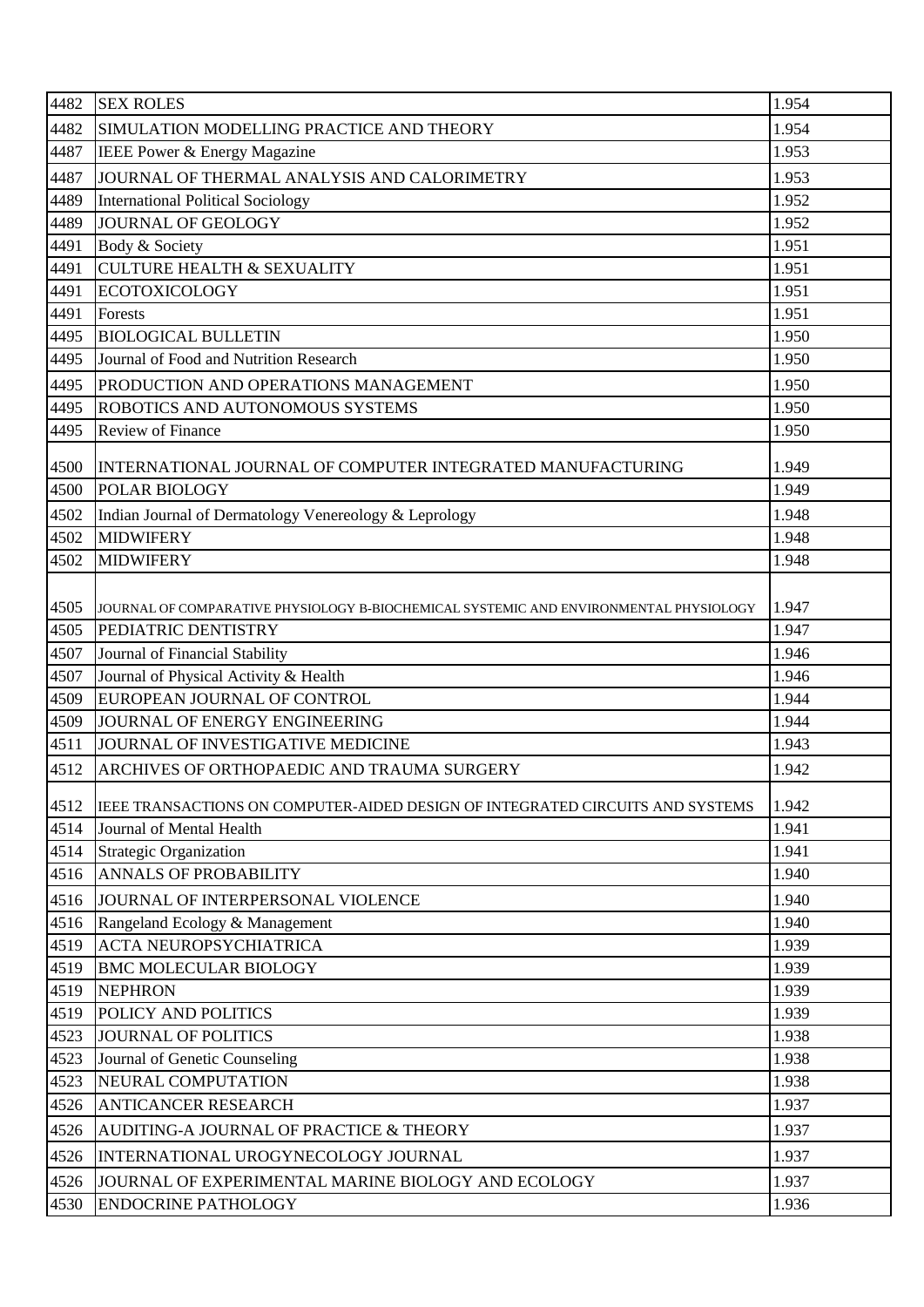| 4531<br>1.935<br>International Journal of Bio-Inspired Computation<br>4531<br>JOURNAL OF MEDICAL VIROLOGY<br>1.935<br>4531<br>JOURNAL OF SEX & MARITAL THERAPY<br>1.935<br>1.934<br>4535<br><b>LIPIDS</b><br><b>BIOELECTROMAGNETICS</b><br>4536<br>1.933<br>1.933<br>4536<br>CLINICAL PSYCHOLOGY & PSYCHOTHERAPY<br><b>IEEE MICRO</b><br>1.933<br>4536<br>4539<br>1.932<br>CHINESE CHEMICAL LETTERS<br>Hernia<br>1.932<br>4539<br>1.932<br>4539<br>Metabolic Syndrome and Related Disorders<br>4539<br>PLANT MOLECULAR BIOLOGY REPORTER<br>1.932<br>4539<br>VADOSE ZONE JOURNAL<br>1.932<br>4539<br><b>XENOBIOTICA</b><br>1.932<br>4545<br>1.930<br><b>Cancer Genetics</b><br>Human Cell<br>4545<br>1.930<br>4545<br>1.930<br>JOURNAL OF PARALLEL AND DISTRIBUTED COMPUTING<br>4545<br>1.930<br>Journal of Internet Technology<br>Sport Exercise and Performance Psychology<br>4545<br>1.930<br>4550<br>JOURNAL OF POSITIVE BEHAVIOR INTERVENTIONS<br>1.929<br>4550<br><b>NURSING RESEARCH</b><br>1.929<br>4550<br><b>NURSING RESEARCH</b><br>1.929<br>4553<br>1.928<br><b>AGGRESSION AND VIOLENT BEHAVIOR</b><br>4554<br><b>CRITICAL CARE CLINICS</b><br>1.927<br>4554<br>Journalism Studies<br>1.927<br>4554<br><b>TOXICON</b><br>1.927<br>4557<br>1.926<br>AEROSOL SCIENCE AND TECHNOLOGY<br><b>POLYHEDRON</b><br>4557<br>1.926<br>4559<br>1.925<br><b>CURRENT ANTHROPOLOGY</b><br>4559<br><b>INTERNATIONAL STUDIES QUARTERLY</b><br>1.925<br>JOURNAL OF CHEMICAL NEUROANATOMY<br>4559<br>1.925<br>1.924<br>4562<br><b>CANADIAN JOURNAL OF SURGERY</b><br>1.924<br>4562<br><b>CURRENT ORGANIC CHEMISTRY</b><br>1.924<br>4562<br>JOURNAL OF MICROBIOLOGY<br>4565<br><b>INTEGRATIVE CANCER THERAPIES</b><br>1.923<br>4565<br><b>Marine Genomics</b><br>1.923<br><b>ENVIRONMENTAL POLITICS</b><br>1.922<br>4567<br><b>APPLIED ACOUSTICS</b><br>1.921<br>4568<br>1.921<br>4568<br>Animal<br>4568<br><b>EUROPEAN JOURNAL OF PEDIATRICS</b><br>1.921<br>4568<br>European Physical Education Review<br>1.921<br>HEALTH CARE MANAGEMENT REVIEW<br>4568<br>1.921<br>1.918<br>4573<br><b>BIOCONTROL</b><br>DOCUMENTA OPHTHALMOLOGICA<br>4573<br>1.918<br>4573<br>1.918<br>INTERNATIONAL JOURNAL OF ORAL AND MAXILLOFACIAL SURGERY<br><b>CURRENT ORGANIC SYNTHESIS</b><br>1.917<br>4576<br>1.917<br>4576<br><b>EXPERIMENTAL BRAIN RESEARCH</b> | 4531 | <b>INTERNATIONAL AFFAIRS</b> | 1.935 |
|----------------------------------------------------------------------------------------------------------------------------------------------------------------------------------------------------------------------------------------------------------------------------------------------------------------------------------------------------------------------------------------------------------------------------------------------------------------------------------------------------------------------------------------------------------------------------------------------------------------------------------------------------------------------------------------------------------------------------------------------------------------------------------------------------------------------------------------------------------------------------------------------------------------------------------------------------------------------------------------------------------------------------------------------------------------------------------------------------------------------------------------------------------------------------------------------------------------------------------------------------------------------------------------------------------------------------------------------------------------------------------------------------------------------------------------------------------------------------------------------------------------------------------------------------------------------------------------------------------------------------------------------------------------------------------------------------------------------------------------------------------------------------------------------------------------------------------------------------------------------------------------------------------------------------------------------------------------------------------------------------------------------------------------------------------------------------------------------------------------------------------------------------------------------------------------------------------------------------------------------------------------------------------------------------------------------------------------|------|------------------------------|-------|
|                                                                                                                                                                                                                                                                                                                                                                                                                                                                                                                                                                                                                                                                                                                                                                                                                                                                                                                                                                                                                                                                                                                                                                                                                                                                                                                                                                                                                                                                                                                                                                                                                                                                                                                                                                                                                                                                                                                                                                                                                                                                                                                                                                                                                                                                                                                                        |      |                              |       |
|                                                                                                                                                                                                                                                                                                                                                                                                                                                                                                                                                                                                                                                                                                                                                                                                                                                                                                                                                                                                                                                                                                                                                                                                                                                                                                                                                                                                                                                                                                                                                                                                                                                                                                                                                                                                                                                                                                                                                                                                                                                                                                                                                                                                                                                                                                                                        |      |                              |       |
|                                                                                                                                                                                                                                                                                                                                                                                                                                                                                                                                                                                                                                                                                                                                                                                                                                                                                                                                                                                                                                                                                                                                                                                                                                                                                                                                                                                                                                                                                                                                                                                                                                                                                                                                                                                                                                                                                                                                                                                                                                                                                                                                                                                                                                                                                                                                        |      |                              |       |
|                                                                                                                                                                                                                                                                                                                                                                                                                                                                                                                                                                                                                                                                                                                                                                                                                                                                                                                                                                                                                                                                                                                                                                                                                                                                                                                                                                                                                                                                                                                                                                                                                                                                                                                                                                                                                                                                                                                                                                                                                                                                                                                                                                                                                                                                                                                                        |      |                              |       |
|                                                                                                                                                                                                                                                                                                                                                                                                                                                                                                                                                                                                                                                                                                                                                                                                                                                                                                                                                                                                                                                                                                                                                                                                                                                                                                                                                                                                                                                                                                                                                                                                                                                                                                                                                                                                                                                                                                                                                                                                                                                                                                                                                                                                                                                                                                                                        |      |                              |       |
|                                                                                                                                                                                                                                                                                                                                                                                                                                                                                                                                                                                                                                                                                                                                                                                                                                                                                                                                                                                                                                                                                                                                                                                                                                                                                                                                                                                                                                                                                                                                                                                                                                                                                                                                                                                                                                                                                                                                                                                                                                                                                                                                                                                                                                                                                                                                        |      |                              |       |
|                                                                                                                                                                                                                                                                                                                                                                                                                                                                                                                                                                                                                                                                                                                                                                                                                                                                                                                                                                                                                                                                                                                                                                                                                                                                                                                                                                                                                                                                                                                                                                                                                                                                                                                                                                                                                                                                                                                                                                                                                                                                                                                                                                                                                                                                                                                                        |      |                              |       |
|                                                                                                                                                                                                                                                                                                                                                                                                                                                                                                                                                                                                                                                                                                                                                                                                                                                                                                                                                                                                                                                                                                                                                                                                                                                                                                                                                                                                                                                                                                                                                                                                                                                                                                                                                                                                                                                                                                                                                                                                                                                                                                                                                                                                                                                                                                                                        |      |                              |       |
|                                                                                                                                                                                                                                                                                                                                                                                                                                                                                                                                                                                                                                                                                                                                                                                                                                                                                                                                                                                                                                                                                                                                                                                                                                                                                                                                                                                                                                                                                                                                                                                                                                                                                                                                                                                                                                                                                                                                                                                                                                                                                                                                                                                                                                                                                                                                        |      |                              |       |
|                                                                                                                                                                                                                                                                                                                                                                                                                                                                                                                                                                                                                                                                                                                                                                                                                                                                                                                                                                                                                                                                                                                                                                                                                                                                                                                                                                                                                                                                                                                                                                                                                                                                                                                                                                                                                                                                                                                                                                                                                                                                                                                                                                                                                                                                                                                                        |      |                              |       |
|                                                                                                                                                                                                                                                                                                                                                                                                                                                                                                                                                                                                                                                                                                                                                                                                                                                                                                                                                                                                                                                                                                                                                                                                                                                                                                                                                                                                                                                                                                                                                                                                                                                                                                                                                                                                                                                                                                                                                                                                                                                                                                                                                                                                                                                                                                                                        |      |                              |       |
|                                                                                                                                                                                                                                                                                                                                                                                                                                                                                                                                                                                                                                                                                                                                                                                                                                                                                                                                                                                                                                                                                                                                                                                                                                                                                                                                                                                                                                                                                                                                                                                                                                                                                                                                                                                                                                                                                                                                                                                                                                                                                                                                                                                                                                                                                                                                        |      |                              |       |
|                                                                                                                                                                                                                                                                                                                                                                                                                                                                                                                                                                                                                                                                                                                                                                                                                                                                                                                                                                                                                                                                                                                                                                                                                                                                                                                                                                                                                                                                                                                                                                                                                                                                                                                                                                                                                                                                                                                                                                                                                                                                                                                                                                                                                                                                                                                                        |      |                              |       |
|                                                                                                                                                                                                                                                                                                                                                                                                                                                                                                                                                                                                                                                                                                                                                                                                                                                                                                                                                                                                                                                                                                                                                                                                                                                                                                                                                                                                                                                                                                                                                                                                                                                                                                                                                                                                                                                                                                                                                                                                                                                                                                                                                                                                                                                                                                                                        |      |                              |       |
|                                                                                                                                                                                                                                                                                                                                                                                                                                                                                                                                                                                                                                                                                                                                                                                                                                                                                                                                                                                                                                                                                                                                                                                                                                                                                                                                                                                                                                                                                                                                                                                                                                                                                                                                                                                                                                                                                                                                                                                                                                                                                                                                                                                                                                                                                                                                        |      |                              |       |
|                                                                                                                                                                                                                                                                                                                                                                                                                                                                                                                                                                                                                                                                                                                                                                                                                                                                                                                                                                                                                                                                                                                                                                                                                                                                                                                                                                                                                                                                                                                                                                                                                                                                                                                                                                                                                                                                                                                                                                                                                                                                                                                                                                                                                                                                                                                                        |      |                              |       |
|                                                                                                                                                                                                                                                                                                                                                                                                                                                                                                                                                                                                                                                                                                                                                                                                                                                                                                                                                                                                                                                                                                                                                                                                                                                                                                                                                                                                                                                                                                                                                                                                                                                                                                                                                                                                                                                                                                                                                                                                                                                                                                                                                                                                                                                                                                                                        |      |                              |       |
|                                                                                                                                                                                                                                                                                                                                                                                                                                                                                                                                                                                                                                                                                                                                                                                                                                                                                                                                                                                                                                                                                                                                                                                                                                                                                                                                                                                                                                                                                                                                                                                                                                                                                                                                                                                                                                                                                                                                                                                                                                                                                                                                                                                                                                                                                                                                        |      |                              |       |
|                                                                                                                                                                                                                                                                                                                                                                                                                                                                                                                                                                                                                                                                                                                                                                                                                                                                                                                                                                                                                                                                                                                                                                                                                                                                                                                                                                                                                                                                                                                                                                                                                                                                                                                                                                                                                                                                                                                                                                                                                                                                                                                                                                                                                                                                                                                                        |      |                              |       |
|                                                                                                                                                                                                                                                                                                                                                                                                                                                                                                                                                                                                                                                                                                                                                                                                                                                                                                                                                                                                                                                                                                                                                                                                                                                                                                                                                                                                                                                                                                                                                                                                                                                                                                                                                                                                                                                                                                                                                                                                                                                                                                                                                                                                                                                                                                                                        |      |                              |       |
|                                                                                                                                                                                                                                                                                                                                                                                                                                                                                                                                                                                                                                                                                                                                                                                                                                                                                                                                                                                                                                                                                                                                                                                                                                                                                                                                                                                                                                                                                                                                                                                                                                                                                                                                                                                                                                                                                                                                                                                                                                                                                                                                                                                                                                                                                                                                        |      |                              |       |
|                                                                                                                                                                                                                                                                                                                                                                                                                                                                                                                                                                                                                                                                                                                                                                                                                                                                                                                                                                                                                                                                                                                                                                                                                                                                                                                                                                                                                                                                                                                                                                                                                                                                                                                                                                                                                                                                                                                                                                                                                                                                                                                                                                                                                                                                                                                                        |      |                              |       |
|                                                                                                                                                                                                                                                                                                                                                                                                                                                                                                                                                                                                                                                                                                                                                                                                                                                                                                                                                                                                                                                                                                                                                                                                                                                                                                                                                                                                                                                                                                                                                                                                                                                                                                                                                                                                                                                                                                                                                                                                                                                                                                                                                                                                                                                                                                                                        |      |                              |       |
|                                                                                                                                                                                                                                                                                                                                                                                                                                                                                                                                                                                                                                                                                                                                                                                                                                                                                                                                                                                                                                                                                                                                                                                                                                                                                                                                                                                                                                                                                                                                                                                                                                                                                                                                                                                                                                                                                                                                                                                                                                                                                                                                                                                                                                                                                                                                        |      |                              |       |
|                                                                                                                                                                                                                                                                                                                                                                                                                                                                                                                                                                                                                                                                                                                                                                                                                                                                                                                                                                                                                                                                                                                                                                                                                                                                                                                                                                                                                                                                                                                                                                                                                                                                                                                                                                                                                                                                                                                                                                                                                                                                                                                                                                                                                                                                                                                                        |      |                              |       |
|                                                                                                                                                                                                                                                                                                                                                                                                                                                                                                                                                                                                                                                                                                                                                                                                                                                                                                                                                                                                                                                                                                                                                                                                                                                                                                                                                                                                                                                                                                                                                                                                                                                                                                                                                                                                                                                                                                                                                                                                                                                                                                                                                                                                                                                                                                                                        |      |                              |       |
|                                                                                                                                                                                                                                                                                                                                                                                                                                                                                                                                                                                                                                                                                                                                                                                                                                                                                                                                                                                                                                                                                                                                                                                                                                                                                                                                                                                                                                                                                                                                                                                                                                                                                                                                                                                                                                                                                                                                                                                                                                                                                                                                                                                                                                                                                                                                        |      |                              |       |
|                                                                                                                                                                                                                                                                                                                                                                                                                                                                                                                                                                                                                                                                                                                                                                                                                                                                                                                                                                                                                                                                                                                                                                                                                                                                                                                                                                                                                                                                                                                                                                                                                                                                                                                                                                                                                                                                                                                                                                                                                                                                                                                                                                                                                                                                                                                                        |      |                              |       |
|                                                                                                                                                                                                                                                                                                                                                                                                                                                                                                                                                                                                                                                                                                                                                                                                                                                                                                                                                                                                                                                                                                                                                                                                                                                                                                                                                                                                                                                                                                                                                                                                                                                                                                                                                                                                                                                                                                                                                                                                                                                                                                                                                                                                                                                                                                                                        |      |                              |       |
|                                                                                                                                                                                                                                                                                                                                                                                                                                                                                                                                                                                                                                                                                                                                                                                                                                                                                                                                                                                                                                                                                                                                                                                                                                                                                                                                                                                                                                                                                                                                                                                                                                                                                                                                                                                                                                                                                                                                                                                                                                                                                                                                                                                                                                                                                                                                        |      |                              |       |
|                                                                                                                                                                                                                                                                                                                                                                                                                                                                                                                                                                                                                                                                                                                                                                                                                                                                                                                                                                                                                                                                                                                                                                                                                                                                                                                                                                                                                                                                                                                                                                                                                                                                                                                                                                                                                                                                                                                                                                                                                                                                                                                                                                                                                                                                                                                                        |      |                              |       |
|                                                                                                                                                                                                                                                                                                                                                                                                                                                                                                                                                                                                                                                                                                                                                                                                                                                                                                                                                                                                                                                                                                                                                                                                                                                                                                                                                                                                                                                                                                                                                                                                                                                                                                                                                                                                                                                                                                                                                                                                                                                                                                                                                                                                                                                                                                                                        |      |                              |       |
|                                                                                                                                                                                                                                                                                                                                                                                                                                                                                                                                                                                                                                                                                                                                                                                                                                                                                                                                                                                                                                                                                                                                                                                                                                                                                                                                                                                                                                                                                                                                                                                                                                                                                                                                                                                                                                                                                                                                                                                                                                                                                                                                                                                                                                                                                                                                        |      |                              |       |
|                                                                                                                                                                                                                                                                                                                                                                                                                                                                                                                                                                                                                                                                                                                                                                                                                                                                                                                                                                                                                                                                                                                                                                                                                                                                                                                                                                                                                                                                                                                                                                                                                                                                                                                                                                                                                                                                                                                                                                                                                                                                                                                                                                                                                                                                                                                                        |      |                              |       |
|                                                                                                                                                                                                                                                                                                                                                                                                                                                                                                                                                                                                                                                                                                                                                                                                                                                                                                                                                                                                                                                                                                                                                                                                                                                                                                                                                                                                                                                                                                                                                                                                                                                                                                                                                                                                                                                                                                                                                                                                                                                                                                                                                                                                                                                                                                                                        |      |                              |       |
|                                                                                                                                                                                                                                                                                                                                                                                                                                                                                                                                                                                                                                                                                                                                                                                                                                                                                                                                                                                                                                                                                                                                                                                                                                                                                                                                                                                                                                                                                                                                                                                                                                                                                                                                                                                                                                                                                                                                                                                                                                                                                                                                                                                                                                                                                                                                        |      |                              |       |
|                                                                                                                                                                                                                                                                                                                                                                                                                                                                                                                                                                                                                                                                                                                                                                                                                                                                                                                                                                                                                                                                                                                                                                                                                                                                                                                                                                                                                                                                                                                                                                                                                                                                                                                                                                                                                                                                                                                                                                                                                                                                                                                                                                                                                                                                                                                                        |      |                              |       |
|                                                                                                                                                                                                                                                                                                                                                                                                                                                                                                                                                                                                                                                                                                                                                                                                                                                                                                                                                                                                                                                                                                                                                                                                                                                                                                                                                                                                                                                                                                                                                                                                                                                                                                                                                                                                                                                                                                                                                                                                                                                                                                                                                                                                                                                                                                                                        |      |                              |       |
|                                                                                                                                                                                                                                                                                                                                                                                                                                                                                                                                                                                                                                                                                                                                                                                                                                                                                                                                                                                                                                                                                                                                                                                                                                                                                                                                                                                                                                                                                                                                                                                                                                                                                                                                                                                                                                                                                                                                                                                                                                                                                                                                                                                                                                                                                                                                        |      |                              |       |
|                                                                                                                                                                                                                                                                                                                                                                                                                                                                                                                                                                                                                                                                                                                                                                                                                                                                                                                                                                                                                                                                                                                                                                                                                                                                                                                                                                                                                                                                                                                                                                                                                                                                                                                                                                                                                                                                                                                                                                                                                                                                                                                                                                                                                                                                                                                                        |      |                              |       |
|                                                                                                                                                                                                                                                                                                                                                                                                                                                                                                                                                                                                                                                                                                                                                                                                                                                                                                                                                                                                                                                                                                                                                                                                                                                                                                                                                                                                                                                                                                                                                                                                                                                                                                                                                                                                                                                                                                                                                                                                                                                                                                                                                                                                                                                                                                                                        |      |                              |       |
|                                                                                                                                                                                                                                                                                                                                                                                                                                                                                                                                                                                                                                                                                                                                                                                                                                                                                                                                                                                                                                                                                                                                                                                                                                                                                                                                                                                                                                                                                                                                                                                                                                                                                                                                                                                                                                                                                                                                                                                                                                                                                                                                                                                                                                                                                                                                        |      |                              |       |
|                                                                                                                                                                                                                                                                                                                                                                                                                                                                                                                                                                                                                                                                                                                                                                                                                                                                                                                                                                                                                                                                                                                                                                                                                                                                                                                                                                                                                                                                                                                                                                                                                                                                                                                                                                                                                                                                                                                                                                                                                                                                                                                                                                                                                                                                                                                                        |      |                              |       |
|                                                                                                                                                                                                                                                                                                                                                                                                                                                                                                                                                                                                                                                                                                                                                                                                                                                                                                                                                                                                                                                                                                                                                                                                                                                                                                                                                                                                                                                                                                                                                                                                                                                                                                                                                                                                                                                                                                                                                                                                                                                                                                                                                                                                                                                                                                                                        |      |                              |       |
|                                                                                                                                                                                                                                                                                                                                                                                                                                                                                                                                                                                                                                                                                                                                                                                                                                                                                                                                                                                                                                                                                                                                                                                                                                                                                                                                                                                                                                                                                                                                                                                                                                                                                                                                                                                                                                                                                                                                                                                                                                                                                                                                                                                                                                                                                                                                        |      |                              |       |
|                                                                                                                                                                                                                                                                                                                                                                                                                                                                                                                                                                                                                                                                                                                                                                                                                                                                                                                                                                                                                                                                                                                                                                                                                                                                                                                                                                                                                                                                                                                                                                                                                                                                                                                                                                                                                                                                                                                                                                                                                                                                                                                                                                                                                                                                                                                                        |      |                              |       |
| 1.917<br>4576<br>IEEE JOURNAL OF QUANTUM ELECTRONICS                                                                                                                                                                                                                                                                                                                                                                                                                                                                                                                                                                                                                                                                                                                                                                                                                                                                                                                                                                                                                                                                                                                                                                                                                                                                                                                                                                                                                                                                                                                                                                                                                                                                                                                                                                                                                                                                                                                                                                                                                                                                                                                                                                                                                                                                                   |      |                              |       |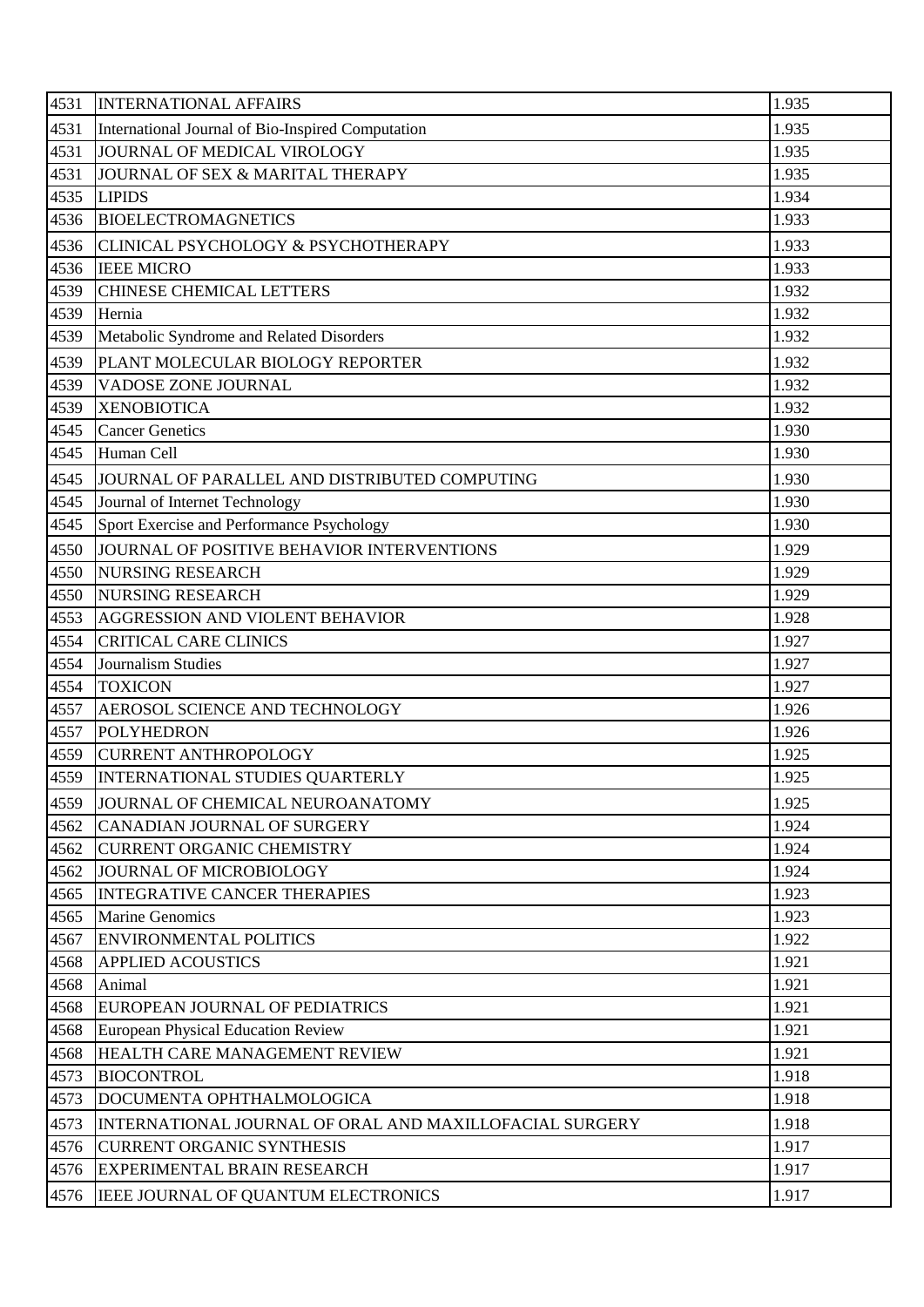| 4576 | JOURNAL OF SOCIAL ARCHAEOLOGY                                 | 1.917 |
|------|---------------------------------------------------------------|-------|
| 4576 | REVIEWS IN ANALYTICAL CHEMISTRY                               | 1.917 |
| 4581 | JOURNAL OF ORAL AND MAXILLOFACIAL SURGERY                     | 1.916 |
| 4581 | MEDICAL & BIOLOGICAL ENGINEERING & COMPUTING                  | 1.916 |
| 4581 | <b>NUCLEAR PHYSICS A</b>                                      | 1.916 |
| 4581 | PHARMACEUTICAL BIOLOGY                                        | 1.916 |
| 4585 | <b>BRAIN BEHAVIOR AND EVOLUTION</b>                           | 1.915 |
| 4585 | <b>Current Infectious Disease Reports</b>                     | 1.915 |
| 4585 | International Journal of Environmental Science and Technology | 1.915 |
| 4585 | International Journal of Information Security                 | 1.915 |
| 4585 | <b>LUNG</b>                                                   | 1.915 |
| 4585 | PSYCHOLOGY PUBLIC POLICY AND LAW                              | 1.915 |
| 4591 | Language Teaching                                             | 1.913 |
| 4592 | <b>Marine Resource Economics</b>                              | 1.911 |
| 4592 | <b>Marine Resource Economics</b>                              | 1.911 |
| 4594 | Odontology                                                    | 1.910 |
| 4595 | COLD REGIONS SCIENCE AND TECHNOLOGY                           | 1.909 |
| 4595 | COMPUTER METHODS IN BIOMECHANICS AND BIOMEDICAL ENGINEERING   | 1.909 |
| 4595 | DRUG DEVELOPMENT RESEARCH                                     | 1.909 |
| 4595 | JOURNAL OF ELASTICITY                                         | 1.909 |
| 4595 | Molecular Diagnosis & Therapy                                 | 1.909 |
| 4595 | <b>Surgical Innovation</b>                                    | 1.909 |
| 4601 | ANNALES SCIENTIFIQUES DE L ECOLE NORMALE SUPERIEURE           | 1.908 |
| 4601 | <b>BIOPOLYMERS</b>                                            | 1.908 |
| 4601 | <b>CANADIAN FAMILY PHYSICIAN</b>                              | 1.908 |
| 4601 | <b>Enterprise Information Systems</b>                         | 1.908 |
| 4601 | POULTRY SCIENCE                                               | 1.908 |
| 4601 | PROPELLANTS EXPLOSIVES PYROTECHNICS                           | 1.908 |
| 4601 | VEGETATION HISTORY AND ARCHAEOBOTANY                          | 1.908 |
| 4608 | <b>Australian Critical Care</b>                               | 1.907 |
| 4608 | <b>Australian Critical Care</b>                               | 1.907 |
| 4608 | POLYMERS FOR ADVANCED TECHNOLOGIES                            | 1.907 |
| 4611 | <b>Business Ethics-A European Review</b>                      | 1.906 |
| 4611 | <b>Chemistry Education Research and Practice</b>              | 1.906 |
| 4611 | Chemistry Education Research and Practice                     | 1.906 |
| 4611 | JOURNAL FOR RESEARCH IN MATHEMATICS EDUCATION                 | 1.906 |
| 4615 | <b>GEOGRAPHICAL ANALYSIS</b>                                  | 1.905 |
| 4615 | JAPANESE JOURNAL OF CLINICAL ONCOLOGY                         | 1.905 |
| 4615 | JOURNAL OF PSYCHOPATHOLOGY AND BEHAVIORAL ASSESSMENT          | 1.905 |
| 4615 | Journal of Nursing Management                                 | 1.905 |
| 4615 | Journal of Nursing Management                                 | 1.905 |
| 4620 | <b>APPLIED INTELLIGENCE</b>                                   | 1.904 |
| 4620 | ETHNICITY & HEALTH                                            | 1.904 |
| 4620 | ETHNICITY & HEALTH                                            | 1.904 |
| 4620 | JOURNAL OF NONLINEAR SCIENCE                                  | 1.904 |
| 4620 | JOURNAL OF URBAN ECONOMICS                                    | 1.904 |
| 4620 | THEORY CULTURE & SOCIETY                                      | 1.904 |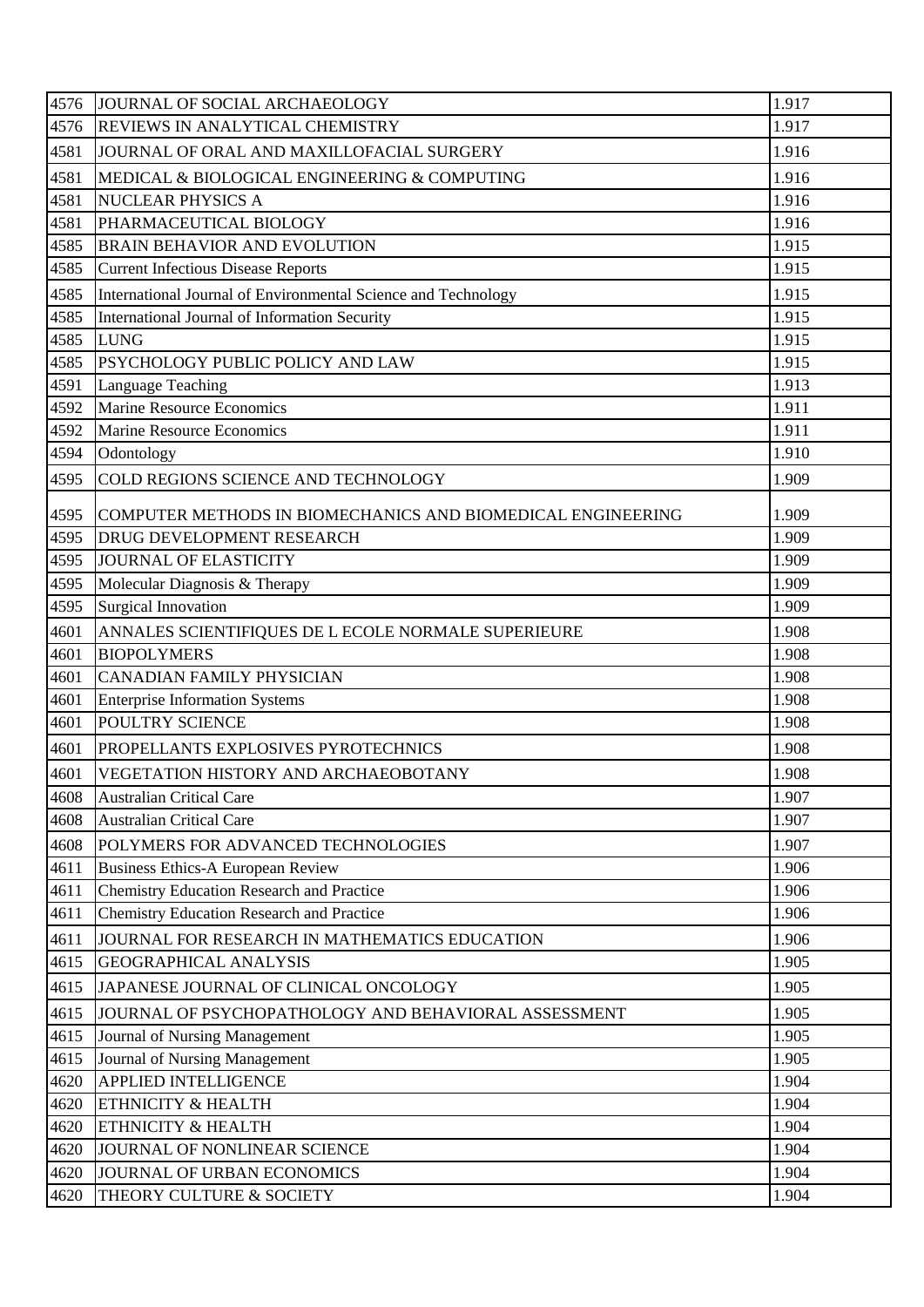| 4626 | Journal of Ethnobiology and Ethnomedicine                     | 1.903 |
|------|---------------------------------------------------------------|-------|
| 4626 | Petroleum Exploration and Development                         | 1.903 |
| 4628 | <b>INTERNAL MEDICINE JOURNAL</b>                              | 1.902 |
| 4629 | <b>ARCHIVES OF SUICIDE RESEARCH</b>                           | 1.901 |
| 4629 | Bulletin of Engineering Geology and the Environment           | 1.901 |
| 4631 | <b>Analytical Methods</b>                                     | 1.900 |
| 4631 | CELL STRUCTURE AND FUNCTION                                   | 1.900 |
| 4631 | <b>COMPUTER SPEECH AND LANGUAGE</b>                           | 1.900 |
| 4631 | JOURNAL OF BIOMATERIALS SCIENCE-POLYMER EDITION               | 1.900 |
| 4635 | <b>Bulletin of Earthquake Engineering</b>                     | 1.899 |
| 4635 | JOURNAL OF PLANT RESEARCH                                     | 1.899 |
| 4635 | JOURNAL OF SCIENTIFIC COMPUTING                               | 1.899 |
| 4635 | WIRELESS COMMUNICATIONS & MOBILE COMPUTING                    | 1.899 |
| 4639 | Endocrine Metabolic & Immune Disorders-Drug Targets           | 1.897 |
| 4639 | JOURNAL OF WILDLIFE MANAGEMENT                                | 1.897 |
| 4639 | SOCIAL PSYCHOLOGY QUARTERLY                                   | 1.897 |
| 4642 | INTERNATIONAL JOURNAL OF CARDIOVASCULAR IMAGING               | 1.896 |
| 4642 | RESEARCH ON LANGUAGE AND SOCIAL INTERACTION                   | 1.896 |
| 4644 | ACM Transactions on Knowledge Discovery from Data             | 1.895 |
| 4644 | <b>Biochemistry and Cell Biology</b>                          | 1.895 |
| 4644 | <b>CHINA QUARTERLY</b>                                        | 1.895 |
| 4644 | <b>LAND ECONOMICS</b>                                         | 1.895 |
| 4644 | PROBABILITY THEORY AND RELATED FIELDS                         | 1.895 |
| 4649 | INJURY-INTERNATIONAL JOURNAL OF THE CARE OF THE INJURED       | 1.894 |
| 4649 | Netherlands Heart Journal                                     | 1.894 |
| 4649 | <b>OCEAN ENGINEERING</b>                                      | 1.894 |
| 4652 | <b>Cancer Genomics &amp; Proteomics</b>                       | 1.892 |
| 4652 | PLANETARY AND SPACE SCIENCE                                   | 1.892 |
| 4654 | <b>Energy Strategy Reviews</b>                                | 1.891 |
| 4654 | JOURNAL OF IBERIAN GEOLOGY                                    | 1.891 |
| 4654 | MICROSCOPY AND MICROANALYSIS                                  | 1.891 |
| 4654 | MODELLING AND SIMULATION IN MATERIALS SCIENCE AND ENGINEERING | 1.891 |
| 4654 | <b>SEMINARS IN NEUROLOGY</b>                                  | 1.891 |
| 4654 | <b>TRIBOLOGY LETTERS</b>                                      | 1.891 |
| 4660 | JOURNAL OF DERMATOLOGICAL TREATMENT                           | 1.890 |
| 4660 | RADIOLOGIC CLINICS OF NORTH AMERICA                           | 1.890 |
| 4660 | SOCIOLOGY OF HEALTH & ILLNESS                                 | 1.890 |
| 4660 | THEORETICAL CHEMISTRY ACCOUNTS                                | 1.890 |
| 4660 | <b>Thoracic Surgery Clinics</b>                               | 1.890 |
| 4665 | JOURNAL OF DEVELOPMENT ECONOMICS                              | 1.889 |
| 4665 | MARINE MICROPALEONTOLOGY                                      | 1.889 |
| 4665 | METALS AND MATERIALS INTERNATIONAL                            | 1.889 |
| 4665 | Nanoscience and Nanotechnology Letters                        | 1.889 |
| 4669 | <b>JOURNAL OF SEA RESEARCH</b>                                | 1.888 |
| 4670 | IEEE MICROWAVE AND WIRELESS COMPONENTS LETTERS                | 1.887 |
| 4671 | ANIMAL HEALTH RESEARCH REVIEWS                                | 1.886 |
| 4671 | Diagnostic and Interventional Radiology                       | 1.886 |
|      |                                                               |       |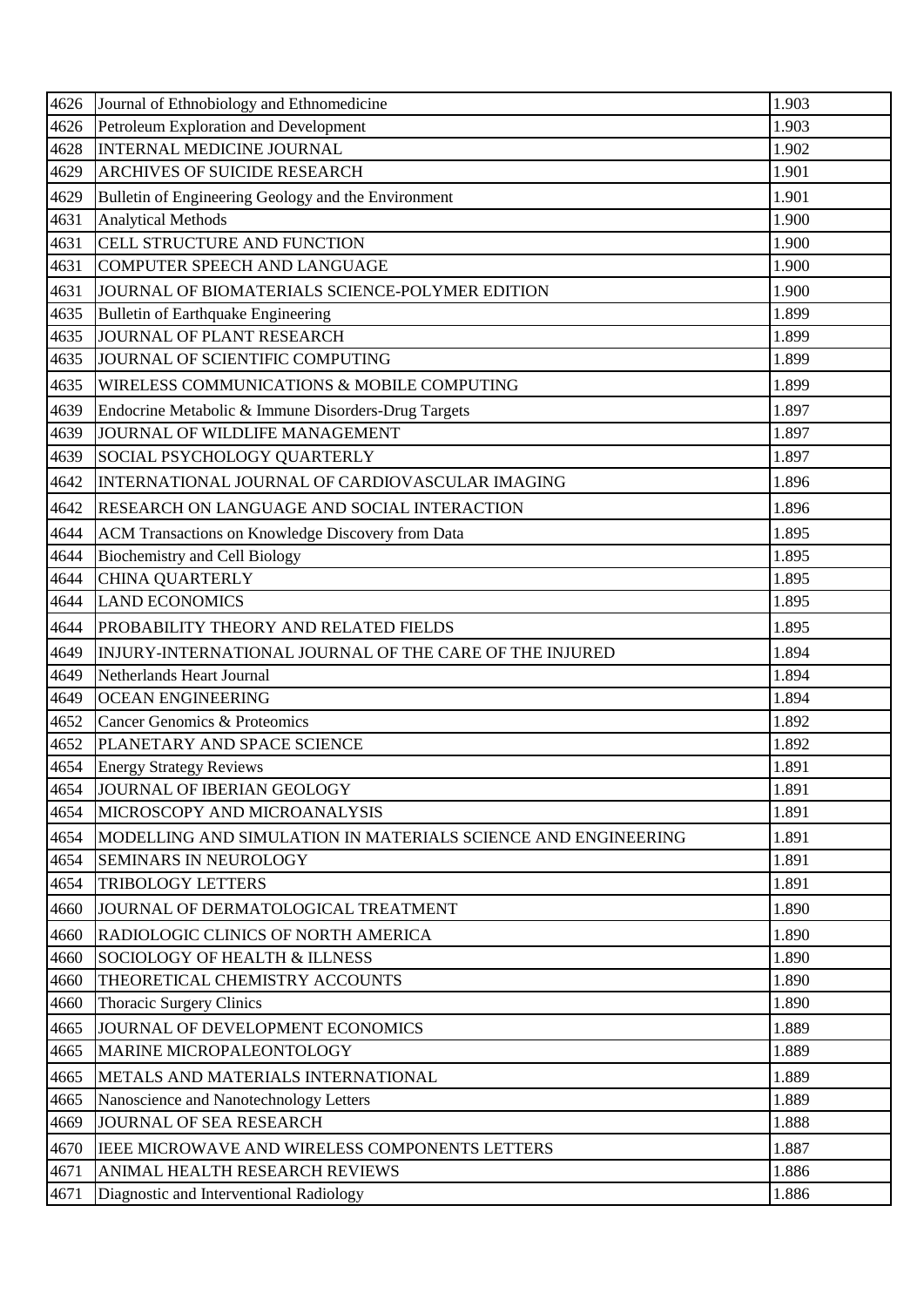| 4673 | <b>GENETIC EPIDEMIOLOGY</b>                                                          | 1.884 |
|------|--------------------------------------------------------------------------------------|-------|
| 4673 | JOURNAL OF CHEMOMETRICS                                                              | 1.884 |
| 4675 | AMERICAN JOURNAL OF CRITICAL CARE                                                    | 1.883 |
| 4675 | JOURNAL OF HIGHER EDUCATION                                                          | 1.883 |
| 4675 | <b>STATISTICAL SCIENCE</b>                                                           | 1.883 |
| 4675 | Social Psychological and Personality Science                                         | 1.883 |
| 4679 | <b>BLOOD CELLS MOLECULES AND DISEASES</b>                                            | 1.882 |
| 4679 | <b>ECONOMY AND SOCIETY</b>                                                           | 1.882 |
| 4681 | <b>ACTA NEUROCHIRURGICA</b>                                                          | 1.881 |
| 4681 | Advances in Experimental Medicine and Biology                                        | 1.881 |
| 4683 | Harm Reduction Journal                                                               | 1.880 |
| 4683 | JOURNAL OF INTERVENTIONAL CARDIOLOGY                                                 | 1.880 |
| 4685 | <b>COMPTES RENDUS CHIMIE</b>                                                         | 1.879 |
| 4685 | THIN SOLID FILMS                                                                     | 1.879 |
| 4687 | <b>Canadian Journal of Diabetes</b>                                                  | 1.878 |
| 4687 | ENVIRONMENTAL MANAGEMENT                                                             | 1.878 |
| 4687 | <b>MINERVA MEDICA</b>                                                                | 1.878 |
| 4687 | PSYCHIATRY RESEARCH-NEUROIMAGING                                                     | 1.878 |
| 4691 | <b>BRITISH JOURNAL OF BIOMEDICAL SCIENCE</b>                                         | 1.877 |
| 4691 | JOURNAL OF ANIMAL BREEDING AND GENETICS                                              | 1.877 |
| 4691 | JOURNAL OF POLYMERS AND THE ENVIRONMENT                                              | 1.877 |
| 4694 | COMPARATIVE IMMUNOLOGY MICROBIOLOGY AND INFECTIOUS DISEASES                          | 1.875 |
| 4695 | <b>CLINICAL BIOMECHANICS</b>                                                         | 1.874 |
|      |                                                                                      |       |
| 4695 | METALLURGICAL AND MATERIALS TRANSACTIONS A-PHYSICAL METALLURGY AND MATERIALS SCIENCE | 1.874 |
| 4695 | POSTGRADUATE MEDICAL JOURNAL                                                         | 1.874 |
| 4698 | AMERICAN JOURNAL ON ADDICTIONS                                                       | 1.873 |
| 4698 | <b>IEEE ANTENNAS AND PROPAGATION MAGAZINE</b>                                        | 1.873 |
| 4698 | <b>IEEE SPECTRUM</b>                                                                 | 1.873 |
| 4698 | INTERNATIONAL JOURNAL OF HEAT AND FLUID FLOW                                         | 1.873 |
| 4698 | JOURNAL OF PETROLEUM SCIENCE AND ENGINEERING                                         | 1.873 |
| 4698 | VANDERBILT LAW REVIEW                                                                | 1.873 |
| 4704 | FOOT & ANKLE INTERNATIONAL                                                           | 1.872 |
| 4704 | Physical Education and Sport Pedagogy                                                | 1.872 |
| 4706 | Journal of Nanomaterials                                                             | 1.871 |
| 4706 | <b>NEOPLASMA</b>                                                                     | 1.871 |
| 4708 | <b>BIOPROCESS AND BIOSYSTEMS ENGINEERING</b>                                         | 1.870 |
| 4708 | Cognitive Neuroscience                                                               | 1.870 |
| 4708 | MOLECULAR PHYSICS                                                                    | 1.870 |
| 4708 | <b>SPINAL CORD</b>                                                                   | 1.870 |
| 4712 | International Journal of Mental Health Nursing                                       | 1.869 |
| 4712 | International Journal of Mental Health Nursing                                       | 1.869 |
| 4714 | <b>HOLZFORSCHUNG</b>                                                                 | 1.868 |
| 4715 | PUBLIC HEALTH REPORTS                                                                | 1.867 |
| 4715 | PUBLIC HEALTH REPORTS                                                                | 1.867 |
| 4717 | <b>APPLIED ERGONOMICS</b>                                                            | 1.866 |
| 4717 | <b>APPLIED ERGONOMICS</b>                                                            | 1.866 |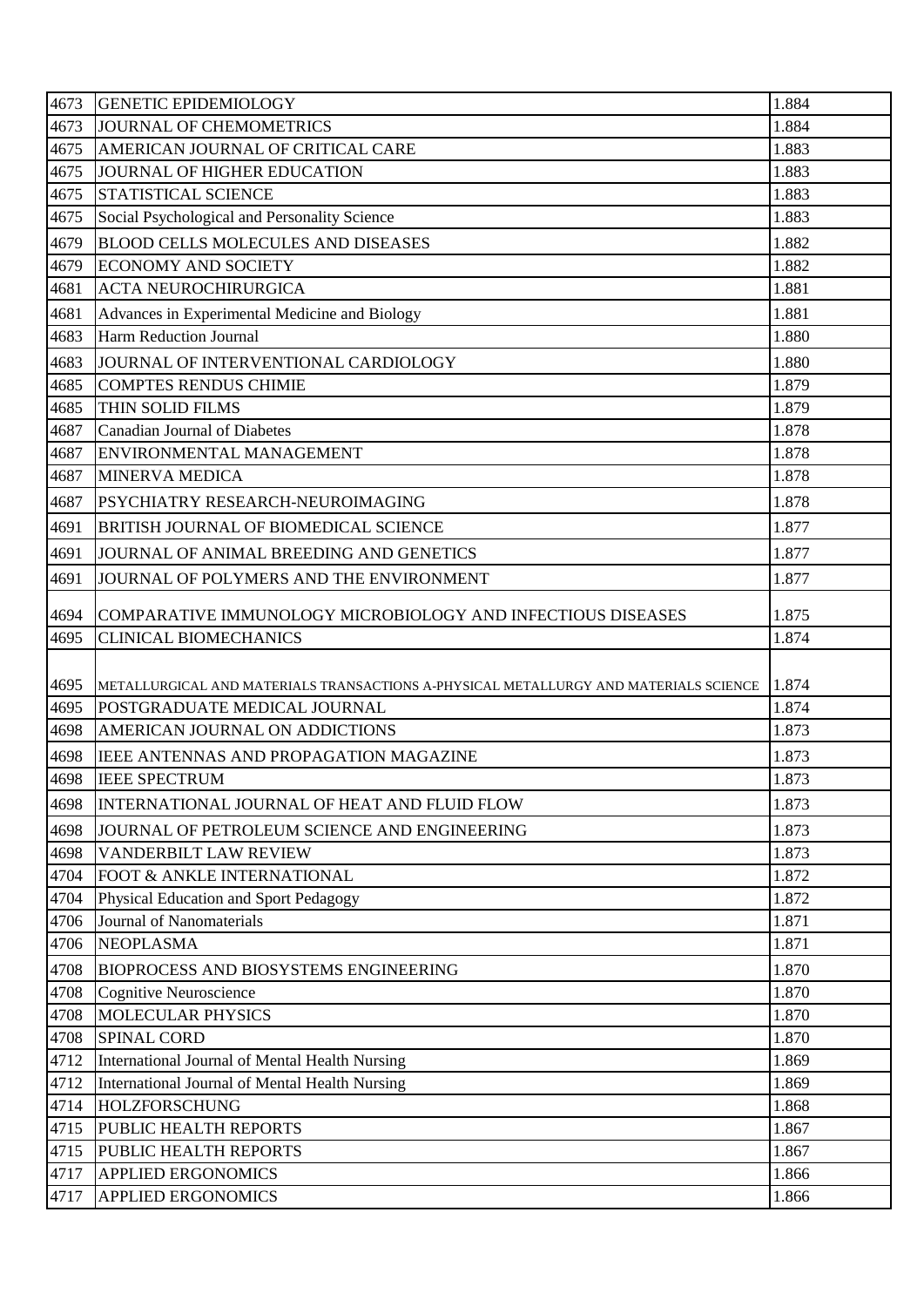| 4717 | JOURNAL OF HEAT TRANSFER-TRANSACTIONS OF THE ASME                                     | 1.866 |
|------|---------------------------------------------------------------------------------------|-------|
| 4717 | <b>VASCULAR MEDICINE</b>                                                              | 1.866 |
| 4721 | APPLIED PSYCHOLOGY-AN INTERNATIONAL REVIEW-PSYCHOLOGIE APPLIQUEE-REVUE INTERNATIONALE | 1.865 |
| 4721 | <b>CLINICAL TRANSPLANTATION</b>                                                       | 1.865 |
| 4721 | <b>IET Electric Power Applications</b>                                                | 1.865 |
| 4721 | MULTISCALE MODELING & SIMULATION                                                      | 1.865 |
| 4721 | Optical Switching and Networking                                                      | 1.865 |
| 4721 | POPULATION ECOLOGY                                                                    | 1.865 |
| 4727 | ANNALS OF ANATOMY-ANATOMISCHER ANZEIGER                                               | 1.864 |
| 4727 | American Journal of Alzheimers Disease and Other Dementias                            | 1.864 |
| 4727 | <b>Electronic Markets</b>                                                             | 1.864 |
| 4727 | INTERNATIONAL JOURNAL OF SUSTAINABLE DEVELOPMENT AND WORLD ECOLOGY   1.864            |       |
| 4727 | JOURNAL OF MEDICAL SCREENING                                                          | 1.864 |
| 4732 | Attention Perception & Psychophysics                                                  | 1.863 |
| 4732 | Attention Perception & Psychophysics                                                  | 1.863 |
| 4732 | Gastroenterology Research and Practice                                                | 1.863 |
| 4732 | International Journal of Computer Assisted Radiology and Surgery                      | 1.863 |
| 4732 | <b>JOURNAL OF ANIMAL SCIENCE</b>                                                      | 1.863 |
| 4732 | OBSTETRICS AND GYNECOLOGY CLINICS OF NORTH AMERICA                                    | 1.863 |
| 4738 | European Physical Journal-Special Topics                                              | 1.862 |
| 4738 | <b>WEED SCIENCE</b>                                                                   | 1.862 |
| 4740 | <b>CRIME &amp; DELINQUENCY</b>                                                        | 1.861 |
| 4740 | <b>EMERGENCY MEDICINE JOURNAL</b>                                                     | 1.861 |
| 4740 | JOURNAL OF OCCUPATIONAL AND ENVIRONMENTAL MEDICINE                                    | 1.861 |
| 4740 | <b>OCEAN &amp; COASTAL MANAGEMENT</b>                                                 | 1.861 |
| 4740 | STATISTICS IN MEDICINE                                                                | 1.861 |
| 4745 | <b>JOM</b>                                                                            | 1.860 |
| 4745 | JOURNAL OF APPLIED POLYMER SCIENCE                                                    | 1.860 |
| 4745 | JOURNAL OF NERVOUS AND MENTAL DISEASE                                                 | 1.860 |
| 4745 | JOURNAL OF NERVOUS AND MENTAL DISEASE                                                 | 1.860 |
| 4745 | PHARMACEUTICAL DEVELOPMENT AND TECHNOLOGY                                             | 1.860 |
| 4745 | Psychology of Aesthetics Creativity and the Arts                                      | 1.860 |
| 4751 | <b>Chinese Optics Letters</b>                                                         | 1.859 |
| 4751 | PUBLICATIONS OF THE ASTRONOMICAL SOCIETY OF JAPAN                                     | 1.859 |
| 4753 | Disability and Health Journal                                                         | 1.858 |
| 4753 | Disability and Health Journal                                                         | 1.858 |
| 4755 | CONTEMPORARY SOCIOLOGY-A JOURNAL OF REVIEWS                                           | 1.857 |
| 4755 | <b>CYTOTECHNOLOGY</b>                                                                 | 1.857 |
| 4755 | Interactive Cardiovascular and Thoracic Surgery                                       | 1.857 |
| 4755 | <b>International Journal of Tourism Research</b>                                      | 1.857 |
| 4755 | Journal of Physics A-Mathematical and Theoretical                                     | 1.857 |
| 4755 | South African Geographical Journal                                                    | 1.857 |
| 4761 | JOURNAL OF GUIDANCE CONTROL AND DYNAMICS                                              | 1.856 |
| 4762 | COMBUSTION THEORY AND MODELLING                                                       | 1.855 |
| 4762 | JOURNAL OF THE ACM                                                                    | 1.855 |
| 4764 | <b>CLINICAL DRUG INVESTIGATION</b>                                                    | 1.853 |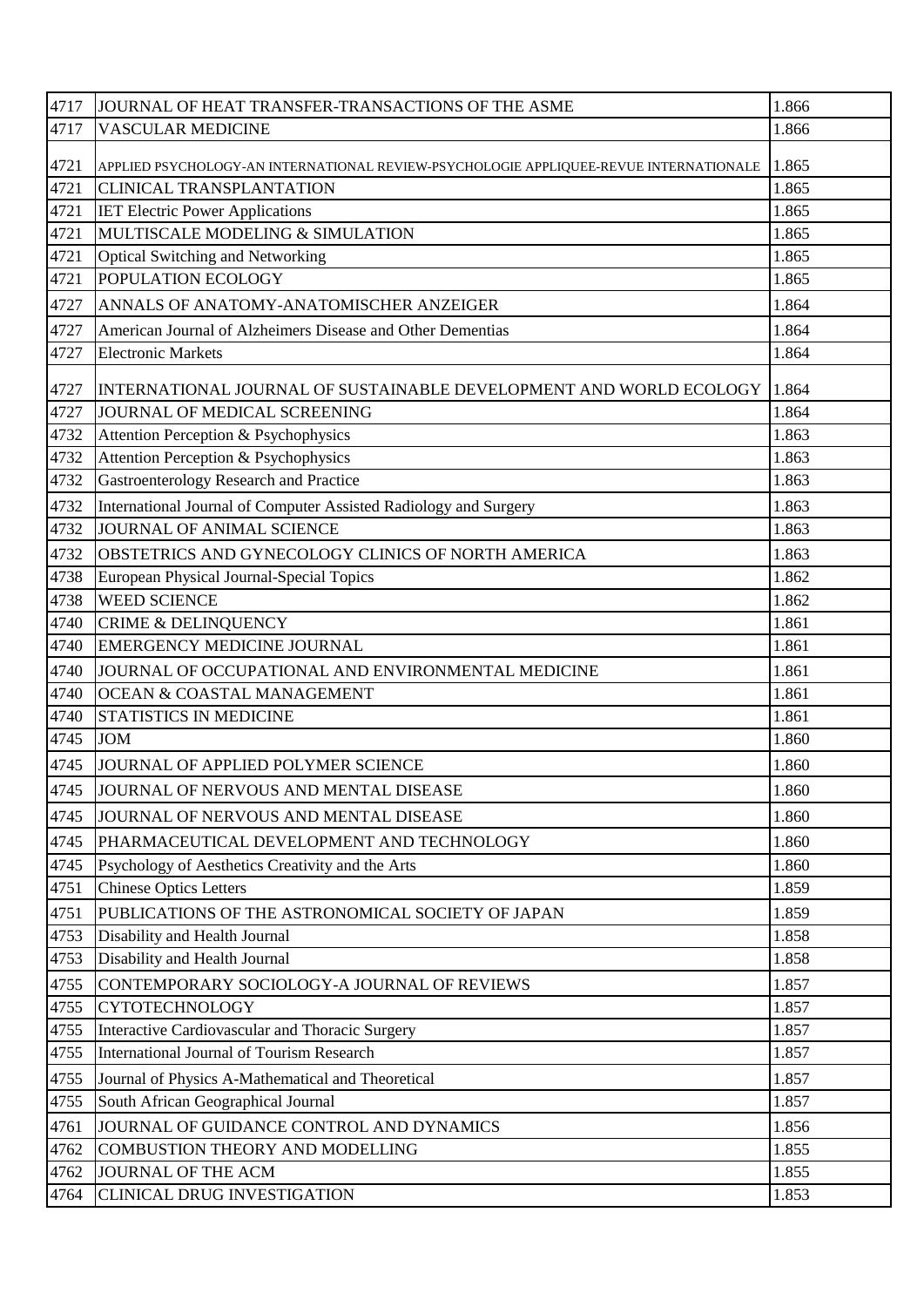| 4764 | JOURNAL OF CREATIVE BEHAVIOR                                            | 1.853 |
|------|-------------------------------------------------------------------------|-------|
| 4764 | JOURNAL OF INTERNATIONAL MONEY AND FINANCE                              | 1.853 |
| 4764 | <b>Public Health Genomics</b>                                           | 1.853 |
| 4764 | <b>Public Health Genomics</b>                                           | 1.853 |
| 4769 | ADVANCES IN HEALTH SCIENCES EDUCATION                                   | 1.852 |
| 4769 | ADVANCES IN HEALTH SCIENCES EDUCATION                                   | 1.852 |
| 4769 | ANNALS OF NONINVASIVE ELECTROCARDIOLOGY                                 | 1.852 |
| 4769 | CHINESE JOURNAL OF CHEMISTRY                                            | 1.852 |
| 4769 | <b>ENVIRONMENT</b>                                                      | 1.852 |
| 4769 | <b>ENVIRONMENT</b>                                                      | 1.852 |
| 4769 | JOURNAL OF THE ROYAL STATISTICAL SOCIETY SERIES A-STATISTICS IN SOCIETY | 1.852 |
| 4769 | JOURNAL OF THE ROYAL STATISTICAL SOCIETY SERIES A-STATISTICS IN SOCIETY | 1.852 |
| 4769 | Language Cognition and Neuroscience                                     | 1.852 |
| 4769 | Language Cognition and Neuroscience                                     | 1.852 |
| 4769 | NONPROFIT AND VOLUNTARY SECTOR QUARTERLY                                | 1.852 |
| 4769 | <b>SCIENCE COMMUNICATION</b>                                            | 1.852 |
| 4781 | <b>ACTA MECHANICA</b>                                                   | 1.851 |
| 4781 | AMERICAN JOURNAL OF INTERNATIONAL LAW                                   | 1.851 |
| 4783 | INTERNATIONAL JOURNAL OF BEHAVIORAL DEVELOPMENT                         | 1.850 |
| 4784 | JOURNAL OF OCCUPATIONAL HEALTH                                          | 1.848 |
| 4784 | <b>MACHINE LEARNING</b>                                                 | 1.848 |
| 4786 | AMERICAN JOURNAL OF THE MEDICAL SCIENCES                                | 1.847 |
| 4786 | Food and Environmental Virology                                         | 1.847 |
| 4788 | <b>GEOPHYSICAL PROSPECTING</b>                                          | 1.846 |
| 4788 | <b>GROUP &amp; ORGANIZATION MANAGEMENT</b>                              | 1.846 |
| 4788 | INTERNATIONAL JOURNAL OF BEHAVIORAL MEDICINE                            | 1.846 |
| 4788 | JOURNAL OF NEUROPSYCHIATRY AND CLINICAL NEUROSCIENCES                   | 1.846 |
| 4788 | <b>PARTY POLITICS</b>                                                   | 1.846 |
| 4793 | Journal of Biomedical Semantics                                         | 1.845 |
| 4794 | <b>ACM Transactions on Computing Education</b>                          | 1.844 |
| 4794 | Archaeological and Anthropological Sciences                             | 1.844 |
| 4794 | Archaeological and Anthropological Sciences                             | 1.844 |
| 4794 | CardioRenal Medicine                                                    | 1.844 |
| 4794 | Hormone Research in Paediatrics                                         | 1.844 |
| 4794 | INTERNATIONAL JOURNAL OF UROLOGY                                        | 1.844 |
| 4794 | SOIL SCIENCE SOCIETY OF AMERICA JOURNAL                                 | 1.844 |
| 4801 | JOURNAL OF THE OPTICAL SOCIETY OF AMERICA B-OPTICAL PHYSICS             | 1.843 |
| 4801 | NUTRIENT CYCLING IN AGROECOSYSTEMS                                      | 1.843 |
| 4803 | <b>ABDOMINAL IMAGING</b>                                                | 1.842 |
| 4803 | Forensic Science Medicine and Pathology                                 | 1.842 |
| 4803 | TREES-STRUCTURE AND FUNCTION                                            | 1.842 |
| 4806 | HUMAN MOVEMENT SCIENCE                                                  | 1.841 |
| 4806 | HUMAN MOVEMENT SCIENCE                                                  | 1.841 |
| 4806 | JOURNAL OF SAFETY RESEARCH                                              | 1.841 |
| 4806 | <b>SEED SCIENCE RESEARCH</b>                                            | 1.841 |
| 4810 | <b>Insect Conservation and Diversity</b>                                | 1.840 |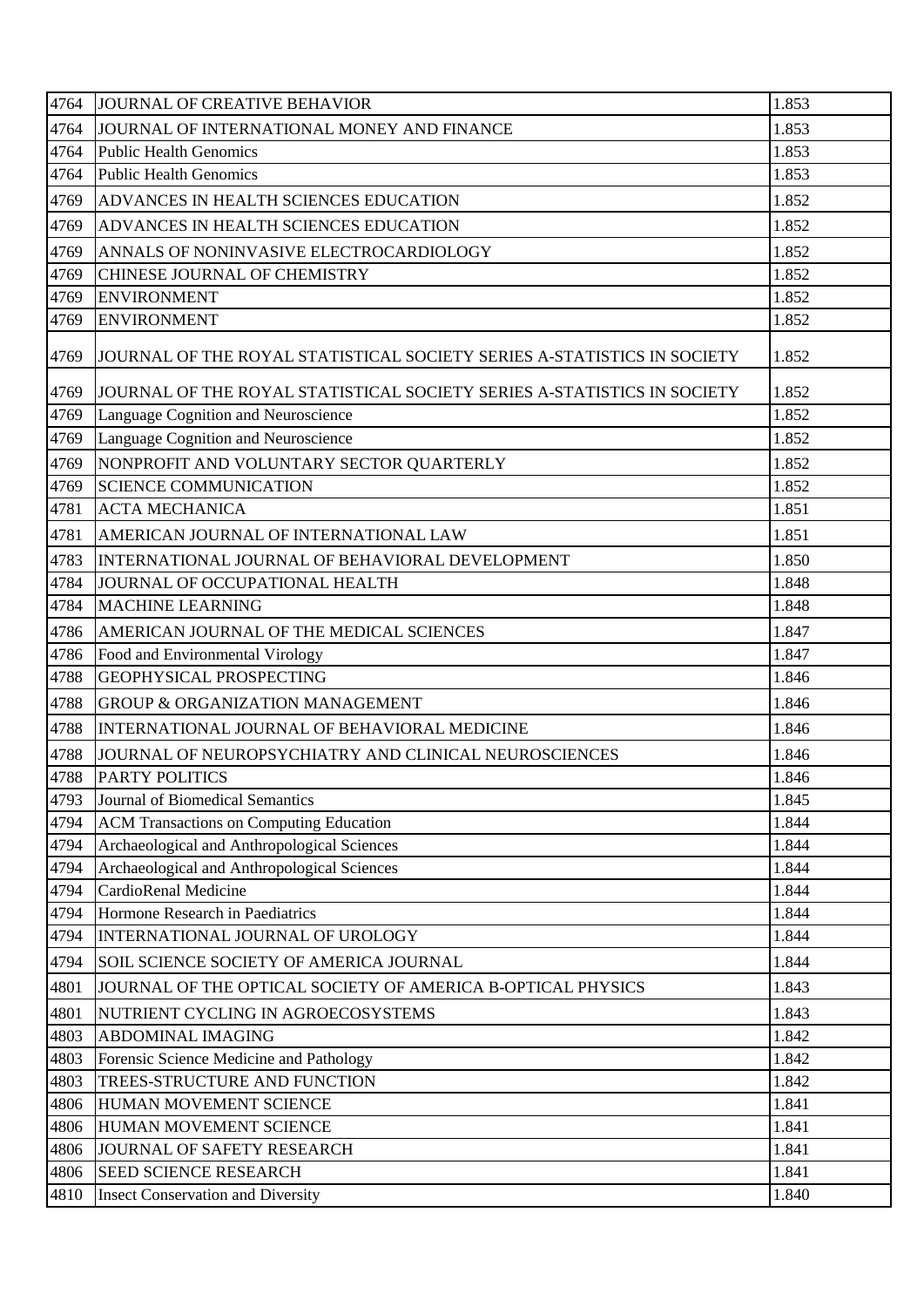| 4811 | JOURNAL OF CLINICAL AND EXPERIMENTAL NEUROPSYCHOLOGY                  | 1.839 |
|------|-----------------------------------------------------------------------|-------|
| 4811 | JOURNAL OF CLINICAL AND EXPERIMENTAL NEUROPSYCHOLOGY                  | 1.839 |
| 4811 | Quarterly Journal of Political Science                                | 1.839 |
| 4814 | CANADIAN JOURNAL OF REMOTE SENSING                                    | 1.838 |
| 4814 | JOURNAL OF CULTURAL HERITAGE                                          | 1.838 |
| 4816 | <b>ENDOCRINE JOURNAL</b>                                              | 1.837 |
| 4816 | JOURNAL OF AGING AND PHYSICAL ACTIVITY                                | 1.837 |
| 4816 | JOURNAL OF AGING AND PHYSICAL ACTIVITY                                | 1.837 |
| 4816 | Journal of Gastrointestinal and Liver Diseases                        | 1.837 |
| 4816 | <b>STARCH-STARKE</b>                                                  | 1.837 |
| 4821 | COMPUTERS IN BIOLOGY AND MEDICINE                                     | 1.836 |
| 4821 | MANAGEMENT LEARNING                                                   | 1.836 |
| 4823 | <b>CURRENT GENOMICS</b>                                               | 1.835 |
| 4823 | JOURNAL OF ARID ENVIRONMENTS                                          | 1.835 |
| 4823 | JOURNAL OF CLINICAL APHERESIS                                         | 1.835 |
| 4826 | <b>CROP PROTECTION</b>                                                | 1.834 |
| 4827 | Annals of Global Health                                               | 1.833 |
| 4827 | JOURNAL OF QUALITY TECHNOLOGY                                         | 1.833 |
| 4827 | Micromachines                                                         | 1.833 |
| 4827 | <b>NATURAL HAZARDS</b>                                                | 1.833 |
| 4831 | <b>BMC Cardiovascular Disorders</b>                                   | 1.832 |
| 4831 | <b>CONNECTIVE TISSUE RESEARCH</b>                                     | 1.832 |
| 4831 | <b>EXPERIMENTS IN FLUIDS</b>                                          | 1.832 |
| 4831 | International Journal of Pavement Engineering                         | 1.832 |
| 4831 | Water                                                                 | 1.832 |
| 4836 | <b>CELL BIOLOGY INTERNATIONAL</b>                                     | 1.831 |
| 4836 | Human Gene Therapy Methods                                            | 1.831 |
| 4836 | MEDICAL ANTHROPOLOGY QUARTERLY                                        | 1.831 |
| 4839 | TRANSPORTATION RESEARCH PART F-TRAFFIC PSYCHOLOGY AND BEHAVIOUR       | 1.830 |
| 4839 | Zeitschrift fur Psychologie-Journal of Psychology                     | 1.830 |
| 4841 | AMERICAN JOURNAL OF AGRICULTURAL ECONOMICS                            | 1.829 |
| 4841 | AMERICAN JOURNAL OF AGRICULTURAL ECONOMICS                            | 1.829 |
| 4841 | EXPERIMENTAL PSYCHOLOGY                                               | 1.829 |
| 4841 | MUTATION RESEARCH-FUNDAMENTAL AND MOLECULAR MECHANISMS OF MUTAGENESIS | 1.829 |
| 4845 | Cognitive Neurodynamics                                               | 1.828 |
| 4845 | <b>GROWTH HORMONE &amp; IGF RESEARCH</b>                              | 1.828 |
| 4845 | Hamostaseologie                                                       | 1.828 |
| 4845 | MOLECULAR BIOLOGY REPORTS                                             | 1.828 |
| 4845 | NATURAL PRODUCT RESEARCH                                              | 1.828 |
| 4850 | <b>BMC HEALTH SERVICES RESEARCH</b>                                   | 1.827 |
| 4850 | CANADIAN JOURNAL OF FOREST RESEARCH                                   | 1.827 |
| 4850 | European Journal of Physical and Rehabilitation Medicine              | 1.827 |
| 4853 | AUSTRALIAN JOURNAL OF AGRICULTURAL AND RESOURCE ECONOMICS             | 1.826 |
| 4853 | AUSTRALIAN JOURNAL OF AGRICULTURAL AND RESOURCE ECONOMICS             | 1.826 |
| 4853 | ENVIRONMENTAL CONSERVATION                                            | 1.826 |
| 4853 | European Journal of Oncology Nursing                                  | 1.826 |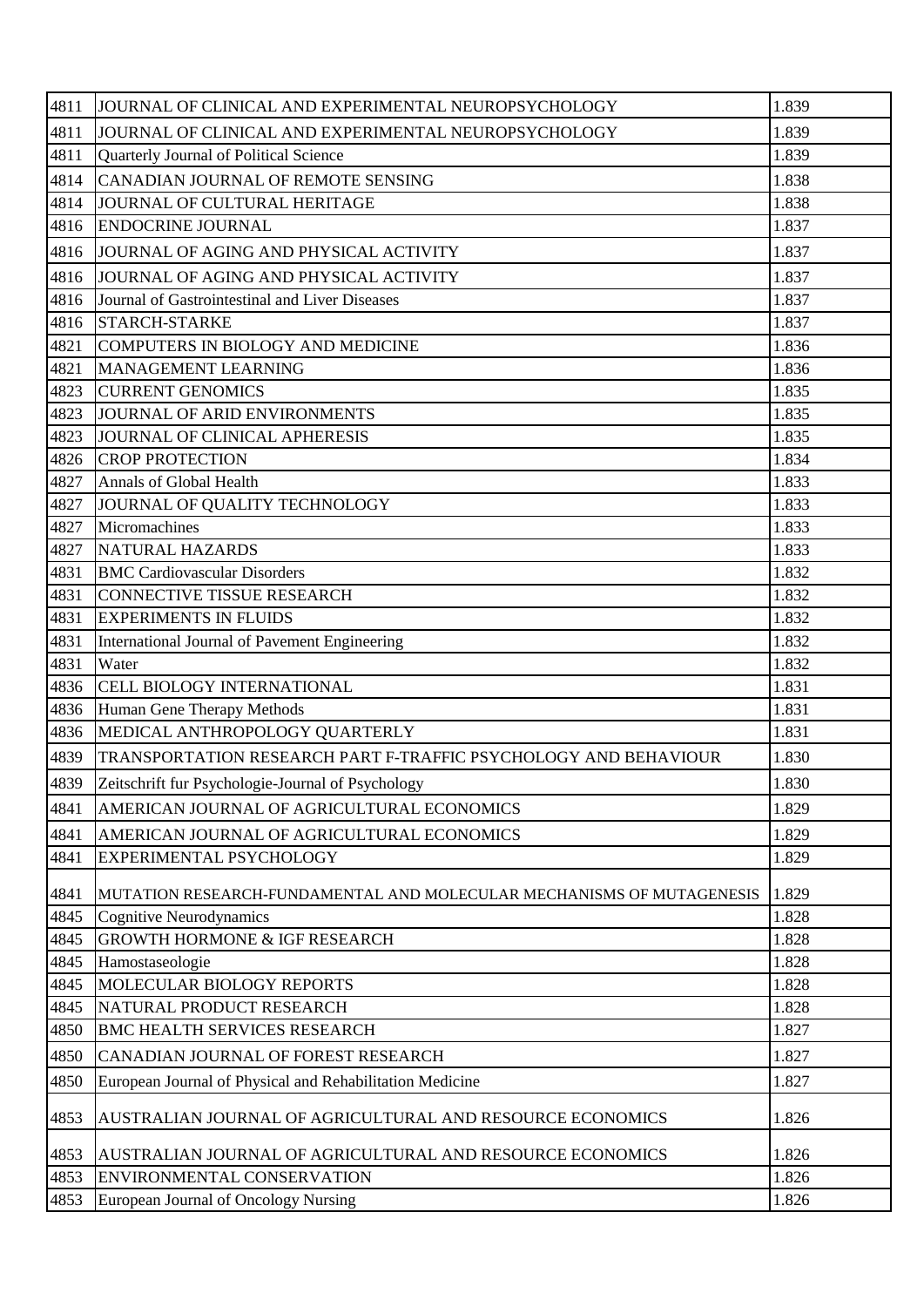| 4853 | European Journal of Oncology Nursing                          | 1.826 |
|------|---------------------------------------------------------------|-------|
| 4853 | JOURNAL OF INFECTION AND CHEMOTHERAPY                         | 1.826 |
| 4853 | JOURNAL OF INTERVENTIONAL CARDIAC ELECTROPHYSIOLOGY           | 1.826 |
| 4853 | Journal of Maternal-Fetal & Neonatal Medicine                 | 1.826 |
| 4853 | PHYCOLOGIA                                                    | 1.826 |
| 4862 | <b>AMB</b> Express                                            | 1.825 |
| 4862 | Applied Spatial Analysis and Policy                           | 1.825 |
| 4864 | AIDS CARE-PSYCHOLOGICAL AND SOCIO-MEDICAL ASPECTS OF AIDS/HIV | 1.824 |
| 4864 | <b>CLINICAL ANATOMY</b>                                       | 1.824 |
| 4864 | IMMUNOLOGICAL INVESTIGATIONS                                  | 1.824 |
| 4864 | JOURNAL OF ECONOMIC ENTOMOLOGY                                | 1.824 |
| 4864 | RHEUMATOLOGY INTERNATIONAL                                    | 1.824 |
| 4869 | Analysis and Applications                                     | 1.823 |
| 4869 | <b>CORONARY ARTERY DISEASE</b>                                | 1.823 |
| 4871 | AMERICAN FAMILY PHYSICIAN                                     | 1.822 |
| 4871 | CANADIAN JOURNAL OF PHYSIOLOGY AND PHARMACOLOGY               | 1.822 |
| 4871 | <b>IRRIGATION SCIENCE</b>                                     | 1.822 |
| 4871 | LEGAL AND CRIMINOLOGICAL PSYCHOLOGY                           | 1.822 |
| 4875 | Entropy                                                       | 1.821 |
| 4875 | Frontiers in Computational Neuroscience                       | 1.821 |
| 4875 | WORK EMPLOYMENT AND SOCIETY                                   | 1.821 |
| 4878 | ORTHOPEDIC CLINICS OF NORTH AMERICA                           | 1.820 |
| 4879 | Journal of Macromarketing                                     | 1.819 |
| 4879 | MEDICAL ENGINEERING & PHYSICS                                 | 1.819 |
| 4879 | Veterinary and Comparative Oncology                           | 1.819 |
| 4882 | BASIC AND APPLIED SOCIAL PSYCHOLOGY                           | 1.818 |
| 4882 | BRITISH JOURNAL OF CRIMINOLOGY                                | 1.818 |
| 4882 | <b>Chronic Respiratory Disease</b>                            | 1.818 |
| 4882 | <b>ERGONOMICS</b>                                             | 1.818 |
| 4882 | <b>ERGONOMICS</b>                                             | 1.818 |
| 4882 | <b>EVOLUTIONARY ECOLOGY</b>                                   | 1.818 |
| 4882 | JOURNAL OF LOSS PREVENTION IN THE PROCESS INDUSTRIES          | 1.818 |
| 4882 | <b>MARKETING LETTERS</b>                                      | 1.818 |
| 4882 | <b>Modern Rheumatology</b>                                    | 1.818 |
| 4882 | PHYSICAL THERAPY IN SPORT                                     | 1.818 |
| 4892 | HUMAN RESOURCE MANAGEMENT                                     | 1.817 |
| 4892 | REVIEW OF PALAEOBOTANY AND PALYNOLOGY                         | 1.817 |
| 4894 | ASIA PACIFIC JOURNAL OF CLINICAL NUTRITION                    | 1.816 |
| 4894 | <b>HEALTH EDUCATION RESEARCH</b>                              | 1.816 |
| 4894 | SOFTWARE QUALITY JOURNAL                                      | 1.816 |
| 4894 | Urolithiasis                                                  | 1.816 |
| 4898 | <b>ANIMAL GENETICS</b>                                        | 1.815 |
| 4898 | <b>CHEMICAL PHYSICS LETTERS</b>                               | 1.815 |
| 4898 | JOURNAL OF FOOD SCIENCE                                       | 1.815 |
| 4898 | Journal of Cardiopulmonary Rehabilitation and Prevention      | 1.815 |
| 4898 | RESEARCH QUARTERLY FOR EXERCISE AND SPORT                     | 1.815 |
| 4898 | RESEARCH QUARTERLY FOR EXERCISE AND SPORT                     | 1.815 |
| 4904 | DEVELOPMENTAL NEUROPSYCHOLOGY                                 | 1.813 |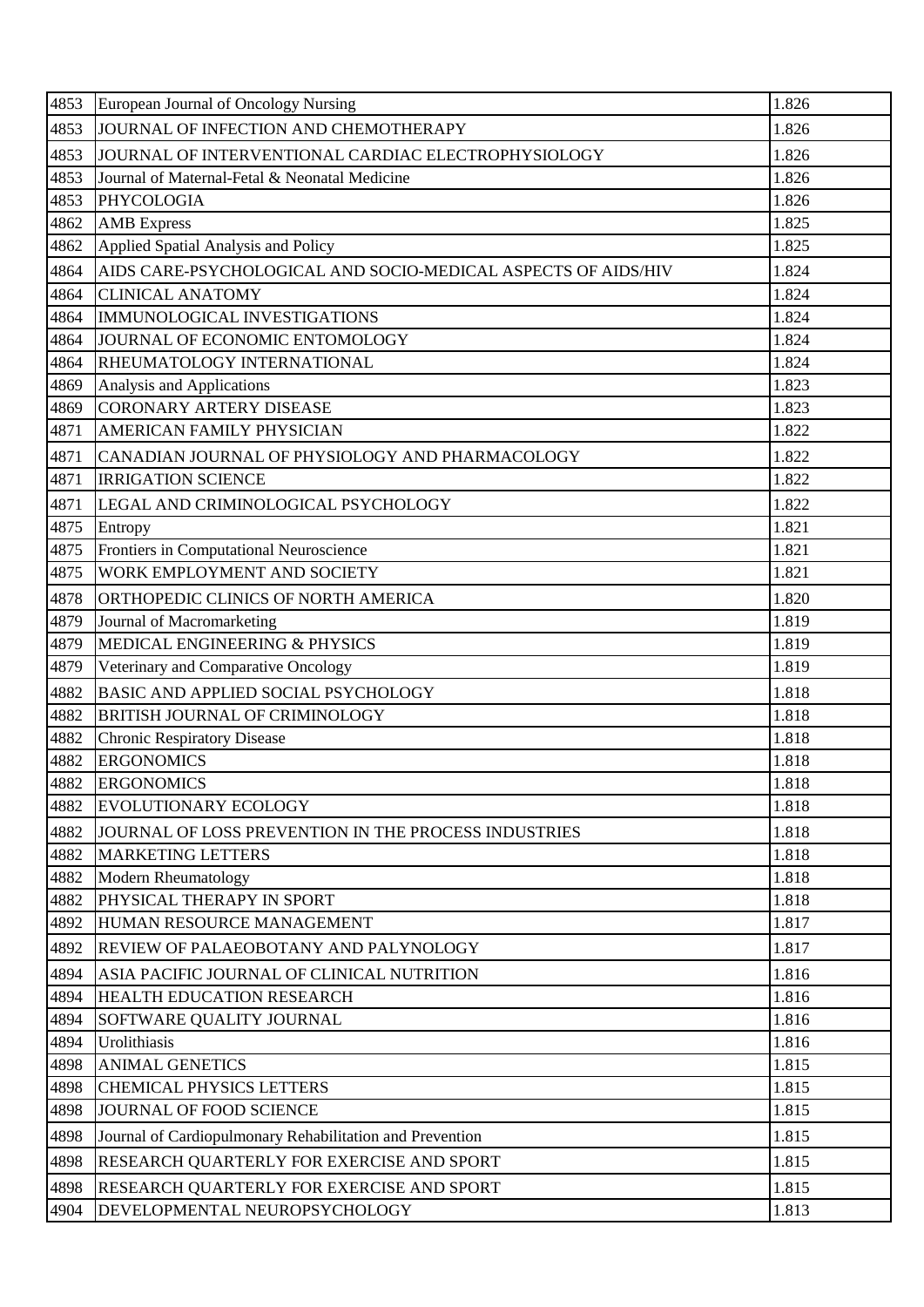| 4904 | DEVELOPMENTAL NEUROPSYCHOLOGY                                                      | 1.813 |
|------|------------------------------------------------------------------------------------|-------|
| 4904 | JOURNAL OF ADVANCED TRANSPORTATION                                                 | 1.813 |
| 4904 | <b>SOCIAL COGNITION</b>                                                            | 1.813 |
| 4908 | COMPARATIVE BIOCHEMISTRY AND PHYSIOLOGY A-MOLECULAR & INTEGRATIVE PHYSIOLOGY 1.812 |       |
| 4908 | Geospatial Health                                                                  | 1.812 |
| 4908 | <b>Service Business</b>                                                            | 1.812 |
| 4911 | <b>CARIES RESEARCH</b>                                                             | 1.811 |
| 4911 | <b>DIABETES EDUCATOR</b>                                                           | 1.811 |
| 4911 | <b>DIABETES EDUCATOR</b>                                                           | 1.811 |
| 4911 | JOURNAL OF PHARMACY AND PHARMACEUTICAL SCIENCES                                    | 1.811 |
| 4911 | Journal of Services Marketing                                                      | 1.811 |
| 4911 | <b>SOLID STATE SCIENCES</b>                                                        | 1.811 |
| 4911 | <b>Substance Abuse Treatment Prevention and Policy</b>                             | 1.811 |
| 4918 | MEDICAL AND VETERINARY ENTOMOLOGY                                                  | 1.809 |
| 4918 | Plant Ecology & Diversity                                                          | 1.809 |
| 4920 | <b>HEALTH EDUCATION &amp; BEHAVIOR</b>                                             | 1.808 |
| 4921 | <b>JOURNAL OF HEURISTICS</b>                                                       | 1.807 |
| 4921 | <b>MEDICC Review</b>                                                               | 1.807 |
| 4921 | <b>MEDICC Review</b>                                                               | 1.807 |
| 4924 | JOURNAL OF GEODYNAMICS                                                             | 1.806 |
| 4924 | Journal of Geriatric Cardiology                                                    | 1.806 |
| 4924 | MICROELECTRONIC ENGINEERING                                                        | 1.806 |
| 4924 | <b>Research in Sports Medicine</b>                                                 | 1.806 |
| 4928 | <b>BOREAL ENVIRONMENT RESEARCH</b>                                                 | 1.805 |
| 4928 | <b>Myrmecological News</b>                                                         | 1.805 |
| 4930 | Crop & Pasture Science                                                             | 1.804 |
| 4930 | <b>DISABILITY AND REHABILITATION</b>                                               | 1.804 |
| 4930 | <b>DISABILITY AND REHABILITATION</b>                                               | 1.804 |
| 4930 | <b>FAMILY PRACTICE</b>                                                             | 1.804 |
| 4934 | JOURNAL OF TRAVEL MEDICINE                                                         | 1.803 |
| 4934 | <b>MEDICINE</b>                                                                    | 1.803 |
| 4934 | <b>WASTE MANAGEMENT &amp; RESEARCH</b>                                             | 1.803 |
| 4937 | <b>FUTURES</b>                                                                     | 1.802 |
| 4937 | HUMAN & EXPERIMENTAL TOXICOLOGY                                                    | 1.802 |
| 4937 | JOURNAL DE MATHEMATIQUES PURES ET APPLIQUEES                                       | 1.802 |
| 4937 | <b>PATHOLOGIE BIOLOGIE</b>                                                         | 1.802 |
| 4937 | Paediatrics and International Child Health                                         | 1.802 |
| 4937 | <b>Preventing Chronic Disease</b>                                                  | 1.802 |
| 4937 | <b>Preventing Chronic Disease</b>                                                  | 1.802 |
| 4937 | VETERINARY JOURNAL                                                                 | 1.802 |
| 4945 | <b>CHEMISTRY LETTERS</b>                                                           | 1.801 |
| 4945 | Journal of Analytical Methods in Chemistry                                         | 1.801 |
| 4945 | <b>WOMENS HEALTH ISSUES</b>                                                        | 1.801 |
| 4948 | Journal of Financial Econometrics                                                  | 1.800 |
| 4948 | Sustainable Computing-Informatics & Systems                                        | 1.800 |
| 4950 | <b>BIOSTATISTICS</b>                                                               | 1.798 |
| 4950 | Noise & Health                                                                     | 1.798 |
| 4950 | Patient Preference and Adherence                                                   | 1.798 |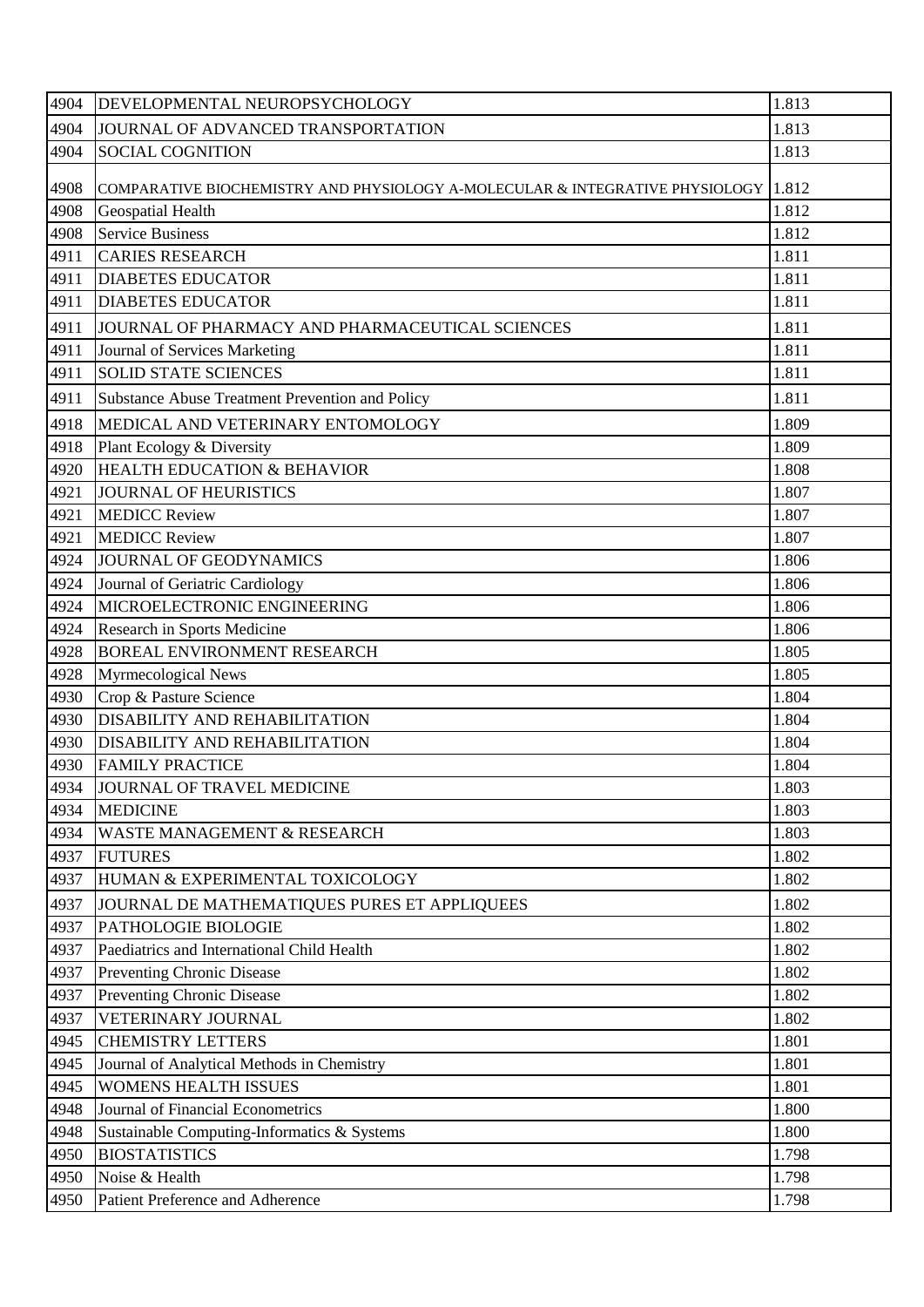| 4953 | Journal of Sports Science and Medicine                                                    | 1.797 |
|------|-------------------------------------------------------------------------------------------|-------|
| 4954 | <b>CURRENT OPINION IN UROLOGY</b>                                                         | 1.796 |
| 4954 | Journal of Arid Land                                                                      | 1.796 |
| 4956 | ANTONIE VAN LEEUWENHOEK INTERNATIONAL JOURNAL OF GENERAL AND MOLECULAR MICROBIOLOGY 1.795 |       |
| 4956 | <b>APMIS</b>                                                                              | 1.795 |
| 4956 | Human Resource Development Review                                                         | 1.795 |
| 4956 | JOURNAL OF ADOLESCENCE                                                                    | 1.795 |
| 4956 | JOURNAL OF AGRICULTURAL ECONOMICS                                                         | 1.795 |
| 4956 | JOURNAL OF AGRICULTURAL ECONOMICS                                                         | 1.795 |
| 4956 | JOURNAL OF COORDINATION CHEMISTRY                                                         | 1.795 |
| 4956 | Radiologia Medica                                                                         | 1.795 |
| 4964 | Global Health Action                                                                      | 1.794 |
| 4964 | <b>Global Health Action</b>                                                               | 1.794 |
| 4964 | JOURNAL OF MICROMECHANICS AND MICROENGINEERING                                            | 1.794 |
| 4967 | <b>BREEDING SCIENCE</b>                                                                   | 1.792 |
| 4967 | JOURNAL OF PHYSICS B-ATOMIC MOLECULAR AND OPTICAL PHYSICS                                 | 1.792 |
| 4969 | AUDIOLOGY AND NEURO-OTOLOGY                                                               | 1.791 |
| 4970 | <b>Electronic Materials Letters</b>                                                       | 1.790 |
| 4970 | International Journal of Applied Glass Science                                            | 1.790 |
| 4970 | JOURNAL OF MICROBIOLOGICAL METHODS                                                        | 1.790 |
| 4973 | Sustainability                                                                            | 1.789 |
| 4973 | Sustainability                                                                            | 1.789 |
| 4975 | JOURNAL OF RADIATION RESEARCH                                                             | 1.788 |
| 4975 | MATERNAL AND CHILD HEALTH JOURNAL                                                         | 1.788 |
| 4977 | BRITISH JOURNAL OF INDUSTRIAL RELATIONS                                                   | 1.787 |
| 4977 | ECS Journal of Solid State Science and Technology                                         | 1.787 |
| 4977 | Therapeutic Hypothermia and Temperature Management                                        | 1.787 |
| 4980 | Algorithms for Molecular Biology                                                          | 1.786 |
| 4980 | Communications in Applied Mathematics and Computational Science                           | 1.786 |
| 4980 | JOURNAL OF PUBLIC POLICY & MARKETING                                                      | 1.786 |
| 4983 | PM&R                                                                                      | 1.785 |
| 4984 | Eating and Weight Disorders-Studies on Anorexia Bulimia and Obesity                       | 1.784 |
| 4984 | <b>Ecological Complexity</b>                                                              | 1.784 |
| 4984 | <b>International Health</b>                                                               | 1.784 |
| 4984 | <b>International Health</b>                                                               | 1.784 |
| 4984 | Lighting Research & Technology                                                            | 1.784 |
| 4984 | NEUROPATHOLOGY                                                                            | 1.784 |
| 4990 | Contact Lens & Anterior Eye                                                               | 1.783 |
| 4990 | INTERNATIONAL JOURNAL OF DAMAGE MECHANICS                                                 | 1.783 |
| 4990 | Journal of Deaf Studies and Deaf Education                                                | 1.783 |
| 4993 | ARCTIC ANTARCTIC AND ALPINE RESEARCH                                                      | 1.782 |
| 4993 | <b>FOREST SCIENCE</b>                                                                     | 1.782 |
| 4993 | WEED RESEARCH                                                                             | 1.782 |
| 4996 | AMERICAN JOURNAL OF HUMAN BIOLOGY                                                         | 1.780 |
| 4996 | AMERICAN JOURNAL OF HUMAN BIOLOGY                                                         | 1.780 |
| 4996 | Annual Review of Law and Social Science                                                   | 1.780 |
| 4996 | <b>CURRENT SOCIOLOGY</b>                                                                  | 1.780 |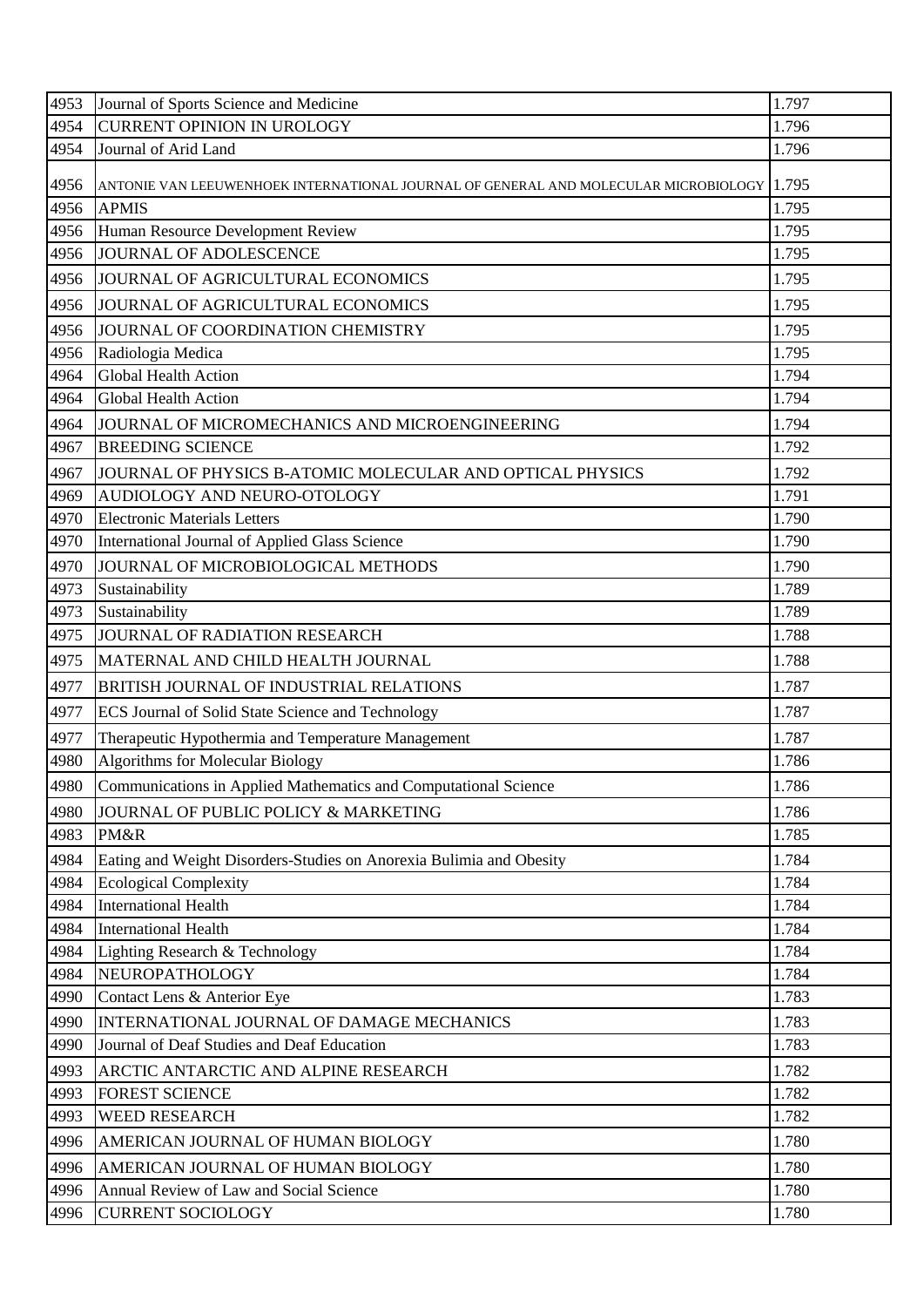| 4996 | Expert Review of Pharmacoeconomics & Outcomes Research         | 1.780 |
|------|----------------------------------------------------------------|-------|
| 4996 | Expert Review of Pharmacoeconomics & Outcomes Research         | 1.780 |
| 4996 | Human Resources for Health                                     | 1.780 |
| 4996 | INTERNATIONAL JOURNAL OF EXPERIMENTAL PATHOLOGY                | 1.780 |
| 4996 | <b>INTERNATIONAL STATISTICAL REVIEW</b>                        | 1.780 |
| 4996 | International Journal of Agricultural Sustainability           | 1.780 |
| 4996 | TRANSPLANT IMMUNOLOGY                                          | 1.780 |
| 4996 | <b>ULTRASONIC IMAGING</b>                                      | 1.780 |
| 5008 | <b>OPERATIONS RESEARCH</b>                                     | 1.779 |
| 5008 | <b>OPERATIONS RESEARCH</b>                                     | 1.779 |
| 5010 | European Review for Medical and Pharmacological Sciences       | 1.778 |
| 5010 | European Sport Management Quarterly                            | 1.778 |
| 5010 | <b>HIV CLINICAL TRIALS</b>                                     | 1.778 |
| 5010 | INTERNATIONAL JOURNAL OF PSYCHOLOGY                            | 1.778 |
| 5010 | Journal of Public Policy                                       | 1.778 |
| 5015 | INDUSTRIAL AND CORPORATE CHANGE                                | 1.777 |
| 5015 | Sustainable Cities and Society                                 | 1.777 |
| 5017 | ENTREPRENEURSHIP AND REGIONAL DEVELOPMENT                      | 1.776 |
| 5017 | JOURNAL OF BANKING & FINANCE                                   | 1.776 |
| 5019 | <b>DIGESTIVE DISEASES</b>                                      | 1.775 |
| 5019 | <b>FLOW TURBULENCE AND COMBUSTION</b>                          | 1.775 |
| 5019 | INTERNATIONAL JOURNAL OF RESEARCH IN MARKETING                 | 1.775 |
| 5019 | PHYSICA STATUS SOLIDI A-APPLICATIONS AND MATERIALS SCIENCE     | 1.775 |
| 5023 | Digital Investigation                                          | 1.774 |
| 5024 | <b>INTERNATIONAL ECONOMIC REVIEW</b>                           | 1.773 |
| 5025 | METHODS OF INFORMATION IN MEDICINE                             | 1.772 |
| 5025 | PHYSICS LETTERS A                                              | 1.772 |
| 5027 | <b>APPLIED ANIMAL BEHAVIOUR SCIENCE</b>                        | 1.771 |
| 5027 | <b>BMC STRUCTURAL BIOLOGY</b>                                  | 1.771 |
| 5027 | ECOLOGICAL ENTOMOLOGY                                          | 1.771 |
| 5027 | <b>ECS</b> Electrochemistry Letters                            | 1.771 |
| 5027 | ENVIRONMENT AND PLANNING C-GOVERNMENT AND POLICY               | 1.771 |
| 5027 | JOURNAL OF SPEECH LANGUAGE AND HEARING RESEARCH                | 1.771 |
| 5027 | JOURNAL OF SPEECH LANGUAGE AND HEARING RESEARCH                | 1.771 |
| 5034 | INTERNATIONAL JOURNAL OF PHYTOREMEDIATION                      | 1.770 |
| 5034 | International Journal of Simulation Modelling                  | 1.770 |
| 5034 | JOURNAL OF LEGAL STUDIES                                       | 1.770 |
| 5034 | <b>NEW LEFT REVIEW</b>                                         | 1.770 |
| 5038 | Journal of Intelligent Transportation Systems                  | 1.769 |
| 5038 | <b>Neural Regeneration Research</b>                            | 1.769 |
| 5038 | <b>Rehabilitation Nursing</b>                                  | 1.769 |
| 5038 | <b>Rehabilitation Nursing</b>                                  | 1.769 |
| 5038 | <b>Tree-Ring Research</b>                                      | 1.769 |
| 5043 | Dementia-International Journal of Social Research and Practice | 1.768 |
| 5043 | Gaceta Sanitaria                                               | 1.768 |
| 5043 | Gaceta Sanitaria                                               | 1.768 |
| 5043 | Journal of Flow Chemistry                                      | 1.768 |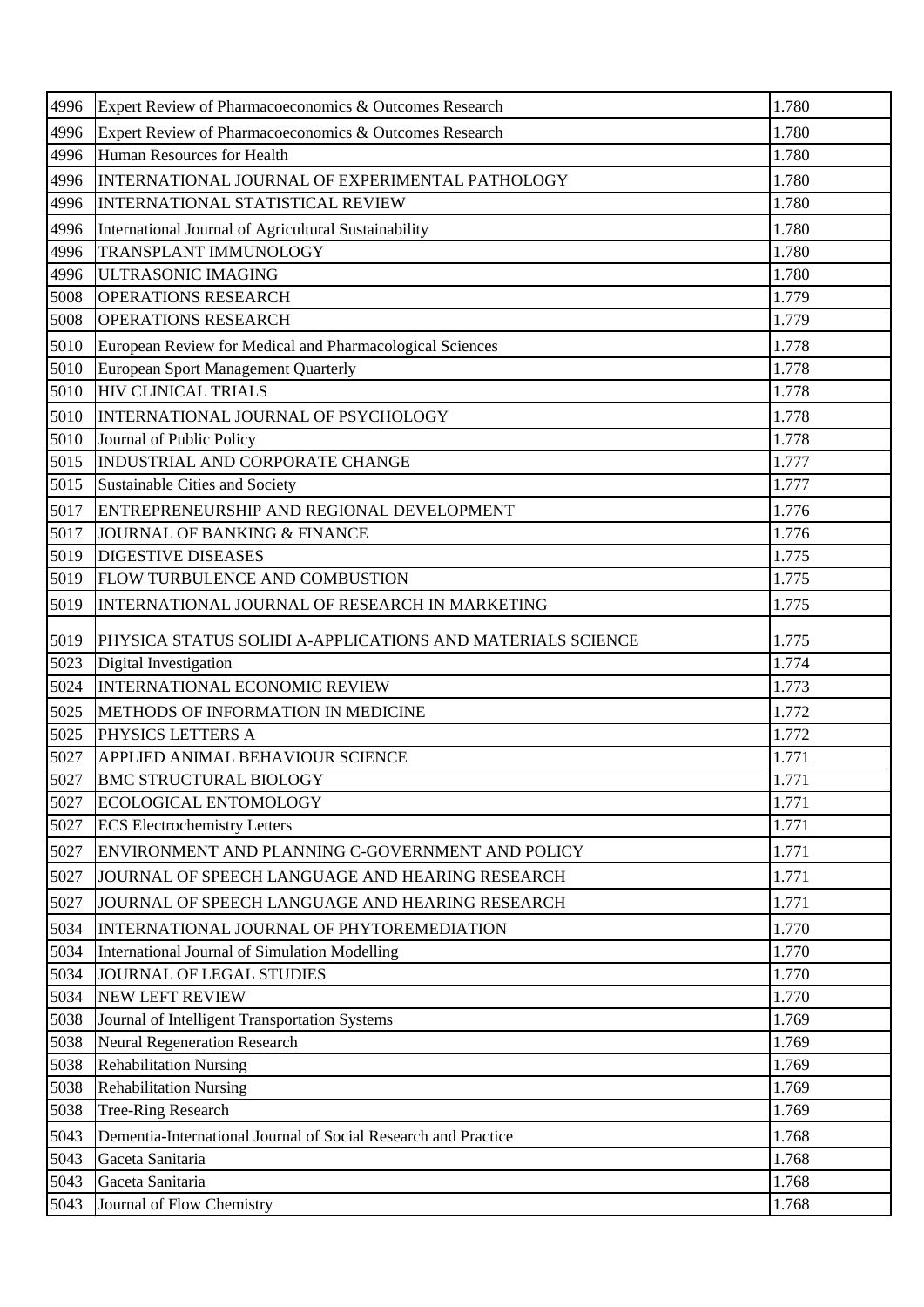| 5043         | SPEECH COMMUNICATION                                                                          | 1.768          |
|--------------|-----------------------------------------------------------------------------------------------|----------------|
| 5043         | VETERINARY ANAESTHESIA AND ANALGESIA                                                          | 1.768          |
| 5049         | Annals of Clinical Psychiatry                                                                 | 1.767          |
| 5049         | Annals of Clinical Psychiatry                                                                 | 1.767          |
| 5049         | <b>CHEMICAL PHYSICS</b>                                                                       | 1.767          |
| 5049         | Italian Journal of Geosciences                                                                | 1.767          |
| 5049         | <b>NONLINEARITY</b>                                                                           | 1.767          |
| 5049         | RHEOLOGICA ACTA                                                                               | 1.767          |
| 5055         | <b>Cost Effectiveness and Resource Allocation</b>                                             | 1.766          |
| 5055         | POPULATION AND ENVIRONMENT                                                                    | 1.766          |
| 5057         | FEMS MICROBIOLOGY LETTERS                                                                     | 1.765          |
| 5057         | PHARMACOPSYCHIATRY                                                                            | 1.765          |
| 5059         | Clinical and Experimental Nephrology                                                          | 1.764          |
| 5059         | JOURNAL OF ENGINEERING MECHANICS                                                              | 1.764          |
| 5059         | Journal of Cosmetic Dermatology                                                               | 1.764          |
| 5059         | ORGANIC PREPARATIONS AND PROCEDURES INTERNATIONAL                                             | 1.764          |
| 5063         | AGING NEUROPSYCHOLOGY AND COGNITION                                                           | 1.763          |
| 5063         | GEOARCHAEOLOGY-AN INTERNATIONAL JOURNAL                                                       | 1.763          |
| 5063         | ONCOLOGY NURSING FORUM                                                                        | 1.763          |
| 5063         | ONCOLOGY NURSING FORUM                                                                        | 1.763          |
|              |                                                                                               | 1.762          |
| 5067<br>5067 | BIRTH DEFECTS RESEARCH PART A-CLINICAL AND MOLECULAR TERATOLOGY<br>Dairy Science & Technology | 1.762          |
| 5067         | <b>GRANULAR MATTER</b>                                                                        | 1.762          |
| 5070         | SIAM JOURNAL ON APPLIED DYNAMICAL SYSTEMS                                                     | 1.761          |
|              |                                                                                               |                |
| 5071         | EXPERIMENTAL AND APPLIED ACAROLOGY                                                            | 1.760          |
| 5071         | TRANSFUSION MEDICINE AND HEMOTHERAPY                                                          | 1.760          |
| 5073         | JOURNAL OF VASCULAR RESEARCH                                                                  | 1.759          |
| 5074<br>5074 | <b>AGRICULTURAL ECONOMICS</b><br><b>AGRICULTURAL ECONOMICS</b>                                | 1.758<br>1.758 |
|              |                                                                                               |                |
| 5074         | <b>BULLETIN OF ENTOMOLOGICAL RESEARCH</b>                                                     | 1.758          |
| 5074         | NEUROLOGY INDIA                                                                               | 1.758          |
| 5074<br>5074 | OPHTHALMIC EPIDEMIOLOGY                                                                       | 1.758<br>1.758 |
|              | Romanian Journal of Physics                                                                   |                |
| 5080         | COMPARATIVE BIOCHEMISTRY AND PHYSIOLOGY B-BIOCHEMISTRY & MOLECULAR BIOLOGY                    | 1.757          |
| 5080         | MARINE AND FRESHWATER RESEARCH                                                                | 1.757          |
| 5082         | <b>REVIEW OF ACCOUNTING STUDIES</b>                                                           | 1.756          |
| 5083         | ADVANCES IN PHYSIOLOGY EDUCATION                                                              | 1.755          |
| 5083         | ANIMAL FEED SCIENCE AND TECHNOLOGY                                                            | 1.755          |
| 5083         | <b>AREA</b>                                                                                   | 1.755          |
| 5083         | <b>COMPUTER</b>                                                                               | 1.755          |
| 5083         | <b>GENOME</b>                                                                                 | 1.755          |
| 5083         | <b>NURSING ETHICS</b>                                                                         | 1.755          |
| 5083         | <b>NURSING ETHICS</b>                                                                         | 1.755          |
| 5090         | <b>Hydrology Research</b>                                                                     | 1.754          |
| 5090         | JOURNAL OF MOLECULAR GRAPHICS & MODELLING                                                     | 1.754          |
| 5090         | Journal of Plant Ecology                                                                      | 1.754          |
| 5090         | Pacific-Basin Finance Journal                                                                 | 1.754          |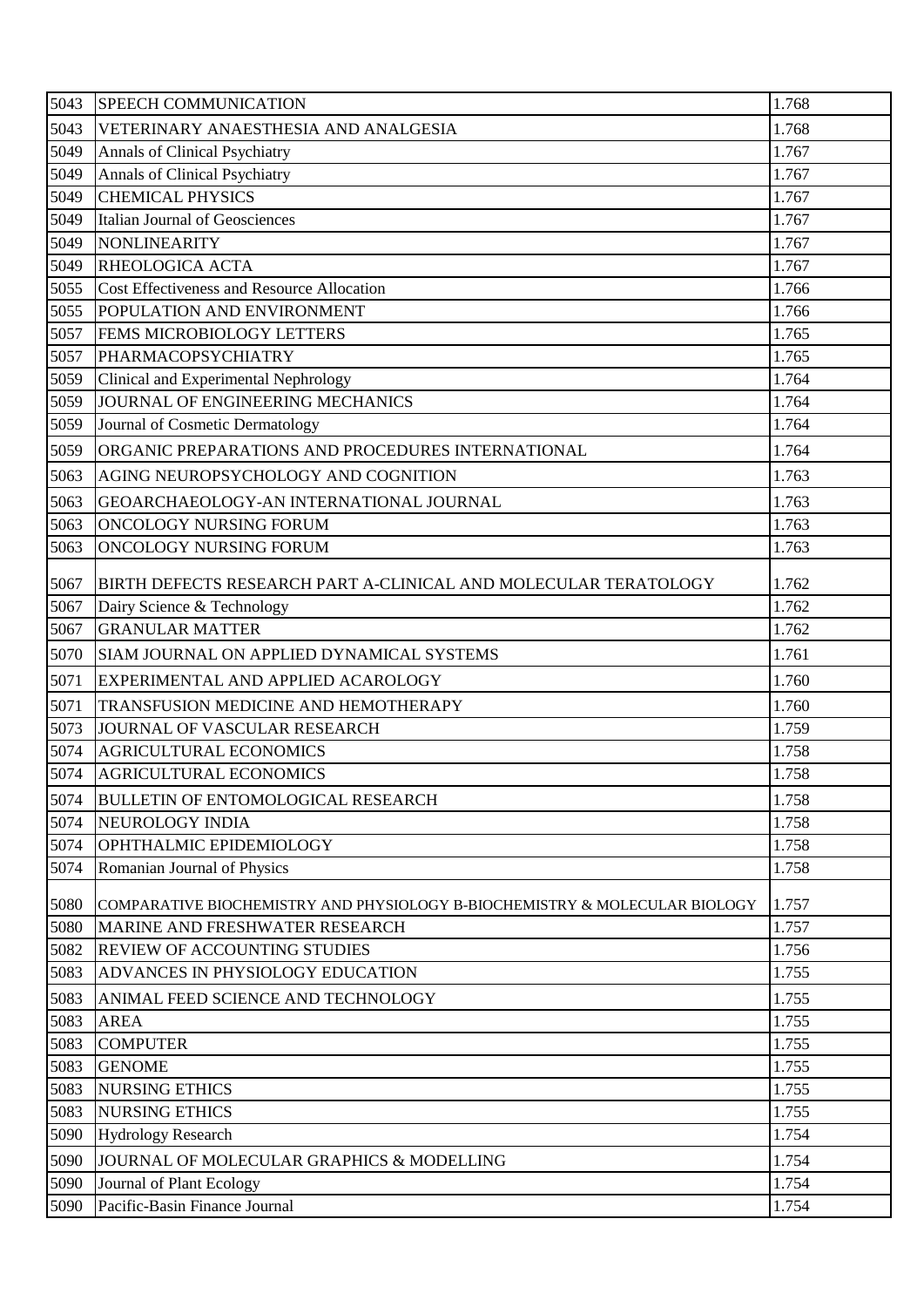| 5094 | European Physical Journal Plus                                                | 1.753 |
|------|-------------------------------------------------------------------------------|-------|
| 5094 | JOURNAL OF MOLECULAR STRUCTURE                                                | 1.753 |
| 5096 | MOLECULAR DIVERSITY                                                           | 1.752 |
| 5097 | APPLIED BIOCHEMISTRY AND BIOTECHNOLOGY                                        | 1.751 |
| 5097 | <b>BMC Family Practice</b>                                                    | 1.751 |
| 5097 | ENVIRONMENTAL TECHNOLOGY                                                      | 1.751 |
| 5097 | <b>INHALATION TOXICOLOGY</b>                                                  | 1.751 |
| 5097 | JOURNAL OF CRYSTAL GROWTH                                                     | 1.751 |
| 5102 | <b>BMC Veterinary Research</b>                                                | 1.750 |
| 5102 | INTERNATIONAL JOURNAL OF NEUROSCIENCE                                         | 1.750 |
| 5102 | JOURNAL OF MICROBIOLOGY AND BIOTECHNOLOGY                                     | 1.750 |
| 5102 | JOURNAL OF STORED PRODUCTS RESEARCH                                           | 1.750 |
| 5102 | Journal of Industrial Textiles                                                | 1.750 |
| 5102 | POLICY SCIENCES                                                               | 1.750 |
| 5108 | JOURNAL OF SCHOOL HEALTH                                                      | 1.749 |
| 5108 | <b>JOURNAL OF SCHOOL HEALTH</b>                                               | 1.749 |
| 5108 | NEUROLOGICAL SCIENCES                                                         | 1.749 |
| 5111 | ARCHIVES OF ORAL BIOLOGY                                                      | 1.748 |
| 5111 | INTERNATIONAL JOURNAL OF PLANT SCIENCES                                       | 1.748 |
| 5111 | Journal of Computational Science                                              | 1.748 |
| 5114 | Industrial and Organizational Psychology-Perspectives on Science and Practice | 1.747 |
| 5115 | <b>BEHAVIOURAL PROCESSES</b>                                                  | 1.746 |
| 5115 | <b>BEHAVIOURAL PROCESSES</b>                                                  | 1.746 |
| 5115 | <b>JOURNAL OF ASTHMA</b>                                                      | 1.746 |
| 5118 | International Transactions in Operational Research                            | 1.745 |
| 5118 | <b>International Transactions in Operational Research</b>                     | 1.745 |
| 5118 | JOURNAL OF LABELLED COMPOUNDS & RADIOPHARMACEUTICALS                          | 1.745 |
| 5118 | MODERN LANGUAGE JOURNAL                                                       | 1.745 |
| 5118 | <b>SURGERY TODAY</b>                                                          | 1.745 |
| 5123 | PARASITOLOGY INTERNATIONAL                                                    | 1.744 |
| 5124 | GROUP PROCESSES & INTERGROUP RELATIONS                                        | 1.743 |
| 5124 | <b>HUMAN ECOLOGY</b>                                                          | 1.743 |
| 5124 | JOURNAL OF REGIONAL SCIENCE                                                   | 1.743 |
| 5124 | <b>SOCIAL INDICATORS RESEARCH</b>                                             | 1.743 |
| 5128 | <b>CARDIOLOGY</b>                                                             | 1.742 |
| 5128 | EURASIP Journal on Image and Video Processing                                 | 1.742 |
| 5128 | JOURNAL OF FAMILY PSYCHOLOGY                                                  | 1.742 |
| 5128 | OPHTHALMOLOGICA                                                               | 1.742 |
| 5132 | Journal of Optics                                                             | 1.741 |
| 5132 | Language Teaching Research                                                    | 1.741 |
| 5132 | MENDELEEV COMMUNICATIONS                                                      | 1.741 |
| 5132 | <b>MIS Quarterly Executive</b>                                                | 1.741 |
| 5132 | Maritime Policy & Management                                                  | 1.741 |
| 5137 | Advances in High Energy Physics                                               | 1.740 |
| 5137 | Evidence-based Complementary and Alternative Medicine                         | 1.740 |
| 5137 | JOURNAL OF PSYCHOACTIVE DRUGS                                                 | 1.740 |
| 5137 | <b>ONCOLOGY RESEARCH</b>                                                      | 1.740 |
| 5137 | VIBRATIONAL SPECTROSCOPY                                                      | 1.740 |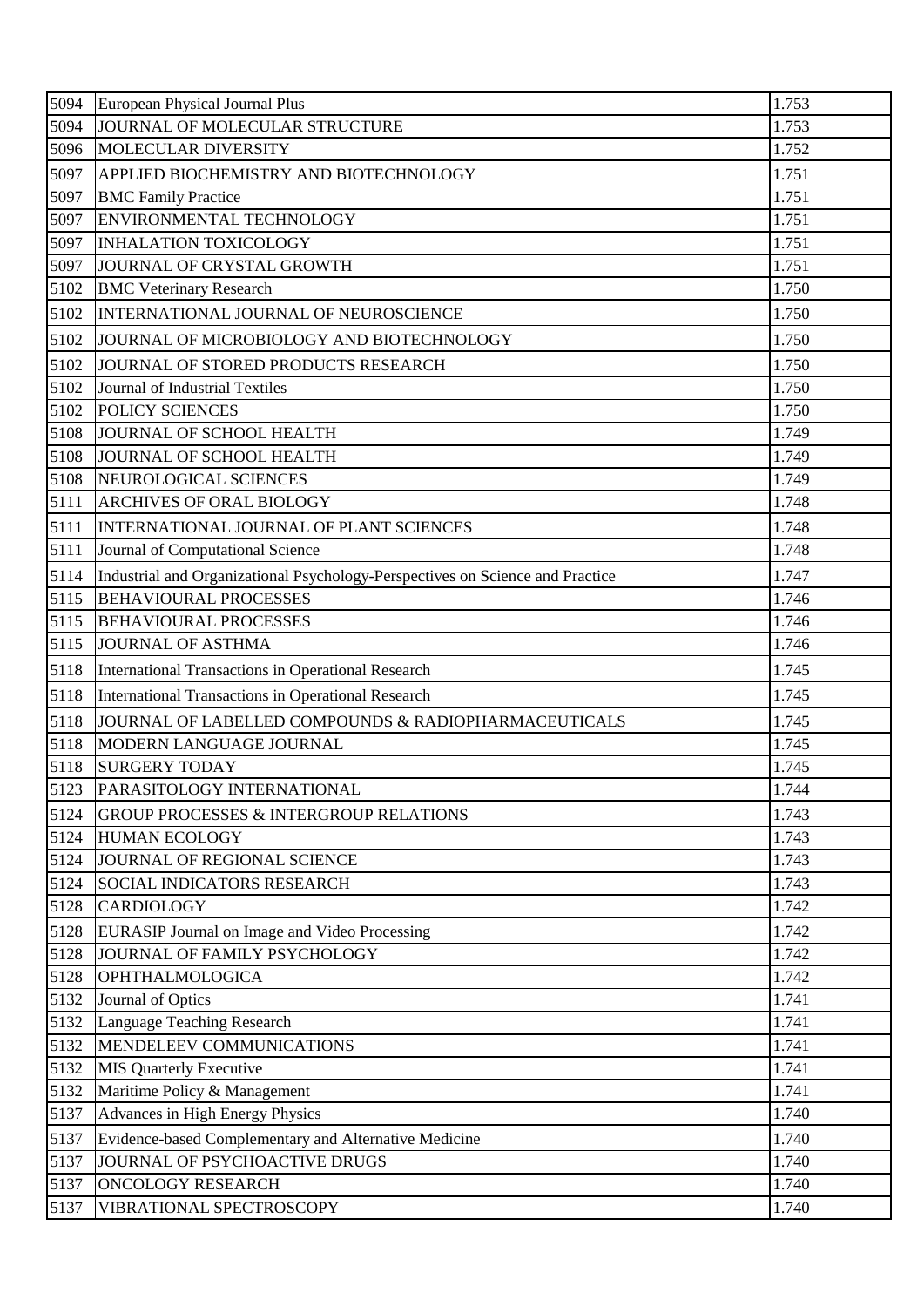| 5142 | <b>BMC MUSCULOSKELETAL DISORDERS</b>                                                               | 1.739 |
|------|----------------------------------------------------------------------------------------------------|-------|
| 5142 | <b>International Neurourology Journal</b>                                                          | 1.739 |
| 5144 | APPLIED MATHEMATICS AND COMPUTATION                                                                | 1.738 |
| 5144 | <b>COMMUNICATION MONOGRAPHS</b>                                                                    | 1.738 |
| 5144 | COMPUTERIZED MEDICAL IMAGING AND GRAPHICS                                                          | 1.738 |
| 5144 | International Journal for Equity in Health                                                         | 1.738 |
| 5144 | JOURNAL OF BEHAVIORAL DECISION MAKING                                                              | 1.738 |
| 5149 | <b>SKELETAL RADIOLOGY</b>                                                                          | 1.737 |
| 5149 | <b>Theoretical Economics</b>                                                                       | 1.737 |
| 5149 | <b>VETERINARY RECORD</b>                                                                           | 1.737 |
| 5149 | VISUAL NEUROSCIENCE                                                                                | 1.737 |
| 5153 | PATHOLOGY & ONCOLOGY RESEARCH                                                                      | 1.736 |
| 5154 | JOURNAL OF COMPUTATIONAL AND GRAPHICAL STATISTICS                                                  | 1.735 |
| 5154 | JOURNAL OF CONSTRUCTION ENGINEERING AND MANAGEMENT                                                 | 1.735 |
| 5154 | JOURNAL OF ONCOLOGY PHARMACY PRACTICE                                                              | 1.735 |
| 5157 | AMERICAN JOURNAL OF PHYSICAL MEDICINE & REHABILITATION                                             | 1.734 |
| 5157 | Annals of Diagnostic Pathology                                                                     | 1.734 |
| 5157 | International Review of Research in Open and Distributed Learning                                  | 1.734 |
| 5157 | <b>PEDOSPHERE</b>                                                                                  | 1.734 |
| 5161 | INTERNATIONAL JOURNAL OF AUDIOLOGY                                                                 | 1.733 |
| 5161 | JOURNAL OF GLOBAL OPTIMIZATION                                                                     | 1.733 |
| 5161 | <b>Respiratory Care</b>                                                                            | 1.733 |
| 5164 | AMERICAN JOURNAL OF INDUSTRIAL MEDICINE                                                            | 1.732 |
| 5164 | DRUG AND CHEMICAL TOXICOLOGY                                                                       | 1.732 |
| 5164 | Journal of Computational and Nonlinear Dynamics                                                    | 1.732 |
| 5167 | JOURNAL OF TURBOMACHINERY-TRANSACTIONS OF THE ASME                                                 | 1.731 |
| 5167 | Journal of Psychiatric Practice                                                                    | 1.731 |
|      | 5167 SAMJ SOUTH AFRICAN MEDICAL JOURNAL                                                            | 1.731 |
| 5170 | <b>BIOTECHNOLOGY LETTERS</b>                                                                       | 1.730 |
| 5170 | <b>BIOTROPICA</b>                                                                                  | 1.730 |
| 5172 | <b>Green Chemistry Letters and Reviews</b>                                                         | 1.729 |
| 5172 | KOREAN JOURNAL OF INTERNAL MEDICINE                                                                | 1.729 |
| 5172 | OPHTHALMIC RESEARCH                                                                                | 1.729 |
| 5172 | SPE RESERVOIR EVALUATION & ENGINEERING                                                             | 1.729 |
| 5176 | <b>ENGINEERING OPTIMIZATION</b>                                                                    | 1.728 |
|      |                                                                                                    |       |
| 5177 | ESAIM-MATHEMATICAL MODELLING AND NUMERICAL ANALYSIS-MODELISATION MATHEMATIQUE ET ANALYSE NUMERIQUE | 1.727 |
| 5177 | <b>IEEE TRANSACTIONS ON EDUCATION</b>                                                              | 1.727 |
| 5177 | Review of Research in Education                                                                    | 1.727 |
| 5180 | AGRICULTURAL AND FOREST ENTOMOLOGY                                                                 | 1.726 |
| 5180 | SCANDINAVIAN JOURNAL OF PRIMARY HEALTH CARE                                                        | 1.726 |
| 5182 | International Journal of Transitional Justice                                                      | 1.725 |
| 5183 | EXPERIMENTAL PARASITOLOGY                                                                          | 1.724 |
| 5183 | INTERNATIONAL JOURNAL OF REMOTE SENSING                                                            | 1.724 |
| 5183 | MACROMOLECULAR THEORY AND SIMULATIONS                                                              | 1.724 |
| 5183 | <b>RESTORATION ECOLOGY</b>                                                                         | 1.724 |
| 5187 | COLLOID AND POLYMER SCIENCE                                                                        | 1.723 |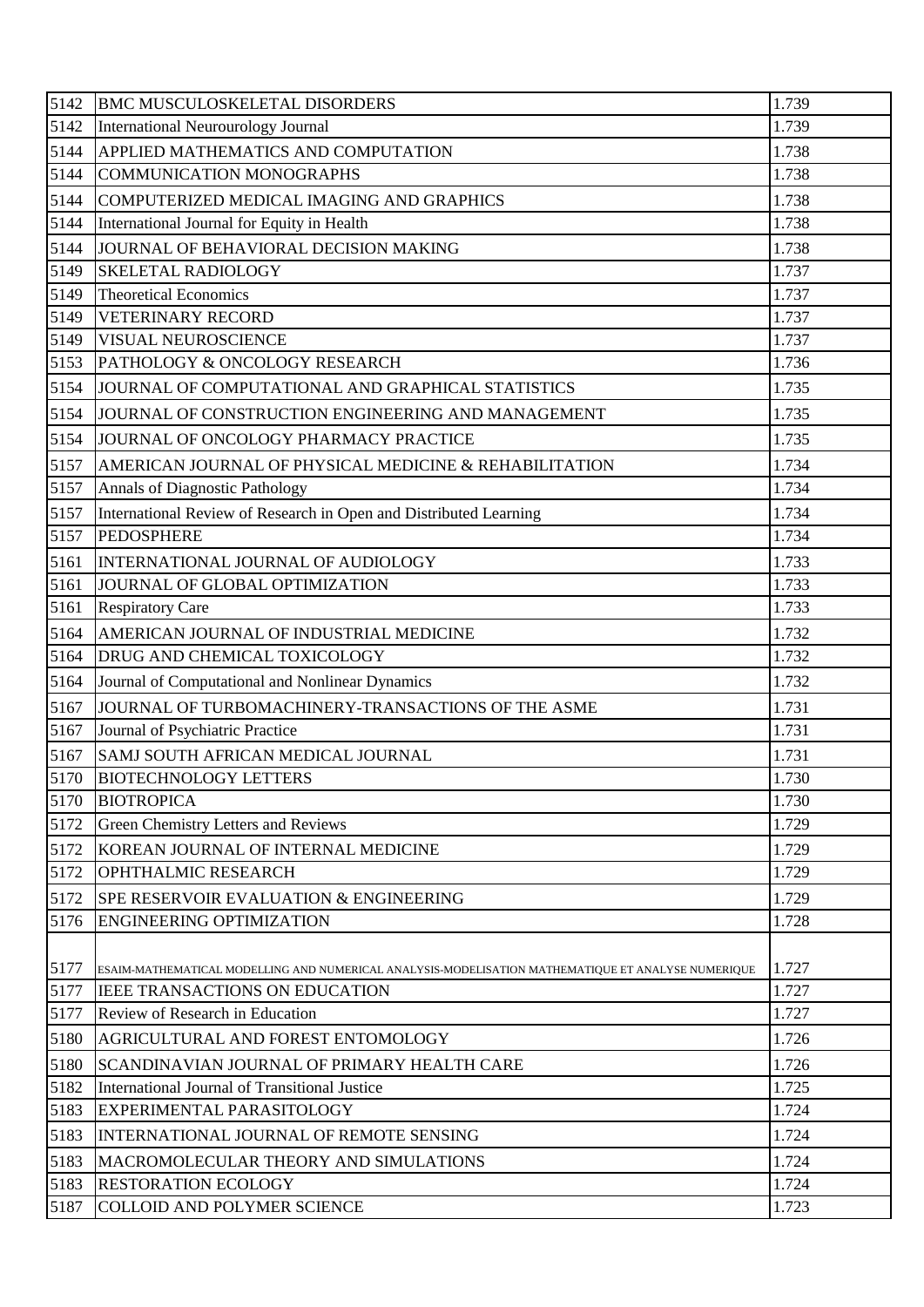| 5187 | Food Additives & Contaminants Part B-Surveillance                    | 1.723 |
|------|----------------------------------------------------------------------|-------|
| 5187 | Information Systems and E-Business Management                        | 1.723 |
| 5187 | <b>International Public Management Journal</b>                       | 1.723 |
| 5187 | NEW IDEAS IN PSYCHOLOGY                                              | 1.723 |
| 5192 | <b>ACTA NEUROLOGICA BELGICA</b>                                      | 1.722 |
| 5192 | <b>ATOMIC SPECTROSCOPY</b>                                           | 1.722 |
| 5192 | European Political Science Review                                    | 1.722 |
| 5192 | <b>HEALTH PROMOTION INTERNATIONAL</b>                                | 1.722 |
| 5196 | AMERICAN JOURNAL OF ENOLOGY AND VITICULTURE                          | 1.721 |
| 5196 | ENGINEERING ANALYSIS WITH BOUNDARY ELEMENTS                          | 1.721 |
| 5198 | <b>BMC Urology</b>                                                   | 1.720 |
| 5198 | Journal of Public Relations Research                                 | 1.720 |
| 5200 | Science China-Technological Sciences                                 | 1.719 |
| 5200 | <b>Transplant Infectious Disease</b>                                 | 1.719 |
| 5202 | Journal of Transport & Health                                        | 1.718 |
| 5202 | MAGNETIC RESONANCE MATERIALS IN PHYSICS BIOLOGY AND MEDICINE         | 1.718 |
| 5202 | <b>RURAL SOCIOLOGY</b>                                               | 1.718 |
| 5202 | VETERINARY IMMUNOLOGY AND IMMUNOPATHOLOGY                            | 1.718 |
| 5202 | <b>WEATHER AND FORECASTING</b>                                       | 1.718 |
| 5207 | JOURNAL OF THE AMERICAN WATER RESOURCES ASSOCIATION                  | 1.717 |
| 5208 | <b>BIOLOGICAL CYBERNETICS</b>                                        | 1.716 |
| 5208 | Frontiers of Environmental Science & Engineering                     | 1.716 |
| 5208 | <b>GEO-MARINE LETTERS</b>                                            | 1.716 |
| 5208 | JOURNAL OF THE ROYAL STATISTICAL SOCIETY SERIES C-APPLIED STATISTICS | 1.716 |
| 5212 | <b>AQUATIC BOTANY</b>                                                | 1.714 |
| 5212 | ENFERMEDADES INFECCIOSAS Y MICROBIOLOGIA CLINICA                     | 1.714 |
| 5212 | JOURNAL OF NON-EQUILIBRIUM THERMODYNAMICS                            | 1.714 |
| 5212 | <b>LANGUAGE</b>                                                      | 1.714 |
| 5212 | PROBABILISTIC ENGINEERING MECHANICS                                  | 1.714 |
| 5217 | DEEP-SEA RESEARCH PART II-TOPICAL STUDIES IN OCEANOGRAPHY            | 1.713 |
| 5217 | <b>INFRARED PHYSICS &amp; TECHNOLOGY</b>                             | 1.713 |
| 5217 | INTERNATIONAL JOURNAL OF NUMERICAL METHODS FOR HEAT & FLUID FLOW     | 1.713 |
| 5217 | JOURNAL OF OCCUPATIONAL REHABILITATION                               | 1.713 |
| 5221 | BRITISH JOURNAL OF DEVELOPMENTAL PSYCHOLOGY                          | 1.712 |
| 5221 | Frontiers of Chemical Science and Engineering                        | 1.712 |
| 5221 | Journal of Ophthalmology                                             | 1.712 |
| 5224 | ANNALS OF OCCUPATIONAL HYGIENE                                       | 1.710 |
| 5224 | <b>GEOCHEMICAL TRANSACTIONS</b>                                      | 1.710 |
| 5224 | Geomatics Natural Hazards & Risk                                     | 1.710 |
| 5224 | MYCOPATHOLOGIA                                                       | 1.710 |
| 5224 | NEW ZEALAND JOURNAL OF GEOLOGY AND GEOPHYSICS                        | 1.710 |
| 5229 | ANNALS OF OPERATIONS RESEARCH                                        | 1.709 |
| 5229 | <b>Environmental Education Research</b>                              | 1.709 |
| 5231 | ACTA GEOLOGICA SINICA-ENGLISH EDITION                                | 1.708 |
| 5231 | <b>AUSTRAL ECOLOGY</b>                                               | 1.708 |
| 5231 | INTERNATIONAL JOURNAL OF ADAPTIVE CONTROL AND SIGNAL PROCESSING      | 1.708 |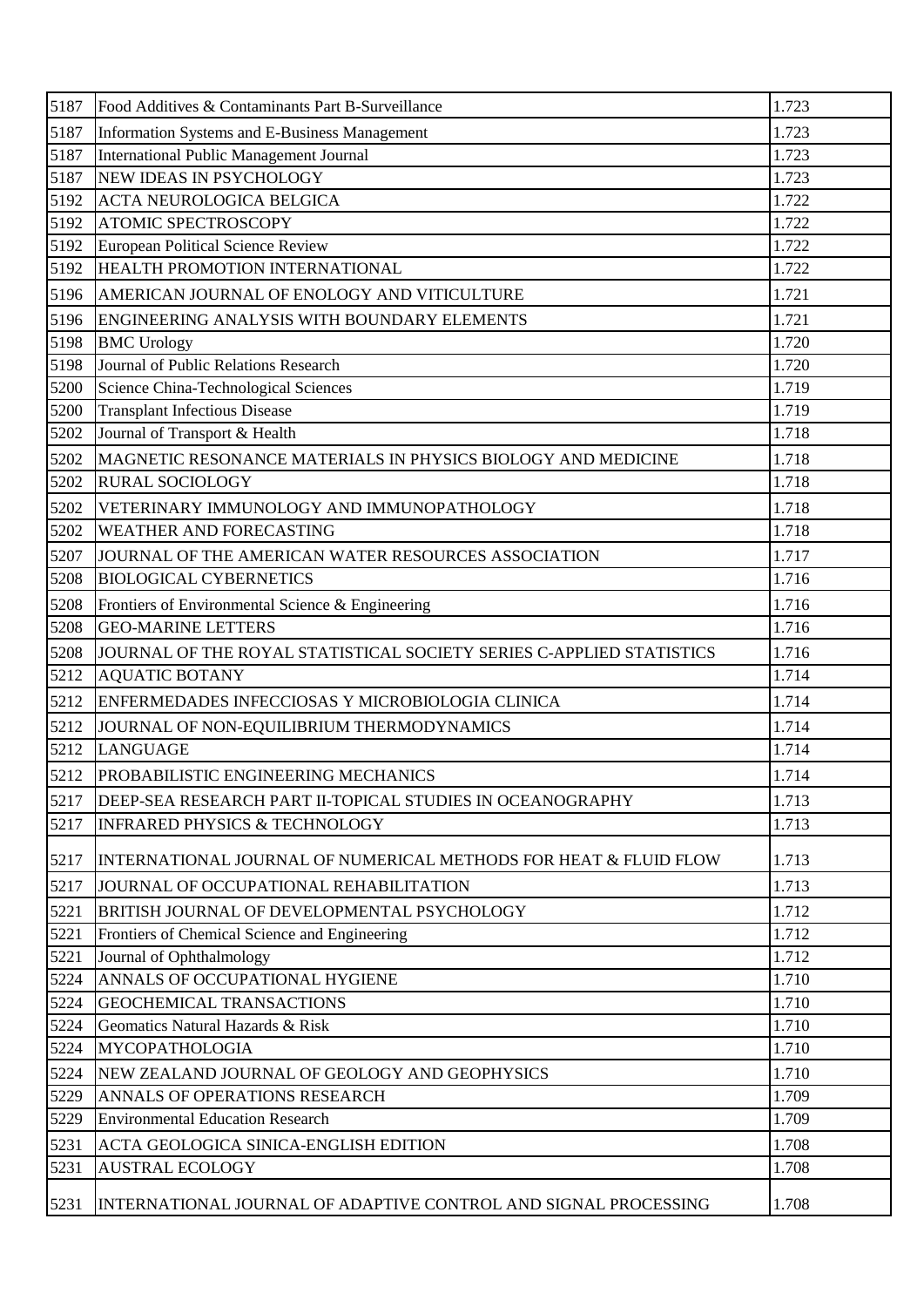| 5231 | Journal of Drugs in Dermatology                                  | 1.708 |
|------|------------------------------------------------------------------|-------|
| 5235 | <b>Fuel Cells</b>                                                | 1.706 |
| 5235 | International Journal of Clinical and Experimental Pathology     | 1.706 |
| 5235 | MICROBIOLOGY AND IMMUNOLOGY                                      | 1.706 |
| 5238 | HIGH ALTITUDE MEDICINE & BIOLOGY                                 | 1.705 |
| 5238 | NEW YORK UNIVERSITY LAW REVIEW                                   | 1.705 |
| 5238 | Photonics and Nanostructures-Fundamentals and Applications       | 1.705 |
| 5241 | Food Biophysics                                                  | 1.704 |
| 5241 | Journal of Sensors                                               | 1.704 |
| 5241 | NEW ZEALAND JOURNAL OF ECOLOGY                                   | 1.704 |
| 5241 | PEDIATRIC EXERCISE SCIENCE                                       | 1.704 |
| 5245 | <b>BUSINESS ETHICS QUARTERLY</b>                                 | 1.703 |
| 5245 | IMA JOURNAL OF NUMERICAL ANALYSIS                                | 1.703 |
| 5245 | <b>PATHOBIOLOGY</b>                                              | 1.703 |
| 5248 | INTERNATIONAL JOURNAL OF MASS SPECTROMETRY                       | 1.702 |
| 5248 | <b>Parkinsons Disease</b>                                        | 1.702 |
| 5248 | WATER AIR AND SOIL POLLUTION                                     | 1.702 |
| 5251 | Ophthalmic Surgery Lasers & Imaging Retina                       | 1.701 |
| 5251 | RESOURCE AND ENERGY ECONOMICS                                    | 1.701 |
| 5253 | <b>INSECTES SOCIAUX</b>                                          | 1.700 |
| 5253 | JOURNAL OF FORAMINIFERAL RESEARCH                                | 1.700 |
| 5253 | <b>LAW &amp; SOCIETY REVIEW</b>                                  | 1.700 |
| 5256 | International Journal of Machine Learning and Cybernetics        | 1.699 |
| 5256 | JOURNAL OF CARDIOTHORACIC AND VASCULAR ANESTHESIA                | 1.699 |
| 5258 | <b>Biopreservation and Biobanking</b>                            | 1.698 |
| 5258 | <b>ENGINEERING IN LIFE SCIENCES</b>                              | 1.698 |
| 5258 | IEEE TRANSACTIONS ON VERY LARGE SCALE INTEGRATION (VLSI) SYSTEMS | 1.698 |
| 5258 | PANMINERVA MEDICA                                                | 1.698 |
|      | 5258 SOCIOLOGIA RURALIS                                          | 1.698 |
| 5263 | BEHAVIOURAL AND COGNITIVE PSYCHOTHERAPY                          | 1.697 |
| 5263 | EUROPEAN NEUROLOGY                                               | 1.697 |
| 5265 | APPLIED PHYSICS B-LASERS AND OPTICS                              | 1.696 |
| 5265 | <b>JOURNAL OF FAMILY ISSUES</b>                                  | 1.696 |
| 5265 | JOURNAL OF MEMBRANE BIOLOGY                                      | 1.696 |
| 5265 | VETERINARY RESEARCH COMMUNICATIONS                               | 1.696 |
| 5269 | ANAESTHESIA AND INTENSIVE CARE                                   | 1.695 |
| 5269 | JOURNAL OF PEDIATRIC ORTHOPAEDICS                                | 1.695 |
| 5269 | Pathogens and Global Health                                      | 1.695 |
| 5272 | CIRCUITS SYSTEMS AND SIGNAL PROCESSING                           | 1.694 |
| 5272 | DATA & KNOWLEDGE ENGINEERING                                     | 1.694 |
| 5272 | IEEE TRANSACTIONS ON CONSUMER ELECTRONICS                        | 1.694 |
| 5272 | JOURNAL OF HYDROLOGIC ENGINEERING                                | 1.694 |
| 5272 | <b>STRAIN</b>                                                    | 1.694 |
| 5277 | COMPUTATIONAL STATISTICS & DATA ANALYSIS                         | 1.693 |
| 5277 | JOURNAL OF VIROLOGICAL METHODS                                   | 1.693 |
| 5277 | Psychogeriatrics                                                 | 1.693 |
| 5277 | RESEARCH IN NURSING & HEALTH                                     | 1.693 |
| 5277 | RESEARCH IN NURSING & HEALTH                                     | 1.693 |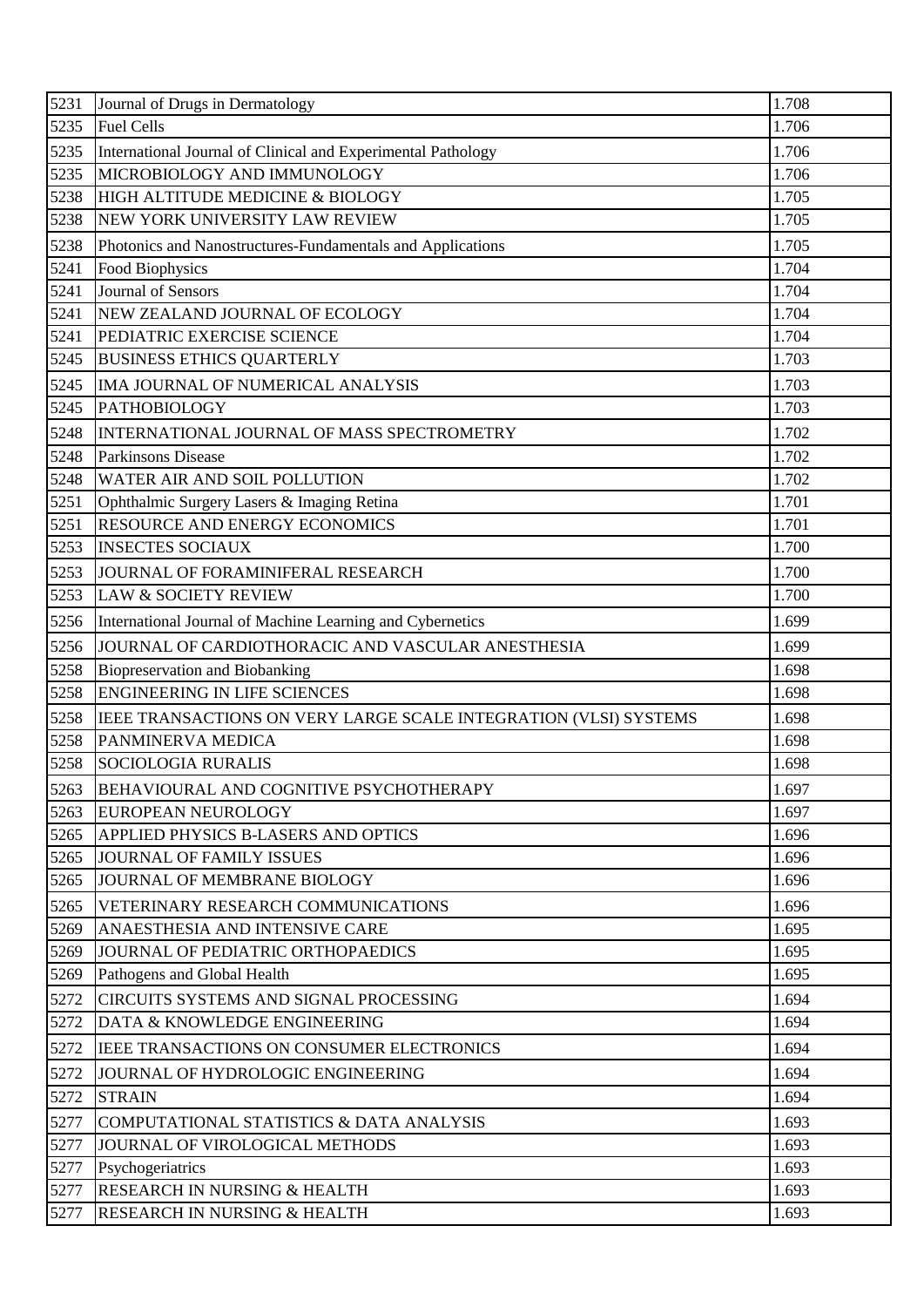| 5282 | AMERICAN JOURNAL OF ORTHOPSYCHIATRY                          | 1.692 |
|------|--------------------------------------------------------------|-------|
| 5282 | <b>BIOLOGICAL RESEARCH</b>                                   | 1.692 |
| 5282 | BRITISH JOURNAL OF SOCIAL PSYCHOLOGY                         | 1.692 |
| 5282 | CHINESE JOURNAL OF POLYMER SCIENCE                           | 1.692 |
| 5282 | <b>JOURNAL OF MICROSCOPY</b>                                 | 1.692 |
| 5282 | JOURNAL OF VIBRATION AND ACOUSTICS-TRANSACTIONS OF THE ASME  | 1.692 |
| 5282 | <b>Molecular Medicine Reports</b>                            | 1.692 |
| 5282 | STEREOTACTIC AND FUNCTIONAL NEUROSURGERY                     | 1.692 |
| 5290 | Bioengineered                                                | 1.691 |
| 5290 | <b>Information Development</b>                               | 1.691 |
| 5292 | AUSTRALIAN AND NEW ZEALAND JOURNAL OF PUBLIC HEALTH          | 1.690 |
| 5292 | AUSTRALIAN AND NEW ZEALAND JOURNAL OF PUBLIC HEALTH          | 1.690 |
| 5292 | <b>INSTRUCTIONAL SCIENCE</b>                                 | 1.690 |
| 5295 | ATOMIC DATA AND NUCLEAR DATA TABLES                          | 1.689 |
| 5295 | CANCER BIOTHERAPY AND RADIOPHARMACEUTICALS                   | 1.689 |
| 5295 | JOURNAL OF PLANNING EDUCATION AND RESEARCH                   | 1.689 |
| 5295 | <b>School Mental Health</b>                                  | 1.689 |
| 5299 | AMERICAN JOURNAL OF MEDICAL QUALITY                          | 1.688 |
| 5299 | <b>GROUP DECISION AND NEGOTIATION</b>                        | 1.688 |
| 5299 | PEDIATRIC CARDIOLOGY                                         | 1.688 |
| 5299 | SCANDINAVIAN JOURNAL OF FOREST RESEARCH                      | 1.688 |
| 5303 | ENVIRONMENTAL MONITORING AND ASSESSMENT                      | 1.687 |
| 5303 | INTERNATIONAL JOURNAL OF CONTROL AUTOMATION AND SYSTEMS      | 1.687 |
| 5303 | International Journal of the Commons                         | 1.687 |
| 5303 | ZEITSCHRIFT FUR ANGEWANDTE MATHEMATIK UND PHYSIK             | 1.687 |
| 5307 | International Perspectives on Sexual and Reproductive Health | 1.686 |
| 5308 | EXPERIMENTAL AND CLINICAL ENDOCRINOLOGY & DIABETES           | 1.685 |
| 5308 | TRIBOLOGY TRANSACTIONS                                       | 1.685 |
| 5310 | <b>SOCIAL PROBLEMS</b>                                       | 1.684 |
| 5311 | <b>BIOLOGICAL &amp; PHARMACEUTICAL BULLETIN</b>              | 1.683 |
| 5311 | <b>Biomedical Engineering Online</b>                         | 1.683 |
| 5311 | <b>KONA Powder and Particle Journal</b>                      | 1.683 |
| 5311 | M&SOM-Manufacturing & Service Operations Management          | 1.683 |
| 5311 | M&SOM-Manufacturing & Service Operations Management          | 1.683 |
| 5311 | MEDITERRANEAN MARINE SCIENCE                                 | 1.683 |
| 5311 | Population Space and Place                                   | 1.683 |
| 5311 | Postepy Dermatologii i Alergologii                           | 1.683 |
| 5311 | <b>Sexual Medicine</b>                                       | 1.683 |
| 5320 | <b>Endangered Species Research</b>                           | 1.682 |
| 5320 | Journal of Trauma & Dissociation                             | 1.682 |
| 5320 | <b>Utilities Policy</b>                                      | 1.682 |
| 5320 | <b>Utilities Policy</b>                                      | 1.682 |
| 5324 | <b>Fuzzy Optimization and Decision Making</b>                | 1.681 |
| 5324 | <b>GERODONTOLOGY</b>                                         | 1.681 |
| 5324 | JOURNAL OF ATMOSPHERIC CHEMISTRY                             | 1.681 |
| 5324 | JOURNAL OF REHABILITATION MEDICINE                           | 1.681 |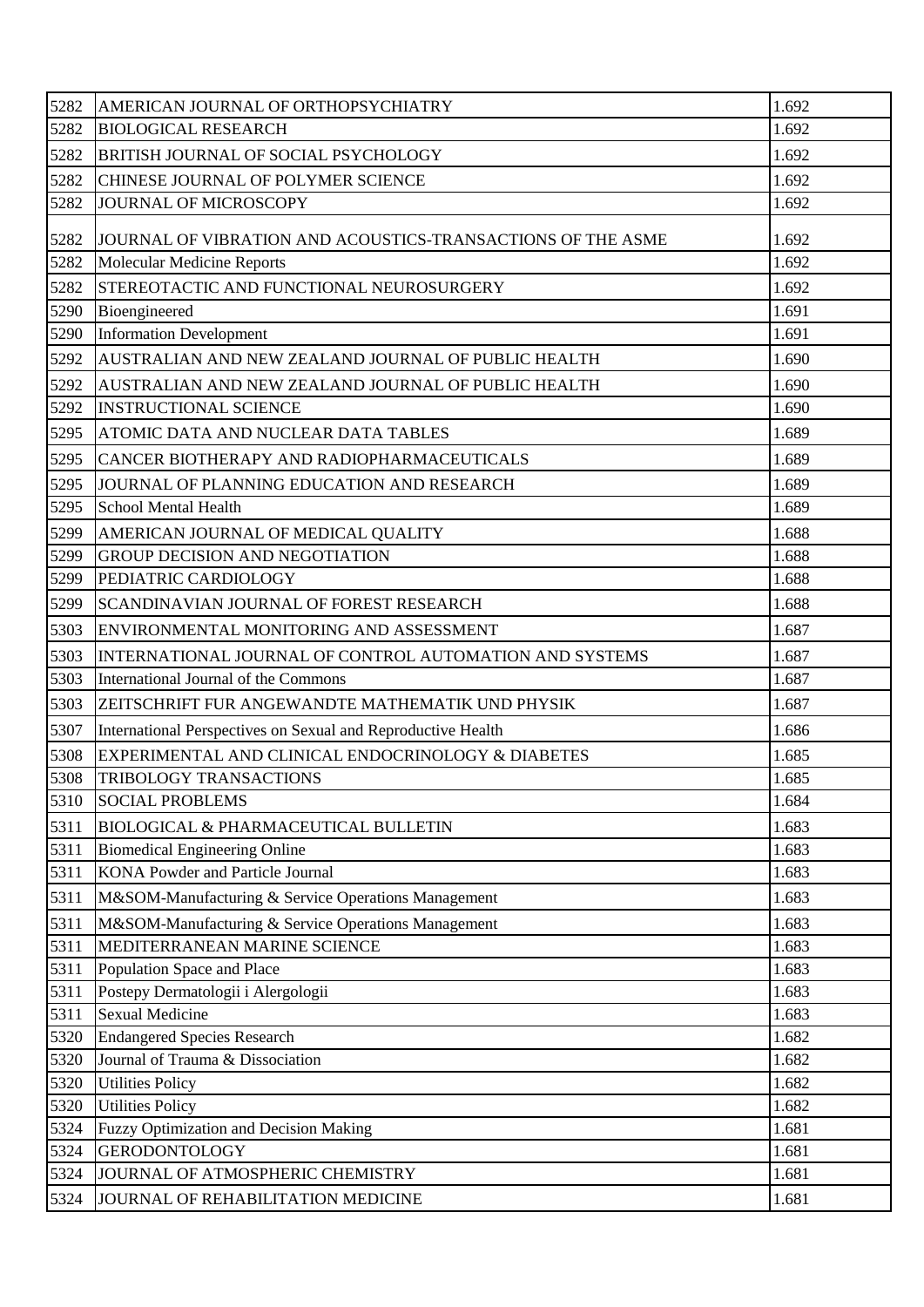| 5324 | Radiology and Oncology                                                | 1.681 |
|------|-----------------------------------------------------------------------|-------|
| 5329 | PHOTOMEDICINE AND LASER SURGERY                                       | 1.680 |
| 5330 | Applied Sciences-Basel                                                | 1.679 |
| 5330 | CLINICAL HEMORHEOLOGY AND MICROCIRCULATION                            | 1.679 |
| 5330 | <b>Extremes</b>                                                       | 1.679 |
| 5330 | JOURNAL OF CLINICAL PHARMACY AND THERAPEUTICS                         | 1.679 |
| 5330 | JOURNAL OF OCULAR PHARMACOLOGY AND THERAPEUTICS                       | 1.679 |
| 5330 | Journal of Transport and Land Use                                     | 1.679 |
| 5330 | Nutrition Research and Practice                                       | 1.679 |
| 5337 | Annals of Hepatology                                                  | 1.678 |
| 5337 | JOURNAL OF COMPUTER AND SYSTEM SCIENCES                               | 1.678 |
| 5337 | Journal of European Integration                                       | 1.678 |
| 5337 | OPTICAL FIBER TECHNOLOGY                                              | 1.678 |
| 5341 | <b>DIATOM RESEARCH</b>                                                | 1.677 |
| 5341 | Geographical Research                                                 | 1.677 |
| 5341 | <b>Hepatitis Monthly</b>                                              | 1.677 |
| 5341 | JOURNAL OF CLINICAL ANESTHESIA                                        | 1.677 |
| 5345 | <b>ENGINEERING FAILURE ANALYSIS</b>                                   | 1.676 |
| 5345 | Greenhouse Gases-Science and Technology                               | 1.676 |
| 5345 | Journal of Zhejiang University-SCIENCE B                              | 1.676 |
| 5348 | Health Economics Policy and Law                                       | 1.675 |
| 5348 | <b>JOURNAL OF FORESTRY</b>                                            | 1.675 |
| 5350 | <b>DISTRIBUTED COMPUTING</b>                                          | 1.674 |
| 5350 | <b>INTERACTIVE LEARNING ENVIRONMENTS</b>                              | 1.674 |
| 5350 | JOURNAL OF ENERGY RESOURCES TECHNOLOGY-TRANSACTIONS OF THE ASME       | 1.674 |
| 5350 | PHYSICA STATUS SOLIDI B-BASIC SOLID STATE PHYSICS                     | 1.674 |
| 5354 | JOURNAL OF FINANCIAL AND QUANTITATIVE ANALYSIS                        | 1.673 |
| 5354 | JOURNAL OF MATERIALS RESEARCH                                         | 1.673 |
| 5354 | JOURNAL OF PHARMACOKINETICS AND PHARMACODYNAMICS                      | 1.673 |
| 5357 | Environmental Progress & Sustainable Energy                           | 1.672 |
| 5357 | <b>INTERNATIONAL MARKETING REVIEW</b>                                 | 1.672 |
| 5359 | AIDS EDUCATION AND PREVENTION                                         | 1.671 |
| 5359 | LETTERS IN MATHEMATICAL PHYSICS                                       | 1.671 |
| 5359 | <b>SEMINARS IN DIALYSIS</b>                                           | 1.671 |
| 5359 | <b>Science of Advanced Materials</b>                                  | 1.671 |
| 5363 | <b>BIT NUMERICAL MATHEMATICS</b>                                      | 1.670 |
| 5363 | SIAM JOURNAL ON APPLIED MATHEMATICS                                   | 1.670 |
| 5365 | <b>HEALTH EXPECTATIONS</b>                                            | 1.669 |
| 5365 | <b>HEALTH EXPECTATIONS</b>                                            | 1.669 |
| 5367 | <b>Italian Journal of Pediatrics</b>                                  | 1.668 |
| 5368 | AJIDD-American Journal on Intellectual and Developmental Disabilities | 1.667 |
| 5368 | Acta Naturae                                                          | 1.667 |
| 5368 | <b>Chinese Journal of Natural Medicines</b>                           | 1.667 |
| 5368 | <b>Computer Aided Surgery</b>                                         | 1.667 |
| 5368 | JOURNAL OF ANTHROPOLOGICAL ARCHAEOLOGY                                | 1.667 |
| 5368 | JOURNAL OF SURVEYING ENGINEERING                                      | 1.667 |
| 5368 | Libyan Journal of Medicine                                            | 1.667 |
|      |                                                                       |       |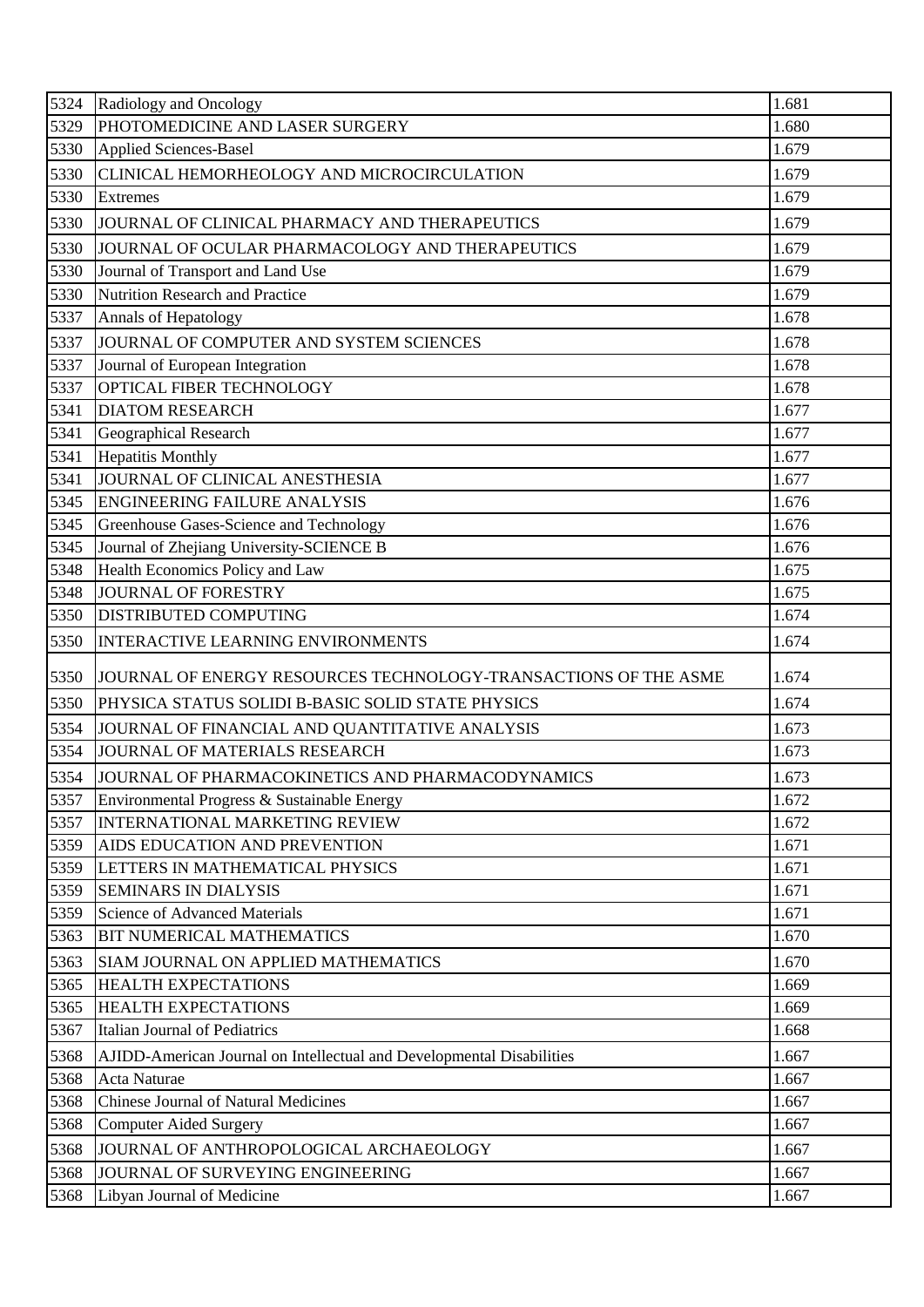| 5368 | MATHEMATICS OF CONTROL SIGNALS AND SYSTEMS                           | 1.667 |
|------|----------------------------------------------------------------------|-------|
| 5368 | MECHANICS RESEARCH COMMUNICATIONS                                    | 1.667 |
| 5368 | NEW POLITICAL ECONOMY                                                | 1.667 |
| 5368 | <b>Oncology Research and Treatment</b>                               | 1.667 |
| 5368 | PUBLIC CULTURE                                                       | 1.667 |
| 5380 | European Journal of Obstetrics & Gynecology and Reproductive Biology | 1.666 |
| 5381 | <b>AQUACULTURE NUTRITION</b>                                         | 1.665 |
| 5381 | <b>CANCER NURSING</b>                                                | 1.665 |
| 5381 | <b>CANCER NURSING</b>                                                | 1.665 |
| 5384 | <b>DIGESTIVE SURGERY</b>                                             | 1.664 |
| 5384 | EUROPEAN FOOD RESEARCH AND TECHNOLOGY                                | 1.664 |
| 5384 | INTERNATIONAL JOURNAL OF INFORMATION TECHNOLOGY & DECISION MAKING    | 1.664 |
| 5384 | JOURNAL OF NEUROIMAGING                                              | 1.664 |
| 5388 | AMERICAN JOURNAL OF NURSING                                          | 1.663 |
| 5388 | AMERICAN JOURNAL OF NURSING                                          | 1.663 |
| 5388 | NUMERICAL HEAT TRANSFER PART B-FUNDAMENTALS                          | 1.663 |
| 5388 | <b>Tourism Geographies</b>                                           | 1.663 |
| 5392 | SKIN RESEARCH AND TECHNOLOGY                                         | 1.662 |
| 5393 | <b>CORROSION</b>                                                     | 1.661 |
| 5393 | Carbon Management                                                    | 1.661 |
| 5393 | Carbon Management                                                    | 1.661 |
| 5393 | <b>IT Professional</b>                                               | 1.661 |
| 5393 | JOURNAL OF ELECTRON SPECTROSCOPY AND RELATED PHENOMENA               | 1.661 |
| 5398 | DISCRETE EVENT DYNAMIC SYSTEMS-THEORY AND APPLICATIONS               | 1.660 |
| 5398 | EUROPEAN ARCHIVES OF OTO-RHINO-LARYNGOLOGY                           | 1.660 |
| 5398 | <b>Familial Cancer</b>                                               | 1.660 |
| 5398 | IEEE TRANSACTIONS ON CIRCUITS AND SYSTEMS II-EXPRESS BRIEFS          | 1.660 |
| 5398 | International Journal of Mental Health Systems                       | 1.660 |
| 5398 | Journal of Black Psychology                                          | 1.660 |
| 5398 | MARINE MAMMAL SCIENCE                                                | 1.660 |
| 5398 | <b>RESPIRATORY PHYSIOLOGY &amp; NEUROBIOLOGY</b>                     | 1.660 |
| 5406 | ANNALS OF HUMAN GENETICS                                             | 1.659 |
| 5406 | NATURAL RESOURCES FORUM                                              | 1.659 |
| 5406 | NATURAL RESOURCES FORUM                                              | 1.659 |
| 5406 | NONLINEAR ANALYSIS-REAL WORLD APPLICATIONS                           | 1.659 |
| 5406 | <b>POLITICS &amp; SOCIETY</b>                                        | 1.659 |
| 5411 | <b>CLINICS IN PLASTIC SURGERY</b>                                    | 1.658 |
| 5411 | IEEE TRANSACTIONS ON ELECTROMAGNETIC COMPATIBILITY                   | 1.658 |
| 5411 | JOURNAL OF BUSINESS & ECONOMIC STATISTICS                            | 1.658 |
| 5411 | JOURNAL OF BUSINESS & ECONOMIC STATISTICS                            | 1.658 |
| 5411 | WORLD JOURNAL OF MICROBIOLOGY & BIOTECHNOLOGY                        | 1.658 |
| 5416 | <b>HEART &amp; LUNG</b>                                              | 1.657 |
| 5416 | JOURNAL FOR NATURE CONSERVATION                                      | 1.657 |
| 5416 | JOURNAL OF CROSS-CULTURAL PSYCHOLOGY                                 | 1.657 |
| 5416 | JOURNAL OF RADIOLOGICAL PROTECTION                                   | 1.657 |
| 5416 | Journal of Knee Surgery                                              | 1.657 |
| 5416 | PHYTOCOENOLOGIA                                                      | 1.657 |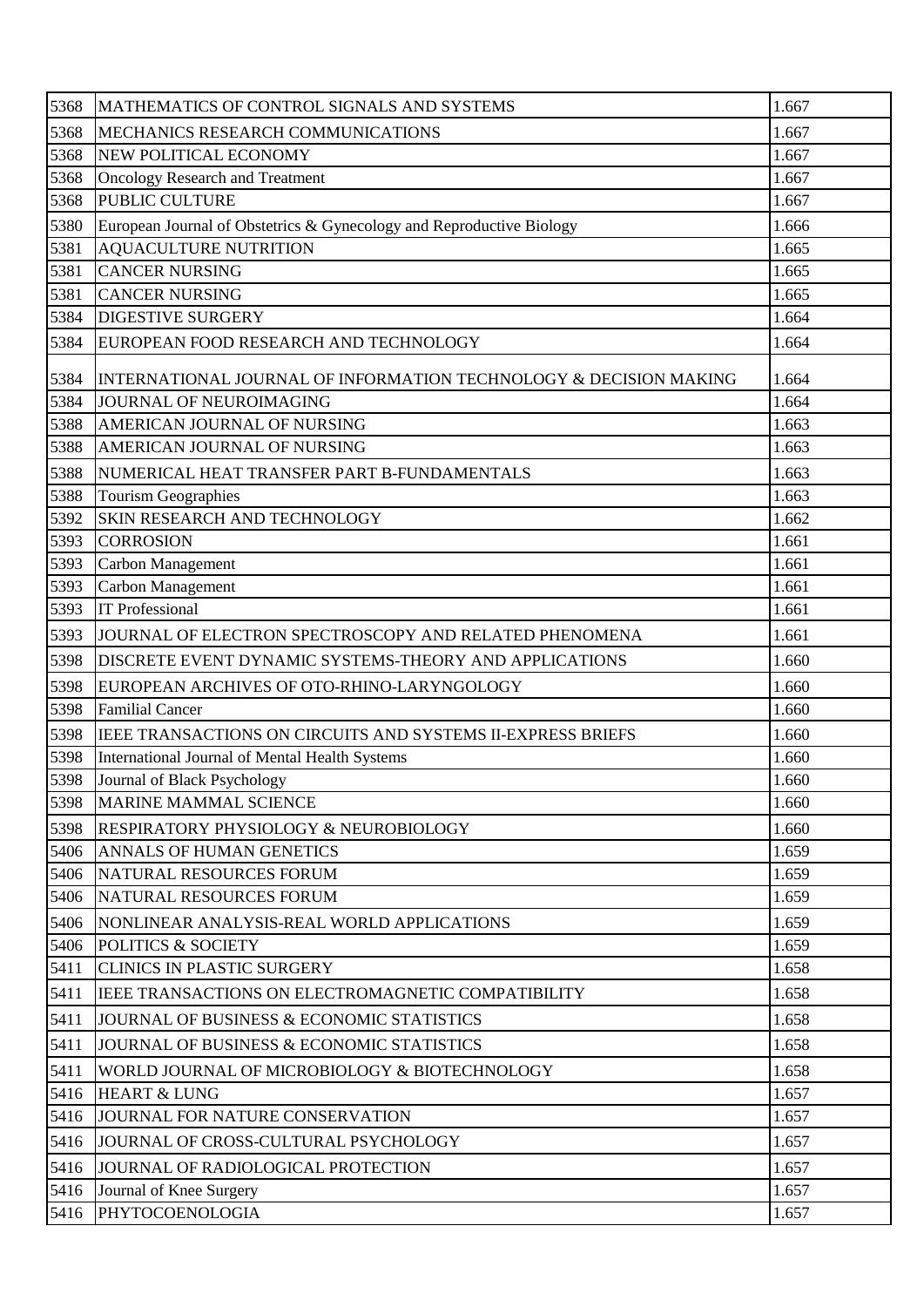| 5422 | JOURNAL OF APPLIED GENETICS                                                                    | 1.655 |
|------|------------------------------------------------------------------------------------------------|-------|
| 5422 | JOURNAL OF MORPHOLOGY                                                                          | 1.655 |
| 5422 | Management and Organization Review                                                             | 1.655 |
| 5425 | Journal of Hydrology and Hydromechanics                                                        | 1.654 |
| 5425 | <b>SWISS MEDICAL WEEKLY</b>                                                                    | 1.654 |
| 5425 | Software and Systems Modeling                                                                  | 1.654 |
| 5428 | <b>DARU-Journal of Pharmaceutical Sciences</b>                                                 | 1.653 |
| 5428 | OncoTargets and Therapy                                                                        | 1.653 |
| 5430 | ACTA OECOLOGICA-INTERNATIONAL JOURNAL OF ECOLOGY                                               | 1.652 |
| 5430 | <b>BIOSYSTEMS</b>                                                                              | 1.652 |
| 5430 | INTERNATIONAL JOURNAL FOR NUMERICAL METHODS IN FLUIDS                                          | 1.652 |
| 5433 | International Environmental Agreements-Politics Law and Economics                              | 1.651 |
| 5434 | <b>APPLIED OPTICS</b>                                                                          | 1.650 |
| 5434 | Asia-Pacific Journal of Atmospheric Sciences                                                   | 1.650 |
| 5434 | <b>INFANT MENTAL HEALTH JOURNAL</b>                                                            | 1.650 |
| 5434 | INTERNATIONAL JOURNAL OF HUMAN RESOURCE MANAGEMENT                                             | 1.650 |
| 5434 | JOURNAL OF MEDICAL ENTOMOLOGY                                                                  | 1.650 |
| 5434 | LEARNING AND INDIVIDUAL DIFFERENCES                                                            | 1.650 |
| 5440 | <b>CHINESE SCIENCE BULLETIN</b>                                                                | 1.649 |
| 5440 | Hepatobiliary & Pancreatic Diseases International                                              | 1.649 |
| 5442 | FOOD AND NUTRITION BULLETIN                                                                    | 1.648 |
| 5442 | SIAM JOURNAL ON MATHEMATICAL ANALYSIS                                                          | 1.648 |
| 5444 | Dynamic Games and Applications                                                                 | 1.647 |
| 5444 | FISH PHYSIOLOGY AND BIOCHEMISTRY                                                               | 1.647 |
| 5444 | <b>INDUSTRIAL RELATIONS</b>                                                                    | 1.647 |
| 5447 | Geocarto International                                                                         | 1.646 |
| 5447 | Marine Biodiversity                                                                            | 1.646 |
| 5449 | <b>BEHAVIORAL SCIENCES &amp; THE LAW</b>                                                       | 1.645 |
| 5450 | DOMESTIC ANIMAL ENDOCRINOLOGY                                                                  | 1.644 |
| 5450 | <b>FLAVOUR AND FRAGRANCE JOURNAL</b>                                                           | 1.644 |
| 5450 | <b>GROWTH FACTORS</b>                                                                          | 1.644 |
| 5450 | <b>IEEE Magnetics Letters</b>                                                                  | 1.644 |
| 5450 | JOURNAL OF MATERIALS IN CIVIL ENGINEERING                                                      | 1.644 |
| 5455 | AUSTRALIAN DENTAL JOURNAL                                                                      | 1.643 |
| 5455 | <b>BMC</b> Medical Informatics and Decision Making                                             | 1.643 |
| 5455 | TERRORISM AND POLITICAL VIOLENCE                                                               | 1.643 |
| 5458 | Advances in Chemical Physics                                                                   | 1.642 |
| 5458 | Advances in Life Course Research                                                               | 1.642 |
| 5458 | JOURNAL OF CHILD LANGUAGE                                                                      | 1.642 |
| 5458 | JOURNAL OF PSYCHOLOGY                                                                          | 1.642 |
|      |                                                                                                |       |
| 5458 | METALLURGICAL AND MATERIALS TRANSACTIONS B-PROCESS METALLURGY AND MATERIALS PROCESSING SCIENCE | 1.642 |
| 5458 | SAR AND QSAR IN ENVIRONMENTAL RESEARCH                                                         | 1.642 |
| 5464 | JOURNAL OF APPLIED ENTOMOLOGY                                                                  | 1.641 |
| 5465 | <b>INORGANIC CHEMISTRY COMMUNICATIONS</b>                                                      | 1.640 |
| 5465 | INTERNATIONAL JOURNAL OF FOOD SCIENCE AND TECHNOLOGY                                           | 1.640 |
| 5467 | <b>AIAA JOURNAL</b>                                                                            | 1.638 |
| 5467 | <b>GOLD BULLETIN</b>                                                                           | 1.638 |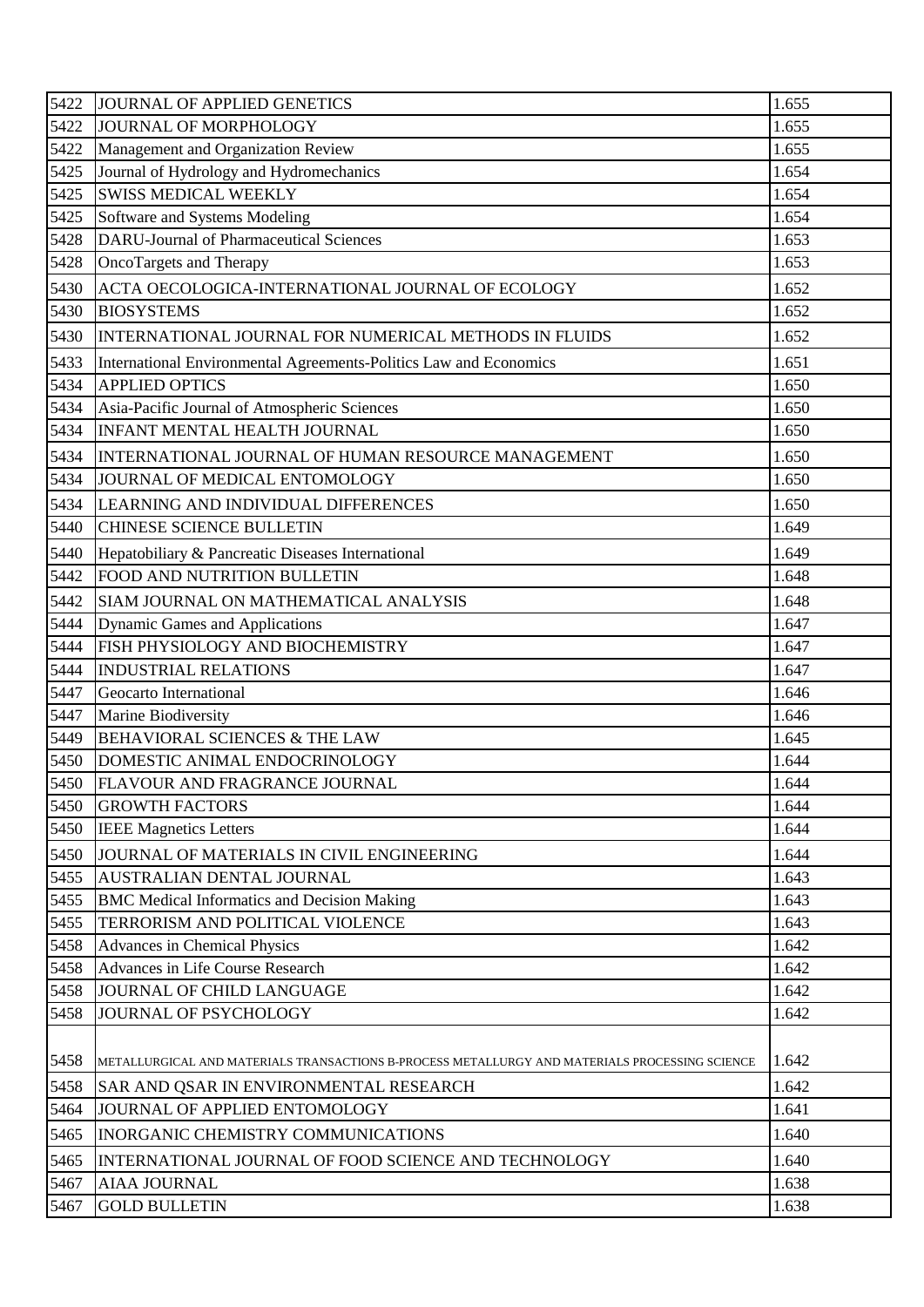| 5467 | IEEE Transactions on Autonomous Mental Development                                                         | 1.638 |
|------|------------------------------------------------------------------------------------------------------------|-------|
| 5467 | JOURNAL OF APPLIED GERONTOLOGY                                                                             | 1.638 |
| 5467 | JOURNAL OF THE MEDICAL LIBRARY ASSOCIATION                                                                 | 1.638 |
| 5472 | Atmospheric Pollution Research                                                                             | 1.637 |
| 5473 | ACM Transactions on Architecture and Code Optimization                                                     | 1.636 |
| 5473 | Cell Journal                                                                                               | 1.636 |
| 5473 | JOURNAL OF AUTOMATED REASONING                                                                             | 1.636 |
| 5476 | TELLUS SERIES A-DYNAMIC METEOROLOGY AND OCEANOGRAPHY                                                       | 1.635 |
| 5477 | APPLIED IMMUNOHISTOCHEMISTRY & MOLECULAR MORPHOLOGY                                                        | 1.634 |
| 5477 | <b>Frontiers of Medicine</b>                                                                               | 1.634 |
| 5477 | JOURNAL OF HYDROINFORMATICS                                                                                | 1.634 |
| 5477 | JOURNAL OF THE EXPERIMENTAL ANALYSIS OF BEHAVIOR                                                           | 1.634 |
| 5477 | JOURNAL OF THE EXPERIMENTAL ANALYSIS OF BEHAVIOR                                                           | 1.634 |
| 5477 | Journal of Obsessive-Compulsive and Related Disorders                                                      | 1.634 |
| 5477 | Journal of Obsessive-Compulsive and Related Disorders                                                      | 1.634 |
| 5477 | MOLECULAR BIOTECHNOLOGY                                                                                    | 1.634 |
| 5485 | <b>APPLIED COGNITIVE PSYCHOLOGY</b>                                                                        | 1.633 |
| 5485 | <b>AQUATIC MICROBIAL ECOLOGY</b>                                                                           | 1.633 |
| 5485 | <b>COMPUTER STANDARDS &amp; INTERFACES</b>                                                                 | 1.633 |
| 5485 | JOURNAL OF ECONOMETRICS                                                                                    | 1.633 |
| 5485 | JOURNAL OF ECONOMETRICS                                                                                    | 1.633 |
| 5485 | JOURNAL OF SPINAL CORD MEDICINE                                                                            | 1.633 |
| 5491 | INTERNATIONAL JOURNAL OF STRESS MANAGEMENT                                                                 | 1.632 |
| 5491 | Journal of Digestive Diseases                                                                              | 1.632 |
| 5491 | Policing & Society                                                                                         | 1.632 |
| 5494 | <b>Desalination and Water Treatment</b>                                                                    | 1.631 |
| 5494 | JOURNAL OF DEMOCRACY                                                                                       | 1.631 |
| 5496 | JOURNAL OF MAMMALOGY                                                                                       | 1.630 |
| 5496 | REMEDIAL AND SPECIAL EDUCATION                                                                             | 1.630 |
| 5496 | <b>RESEARCH IN DEVELOPMENTAL DISABILITIES</b>                                                              | 1.630 |
| 5499 | <b>CROP SCIENCE</b>                                                                                        | 1.629 |
| 5499 | JOURNAL OF EARLY ADOLESCENCE                                                                               | 1.629 |
| 5501 | <b>JOURNAL OF ADHESION</b>                                                                                 | 1.628 |
| 5501 | Journal of Plant Interactions                                                                              | 1.628 |
| 5501 | <b>Science China-Information Sciences</b>                                                                  | 1.628 |
| 5504 | EUROPEAN JOURNAL OF CONTRACEPTION AND REPRODUCTIVE HEALTH CARE                                             | 1.627 |
| 5504 | JOURNAL OF FINANCIAL INTERMEDIATION                                                                        | 1.627 |
| 5504 | MARINE GEOPHYSICAL RESEARCH                                                                                | 1.627 |
| 5504 | PSYCHOLOGY AND PSYCHOTHERAPY-THEORY RESEARCH AND PRACTICE                                                  | 1.627 |
| 5504 | PSYCHOLOGY AND PSYCHOTHERAPY-THEORY RESEARCH AND PRACTICE                                                  | 1.627 |
| 5509 | <b>APHASIOLOGY</b>                                                                                         | 1.626 |
| 5509 | <b>EUPHYTICA</b>                                                                                           | 1.626 |
| 5511 | Intellectual and Developmental Disabilities                                                                | 1.625 |
|      |                                                                                                            |       |
| 5511 | PROCEEDINGS OF THE INSTITUTION OF MECHANICAL ENGINEERS PART L-JOURNAL OF MATERIALS-DESIGN AND APPLICATIONS | 1.625 |
| 5513 | JOURNAL OF POROUS MATERIALS                                                                                | 1.624 |
| 5513 | <b>SCIENTIA HORTICULTURAE</b>                                                                              | 1.624 |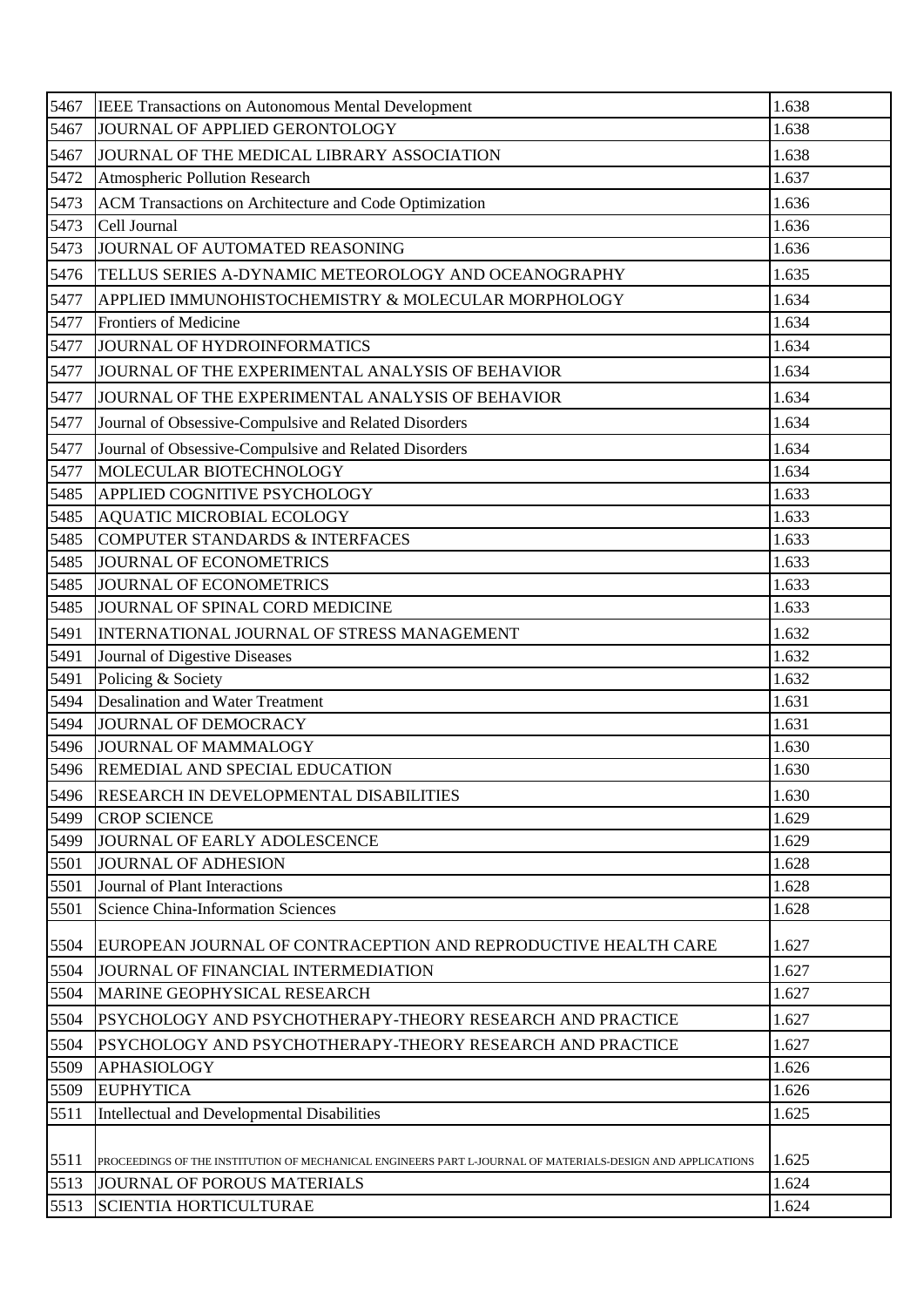| 5516<br>1.623<br>Proceedings of the Romanian Academy Series A-Mathematics Physics Technical Sciences Information Science<br>iForest-Biogeosciences and Forestry<br>1.623<br>5516<br><b>ASTROPHYSICS AND SPACE SCIENCE</b><br>5518<br>1.622<br>5518<br>EUROPEAN JOURNAL OF ORTHODONTICS<br>1.622<br>5518<br>1.622<br>JOURNAL OF ALTERNATIVE AND COMPLEMENTARY MEDICINE<br>5518<br>1.622<br><b>RESEARCH IN THE TEACHING OF ENGLISH</b><br>5518<br>VETERINARY DERMATOLOGY<br>1.622<br>5523<br>1.621<br>Chronic Diseases and Injuries in Canada<br>5523<br>JOURNAL OF ENVIRONMENTAL EDUCATION<br>1.621<br>5523<br>1.621<br>JOURNAL OF THE OPTICAL SOCIETY OF AMERICA A-OPTICS IMAGE SCIENCE AND VISION<br>5523<br>Journal of Cognition and Development<br>1.621<br>5527<br><b>INVERSE PROBLEMS</b><br>1.620<br>5527<br>NEURAL PROCESSING LETTERS<br>1.620<br>5529<br><b>CROATIAN MEDICAL JOURNAL</b><br>1.619<br>1.619<br>5529<br>JOURNAL OF THE ROYAL ANTHROPOLOGICAL INSTITUTE<br>5531<br>1.618<br><b>ACM Transactions on Storage</b><br>5531<br><b>BMC</b> Medical Ethics<br>1.618<br>5531<br>1.618<br><b>BMC</b> Medical Ethics<br>5531<br>1.618<br>GENERAL RELATIVITY AND GRAVITATION<br>5531<br>JOURNAL OF MOLECULAR SPECTROSCOPY<br>1.618<br>1.618<br>5531<br>ZEITSCHRIFT FUR GASTROENTEROLOGIE<br>5537<br>1.617<br>International Journal of Structural Stability and Dynamics<br>5538<br>Australian Occupational Therapy Journal<br>1.616<br><b>INFANT BEHAVIOR &amp; DEVELOPMENT</b><br>5538<br>1.616<br>5538<br><b>MYCOLOGICAL PROGRESS</b><br>1.616<br>5541<br>1.615<br>COMPUTER LANGUAGES SYSTEMS & STRUCTURES<br>1.615<br>5541<br><b>Earth Interactions</b><br>5541<br>JOURNAL OF POLYMER RESEARCH<br>1.615<br>5541<br>1.615<br>PALAEONTOGRAPHICA ABTEILUNG A-PALAOZOOLOGIE-STRATIGRAPHIE<br>1.615<br>5541<br>PLANT ECOLOGY<br>5541<br>1.615<br>REHABILITATION PSYCHOLOGY<br>1.615<br>5541<br>Simulation in Healthcare-Journal of the Society for Simulation in Healthcare<br>1.614<br>5548<br><b>AGRONOMY JOURNAL</b><br>5548<br>Global Public Health<br>1.614<br>1.614<br>5548<br>JOURNAL OF HEALTH COMMUNICATION<br>5548<br>1.614<br>JOURNAL OF RECEPTORS AND SIGNAL TRANSDUCTION<br>5548<br><b>Quantitative Economics</b><br>1.614<br>1.613<br>5553<br><b>BIOMEDICAL CHROMATOGRAPHY</b><br>5553<br>1.613<br>International Journal of Medical Robotics and Computer Assisted Surgery<br>5553<br>Journal of Cardiovascular Medicine<br>1.613<br>1.613<br>5553<br>PERFORMANCE EVALUATION<br>5553<br>1.613<br>THEORETICAL POPULATION BIOLOGY<br><b>CURRENT HIV RESEARCH</b><br>1.612<br>5558<br>1.612<br>5558<br>International Journal on Software Tools for Technology Transfer<br>5560<br><b>COMPUTER GRAPHICS FORUM</b><br>1.611 | 5513 | Tree Genetics & Genomes | 1.624 |
|----------------------------------------------------------------------------------------------------------------------------------------------------------------------------------------------------------------------------------------------------------------------------------------------------------------------------------------------------------------------------------------------------------------------------------------------------------------------------------------------------------------------------------------------------------------------------------------------------------------------------------------------------------------------------------------------------------------------------------------------------------------------------------------------------------------------------------------------------------------------------------------------------------------------------------------------------------------------------------------------------------------------------------------------------------------------------------------------------------------------------------------------------------------------------------------------------------------------------------------------------------------------------------------------------------------------------------------------------------------------------------------------------------------------------------------------------------------------------------------------------------------------------------------------------------------------------------------------------------------------------------------------------------------------------------------------------------------------------------------------------------------------------------------------------------------------------------------------------------------------------------------------------------------------------------------------------------------------------------------------------------------------------------------------------------------------------------------------------------------------------------------------------------------------------------------------------------------------------------------------------------------------------------------------------------------------------------------------------------------------------------------------------------------------------------------------------------------------------------------------------------------------------------------------------------------------------------------------------------------------------------------------------------------------------------------------------------------------------------------------|------|-------------------------|-------|
|                                                                                                                                                                                                                                                                                                                                                                                                                                                                                                                                                                                                                                                                                                                                                                                                                                                                                                                                                                                                                                                                                                                                                                                                                                                                                                                                                                                                                                                                                                                                                                                                                                                                                                                                                                                                                                                                                                                                                                                                                                                                                                                                                                                                                                                                                                                                                                                                                                                                                                                                                                                                                                                                                                                                              |      |                         |       |
|                                                                                                                                                                                                                                                                                                                                                                                                                                                                                                                                                                                                                                                                                                                                                                                                                                                                                                                                                                                                                                                                                                                                                                                                                                                                                                                                                                                                                                                                                                                                                                                                                                                                                                                                                                                                                                                                                                                                                                                                                                                                                                                                                                                                                                                                                                                                                                                                                                                                                                                                                                                                                                                                                                                                              |      |                         |       |
|                                                                                                                                                                                                                                                                                                                                                                                                                                                                                                                                                                                                                                                                                                                                                                                                                                                                                                                                                                                                                                                                                                                                                                                                                                                                                                                                                                                                                                                                                                                                                                                                                                                                                                                                                                                                                                                                                                                                                                                                                                                                                                                                                                                                                                                                                                                                                                                                                                                                                                                                                                                                                                                                                                                                              |      |                         |       |
|                                                                                                                                                                                                                                                                                                                                                                                                                                                                                                                                                                                                                                                                                                                                                                                                                                                                                                                                                                                                                                                                                                                                                                                                                                                                                                                                                                                                                                                                                                                                                                                                                                                                                                                                                                                                                                                                                                                                                                                                                                                                                                                                                                                                                                                                                                                                                                                                                                                                                                                                                                                                                                                                                                                                              |      |                         |       |
|                                                                                                                                                                                                                                                                                                                                                                                                                                                                                                                                                                                                                                                                                                                                                                                                                                                                                                                                                                                                                                                                                                                                                                                                                                                                                                                                                                                                                                                                                                                                                                                                                                                                                                                                                                                                                                                                                                                                                                                                                                                                                                                                                                                                                                                                                                                                                                                                                                                                                                                                                                                                                                                                                                                                              |      |                         |       |
|                                                                                                                                                                                                                                                                                                                                                                                                                                                                                                                                                                                                                                                                                                                                                                                                                                                                                                                                                                                                                                                                                                                                                                                                                                                                                                                                                                                                                                                                                                                                                                                                                                                                                                                                                                                                                                                                                                                                                                                                                                                                                                                                                                                                                                                                                                                                                                                                                                                                                                                                                                                                                                                                                                                                              |      |                         |       |
|                                                                                                                                                                                                                                                                                                                                                                                                                                                                                                                                                                                                                                                                                                                                                                                                                                                                                                                                                                                                                                                                                                                                                                                                                                                                                                                                                                                                                                                                                                                                                                                                                                                                                                                                                                                                                                                                                                                                                                                                                                                                                                                                                                                                                                                                                                                                                                                                                                                                                                                                                                                                                                                                                                                                              |      |                         |       |
|                                                                                                                                                                                                                                                                                                                                                                                                                                                                                                                                                                                                                                                                                                                                                                                                                                                                                                                                                                                                                                                                                                                                                                                                                                                                                                                                                                                                                                                                                                                                                                                                                                                                                                                                                                                                                                                                                                                                                                                                                                                                                                                                                                                                                                                                                                                                                                                                                                                                                                                                                                                                                                                                                                                                              |      |                         |       |
|                                                                                                                                                                                                                                                                                                                                                                                                                                                                                                                                                                                                                                                                                                                                                                                                                                                                                                                                                                                                                                                                                                                                                                                                                                                                                                                                                                                                                                                                                                                                                                                                                                                                                                                                                                                                                                                                                                                                                                                                                                                                                                                                                                                                                                                                                                                                                                                                                                                                                                                                                                                                                                                                                                                                              |      |                         |       |
|                                                                                                                                                                                                                                                                                                                                                                                                                                                                                                                                                                                                                                                                                                                                                                                                                                                                                                                                                                                                                                                                                                                                                                                                                                                                                                                                                                                                                                                                                                                                                                                                                                                                                                                                                                                                                                                                                                                                                                                                                                                                                                                                                                                                                                                                                                                                                                                                                                                                                                                                                                                                                                                                                                                                              |      |                         |       |
|                                                                                                                                                                                                                                                                                                                                                                                                                                                                                                                                                                                                                                                                                                                                                                                                                                                                                                                                                                                                                                                                                                                                                                                                                                                                                                                                                                                                                                                                                                                                                                                                                                                                                                                                                                                                                                                                                                                                                                                                                                                                                                                                                                                                                                                                                                                                                                                                                                                                                                                                                                                                                                                                                                                                              |      |                         |       |
|                                                                                                                                                                                                                                                                                                                                                                                                                                                                                                                                                                                                                                                                                                                                                                                                                                                                                                                                                                                                                                                                                                                                                                                                                                                                                                                                                                                                                                                                                                                                                                                                                                                                                                                                                                                                                                                                                                                                                                                                                                                                                                                                                                                                                                                                                                                                                                                                                                                                                                                                                                                                                                                                                                                                              |      |                         |       |
|                                                                                                                                                                                                                                                                                                                                                                                                                                                                                                                                                                                                                                                                                                                                                                                                                                                                                                                                                                                                                                                                                                                                                                                                                                                                                                                                                                                                                                                                                                                                                                                                                                                                                                                                                                                                                                                                                                                                                                                                                                                                                                                                                                                                                                                                                                                                                                                                                                                                                                                                                                                                                                                                                                                                              |      |                         |       |
|                                                                                                                                                                                                                                                                                                                                                                                                                                                                                                                                                                                                                                                                                                                                                                                                                                                                                                                                                                                                                                                                                                                                                                                                                                                                                                                                                                                                                                                                                                                                                                                                                                                                                                                                                                                                                                                                                                                                                                                                                                                                                                                                                                                                                                                                                                                                                                                                                                                                                                                                                                                                                                                                                                                                              |      |                         |       |
|                                                                                                                                                                                                                                                                                                                                                                                                                                                                                                                                                                                                                                                                                                                                                                                                                                                                                                                                                                                                                                                                                                                                                                                                                                                                                                                                                                                                                                                                                                                                                                                                                                                                                                                                                                                                                                                                                                                                                                                                                                                                                                                                                                                                                                                                                                                                                                                                                                                                                                                                                                                                                                                                                                                                              |      |                         |       |
|                                                                                                                                                                                                                                                                                                                                                                                                                                                                                                                                                                                                                                                                                                                                                                                                                                                                                                                                                                                                                                                                                                                                                                                                                                                                                                                                                                                                                                                                                                                                                                                                                                                                                                                                                                                                                                                                                                                                                                                                                                                                                                                                                                                                                                                                                                                                                                                                                                                                                                                                                                                                                                                                                                                                              |      |                         |       |
|                                                                                                                                                                                                                                                                                                                                                                                                                                                                                                                                                                                                                                                                                                                                                                                                                                                                                                                                                                                                                                                                                                                                                                                                                                                                                                                                                                                                                                                                                                                                                                                                                                                                                                                                                                                                                                                                                                                                                                                                                                                                                                                                                                                                                                                                                                                                                                                                                                                                                                                                                                                                                                                                                                                                              |      |                         |       |
|                                                                                                                                                                                                                                                                                                                                                                                                                                                                                                                                                                                                                                                                                                                                                                                                                                                                                                                                                                                                                                                                                                                                                                                                                                                                                                                                                                                                                                                                                                                                                                                                                                                                                                                                                                                                                                                                                                                                                                                                                                                                                                                                                                                                                                                                                                                                                                                                                                                                                                                                                                                                                                                                                                                                              |      |                         |       |
|                                                                                                                                                                                                                                                                                                                                                                                                                                                                                                                                                                                                                                                                                                                                                                                                                                                                                                                                                                                                                                                                                                                                                                                                                                                                                                                                                                                                                                                                                                                                                                                                                                                                                                                                                                                                                                                                                                                                                                                                                                                                                                                                                                                                                                                                                                                                                                                                                                                                                                                                                                                                                                                                                                                                              |      |                         |       |
|                                                                                                                                                                                                                                                                                                                                                                                                                                                                                                                                                                                                                                                                                                                                                                                                                                                                                                                                                                                                                                                                                                                                                                                                                                                                                                                                                                                                                                                                                                                                                                                                                                                                                                                                                                                                                                                                                                                                                                                                                                                                                                                                                                                                                                                                                                                                                                                                                                                                                                                                                                                                                                                                                                                                              |      |                         |       |
|                                                                                                                                                                                                                                                                                                                                                                                                                                                                                                                                                                                                                                                                                                                                                                                                                                                                                                                                                                                                                                                                                                                                                                                                                                                                                                                                                                                                                                                                                                                                                                                                                                                                                                                                                                                                                                                                                                                                                                                                                                                                                                                                                                                                                                                                                                                                                                                                                                                                                                                                                                                                                                                                                                                                              |      |                         |       |
|                                                                                                                                                                                                                                                                                                                                                                                                                                                                                                                                                                                                                                                                                                                                                                                                                                                                                                                                                                                                                                                                                                                                                                                                                                                                                                                                                                                                                                                                                                                                                                                                                                                                                                                                                                                                                                                                                                                                                                                                                                                                                                                                                                                                                                                                                                                                                                                                                                                                                                                                                                                                                                                                                                                                              |      |                         |       |
|                                                                                                                                                                                                                                                                                                                                                                                                                                                                                                                                                                                                                                                                                                                                                                                                                                                                                                                                                                                                                                                                                                                                                                                                                                                                                                                                                                                                                                                                                                                                                                                                                                                                                                                                                                                                                                                                                                                                                                                                                                                                                                                                                                                                                                                                                                                                                                                                                                                                                                                                                                                                                                                                                                                                              |      |                         |       |
|                                                                                                                                                                                                                                                                                                                                                                                                                                                                                                                                                                                                                                                                                                                                                                                                                                                                                                                                                                                                                                                                                                                                                                                                                                                                                                                                                                                                                                                                                                                                                                                                                                                                                                                                                                                                                                                                                                                                                                                                                                                                                                                                                                                                                                                                                                                                                                                                                                                                                                                                                                                                                                                                                                                                              |      |                         |       |
|                                                                                                                                                                                                                                                                                                                                                                                                                                                                                                                                                                                                                                                                                                                                                                                                                                                                                                                                                                                                                                                                                                                                                                                                                                                                                                                                                                                                                                                                                                                                                                                                                                                                                                                                                                                                                                                                                                                                                                                                                                                                                                                                                                                                                                                                                                                                                                                                                                                                                                                                                                                                                                                                                                                                              |      |                         |       |
|                                                                                                                                                                                                                                                                                                                                                                                                                                                                                                                                                                                                                                                                                                                                                                                                                                                                                                                                                                                                                                                                                                                                                                                                                                                                                                                                                                                                                                                                                                                                                                                                                                                                                                                                                                                                                                                                                                                                                                                                                                                                                                                                                                                                                                                                                                                                                                                                                                                                                                                                                                                                                                                                                                                                              |      |                         |       |
|                                                                                                                                                                                                                                                                                                                                                                                                                                                                                                                                                                                                                                                                                                                                                                                                                                                                                                                                                                                                                                                                                                                                                                                                                                                                                                                                                                                                                                                                                                                                                                                                                                                                                                                                                                                                                                                                                                                                                                                                                                                                                                                                                                                                                                                                                                                                                                                                                                                                                                                                                                                                                                                                                                                                              |      |                         |       |
|                                                                                                                                                                                                                                                                                                                                                                                                                                                                                                                                                                                                                                                                                                                                                                                                                                                                                                                                                                                                                                                                                                                                                                                                                                                                                                                                                                                                                                                                                                                                                                                                                                                                                                                                                                                                                                                                                                                                                                                                                                                                                                                                                                                                                                                                                                                                                                                                                                                                                                                                                                                                                                                                                                                                              |      |                         |       |
|                                                                                                                                                                                                                                                                                                                                                                                                                                                                                                                                                                                                                                                                                                                                                                                                                                                                                                                                                                                                                                                                                                                                                                                                                                                                                                                                                                                                                                                                                                                                                                                                                                                                                                                                                                                                                                                                                                                                                                                                                                                                                                                                                                                                                                                                                                                                                                                                                                                                                                                                                                                                                                                                                                                                              |      |                         |       |
|                                                                                                                                                                                                                                                                                                                                                                                                                                                                                                                                                                                                                                                                                                                                                                                                                                                                                                                                                                                                                                                                                                                                                                                                                                                                                                                                                                                                                                                                                                                                                                                                                                                                                                                                                                                                                                                                                                                                                                                                                                                                                                                                                                                                                                                                                                                                                                                                                                                                                                                                                                                                                                                                                                                                              |      |                         |       |
|                                                                                                                                                                                                                                                                                                                                                                                                                                                                                                                                                                                                                                                                                                                                                                                                                                                                                                                                                                                                                                                                                                                                                                                                                                                                                                                                                                                                                                                                                                                                                                                                                                                                                                                                                                                                                                                                                                                                                                                                                                                                                                                                                                                                                                                                                                                                                                                                                                                                                                                                                                                                                                                                                                                                              |      |                         |       |
|                                                                                                                                                                                                                                                                                                                                                                                                                                                                                                                                                                                                                                                                                                                                                                                                                                                                                                                                                                                                                                                                                                                                                                                                                                                                                                                                                                                                                                                                                                                                                                                                                                                                                                                                                                                                                                                                                                                                                                                                                                                                                                                                                                                                                                                                                                                                                                                                                                                                                                                                                                                                                                                                                                                                              |      |                         |       |
|                                                                                                                                                                                                                                                                                                                                                                                                                                                                                                                                                                                                                                                                                                                                                                                                                                                                                                                                                                                                                                                                                                                                                                                                                                                                                                                                                                                                                                                                                                                                                                                                                                                                                                                                                                                                                                                                                                                                                                                                                                                                                                                                                                                                                                                                                                                                                                                                                                                                                                                                                                                                                                                                                                                                              |      |                         |       |
|                                                                                                                                                                                                                                                                                                                                                                                                                                                                                                                                                                                                                                                                                                                                                                                                                                                                                                                                                                                                                                                                                                                                                                                                                                                                                                                                                                                                                                                                                                                                                                                                                                                                                                                                                                                                                                                                                                                                                                                                                                                                                                                                                                                                                                                                                                                                                                                                                                                                                                                                                                                                                                                                                                                                              |      |                         |       |
|                                                                                                                                                                                                                                                                                                                                                                                                                                                                                                                                                                                                                                                                                                                                                                                                                                                                                                                                                                                                                                                                                                                                                                                                                                                                                                                                                                                                                                                                                                                                                                                                                                                                                                                                                                                                                                                                                                                                                                                                                                                                                                                                                                                                                                                                                                                                                                                                                                                                                                                                                                                                                                                                                                                                              |      |                         |       |
|                                                                                                                                                                                                                                                                                                                                                                                                                                                                                                                                                                                                                                                                                                                                                                                                                                                                                                                                                                                                                                                                                                                                                                                                                                                                                                                                                                                                                                                                                                                                                                                                                                                                                                                                                                                                                                                                                                                                                                                                                                                                                                                                                                                                                                                                                                                                                                                                                                                                                                                                                                                                                                                                                                                                              |      |                         |       |
|                                                                                                                                                                                                                                                                                                                                                                                                                                                                                                                                                                                                                                                                                                                                                                                                                                                                                                                                                                                                                                                                                                                                                                                                                                                                                                                                                                                                                                                                                                                                                                                                                                                                                                                                                                                                                                                                                                                                                                                                                                                                                                                                                                                                                                                                                                                                                                                                                                                                                                                                                                                                                                                                                                                                              |      |                         |       |
|                                                                                                                                                                                                                                                                                                                                                                                                                                                                                                                                                                                                                                                                                                                                                                                                                                                                                                                                                                                                                                                                                                                                                                                                                                                                                                                                                                                                                                                                                                                                                                                                                                                                                                                                                                                                                                                                                                                                                                                                                                                                                                                                                                                                                                                                                                                                                                                                                                                                                                                                                                                                                                                                                                                                              |      |                         |       |
|                                                                                                                                                                                                                                                                                                                                                                                                                                                                                                                                                                                                                                                                                                                                                                                                                                                                                                                                                                                                                                                                                                                                                                                                                                                                                                                                                                                                                                                                                                                                                                                                                                                                                                                                                                                                                                                                                                                                                                                                                                                                                                                                                                                                                                                                                                                                                                                                                                                                                                                                                                                                                                                                                                                                              |      |                         |       |
|                                                                                                                                                                                                                                                                                                                                                                                                                                                                                                                                                                                                                                                                                                                                                                                                                                                                                                                                                                                                                                                                                                                                                                                                                                                                                                                                                                                                                                                                                                                                                                                                                                                                                                                                                                                                                                                                                                                                                                                                                                                                                                                                                                                                                                                                                                                                                                                                                                                                                                                                                                                                                                                                                                                                              |      |                         |       |
|                                                                                                                                                                                                                                                                                                                                                                                                                                                                                                                                                                                                                                                                                                                                                                                                                                                                                                                                                                                                                                                                                                                                                                                                                                                                                                                                                                                                                                                                                                                                                                                                                                                                                                                                                                                                                                                                                                                                                                                                                                                                                                                                                                                                                                                                                                                                                                                                                                                                                                                                                                                                                                                                                                                                              |      |                         |       |
|                                                                                                                                                                                                                                                                                                                                                                                                                                                                                                                                                                                                                                                                                                                                                                                                                                                                                                                                                                                                                                                                                                                                                                                                                                                                                                                                                                                                                                                                                                                                                                                                                                                                                                                                                                                                                                                                                                                                                                                                                                                                                                                                                                                                                                                                                                                                                                                                                                                                                                                                                                                                                                                                                                                                              |      |                         |       |
|                                                                                                                                                                                                                                                                                                                                                                                                                                                                                                                                                                                                                                                                                                                                                                                                                                                                                                                                                                                                                                                                                                                                                                                                                                                                                                                                                                                                                                                                                                                                                                                                                                                                                                                                                                                                                                                                                                                                                                                                                                                                                                                                                                                                                                                                                                                                                                                                                                                                                                                                                                                                                                                                                                                                              |      |                         |       |
|                                                                                                                                                                                                                                                                                                                                                                                                                                                                                                                                                                                                                                                                                                                                                                                                                                                                                                                                                                                                                                                                                                                                                                                                                                                                                                                                                                                                                                                                                                                                                                                                                                                                                                                                                                                                                                                                                                                                                                                                                                                                                                                                                                                                                                                                                                                                                                                                                                                                                                                                                                                                                                                                                                                                              |      |                         |       |
|                                                                                                                                                                                                                                                                                                                                                                                                                                                                                                                                                                                                                                                                                                                                                                                                                                                                                                                                                                                                                                                                                                                                                                                                                                                                                                                                                                                                                                                                                                                                                                                                                                                                                                                                                                                                                                                                                                                                                                                                                                                                                                                                                                                                                                                                                                                                                                                                                                                                                                                                                                                                                                                                                                                                              |      |                         |       |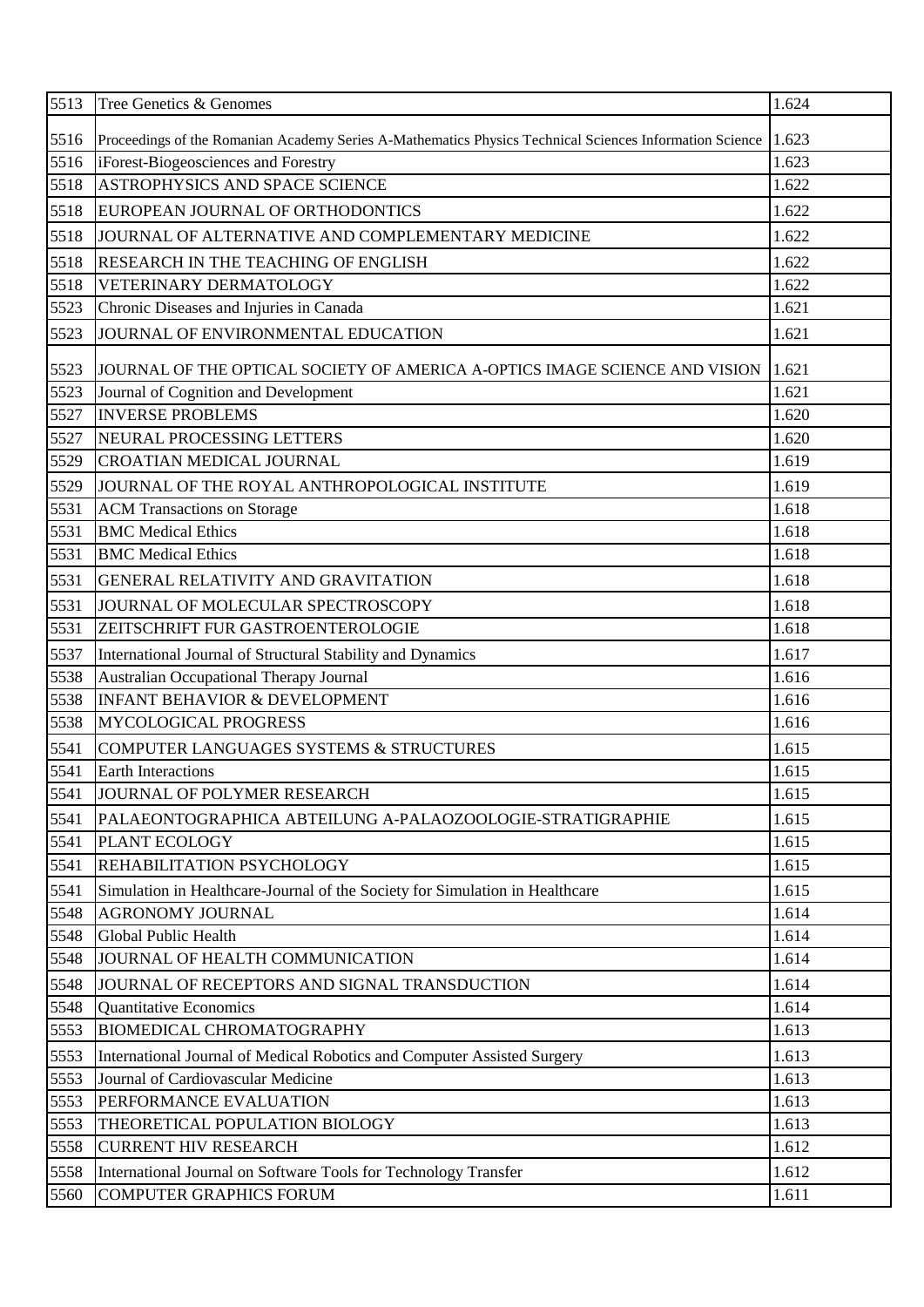| 5560 | Journal of Pediatric Urology                                    | 1.611 |
|------|-----------------------------------------------------------------|-------|
| 5560 | UROLOGIA INTERNATIONALIS                                        | 1.611 |
| 5563 | <b>ANNALES GEOPHYSICAE</b>                                      | 1.610 |
| 5563 | INTERNATIONAL JOURNAL OF HEMATOLOGY                             | 1.610 |
| 5563 | International Journal of Logistics Management                   | 1.610 |
| 5563 | MATHEMATICAL MEDICINE AND BIOLOGY-A JOURNAL OF THE IMA          | 1.610 |
| 5567 | ANNALS OF DYSLEXIA                                              | 1.609 |
| 5567 | SOFTWARE-PRACTICE & EXPERIENCE                                  | 1.609 |
| 5569 | COMMUNICATIONS IN PARTIAL DIFFERENTIAL EQUATIONS                | 1.608 |
| 5569 | CONFLICT MANAGEMENT AND PEACE SCIENCE                           | 1.608 |
| 5569 | <b>Critical Care Nurse</b>                                      | 1.608 |
| 5569 | <b>Critical Care Nurse</b>                                      | 1.608 |
| 5569 | YOUTH & SOCIETY                                                 | 1.608 |
| 5574 | AUSTRALIAN & NEW ZEALAND JOURNAL OF OBSTETRICS & GYNAECOLOGY    | 1.607 |
| 5574 | <b>Blood Transfusion</b>                                        | 1.607 |
| 5576 | AUTONOMOUS AGENTS AND MULTI-AGENT SYSTEMS                       | 1.606 |
| 5576 | JOURNAL OF HAND SURGERY-AMERICAN VOLUME                         | 1.606 |
| 5576 | Soil Research                                                   | 1.606 |
| 5579 | <b>AIDS</b> Research and Therapy                                | 1.605 |
| 5579 | ANIMAL REPRODUCTION SCIENCE                                     | 1.605 |
| 5579 | Gender Place and Culture                                        | 1.605 |
| 5579 | Journal of Health Services Research & Policy                    | 1.605 |
| 5583 | Journal of Material Cycles and Waste Management                 | 1.604 |
| 5583 | Judgment and Decision Making                                    | 1.604 |
| 5583 | Navigation-Journal of the Institute of Navigation               | 1.604 |
| 5583 | <b>PSYCHOPATHOLOGY</b>                                          | 1.604 |
| 5583 | <b>PSYCHOPATHOLOGY</b>                                          | 1.604 |
| 5588 | <b>ANTHROPOLOGICAL QUARTERLY</b>                                | 1.603 |
| 5588 | <b>BIOLOGICALS</b>                                              | 1.603 |
| 5588 | <b>ENVIRONMENTAL FLUID MECHANICS</b>                            | 1.603 |
| 5588 | <b>Impact Assessment and Project Appraisal</b>                  | 1.603 |
| 5588 | International Journal of Disaster Risk Reduction                | 1.603 |
| 5593 | <b>BMC Palliative Care</b>                                      | 1.602 |
| 5593 | <b>BMC Palliative Care</b>                                      | 1.602 |
| 5593 | COMPUTATIONAL GEOSCIENCES                                       | 1.602 |
| 5596 | ENVIRONMENTAL ENTOMOLOGY                                        | 1.601 |
| 5596 | MAGNETIC RESONANCE IN CHEMISTRY                                 | 1.601 |
| 5598 | ARCHIVES OF MICROBIOLOGY                                        | 1.600 |
| 5598 | Advances in Theoretical and Mathematical Physics                | 1.600 |
| 5598 | <b>Aquatic Biology</b>                                          | 1.600 |
| 5598 | CALPHAD-COMPUTER COUPLING OF PHASE DIAGRAMS AND THERMOCHEMISTRY | 1.600 |
| 5598 | <b>Crystallography Reviews</b>                                  | 1.600 |
| 5598 | EUROPEAN REVIEW OF AGRICULTURAL ECONOMICS                       | 1.600 |
| 5598 | EUROPEAN REVIEW OF AGRICULTURAL ECONOMICS                       | 1.600 |
| 5598 | Journal of Mixed Methods Research                               | 1.600 |
| 5598 | Probiotics and Antimicrobial Proteins                           | 1.600 |
| 5598 | World Journal of Surgical Oncology                              | 1.600 |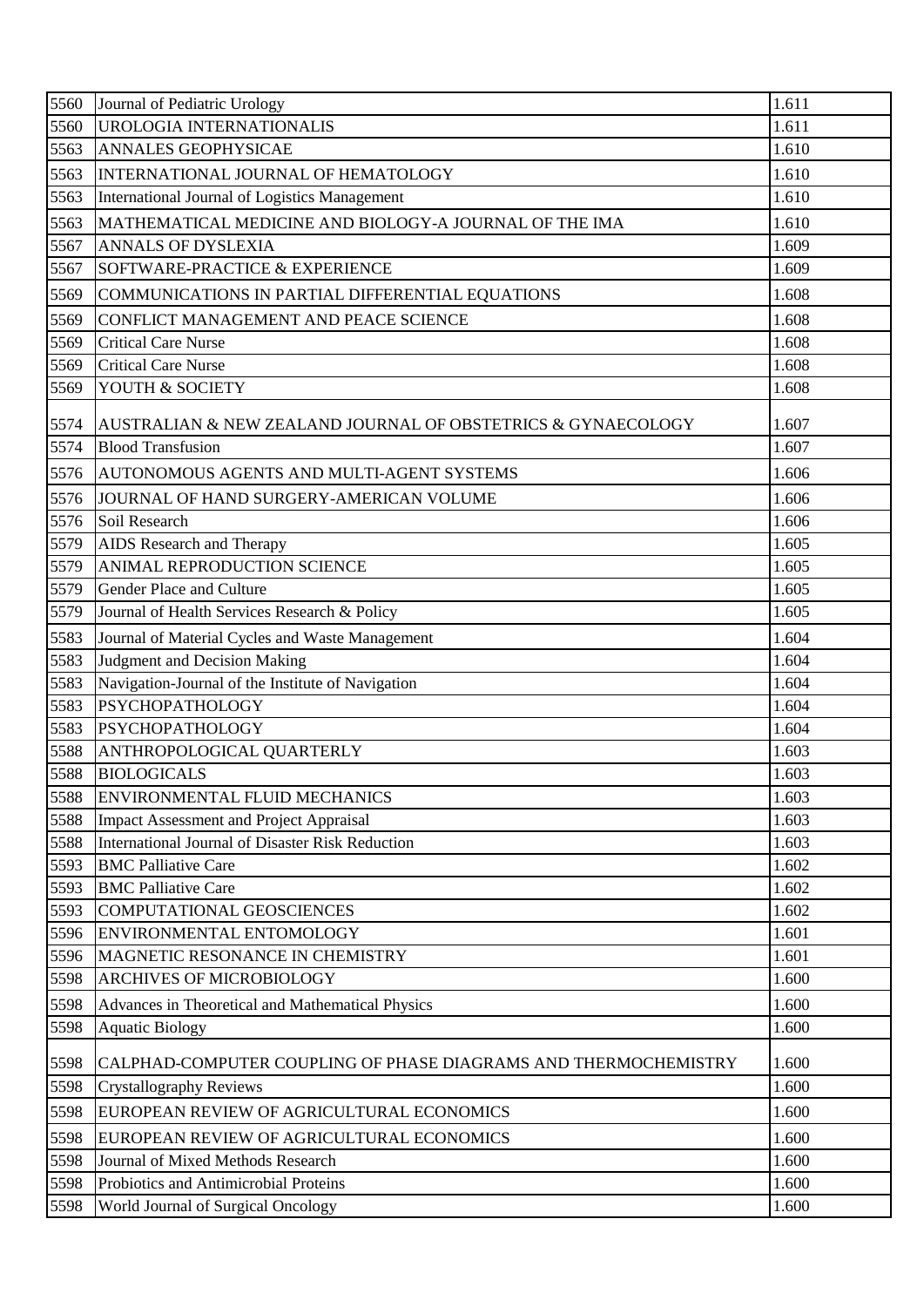| 5609<br>Cardiovascular Ultrasound                                                  | 1.598 |
|------------------------------------------------------------------------------------|-------|
|                                                                                    |       |
| 5609<br><b>DERMATOLOGY</b>                                                         | 1.598 |
| 5609<br>International Journal of Astrobiology                                      | 1.598 |
| Metrology and Measurement Systems<br>5609                                          | 1.598 |
| Child and Adolescent Mental Health<br>5613                                         | 1.597 |
| 5613<br>Child and Adolescent Mental Health                                         | 1.597 |
| 5613<br>INTERNATIONAL JOURNAL OF MODERN PHYSICS A                                  | 1.597 |
| 5613<br>Journal of Primary Prevention                                              | 1.597 |
| 5613<br><b>OCEAN DYNAMICS</b>                                                      | 1.597 |
| 5618<br>ANNALS OF PLASTIC SURGERY                                                  | 1.596 |
| 5618<br>APPLIED OCEAN RESEARCH                                                     | 1.596 |
| 5618<br><b>AVIAN PATHOLOGY</b>                                                     | 1.596 |
| 5618<br>Canadian Water Resources Journal                                           | 1.596 |
| 5618<br>JOURNAL OF ELECTRONIC PACKAGING                                            | 1.596 |
| 5618<br>READING RESEARCH QUARTERLY                                                 | 1.596 |
| 5618<br><b>TISSUE ANTIGENS</b>                                                     | 1.596 |
| 5625<br><b>DECISION SCIENCES</b>                                                   | 1.595 |
| 5625<br>TOXICOLOGY MECHANISMS AND METHODS                                          | 1.595 |
| 5627<br><b>BRITISH JOURNAL OF SOCIOLOGY</b>                                        | 1.594 |
| 5627<br>DENTOMAXILLOFACIAL RADIOLOGY                                               | 1.594 |
| 5627<br>Physical Medicine and Rehabilitation Clinics of North America              | 1.594 |
| 5630<br><b>BROOKINGS PAPERS ON ECONOMIC ACTIVITY</b>                               | 1.593 |
| JOURNAL OF EUROPEAN SOCIAL POLICY<br>5630                                          | 1.593 |
| 5630<br>NEUROPHYSIOLOGIE CLINIQUE-CLINICAL NEUROPHYSIOLOGY                         | 1.593 |
| 5633<br><b>Distance Education</b>                                                  | 1.592 |
| 5633<br>JOURNAL OF MANIPULATIVE AND PHYSIOLOGICAL THERAPEUTICS                     | 1.592 |
| 5635<br>JOURNAL OF DISPERSION SCIENCE AND TECHNOLOGY                               | 1.591 |
| 5635 JJOURNAL OF PALEONTOLOGY                                                      | 1.591 |
| JOURNAL OF SECOND LANGUAGE WRITING<br>5635                                         | 1.591 |
| PURE AND APPLIED GEOPHYSICS<br>5635                                                | 1.591 |
| 5639<br>CANADIAN JOURNAL OF SOIL SCIENCE                                           | 1.590 |
| 5639<br>Computer Supported Cooperative Work-The Journal of Collaborative Computing | 1.590 |
| Hereditary Cancer in Clinical Practice<br>5639                                     | 1.590 |
| CLINICAL AND EXPERIMENTAL DERMATOLOGY<br>5642                                      | 1.589 |
| <b>COMPUTING</b><br>5642                                                           | 1.589 |
| Thinking Skills and Creativity<br>5642                                             | 1.589 |
| AMERICAN JOURNAL OF THERAPEUTICS<br>5645                                           | 1.588 |
| 5645<br>INTERNATIONAL POLITICAL SCIENCE REVIEW                                     | 1.588 |
| 5645<br>JOURNAL OF EXPERIMENTAL EDUCATION                                          | 1.588 |
| 5645<br>JOURNAL OF NONVERBAL BEHAVIOR                                              | 1.588 |
| 5645<br>Journal of Ambient Intelligence and Humanized Computing                    | 1.588 |
| Journal of Network and Systems Management<br>5645                                  | 1.588 |
| OPTICS COMMUNICATIONS<br>5645                                                      | 1.588 |
| 5645<br>SOFTWARE TESTING VERIFICATION & RELIABILITY                                | 1.588 |
| 5653<br><b>BMC</b> Ophthalmology                                                   | 1.586 |
| <b>JOURNAL OF NAVIGATION</b><br>5653                                               | 1.586 |
| 5653<br>RESEARCH ON SOCIAL WORK PRACTICE                                           | 1.586 |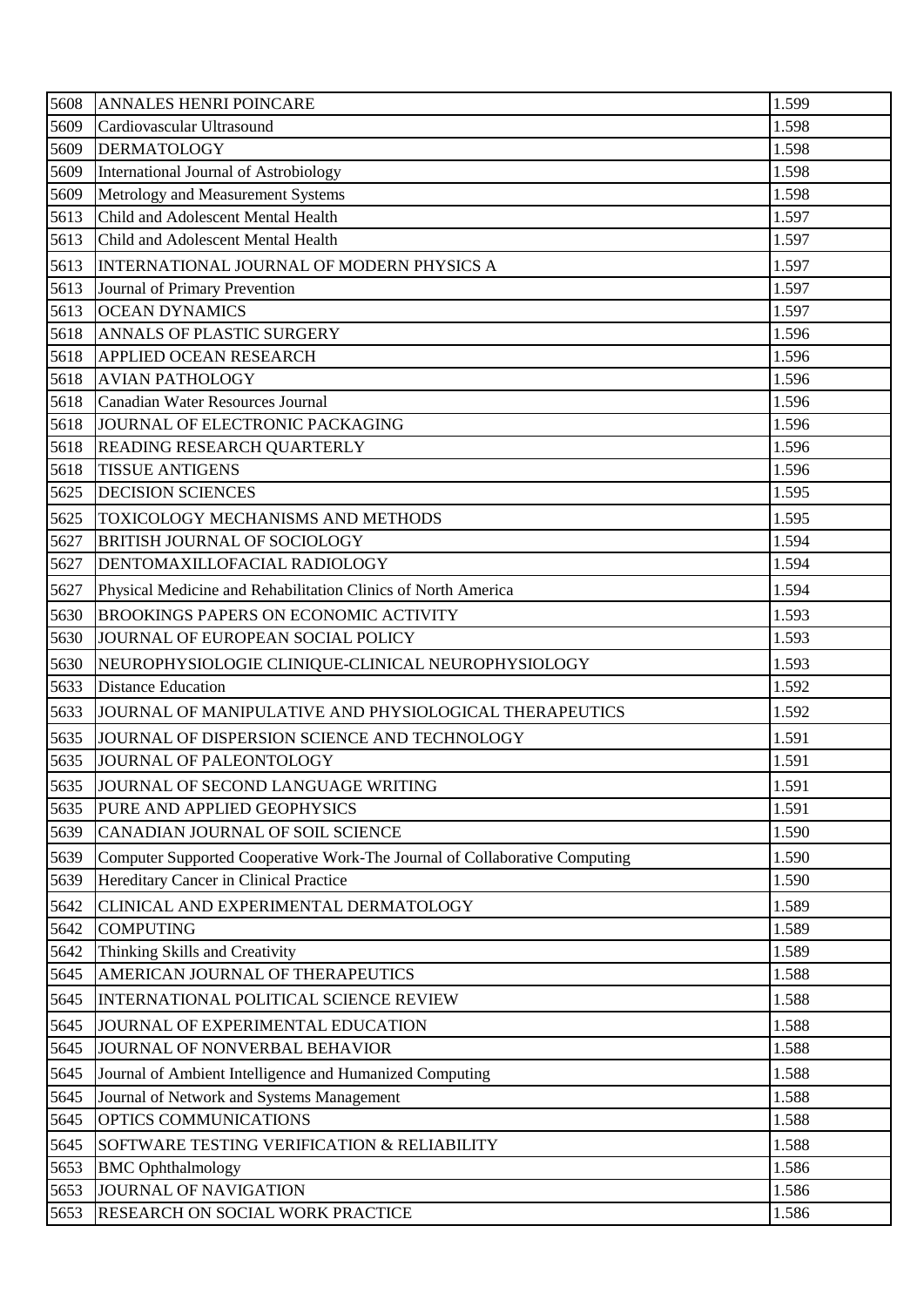| 5656 | <b>Consumption Markets &amp; Culture</b>                               | 1.585 |
|------|------------------------------------------------------------------------|-------|
| 5656 | GYNECOLOGICAL ENDOCRINOLOGY                                            | 1.585 |
| 5656 | MEASUREMENT SCIENCE and TECHNOLOGY                                     | 1.585 |
| 5656 | MEDICAL SCIENCE MONITOR                                                | 1.585 |
| 5660 | CELESTIAL MECHANICS & DYNAMICAL ASTRONOMY                              | 1.584 |
| 5660 | EDUCATIONAL TECHNOLOGY & SOCIETY                                       | 1.584 |
| 5660 | Psychological Trauma-Theory Research Practice and Policy               | 1.584 |
| 5660 | <b>WIRELESS NETWORKS</b>                                               | 1.584 |
| 5664 | <b>Annual Review of Resource Economics</b>                             | 1.583 |
| 5664 | <b>Annual Review of Resource Economics</b>                             | 1.583 |
| 5664 | JOURNAL OF CRANIO-MAXILLOFACIAL SURGERY                                | 1.583 |
| 5664 | Physical Communication                                                 | 1.583 |
| 5668 | <b>ECONOMIC BOTANY</b>                                                 | 1.582 |
| 5668 | ENVIRONMENTAL & RESOURCE ECONOMICS                                     | 1.582 |
| 5668 | ETHOLOGY ECOLOGY & EVOLUTION                                           | 1.582 |
| 5668 | <b>STRUCTURAL CHEMISTRY</b>                                            | 1.582 |
| 5672 | <b>Applied Developmental Science</b>                                   | 1.581 |
| 5672 | Democratization                                                        | 1.581 |
| 5672 | IEEE Transactions on Components Packaging and Manufacturing Technology | 1.581 |
| 5672 | INTERNATIONAL JOURNAL OF COSMETIC SCIENCE                              | 1.581 |
| 5672 | <b>RADIO SCIENCE</b>                                                   | 1.581 |
| 5677 | AMERICAN ANTHROPOLOGIST                                                | 1.580 |
| 5677 | <b>SOLID-STATE ELECTRONICS</b>                                         | 1.580 |
| 5679 | EURASIP Journal on Audio Speech and Music Processing                   | 1.579 |
| 5679 | <b>Green Materials</b>                                                 | 1.579 |
| 5679 | JOURNAL OF CORPORATE FINANCE                                           | 1.579 |
| 5679 | JOURNAL OF ELECTRONIC MATERIALS                                        | 1.579 |
| 5679 | JOURNAL OF SYSTEMS ARCHITECTURE                                        | 1.579 |
| 5684 | <b>Annals of Applied Statistics</b>                                    | 1.578 |
| 5684 | BRAZILIAN JOURNAL OF MEDICAL AND BIOLOGICAL RESEARCH                   | 1.578 |
| 5684 | <b>CLIMATE RESEARCH</b>                                                | 1.578 |
| 5684 | <b>FISHERIES OCEANOGRAPHY</b>                                          | 1.578 |
| 5688 | <b>BioData Mining</b>                                                  | 1.577 |
| 5688 | CytoJournal                                                            | 1.577 |
| 5688 | JOURNAL OF CHEMOTHERAPY                                                | 1.577 |
| 5688 | JOURNAL OF PERINATAL MEDICINE                                          | 1.577 |
| 5688 | Journal of Inorganic and Organometallic Polymers and Materials         | 1.577 |
| 5693 | <b>FACIES</b>                                                          | 1.576 |
| 5693 | Journal of Pediatric and Adolescent Gynecology                         | 1.576 |
| 5695 | <b>Assessing Writing</b>                                               | 1.575 |
| 5695 | GAIA-Ecological Perspectives for Science and Society                   | 1.575 |
| 5695 | GAIA-Ecological Perspectives for Science and Society                   | 1.575 |
| 5695 | IEEE TRANSACTIONS ON DEVICE AND MATERIALS RELIABILITY                  | 1.575 |
| 5695 | JOURNAL OF PSYCHOSOMATIC OBSTETRICS & GYNECOLOGY                       | 1.575 |
| 5695 | JOURNAL OF PSYCHOSOMATIC OBSTETRICS & GYNECOLOGY                       | 1.575 |
| 5695 | JOURNAL OF SOL-GEL SCIENCE AND TECHNOLOGY                              | 1.575 |
| 5695 | LETTERS IN APPLIED MICROBIOLOGY                                        | 1.575 |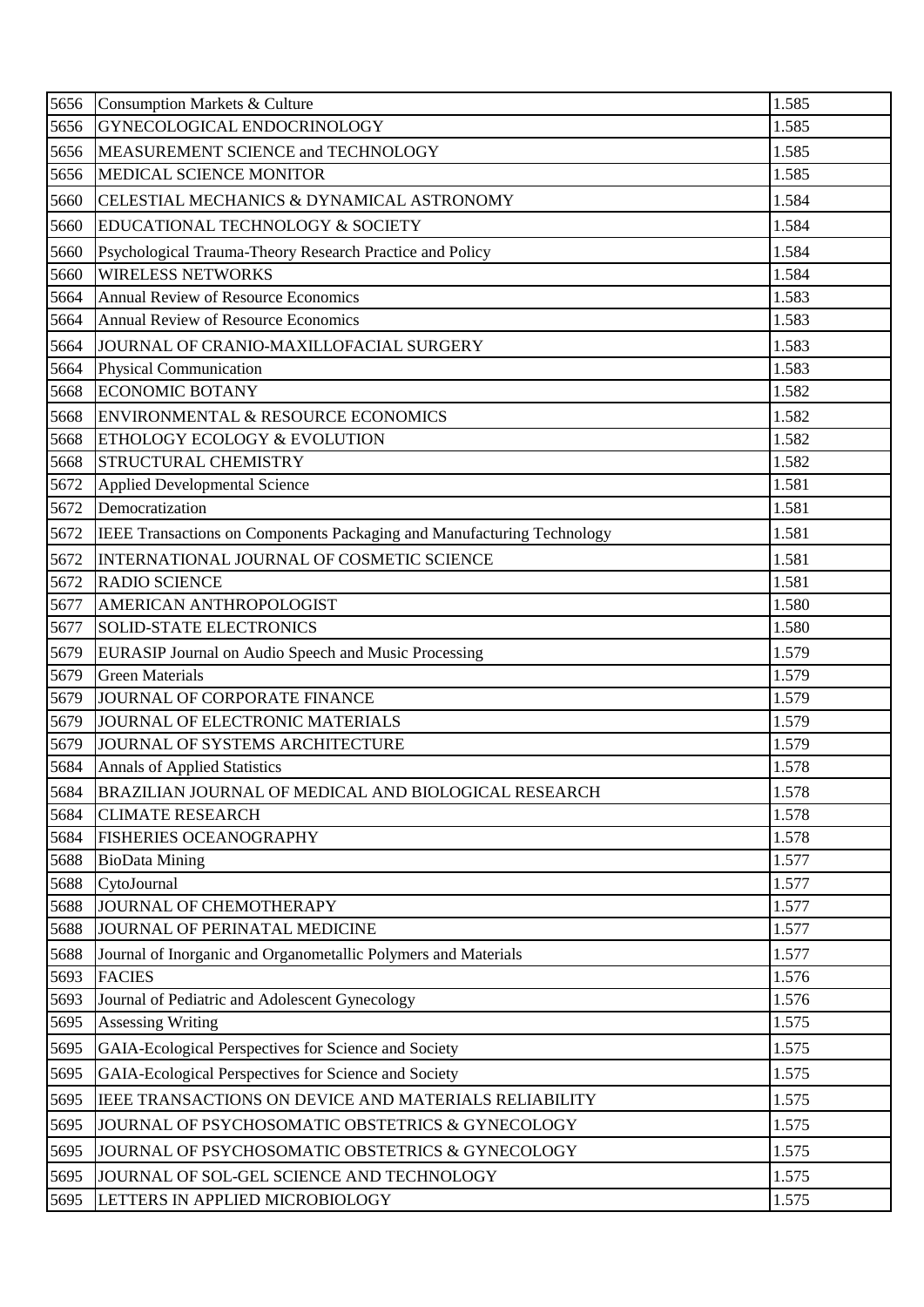| 5695         | SARCOIDOSIS VASCULITIS AND DIFFUSE LUNG DISEASES                       | 1.575          |
|--------------|------------------------------------------------------------------------|----------------|
| 5695         | <b>WAVE MOTION</b>                                                     | 1.575          |
| 5705         | JOURNAL OF VACUUM SCIENCE & TECHNOLOGY B                               | 1.573          |
| 5705         | <b>WETLANDS</b>                                                        | 1.573          |
| 5707         | <b>BMC</b> Medical Education                                           | 1.572          |
| 5707         | <b>BMC</b> Medical Education                                           | 1.572          |
| 5707         | <b>BMC Womens Health</b>                                               | 1.572          |
| 5707         | <b>BMC Womens Health</b>                                               | 1.572          |
| 5707         | <b>Breast Cancer</b>                                                   | 1.572          |
| 5707         | JOURNAL OF PAEDIATRICS AND CHILD HEALTH                                | 1.572          |
| 5713         | Criminal Behaviour and Mental Health                                   | 1.571          |
| 5713         | <b>HIGHER EDUCATION</b>                                                | 1.571          |
| 5713         | INTERNATIONAL JOURNAL OF CIRCUIT THEORY AND APPLICATIONS               | 1.571          |
| 5713         | Macromolecular Reaction Engineering                                    | 1.571          |
| 5713         | <b>NEUROPEDIATRICS</b>                                                 | 1.571          |
| 5718         | COMPUTERS & ELECTRICAL ENGINEERING                                     | 1.570          |
| 5718         | JOURNAL OF THE AIR & WASTE MANAGEMENT ASSOCIATION                      | 1.570          |
| 5720         | <b>Environmental Earth Sciences</b>                                    | 1.569          |
| 5720         | MATHEMATICS OF COMPUTATION                                             | 1.569          |
| 5720         | POLYCYCLIC AROMATIC COMPOUNDS                                          | 1.569          |
| 5723         | <b>AIP</b> Advances                                                    | 1.568          |
| 5723         | Facial Plastic Surgery Clinics of North America                        | 1.568          |
| 5723         | Homicide Studies                                                       | 1.568          |
| 5723         | Journal of Family Theory & Review                                      | 1.568          |
| 5723         | New Microbiologica                                                     | 1.568          |
| 5723         | <b>PHLEBOLOGY</b>                                                      | 1.568          |
| 5729         | Crystals                                                               | 1.566          |
| 5729         | JOURNAL OF MATHEMATICAL BIOLOGY                                        | 1.566          |
| 5731<br>5731 | <b>ACTA PALAEONTOLOGICA POLONICA</b>                                   | 1.565          |
| 5733         | Structure and Infrastructure Engineering<br>CLINICAL NEUROPSYCHOLOGIST | 1.565<br>1.564 |
| 5733         | CLINICAL NEUROPSYCHOLOGIST                                             | 1.564          |
|              | INTERNATIONAL UROLOGY AND NEPHROLOGY                                   | 1.564          |
| 5733<br>5733 | JOURNAL OF RESEARCH IN READING                                         | 1.564          |
|              |                                                                        |                |
| 5737         | JOURNAL OF SOUTH AMERICAN EARTH SCIENCES                               | 1.563          |
| 5737         | NEPHROLOGY                                                             | 1.563          |
| 5737         | QUANTUM INFORMATION & COMPUTATION                                      | 1.563          |
| 5740<br>5740 | <b>BIOETHICS</b><br><b>BIOETHICS</b>                                   | 1.562<br>1.562 |
| 5740         | JOURNAL OF URBAN TECHNOLOGY                                            | 1.562          |
|              |                                                                        |                |
| 5740         | OPEN SYSTEMS & INFORMATION DYNAMICS                                    | 1.562          |
| 5740<br>5740 | REGULAR & CHAOTIC DYNAMICS<br>Review of Policy Research                | 1.562<br>1.562 |
|              |                                                                        |                |
| 5746         | INTERNATIONAL JOURNAL OF MINERAL PROCESSING                            | 1.561          |
| 5746         | THEORETICAL CRIMINOLOGY                                                | 1.561          |
| 5748         | HUMAN AND ECOLOGICAL RISK ASSESSMENT                                   | 1.560          |
| 5748         | INTERNATIONAL JOURNAL OF DERMATOLOGY                                   | 1.560          |
| 5748         | Journal of Environmental Planning and Management                       | 1.560          |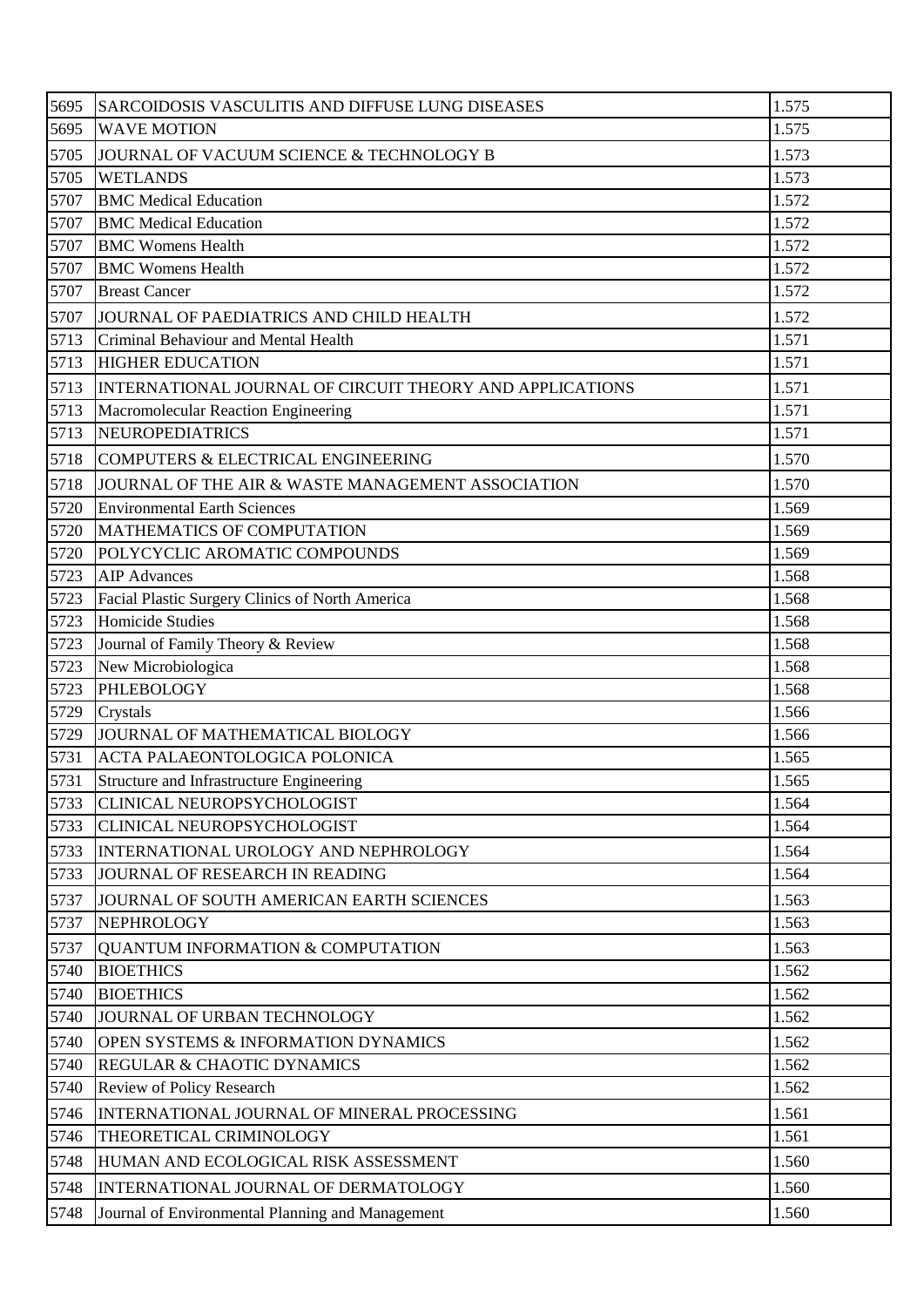| 5748 | Revista Portuguesa de Pneumologia                 | 1.560 |
|------|---------------------------------------------------|-------|
| 5752 | 4OR-A Quarterly Journal of Operations Research    | 1.559 |
| 5752 | AQUACULTURAL ENGINEERING                          | 1.559 |
| 5752 | CRITICAL REVIEWS IN EUKARYOTIC GENE EXPRESSION    | 1.559 |
| 5752 | MECHANICS BASED DESIGN OF STRUCTURES AND MACHINES | 1.559 |
| 5756 | <b>INFORMATION SOCIETY</b>                        | 1.558 |
| 5756 | JOURNAL OF VINYL & ADDITIVE TECHNOLOGY            | 1.558 |
| 5756 | OPTIMAL CONTROL APPLICATIONS & METHODS            | 1.558 |
| 5759 | JOURNAL OF CLINICAL NEUROSCIENCE                  | 1.557 |
| 5759 | Journal of Coatings Technology and Research       | 1.557 |
| 5759 | Journal of Energetic Materials                    | 1.557 |
| 5759 | <b>OR SPECTRUM</b>                                | 1.557 |
| 5759 | PERITONEAL DIALYSIS INTERNATIONAL                 | 1.557 |
| 5759 | <b>PSYCHIATRIC GENETICS</b>                       | 1.557 |
| 5765 | EUROPEAN JOURNAL OF PSYCHOLOGY OF EDUCATION       | 1.556 |
| 5765 | HISTORICAL BIOLOGY                                | 1.556 |
| 5765 | JOURNAL OF AMERICAN COLLEGE HEALTH                | 1.556 |
| 5765 | JOURNAL OF PUBLIC HEALTH POLICY                   | 1.556 |
| 5765 | JOURNAL OF PUBLIC HEALTH POLICY                   | 1.556 |
| 5765 | Journal of Destination Marketing & Management     | 1.556 |
| 5771 | International Journal of Clinical Pharmacy        | 1.555 |
| 5772 | Pediatric Endocrinology Reviews PER               | 1.554 |
| 5772 | <b>ROBOTICA</b>                                   | 1.554 |
| 5772 | <b>SOLID STATE COMMUNICATIONS</b>                 | 1.554 |
|      |                                                   |       |
| 5775 | <b>Breast Care</b>                                | 1.553 |
| 5775 | <b>WELDING JOURNAL</b>                            | 1.553 |
| 5777 | JOURNAL OF WILDLIFE DISEASES                      | 1.552 |
| 5778 | <b>BIOLOGIA PLANTARUM</b>                         | 1.551 |
|      | 5778 Breastfeeding Medicine                       | 1.551 |
| 5778 | Lymphatic Research and Biology                    | 1.551 |
| 5781 | <b>FINANCE AND STOCHASTICS</b>                    | 1.550 |
| 5781 | <b>FINANCE AND STOCHASTICS</b>                    | 1.550 |
| 5781 | <b>GROUND WATER MONITORING AND REMEDIATION</b>    | 1.550 |
| 5784 | <b>Biological Research for Nursing</b>            | 1.549 |
| 5784 | Computational and Theoretical Chemistry           | 1.549 |
| 5784 | DISEASES OF AQUATIC ORGANISMS                     | 1.549 |
| 5784 | HUMAN COMMUNICATION RESEARCH                      | 1.549 |
| 5784 | JOURNAL OF WOOD CHEMISTRY AND TECHNOLOGY          | 1.549 |
| 5784 | Journal of Dynamics and Differential Equations    | 1.549 |
| 5790 | EDUCATIONAL AND PSYCHOLOGICAL MEASUREMENT         | 1.548 |
| 5790 | EDUCATIONAL AND PSYCHOLOGICAL MEASUREMENT         | 1.548 |
| 5790 | <b>GENDER WORK AND ORGANIZATION</b>               | 1.548 |
| 5790 | International Journal of Lower Extremity Wounds   | 1.548 |
| 5794 | <b>FOREST PATHOLOGY</b>                           | 1.547 |
| 5794 | JOURNAL OF THE ACOUSTICAL SOCIETY OF AMERICA      | 1.547 |
| 5794 | JOURNAL OF ULTRASOUND IN MEDICINE                 | 1.547 |
| 5794 | Sexuality Research and Social Policy              | 1.547 |
| 5794 | <b>TRANSFUSION MEDICINE</b>                       | 1.547 |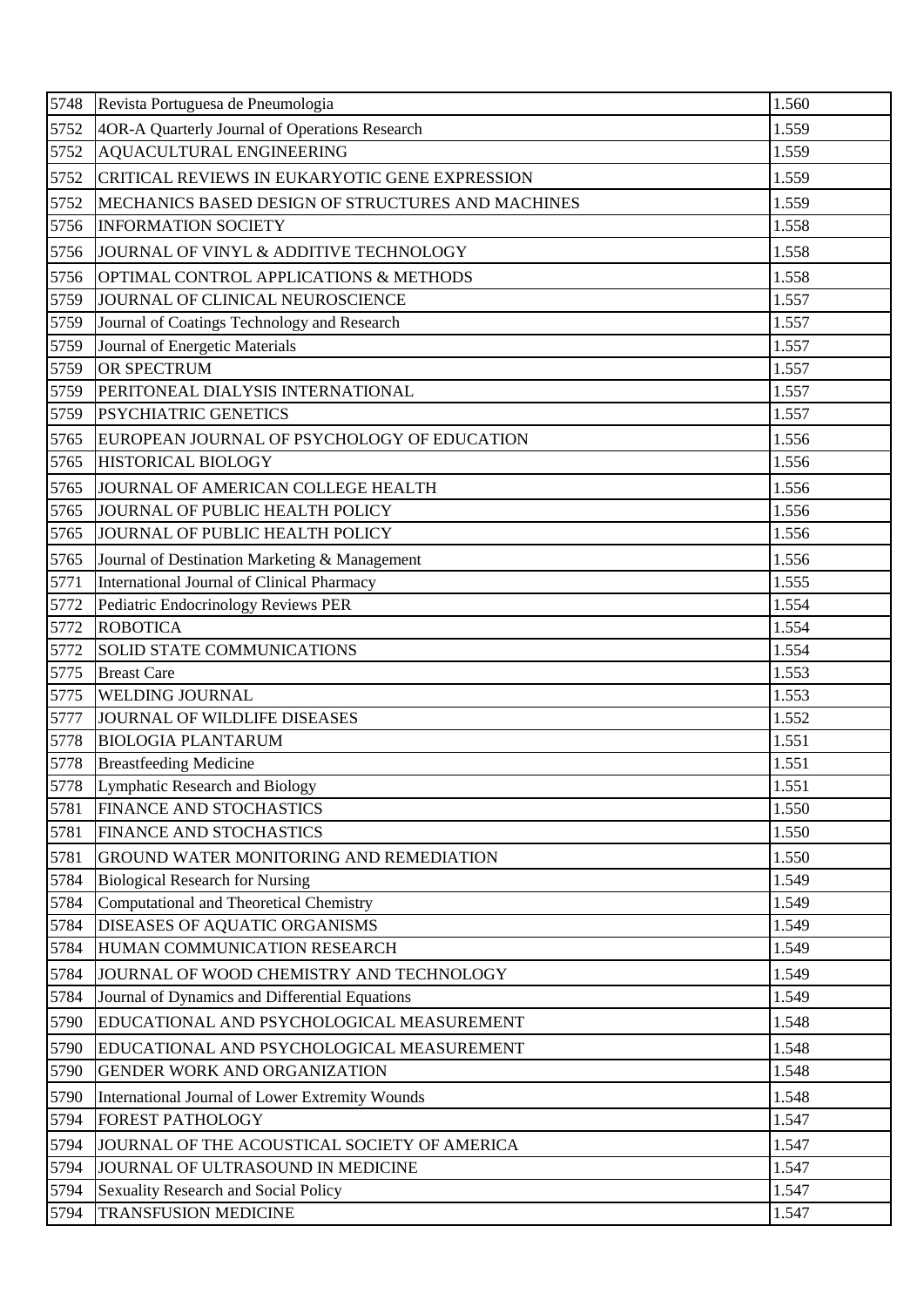| 5799         | ARTHROPOD STRUCTURE & DEVELOPMENT                                                                  | 1.546          |
|--------------|----------------------------------------------------------------------------------------------------|----------------|
| 5799         | Journal of Civil Engineering and Management                                                        | 1.546          |
| 5801         | <b>BioScience Trends</b>                                                                           | 1.545          |
| 5801         | Journal of Orthopaedic Surgery and Research                                                        | 1.545          |
| 5801         | <b>PLASMID</b>                                                                                     | 1.545          |
| 5801         | SOCIOLOGICAL THEORY                                                                                | 1.545          |
| 5801         | SOIL DYNAMICS AND EARTHQUAKE ENGINEERING                                                           | 1.545          |
| 5806         | <b>Psychological Services</b>                                                                      | 1.544          |
| 5807         | <b>BIOCHEMICAL GENETICS</b>                                                                        | 1.543          |
| 5807         | CANADIAN JOURNAL OF OPHTHALMOLOGY-JOURNAL CANADIEN D OPHTALMOLOGIE 1.543                           |                |
| 5807         | <b>Child Abuse Review</b>                                                                          | 1.543          |
| 5807         | JOURNAL OF MICROENCAPSULATION                                                                      | 1.543          |
| 5807         | PALYNOLOGY                                                                                         | 1.543          |
| 5807         | PATHOLOGY RESEARCH AND PRACTICE                                                                    | 1.543          |
| 5807         | <b>TECHNOMETRICS</b>                                                                               | 1.543          |
| 5814         | Anaesthesia Critical Care & Pain Medicine                                                          | 1.542          |
| 5814         | TELECOMMUNICATION SYSTEMS                                                                          | 1.542          |
| 5816         | <b>COMPTES RENDUS GEOSCIENCE</b>                                                                   | 1.541          |
| 5816         | JOURNAL OF ENVIRONMENTAL ENGINEERING                                                               | 1.541          |
| 5818         | ESAIM-CONTROL OPTIMISATION AND CALCULUS OF VARIATIONS                                              | 1.540          |
| 5818         | EUROPEAN JOURNAL OF ORAL SCIENCES                                                                  | 1.540          |
| 5818         |                                                                                                    | 1.540          |
| 5818         | FRACTALS-COMPLEX GEOMETRY PATTERNS AND SCALING IN NATURE AND SOCIETY<br>JOURNAL OF SENSORY STUDIES | 1.540          |
| 5822         | SOCIAL & CULTURAL GEOGRAPHY                                                                        | 1.539          |
| 5823         | Child and Adolescent Psychiatry and Mental Health                                                  | 1.538          |
|              |                                                                                                    |                |
| 5823         | Child and Adolescent Psychiatry and Mental Health                                                  | 1.538          |
| 5823         | JOURNAL OF PUBLIC ECONOMICS                                                                        | 1.538          |
| 5823<br>5823 | MATERIALS SCIENCE AND TECHNOLOGY<br>PUBLIC HEALTH                                                  | 1.538          |
| 5823         | PUBLIC HEALTH                                                                                      | 1.538<br>1.538 |
| 5823         | Science and Public Policy                                                                          | 1.538          |
| 5823         | <b>WATER INTERNATIONAL</b>                                                                         | 1.538          |
| 5831         | <b>BIOCHEMISTRY-MOSCOW</b>                                                                         | 1.537          |
| 5831         | <b>CONGENITAL ANOMALIES</b>                                                                        | 1.537          |
|              |                                                                                                    |                |
| 5831         | PROCEEDINGS OF THE INSTITUTION OF MECHANICAL ENGINEERS PART F-JOURNAL OF RAIL AND RAPID TRANSIT    | 1.537          |
| 5831         | YONSEI MEDICAL JOURNAL                                                                             | 1.537          |
| 5835         | <b>ACTA ASTRONAUTICA</b>                                                                           | 1.536          |
| 5835         | <b>ANTIQUITY</b>                                                                                   | 1.536          |
| 5835         | <b>Brain Tumor Pathology</b>                                                                       | 1.536          |
| 5835         | <b>NEW FORESTS</b>                                                                                 | 1.536          |
| 5835         | Nanomaterials and Nanotechnology                                                                   | 1.536          |
| 5840         | <b>BLOOD PURIFICATION</b>                                                                          | 1.535          |
| 5840         | Transactions on Emerging Telecommunications Technologies                                           | 1.535          |
| 5842         | JOURNAL OF ENGINEERING FOR GAS TURBINES AND POWER-TRANSACTIONS OF THE ASME                         | 1.534          |
| 5842         | ONLINE INFORMATION REVIEW                                                                          | 1.534          |
| 5842         | ONLINE INFORMATION REVIEW                                                                          | 1.534          |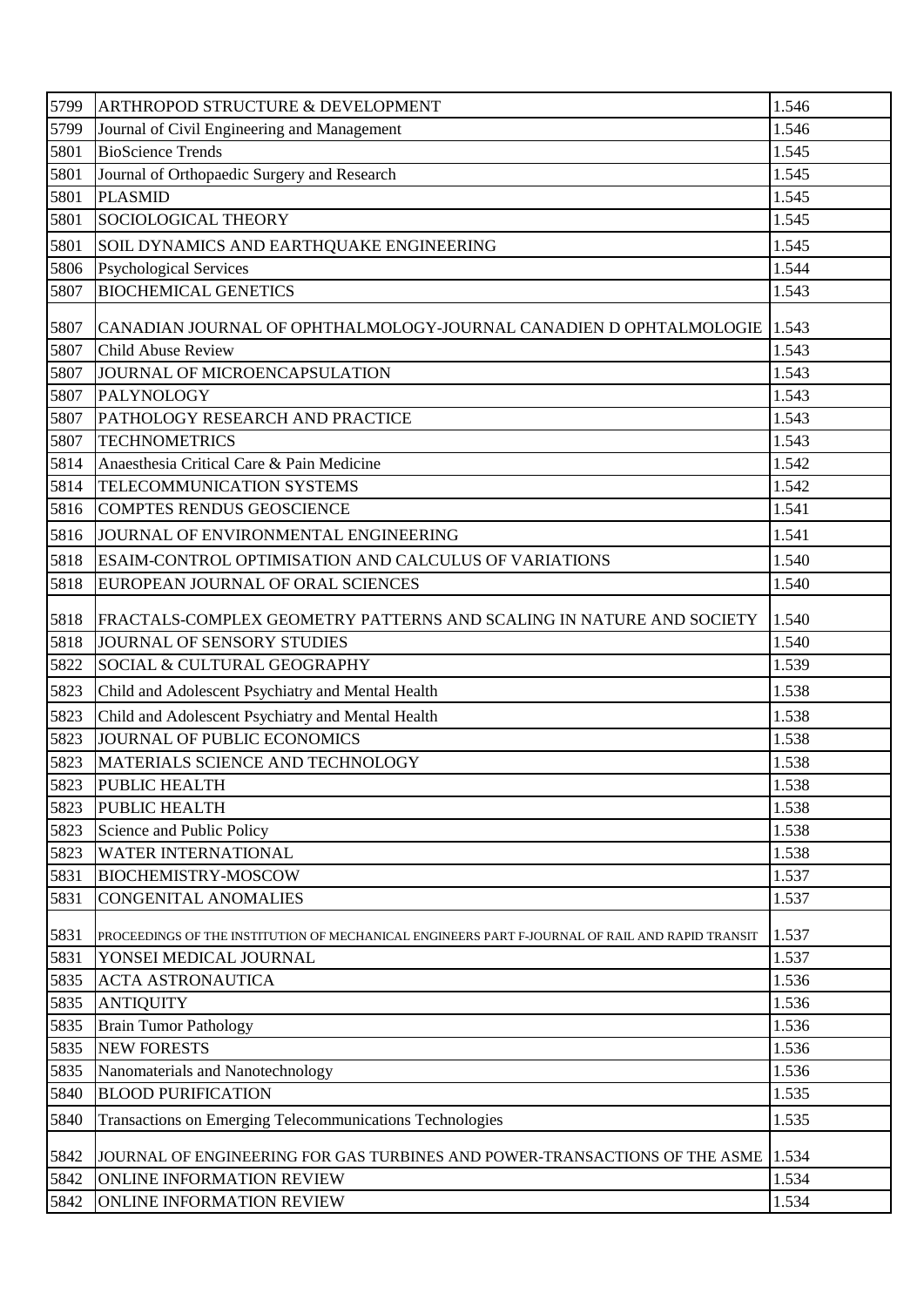| 5842 | <b>SOCIETY &amp; NATURAL RESOURCES</b>                     | 1.534 |
|------|------------------------------------------------------------|-------|
| 5846 | ANNALES ZOOLOGICI FENNICI                                  | 1.533 |
| 5846 | European Journal of Remote Sensing                         | 1.533 |
| 5846 | JOURNAL OF ENVIRONMENTAL PATHOLOGY TOXICOLOGY AND ONCOLOGY | 1.533 |
| 5846 | <b>Swiss Journal of Geosciences</b>                        | 1.533 |
| 5850 | Acta Politica                                              | 1.532 |
| 5850 | Analysis & PDE                                             | 1.532 |
| 5850 | CALCULUS OF VARIATIONS AND PARTIAL DIFFERENTIAL EQUATIONS  | 1.532 |
| 5850 | CLINICAL NEUROPATHOLOGY                                    | 1.532 |
| 5850 | <b>ENVIRONMETRICS</b>                                      | 1.532 |
| 5850 | INDIAN JOURNAL OF MEDICAL RESEARCH                         | 1.532 |
| 5850 | International Journal of Paediatric Dentistry              | 1.532 |
| 5850 | JOURNAL OF INVESTIGATIVE SURGERY                           | 1.532 |
| 5850 | <b>LABORATORY ANIMALS</b>                                  | 1.532 |
| 5850 | <b>Remote Sensing Letters</b>                              | 1.532 |
| 5860 | COMPUTERS & MATHEMATICS WITH APPLICATIONS                  | 1.531 |
| 5860 | Zeitschrift fur Medizinische Physik                        | 1.531 |
| 5862 | ARCHIVES OF INSECT BIOCHEMISTRY AND PHYSIOLOGY             | 1.530 |
| 5862 | Acta Otorhinolaryngologica Italica                         | 1.530 |
| 5862 | Journal of Display Technology                              | 1.530 |
| 5862 | MULTIMEDIA TOOLS AND APPLICATIONS                          | 1.530 |
| 5862 | <b>VACUUM</b>                                              | 1.530 |
| 5867 | APPLIED SPECTROSCOPY                                       | 1.529 |
| 5867 | Annals of Thoracic Medicine                                | 1.529 |
| 5867 | EURASIP Journal on Wireless Communications and Networking  | 1.529 |
| 5867 | <b>JOURNAL OF MEDICAL ETHICS</b>                           | 1.529 |
| 5867 | JOURNAL OF MEDICAL ETHICS                                  | 1.529 |
| 5867 | Public Policy and Administration                           | 1.529 |
| 5867 | THERAPEUTIC APHERESIS AND DIALYSIS                         | 1.529 |
| 5874 | Asian American Journal of Psychology                       | 1.528 |
| 5874 | Journal of Empirical Legal Studies                         | 1.528 |
| 5874 | Microscopy                                                 | 1.528 |
| 5877 | ELECTRONIC JOURNAL OF BIOTECHNOLOGY                        | 1.527 |
| 5877 | ENVIRONMENT AND PLANNING B-PLANNING & DESIGN               | 1.527 |
| 5877 | JOURNAL OF SOCIAL AND CLINICAL PSYCHOLOGY                  | 1.527 |
| 5877 | STUDIES IN HIGHER EDUCATION                                | 1.527 |
| 5881 | <b>ACM</b> Transactions on the Web                         | 1.526 |
| 5881 | <b>DISPLAYS</b>                                            | 1.526 |
| 5881 | JOURNAL OF WORLD PREHISTORY                                | 1.526 |
| 5881 | Journal of Computational Electronics                       | 1.526 |
| 5881 | TELECOMMUNICATIONS POLICY                                  | 1.526 |
| 5881 | TELECOMMUNICATIONS POLICY                                  | 1.526 |
| 5887 | <b>BMC</b> Anesthesiology                                  | 1.525 |
| 5888 | COMMENTS ON INORGANIC CHEMISTRY                            | 1.524 |
| 5888 | <b>Comparative European Politics</b>                       | 1.524 |
| 5890 | <b>International Journal of Press-Politics</b>             | 1.523 |
| 5891 | EXPERIMENTAL HEAT TRANSFER                                 | 1.522 |
| 5891 | Journal of Neurosurgical Sciences                          | 1.522 |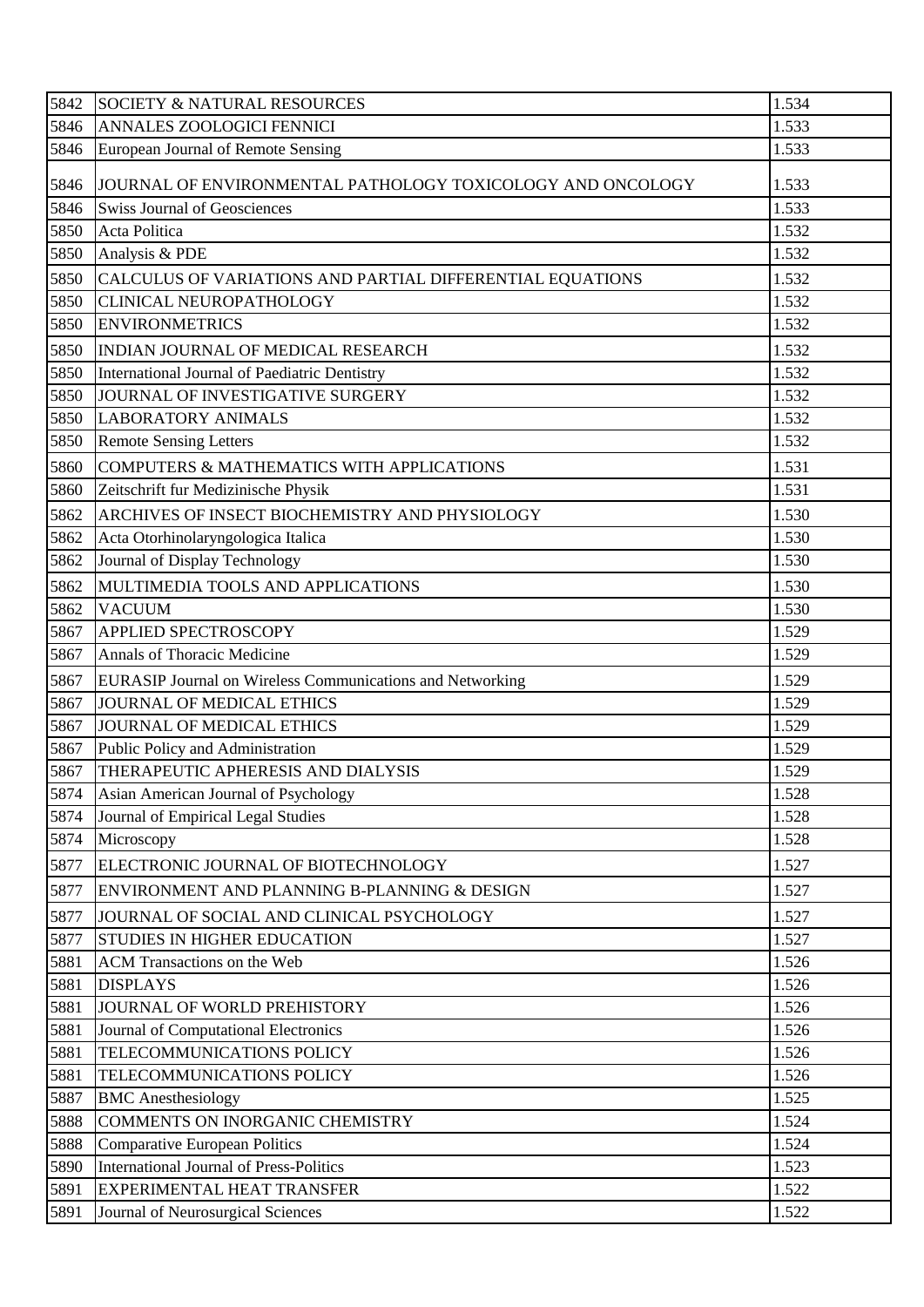| 5893         | <b>FOLIA MICROBIOLOGICA</b>                                                         | 1.521          |
|--------------|-------------------------------------------------------------------------------------|----------------|
| 5893         | <b>IEEE INTERNET COMPUTING</b>                                                      | 1.521          |
| 5893         | JOURNAL OF CLINICAL LABORATORY ANALYSIS                                             | 1.521          |
| 5893         | JOURNAL OF TRIBOLOGY-TRANSACTIONS OF THE ASME                                       | 1.521          |
| 5893         | PHYSICS AND CHEMISTRY OF MINERALS                                                   | 1.521          |
| 5898         | <b>BRAIN &amp; DEVELOPMENT</b>                                                      | 1.520          |
| 5898         | COMPUTATIONAL OPTIMIZATION AND APPLICATIONS                                         | 1.520          |
| 5900         | <b>FEMINIST REVIEW</b>                                                              | 1.519          |
| 5900         | JAPANESE JOURNAL OF OPHTHALMOLOGY                                                   | 1.519          |
| 5900         | JOURNAL OF FAMILY PLANNING AND REPRODUCTIVE HEALTH CARE                             | 1.519          |
| 5900         | JOURNAL OF FAMILY PLANNING AND REPRODUCTIVE HEALTH CARE                             | 1.519          |
| 5900         | <b>JOURNAL OF FISH BIOLOGY</b>                                                      | 1.519          |
| 5905         | PUBLIUS-THE JOURNAL OF FEDERALISM                                                   | 1.518          |
| 5906         | <b>ACM TRANSACTIONS ON DATABASE SYSTEMS</b>                                         | 1.517          |
| 5906         | FINANCIAL MANAGEMENT                                                                | 1.517          |
| 5906         | <b>INTERNATIONAL NURSING REVIEW</b>                                                 | 1.517          |
| 5906         | <b>INTERNATIONAL NURSING REVIEW</b>                                                 | 1.517          |
| 5906         | Journal of Stroke & Cerebrovascular Diseases                                        | 1.517          |
| 5911         | Journal of Infrastructure Systems                                                   | 1.516          |
| 5911         | MANAGEMENT INTERNATIONAL REVIEW                                                     | 1.516          |
| 5913         | <b>COLLEGE &amp; RESEARCH LIBRARIES</b>                                             | 1.515          |
| 5913         | <b>CONSERVATION GENETICS</b>                                                        | 1.515          |
| 5913         | International Journal of Polymeric Materials and Polymeric Biomaterials             | 1.515          |
| 5913         | REVIEW OF SCIENTIFIC INSTRUMENTS                                                    | 1.515          |
| 5917         | Aslib Journal of Information Management                                             | 1.514          |
| 5917         | Aslib Journal of Information Management                                             | 1.514          |
| 5917         | European Journal of Population                                                      | 1.514          |
| 5917         | Genetic Programming and Evolvable Machines                                          | 1.514          |
| 5917         | JOURNAL OF ELECTROCARDIOLOGY                                                        | 1.514          |
| 5917         | NEW ZEALAND VETERINARY JOURNAL<br>PHYSICA D-NONLINEAR PHENOMENA                     | 1.514          |
| 5917<br>5924 | ANZ JOURNAL OF SURGERY                                                              | 1.514<br>1.513 |
|              |                                                                                     |                |
| 5924<br>5924 | Current Opinion in Otolaryngology & Head and Neck Surgery<br><b>HOUSING STUDIES</b> | 1.513<br>1.513 |
| 5924         | <b>Reproductive Biology</b>                                                         | 1.513          |
| 5924         | Scandinavian Journal of Urology                                                     | 1.513          |
| 5929         | Accountability in Research-Policies and Quality Assurance                           | 1.512          |
| 5929         | INTERNATIONAL JOURNAL OF GYNECOLOGICAL PATHOLOGY                                    | 1.512          |
| 5929         | JOURNAL OF INTELLIGENT & ROBOTIC SYSTEMS                                            | 1.512          |
| 5932         | <b>CRYPTOGAMIE ALGOLOGIE</b>                                                        | 1.511          |
| 5933         | Health and Human Rights                                                             | 1.510          |
| 5933         | International Journal of Consumer Studies                                           | 1.510          |
| 5933         | JOURNAL OF ELECTROMYOGRAPHY AND KINESIOLOGY                                         | 1.510          |
| 5933         | Journal of Geriatric Physical Therapy                                               | 1.510          |
| 5933         | KNOWLEDGE ENGINEERING REVIEW                                                        | 1.510          |
| 5933         | <b>ZOOLOGY</b>                                                                      | 1.510          |
| 5939         | <b>IET Radar Sonar and Navigation</b>                                               | 1.509          |
|              |                                                                                     |                |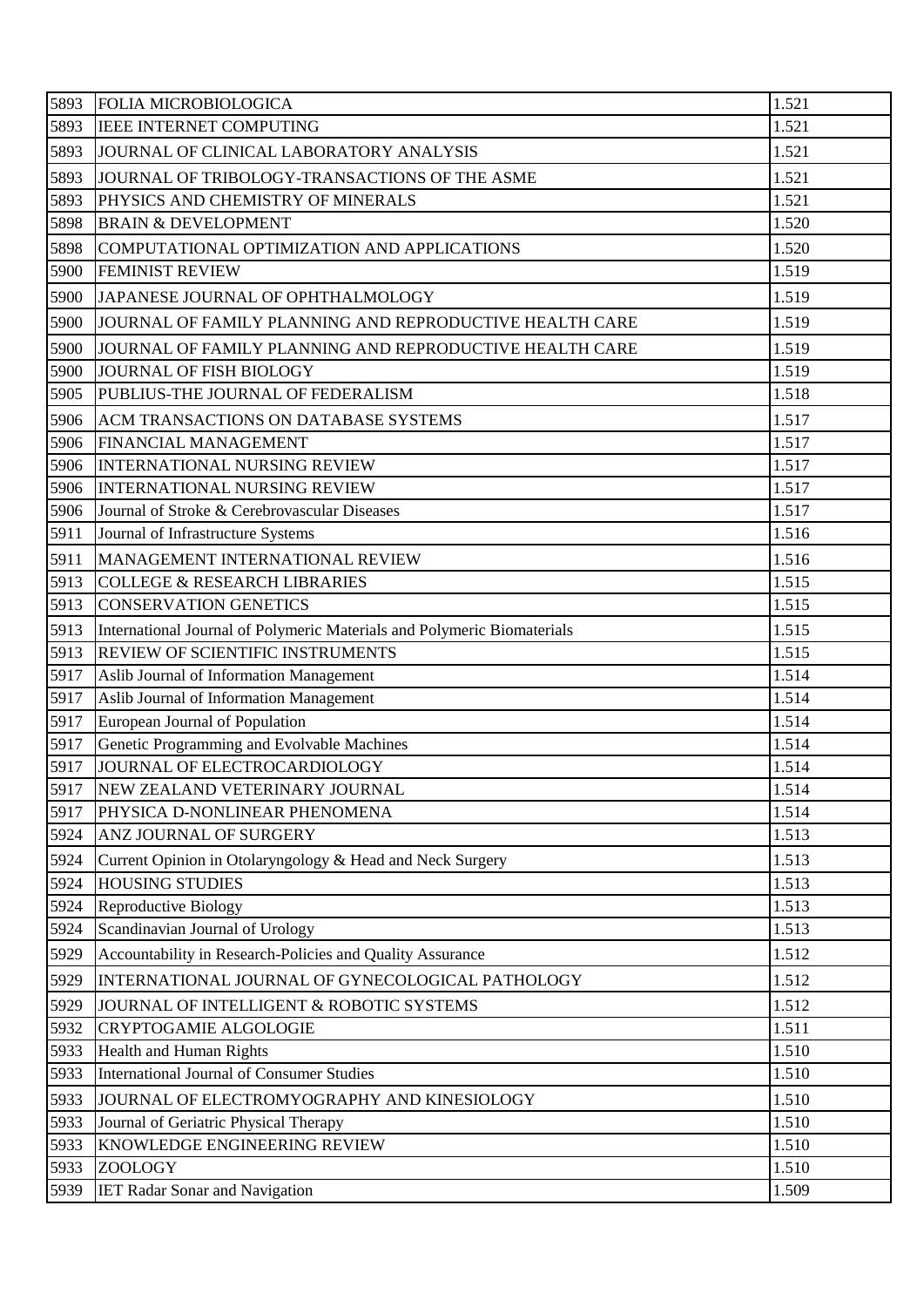| 5939 | JOURNAL OF MONEY CREDIT AND BANKING                               | 1.509 |
|------|-------------------------------------------------------------------|-------|
| 5939 | <b>LUMINESCENCE</b>                                               | 1.509 |
| 5939 | WOOD SCIENCE AND TECHNOLOGY                                       | 1.509 |
| 5943 | <b>Chinese Medicine</b>                                           | 1.508 |
| 5943 | Friction                                                          | 1.508 |
| 5943 | WETLANDS ECOLOGY AND MANAGEMENT                                   | 1.508 |
| 5946 | PHOTOSYNTHETICA                                                   | 1.507 |
| 5947 | ANNALS OF APPLIED PROBABILITY                                     | 1.506 |
| 5947 | <b>Archives of Budo</b>                                           | 1.506 |
| 5949 | PHILOSOPHICAL MAGAZINE                                            | 1.505 |
| 5950 | Atmospheric Science Letters                                       | 1.504 |
| 5950 | JOURNAL OF NONDESTRUCTIVE EVALUATION                              | 1.504 |
| 5952 | Journal of Cognitive Psychology                                   | 1.503 |
| 5953 | TRANSACTIONS OF THE AMERICAN FISHERIES SOCIETY                    | 1.502 |
| 5954 | <b>AQUATIC ECOLOGY</b>                                            | 1.500 |
| 5954 | Critical Perspectives on Accounting                               | 1.500 |
| 5954 | Ethics and Information Technology                                 | 1.500 |
| 5954 | <b>Evolutionary Bioinformatics</b>                                | 1.500 |
| 5954 | INTERNATIONAL REVIEW OF HYDROBIOLOGY                              | 1.500 |
| 5954 | International Journal of Critical Infrastructure Protection       | 1.500 |
| 5954 | International Journal on Semantic Web and Information Systems     | 1.500 |
| 5954 | JOURNAL OF FIELD ORNITHOLOGY                                      | 1.500 |
| 5954 | JOURNAL OF MIDWIFERY & WOMENS HEALTH                              | 1.500 |
| 5954 | JOURNAL OF MIDWIFERY & WOMENS HEALTH                              | 1.500 |
| 5954 | Journal of Nutrigenetics and Nutrigenomics                        | 1.500 |
| 5954 | <b>OCEANOLOGIA</b>                                                | 1.500 |
| 5954 | Psychology Health & Medicine                                      | 1.500 |
| 5954 | Psychology Health & Medicine                                      | 1.500 |
| 5954 | RESEARCH IN HIGHER EDUCATION                                      | 1.500 |
| 5954 | Research in Autism Spectrum Disorders                             | 1.500 |
| 5970 | International Journal of Communication                            | 1.498 |
| 5971 | International Journal of Precision Engineering and Manufacturing  | 1.497 |
| 5971 | JAVMA-JOURNAL OF THE AMERICAN VETERINARY MEDICAL ASSOCIATION      | 1.497 |
| 5973 | <b>Applied Clinical Informatics</b>                               | 1.496 |
| 5973 | Discourse-Studies in the Cultural Politics of Education           | 1.496 |
| 5973 | Jornal Brasileiro de Pneumologia                                  | 1.496 |
| 5973 | Journal of Contemporary Brachytherapy                             | 1.496 |
| 5973 | Journal of Veterinary Behavior-Clinical Applications and Research | 1.496 |
| 5978 | <b>Earth Science Informatics</b>                                  | 1.495 |
| 5978 | Journal of Otolaryngology-Head & Neck Surgery                     | 1.495 |
| 5978 | NEUROREHABILITATION                                               | 1.495 |
| 5978 | NEUROREHABILITATION                                               | 1.495 |
| 5978 | <b>SILVA FENNICA</b>                                              | 1.495 |
| 5983 | AMERICAN JOURNAL OF EMERGENCY MEDICINE                            | 1.494 |
| 5983 | International Journal of Sediment Research                        | 1.494 |
| 5983 | JOURNAL OF COMPOSITE MATERIALS                                    | 1.494 |
| 5983 | JOURNAL OF LEARNING DISABILITIES                                  | 1.494 |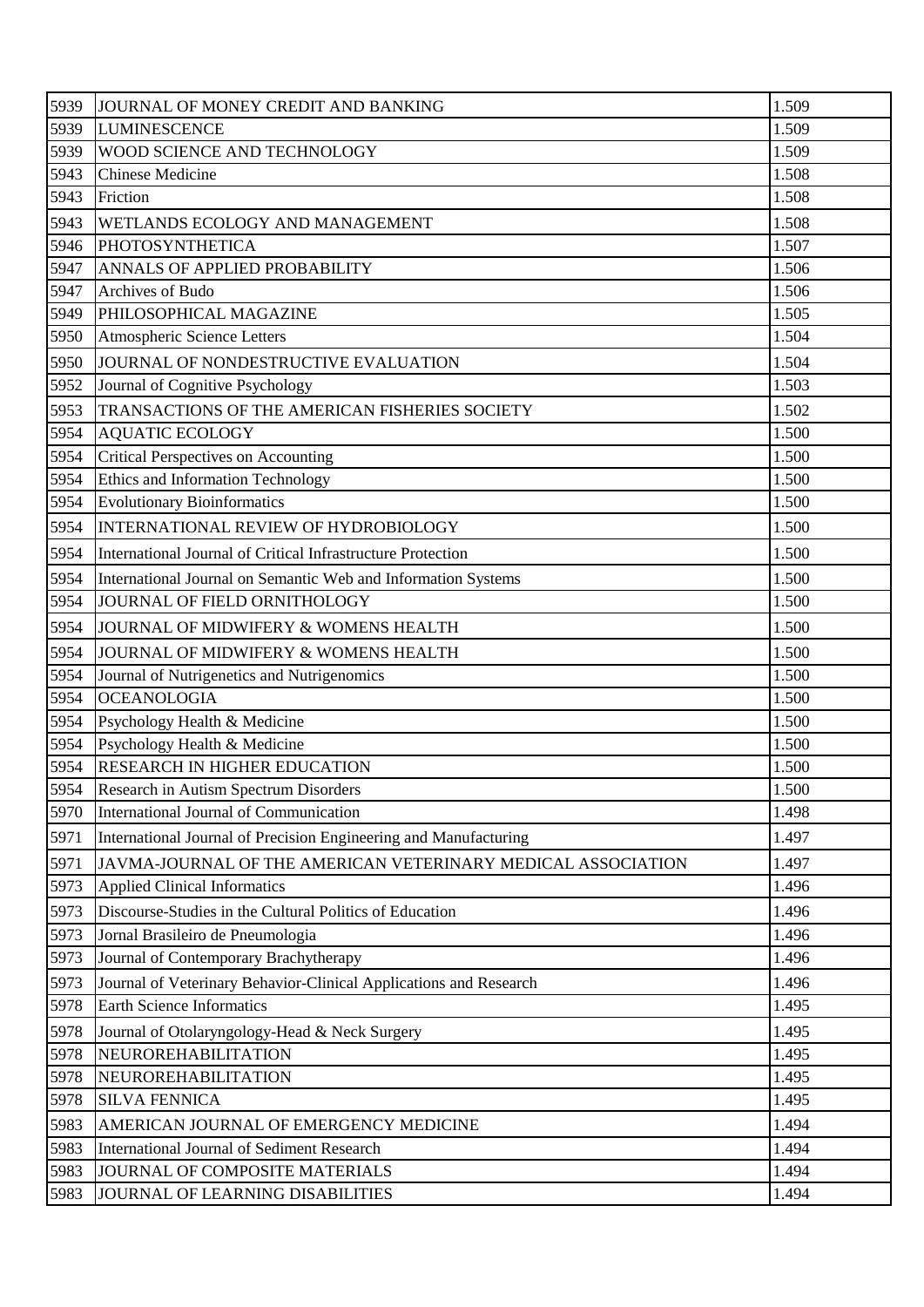| 5983 | JOURNAL OF WATERWAY PORT COASTAL AND OCEAN ENGINEERING         | 1.494 |
|------|----------------------------------------------------------------|-------|
| 5983 | PHYSICAL BIOLOGY                                               | 1.494 |
| 5989 | JOURNAL OF THERMAL STRESSES                                    | 1.493 |
| 5990 | Applications in Plant Sciences                                 | 1.492 |
| 5990 | JOURNAL OF LASER APPLICATIONS                                  | 1.492 |
| 5990 | Nursing in Critical Care                                       | 1.492 |
| 5990 | Nursing in Critical Care                                       | 1.492 |
| 5990 | <b>REVIEW OF GENERAL PSYCHOLOGY</b>                            | 1.492 |
| 5995 | Annals of Surgical Treatment and Research                      | 1.491 |
| 5995 | NEUROPSYCHOBIOLOGY                                             | 1.491 |
| 5995 | SCHOOL EFFECTIVENESS AND SCHOOL IMPROVEMENT                    | 1.491 |
| 5998 | <b>ARCHIVE OF APPLIED MECHANICS</b>                            | 1.490 |
| 5998 | <b>BULLETIN DE LA SOCIETE GEOLOGIQUE DE FRANCE</b>             | 1.490 |
| 6000 | <b>ACM Transactions on Internet Technology</b>                 | 1.489 |
| 6000 | JOURNAL OF MUSCULOSKELETAL & NEURONAL INTERACTIONS             | 1.489 |
| 6000 | JOURNAL OF RURAL HEALTH                                        | 1.489 |
| 6000 | JOURNAL OF RURAL HEALTH                                        | 1.489 |
| 6000 | <b>READING AND WRITING</b>                                     | 1.489 |
| 6005 | <b>IMA Journal of Management Mathematics</b>                   | 1.488 |
| 6005 | IMA Journal of Management Mathematics                          | 1.488 |
| 6005 | JOURNAL OF THERMAL SPRAY TECHNOLOGY                            | 1.488 |
| 6008 | Atmosphere                                                     | 1.487 |
| 6008 | <b>HEALTH COMMUNICATION</b>                                    | 1.487 |
| 6010 | PACE-PACING AND CLINICAL ELECTROPHYSIOLOGY                     | 1.486 |
| 6011 | <b>GEOMICROBIOLOGY JOURNAL</b>                                 | 1.485 |
| 6011 | INTERNATIONAL JOURNAL OF ENVIRONMENTAL HEALTH RESEARCH         | 1.485 |
| 6013 | <b>CHINA JOURNAL</b>                                           | 1.484 |
| 6013 | Journalism                                                     | 1.484 |
| 6015 | ADVANCES IN ATMOSPHERIC SCIENCES                               | 1.483 |
| 6015 | AUSTRALIAN JOURNAL OF MANAGEMENT                               | 1.483 |
| 6015 | JOURNAL OF COMPUTATIONAL NEUROSCIENCE                          | 1.483 |
| 6015 | JOURNAL OF NANOSCIENCE AND NANOTECHNOLOGY                      | 1.483 |
| 6019 | <b>INJURY PREVENTION</b>                                       | 1.482 |
| 6019 | <b>INJURY PREVENTION</b>                                       | 1.482 |
| 6019 | Journal of Occupational Medicine and Toxicology                | 1.482 |
| 6022 | <b>ACTA PROTOZOOLOGICA</b>                                     | 1.481 |
| 6022 | <b>BMC BIOCHEMISTRY</b>                                        | 1.481 |
| 6022 | <b>BMC</b> Oral Health                                         | 1.481 |
| 6022 | <b>ECONOMIC MODELLING</b>                                      | 1.481 |
| 6022 | Hormones-International Journal of Endocrinology and Metabolism | 1.481 |
| 6022 | JOURNAL FUR DIE REINE UND ANGEWANDTE MATHEMATIK                | 1.481 |
| 6022 | Journal of Consumer Behaviour                                  | 1.481 |
| 6022 | Qualitative Research in Psychology                             | 1.481 |
| 6030 | GEOMETRIC AND FUNCTIONAL ANALYSIS                              | 1.480 |
| 6031 | AMERICAN JOURNAL OF HEALTH BEHAVIOR                            | 1.479 |
| 6031 | HYSTRIX-Italian Journal of Mammalogy                           | 1.479 |
| 6031 | Leadership                                                     | 1.479 |
|      |                                                                |       |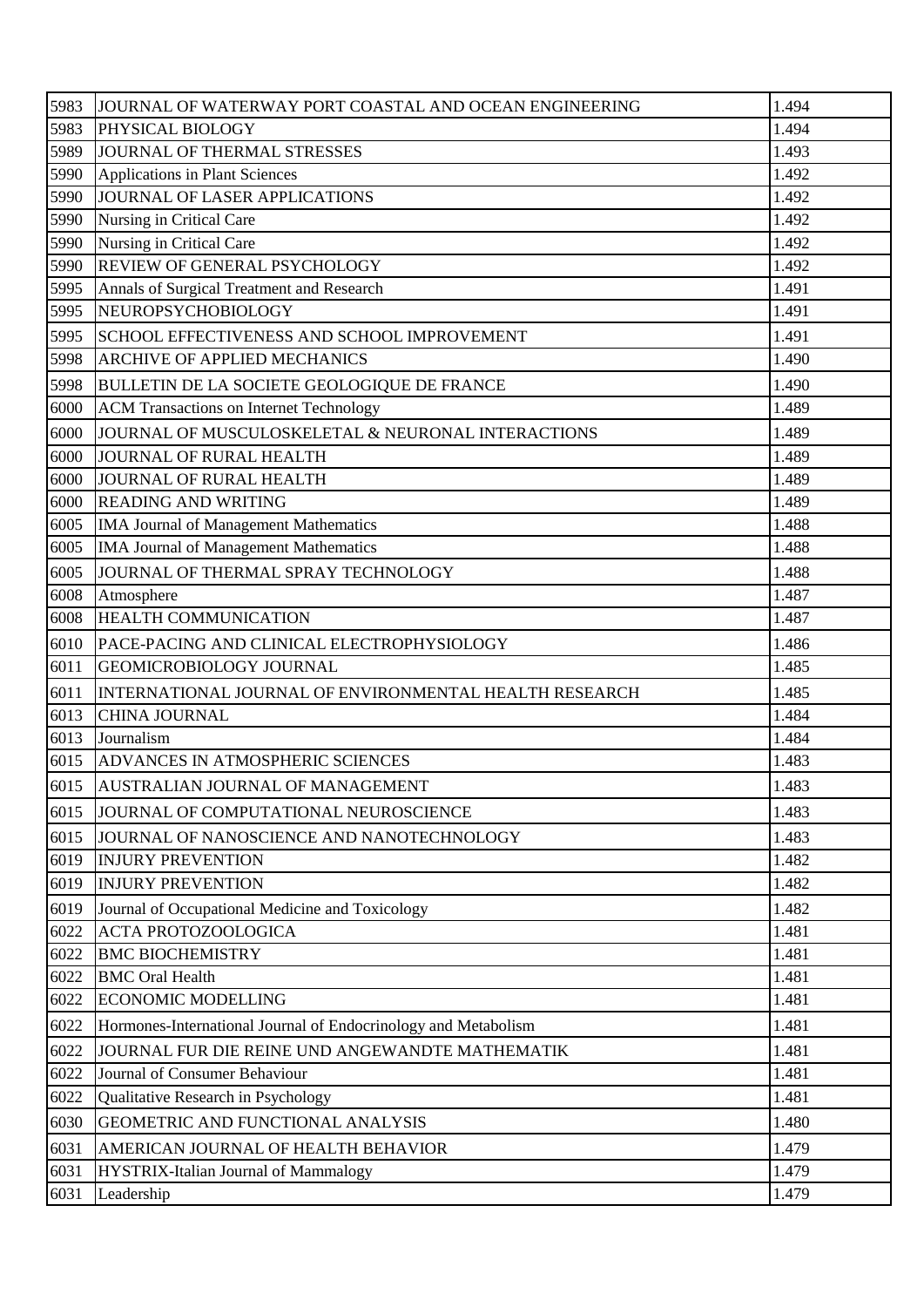| 6031 | Molecular Imaging                                            | 1.479 |
|------|--------------------------------------------------------------|-------|
| 6031 | <b>OBSTETRICAL &amp; GYNECOLOGICAL SURVEY</b>                | 1.479 |
| 6036 | EUROPEAN JOURNAL OF PLANT PATHOLOGY                          | 1.478 |
| 6036 | <b>Emergency Medicine Australasia</b>                        | 1.478 |
| 6036 | Oral and Maxillofacial Surgery Clinics of North America      | 1.478 |
| 6039 | <b>Chinese Sociological Review</b>                           | 1.476 |
| 6039 | <b>FEMINIST ECONOMICS</b>                                    | 1.476 |
| 6039 | Journal of Bridge Engineering                                | 1.476 |
| 6039 | Leisure Studies                                              | 1.476 |
| 6043 | <b>CLINICS IN SPORTS MEDICINE</b>                            | 1.475 |
| 6043 | IMMUNOPHARMACOLOGY AND IMMUNOTOXICOLOGY                      | 1.475 |
| 6045 | <b>Chemosensory Perception</b>                               | 1.474 |
| 6045 | International Journal of Science and Mathematics Education   | 1.474 |
| 6045 | Review of Public Personnel Administration                    | 1.474 |
| 6048 | <b>CLEAN-Soil Air Water</b>                                  | 1.473 |
| 6048 | JOURNAL OF VECTOR ECOLOGY                                    | 1.473 |
| 6050 | ACTA VETERINARIA SCANDINAVICA                                | 1.472 |
| 6050 | AMERICAN JOURNAL OF ORTHODONTICS AND DENTOFACIAL ORTHOPEDICS | 1.472 |
| 6050 | <b>Annals of Dermatology</b>                                 | 1.472 |
| 6050 | EUROPEAN BIOPHYSICS JOURNAL WITH BIOPHYSICS LETTERS          | 1.472 |
| 6050 | Geoheritage                                                  | 1.472 |
| 6050 | NUCLEAR MEDICINE COMMUNICATIONS                              | 1.472 |
| 6056 | <b>FIRE TECHNOLOGY</b>                                       | 1.471 |
| 6056 | <b>Frontiers of Materials Science</b>                        | 1.471 |
| 6056 | JOURNAL OF CLUSTER SCIENCE                                   | 1.471 |
| 6056 | Journal of Bone Oncology                                     | 1.471 |
| 6056 | <b>LANGUAGE AND SPEECH</b>                                   | 1.471 |
| 6056 | <b>LANGUAGE AND SPEECH</b>                                   | 1.471 |
| 6062 | <b>ARCHAEOMETRY</b>                                          | 1.470 |
| 6063 | <b>COMPARATIVE POLITICS</b>                                  | 1.469 |
| 6063 | International Journal of Electrochemical Science             | 1.469 |
| 6063 | JOURNAL OF BIOLOGICAL REGULATORS AND HOMEOSTATIC AGENTS      | 1.469 |
| 6063 | Journal of Linguistic Anthropology                           | 1.469 |
| 6063 | MEDICAL PRINCIPLES AND PRACTICE                              | 1.469 |
| 6068 | <b>Brazilian Journal of Infectious Diseases</b>              | 1.468 |
| 6068 | JOURNAL OF ORNITHOLOGY                                       | 1.468 |
| 6068 | Orthopaedics & Traumatology-Surgery & Research               | 1.468 |
| 6068 | <b>VISUAL COMPUTER</b>                                       | 1.468 |
| 6072 | Differences-A Journal of Feminist Cultural Studies           | 1.467 |
| 6072 | Romanian Reports in Physics                                  | 1.467 |
| 6072 | SYSTEMATIC AND APPLIED ACAROLOGY                             | 1.467 |
| 6075 | <b>WASHINGTON LAW REVIEW</b>                                 | 1.466 |
| 6076 | <b>CRYOGENICS</b>                                            | 1.465 |
| 6076 | PATHOLOGY INTERNATIONAL                                      | 1.465 |
| 6076 | PEDIATRIC RADIOLOGY                                          | 1.465 |
| 6076 | <b>RAND JOURNAL OF ECONOMICS</b>                             | 1.465 |
| 6080 | <b>Bayesian Analysis</b>                                     | 1.464 |
| 6080 | <b>EDUCATIONAL REVIEW</b>                                    | 1.464 |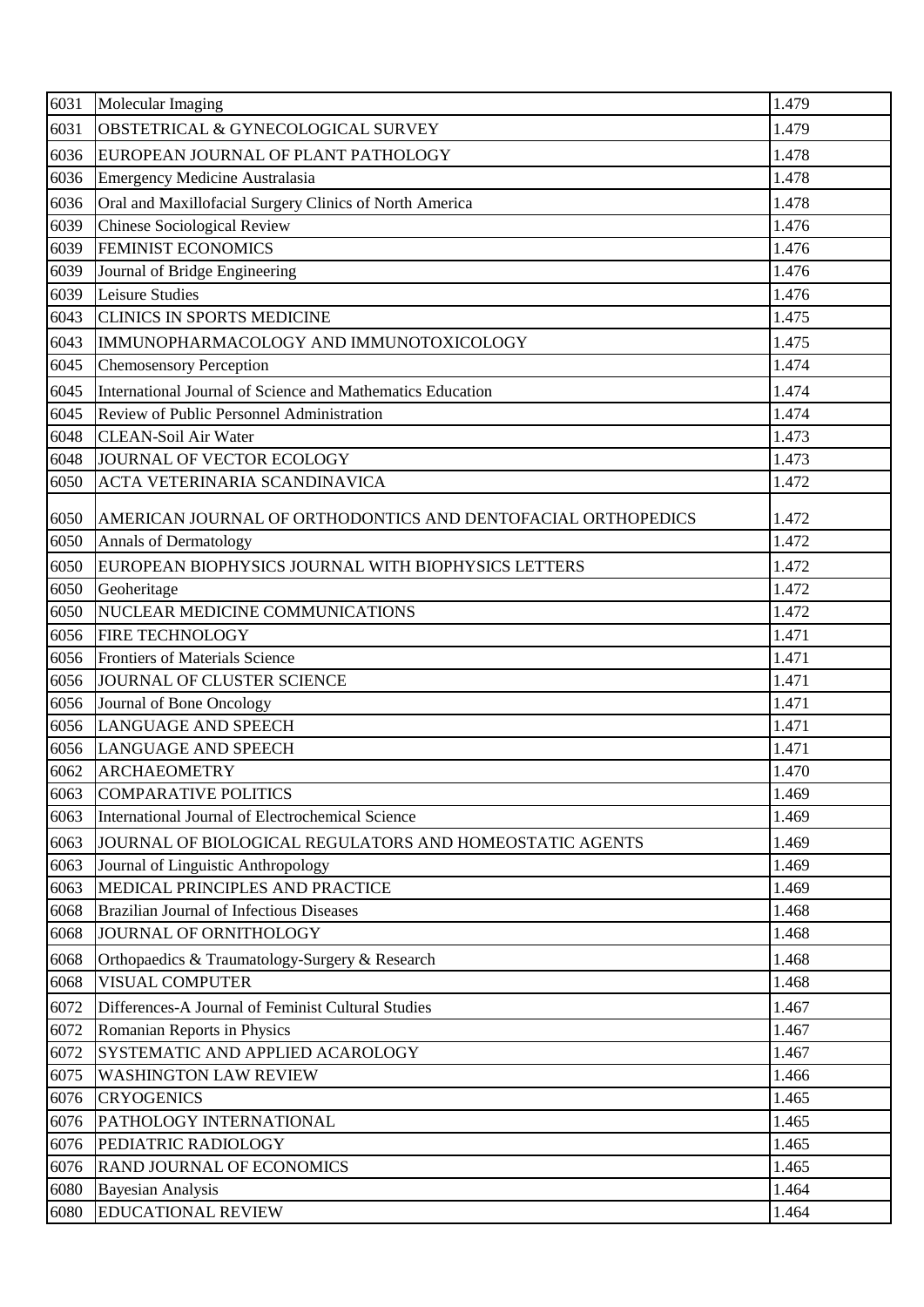| 6080 | EUROPEAN PHYSICAL JOURNAL E                                             | 1.464 |
|------|-------------------------------------------------------------------------|-------|
| 6083 | <b>CHEMISTRY AND ECOLOGY</b>                                            | 1.463 |
| 6083 | <b>IET Nanobiotechnology</b>                                            | 1.463 |
| 6083 | JOURNAL OF SOCIAL ISSUES                                                | 1.463 |
| 6083 | <b>SOUTHERN CALIFORNIA LAW REVIEW</b>                                   | 1.463 |
| 6083 | Self and Identity                                                       | 1.463 |
| 6088 | <b>ANIMAL WELFARE</b>                                                   | 1.462 |
| 6088 | CANADIAN JOURNAL OF MICROBIOLOGY                                        | 1.462 |
| 6088 | <b>EXCLI</b> Journal                                                    | 1.462 |
| 6088 | JOURNAL OF INSECT CONSERVATION                                          | 1.462 |
| 6092 | <b>ANTARCTIC SCIENCE</b>                                                | 1.461 |
| 6092 | <b>AQUACULTURE RESEARCH</b>                                             | 1.461 |
| 6092 | EUROPEAN PHYSICAL JOURNAL B                                             | 1.461 |
| 6092 | International Journal of Qualitative Studies on Health and Well-Being   | 1.461 |
| 6092 | JOURNAL OF FLUORESCENCE                                                 | 1.461 |
| 6092 | PHYSIOLOGICAL RESEARCH                                                  | 1.461 |
| 6098 | CENTRAL EUROPEAN JOURNAL OF CHEMISTRY                                   | 1.460 |
| 6098 | Journal of Pediatric Health Care                                        | 1.460 |
| 6098 | Journal of Pediatric Health Care                                        | 1.460 |
| 6098 | SOLDERING & SURFACE MOUNT TECHNOLOGY                                    | 1.460 |
| 6098 | Theoretical Biology and Medical Modelling                               | 1.460 |
| 6103 | Canadian Journal of Infectious Diseases & Medical Microbiology          | 1.459 |
| 6103 | JOURNAL OF ENGINEERING DESIGN                                           | 1.459 |
| 6103 | JOURNAL OF KOREAN MEDICAL SCIENCE                                       | 1.459 |
| 6106 | <b>ACM Transactions on Algorithms</b>                                   | 1.458 |
| 6106 | <b>ANDROLOGIA</b>                                                       | 1.458 |
| 6106 | JOURNAL OF SOCIAL POLICY                                                | 1.458 |
| 6109 | <b>GRASS AND FORAGE SCIENCE</b>                                         | 1.457 |
| 6109 | INTERNATIONAL JOURNAL OF BIOLOGICAL MARKERS                             | 1.457 |
| 6109 | International Review of Financial Analysis                              | 1.457 |
| 6109 | <b>Police Quarterly</b>                                                 | 1.457 |
| 6109 | Symmetry-Basel                                                          | 1.457 |
| 6114 | ECONOMICS OF EDUCATION REVIEW                                           | 1.456 |
| 6115 | <b>ACTA PHYSICA SLOVACA</b>                                             | 1.455 |
| 6115 | AMERICAN JOURNAL OF PERINATOLOGY                                        | 1.455 |
| 6115 | APPLIED PHYSICS A-MATERIALS SCIENCE & PROCESSING                        | 1.455 |
| 6115 | <b>BEHAVIOR MODIFICATION</b>                                            | 1.455 |
| 6115 | <b>CHAOS SOLITONS &amp; FRACTALS</b>                                    | 1.455 |
| 6115 | JOURNAL OF URBAN PLANNING AND DEVELOPMENT                               | 1.455 |
| 6115 | JOURNAL OF URBAN PLANNING AND DEVELOPMENT                               | 1.455 |
| 6115 | Molecular Cytogenetics                                                  | 1.455 |
| 6123 | International Journal of Green Energy                                   | 1.454 |
| 6124 | BIRTH DEFECTS RESEARCH PART B-DEVELOPMENTAL AND REPRODUCTIVE TOXICOLOGY | 1.453 |
| 6124 | Journal of Travel & Tourism Marketing                                   | 1.453 |
| 6126 | <b>Botanical Studies</b>                                                | 1.452 |
| 6126 | Journal of Prosthodontics-Implant Esthetic and Reconstructive Dentistry | 1.452 |
| 6128 | CLINICAL NEUROPHARMACOLOGY                                              | 1.451 |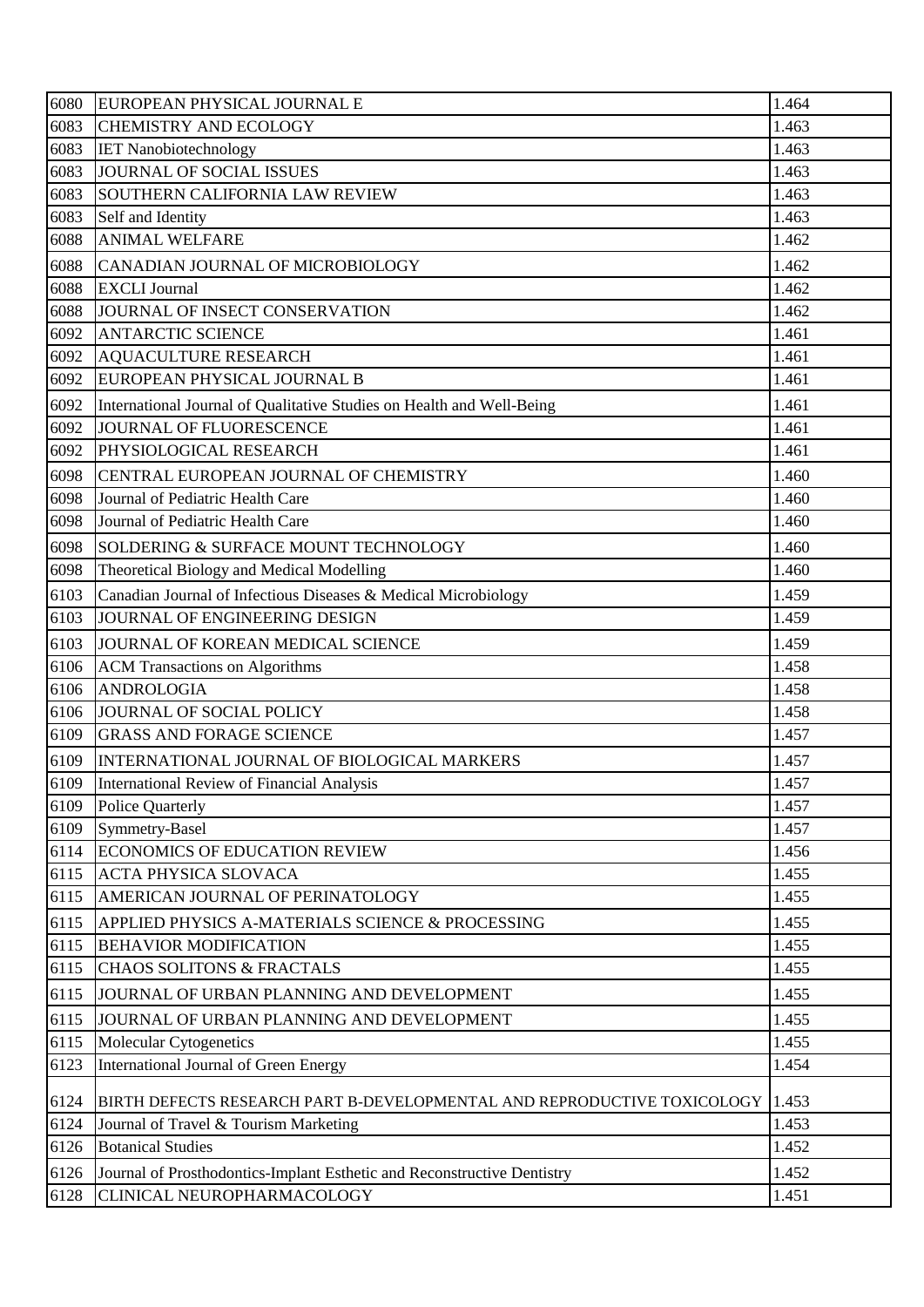| 6128 | <b>IIE TRANSACTIONS</b>                                                                                 | 1.451 |
|------|---------------------------------------------------------------------------------------------------------|-------|
| 6128 | JOURNAL OF LIMNOLOGY                                                                                    | 1.451 |
| 6131 | ADAPTED PHYSICAL ACTIVITY QUARTERLY                                                                     | 1.450 |
| 6131 | JOURNAL OF SURFACTANTS AND DETERGENTS                                                                   | 1.450 |
| 6131 | JOURNAL OF THE PHYSICAL SOCIETY OF JAPAN                                                                | 1.450 |
| 6131 | SIAM JOURNAL ON CONTROL AND OPTIMIZATION                                                                | 1.450 |
| 6131 | Scandinavian Journal of Management                                                                      | 1.450 |
| 6136 | OPTO-ELECTRONICS REVIEW                                                                                 | 1.449 |
| 6136 | POLYMER ENGINEERING AND SCIENCE                                                                         | 1.449 |
| 6136 | <b>PSYCHIATRIC QUARTERLY</b>                                                                            | 1.449 |
| 6139 | <b>BIOMETRIKA</b>                                                                                       | 1.448 |
| 6139 | <b>BULLETIN OF THE AMERICAN MATHEMATICAL SOCIETY</b>                                                    | 1.448 |
| 6139 | PROCEEDINGS OF THE INSTITUTION OF MECHANICAL ENGINEERS PART E-JOURNAL OF PROCESS MECHANICAL ENGINEERING | 1.448 |
| 6142 | JOURNAL OF VENOMOUS ANIMALS AND TOXINS INCLUDING TROPICAL DISEASES                                      | 1.447 |
| 6142 | Waves in Random and Complex Media                                                                       | 1.447 |
| 6144 | American Economic Journal-Microeconomics                                                                | 1.446 |
| 6144 | Journal of Dual Diagnosis                                                                               | 1.446 |
| 6144 | Journal of Wound Care                                                                                   | 1.446 |
| 6144 | Magnetic Resonance Imaging Clinics of North America                                                     | 1.446 |
| 6144 | SCANDINAVIAN JOURNAL OF CLINICAL & LABORATORY INVESTIGATION                                             | 1.446 |
| 6149 | CHILD CARE HEALTH AND DEVELOPMENT                                                                       | 1.445 |
| 6149 | CHILD CARE HEALTH AND DEVELOPMENT                                                                       | 1.445 |
| 6151 | <b>COGNITIVE DEVELOPMENT</b>                                                                            | 1.444 |
| 6151 | INTERNATIONAL JOURNAL OF FOOD SCIENCES AND NUTRITION                                                    | 1.444 |
| 6151 | PHYSICAL REVIEW SPECIAL TOPICS-ACCELERATORS AND BEAMS                                                   | 1.444 |
| 6151 | SCANDINAVIAN JOURNAL OF ECONOMICS                                                                       | 1.444 |
| 6151 | Society and Mental Health                                                                               | 1.444 |
| 6156 | <b>TEXTILE RESEARCH JOURNAL</b>                                                                         | 1.443 |
| 6157 | <b>Global Health Promotion</b>                                                                          | 1.442 |
| 6157 | PHARMACOLOGY                                                                                            | 1.442 |
| 6157 | <b>RADIATION MEASUREMENTS</b>                                                                           | 1.442 |
| 6160 | Arthropod-Plant Interactions                                                                            | 1.441 |
| 6160 | Journal of Theoretical and Applied Electronic Commerce Research                                         | 1.441 |
| 6160 | OCCUPATIONAL MEDICINE-OXFORD                                                                            | 1.441 |
| 6163 | <b>CHEMISTRY &amp; BIODIVERSITY</b>                                                                     | 1.440 |
| 6163 | <b>CONTRIBUTIONS TO PLASMA PHYSICS</b>                                                                  | 1.440 |
| 6163 | Crisis-The Journal of Crisis Intervention and Suicide Prevention                                        | 1.440 |
| 6163 | Journal of Computing in Higher Education                                                                | 1.440 |
| 6163 | Journal of Youth Studies                                                                                | 1.440 |
| 6163 | <b>SMALL GROUP RESEARCH</b>                                                                             | 1.440 |
| 6169 | ALLERGOLOGIA ET IMMUNOPATHOLOGIA                                                                        | 1.439 |
| 6169 | INTERNATIONAL JOURNAL OF SPELEOLOGY                                                                     | 1.439 |
| 6169 | <b>International Gambling Studies</b>                                                                   | 1.439 |
| 6169 | Journal of Infection and Public Health                                                                  | 1.439 |
| 6173 | AMERICAN REVIEW OF PUBLIC ADMINISTRATION                                                                | 1.438 |
| 6173 | IEEE INSTRUMENTATION & MEASUREMENT MAGAZINE                                                             | 1.438 |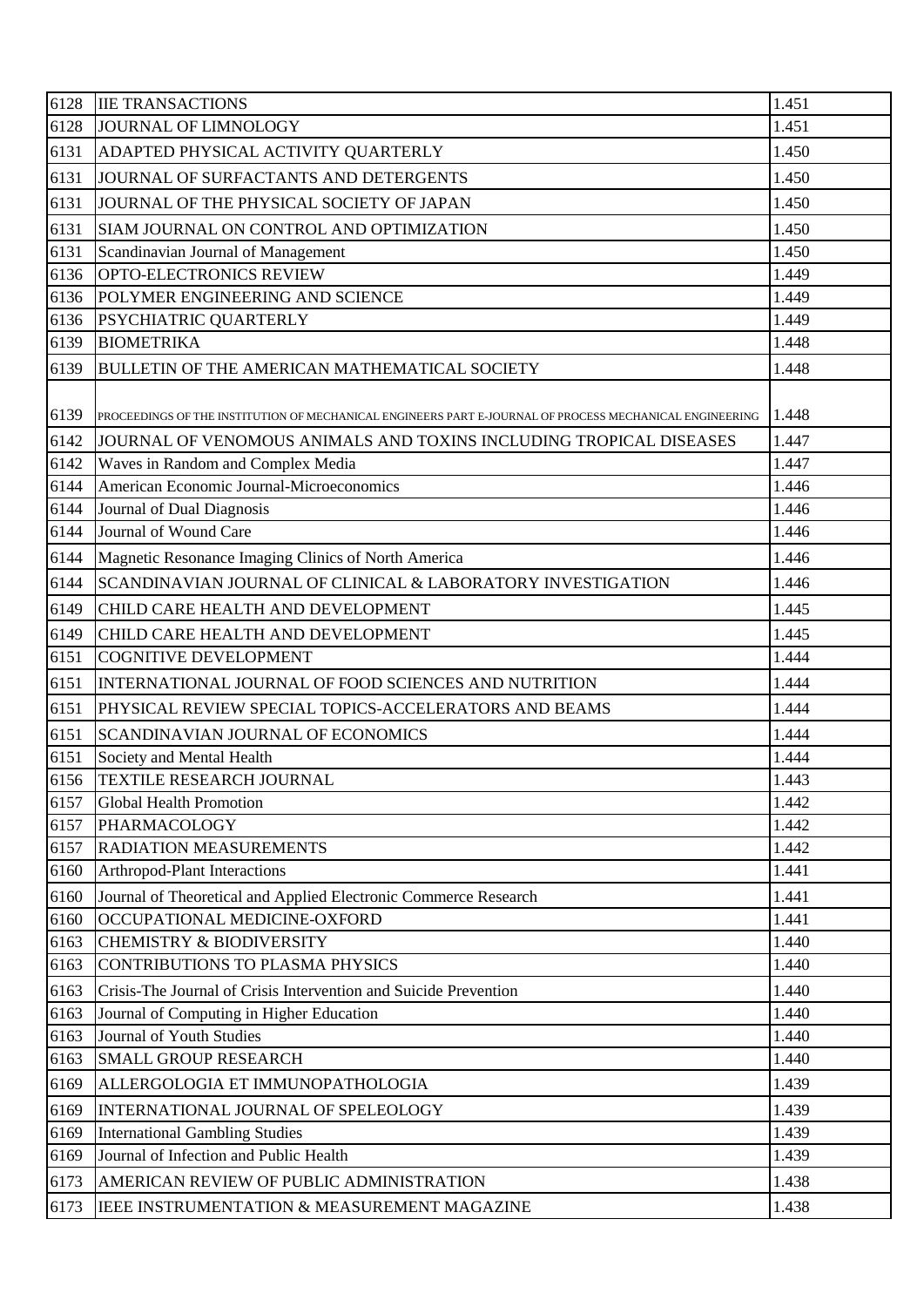| 6173 | JOURNAL OF BASIC MICROBIOLOGY                                                                             | 1.438 |
|------|-----------------------------------------------------------------------------------------------------------|-------|
| 6173 | Nanotechnology Reviews                                                                                    | 1.438 |
| 6173 | SCANDINAVIAN JOURNAL OF CARING SCIENCES                                                                   | 1.438 |
| 6178 | JOURNAL OF FLUIDS ENGINEERING-TRANSACTIONS OF THE ASME                                                    | 1.437 |
| 6178 | JOURNAL OF PLANT BIOLOGY                                                                                  | 1.437 |
| 6178 | <b>WOMEN &amp; HEALTH</b>                                                                                 | 1.437 |
| 6181 | <b>BIOLOGY OF SPORT</b>                                                                                   | 1.436 |
| 6181 | Complementary Therapies in Clinical Practice                                                              | 1.436 |
| 6181 | <b>International Journal of Computerized Dentistry</b>                                                    | 1.436 |
| 6181 | JOURNAL OF APPLIED BEHAVIORAL SCIENCE                                                                     | 1.436 |
| 6181 | JOURNAL OF TOXICOLOGICAL SCIENCES                                                                         | 1.436 |
| 6181 | <b>PSYCHOSOMATICS</b>                                                                                     | 1.436 |
| 6181 | <b>PSYCHOSOMATICS</b>                                                                                     | 1.436 |
| 6188 | <b>CYBERNETICS AND SYSTEMS</b>                                                                            | 1.434 |
| 6189 | JOURNAL OF ADOLESCENT RESEARCH                                                                            | 1.433 |
| 6189 | Journal of Applied Biomedicine                                                                            | 1.433 |
| 6189 | SIAM JOURNAL ON COMPUTING                                                                                 | 1.433 |
| 6192 | VIRAL IMMUNOLOGY                                                                                          | 1.432 |
| 6192 | ZEITSCHRIFT FUR NATURFORSCHUNG SECTION A-A JOURNAL OF PHYSICAL SCIENCES                                   | 1.432 |
| 6194 | Anatomical Record-Advances in Integrative Anatomy and Evolutionary Biology                                | 1.431 |
| 6194 | <b>GEOBIOS</b>                                                                                            | 1.431 |
| 6194 | Journal of Adolescent and Young Adult Oncology                                                            | 1.431 |
| 6194 | <b>VIRUS GENES</b>                                                                                        | 1.431 |
| 6194 | WORLD BANK ECONOMIC REVIEW                                                                                | 1.431 |
| 6199 | POLYMER BULLETIN                                                                                          | 1.430 |
| 6200 | CANADIAN PSYCHOLOGY-PSYCHOLOGIE CANADIENNE                                                                | 1.429 |
| 6200 | <b>CCAMLR SCIENCE</b>                                                                                     | 1.429 |
| 6200 | Journal of Hydro-environment Research                                                                     | 1.429 |
| 6200 | <b>MAMMALIAN BIOLOGY</b>                                                                                  | 1.429 |
| 6204 | European Law Journal                                                                                      | 1.427 |
| 6204 | INTERNATIONAL JOURNAL OF FOOD PROPERTIES                                                                  | 1.427 |
| 6204 | INTERNATIONAL JOURNAL OF PRESSURE VESSELS AND PIPING                                                      | 1.427 |
| 6204 | <b>LIMNOLOGICA</b>                                                                                        | 1.427 |
| 6204 | PERSONNEL REVIEW                                                                                          | 1.427 |
| 6204 | SOUTH AFRICAN JOURNAL OF BOTANY                                                                           | 1.427 |
| 6210 | ENVIRONMENTAL ENGINEERING SCIENCE                                                                         | 1.426 |
| 6210 | <b>FAMILY RELATIONS</b>                                                                                   | 1.426 |
| 6210 | Geochronometria                                                                                           | 1.426 |
| 6210 | PHYSICS AND CHEMISTRY OF THE EARTH                                                                        | 1.426 |
| 6210 | <b>REVIEWS IN MATHEMATICAL PHYSICS</b>                                                                    | 1.426 |
| 6210 | TRANSACTIONS OF THE AMERICAN MATHEMATICAL SOCIETY                                                         | 1.426 |
| 6216 | <b>Communications in Mathematical Sciences</b>                                                            | 1.425 |
|      |                                                                                                           |       |
| 6216 | JOURNAL OF ENVIRONMENTAL SCIENCE AND HEALTH PART A-TOXIC/HAZARDOUS SUBSTANCES & ENVIRONMENTAL ENGINEERING | 1.425 |
| 6216 | JOURNAL OF MOLECULAR MODELING                                                                             | 1.425 |
| 6216 | JOURNAL OF SOCIAL AND PERSONAL RELATIONSHIPS                                                              | 1.425 |
| 6220 | Advances in Production Engineering & Management                                                           | 1.424 |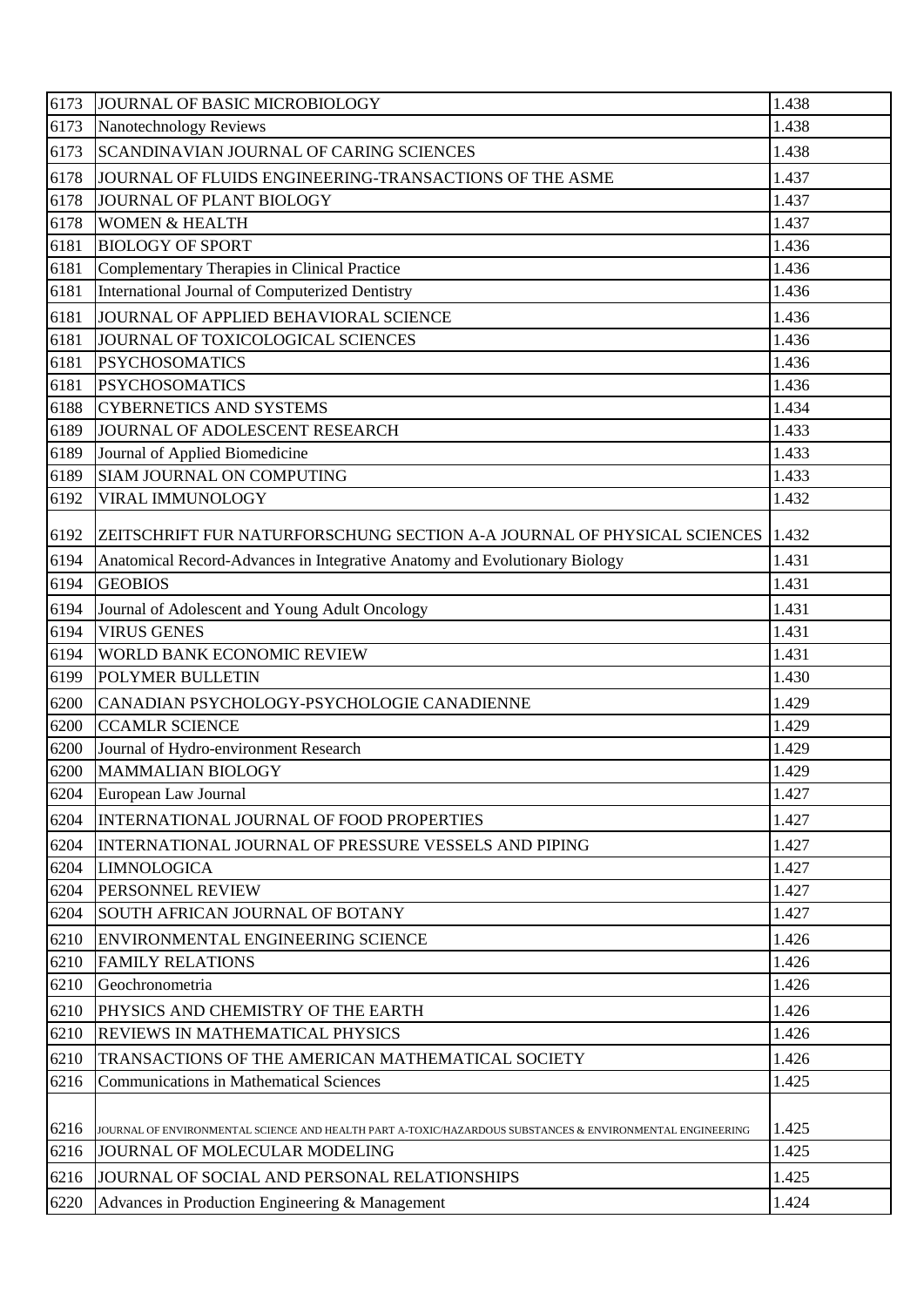| 6220 | CANADIAN JOURNAL OF PLANT PATHOLOGY                                                 | 1.424 |
|------|-------------------------------------------------------------------------------------|-------|
| 6220 | Iranian Journal of Basic Medical Sciences                                           | 1.424 |
| 6220 | JOURNAL OF REPRODUCTION AND DEVELOPMENT                                             | 1.424 |
| 6220 | <b>Structural Concrete</b>                                                          | 1.424 |
| 6220 | THORACIC AND CARDIOVASCULAR SURGEON                                                 | 1.424 |
| 6226 | British Journal of Politics & International Relations                               | 1.423 |
| 6226 | <b>CLINICAL MEDICINE</b>                                                            | 1.423 |
| 6226 | <b>Creativity and Innovation Management</b>                                         | 1.423 |
| 6226 | <b>VIOLENCE AGAINST WOMEN</b>                                                       | 1.423 |
| 6230 | <b>BMC</b> Surgery                                                                  | 1.422 |
| 6230 | DEVELOPMENT GENES AND EVOLUTION                                                     | 1.422 |
| 6230 | <b>IRANIAN POLYMER JOURNAL</b>                                                      | 1.422 |
| 6230 | Infectious Agents and Cancer                                                        | 1.422 |
| 6230 | JOURNAL OF BIOSCIENCES                                                              | 1.422 |
| 6230 | <b>Plant Biotechnology Reports</b>                                                  | 1.422 |
| 6236 | ASIAN JOURNAL OF CONTROL                                                            | 1.421 |
| 6236 | JOURNAL OF THE AMERICAN OIL CHEMISTS SOCIETY                                        | 1.421 |
| 6238 | International Journal of Applied Mathematics and Computer Science                   | 1.420 |
| 6238 | JOURNAL OF AFRICAN EARTH SCIENCES                                                   | 1.420 |
| 6238 | JOURNAL OF HELMINTHOLOGY                                                            | 1.420 |
| 6238 | <b>LASER AND PARTICLE BEAMS</b>                                                     | 1.420 |
| 6242 | Criminology & Public Policy                                                         | 1.419 |
| 6242 | <b>Educational Measurement-Issues and Practice</b>                                  | 1.419 |
| 6242 | Health Care Management Science                                                      | 1.419 |
| 6242 | <b>ILR Review</b>                                                                   | 1.419 |
| 6242 | JOURNAL OF CHEMICAL EDUCATION                                                       | 1.419 |
| 6247 | <b>KINDHEIT UND ENTWICKLUNG</b>                                                     | 1.418 |
| 6247 | MINIMALLY INVASIVE THERAPY & ALLIED TECHNOLOGIES                                    | 1.418 |
| 6247 | Phytochemistry Letters                                                              | 1.418 |
| 6247 | ROFO-FORTSCHRITTE AUF DEM GEBIET DER RONTGENSTRAHLEN UND DER BILDGEBENDEN VERFAHREN | 1.418 |
| 6251 | <b>ACTA ETHOLOGICA</b>                                                              | 1.417 |
| 6251 | JOURNAL OF FOOD PROTECTION                                                          | 1.417 |
| 6251 | JOURNAL OF TURBULENCE                                                               | 1.417 |
| 6254 | Oral Surgery Oral Medicine Oral Pathology Oral Radiology                            | 1.416 |
| 6255 | <b>Annual Review of Financial Economics</b>                                         | 1.415 |
| 6255 | Croatian Journal of Forest Engineering                                              | 1.415 |
| 6255 | GYNECOLOGIC AND OBSTETRIC INVESTIGATION                                             | 1.415 |
| 6255 | INTERNATIONAL JOURNAL OF INDUSTRIAL ERGONOMICS                                      | 1.415 |
| 6255 | INTERNATIONAL JOURNAL OF INDUSTRIAL ERGONOMICS                                      | 1.415 |
| 6260 | Cooperation and Conflict                                                            | 1.414 |
| 6260 | EUROPEAN JOURNAL OF MEDICAL RESEARCH                                                | 1.414 |
| 6260 | Environmental Communication-A Journal of Nature and Culture                         | 1.414 |
| 6260 | Journal of English for Academic Purposes                                            | 1.414 |
| 6260 | <b>Lubrication Science</b>                                                          | 1.414 |
| 6265 | BIOTECHNOLOGY AND APPLIED BIOCHEMISTRY                                              | 1.413 |
| 6265 | DENTAL TRAUMATOLOGY                                                                 | 1.413 |
| 6265 | JOURNAL OF SPORT REHABILITATION                                                     | 1.413 |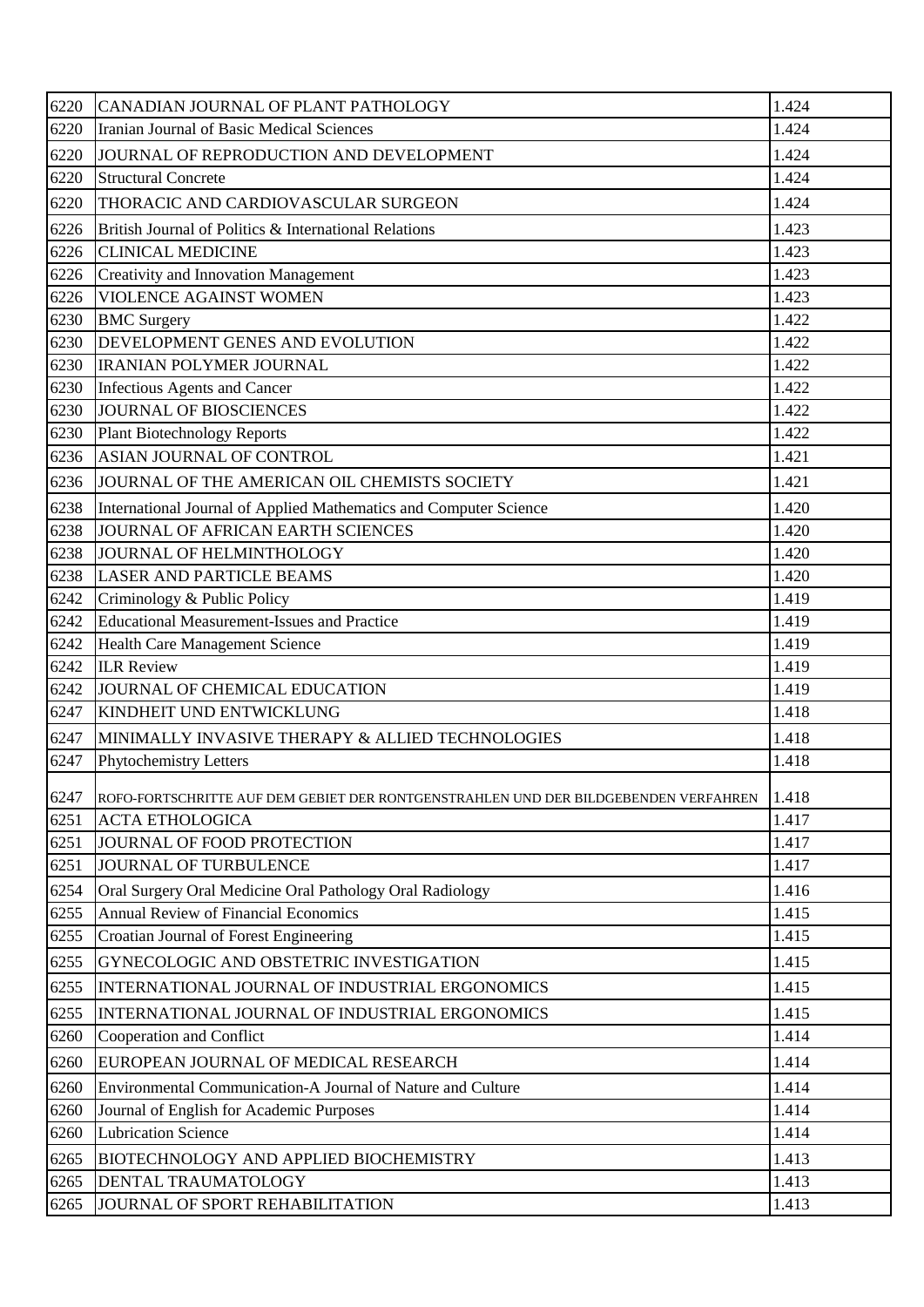| 6268 | Annals of Telecommunications                              | 1.412 |
|------|-----------------------------------------------------------|-------|
| 6268 | BULLETIN OF ENVIRONMENTAL CONTAMINATION AND TOXICOLOGY    | 1.412 |
| 6268 | JOURNAL OF ADDICTIVE DISEASES                             | 1.412 |
| 6268 | NATIONAL MEDICAL JOURNAL OF INDIA                         | 1.412 |
| 6272 | METEOROLOGICAL APPLICATIONS                               | 1.411 |
| 6273 | <b>INTERACTING WITH COMPUTERS</b>                         | 1.410 |
| 6273 | <b>INTERACTING WITH COMPUTERS</b>                         | 1.410 |
| 6275 | ACM Transactions on Reconfigurable Technology and Systems | 1.409 |
| 6275 | JOURNAL OF DAIRY RESEARCH                                 | 1.409 |
| 6275 | <b>LANGUAGE IN SOCIETY</b>                                | 1.409 |
| 6275 | OPTOMETRY AND VISION SCIENCE                              | 1.409 |
| 6279 | <b>ENDOCRINE RESEARCH</b>                                 | 1.408 |
| 6279 | EUROPEAN JOURNAL OF COMMUNICATION                         | 1.408 |
| 6279 | <b>MUSICAE SCIENTIAE</b>                                  | 1.408 |
| 6279 | <b>PSYCHOLOGY CRIME &amp; LAW</b>                         | 1.408 |
| 6283 | <b>ADVANCED COMPOSITE MATERIALS</b>                       | 1.407 |
| 6283 | <b>CALCOLO</b>                                            | 1.407 |
| 6283 | JOURNAL OF DIGITAL IMAGING                                | 1.407 |
| 6283 | Journal of the Iranian Chemical Society                   | 1.407 |
| 6287 | Chinese Journal of International Politics                 | 1.406 |
| 6287 | NORDIC JOURNAL OF PSYCHIATRY                              | 1.406 |
| 6287 | NORDIC JOURNAL OF PSYCHIATRY                              | 1.406 |
| 6287 | <b>Psychiatry Investigation</b>                           | 1.406 |
| 6287 | Psychiatry Investigation                                  | 1.406 |
| 6292 | Annals of General Psychiatry                              | 1.405 |
| 6292 | Annals of General Psychiatry                              | 1.405 |
| 6292 | <b>BOSTON UNIVERSITY LAW REVIEW</b>                       | 1.405 |
| 6292 | JOURNAL OF ALGEBRAIC GEOMETRY                             | 1.405 |
| 6292 | Journal of Foot and Ankle Research                        | 1.405 |
| 6292 | MACROMOLECULAR RESEARCH                                   | 1.405 |
| 6292 | <b>MINERVA</b>                                            | 1.405 |
| 6292 | <b>SECOND LANGUAGE RESEARCH</b>                           | 1.405 |
| 6292 | WORLD WIDE WEB-INTERNET AND WEB INFORMATION SYSTEMS       | 1.405 |
| 6301 | PHYSICA C-SUPERCONDUCTIVITY AND ITS APPLICATIONS          | 1.404 |
| 6302 | JOURNAL OF NEUROLINGUISTICS                               | 1.403 |
| 6302 | JOURNAL OF NEUROLINGUISTICS                               | 1.403 |
| 6302 | MOLECULAR AND CELLULAR PROBES                             | 1.403 |
| 6305 | <b>CHROMATOGRAPHIA</b>                                    | 1.402 |
| 6306 | <b>ADVANCES IN SPACE RESEARCH</b>                         | 1.401 |
| 6306 | REVISTA ESPANOLA DE ENFERMEDADES DIGESTIVAS               | 1.401 |
| 6306 | Road Materials and Pavement Design                        | 1.401 |
| 6309 | <b>Andean Geology</b>                                     | 1.400 |
| 6309 | EUROPEAN JOURNAL OF DRUG METABOLISM AND PHARMACOKINETICS  | 1.400 |
| 6309 | JOURNAL OF APPLIED SPORT PSYCHOLOGY                       | 1.400 |
| 6309 | JOURNAL OF APPLIED SPORT PSYCHOLOGY                       | 1.400 |
| 6309 | PALAEONTOLOGIA ELECTRONICA                                | 1.400 |
| 6309 | <b>REPRODUCTION IN DOMESTIC ANIMALS</b>                   | 1.400 |
| 6309 | <b>SYSTEM</b>                                             | 1.400 |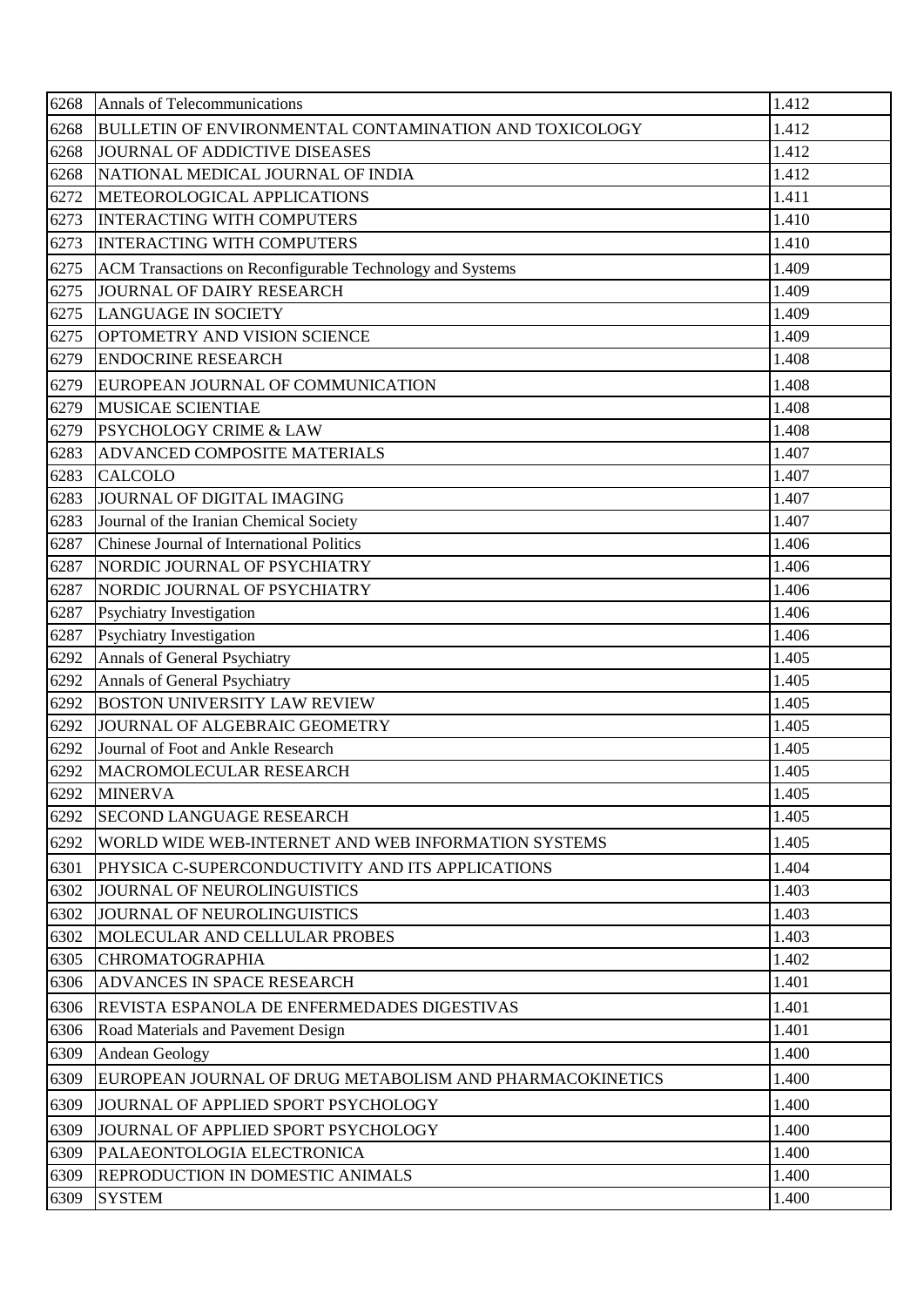| 6309 | <b>Tropical Plant Biology</b>                                                        | 1.400 |
|------|--------------------------------------------------------------------------------------|-------|
| 6317 | JOURNAL OF INVASIVE CARDIOLOGY                                                       | 1.399 |
| 6317 | Journal of Anesthesia                                                                | 1.399 |
| 6319 | Collegian                                                                            | 1.398 |
| 6319 | Collegian                                                                            | 1.398 |
| 6319 | <b>ETHOLOGY</b>                                                                      | 1.398 |
| 6322 | <b>IEEE Computer Architecture Letters</b>                                            | 1.397 |
| 6323 | ANNALS OF NUCLEAR MEDICINE                                                           | 1.396 |
| 6323 | <b>Accounting and Finance</b>                                                        | 1.396 |
| 6323 | International Journal of Social Research Methodology                                 | 1.396 |
| 6323 | JOURNAL OF THE RENIN-ANGIOTENSIN-ALDOSTERONE SYSTEM                                  | 1.396 |
| 6323 | <b>MANAGEMENT DECISION</b>                                                           | 1.396 |
| 6328 | <b>ARDEA</b>                                                                         | 1.395 |
| 6328 | Arhiv za Higijenu Rada i Toksikologiju-Archives of Industrial Hygiene and Toxicology | 1.395 |
| 6328 | NEUROREPORT                                                                          | 1.395 |
| 6331 | AGING CLINICAL AND EXPERIMENTAL RESEARCH                                             | 1.394 |
| 6331 | <b>BEHAVIOUR</b>                                                                     | 1.394 |
| 6331 | Child & Family Social Work                                                           | 1.394 |
| 6331 | EXPERIMENTAL LUNG RESEARCH                                                           | 1.394 |
| 6331 | <b>GEODIVERSITAS</b>                                                                 | 1.394 |
| 6331 | JOURNAL OF COMPUTER ASSISTED TOMOGRAPHY                                              | 1.394 |
| 6331 | Psychology of Music                                                                  | 1.394 |
| 6338 | Personality and Mental Health                                                        | 1.393 |
| 6339 | FOOD AND AGRICULTURAL IMMUNOLOGY                                                     | 1.392 |
| 6339 | NEUROSURGERY CLINICS OF NORTH AMERICA                                                | 1.392 |
| 6341 | Advances in Child Development and Behavior                                           | 1.391 |
| 6341 | Assessment & Evaluation in Higher Education                                          | 1.391 |
| 6343 | <b>DYSLEXIA</b>                                                                      | 1.390 |
| 6343 | <b>Oncology Letters</b>                                                              | 1.390 |
| 6343 | PLANT BIOSYSTEMS                                                                     | 1.390 |
| 6346 | ENVIRONMENT AND PLANNING A                                                           | 1.389 |
| 6346 | European Review of Social Psychology                                                 | 1.389 |
| 6346 | FOLIA HISTOCHEMICA ET CYTOBIOLOGICA                                                  | 1.389 |
| 6346 | PRIMARY CARE                                                                         | 1.389 |
| 6350 | BEHAVIOUR & INFORMATION TECHNOLOGY                                                   | 1.388 |
| 6350 | BEHAVIOUR & INFORMATION TECHNOLOGY                                                   | 1.388 |
| 6350 | JOURNAL OF COMMUNITY HEALTH                                                          | 1.388 |
| 6350 | JOURNAL OF DYNAMIC SYSTEMS MEASUREMENT AND CONTROL-TRANSACTIONS OF THE ASME          | 1.388 |
| 6354 | Ships and Offshore Structures                                                        | 1.387 |
| 6355 | <b>AGEING &amp; SOCIETY</b>                                                          | 1.386 |
| 6355 | INTERNATIONAL JOURNAL OF CHEMICAL KINETICS                                           | 1.386 |
| 6355 | INTERNATIONAL JOURNAL OF PROSTHODONTICS                                              | 1.386 |
| 6355 | ISOTOPES IN ENVIRONMENTAL AND HEALTH STUDIES                                         | 1.386 |
| 6355 | JOURNAL OF NURSING ADMINISTRATION                                                    | 1.386 |
| 6355 | JOURNAL OF NURSING ADMINISTRATION                                                    | 1.386 |
| 6355 | Journal of Child and Family Studies                                                  | 1.386 |
| 6355 | Journal of Electronic Commerce Research                                              | 1.386 |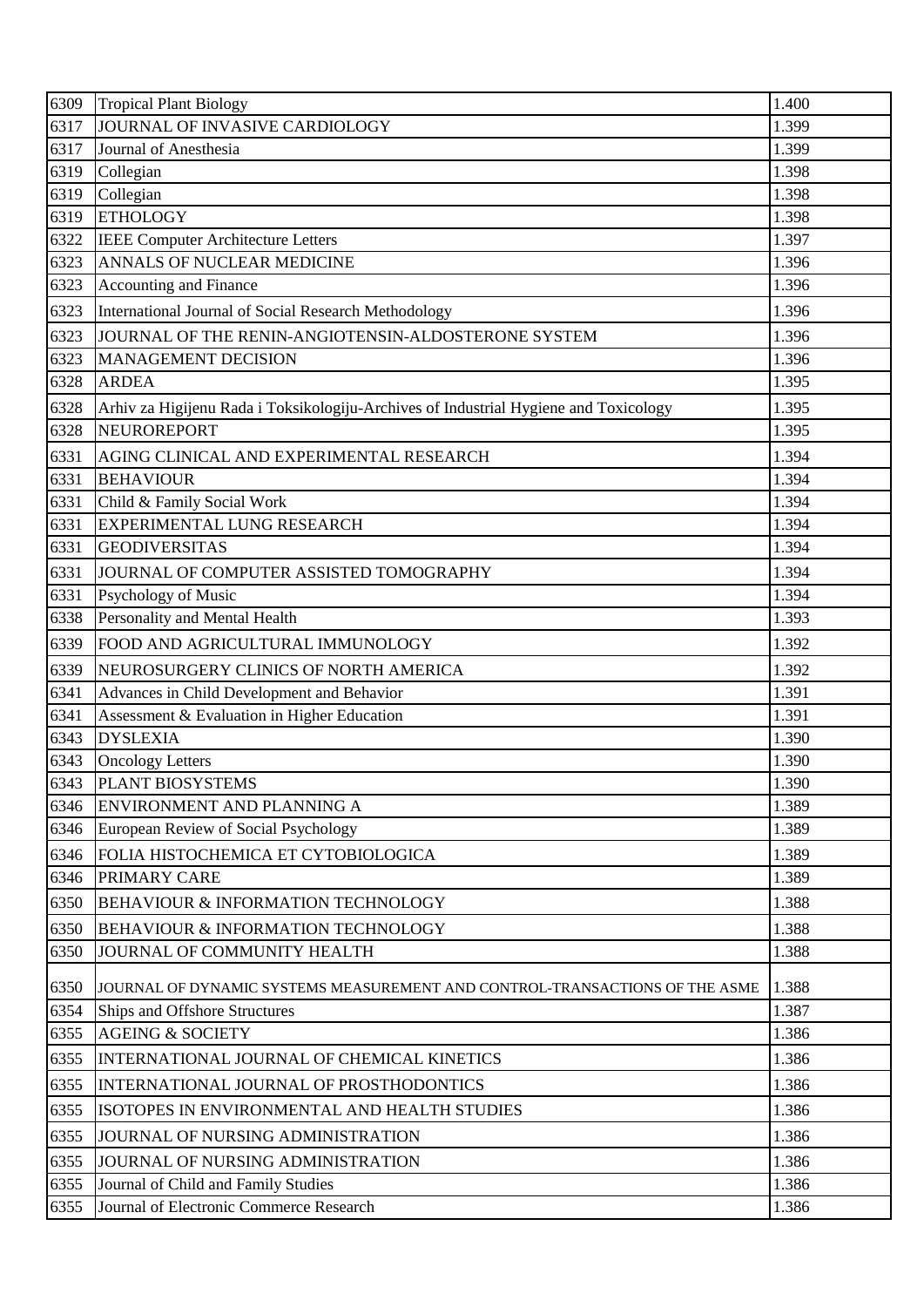| 6355 | PHYSICA B-CONDENSED MATTER                                      | 1.386 |
|------|-----------------------------------------------------------------|-------|
| 6355 | PUBLIC OPINION QUARTERLY                                        | 1.386 |
| 6365 | Language Culture and Curriculum                                 | 1.385 |
| 6366 | ANNALS OF OTOLOGY RHINOLOGY AND LARYNGOLOGY                     | 1.384 |
| 6366 | JAPANESE JOURNAL OF APPLIED PHYSICS                             | 1.384 |
| 6366 | JOURNAL OF EXPERIMENTAL & THEORETICAL ARTIFICIAL INTELLIGENCE   | 1.384 |
| 6369 | Journal of Biomaterials and Tissue Engineering                  | 1.383 |
| 6369 | Minerva Endocrinologica                                         | 1.383 |
| 6371 | EUROPEAN SURGICAL RESEARCH                                      | 1.382 |
| 6371 | <b>IEEE SECURITY &amp; PRIVACY</b>                              | 1.382 |
| 6371 | <b>IET Biometrics</b>                                           | 1.382 |
| 6371 | <b>Smart Structures and Systems</b>                             | 1.382 |
| 6375 | CLINICAL NEUROLOGY AND NEUROSURGERY                             | 1.381 |
| 6375 | Informatics for Health & Social Care                            | 1.381 |
| 6375 | <b>JOURNAL OF VOICE</b>                                         | 1.381 |
| 6375 | <b>POPULATION</b>                                               | 1.381 |
| 6375 | <b>Primary Care Diabetes</b>                                    | 1.381 |
| 6380 | <b>CHEMIE DER ERDE-GEOCHEMISTRY</b>                             | 1.380 |
| 6380 | CLEVELAND CLINIC JOURNAL OF MEDICINE                            | 1.380 |
| 6380 | INTERNATIONAL JOURNAL OF SOCIAL PSYCHIATRY                      | 1.380 |
| 6380 | THEORY AND PRACTICE OF LOGIC PROGRAMMING                        | 1.380 |
| 6384 | APPLIED NURSING RESEARCH                                        | 1.379 |
| 6384 | APPLIED NURSING RESEARCH                                        | 1.379 |
| 6384 | <b>ELECTORAL STUDIES</b>                                        | 1.379 |
| 6384 | Journal of International Financial Markets Institutions & Money | 1.379 |
| 6388 | International Journal of Cognitive Therapy                      | 1.378 |
| 6388 | JOURNAL OF CHILD NEUROLOGY                                      | 1.378 |
| 6388 | JOURNAL OF PUBLIC HEALTH DENTISTRY                              | 1.378 |
| 6388 | TOXICOLOGY AND INDUSTRIAL HEALTH                                | 1.378 |
| 6392 | JOURNAL OF MATHEMATICAL PSYCHOLOGY                              | 1.377 |
| 6392 | JOURNAL OF MATHEMATICAL PSYCHOLOGY                              | 1.377 |
| 6392 | <b>Livestock Science</b>                                        | 1.377 |
| 6395 | <b>COMPTES RENDUS PALEVOL</b>                                   | 1.376 |
| 6395 | NEUROLOGICAL RESEARCH                                           | 1.376 |
| 6397 | International Journal of Optomechatronics                       | 1.375 |
| 6397 | JOURNAL OF EDUCATIONAL AND BEHAVIORAL STATISTICS                | 1.375 |
| 6397 | <b>QUEST</b>                                                    | 1.375 |
| 6397 | <b>QUEST</b>                                                    | 1.375 |
| 6397 | Spatial Economic Analysis                                       | 1.375 |
| 6402 | EXPERIMENTAL ANIMALS                                            | 1.374 |
| 6402 | International Journal of Computers Communications & Control     | 1.374 |
| 6402 | JOURNAL OF VACUUM SCIENCE & TECHNOLOGY A                        | 1.374 |
| 6402 | SEMINARS IN MUSCULOSKELETAL RADIOLOGY                           | 1.374 |
| 6406 | ADVANCES IN MATHEMATICS                                         | 1.373 |
| 6406 | International Journal of Bilingual Education and Bilingualism   | 1.373 |
| 6406 | Journal of Contingencies and Crisis Management                  | 1.373 |
| 6409 | Eye & Contact Lens-Science and Clinical Practice                | 1.372 |
|      |                                                                 |       |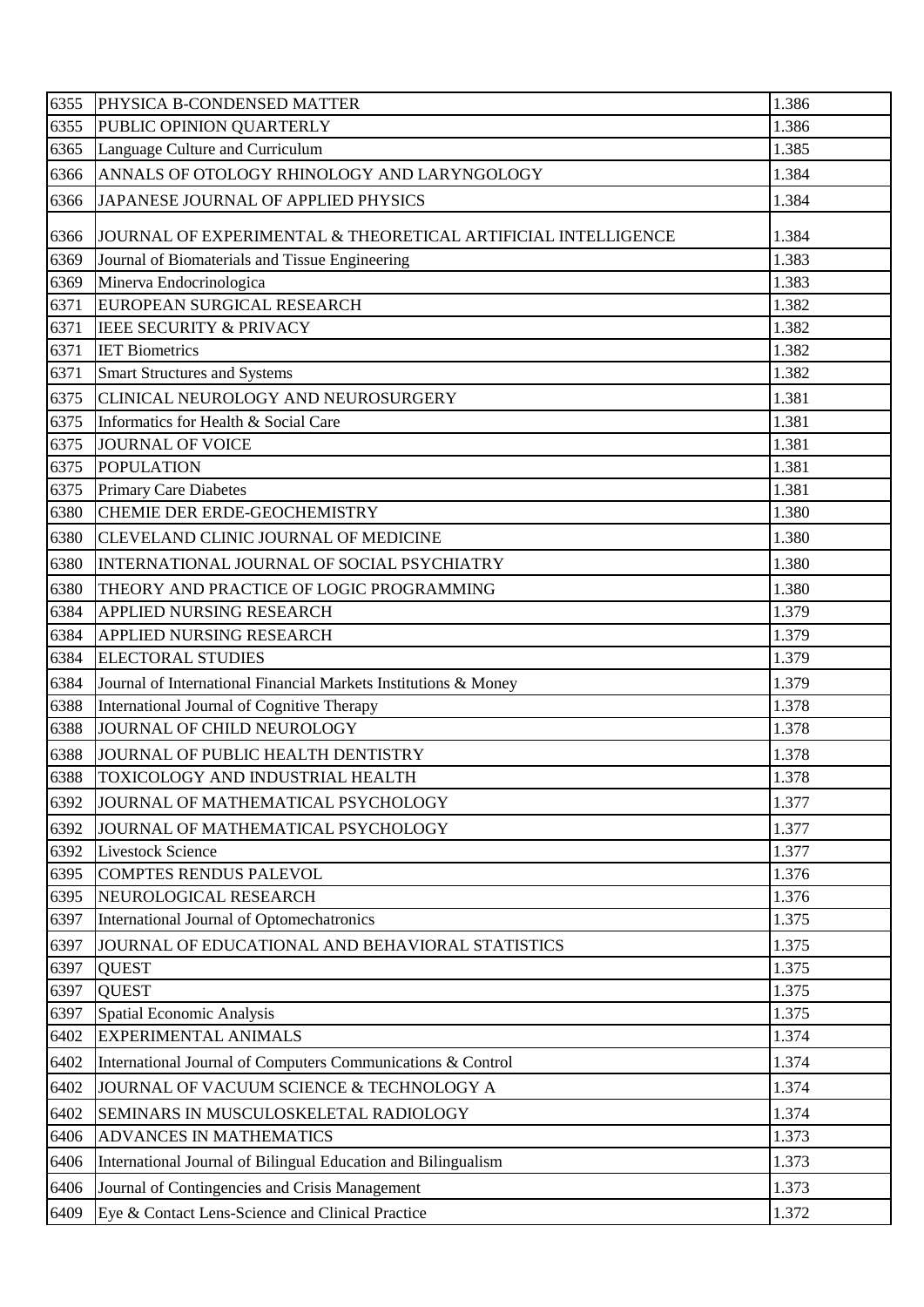| 6409 | <b>GIFTED CHILD QUARTERLY</b>                                                                    | 1.372 |
|------|--------------------------------------------------------------------------------------------------|-------|
| 6409 | JOURNAL OF INFORMATION SCIENCE                                                                   | 1.372 |
| 6409 | JOURNAL OF INFORMATION SCIENCE                                                                   | 1.372 |
| 6409 | Journal of Oral Implantology                                                                     | 1.372 |
| 6409 | <b>Nurse Educator</b>                                                                            | 1.372 |
| 6409 | Nurse Educator                                                                                   | 1.372 |
| 6409 | <b>VISUAL COGNITION</b>                                                                          | 1.372 |
| 6417 | <b>Animal Production Science</b>                                                                 | 1.371 |
| 6417 | <b>CLINICAL PEDIATRICS</b>                                                                       | 1.371 |
| 6417 | JOURNAL OF BUSINESS & INDUSTRIAL MARKETING                                                       | 1.371 |
| 6417 | MICROELECTRONICS RELIABILITY                                                                     | 1.371 |
| 6417 | Research in Astronomy and Astrophysics                                                           | 1.371 |
| 6422 | Head & Face Medicine                                                                             | 1.370 |
| 6422 | <b>INTERNATIONAL ANGIOLOGY</b>                                                                   | 1.370 |
| 6422 | JOURNAL OF FOOD PROCESS ENGINEERING                                                              | 1.370 |
| 6422 | <b>SOCIOLOGY OF RELIGION</b>                                                                     | 1.370 |
| 6426 | <b>FORDHAM LAW REVIEW</b>                                                                        | 1.369 |
| 6426 | JOURNAL OF HOMOSEXUALITY                                                                         | 1.369 |
| 6426 | <b>RESEARCH ON CHEMICAL INTERMEDIATES</b>                                                        | 1.369 |
| 6429 | <b>Annual Review of Linguistics</b>                                                              | 1.368 |
| 6429 | SPORTS MEDICINE AND ARTHROSCOPY REVIEW                                                           | 1.368 |
| 6429 | Saudi Journal of Gastroenterology                                                                | 1.368 |
| 6429 | TOTAL QUALITY MANAGEMENT & BUSINESS EXCELLENCE                                                   | 1.368 |
| 6433 | ACM Journal on Emerging Technologies in Computing Systems                                        | 1.367 |
| 6433 | <b>ACM Transactions on Embedded Computing Systems</b>                                            | 1.367 |
| 6433 | <b>ALGAE</b>                                                                                     | 1.367 |
| 6433 | <b>ASSEMBLY AUTOMATION</b>                                                                       | 1.367 |
| 6433 | <b>BLOOD COAGULATION &amp; FIBRINOLYSIS</b>                                                      | 1.367 |
| 6438 | <b>ANGLE ORTHODONTIST</b>                                                                        | 1.366 |
| 6438 | <b>CHINA ECONOMIC REVIEW</b>                                                                     | 1.366 |
| 6438 | IEEE Design & Test                                                                               | 1.366 |
|      |                                                                                                  |       |
| 6438 | PROCEEDINGS OF THE INSTITUTION OF MECHANICAL ENGINEERS PART B-JOURNAL OF ENGINEERING MANUFACTURE | 1.366 |
| 6438 | QUALITY AND RELIABILITY ENGINEERING INTERNATIONAL                                                | 1.366 |
| 6438 | TOPICS IN EARLY CHILDHOOD SPECIAL EDUCATION                                                      | 1.366 |
| 6444 | MULTIDIMENSIONAL SYSTEMS AND SIGNAL PROCESSING                                                   | 1.365 |
| 6444 | Television & New Media                                                                           | 1.365 |
| 6446 | <b>ACTA PHYSIOLOGIAE PLANTARUM</b>                                                               | 1.364 |
| 6446 | <b>Advances in Medical Sciences</b>                                                              | 1.364 |
| 6446 | COMPUTER AIDED GEOMETRIC DESIGN                                                                  | 1.364 |
| 6446 | JOURNAL OF APICULTURAL RESEARCH                                                                  | 1.364 |
| 6446 | JOURNAL OF THE ASTRONAUTICAL SCIENCES                                                            | 1.364 |
| 6446 | PHYSIOLOGICAL ENTOMOLOGY                                                                         | 1.364 |
| 6452 | Explore-The Journal of Science and Healing                                                       | 1.363 |
| 6452 | <b>INSURANCE MATHEMATICS &amp; ECONOMICS</b>                                                     | 1.363 |
| 6452 | <b>INSURANCE MATHEMATICS &amp; ECONOMICS</b>                                                     | 1.363 |
| 6455 | EUROPEAN JOURNAL OF MINERALOGY                                                                   | 1.362 |
| 6455 | Evaluation                                                                                       | 1.362 |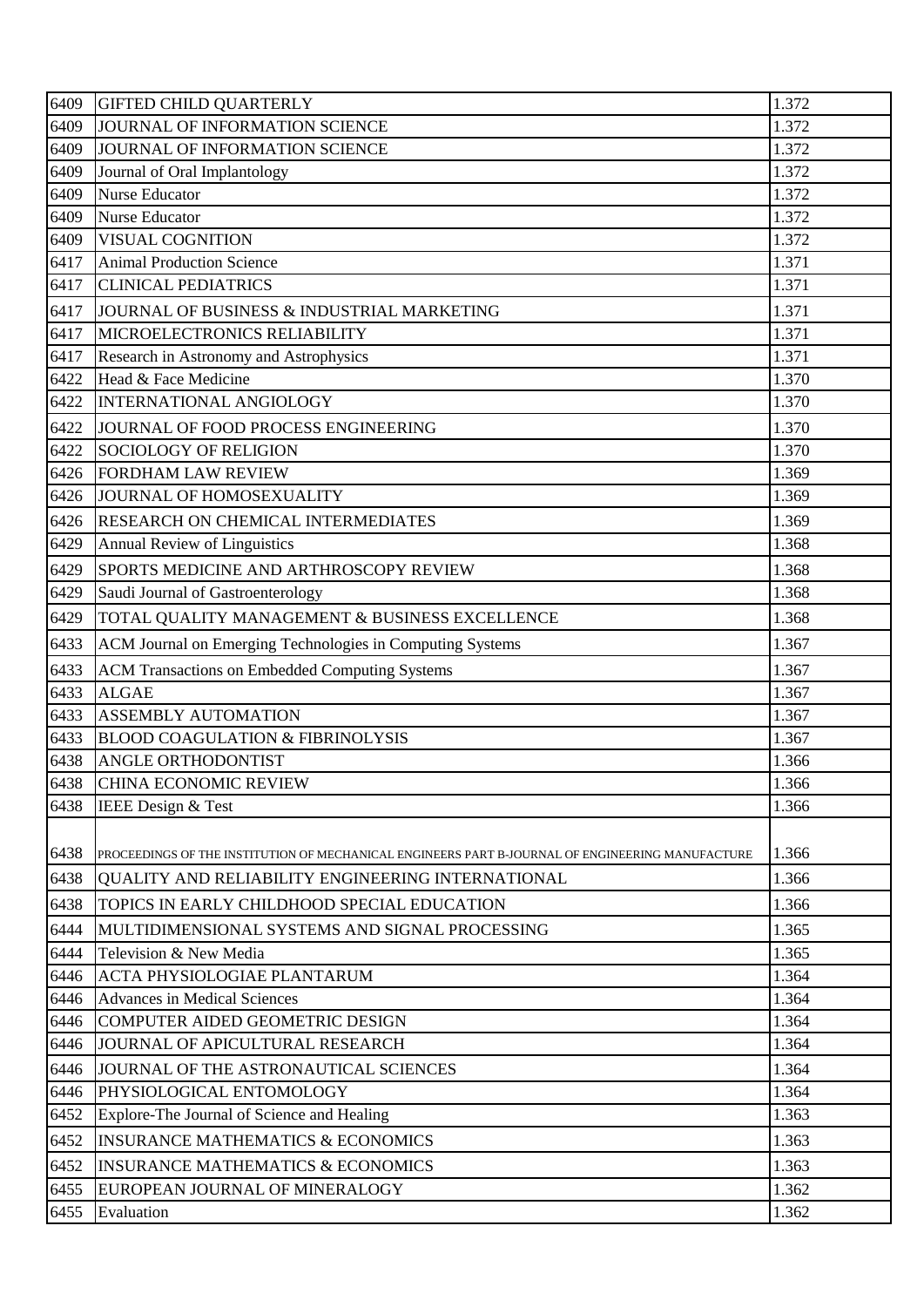| 6455         | INTERNATIONAL DENTAL JOURNAL                                                                                                                    | 1.362          |
|--------------|-------------------------------------------------------------------------------------------------------------------------------------------------|----------------|
| 6455         | International Journal of Forensic Mental Health                                                                                                 | 1.362          |
| 6455         | Israel Journal of Health Policy Research                                                                                                        | 1.362          |
|              |                                                                                                                                                 |                |
| 6455         | JOURNAL OF ENVIRONMENTAL SCIENCE AND HEALTH PART B-PESTICIDES FOOD CONTAMINANTS AND AGRICULTURAL WASTES                                         | 1.362          |
| 6455         | JOURNAL OF ETHNIC AND MIGRATION STUDIES                                                                                                         | 1.362          |
|              |                                                                                                                                                 |                |
|              |                                                                                                                                                 | 1.362          |
| 6455<br>6455 | NUCLEAR INSTRUMENTS & METHODS IN PHYSICS RESEARCH SECTION A-ACCELERATORS SPECTROMETERS DETECTORS AND ASSOCIATED EQUIPMENT<br>PARALLEL COMPUTING | 1.362          |
| 6464         | 3 Biotech                                                                                                                                       | 1.361          |
| 6464         | Applied Economic Perspectives and Policy                                                                                                        | 1.361          |
| 6464         | Applied Economic Perspectives and Policy                                                                                                        | 1.361          |
| 6464         | PREPARATIVE BIOCHEMISTRY & BIOTECHNOLOGY                                                                                                        | 1.361          |
| 6468         | <b>ACTA HISTOCHEMICA</b>                                                                                                                        | 1.360          |
| 6468         | <b>CARDIOLOGY CLINICS</b>                                                                                                                       | 1.360          |
| 6468         | EMERGENCY MEDICINE CLINICS OF NORTH AMERICA                                                                                                     | 1.360          |
| 6471         | European Journal of Criminology                                                                                                                 | 1.359          |
| 6471         | <b>Fire Ecology</b>                                                                                                                             | 1.359          |
| 6471         | GLOBAL NETWORKS-A JOURNAL OF TRANSNATIONAL AFFAIRS                                                                                              | 1.359          |
| 6471         | Journal of Wound Ostomy and Continence Nursing                                                                                                  | 1.359          |
| 6471         | Journal of Wound Ostomy and Continence Nursing                                                                                                  | 1.359          |
| 6476         | <b>GEOLOGICA CARPATHICA</b>                                                                                                                     | 1.358          |
| 6476         | International Journal of Dental Hygiene                                                                                                         | 1.358          |
| 6476         | TRANSITION METAL CHEMISTRY                                                                                                                      | 1.358          |
| 6479         | Advances in Cognitive Psychology                                                                                                                | 1.357          |
| 6479         | <b>Current Legal Problems</b>                                                                                                                   | 1.357          |
| 6479         | JOURNAL OF COMPUTATIONAL AND APPLIED MATHEMATICS                                                                                                | 1.357          |
|              |                                                                                                                                                 |                |
| 6479         | JJOURNAL OF COMPUTING AND INFORMATION SCIENCE IN ENGINEERING                                                                                    | 1.357          |
| 6483         | AMERICAN JOURNAL OF EVALUATION                                                                                                                  | 1.356          |
| 6483         | CANADIAN JOURNAL OF CHEMICAL ENGINEERING                                                                                                        | 1.356          |
| 6485         | Nature Conservation-Bulgaria                                                                                                                    | 1.355          |
| 6486         | CYTOGENETIC AND GENOME RESEARCH                                                                                                                 | 1.354          |
| 6486         | Disaster Medicine and Public Health Preparedness                                                                                                | 1.354          |
| 6486         | Disaster Medicine and Public Health Preparedness                                                                                                | 1.354          |
| 6486         | NORDIC PULP & PAPER RESEARCH JOURNAL                                                                                                            | 1.354          |
| 6490         | DEVELOPMENT AND CHANGE                                                                                                                          | 1.353          |
| 6490         | Hemodialysis International                                                                                                                      | 1.353          |
| 6490         | JOURNAL OF SHIP RESEARCH                                                                                                                        | 1.353          |
| 6490         | Journal of Infection in Developing Countries                                                                                                    | 1.353          |
| 6490         | REVISTA DE SAUDE PUBLICA                                                                                                                        | 1.353          |
| 6490         | REVISTA DE SAUDE PUBLICA                                                                                                                        | 1.353          |
| 6496<br>6496 | FIRE AND MATERIALS<br>Iranian Journal of Pharmaceutical Research                                                                                | 1.352<br>1.352 |
| 6496         | <b>JOURNAL OF PHONETICS</b>                                                                                                                     | 1.352          |
|              |                                                                                                                                                 |                |
| 6496         | Journal of Empirical Research on Human Research Ethics                                                                                          | 1.352          |
| 6496         | Journal of Empirical Research on Human Research Ethics                                                                                          | 1.352          |
| 6496         | PATTERN ANALYSIS AND APPLICATIONS                                                                                                               | 1.352          |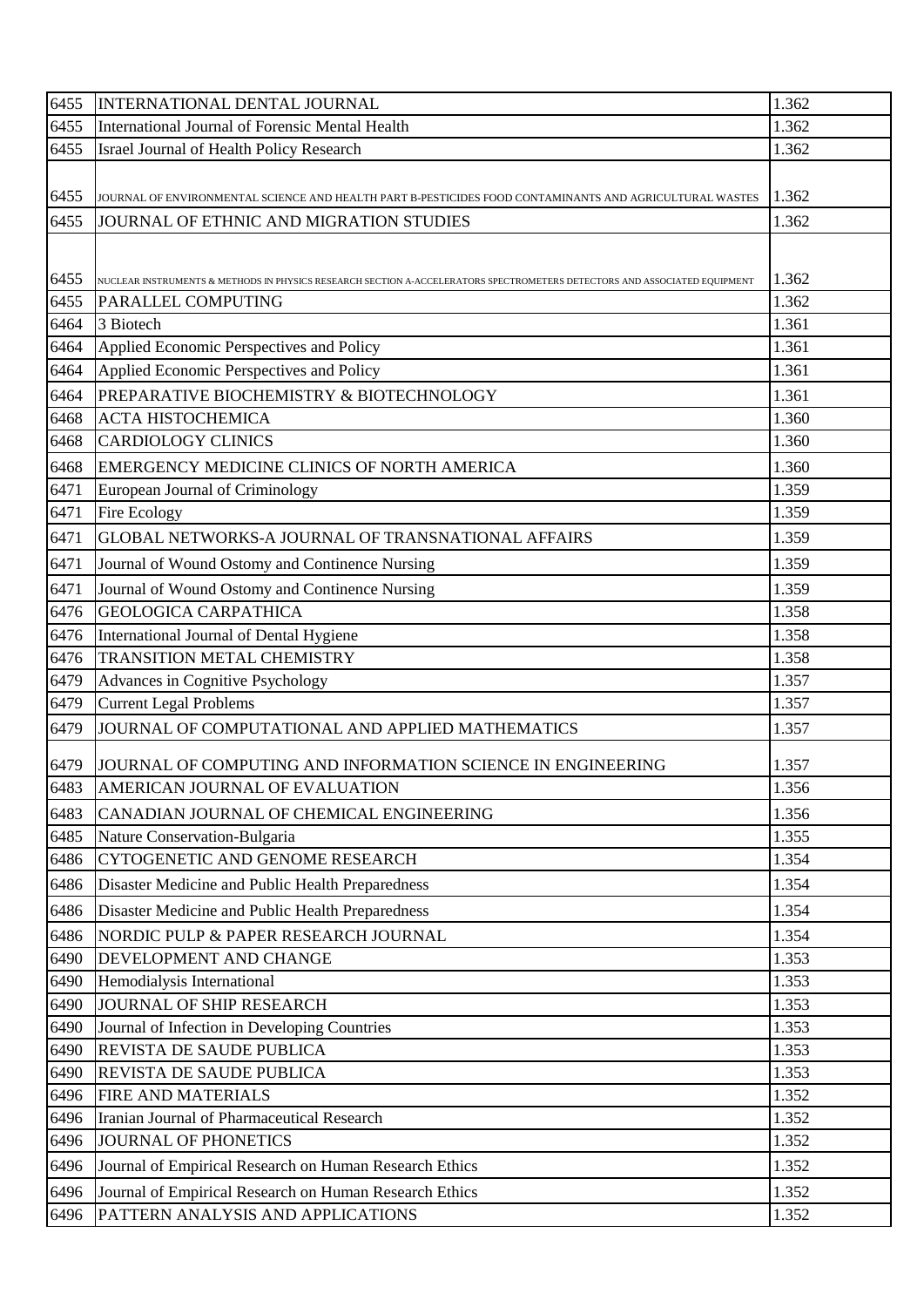| 6502 | <b>INTERNATIONAL REGIONAL SCIENCE REVIEW</b>                         | 1.351 |
|------|----------------------------------------------------------------------|-------|
| 6502 | JOURNAL OF REPRODUCTIVE AND INFANT PSYCHOLOGY                        | 1.351 |
| 6502 | PROTEIN EXPRESSION AND PURIFICATION                                  | 1.351 |
| 6502 | Random Matrices-Theory and Applications                              | 1.351 |
| 6506 | <b>ACI STRUCTURAL JOURNAL</b>                                        | 1.350 |
| 6506 | ANNALS OF THE ROYAL COLLEGE OF SURGEONS OF ENGLAND                   | 1.350 |
| 6506 | FULLERENES NANOTUBES AND CARBON NANOSTRUCTURES                       | 1.350 |
| 6506 | Fottea                                                               | 1.350 |
| 6506 | <b>INTERNATIONAL JOURNAL OF STD &amp; AIDS</b>                       | 1.350 |
| 6506 | <b>INTERNATIONAL REVIEW OF ADMINISTRATIVE SCIENCES</b>               | 1.350 |
| 6506 | JOURNAL OF ARTIFICIAL ORGANS                                         | 1.350 |
| 6506 | Journal of Contemporary China                                        | 1.350 |
| 6506 | Journal of Micro-Nanolithography MEMS and MOEMS                      | 1.350 |
| 6506 | LINGUISTIC INQUIRY                                                   | 1.350 |
| 6516 | JOURNAL OF STATISTICAL PHYSICS                                       | 1.349 |
| 6516 | <b>SOCIOLOGICAL REVIEW</b>                                           | 1.349 |
| 6518 | <b>FARMACIA</b>                                                      | 1.348 |
| 6518 | Foot and Ankle Surgery                                               | 1.348 |
| 6518 | JOURNAL OF COMMUNICATION DISORDERS                                   | 1.348 |
| 6518 | JOURNAL OF COMMUNICATION DISORDERS                                   | 1.348 |
| 6518 | <b>Medical Anthropology</b>                                          | 1.348 |
| 6523 | Archives of Environmental & Occupational Health                      | 1.347 |
| 6523 | CANADIAN JOURNAL OF ZOOLOGY                                          | 1.347 |
| 6523 | <b>Critical Studies in Education</b>                                 | 1.347 |
| 6523 | JOURNAL OF APPLIED GEOPHYSICS                                        | 1.347 |
| 6523 | JOURNAL OF OCEANOGRAPHY                                              | 1.347 |
| 6523 | <b>SURFACE ENGINEERING</b>                                           | 1.347 |
| 6523 | Scandinavian Actuarial Journal                                       | 1.347 |
| 6523 | Scandinavian Actuarial Journal                                       | 1.347 |
| 6531 | <b>Field Methods</b>                                                 | 1.346 |
| 6532 | <b>EXPERIMENTAL AGING RESEARCH</b>                                   | 1.345 |
| 6532 | HASTINGS CENTER REPORT                                               | 1.345 |
| 6532 | HASTINGS CENTER REPORT                                               | 1.345 |
| 6532 | <b>HEREDITAS</b>                                                     | 1.345 |
| 6532 | <b>SCANNING</b>                                                      | 1.345 |
| 6537 | Journal of BUON                                                      | 1.344 |
| 6537 | <b>Measurement Science Review</b>                                    | 1.344 |
| 6537 | <b>PSICOTHEMA</b>                                                    | 1.344 |
| 6540 | <b>Australian Health Review</b>                                      | 1.343 |
| 6540 | <b>Australian Health Review</b>                                      | 1.343 |
| 6540 | CANADIAN JOURNAL OF PUBLIC HEALTH-REVUE CANADIENNE DE SANTE PUBLIQUE | 1.343 |
| 6540 | Hellenic Journal of Cardiology                                       | 1.343 |
| 6540 | JOURNAL OF RISK AND INSURANCE                                        | 1.343 |
| 6540 | MATERIALES DE CONSTRUCCION                                           | 1.343 |
| 6540 | UHOD-Uluslararasi Hematoloji-Onkoloji Dergisi                        | 1.343 |
| 6547 | <b>FLUORIDE</b>                                                      | 1.342 |
| 6547 | JOURNAL OF SOLUTION CHEMISTRY                                        | 1.342 |
|      |                                                                      |       |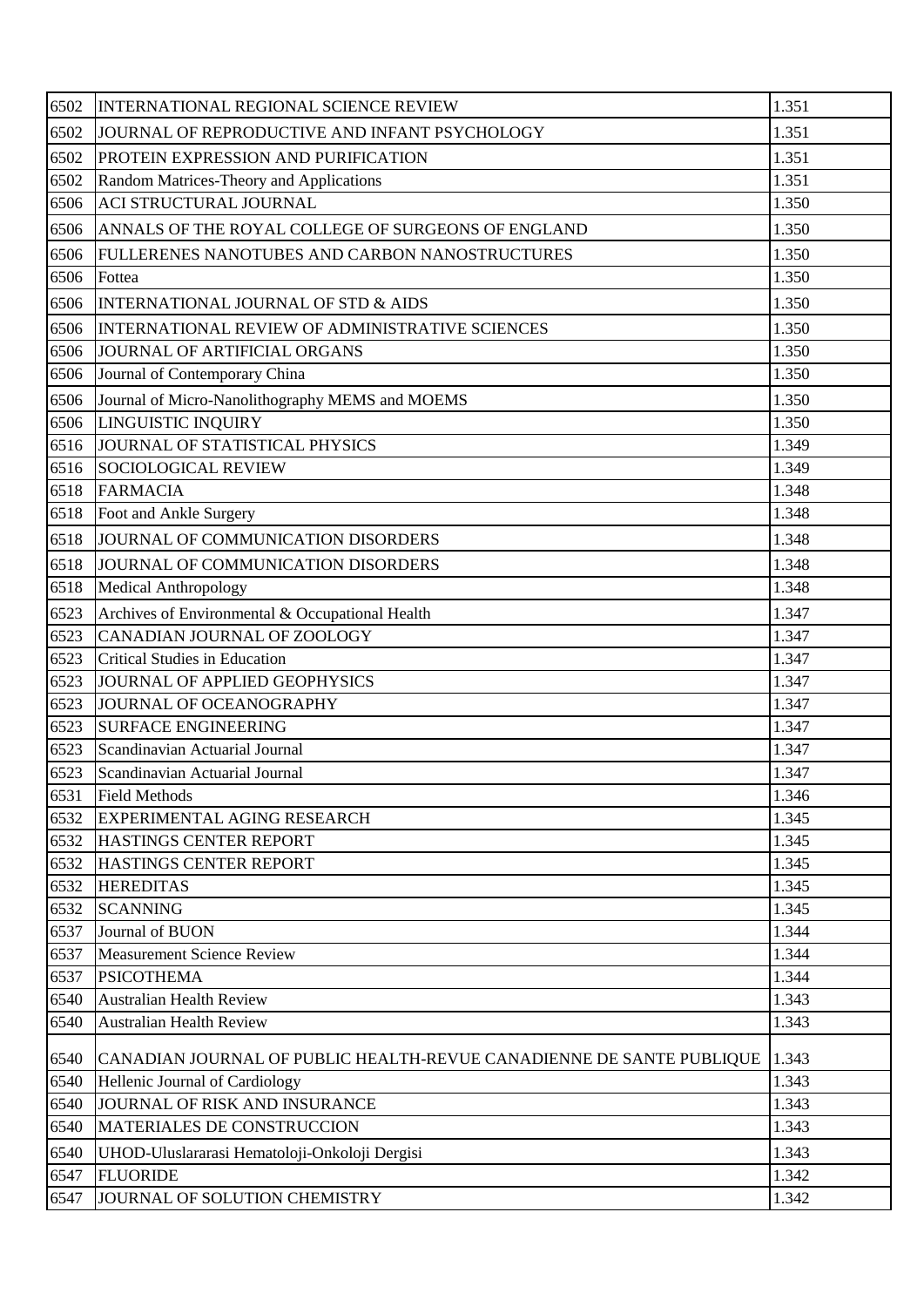| 6547 | Journal of Applied Oral Science                                             | 1.342 |
|------|-----------------------------------------------------------------------------|-------|
| 6547 | TRANSACTIONS OF NONFERROUS METALS SOCIETY OF CHINA                          | 1.342 |
| 6551 | <b>Austral Entomology</b>                                                   | 1.341 |
| 6551 | <b>ETHICS</b>                                                               | 1.341 |
| 6551 | Endokrynologia Polska                                                       | 1.341 |
| 6551 | JOURNAL OF PETROLEUM GEOLOGY                                                | 1.341 |
| 6551 | Kardiologia Polska                                                          | 1.341 |
| 6556 | JOURNAL OF RESEARCH OF THE NATIONAL INSTITUTE OF STANDARDS AND TECHNOLOGY   | 1.340 |
| 6556 | <b>JOURNAL OF RISK RESEARCH</b>                                             | 1.340 |
| 6556 | Journal of Nonlinear Sciences and Applications                              | 1.340 |
| 6559 | ACTAS ESPANOLAS DE PSIQUIATRIA                                              | 1.339 |
| 6559 | Information Technology & People                                             | 1.339 |
| 6559 | SCANDINAVIAN JOURNAL OF PUBLIC HEALTH                                       | 1.339 |
| 6559 | SCANDINAVIAN JOURNAL OF PUBLIC HEALTH                                       | 1.339 |
| 6559 | <b>SPORT EDUCATION AND SOCIETY</b>                                          | 1.339 |
| 6559 | SPORT EDUCATION AND SOCIETY                                                 | 1.339 |
| 6565 | <b>CAMBRIDGE JOURNAL OF ECONOMICS</b>                                       | 1.338 |
| 6565 | Cognitive Neuropsychiatry                                                   | 1.338 |
| 6565 | Cognitive Neuropsychiatry                                                   | 1.338 |
| 6565 | Journal of Applied Clinical Medical Physics                                 | 1.338 |
| 6565 | PHYCOLOGICAL RESEARCH                                                       | 1.338 |
| 6570 | Waste and Biomass Valorization                                              | 1.337 |
| 6571 | European Geriatric Medicine                                                 | 1.336 |
| 6571 | JOURNAL OF PHYSICAL ORGANIC CHEMISTRY                                       | 1.336 |
| 6571 | REGIONAL SCIENCE AND URBAN ECONOMICS                                        | 1.336 |
| 6571 | <b>SCHMERZ</b>                                                              | 1.336 |
| 6575 | <b>PLANT BREEDING</b>                                                       | 1.335 |
| 6576 | Applied and Computational Mathematics                                       | 1.333 |
| 6576 | CHEMICAL VAPOR DEPOSITION                                                   | 1.333 |
| 6576 | EUROPEAN JOURNAL OF MARKETING                                               | 1.333 |
| 6576 | <b>Econometric Reviews</b>                                                  | 1.333 |
| 6576 | <b>Econometric Reviews</b>                                                  | 1.333 |
| 6576 | European Management Review                                                  | 1.333 |
| 6576 | <b>HERPETOLOGICA</b>                                                        | 1.333 |
| 6576 | Information Technology for Development                                      | 1.333 |
| 6576 | International & Comparative Law Quarterly                                   | 1.333 |
| 6576 | JOURNAL OF ACCOUNTING AND PUBLIC POLICY                                     | 1.333 |
| 6576 | Journal of Burn Care & Research                                             | 1.333 |
| 6576 | <b>KENNEDY INSTITUTE OF ETHICS JOURNAL</b>                                  | 1.333 |
| 6576 | <b>LEARNED PUBLISHING</b>                                                   | 1.333 |
| 6576 | MECHANISMS OF DEVELOPMENT                                                   | 1.333 |
| 6576 | Palaeontographica Abteilung B-Palaeophytologie Palaeobotany-Palaeophytology | 1.333 |
| 6576 | <b>QME-Quantitative Marketing and Economics</b>                             | 1.333 |
| 6576 | RENEWABLE AGRICULTURE AND FOOD SYSTEMS                                      | 1.333 |
| 6576 | Sahara J-Journal of Social Aspects of HIV-AIDS                              | 1.333 |
| 6594 | EUROPEAN PLANNING STUDIES                                                   | 1.332 |
| 6594 | ZAMM-Zeitschrift fur Angewandte Mathematik und Mechanik                     | 1.332 |
| 6596 | <b>Brazilian Oral Research</b>                                              | 1.331 |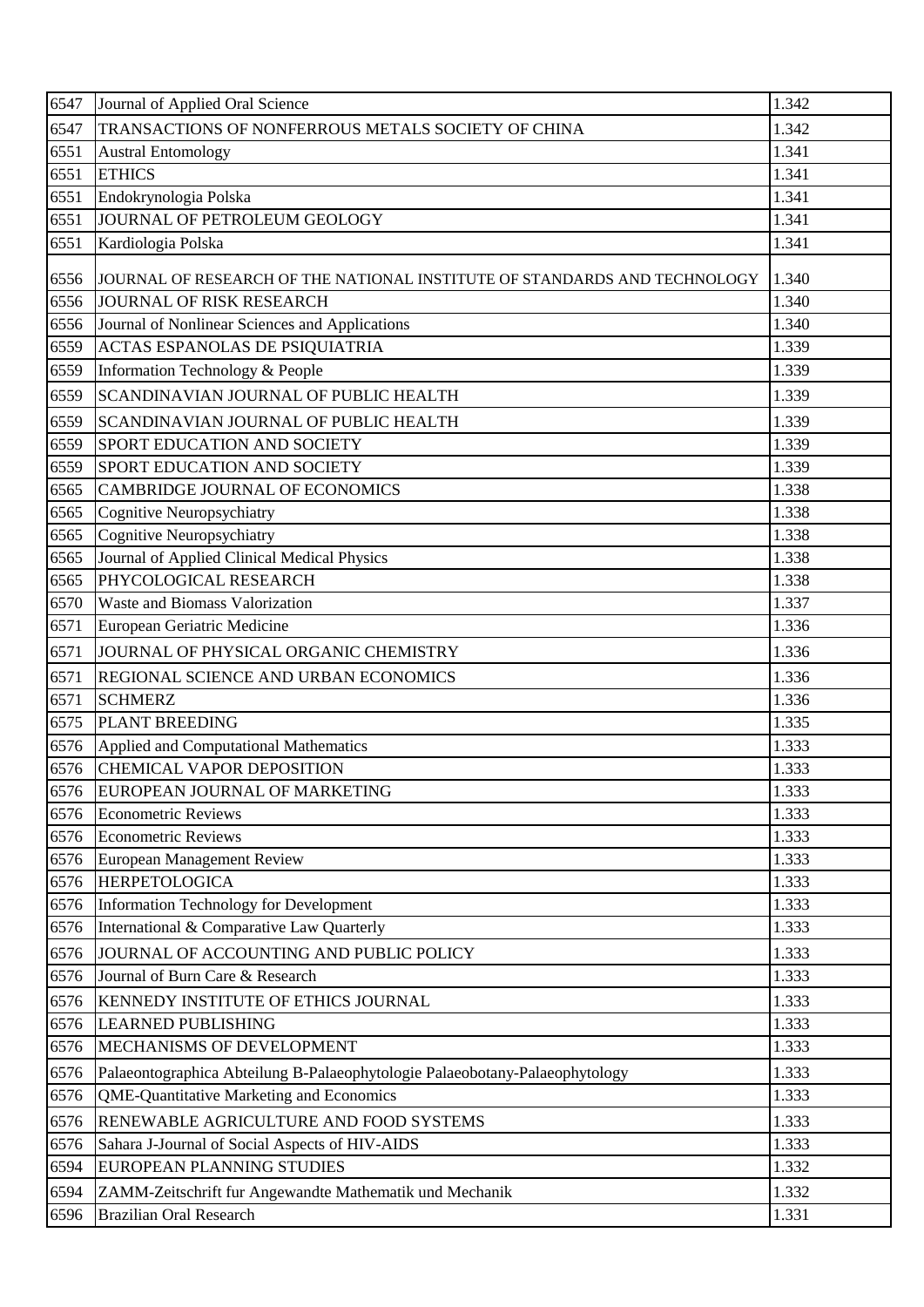| 6596 | <b>CELL AND TISSUE BANKING</b>                       | 1.331 |
|------|------------------------------------------------------|-------|
| 6596 | COMPUTATIONAL BIOLOGY AND CHEMISTRY                  | 1.331 |
| 6596 | JOURNAL OF MATERIALS ENGINEERING AND PERFORMANCE     | 1.331 |
| 6600 | <b>IETE TECHNICAL REVIEW</b>                         | 1.330 |
| 6600 | JOURNAL OF CAREER ASSESSMENT                         | 1.330 |
| 6600 | JOURNAL OF DIFFERENTIAL GEOMETRY                     | 1.330 |
| 6600 | REVISTA IBEROAMERICANA DE MICOLOGIA                  | 1.330 |
| 6604 | <b>BIOMETRICS</b>                                    | 1.329 |
| 6604 | CLINICAL OBSTETRICS AND GYNECOLOGY                   | 1.329 |
| 6604 | INTERNATIONAL JOURNAL OF BIFURCATION AND CHAOS       | 1.329 |
| 6604 | JOURNAL OF CANCER EDUCATION                          | 1.329 |
| 6604 | NONLINEAR PROCESSES IN GEOPHYSICS                    | 1.329 |
| 6604 | <b>Natural Hazards Review</b>                        | 1.329 |
| 6604 | <b>Natural Hazards Review</b>                        | 1.329 |
| 6604 | <b>RESEARCH IN SCIENCE EDUCATION</b>                 | 1.329 |
| 6612 | AUSTRALIAN JOURNAL OF CHEMISTRY                      | 1.328 |
| 6612 | JOURNAL OF MODERN OPTICS                             | 1.328 |
| 6612 | <b>LASER PHYSICS</b>                                 | 1.328 |
| 6615 | AMERICAN JOURNAL OF COMPARATIVE LAW                  | 1.327 |
| 6615 | <b>FISHERIES MANAGEMENT AND ECOLOGY</b>              | 1.327 |
| 6615 | JOURNAL OF MOTOR BEHAVIOR                            | 1.327 |
| 6615 | JOURNAL OF MOTOR BEHAVIOR                            | 1.327 |
| 6615 | Journal of Herbal Medicine                           | 1.327 |
| 6615 | <b>SOCIAL SCIENCE RESEARCH</b>                       | 1.327 |
| 6621 | Intensive and Critical Care Nursing                  | 1.326 |
| 6621 | Intensive and Critical Care Nursing                  | 1.326 |
| 6621 | JOURNAL OF ATMOSPHERIC AND SOLAR-TERRESTRIAL PHYSICS | 1.326 |
| 6621 | JOURNAL OF PARASITOLOGY                              | 1.326 |
|      | 6621 JOURNAL OF SUPERCOMPUTING                       | 1.326 |
| 6626 | ANIMAL SCIENCE JOURNAL                               | 1.325 |
| 6626 | <b>Advances in Applied Ceramics</b>                  | 1.325 |
| 6626 | <b>BRQ-Business Research Quarterly</b>               | 1.325 |
| 6626 | Female Pelvic Medicine and Reconstructive Surgery    | 1.325 |
| 6626 | Journal of Nanophotonics                             | 1.325 |
| 6626 | NEUROIMAGING CLINICS OF NORTH AMERICA                | 1.325 |
| 6626 | <b>TUEXENIA</b>                                      | 1.325 |
| 6633 | <b>ACTA MECHANICA SINICA</b>                         | 1.324 |
| 6633 | ADDICTION RESEARCH & THEORY                          | 1.324 |
| 6633 | BRITISH JOURNAL OF SOCIOLOGY OF EDUCATION            | 1.324 |
| 6633 | Vocations and Learning                               | 1.324 |
| 6637 | JOURNAL OF ECONOMIC BEHAVIOR & ORGANIZATION          | 1.323 |
| 6637 | JOURNAL OF INTERNATIONAL MEDICAL RESEARCH            | 1.323 |
| 6637 | Journal of Soil Science and Plant Nutrition          | 1.323 |
| 6637 | <b>LAW PROBABILITY &amp; RISK</b>                    | 1.323 |
| 6637 | <b>LAW PROBABILITY &amp; RISK</b>                    | 1.323 |
| 6637 | Petroleum Science                                    | 1.323 |
| 6643 | <b>CURRENT MICROBIOLOGY</b>                          | 1.322 |
| 6643 | JCR-JOURNAL OF CLINICAL RHEUMATOLOGY                 | 1.322 |
|      |                                                      |       |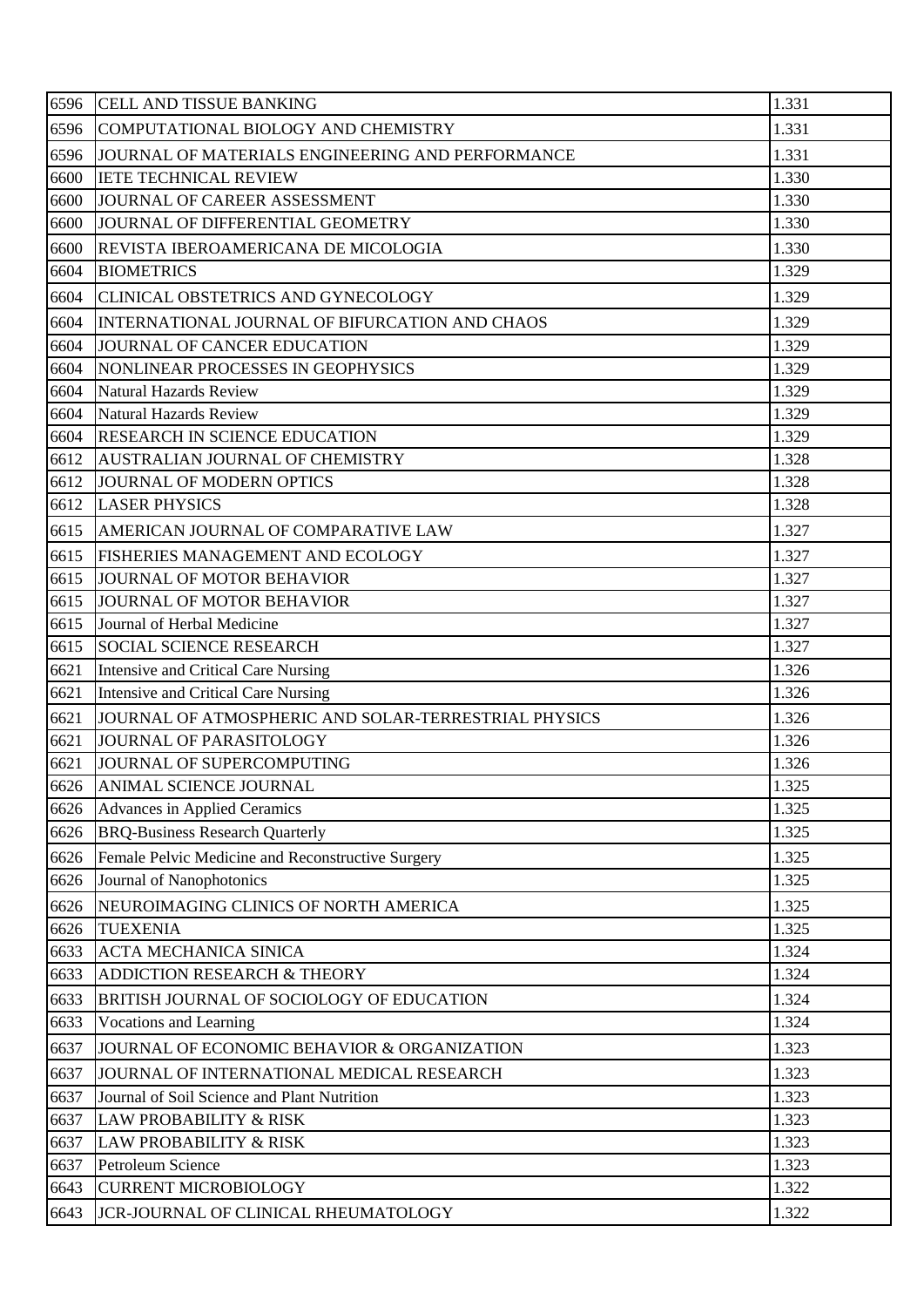| 6645 | AMERICAN JOURNAL OF MANAGED CARE                                                               | 1.321 |
|------|------------------------------------------------------------------------------------------------|-------|
| 6645 | AMERICAN JOURNAL OF MANAGED CARE                                                               | 1.321 |
| 6645 | <b>BioResources</b>                                                                            | 1.321 |
| 6645 | <b>Current Sports Medicine Reports</b>                                                         | 1.321 |
| 6649 | <b>AESTHETIC PLASTIC SURGERY</b>                                                               | 1.320 |
| 6649 | CELL BIOCHEMISTRY AND BIOPHYSICS                                                               | 1.320 |
| 6649 | Demographic Research                                                                           | 1.320 |
| 6649 | Electronic Commerce Research                                                                   | 1.320 |
| 6649 | PACKAGING TECHNOLOGY AND SCIENCE                                                               | 1.320 |
| 6649 | PROCEEDINGS OF THE INSTITUTION OF MECHANICAL ENGINEERS PART J-JOURNAL OF ENGINEERING TRIBOLOGY | 1.320 |
| 6655 | FUSION ENGINEERING AND DESIGN                                                                  | 1.319 |
| 6655 | PRISON JOURNAL                                                                                 | 1.319 |
| 6657 | JANAC-JOURNAL OF THE ASSOCIATION OF NURSES IN AIDS CARE                                        | 1.318 |
| 6657 | JANAC-JOURNAL OF THE ASSOCIATION OF NURSES IN AIDS CARE                                        | 1.318 |
| 6659 | JOURNAL OF CUTANEOUS PATHOLOGY                                                                 | 1.317 |
| 6659 | SEMINARS IN CUTANEOUS MEDICINE AND SURGERY                                                     | 1.317 |
| 6661 | ADVANCES IN COMPUTATIONAL MATHEMATICS                                                          | 1.316 |
| 6661 | <b>ARTIFICIAL LIFE</b>                                                                         | 1.316 |
| 6661 | <b>Education Finance and Policy</b>                                                            | 1.316 |
| 6661 | JOURNAL OF CONTEMPORARY ETHNOGRAPHY                                                            | 1.316 |
| 6661 | <b>SCIENTIFIC AMERICAN</b>                                                                     | 1.316 |
| 6666 | JOURNAL OF ELECTROSTATICS                                                                      | 1.315 |
| 6666 | JOURNAL OF THERMOPHYSICS AND HEAT TRANSFER                                                     | 1.315 |
| 6666 | RADIATION PHYSICS AND CHEMISTRY                                                                | 1.315 |
| 6669 | ECHOCARDIOGRAPHY-A JOURNAL OF CARDIOVASCULAR ULTRASOUND AND ALLIED TECHNIQUES                  | 1.314 |
| 6669 | Journal of Geographical Systems                                                                | 1.314 |
| 6669 | Journal of Immigrant and Minority Health                                                       | 1.314 |
| 6669 | MATHEMATISCHE ANNALEN                                                                          | 1.314 |
| 6669 | <b>Nurse Education in Practice</b>                                                             | 1.314 |
| 6669 | <b>Nurse Education in Practice</b>                                                             | 1.314 |
| 6669 | Twin Research and Human Genetics                                                               | 1.314 |
| 6676 | EUROPEAN JOURNAL OF PEDIATRIC SURGERY                                                          | 1.313 |
| 6676 | PROGRESS IN NUCLEAR ENERGY                                                                     | 1.313 |
| 6676 | WESTERN JOURNAL OF NURSING RESEARCH                                                            | 1.313 |
| 6676 | WESTERN JOURNAL OF NURSING RESEARCH                                                            | 1.313 |
| 6680 | ANNALS OF NUCLEAR ENERGY                                                                       | 1.312 |
| 6680 | COMPOSITIO MATHEMATICA                                                                         | 1.312 |
| 6680 | Cognitive and Behavioral Neurology                                                             | 1.312 |
| 6680 | International Entrepreneurship and Management Journal                                          | 1.312 |
| 6680 | JOURNAL OF PSYCHOSOCIAL ONCOLOGY                                                               | 1.312 |
| 6680 | Journal of Business-to-Business Marketing                                                      | 1.312 |
| 6686 | AMERICAN BEHAVIORAL SCIENTIST                                                                  | 1.311 |
| 6686 | <b>BEHAVIOURAL NEUROLOGY</b>                                                                   | 1.311 |
| 6686 | Canadian Journal of Emergency Medicine                                                         | 1.311 |
| 6686 | <b>Clinical Nursing Research</b>                                                               | 1.311 |
| 6686 | <b>Clinical Nursing Research</b>                                                               | 1.311 |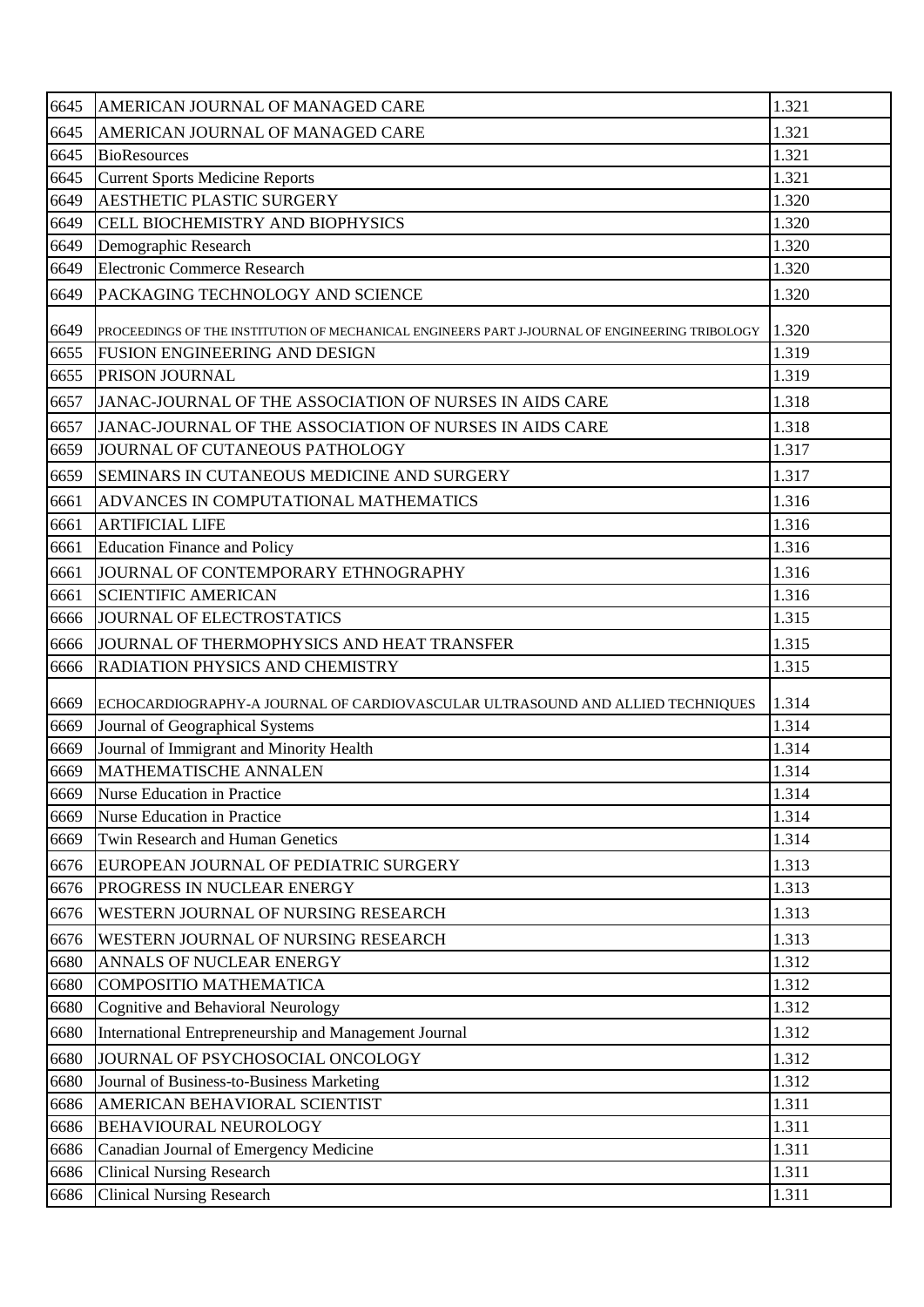| 6686 | <b>ENGLISH FOR SPECIFIC PURPOSES</b>                                                                              | 1.311 |
|------|-------------------------------------------------------------------------------------------------------------------|-------|
| 6686 | GIORNALE ITALIANO DI DERMATOLOGIA E VENEREOLOGIA                                                                  | 1.311 |
| 6686 | JOURNAL OF BROADCASTING & ELECTRONIC MEDIA                                                                        | 1.311 |
| 6686 | PUBLIC RELATIONS REVIEW                                                                                           | 1.311 |
| 6695 | <b>Educational Psychology</b>                                                                                     | 1.310 |
| 6695 | JOURNAL OF BIOACTIVE AND COMPATIBLE POLYMERS                                                                      | 1.310 |
| 6695 | Journal of Research on Educational Effectiveness                                                                  | 1.310 |
| 6695 | <b>Optimization Letters</b>                                                                                       | 1.310 |
| 6695 | Proceedings of the Institution of Mechanical Engineers Part M-Journal of Engineering for the Maritime Environment | 1.310 |
| 6700 | AUSTRALIAN JOURNAL OF PSYCHOLOGY                                                                                  | 1.309 |
| 6700 | JOURNAL OF HEALTH POLITICS POLICY AND LAW                                                                         | 1.309 |
| 6700 | JOURNAL OF HEALTH POLITICS POLICY AND LAW                                                                         | 1.309 |
| 6703 | <b>INTERNATIONAL FORESTRY REVIEW</b>                                                                              | 1.308 |
| 6703 | JOURNAL OF MATHEMATICAL CHEMISTRY                                                                                 | 1.308 |
| 6703 | Mass Communication and Society                                                                                    | 1.308 |
| 6703 | Men and Masculinities                                                                                             | 1.308 |
| 6703 | <b>URBAN AFFAIRS REVIEW</b>                                                                                       | 1.308 |
| 6708 | <b>Chinese Journal of Aeronautics</b>                                                                             | 1.307 |
| 6708 | <b>Social Movement Studies</b>                                                                                    | 1.307 |
| 6710 | <b>ARCHIVES OF ANIMAL NUTRITION</b>                                                                               | 1.306 |
| 6710 | <b>Current Analytical Chemistry</b>                                                                               | 1.306 |
| 6710 | EVALUATION & THE HEALTH PROFESSIONS                                                                               | 1.306 |
| 6710 | EVALUATION & THE HEALTH PROFESSIONS                                                                               | 1.306 |
| 6710 | <b>JOURNAL OF COMPLEXITY</b>                                                                                      | 1.306 |
| 6710 | Methods in Cell Biology                                                                                           | 1.306 |
| 6716 | AMERICAN ANTIQUITY                                                                                                | 1.305 |
| 6717 | AUSTRALASIAN JOURNAL OF DERMATOLOGY                                                                               | 1.304 |
| 6717 | <b>HUMAN ORGANIZATION</b>                                                                                         | 1.304 |
| 6717 | JOURNAL FOR THE THEORY OF SOCIAL BEHAVIOUR                                                                        | 1.304 |
| 6717 | Journal of Economics                                                                                              | 1.304 |
| 6721 | <b>COASTAL MANAGEMENT</b>                                                                                         | 1.303 |
| 6721 | <b>COASTAL MANAGEMENT</b>                                                                                         | 1.303 |
| 6721 | <b>Language Acquisition</b>                                                                                       | 1.303 |
| 6721 | NUMERICAL LINEAR ALGEBRA WITH APPLICATIONS                                                                        | 1.303 |
| 6725 | European Journal of Developmental Psychology                                                                      | 1.302 |
| 6725 | GEOGRAFISKA ANNALER SERIES A-PHYSICAL GEOGRAPHY                                                                   | 1.302 |
| 6725 | <b>HUMAN PERFORMANCE</b>                                                                                          | 1.302 |
| 6725 | JOURNAL OF CAVE AND KARST STUDIES                                                                                 | 1.302 |
| 6725 | Journal of International Relations and Development                                                                | 1.302 |
| 6725 | PSYCHIATRISCHE PRAXIS                                                                                             | 1.302 |
| 6731 | CIN-COMPUTERS INFORMATICS NURSING                                                                                 | 1.301 |
| 6731 | CIN-COMPUTERS INFORMATICS NURSING                                                                                 | 1.301 |
| 6731 | JOURNALISM & MASS COMMUNICATION QUARTERLY                                                                         | 1.301 |
| 6734 | American Journal of Health Economics                                                                              | 1.300 |
| 6734 | <b>BioChip Journal</b>                                                                                            | 1.300 |
| 6734 | <b>INSECT SYSTEMATICS &amp; EVOLUTION</b>                                                                         | 1.300 |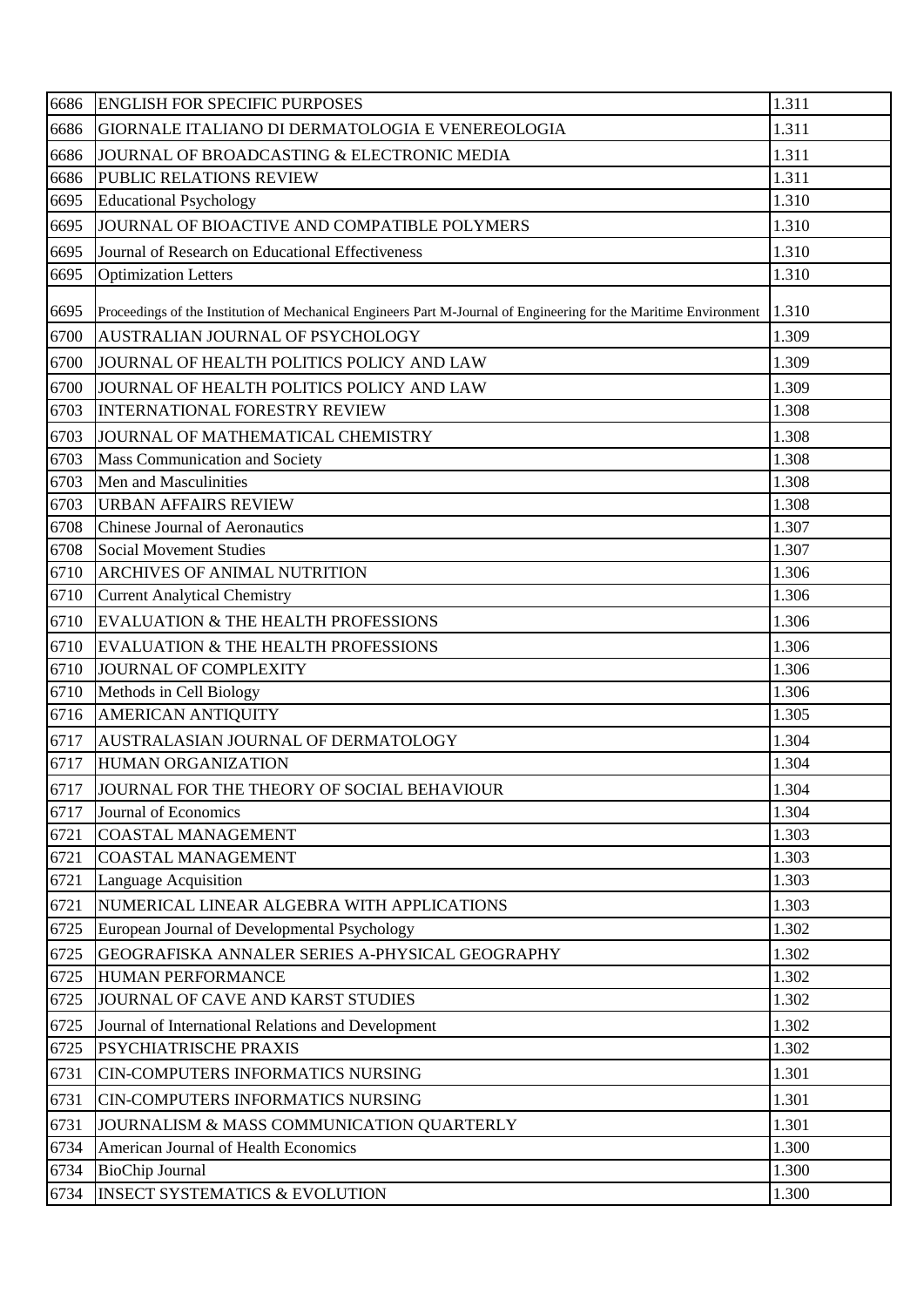| 6734 | JOURNAL OF LOW TEMPERATURE PHYSICS                                             | 1.300 |
|------|--------------------------------------------------------------------------------|-------|
| 6734 | Journal of Chemistry                                                           | 1.300 |
| 6734 | NEW GENETICS AND SOCIETY                                                       | 1.300 |
| 6734 | NEW GENETICS AND SOCIETY                                                       | 1.300 |
| 6734 | <b>SYMBIOSIS</b>                                                               | 1.300 |
| 6734 | TRANSFUSION AND APHERESIS SCIENCE                                              | 1.300 |
| 6743 | Advances in Materials Science and Engineering                                  | 1.299 |
| 6744 | <b>CHEMOECOLOGY</b>                                                            | 1.298 |
| 6744 | <b>IET Signal Processing</b>                                                   | 1.298 |
| 6744 | <b>INFORMATION SYSTEMS MANAGEMENT</b>                                          | 1.298 |
| 6744 | <b>International Emergency Nursing</b>                                         | 1.298 |
| 6744 | <b>International Emergency Nursing</b>                                         | 1.298 |
| 6744 | JOURNAL OF RISK AND UNCERTAINTY                                                | 1.298 |
| 6744 | RESEARCH IN VETERINARY SCIENCE                                                 | 1.298 |
| 6744 | X-RAY SPECTROMETRY                                                             | 1.298 |
| 6752 | BIOACOUSTICS-THE INTERNATIONAL JOURNAL OF ANIMAL SOUND AND ITS RECORDING 1.297 |       |
| 6752 | CHEMICAL ENGINEERING COMMUNICATIONS                                            | 1.297 |
| 6752 | Economics of Energy & Environmental Policy                                     | 1.297 |
| 6752 | Science Technology and Society                                                 | 1.297 |
| 6756 | <b>Applied Ontology</b>                                                        | 1.296 |
| 6756 | Nordic Journal of Music Therapy                                                | 1.296 |
| 6758 | BIOSCIENCE BIOTECHNOLOGY AND BIOCHEMISTRY                                      | 1.295 |
| 6758 | Journal of Eye Movement Research                                               | 1.295 |
| 6758 | <b>Quality Engineering</b>                                                     | 1.295 |
| 6758 | Selecta Mathematica-New Series                                                 | 1.295 |
| 6762 | CRITICAL SOCIAL POLICY                                                         | 1.294 |
| 6762 | EDUCATIONAL ADMINISTRATION QUARTERLY                                           | 1.294 |
| 6762 | GENETIC RESOURCES AND CROP EVOLUTION                                           | 1.294 |
| 6762 | JOURNAL OF INTELLIGENT INFORMATION SYSTEMS                                     | 1.294 |
| 6762 | Journal of Studies in International Education                                  | 1.294 |
| 6762 | PEDIATRIC TRANSPLANTATION                                                      | 1.294 |
| 6768 | <b>EVALUATION REVIEW</b>                                                       | 1.293 |
| 6768 | INTERNATIONAL JOURNAL OF IMPOTENCE RESEARCH                                    | 1.293 |
| 6768 | <b>Near Surface Geophysics</b>                                                 | 1.293 |
| 6771 | Acta Metallurgica Sinica-English Letters                                       | 1.292 |
| 6771 | <b>European Political Science</b>                                              | 1.292 |
| 6771 | <b>INTERVIROLOGY</b>                                                           | 1.292 |
| 6771 | Journal for Healthcare Quality                                                 | 1.292 |
| 6771 | Journal for Healthcare Quality                                                 | 1.292 |
| 6771 | PHYSICIAN AND SPORTSMEDICINE                                                   | 1.292 |
| 6771 | TURKISH JOURNAL OF CHEMISTRY                                                   | 1.292 |
| 6778 | ADVANCES IN POLYMER TECHNOLOGY                                                 | 1.291 |
| 6778 | JOURNAL OF AGRICULTURAL SCIENCE                                                | 1.291 |
| 6778 | JOURNAL OF FUTURES MARKETS                                                     | 1.291 |
| 6781 | INDIAN JOURNAL OF MICROBIOLOGY                                                 | 1.290 |
| 6781 | JOURNAL OF TEXTURE STUDIES                                                     | 1.290 |
| 6781 | PORTAL-LIBRARIES AND THE ACADEMY                                               | 1.290 |
| 6781 | <b>Traffic Injury Prevention</b>                                               | 1.290 |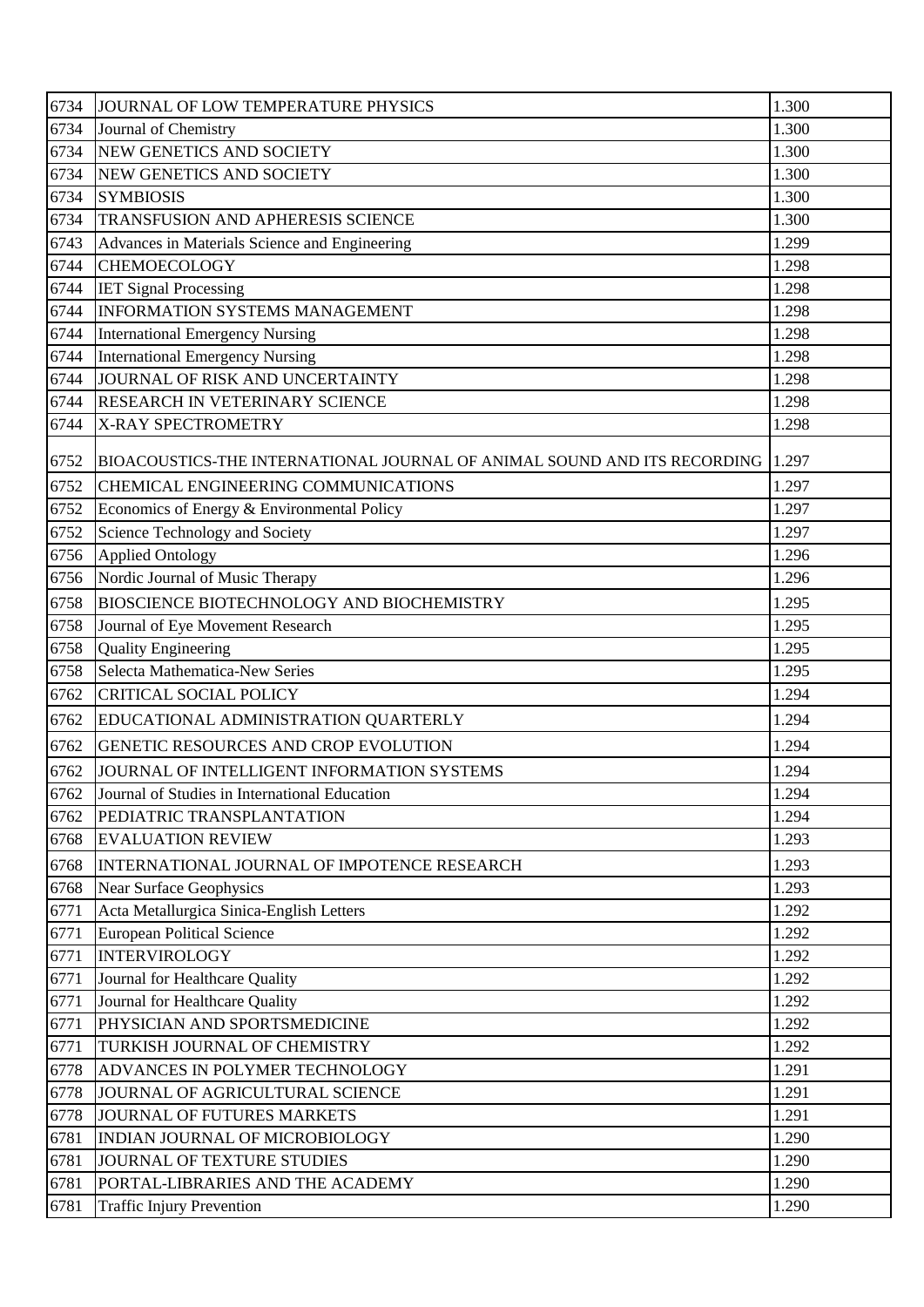| 6781 | <b>Traffic Injury Prevention</b>                                          | 1.290 |
|------|---------------------------------------------------------------------------|-------|
| 6781 | <b>WILDLIFE RESEARCH</b>                                                  | 1.290 |
| 6787 | <b>ATOMIZATION AND SPRAYS</b>                                             | 1.289 |
| 6787 | JOURNAL OF OPTIMIZATION THEORY AND APPLICATIONS                           | 1.289 |
| 6787 | Nonlinear Dynamics Psychology and Life Sciences                           | 1.289 |
| 6790 | <b>ACTA PHARMACEUTICA</b>                                                 | 1.288 |
| 6790 | ENVIRONMENTAL ARCHAEOLOGY                                                 | 1.288 |
| 6790 | EUROPEAN PHYSICAL JOURNAL D                                               | 1.288 |
| 6790 | <b>ISIS</b>                                                               | 1.288 |
| 6790 | <b>ISIS</b>                                                               | 1.288 |
| 6790 | Turkish Journal of Agriculture and Forestry                               | 1.288 |
| 6796 | AMPHIBIA-REPTILIA                                                         | 1.287 |
| 6796 | JOURNAL OF ACADEMIC LIBRARIANSHIP                                         | 1.287 |
| 6796 | Pediatrics and Neonatology                                                | 1.287 |
| 6799 | Applied Research in Quality of Life                                       | 1.286 |
| 6799 | Geotechnique Letters                                                      | 1.286 |
| 6799 | Journal of Socio-Economics                                                | 1.286 |
| 6799 | <b>Language Policy</b>                                                    | 1.286 |
| 6803 | INTERNATIONAL JOURNAL OF PRIMATOLOGY                                      | 1.285 |
| 6803 | MINERALOGICAL MAGAZINE                                                    | 1.285 |
| 6803 | Pain Management Nursing                                                   | 1.285 |
| 6803 | Pain Management Nursing                                                   | 1.285 |
| 6807 | SCANDINAVIAN JOURNAL OF PSYCHOLOGY                                        | 1.284 |
| 6808 | American Journal of Hospice & Palliative Medicine                         | 1.283 |
| 6808 | <b>ECOLOGICAL RESEARCH</b>                                                | 1.283 |
| 6810 | JOURNAL OF RADIOANALYTICAL AND NUCLEAR CHEMISTRY                          | 1.282 |
| 6810 | Journal of Minimal Access Surgery                                         | 1.282 |
| 6810 | MONATSHEFTE FUR CHEMIE                                                    | 1.282 |
|      | 6813 JOURNAL OF SCHEDULING                                                | 1.281 |
| 6813 | <b>SHOCK AND VIBRATION</b>                                                | 1.281 |
| 6815 | Journal of Child Health Care                                              | 1.280 |
| 6815 | Journal of Child Health Care                                              | 1.280 |
| 6815 | Journal of Experimental Zoology Part A-Ecological Genetics and Physiology | 1.280 |
| 6815 | PHYSICA SCRIPTA                                                           | 1.280 |
| 6815 | <b>RADIOCARBON</b>                                                        | 1.280 |
| 6815 | <b>WILDLIFE BIOLOGY</b>                                                   | 1.280 |
| 6821 | DM DISEASE-A-MONTH                                                        | 1.279 |
| 6821 | <b>ENVIRONMENTAL VALUES</b>                                               | 1.279 |
| 6821 | <b>Early Education and Development</b>                                    | 1.279 |
| 6821 | JOURNAL OF SPECIAL EDUCATION                                              | 1.279 |
| 6821 | Journal of Biological Dynamics                                            | 1.279 |
| 6826 | <b>Congenital Heart Disease</b>                                           | 1.278 |
| 6826 | European Journal of Social Theory                                         | 1.278 |
| 6826 | <b>HOUSING POLICY DEBATE</b>                                              | 1.278 |
| 6826 | Mine Water and the Environment                                            | 1.278 |
| 6826 | Palaeobiodiversity and Palaeoenvironments                                 | 1.278 |
| 6826 | <b>SECURITY STUDIES</b>                                                   | 1.278 |
| 6826 | TOHOKU JOURNAL OF EXPERIMENTAL MEDICINE                                   | 1.278 |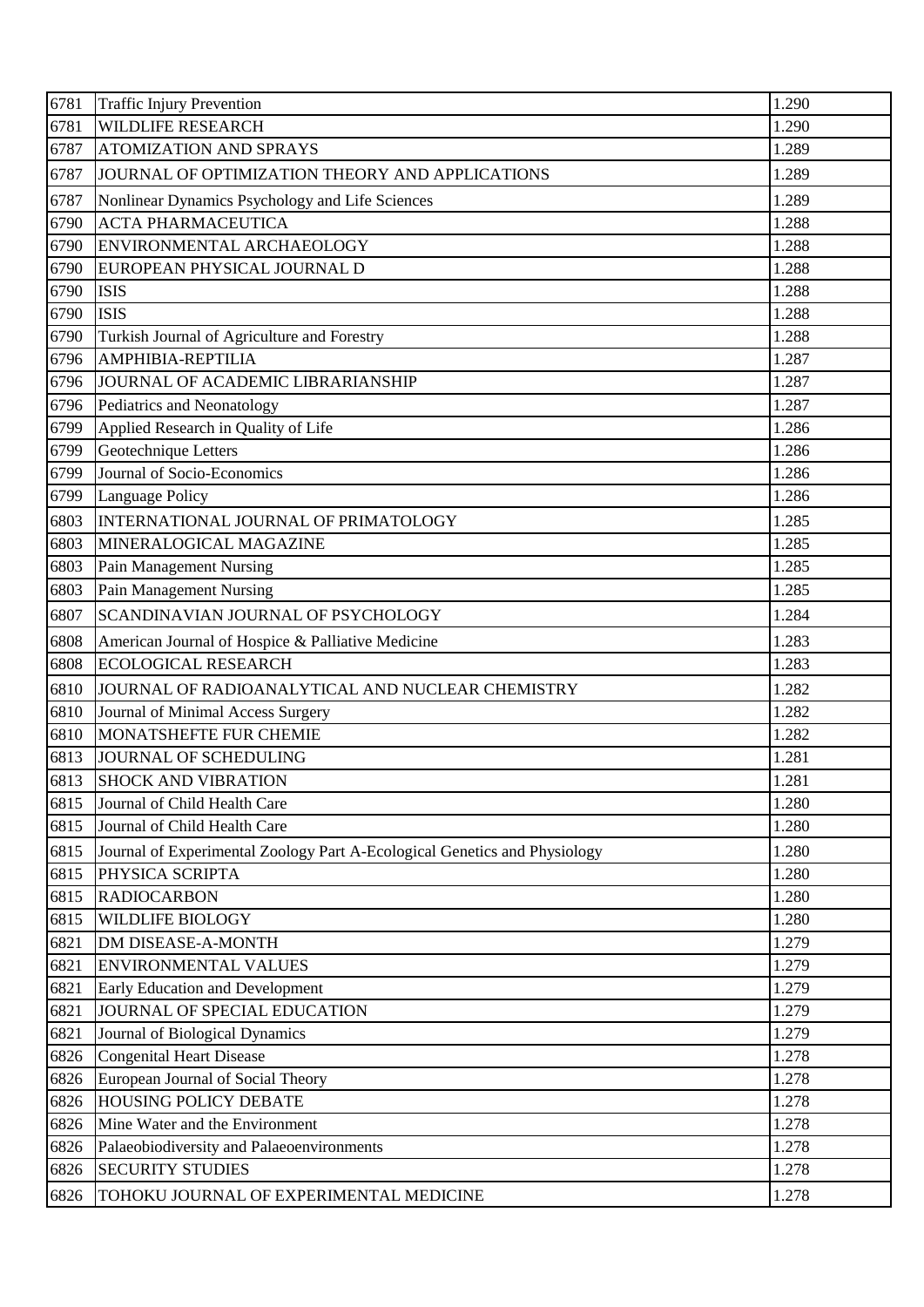| 6833 | Advances in Meteorology                             | 1.277 |
|------|-----------------------------------------------------|-------|
| 6833 | Advances in Neonatal Care                           | 1.277 |
| 6833 | Advances in Neonatal Care                           | 1.277 |
| 6833 | Clinical Simulation in Nursing                      | 1.277 |
| 6833 | Clinical Simulation in Nursing                      | 1.277 |
| 6833 | INTERNATIONAL JOURNAL OF PHOTOENERGY                | 1.277 |
| 6833 | JOURNAL OF REHABILITATION RESEARCH AND DEVELOPMENT  | 1.277 |
| 6833 | JOURNAL OF REHABILITATION RESEARCH AND DEVELOPMENT  | 1.277 |
| 6833 | MEDICINAL CHEMISTRY RESEARCH                        | 1.277 |
| 6833 | <b>OPHTHALMIC GENETICS</b>                          | 1.277 |
| 6833 | SINGAPORE JOURNAL OF TROPICAL GEOGRAPHY             | 1.277 |
| 6833 | <b>Sensor Review</b>                                | 1.277 |
| 6845 | <b>CIRUGIA ESPANOLA</b>                             | 1.276 |
| 6845 | <b>CLINICAL AUTONOMIC RESEARCH</b>                  | 1.276 |
| 6845 | <b>HEALTH PHYSICS</b>                               | 1.276 |
| 6845 | Journal of Business Finance & Accounting            | 1.276 |
| 6845 | Journal of Global Antimicrobial Resistance          | 1.276 |
| 6845 | Legal Medicine                                      | 1.276 |
| 6845 | PHARMACEUTICAL STATISTICS                           | 1.276 |
| 6845 | POLISH JOURNAL OF FOOD AND NUTRITION SCIENCES       | 1.276 |
| 6845 | PROFESSIONAL GEOGRAPHER                             | 1.276 |
| 6854 | JOURNAL OF ECONOMIC PSYCHOLOGY                      | 1.275 |
| 6854 | <b>SOCIAL SERVICE REVIEW</b>                        | 1.275 |
| 6856 | European Journal of General Practice                | 1.274 |
| 6856 | JOURNAL OF SYMBOLIC COMPUTATION                     | 1.274 |
| 6858 | IMA JOURNAL OF MATHEMATICAL CONTROL AND INFORMATION | 1.273 |
| 6858 | Indian Journal of Traditional Knowledge             | 1.273 |
| 6858 | JAPANESE JOURNAL OF INFECTIOUS DISEASES             | 1.273 |
| 6858 | Journal of Esthetic and Restorative Dentistry       | 1.273 |
| 6858 | TECHNOLOGY ANALYSIS & STRATEGIC MANAGEMENT          | 1.273 |
| 6863 | ELECTROMAGNETIC BIOLOGY AND MEDICINE                | 1.272 |
| 6863 | INTERNATIONAL JOURNAL OF MEDICINAL MUSHROOMS        | 1.272 |
| 6863 | JOURNAL OF LANGUAGE AND SOCIAL PSYCHOLOGY           | 1.272 |
| 6863 | <b>PAPERS IN REGIONAL SCIENCE</b>                   | 1.272 |
| 6863 | PROCEEDINGS OF THE LONDON MATHEMATICAL SOCIETY      | 1.272 |
| 6868 | Journal of Sulfur Chemistry                         | 1.271 |
| 6868 | Mind Brain and Education                            | 1.271 |
| 6868 | RADIOCHIMICA ACTA                                   | 1.271 |
| 6871 | <b>BRYOLOGIST</b>                                   | 1.270 |
| 6871 | LAKE AND RESERVOIR MANAGEMENT                       | 1.270 |
| 6873 | AMERICAN JOURNAL OF CLINICAL HYPNOSIS               | 1.269 |
| 6873 | JOURNAL DE MYCOLOGIE MEDICALE                       | 1.269 |
| 6873 | NOTRE DAME LAW REVIEW                               | 1.269 |
| 6873 | <b>TEST</b>                                         | 1.269 |
| 6877 | JOURNAL OF HYDRAULIC RESEARCH                       | 1.268 |
| 6878 | JOURNAL OF PLANT PATHOLOGY                          | 1.267 |
| 6878 | <b>LATERALITY</b>                                   | 1.267 |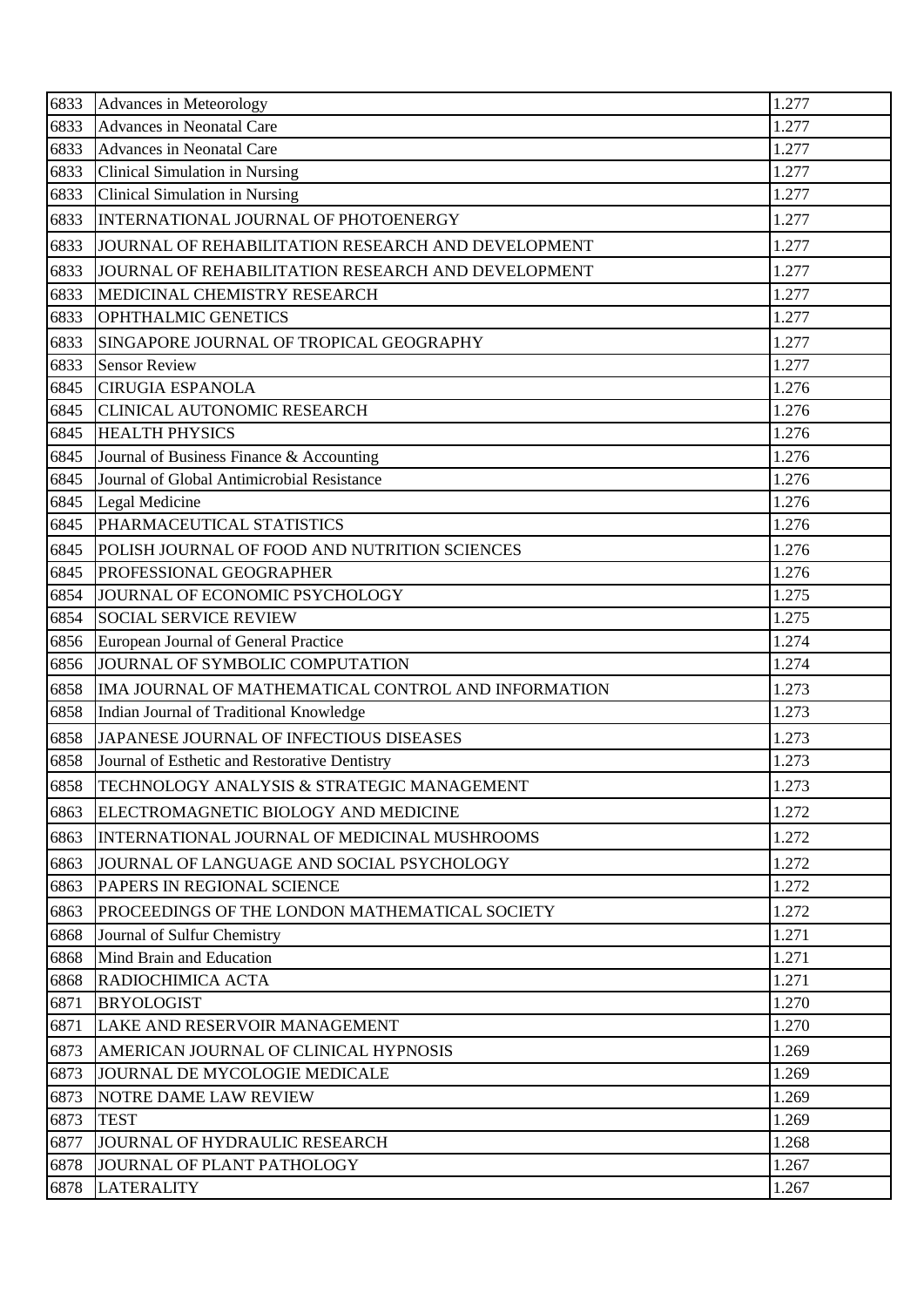| 6880<br>6881 | CANADIAN ASSOCIATION OF RADIOLOGISTS JOURNAL-JOURNAL DE L ASSOCIATION CANADIENNE DES RADIOLOGISTES<br><b>LABORATORY MEDICINE</b> | 1.266<br>1.265 |
|--------------|----------------------------------------------------------------------------------------------------------------------------------|----------------|
|              |                                                                                                                                  |                |
| 6881         | NEW ZEALAND JOURNAL OF AGRICULTURAL RESEARCH                                                                                     | 1.265<br>1.264 |
| 6883         | <b>CANADIAN ENTOMOLOGIST</b>                                                                                                     |                |
| 6883         | EUROPEAN JOURNAL OF WILDLIFE RESEARCH                                                                                            | 1.264          |
| 6883         | OTOLARYNGOLOGIC CLINICS OF NORTH AMERICA                                                                                         | 1.264          |
| 6883         | <b>REVIEW OF INTERNATIONAL STUDIES</b>                                                                                           | 1.264          |
| 6883         | Reaction Kinetics Mechanisms and Catalysis                                                                                       | 1.264          |
| 6883         | SUPRAMOLECULAR CHEMISTRY                                                                                                         | 1.264          |
| 6889         | <b>BULLETIN OF MATHEMATICAL BIOLOGY</b>                                                                                          | 1.263          |
| 6889         | Genetic Testing and Molecular Biomarkers                                                                                         | 1.263          |
| 6889         | <b>IET Science Measurement &amp; Technology</b>                                                                                  | 1.263          |
| 6889<br>6889 | Journal of Tissue Viability<br>Journal of Tissue Viability                                                                       | 1.263<br>1.263 |
| 6889         | Politics                                                                                                                         | 1.263          |
| 6895         | <b>ENTOMOLOGICAL SCIENCE</b>                                                                                                     | 1.262          |
|              |                                                                                                                                  |                |
| 6895<br>6895 | JOURNAL OF FOOD SCIENCE AND TECHNOLOGY-MYSORE                                                                                    | 1.262<br>1.262 |
| 6895         | Journal of Transcultural Nursing<br>Journal of Transcultural Nursing                                                             | 1.262          |
| 6895         | Peer-to-Peer Networking and Applications                                                                                         | 1.262          |
| 6895         | Population Health Management                                                                                                     | 1.262          |
| 6895         | <b>TEACHERS COLLEGE RECORD</b>                                                                                                   | 1.262          |
| 6902         | <b>Experimental and Therapeutic Medicine</b>                                                                                     | 1.261          |
| 6902         | International Review of Economics & Finance                                                                                      | 1.261          |
| 6902         | JOGNN-JOURNAL OF OBSTETRIC GYNECOLOGIC AND NEONATAL NURSING                                                                      | 1.261          |
| 6902         | JOGNN-JOURNAL OF OBSTETRIC GYNECOLOGIC AND NEONATAL NURSING                                                                      | 1.261          |
| 6902         | JOURNAL OF INTELLIGENT & FUZZY SYSTEMS                                                                                           | 1.261          |
| 6902         | Kinetic and Related Models                                                                                                       | 1.261          |
| 6908         | CELLULAR & MOLECULAR BIOLOGY LETTERS                                                                                             | 1.260          |
| 6908         | JOURNAL OF CONSUMER AFFAIRS                                                                                                      | 1.260          |
| 6908         | MATERIALS AND CORROSION-WERKSTOFFE UND KORROSION                                                                                 | 1.260          |
| 6911         | EUROPEAN ECONOMIC REVIEW                                                                                                         | 1.259          |
| 6911         | INTERNATIONAL JOURNAL OF REHABILITATION RESEARCH                                                                                 | 1.259          |
| 6911         | INTERNATIONAL JOURNAL OF REHABILITATION RESEARCH                                                                                 | 1.259          |
| 6911         | <b>International Studies Review</b>                                                                                              | 1.259          |
| 6911         | Molecular Therapy-Oncolytics                                                                                                     | 1.259          |
| 6911         | <b>Public Health Ethics</b>                                                                                                      | 1.259          |
| 6911         | <b>Public Health Ethics</b>                                                                                                      | 1.259          |
| 6918         | Active Learning in Higher Education                                                                                              | 1.258          |
| 6918         | <b>CHEMICAL PAPERS</b>                                                                                                           | 1.258          |
| 6918         | ICHTHYOLOGICAL RESEARCH                                                                                                          | 1.258          |
| 6918         | International Journal of Spray and Combustion Dynamics                                                                           | 1.258          |
| 6918         | JOURNAL OF CAREER DEVELOPMENT                                                                                                    | 1.258          |
| 6918         | JOURNAL OF PUBLIC HEALTH MANAGEMENT AND PRACTICE                                                                                 | 1.258          |
| 6924         | Race Ethnicity and Education                                                                                                     | 1.257          |
| 6925         | Cardiology Journal                                                                                                               | 1.256          |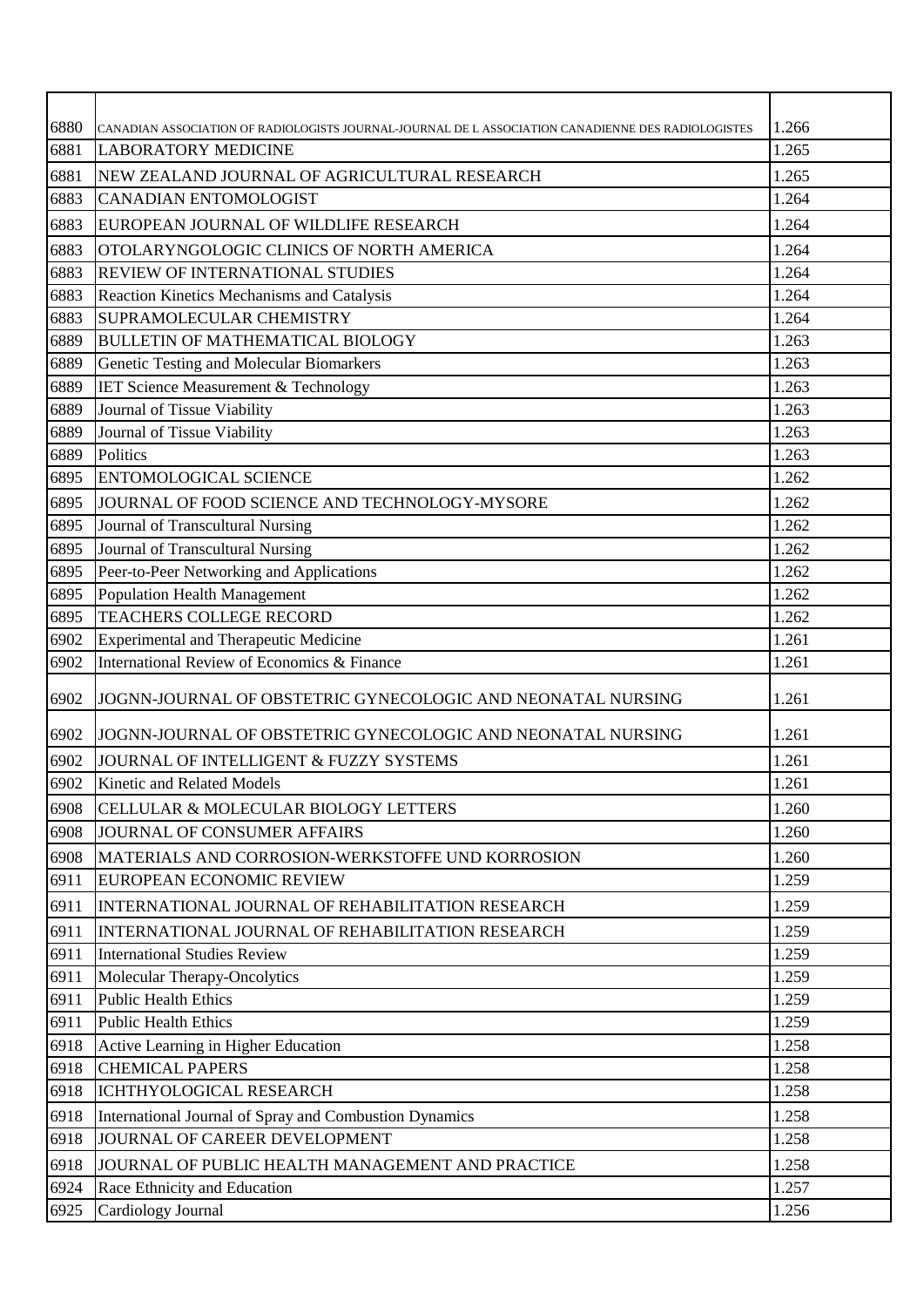| 6925 | Clinical and Experimental Optometry                                                             | 1.256 |
|------|-------------------------------------------------------------------------------------------------|-------|
| 6925 | GeoArabia                                                                                       | 1.256 |
| 6925 | JSLS-Journal of the Society of Laparoendoscopic Surgeons                                        | 1.256 |
| 6925 | Journal of Aging & Social Policy                                                                | 1.256 |
| 6930 | Canadian Journal of Occupational Therapy-Revue Canadienne d Ergotherapie                        | 1.255 |
| 6930 | Canadian Journal of Occupational Therapy-Revue Canadienne d Ergotherapie                        | 1.255 |
| 6930 | Cellular Reprogramming                                                                          | 1.255 |
| 6930 | <b>DISASTERS</b>                                                                                | 1.255 |
| 6930 | ENVIRONMENTAL BIOLOGY OF FISHES                                                                 | 1.255 |
| 6930 | JOURNAL OF CANADIAN PETROLEUM TECHNOLOGY                                                        | 1.255 |
| 6930 | Journal of Laparoendoscopic & Advanced Surgical Techniques                                      | 1.255 |
| 6930 | PHYTOPATHOLOGIA MEDITERRANEA                                                                    | 1.255 |
| 6930 | <b>Plant Pathology Journal</b>                                                                  | 1.255 |
| 6930 | Urban Policy and Research                                                                       | 1.255 |
| 6940 | INTERNATIONAL JOURNAL OF PUBLIC OPINION RESEARCH                                                | 1.254 |
| 6940 | JOURNAL OF FUNCTIONAL ANALYSIS                                                                  | 1.254 |
| 6940 | Language and Education                                                                          | 1.254 |
| 6940 | MOLECULAR SIMULATION                                                                            | 1.254 |
| 6944 | JOURNAL OF COMPUTER ASSISTED LEARNING                                                           | 1.253 |
|      |                                                                                                 |       |
| 6944 | PROCEEDINGS OF THE INSTITUTION OF MECHANICAL ENGINEERS PART D-JOURNAL OF AUTOMOBILE ENGINEERING | 1.253 |
| 6944 | <b>SALUD PUBLICA DE MEXICO</b>                                                                  | 1.253 |
| 6947 | Annals of Transplantation                                                                       | 1.252 |
| 6947 | Journal of the Chinese Medical Association                                                      | 1.252 |
| 6947 | Korean Circulation Journal                                                                      | 1.252 |
| 6950 | SOIL SCIENCE AND PLANT NUTRITION                                                                | 1.251 |
| 6951 | <b>ACM Transactions on Applied Perception</b>                                                   | 1.250 |
| 6951 | <b>Fossil Record</b>                                                                            | 1.250 |
| 6951 | JOURNAL OF EVALUATION IN CLINICAL PRACTICE                                                      | 1.250 |
| 6951 | JOURNAL OF MOLECULAR MICROBIOLOGY AND BIOTECHNOLOGY                                             | 1.250 |
| 6951 | JOURNAL OF MOLLUSCAN STUDIES                                                                    | 1.250 |
| 6951 | JOURNAL OF PLASTIC FILM & SHEETING                                                              | 1.250 |
| 6951 | JOURNAL OF STRATEGIC STUDIES                                                                    | 1.250 |
| 6951 | Journal of Physiological Anthropology                                                           | 1.250 |
| 6951 | Journal of the Institute of Mathematics of Jussieu                                              | 1.250 |
| 6951 | Learning Disabilities Research & Practice                                                       | 1.250 |
| 6951 | Molecular & Cellular Toxicology                                                                 | 1.250 |
| 6951 | <b>Nursing Philosophy</b>                                                                       | 1.250 |
| 6951 | Nursing Philosophy                                                                              | 1.250 |
| 6951 | PLANT SPECIES BIOLOGY                                                                           | 1.250 |
| 6951 | <b>SALAMANDRA</b>                                                                               | 1.250 |
| 6951 | Seminars in Vascular Surgery                                                                    | 1.250 |
| 6951 | TSINGHUA SCIENCE AND TECHNOLOGY                                                                 | 1.250 |
| 6968 | <b>BLOOD PRESSURE MONITORING</b>                                                                | 1.248 |
| 6968 | JOURNAL OF AGING STUDIES                                                                        | 1.248 |
| 6970 | ALTERNATIVE THERAPIES IN HEALTH AND MEDICINE                                                    | 1.247 |
| 6970 | JOURNAL OF SPORT MANAGEMENT                                                                     | 1.247 |
| 6970 | JOURNAL OF SPORT MANAGEMENT                                                                     | 1.247 |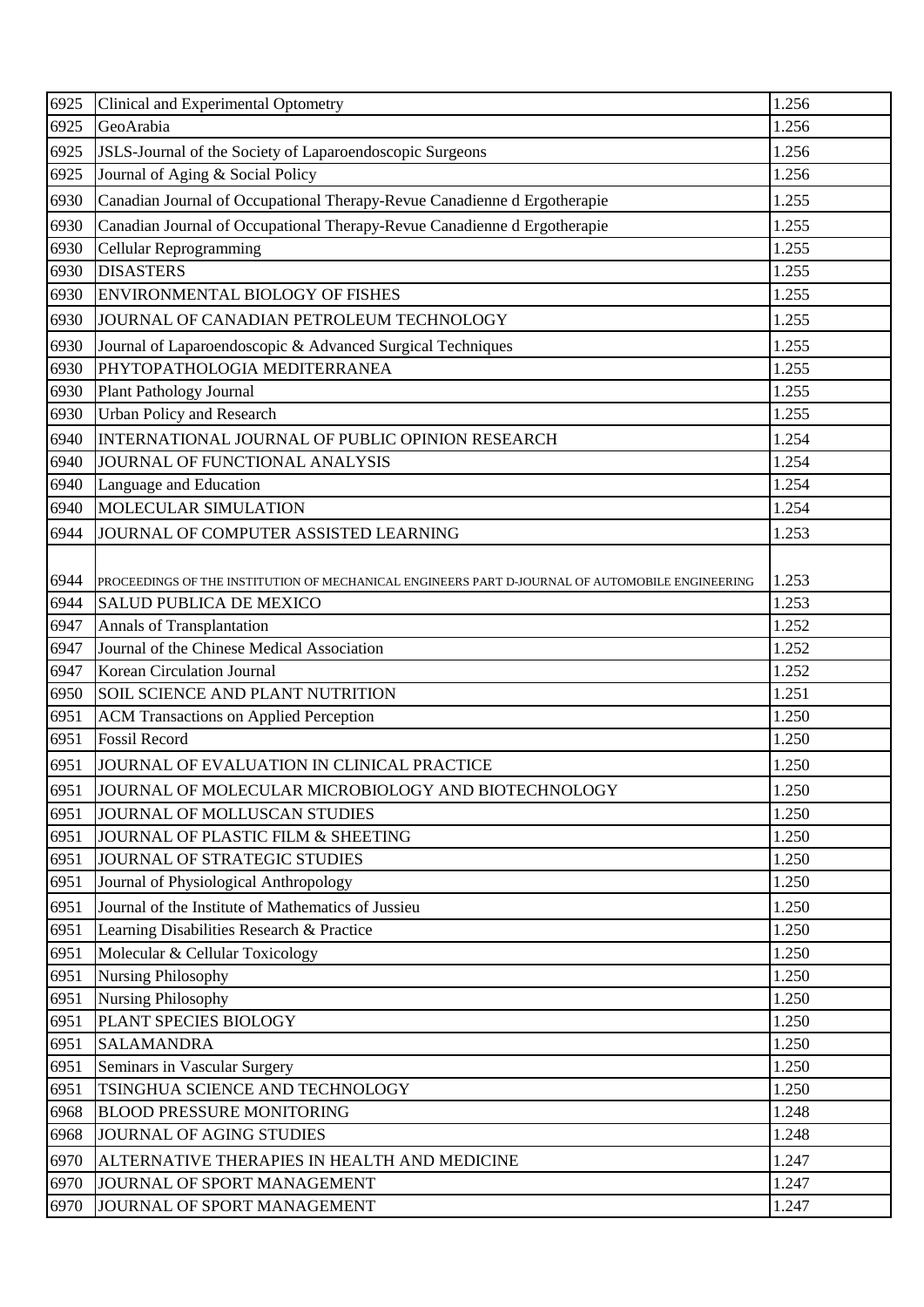| 6973 | <b>ACADEMIC PSYCHIATRY</b>                                                                   | 1.246 |
|------|----------------------------------------------------------------------------------------------|-------|
| 6973 | Australian Journal of Primary Health                                                         | 1.246 |
| 6973 | Australian Journal of Primary Health                                                         | 1.246 |
| 6973 | International Feminist Journal of Politics                                                   | 1.246 |
| 6973 | MATHEMATICAL BIOSCIENCES                                                                     | 1.246 |
| 6978 | European Journal of Cultural Studies                                                         | 1.244 |
| 6978 | Hematology                                                                                   | 1.244 |
| 6978 | JOURNAL OF ANIMAL PHYSIOLOGY AND ANIMAL NUTRITION                                            | 1.244 |
| 6978 | NETHERLANDS JOURNAL OF MEDICINE                                                              | 1.244 |
| 6982 | <b>Evolutionary Psychology</b>                                                               | 1.243 |
| 6982 | IEEE TRANSACTIONS ON MAGNETICS                                                               | 1.243 |
| 6982 | RANDOM STRUCTURES & ALGORITHMS                                                               | 1.243 |
| 6985 | <b>Decision Analysis</b>                                                                     | 1.242 |
| 6985 | JOURNAL OF CONTINUING EDUCATION IN THE HEALTH PROFESSIONS                                    | 1.242 |
| 6985 | Journal of Leadership & Organizational Studies                                               | 1.242 |
| 6985 | OPHTHALMIC PLASTIC AND RECONSTRUCTIVE SURGERY                                                | 1.242 |
| 6985 | Oxford Journal of Legal Studies                                                              | 1.242 |
| 6985 | PROCEEDINGS OF THE INSTITUTION OF MECHANICAL ENGINEERS PART K-JOURNAL OF MULTI-BODY DYNAMICS | 1.242 |
| 6985 | Vasa-European Journal of Vascular Medicine                                                   | 1.242 |
| 6992 | COMBUSTION SCIENCE AND TECHNOLOGY                                                            | 1.241 |
| 6992 | INTERNATIONAL JOURNAL OF HEALTH PLANNING AND MANAGEMENT                                      | 1.241 |
| 6992 | JOURNAL OF BIOLOGICAL PHYSICS                                                                | 1.241 |
| 6992 | JOURNAL OF THE AMERICAN PHARMACISTS ASSOCIATION                                              | 1.241 |
| 6992 | Language Variation and Change                                                                | 1.241 |
| 6992 | NUMERICAL ALGORITHMS                                                                         | 1.241 |
| 6998 | ANNALS OF HUMAN BIOLOGY                                                                      | 1.240 |
| 6998 | ANNALS OF HUMAN BIOLOGY                                                                      | 1.240 |
| 6998 | INTERNATIONAL JOURNAL OF SCIENCE EDUCATION                                                   | 1.240 |
| 6998 | Phytotaxa                                                                                    | 1.240 |
| 6998 | <b>SYSTEMATIC BOTANY</b>                                                                     | 1.240 |
| 7003 | <b>BOTANICA MARINA</b>                                                                       | 1.239 |
| 7003 | <b>Big Data</b>                                                                              | 1.239 |
| 7003 | <b>International Journal of Distributed Sensor Networks</b>                                  | 1.239 |
| 7003 | PLANT SYSTEMATICS AND EVOLUTION                                                              | 1.239 |
| 7003 | <b>Russian Geology and Geophysics</b>                                                        | 1.239 |
| 7003 | SOCIAL POLICY & ADMINISTRATION                                                               | 1.239 |
| 7009 | JOURNAL OF ELECTROCERAMICS                                                                   | 1.238 |
| 7009 | <b>ORNIS FENNICA</b>                                                                         | 1.238 |
| 7009 | <b>Sexual Health</b>                                                                         | 1.238 |
| 7009 | <b>Sexual Health</b>                                                                         | 1.238 |
| 7009 | <b>Tropical Conservation Science</b>                                                         | 1.238 |
| 7014 | Journal of Research in Medical Sciences                                                      | 1.237 |
| 7014 | <b>MODERN LAW REVIEW</b>                                                                     | 1.237 |
| 7014 | Orthopaedic Surgery                                                                          | 1.237 |
| 7014 | SOCIOLOGICAL QUARTERLY                                                                       | 1.237 |
| 7018 | APPLIED MATHEMATICS AND OPTIMIZATION                                                         | 1.236 |
| 7018 | Advances in Differential Equations                                                           | 1.236 |
| 7018 | <b>European Financial Management</b>                                                         | 1.236 |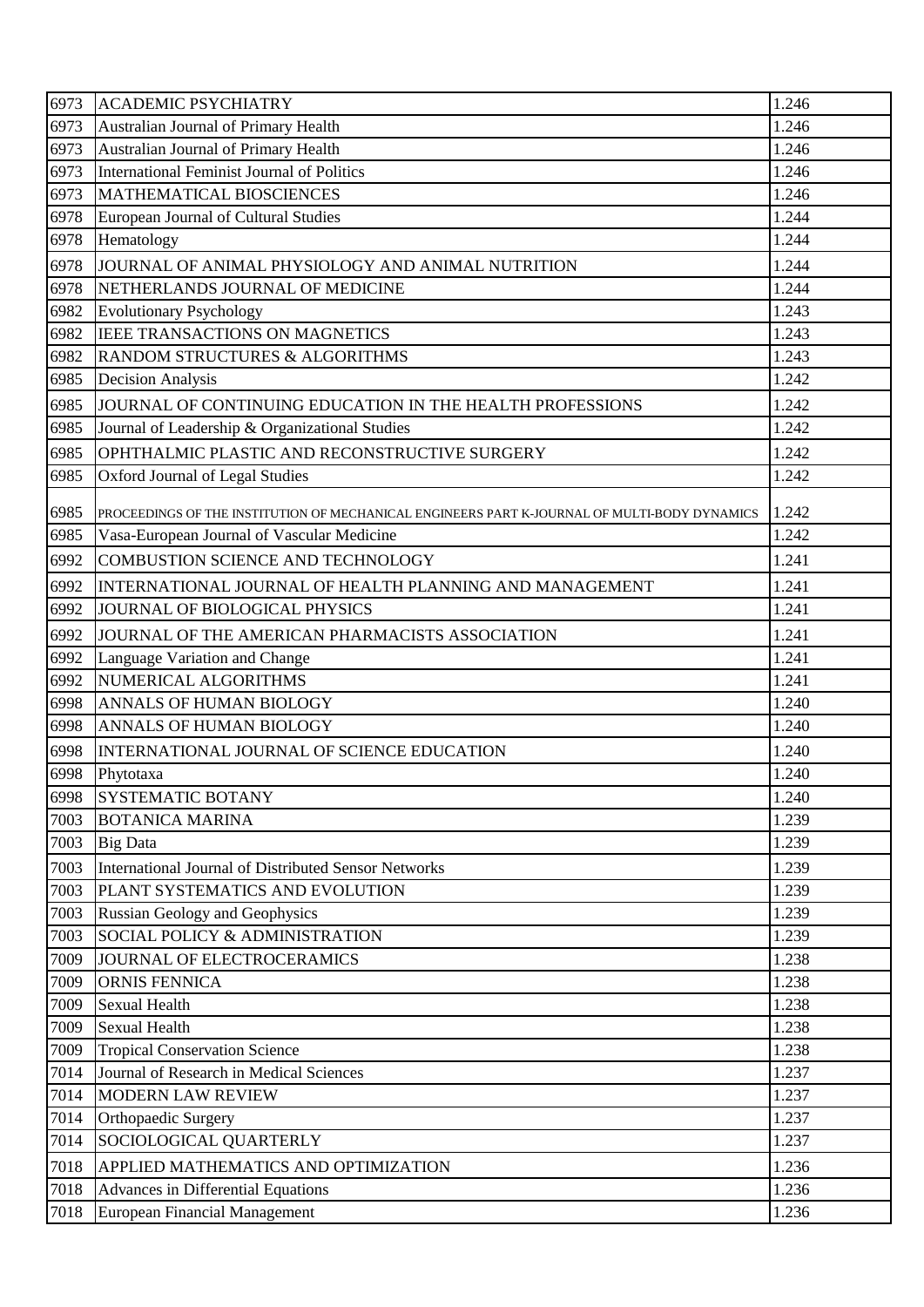| 7018 | MINERALOGY AND PETROLOGY                                                | 1.236 |
|------|-------------------------------------------------------------------------|-------|
| 7018 | Nonprofit Management & Leadership                                       | 1.236 |
| 7023 | <b>ARCHAEOLOGY IN OCEANIA</b>                                           | 1.235 |
| 7023 | HEAT TRANSFER ENGINEERING                                               | 1.235 |
| 7023 | <b>JETP LETTERS</b>                                                     | 1.235 |
| 7023 | JOURNAL OF CHEMICAL SCIENCES                                            | 1.235 |
| 7023 | JOURNAL OF COMBINATORIAL OPTIMIZATION                                   | 1.235 |
| 7023 | JOURNAL OF CRYPTOLOGY                                                   | 1.235 |
| 7023 | Journal of the Brazilian Society of Mechanical Sciences and Engineering | 1.235 |
| 7023 | STEEL RESEARCH INTERNATIONAL                                            | 1.235 |
| 7031 | <b>Functional Materials Letters</b>                                     | 1.234 |
| 7031 | <b>SUBSTANCE USE &amp; MISUSE</b>                                       | 1.234 |
| 7031 | <b>SUBSTANCE USE &amp; MISUSE</b>                                       | 1.234 |
| 7034 | <b>ECONOMIC HISTORY REVIEW</b>                                          | 1.233 |
| 7034 | HEAT AND MASS TRANSFER                                                  | 1.233 |
| 7034 | JOURNAL OF PEDIATRIC ENDOCRINOLOGY & METABOLISM                         | 1.233 |
| 7034 | <b>TUMORI</b>                                                           | 1.233 |
| 7038 | <b>ACTA ODONTOLOGICA SCANDINAVICA</b>                                   | 1.232 |
| 7038 | Jove-Journal of Visualized Experiments                                  | 1.232 |
| 7038 | PARLIAMENTARY AFFAIRS                                                   | 1.232 |
| 7038 | POLYMER-PLASTICS TECHNOLOGY AND ENGINEERING                             | 1.232 |
| 7038 | Psychiatria Danubina                                                    | 1.232 |
| 7038 | Psychiatria Danubina                                                    | 1.232 |
| 7038 | <b>REVISTA DE CHIMIE</b>                                                | 1.232 |
| 7038 | <b>TISSUE &amp; CELL</b>                                                | 1.232 |
| 7046 | <b>COMPARATIVE EDUCATION REVIEW</b>                                     | 1.231 |
| 7046 | JOURNAL OF APPLIED SOCIAL PSYCHOLOGY                                    | 1.231 |
| 7046 | Medicina Intensiva                                                      | 1.231 |
| 7049 | Journal of Periodontal and Implant Science                              | 1.230 |
| 7050 | <b>AFRICAN JOURNAL OF MARINE SCIENCE</b>                                | 1.229 |
| 7051 | <b>ANALYTICAL SCIENCES</b>                                              | 1.228 |
| 7052 | Du Bois Review-Social Science Research on Race                          | 1.227 |
| 7052 | <b>ECOLOGICAL PSYCHOLOGY</b>                                            | 1.227 |
| 7052 | <b>GEOSCIENCE CANADA</b>                                                | 1.227 |
| 7052 | Qualitative Sociology                                                   | 1.227 |
| 7056 | Brazilian Journal of Physical Therapy                                   | 1.226 |
| 7056 | CHILDREN AND YOUTH SERVICES REVIEW                                      | 1.226 |
| 7056 | Review of Managerial Science                                            | 1.226 |
| 7059 | <b>ACTA SOCIOLOGICA</b>                                                 | 1.225 |
| 7059 | <b>CURRENT PROBLEMS IN CANCER</b>                                       | 1.225 |
| 7059 | JOURNAL OF GENERAL PLANT PATHOLOGY                                      | 1.225 |
| 7059 | PLANT SOIL AND ENVIRONMENT                                              | 1.225 |
| 7063 | <b>Botany</b>                                                           | 1.224 |
| 7063 | IRISH JOURNAL OF MEDICAL SCIENCE                                        | 1.224 |
| 7063 | JOURNAL OF CLINICAL NEUROPHYSIOLOGY                                     | 1.224 |
| 7063 | JOURNAL OF INTERNATIONAL ECONOMIC LAW                                   | 1.224 |
| 7063 | JOURNAL OF NURSING CARE QUALITY                                         | 1.224 |
| 7063 | JOURNAL OF NURSING CARE QUALITY                                         | 1.224 |
|      |                                                                         |       |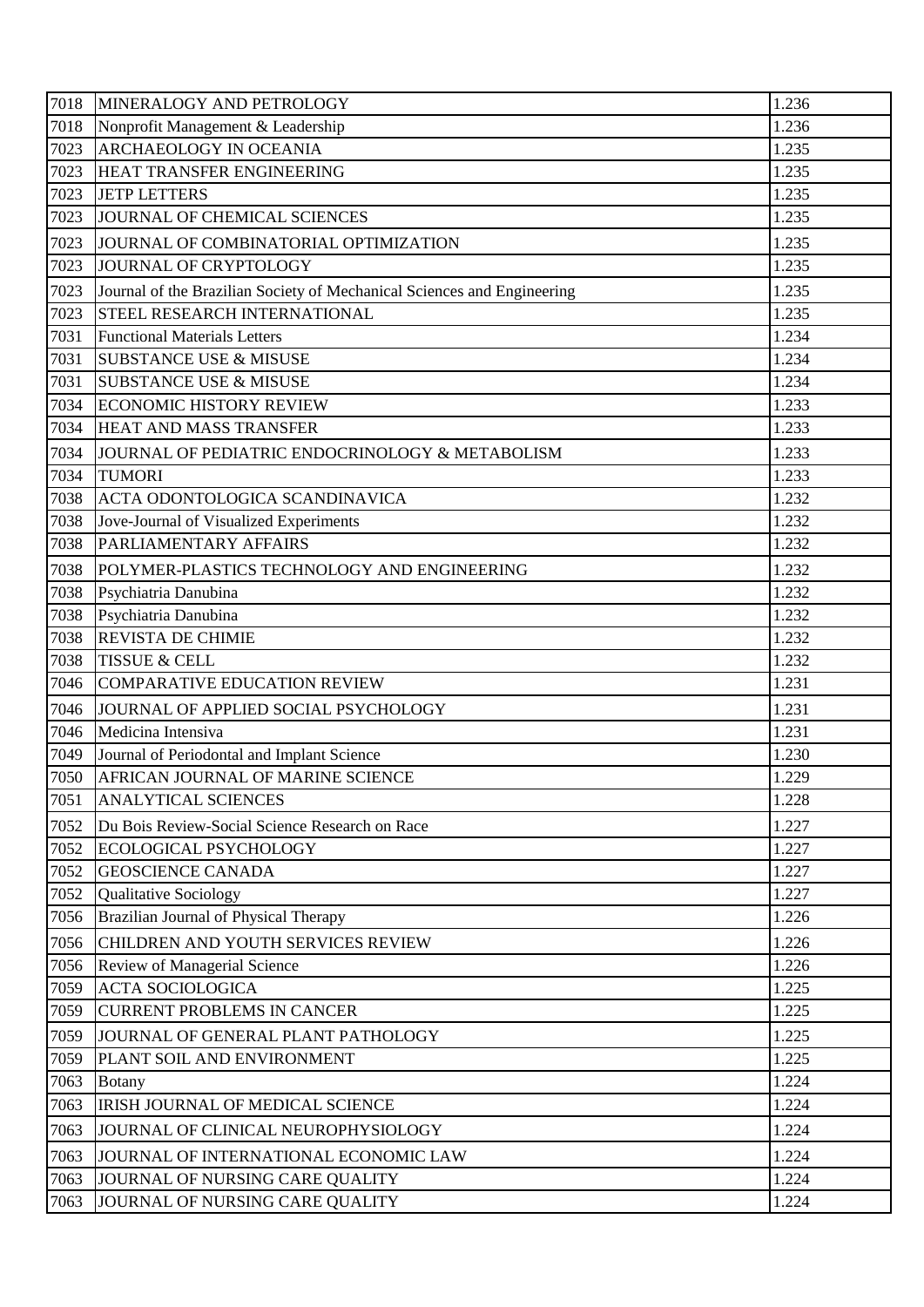| 7063 | <b>LICHENOLOGIST</b>                                                             | 1.224 |
|------|----------------------------------------------------------------------------------|-------|
| 7070 | <b>Chinese Physics B</b>                                                         | 1.223 |
| 7070 | JOURNAL OF LAW MEDICINE & ETHICS                                                 | 1.223 |
| 7070 | JOURNAL OF LAW MEDICINE & ETHICS                                                 | 1.223 |
| 7073 | ANNALS OF THE ENTOMOLOGICAL SOCIETY OF AMERICA                                   | 1.222 |
| 7073 | <b>APPLIED RHEOLOGY</b>                                                          | 1.222 |
| 7073 | International Journal of Disaster Risk Science                                   | 1.222 |
| 7073 | JOURNAL OF STRAIN ANALYSIS FOR ENGINEERING DESIGN                                | 1.222 |
| 7073 | <b>SPORT PSYCHOLOGIST</b>                                                        | 1.222 |
| 7073 | SPORT PSYCHOLOGIST                                                               | 1.222 |
| 7079 | HETEROATOM CHEMISTRY                                                             | 1.221 |
| 7079 | <b>Theoretical Ecology</b>                                                       | 1.221 |
| 7081 | ARCHIVES OF PHYSIOLOGY AND BIOCHEMISTRY                                          | 1.220 |
| 7081 | ELECTRIC POWER COMPONENTS AND SYSTEMS                                            | 1.220 |
| 7081 | Journal of Ceramic Science and Technology                                        | 1.220 |
| 7081 | Journal of Instrumentation                                                       | 1.220 |
| 7085 | Families Systems & Health                                                        | 1.219 |
| 7085 | Families Systems & Health                                                        | 1.219 |
| 7085 | Mineral Processing and Extractive Metallurgy Review                              | 1.219 |
| 7085 | Universal Access in the Information Society                                      | 1.219 |
| 7085 | Universal Access in the Information Society                                      | 1.219 |
| 7085 | Wulfenia                                                                         | 1.219 |
| 7091 | <b>Accounting Horizons</b>                                                       | 1.218 |
| 7091 | BRITISH JOURNAL OF ORAL & MAXILLOFACIAL SURGERY                                  | 1.218 |
| 7091 | Journal of Arthropod-Borne Diseases                                              | 1.218 |
| 7091 | MATHEMATICS AND COMPUTERS IN SIMULATION                                          | 1.218 |
| 7095 | <b>APPLIED COMPOSITE MATERIALS</b>                                               | 1.217 |
| 7095 | <b>COGNITION AND INSTRUCTION</b>                                                 | 1.217 |
| 7095 | JOURNAL OF ETHNOBIOLOGY                                                          | 1.217 |
| 7095 | JOURNAL OF ETHNOBIOLOGY                                                          | 1.217 |
| 7095 | Knowledge and Management of Aquatic Ecosystems                                   | 1.217 |
| 7100 | <b>ALCHERINGA</b>                                                                | 1.216 |
| 7100 | <b>CREATIVITY RESEARCH JOURNAL</b>                                               | 1.216 |
| 7100 | <b>HUMAN HEREDITY</b>                                                            | 1.216 |
| 7100 | JOURNAL OF COUNSELING AND DEVELOPMENT                                            | 1.216 |
| 7100 | Journal of Human Rights                                                          | 1.216 |
| 7100 | Topics in Stroke Rehabilitation                                                  | 1.216 |
| 7106 | Archives of Disease in Childhood-Education and Practice Edition                  | 1.215 |
| 7106 | Computational Intelligence and Neuroscience                                      | 1.215 |
| 7106 | JOURNAL OF SPORTS MEDICINE AND PHYSICAL FITNESS                                  | 1.215 |
| 7106 | VETERINARY SURGERY                                                               | 1.215 |
| 7110 | BRITISH EDUCATIONAL RESEARCH JOURNAL                                             | 1.214 |
| 7110 | INTERNATIONAL JOURNAL OF UNCERTAINTY FUZZINESS AND KNOWLEDGE-BASED SYSTEMS 1.214 |       |
| 7110 | JOURNAL OF CLINICAL NURSING                                                      | 1.214 |
| 7110 | JOURNAL OF CLINICAL NURSING                                                      | 1.214 |
| 7110 | JOURNAL OF COMPARATIVE PATHOLOGY                                                 | 1.214 |
| 7110 | Journal of Zhejiang University-SCIENCE A                                         | 1.214 |
|      |                                                                                  |       |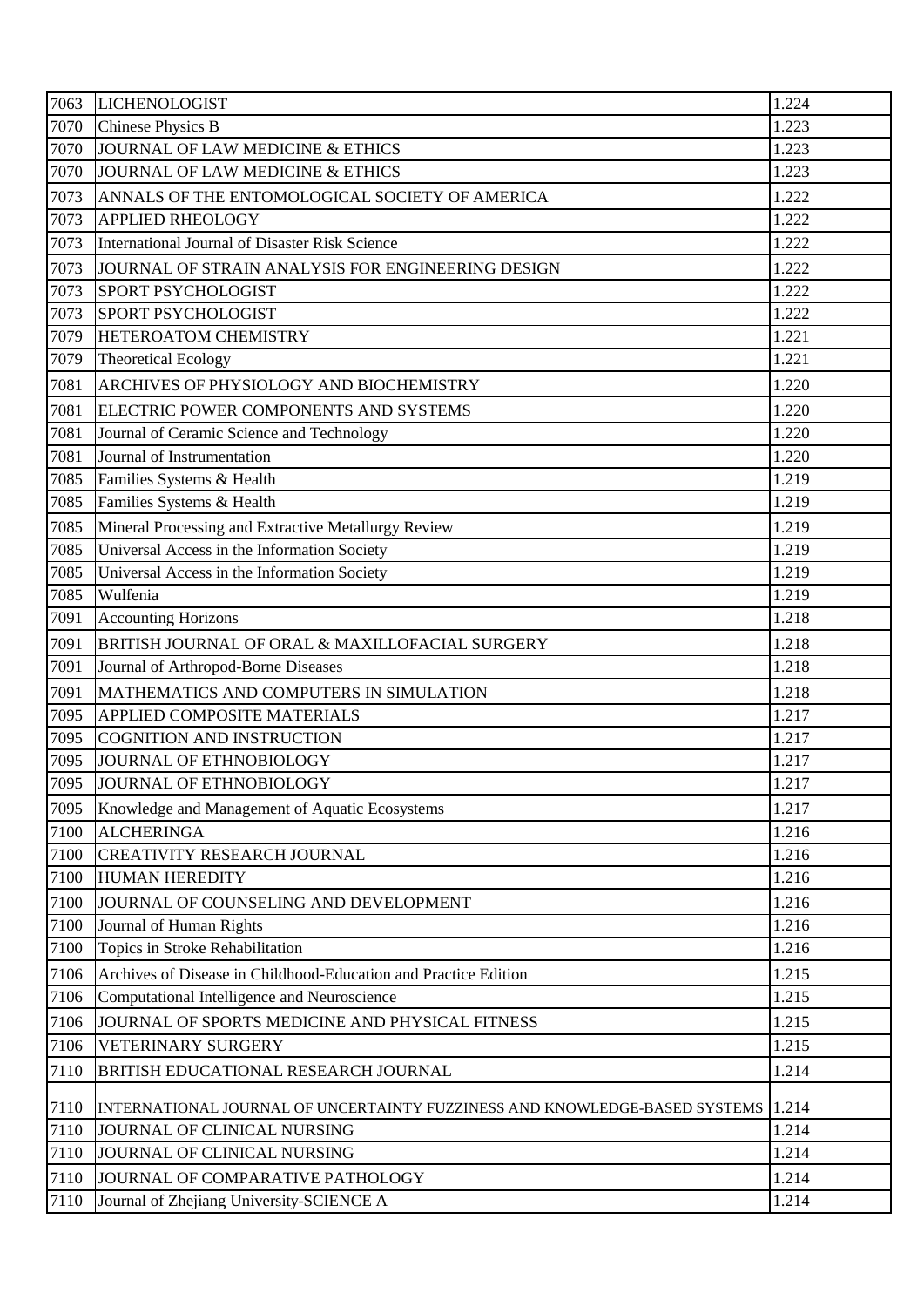| 7110 | LINGUISTICS AND PHILOSOPHY                                  | 1.214 |
|------|-------------------------------------------------------------|-------|
| 7110 | <b>RESEARCH ON AGING</b>                                    | 1.214 |
| 7118 | <b>Cutaneous and Ocular Toxicology</b>                      | 1.213 |
| 7118 | <b>NETWORKS</b>                                             | 1.213 |
| 7118 | QUARTERLY JOURNAL OF MECHANICS AND APPLIED MATHEMATICS      | 1.213 |
| 7121 | Asia Pacific Viewpoint                                      | 1.212 |
| 7121 | JOURNAL OF LAW ECONOMICS & ORGANIZATION                     | 1.212 |
| 7121 | JOURNAL OF THE AMERICAN ACADEMY OF PSYCHIATRY AND THE LAW   | 1.212 |
| 7124 | <b>ACTA ZOOLOGICA</b>                                       | 1.211 |
| 7124 | <b>Mechanical Sciences</b>                                  | 1.211 |
| 7124 | POPULATION RESEARCH AND POLICY REVIEW                       | 1.211 |
| 7124 | <b>RANGELAND JOURNAL</b>                                    | 1.211 |
| 7124 | <b>SOCIAL WORK RESEARCH</b>                                 | 1.211 |
| 7129 | JOURNAL OF EMERGENCY MEDICINE                               | 1.210 |
| 7129 | Medical Molecular Morphology                                | 1.210 |
| 7129 | PHOTONIC NETWORK COMMUNICATIONS                             | 1.210 |
| 7132 | Advances in Anatomy Embryology and Cell Biology             | 1.209 |
| 7132 | <b>BIOLOGY &amp; PHILOSOPHY</b>                             | 1.209 |
| 7132 | <b>BIOLOGY &amp; PHILOSOPHY</b>                             | 1.209 |
| 7132 | <b>Journal of Vascular Access</b>                           | 1.209 |
| 7132 | PROFESSIONAL PSYCHOLOGY-RESEARCH AND PRACTICE               | 1.209 |
| 7137 | INTERNATIONAL JOURNAL OF ENVIRONMENTAL ANALYTICAL CHEMISTRY | 1.208 |
| 7137 | Journal of the American Academy of Audiology                | 1.208 |
| 7137 | Sexual & Reproductive Healthcare                            | 1.208 |
| 7140 | ACTA NEUROBIOLOGIAE EXPERIMENTALIS                          | 1.207 |
| 7140 | <b>GENETICA</b>                                             | 1.207 |
| 7140 | Journal of Modern Power Systems and Clean Energy            | 1.207 |
| 7140 | SOIL & SEDIMENT CONTAMINATION                               | 1.207 |
| 7144 | <b>British Food Journal</b>                                 | 1.206 |
| 7144 | Higher Education Research & Development                     | 1.206 |
| 7144 | JOURNAL OF EARLY INTERVENTION                               | 1.206 |
| 7144 | <b>TIME &amp; SOCIETY</b>                                   | 1.206 |
| 7148 | <b>ACTA HAEMATOLOGICA</b>                                   | 1.205 |
| 7148 | APPLIED MATHEMATICS AND MECHANICS-ENGLISH EDITION           | 1.205 |
| 7148 | INTERNATIONAL JOURNAL OF TOXICOLOGY                         | 1.205 |
| 7148 | Journal of Lower Genital Tract Disease                      | 1.205 |
| 7152 | Journal of Building Physics                                 | 1.204 |
| 7152 | Journal of Comparative Effectiveness Research               | 1.204 |
| 7154 | Asian Journal of Surgery                                    | 1.203 |
| 7154 | <b>FAMILY MEDICINE</b>                                      | 1.203 |
| 7154 | FLOW MEASUREMENT AND INSTRUMENTATION                        | 1.203 |
| 7154 | INTERNATIONAL JOURNAL OF LAW AND PSYCHIATRY                 | 1.203 |
| 7154 | Neotropical Ichthyology                                     | 1.203 |
| 7159 | JOURNAL OF VETERINARY PHARMACOLOGY AND THERAPEUTICS         | 1.202 |
| 7160 | ARCHIVES OF PSYCHIATRIC NURSING                             | 1.201 |
| 7160 | ARCHIVES OF PSYCHIATRIC NURSING                             | 1.201 |
| 7160 | NORTH AMERICAN JOURNAL OF FISHERIES MANAGEMENT              | 1.201 |
|      |                                                             |       |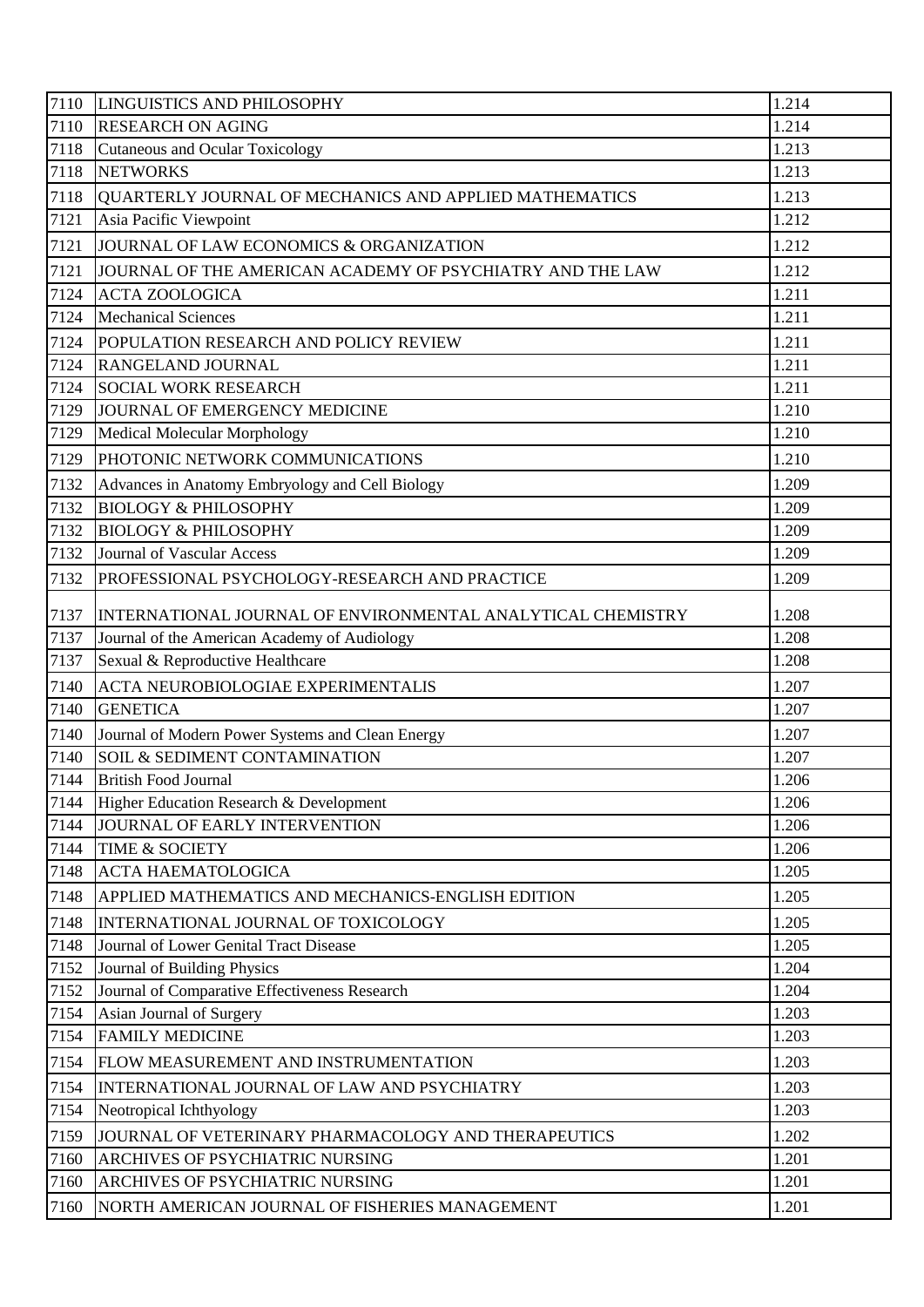| 7163 | Archives of Iranian Medicine                                                              | 1.200 |
|------|-------------------------------------------------------------------------------------------|-------|
| 7163 | Diving and Hyperbaric Medicine                                                            | 1.200 |
| 7163 | <b>Health Care for Women International</b>                                                | 1.200 |
| 7163 | JOURNAL OF MANAGEMENT INQUIRY                                                             | 1.200 |
| 7163 | JOURNAL OF OCCUPATIONAL AND ENVIRONMENTAL HYGIENE                                         | 1.200 |
| 7163 | JOURNAL OF SOCIOLINGUISTICS                                                               | 1.200 |
| 7163 | Journal of Biological Research-Thessaloniki                                               | 1.200 |
| 7163 | Natureza & Conservacao                                                                    | 1.200 |
| 7163 | Networks and Heterogeneous Media                                                          | 1.200 |
| 7163 | POLITICAL STUDIES                                                                         | 1.200 |
| 7163 | <b>REVIEWS IN INORGANIC CHEMISTRY</b>                                                     | 1.200 |
| 7163 | <b>WRITTEN COMMUNICATION</b>                                                              | 1.200 |
| 7163 | ZOOLOGISCHER ANZEIGER                                                                     | 1.200 |
| 7176 | Palliative & Supportive Care                                                              | 1.199 |
| 7177 | <b>AUSTRALIAN JOURNAL OF EARTH SCIENCES</b>                                               | 1.198 |
| 7177 | INTERNATIONAL JOURNAL OF MODERN PHYSICS E-NUCLEAR PHYSICS                                 | 1.198 |
| 7177 | JOURNAL OF TERRAMECHANICS                                                                 | 1.198 |
| 7177 | JOURNAL OF THE BRAZILIAN CHEMICAL SOCIETY                                                 | 1.198 |
| 7177 | Journal of Advanced Ceramics                                                              | 1.198 |
| 7182 | <b>Economic Systems</b>                                                                   | 1.197 |
| 7182 | JOURNAL OF EDUCATIONAL RESEARCH                                                           | 1.197 |
| 7182 | WATER SCIENCE AND TECHNOLOGY                                                              | 1.197 |
| 7185 | <b>Advances in Quantum Chemistry</b>                                                      | 1.196 |
| 7185 | <b>First Language</b>                                                                     | 1.196 |
| 7185 | JOURNAL OF EXPERIMENTAL AND THEORETICAL PHYSICS                                           | 1.196 |
| 7185 | MECHANICS OF ADVANCED MATERIALS AND STRUCTURES                                            | 1.196 |
| 7185 | <b>OXIDATION OF METALS</b>                                                                | 1.196 |
| 7185 | <b>PRIMATES</b>                                                                           | 1.196 |
| 7191 | Journal of Managerial Psychology                                                          | 1.195 |
| 7191 | Journal of the American Association for Laboratory Animal Science                         | 1.195 |
| 7191 | MICROSYSTEM TECHNOLOGIES-MICRO-AND NANOSYSTEMS-INFORMATION STORAGE AND PROCESSING SYSTEMS | 1.195 |
| 7191 | Revista Portuguesa de Cardiologia                                                         | 1.195 |
| 7191 | STRUCTURAL DESIGN OF TALL AND SPECIAL BUILDINGS                                           | 1.195 |
| 7196 | <b>AMEGHINIANA</b>                                                                        | 1.194 |
| 7196 | <b>Child Indicators Research</b>                                                          | 1.194 |
| 7196 | <b>HERPETOZOA</b>                                                                         | 1.194 |
| 7196 | <b>IET Intelligent Transport Systems</b>                                                  | 1.194 |
| 7196 | JOURNAL OF DRUG DELIVERY SCIENCE AND TECHNOLOGY                                           | 1.194 |
| 7196 | OXFORD REVIEW OF ECONOMIC POLICY                                                          | 1.194 |
| 7196 | <b>URBAN EDUCATION</b>                                                                    | 1.194 |
| 7203 | Arquivos Brasileiros de Endocrinologia e Metabologia                                      | 1.193 |
| 7203 | LANGUAGE SPEECH AND HEARING SERVICES IN SCHOOLS                                           | 1.193 |
| 7203 | LANGUAGE SPEECH AND HEARING SERVICES IN SCHOOLS                                           | 1.193 |
| 7206 | Cliometrica                                                                               | 1.192 |
| 7206 | EUROPEAN JOURNAL OF OPHTHALMOLOGY                                                         | 1.192 |
| 7206 | JOURNAL OF PERFORMANCE OF CONSTRUCTED FACILITIES                                          | 1.192 |
| 7206 | NONLINEAR ANALYSIS-THEORY METHODS & APPLICATIONS                                          | 1.192 |
|      |                                                                                           |       |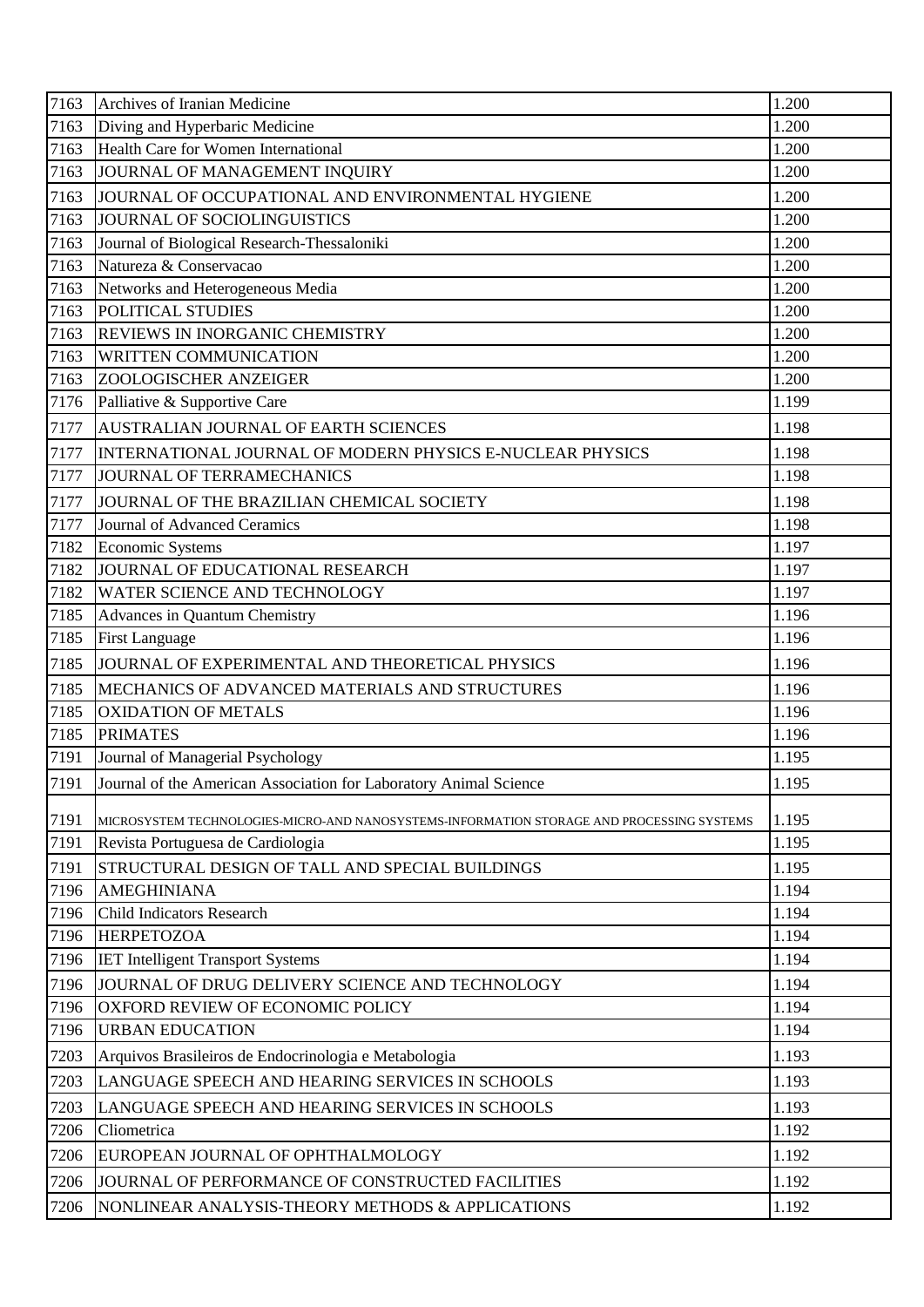| 7210 | <b>Advances in Botanical Research</b>                           | 1.191 |
|------|-----------------------------------------------------------------|-------|
| 7210 | COMMUNICATIONS IN CONTEMPORARY MATHEMATICS                      | 1.191 |
| 7210 | <b>GEORGE WASHINGTON LAW REVIEW</b>                             | 1.191 |
| 7210 | Journal of Disability Policy Studies                            | 1.191 |
| 7210 | <b>Science of Nature</b>                                        | 1.191 |
| 7215 | Anatolian Journal of Cardiology                                 | 1.190 |
| 7215 | JOURNAL OF SOLAR ENERGY ENGINEERING-TRANSACTIONS OF THE ASME    | 1.190 |
| 7215 | JOURNAL OF VECTOR BORNE DISEASES                                | 1.190 |
| 7215 | PSYCHOLOGY IN THE SCHOOLS                                       | 1.190 |
| 7219 | JOURNAL OF ORGANIZATIONAL BEHAVIOR MANAGEMENT                   | 1.189 |
| 7219 | Journal of Medical Imaging and Radiation Oncology               | 1.189 |
| 7219 | <b>RARE METALS</b>                                              | 1.189 |
| 7219 | <b>Standards in Genomic Sciences</b>                            | 1.189 |
| 7223 | <b>EPISODES</b>                                                 | 1.188 |
| 7223 | <b>GRAPHICAL MODELS</b>                                         | 1.188 |
| 7223 | IEEE TRANSACTIONS ON ENGINEERING MANAGEMENT                     | 1.188 |
| 7223 | IEEE TRANSACTIONS ON ENGINEERING MANAGEMENT                     | 1.188 |
| 7223 | JOURNAL OF BIOSOCIAL SCIENCE                                    | 1.188 |
| 7223 | Journal of Neuroscience Psychology and Economics                | 1.188 |
| 7223 | MICROGRAVITY SCIENCE AND TECHNOLOGY                             | 1.188 |
| 7223 | Sexual and Relationship Therapy                                 | 1.188 |
| 7231 | <b>GEOMETRY &amp; TOPOLOGY</b>                                  | 1.187 |
| 7231 | IET Microwaves Antennas & Propagation                           | 1.187 |
| 7231 | JOURNAL OF HEALTH POPULATION AND NUTRITION                      | 1.187 |
| 7234 | Arquivos Brasileiros de Cardiologia                             | 1.186 |
| 7234 | <b>Energy Efficiency</b>                                        | 1.186 |
| 7234 | <b>Energy Efficiency</b>                                        | 1.186 |
| 7234 | JOURNAL OF FAMILY THERAPY                                       | 1.186 |
| 7238 | HARVARD CIVIL RIGHTS-CIVIL LIBERTIES LAW REVIEW                 | 1.185 |
| 7238 | Journal of Toxicologic Pathology                                | 1.185 |
| 7238 | LIBRARY & INFORMATION SCIENCE RESEARCH                          | 1.185 |
| 7238 | PROSTHETICS AND ORTHOTICS INTERNATIONAL                         | 1.185 |
| 7238 | Revista de Educacion                                            | 1.185 |
| 7238 | Seminars in Ophthalmology                                       | 1.185 |
| 7244 | <b>ECS Solid State Letters</b>                                  | 1.184 |
| 7244 | Oil & Gas Science and Technology-Revue d IFP Energies nouvelles | 1.184 |
| 7246 | <b>ACI MATERIALS JOURNAL</b>                                    | 1.183 |
| 7246 | Developmental Neurorehabilitation                               | 1.183 |
| 7246 | INTERNATIONAL JOURNAL OF INTERCULTURAL RELATIONS                | 1.183 |
| 7246 | <b>NEFROLOGIA</b>                                               | 1.183 |
| 7250 | Advances in Calculus of Variations                              | 1.182 |
| 7250 | <b>Cognitive Systems Research</b>                               | 1.182 |
| 7250 | <b>Cognitive Systems Research</b>                               | 1.182 |
| 7250 | <b>ECONOMIC THEORY</b>                                          | 1.182 |
| 7250 | ICHNOS-AN INTERNATIONAL JOURNAL FOR PLANT AND ANIMAL TRACES     | 1.182 |
| 7250 | Korean Journal of Orthodontics                                  | 1.182 |
| 7256 | Actas Urologicas Espanolas                                      | 1.181 |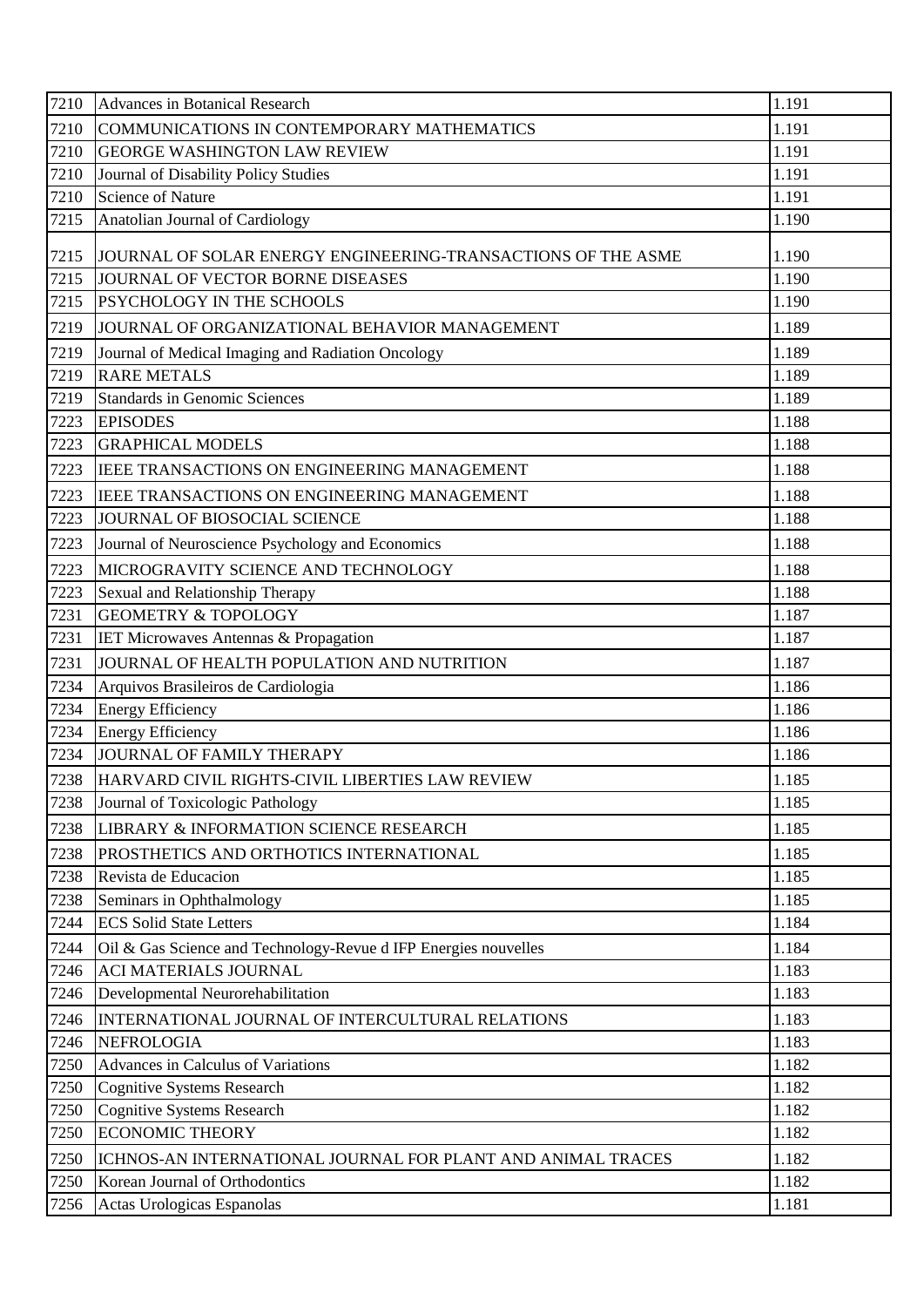| 7256 | <b>COUNSELING PSYCHOLOGIST</b>                           | 1.181 |
|------|----------------------------------------------------------|-------|
| 7256 | INDOOR AND BUILT ENVIRONMENT                             | 1.181 |
| 7256 | PEDIATRIC SURGERY INTERNATIONAL                          | 1.181 |
| 7256 | SYSTEMATIC PARASITOLOGY                                  | 1.181 |
| 7261 | CyTA-Journal of Food                                     | 1.180 |
| 7261 | <b>EXPERT SYSTEMS</b>                                    | 1.180 |
| 7261 | Journal of Superconductivity and Novel Magnetism         | 1.180 |
| 7264 | Advances in Clinical and Experimental Medicine           | 1.179 |
| 7264 | DISTRIBUTED AND PARALLEL DATABASES                       | 1.179 |
| 7264 | HIGH PERFORMANCE POLYMERS                                | 1.179 |
| 7264 | International Journal of Mental Health and Addiction     | 1.179 |
| 7264 | International Journal of Mental Health and Addiction     | 1.179 |
| 7264 | International Journal of Speech-Language Pathology       | 1.179 |
| 7264 | International Journal of Speech-Language Pathology       | 1.179 |
| 7271 | Journal of Housing and the Built Environment             | 1.178 |
| 7271 | TURKISH JOURNAL OF EARTH SCIENCES                        | 1.178 |
| 7273 | European Journal of Ageing                               | 1.177 |
| 7273 | International Journal of Ophthalmology                   | 1.177 |
| 7273 | Marine Ecology-An Evolutionary Perspective               | 1.177 |
| 7273 | Marine and Coastal Fisheries                             | 1.177 |
| 7277 | <b>COMPUTERS &amp; GRAPHICS-UK</b>                       | 1.176 |
| 7277 | <b>Spatial Statistics</b>                                | 1.176 |
| 7277 | Systems Biology in Reproductive Medicine                 | 1.176 |
| 7277 | VETERINARY QUARTERLY                                     | 1.176 |
| 7281 | <b>BULLETIN OF GEOSCIENCES</b>                           | 1.175 |
| 7282 | CHINESE JOURNAL OF CHEMICAL ENGINEERING                  | 1.174 |
| 7282 | INTERNATIONAL JOURNAL OF PSYCHIATRY IN CLINICAL PRACTICE | 1.174 |
| 7282 | <b>IOWA LAW REVIEW</b>                                   | 1.174 |
| 7282 | Journal of Hydrodynamics                                 | 1.174 |
| 7286 | <b>CUTIS</b>                                             | 1.173 |
| 7286 | <b>INFORMS JOURNAL ON COMPUTING</b>                      | 1.173 |
| 7288 | SERVICE INDUSTRIES JOURNAL                               | 1.172 |
| 7289 | AMERICAN JOURNAL OF SPEECH-LANGUAGE PATHOLOGY            | 1.171 |
| 7289 | AMERICAN JOURNAL OF SPEECH-LANGUAGE PATHOLOGY            | 1.171 |
| 7289 | AUSTRALASIAN PHYSICAL & ENGINEERING SCIENCES IN MEDICINE | 1.171 |
| 7289 | Clinics                                                  | 1.171 |
| 7289 | IEEE TRANSACTIONS ON NUCLEAR SCIENCE                     | 1.171 |
| 7289 | INTERNATIONAL JOURNAL OF MODERN PHYSICS C                | 1.171 |
| 7289 | JOURNAL OF VETERINARY EMERGENCY AND CRITICAL CARE        | 1.171 |
| 7289 | JOURNAL OF VISUAL LANGUAGES AND COMPUTING                | 1.171 |
| 7297 | <b>AGROFORESTRY SYSTEMS</b>                              | 1.170 |
| 7297 | <b>Building Simulation</b>                               | 1.170 |
| 7297 | Fundamental and Applied Limnology                        | 1.170 |
| 7297 | GENERAL PHYSIOLOGY AND BIOPHYSICS                        | 1.170 |
| 7297 | Journal of Pipeline Systems Engineering and Practice     | 1.170 |
| 7297 | Letters in Drug Design & Discovery                       | 1.170 |
| 7297 | Nursing & Health Sciences                                | 1.170 |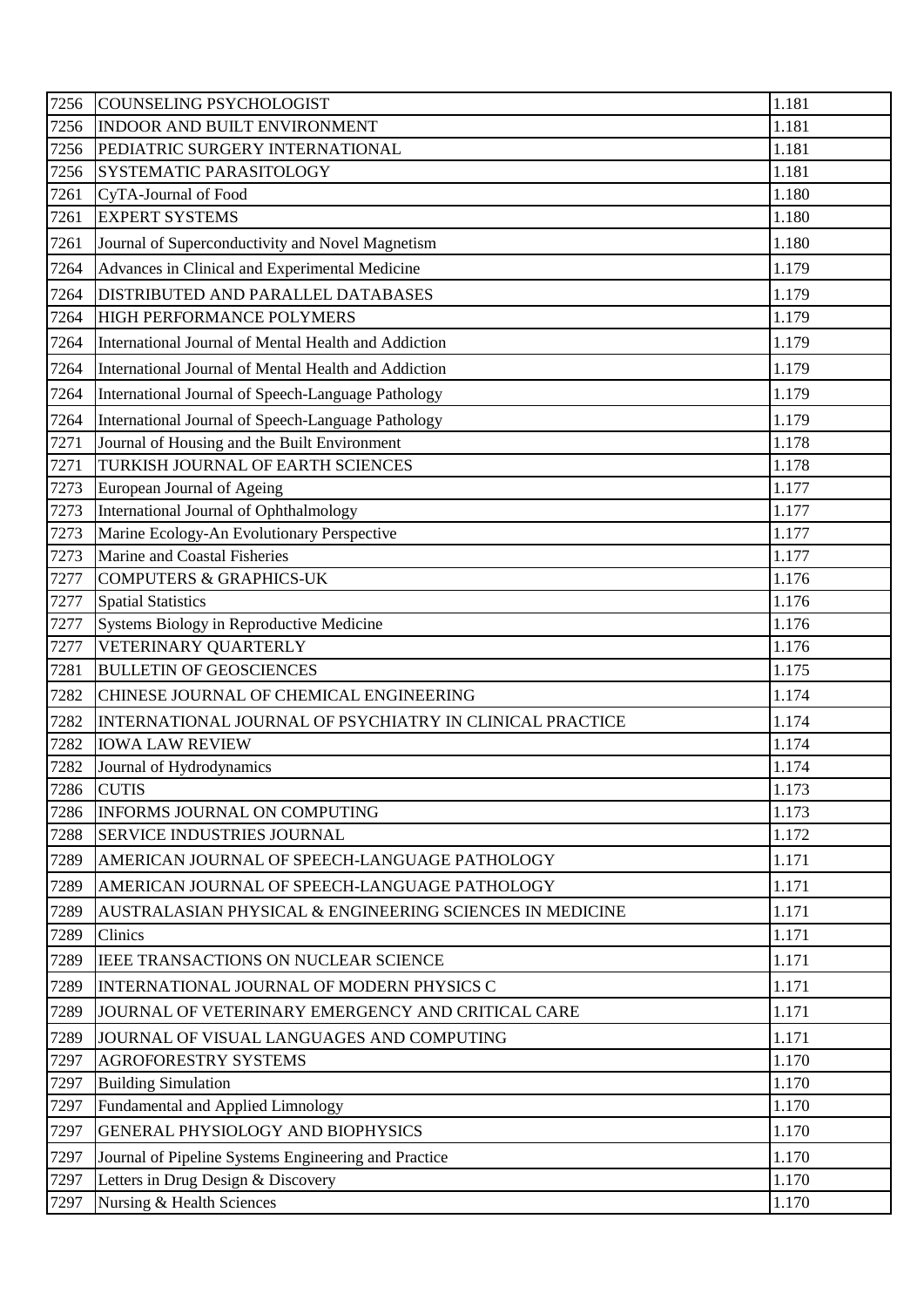| 7297 | Nursing & Health Sciences                                        | 1.170 |
|------|------------------------------------------------------------------|-------|
| 7305 | IEEE INDUSTRY APPLICATIONS MAGAZINE                              | 1.169 |
| 7305 | INTERNATIONAL JOURNAL OF ARTIFICIAL ORGANS                       | 1.169 |
| 7305 | Palaeoworld                                                      | 1.169 |
| 7305 | Tissue Engineering and Regenerative Medicine                     | 1.169 |
| 7309 | <b>EPILEPTIC DISORDERS</b>                                       | 1.168 |
| 7309 | <b>INDUSTRIAL HEALTH</b>                                         | 1.168 |
| 7311 | CHINESE JOURNAL OF PHYSIOLOGY                                    | 1.167 |
| 7311 | EUROPEAN JOURNAL OF ENTOMOLOGY                                   | 1.167 |
| 7311 | <b>Engineering Applications of Computational Fluid Mechanics</b> | 1.167 |
| 7311 | Health Policy and Technology                                     | 1.167 |
| 7311 | Journal of Global Information Technology Management              | 1.167 |
| 7311 | Nature + Culture                                                 | 1.167 |
| 7311 | Progress in Tumor Research                                       | 1.167 |
| 7311 | Spatial Cognition and Computation                                | 1.167 |
| 7311 | <b>Translational Cancer Research</b>                             | 1.167 |
| 7320 | <b>ARCTIC</b>                                                    | 1.165 |
| 7320 | FIRE SAFETY JOURNAL                                              | 1.165 |
| 7320 | <b>IET Optoelectronics</b>                                       | 1.165 |
| 7320 | JOURNAL OF WOOD SCIENCE                                          | 1.165 |
| 7320 | MODERN PHYSICS LETTERS A                                         | 1.165 |
| 7325 | Applied Neuropsychology-Child                                    | 1.164 |
| 7325 | International Journal of Antennas and Propagation                | 1.164 |
| 7325 | Journal of Veterinary Science                                    | 1.164 |
| 7325 | World Journal of Pediatrics                                      | 1.164 |
| 7329 | E & M Ekonomie a Management                                      | 1.163 |
| 7329 | MICROELECTRONICS JOURNAL                                         | 1.163 |
| 7329 | SOCIO-ECONOMIC PLANNING SCIENCES                                 | 1.163 |
| 7329 | SOCIO-ECONOMIC PLANNING SCIENCES                                 | 1.163 |
| 7329 | Transport                                                        | 1.163 |
| 7334 | CLINICAL AND EXPERIMENTAL HYPERTENSION                           | 1.162 |
| 7334 | ENTOMOLOGIA EXPERIMENTALIS ET APPLICATA                          | 1.162 |
| 7334 | International Journal of Cultural Policy                         | 1.162 |
| 7334 | JOURNAL OF AGRICULTURAL & ENVIRONMENTAL ETHICS                   | 1.162 |
| 7334 | JOURNAL OF AGRICULTURAL & ENVIRONMENTAL ETHICS                   | 1.162 |
| 7334 | Journal of Choice Modelling                                      | 1.162 |
| 7334 | <b>NEMATOLOGY</b>                                                | 1.162 |
| 7341 | ANNALES DE LIMNOLOGIE-INTERNATIONAL JOURNAL OF LIMNOLOGY         | 1.161 |
| 7341 | DIAGNOSTIC CYTOPATHOLOGY                                         | 1.161 |
| 7341 | <b>JOURNAL OF DRUG ISSUES</b>                                    | 1.161 |
| 7341 | Marine Biology Research                                          | 1.161 |
| 7341 | Revista da Sociedade Brasileira de Medicina Tropical             | 1.161 |
| 7346 | <b>ACTA PARASITOLOGICA</b>                                       | 1.160 |
| 7346 | <b>BIOTECHNOLOGY AND BIOPROCESS ENGINEERING</b>                  | 1.160 |
| 7346 | <b>DEATH STUDIES</b>                                             | 1.160 |
| 7346 | Ethnography                                                      | 1.160 |
| 7346 | Homeopathy                                                       | 1.160 |
|      |                                                                  |       |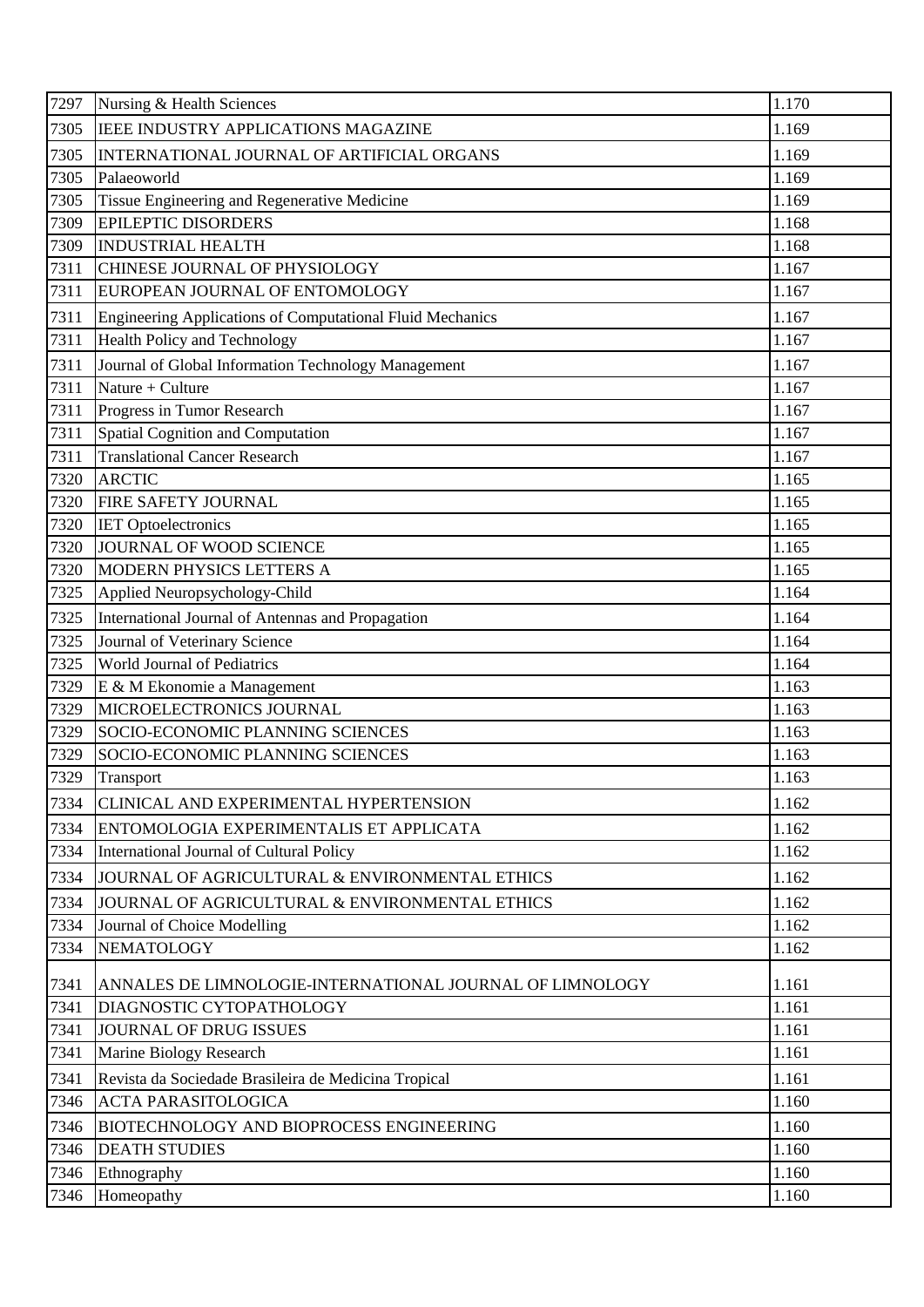| 7346 | JOURNAL OF PLASMA PHYSICS                                           | 1.160 |
|------|---------------------------------------------------------------------|-------|
| 7352 | <b>ACTA BIOCHIMICA POLONICA</b>                                     | 1.159 |
| 7352 | EUROPEAN JOURNAL OF INDUSTRIAL RELATIONS                            | 1.159 |
| 7352 | INTERNATIONAL JOURNAL OF PEDIATRIC OTORHINOLARYNGOLOGY              | 1.159 |
| 7352 | Journal of Hand Therapy                                             | 1.159 |
| 7352 | MARINE GEORESOURCES & GEOTECHNOLOGY                                 | 1.159 |
| 7352 | METEOROLOGY AND ATMOSPHERIC PHYSICS                                 | 1.159 |
| 7352 | <b>QUALITATIVE INQUIRY</b>                                          | 1.159 |
| 7359 | <b>GENE EXPRESSION PATTERNS</b>                                     | 1.158 |
| 7359 | Journal of Pediatric Nursing-Nursing Care of Children & Families    | 1.158 |
| 7359 | Journal of Pediatric Nursing-Nursing Care of Children & Families    | 1.158 |
| 7359 | PROCEEDINGS OF THE ROYAL SOCIETY OF EDINBURGH SECTION A-MATHEMATICS | 1.158 |
| 7359 | Service Science                                                     | 1.158 |
| 7359 | <b>Teachers and Teaching</b>                                        | 1.158 |
| 7359 | <b>URBAN GEOGRAPHY</b>                                              | 1.158 |
| 7366 | <b>ARCHIVES OF MECHANICS</b>                                        | 1.157 |
| 7366 | MATHEMATICS OF OPERATIONS RESEARCH                                  | 1.157 |
| 7368 | Bulletin of the Polish Academy of Sciences-Technical Sciences       | 1.156 |
| 7368 | ECONOMIC AND INDUSTRIAL DEMOCRACY                                   | 1.156 |
| 7368 | INTERNATIONAL JOURNAL OF PARALLEL PROGRAMMING                       | 1.156 |
| 7368 | International Journal of Heritage Studies                           | 1.156 |
| 7368 | MAGAZINE OF CONCRETE RESEARCH                                       | 1.156 |
| 7368 | <b>MAGNESIUM RESEARCH</b>                                           | 1.156 |
| 7368 | Medicina Oral Patologia Oral y Cirugia Bucal                        | 1.156 |
| 7368 | THIRD WORLD QUARTERLY                                               | 1.156 |
| 7376 | <b>ELECTRONICS LETTERS</b>                                          | 1.155 |
| 7376 | <b>MATERIALS TECHNOLOGY</b>                                         | 1.155 |
| 7378 | COMMUNITY MENTAL HEALTH JOURNAL                                     | 1.154 |
| 7378 | <b>Chinese Geographical Science</b>                                 | 1.154 |
| 7378 | PSYCHOLOGISCHE RUNDSCHAU                                            | 1.154 |
| 7381 | <b>Canadian Respiratory Journal</b>                                 | 1.153 |
| 7381 | <b>IEEE Consumer Electronics Magazine</b>                           | 1.153 |
| 7383 | <b>INDIAN PEDIATRICS</b>                                            | 1.152 |
| 7384 | <b>Comparative Cytogenetics</b>                                     | 1.151 |
| 7384 | ELEMENTARY SCHOOL JOURNAL                                           | 1.151 |
| 7384 | JOURNAL OF URBAN AFFAIRS                                            | 1.151 |
| 7387 | <b>ANALYTICAL LETTERS</b>                                           | 1.150 |
| 7387 | Energy Sources Part B-Economics Planning and Policy                 | 1.150 |
| 7387 | KAOHSIUNG JOURNAL OF MEDICAL SCIENCES                               | 1.150 |
| 7387 | SEMINARS IN INTERVENTIONAL RADIOLOGY                                | 1.150 |
| 7391 | Clinical and Experimental Otorhinolaryngology                       | 1.149 |
| 7391 | Indian Journal of Medical Microbiology                              | 1.149 |
| 7391 | MOUNTAIN RESEARCH AND DEVELOPMENT                                   | 1.149 |
| 7391 | <b>Ostomy Wound Management</b>                                      | 1.149 |
| 7395 | ACTA PETROLOGICA SINICA                                             | 1.148 |
| 7395 | JOURNAL OF APPLIED ANIMAL WELFARE SCIENCE                           | 1.148 |
| 7395 | Journal of Medical Biochemistry                                     | 1.148 |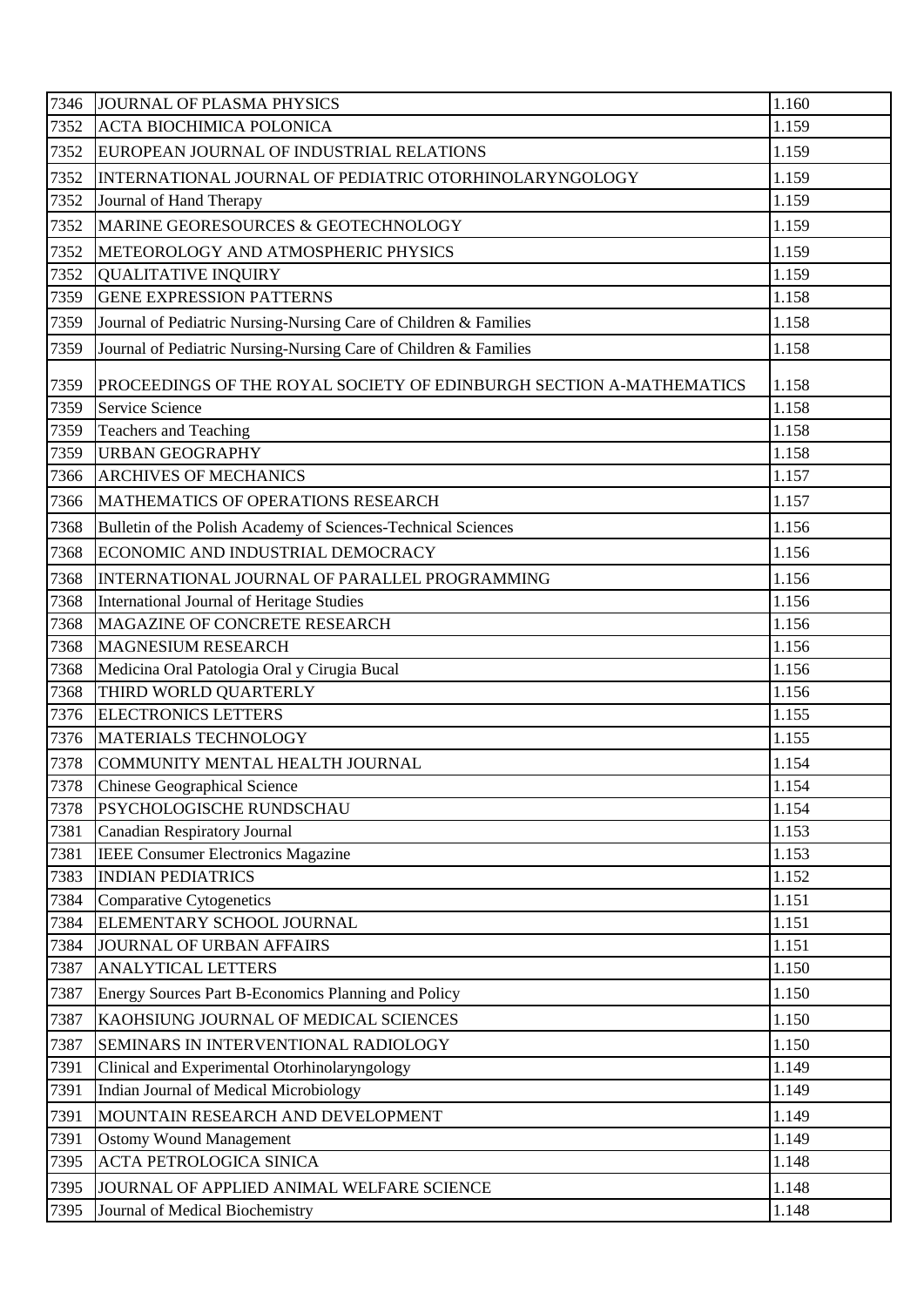| 7395 | Journal of Vacation Marketing                                                           | 1.148 |
|------|-----------------------------------------------------------------------------------------|-------|
| 7399 | AEU-INTERNATIONAL JOURNAL OF ELECTRONICS AND COMMUNICATIONS                             | 1.147 |
| 7399 | Bundesgesundheitsblatt-Gesundheitsforschung-Gesundheitsschutz                           | 1.147 |
| 7399 | GENETICS AND MOLECULAR BIOLOGY                                                          | 1.147 |
| 7399 | JOURNAL OF ECONOMIC THEORY                                                              | 1.147 |
| 7399 | MICROSCOPY RESEARCH AND TECHNIQUE                                                       | 1.147 |
| 7399 | Primary Health Care Research and Development                                            | 1.147 |
| 7399 | <b>Tourist Studies</b>                                                                  | 1.147 |
| 7406 | COGNITIVE NEUROPSYCHOLOGY                                                               | 1.146 |
| 7406 | COGNITIVE NEUROPSYCHOLOGY                                                               | 1.146 |
| 7406 | JOURNAL OF PROFESSIONAL NURSING                                                         | 1.146 |
| 7406 | JOURNAL OF PROFESSIONAL NURSING                                                         | 1.146 |
| 7406 | Journal of School Nursing                                                               | 1.146 |
| 7406 | Journal of School Nursing                                                               | 1.146 |
| 7406 | <b>NUCLEAR DATA SHEETS</b>                                                              | 1.146 |
| 7413 | AMERICAN HISTORICAL REVIEW                                                              | 1.145 |
| 7413 | ANNALS OF VASCULAR SURGERY                                                              | 1.145 |
| 7413 | Clinical Child Psychology and Psychiatry                                                | 1.145 |
| 7413 | Clinical Child Psychology and Psychiatry                                                | 1.145 |
| 7413 | <b>DISABILITY &amp; SOCIETY</b>                                                         | 1.145 |
| 7413 | Eksploatacja i Niezawodnosc-Maintenance and Reliability                                 | 1.145 |
| 7413 | PHYSICS AND CHEMISTRY OF LIQUIDS                                                        | 1.145 |
| 7420 | International Journal of Aerospace Engineering                                          | 1.144 |
| 7420 | <b>JOURNAL OF POROUS MEDIA</b>                                                          | 1.144 |
| 7420 | JOURNAL OF PROPULSION AND POWER                                                         | 1.144 |
| 7420 | Nuclear Engineering and Technology                                                      | 1.144 |
| 7420 | <b>Water Policy</b>                                                                     | 1.144 |
| 7420 | ZEITSCHRIFT FUR ANORGANISCHE UND ALLGEMEINE CHEMIE                                      | 1.144 |
| 7426 | English World-Wide                                                                      | 1.143 |
| 7426 | Journal of Refugee Studies                                                              | 1.143 |
| 7426 | Journal of Vascular Surgery-Venous and Lymphatic Disorders                              | 1.143 |
| 7426 | Methodology-European Journal of Research Methods for the Behavioral and Social Sciences | 1.143 |
| 7426 | Nursing Inquiry                                                                         | 1.143 |
| 7426 | Nursing Inquiry                                                                         | 1.143 |
| 7426 | <b>ORTHOPEDICS</b>                                                                      | 1.143 |
| 7426 | SOUTH AFRICAN JOURNAL OF WILDLIFE RESEARCH                                              | 1.143 |
| 7426 | South American Journal of Herpetology                                                   | 1.143 |
| 7426 | Water Quality Exposure and Health                                                       | 1.143 |
| 7436 | <b>GERIATRIC NURSING</b>                                                                | 1.142 |
| 7436 | <b>GERIATRIC NURSING</b>                                                                | 1.142 |
| 7436 | <b>GFF</b>                                                                              | 1.142 |
| 7436 | NUCLEAR ENGINEERING AND DESIGN                                                          | 1.142 |
| 7436 | PROCEEDINGS OF THE GEOLOGISTS ASSOCIATION                                               | 1.142 |
| 7441 | Canadian Journal of Urology                                                             | 1.141 |
| 7441 | International Journal of Circumpolar Health                                             | 1.141 |
| 7441 | International Journal of Circumpolar Health                                             | 1.141 |
| 7441 | JOURNAL OF CONTEMPORARY ASIA                                                            | 1.141 |
| 7441 | JOURNAL OF ENGINEERING MATERIALS AND TECHNOLOGY-TRANSACTIONS OF THE ASME 1.141          |       |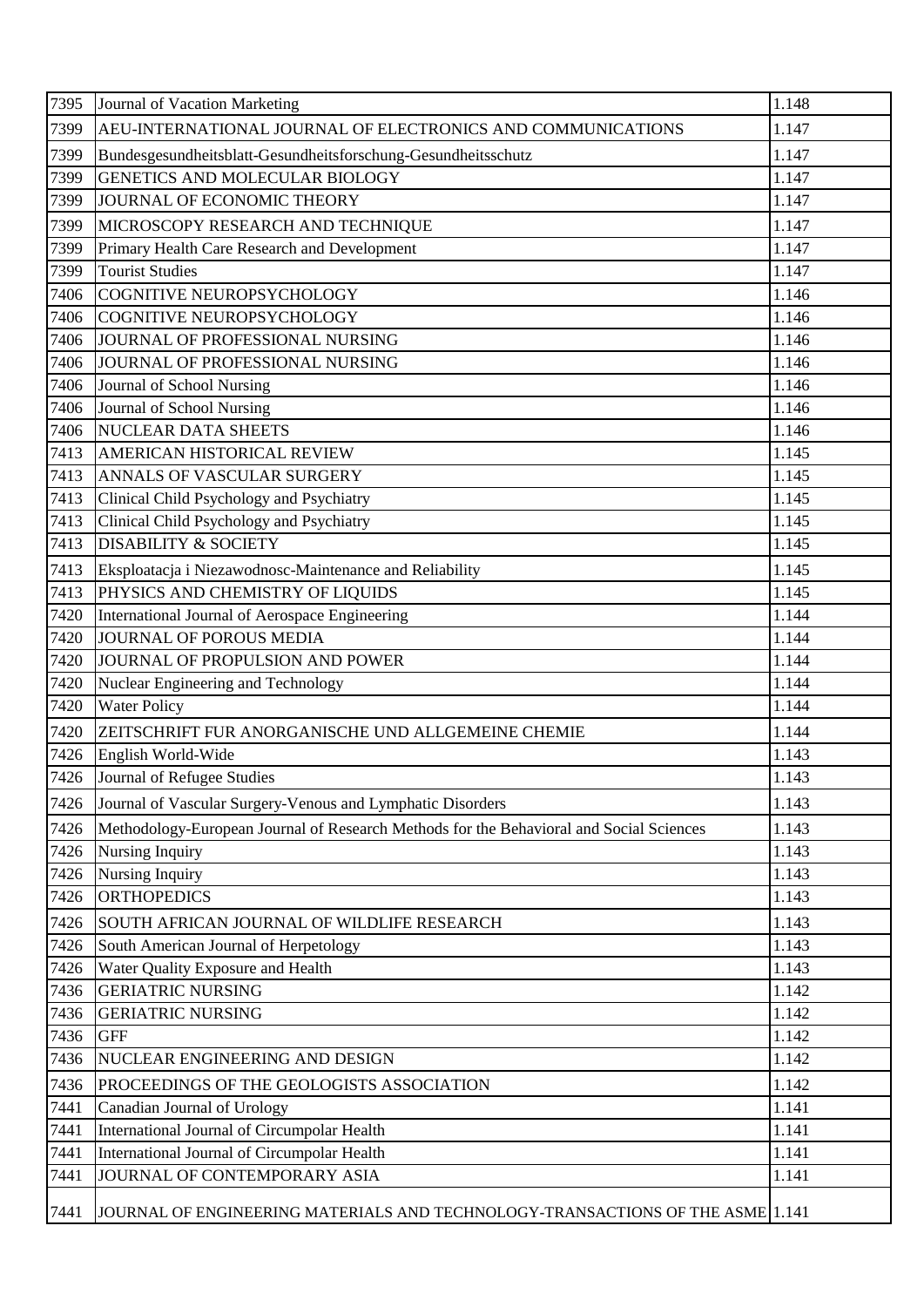| 7441 | Magnetic Resonance in Medical Sciences                      | 1.141 |
|------|-------------------------------------------------------------|-------|
| 7447 | <b>ANALES DE PEDIATRIA</b>                                  | 1.140 |
| 7447 | International Journal of Computational Intelligence Systems | 1.140 |
| 7449 | DESIGNED MONOMERS AND POLYMERS                              | 1.139 |
| 7449 | ECOLOGICAL MANAGEMENT & RESTORATION                         | 1.139 |
| 7449 | INTERNATIONAL JOURNAL OF IMAGING SYSTEMS AND TECHNOLOGY     | 1.139 |
| 7449 | PHYSIOLOGICAL AND MOLECULAR PLANT PATHOLOGY                 | 1.139 |
| 7449 | PROTEIN JOURNAL                                             | 1.139 |
| 7449 | REVISTA BRASILEIRA DE PARASITOLOGIA VETERINARIA             | 1.139 |
| 7449 | Social Psychology of Education                              | 1.139 |
| 7449 | <b>Surgical Infections</b>                                  | 1.139 |
| 7457 | <b>Bulletin of Mathematical Sciences</b>                    | 1.138 |
| 7457 | OXFORD BULLETIN OF ECONOMICS AND STATISTICS                 | 1.138 |
| 7457 | OXFORD BULLETIN OF ECONOMICS AND STATISTICS                 | 1.138 |
| 7460 | EVALUATION AND PROGRAM PLANNING                             | 1.137 |
| 7460 | VETERINARY RADIOLOGY & ULTRASOUND                           | 1.137 |
| 7462 | JOURNAL OF POPULATION ECONOMICS                             | 1.136 |
| 7463 | <b>INTERNATIONAL JOURNAL OF HEALTH SERVICES</b>             | 1.135 |
| 7463 | INTERNATIONAL JOURNAL OF HEALTH SERVICES                    | 1.135 |
| 7463 | Image Analysis & Stereology                                 | 1.135 |
| 7463 | Journal of Forensic and Legal Medicine                      | 1.135 |
| 7463 | Journal of Renewable and Sustainable Energy                 | 1.135 |
| 7463 | OPTIMIZATION AND ENGINEERING                                | 1.135 |
| 7469 | JOURNAL OF DEVELOPMENT STUDIES                              | 1.134 |
| 7469 | JOURNAL OF FINANCIAL MARKETS                                | 1.134 |
| 7469 | PERFUSION-UK                                                | 1.134 |
| 7469 | SYNTHETIC COMMUNICATIONS                                    | 1.134 |
| 7473 | Asian Business & Management                                 | 1.133 |
| 7473 | <b>BRITISH JOURNAL OF EDUCATIONAL STUDIES</b>               | 1.133 |
| 7473 | CHEMICAL & PHARMACEUTICAL BULLETIN                          | 1.133 |
| 7473 | CLEFT PALATE-CRANIOFACIAL JOURNAL                           | 1.133 |
| 7473 | CONCURRENCY AND COMPUTATION-PRACTICE & EXPERIENCE           | 1.133 |
| 7473 | Cadernos de Saude Publica                                   | 1.133 |
| 7473 | Cadernos de Saude Publica                                   | 1.133 |
| 7473 | <b>Environmental Health and Preventive Medicine</b>         | 1.133 |
| 7473 | <b>Environmental Health and Preventive Medicine</b>         | 1.133 |
| 7473 | JOURNAL OF COMMUNITY & APPLIED SOCIAL PSYCHOLOGY            | 1.133 |
| 7473 | JOURNAL OF ORTHOPAEDIC SCIENCE                              | 1.133 |
| 7473 | PUBLIC MONEY & MANAGEMENT                                   | 1.133 |
| 7473 | SOCIOLOGICAL PERSPECTIVES                                   | 1.133 |
| 7486 | EUROPEAN JOURNAL OF WOMENS STUDIES                          | 1.132 |
| 7486 | INTERNATIONAL OPHTHALMOLOGY                                 | 1.132 |
| 7486 | Journal of Applied Philosophy                               | 1.132 |
| 7486 | <b>LEISURE SCIENCES</b>                                     | 1.132 |
| 7486 | <b>SURFACE AND INTERFACE ANALYSIS</b>                       | 1.132 |
| 7491 | ANNALES FRANCAISES D ANESTHESIE ET DE REANIMATION           | 1.131 |
| 7491 | JOURNAL OF FELINE MEDICINE AND SURGERY                      | 1.131 |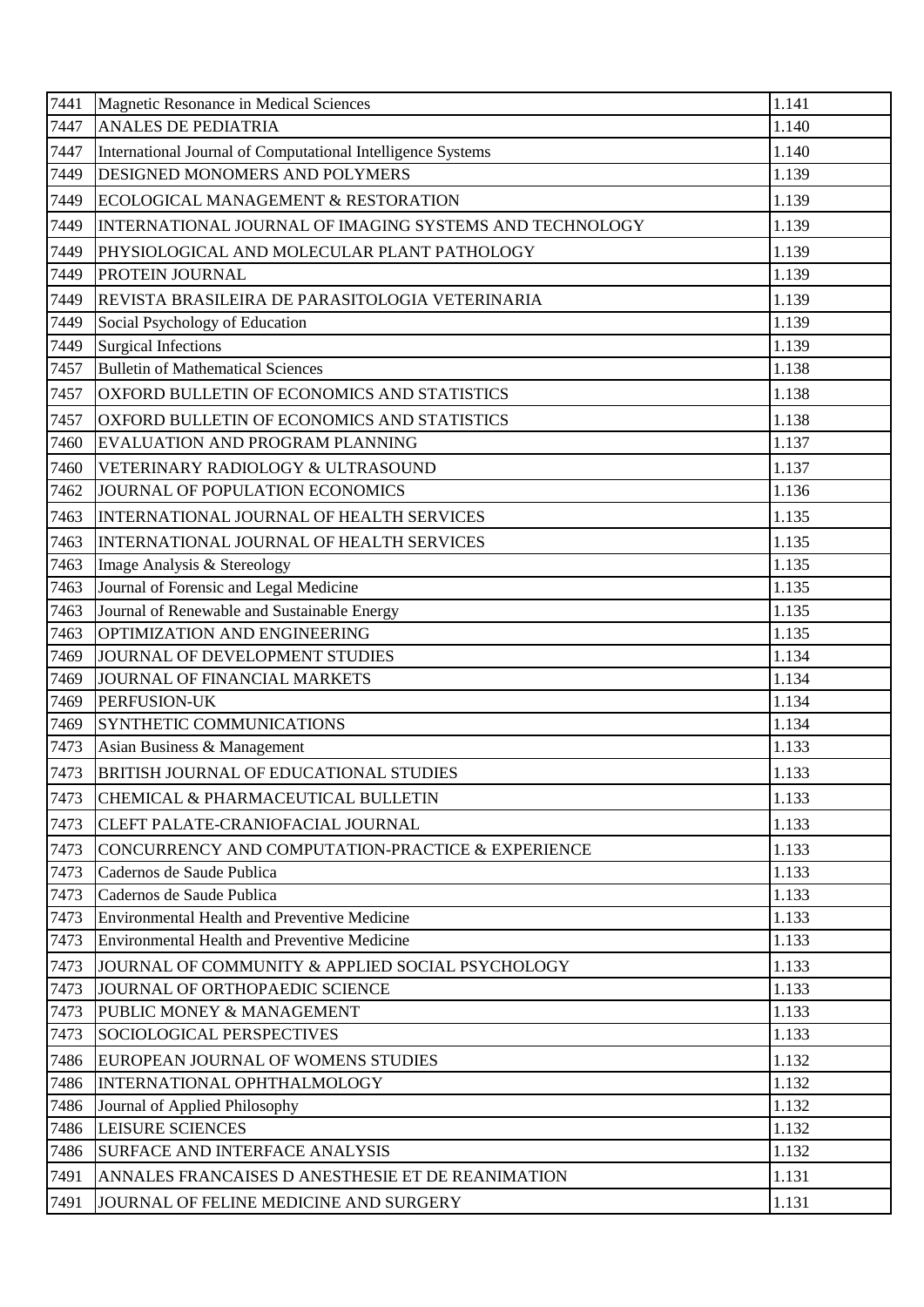| 7491<br>Journal of Psychiatric and Mental Health Nursing<br>1.131<br>Feminist Legal Studies<br>1.130<br>7495<br><b>HIGH ABILITY STUDIES</b><br>7495<br>1.130<br>1.130<br>7495<br>JOURNAL OF COMMUNICATIONS AND NETWORKS<br>7495<br>1.130<br>JOURNAL OF FINANCIAL SERVICES RESEARCH<br>7495<br>1.130<br>PERSPECTIVES IN PSYCHIATRIC CARE<br>7495<br>1.130<br>PERSPECTIVES IN PSYCHIATRIC CARE<br>1.130<br>7495<br>SEMINARS IN ULTRASOUND CT AND MRI<br>7495<br>SpringerPlus<br>1.130<br>7503<br><b>GEOLOGICAL QUARTERLY</b><br>1.129<br>Mires and Peat<br>7503<br>1.129<br>7505<br><b>APPLIED RADIATION AND ISOTOPES</b><br>1.128<br><b>AURIS NASUS LARYNX</b><br>7505<br>1.128<br>Journal of Mechanical Science and Technology<br>1.128<br>7505<br>MEDIA CULTURE & SOCIETY<br>7505<br>1.128<br>1.127<br>7509<br>JOURNAL OF FORENSIC SCIENCES<br>7509<br>POTATO RESEARCH<br>1.127<br>7511<br><b>PHARMAZIE</b><br>1.126<br>7511<br><b>REVUE DE MEDECINE INTERNE</b><br>1.126<br>7513<br>Communications in Number Theory and Physics<br>1.125<br>7513<br><b>ELT</b> Journal<br>1.125<br>7513<br><b>FLORA</b><br>1.125<br>7513<br>JOURNAL OF THE AMERICAN SOCIETY FOR HORTICULTURAL SCIENCE<br>1.125<br>7513<br>1.125<br>JOURNAL OF THE ROYAL SOCIETY OF NEW ZEALAND<br>7513<br>Literary and Linguistic Computing<br>1.125<br><b>MEDICINA CLINICA</b><br>7513<br>1.125<br>7520<br><b>COMPARATIVE EDUCATION</b><br>1.123<br>7520<br>International Journal of Sustainability in Higher Education<br>1.123<br>7520<br>Journal of Individual Differences<br>1.123<br>ANNALS OF MICROBIOLOGY<br>7523<br>1.122<br>7523<br>JOURNAL OF NEW MUSIC RESEARCH<br>1.122<br>7523<br>TIJDSCHRIFT VOOR ECONOMISCHE EN SOCIALE GEOGRAFIE<br>1.122<br>7526<br>Revista Matematica Complutense<br>1.121<br>7527<br>Journal of Innovative Optical Health Sciences<br>1.120<br>1.120<br>7527<br>PEDIATRIC HEMATOLOGY AND ONCOLOGY<br>ACTA ACUSTICA UNITED WITH ACUSTICA<br>1.119<br>7529<br>1.119<br>7529<br>Abacus-A Journal of Accounting Finance and Business Studies<br><b>Infectious Diseases</b><br>7529<br>1.119<br>7529<br><b>QUANTUM ELECTRONICS</b><br>1.119<br>1.118<br>7533<br>INTERNATIONAL JOURNAL OF HUMAN-COMPUTER INTERACTION<br>1.118<br>7533<br>INTERNATIONAL JOURNAL OF HUMAN-COMPUTER INTERACTION<br>7533<br>International Journal of Network Management<br>1.118<br>1.118<br>7533<br>Journal of Clinical Research in Pediatric Endocrinology<br>1.118<br>7533<br>Journal of International Financial Management & Accounting<br>Medical Ultrasonography<br>7533<br>1.118<br>1.118<br>Polar Science<br>7533 | 7491 | Journal of Psychiatric and Mental Health Nursing | 1.131 |
|-------------------------------------------------------------------------------------------------------------------------------------------------------------------------------------------------------------------------------------------------------------------------------------------------------------------------------------------------------------------------------------------------------------------------------------------------------------------------------------------------------------------------------------------------------------------------------------------------------------------------------------------------------------------------------------------------------------------------------------------------------------------------------------------------------------------------------------------------------------------------------------------------------------------------------------------------------------------------------------------------------------------------------------------------------------------------------------------------------------------------------------------------------------------------------------------------------------------------------------------------------------------------------------------------------------------------------------------------------------------------------------------------------------------------------------------------------------------------------------------------------------------------------------------------------------------------------------------------------------------------------------------------------------------------------------------------------------------------------------------------------------------------------------------------------------------------------------------------------------------------------------------------------------------------------------------------------------------------------------------------------------------------------------------------------------------------------------------------------------------------------------------------------------------------------------------------------------------------------------------------------------------------------------------------------------------------------------------------------------------------------------------------------------------------------------------------------------------------------------------------------------------------------------------------------------------------------------------------------|------|--------------------------------------------------|-------|
|                                                                                                                                                                                                                                                                                                                                                                                                                                                                                                                                                                                                                                                                                                                                                                                                                                                                                                                                                                                                                                                                                                                                                                                                                                                                                                                                                                                                                                                                                                                                                                                                                                                                                                                                                                                                                                                                                                                                                                                                                                                                                                                                                                                                                                                                                                                                                                                                                                                                                                                                                                                                       |      |                                                  |       |
|                                                                                                                                                                                                                                                                                                                                                                                                                                                                                                                                                                                                                                                                                                                                                                                                                                                                                                                                                                                                                                                                                                                                                                                                                                                                                                                                                                                                                                                                                                                                                                                                                                                                                                                                                                                                                                                                                                                                                                                                                                                                                                                                                                                                                                                                                                                                                                                                                                                                                                                                                                                                       |      |                                                  |       |
|                                                                                                                                                                                                                                                                                                                                                                                                                                                                                                                                                                                                                                                                                                                                                                                                                                                                                                                                                                                                                                                                                                                                                                                                                                                                                                                                                                                                                                                                                                                                                                                                                                                                                                                                                                                                                                                                                                                                                                                                                                                                                                                                                                                                                                                                                                                                                                                                                                                                                                                                                                                                       |      |                                                  |       |
|                                                                                                                                                                                                                                                                                                                                                                                                                                                                                                                                                                                                                                                                                                                                                                                                                                                                                                                                                                                                                                                                                                                                                                                                                                                                                                                                                                                                                                                                                                                                                                                                                                                                                                                                                                                                                                                                                                                                                                                                                                                                                                                                                                                                                                                                                                                                                                                                                                                                                                                                                                                                       |      |                                                  |       |
|                                                                                                                                                                                                                                                                                                                                                                                                                                                                                                                                                                                                                                                                                                                                                                                                                                                                                                                                                                                                                                                                                                                                                                                                                                                                                                                                                                                                                                                                                                                                                                                                                                                                                                                                                                                                                                                                                                                                                                                                                                                                                                                                                                                                                                                                                                                                                                                                                                                                                                                                                                                                       |      |                                                  |       |
|                                                                                                                                                                                                                                                                                                                                                                                                                                                                                                                                                                                                                                                                                                                                                                                                                                                                                                                                                                                                                                                                                                                                                                                                                                                                                                                                                                                                                                                                                                                                                                                                                                                                                                                                                                                                                                                                                                                                                                                                                                                                                                                                                                                                                                                                                                                                                                                                                                                                                                                                                                                                       |      |                                                  |       |
|                                                                                                                                                                                                                                                                                                                                                                                                                                                                                                                                                                                                                                                                                                                                                                                                                                                                                                                                                                                                                                                                                                                                                                                                                                                                                                                                                                                                                                                                                                                                                                                                                                                                                                                                                                                                                                                                                                                                                                                                                                                                                                                                                                                                                                                                                                                                                                                                                                                                                                                                                                                                       |      |                                                  |       |
|                                                                                                                                                                                                                                                                                                                                                                                                                                                                                                                                                                                                                                                                                                                                                                                                                                                                                                                                                                                                                                                                                                                                                                                                                                                                                                                                                                                                                                                                                                                                                                                                                                                                                                                                                                                                                                                                                                                                                                                                                                                                                                                                                                                                                                                                                                                                                                                                                                                                                                                                                                                                       |      |                                                  |       |
|                                                                                                                                                                                                                                                                                                                                                                                                                                                                                                                                                                                                                                                                                                                                                                                                                                                                                                                                                                                                                                                                                                                                                                                                                                                                                                                                                                                                                                                                                                                                                                                                                                                                                                                                                                                                                                                                                                                                                                                                                                                                                                                                                                                                                                                                                                                                                                                                                                                                                                                                                                                                       |      |                                                  |       |
|                                                                                                                                                                                                                                                                                                                                                                                                                                                                                                                                                                                                                                                                                                                                                                                                                                                                                                                                                                                                                                                                                                                                                                                                                                                                                                                                                                                                                                                                                                                                                                                                                                                                                                                                                                                                                                                                                                                                                                                                                                                                                                                                                                                                                                                                                                                                                                                                                                                                                                                                                                                                       |      |                                                  |       |
|                                                                                                                                                                                                                                                                                                                                                                                                                                                                                                                                                                                                                                                                                                                                                                                                                                                                                                                                                                                                                                                                                                                                                                                                                                                                                                                                                                                                                                                                                                                                                                                                                                                                                                                                                                                                                                                                                                                                                                                                                                                                                                                                                                                                                                                                                                                                                                                                                                                                                                                                                                                                       |      |                                                  |       |
|                                                                                                                                                                                                                                                                                                                                                                                                                                                                                                                                                                                                                                                                                                                                                                                                                                                                                                                                                                                                                                                                                                                                                                                                                                                                                                                                                                                                                                                                                                                                                                                                                                                                                                                                                                                                                                                                                                                                                                                                                                                                                                                                                                                                                                                                                                                                                                                                                                                                                                                                                                                                       |      |                                                  |       |
|                                                                                                                                                                                                                                                                                                                                                                                                                                                                                                                                                                                                                                                                                                                                                                                                                                                                                                                                                                                                                                                                                                                                                                                                                                                                                                                                                                                                                                                                                                                                                                                                                                                                                                                                                                                                                                                                                                                                                                                                                                                                                                                                                                                                                                                                                                                                                                                                                                                                                                                                                                                                       |      |                                                  |       |
|                                                                                                                                                                                                                                                                                                                                                                                                                                                                                                                                                                                                                                                                                                                                                                                                                                                                                                                                                                                                                                                                                                                                                                                                                                                                                                                                                                                                                                                                                                                                                                                                                                                                                                                                                                                                                                                                                                                                                                                                                                                                                                                                                                                                                                                                                                                                                                                                                                                                                                                                                                                                       |      |                                                  |       |
|                                                                                                                                                                                                                                                                                                                                                                                                                                                                                                                                                                                                                                                                                                                                                                                                                                                                                                                                                                                                                                                                                                                                                                                                                                                                                                                                                                                                                                                                                                                                                                                                                                                                                                                                                                                                                                                                                                                                                                                                                                                                                                                                                                                                                                                                                                                                                                                                                                                                                                                                                                                                       |      |                                                  |       |
|                                                                                                                                                                                                                                                                                                                                                                                                                                                                                                                                                                                                                                                                                                                                                                                                                                                                                                                                                                                                                                                                                                                                                                                                                                                                                                                                                                                                                                                                                                                                                                                                                                                                                                                                                                                                                                                                                                                                                                                                                                                                                                                                                                                                                                                                                                                                                                                                                                                                                                                                                                                                       |      |                                                  |       |
|                                                                                                                                                                                                                                                                                                                                                                                                                                                                                                                                                                                                                                                                                                                                                                                                                                                                                                                                                                                                                                                                                                                                                                                                                                                                                                                                                                                                                                                                                                                                                                                                                                                                                                                                                                                                                                                                                                                                                                                                                                                                                                                                                                                                                                                                                                                                                                                                                                                                                                                                                                                                       |      |                                                  |       |
|                                                                                                                                                                                                                                                                                                                                                                                                                                                                                                                                                                                                                                                                                                                                                                                                                                                                                                                                                                                                                                                                                                                                                                                                                                                                                                                                                                                                                                                                                                                                                                                                                                                                                                                                                                                                                                                                                                                                                                                                                                                                                                                                                                                                                                                                                                                                                                                                                                                                                                                                                                                                       |      |                                                  |       |
|                                                                                                                                                                                                                                                                                                                                                                                                                                                                                                                                                                                                                                                                                                                                                                                                                                                                                                                                                                                                                                                                                                                                                                                                                                                                                                                                                                                                                                                                                                                                                                                                                                                                                                                                                                                                                                                                                                                                                                                                                                                                                                                                                                                                                                                                                                                                                                                                                                                                                                                                                                                                       |      |                                                  |       |
|                                                                                                                                                                                                                                                                                                                                                                                                                                                                                                                                                                                                                                                                                                                                                                                                                                                                                                                                                                                                                                                                                                                                                                                                                                                                                                                                                                                                                                                                                                                                                                                                                                                                                                                                                                                                                                                                                                                                                                                                                                                                                                                                                                                                                                                                                                                                                                                                                                                                                                                                                                                                       |      |                                                  |       |
|                                                                                                                                                                                                                                                                                                                                                                                                                                                                                                                                                                                                                                                                                                                                                                                                                                                                                                                                                                                                                                                                                                                                                                                                                                                                                                                                                                                                                                                                                                                                                                                                                                                                                                                                                                                                                                                                                                                                                                                                                                                                                                                                                                                                                                                                                                                                                                                                                                                                                                                                                                                                       |      |                                                  |       |
|                                                                                                                                                                                                                                                                                                                                                                                                                                                                                                                                                                                                                                                                                                                                                                                                                                                                                                                                                                                                                                                                                                                                                                                                                                                                                                                                                                                                                                                                                                                                                                                                                                                                                                                                                                                                                                                                                                                                                                                                                                                                                                                                                                                                                                                                                                                                                                                                                                                                                                                                                                                                       |      |                                                  |       |
|                                                                                                                                                                                                                                                                                                                                                                                                                                                                                                                                                                                                                                                                                                                                                                                                                                                                                                                                                                                                                                                                                                                                                                                                                                                                                                                                                                                                                                                                                                                                                                                                                                                                                                                                                                                                                                                                                                                                                                                                                                                                                                                                                                                                                                                                                                                                                                                                                                                                                                                                                                                                       |      |                                                  |       |
|                                                                                                                                                                                                                                                                                                                                                                                                                                                                                                                                                                                                                                                                                                                                                                                                                                                                                                                                                                                                                                                                                                                                                                                                                                                                                                                                                                                                                                                                                                                                                                                                                                                                                                                                                                                                                                                                                                                                                                                                                                                                                                                                                                                                                                                                                                                                                                                                                                                                                                                                                                                                       |      |                                                  |       |
|                                                                                                                                                                                                                                                                                                                                                                                                                                                                                                                                                                                                                                                                                                                                                                                                                                                                                                                                                                                                                                                                                                                                                                                                                                                                                                                                                                                                                                                                                                                                                                                                                                                                                                                                                                                                                                                                                                                                                                                                                                                                                                                                                                                                                                                                                                                                                                                                                                                                                                                                                                                                       |      |                                                  |       |
|                                                                                                                                                                                                                                                                                                                                                                                                                                                                                                                                                                                                                                                                                                                                                                                                                                                                                                                                                                                                                                                                                                                                                                                                                                                                                                                                                                                                                                                                                                                                                                                                                                                                                                                                                                                                                                                                                                                                                                                                                                                                                                                                                                                                                                                                                                                                                                                                                                                                                                                                                                                                       |      |                                                  |       |
|                                                                                                                                                                                                                                                                                                                                                                                                                                                                                                                                                                                                                                                                                                                                                                                                                                                                                                                                                                                                                                                                                                                                                                                                                                                                                                                                                                                                                                                                                                                                                                                                                                                                                                                                                                                                                                                                                                                                                                                                                                                                                                                                                                                                                                                                                                                                                                                                                                                                                                                                                                                                       |      |                                                  |       |
|                                                                                                                                                                                                                                                                                                                                                                                                                                                                                                                                                                                                                                                                                                                                                                                                                                                                                                                                                                                                                                                                                                                                                                                                                                                                                                                                                                                                                                                                                                                                                                                                                                                                                                                                                                                                                                                                                                                                                                                                                                                                                                                                                                                                                                                                                                                                                                                                                                                                                                                                                                                                       |      |                                                  |       |
|                                                                                                                                                                                                                                                                                                                                                                                                                                                                                                                                                                                                                                                                                                                                                                                                                                                                                                                                                                                                                                                                                                                                                                                                                                                                                                                                                                                                                                                                                                                                                                                                                                                                                                                                                                                                                                                                                                                                                                                                                                                                                                                                                                                                                                                                                                                                                                                                                                                                                                                                                                                                       |      |                                                  |       |
|                                                                                                                                                                                                                                                                                                                                                                                                                                                                                                                                                                                                                                                                                                                                                                                                                                                                                                                                                                                                                                                                                                                                                                                                                                                                                                                                                                                                                                                                                                                                                                                                                                                                                                                                                                                                                                                                                                                                                                                                                                                                                                                                                                                                                                                                                                                                                                                                                                                                                                                                                                                                       |      |                                                  |       |
|                                                                                                                                                                                                                                                                                                                                                                                                                                                                                                                                                                                                                                                                                                                                                                                                                                                                                                                                                                                                                                                                                                                                                                                                                                                                                                                                                                                                                                                                                                                                                                                                                                                                                                                                                                                                                                                                                                                                                                                                                                                                                                                                                                                                                                                                                                                                                                                                                                                                                                                                                                                                       |      |                                                  |       |
|                                                                                                                                                                                                                                                                                                                                                                                                                                                                                                                                                                                                                                                                                                                                                                                                                                                                                                                                                                                                                                                                                                                                                                                                                                                                                                                                                                                                                                                                                                                                                                                                                                                                                                                                                                                                                                                                                                                                                                                                                                                                                                                                                                                                                                                                                                                                                                                                                                                                                                                                                                                                       |      |                                                  |       |
|                                                                                                                                                                                                                                                                                                                                                                                                                                                                                                                                                                                                                                                                                                                                                                                                                                                                                                                                                                                                                                                                                                                                                                                                                                                                                                                                                                                                                                                                                                                                                                                                                                                                                                                                                                                                                                                                                                                                                                                                                                                                                                                                                                                                                                                                                                                                                                                                                                                                                                                                                                                                       |      |                                                  |       |
|                                                                                                                                                                                                                                                                                                                                                                                                                                                                                                                                                                                                                                                                                                                                                                                                                                                                                                                                                                                                                                                                                                                                                                                                                                                                                                                                                                                                                                                                                                                                                                                                                                                                                                                                                                                                                                                                                                                                                                                                                                                                                                                                                                                                                                                                                                                                                                                                                                                                                                                                                                                                       |      |                                                  |       |
|                                                                                                                                                                                                                                                                                                                                                                                                                                                                                                                                                                                                                                                                                                                                                                                                                                                                                                                                                                                                                                                                                                                                                                                                                                                                                                                                                                                                                                                                                                                                                                                                                                                                                                                                                                                                                                                                                                                                                                                                                                                                                                                                                                                                                                                                                                                                                                                                                                                                                                                                                                                                       |      |                                                  |       |
|                                                                                                                                                                                                                                                                                                                                                                                                                                                                                                                                                                                                                                                                                                                                                                                                                                                                                                                                                                                                                                                                                                                                                                                                                                                                                                                                                                                                                                                                                                                                                                                                                                                                                                                                                                                                                                                                                                                                                                                                                                                                                                                                                                                                                                                                                                                                                                                                                                                                                                                                                                                                       |      |                                                  |       |
|                                                                                                                                                                                                                                                                                                                                                                                                                                                                                                                                                                                                                                                                                                                                                                                                                                                                                                                                                                                                                                                                                                                                                                                                                                                                                                                                                                                                                                                                                                                                                                                                                                                                                                                                                                                                                                                                                                                                                                                                                                                                                                                                                                                                                                                                                                                                                                                                                                                                                                                                                                                                       |      |                                                  |       |
|                                                                                                                                                                                                                                                                                                                                                                                                                                                                                                                                                                                                                                                                                                                                                                                                                                                                                                                                                                                                                                                                                                                                                                                                                                                                                                                                                                                                                                                                                                                                                                                                                                                                                                                                                                                                                                                                                                                                                                                                                                                                                                                                                                                                                                                                                                                                                                                                                                                                                                                                                                                                       |      |                                                  |       |
|                                                                                                                                                                                                                                                                                                                                                                                                                                                                                                                                                                                                                                                                                                                                                                                                                                                                                                                                                                                                                                                                                                                                                                                                                                                                                                                                                                                                                                                                                                                                                                                                                                                                                                                                                                                                                                                                                                                                                                                                                                                                                                                                                                                                                                                                                                                                                                                                                                                                                                                                                                                                       |      |                                                  |       |
|                                                                                                                                                                                                                                                                                                                                                                                                                                                                                                                                                                                                                                                                                                                                                                                                                                                                                                                                                                                                                                                                                                                                                                                                                                                                                                                                                                                                                                                                                                                                                                                                                                                                                                                                                                                                                                                                                                                                                                                                                                                                                                                                                                                                                                                                                                                                                                                                                                                                                                                                                                                                       |      |                                                  |       |
|                                                                                                                                                                                                                                                                                                                                                                                                                                                                                                                                                                                                                                                                                                                                                                                                                                                                                                                                                                                                                                                                                                                                                                                                                                                                                                                                                                                                                                                                                                                                                                                                                                                                                                                                                                                                                                                                                                                                                                                                                                                                                                                                                                                                                                                                                                                                                                                                                                                                                                                                                                                                       |      |                                                  |       |
|                                                                                                                                                                                                                                                                                                                                                                                                                                                                                                                                                                                                                                                                                                                                                                                                                                                                                                                                                                                                                                                                                                                                                                                                                                                                                                                                                                                                                                                                                                                                                                                                                                                                                                                                                                                                                                                                                                                                                                                                                                                                                                                                                                                                                                                                                                                                                                                                                                                                                                                                                                                                       |      |                                                  |       |
|                                                                                                                                                                                                                                                                                                                                                                                                                                                                                                                                                                                                                                                                                                                                                                                                                                                                                                                                                                                                                                                                                                                                                                                                                                                                                                                                                                                                                                                                                                                                                                                                                                                                                                                                                                                                                                                                                                                                                                                                                                                                                                                                                                                                                                                                                                                                                                                                                                                                                                                                                                                                       |      |                                                  |       |
|                                                                                                                                                                                                                                                                                                                                                                                                                                                                                                                                                                                                                                                                                                                                                                                                                                                                                                                                                                                                                                                                                                                                                                                                                                                                                                                                                                                                                                                                                                                                                                                                                                                                                                                                                                                                                                                                                                                                                                                                                                                                                                                                                                                                                                                                                                                                                                                                                                                                                                                                                                                                       |      |                                                  |       |
|                                                                                                                                                                                                                                                                                                                                                                                                                                                                                                                                                                                                                                                                                                                                                                                                                                                                                                                                                                                                                                                                                                                                                                                                                                                                                                                                                                                                                                                                                                                                                                                                                                                                                                                                                                                                                                                                                                                                                                                                                                                                                                                                                                                                                                                                                                                                                                                                                                                                                                                                                                                                       |      |                                                  |       |
|                                                                                                                                                                                                                                                                                                                                                                                                                                                                                                                                                                                                                                                                                                                                                                                                                                                                                                                                                                                                                                                                                                                                                                                                                                                                                                                                                                                                                                                                                                                                                                                                                                                                                                                                                                                                                                                                                                                                                                                                                                                                                                                                                                                                                                                                                                                                                                                                                                                                                                                                                                                                       |      |                                                  |       |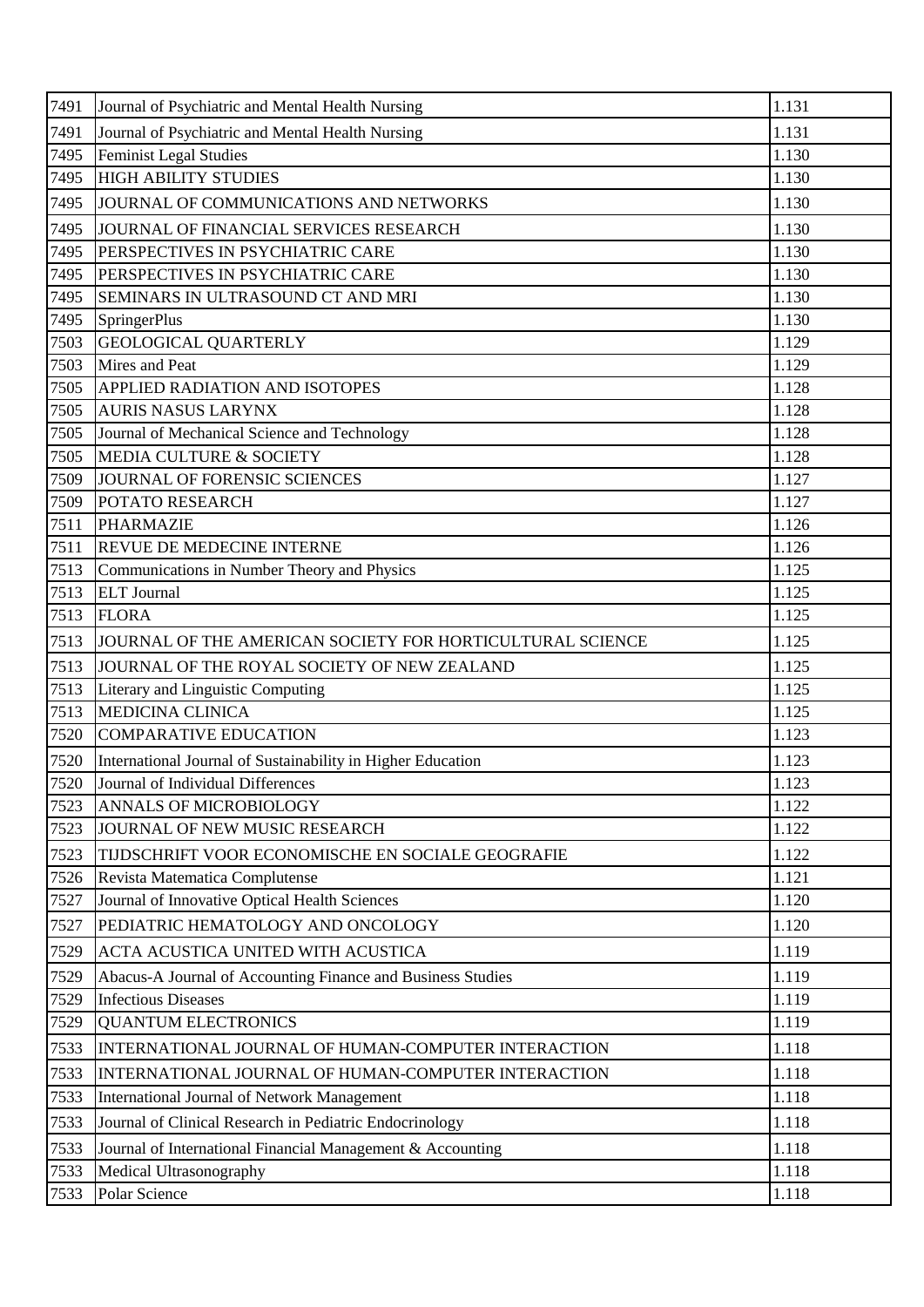| 7533 | STRUCTURAL ENGINEERING AND MECHANICS                                                                   | 1.118 |
|------|--------------------------------------------------------------------------------------------------------|-------|
| 7541 | IEEE TRANSACTIONS ON SEMICONDUCTOR MANUFACTURING                                                       | 1.117 |
| 7541 | <b>Mediterranean Politics</b>                                                                          | 1.117 |
| 7543 | <b>ACTA OTO-LARYNGOLOGICA</b>                                                                          | 1.116 |
| 7543 | Chinese Journal of Integrative Medicine                                                                | 1.116 |
| 7543 | ETRI JOURNAL                                                                                           | 1.116 |
| 7543 | <b>Eating Disorders</b>                                                                                | 1.116 |
| 7543 | <b>Eating Disorders</b>                                                                                | 1.116 |
| 7543 | PhytoKeys                                                                                              | 1.116 |
| 7543 | <b>Thoracic Cancer</b>                                                                                 | 1.116 |
| 7550 | <b>AUSTRALIAN GEOGRAPHER</b>                                                                           | 1.115 |
| 7550 | MINERVA CHIRURGICA                                                                                     | 1.115 |
| 7550 | Orthodontics & Craniofacial Research                                                                   | 1.115 |
| 7550 | Policy and Society                                                                                     | 1.115 |
| 7554 | <b>Feminist Theory</b>                                                                                 | 1.114 |
| 7554 | Journal of Managed Care & Specialty Pharmacy                                                           | 1.114 |
| 7554 | LEGISLATIVE STUDIES QUARTERLY                                                                          | 1.114 |
| 7554 | Mind Culture and Activity                                                                              | 1.114 |
| 7554 | Scandinavian Journal of Occupational Therapy                                                           | 1.114 |
| 7554 | Scandinavian Journal of Occupational Therapy                                                           | 1.114 |
| 7560 | <b>ANNALES DE PALEONTOLOGIE</b>                                                                        | 1.113 |
| 7560 | <b>FIBERS AND POLYMERS</b>                                                                             | 1.113 |
| 7560 | IEEE Transactions on Computational Intelligence and AI in Games                                        | 1.113 |
| 7560 | INTERNATIONAL JOURNAL OF PERIODONTICS & RESTORATIVE DENTISTRY                                          | 1.113 |
| 7560 | Journal of Cosmetic and Laser Therapy                                                                  | 1.113 |
| 7565 | Geopolitics                                                                                            | 1.112 |
| 7565 | INTERNATIONAL JOURNAL OF OFFENDER THERAPY AND COMPARATIVE CRIMINOLOGY                                  | 1.112 |
| 7567 | <b>DYNAMICS OF ATMOSPHERES AND OCEANS</b>                                                              | 1.111 |
| 7567 | HONG KONG MEDICAL JOURNAL                                                                              | 1.111 |
| 7567 | JOURNAL OF EDUCATION FOR TEACHING                                                                      | 1.111 |
| 7567 | <b>SYSTEM DYNAMICS REVIEW</b>                                                                          | 1.111 |
| 7571 | European Journal of Development Research                                                               | 1.110 |
| 7571 | <b>HIGH TEMPERATURE</b>                                                                                | 1.110 |
| 7571 | ISIJ INTERNATIONAL                                                                                     | 1.110 |
| 7574 | AMERICAN JOURNAL OF PHARMACEUTICAL EDUCATION                                                           | 1.109 |
| 7574 | <b>AVIAN DISEASES</b>                                                                                  | 1.109 |
| 7574 | Games and Culture                                                                                      | 1.109 |
|      |                                                                                                        |       |
| 7574 | NUCLEAR INSTRUMENTS & METHODS IN PHYSICS RESEARCH SECTION B-BEAM INTERACTIONS WITH MATERIALS AND ATOMS | 1.109 |
| 7578 | European Annals of Otorhinolaryngology-Head and Neck Diseases                                          | 1.108 |
| 7578 | <b>SCIENTIA AGRICOLA</b>                                                                               | 1.108 |
| 7580 | <b>COLORATION TECHNOLOGY</b>                                                                           | 1.107 |
| 7580 | Geomechanics and Engineering                                                                           | 1.107 |
| 7580 | INTERNATIONAL JOURNAL OF LEXICOGRAPHY                                                                  | 1.107 |
| 7580 | <b>Implant Dentistry</b>                                                                               | 1.107 |
| 7580 | JOURNAL OF AEROSPACE ENGINEERING                                                                       | 1.107 |
| 7580 | JOURNAL OF LITERACY RESEARCH                                                                           | 1.107 |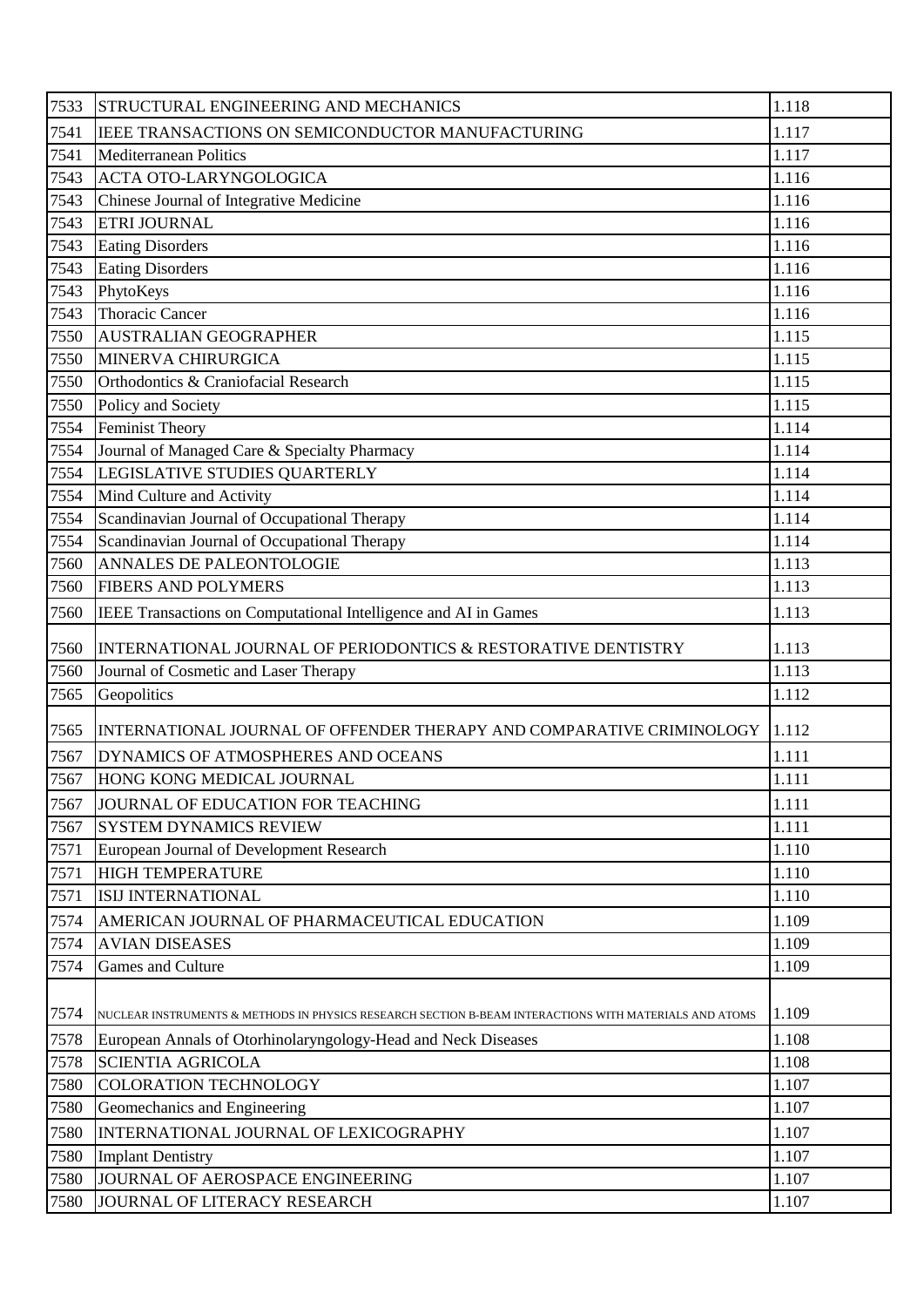| RESEARCH IN NONDESTRUCTIVE EVALUATION<br>1.107<br>7580<br>7580<br>REVISTA DE LA FACULTAD DE CIENCIAS AGRARIAS<br>1.107<br>7580<br><b>SHOCK WAVES</b><br>1.107<br>1.106<br>7590<br>Endocrinologia y Nutricion<br>Journal of Mathematical Fluid Mechanics<br>7590<br>1.106<br>Latin American Journal of Solids and Structures<br>7590<br>1.106<br>SEPARATION SCIENCE AND TECHNOLOGY<br>1.106<br>7590<br>7594<br>Cognition Technology & Work<br>1.105<br>Cognition Technology & Work<br>7594<br>1.105<br>International Journal of Web and Grid Services<br>1.105<br>7594<br>Journal of Early Modern History<br>7594<br>1.105<br>Learning Culture and Social Interaction<br>1.105<br>7594<br>BRAZILIAN JOURNAL OF CHEMICAL ENGINEERING<br>7599<br>1.104<br>1.103<br>7600<br><b>BRITISH JOURNAL OF SOCIAL WORK</b><br>Human Fertility<br>7600<br>1.103<br>JOURNAL OF COMPARATIVE ECONOMICS<br>1.103<br>7600<br>RESEARCH AND PRACTICE FOR PERSONS WITH SEVERE DISABILITIES<br>1.103<br>7600<br>7604<br>1.102<br>New Directions for Child and Adolescent Development<br>1.102<br>7604<br>QUARTERLY JOURNAL OF ENGINEERING GEOLOGY AND HYDROGEOLOGY<br>Signal Image and Video Processing<br>1.102<br>7604<br>7607<br>Eklem Hastaliklari ve Cerrahisi-Joint Diseases and Related Surgery<br>1.101<br>1.101<br>7607<br>Integrative Psychological and Behavioral Science<br>JOURNAL OF ECONOMIC HISTORY<br>7607<br>1.101<br>JOURNAL OF PRODUCTIVITY ANALYSIS<br>1.101<br>7607<br>1.101<br>7607<br>Journal of Cardiothoracic Surgery<br><b>SOFT MATERIALS</b><br>7607<br>1.101<br>7613<br><b>COMPTES RENDUS BIOLOGIES</b><br>1.100<br>7613<br>1.100<br>International Journal of Health Care Finance & Economics<br>7613<br>Maderas-Ciencia y Tecnologia<br>1.100<br>7613<br>1.100<br><b>SOLA</b><br>1.099<br>7617<br>DISCRETE AND CONTINUOUS DYNAMICAL SYSTEMS<br>7617<br>HYPERTENSION IN PREGNANCY<br>1.099<br>7619<br><b>BIOREMEDIATION JOURNAL</b><br>1.098<br>1.098<br>7619<br>European Journal of Political Economy<br>7619<br>Journal of Personnel Psychology<br>1.098<br>Journal of Service Theory and Practice<br>1.098<br>7619<br>7619<br>1.098<br>Voluntas<br>7624<br><b>Computational Methods in Applied Mathematics</b><br>1.097<br>Health Promotion Journal of Australia<br>7624<br>1.097<br>7624<br>THEORETICAL AND COMPUTATIONAL FLUID DYNAMICS<br>1.097<br>7627<br>Environmental Engineering and Management Journal<br>1.096<br><b>Medical Education Online</b><br>1.096<br>7627<br>Rendiconti Lincei-Matematica e Applicazioni<br>7627<br>1.096<br>7627<br>1.096<br><b>WASHINGTON QUARTERLY</b><br>AMERICAN JOURNAL OF DERMATOPATHOLOGY<br>1.095<br>7631 | 7580 | Journal of Applied Remote Sensing                  | 1.107 |
|---------------------------------------------------------------------------------------------------------------------------------------------------------------------------------------------------------------------------------------------------------------------------------------------------------------------------------------------------------------------------------------------------------------------------------------------------------------------------------------------------------------------------------------------------------------------------------------------------------------------------------------------------------------------------------------------------------------------------------------------------------------------------------------------------------------------------------------------------------------------------------------------------------------------------------------------------------------------------------------------------------------------------------------------------------------------------------------------------------------------------------------------------------------------------------------------------------------------------------------------------------------------------------------------------------------------------------------------------------------------------------------------------------------------------------------------------------------------------------------------------------------------------------------------------------------------------------------------------------------------------------------------------------------------------------------------------------------------------------------------------------------------------------------------------------------------------------------------------------------------------------------------------------------------------------------------------------------------------------------------------------------------------------------------------------------------------------------------------------------------------------------------------------------------------------------------------------------------------------------------------------------------------------------------------------------------------------------------------------------------------------------------------------------------------------------------------------------------------------------------------------------------------------------------------------------------------------------------------------------------------------------------------------------|------|----------------------------------------------------|-------|
|                                                                                                                                                                                                                                                                                                                                                                                                                                                                                                                                                                                                                                                                                                                                                                                                                                                                                                                                                                                                                                                                                                                                                                                                                                                                                                                                                                                                                                                                                                                                                                                                                                                                                                                                                                                                                                                                                                                                                                                                                                                                                                                                                                                                                                                                                                                                                                                                                                                                                                                                                                                                                                                               |      |                                                    |       |
|                                                                                                                                                                                                                                                                                                                                                                                                                                                                                                                                                                                                                                                                                                                                                                                                                                                                                                                                                                                                                                                                                                                                                                                                                                                                                                                                                                                                                                                                                                                                                                                                                                                                                                                                                                                                                                                                                                                                                                                                                                                                                                                                                                                                                                                                                                                                                                                                                                                                                                                                                                                                                                                               |      |                                                    |       |
|                                                                                                                                                                                                                                                                                                                                                                                                                                                                                                                                                                                                                                                                                                                                                                                                                                                                                                                                                                                                                                                                                                                                                                                                                                                                                                                                                                                                                                                                                                                                                                                                                                                                                                                                                                                                                                                                                                                                                                                                                                                                                                                                                                                                                                                                                                                                                                                                                                                                                                                                                                                                                                                               |      |                                                    |       |
|                                                                                                                                                                                                                                                                                                                                                                                                                                                                                                                                                                                                                                                                                                                                                                                                                                                                                                                                                                                                                                                                                                                                                                                                                                                                                                                                                                                                                                                                                                                                                                                                                                                                                                                                                                                                                                                                                                                                                                                                                                                                                                                                                                                                                                                                                                                                                                                                                                                                                                                                                                                                                                                               |      |                                                    |       |
|                                                                                                                                                                                                                                                                                                                                                                                                                                                                                                                                                                                                                                                                                                                                                                                                                                                                                                                                                                                                                                                                                                                                                                                                                                                                                                                                                                                                                                                                                                                                                                                                                                                                                                                                                                                                                                                                                                                                                                                                                                                                                                                                                                                                                                                                                                                                                                                                                                                                                                                                                                                                                                                               |      |                                                    |       |
|                                                                                                                                                                                                                                                                                                                                                                                                                                                                                                                                                                                                                                                                                                                                                                                                                                                                                                                                                                                                                                                                                                                                                                                                                                                                                                                                                                                                                                                                                                                                                                                                                                                                                                                                                                                                                                                                                                                                                                                                                                                                                                                                                                                                                                                                                                                                                                                                                                                                                                                                                                                                                                                               |      |                                                    |       |
|                                                                                                                                                                                                                                                                                                                                                                                                                                                                                                                                                                                                                                                                                                                                                                                                                                                                                                                                                                                                                                                                                                                                                                                                                                                                                                                                                                                                                                                                                                                                                                                                                                                                                                                                                                                                                                                                                                                                                                                                                                                                                                                                                                                                                                                                                                                                                                                                                                                                                                                                                                                                                                                               |      |                                                    |       |
|                                                                                                                                                                                                                                                                                                                                                                                                                                                                                                                                                                                                                                                                                                                                                                                                                                                                                                                                                                                                                                                                                                                                                                                                                                                                                                                                                                                                                                                                                                                                                                                                                                                                                                                                                                                                                                                                                                                                                                                                                                                                                                                                                                                                                                                                                                                                                                                                                                                                                                                                                                                                                                                               |      |                                                    |       |
|                                                                                                                                                                                                                                                                                                                                                                                                                                                                                                                                                                                                                                                                                                                                                                                                                                                                                                                                                                                                                                                                                                                                                                                                                                                                                                                                                                                                                                                                                                                                                                                                                                                                                                                                                                                                                                                                                                                                                                                                                                                                                                                                                                                                                                                                                                                                                                                                                                                                                                                                                                                                                                                               |      |                                                    |       |
|                                                                                                                                                                                                                                                                                                                                                                                                                                                                                                                                                                                                                                                                                                                                                                                                                                                                                                                                                                                                                                                                                                                                                                                                                                                                                                                                                                                                                                                                                                                                                                                                                                                                                                                                                                                                                                                                                                                                                                                                                                                                                                                                                                                                                                                                                                                                                                                                                                                                                                                                                                                                                                                               |      |                                                    |       |
|                                                                                                                                                                                                                                                                                                                                                                                                                                                                                                                                                                                                                                                                                                                                                                                                                                                                                                                                                                                                                                                                                                                                                                                                                                                                                                                                                                                                                                                                                                                                                                                                                                                                                                                                                                                                                                                                                                                                                                                                                                                                                                                                                                                                                                                                                                                                                                                                                                                                                                                                                                                                                                                               |      |                                                    |       |
|                                                                                                                                                                                                                                                                                                                                                                                                                                                                                                                                                                                                                                                                                                                                                                                                                                                                                                                                                                                                                                                                                                                                                                                                                                                                                                                                                                                                                                                                                                                                                                                                                                                                                                                                                                                                                                                                                                                                                                                                                                                                                                                                                                                                                                                                                                                                                                                                                                                                                                                                                                                                                                                               |      |                                                    |       |
|                                                                                                                                                                                                                                                                                                                                                                                                                                                                                                                                                                                                                                                                                                                                                                                                                                                                                                                                                                                                                                                                                                                                                                                                                                                                                                                                                                                                                                                                                                                                                                                                                                                                                                                                                                                                                                                                                                                                                                                                                                                                                                                                                                                                                                                                                                                                                                                                                                                                                                                                                                                                                                                               |      |                                                    |       |
|                                                                                                                                                                                                                                                                                                                                                                                                                                                                                                                                                                                                                                                                                                                                                                                                                                                                                                                                                                                                                                                                                                                                                                                                                                                                                                                                                                                                                                                                                                                                                                                                                                                                                                                                                                                                                                                                                                                                                                                                                                                                                                                                                                                                                                                                                                                                                                                                                                                                                                                                                                                                                                                               |      |                                                    |       |
|                                                                                                                                                                                                                                                                                                                                                                                                                                                                                                                                                                                                                                                                                                                                                                                                                                                                                                                                                                                                                                                                                                                                                                                                                                                                                                                                                                                                                                                                                                                                                                                                                                                                                                                                                                                                                                                                                                                                                                                                                                                                                                                                                                                                                                                                                                                                                                                                                                                                                                                                                                                                                                                               |      |                                                    |       |
|                                                                                                                                                                                                                                                                                                                                                                                                                                                                                                                                                                                                                                                                                                                                                                                                                                                                                                                                                                                                                                                                                                                                                                                                                                                                                                                                                                                                                                                                                                                                                                                                                                                                                                                                                                                                                                                                                                                                                                                                                                                                                                                                                                                                                                                                                                                                                                                                                                                                                                                                                                                                                                                               |      |                                                    |       |
|                                                                                                                                                                                                                                                                                                                                                                                                                                                                                                                                                                                                                                                                                                                                                                                                                                                                                                                                                                                                                                                                                                                                                                                                                                                                                                                                                                                                                                                                                                                                                                                                                                                                                                                                                                                                                                                                                                                                                                                                                                                                                                                                                                                                                                                                                                                                                                                                                                                                                                                                                                                                                                                               |      |                                                    |       |
|                                                                                                                                                                                                                                                                                                                                                                                                                                                                                                                                                                                                                                                                                                                                                                                                                                                                                                                                                                                                                                                                                                                                                                                                                                                                                                                                                                                                                                                                                                                                                                                                                                                                                                                                                                                                                                                                                                                                                                                                                                                                                                                                                                                                                                                                                                                                                                                                                                                                                                                                                                                                                                                               |      |                                                    |       |
|                                                                                                                                                                                                                                                                                                                                                                                                                                                                                                                                                                                                                                                                                                                                                                                                                                                                                                                                                                                                                                                                                                                                                                                                                                                                                                                                                                                                                                                                                                                                                                                                                                                                                                                                                                                                                                                                                                                                                                                                                                                                                                                                                                                                                                                                                                                                                                                                                                                                                                                                                                                                                                                               |      |                                                    |       |
|                                                                                                                                                                                                                                                                                                                                                                                                                                                                                                                                                                                                                                                                                                                                                                                                                                                                                                                                                                                                                                                                                                                                                                                                                                                                                                                                                                                                                                                                                                                                                                                                                                                                                                                                                                                                                                                                                                                                                                                                                                                                                                                                                                                                                                                                                                                                                                                                                                                                                                                                                                                                                                                               |      |                                                    |       |
|                                                                                                                                                                                                                                                                                                                                                                                                                                                                                                                                                                                                                                                                                                                                                                                                                                                                                                                                                                                                                                                                                                                                                                                                                                                                                                                                                                                                                                                                                                                                                                                                                                                                                                                                                                                                                                                                                                                                                                                                                                                                                                                                                                                                                                                                                                                                                                                                                                                                                                                                                                                                                                                               |      |                                                    |       |
|                                                                                                                                                                                                                                                                                                                                                                                                                                                                                                                                                                                                                                                                                                                                                                                                                                                                                                                                                                                                                                                                                                                                                                                                                                                                                                                                                                                                                                                                                                                                                                                                                                                                                                                                                                                                                                                                                                                                                                                                                                                                                                                                                                                                                                                                                                                                                                                                                                                                                                                                                                                                                                                               |      |                                                    |       |
|                                                                                                                                                                                                                                                                                                                                                                                                                                                                                                                                                                                                                                                                                                                                                                                                                                                                                                                                                                                                                                                                                                                                                                                                                                                                                                                                                                                                                                                                                                                                                                                                                                                                                                                                                                                                                                                                                                                                                                                                                                                                                                                                                                                                                                                                                                                                                                                                                                                                                                                                                                                                                                                               |      |                                                    |       |
|                                                                                                                                                                                                                                                                                                                                                                                                                                                                                                                                                                                                                                                                                                                                                                                                                                                                                                                                                                                                                                                                                                                                                                                                                                                                                                                                                                                                                                                                                                                                                                                                                                                                                                                                                                                                                                                                                                                                                                                                                                                                                                                                                                                                                                                                                                                                                                                                                                                                                                                                                                                                                                                               |      |                                                    |       |
|                                                                                                                                                                                                                                                                                                                                                                                                                                                                                                                                                                                                                                                                                                                                                                                                                                                                                                                                                                                                                                                                                                                                                                                                                                                                                                                                                                                                                                                                                                                                                                                                                                                                                                                                                                                                                                                                                                                                                                                                                                                                                                                                                                                                                                                                                                                                                                                                                                                                                                                                                                                                                                                               |      |                                                    |       |
|                                                                                                                                                                                                                                                                                                                                                                                                                                                                                                                                                                                                                                                                                                                                                                                                                                                                                                                                                                                                                                                                                                                                                                                                                                                                                                                                                                                                                                                                                                                                                                                                                                                                                                                                                                                                                                                                                                                                                                                                                                                                                                                                                                                                                                                                                                                                                                                                                                                                                                                                                                                                                                                               |      |                                                    |       |
|                                                                                                                                                                                                                                                                                                                                                                                                                                                                                                                                                                                                                                                                                                                                                                                                                                                                                                                                                                                                                                                                                                                                                                                                                                                                                                                                                                                                                                                                                                                                                                                                                                                                                                                                                                                                                                                                                                                                                                                                                                                                                                                                                                                                                                                                                                                                                                                                                                                                                                                                                                                                                                                               |      |                                                    |       |
|                                                                                                                                                                                                                                                                                                                                                                                                                                                                                                                                                                                                                                                                                                                                                                                                                                                                                                                                                                                                                                                                                                                                                                                                                                                                                                                                                                                                                                                                                                                                                                                                                                                                                                                                                                                                                                                                                                                                                                                                                                                                                                                                                                                                                                                                                                                                                                                                                                                                                                                                                                                                                                                               |      |                                                    |       |
|                                                                                                                                                                                                                                                                                                                                                                                                                                                                                                                                                                                                                                                                                                                                                                                                                                                                                                                                                                                                                                                                                                                                                                                                                                                                                                                                                                                                                                                                                                                                                                                                                                                                                                                                                                                                                                                                                                                                                                                                                                                                                                                                                                                                                                                                                                                                                                                                                                                                                                                                                                                                                                                               |      |                                                    |       |
|                                                                                                                                                                                                                                                                                                                                                                                                                                                                                                                                                                                                                                                                                                                                                                                                                                                                                                                                                                                                                                                                                                                                                                                                                                                                                                                                                                                                                                                                                                                                                                                                                                                                                                                                                                                                                                                                                                                                                                                                                                                                                                                                                                                                                                                                                                                                                                                                                                                                                                                                                                                                                                                               |      |                                                    |       |
|                                                                                                                                                                                                                                                                                                                                                                                                                                                                                                                                                                                                                                                                                                                                                                                                                                                                                                                                                                                                                                                                                                                                                                                                                                                                                                                                                                                                                                                                                                                                                                                                                                                                                                                                                                                                                                                                                                                                                                                                                                                                                                                                                                                                                                                                                                                                                                                                                                                                                                                                                                                                                                                               |      |                                                    |       |
|                                                                                                                                                                                                                                                                                                                                                                                                                                                                                                                                                                                                                                                                                                                                                                                                                                                                                                                                                                                                                                                                                                                                                                                                                                                                                                                                                                                                                                                                                                                                                                                                                                                                                                                                                                                                                                                                                                                                                                                                                                                                                                                                                                                                                                                                                                                                                                                                                                                                                                                                                                                                                                                               |      |                                                    |       |
|                                                                                                                                                                                                                                                                                                                                                                                                                                                                                                                                                                                                                                                                                                                                                                                                                                                                                                                                                                                                                                                                                                                                                                                                                                                                                                                                                                                                                                                                                                                                                                                                                                                                                                                                                                                                                                                                                                                                                                                                                                                                                                                                                                                                                                                                                                                                                                                                                                                                                                                                                                                                                                                               |      |                                                    |       |
|                                                                                                                                                                                                                                                                                                                                                                                                                                                                                                                                                                                                                                                                                                                                                                                                                                                                                                                                                                                                                                                                                                                                                                                                                                                                                                                                                                                                                                                                                                                                                                                                                                                                                                                                                                                                                                                                                                                                                                                                                                                                                                                                                                                                                                                                                                                                                                                                                                                                                                                                                                                                                                                               |      |                                                    |       |
|                                                                                                                                                                                                                                                                                                                                                                                                                                                                                                                                                                                                                                                                                                                                                                                                                                                                                                                                                                                                                                                                                                                                                                                                                                                                                                                                                                                                                                                                                                                                                                                                                                                                                                                                                                                                                                                                                                                                                                                                                                                                                                                                                                                                                                                                                                                                                                                                                                                                                                                                                                                                                                                               |      |                                                    |       |
|                                                                                                                                                                                                                                                                                                                                                                                                                                                                                                                                                                                                                                                                                                                                                                                                                                                                                                                                                                                                                                                                                                                                                                                                                                                                                                                                                                                                                                                                                                                                                                                                                                                                                                                                                                                                                                                                                                                                                                                                                                                                                                                                                                                                                                                                                                                                                                                                                                                                                                                                                                                                                                                               |      |                                                    |       |
|                                                                                                                                                                                                                                                                                                                                                                                                                                                                                                                                                                                                                                                                                                                                                                                                                                                                                                                                                                                                                                                                                                                                                                                                                                                                                                                                                                                                                                                                                                                                                                                                                                                                                                                                                                                                                                                                                                                                                                                                                                                                                                                                                                                                                                                                                                                                                                                                                                                                                                                                                                                                                                                               |      |                                                    |       |
|                                                                                                                                                                                                                                                                                                                                                                                                                                                                                                                                                                                                                                                                                                                                                                                                                                                                                                                                                                                                                                                                                                                                                                                                                                                                                                                                                                                                                                                                                                                                                                                                                                                                                                                                                                                                                                                                                                                                                                                                                                                                                                                                                                                                                                                                                                                                                                                                                                                                                                                                                                                                                                                               |      |                                                    |       |
|                                                                                                                                                                                                                                                                                                                                                                                                                                                                                                                                                                                                                                                                                                                                                                                                                                                                                                                                                                                                                                                                                                                                                                                                                                                                                                                                                                                                                                                                                                                                                                                                                                                                                                                                                                                                                                                                                                                                                                                                                                                                                                                                                                                                                                                                                                                                                                                                                                                                                                                                                                                                                                                               |      |                                                    |       |
|                                                                                                                                                                                                                                                                                                                                                                                                                                                                                                                                                                                                                                                                                                                                                                                                                                                                                                                                                                                                                                                                                                                                                                                                                                                                                                                                                                                                                                                                                                                                                                                                                                                                                                                                                                                                                                                                                                                                                                                                                                                                                                                                                                                                                                                                                                                                                                                                                                                                                                                                                                                                                                                               |      |                                                    |       |
|                                                                                                                                                                                                                                                                                                                                                                                                                                                                                                                                                                                                                                                                                                                                                                                                                                                                                                                                                                                                                                                                                                                                                                                                                                                                                                                                                                                                                                                                                                                                                                                                                                                                                                                                                                                                                                                                                                                                                                                                                                                                                                                                                                                                                                                                                                                                                                                                                                                                                                                                                                                                                                                               |      |                                                    |       |
|                                                                                                                                                                                                                                                                                                                                                                                                                                                                                                                                                                                                                                                                                                                                                                                                                                                                                                                                                                                                                                                                                                                                                                                                                                                                                                                                                                                                                                                                                                                                                                                                                                                                                                                                                                                                                                                                                                                                                                                                                                                                                                                                                                                                                                                                                                                                                                                                                                                                                                                                                                                                                                                               |      |                                                    |       |
|                                                                                                                                                                                                                                                                                                                                                                                                                                                                                                                                                                                                                                                                                                                                                                                                                                                                                                                                                                                                                                                                                                                                                                                                                                                                                                                                                                                                                                                                                                                                                                                                                                                                                                                                                                                                                                                                                                                                                                                                                                                                                                                                                                                                                                                                                                                                                                                                                                                                                                                                                                                                                                                               |      |                                                    |       |
|                                                                                                                                                                                                                                                                                                                                                                                                                                                                                                                                                                                                                                                                                                                                                                                                                                                                                                                                                                                                                                                                                                                                                                                                                                                                                                                                                                                                                                                                                                                                                                                                                                                                                                                                                                                                                                                                                                                                                                                                                                                                                                                                                                                                                                                                                                                                                                                                                                                                                                                                                                                                                                                               |      |                                                    |       |
|                                                                                                                                                                                                                                                                                                                                                                                                                                                                                                                                                                                                                                                                                                                                                                                                                                                                                                                                                                                                                                                                                                                                                                                                                                                                                                                                                                                                                                                                                                                                                                                                                                                                                                                                                                                                                                                                                                                                                                                                                                                                                                                                                                                                                                                                                                                                                                                                                                                                                                                                                                                                                                                               |      |                                                    |       |
|                                                                                                                                                                                                                                                                                                                                                                                                                                                                                                                                                                                                                                                                                                                                                                                                                                                                                                                                                                                                                                                                                                                                                                                                                                                                                                                                                                                                                                                                                                                                                                                                                                                                                                                                                                                                                                                                                                                                                                                                                                                                                                                                                                                                                                                                                                                                                                                                                                                                                                                                                                                                                                                               | 7631 | APPLIED STOCHASTIC MODELS IN BUSINESS AND INDUSTRY | 1.095 |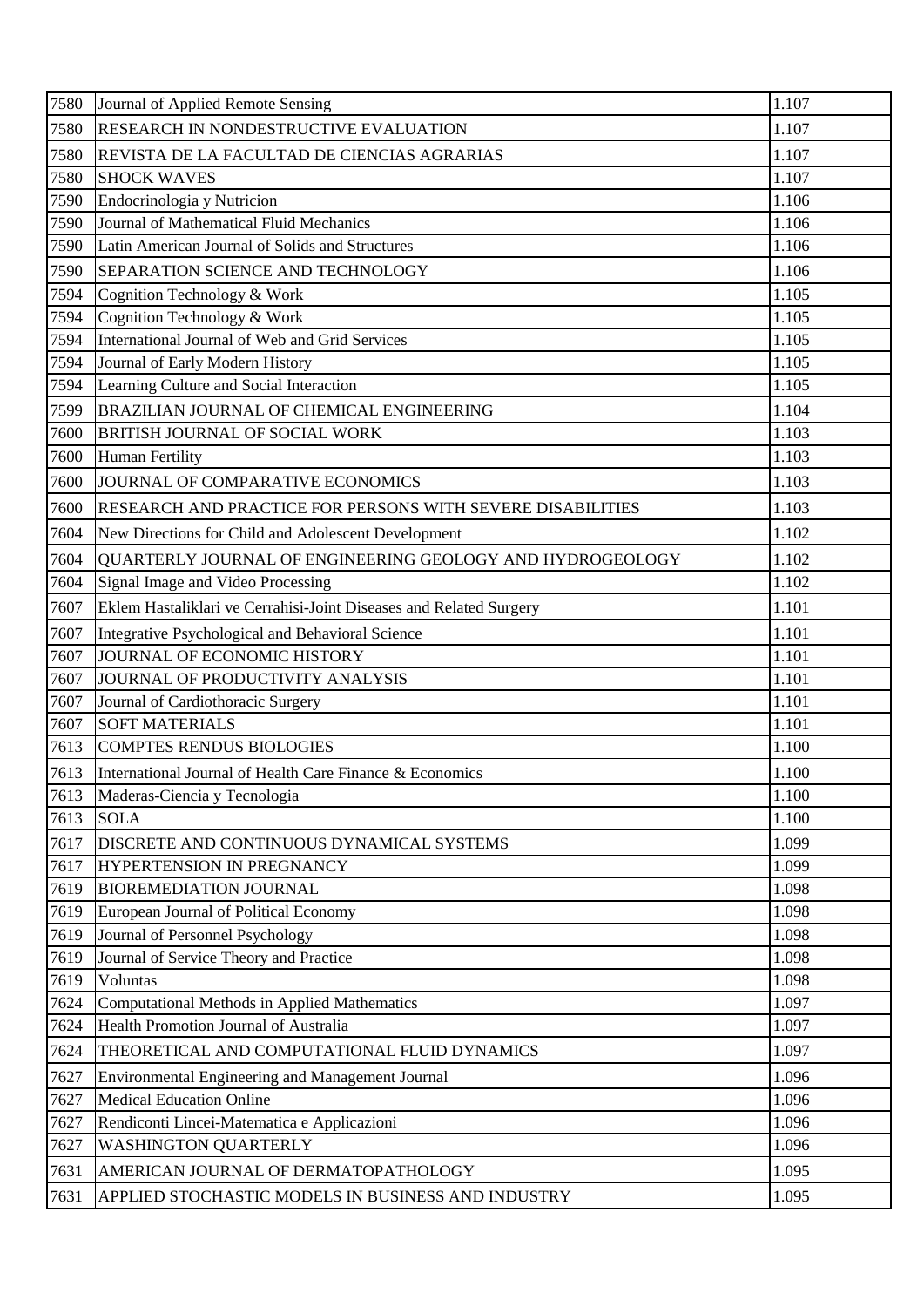| <b>GEOSCIENCES JOURNAL</b><br>1.095<br>7631<br>1.095<br>7631<br>International Journal for Multiscale Computational Engineering<br>7631<br>JOURNAL OF FOURIER ANALYSIS AND APPLICATIONS<br>1.095<br>JOURNAL OF INCLUSION PHENOMENA AND MACROCYCLIC CHEMISTRY<br>1.095<br>7631<br>1.095<br>7631<br>MINI-REVIEWS IN ORGANIC CHEMISTRY<br>1.095<br>7631<br>Palaeontologische Zeitschrift<br><b>Educacion XX1</b><br>7640<br>1.094<br><b>Inverse Problems and Imaging</b><br>1.094<br>7640<br>7640<br><b>QUALITY &amp; QUANTITY</b><br>1.094<br>7640<br><b>QUALITY &amp; QUANTITY</b><br>1.094<br>7640<br><b>URSUS</b><br>1.094<br>7640<br>Vascular and Endovascular Surgery<br>1.094<br>Dermatologic Therapy<br>7646<br>1.093<br>FOLIA NEUROPATHOLOGICA<br>7646<br>1.093<br>International Journal of Immunogenetics<br>7646<br>1.093<br>JOURNAL OF TROPICAL PEDIATRICS<br>1.093<br>7646<br>7646<br>Journal of Forest Economics<br>1.093<br>1.093<br>7646<br>Journal of Forest Economics<br><b>Thermal Science</b><br>7646<br>1.093<br>7653<br><b>ADMINISTRATION &amp; SOCIETY</b><br>1.092<br>7653<br>1.092<br><b>IET Circuits Devices &amp; Systems</b><br>1.092<br>7653<br>Journal of Neurological Surgery Part B-Skull Base<br>7653<br>Stata Journal<br>1.092<br>7653<br>1.092<br>Stata Journal<br>7658<br>BRAZILIAN JOURNAL OF MICROBIOLOGY<br>1.091<br>1.091<br>7658<br>CANADIAN JOURNAL OF ELECTRICAL AND COMPUTER ENGINEERING-REVUE CANADIENNE DE GENIE ELECTRIQUE ET INFORMATIQUE<br>7658   Management Communication Quarterly<br>1.091<br>7658<br>Scandinavian Journal of Hospitality and Tourism<br>1.091<br>1.091<br>7658<br><b>Surface Innovations</b><br>7663<br><b>INDIANA LAW JOURNAL</b><br>1.090<br>1.090<br>7663<br>JOURNAL FOR THE SCIENTIFIC STUDY OF RELIGION<br>1.089<br>JOURNAL OF SEISMOLOGY<br>7665<br>7665<br><b>Nutrition &amp; Dietetics</b><br>1.089<br>1.089<br>PEDIATRIC AND DEVELOPMENTAL PATHOLOGY<br>7665<br>1.089<br>7665<br>SCANDINAVIAN CARDIOVASCULAR JOURNAL<br>7669<br>1.088<br>Advances in Skin & Wound Care<br>1.088<br>7669<br>Advances in Skin & Wound Care<br>1.088<br>7669<br>BIRD CONSERVATION INTERNATIONAL<br>7669<br>Criminology & Criminal Justice<br>1.088<br>7669<br><b>Health Security</b><br>1.088<br><b>SOILS AND FOUNDATIONS</b><br>1.088<br>7669<br>7675<br>APPLIED NUMERICAL MATHEMATICS<br>1.087<br>7675<br>JOURNAL OF NEMATOLOGY<br>1.087<br>1.087<br>7675<br>NUKLEARMEDIZIN-NUCLEAR MEDICINE<br>7675<br><b>PERCEPTION</b><br>1.087<br>1.087<br>7675<br><b>PERCEPTION</b> | 7631 | AQUACULTURE INTERNATIONAL | 1.095 |
|------------------------------------------------------------------------------------------------------------------------------------------------------------------------------------------------------------------------------------------------------------------------------------------------------------------------------------------------------------------------------------------------------------------------------------------------------------------------------------------------------------------------------------------------------------------------------------------------------------------------------------------------------------------------------------------------------------------------------------------------------------------------------------------------------------------------------------------------------------------------------------------------------------------------------------------------------------------------------------------------------------------------------------------------------------------------------------------------------------------------------------------------------------------------------------------------------------------------------------------------------------------------------------------------------------------------------------------------------------------------------------------------------------------------------------------------------------------------------------------------------------------------------------------------------------------------------------------------------------------------------------------------------------------------------------------------------------------------------------------------------------------------------------------------------------------------------------------------------------------------------------------------------------------------------------------------------------------------------------------------------------------------------------------------------------------------------------------------------------------------------------------------------------------------------------------------------------------------------------------------------------------------------------------------------------------------------------------------------------------------------------------------------------------------------------------------------------------------------------------------------------------------------------|------|---------------------------|-------|
|                                                                                                                                                                                                                                                                                                                                                                                                                                                                                                                                                                                                                                                                                                                                                                                                                                                                                                                                                                                                                                                                                                                                                                                                                                                                                                                                                                                                                                                                                                                                                                                                                                                                                                                                                                                                                                                                                                                                                                                                                                                                                                                                                                                                                                                                                                                                                                                                                                                                                                                                    |      |                           |       |
|                                                                                                                                                                                                                                                                                                                                                                                                                                                                                                                                                                                                                                                                                                                                                                                                                                                                                                                                                                                                                                                                                                                                                                                                                                                                                                                                                                                                                                                                                                                                                                                                                                                                                                                                                                                                                                                                                                                                                                                                                                                                                                                                                                                                                                                                                                                                                                                                                                                                                                                                    |      |                           |       |
|                                                                                                                                                                                                                                                                                                                                                                                                                                                                                                                                                                                                                                                                                                                                                                                                                                                                                                                                                                                                                                                                                                                                                                                                                                                                                                                                                                                                                                                                                                                                                                                                                                                                                                                                                                                                                                                                                                                                                                                                                                                                                                                                                                                                                                                                                                                                                                                                                                                                                                                                    |      |                           |       |
|                                                                                                                                                                                                                                                                                                                                                                                                                                                                                                                                                                                                                                                                                                                                                                                                                                                                                                                                                                                                                                                                                                                                                                                                                                                                                                                                                                                                                                                                                                                                                                                                                                                                                                                                                                                                                                                                                                                                                                                                                                                                                                                                                                                                                                                                                                                                                                                                                                                                                                                                    |      |                           |       |
|                                                                                                                                                                                                                                                                                                                                                                                                                                                                                                                                                                                                                                                                                                                                                                                                                                                                                                                                                                                                                                                                                                                                                                                                                                                                                                                                                                                                                                                                                                                                                                                                                                                                                                                                                                                                                                                                                                                                                                                                                                                                                                                                                                                                                                                                                                                                                                                                                                                                                                                                    |      |                           |       |
|                                                                                                                                                                                                                                                                                                                                                                                                                                                                                                                                                                                                                                                                                                                                                                                                                                                                                                                                                                                                                                                                                                                                                                                                                                                                                                                                                                                                                                                                                                                                                                                                                                                                                                                                                                                                                                                                                                                                                                                                                                                                                                                                                                                                                                                                                                                                                                                                                                                                                                                                    |      |                           |       |
|                                                                                                                                                                                                                                                                                                                                                                                                                                                                                                                                                                                                                                                                                                                                                                                                                                                                                                                                                                                                                                                                                                                                                                                                                                                                                                                                                                                                                                                                                                                                                                                                                                                                                                                                                                                                                                                                                                                                                                                                                                                                                                                                                                                                                                                                                                                                                                                                                                                                                                                                    |      |                           |       |
|                                                                                                                                                                                                                                                                                                                                                                                                                                                                                                                                                                                                                                                                                                                                                                                                                                                                                                                                                                                                                                                                                                                                                                                                                                                                                                                                                                                                                                                                                                                                                                                                                                                                                                                                                                                                                                                                                                                                                                                                                                                                                                                                                                                                                                                                                                                                                                                                                                                                                                                                    |      |                           |       |
|                                                                                                                                                                                                                                                                                                                                                                                                                                                                                                                                                                                                                                                                                                                                                                                                                                                                                                                                                                                                                                                                                                                                                                                                                                                                                                                                                                                                                                                                                                                                                                                                                                                                                                                                                                                                                                                                                                                                                                                                                                                                                                                                                                                                                                                                                                                                                                                                                                                                                                                                    |      |                           |       |
|                                                                                                                                                                                                                                                                                                                                                                                                                                                                                                                                                                                                                                                                                                                                                                                                                                                                                                                                                                                                                                                                                                                                                                                                                                                                                                                                                                                                                                                                                                                                                                                                                                                                                                                                                                                                                                                                                                                                                                                                                                                                                                                                                                                                                                                                                                                                                                                                                                                                                                                                    |      |                           |       |
|                                                                                                                                                                                                                                                                                                                                                                                                                                                                                                                                                                                                                                                                                                                                                                                                                                                                                                                                                                                                                                                                                                                                                                                                                                                                                                                                                                                                                                                                                                                                                                                                                                                                                                                                                                                                                                                                                                                                                                                                                                                                                                                                                                                                                                                                                                                                                                                                                                                                                                                                    |      |                           |       |
|                                                                                                                                                                                                                                                                                                                                                                                                                                                                                                                                                                                                                                                                                                                                                                                                                                                                                                                                                                                                                                                                                                                                                                                                                                                                                                                                                                                                                                                                                                                                                                                                                                                                                                                                                                                                                                                                                                                                                                                                                                                                                                                                                                                                                                                                                                                                                                                                                                                                                                                                    |      |                           |       |
|                                                                                                                                                                                                                                                                                                                                                                                                                                                                                                                                                                                                                                                                                                                                                                                                                                                                                                                                                                                                                                                                                                                                                                                                                                                                                                                                                                                                                                                                                                                                                                                                                                                                                                                                                                                                                                                                                                                                                                                                                                                                                                                                                                                                                                                                                                                                                                                                                                                                                                                                    |      |                           |       |
|                                                                                                                                                                                                                                                                                                                                                                                                                                                                                                                                                                                                                                                                                                                                                                                                                                                                                                                                                                                                                                                                                                                                                                                                                                                                                                                                                                                                                                                                                                                                                                                                                                                                                                                                                                                                                                                                                                                                                                                                                                                                                                                                                                                                                                                                                                                                                                                                                                                                                                                                    |      |                           |       |
|                                                                                                                                                                                                                                                                                                                                                                                                                                                                                                                                                                                                                                                                                                                                                                                                                                                                                                                                                                                                                                                                                                                                                                                                                                                                                                                                                                                                                                                                                                                                                                                                                                                                                                                                                                                                                                                                                                                                                                                                                                                                                                                                                                                                                                                                                                                                                                                                                                                                                                                                    |      |                           |       |
|                                                                                                                                                                                                                                                                                                                                                                                                                                                                                                                                                                                                                                                                                                                                                                                                                                                                                                                                                                                                                                                                                                                                                                                                                                                                                                                                                                                                                                                                                                                                                                                                                                                                                                                                                                                                                                                                                                                                                                                                                                                                                                                                                                                                                                                                                                                                                                                                                                                                                                                                    |      |                           |       |
|                                                                                                                                                                                                                                                                                                                                                                                                                                                                                                                                                                                                                                                                                                                                                                                                                                                                                                                                                                                                                                                                                                                                                                                                                                                                                                                                                                                                                                                                                                                                                                                                                                                                                                                                                                                                                                                                                                                                                                                                                                                                                                                                                                                                                                                                                                                                                                                                                                                                                                                                    |      |                           |       |
|                                                                                                                                                                                                                                                                                                                                                                                                                                                                                                                                                                                                                                                                                                                                                                                                                                                                                                                                                                                                                                                                                                                                                                                                                                                                                                                                                                                                                                                                                                                                                                                                                                                                                                                                                                                                                                                                                                                                                                                                                                                                                                                                                                                                                                                                                                                                                                                                                                                                                                                                    |      |                           |       |
|                                                                                                                                                                                                                                                                                                                                                                                                                                                                                                                                                                                                                                                                                                                                                                                                                                                                                                                                                                                                                                                                                                                                                                                                                                                                                                                                                                                                                                                                                                                                                                                                                                                                                                                                                                                                                                                                                                                                                                                                                                                                                                                                                                                                                                                                                                                                                                                                                                                                                                                                    |      |                           |       |
|                                                                                                                                                                                                                                                                                                                                                                                                                                                                                                                                                                                                                                                                                                                                                                                                                                                                                                                                                                                                                                                                                                                                                                                                                                                                                                                                                                                                                                                                                                                                                                                                                                                                                                                                                                                                                                                                                                                                                                                                                                                                                                                                                                                                                                                                                                                                                                                                                                                                                                                                    |      |                           |       |
|                                                                                                                                                                                                                                                                                                                                                                                                                                                                                                                                                                                                                                                                                                                                                                                                                                                                                                                                                                                                                                                                                                                                                                                                                                                                                                                                                                                                                                                                                                                                                                                                                                                                                                                                                                                                                                                                                                                                                                                                                                                                                                                                                                                                                                                                                                                                                                                                                                                                                                                                    |      |                           |       |
|                                                                                                                                                                                                                                                                                                                                                                                                                                                                                                                                                                                                                                                                                                                                                                                                                                                                                                                                                                                                                                                                                                                                                                                                                                                                                                                                                                                                                                                                                                                                                                                                                                                                                                                                                                                                                                                                                                                                                                                                                                                                                                                                                                                                                                                                                                                                                                                                                                                                                                                                    |      |                           |       |
|                                                                                                                                                                                                                                                                                                                                                                                                                                                                                                                                                                                                                                                                                                                                                                                                                                                                                                                                                                                                                                                                                                                                                                                                                                                                                                                                                                                                                                                                                                                                                                                                                                                                                                                                                                                                                                                                                                                                                                                                                                                                                                                                                                                                                                                                                                                                                                                                                                                                                                                                    |      |                           |       |
|                                                                                                                                                                                                                                                                                                                                                                                                                                                                                                                                                                                                                                                                                                                                                                                                                                                                                                                                                                                                                                                                                                                                                                                                                                                                                                                                                                                                                                                                                                                                                                                                                                                                                                                                                                                                                                                                                                                                                                                                                                                                                                                                                                                                                                                                                                                                                                                                                                                                                                                                    |      |                           |       |
|                                                                                                                                                                                                                                                                                                                                                                                                                                                                                                                                                                                                                                                                                                                                                                                                                                                                                                                                                                                                                                                                                                                                                                                                                                                                                                                                                                                                                                                                                                                                                                                                                                                                                                                                                                                                                                                                                                                                                                                                                                                                                                                                                                                                                                                                                                                                                                                                                                                                                                                                    |      |                           |       |
|                                                                                                                                                                                                                                                                                                                                                                                                                                                                                                                                                                                                                                                                                                                                                                                                                                                                                                                                                                                                                                                                                                                                                                                                                                                                                                                                                                                                                                                                                                                                                                                                                                                                                                                                                                                                                                                                                                                                                                                                                                                                                                                                                                                                                                                                                                                                                                                                                                                                                                                                    |      |                           |       |
|                                                                                                                                                                                                                                                                                                                                                                                                                                                                                                                                                                                                                                                                                                                                                                                                                                                                                                                                                                                                                                                                                                                                                                                                                                                                                                                                                                                                                                                                                                                                                                                                                                                                                                                                                                                                                                                                                                                                                                                                                                                                                                                                                                                                                                                                                                                                                                                                                                                                                                                                    |      |                           |       |
|                                                                                                                                                                                                                                                                                                                                                                                                                                                                                                                                                                                                                                                                                                                                                                                                                                                                                                                                                                                                                                                                                                                                                                                                                                                                                                                                                                                                                                                                                                                                                                                                                                                                                                                                                                                                                                                                                                                                                                                                                                                                                                                                                                                                                                                                                                                                                                                                                                                                                                                                    |      |                           |       |
|                                                                                                                                                                                                                                                                                                                                                                                                                                                                                                                                                                                                                                                                                                                                                                                                                                                                                                                                                                                                                                                                                                                                                                                                                                                                                                                                                                                                                                                                                                                                                                                                                                                                                                                                                                                                                                                                                                                                                                                                                                                                                                                                                                                                                                                                                                                                                                                                                                                                                                                                    |      |                           |       |
|                                                                                                                                                                                                                                                                                                                                                                                                                                                                                                                                                                                                                                                                                                                                                                                                                                                                                                                                                                                                                                                                                                                                                                                                                                                                                                                                                                                                                                                                                                                                                                                                                                                                                                                                                                                                                                                                                                                                                                                                                                                                                                                                                                                                                                                                                                                                                                                                                                                                                                                                    |      |                           |       |
|                                                                                                                                                                                                                                                                                                                                                                                                                                                                                                                                                                                                                                                                                                                                                                                                                                                                                                                                                                                                                                                                                                                                                                                                                                                                                                                                                                                                                                                                                                                                                                                                                                                                                                                                                                                                                                                                                                                                                                                                                                                                                                                                                                                                                                                                                                                                                                                                                                                                                                                                    |      |                           |       |
|                                                                                                                                                                                                                                                                                                                                                                                                                                                                                                                                                                                                                                                                                                                                                                                                                                                                                                                                                                                                                                                                                                                                                                                                                                                                                                                                                                                                                                                                                                                                                                                                                                                                                                                                                                                                                                                                                                                                                                                                                                                                                                                                                                                                                                                                                                                                                                                                                                                                                                                                    |      |                           |       |
|                                                                                                                                                                                                                                                                                                                                                                                                                                                                                                                                                                                                                                                                                                                                                                                                                                                                                                                                                                                                                                                                                                                                                                                                                                                                                                                                                                                                                                                                                                                                                                                                                                                                                                                                                                                                                                                                                                                                                                                                                                                                                                                                                                                                                                                                                                                                                                                                                                                                                                                                    |      |                           |       |
|                                                                                                                                                                                                                                                                                                                                                                                                                                                                                                                                                                                                                                                                                                                                                                                                                                                                                                                                                                                                                                                                                                                                                                                                                                                                                                                                                                                                                                                                                                                                                                                                                                                                                                                                                                                                                                                                                                                                                                                                                                                                                                                                                                                                                                                                                                                                                                                                                                                                                                                                    |      |                           |       |
|                                                                                                                                                                                                                                                                                                                                                                                                                                                                                                                                                                                                                                                                                                                                                                                                                                                                                                                                                                                                                                                                                                                                                                                                                                                                                                                                                                                                                                                                                                                                                                                                                                                                                                                                                                                                                                                                                                                                                                                                                                                                                                                                                                                                                                                                                                                                                                                                                                                                                                                                    |      |                           |       |
|                                                                                                                                                                                                                                                                                                                                                                                                                                                                                                                                                                                                                                                                                                                                                                                                                                                                                                                                                                                                                                                                                                                                                                                                                                                                                                                                                                                                                                                                                                                                                                                                                                                                                                                                                                                                                                                                                                                                                                                                                                                                                                                                                                                                                                                                                                                                                                                                                                                                                                                                    |      |                           |       |
|                                                                                                                                                                                                                                                                                                                                                                                                                                                                                                                                                                                                                                                                                                                                                                                                                                                                                                                                                                                                                                                                                                                                                                                                                                                                                                                                                                                                                                                                                                                                                                                                                                                                                                                                                                                                                                                                                                                                                                                                                                                                                                                                                                                                                                                                                                                                                                                                                                                                                                                                    |      |                           |       |
|                                                                                                                                                                                                                                                                                                                                                                                                                                                                                                                                                                                                                                                                                                                                                                                                                                                                                                                                                                                                                                                                                                                                                                                                                                                                                                                                                                                                                                                                                                                                                                                                                                                                                                                                                                                                                                                                                                                                                                                                                                                                                                                                                                                                                                                                                                                                                                                                                                                                                                                                    |      |                           |       |
|                                                                                                                                                                                                                                                                                                                                                                                                                                                                                                                                                                                                                                                                                                                                                                                                                                                                                                                                                                                                                                                                                                                                                                                                                                                                                                                                                                                                                                                                                                                                                                                                                                                                                                                                                                                                                                                                                                                                                                                                                                                                                                                                                                                                                                                                                                                                                                                                                                                                                                                                    |      |                           |       |
|                                                                                                                                                                                                                                                                                                                                                                                                                                                                                                                                                                                                                                                                                                                                                                                                                                                                                                                                                                                                                                                                                                                                                                                                                                                                                                                                                                                                                                                                                                                                                                                                                                                                                                                                                                                                                                                                                                                                                                                                                                                                                                                                                                                                                                                                                                                                                                                                                                                                                                                                    |      |                           |       |
|                                                                                                                                                                                                                                                                                                                                                                                                                                                                                                                                                                                                                                                                                                                                                                                                                                                                                                                                                                                                                                                                                                                                                                                                                                                                                                                                                                                                                                                                                                                                                                                                                                                                                                                                                                                                                                                                                                                                                                                                                                                                                                                                                                                                                                                                                                                                                                                                                                                                                                                                    |      |                           |       |
|                                                                                                                                                                                                                                                                                                                                                                                                                                                                                                                                                                                                                                                                                                                                                                                                                                                                                                                                                                                                                                                                                                                                                                                                                                                                                                                                                                                                                                                                                                                                                                                                                                                                                                                                                                                                                                                                                                                                                                                                                                                                                                                                                                                                                                                                                                                                                                                                                                                                                                                                    |      |                           |       |
|                                                                                                                                                                                                                                                                                                                                                                                                                                                                                                                                                                                                                                                                                                                                                                                                                                                                                                                                                                                                                                                                                                                                                                                                                                                                                                                                                                                                                                                                                                                                                                                                                                                                                                                                                                                                                                                                                                                                                                                                                                                                                                                                                                                                                                                                                                                                                                                                                                                                                                                                    |      |                           |       |
|                                                                                                                                                                                                                                                                                                                                                                                                                                                                                                                                                                                                                                                                                                                                                                                                                                                                                                                                                                                                                                                                                                                                                                                                                                                                                                                                                                                                                                                                                                                                                                                                                                                                                                                                                                                                                                                                                                                                                                                                                                                                                                                                                                                                                                                                                                                                                                                                                                                                                                                                    |      |                           |       |
|                                                                                                                                                                                                                                                                                                                                                                                                                                                                                                                                                                                                                                                                                                                                                                                                                                                                                                                                                                                                                                                                                                                                                                                                                                                                                                                                                                                                                                                                                                                                                                                                                                                                                                                                                                                                                                                                                                                                                                                                                                                                                                                                                                                                                                                                                                                                                                                                                                                                                                                                    |      |                           |       |
|                                                                                                                                                                                                                                                                                                                                                                                                                                                                                                                                                                                                                                                                                                                                                                                                                                                                                                                                                                                                                                                                                                                                                                                                                                                                                                                                                                                                                                                                                                                                                                                                                                                                                                                                                                                                                                                                                                                                                                                                                                                                                                                                                                                                                                                                                                                                                                                                                                                                                                                                    |      |                           |       |
|                                                                                                                                                                                                                                                                                                                                                                                                                                                                                                                                                                                                                                                                                                                                                                                                                                                                                                                                                                                                                                                                                                                                                                                                                                                                                                                                                                                                                                                                                                                                                                                                                                                                                                                                                                                                                                                                                                                                                                                                                                                                                                                                                                                                                                                                                                                                                                                                                                                                                                                                    |      |                           |       |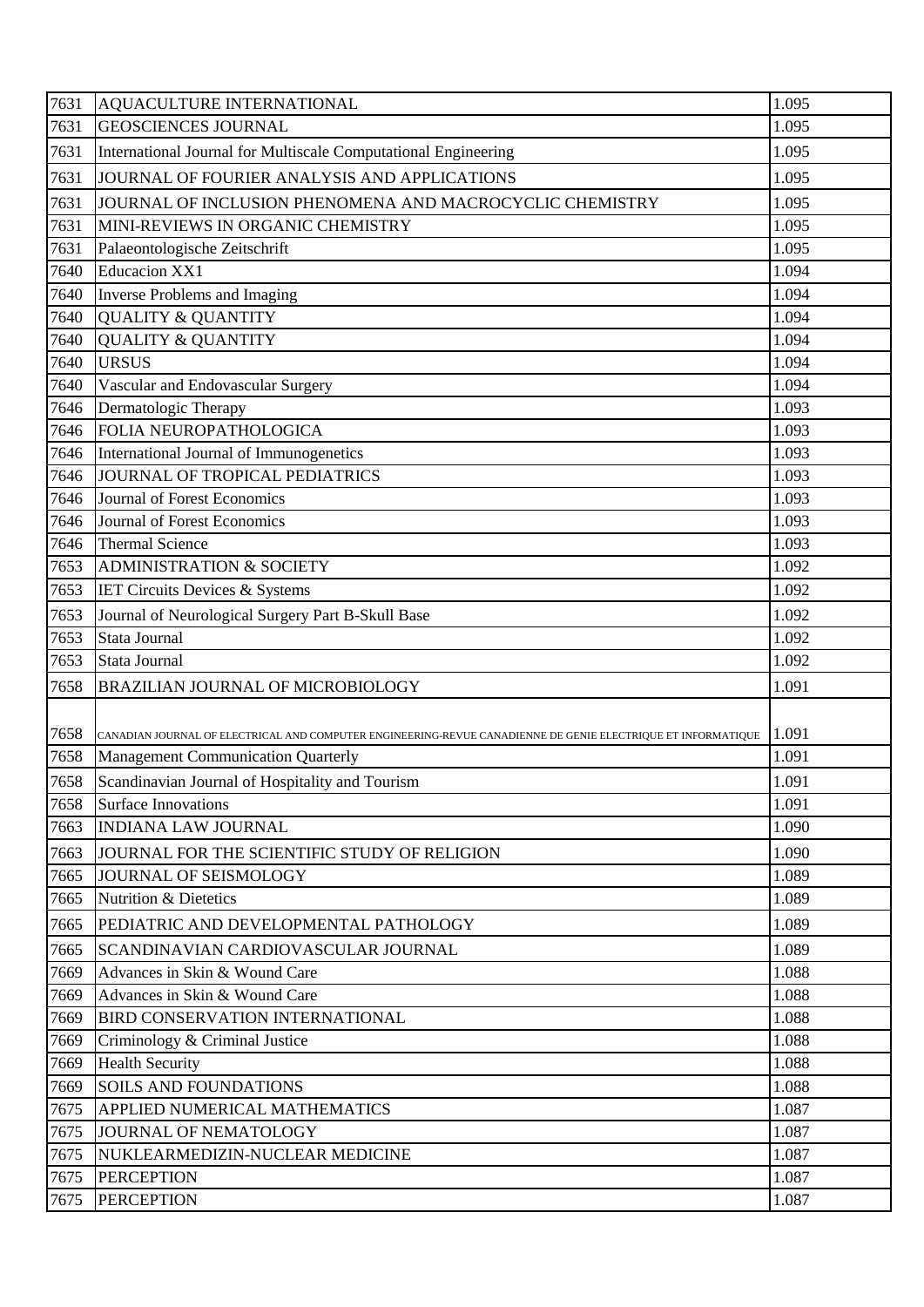| 7680 | <b>AUSTRALIAN PSYCHOLOGIST</b>                                                                | 1.086 |
|------|-----------------------------------------------------------------------------------------------|-------|
| 7680 | Avian Conservation and Ecology                                                                | 1.086 |
| 7680 | Danish Medical Journal                                                                        | 1.086 |
| 7680 | JOURNAL OF OBSTETRICS AND GYNAECOLOGY RESEARCH                                                | 1.086 |
| 7680 | JOURNAL OF REINFORCED PLASTICS AND COMPOSITES                                                 | 1.086 |
| 7685 | AUSTRALASIAN PLANT PATHOLOGY                                                                  | 1.085 |
| 7685 | <b>CORROSION REVIEWS</b>                                                                      | 1.085 |
| 7685 | Discourse & Communication                                                                     | 1.085 |
| 7685 | <b>GRANA</b>                                                                                  | 1.085 |
| 7685 | International Transactions on Electrical Energy Systems                                       | 1.085 |
| 7685 | Progress in Development Studies                                                               | 1.085 |
| 7691 | Proceedings of the Institution of Mechanical Engineers Part O-Journal of Risk and Reliability | 1.084 |
| 7692 | <b>Astin Bulletin</b>                                                                         | 1.083 |
| 7692 | <b>Astin Bulletin</b>                                                                         | 1.083 |
| 7692 | <b>Balkan Medical Journal</b>                                                                 | 1.083 |
| 7692 | <b>COMPOSITE INTERFACES</b>                                                                   | 1.083 |
| 7692 | <b>ECONOMICS AND PHILOSOPHY</b>                                                               | 1.083 |
| 7692 | IBM JOURNAL OF RESEARCH AND DEVELOPMENT                                                       | 1.083 |
| 7698 | CUAJ-Canadian Urological Association Journal                                                  | 1.082 |
| 7698 | European Journal of Wood and Wood Products                                                    | 1.082 |
| 7698 | FOLIA PARASITOLOGICA                                                                          | 1.082 |
| 7698 | Journal of Sexual Aggression                                                                  | 1.082 |
| 7698 | OPTICAL ENGINEERING                                                                           | 1.082 |
| 7703 | CHILDS NERVOUS SYSTEM                                                                         | 1.081 |
| 7704 | ANNALES DE L INSTITUT HENRI POINCARE-PROBABILITES ET STATISTIQUES                             | 1.080 |
| 7704 | CANADIAN JOURNAL OF CHEMISTRY                                                                 | 1.080 |
| 7704 | Cross Cultural Management-An International Journal                                            | 1.080 |
| 7704 | Journal of Science Education and Technology                                                   | 1.080 |
| 7704 | Journal of Science Education and Technology                                                   | 1.080 |
| 7704 | <b>POETICS</b>                                                                                | 1.080 |
| 7704 | <b>Transnational Environmental Law</b>                                                        | 1.080 |
| 7711 | INTERNATIONAL JOURNAL OF SATELLITE COMMUNICATIONS AND NETWORKING                              | 1.079 |
| 7711 | JOURNAL OF CURRICULUM STUDIES                                                                 | 1.079 |
| 7711 | <b>LYMPHOLOGY</b>                                                                             | 1.079 |
| 7711 | NUMERICAL METHODS FOR PARTIAL DIFFERENTIAL EQUATIONS                                          | 1.079 |
| 7715 | <b>Analytical Cellular Pathology</b>                                                          | 1.078 |
| 7715 | <b>BIORHEOLOGY</b>                                                                            | 1.078 |
| 7715 | International Journal of Mining Reclamation and Environment                                   | 1.078 |
| 7718 | ARCHIV FUR MOLLUSKENKUNDE                                                                     | 1.077 |
| 7718 | CAMBRIDGE QUARTERLY OF HEALTHCARE ETHICS                                                      | 1.077 |
| 7718 | CAMBRIDGE QUARTERLY OF HEALTHCARE ETHICS                                                      | 1.077 |
| 7718 | International Journal of Polymer Science                                                      | 1.077 |
| 7718 | JOURNAL OF MATHEMATICAL PHYSICS                                                               | 1.077 |
| 7718 | JOURNAL OF THE OPERATIONAL RESEARCH SOCIETY                                                   | 1.077 |
| 7718 | JOURNAL OF THE OPERATIONAL RESEARCH SOCIETY                                                   | 1.077 |
| 7725 | American Journal of Audiology                                                                 | 1.076 |
|      |                                                                                               |       |
| 7725 | JOURNAL OF ENGINEERING MATHEMATICS                                                            | 1.076 |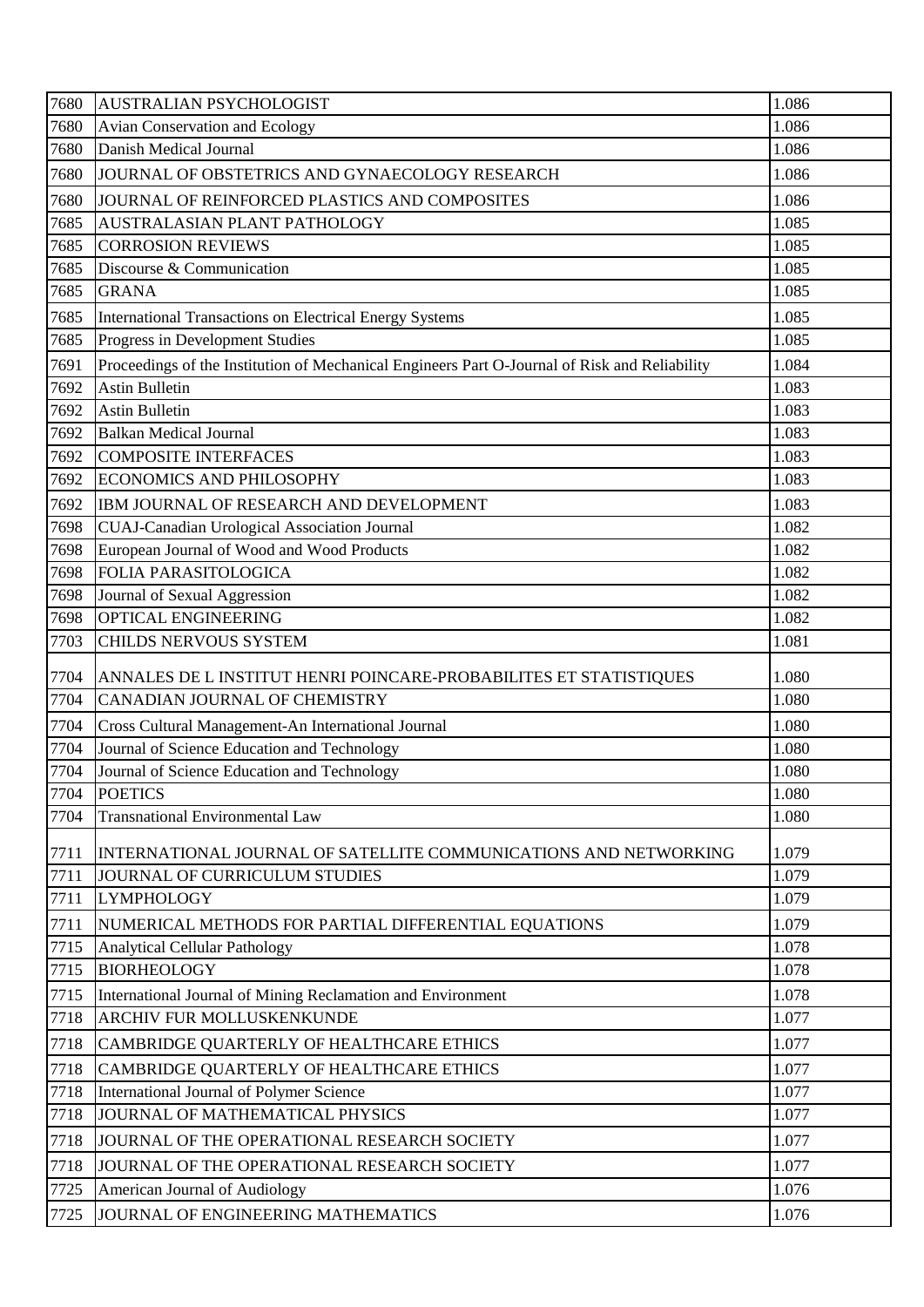| 7725 | JOURNAL OF PEDIATRIC HEMATOLOGY ONCOLOGY                     | 1.076 |
|------|--------------------------------------------------------------|-------|
| 7725 | Journal of Oleo Science                                      | 1.076 |
| 7729 | <b>BIOMETRICAL JOURNAL</b>                                   | 1.075 |
| 7729 | Journal of Web Semantics                                     | 1.075 |
| 7729 | R Journal                                                    | 1.075 |
| 7732 | STATISTICAL MODELLING                                        | 1.074 |
| 7732 | VETERINARY CLINICS OF NORTH AMERICA-FOOD ANIMAL PRACTICE     | 1.074 |
| 7734 | DENTAL MATERIALS JOURNAL                                     | 1.073 |
| 7734 | GROUP DYNAMICS-THEORY RESEARCH AND PRACTICE                  | 1.073 |
| 7734 | JOURNAL OF ADHESION SCIENCE AND TECHNOLOGY                   | 1.073 |
| 7737 | ADVANCED NONLINEAR STUDIES                                   | 1.072 |
| 7737 | AUSTRALIAN JOURNAL OF PUBLIC ADMINISTRATION                  | 1.072 |
| 7739 | <b>ANTHROZOOS</b>                                            | 1.071 |
| 7739 | <b>ANTHROZOOS</b>                                            | 1.071 |
| 7739 | Bulletin of the Peabody Museum of Natural History            | 1.071 |
| 7739 | Central European Journal of Geosciences                      | 1.071 |
| 7739 | HELVETICA CHIMICA ACTA                                       | 1.071 |
| 7739 | JOURNAL D ANALYSE MATHEMATIQUE                               | 1.071 |
| 7739 | JOURNAL OF ASIAN NATURAL PRODUCTS RESEARCH                   | 1.071 |
| 7739 | <b>PRESSE MEDICALE</b>                                       | 1.071 |
| 7739 | Studies in Conflict & Terrorism                              | 1.071 |
| 7739 | Ukrainian Journal of Physical Optics                         | 1.071 |
| 7749 | <b>BERNOULLI</b>                                             | 1.070 |
| 7749 | GEBURTSHILFE UND FRAUENHEILKUNDE                             | 1.070 |
| 7749 | Johnson Matthey Technology Review                            | 1.070 |
| 7749 | Journal of Health Organization and Management                | 1.070 |
| 7749 | Processing and Application of Ceramics                       | 1.070 |
| 7754 | AMERICAN JOURNAL OF PHYSICS                                  | 1.069 |
| 7754 | INDIAN JOURNAL OF DERMATOLOGY                                | 1.069 |
| 7754 | International Journal of Clinical and Experimental Medicine  | 1.069 |
| 7754 | JOURNAL OF HOUSING ECONOMICS                                 | 1.069 |
| 7754 | Pharmacognosy Magazine                                       | 1.069 |
| 7759 | DEFENCE AND PEACE ECONOMICS                                  | 1.068 |
| 7759 | EXPERIMENTAL AGRICULTURE                                     | 1.068 |
| 7759 | INTERNATIONAL JOURNAL OF GEOMETRIC METHODS IN MODERN PHYSICS | 1.068 |
| 7759 | <b>Mammal Research</b>                                       | 1.068 |
| 7759 | <b>Materials Research Express</b>                            | 1.068 |
| 7759 | PSYCHOANALYTIC PSYCHOLOGY                                    | 1.068 |
| 7765 | <b>FOUNDATIONS OF PHYSICS</b>                                | 1.067 |
| 7765 | Information Technology & Management                          | 1.067 |
| 7765 | JOURNAL OF EMPLOYMENT COUNSELING                             | 1.067 |
| 7765 | Journal of Applied Biomaterials & Functional Materials       | 1.067 |
| 7765 | Medicine Health Care and Philosophy                          | 1.067 |
| 7765 | <b>Security and Communication Networks</b>                   | 1.067 |
| 7771 | <b>CLINICAL NEPHROLOGY</b>                                   | 1.066 |
| 7771 | INTERNATIONAL JOURNAL OF COMMUNICATION SYSTEMS               | 1.066 |
| 7771 | MEDICAL HYPOTHESES                                           | 1.066 |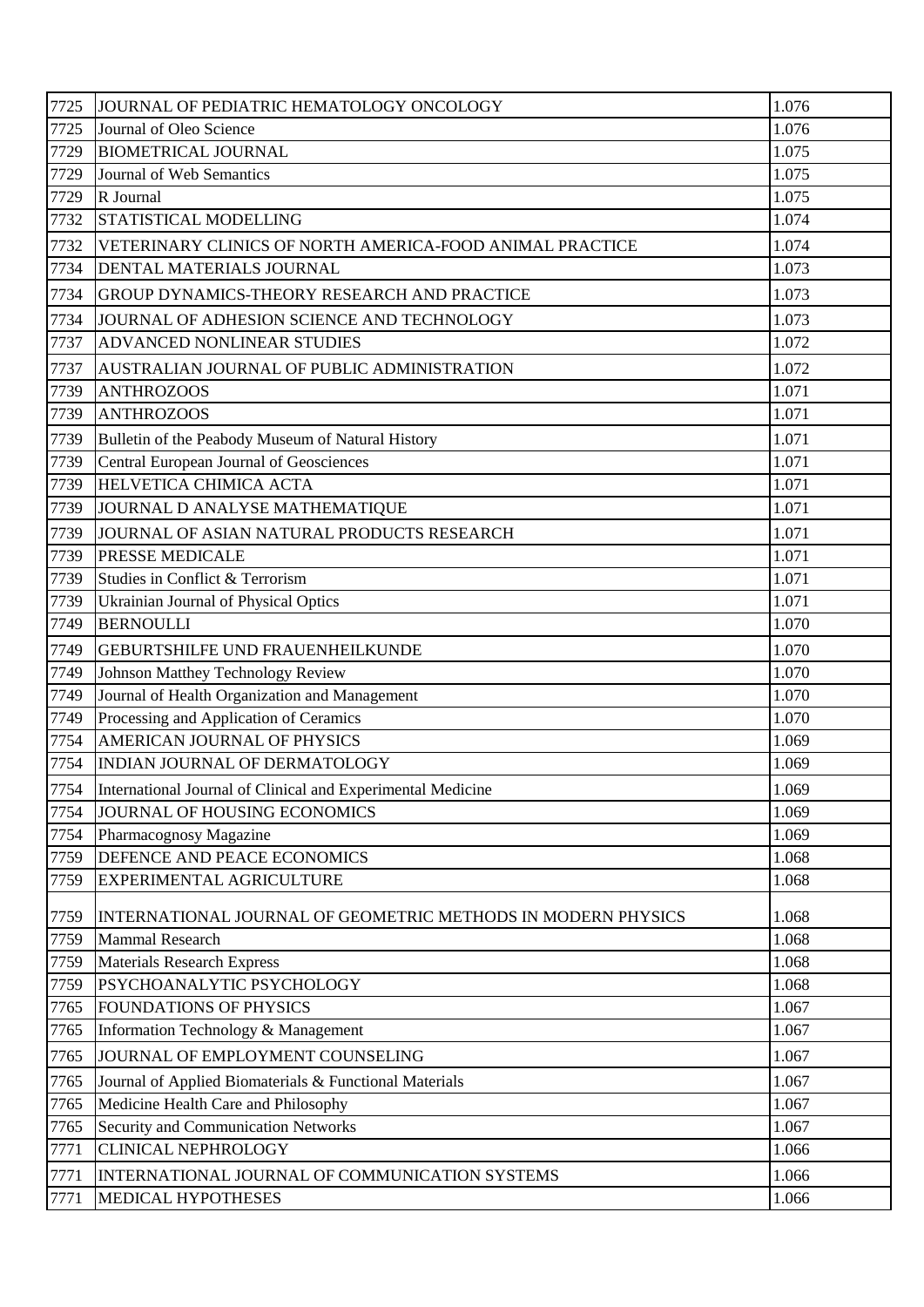| 7771 | Technology Pedagogy and Education                                                         | 1.066 |
|------|-------------------------------------------------------------------------------------------|-------|
| 7775 | International Journal of Plant Production                                                 | 1.065 |
| 7775 | Natural Language Engineering                                                              | 1.065 |
| 7775 | Natural Language Engineering                                                              | 1.065 |
| 7775 | <b>Operational Research</b>                                                               | 1.065 |
| 7779 | <b>CHINESE MEDICAL JOURNAL</b>                                                            | 1.064 |
| 7779 | Cardiovascular Engineering and Technology                                                 | 1.064 |
| 7779 | JOURNAL OF CRUSTACEAN BIOLOGY                                                             | 1.064 |
| 7779 | JOURNAL OF MATHEMATICAL ANALYSIS AND APPLICATIONS                                         | 1.064 |
| 7779 | <b>SCHOOL PSYCHOLOGY REVIEW</b>                                                           | 1.064 |
| 7779 | <b>SCIENCE OF COMPUTER PROGRAMMING</b>                                                    | 1.064 |
| 7785 | Profesional de la Informacion                                                             | 1.063 |
| 7785 | Radiophysics and Quantum Electronics                                                      | 1.063 |
| 7785 | WATER AND ENVIRONMENT JOURNAL                                                             | 1.063 |
| 7788 | AMERICAN INDIAN AND ALASKA NATIVE MENTAL HEALTH RESEARCH                                  | 1.062 |
| 7788 | <b>CRYPTOGAMIE BRYOLOGIE</b>                                                              | 1.062 |
| 7788 | <b>Current Nanoscience</b>                                                                | 1.062 |
| 7788 | <b>Dissertationes Mathematicae</b>                                                        | 1.062 |
| 7788 | JOURNAL OF BUSINESS AND TECHNICAL COMMUNICATION                                           | 1.062 |
| 7788 | Quantitative InfraRed Thermography Journal                                                | 1.062 |
| 7794 | <b>IET Communications</b>                                                                 | 1.061 |
| 7794 | JOURNAL OF ETHOLOGY                                                                       | 1.061 |
| 7794 | JOURNAL OF MODERN HISTORY                                                                 | 1.061 |
| 7794 | Journal of Semantics                                                                      | 1.061 |
| 7794 | <b>RUSSIAN JOURNAL OF MATHEMATICAL PHYSICS</b>                                            | 1.061 |
| 7794 | Reading & Writing Quarterly                                                               | 1.061 |
| 7800 | <b>BMC MEDICAL IMAGING</b>                                                                | 1.060 |
| 7800 | CAREER DEVELOPMENT QUARTERLY                                                              | 1.060 |
| 7800 | PHASE TRANSITIONS                                                                         | 1.060 |
| 7800 | <b>QUEUEING SYSTEMS</b>                                                                   | 1.060 |
| 7800 | <b>Review of International Economics</b>                                                  | 1.060 |
| 7805 | BIOTECHNOLOGY & BIOTECHNOLOGICAL EQUIPMENT                                                | 1.059 |
| 7805 | <b>DIAGNOSTICA</b>                                                                        | 1.059 |
| 7805 | HIGH PRESSURE RESEARCH                                                                    | 1.059 |
| 7805 | Revista Brasileira de Farmacognosia-Brazilian Journal of Pharmacognosy                    | 1.059 |
| 7805 | Vertebrate Zoology                                                                        | 1.059 |
| 7810 | INTERNATIONAL MICROBIOLOGY                                                                | 1.057 |
| 7810 | Journal of Media Psychology-Theories Methods and Applications                             | 1.057 |
| 7812 | AMERICAN JOURNAL OF MATHEMATICS                                                           | 1.056 |
| 7812 | Ecquid Novi-African Journalism Studies                                                    | 1.056 |
| 7812 | <b>INFORMATICA</b>                                                                        | 1.056 |
| 7812 | International Journal of Accounting Information Systems                                   | 1.056 |
| 7816 | CANADIAN JOURNAL OF EXPERIMENTAL PSYCHOLOGY-REVUE CANADIENNE DE PSYCHOLOGIE EXPERIMENTALE | 1.055 |
| 7816 | Hip International                                                                         | 1.055 |
| 7816 | OPTICAL AND QUANTUM ELECTRONICS                                                           | 1.055 |
| 7816 | ORL-Journal for Oto-Rhino-Laryngology Head and Neck Surgery                               | 1.055 |
| 7820 | CHEMICAL SPECIATION AND BIOAVAILABILITY                                                   | 1.054 |
| 7820 | CHILD & YOUTH CARE FORUM                                                                  | 1.054 |
|      |                                                                                           |       |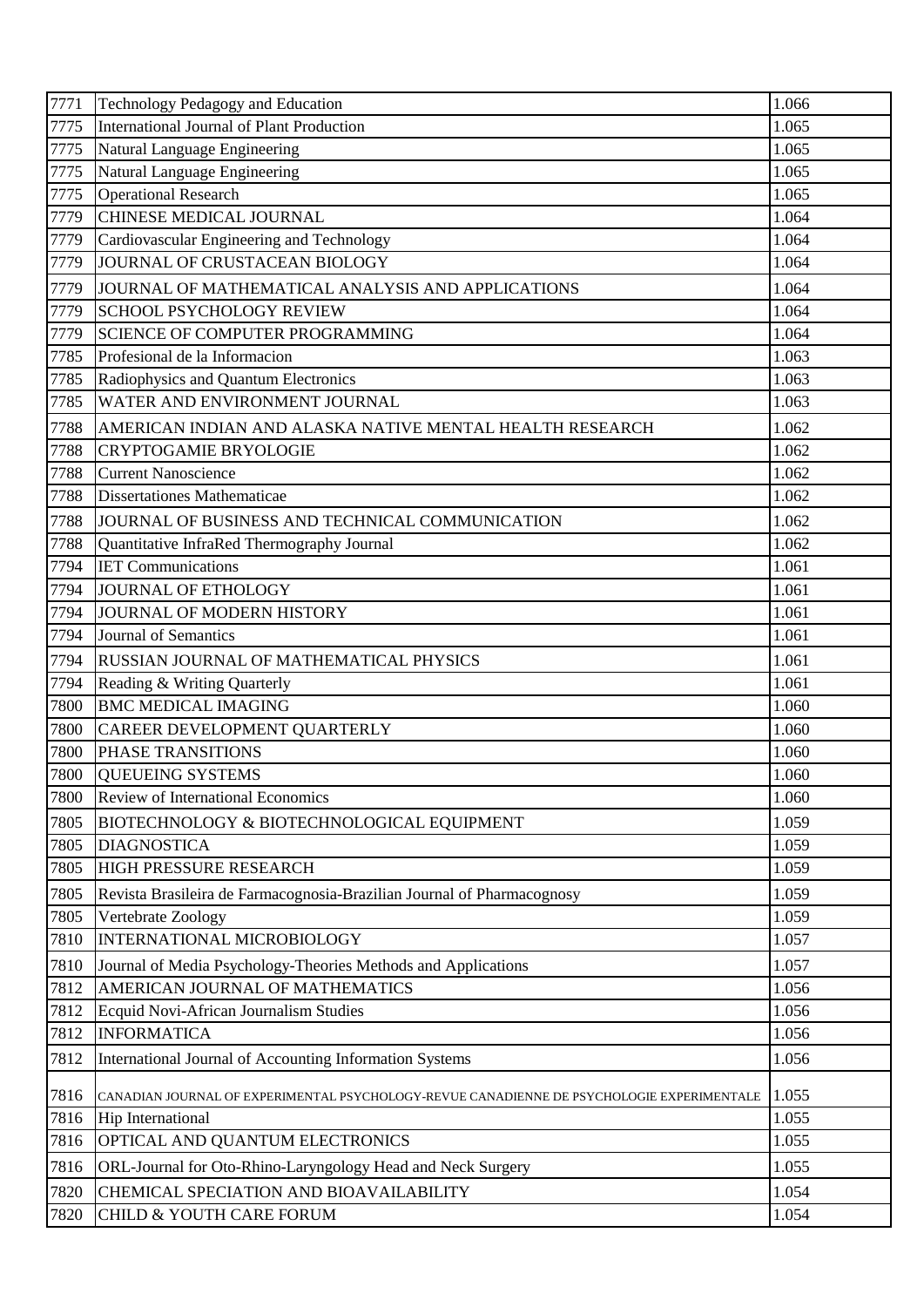| 7820 | <b>CONSTRAINTS</b>                                                                                       | 1.054 |
|------|----------------------------------------------------------------------------------------------------------|-------|
| 7820 | <b>Childrens Geographies</b>                                                                             | 1.054 |
| 7820 | <b>SURVIVAL</b>                                                                                          | 1.054 |
| 7825 | <b>Computational Economics</b>                                                                           | 1.053 |
| 7825 | <b>Computational Economics</b>                                                                           | 1.053 |
| 7825 | <b>Estonian Journal of Earth Sciences</b>                                                                | 1.053 |
| 7825 | European Journal of Dental Education                                                                     | 1.053 |
| 7825 | International Journal of Architectural Heritage                                                          | 1.053 |
| 7825 | International Journal of Computational Methods                                                           | 1.053 |
| 7825 | JOURNAL OF APPLIED BIOMECHANICS                                                                          | 1.053 |
| 7825 | MACHINING SCIENCE AND TECHNOLOGY                                                                         | 1.053 |
| 7825 | <b>Natural Language Semantics</b>                                                                        | 1.053 |
| 7825 | POLITICAL RESEARCH QUARTERLY                                                                             | 1.053 |
| 7825 | <b>REVIEW OF ECONOMIC DYNAMICS</b>                                                                       | 1.053 |
| 7825 | <b>ZYGOTE</b>                                                                                            | 1.053 |
| 7837 | CANADIAN JOURNAL OF AGRICULTURAL ECONOMICS-REVUE CANADIENNE D AGROECONOMIE                               | 1.052 |
| 7837 | CANADIAN JOURNAL OF AGRICULTURAL ECONOMICS-REVUE CANADIENNE D AGROECONOMIE                               | 1.052 |
| 7837 | <b>CLAY MINERALS</b>                                                                                     | 1.052 |
| 7837 | <b>DEVIANT BEHAVIOR</b>                                                                                  | 1.052 |
| 7837 | IEEE TRANSACTIONS ON PLASMA SCIENCE                                                                      | 1.052 |
| 7837 | REVISTA DO INSTITUTO DE MEDICINA TROPICAL DE SAO PAULO                                                   | 1.052 |
| 7837 | TEACHING AND LEARNING IN MEDICINE                                                                        | 1.052 |
| 7844 | Asia Pacific Journal of Tourism Research                                                                 | 1.051 |
| 7844 | BRITISH JOURNAL OF NEUROSURGERY                                                                          | 1.051 |
| 7844 | <b>BULLETIN OF INSECTOLOGY</b>                                                                           | 1.051 |
| 7844 | <b>Frontiers of Earth Science</b>                                                                        | 1.051 |
| 7844 | International Journal of Paleopathology                                                                  | 1.051 |
| 7844 | <b>JOURNAL OF FIRE SCIENCES</b>                                                                          | 1.051 |
| 7844 | NETHERLANDS JOURNAL OF GEOSCIENCES-GEOLOGIE EN MIJNBOUW                                                  | 1.051 |
| 7844 | PROCEEDINGS OF THE INSTITUTION OF MECHANICAL ENGINEERS PART I-JOURNAL OF SYSTEMS AND CONTROL ENGINEERING | 1.051 |
| 7844 | SURGICAL AND RADIOLOGIC ANATOMY                                                                          | 1.051 |
| 7844 | i-Perception                                                                                             | 1.051 |
| 7854 | ALLELOPATHY JOURNAL                                                                                      | 1.050 |
| 7854 | <b>INFORMATION AND COMPUTATION</b>                                                                       | 1.050 |
| 7854 | International Journal of Biomathematics                                                                  | 1.050 |
| 7854 | MERRILL-PALMER QUARTERLY-JOURNAL OF DEVELOPMENTAL PSYCHOLOGY                                             | 1.050 |
| 7858 | ANNALS OF THE INSTITUTE OF STATISTICAL MATHEMATICS                                                       | 1.049 |
| 7858 | TRANSACTIONS OF THE INSTITUTE OF MEASUREMENT AND CONTROL                                                 | 1.049 |
| 7858 | VETERINARY CLINICAL PATHOLOGY                                                                            | 1.049 |
| 7861 | <b>COMBINATORICA</b>                                                                                     | 1.048 |
| 7861 | Hellenic Journal of Nuclear Medicine                                                                     | 1.048 |
| 7861 | <b>IET Systems Biology</b>                                                                               | 1.048 |
| 7861 | International Journal of Applied Ceramic Technology                                                      | 1.048 |
| 7865 | <b>Journal of Power Electronics</b>                                                                      | 1.047 |
| 7865 | MEASUREMENT AND EVALUATION IN COUNSELING AND DEVELOPMENT                                                 | 1.047 |
| 7865 | TURKISH JOURNAL OF BOTANY                                                                                | 1.047 |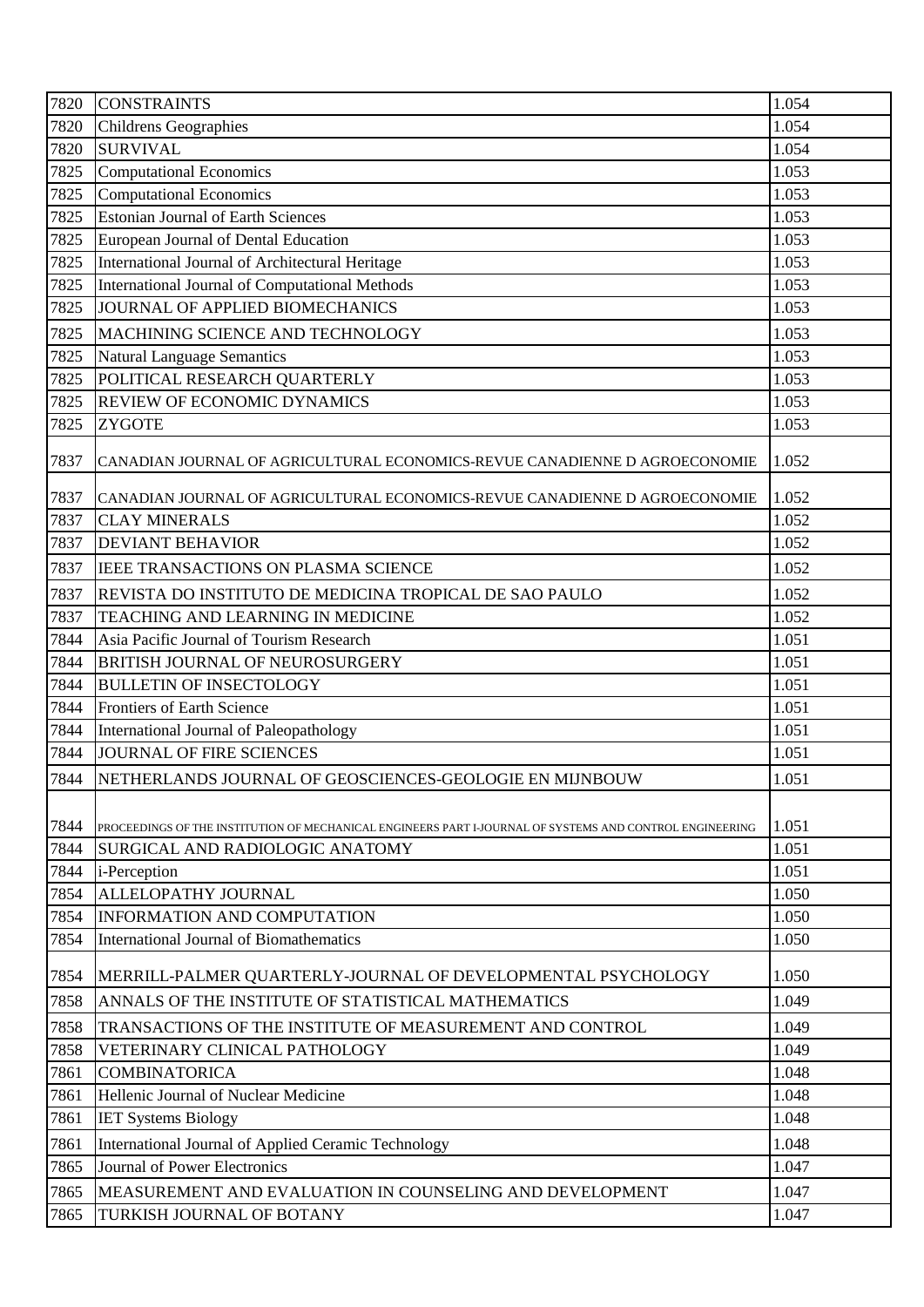| 7868<br>1.046<br>LATIN AMERICAN POLITICS AND SOCIETY<br>7870<br>1.045<br><b>Small-Scale Forestry</b><br>Theoretical and Experimental Plant Physiology<br>7870<br>1.045<br>7870<br>VETERINARY CLINICS OF NORTH AMERICA-SMALL ANIMAL PRACTICE<br>1.045<br>7873<br>1.044<br>Advances in Condensed Matter Physics<br>7873<br><b>FISCAL STUDIES</b><br>1.044<br>1.044<br>7873<br><b>IET Image Processing</b><br>1.044<br>7873<br>JOURNAL OF EARTHQUAKE ENGINEERING<br>7877<br>JOURNAL OF AMERICAN HISTORY<br>1.043<br>1.043<br>7877<br>JOURNAL OF PORPHYRINS AND PHTHALOCYANINES<br>7879<br>Atencion Primaria<br>1.042<br>7879<br>Journal of Integrative Agriculture<br>1.042<br>7879<br>ZEITSCHRIFT FUR KINDER-UND JUGENDPSYCHIATRIE UND PSYCHOTHERAPIE<br>1.042<br>1.041<br>7882<br><b>BIOTECHNIC &amp; HISTOCHEMISTRY</b><br>7882<br>Central European Journal of Energetic Materials<br>1.041<br>FORMAL ASPECTS OF COMPUTING<br>7882<br>1.041<br>7882<br>1.041<br>JOURNAL OF INTELLECTUAL & DEVELOPMENTAL DISABILITY<br>7882<br>1.041<br>JOURNAL OF TROPICAL ECOLOGY<br>7882<br>1.041<br>JOURNAL OF WATER AND HEALTH<br>7882<br>1.041<br><b>Moscow Mathematical Journal</b><br>7889<br>1.040<br><b>ACTA CHIROPTEROLOGICA</b><br>7890<br><b>ANAESTHESIST</b><br>1.039<br>7890<br>Frontiers of Computer Science<br>1.039<br>REVUE NEUROLOGIQUE<br>7890<br>1.039<br><b>Career Development International</b><br>1.038<br>7893<br>Hypatia-A Journal of Feminist Philosophy<br>7893<br>1.038<br>INTERNATIONAL JOURNAL OF OSTEOARCHAEOLOGY<br>7893<br>1.038<br>7893<br>JOURNAL OF EVOLUTION EQUATIONS<br>1.038<br>7893<br>JOURNAL OF SPORT & SOCIAL ISSUES<br>1.038<br>7893<br>JOURNAL OF THE MARINE BIOLOGICAL ASSOCIATION OF THE UNITED KINGDOM<br>1.038<br>1.038<br>7893<br>POPULATION STUDIES-A JOURNAL OF DEMOGRAPHY<br>7893<br>1.038<br>TURKISH JOURNAL OF BIOLOGY<br>7893<br>ZOOMORPHOLOGY<br>1.038<br>7902<br>1.037<br>ASSISTIVE TECHNOLOGY<br>7902<br><b>Clinical Psychologist</b><br>1.037<br>7902<br><b>Clinical Psychologist</b><br>1.037<br>1.037<br>7902<br><b>IET Information Security</b><br>7902<br>INFANT AND CHILD DEVELOPMENT<br>1.037<br>7902<br>1.037<br>International Journal of Design<br>International Journal of Design<br>7902<br>1.037<br>1.037<br>7902<br>PSYCHIATRIC REHABILITATION JOURNAL<br>1.037<br>7902<br>WORLDS POULTRY SCIENCE JOURNAL<br>7911<br>1.036<br>INTERNATIONAL JOURNAL OF TECHNOLOGY MANAGEMENT<br>1.036<br>7911<br>INTERNATIONAL JOURNAL OF TECHNOLOGY MANAGEMENT<br>1.036<br>7911<br>ISRAEL MEDICAL ASSOCIATION JOURNAL<br>1.036<br>7911<br><b>LABOUR ECONOMICS</b> | 7868 | JOURNAL OF ASIA-PACIFIC ENTOMOLOGY | 1.046 |
|--------------------------------------------------------------------------------------------------------------------------------------------------------------------------------------------------------------------------------------------------------------------------------------------------------------------------------------------------------------------------------------------------------------------------------------------------------------------------------------------------------------------------------------------------------------------------------------------------------------------------------------------------------------------------------------------------------------------------------------------------------------------------------------------------------------------------------------------------------------------------------------------------------------------------------------------------------------------------------------------------------------------------------------------------------------------------------------------------------------------------------------------------------------------------------------------------------------------------------------------------------------------------------------------------------------------------------------------------------------------------------------------------------------------------------------------------------------------------------------------------------------------------------------------------------------------------------------------------------------------------------------------------------------------------------------------------------------------------------------------------------------------------------------------------------------------------------------------------------------------------------------------------------------------------------------------------------------------------------------------------------------------------------------------------------------------------------------------------------------------------------------------------------------------------------------------------------------------------------------------------------------------------------------------------------------------------------------------------------------------------------------------------------------------------------------------------------------------------------------------------------------------------------------------------------------------------------------------------------------|------|------------------------------------|-------|
|                                                                                                                                                                                                                                                                                                                                                                                                                                                                                                                                                                                                                                                                                                                                                                                                                                                                                                                                                                                                                                                                                                                                                                                                                                                                                                                                                                                                                                                                                                                                                                                                                                                                                                                                                                                                                                                                                                                                                                                                                                                                                                                                                                                                                                                                                                                                                                                                                                                                                                                                                                                                              |      |                                    |       |
|                                                                                                                                                                                                                                                                                                                                                                                                                                                                                                                                                                                                                                                                                                                                                                                                                                                                                                                                                                                                                                                                                                                                                                                                                                                                                                                                                                                                                                                                                                                                                                                                                                                                                                                                                                                                                                                                                                                                                                                                                                                                                                                                                                                                                                                                                                                                                                                                                                                                                                                                                                                                              |      |                                    |       |
|                                                                                                                                                                                                                                                                                                                                                                                                                                                                                                                                                                                                                                                                                                                                                                                                                                                                                                                                                                                                                                                                                                                                                                                                                                                                                                                                                                                                                                                                                                                                                                                                                                                                                                                                                                                                                                                                                                                                                                                                                                                                                                                                                                                                                                                                                                                                                                                                                                                                                                                                                                                                              |      |                                    |       |
|                                                                                                                                                                                                                                                                                                                                                                                                                                                                                                                                                                                                                                                                                                                                                                                                                                                                                                                                                                                                                                                                                                                                                                                                                                                                                                                                                                                                                                                                                                                                                                                                                                                                                                                                                                                                                                                                                                                                                                                                                                                                                                                                                                                                                                                                                                                                                                                                                                                                                                                                                                                                              |      |                                    |       |
|                                                                                                                                                                                                                                                                                                                                                                                                                                                                                                                                                                                                                                                                                                                                                                                                                                                                                                                                                                                                                                                                                                                                                                                                                                                                                                                                                                                                                                                                                                                                                                                                                                                                                                                                                                                                                                                                                                                                                                                                                                                                                                                                                                                                                                                                                                                                                                                                                                                                                                                                                                                                              |      |                                    |       |
|                                                                                                                                                                                                                                                                                                                                                                                                                                                                                                                                                                                                                                                                                                                                                                                                                                                                                                                                                                                                                                                                                                                                                                                                                                                                                                                                                                                                                                                                                                                                                                                                                                                                                                                                                                                                                                                                                                                                                                                                                                                                                                                                                                                                                                                                                                                                                                                                                                                                                                                                                                                                              |      |                                    |       |
|                                                                                                                                                                                                                                                                                                                                                                                                                                                                                                                                                                                                                                                                                                                                                                                                                                                                                                                                                                                                                                                                                                                                                                                                                                                                                                                                                                                                                                                                                                                                                                                                                                                                                                                                                                                                                                                                                                                                                                                                                                                                                                                                                                                                                                                                                                                                                                                                                                                                                                                                                                                                              |      |                                    |       |
|                                                                                                                                                                                                                                                                                                                                                                                                                                                                                                                                                                                                                                                                                                                                                                                                                                                                                                                                                                                                                                                                                                                                                                                                                                                                                                                                                                                                                                                                                                                                                                                                                                                                                                                                                                                                                                                                                                                                                                                                                                                                                                                                                                                                                                                                                                                                                                                                                                                                                                                                                                                                              |      |                                    |       |
|                                                                                                                                                                                                                                                                                                                                                                                                                                                                                                                                                                                                                                                                                                                                                                                                                                                                                                                                                                                                                                                                                                                                                                                                                                                                                                                                                                                                                                                                                                                                                                                                                                                                                                                                                                                                                                                                                                                                                                                                                                                                                                                                                                                                                                                                                                                                                                                                                                                                                                                                                                                                              |      |                                    |       |
|                                                                                                                                                                                                                                                                                                                                                                                                                                                                                                                                                                                                                                                                                                                                                                                                                                                                                                                                                                                                                                                                                                                                                                                                                                                                                                                                                                                                                                                                                                                                                                                                                                                                                                                                                                                                                                                                                                                                                                                                                                                                                                                                                                                                                                                                                                                                                                                                                                                                                                                                                                                                              |      |                                    |       |
|                                                                                                                                                                                                                                                                                                                                                                                                                                                                                                                                                                                                                                                                                                                                                                                                                                                                                                                                                                                                                                                                                                                                                                                                                                                                                                                                                                                                                                                                                                                                                                                                                                                                                                                                                                                                                                                                                                                                                                                                                                                                                                                                                                                                                                                                                                                                                                                                                                                                                                                                                                                                              |      |                                    |       |
|                                                                                                                                                                                                                                                                                                                                                                                                                                                                                                                                                                                                                                                                                                                                                                                                                                                                                                                                                                                                                                                                                                                                                                                                                                                                                                                                                                                                                                                                                                                                                                                                                                                                                                                                                                                                                                                                                                                                                                                                                                                                                                                                                                                                                                                                                                                                                                                                                                                                                                                                                                                                              |      |                                    |       |
|                                                                                                                                                                                                                                                                                                                                                                                                                                                                                                                                                                                                                                                                                                                                                                                                                                                                                                                                                                                                                                                                                                                                                                                                                                                                                                                                                                                                                                                                                                                                                                                                                                                                                                                                                                                                                                                                                                                                                                                                                                                                                                                                                                                                                                                                                                                                                                                                                                                                                                                                                                                                              |      |                                    |       |
|                                                                                                                                                                                                                                                                                                                                                                                                                                                                                                                                                                                                                                                                                                                                                                                                                                                                                                                                                                                                                                                                                                                                                                                                                                                                                                                                                                                                                                                                                                                                                                                                                                                                                                                                                                                                                                                                                                                                                                                                                                                                                                                                                                                                                                                                                                                                                                                                                                                                                                                                                                                                              |      |                                    |       |
|                                                                                                                                                                                                                                                                                                                                                                                                                                                                                                                                                                                                                                                                                                                                                                                                                                                                                                                                                                                                                                                                                                                                                                                                                                                                                                                                                                                                                                                                                                                                                                                                                                                                                                                                                                                                                                                                                                                                                                                                                                                                                                                                                                                                                                                                                                                                                                                                                                                                                                                                                                                                              |      |                                    |       |
|                                                                                                                                                                                                                                                                                                                                                                                                                                                                                                                                                                                                                                                                                                                                                                                                                                                                                                                                                                                                                                                                                                                                                                                                                                                                                                                                                                                                                                                                                                                                                                                                                                                                                                                                                                                                                                                                                                                                                                                                                                                                                                                                                                                                                                                                                                                                                                                                                                                                                                                                                                                                              |      |                                    |       |
|                                                                                                                                                                                                                                                                                                                                                                                                                                                                                                                                                                                                                                                                                                                                                                                                                                                                                                                                                                                                                                                                                                                                                                                                                                                                                                                                                                                                                                                                                                                                                                                                                                                                                                                                                                                                                                                                                                                                                                                                                                                                                                                                                                                                                                                                                                                                                                                                                                                                                                                                                                                                              |      |                                    |       |
|                                                                                                                                                                                                                                                                                                                                                                                                                                                                                                                                                                                                                                                                                                                                                                                                                                                                                                                                                                                                                                                                                                                                                                                                                                                                                                                                                                                                                                                                                                                                                                                                                                                                                                                                                                                                                                                                                                                                                                                                                                                                                                                                                                                                                                                                                                                                                                                                                                                                                                                                                                                                              |      |                                    |       |
|                                                                                                                                                                                                                                                                                                                                                                                                                                                                                                                                                                                                                                                                                                                                                                                                                                                                                                                                                                                                                                                                                                                                                                                                                                                                                                                                                                                                                                                                                                                                                                                                                                                                                                                                                                                                                                                                                                                                                                                                                                                                                                                                                                                                                                                                                                                                                                                                                                                                                                                                                                                                              |      |                                    |       |
|                                                                                                                                                                                                                                                                                                                                                                                                                                                                                                                                                                                                                                                                                                                                                                                                                                                                                                                                                                                                                                                                                                                                                                                                                                                                                                                                                                                                                                                                                                                                                                                                                                                                                                                                                                                                                                                                                                                                                                                                                                                                                                                                                                                                                                                                                                                                                                                                                                                                                                                                                                                                              |      |                                    |       |
|                                                                                                                                                                                                                                                                                                                                                                                                                                                                                                                                                                                                                                                                                                                                                                                                                                                                                                                                                                                                                                                                                                                                                                                                                                                                                                                                                                                                                                                                                                                                                                                                                                                                                                                                                                                                                                                                                                                                                                                                                                                                                                                                                                                                                                                                                                                                                                                                                                                                                                                                                                                                              |      |                                    |       |
|                                                                                                                                                                                                                                                                                                                                                                                                                                                                                                                                                                                                                                                                                                                                                                                                                                                                                                                                                                                                                                                                                                                                                                                                                                                                                                                                                                                                                                                                                                                                                                                                                                                                                                                                                                                                                                                                                                                                                                                                                                                                                                                                                                                                                                                                                                                                                                                                                                                                                                                                                                                                              |      |                                    |       |
|                                                                                                                                                                                                                                                                                                                                                                                                                                                                                                                                                                                                                                                                                                                                                                                                                                                                                                                                                                                                                                                                                                                                                                                                                                                                                                                                                                                                                                                                                                                                                                                                                                                                                                                                                                                                                                                                                                                                                                                                                                                                                                                                                                                                                                                                                                                                                                                                                                                                                                                                                                                                              |      |                                    |       |
|                                                                                                                                                                                                                                                                                                                                                                                                                                                                                                                                                                                                                                                                                                                                                                                                                                                                                                                                                                                                                                                                                                                                                                                                                                                                                                                                                                                                                                                                                                                                                                                                                                                                                                                                                                                                                                                                                                                                                                                                                                                                                                                                                                                                                                                                                                                                                                                                                                                                                                                                                                                                              |      |                                    |       |
|                                                                                                                                                                                                                                                                                                                                                                                                                                                                                                                                                                                                                                                                                                                                                                                                                                                                                                                                                                                                                                                                                                                                                                                                                                                                                                                                                                                                                                                                                                                                                                                                                                                                                                                                                                                                                                                                                                                                                                                                                                                                                                                                                                                                                                                                                                                                                                                                                                                                                                                                                                                                              |      |                                    |       |
|                                                                                                                                                                                                                                                                                                                                                                                                                                                                                                                                                                                                                                                                                                                                                                                                                                                                                                                                                                                                                                                                                                                                                                                                                                                                                                                                                                                                                                                                                                                                                                                                                                                                                                                                                                                                                                                                                                                                                                                                                                                                                                                                                                                                                                                                                                                                                                                                                                                                                                                                                                                                              |      |                                    |       |
|                                                                                                                                                                                                                                                                                                                                                                                                                                                                                                                                                                                                                                                                                                                                                                                                                                                                                                                                                                                                                                                                                                                                                                                                                                                                                                                                                                                                                                                                                                                                                                                                                                                                                                                                                                                                                                                                                                                                                                                                                                                                                                                                                                                                                                                                                                                                                                                                                                                                                                                                                                                                              |      |                                    |       |
|                                                                                                                                                                                                                                                                                                                                                                                                                                                                                                                                                                                                                                                                                                                                                                                                                                                                                                                                                                                                                                                                                                                                                                                                                                                                                                                                                                                                                                                                                                                                                                                                                                                                                                                                                                                                                                                                                                                                                                                                                                                                                                                                                                                                                                                                                                                                                                                                                                                                                                                                                                                                              |      |                                    |       |
|                                                                                                                                                                                                                                                                                                                                                                                                                                                                                                                                                                                                                                                                                                                                                                                                                                                                                                                                                                                                                                                                                                                                                                                                                                                                                                                                                                                                                                                                                                                                                                                                                                                                                                                                                                                                                                                                                                                                                                                                                                                                                                                                                                                                                                                                                                                                                                                                                                                                                                                                                                                                              |      |                                    |       |
|                                                                                                                                                                                                                                                                                                                                                                                                                                                                                                                                                                                                                                                                                                                                                                                                                                                                                                                                                                                                                                                                                                                                                                                                                                                                                                                                                                                                                                                                                                                                                                                                                                                                                                                                                                                                                                                                                                                                                                                                                                                                                                                                                                                                                                                                                                                                                                                                                                                                                                                                                                                                              |      |                                    |       |
|                                                                                                                                                                                                                                                                                                                                                                                                                                                                                                                                                                                                                                                                                                                                                                                                                                                                                                                                                                                                                                                                                                                                                                                                                                                                                                                                                                                                                                                                                                                                                                                                                                                                                                                                                                                                                                                                                                                                                                                                                                                                                                                                                                                                                                                                                                                                                                                                                                                                                                                                                                                                              |      |                                    |       |
|                                                                                                                                                                                                                                                                                                                                                                                                                                                                                                                                                                                                                                                                                                                                                                                                                                                                                                                                                                                                                                                                                                                                                                                                                                                                                                                                                                                                                                                                                                                                                                                                                                                                                                                                                                                                                                                                                                                                                                                                                                                                                                                                                                                                                                                                                                                                                                                                                                                                                                                                                                                                              |      |                                    |       |
|                                                                                                                                                                                                                                                                                                                                                                                                                                                                                                                                                                                                                                                                                                                                                                                                                                                                                                                                                                                                                                                                                                                                                                                                                                                                                                                                                                                                                                                                                                                                                                                                                                                                                                                                                                                                                                                                                                                                                                                                                                                                                                                                                                                                                                                                                                                                                                                                                                                                                                                                                                                                              |      |                                    |       |
|                                                                                                                                                                                                                                                                                                                                                                                                                                                                                                                                                                                                                                                                                                                                                                                                                                                                                                                                                                                                                                                                                                                                                                                                                                                                                                                                                                                                                                                                                                                                                                                                                                                                                                                                                                                                                                                                                                                                                                                                                                                                                                                                                                                                                                                                                                                                                                                                                                                                                                                                                                                                              |      |                                    |       |
|                                                                                                                                                                                                                                                                                                                                                                                                                                                                                                                                                                                                                                                                                                                                                                                                                                                                                                                                                                                                                                                                                                                                                                                                                                                                                                                                                                                                                                                                                                                                                                                                                                                                                                                                                                                                                                                                                                                                                                                                                                                                                                                                                                                                                                                                                                                                                                                                                                                                                                                                                                                                              |      |                                    |       |
|                                                                                                                                                                                                                                                                                                                                                                                                                                                                                                                                                                                                                                                                                                                                                                                                                                                                                                                                                                                                                                                                                                                                                                                                                                                                                                                                                                                                                                                                                                                                                                                                                                                                                                                                                                                                                                                                                                                                                                                                                                                                                                                                                                                                                                                                                                                                                                                                                                                                                                                                                                                                              |      |                                    |       |
|                                                                                                                                                                                                                                                                                                                                                                                                                                                                                                                                                                                                                                                                                                                                                                                                                                                                                                                                                                                                                                                                                                                                                                                                                                                                                                                                                                                                                                                                                                                                                                                                                                                                                                                                                                                                                                                                                                                                                                                                                                                                                                                                                                                                                                                                                                                                                                                                                                                                                                                                                                                                              |      |                                    |       |
|                                                                                                                                                                                                                                                                                                                                                                                                                                                                                                                                                                                                                                                                                                                                                                                                                                                                                                                                                                                                                                                                                                                                                                                                                                                                                                                                                                                                                                                                                                                                                                                                                                                                                                                                                                                                                                                                                                                                                                                                                                                                                                                                                                                                                                                                                                                                                                                                                                                                                                                                                                                                              |      |                                    |       |
|                                                                                                                                                                                                                                                                                                                                                                                                                                                                                                                                                                                                                                                                                                                                                                                                                                                                                                                                                                                                                                                                                                                                                                                                                                                                                                                                                                                                                                                                                                                                                                                                                                                                                                                                                                                                                                                                                                                                                                                                                                                                                                                                                                                                                                                                                                                                                                                                                                                                                                                                                                                                              |      |                                    |       |
|                                                                                                                                                                                                                                                                                                                                                                                                                                                                                                                                                                                                                                                                                                                                                                                                                                                                                                                                                                                                                                                                                                                                                                                                                                                                                                                                                                                                                                                                                                                                                                                                                                                                                                                                                                                                                                                                                                                                                                                                                                                                                                                                                                                                                                                                                                                                                                                                                                                                                                                                                                                                              |      |                                    |       |
|                                                                                                                                                                                                                                                                                                                                                                                                                                                                                                                                                                                                                                                                                                                                                                                                                                                                                                                                                                                                                                                                                                                                                                                                                                                                                                                                                                                                                                                                                                                                                                                                                                                                                                                                                                                                                                                                                                                                                                                                                                                                                                                                                                                                                                                                                                                                                                                                                                                                                                                                                                                                              |      |                                    |       |
|                                                                                                                                                                                                                                                                                                                                                                                                                                                                                                                                                                                                                                                                                                                                                                                                                                                                                                                                                                                                                                                                                                                                                                                                                                                                                                                                                                                                                                                                                                                                                                                                                                                                                                                                                                                                                                                                                                                                                                                                                                                                                                                                                                                                                                                                                                                                                                                                                                                                                                                                                                                                              |      |                                    |       |
|                                                                                                                                                                                                                                                                                                                                                                                                                                                                                                                                                                                                                                                                                                                                                                                                                                                                                                                                                                                                                                                                                                                                                                                                                                                                                                                                                                                                                                                                                                                                                                                                                                                                                                                                                                                                                                                                                                                                                                                                                                                                                                                                                                                                                                                                                                                                                                                                                                                                                                                                                                                                              |      |                                    |       |
|                                                                                                                                                                                                                                                                                                                                                                                                                                                                                                                                                                                                                                                                                                                                                                                                                                                                                                                                                                                                                                                                                                                                                                                                                                                                                                                                                                                                                                                                                                                                                                                                                                                                                                                                                                                                                                                                                                                                                                                                                                                                                                                                                                                                                                                                                                                                                                                                                                                                                                                                                                                                              |      |                                    |       |
|                                                                                                                                                                                                                                                                                                                                                                                                                                                                                                                                                                                                                                                                                                                                                                                                                                                                                                                                                                                                                                                                                                                                                                                                                                                                                                                                                                                                                                                                                                                                                                                                                                                                                                                                                                                                                                                                                                                                                                                                                                                                                                                                                                                                                                                                                                                                                                                                                                                                                                                                                                                                              |      |                                    |       |
|                                                                                                                                                                                                                                                                                                                                                                                                                                                                                                                                                                                                                                                                                                                                                                                                                                                                                                                                                                                                                                                                                                                                                                                                                                                                                                                                                                                                                                                                                                                                                                                                                                                                                                                                                                                                                                                                                                                                                                                                                                                                                                                                                                                                                                                                                                                                                                                                                                                                                                                                                                                                              |      |                                    |       |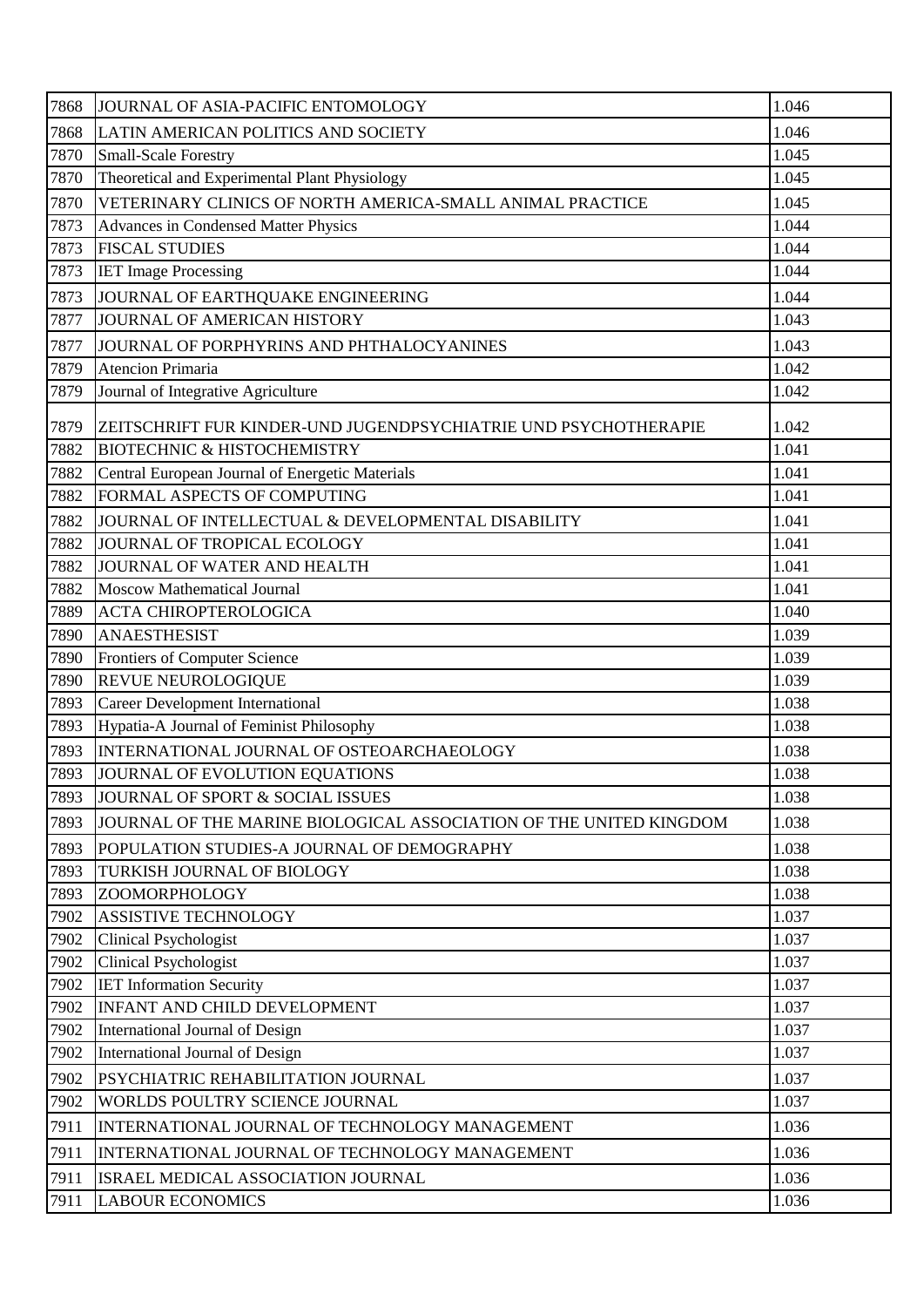| 7911 | Revue Roumaine des Sciences Techniques-Serie Electrotechnique et Energetique | 1.036 |
|------|------------------------------------------------------------------------------|-------|
| 7916 | Mathematical Biosciences and Engineering                                     | 1.035 |
| 7917 | Ad Hoc & Sensor Wireless Networks                                            | 1.034 |
| 7917 | European Journal of International Law                                        | 1.034 |
| 7917 | JOURNAL OF PSYCHOEDUCATIONAL ASSESSMENT                                      | 1.034 |
| 7917 | PEDIATRIC EMERGENCY CARE                                                     | 1.034 |
| 7917 | SYSTEMS RESEARCH AND BEHAVIORAL SCIENCE                                      | 1.034 |
| 7922 | AMERICAN JOURNAL OF OTOLARYNGOLOGY                                           | 1.033 |
| 7922 | INVERSE PROBLEMS IN SCIENCE AND ENGINEERING                                  | 1.033 |
| 7922 | Journal of Software-Evolution and Process                                    | 1.033 |
| 7922 | <b>Research Papers in Education</b>                                          | 1.033 |
| 7922 | Research in Social Stratification and Mobility                               | 1.033 |
| 7927 | JOURNAL OF COMPUTATIONAL BIOLOGY                                             | 1.032 |
| 7928 | <b>ARKIVOC</b>                                                               | 1.031 |
| 7928 | Biocybernetics and Biomedical Engineering                                    | 1.031 |
| 7928 | Journal on Multimodal User Interfaces                                        | 1.031 |
| 7928 | ZooKeys                                                                      | 1.031 |
| 7932 | <b>EDUCATIONAL POLICY</b>                                                    | 1.030 |
| 7932 | <b>NURSING ECONOMICS</b>                                                     | 1.030 |
| 7932 | <b>NURSING ECONOMICS</b>                                                     | 1.030 |
| 7935 | <b>COMPTES RENDUS MECANIQUE</b>                                              | 1.029 |
| 7935 | <b>DISCOURSE &amp; SOCIETY</b>                                               | 1.029 |
| 7935 | INFORMATION TECHNOLOGY AND LIBRARIES                                         | 1.029 |
| 7935 | INFORMATION TECHNOLOGY AND LIBRARIES                                         | 1.029 |
| 7935 | Journal of Diversity in Higher Education                                     | 1.029 |
| 7935 | PHILOSOPHICAL PSYCHOLOGY                                                     | 1.029 |
| 7935 | <b>Turkish Studies</b>                                                       | 1.029 |
| 7942 | LEARNING DISABILITY QUARTERLY                                                | 1.028 |
| 7942 | <b>REVIEW OF HIGHER EDUCATION</b>                                            | 1.028 |
| 7944 | <b>Exploration Geophysics</b>                                                | 1.027 |
| 7944 | Journal of Advanced Prosthodontics                                           | 1.027 |
| 7944 | Open Chemistry                                                               | 1.027 |
| 7947 | POTENTIAL ANALYSIS                                                           | 1.026 |
| 7948 | <b>Environmental Hazards-Human and Policy Dimensions</b>                     | 1.025 |
| 7948 | MICROPROCESSORS AND MICROSYSTEMS                                             | 1.025 |
| 7948 | <b>NANO</b>                                                                  | 1.025 |
| 7951 | AMERICAN ANNALS OF THE DEAF                                                  | 1.024 |
| 7951 | CHEMICAL RESEARCH IN CHINESE UNIVERSITIES                                    | 1.024 |
| 7951 | IN VITRO CELLULAR & DEVELOPMENTAL BIOLOGY-PLANT                              | 1.024 |
| 7951 | JOURNAL OF ANIMAL AND FEED SCIENCES                                          | 1.024 |
| 7951 | STOCHASTIC PROCESSES AND THEIR APPLICATIONS                                  | 1.024 |
| 7956 | ENVIRONMENTAL MODELING & ASSESSMENT                                          | 1.023 |
| 7956 | Geoscientific Instrumentation Methods and Data Systems                       | 1.023 |
| 7956 | <b>INTERFACES AND FREE BOUNDARIES</b>                                        | 1.023 |
| 7956 | OPTIMIZATION METHODS & SOFTWARE                                              | 1.023 |
| 7960 | Analyses of Social Issues and Public Policy                                  | 1.022 |
| 7960 | Canadian Review of Sociology-Revue Canadienne de Sociologie                  | 1.022 |
|      |                                                                              |       |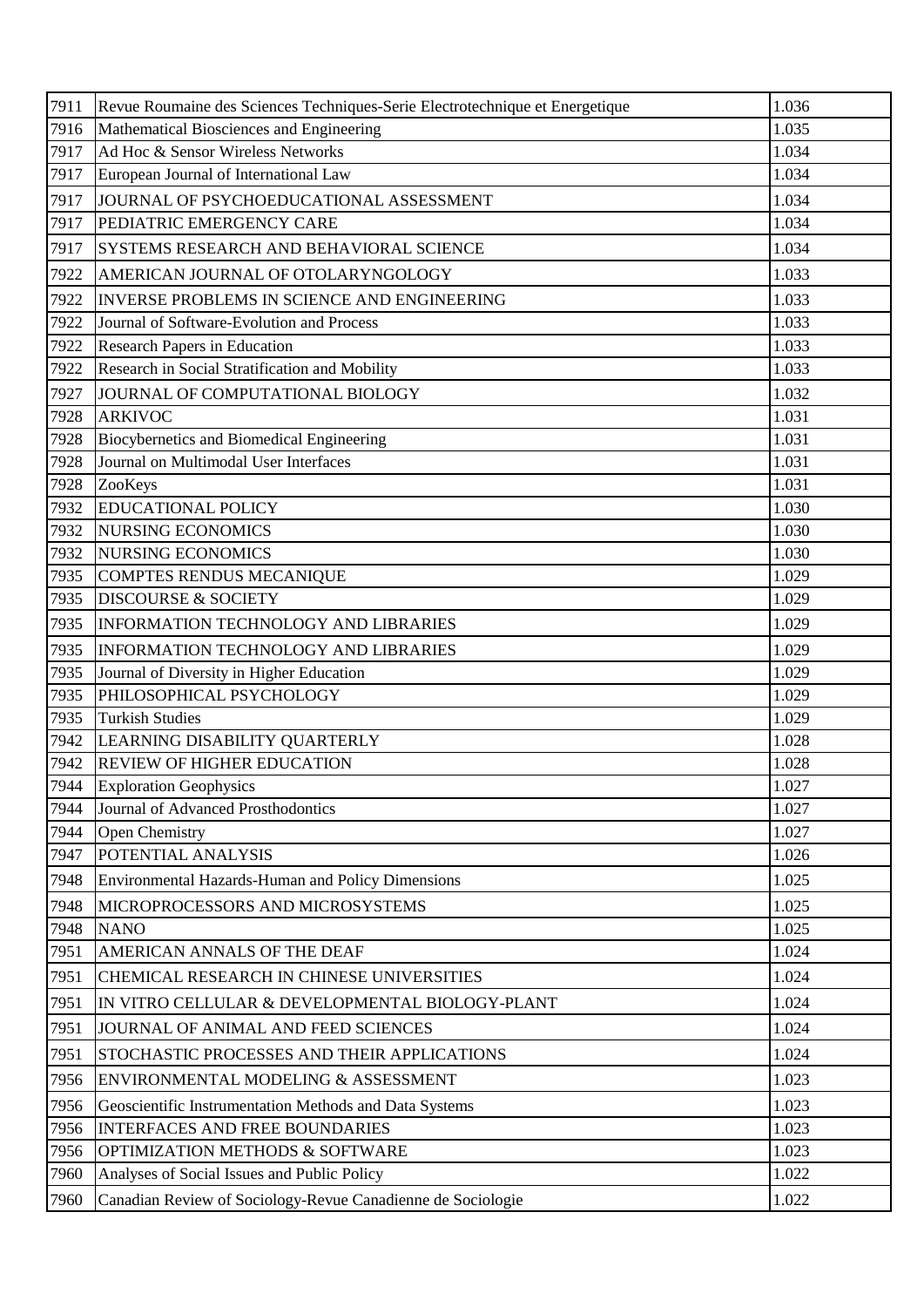| 7960 | EUROPEAN JOURNAL OF MASS SPECTROMETRY                                                                           | 1.022 |
|------|-----------------------------------------------------------------------------------------------------------------|-------|
| 7963 | ATLA-ALTERNATIVES TO LABORATORY ANIMALS                                                                         | 1.021 |
| 7963 | AUSTRALIAN JOURNAL OF SOCIAL ISSUES                                                                             | 1.021 |
| 7963 | <b>Astrophysical Bulletin</b>                                                                                   | 1.021 |
| 7963 | International Journal of Unconventional Computing                                                               | 1.021 |
| 7963 | JOURNAL OF ENVIRONMENTAL LAW                                                                                    | 1.021 |
| 7968 | INTERNATIONAL JOURNAL OF EDUCATIONAL DEVELOPMENT                                                                | 1.020 |
| 7968 | <b>NEW CARBON MATERIALS</b>                                                                                     | 1.020 |
| 7968 | SURGICAL LAPAROSCOPY ENDOSCOPY & PERCUTANEOUS TECHNIQUES                                                        | 1.020 |
| 7971 | <b>ADAPTIVE BEHAVIOR</b>                                                                                        | 1.019 |
| 7971 | <b>ADAPTIVE BEHAVIOR</b>                                                                                        | 1.019 |
| 7971 | Australasian Journal of Environmental Management                                                                | 1.019 |
| 7971 | International Journal for Uncertainty Quantification                                                            | 1.019 |
| 7971 | JOURNAL OF LIBRARIANSHIP AND INFORMATION SCIENCE                                                                | 1.019 |
| 7971 | JOURNAL OF PSYCHOLOGY AND THEOLOGY                                                                              | 1.019 |
| 7971 | <b>Research in Human Development</b>                                                                            | 1.019 |
| 7978 | International Journal of Logistics-Research and Applications                                                    | 1.018 |
| 7978 | International Journal of Nursing Practice                                                                       | 1.018 |
| 7978 | International Journal of Nursing Practice                                                                       | 1.018 |
| 7981 | APPLIED PSYCHOPHYSIOLOGY AND BIOFEEDBACK                                                                        | 1.017 |
| 7981 | FAMILY & COMMUNITY HEALTH                                                                                       | 1.017 |
| 7981 | <b>FOLIA GEOBOTANICA</b>                                                                                        | 1.017 |
| 7981 | JOURNAL OF LOW FREQUENCY NOISE VIBRATION AND ACTIVE CONTROL                                                     | 1.017 |
| 7981 | Journal of Comparative Policy Analysis                                                                          | 1.017 |
| 7981 | Jundishapur Journal of Microbiology                                                                             | 1.017 |
| 7981 | MATHEMATICAL METHODS IN THE APPLIED SCIENCES                                                                    | 1.017 |
| 7988 | <b>CULTURE MEDICINE AND PSYCHIATRY</b>                                                                          | 1.016 |
| 7988 | Central European Journal of Biology                                                                             | 1.016 |
| 7988 | Journal of Mountain Science                                                                                     | 1.016 |
| 7991 | ARID LAND RESEARCH AND MANAGEMENT                                                                               | 1.015 |
| 7991 | <b>CLINICAL IMAGING</b>                                                                                         | 1.015 |
| 7991 | JOURNAL OF THE WORLD AQUACULTURE SOCIETY                                                                        | 1.015 |
| 7991 | <b>LEARNING &amp; BEHAVIOR</b>                                                                                  | 1.015 |
| 7991 | <b>LEARNING &amp; BEHAVIOR</b>                                                                                  | 1.015 |
|      |                                                                                                                 |       |
| 7991 | PROCEEDINGS OF THE INSTITUTION OF MECHANICAL ENGINEERS PART C-JOURNAL OF MECHANICAL ENGINEERING SCIENCE         | 1.015 |
| 7997 | <b>CLAYS AND CLAY MINERALS</b>                                                                                  | 1.014 |
| 7997 | MECHANICS OF TIME-DEPENDENT MATERIALS                                                                           | 1.014 |
| 7997 | <b>MYCOSCIENCE</b>                                                                                              | 1.014 |
| 8000 | HELGOLAND MARINE RESEARCH                                                                                       | 1.013 |
| 8000 | Knowledge Management Research & Practice                                                                        | 1.013 |
| 8002 | Plant Ecology and Evolution                                                                                     | 1.012 |
| 8002 | SCHOOL PSYCHOLOGY INTERNATIONAL                                                                                 | 1.012 |
|      |                                                                                                                 |       |
| 8002 | ZEITSCHRIFT FUR PHYSIKALISCHE CHEMIE-INTERNATIONAL JOURNAL OF RESEARCH IN PHYSICAL CHEMISTRY & CHEMICAL PHYSICS | 1.012 |
| 8005 | ASIAN PACIFIC JOURNAL OF ALLERGY AND IMMUNOLOGY                                                                 | 1.011 |
| 8005 | <b>ECONOMETRIC THEORY</b>                                                                                       | 1.011 |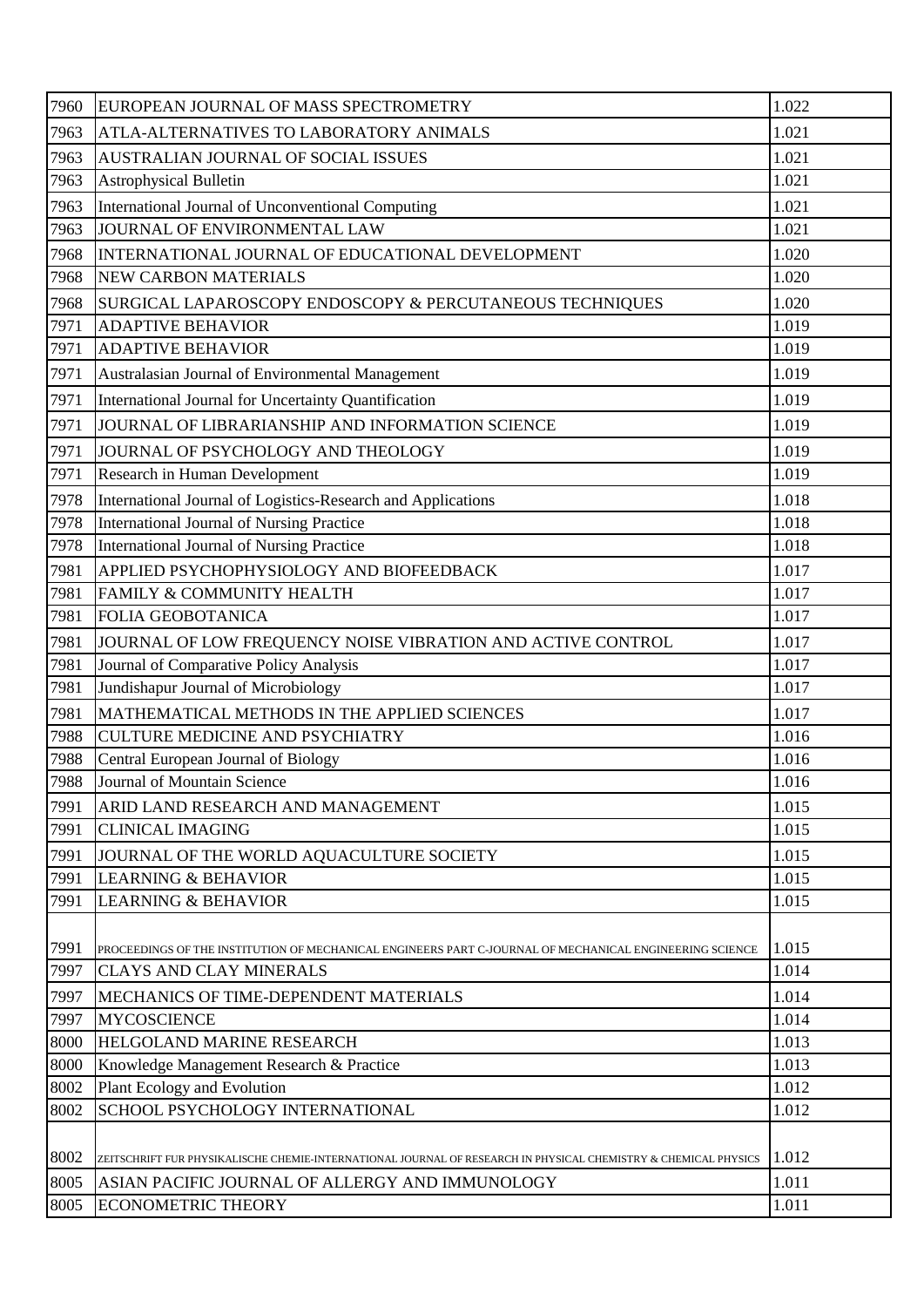| 8005 | <b>ECONOMETRIC THEORY</b>                                                                        | 1.011 |
|------|--------------------------------------------------------------------------------------------------|-------|
| 8005 | RUBBER CHEMISTRY AND TECHNOLOGY                                                                  | 1.011 |
| 8009 | CHINESE JOURNAL OF ORGANIC CHEMISTRY                                                             | 1.010 |
| 8009 | Compare-A Journal of Comparative and International Education                                     | 1.010 |
| 8009 | <b>ENGINEERING COMPUTATIONS</b>                                                                  | 1.010 |
| 8009 | <b>Personalized Medicine</b>                                                                     | 1.010 |
| 8009 | Psychiatria Polska                                                                               | 1.010 |
| 8014 | <b>BRITISH DENTAL JOURNAL</b>                                                                    | 1.009 |
| 8014 | DESIGNS CODES AND CRYPTOGRAPHY                                                                   | 1.009 |
| 8014 | <b>SCIENTIA MARINA</b>                                                                           | 1.009 |
| 8017 | <b>ZOOLOGICAL STUDIES</b>                                                                        | 1.008 |
| 8018 | JOURNAL OF THE TEXTILE INSTITUTE                                                                 | 1.007 |
| 8019 | PROCEEDINGS OF THE INSTITUTION OF MECHANICAL ENGINEERS PART H-JOURNAL OF ENGINEERING IN MEDICINE | 1.005 |
| 8020 | AMERICAN JOURNAL OF VETERINARY RESEARCH                                                          | 1.004 |
| 8021 | ACM Transactions on Modeling and Computer Simulation                                             | 1.000 |
| 8021 | <b>ACTA INFORMATICA</b>                                                                          | 1.000 |
| 8021 | AFRICAN DEVELOPMENT REVIEW-REVUE AFRICAINE DE DEVELOPPEMENT                                      | 1.000 |
| 8021 | ASIAN JOURNAL OF SOCIAL PSYCHOLOGY                                                               | 1.000 |
| 8021 | Advances in Chromatography                                                                       | 1.000 |
| 8021 | <b>Asia Pacific Business Review</b>                                                              | 1.000 |
| 8021 | Australian Journal of Rural Health                                                               | 1.000 |
| 8021 | Australian Journal of Rural Health                                                               | 1.000 |
| 8021 | Behavioral Psychology-Psicologia Conductual                                                      | 1.000 |
| 8021 | CONCURRENT ENGINEERING-RESEARCH AND APPLICATIONS                                                 | 1.000 |
| 8021 | CRYSTAL RESEARCH AND TECHNOLOGY                                                                  | 1.000 |
| 8021 | <b>CULTURAL STUDIES</b>                                                                          | 1.000 |
| 8021 | Discourse Context & Media                                                                        | 1.000 |
| 8021 | European Journal on Criminal Policy and Research                                                 | 1.000 |
| 8021 | FORMAL METHODS IN SYSTEM DESIGN                                                                  | 1.000 |
| 8021 | HARVARD ENVIRONMENTAL LAW REVIEW                                                                 | 1.000 |
| 8021 | HEALTH & SOCIAL WORK                                                                             | 1.000 |
| 8021 | HERD-Health Environments Research & Design Journal                                               | 1.000 |
| 8021 | <b>History of Psychology</b>                                                                     | 1.000 |
| 8021 | Housing Theory & Society                                                                         | 1.000 |
| 8021 | <b>IMF</b> Economic Review                                                                       | 1.000 |
| 8021 | INTEGRATION-THE VLSI JOURNAL                                                                     | 1.000 |
| 8021 | INTERNATIONAL JOURNAL OF COOPERATIVE INFORMATION SYSTEMS                                         | 1.000 |
| 8021 | JOURNAL OF AGRICULTURAL AND RESOURCE ECONOMICS                                                   | 1.000 |
| 8021 | JOURNAL OF AGRICULTURAL AND RESOURCE ECONOMICS                                                   | 1.000 |
| 8021 | JOURNAL OF ECONOMIC DYNAMICS & CONTROL                                                           | 1.000 |
| 8021 | JOURNAL OF FOOD BIOCHEMISTRY                                                                     | 1.000 |
| 8021 | JOURNAL OF FORENSIC PSYCHIATRY & PSYCHOLOGY                                                      | 1.000 |
| 8021 | JOURNAL OF MUSIC THERAPY                                                                         | 1.000 |
| 8021 | JOURNAL OF NONLINEAR OPTICAL PHYSICS & MATERIALS                                                 | 1.000 |
| 8021 | JOURNAL OF SMALL ANIMAL PRACTICE                                                                 | 1.000 |
| 8021 | JOURNAL OF THE TORREY BOTANICAL SOCIETY                                                          | 1.000 |
| 8021 | Journal for Specialists in Pediatric Nursing                                                     | 1.000 |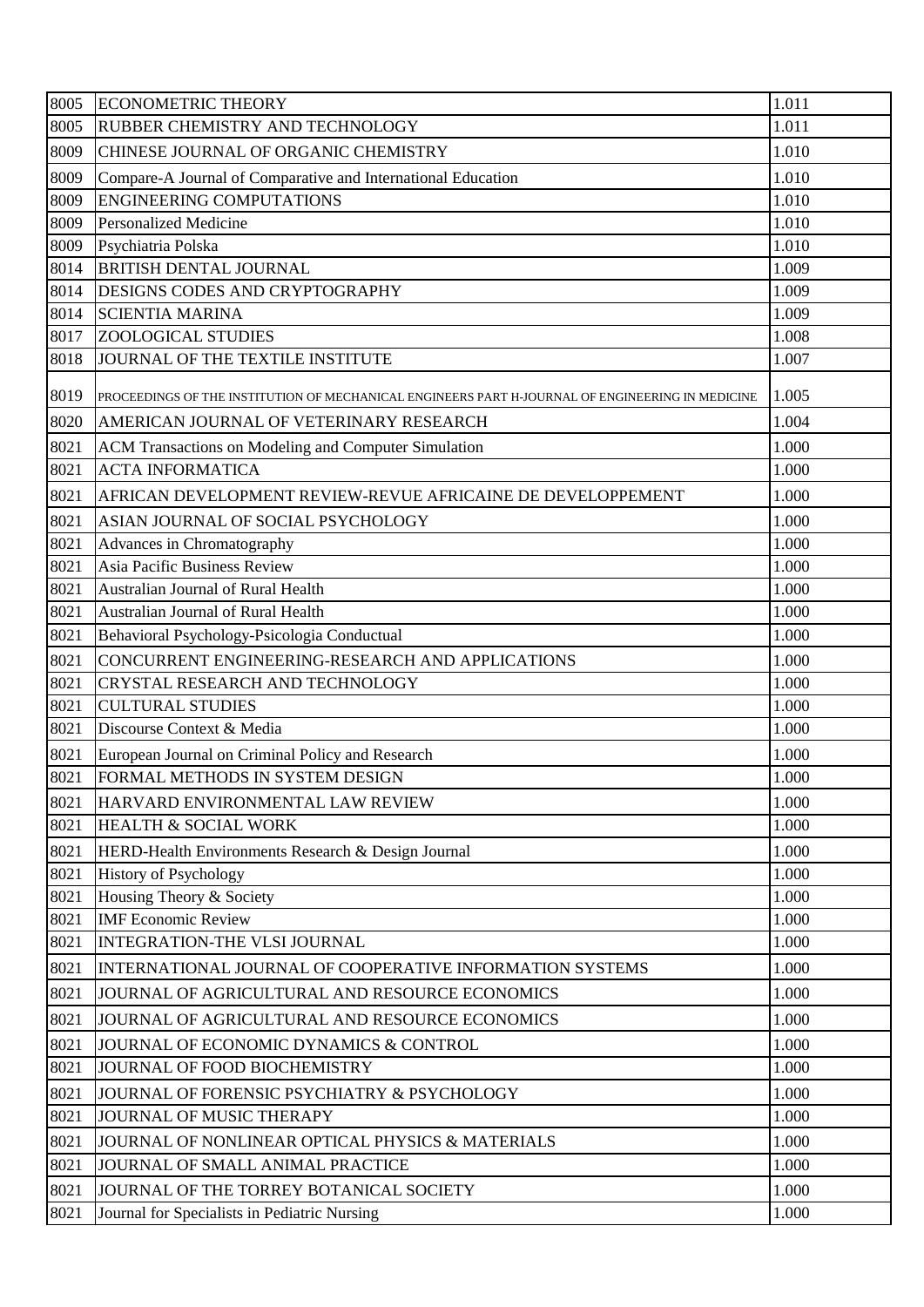| 8021         | Journal for Specialists in Pediatric Nursing                                                                                               | 1.000          |
|--------------|--------------------------------------------------------------------------------------------------------------------------------------------|----------------|
| 8021         | Journal of Mental Health Policy and Economics                                                                                              | 1.000          |
| 8021         | Journal of Spectral Theory                                                                                                                 | 1.000          |
| 8021         | KOREA-AUSTRALIA RHEOLOGY JOURNAL                                                                                                           | 1.000          |
| 8021         | LINEAR & MULTILINEAR ALGEBRA                                                                                                               | 1.000          |
| 8021         | <b>Language Assessment Quarterly</b>                                                                                                       | 1.000          |
| 8021         | Linguistic Approaches to Bilingualism                                                                                                      | 1.000          |
| 8021         | MAPAN-Journal of Metrology Society of India                                                                                                | 1.000          |
| 8021         | <b>MARINE GEODESY</b>                                                                                                                      | 1.000          |
| 8021         | NEW TECHNOLOGY WORK AND EMPLOYMENT                                                                                                         | 1.000          |
| 8021         | NEW ZEALAND JOURNAL OF BOTANY                                                                                                              | 1.000          |
| 8021         | NJAS-WAGENINGEN JOURNAL OF LIFE SCIENCES                                                                                                   | 1.000          |
| 8021         | <b>OFIOLITI</b>                                                                                                                            | 1.000          |
| 8021         | ORIGINS OF LIFE AND EVOLUTION OF BIOSPHERES                                                                                                | 1.000          |
| 8021         | <b>PACIFIC REVIEW</b>                                                                                                                      | 1.000          |
|              |                                                                                                                                            |                |
| 8021         | Proceedings of the Institution of Mechanical Engineers Part P-Journal of Sports Engineering and Technology<br>RUSSIAN MATHEMATICAL SURVEYS | 1.000          |
| 8021         |                                                                                                                                            | 1.000          |
| 8021<br>8021 | Revista Brasileira De Reumatologia<br>Social Influence                                                                                     | 1.000<br>1.000 |
| 8021         | Special Papers in Palaeontology Series                                                                                                     | 1.000          |
| 8021         | <b>Studies in Continuing Education</b>                                                                                                     | 1.000          |
| 8075         | <b>JOURNAL OF AAPOS</b>                                                                                                                    | 0.997          |
| 8076         | <b>JOURNAL OF GENETICS</b>                                                                                                                 | 0.995          |
| 8076         | QUINTESSENCE INTERNATIONAL                                                                                                                 | 0.995          |
| 8078         | DISCRETE AND CONTINUOUS DYNAMICAL SYSTEMS-SERIES B                                                                                         | 0.994          |
| 8078         | ETHNIC AND RACIAL STUDIES                                                                                                                  | 0.994          |
|              |                                                                                                                                            |                |
| 8078         | INTERNATIONAL JOURNAL OF PATTERN RECOGNITION AND ARTIFICIAL INTELLIGENCE                                                                   | 0.994          |
| 8078         | Journal of Biopharmaceutical Statistics                                                                                                    | 0.994          |
| 8078         | Journal of Geophysics and Engineering                                                                                                      | 0.994          |
| 8078         | Journal of Industrial and Management Optimization                                                                                          | 0.994          |
| 8084         | ETHNICITY & DISEASE                                                                                                                        | 0.993          |
| 8084         | JOURNAL OF OFFSHORE MECHANICS AND ARCTIC ENGINEERING-TRANSACTIONS OF THE ASME                                                              | 0.993          |
| 8084         | JOURNAL OF POLICY MODELING                                                                                                                 | 0.993          |
| 8087         | JASSS-THE JOURNAL OF ARTIFICIAL SOCIETIES AND SOCIAL SIMULATION                                                                            | 0.992          |
| 8088         | COMPUTATIONAL MATHEMATICS AND MATHEMATICAL PHYSICS                                                                                         | 0.991          |
| 8088         | FOOD SCIENCE AND TECHNOLOGY INTERNATIONAL                                                                                                  | 0.991          |
| 8088         | <b>GEOCHEMICAL JOURNAL</b>                                                                                                                 | 0.991          |
| 8088         | Journal of Traditional Chinese Medicine                                                                                                    | 0.991          |
| 8092         | <b>Emotion Space and Society</b>                                                                                                           | 0.990          |
| 8092         | PEDIATRIC DERMATOLOGY                                                                                                                      | 0.990          |
| 8092         | POLISH JOURNAL OF PATHOLOGY                                                                                                                | 0.990          |
| 8092         | REVIEW OF INCOME AND WEALTH                                                                                                                | 0.990          |
| 8096         | COMMUNICATIONS IN THEORETICAL PHYSICS                                                                                                      | 0.989          |
| 8096         | <b>EMU</b>                                                                                                                                 | 0.989          |
| 8096         | Journal of Medical and Biological Engineering                                                                                              | 0.989          |
| 8099         | <b>INDIAN JOURNAL OF PHYSICS</b>                                                                                                           | 0.988          |
|              |                                                                                                                                            |                |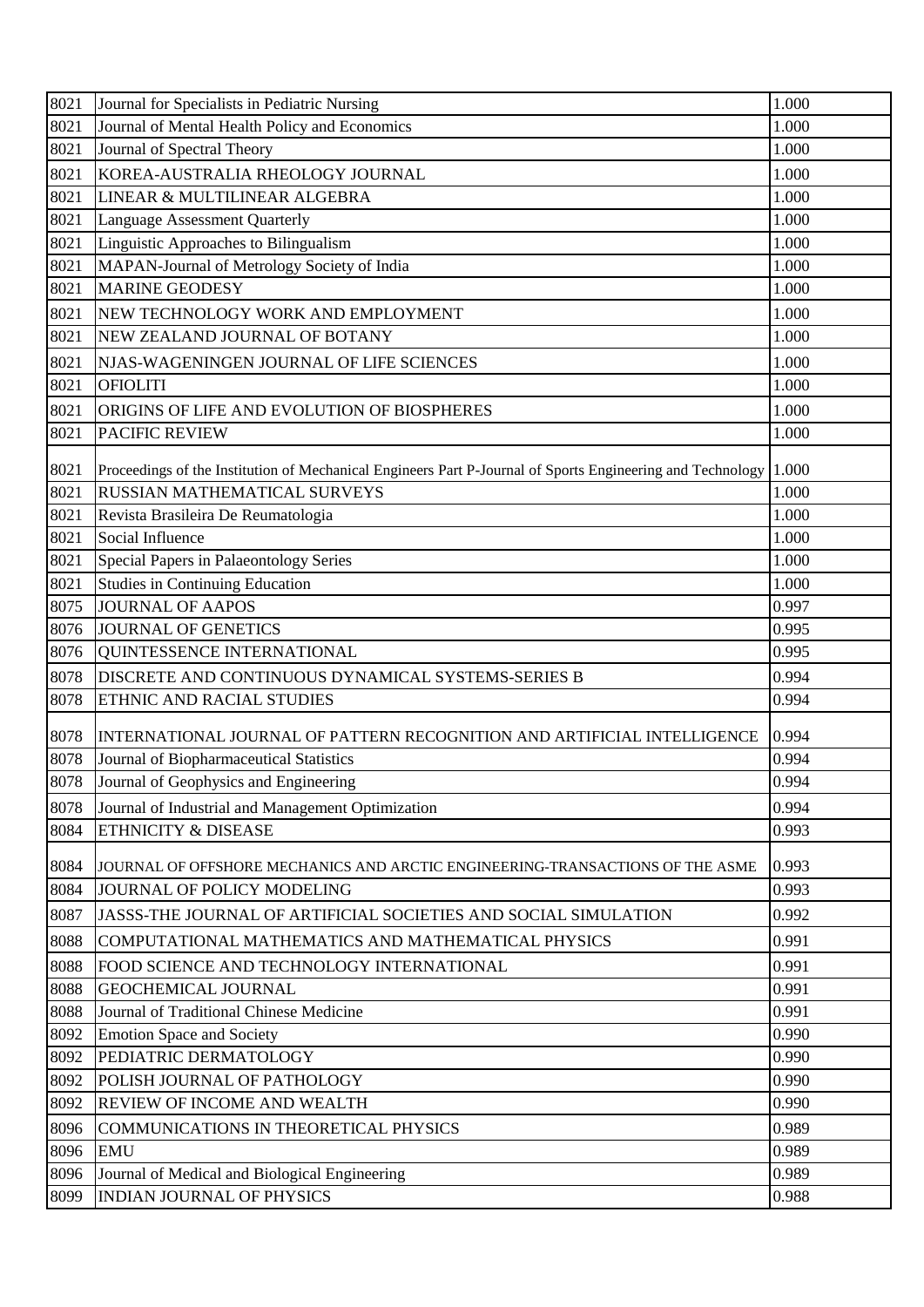| 8099 | JOURNAL OF ARACHNOLOGY                                       | 0.988 |
|------|--------------------------------------------------------------|-------|
| 8099 | Journal of Topology                                          | 0.988 |
| 8099 | Leiden Journal of International Law                          | 0.988 |
| 8099 | <b>NEUROCASE</b>                                             | 0.988 |
| 8104 | International Journal of Advanced Robotic Systems            | 0.987 |
| 8104 | Journal of Pediatric Oncology Nursing                        | 0.987 |
| 8104 | Journal of Pediatric Oncology Nursing                        | 0.987 |
| 8107 | <b>ARMED FORCES &amp; SOCIETY</b>                            | 0.986 |
| 8107 | ATMOSPHERE-OCEAN                                             | 0.986 |
| 8107 | <b>HEALTH</b>                                                | 0.986 |
| 8107 | JOURNAL OF NONLINEAR MATHEMATICAL PHYSICS                    | 0.986 |
| 8107 | <b>LIMNETICA</b>                                             | 0.986 |
| 8112 | CHILDHOOD-A GLOBAL JOURNAL OF CHILD RESEARCH                 | 0.985 |
| 8112 | <b>IRONMAKING &amp; STEELMAKING</b>                          | 0.985 |
| 8112 | Journal of Thermal Science and Engineering Applications      | 0.985 |
| 8115 | JOURNAL OF CHROMATOGRAPHIC SCIENCE                           | 0.984 |
| 8115 | Minerva Urologica E Nefrologica                              | 0.984 |
| 8115 | Neuroethics                                                  | 0.984 |
| 8115 | Neuroethics                                                  | 0.984 |
| 8115 | PLASMA PHYSICS REPORTS                                       | 0.984 |
| 8115 | THEORETICAL AND MATHEMATICAL PHYSICS                         | 0.984 |
| 8121 | <b>ACTA CHIMICA SLOVENICA</b>                                | 0.983 |
| 8122 | Cambridge Journal of Education                               | 0.982 |
| 8122 | Educational Management Administration & Leadership           | 0.982 |
| 8122 | Japanese Journal of Radiology                                | 0.982 |
| 8125 | AUSTRALIAN AND NEW ZEALAND JOURNAL OF CRIMINOLOGY            | 0.981 |
| 8125 | Journal of Balkan and Near Eastern Studies                   | 0.981 |
| 8125 | <b>Language Testing</b>                                      | 0.981 |
|      | 8125 PUBLIC PERSONNEL MANAGEMENT                             | 0.981 |
| 8129 | <b>COPEIA</b>                                                | 0.980 |
| 8129 | International Journal of Shoulder Surgery                    | 0.980 |
| 8131 | Australian Meteorological and Oceanographic Journal          | 0.979 |
| 8131 | <b>EXPLORATIONS IN ECONOMIC HISTORY</b>                      | 0.979 |
| 8131 | Foot and Ankle Clinics                                       | 0.979 |
| 8131 | JOURNAL OF EDUCATIONAL MEASUREMENT                           | 0.979 |
| 8131 | Journal of Empirical Finance                                 | 0.979 |
| 8136 | ANAIS BRASILEIROS DE DERMATOLOGIA                            | 0.978 |
| 8136 | <b>CEREAL CHEMISTRY</b>                                      | 0.978 |
| 8136 | Child Language Teaching & Therapy                            | 0.978 |
| 8136 | <b>Security Journal</b>                                      | 0.978 |
| 8140 | JOURNAL OF NEAR INFRARED SPECTROSCOPY                        | 0.977 |
| 8140 | Operative Orthopadie und Traumatologie                       | 0.977 |
| 8140 | STUDIES IN COMPARATIVE INTERNATIONAL DEVELOPMENT             | 0.977 |
| 8143 | International Journal of Microwave and Wireless Technologies | 0.976 |
| 8144 | <b>International Journal of Central Banking</b>              | 0.975 |
| 8144 | <b>JOURNAL OF BRYOLOGY</b>                                   | 0.975 |
| 8144 | JOURNAL OF TIME SERIES ANALYSIS                              | 0.975 |
| 8144 | Journal of Biobased Materials and Bioenergy                  | 0.975 |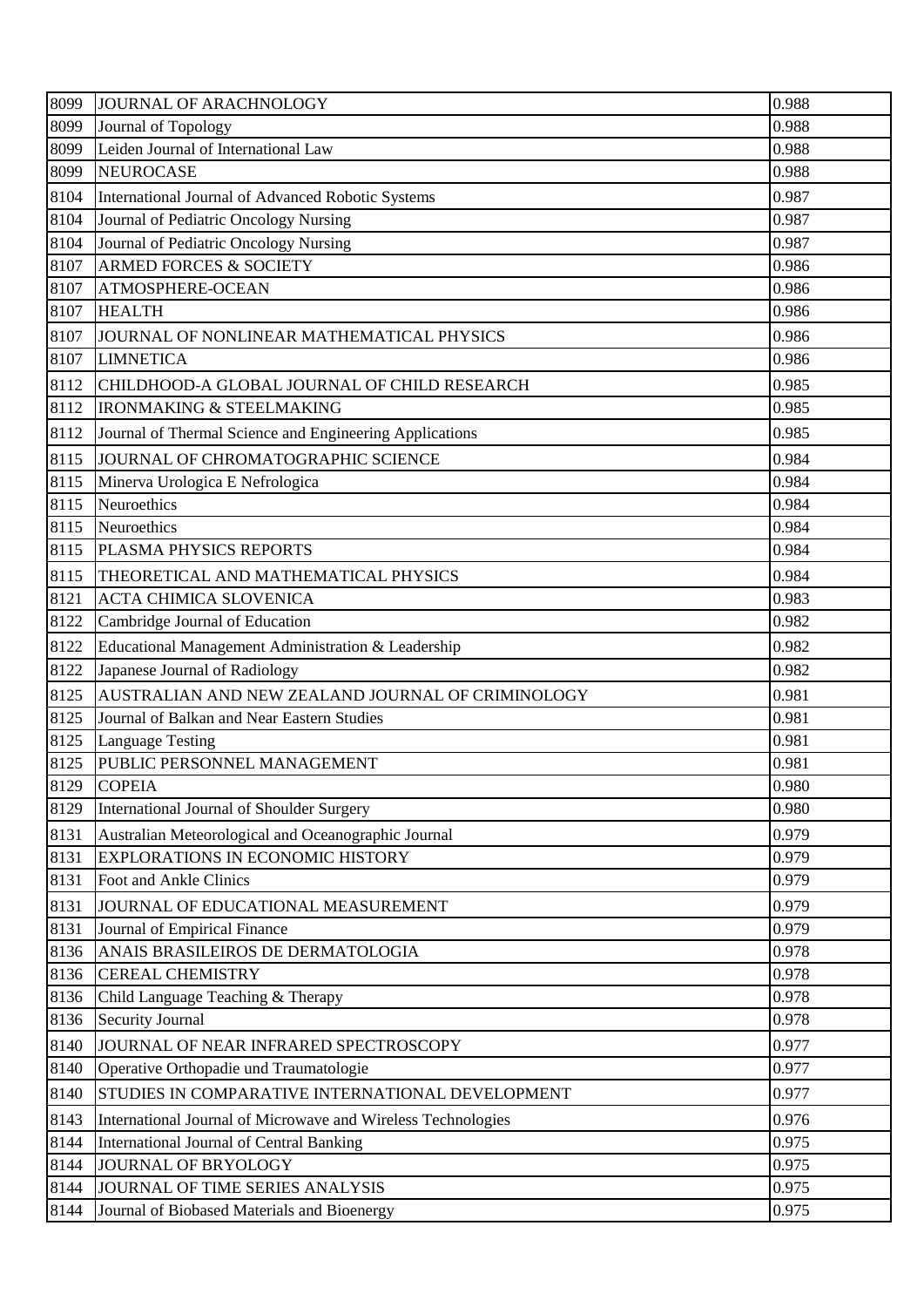| 8144 | Journal of Earth Science                                                    | 0.975 |
|------|-----------------------------------------------------------------------------|-------|
| 8144 | Journal of the European Optical Society-Rapid Publications                  | 0.975 |
| 8144 | Transactions of the ASABE                                                   | 0.975 |
| 8151 | BIOSECURITY AND BIOTERRORISM-BIODEFENSE STRATEGY PRACTICE AND SCIENCE 0.974 |       |
| 8151 | <b>Cognitive Processing</b>                                                 | 0.974 |
| 8151 | International Journal of Bilingualism                                       | 0.974 |
| 8151 | JOURNAL OF THE JAPANESE SOCIETY FOR HORTICULTURAL SCIENCE                   | 0.974 |
| 8151 | Journal of Natural Fibers                                                   | 0.974 |
| 8151 | WIENER KLINISCHE WOCHENSCHRIFT                                              | 0.974 |
| 8157 | <b>Critical Sociology</b>                                                   | 0.973 |
| 8157 | LINEAR ALGEBRA AND ITS APPLICATIONS                                         | 0.973 |
| 8159 | ARTS IN PSYCHOTHERAPY                                                       | 0.972 |
| 8159 | <b>BEHAVIORAL DISORDERS</b>                                                 | 0.972 |
| 8159 | FLUCTUATION AND NOISE LETTERS                                               | 0.972 |
| 8159 | JOURNAL OF ESSENTIAL OIL RESEARCH                                           | 0.972 |
| 8159 | Journal of Electrochemical Science and Technology                           | 0.972 |
| 8159 | Review of Economics of the Household                                        | 0.972 |
| 8159 | <b>ZOOTAXA</b>                                                              | 0.972 |
| 8166 | ANTHROPOLOGICAL SCIENCE                                                     | 0.971 |
| 8166 | <b>BEHAVIOR ANALYST</b>                                                     | 0.971 |
| 8166 | Chemical and Process Engineering-Inzynieria Chemiczna I Procesowa           | 0.971 |
| 8166 | INDIANA UNIVERSITY MATHEMATICS JOURNAL                                      | 0.971 |
| 8166 | INTERNATIONAL JOURNAL OF COMPUTER MATHEMATICS                               | 0.971 |
| 8166 | REVISTA CLINICA ESPANOLA                                                    | 0.971 |
| 8172 | <b>Earthquakes and Structures</b>                                           | 0.970 |
| 8172 | Feminist Criminology                                                        | 0.970 |
| 8172 | JOURNAL OF INSECT BEHAVIOR                                                  | 0.970 |
| 8172 | Journal of Policy and Practice in Intellectual Disabilities                 | 0.970 |
| 8172 | WOUNDS-A COMPENDIUM OF CLINICAL RESEARCH AND PRACTICE                       | 0.970 |
| 8177 | <b>ACTA THERIOLOGICA</b>                                                    | 0.968 |
| 8177 | Acta Geophysica                                                             | 0.968 |
| 8177 | <b>GEOTECTONICS</b>                                                         | 0.968 |
| 8177 | JOURNAL OF FOOD QUALITY                                                     | 0.968 |
| 8177 | Journal of Business Economics and Management                                | 0.968 |
| 8177 | Journal of Veterinary Cardiology                                            | 0.968 |
| 8183 | Cardiovascular Journal of Africa                                            | 0.967 |
| 8183 | <b>International Agrophysics</b>                                            | 0.967 |
| 8183 | <b>REVIEW OF WORLD ECONOMICS</b>                                            | 0.967 |
| 8183 | WILDLIFE SOCIETY BULLETIN                                                   | 0.967 |
| 8187 | <b>Memory Studies</b>                                                       | 0.966 |
| 8187 | <b>PAST &amp; PRESENT</b>                                                   | 0.966 |
| 8187 | Phonology                                                                   | 0.966 |
| 8190 | JOURNAL OF NUCLEAR SCIENCE AND TECHNOLOGY                                   | 0.965 |
| 8190 | Journal of Healthcare Engineering                                           | 0.965 |
| 8190 | METHODOLOGY AND COMPUTING IN APPLIED PROBABILITY                            | 0.965 |
| 8193 | Asia-Pacific Journal of Teacher Education                                   | 0.964 |
| 8193 | <b>Biosemiotics</b>                                                         | 0.964 |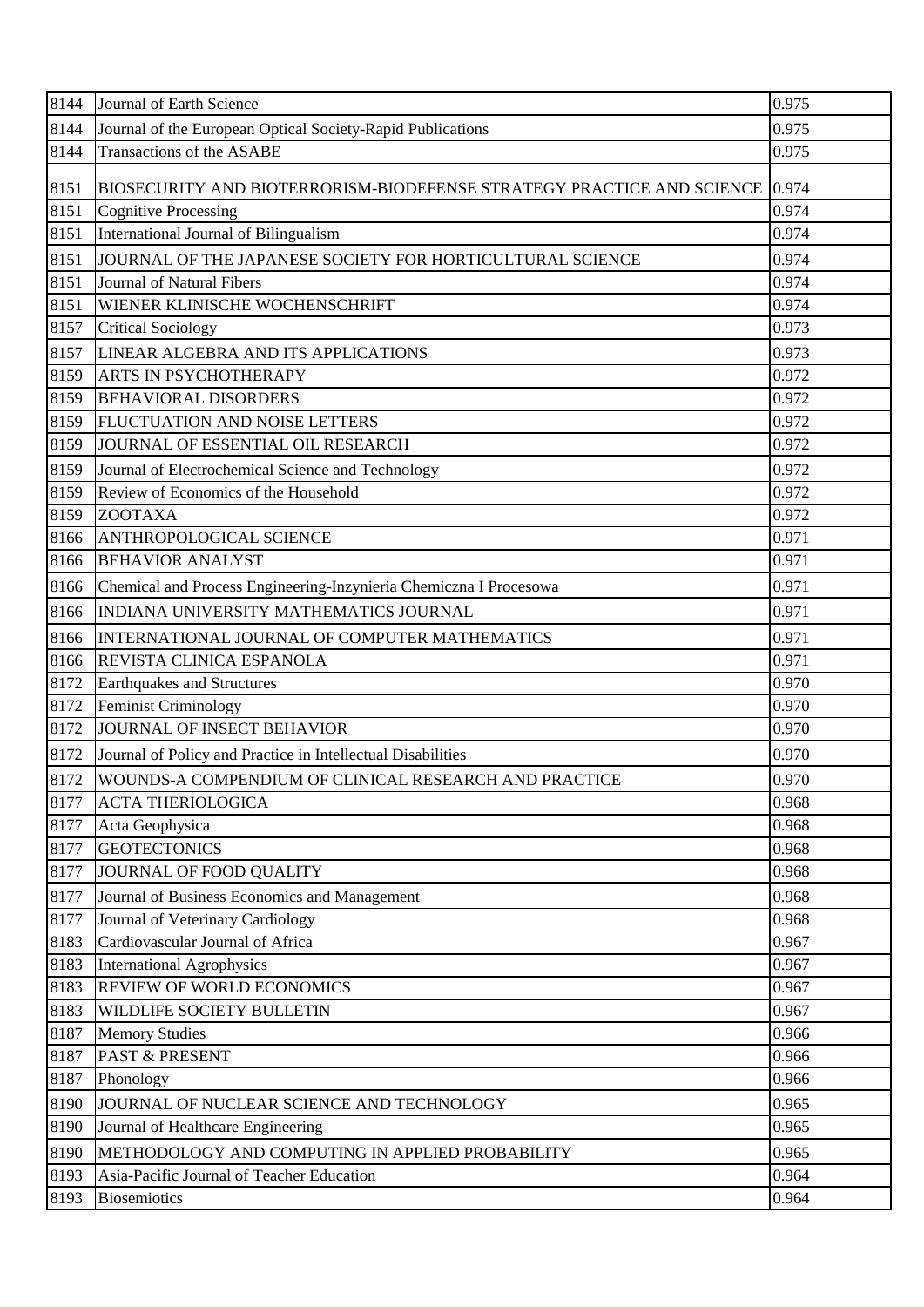| 8193 | Biosemiotics                                                              | 0.964 |
|------|---------------------------------------------------------------------------|-------|
| 8193 | <b>COMPUTATIONAL INTELLIGENCE</b>                                         | 0.964 |
| 8193 | <b>CONSTRUCTIVE APPROXIMATION</b>                                         | 0.964 |
| 8193 | <b>Cultural Sociology</b>                                                 | 0.964 |
| 8193 | <b>FLORIDA ENTOMOLOGIST</b>                                               | 0.964 |
| 8193 | INTERNATIONAL JOURNAL OF THEORETICAL PHYSICS                              | 0.964 |
| 8193 | Journal of Huazhong University of Science and Technology-Medical Sciences | 0.964 |
| 8193 | PROTEIN AND PEPTIDE LETTERS                                               | 0.964 |
| 8193 | SEMINARS IN SPEECH AND LANGUAGE                                           | 0.964 |
| 8204 | CANADIAN JOURNAL OF MATHEMATICS-JOURNAL CANADIEN DE MATHEMATIQUES         | 0.963 |
| 8204 | <b>Disaster Prevention and Management</b>                                 | 0.963 |
| 8204 | ENERGY EXPLORATION & EXPLOITATION                                         | 0.963 |
| 8204 | Geografisk Tidsskrift-Danish Journal of Geography                         | 0.963 |
| 8204 | JOURNAL OF INDUSTRIAL ECONOMICS                                           | 0.963 |
| 8204 | Journal of Macromolecular Science Part A-Pure and Applied Chemistry       | 0.963 |
| 8210 | European Transport Research Review                                        | 0.962 |
| 8210 | European Transport Research Review                                        | 0.962 |
| 8210 | JOURNAL OF AOAC INTERNATIONAL                                             | 0.962 |
| 8210 | JOURNAL OF TRANSPORTATION ENGINEERING                                     | 0.962 |
| 8210 | Journal of Eastern African Studies                                        | 0.962 |
| 8210 | <b>MIND &amp; LANGUAGE</b>                                                | 0.962 |
| 8210 | Mathematical Thinking and Learning                                        | 0.962 |
| 8217 | <b>ACM Transactions on Computational Logic</b>                            | 0.961 |
| 8217 | AFRICAN JOURNAL OF RANGE & FORAGE SCIENCE                                 | 0.961 |
| 8217 | ANATOMICAL SCIENCE INTERNATIONAL                                          | 0.961 |
| 8217 | <b>AUSTRALIAN ARCHAEOLOGY</b>                                             | 0.961 |
| 8217 | COMPUTATIONAL & APPLIED MATHEMATICS                                       | 0.961 |
| 8217 | Kinesiology                                                               | 0.961 |
| 8217 | Kinesiology                                                               | 0.961 |
| 8217 | Weather                                                                   | 0.961 |
| 8225 | <b>QUANTITATIVE FINANCE</b>                                               | 0.960 |
| 8225 | <b>QUANTITATIVE FINANCE</b>                                               | 0.960 |
| 8225 | SOUTH AFRICAN JOURNAL OF SCIENCE                                          | 0.960 |
| 8228 | <b>CURRICULUM INQUIRY</b>                                                 | 0.959 |
| 8228 | <b>Educational Studies in Mathematics</b>                                 | 0.959 |
| 8228 | JOURNAL OF COASTAL CONSERVATION                                           | 0.959 |
| 8228 | JOURNAL OF GEOGRAPHY                                                      | 0.959 |
| 8228 | SOLVENT EXTRACTION RESEARCH AND DEVELOPMENT-JAPAN                         | 0.959 |
| 8228 | VETERINARY OPHTHALMOLOGY                                                  | 0.959 |
| 8234 | <b>Bulletin of Latin American Research</b>                                | 0.958 |
| 8234 | <b>Future Virology</b>                                                    | 0.958 |
| 8234 | <b>Interaction Studies</b>                                                | 0.958 |
| 8234 | MARINE AND FRESHWATER BEHAVIOUR AND PHYSIOLOGY                            | 0.958 |
| 8234 | Pediatric Allergy Immunology and Pulmonology                              | 0.958 |
| 8234 | Revista Mexicana de Ingenieria Quimica                                    | 0.958 |
| 8234 | <b>WATER SA</b>                                                           | 0.958 |
| 8241 | JOURNAL OF NURSING EDUCATION                                              | 0.957 |
| 8241 | JOURNAL OF NURSING EDUCATION                                              | 0.957 |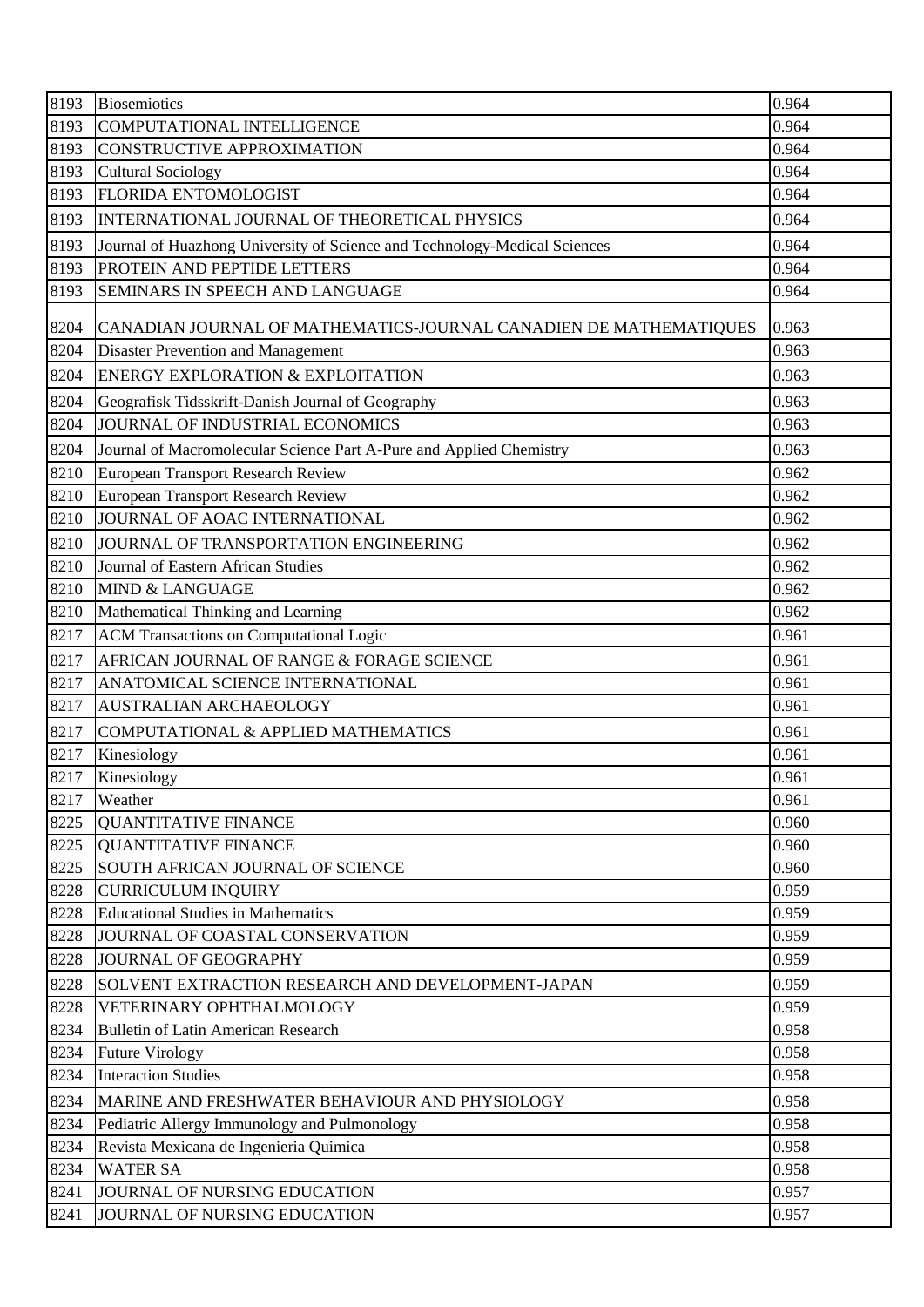| 8241 | <b>Medical Dosimetry</b>                                                      | 0.957 |
|------|-------------------------------------------------------------------------------|-------|
| 8241 | PETROLEUM GEOSCIENCE                                                          | 0.957 |
| 8245 | COMPARATIVE STUDIES IN SOCIETY AND HISTORY                                    | 0.956 |
| 8245 | <b>DISCRETE APPLIED MATHEMATICS</b>                                           | 0.956 |
| 8245 | JOURNAL OF COMPUTER SCIENCE AND TECHNOLOGY                                    | 0.956 |
| 8245 | <b>Science China-Mathematics</b>                                              | 0.956 |
| 8249 | ADVANCES IN APPLIED PROBABILITY                                               | 0.955 |
| 8249 | Arabian Journal of Geosciences                                                | 0.955 |
| 8249 | Journal of Earth System Science                                               | 0.955 |
| 8249 | Social Epistemology                                                           | 0.955 |
| 8253 | Asia-Pacific Psychiatry                                                       | 0.954 |
| 8253 | Asia-Pacific Psychiatry                                                       | 0.954 |
| 8253 | Electronic Journal of Differential Equations                                  | 0.954 |
| 8253 | JOURNAL OF PLANT BIOCHEMISTRY AND BIOTECHNOLOGY                               | 0.954 |
| 8257 | <b>CURRENT PSYCHOLOGY</b>                                                     | 0.953 |
| 8257 | ICHTHYOLOGICAL EXPLORATION OF FRESHWATERS                                     | 0.953 |
| 8257 | <b>IN VIVO</b>                                                                | 0.953 |
| 8257 | International Review for the Sociology of Sport                               | 0.953 |
| 8257 | JOURNAL OF THEORETICAL & COMPUTATIONAL CHEMISTRY                              | 0.953 |
| 8257 | PROGRESS IN CHEMISTRY                                                         | 0.953 |
| 8263 | CANADIAN JOURNAL OF NEUROLOGICAL SCIENCES                                     | 0.952 |
| 8263 | COMBINATORIAL CHEMISTRY & HIGH THROUGHPUT SCREENING                           | 0.952 |
| 8263 | <b>CRITICAL INQUIRY</b>                                                       | 0.952 |
| 8263 | <b>Invasive Plant Science and Management</b>                                  | 0.952 |
| 8263 | LAW AND SOCIAL INQUIRY-JOURNAL OF THE AMERICAN BAR FOUNDATION                 | 0.952 |
| 8263 | Mathematical Modelling of Natural Phenomena                                   | 0.952 |
| 8263 | Nonlinear Analysis-Modelling and Control                                      | 0.952 |
| 8270 | Revista Espanola de Medicina Nuclear e Imagen Molecular                       | 0.951 |
| 8270 | WIRELESS PERSONAL COMMUNICATIONS                                              | 0.951 |
| 8272 | Annals of Indian Academy of Neurology                                         | 0.950 |
| 8272 | Convergence-The International Journal of Research into New Media Technologies | 0.950 |
| 8272 | INTERNATIONAL JOURNAL OF AVIATION PSYCHOLOGY                                  | 0.950 |
| 8272 | Innovation-Management Policy & Practice                                       | 0.950 |
| 8272 | <b>JOURNAL OF VISUALIZATION</b>                                               | 0.950 |
| 8272 | Journal of Meteorological Research                                            | 0.950 |
| 8272 | PS-POLITICAL SCIENCE & POLITICS                                               | 0.950 |
| 8279 | AMERICAN JOURNAL OF EDUCATION                                                 | 0.949 |
| 8279 | <b>E-POLYMERS</b>                                                             | 0.949 |
| 8279 | <b>INVERTEBRATE BIOLOGY</b>                                                   | 0.949 |
| 8279 | JOURNAL OF SOCIAL WORK PRACTICE                                               | 0.949 |
| 8279 | NATURAL AREAS JOURNAL                                                         | 0.949 |
| 8284 | <b>CHIMIA</b>                                                                 | 0.948 |
| 8284 | JOURNAL OF FOOD SAFETY                                                        | 0.948 |
| 8284 | Welding in the World                                                          | 0.948 |
| 8287 | <b>INVERTEBRATE NEUROSCIENCE</b>                                              | 0.947 |
| 8287 | SMALL RUMINANT RESEARCH                                                       | 0.947 |
| 8287 | STANFORD JOURNAL OF INTERNATIONAL LAW                                         | 0.947 |
| 8290 | <b>ETHNOS</b>                                                                 | 0.946 |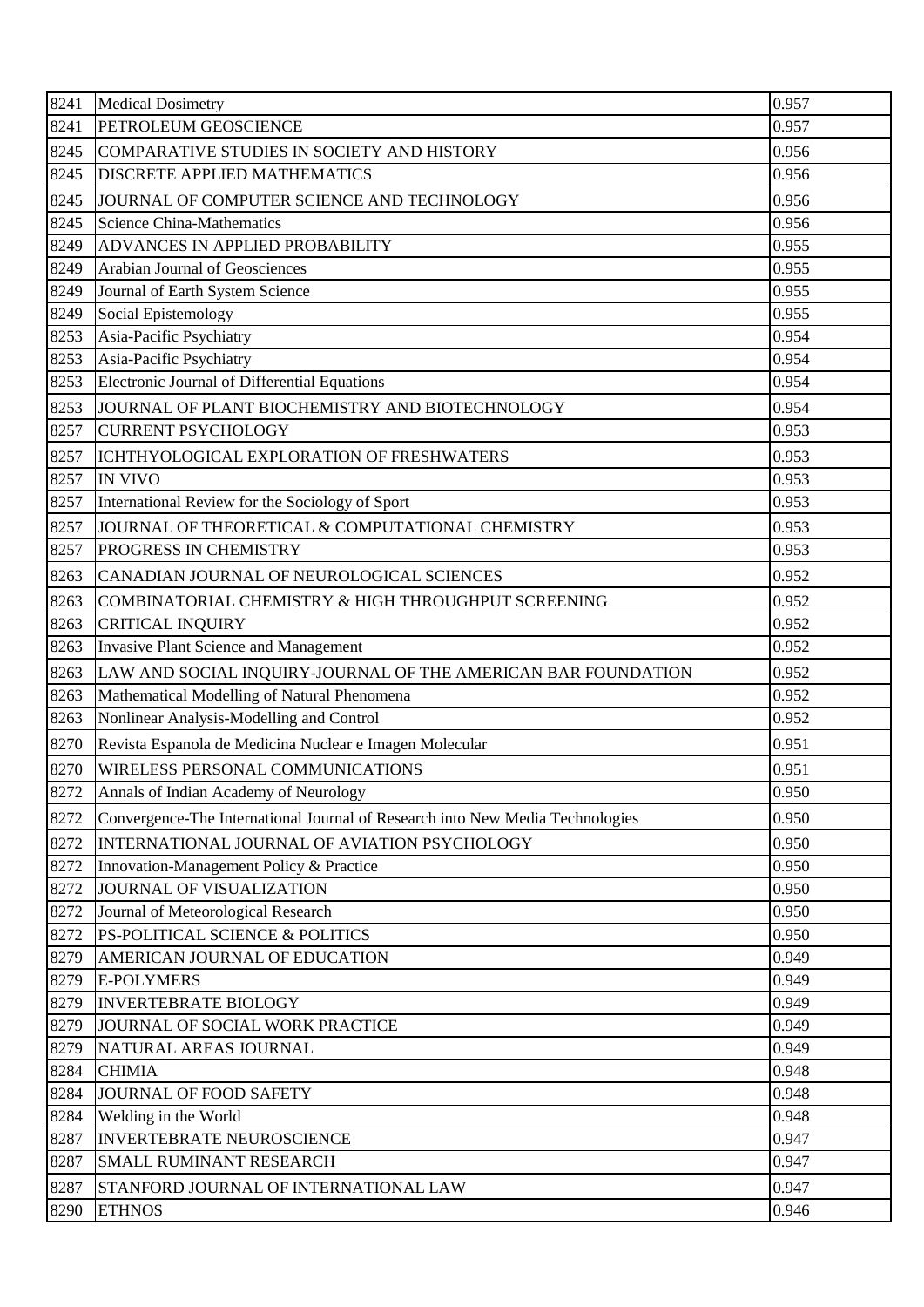| 8290 | JOURNAL OF BIOLOGICAL EDUCATION                                                           | 0.946 |
|------|-------------------------------------------------------------------------------------------|-------|
| 8290 | <b>Results in Physics</b>                                                                 | 0.946 |
| 8293 | IMA JOURNAL OF APPLIED MATHEMATICS                                                        | 0.945 |
| 8293 | <b>INDIAN JOURNAL OF PEDIATRICS</b>                                                       | 0.945 |
| 8293 | Radioengineering                                                                          | 0.945 |
| 8293 | <b>SOCIAL WORK IN HEALTH CARE</b>                                                         | 0.945 |
| 8297 | AMERICAN JOURNAL OF POTATO RESEARCH                                                       | 0.944 |
| 8297 | Journal of Nursing Research                                                               | 0.944 |
| 8297 | Journal of Nursing Research                                                               | 0.944 |
| 8300 | Applied Bionics and Biomechanics                                                          | 0.943 |
| 8300 | <b>DRUGS OF TODAY</b>                                                                     | 0.943 |
| 8300 | IEEE TECHNOLOGY AND SOCIETY MAGAZINE                                                      | 0.943 |
| 8300 | International Journal of Minerals Metallurgy and Materials                                | 0.943 |
| 8300 | JOURNAL OF MULTILINGUAL AND MULTICULTURAL DEVELOPMENT                                     | 0.943 |
| 8300 | MALACOLOGIA                                                                               | 0.943 |
| 8300 | <b>OPTIMIZATION</b>                                                                       | 0.943 |
| 8307 | JOURNAL OF FRESHWATER ECOLOGY                                                             | 0.942 |
| 8307 | <b>MUSIC PERCEPTION</b>                                                                   | 0.942 |
| 8309 | <b>DAEDALUS</b>                                                                           | 0.941 |
| 8309 | <b>NOVA HEDWIGIA</b>                                                                      | 0.941 |
| 8309 | PHILOSOPHICAL MAGAZINE LETTERS                                                            | 0.941 |
| 8309 | <b>Plant Biotechnology</b>                                                                | 0.941 |
| 8309 | <b>WEB ECOLOGY</b>                                                                        | 0.941 |
| 8314 | Journal of Hyperbolic Differential Equations                                              | 0.940 |
| 8314 | MCN-The American Journal of Maternal-Child Nursing                                        | 0.940 |
| 8314 | MCN-The American Journal of Maternal-Child Nursing                                        | 0.940 |
| 8314 | <b>REPRODUCTIVE HEALTH MATTERS</b>                                                        | 0.940 |
| 8318 | Agribusiness                                                                              | 0.939 |
| 8318 | Agribusiness                                                                              | 0.939 |
| 8318 | <b>FOLIA BIOLOGICA</b>                                                                    | 0.939 |
| 8318 | Journal of Environment & Development                                                      | 0.939 |
| 8318 | Maritime Economics & Logistics                                                            | 0.939 |
| 8318 | PROCEEDINGS OF THE INSTITUTION OF MECHANICAL ENGINEERS PART A-JOURNAL OF POWER AND ENERGY | 0.939 |
| 8324 | Archaeological Prospection                                                                | 0.938 |
| 8324 | Clinical and Investigative Medicine                                                       | 0.938 |
| 8324 | Computer Law & Security Review                                                            | 0.938 |
| 8324 | Geografia Fisica e Dinamica Quaternaria                                                   | 0.938 |
| 8324 | INTERNATIONAL JOURNAL OF COMPUTATIONAL FLUID DYNAMICS                                     | 0.938 |
| 8324 | International Journal of Cultural Studies                                                 | 0.938 |
| 8324 | JOURNAL OF PHASE EQUILIBRIA AND DIFFUSION                                                 | 0.938 |
| 8324 | Journal of Investigative Psychology and Offender Profiling                                | 0.938 |
| 8324 | <b>NEW ASTRONOMY</b>                                                                      | 0.938 |
| 8324 | NEW ZEALAND JOURNAL OF MARINE AND FRESHWATER RESEARCH                                     | 0.938 |
| 8324 | <b>PACHYDERM</b>                                                                          | 0.938 |
| 8335 | Computational and Mathematical Methods in Medicine                                        | 0.937 |
|      |                                                                                           |       |
| 8335 | ERGODIC THEORY AND DYNAMICAL SYSTEMS                                                      | 0.937 |
| 8335 | JOURNAL OF PERINATAL & NEONATAL NURSING                                                   | 0.937 |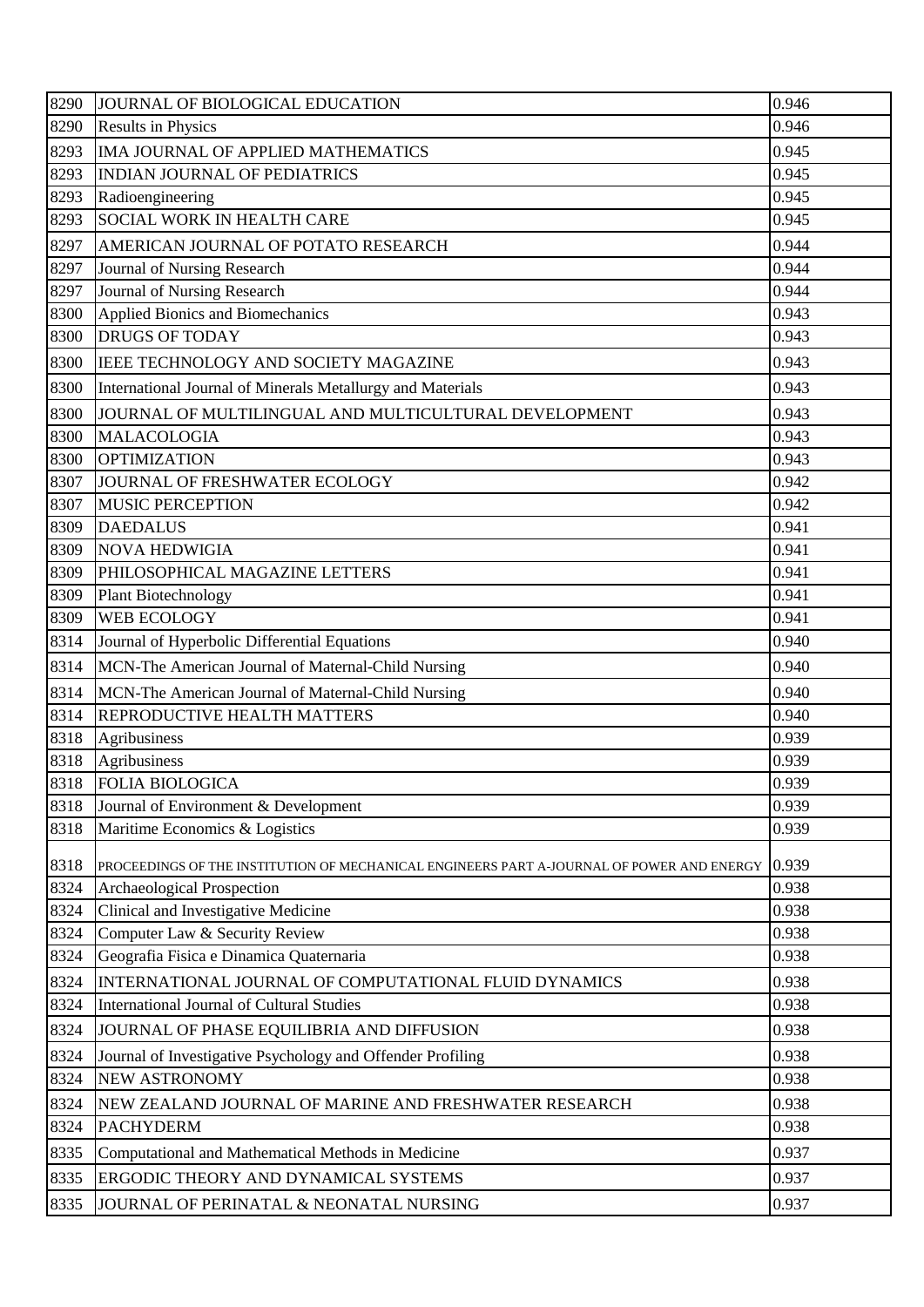| 8335 | JOURNAL OF PERINATAL & NEONATAL NURSING                                 | 0.937 |
|------|-------------------------------------------------------------------------|-------|
| 8339 | China Information                                                       | 0.935 |
| 8339 | DRUGS-EDUCATION PREVENTION AND POLICY                                   | 0.935 |
| 8339 | <b>JOURNAL OF MARINE RESEARCH</b>                                       | 0.935 |
| 8339 | JOURNAL OF THE CHINESE CHEMICAL SOCIETY                                 | 0.935 |
| 8339 | JOURNAL OF TRANSPORT ECONOMICS AND POLICY                               | 0.935 |
| 8344 | Journal of Mechanics in Medicine and Biology                            | 0.934 |
| 8344 | Soil and Water Research                                                 | 0.934 |
| 8346 | <b>ASYMPTOTIC ANALYSIS</b>                                              | 0.933 |
| 8346 | AVIATION SPACE AND ENVIRONMENTAL MEDICINE                               | 0.933 |
| 8346 | Communications-European Journal of Communication Research               | 0.933 |
| 8346 | Frontiers in Life Science                                               | 0.933 |
| 8346 | IEEE ANNALS OF THE HISTORY OF COMPUTING                                 | 0.933 |
| 8346 | <b>WORLD ECONOMY</b>                                                    | 0.933 |
| 8352 | ENVIRONMENT AND DEVELOPMENT ECONOMICS                                   | 0.932 |
| 8352 | <b>EXPERIMENTAL TECHNIQUES</b>                                          | 0.932 |
| 8352 | JOURNAL OF LAW & ECONOMICS                                              | 0.932 |
| 8352 | JOURNAL OF MATERIAL CULTURE                                             | 0.932 |
| 8352 | SOUTHERN MEDICAL JOURNAL                                                | 0.932 |
| 8352 | Turkish Journal of Gastroenterology                                     | 0.932 |
| 8358 | <b>IRRIGATION AND DRAINAGE</b>                                          | 0.931 |
| 8358 | JOURNAL OF APPROXIMATION THEORY                                         | 0.931 |
| 8358 | Journal of Economic Interaction and Coordination                        | 0.931 |
| 8358 | Journal of the American Association of Nurse Practitioners              | 0.931 |
| 8358 | Journal of the American Association of Nurse Practitioners              | 0.931 |
| 8358 | Revista da Associacao Medica Brasileira                                 | 0.931 |
| 8358 | Zoosystematics and Evolution                                            | 0.931 |
| 8365 | Cancer Radiotherapie                                                    | 0.930 |
| 8365 | International Journal of Educational Research                           | 0.930 |
| 8365 | International Journal of Occupational Medicine and Environmental Health | 0.930 |
| 8365 | <b>LOCAL GOVERNMENT STUDIES</b>                                         | 0.930 |
| 8365 | ORGANIZATIONAL DYNAMICS                                                 | 0.930 |
| 8370 | Acta Reumatologica Portuguesa                                           | 0.929 |
| 8370 | <b>BIOCHEMICAL SYSTEMATICS AND ECOLOGY</b>                              | 0.929 |
| 8370 | <b>Medical Law Review</b>                                               | 0.929 |
| 8370 | <b>Medical Law Review</b>                                               | 0.929 |
| 8370 | NEUROLOGIA MEDICO-CHIRURGICA                                            | 0.929 |
| 8370 | REVUE SCIENTIFIQUE ET TECHNIQUE-OFFICE INTERNATIONAL DES EPIZOOTIES     | 0.929 |
| 8370 | Reviews in Cardiovascular Medicine                                      | 0.929 |
| 8370 | <b>SURVEY REVIEW</b>                                                    | 0.929 |
| 8370 | Sao Paulo Medical Journal                                               | 0.929 |
| 8370 | THEORY INTO PRACTICE                                                    | 0.929 |
| 8380 | HVAC&R RESEARCH                                                         | 0.928 |
| 8380 | JOURNAL DE GYNECOLOGIE OBSTETRIQUE ET BIOLOGIE DE LA REPRODUCTION       | 0.928 |
| 8382 | INTERNATIONAL JOURNAL OF CLINICAL PHARMACOLOGY AND THERAPEUTICS         | 0.927 |
| 8382 | <b>International Journal of Environmental Research</b>                  | 0.927 |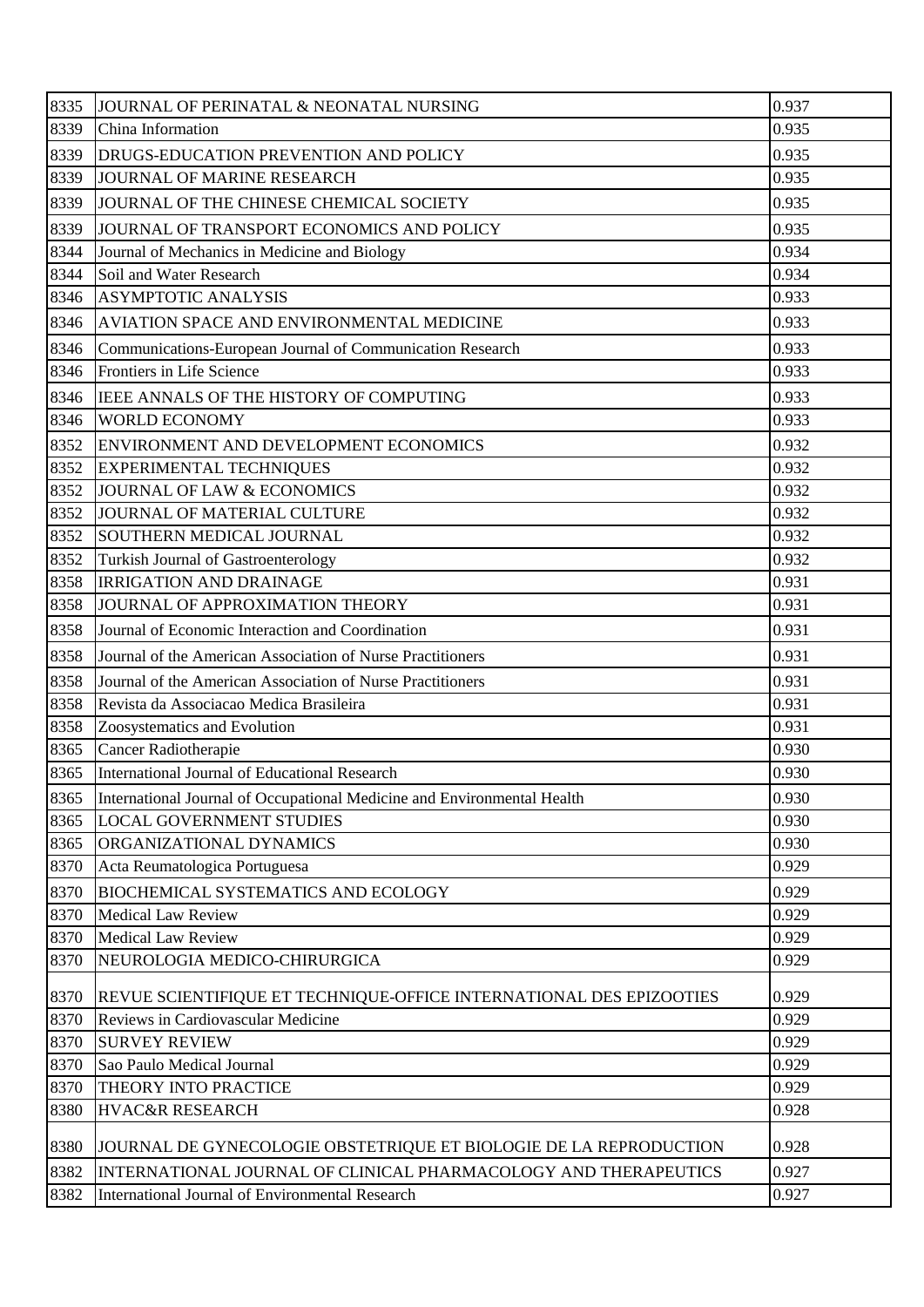| 8382 | JOURNAL OF DENTAL EDUCATION                                          | 0.927 |
|------|----------------------------------------------------------------------|-------|
| 8382 | JOURNAL OF ENVIRONMENTAL HEALTH                                      | 0.927 |
| 8386 | Electronic Journal of Qualitative Theory of Differential Equations   | 0.926 |
| 8386 | Globalizations                                                       | 0.926 |
| 8386 | JOURNAL OF THE PHILOSOPHY OF SPORT                                   | 0.926 |
| 8386 | Sleep and Biological Rhythms                                         | 0.926 |
| 8386 | <b>THERAPIE</b>                                                      | 0.926 |
| 8391 | Asian Pacific Journal of Tropical Medicine                           | 0.925 |
| 8391 | <b>BIRD STUDY</b>                                                    | 0.925 |
| 8391 | ELECTRONIC TRANSACTIONS ON NUMERICAL ANALYSIS                        | 0.925 |
| 8391 | JOURNAL OF AGRICULTURAL METEOROLOGY                                  | 0.925 |
| 8391 | JOURNAL OF VETERINARY DIAGNOSTIC INVESTIGATION                       | 0.925 |
| 8391 | Journal of Economic Policy Reform                                    | 0.925 |
| 8391 | <b>RADICAL PHILOSOPHY</b>                                            | 0.925 |
| 8391 | Taiwanese Journal of Obstetrics & Gynecology                         | 0.925 |
| 8399 | INTERNATIONAL MATHEMATICS RESEARCH NOTICES                           | 0.924 |
| 8400 | <b>APPLICABLE ANALYSIS</b>                                           | 0.923 |
| 8400 | CANADIAN JOURNAL OF CRIMINOLOGY AND CRIMINAL JUSTICE                 | 0.923 |
| 8400 | CANADIAN JOURNAL OF EARTH SCIENCES                                   | 0.923 |
| 8400 | CHEMICAL AND BIOCHEMICAL ENGINEERING QUARTERLY                       | 0.923 |
| 8400 | Erdkunde                                                             | 0.923 |
| 8400 | Erdkunde                                                             | 0.923 |
| 8400 | <b>Information Visualization</b>                                     | 0.923 |
| 8407 | Anthropological Theory                                               | 0.922 |
| 8407 | ECOLOGY OF FOOD AND NUTRITION                                        | 0.922 |
| 8407 | <b>ECONOMIC INQUIRY</b>                                              | 0.922 |
| 8407 | <b>FLY</b>                                                           | 0.922 |
| 8407 | Sexualities                                                          | 0.922 |
| 8407 | <b>Translational Neuroscience</b>                                    | 0.922 |
| 8413 | ACTA MICROBIOLOGICA ET IMMUNOLOGICA HUNGARICA                        | 0.921 |
| 8413 | INTERNATIONAL JOURNAL OF MARKET RESEARCH                             | 0.921 |
| 8413 | <b>ITALIAN JOURNAL OF ZOOLOGY</b>                                    | 0.921 |
| 8413 | JOURNAL OF PROFESSIONAL ISSUES IN ENGINEERING EDUCATION AND PRACTICE | 0.921 |
| 8413 | NEW ZEALAND JOURNAL OF FORESTRY SCIENCE                              | 0.921 |
| 8413 | PHILOSOPHY OF SCIENCE                                                | 0.921 |
| 8413 | PHILOSOPHY OF SCIENCE                                                | 0.921 |
| 8420 | <b>ADVANCED ROBOTICS</b>                                             | 0.920 |
| 8420 | CELLULAR AND MOLECULAR BIOLOGY                                       | 0.920 |
| 8420 | <b>ECONOMICA</b>                                                     | 0.920 |
| 8420 | JOURNAL OF ADOLESCENT & ADULT LITERACY                               | 0.920 |
| 8420 | <b>Qualitative Social Work</b>                                       | 0.920 |
| 8425 | ADULT EDUCATION QUARTERLY                                            | 0.919 |
| 8425 | <b>BIOCONTROL SCIENCE AND TECHNOLOGY</b>                             | 0.919 |
| 8425 | ENT-EAR NOSE & THROAT JOURNAL                                        | 0.919 |
| 8425 | INTERNATIONAL JOURNAL OF ACAROLOGY                                   | 0.919 |
| 8425 | JOURNAL OF CRIMINAL LAW & CRIMINOLOGY                                | 0.919 |
| 8425 | Perspectives in Public Health                                        | 0.919 |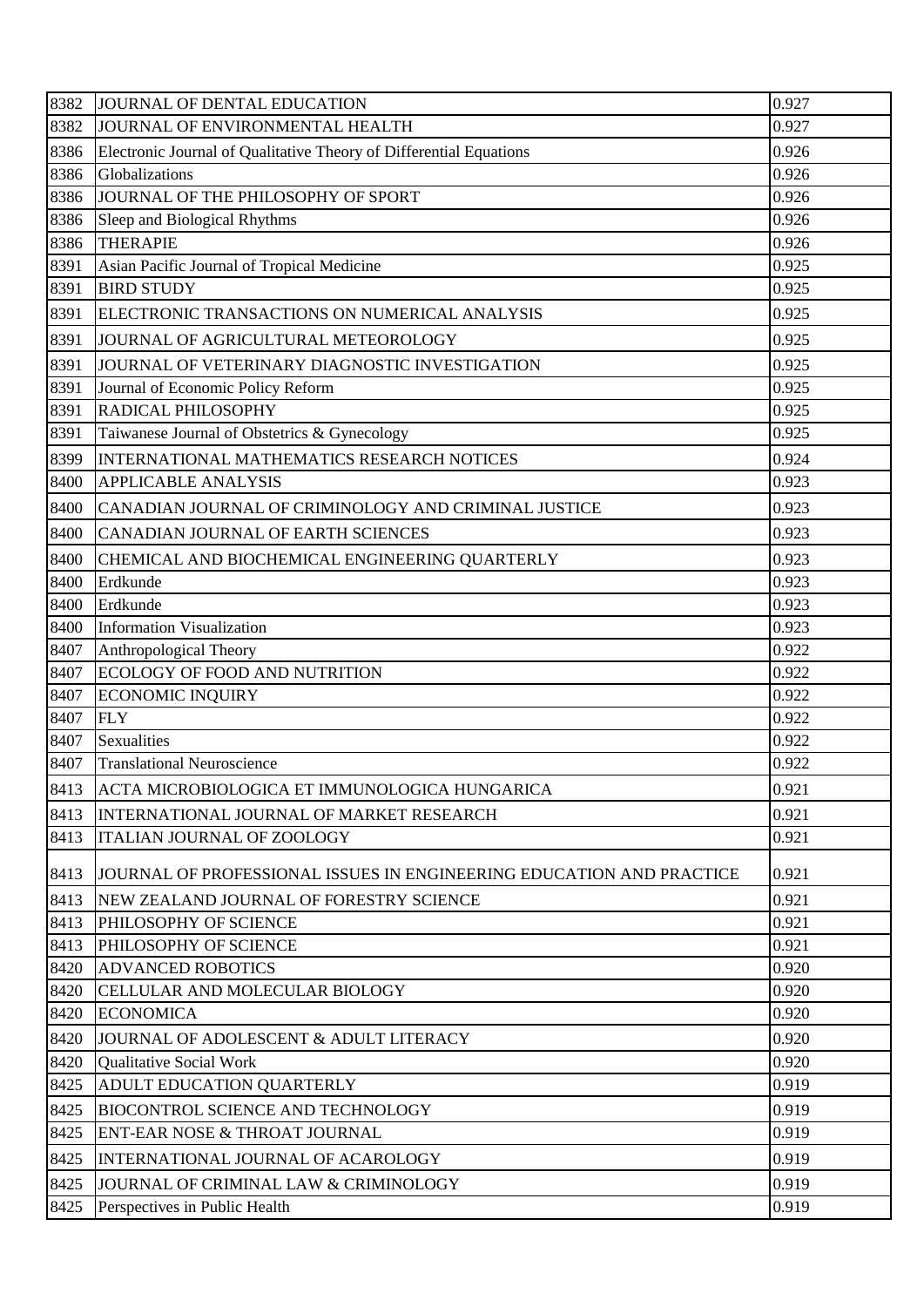| 8425 | <b>SOCIOLOGICAL FORUM</b>                                     | 0.919 |
|------|---------------------------------------------------------------|-------|
| 8432 | <b>HISTORY AND THEORY</b>                                     | 0.918 |
| 8432 | JOURNAL OF MODERN AFRICAN STUDIES                             | 0.918 |
| 8432 | <b>JOURNAL OF PRAGMATICS</b>                                  | 0.918 |
| 8432 | NEUROENDOCRINOLOGY LETTERS                                    | 0.918 |
| 8436 | <b>ACTA GEOLOGICA POLONICA</b>                                | 0.917 |
| 8436 | ACTA SOCIETATIS BOTANICORUM POLONIAE                          | 0.917 |
| 8436 | Gastroenterologia y Hepatologia                               | 0.917 |
| 8436 | <b>Genetics Research</b>                                      | 0.917 |
| 8436 | Journal of African Cultural Studies                           | 0.917 |
| 8436 | Journal of Water and Climate Change                           | 0.917 |
| 8436 | Nephrologie & Therapeutique                                   | 0.917 |
| 8436 | Postepy w Kardiologii Interwencyjnej                          | 0.917 |
| 8436 | <b>RADIATION PROTECTION DOSIMETRY</b>                         | 0.917 |
| 8436 | VETERINARY AND COMPARATIVE ORTHOPAEDICS AND TRAUMATOLOGY      | 0.917 |
| 8446 | <b>ASTRONOMISCHE NACHRICHTEN</b>                              | 0.916 |
| 8446 | Iranian Journal of Kidney Diseases                            | 0.916 |
| 8446 | JOURNAL OF HEALTH CARE FOR THE POOR AND UNDERSERVED           | 0.916 |
| 8446 | Paddy and Water Environment                                   | 0.916 |
| 8450 | <b>ANNALS OF GEOPHYSICS</b>                                   | 0.915 |
| 8450 | Biomedical Engineering-Biomedizinische Technik                | 0.915 |
| 8450 | JOURNAL OF COASTAL RESEARCH                                   | 0.915 |
| 8450 | Journal of Systems Science and Systems Engineering            | 0.915 |
| 8454 | Acta of Bioengineering and Biomechanics                       | 0.914 |
| 8454 | JOURNAL OF APPLIED BEHAVIOR ANALYSIS                          | 0.914 |
| 8454 | <b>KINETICS AND CATALYSIS</b>                                 | 0.914 |
| 8454 | POLAR RECORD                                                  | 0.914 |
| 8454 | <b>SOUTH ATLANTIC QUARTERLY</b>                               | 0.914 |
| 8454 | STROJNISKI VESTNIK-JOURNAL OF MECHANICAL ENGINEERING          | 0.914 |
| 8460 | <b>CYTOLOGIA</b>                                              | 0.913 |
| 8460 | <b>Health Sociology Review</b>                                | 0.913 |
| 8460 | INTERNATIONAL JOURNAL OF PSYCHIATRY IN MEDICINE               | 0.913 |
| 8460 | INTERNATIONAL JOURNAL OF PSYCHIATRY IN MEDICINE               | 0.913 |
| 8460 | International Journal of Exergy                               | 0.913 |
| 8460 | Journal of Contemporary Criminal Justice                      | 0.913 |
| 8460 | <b>LIMNOLOGY</b>                                              | 0.913 |
| 8467 | Algebra & Number Theory                                       | 0.912 |
| 8467 | <b>BIOMEDICAL RESEARCH-TOKYO</b>                              | 0.912 |
| 8467 | INTERNATIONAL JOURNAL OF TECHNOLOGY ASSESSMENT IN HEALTH CARE | 0.912 |
| 8467 | JOURNAL OF BACK AND MUSCULOSKELETAL REHABILITATION            | 0.912 |
| 8467 | JOURNAL OF ECONOMICS & MANAGEMENT STRATEGY                    | 0.912 |
| 8467 | Journal of Postgraduate Medicine                              | 0.912 |
| 8467 | <b>Recent Patents on Nanotechnology</b>                       | 0.912 |
| 8467 | TROPICAL ANIMAL HEALTH AND PRODUCTION                         | 0.912 |
| 8475 | ACCOUNTING AND BUSINESS RESEARCH                              | 0.911 |
| 8475 | AMERICAN MALACOLOGICAL BULLETIN                               | 0.911 |
| 8475 | Agroecology and Sustainable Food Systems                      | 0.911 |
|      |                                                               |       |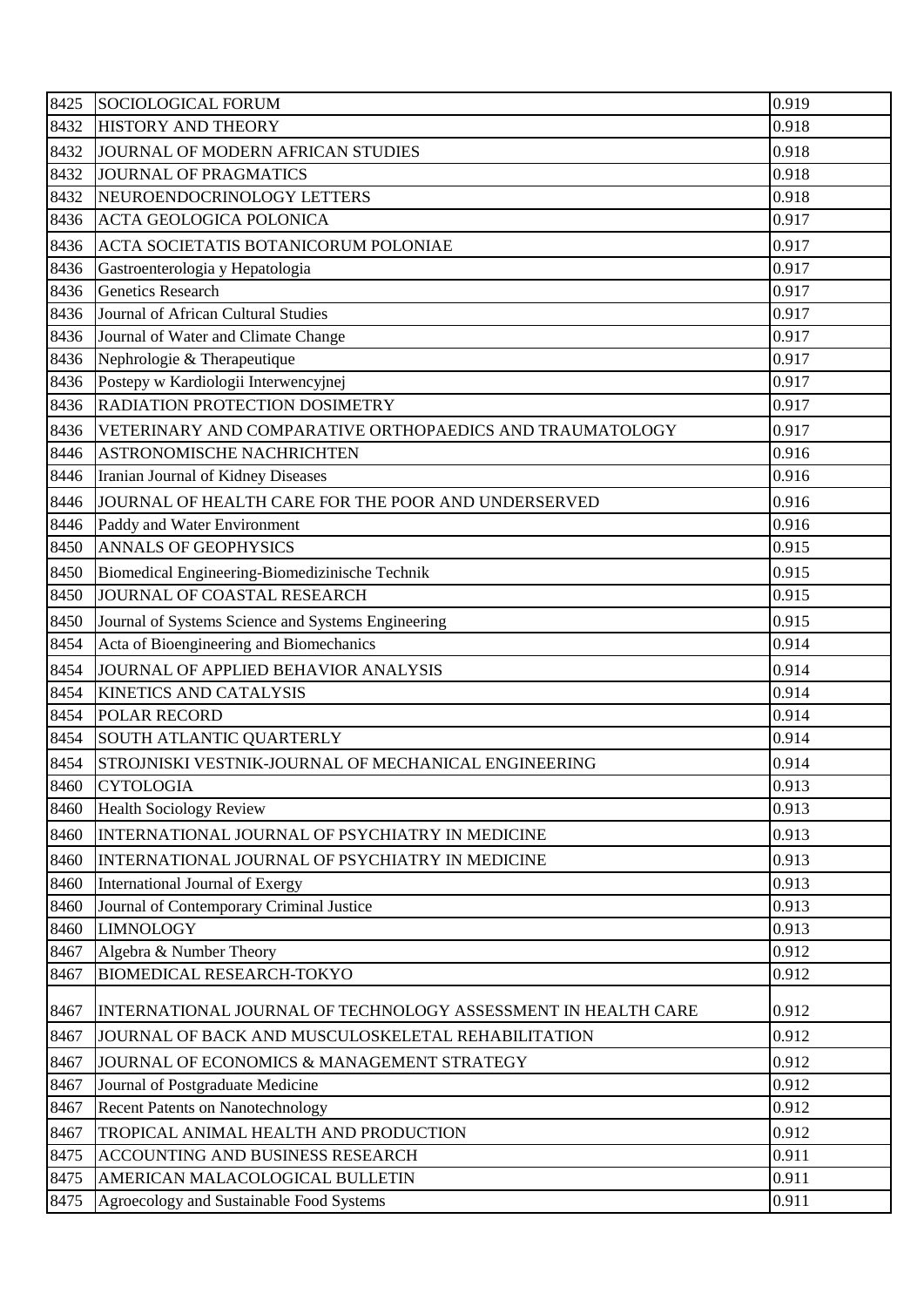| 8475 | <b>Citizenship Studies</b>                                      | 0.911 |
|------|-----------------------------------------------------------------|-------|
| 8475 | Clinical Pharmacology in Drug Development                       | 0.911 |
| 8475 | <b>JOURNAL OF HERPETOLOGY</b>                                   | 0.911 |
| 8481 | AUSTRALIAN EDUCATIONAL RESEARCHER                               | 0.910 |
| 8481 | <b>GRASAS Y ACEITES</b>                                         | 0.910 |
| 8481 | WATER ENVIRONMENT RESEARCH                                      | 0.910 |
| 8484 | <b>EDUCATIONAL RESEARCH</b>                                     | 0.909 |
| 8484 | EUROPEAN JOURNAL OF MIGRATION AND LAW                           | 0.909 |
| 8484 | <b>IETE JOURNAL OF RESEARCH</b>                                 | 0.909 |
| 8484 | INTERNATIONAL JOURNAL OF SOCIAL WELFARE                         | 0.909 |
| 8484 | <b>International Peacekeeping</b>                               | 0.909 |
| 8484 | JOURNAL OF LOGIC AND COMPUTATION                                | 0.909 |
| 8484 | JOURNAL OF REGULATORY ECONOMICS                                 | 0.909 |
| 8484 | Journal of Pacific Rim Psychology                               | 0.909 |
| 8484 | <b>SOCIAL POLITICS</b>                                          | 0.909 |
| 8484 | SOMATOSENSORY AND MOTOR RESEARCH                                | 0.909 |
| 8484 | <b>SPIN</b>                                                     | 0.909 |
| 8484 | Semiconductors and Semimetals                                   | 0.909 |
| 8484 | Zeitschrift fur Gesundheitspsychologie                          | 0.909 |
| 8497 | <b>AQUATIC MAMMALS</b>                                          | 0.908 |
| 8497 | <b>High Energy Density Physics</b>                              | 0.908 |
| 8497 | SCANDINAVIAN JOURNAL OF STATISTICS                              | 0.908 |
| 8497 | SEXUALITY AND DISABILITY                                        | 0.908 |
| 8497 | TRANSPLANTATION PROCEEDINGS                                     | 0.908 |
| 8502 | Evidence & Policy                                               | 0.907 |
| 8502 | Journal of Foot & Ankle Surgery                                 | 0.907 |
| 8504 | Animal Reproduction                                             | 0.906 |
| 8504 | <b>Bosnian Journal of Basic Medical Sciences</b>                | 0.906 |
| 8504 | China Review-An Interdisciplinary Journal on Greater China      | 0.906 |
| 8504 | European Journal of Education                                   | 0.906 |
| 8504 | JOURNAL OF AQUATIC ANIMAL HEALTH                                | 0.906 |
| 8504 | JOURNAL OF CLINICAL ULTRASOUND                                  | 0.906 |
| 8504 | <b>MILITARY MEDICINE</b>                                        | 0.906 |
| 8504 | <b>SIGNS</b>                                                    | 0.906 |
| 8512 | CARDIOLOGY IN THE YOUNG                                         | 0.905 |
| 8512 | JOURNAL OF AFRICAN ECONOMIES                                    | 0.905 |
| 8514 | <b>ACTA PHYSICA POLONICA B</b>                                  | 0.904 |
| 8514 | ELECTRONIC JOURNAL OF PROBABILITY                               | 0.904 |
| 8514 | <b>GAMES AND ECONOMIC BEHAVIOR</b>                              | 0.904 |
| 8514 | <b>HAND CLINICS</b>                                             | 0.904 |
| 8514 | International Journal of Peptide Research and Therapeutics      | 0.904 |
| 8519 | BOLLETTINO DELLA SOCIETA PALEONTOLOGICA ITALIANA                | 0.903 |
| 8519 | <b>China Communications</b>                                     | 0.903 |
| 8519 | Eurasia Journal of Mathematics Science and Technology Education | 0.903 |
| 8519 | JOURNAL OF LINGUISTICS                                          | 0.903 |
| 8519 | JOURNAL OF THERMOPLASTIC COMPOSITE MATERIALS                    | 0.903 |
| 8519 | METAPHOR AND SYMBOL                                             | 0.903 |
| 8519 | Revista Brasileira de Anestesiologia                            | 0.903 |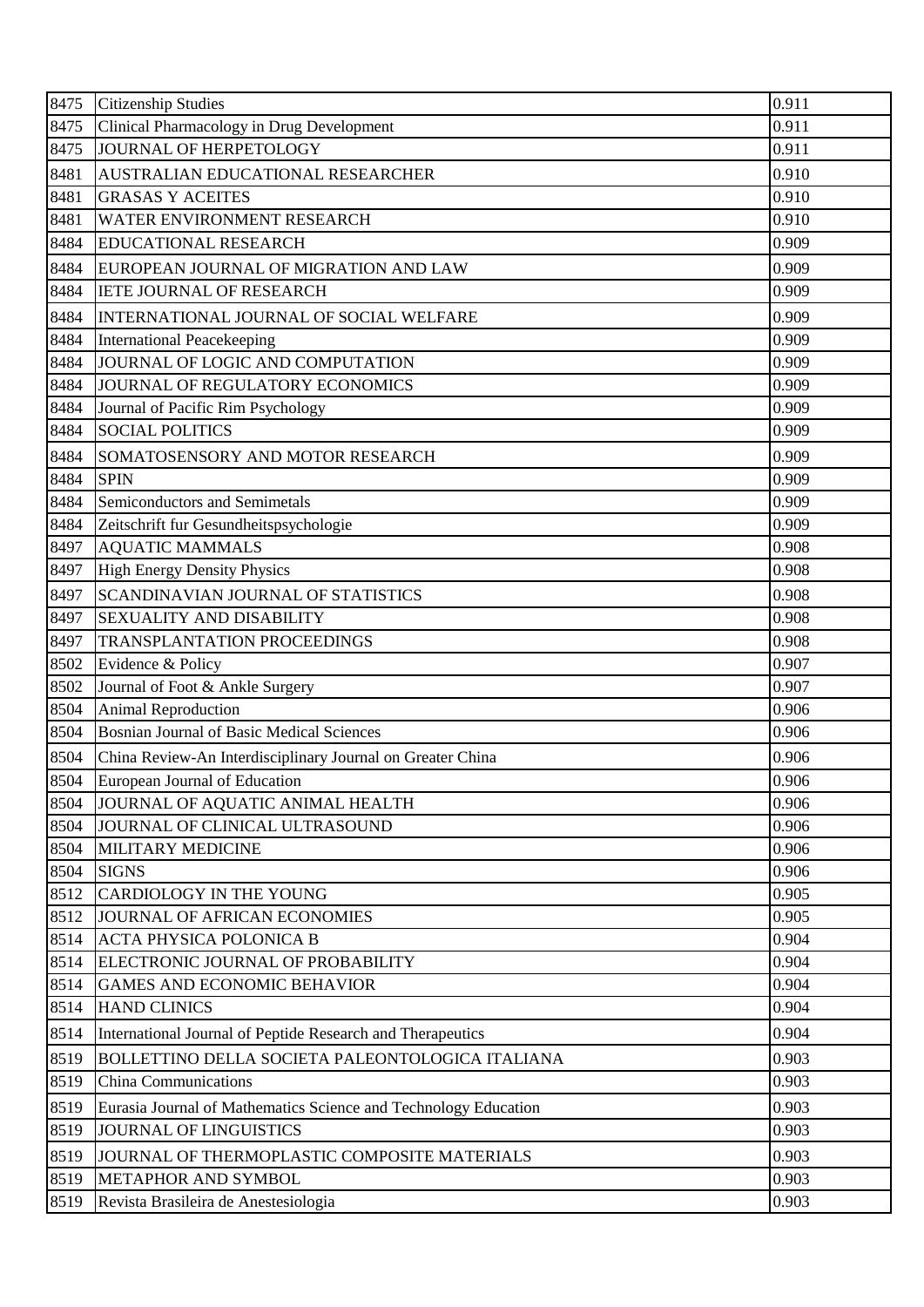| 8526 | <b>ARQUIVOS DE NEURO-PSIQUIATRIA</b>                       | 0.902 |
|------|------------------------------------------------------------|-------|
| 8526 | International Journal on Document Analysis and Recognition | 0.902 |
| 8526 | JOURNAL OF GENERAL AND APPLIED MICROBIOLOGY                | 0.902 |
| 8526 | JOURNAL OF PEDIATRIC OPHTHALMOLOGY & STRABISMUS            | 0.902 |
| 8526 | <b>PETROLOGY</b>                                           | 0.902 |
| 8526 | <b>REVUE D EPIDEMIOLOGIE ET DE SANTE PUBLIQUE</b>          | 0.902 |
| 8526 | <b>Ultrasound Quarterly</b>                                | 0.902 |
| 8533 | International Journal of Analytical Chemistry              | 0.901 |
| 8533 | JOURNAL OF MULTIVARIATE ANALYSIS                           | 0.901 |
| 8533 | Journal of Plastic Surgery and Hand Surgery                | 0.901 |
| 8533 | Physicochemical Problems of Mineral Processing             | 0.901 |
| 8537 | International Journal of Humanoid Robotics                 | 0.900 |
| 8537 | JOURNAL OF CLINICAL PSYCHOLOGY IN MEDICAL SETTINGS         | 0.900 |
| 8537 | JOURNAL OF VESTIBULAR RESEARCH-EQUILIBRIUM & ORIENTATION   | 0.900 |
| 8537 | Journal of Mathematical Logic                              | 0.900 |
| 8537 | Medicina del Lavoro                                        | 0.900 |
| 8537 | <b>PACIFIC SCIENCE</b>                                     | 0.900 |
| 8543 | ANNALI DELL ISTITUTO SUPERIORE DI SANITA                   | 0.899 |
| 8543 | <b>BULLETIN OF MATERIALS SCIENCE</b>                       | 0.899 |
| 8543 | <b>STATISTICA SINICA</b>                                   | 0.899 |
| 8543 | Top                                                        | 0.899 |
| 8547 | <b>ANZIAM JOURNAL</b>                                      | 0.898 |
| 8547 | <b>BIOLOGICAL AGRICULTURE &amp; HORTICULTURE</b>           | 0.898 |
| 8547 | Developing World Bioethics                                 | 0.898 |
| 8547 | Developing World Bioethics                                 | 0.898 |
| 8547 | Review of African Political Economy                        | 0.898 |
| 8552 | European Journal of Environmental and Civil Engineering    | 0.897 |
| 8552 | IN VITRO CELLULAR & DEVELOPMENTAL BIOLOGY-ANIMAL           | 0.897 |
| 8552 | INTERNATIONAL JOURNAL OF AUTOMOTIVE TECHNOLOGY             | 0.897 |
| 8552 | International Journal for the Psychology of Religion       | 0.897 |
| 8552 | <b>Island Studies Journal</b>                              | 0.897 |
| 8552 | TRANSPORTATION JOURNAL                                     | 0.897 |
| 8558 | <b>ACTA ORNITHOLOGICA</b>                                  | 0.896 |
| 8558 | CANADIAN GEOGRAPHER-GEOGRAPHE CANADIEN                     | 0.896 |
| 8558 | Cambridge Review of International Affairs                  | 0.896 |
| 8558 | EUROPEAN HEART JOURNAL SUPPLEMENTS                         | 0.896 |
| 8558 | <b>GLOBAL GOVERNANCE</b>                                   | 0.896 |
| 8558 | HERPETOLOGICAL JOURNAL                                     | 0.896 |
| 8558 | ICON-INTERNATIONAL JOURNAL OF CONSTITUTIONAL LAW           | 0.896 |
| 8558 | <b>SYDOWIA</b>                                             | 0.896 |
| 8558 | YONAGO ACTA MEDICA                                         | 0.896 |
| 8567 | Asian Journal of Mathematics                               | 0.895 |
| 8567 | European Journal of Trauma and Emergency Surgery           | 0.895 |
| 8567 | INTERNATIONAL JOURNAL OF CRASHWORTHINESS                   | 0.895 |
| 8567 | JOURNAL OF CUTANEOUS MEDICINE AND SURGERY                  | 0.895 |
| 8567 | JOURNAL OF RESEARCH IN MUSIC EDUCATION                     | 0.895 |
|      |                                                            |       |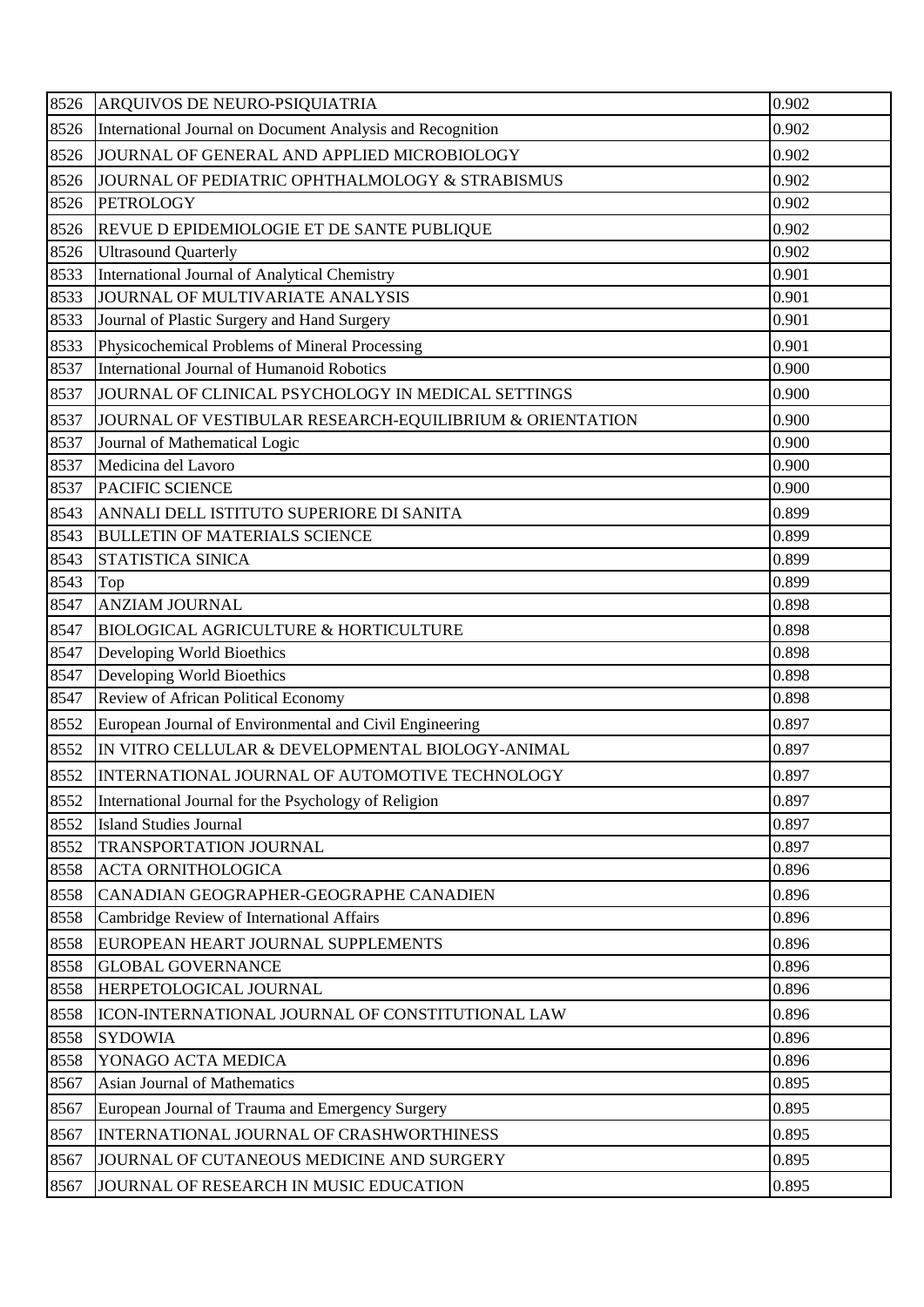| 8567 | JJOURNAL OF THE LONDON MATHEMATICAL SOCIETY-SECOND SERIES                           | 0.895 |
|------|-------------------------------------------------------------------------------------|-------|
| 8567 | Psychosis-Psychological Social and Integrative Approaches                           | 0.895 |
| 8567 | TEXAS HEART INSTITUTE JOURNAL                                                       | 0.895 |
| 8567 | Undersea and Hyperbaric Medicine                                                    | 0.895 |
| 8576 | <b>BIOMEDICAL PAPERS-OLOMOUC</b>                                                    | 0.894 |
| 8577 | <b>CLINICAL LINGUISTICS &amp; PHONETICS</b>                                         | 0.893 |
| 8577 | <b>CLINICAL LINGUISTICS &amp; PHONETICS</b>                                         | 0.893 |
| 8577 | <b>Forest Systems</b>                                                               | 0.893 |
| 8577 | JOURNAL OF HETEROCYCLIC CHEMISTRY                                                   | 0.893 |
| 8577 | Journal of Signal Processing Systems for Signal Image and Video Technology          | 0.893 |
| 8582 | Journal of Aerospace Information Systems                                            | 0.892 |
| 8582 | OZONE-SCIENCE & ENGINEERING                                                         | 0.892 |
| 8584 | FOOD TECHNOLOGY AND BIOTECHNOLOGY                                                   | 0.891 |
| 8584 | International Journal of Micro Air Vehicles                                         | 0.891 |
| 8584 | <b>KYKLOS</b>                                                                       | 0.891 |
|      |                                                                                     |       |
| 8587 | INTERNATIONAL JOURNAL OF NONLINEAR SCIENCES AND NUMERICAL SIMULATION                | 0.890 |
| 8587 | Journal of Engineering Thermophysics                                                | 0.890 |
| 8587 | <b>OXFORD REVIEW OF EDUCATION</b>                                                   | 0.890 |
| 8590 | <b>COMBUSTION EXPLOSION AND SHOCK WAVES</b>                                         | 0.889 |
| 8590 | JOURNAL OF MICROPALAEONTOLOGY                                                       | 0.889 |
| 8590 | KOREAN JOURNAL OF PARASITOLOGY                                                      | 0.889 |
| 8590 | Progress in Transplantation                                                         | 0.889 |
| 8594 | <b>AMERICAN POLITICS RESEARCH</b>                                                   | 0.888 |
| 8594 | APPLIED ENTOMOLOGY AND ZOOLOGY                                                      | 0.888 |
| 8596 | <b>COASTAL ENGINEERING JOURNAL</b>                                                  | 0.887 |
| 8596 | CONTEMPORARY ECONOMIC POLICY                                                        | 0.887 |
| 8596 | JOURNAL OF APPLIED POULTRY RESEARCH                                                 | 0.887 |
| 8599 | <b>BULLETIN OF THE MENNINGER CLINIC</b>                                             | 0.886 |
| 8599 | Set-Valued and Variational Analysis                                                 | 0.886 |
| 8601 | APPLIED PSYCHOLOGICAL MEASUREMENT                                                   | 0.885 |
| 8601 | International Journal of Nursing Knowledge                                          | 0.885 |
| 8601 | International Journal of Nursing Knowledge                                          | 0.885 |
| 8601 | Syntax-A Journal of Theoretical Experimental and Interdisciplinary Research         | 0.885 |
| 8601 | ZEITSCHRIFT FUR GERONTOLOGIE UND GERIATRIE                                          | 0.885 |
| 8601 | ZEITSCHRIFT FUR GERONTOLOGIE UND GERIATRIE                                          | 0.885 |
| 8607 | <b>BRITISH POULTRY SCIENCE</b>                                                      | 0.884 |
| 8607 | Cryptography and Communications-Discrete-Structures Boolean Functions and Sequences | 0.884 |
| 8607 | PHYSICS OF METALS AND METALLOGRAPHY                                                 | 0.884 |
| 8610 | PHYSIOLOGY AND MOLECULAR BIOLOGY OF PLANTS                                          | 0.883 |
| 8610 | Periodico di Mineralogia                                                            | 0.883 |
| 8612 | <b>Condensed Matter Physics</b>                                                     | 0.882 |
| 8612 | <b>Critical Discourse Studies</b>                                                   | 0.882 |
| 8612 | JOURNAL OF EQUINE VETERINARY SCIENCE                                                | 0.882 |
| 8612 | <b>KOEDOE</b>                                                                       | 0.882 |
| 8612 | PHYTOPARASITICA                                                                     | 0.882 |
| 8617 | CRITICAL STUDIES IN MEDIA COMMUNICATION                                             | 0.881 |
|      |                                                                                     |       |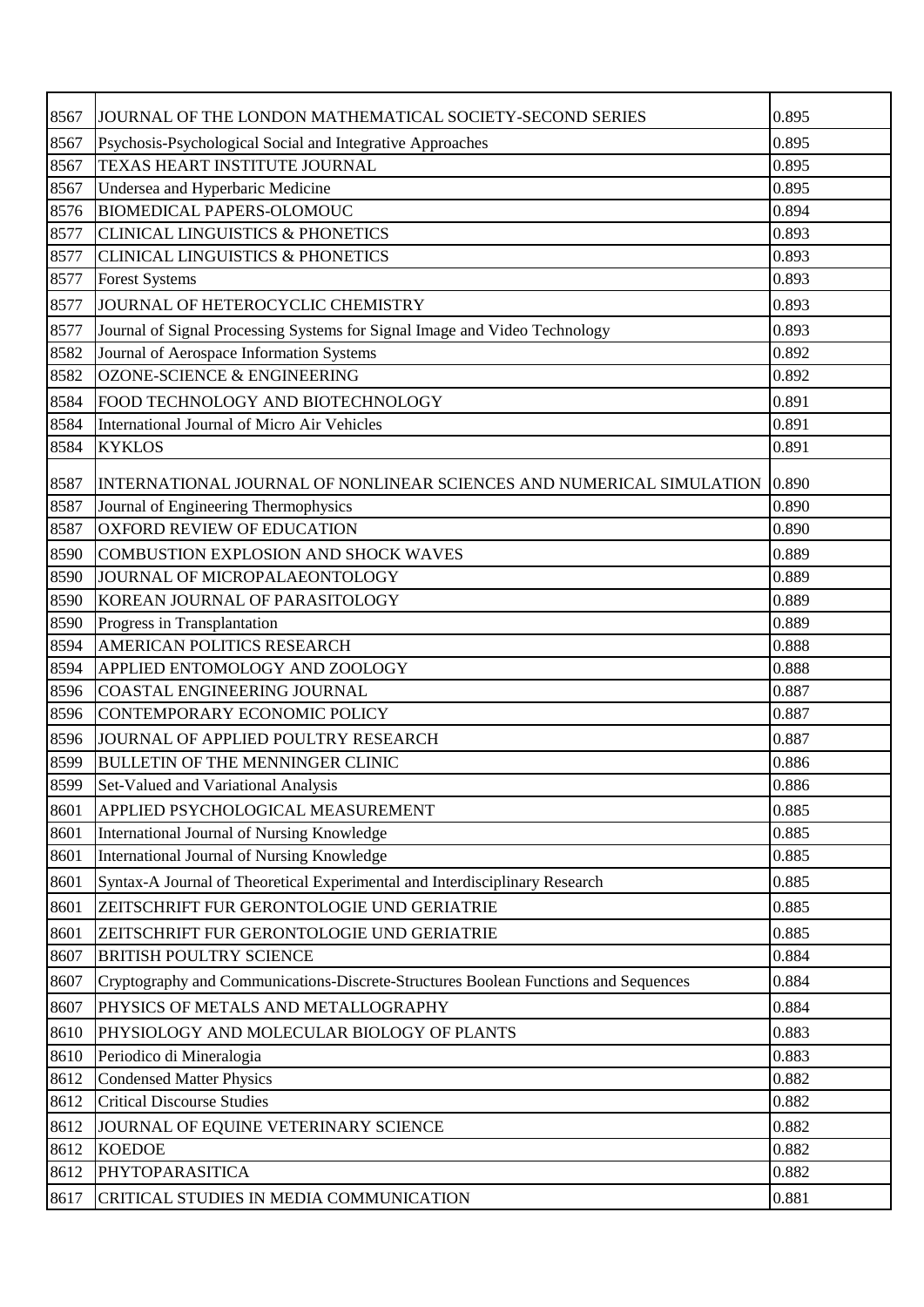| 8617 | <b>ETHOS</b>                                                    | 0.881 |
|------|-----------------------------------------------------------------|-------|
| 8617 | ISSUES IN SCIENCE AND TECHNOLOGY                                | 0.881 |
| 8617 | ISSUES IN SCIENCE AND TECHNOLOGY                                | 0.881 |
| 8617 | NORTHWESTERN UNIVERSITY LAW REVIEW                              | 0.881 |
| 8617 | <b>Teacher Education and Special Education</b>                  | 0.881 |
| 8623 | Carpathian Journal of Earth and Environmental Sciences          | 0.880 |
| 8623 | JOURNAL OF CONTINUING EDUCATION IN NURSING                      | 0.880 |
| 8623 | JOURNAL OF CONTINUING EDUCATION IN NURSING                      | 0.880 |
| 8623 | JOURNAL OF THE AMERICAN SOCIETY OF BREWING CHEMISTS             | 0.880 |
| 8623 | Science and Technology for the Built Environment                | 0.880 |
| 8623 | <b>WEED TECHNOLOGY</b>                                          | 0.880 |
| 8629 | ACTA HISTOCHEMICA ET CYTOCHEMICA                                | 0.879 |
| 8629 | CORROSION ENGINEERING SCIENCE AND TECHNOLOGY                    | 0.879 |
| 8629 | <b>FISHERY BULLETIN</b>                                         | 0.879 |
| 8632 | <b>CARNETS DE GEOLOGIE</b>                                      | 0.878 |
| 8632 | <b>IET Computer Vision</b>                                      | 0.878 |
| 8632 | VERHALTENSTHERAPIE                                              | 0.878 |
| 8632 | VERHALTENSTHERAPIE                                              | 0.878 |
| 8636 | <b>CANADIAN JOURNAL OF PHYSICS</b>                              | 0.877 |
| 8636 | <b>CHEMIE INGENIEUR TECHNIK</b>                                 | 0.877 |
| 8636 | CRANIO-THE JOURNAL OF CRANIOMANDIBULAR PRACTICE                 | 0.877 |
| 8636 | <b>FEW-BODY SYSTEMS</b>                                         | 0.877 |
| 8636 | Journal of the Society for Information Display                  | 0.877 |
| 8636 | MEMOIRS OF THE AMERICAN MATHEMATICAL SOCIETY                    | 0.877 |
| 8642 | Journal of Oral Science                                         | 0.876 |
| 8642 | North American Journal of Economics and Finance                 | 0.876 |
| 8644 | <b>EARTH MOON AND PLANETS</b>                                   | 0.875 |
| 8644 | ECONOMIC DEVELOPMENT AND CULTURAL CHANGE                        | 0.875 |
| 8644 | Health Information and Libraries Journal                        | 0.875 |
| 8644 | <b>Intelligent Service Robotics</b>                             | 0.875 |
| 8644 | International Journal of Injury Control and Safety Promotion    | 0.875 |
| 8644 | <b>SIGMOD RECORD</b>                                            | 0.875 |
| 8650 | <b>INSTRUMENTATION SCIENCE &amp; TECHNOLOGY</b>                 | 0.874 |
| 8651 | AMERICAN MUSEUM NOVITATES                                       | 0.873 |
| 8651 | ASTRONOMY LETTERS-A JOURNAL OF ASTRONOMY AND SPACE ASTROPHYSICS | 0.873 |
| 8651 | <b>Electronic Journal of Statistics</b>                         | 0.873 |
| 8651 | INTEGRAL TRANSFORMS AND SPECIAL FUNCTIONS                       | 0.873 |
| 8651 | JOURNAL OF RELIGION & HEALTH                                    | 0.873 |
| 8651 | Magnetohydrodynamics                                            | 0.873 |
| 8651 | NODEA-NONLINEAR DIFFERENTIAL EQUATIONS AND APPLICATIONS         | 0.873 |
| 8651 | SOUTH AFRICAN JOURNAL OF ENOLOGY AND VITICULTURE                | 0.873 |
| 8659 | JOURNAL OF GENERAL PSYCHOLOGY                                   | 0.872 |
| 8659 | <b>NERVENARZT</b>                                               | 0.872 |
| 8661 | <b>ACTA BOTANICA GALLICA</b>                                    | 0.871 |
| 8661 | Anales de Psicologia                                            | 0.871 |
| 8661 | Anales de Psicologia                                            | 0.871 |
| 8661 | ISRAEL JOURNAL OF PLANT SCIENCES                                | 0.871 |
|      |                                                                 |       |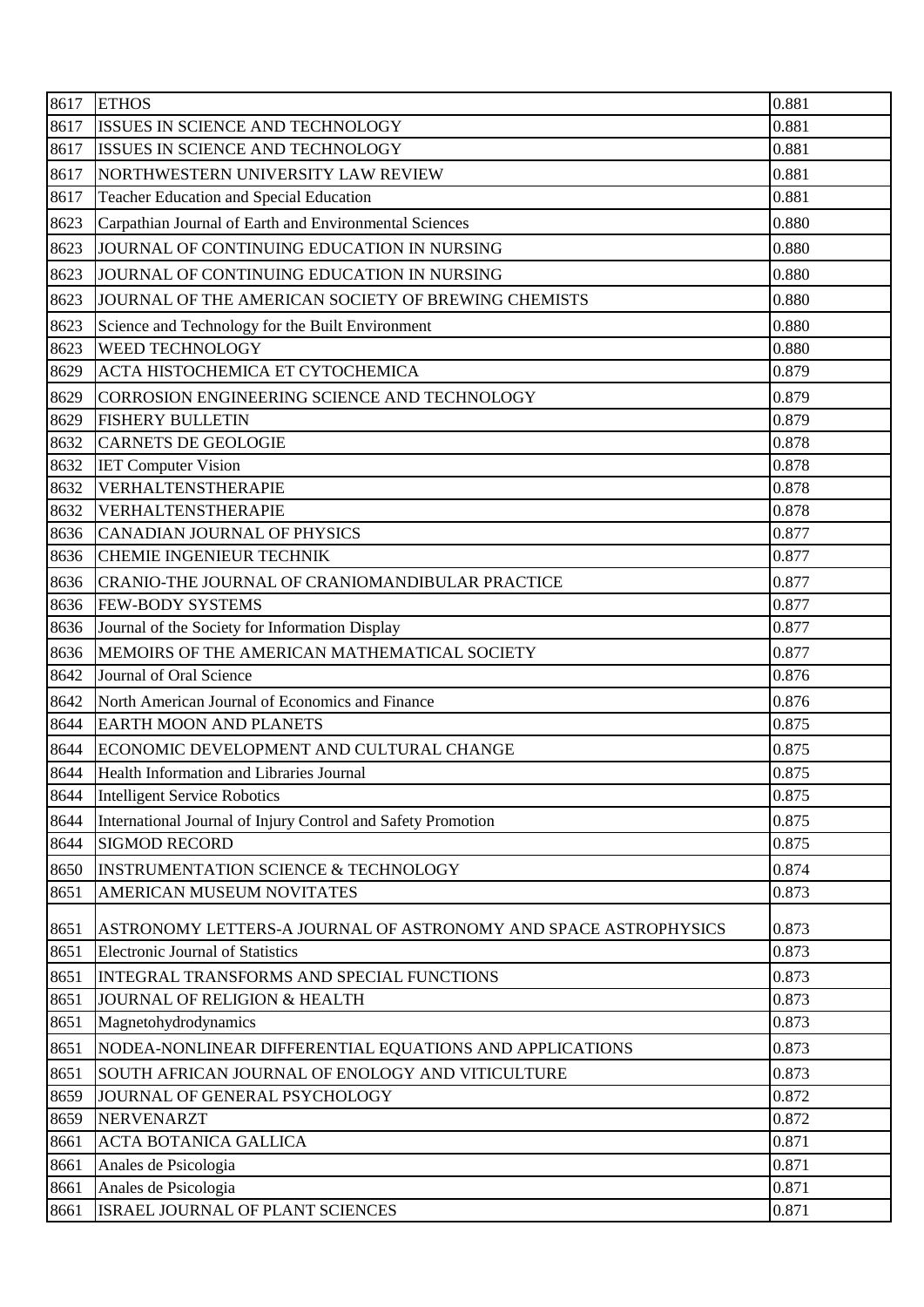| 8661 | JOURNAL OF FAMILY VIOLENCE                            | 0.871 |
|------|-------------------------------------------------------|-------|
| 8661 | JOURNAL OF MEDICINE AND PHILOSOPHY                    | 0.871 |
| 8667 | ACUPUNCTURE & ELECTRO-THERAPEUTICS RESEARCH           | 0.870 |
| 8667 | ARS Mathematica Contemporanea                         | 0.870 |
| 8667 | JOURNAL OF GEOMETRIC ANALYSIS                         | 0.870 |
| 8670 | PSYCHOTHERAPIE PSYCHOSOMATIK MEDIZINISCHE PSYCHOLOGIE | 0.869 |
| 8670 | TENSIDE SURFACTANTS DETERGENTS                        | 0.869 |
| 8672 | <b>AStA-Advances in Statistical Analysis</b>          | 0.868 |
| 8672 | CANADIAN JOURNAL OF PLANT SCIENCE                     | 0.868 |
| 8672 | HEAT TRANSFER RESEARCH                                | 0.868 |
| 8672 | Mediterranean Journal of Mathematics                  | 0.868 |
| 8672 | NUCLEOSIDES NUCLEOTIDES & NUCLEIC ACIDS               | 0.868 |
| 8672 | Politics Philosophy & Economics                       | 0.868 |
| 8672 | <b>WIND AND STRUCTURES</b>                            | 0.868 |
| 8679 | <b>CONNECTION SCIENCE</b>                             | 0.867 |
| 8679 | <b>DREAMING</b>                                       | 0.867 |
| 8679 | <b>Issues in Mental Health Nursing</b>                | 0.867 |
| 8679 | <b>Issues in Mental Health Nursing</b>                | 0.867 |
| 8679 | <b>SCIENCE &amp; SOCIETY</b>                          | 0.867 |
| 8679 | Supreme Court Review                                  | 0.867 |
| 8685 | <b>ANNALES D ENDOCRINOLOGIE</b>                       | 0.866 |
| 8686 | ARABIAN JOURNAL FOR SCIENCE AND ENGINEERING           | 0.865 |
| 8686 | Annales de Chirurgie Plastique Esthetique             | 0.865 |
| 8686 | Chemistry of Heterocyclic Compounds                   | 0.865 |
| 8686 | FORSCHENDE KOMPLEMENTARMEDIZIN                        | 0.865 |
| 8686 | Iranian Red Crescent Medical Journal                  | 0.865 |
| 8691 | ANNALI DI MATEMATICA PURA ED APPLICATA                | 0.864 |
| 8691 | APPLIED MAGNETIC RESONANCE                            | 0.864 |
| 8691 | Australian Journal of Anthropology                    | 0.864 |
| 8691 | <b>EMPLOYEE RELATIONS</b>                             | 0.864 |
| 8691 | <b>GEOGRAPHICAL REVIEW</b>                            | 0.864 |
| 8691 | JOURNAL OF HEALTHCARE MANAGEMENT                      | 0.864 |
| 8691 | LEADERSHIP & ORGANIZATION DEVELOPMENT JOURNAL         | 0.864 |
| 8691 | <b>SOIL SCIENCE</b>                                   | 0.864 |
| 8691 | THEORETICAL LINGUISTICS                               | 0.864 |
| 8700 | INDUSTRIAL ROBOT-AN INTERNATIONAL JOURNAL             | 0.863 |
| 8700 | Journal of Experimental Nanoscience                   | 0.863 |
| 8702 | HARVARD JOURNAL ON LEGISLATION                        | 0.862 |
| 8702 | JOURNAL OF EVOLUTIONARY ECONOMICS                     | 0.862 |
| 8704 | <b>AJAR-African Journal of AIDS Research</b>          | 0.861 |
| 8704 | AJAR-African Journal of AIDS Research                 | 0.861 |
| 8704 | ANAIS DA ACADEMIA BRASILEIRA DE CIENCIAS              | 0.861 |
| 8704 | GLQ-A JOURNAL OF LESBIAN AND GAY STUDIES              | 0.861 |
| 8704 | <b>Global Policy</b>                                  | 0.861 |
| 8709 | AGRICULTURAL AND FOOD SCIENCE                         | 0.860 |
| 8709 | ASIAN-AUSTRALASIAN JOURNAL OF ANIMAL SCIENCES         | 0.860 |
| 8709 | <b>CTS-Clinical and Translational Science</b>         | 0.860 |
| 8709 | <b>GEOLOGICA ACTA</b>                                 | 0.860 |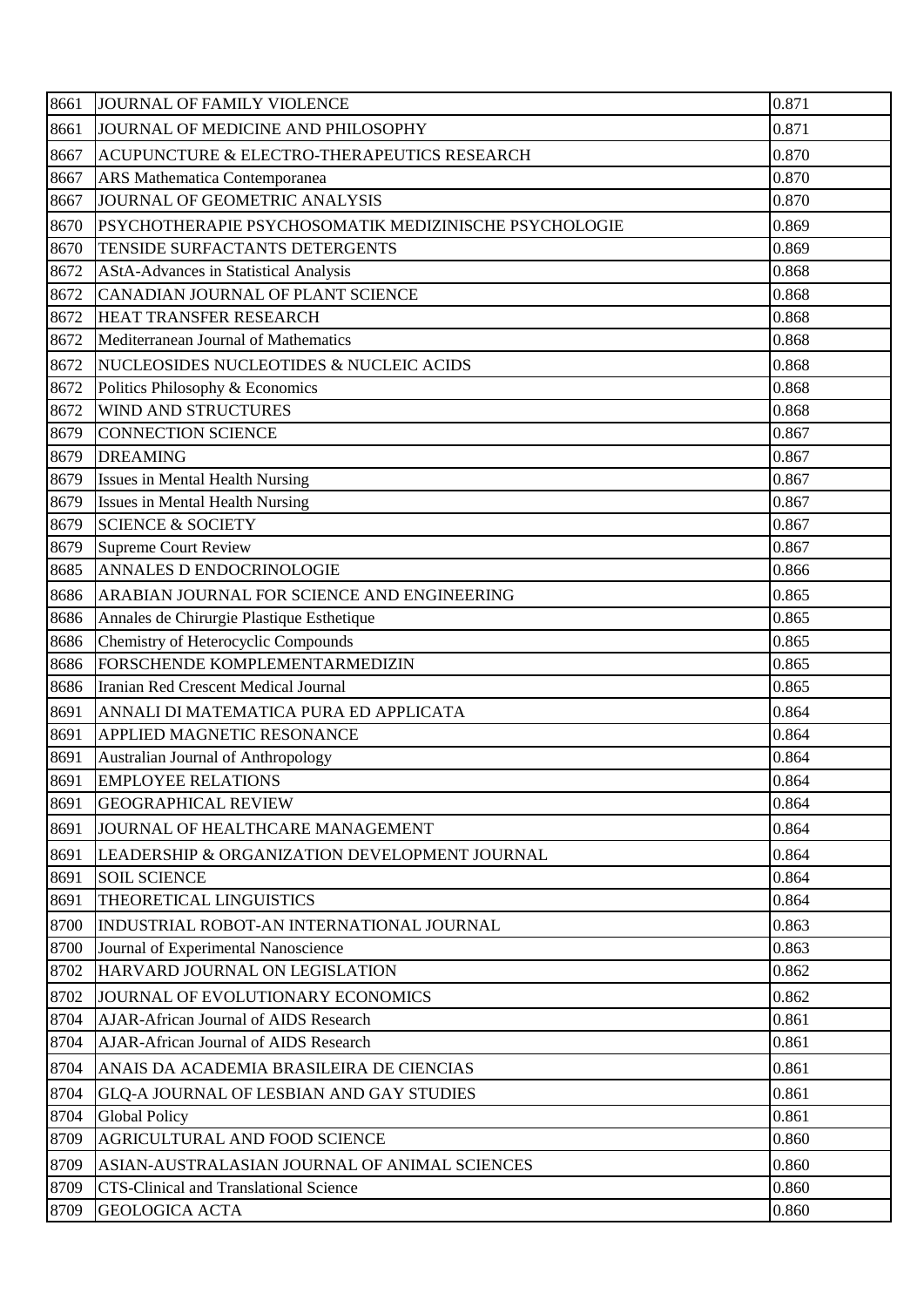| 8709 | JOURNAL OF COMMUNITY PSYCHOLOGY                                 | 0.860 |
|------|-----------------------------------------------------------------|-------|
| 8709 | JOURNAL OF THE AMERICAN MOSQUITO CONTROL ASSOCIATION            | 0.860 |
| 8709 | PHYSICS OF THE SOLID STATE                                      | 0.860 |
| 8709 | PUBLIC ADMINISTRATION AND DEVELOPMENT                           | 0.860 |
| 8717 | AUSTRALIAN JOURNAL OF INTERNATIONAL AFFAIRS                     | 0.859 |
| 8717 | <b>COLLOID JOURNAL</b>                                          | 0.859 |
| 8717 | Elektronika Ir Elektrotechnika                                  | 0.859 |
| 8717 | INTERNATIONAL JOURNAL OF SELECTION AND ASSESSMENT               | 0.859 |
| 8717 | JOURNAL OF THE INSTITUTE OF BREWING                             | 0.859 |
| 8717 | <b>Records of Natural Products</b>                              | 0.859 |
| 8723 | JOURNAL OF FUSION ENERGY                                        | 0.858 |
| 8723 | JOURNAL OF STATISTICAL PLANNING AND INFERENCE                   | 0.858 |
| 8725 | AMERICAN BUSINESS LAW JOURNAL                                   | 0.857 |
| 8725 | <b>AMERICAN FERN JOURNAL</b>                                    | 0.857 |
| 8725 | Chinese Journal of International Law                            | 0.857 |
| 8725 | Journal of Geometric Mechanics                                  | 0.857 |
| 8725 | Journal of Social Work                                          | 0.857 |
| 8725 | Neurologia i Neurochirurgia Polska                              | 0.857 |
| 8731 | <b>AMERICAN SCIENTIST</b>                                       | 0.856 |
| 8731 | ANNALES ACADEMIAE SCIENTIARUM FENNICAE-MATHEMATICA              | 0.856 |
| 8731 | <b>MICROBIOLOGY</b>                                             | 0.856 |
| 8734 | <b>SYNTHESE</b>                                                 | 0.855 |
| 8734 | <b>SYNTHESE</b>                                                 | 0.855 |
| 8736 | JOURNAL OF THEORETICAL PROBABILITY                              | 0.854 |
| 8737 | Australasian Journal of Educational Technology                  | 0.853 |
| 8737 | Avian Research                                                  | 0.853 |
| 8737 | <b>BULLETIN DU CANCER</b>                                       | 0.853 |
| 8737 | JOURNAL OF DOCUMENTATION                                        | 0.853 |
|      | 8737 JOURNAL OF PHYTOPATHOLOGY                                  | 0.853 |
| 8737 | <b>Rural and Remote Health</b>                                  | 0.853 |
| 8737 | <b>Rural and Remote Health</b>                                  | 0.853 |
| 8744 | Australian Family Physician                                     | 0.852 |
| 8744 | <b>GOVERNMENT AND OPPOSITION</b>                                | 0.852 |
| 8744 | INTERNATIONAL JOURNAL OF TECHNOLOGY AND DESIGN EDUCATION        | 0.852 |
| 8744 | International Journal of Sexual Health                          | 0.852 |
| 8744 | JOURNAL OF AGRICULTURAL BIOLOGICAL AND ENVIRONMENTAL STATISTICS | 0.852 |
| 8744 | Journal of Trauma Nursing                                       | 0.852 |
| 8744 | Journal of Trauma Nursing                                       | 0.852 |
| 8744 | NUMERICAL FUNCTIONAL ANALYSIS AND OPTIMIZATION                  | 0.852 |
| 8744 | Photogrammetrie Fernerkundung Geoinformation                    | 0.852 |
| 8753 | CROSS-CULTURAL RESEARCH                                         | 0.851 |
| 8753 | JOURNAL OF LEISURE RESEARCH                                     | 0.851 |
| 8753 | Pediatric Physical Therapy                                      | 0.851 |
| 8753 | RAFFLES BULLETIN OF ZOOLOGY                                     | 0.851 |
| 8753 | RIVISTA ITALIANA DI PALEONTOLOGIA E STRATIGRAFIA                | 0.851 |
| 8758 | ACM TRANSACTIONS ON DESIGN AUTOMATION OF ELECTRONIC SYSTEMS     | 0.850 |
| 8758 | Ciencia e Tecnica Vitivinicola                                  | 0.850 |
|      |                                                                 |       |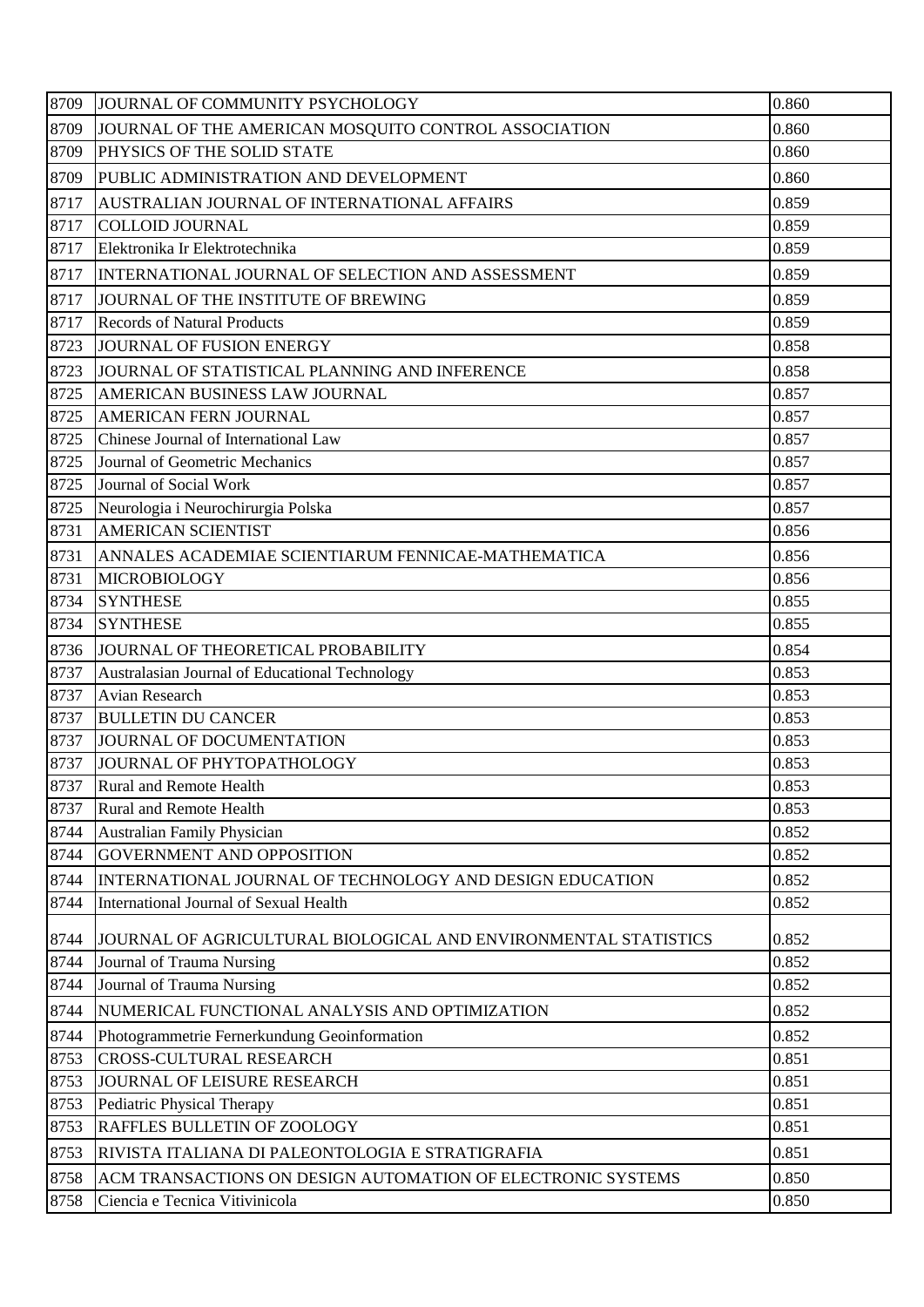| 8758 | Clothing and Textiles Research Journal                   | 0.850 |
|------|----------------------------------------------------------|-------|
| 8758 | <b>Critical Criminology</b>                              | 0.850 |
| 8758 | <b>ENVIRONMENTAL FORENSICS</b>                           | 0.850 |
| 8758 | GEOPHYSICAL AND ASTROPHYSICAL FLUID DYNAMICS             | 0.850 |
| 8758 | International Journal of Numerical Analysis and Modeling | 0.850 |
| 8758 | Iranian Journal of Immunology                            | 0.850 |
| 8758 | JOURNAL OF ELECTROMAGNETIC WAVES AND APPLICATIONS        | 0.850 |
| 8758 | Journal of Mechanics of Materials and Structures         | 0.850 |
| 8768 | ADVANCES IN APPLIED MATHEMATICS                          | 0.849 |
| 8768 | Mobile Information Systems                               | 0.849 |
| 8768 | SOCIAL SCIENCE QUARTERLY                                 | 0.849 |
| 8771 | <b>CEREAL FOODS WORLD</b>                                | 0.848 |
| 8771 | <b>HORTSCIENCE</b>                                       | 0.848 |
| 8771 | JOURNAL OF REPRODUCTIVE MEDICINE                         | 0.848 |
| 8771 | PLANT PRODUCTION SCIENCE                                 | 0.848 |
| 8771 | <b>Southern Forests</b>                                  | 0.848 |
| 8776 | <b>Advanced Steel Construction</b>                       | 0.847 |
| 8776 | NORDIC JOURNAL OF BOTANY                                 | 0.847 |
| 8778 | International Journal of Corpus Linguistics              | 0.846 |
| 8778 | JOURNAL OF SOCIAL WORK EDUCATION                         | 0.846 |
| 8778 | <b>OIL SHALE</b>                                         | 0.846 |
| 8781 | HEALTH EDUCATION JOURNAL                                 | 0.845 |
| 8781 | JOURNAL OF APPLIED ICHTHYOLOGY                           | 0.845 |
| 8781 | JOURNAL OF VETERINARY MEDICAL SCIENCE                    | 0.845 |
| 8781 | <b>LEPROSY REVIEW</b>                                    | 0.845 |
| 8781 | Seminars in Plastic Surgery                              | 0.845 |
| 8786 | COMMENTARII MATHEMATICI HELVETICI                        | 0.844 |
| 8786 | GRUPPENPSYCHOTHERAPIE UND GRUPPENDYNAMIK                 | 0.844 |
| 8786 | International Journal of Inclusive Education             | 0.844 |
| 8786 | JOURNAL OF LARYNGOLOGY AND OTOLOGY                       | 0.844 |
| 8786 | JOURNAL OF SOCIAL PSYCHOLOGY                             | 0.844 |
| 8791 | <b>CHEMOTHERAPY</b>                                      | 0.843 |
| 8791 | <b>CURRENT SCIENCE</b>                                   | 0.843 |
| 8791 | JOURNAL OF INSECT SCIENCE                                | 0.843 |
| 8794 | Foreign Policy Analysis                                  | 0.841 |
| 8794 | JOURNAL OF SOCIOLOGY                                     | 0.841 |
| 8794 | PUBLICACIONS MATEMATIQUES                                | 0.841 |
| 8794 | <b>Swiss Political Science Review</b>                    | 0.841 |
| 8798 | <b>Clinical Laboratory</b>                               | 0.840 |
| 8798 | JOURNAL OF ENGLISH LINGUISTICS                           | 0.840 |
| 8798 | OPEN ECONOMIES REVIEW                                    | 0.840 |
| 8801 | Clinics in Colon and Rectal Surgery                      | 0.839 |
| 8801 | <b>FISHERIES SCIENCE</b>                                 | 0.839 |
| 8801 | PHYSICAL & OCCUPATIONAL THERAPY IN PEDIATRICS            | 0.839 |
| 8801 | PHYSICAL & OCCUPATIONAL THERAPY IN PEDIATRICS            | 0.839 |
| 8805 | Australian Endodontic Journal                            | 0.838 |
| 8805 | JOURNAL OF MARINE SCIENCE AND TECHNOLOGY                 | 0.838 |
| 8805 | Journal of Applied Logic                                 | 0.838 |
|      |                                                          |       |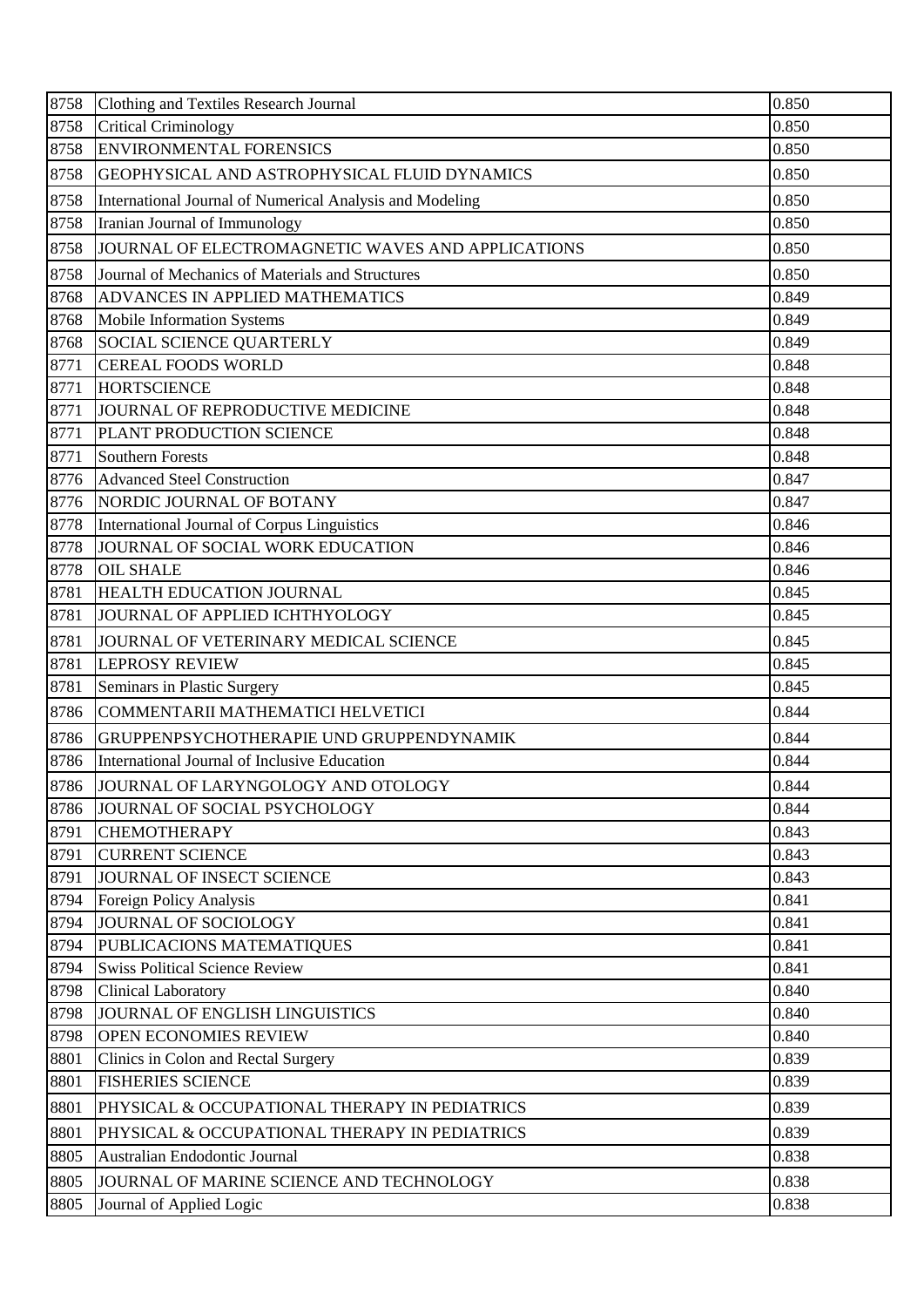| 8805 | Review of Symbolic Logic                                                       | 0.838 |
|------|--------------------------------------------------------------------------------|-------|
| 8809 | <b>Computer Science and Information Systems</b>                                | 0.837 |
| 8809 | EVOLUTIONARY ECOLOGY RESEARCH                                                  | 0.837 |
| 8809 | <b>ISLAND ARC</b>                                                              | 0.837 |
| 8812 | Asia-Pacific Journal of Chemical Engineering                                   | 0.836 |
| 8812 | <b>BIOCATALYSIS AND BIOTRANSFORMATION</b>                                      | 0.836 |
| 8812 | <b>Contemporary Nurse</b>                                                      | 0.836 |
| 8812 | <b>Contemporary Nurse</b>                                                      | 0.836 |
| 8812 | Digest Journal of Nanomaterials and Biostructures                              | 0.836 |
| 8812 | JOURNAL OF IRON AND STEEL RESEARCH INTERNATIONAL                               | 0.836 |
| 8818 | <b>BioInvasions Records</b>                                                    | 0.835 |
| 8818 | INDIAN JOURNAL OF OPHTHALMOLOGY                                                | 0.835 |
| 8818 | International Journal of Agricultural and Biological Engineering               | 0.835 |
| 8818 | <b>JOURNAL OF AIRCRAFT</b>                                                     | 0.835 |
| 8818 | Journal of Advanced Concrete Technology                                        | 0.835 |
| 8818 | <b>OPTIK</b>                                                                   | 0.835 |
| 8818 | ZEITSCHRIFT FUR NATURFORSCHUNG SECTION C-A JOURNAL OF BIOSCIENCES              | 0.835 |
| 8825 | JOURNAL OF NATURAL HISTORY                                                     | 0.834 |
| 8825 | MECHANICS OF COMPOSITE MATERIALS                                               | 0.834 |
| 8827 | ADVANCES IN COMPLEX SYSTEMS                                                    | 0.833 |
| 8827 | AMPHIBIAN & REPTILE CONSERVATION                                               | 0.833 |
| 8827 | ANNALES SOCIETATIS GEOLOGORUM POLONIAE                                         | 0.833 |
| 8827 | <b>Banach Journal of Mathematical Analysis</b>                                 | 0.833 |
| 8827 | <b>DISCOURSE STUDIES</b>                                                       | 0.833 |
| 8827 | Food Science and Technology                                                    | 0.833 |
| 8827 | <b>Groups Geometry and Dynamics</b>                                            | 0.833 |
| 8827 | Jokull                                                                         | 0.833 |
| 8827 | Linguistics and Education                                                      | 0.833 |
| 8827 | <b>OSTRICH</b>                                                                 | 0.833 |
| 8837 | <b>COMPARATIVE MEDICINE</b>                                                    | 0.832 |
| 8838 | KNOWLEDGE ORGANIZATION                                                         | 0.831 |
| 8839 | <b>BUSINESS HISTORY</b>                                                        | 0.830 |
| 8839 | INTERNATIONAL JOURNAL OF SURGICAL PATHOLOGY                                    | 0.830 |
| 8839 | PLASMA SCIENCE & TECHNOLOGY                                                    | 0.830 |
| 8839 | <b>RESOURCE GEOLOGY</b>                                                        | 0.830 |
| 8843 | ADVANCES IN STRUCTURAL ENGINEERING                                             | 0.829 |
| 8843 | ANNALS OF AGRICULTURAL AND ENVIRONMENTAL MEDICINE                              | 0.829 |
| 8843 | <b>Australasian Psychiatry</b>                                                 | 0.829 |
| 8843 | <b>Australasian Psychiatry</b>                                                 | 0.829 |
| 8843 | INTERNATIONAL JOURNAL OF COMPARATIVE SOCIOLOGY                                 | 0.829 |
| 8843 | JOURNAL OF COMBINATORIAL THEORY SERIES B                                       | 0.829 |
| 8843 | Journal of Global History                                                      | 0.829 |
| 8843 | REVISTA MATEMATICA IBEROAMERICANA                                              | 0.829 |
| 8843 | Silicon                                                                        | 0.829 |
| 8843 | <b>Sugar Tech</b>                                                              | 0.829 |
| 8853 | <b>Avian Biology Research</b>                                                  | 0.828 |
| 8853 | <b>CULTURE &amp; PSYCHOLOGY</b>                                                | 0.828 |
| 8853 | Earth and Environmental Science Transactions of the Royal Society of Edinburgh | 0.828 |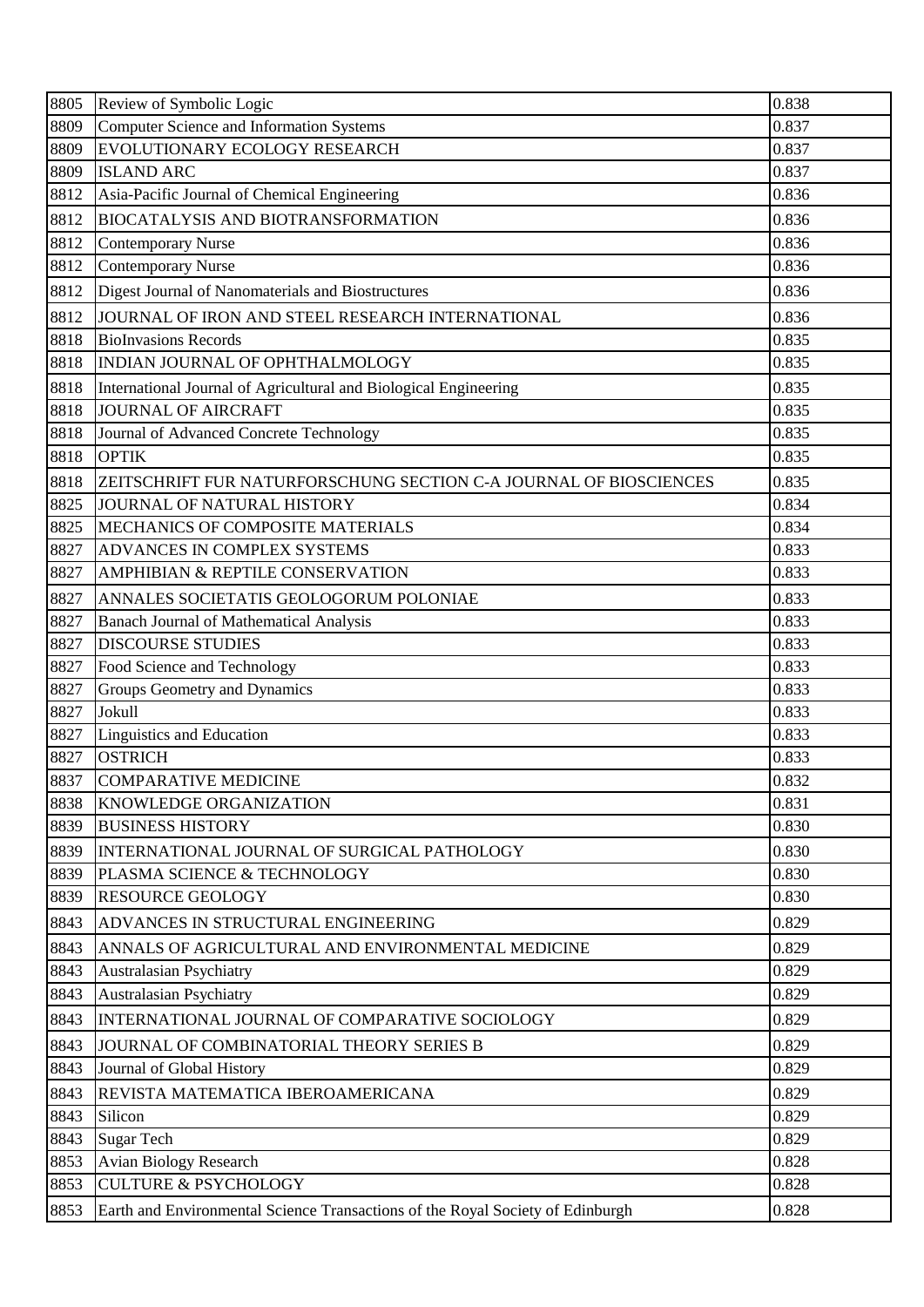| 8853 | JOURNAL OF REAL ESTATE FINANCE AND ECONOMICS         | 0.828 |
|------|------------------------------------------------------|-------|
| 8853 | Journal of Macromolecular Science Part B-Physics     | 0.828 |
| 8853 | Law & Policy                                         | 0.828 |
| 8853 | RUSSIAN JOURNAL OF ELECTROCHEMISTRY                  | 0.828 |
| 8860 | Advances in Mechanical Engineering                   | 0.827 |
| 8860 | CANADIAN JOURNAL OF ANIMAL SCIENCE                   | 0.827 |
| 8860 | <b>IEICE TRANSACTIONS ON COMMUNICATIONS</b>          | 0.827 |
| 8860 | Journal of Gerontological Nursing                    | 0.827 |
| 8860 | Journal of Gerontological Nursing                    | 0.827 |
| 8860 | <b>Statistical Analysis and Data Mining</b>          | 0.827 |
| 8866 | Aequationes Mathematicae                             | 0.826 |
| 8866 | BELGIAN JOURNAL OF ZOOLOGY                           | 0.826 |
| 8866 | COMBINATORICS PROBABILITY & COMPUTING                | 0.826 |
| 8866 | <b>EMERGING MARKETS FINANCE AND TRADE</b>            | 0.826 |
| 8866 | <b>Evolution Equations and Control Theory</b>        | 0.826 |
| 8866 | <b>Sports Biomechanics</b>                           | 0.826 |
| 8866 | <b>Tourism Economics</b>                             | 0.826 |
| 8873 | AUSTRALASIAN JOURNAL ON AGEING                       | 0.825 |
| 8873 | AUSTRALASIAN JOURNAL ON AGEING                       | 0.825 |
| 8873 | Aerospace Medicine and Human Performance             | 0.825 |
| 8873 | <b>HUMAN BIOLOGY</b>                                 | 0.825 |
| 8873 | <b>HUMAN BIOLOGY</b>                                 | 0.825 |
| 8873 | Qualitative Theory of Dynamical Systems              | 0.825 |
| 8879 | INVERTEBRATE REPRODUCTION & DEVELOPMENT              | 0.824 |
| 8879 | <b>ISJ-Invertebrate Survival Journal</b>             | 0.824 |
| 8879 | JOURNAL OF WATER SUPPLY RESEARCH AND TECHNOLOGY-AQUA | 0.824 |
| 8879 | Journal of Applied Analysis and Computation          | 0.824 |
| 8879 | Urology Journal                                      | 0.824 |
| 8884 | <b>LIFETIME DATA ANALYSIS</b>                        | 0.823 |
| 8884 | PEDIATRIC ANNALS                                     | 0.823 |
| 8884 | Science & Education                                  | 0.823 |
| 8884 | Science & Education                                  | 0.823 |
| 8888 | Brazilian Journal of Otorhinolaryngology             | 0.822 |
| 8888 | Infants & Young Children                             | 0.822 |
| 8888 | JOURNAL OF THE SERBIAN CHEMICAL SOCIETY              | 0.822 |
| 8888 | Logopedics Phoniatrics Vocology                      | 0.822 |
| 8888 | NUCLEAR SCIENCE AND ENGINEERING                      | 0.822 |
| 8888 | PEDIATRICS INTERNATIONAL                             | 0.822 |
| 8888 | POLYMER SCIENCE SERIES A                             | 0.822 |
| 8895 | <b>HEALTH CARE ANALYSIS</b>                          | 0.820 |
| 8895 | <b>Stochastics and Dynamics</b>                      | 0.820 |
| 8895 | THEORY & PSYCHOLOGY                                  | 0.820 |
| 8898 | <b>Boundary Value Problems</b>                       | 0.819 |
| 8898 | JOURNAL OF GEOMETRY AND PHYSICS                      | 0.819 |
| 8898 | <b>JOURNAL OF MECHANICS</b>                          | 0.819 |
| 8901 | BULLETIN OF THE CHEMICAL SOCIETY OF ETHIOPIA         | 0.818 |
| 8901 | European Journal for Philosophy of Science           | 0.818 |
| 8901 | Italian Journal of Animal Science                    | 0.818 |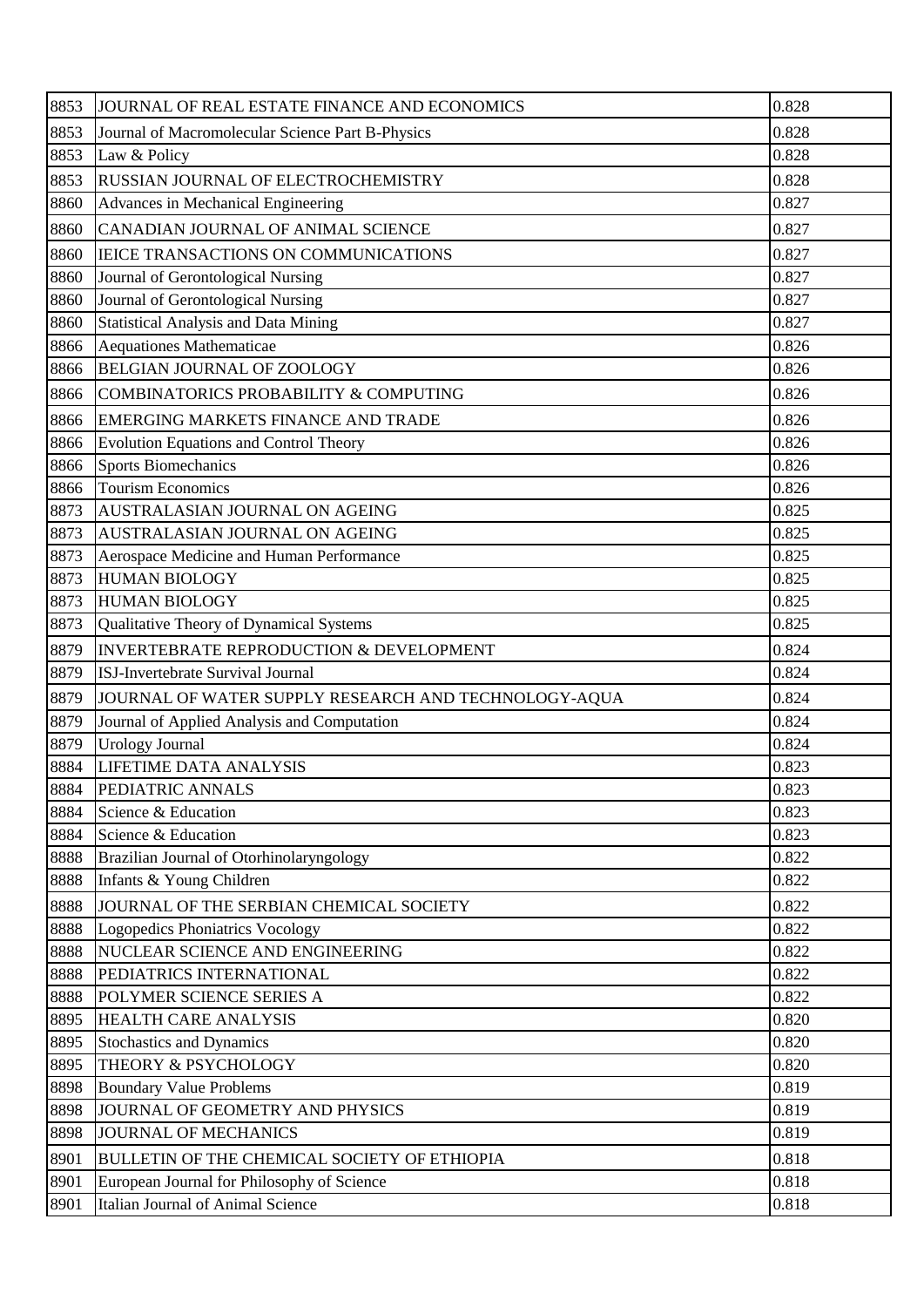| 8904 | <b>CANADIAN MINERALOGIST</b>                                | 0.817 |
|------|-------------------------------------------------------------|-------|
| 8904 | Journal of Bioethical Inquiry                               | 0.817 |
| 8904 | Journal of Bioethical Inquiry                               | 0.817 |
| 8904 | Journal of Fuel Cell Science and Technology                 | 0.817 |
| 8908 | <b>Archives of Acoustics</b>                                | 0.816 |
| 8908 | <b>CHEMICAL ENGINEERING</b>                                 | 0.816 |
| 8908 | <b>COMMUNITY DENTAL HEALTH</b>                              | 0.816 |
| 8908 | <b>ELECTROCHEMISTRY</b>                                     | 0.816 |
| 8908 | Journal of Orthopaedic Surgery                              | 0.816 |
| 8908 | MIKROBIYOLOJI BULTENI                                       | 0.816 |
| 8914 | <b>INTERNAL MEDICINE</b>                                    | 0.815 |
| 8914 | International Braz J Urol                                   | 0.815 |
| 8914 | JOURNAL OF THE AMERICAN ANIMAL HOSPITAL ASSOCIATION         | 0.815 |
| 8914 | REVISTA MEXICANA DE CIENCIAS GEOLOGICAS                     | 0.815 |
| 8918 | <b>ACTA VETERINARIA HUNGARICA</b>                           | 0.814 |
| 8918 | Chinese Journal of Mechanical Engineering                   | 0.814 |
| 8918 | European Review of Economic History                         | 0.814 |
| 8918 | JOURNAL OF COMBINATORIAL THEORY SERIES A                    | 0.814 |
| 8918 | JOURNAL OF MEDICAL PRIMATOLOGY                              | 0.814 |
| 8918 | TEACHING IN HIGHER EDUCATION                                | 0.814 |
| 8924 | <b>AFRICAN ENTOMOLOGY</b>                                   | 0.813 |
| 8924 | <b>Computers and Concrete</b>                               | 0.813 |
| 8924 | FINITE FIELDS AND THEIR APPLICATIONS                        | 0.813 |
| 8924 | INTERNATIONAL JOURNAL OF DAIRY TECHNOLOGY                   | 0.813 |
| 8924 | Journal of Agricultural Science and Technology              | 0.813 |
| 8924 | PAKISTAN VETERINARY JOURNAL                                 | 0.813 |
| 8924 | ZOO BIOLOGY                                                 | 0.813 |
| 8931 | <b>AI MAGAZINE</b>                                          | 0.812 |
| 8931 | Horticulture Environment and Biotechnology                  | 0.812 |
| 8931 | Iranian Journal of Allergy Asthma and Immunology            | 0.812 |
| 8931 | Journal of Renewable Materials                              | 0.812 |
| 8931 | <b>KSCE Journal of Civil Engineering</b>                    | 0.812 |
| 8931 | Landscape Research                                          | 0.812 |
| 8931 | PROCEEDINGS OF THE EDINBURGH MATHEMATICAL SOCIETY           | 0.812 |
| 8931 | PROCESS SAFETY PROGRESS                                     | 0.812 |
| 8931 | Public Performance & Management Review                      | 0.812 |
| 8931 | <b>SORT-Statistics and Operations Research Transactions</b> | 0.812 |
| 8931 | VETERINARY CLINICS OF NORTH AMERICA-EQUINE PRACTICE         | 0.812 |
| 8942 | <b>Annals of Forest Research</b>                            | 0.811 |
| 8942 | Asia Pacific Journal of Human Resources                     | 0.811 |
| 8942 | Asia-Pacific Journal of Public Health                       | 0.811 |
| 8942 | Asia-Pacific Journal of Public Health                       | 0.811 |
| 8942 | GEOGRAFISKA ANNALER SERIES B-HUMAN GEOGRAPHY                | 0.811 |
| 8942 | INTERNATIONAL JOURNAL OF CLINICAL AND EXPERIMENTAL HYPNOSIS | 0.811 |
| 8942 | Innovation-The European Journal of Social Science Research  | 0.811 |
| 8942 | Journal of International Criminal Justice                   | 0.811 |
| 8942 | <b>KYBERNETES</b>                                           | 0.811 |
| 8942 | Kuwait Journal of Science                                   | 0.811 |
|      |                                                             |       |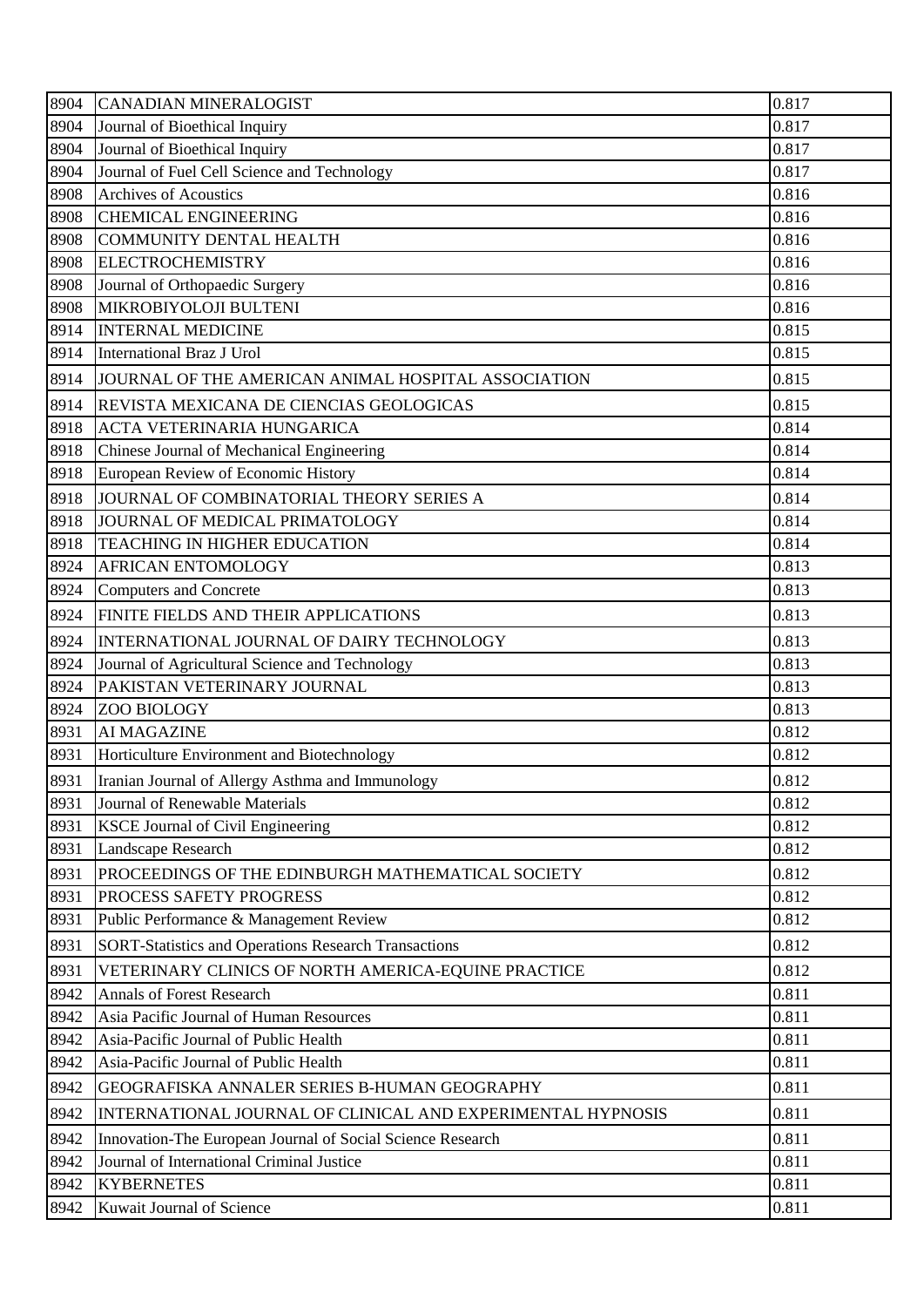| 8942 | NEUES JAHRBUCH FUR MINERALOGIE-ABHANDLUNGEN                                                    | 0.811 |
|------|------------------------------------------------------------------------------------------------|-------|
| 8942 | NEW ZEALAND JOURNAL OF ZOOLOGY                                                                 | 0.811 |
| 8954 | ANNALI DELLA SCUOLA NORMALE SUPERIORE DI PISA-CLASSE DI SCIENZE                                | 0.810 |
| 8954 | <b>AUSTRALIAN FEMINIST STUDIES</b>                                                             | 0.810 |
| 8954 | Indian Journal of Psychiatry                                                                   | 0.810 |
| 8954 | Indian Journal of Psychiatry                                                                   | 0.810 |
| 8954 | Training and Education in Professional Psychology                                              | 0.810 |
| 8954 | <b>Tropical Plant Pathology</b>                                                                | 0.810 |
| 8960 | Journal of Ambient Intelligence and Smart Environments                                         | 0.809 |
| 8960 | Journal of Behavioral and Experimental Economics                                               | 0.809 |
| 8960 | PHOSPHORUS SULFUR AND SILICON AND THE RELATED ELEMENTS                                         | 0.809 |
| 8960 | PROCEEDINGS OF THE INSTITUTION OF MECHANICAL ENGINEERS PART G-JOURNAL OF AEROSPACE ENGINEERING | 0.809 |
| 8964 | <b>ACTA CARDIOLOGICA</b>                                                                       | 0.808 |
| 8965 | ANNALS OF MATHEMATICS AND ARTIFICIAL INTELLIGENCE                                              | 0.807 |
| 8965 | <b>ARDEOLA</b>                                                                                 | 0.807 |
| 8965 | <b>STATISTICS</b>                                                                              | 0.807 |
| 8968 | Cambridge Law Journal                                                                          | 0.806 |
| 8968 | GEOTECHNICAL TESTING JOURNAL                                                                   | 0.806 |
| 8968 | PSYCHOLOGICA BELGICA                                                                           | 0.806 |
| 8971 | <b>HETEROCYCLES</b>                                                                            | 0.805 |
| 8971 | JOURNAL OF PHILOSOPHY OF EDUCATION                                                             | 0.805 |
| 8971 | <b>MAMMALIA</b>                                                                                | 0.805 |
| 8974 | JOURNAL OF SPACECRAFT AND ROCKETS                                                              | 0.804 |
| 8974 | Journal of Mining and Metallurgy Section B-Metallurgy                                          | 0.804 |
| 8974 | <b>LOW TEMPERATURE PHYSICS</b>                                                                 | 0.804 |
| 8974 | Nondestructive Testing and Evaluation                                                          | 0.804 |
| 8974 | PHYSIOTHERAPY THEORY AND PRACTICE                                                              | 0.804 |
| 8979 | AI EDAM-ARTIFICIAL INTELLIGENCE FOR ENGINEERING DESIGN ANALYSIS AND MANUFACTURING 0.803        |       |
| 8979 | <b>TAPPI JOURNAL</b>                                                                           | 0.803 |
| 8981 | Children & Society                                                                             | 0.802 |
| 8981 | MATERIALS AT HIGH TEMPERATURES                                                                 | 0.802 |
| 8981 | MATHEMATICAL PROBLEMS IN ENGINEERING                                                           | 0.802 |
| 8981 | Medicina-Lithuania                                                                             | 0.802 |
| 8981 | NEUROCHIRURGIE                                                                                 | 0.802 |
| 8981 | TRANSACTIONS OF THE INSTITUTE OF METAL FINISHING                                               | 0.802 |
| 8987 | COMMUNICATIONS ON PURE AND APPLIED ANALYSIS                                                    | 0.801 |
| 8987 | European Journal of Integrative Medicine                                                       | 0.801 |
| 8989 | ACTA MEDICA OKAYAMA                                                                            | 0.800 |
| 8989 | Advances in Mathematics of Communications                                                      | 0.800 |
| 8989 | Asian Myrmecology                                                                              | 0.800 |
| 8989 | <b>CALIFORNIA AGRICULTURE</b>                                                                  | 0.800 |
| 8989 | CHELONIAN CONSERVATION AND BIOLOGY                                                             | 0.800 |
| 8989 | <b>CHINESE PHYSICS LETTERS</b>                                                                 | 0.800 |
| 8989 | Documenta Mathematica                                                                          | 0.800 |
| 8989 | Icelandic Agricultural Sciences                                                                | 0.800 |
| 8989 | Journal of Bioinformatics and Computational Biology                                            | 0.800 |
|      |                                                                                                |       |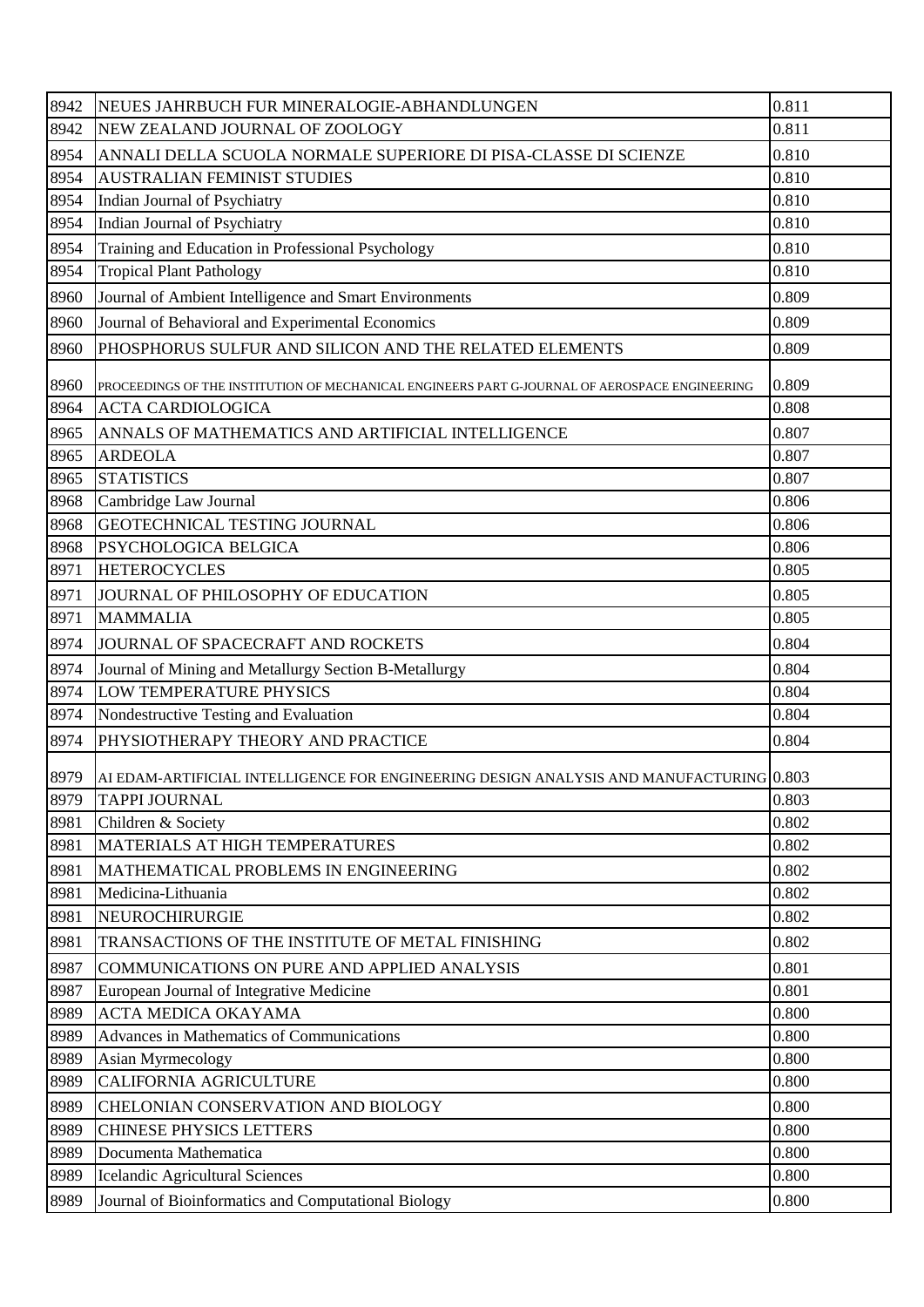| 8989 | Journal of Cultural Economy                                        | 0.800 |
|------|--------------------------------------------------------------------|-------|
| 8989 | Methods in Microbiology                                            | 0.800 |
| 8989 | <b>Operations Management Research</b>                              | 0.800 |
| 8989 | <b>SLAVIC REVIEW</b>                                               | 0.800 |
| 9002 | Acta Crystallographica Section F-Structural Biology Communications | 0.799 |
| 9002 | MOLECULAR BIOLOGY                                                  | 0.799 |
| 9004 | <b>Brazilian Journal of Geology</b>                                | 0.798 |
| 9004 | COLOR RESEARCH AND APPLICATION                                     | 0.798 |
| 9004 | Journal of Human Kinetics                                          | 0.798 |
| 9007 | Brazilian Journal of Botany                                        | 0.797 |
| 9008 | <b>Applied Geophysics</b>                                          | 0.796 |
| 9008 | <b>ISRAEL JOURNAL OF MATHEMATICS</b>                               | 0.796 |
| 9008 | JOURNAL OF LAW AND SOCIETY                                         | 0.796 |
| 9008 | Social Justice Research                                            | 0.796 |
| 9012 | CHINESE JOURNAL OF ANALYTICAL CHEMISTRY                            | 0.795 |
| 9012 | CHINESE JOURNAL OF GEOPHYSICS-CHINESE EDITION                      | 0.795 |
| 9012 | European Journal of Finance                                        | 0.795 |
| 9012 | FINANCIAL ANALYSTS JOURNAL                                         | 0.795 |
| 9012 | INTERNATIONAL JOURNAL OF INDUSTRIAL ORGANIZATION                   | 0.795 |
| 9012 | Journal of Emergency Nursing                                       | 0.795 |
| 9012 | Journal of Emergency Nursing                                       | 0.795 |
| 9012 | OTJR-OCCUPATION PARTICIPATION AND HEALTH                           | 0.795 |
| 9012 | TOXICOLOGICAL AND ENVIRONMENTAL CHEMISTRY                          | 0.795 |
| 9021 | Acta Geodaetica et Geophysica                                      | 0.794 |
| 9021 | Journal of Institutional Economics                                 | 0.794 |
| 9021 | SPECTROSCOPY LETTERS                                               | 0.794 |
| 9024 | AUSTRALIAN JOURNAL OF BOTANY                                       | 0.793 |
| 9024 | CLINICAL SOCIAL WORK JOURNAL                                       | 0.793 |
| 9024 | <b>GEMS &amp; GEMOLOGY</b>                                         | 0.793 |
| 9024 | JOURNAL OF HYMENOPTERA RESEARCH                                    | 0.793 |
| 9024 | LANGUAGE & COMMUNICATION                                           | 0.793 |
| 9024 | POLISH JOURNAL OF ENVIRONMENTAL STUDIES                            | 0.793 |
| 9030 | Conservation & Society                                             | 0.792 |
| 9030 | European Early Childhood Education Research Journal                | 0.792 |
| 9030 | RIVISTA DEL NUOVO CIMENTO                                          | 0.792 |
| 9033 | Industry and Innovation                                            | 0.791 |
| 9033 | <b>Information Retrieval Journal</b>                               | 0.791 |
| 9033 | <b>International Politics</b>                                      | 0.791 |
| 9033 | JOURNAL OF FOOD PROCESSING AND PRESERVATION                        | 0.791 |
| 9033 | JOURNAL OF INEQUALITIES AND APPLICATIONS                           | 0.791 |
| 9033 | JOURNAL OF MACROECONOMICS                                          | 0.791 |
| 9033 | JOURNAL OF PHOTOPOLYMER SCIENCE AND TECHNOLOGY                     | 0.791 |
| 9033 | Journal of Thermal Science and Technology                          | 0.791 |
| 9041 | Indian Journal of Orthopaedics                                     | 0.790 |
| 9041 | <b>RENAL FAILURE</b>                                               | 0.790 |
| 9043 | Advances in Computers                                              | 0.789 |
| 9043 | Agricultural Economics-Zemedelska Ekonomika                        | 0.789 |
| 9043 | Agricultural Economics-Zemedelska Ekonomika                        | 0.789 |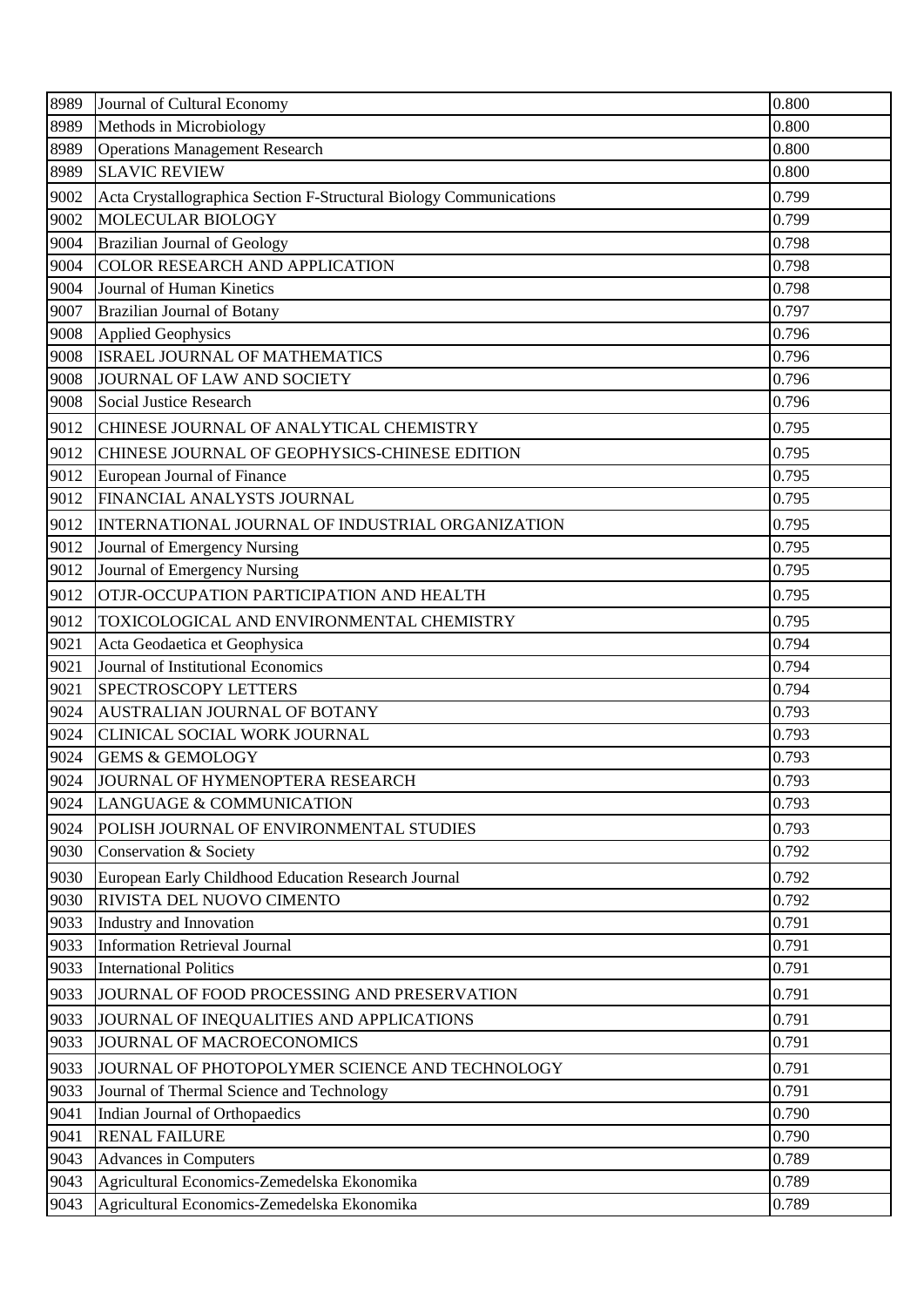| 0.789<br>9043<br>Revista de Psicologia del Deporte<br>0.789<br>9043<br><b>Toxin Reviews</b><br>Carpathian Journal of Mathematics<br>0.788<br>9049<br>0.788<br>9049<br>EURASIAN GEOGRAPHY AND ECONOMICS<br>0.788<br>9049<br>INQUIRY-AN INTERDISCIPLINARY JOURNAL OF PHILOSOPHY<br>0.788<br>9049<br>JOURNAL OF CRANIOFACIAL SURGERY<br>9049<br>PUBLIC CHOICE<br>0.788<br>0.788<br>9049<br>PUBLIC HEALTH NURSING<br>PUBLIC HEALTH NURSING<br>0.788<br>9049<br>9049<br>QUARTERLY OF APPLIED MATHEMATICS<br>0.788<br>9049<br><b>SCOTTISH JOURNAL OF GEOLOGY</b><br>0.788<br>9058<br><b>ANTHROPOLOGIE</b><br>0.787<br>0.787<br>9058<br><b>Australian Social Work</b><br><b>Bioinspired Biomimetic and Nanobiomaterials</b><br>0.787<br>9058<br><b>CZECH JOURNAL OF FOOD SCIENCES</b><br>0.787<br>9058<br>0.787<br>9058<br>INTEGRAL EQUATIONS AND OPERATOR THEORY<br>0.787<br>9058<br>JOURNAL OF ELASTOMERS AND PLASTICS<br>0.787<br>9058<br><b>RUSSIAN JOURNAL OF INORGANIC CHEMISTRY</b><br>0.786<br>9065<br><b>AUSTRALIAN MAMMALOGY</b><br>0.786<br>9065<br>EUROPEAN JOURNAL OF COMBINATORICS<br>0.786<br>9065<br>INTERNATIONAL JOURNAL OF CONFLICT MANAGEMENT<br>0.786<br>9065<br>Journal of International Development<br>Asia Pacific Journal of Education<br>0.785<br>9069<br>9069<br><b>International Studies Perspectives</b><br>0.785<br>9069<br>MEDICAL LETTER ON DRUGS AND THERAPEUTICS<br>0.785<br>0.785<br>9069<br>TURKISH JOURNAL OF ZOOLOGY<br>9073<br>0.784<br>PARTICULATE SCIENCE AND TECHNOLOGY<br>9073<br><b>SPIXIANA</b><br>0.784<br>9075<br>0.783<br>HARVARD JOURNAL OF LAW AND PUBLIC POLICY<br>0.783<br>9075<br>Journal of Inverse and Ill-Posed Problems<br>9075<br>0.783<br>Journal of Topology and Analysis<br>9075<br>MATHEMATICAL PHYSICS ANALYSIS AND GEOMETRY<br>0.783<br>9079<br><b>COMMUNITY ECOLOGY</b><br>0.782<br>9079<br>0.782<br>Green Processing and Synthesis<br>9079<br>JOURNAL OF APPLIED BOTANY AND FOOD QUALITY<br>0.782<br>0.781<br>9082<br>Biodemography and Social Biology<br>0.781<br>9082<br>Discrete and Continuous Dynamical Systems-Series S<br><b>Research in Transportation Economics</b><br>0.781<br>9082<br>Zeitschrift fur Erziehungswissenschaft<br>0.781<br>9082<br>9086<br>Ciencia & Saude Coletiva<br>0.780<br>0.780<br>9086<br><b>GEOGRAPHY</b><br>9086<br>Occupational Therapy International<br>0.780<br>0.780<br>9086<br>Occupational Therapy International<br>0.779<br>9090<br>JOURNAL OF ALGEBRAIC COMBINATORICS<br>9090<br>Nuclear Science and Techniques<br>0.779<br>9090<br>POWDER METALLURGY<br>0.779 | 9043 | <b>German Politics</b> | 0.789 |
|---------------------------------------------------------------------------------------------------------------------------------------------------------------------------------------------------------------------------------------------------------------------------------------------------------------------------------------------------------------------------------------------------------------------------------------------------------------------------------------------------------------------------------------------------------------------------------------------------------------------------------------------------------------------------------------------------------------------------------------------------------------------------------------------------------------------------------------------------------------------------------------------------------------------------------------------------------------------------------------------------------------------------------------------------------------------------------------------------------------------------------------------------------------------------------------------------------------------------------------------------------------------------------------------------------------------------------------------------------------------------------------------------------------------------------------------------------------------------------------------------------------------------------------------------------------------------------------------------------------------------------------------------------------------------------------------------------------------------------------------------------------------------------------------------------------------------------------------------------------------------------------------------------------------------------------------------------------------------------------------------------------------------------------------------------------------------------------------------------------------------------------------------------------------------------------------------------------------------------------------------------------------------------------------------------------------------------------------------------------------------------------------------------------------------------------------------------------------------------------------------------------------------------------------------------------------|------|------------------------|-------|
|                                                                                                                                                                                                                                                                                                                                                                                                                                                                                                                                                                                                                                                                                                                                                                                                                                                                                                                                                                                                                                                                                                                                                                                                                                                                                                                                                                                                                                                                                                                                                                                                                                                                                                                                                                                                                                                                                                                                                                                                                                                                                                                                                                                                                                                                                                                                                                                                                                                                                                                                                                     |      |                        |       |
|                                                                                                                                                                                                                                                                                                                                                                                                                                                                                                                                                                                                                                                                                                                                                                                                                                                                                                                                                                                                                                                                                                                                                                                                                                                                                                                                                                                                                                                                                                                                                                                                                                                                                                                                                                                                                                                                                                                                                                                                                                                                                                                                                                                                                                                                                                                                                                                                                                                                                                                                                                     |      |                        |       |
|                                                                                                                                                                                                                                                                                                                                                                                                                                                                                                                                                                                                                                                                                                                                                                                                                                                                                                                                                                                                                                                                                                                                                                                                                                                                                                                                                                                                                                                                                                                                                                                                                                                                                                                                                                                                                                                                                                                                                                                                                                                                                                                                                                                                                                                                                                                                                                                                                                                                                                                                                                     |      |                        |       |
|                                                                                                                                                                                                                                                                                                                                                                                                                                                                                                                                                                                                                                                                                                                                                                                                                                                                                                                                                                                                                                                                                                                                                                                                                                                                                                                                                                                                                                                                                                                                                                                                                                                                                                                                                                                                                                                                                                                                                                                                                                                                                                                                                                                                                                                                                                                                                                                                                                                                                                                                                                     |      |                        |       |
|                                                                                                                                                                                                                                                                                                                                                                                                                                                                                                                                                                                                                                                                                                                                                                                                                                                                                                                                                                                                                                                                                                                                                                                                                                                                                                                                                                                                                                                                                                                                                                                                                                                                                                                                                                                                                                                                                                                                                                                                                                                                                                                                                                                                                                                                                                                                                                                                                                                                                                                                                                     |      |                        |       |
|                                                                                                                                                                                                                                                                                                                                                                                                                                                                                                                                                                                                                                                                                                                                                                                                                                                                                                                                                                                                                                                                                                                                                                                                                                                                                                                                                                                                                                                                                                                                                                                                                                                                                                                                                                                                                                                                                                                                                                                                                                                                                                                                                                                                                                                                                                                                                                                                                                                                                                                                                                     |      |                        |       |
|                                                                                                                                                                                                                                                                                                                                                                                                                                                                                                                                                                                                                                                                                                                                                                                                                                                                                                                                                                                                                                                                                                                                                                                                                                                                                                                                                                                                                                                                                                                                                                                                                                                                                                                                                                                                                                                                                                                                                                                                                                                                                                                                                                                                                                                                                                                                                                                                                                                                                                                                                                     |      |                        |       |
|                                                                                                                                                                                                                                                                                                                                                                                                                                                                                                                                                                                                                                                                                                                                                                                                                                                                                                                                                                                                                                                                                                                                                                                                                                                                                                                                                                                                                                                                                                                                                                                                                                                                                                                                                                                                                                                                                                                                                                                                                                                                                                                                                                                                                                                                                                                                                                                                                                                                                                                                                                     |      |                        |       |
|                                                                                                                                                                                                                                                                                                                                                                                                                                                                                                                                                                                                                                                                                                                                                                                                                                                                                                                                                                                                                                                                                                                                                                                                                                                                                                                                                                                                                                                                                                                                                                                                                                                                                                                                                                                                                                                                                                                                                                                                                                                                                                                                                                                                                                                                                                                                                                                                                                                                                                                                                                     |      |                        |       |
|                                                                                                                                                                                                                                                                                                                                                                                                                                                                                                                                                                                                                                                                                                                                                                                                                                                                                                                                                                                                                                                                                                                                                                                                                                                                                                                                                                                                                                                                                                                                                                                                                                                                                                                                                                                                                                                                                                                                                                                                                                                                                                                                                                                                                                                                                                                                                                                                                                                                                                                                                                     |      |                        |       |
|                                                                                                                                                                                                                                                                                                                                                                                                                                                                                                                                                                                                                                                                                                                                                                                                                                                                                                                                                                                                                                                                                                                                                                                                                                                                                                                                                                                                                                                                                                                                                                                                                                                                                                                                                                                                                                                                                                                                                                                                                                                                                                                                                                                                                                                                                                                                                                                                                                                                                                                                                                     |      |                        |       |
|                                                                                                                                                                                                                                                                                                                                                                                                                                                                                                                                                                                                                                                                                                                                                                                                                                                                                                                                                                                                                                                                                                                                                                                                                                                                                                                                                                                                                                                                                                                                                                                                                                                                                                                                                                                                                                                                                                                                                                                                                                                                                                                                                                                                                                                                                                                                                                                                                                                                                                                                                                     |      |                        |       |
|                                                                                                                                                                                                                                                                                                                                                                                                                                                                                                                                                                                                                                                                                                                                                                                                                                                                                                                                                                                                                                                                                                                                                                                                                                                                                                                                                                                                                                                                                                                                                                                                                                                                                                                                                                                                                                                                                                                                                                                                                                                                                                                                                                                                                                                                                                                                                                                                                                                                                                                                                                     |      |                        |       |
|                                                                                                                                                                                                                                                                                                                                                                                                                                                                                                                                                                                                                                                                                                                                                                                                                                                                                                                                                                                                                                                                                                                                                                                                                                                                                                                                                                                                                                                                                                                                                                                                                                                                                                                                                                                                                                                                                                                                                                                                                                                                                                                                                                                                                                                                                                                                                                                                                                                                                                                                                                     |      |                        |       |
|                                                                                                                                                                                                                                                                                                                                                                                                                                                                                                                                                                                                                                                                                                                                                                                                                                                                                                                                                                                                                                                                                                                                                                                                                                                                                                                                                                                                                                                                                                                                                                                                                                                                                                                                                                                                                                                                                                                                                                                                                                                                                                                                                                                                                                                                                                                                                                                                                                                                                                                                                                     |      |                        |       |
|                                                                                                                                                                                                                                                                                                                                                                                                                                                                                                                                                                                                                                                                                                                                                                                                                                                                                                                                                                                                                                                                                                                                                                                                                                                                                                                                                                                                                                                                                                                                                                                                                                                                                                                                                                                                                                                                                                                                                                                                                                                                                                                                                                                                                                                                                                                                                                                                                                                                                                                                                                     |      |                        |       |
|                                                                                                                                                                                                                                                                                                                                                                                                                                                                                                                                                                                                                                                                                                                                                                                                                                                                                                                                                                                                                                                                                                                                                                                                                                                                                                                                                                                                                                                                                                                                                                                                                                                                                                                                                                                                                                                                                                                                                                                                                                                                                                                                                                                                                                                                                                                                                                                                                                                                                                                                                                     |      |                        |       |
|                                                                                                                                                                                                                                                                                                                                                                                                                                                                                                                                                                                                                                                                                                                                                                                                                                                                                                                                                                                                                                                                                                                                                                                                                                                                                                                                                                                                                                                                                                                                                                                                                                                                                                                                                                                                                                                                                                                                                                                                                                                                                                                                                                                                                                                                                                                                                                                                                                                                                                                                                                     |      |                        |       |
|                                                                                                                                                                                                                                                                                                                                                                                                                                                                                                                                                                                                                                                                                                                                                                                                                                                                                                                                                                                                                                                                                                                                                                                                                                                                                                                                                                                                                                                                                                                                                                                                                                                                                                                                                                                                                                                                                                                                                                                                                                                                                                                                                                                                                                                                                                                                                                                                                                                                                                                                                                     |      |                        |       |
|                                                                                                                                                                                                                                                                                                                                                                                                                                                                                                                                                                                                                                                                                                                                                                                                                                                                                                                                                                                                                                                                                                                                                                                                                                                                                                                                                                                                                                                                                                                                                                                                                                                                                                                                                                                                                                                                                                                                                                                                                                                                                                                                                                                                                                                                                                                                                                                                                                                                                                                                                                     |      |                        |       |
|                                                                                                                                                                                                                                                                                                                                                                                                                                                                                                                                                                                                                                                                                                                                                                                                                                                                                                                                                                                                                                                                                                                                                                                                                                                                                                                                                                                                                                                                                                                                                                                                                                                                                                                                                                                                                                                                                                                                                                                                                                                                                                                                                                                                                                                                                                                                                                                                                                                                                                                                                                     |      |                        |       |
|                                                                                                                                                                                                                                                                                                                                                                                                                                                                                                                                                                                                                                                                                                                                                                                                                                                                                                                                                                                                                                                                                                                                                                                                                                                                                                                                                                                                                                                                                                                                                                                                                                                                                                                                                                                                                                                                                                                                                                                                                                                                                                                                                                                                                                                                                                                                                                                                                                                                                                                                                                     |      |                        |       |
|                                                                                                                                                                                                                                                                                                                                                                                                                                                                                                                                                                                                                                                                                                                                                                                                                                                                                                                                                                                                                                                                                                                                                                                                                                                                                                                                                                                                                                                                                                                                                                                                                                                                                                                                                                                                                                                                                                                                                                                                                                                                                                                                                                                                                                                                                                                                                                                                                                                                                                                                                                     |      |                        |       |
|                                                                                                                                                                                                                                                                                                                                                                                                                                                                                                                                                                                                                                                                                                                                                                                                                                                                                                                                                                                                                                                                                                                                                                                                                                                                                                                                                                                                                                                                                                                                                                                                                                                                                                                                                                                                                                                                                                                                                                                                                                                                                                                                                                                                                                                                                                                                                                                                                                                                                                                                                                     |      |                        |       |
|                                                                                                                                                                                                                                                                                                                                                                                                                                                                                                                                                                                                                                                                                                                                                                                                                                                                                                                                                                                                                                                                                                                                                                                                                                                                                                                                                                                                                                                                                                                                                                                                                                                                                                                                                                                                                                                                                                                                                                                                                                                                                                                                                                                                                                                                                                                                                                                                                                                                                                                                                                     |      |                        |       |
|                                                                                                                                                                                                                                                                                                                                                                                                                                                                                                                                                                                                                                                                                                                                                                                                                                                                                                                                                                                                                                                                                                                                                                                                                                                                                                                                                                                                                                                                                                                                                                                                                                                                                                                                                                                                                                                                                                                                                                                                                                                                                                                                                                                                                                                                                                                                                                                                                                                                                                                                                                     |      |                        |       |
|                                                                                                                                                                                                                                                                                                                                                                                                                                                                                                                                                                                                                                                                                                                                                                                                                                                                                                                                                                                                                                                                                                                                                                                                                                                                                                                                                                                                                                                                                                                                                                                                                                                                                                                                                                                                                                                                                                                                                                                                                                                                                                                                                                                                                                                                                                                                                                                                                                                                                                                                                                     |      |                        |       |
|                                                                                                                                                                                                                                                                                                                                                                                                                                                                                                                                                                                                                                                                                                                                                                                                                                                                                                                                                                                                                                                                                                                                                                                                                                                                                                                                                                                                                                                                                                                                                                                                                                                                                                                                                                                                                                                                                                                                                                                                                                                                                                                                                                                                                                                                                                                                                                                                                                                                                                                                                                     |      |                        |       |
|                                                                                                                                                                                                                                                                                                                                                                                                                                                                                                                                                                                                                                                                                                                                                                                                                                                                                                                                                                                                                                                                                                                                                                                                                                                                                                                                                                                                                                                                                                                                                                                                                                                                                                                                                                                                                                                                                                                                                                                                                                                                                                                                                                                                                                                                                                                                                                                                                                                                                                                                                                     |      |                        |       |
|                                                                                                                                                                                                                                                                                                                                                                                                                                                                                                                                                                                                                                                                                                                                                                                                                                                                                                                                                                                                                                                                                                                                                                                                                                                                                                                                                                                                                                                                                                                                                                                                                                                                                                                                                                                                                                                                                                                                                                                                                                                                                                                                                                                                                                                                                                                                                                                                                                                                                                                                                                     |      |                        |       |
|                                                                                                                                                                                                                                                                                                                                                                                                                                                                                                                                                                                                                                                                                                                                                                                                                                                                                                                                                                                                                                                                                                                                                                                                                                                                                                                                                                                                                                                                                                                                                                                                                                                                                                                                                                                                                                                                                                                                                                                                                                                                                                                                                                                                                                                                                                                                                                                                                                                                                                                                                                     |      |                        |       |
|                                                                                                                                                                                                                                                                                                                                                                                                                                                                                                                                                                                                                                                                                                                                                                                                                                                                                                                                                                                                                                                                                                                                                                                                                                                                                                                                                                                                                                                                                                                                                                                                                                                                                                                                                                                                                                                                                                                                                                                                                                                                                                                                                                                                                                                                                                                                                                                                                                                                                                                                                                     |      |                        |       |
|                                                                                                                                                                                                                                                                                                                                                                                                                                                                                                                                                                                                                                                                                                                                                                                                                                                                                                                                                                                                                                                                                                                                                                                                                                                                                                                                                                                                                                                                                                                                                                                                                                                                                                                                                                                                                                                                                                                                                                                                                                                                                                                                                                                                                                                                                                                                                                                                                                                                                                                                                                     |      |                        |       |
|                                                                                                                                                                                                                                                                                                                                                                                                                                                                                                                                                                                                                                                                                                                                                                                                                                                                                                                                                                                                                                                                                                                                                                                                                                                                                                                                                                                                                                                                                                                                                                                                                                                                                                                                                                                                                                                                                                                                                                                                                                                                                                                                                                                                                                                                                                                                                                                                                                                                                                                                                                     |      |                        |       |
|                                                                                                                                                                                                                                                                                                                                                                                                                                                                                                                                                                                                                                                                                                                                                                                                                                                                                                                                                                                                                                                                                                                                                                                                                                                                                                                                                                                                                                                                                                                                                                                                                                                                                                                                                                                                                                                                                                                                                                                                                                                                                                                                                                                                                                                                                                                                                                                                                                                                                                                                                                     |      |                        |       |
|                                                                                                                                                                                                                                                                                                                                                                                                                                                                                                                                                                                                                                                                                                                                                                                                                                                                                                                                                                                                                                                                                                                                                                                                                                                                                                                                                                                                                                                                                                                                                                                                                                                                                                                                                                                                                                                                                                                                                                                                                                                                                                                                                                                                                                                                                                                                                                                                                                                                                                                                                                     |      |                        |       |
|                                                                                                                                                                                                                                                                                                                                                                                                                                                                                                                                                                                                                                                                                                                                                                                                                                                                                                                                                                                                                                                                                                                                                                                                                                                                                                                                                                                                                                                                                                                                                                                                                                                                                                                                                                                                                                                                                                                                                                                                                                                                                                                                                                                                                                                                                                                                                                                                                                                                                                                                                                     |      |                        |       |
|                                                                                                                                                                                                                                                                                                                                                                                                                                                                                                                                                                                                                                                                                                                                                                                                                                                                                                                                                                                                                                                                                                                                                                                                                                                                                                                                                                                                                                                                                                                                                                                                                                                                                                                                                                                                                                                                                                                                                                                                                                                                                                                                                                                                                                                                                                                                                                                                                                                                                                                                                                     |      |                        |       |
|                                                                                                                                                                                                                                                                                                                                                                                                                                                                                                                                                                                                                                                                                                                                                                                                                                                                                                                                                                                                                                                                                                                                                                                                                                                                                                                                                                                                                                                                                                                                                                                                                                                                                                                                                                                                                                                                                                                                                                                                                                                                                                                                                                                                                                                                                                                                                                                                                                                                                                                                                                     |      |                        |       |
|                                                                                                                                                                                                                                                                                                                                                                                                                                                                                                                                                                                                                                                                                                                                                                                                                                                                                                                                                                                                                                                                                                                                                                                                                                                                                                                                                                                                                                                                                                                                                                                                                                                                                                                                                                                                                                                                                                                                                                                                                                                                                                                                                                                                                                                                                                                                                                                                                                                                                                                                                                     |      |                        |       |
|                                                                                                                                                                                                                                                                                                                                                                                                                                                                                                                                                                                                                                                                                                                                                                                                                                                                                                                                                                                                                                                                                                                                                                                                                                                                                                                                                                                                                                                                                                                                                                                                                                                                                                                                                                                                                                                                                                                                                                                                                                                                                                                                                                                                                                                                                                                                                                                                                                                                                                                                                                     |      |                        |       |
|                                                                                                                                                                                                                                                                                                                                                                                                                                                                                                                                                                                                                                                                                                                                                                                                                                                                                                                                                                                                                                                                                                                                                                                                                                                                                                                                                                                                                                                                                                                                                                                                                                                                                                                                                                                                                                                                                                                                                                                                                                                                                                                                                                                                                                                                                                                                                                                                                                                                                                                                                                     |      |                        |       |
|                                                                                                                                                                                                                                                                                                                                                                                                                                                                                                                                                                                                                                                                                                                                                                                                                                                                                                                                                                                                                                                                                                                                                                                                                                                                                                                                                                                                                                                                                                                                                                                                                                                                                                                                                                                                                                                                                                                                                                                                                                                                                                                                                                                                                                                                                                                                                                                                                                                                                                                                                                     |      |                        |       |
|                                                                                                                                                                                                                                                                                                                                                                                                                                                                                                                                                                                                                                                                                                                                                                                                                                                                                                                                                                                                                                                                                                                                                                                                                                                                                                                                                                                                                                                                                                                                                                                                                                                                                                                                                                                                                                                                                                                                                                                                                                                                                                                                                                                                                                                                                                                                                                                                                                                                                                                                                                     |      |                        |       |
|                                                                                                                                                                                                                                                                                                                                                                                                                                                                                                                                                                                                                                                                                                                                                                                                                                                                                                                                                                                                                                                                                                                                                                                                                                                                                                                                                                                                                                                                                                                                                                                                                                                                                                                                                                                                                                                                                                                                                                                                                                                                                                                                                                                                                                                                                                                                                                                                                                                                                                                                                                     |      |                        |       |
|                                                                                                                                                                                                                                                                                                                                                                                                                                                                                                                                                                                                                                                                                                                                                                                                                                                                                                                                                                                                                                                                                                                                                                                                                                                                                                                                                                                                                                                                                                                                                                                                                                                                                                                                                                                                                                                                                                                                                                                                                                                                                                                                                                                                                                                                                                                                                                                                                                                                                                                                                                     |      |                        |       |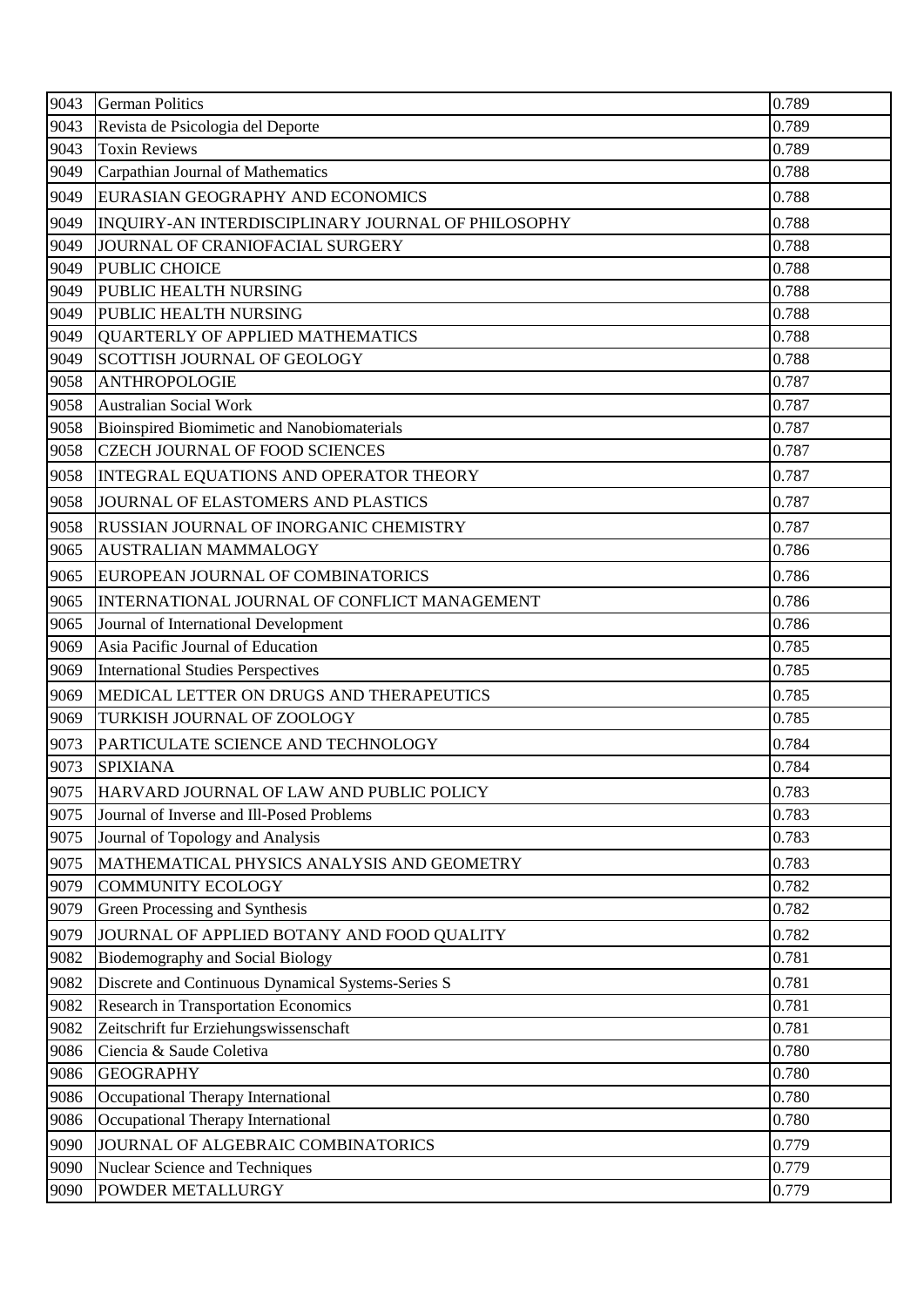| 9090 | WORK-A Journal of Prevention Assessment & Rehabilitation   | 0.779 |
|------|------------------------------------------------------------|-------|
| 9094 | Australian Journal of Forensic Sciences                    | 0.778 |
| 9094 | Australian Journal of Guidance and Counselling             | 0.778 |
| 9094 | Health Information Management Journal                      | 0.778 |
| 9094 | Health Information Management Journal                      | 0.778 |
| 9094 | IZVESTIYA ATMOSPHERIC AND OCEANIC PHYSICS                  | 0.778 |
| 9094 | International Journal on Artificial Intelligence Tools     | 0.778 |
| 9094 | <b>MATERIALE PLASTICE</b>                                  | 0.778 |
| 9094 | <b>Natural Computing</b>                                   | 0.778 |
| 9094 | <b>POLIMERY</b>                                            | 0.778 |
| 9094 | THEORY IN BIOSCIENCES                                      | 0.778 |
| 9104 | Journal of Mathematical Inequalities                       | 0.777 |
| 9104 | NEUES JAHRBUCH FUR GEOLOGIE UND PALAONTOLOGIE-ABHANDLUNGEN | 0.777 |
| 9106 | <b>CELLS TISSUES ORGANS</b>                                | 0.776 |
| 9106 | Central European Journal of Immunology                     | 0.776 |
| 9106 | Dendrobiology                                              | 0.776 |
| 9106 | <b>HERZ</b>                                                | 0.776 |
| 9106 | Journal of Integral Equations and Applications             | 0.776 |
| 9106 | Petrophysics                                               | 0.776 |
| 9106 | Polish Maritime Research                                   | 0.776 |
| 9106 | Studies in Informatics and Control                         | 0.776 |
| 9114 | <b>ACTA AMAZONICA</b>                                      | 0.775 |
| 9114 | European Journal of Industrial Engineering                 | 0.775 |
| 9114 | Journal of Clinical Pediatric Dentistry                    | 0.775 |
| 9114 | MODELING IDENTIFICATION AND CONTROL                        | 0.775 |
| 9118 | <b>Inra Productions Animales</b>                           | 0.774 |
| 9118 | JOURNAL OF FORESTRY RESEARCH                               | 0.774 |
| 9118 | Journal of Environmental Protection and Ecology            | 0.774 |
| 9121 | Esophagus                                                  | 0.773 |
| 9121 | European Business Organization Law Review                  | 0.773 |
| 9121 | Journal of the American Psychiatric Nurses Association     | 0.773 |
| 9121 | Journal of the American Psychiatric Nurses Association     | 0.773 |
| 9121 | <b>Natural Product Communications</b>                      | 0.773 |
| 9126 | AUSTRALIAN VETERINARY JOURNAL                              | 0.772 |
| 9126 | CARTOGRAPHIC JOURNAL                                       | 0.772 |
| 9126 | Intelligent Data Analysis                                  | 0.772 |
| 9126 | JOURNAL OF HISTORICAL GEOGRAPHY                            | 0.772 |
| 9126 | Journal of Simulation                                      | 0.772 |
| 9126 | MEASUREMENT & CONTROL                                      | 0.772 |
| 9132 | <b>ECONOMIC AND SOCIAL REVIEW</b>                          | 0.771 |
| 9132 | IEEE AEROSPACE AND ELECTRONIC SYSTEMS MAGAZINE             | 0.771 |
| 9132 | INTERNATIONAL JOURNAL OF CAST METALS RESEARCH              | 0.771 |
| 9132 | JOURNAL OF POULTRY SCIENCE                                 | 0.771 |
| 9132 | <b>SCIENCE AS CULTURE</b>                                  | 0.771 |
| 9132 | <b>SOCIAL &amp; LEGAL STUDIES</b>                          | 0.771 |
| 9132 | TECHNICAL PHYSICS LETTERS                                  | 0.771 |
| 9132 | Terapia Psicologica                                        | 0.771 |
| 9132 | ZEITSCHRIFT FUR GEOMORPHOLOGIE                             | 0.771 |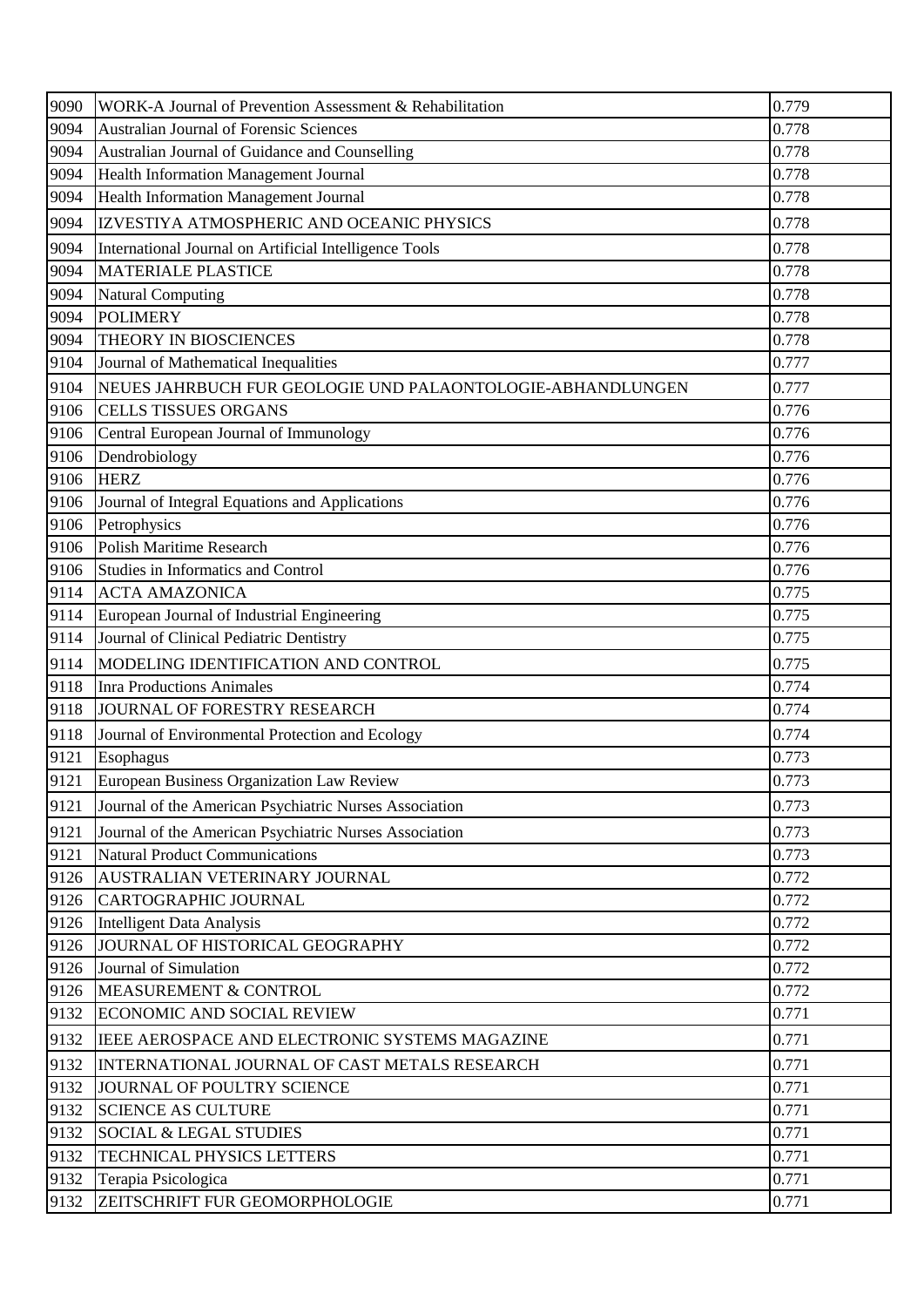| 9141         | China & World Economy                                                                             | 0.770          |
|--------------|---------------------------------------------------------------------------------------------------|----------------|
| 9141         | <b>HEMOGLOBIN</b>                                                                                 | 0.770          |
| 9141         | <b>IRBM</b>                                                                                       | 0.770          |
| 9141         | Journal of Substance Use                                                                          | 0.770          |
| 9141         | Journal of Zhejiang University-SCIENCE C-Computers & Electronics                                  | 0.770          |
| 9141         | Physiotherapy Canada                                                                              | 0.770          |
| 9141         | RAMANUJAN JOURNAL                                                                                 | 0.770          |
| 9148         | Acta Montanistica Slovaca                                                                         | 0.769          |
| 9148         | Computational and Mathematical Organization Theory                                                | 0.769          |
| 9148         | Computational and Mathematical Organization Theory                                                | 0.769          |
| 9148         | <b>IDENTITIES-GLOBAL STUDIES IN CULTURE AND POWER</b>                                             | 0.769          |
| 9148         | INTERNATIONAL JOURNAL OF APPLIED ELECTROMAGNETICS AND MECHANICS                                   | 0.769          |
| 9148         | <b>Intercultural Pragmatics</b>                                                                   | 0.769          |
| 9148         | JOURNAL OF THE CERAMIC SOCIETY OF JAPAN                                                           | 0.769          |
| 9148         | Journal of the Royal Army Medical Corps                                                           | 0.769          |
| 9148         | ZEITSCHRIFT FUR PSYCHOSOMATISCHE MEDIZIN UND PSYCHOTHERAPIE                                       | 0.769          |
| 9148         | ZEITSCHRIFT FUR PSYCHOSOMATISCHE MEDIZIN UND PSYCHOTHERAPIE                                       | 0.769          |
| 9158         | <b>Asian Nursing Research</b>                                                                     | 0.768          |
| 9158         | <b>Asian Nursing Research</b>                                                                     | 0.768          |
| 9158         | INTERNATIONAL JOURNAL FOR VITAMIN AND NUTRITION RESEARCH                                          | 0.768          |
| 9158         | INTERNATIONAL JOURNAL OF PSYCHOANALYSIS                                                           | 0.768          |
| 9158         | <b>IRISH VETERINARY JOURNAL</b>                                                                   | 0.768          |
| 9158         | Iranian Journal of Public Health                                                                  | 0.768          |
| 9158         | Iranian Journal of Public Health                                                                  | 0.768          |
| 9158         | Scandinavian Journal of Educational Research                                                      | 0.768          |
| 9166         | ACTA PHYSICO-CHIMICA SINICA                                                                       | 0.767          |
| 9166         | <b>Communication and Critical-Cultural Studies</b>                                                | 0.767          |
| 9166         | <b>INTERNATIONAL INTERACTIONS</b>                                                                 | 0.767          |
| 9166         | JOURNAL OF AFRICAN HISTORY                                                                        | 0.767          |
| 9166         | <b>LAB ANIMAL</b>                                                                                 | 0.767          |
| 9171         | AUSTRALIAN JOURNAL OF ZOOLOGY                                                                     | 0.766          |
| 9171         | <b>Clinical Nurse Specialist</b>                                                                  | 0.766          |
| 9171         | <b>Clinical Nurse Specialist</b>                                                                  | 0.766          |
| 9171         | INTERNATIONAL JOURNAL OF QUANTUM INFORMATION                                                      | 0.766          |
| 9171         | Journal of Human Development and Capabilities                                                     | 0.766          |
| 9171         | SPE Production & Operations                                                                       | 0.766          |
| 9177         | CENTRAL EUROPEAN JOURNAL OF PHYSICS                                                               | 0.765          |
| 9177<br>9177 | <b>ENGINEERING WITH COMPUTERS</b><br>History of Geo- and Space Sciences                           | 0.765<br>0.765 |
| 9177         | History of Geo- and Space Sciences                                                                | 0.765          |
|              |                                                                                                   |                |
| 9177<br>9182 | Symmetry Integrability and Geometry-Methods and Applications<br>Journal of PeriAnesthesia Nursing | 0.765<br>0.764 |
| 9182         | Journal of PeriAnesthesia Nursing                                                                 | 0.764          |
| 9182         | MINERVA PEDIATRICA                                                                                | 0.764          |
| 9182         | STUDIA GEOPHYSICA ET GEODAETICA                                                                   | 0.764          |
| 9186         |                                                                                                   | 0.763          |
|              | Advances in Applied Mathematics and Mechanics                                                     |                |
| 9186         | CELLULOSE CHEMISTRY AND TECHNOLOGY                                                                | 0.763          |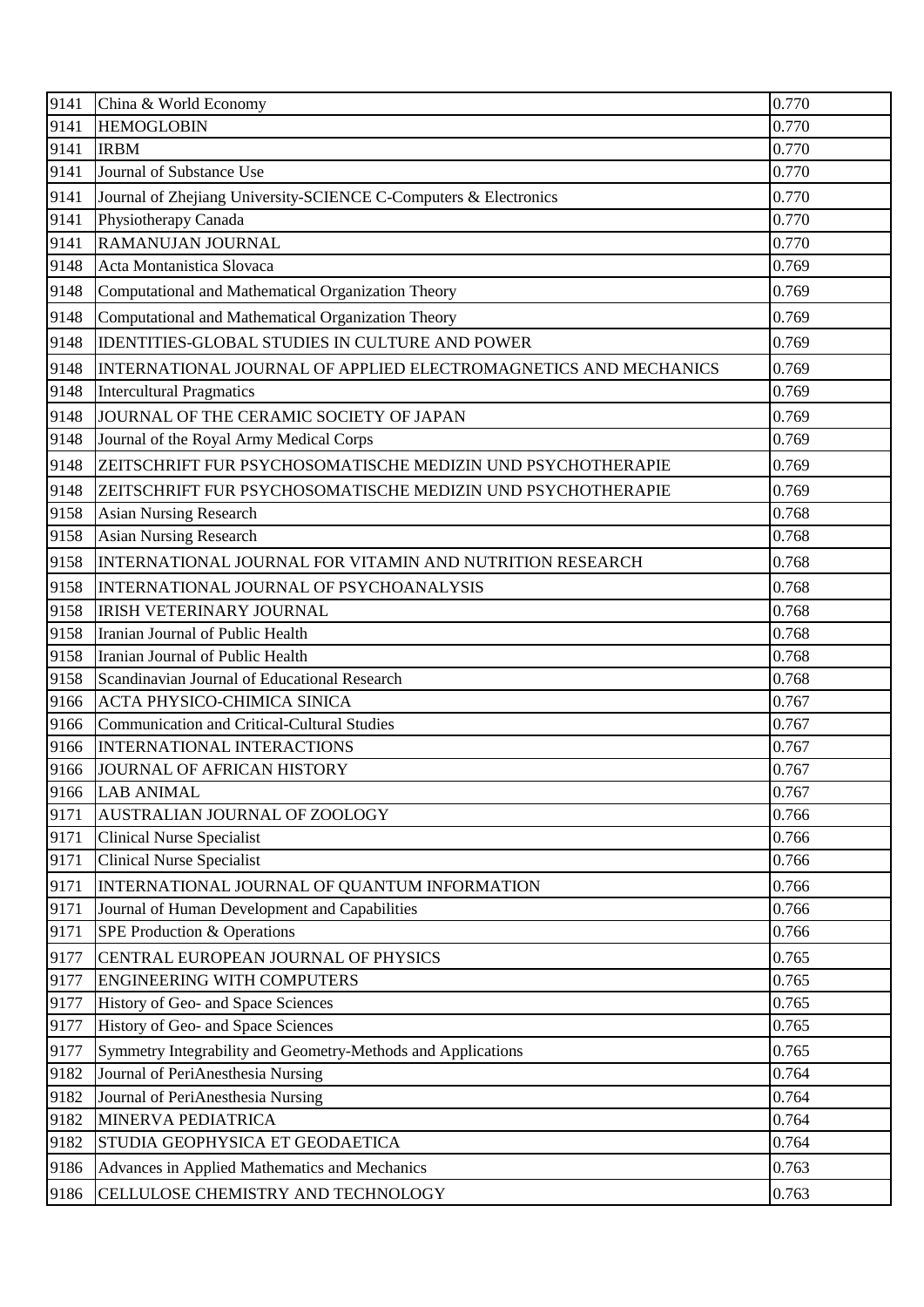| TRANSACTIONS OF THE ROYAL SOCIETY OF SOUTH AUSTRALIA<br>9186<br>0.763<br>9190<br>Applicable Analysis and Discrete Mathematics<br>0.762<br>9190<br><b>ETHICS &amp; BEHAVIOR</b><br>0.762<br>9190<br>0.762<br><b>Finance Research Letters</b><br>9190<br>JOURNAL OF ADULT DEVELOPMENT<br>0.762<br>9190<br>0.762<br>JOURNAL OF DIFFERENCE EQUATIONS AND APPLICATIONS<br>9190<br>JOURNAL OF PESTICIDE SCIENCE<br>0.762<br>9190<br>0.762<br>MATHEMATICAL METHODS OF OPERATIONS RESEARCH<br>9197<br><b>Baltic Journal of Management</b><br>0.761<br>EUROPEAN JOURNAL OF APPLIED MATHEMATICS<br>0.761<br>9197<br>9197<br><b>FACIAL PLASTIC SURGERY</b><br>0.761<br>9197<br>Human Factors and Ergonomics in Manufacturing & Service Industries<br>0.761<br>Human Factors and Ergonomics in Manufacturing & Service Industries<br>0.761<br>9197<br>JOURNAL OF ORGANIZATIONAL CHANGE MANAGEMENT<br>9197<br>0.761<br>9197<br>0.761<br>Journal of Spectroscopy<br><b>MYCOBIOLOGY</b><br>9197<br>0.761<br>9205<br>AMERICAN JOURNAL OF DENTISTRY<br>0.760<br>9205<br>Corpus Linguistics and Linguistic Theory<br>0.760<br>9205<br>Journal of Sports Economics<br>0.760<br><b>NUKLEONIKA</b><br>9205<br>0.760<br>9205<br>OXFORD ECONOMIC PAPERS-NEW SERIES<br>0.760<br>9205<br>0.760<br>PROCEEDINGS OF THE ACADEMY OF NATURAL SCIENCES OF PHILADELPHIA<br>9205<br>0.760<br><b>World Englishes</b><br>9212<br><b>BIOLOGIA</b><br>0.759<br>9212<br>0.759<br>Journal of Organizational and End User Computing<br>Journal of Organizational and End User Computing<br>9212<br>0.759<br><b>LIBRARY HI TECH</b><br>9212<br>0.759<br>0.758<br>Iranian Journal of Parasitology<br>9216<br>Journal of Correctional Health Care<br>0.758<br>9216<br>New Review of Hypermedia and Multimedia<br>0.758<br><b>REAL ESTATE ECONOMICS</b><br>9216<br>0.758<br>9220<br><b>FEMINISM &amp; PSYCHOLOGY</b><br>0.757<br>9220<br>0.757<br>JOURNAL OF STATISTICAL COMPUTATION AND SIMULATION<br>9220<br><b>REHABILITATION</b><br>0.757<br>9223<br><b>AUSTRALIAN FORESTRY</b><br>0.756<br>0.756<br>9223<br><b>FOREIGN LANGUAGE ANNALS</b><br>9223<br>NEOTROPICAL ENTOMOLOGY<br>0.756<br>0.755<br>9226<br><b>ACTA CHROMATOGRAPHICA</b><br>0.755<br>9226<br><b>FORUM MATHEMATICUM</b><br>0.755<br>9226<br>PROBLEMS OF POST-COMMUNISM<br>0.755<br>9226<br>SIAM JOURNAL ON DISCRETE MATHEMATICS<br>9226<br><b>ZOOLOGICAL SCIENCE</b><br>0.755<br>0.754<br>9231<br>ADSORPTION SCIENCE & TECHNOLOGY<br>0.754<br>9231<br>JOURNAL OF ELECTRONIC IMAGING<br>9233<br><b>AORN JOURNAL</b><br>0.753<br><b>AORN JOURNAL</b><br>9233<br>0.753<br>0.753<br>9233<br><b>BRITTONIA</b> | 9186 | Journal of Laser Micro Nanoengineering | 0.763 |
|--------------------------------------------------------------------------------------------------------------------------------------------------------------------------------------------------------------------------------------------------------------------------------------------------------------------------------------------------------------------------------------------------------------------------------------------------------------------------------------------------------------------------------------------------------------------------------------------------------------------------------------------------------------------------------------------------------------------------------------------------------------------------------------------------------------------------------------------------------------------------------------------------------------------------------------------------------------------------------------------------------------------------------------------------------------------------------------------------------------------------------------------------------------------------------------------------------------------------------------------------------------------------------------------------------------------------------------------------------------------------------------------------------------------------------------------------------------------------------------------------------------------------------------------------------------------------------------------------------------------------------------------------------------------------------------------------------------------------------------------------------------------------------------------------------------------------------------------------------------------------------------------------------------------------------------------------------------------------------------------------------------------------------------------------------------------------------------------------------------------------------------------------------------------------------------------------------------------------------------------------------------------------------------------------------------------------------------------------------------------------------------------------------------------------------------------------------------------------------------------------------------------------------------------------------------------------------------------------------------------------------|------|----------------------------------------|-------|
|                                                                                                                                                                                                                                                                                                                                                                                                                                                                                                                                                                                                                                                                                                                                                                                                                                                                                                                                                                                                                                                                                                                                                                                                                                                                                                                                                                                                                                                                                                                                                                                                                                                                                                                                                                                                                                                                                                                                                                                                                                                                                                                                                                                                                                                                                                                                                                                                                                                                                                                                                                                                                                |      |                                        |       |
|                                                                                                                                                                                                                                                                                                                                                                                                                                                                                                                                                                                                                                                                                                                                                                                                                                                                                                                                                                                                                                                                                                                                                                                                                                                                                                                                                                                                                                                                                                                                                                                                                                                                                                                                                                                                                                                                                                                                                                                                                                                                                                                                                                                                                                                                                                                                                                                                                                                                                                                                                                                                                                |      |                                        |       |
|                                                                                                                                                                                                                                                                                                                                                                                                                                                                                                                                                                                                                                                                                                                                                                                                                                                                                                                                                                                                                                                                                                                                                                                                                                                                                                                                                                                                                                                                                                                                                                                                                                                                                                                                                                                                                                                                                                                                                                                                                                                                                                                                                                                                                                                                                                                                                                                                                                                                                                                                                                                                                                |      |                                        |       |
|                                                                                                                                                                                                                                                                                                                                                                                                                                                                                                                                                                                                                                                                                                                                                                                                                                                                                                                                                                                                                                                                                                                                                                                                                                                                                                                                                                                                                                                                                                                                                                                                                                                                                                                                                                                                                                                                                                                                                                                                                                                                                                                                                                                                                                                                                                                                                                                                                                                                                                                                                                                                                                |      |                                        |       |
|                                                                                                                                                                                                                                                                                                                                                                                                                                                                                                                                                                                                                                                                                                                                                                                                                                                                                                                                                                                                                                                                                                                                                                                                                                                                                                                                                                                                                                                                                                                                                                                                                                                                                                                                                                                                                                                                                                                                                                                                                                                                                                                                                                                                                                                                                                                                                                                                                                                                                                                                                                                                                                |      |                                        |       |
|                                                                                                                                                                                                                                                                                                                                                                                                                                                                                                                                                                                                                                                                                                                                                                                                                                                                                                                                                                                                                                                                                                                                                                                                                                                                                                                                                                                                                                                                                                                                                                                                                                                                                                                                                                                                                                                                                                                                                                                                                                                                                                                                                                                                                                                                                                                                                                                                                                                                                                                                                                                                                                |      |                                        |       |
|                                                                                                                                                                                                                                                                                                                                                                                                                                                                                                                                                                                                                                                                                                                                                                                                                                                                                                                                                                                                                                                                                                                                                                                                                                                                                                                                                                                                                                                                                                                                                                                                                                                                                                                                                                                                                                                                                                                                                                                                                                                                                                                                                                                                                                                                                                                                                                                                                                                                                                                                                                                                                                |      |                                        |       |
|                                                                                                                                                                                                                                                                                                                                                                                                                                                                                                                                                                                                                                                                                                                                                                                                                                                                                                                                                                                                                                                                                                                                                                                                                                                                                                                                                                                                                                                                                                                                                                                                                                                                                                                                                                                                                                                                                                                                                                                                                                                                                                                                                                                                                                                                                                                                                                                                                                                                                                                                                                                                                                |      |                                        |       |
|                                                                                                                                                                                                                                                                                                                                                                                                                                                                                                                                                                                                                                                                                                                                                                                                                                                                                                                                                                                                                                                                                                                                                                                                                                                                                                                                                                                                                                                                                                                                                                                                                                                                                                                                                                                                                                                                                                                                                                                                                                                                                                                                                                                                                                                                                                                                                                                                                                                                                                                                                                                                                                |      |                                        |       |
|                                                                                                                                                                                                                                                                                                                                                                                                                                                                                                                                                                                                                                                                                                                                                                                                                                                                                                                                                                                                                                                                                                                                                                                                                                                                                                                                                                                                                                                                                                                                                                                                                                                                                                                                                                                                                                                                                                                                                                                                                                                                                                                                                                                                                                                                                                                                                                                                                                                                                                                                                                                                                                |      |                                        |       |
|                                                                                                                                                                                                                                                                                                                                                                                                                                                                                                                                                                                                                                                                                                                                                                                                                                                                                                                                                                                                                                                                                                                                                                                                                                                                                                                                                                                                                                                                                                                                                                                                                                                                                                                                                                                                                                                                                                                                                                                                                                                                                                                                                                                                                                                                                                                                                                                                                                                                                                                                                                                                                                |      |                                        |       |
|                                                                                                                                                                                                                                                                                                                                                                                                                                                                                                                                                                                                                                                                                                                                                                                                                                                                                                                                                                                                                                                                                                                                                                                                                                                                                                                                                                                                                                                                                                                                                                                                                                                                                                                                                                                                                                                                                                                                                                                                                                                                                                                                                                                                                                                                                                                                                                                                                                                                                                                                                                                                                                |      |                                        |       |
|                                                                                                                                                                                                                                                                                                                                                                                                                                                                                                                                                                                                                                                                                                                                                                                                                                                                                                                                                                                                                                                                                                                                                                                                                                                                                                                                                                                                                                                                                                                                                                                                                                                                                                                                                                                                                                                                                                                                                                                                                                                                                                                                                                                                                                                                                                                                                                                                                                                                                                                                                                                                                                |      |                                        |       |
|                                                                                                                                                                                                                                                                                                                                                                                                                                                                                                                                                                                                                                                                                                                                                                                                                                                                                                                                                                                                                                                                                                                                                                                                                                                                                                                                                                                                                                                                                                                                                                                                                                                                                                                                                                                                                                                                                                                                                                                                                                                                                                                                                                                                                                                                                                                                                                                                                                                                                                                                                                                                                                |      |                                        |       |
|                                                                                                                                                                                                                                                                                                                                                                                                                                                                                                                                                                                                                                                                                                                                                                                                                                                                                                                                                                                                                                                                                                                                                                                                                                                                                                                                                                                                                                                                                                                                                                                                                                                                                                                                                                                                                                                                                                                                                                                                                                                                                                                                                                                                                                                                                                                                                                                                                                                                                                                                                                                                                                |      |                                        |       |
|                                                                                                                                                                                                                                                                                                                                                                                                                                                                                                                                                                                                                                                                                                                                                                                                                                                                                                                                                                                                                                                                                                                                                                                                                                                                                                                                                                                                                                                                                                                                                                                                                                                                                                                                                                                                                                                                                                                                                                                                                                                                                                                                                                                                                                                                                                                                                                                                                                                                                                                                                                                                                                |      |                                        |       |
|                                                                                                                                                                                                                                                                                                                                                                                                                                                                                                                                                                                                                                                                                                                                                                                                                                                                                                                                                                                                                                                                                                                                                                                                                                                                                                                                                                                                                                                                                                                                                                                                                                                                                                                                                                                                                                                                                                                                                                                                                                                                                                                                                                                                                                                                                                                                                                                                                                                                                                                                                                                                                                |      |                                        |       |
|                                                                                                                                                                                                                                                                                                                                                                                                                                                                                                                                                                                                                                                                                                                                                                                                                                                                                                                                                                                                                                                                                                                                                                                                                                                                                                                                                                                                                                                                                                                                                                                                                                                                                                                                                                                                                                                                                                                                                                                                                                                                                                                                                                                                                                                                                                                                                                                                                                                                                                                                                                                                                                |      |                                        |       |
|                                                                                                                                                                                                                                                                                                                                                                                                                                                                                                                                                                                                                                                                                                                                                                                                                                                                                                                                                                                                                                                                                                                                                                                                                                                                                                                                                                                                                                                                                                                                                                                                                                                                                                                                                                                                                                                                                                                                                                                                                                                                                                                                                                                                                                                                                                                                                                                                                                                                                                                                                                                                                                |      |                                        |       |
|                                                                                                                                                                                                                                                                                                                                                                                                                                                                                                                                                                                                                                                                                                                                                                                                                                                                                                                                                                                                                                                                                                                                                                                                                                                                                                                                                                                                                                                                                                                                                                                                                                                                                                                                                                                                                                                                                                                                                                                                                                                                                                                                                                                                                                                                                                                                                                                                                                                                                                                                                                                                                                |      |                                        |       |
|                                                                                                                                                                                                                                                                                                                                                                                                                                                                                                                                                                                                                                                                                                                                                                                                                                                                                                                                                                                                                                                                                                                                                                                                                                                                                                                                                                                                                                                                                                                                                                                                                                                                                                                                                                                                                                                                                                                                                                                                                                                                                                                                                                                                                                                                                                                                                                                                                                                                                                                                                                                                                                |      |                                        |       |
|                                                                                                                                                                                                                                                                                                                                                                                                                                                                                                                                                                                                                                                                                                                                                                                                                                                                                                                                                                                                                                                                                                                                                                                                                                                                                                                                                                                                                                                                                                                                                                                                                                                                                                                                                                                                                                                                                                                                                                                                                                                                                                                                                                                                                                                                                                                                                                                                                                                                                                                                                                                                                                |      |                                        |       |
|                                                                                                                                                                                                                                                                                                                                                                                                                                                                                                                                                                                                                                                                                                                                                                                                                                                                                                                                                                                                                                                                                                                                                                                                                                                                                                                                                                                                                                                                                                                                                                                                                                                                                                                                                                                                                                                                                                                                                                                                                                                                                                                                                                                                                                                                                                                                                                                                                                                                                                                                                                                                                                |      |                                        |       |
|                                                                                                                                                                                                                                                                                                                                                                                                                                                                                                                                                                                                                                                                                                                                                                                                                                                                                                                                                                                                                                                                                                                                                                                                                                                                                                                                                                                                                                                                                                                                                                                                                                                                                                                                                                                                                                                                                                                                                                                                                                                                                                                                                                                                                                                                                                                                                                                                                                                                                                                                                                                                                                |      |                                        |       |
|                                                                                                                                                                                                                                                                                                                                                                                                                                                                                                                                                                                                                                                                                                                                                                                                                                                                                                                                                                                                                                                                                                                                                                                                                                                                                                                                                                                                                                                                                                                                                                                                                                                                                                                                                                                                                                                                                                                                                                                                                                                                                                                                                                                                                                                                                                                                                                                                                                                                                                                                                                                                                                |      |                                        |       |
|                                                                                                                                                                                                                                                                                                                                                                                                                                                                                                                                                                                                                                                                                                                                                                                                                                                                                                                                                                                                                                                                                                                                                                                                                                                                                                                                                                                                                                                                                                                                                                                                                                                                                                                                                                                                                                                                                                                                                                                                                                                                                                                                                                                                                                                                                                                                                                                                                                                                                                                                                                                                                                |      |                                        |       |
|                                                                                                                                                                                                                                                                                                                                                                                                                                                                                                                                                                                                                                                                                                                                                                                                                                                                                                                                                                                                                                                                                                                                                                                                                                                                                                                                                                                                                                                                                                                                                                                                                                                                                                                                                                                                                                                                                                                                                                                                                                                                                                                                                                                                                                                                                                                                                                                                                                                                                                                                                                                                                                |      |                                        |       |
|                                                                                                                                                                                                                                                                                                                                                                                                                                                                                                                                                                                                                                                                                                                                                                                                                                                                                                                                                                                                                                                                                                                                                                                                                                                                                                                                                                                                                                                                                                                                                                                                                                                                                                                                                                                                                                                                                                                                                                                                                                                                                                                                                                                                                                                                                                                                                                                                                                                                                                                                                                                                                                | 9216 |                                        |       |
|                                                                                                                                                                                                                                                                                                                                                                                                                                                                                                                                                                                                                                                                                                                                                                                                                                                                                                                                                                                                                                                                                                                                                                                                                                                                                                                                                                                                                                                                                                                                                                                                                                                                                                                                                                                                                                                                                                                                                                                                                                                                                                                                                                                                                                                                                                                                                                                                                                                                                                                                                                                                                                |      |                                        |       |
|                                                                                                                                                                                                                                                                                                                                                                                                                                                                                                                                                                                                                                                                                                                                                                                                                                                                                                                                                                                                                                                                                                                                                                                                                                                                                                                                                                                                                                                                                                                                                                                                                                                                                                                                                                                                                                                                                                                                                                                                                                                                                                                                                                                                                                                                                                                                                                                                                                                                                                                                                                                                                                |      |                                        |       |
|                                                                                                                                                                                                                                                                                                                                                                                                                                                                                                                                                                                                                                                                                                                                                                                                                                                                                                                                                                                                                                                                                                                                                                                                                                                                                                                                                                                                                                                                                                                                                                                                                                                                                                                                                                                                                                                                                                                                                                                                                                                                                                                                                                                                                                                                                                                                                                                                                                                                                                                                                                                                                                |      |                                        |       |
|                                                                                                                                                                                                                                                                                                                                                                                                                                                                                                                                                                                                                                                                                                                                                                                                                                                                                                                                                                                                                                                                                                                                                                                                                                                                                                                                                                                                                                                                                                                                                                                                                                                                                                                                                                                                                                                                                                                                                                                                                                                                                                                                                                                                                                                                                                                                                                                                                                                                                                                                                                                                                                |      |                                        |       |
|                                                                                                                                                                                                                                                                                                                                                                                                                                                                                                                                                                                                                                                                                                                                                                                                                                                                                                                                                                                                                                                                                                                                                                                                                                                                                                                                                                                                                                                                                                                                                                                                                                                                                                                                                                                                                                                                                                                                                                                                                                                                                                                                                                                                                                                                                                                                                                                                                                                                                                                                                                                                                                |      |                                        |       |
|                                                                                                                                                                                                                                                                                                                                                                                                                                                                                                                                                                                                                                                                                                                                                                                                                                                                                                                                                                                                                                                                                                                                                                                                                                                                                                                                                                                                                                                                                                                                                                                                                                                                                                                                                                                                                                                                                                                                                                                                                                                                                                                                                                                                                                                                                                                                                                                                                                                                                                                                                                                                                                |      |                                        |       |
|                                                                                                                                                                                                                                                                                                                                                                                                                                                                                                                                                                                                                                                                                                                                                                                                                                                                                                                                                                                                                                                                                                                                                                                                                                                                                                                                                                                                                                                                                                                                                                                                                                                                                                                                                                                                                                                                                                                                                                                                                                                                                                                                                                                                                                                                                                                                                                                                                                                                                                                                                                                                                                |      |                                        |       |
|                                                                                                                                                                                                                                                                                                                                                                                                                                                                                                                                                                                                                                                                                                                                                                                                                                                                                                                                                                                                                                                                                                                                                                                                                                                                                                                                                                                                                                                                                                                                                                                                                                                                                                                                                                                                                                                                                                                                                                                                                                                                                                                                                                                                                                                                                                                                                                                                                                                                                                                                                                                                                                |      |                                        |       |
|                                                                                                                                                                                                                                                                                                                                                                                                                                                                                                                                                                                                                                                                                                                                                                                                                                                                                                                                                                                                                                                                                                                                                                                                                                                                                                                                                                                                                                                                                                                                                                                                                                                                                                                                                                                                                                                                                                                                                                                                                                                                                                                                                                                                                                                                                                                                                                                                                                                                                                                                                                                                                                |      |                                        |       |
|                                                                                                                                                                                                                                                                                                                                                                                                                                                                                                                                                                                                                                                                                                                                                                                                                                                                                                                                                                                                                                                                                                                                                                                                                                                                                                                                                                                                                                                                                                                                                                                                                                                                                                                                                                                                                                                                                                                                                                                                                                                                                                                                                                                                                                                                                                                                                                                                                                                                                                                                                                                                                                |      |                                        |       |
|                                                                                                                                                                                                                                                                                                                                                                                                                                                                                                                                                                                                                                                                                                                                                                                                                                                                                                                                                                                                                                                                                                                                                                                                                                                                                                                                                                                                                                                                                                                                                                                                                                                                                                                                                                                                                                                                                                                                                                                                                                                                                                                                                                                                                                                                                                                                                                                                                                                                                                                                                                                                                                |      |                                        |       |
|                                                                                                                                                                                                                                                                                                                                                                                                                                                                                                                                                                                                                                                                                                                                                                                                                                                                                                                                                                                                                                                                                                                                                                                                                                                                                                                                                                                                                                                                                                                                                                                                                                                                                                                                                                                                                                                                                                                                                                                                                                                                                                                                                                                                                                                                                                                                                                                                                                                                                                                                                                                                                                |      |                                        |       |
|                                                                                                                                                                                                                                                                                                                                                                                                                                                                                                                                                                                                                                                                                                                                                                                                                                                                                                                                                                                                                                                                                                                                                                                                                                                                                                                                                                                                                                                                                                                                                                                                                                                                                                                                                                                                                                                                                                                                                                                                                                                                                                                                                                                                                                                                                                                                                                                                                                                                                                                                                                                                                                |      |                                        |       |
|                                                                                                                                                                                                                                                                                                                                                                                                                                                                                                                                                                                                                                                                                                                                                                                                                                                                                                                                                                                                                                                                                                                                                                                                                                                                                                                                                                                                                                                                                                                                                                                                                                                                                                                                                                                                                                                                                                                                                                                                                                                                                                                                                                                                                                                                                                                                                                                                                                                                                                                                                                                                                                |      |                                        |       |
|                                                                                                                                                                                                                                                                                                                                                                                                                                                                                                                                                                                                                                                                                                                                                                                                                                                                                                                                                                                                                                                                                                                                                                                                                                                                                                                                                                                                                                                                                                                                                                                                                                                                                                                                                                                                                                                                                                                                                                                                                                                                                                                                                                                                                                                                                                                                                                                                                                                                                                                                                                                                                                |      |                                        |       |
|                                                                                                                                                                                                                                                                                                                                                                                                                                                                                                                                                                                                                                                                                                                                                                                                                                                                                                                                                                                                                                                                                                                                                                                                                                                                                                                                                                                                                                                                                                                                                                                                                                                                                                                                                                                                                                                                                                                                                                                                                                                                                                                                                                                                                                                                                                                                                                                                                                                                                                                                                                                                                                |      |                                        |       |
|                                                                                                                                                                                                                                                                                                                                                                                                                                                                                                                                                                                                                                                                                                                                                                                                                                                                                                                                                                                                                                                                                                                                                                                                                                                                                                                                                                                                                                                                                                                                                                                                                                                                                                                                                                                                                                                                                                                                                                                                                                                                                                                                                                                                                                                                                                                                                                                                                                                                                                                                                                                                                                |      |                                        |       |
|                                                                                                                                                                                                                                                                                                                                                                                                                                                                                                                                                                                                                                                                                                                                                                                                                                                                                                                                                                                                                                                                                                                                                                                                                                                                                                                                                                                                                                                                                                                                                                                                                                                                                                                                                                                                                                                                                                                                                                                                                                                                                                                                                                                                                                                                                                                                                                                                                                                                                                                                                                                                                                |      |                                        |       |
|                                                                                                                                                                                                                                                                                                                                                                                                                                                                                                                                                                                                                                                                                                                                                                                                                                                                                                                                                                                                                                                                                                                                                                                                                                                                                                                                                                                                                                                                                                                                                                                                                                                                                                                                                                                                                                                                                                                                                                                                                                                                                                                                                                                                                                                                                                                                                                                                                                                                                                                                                                                                                                |      |                                        |       |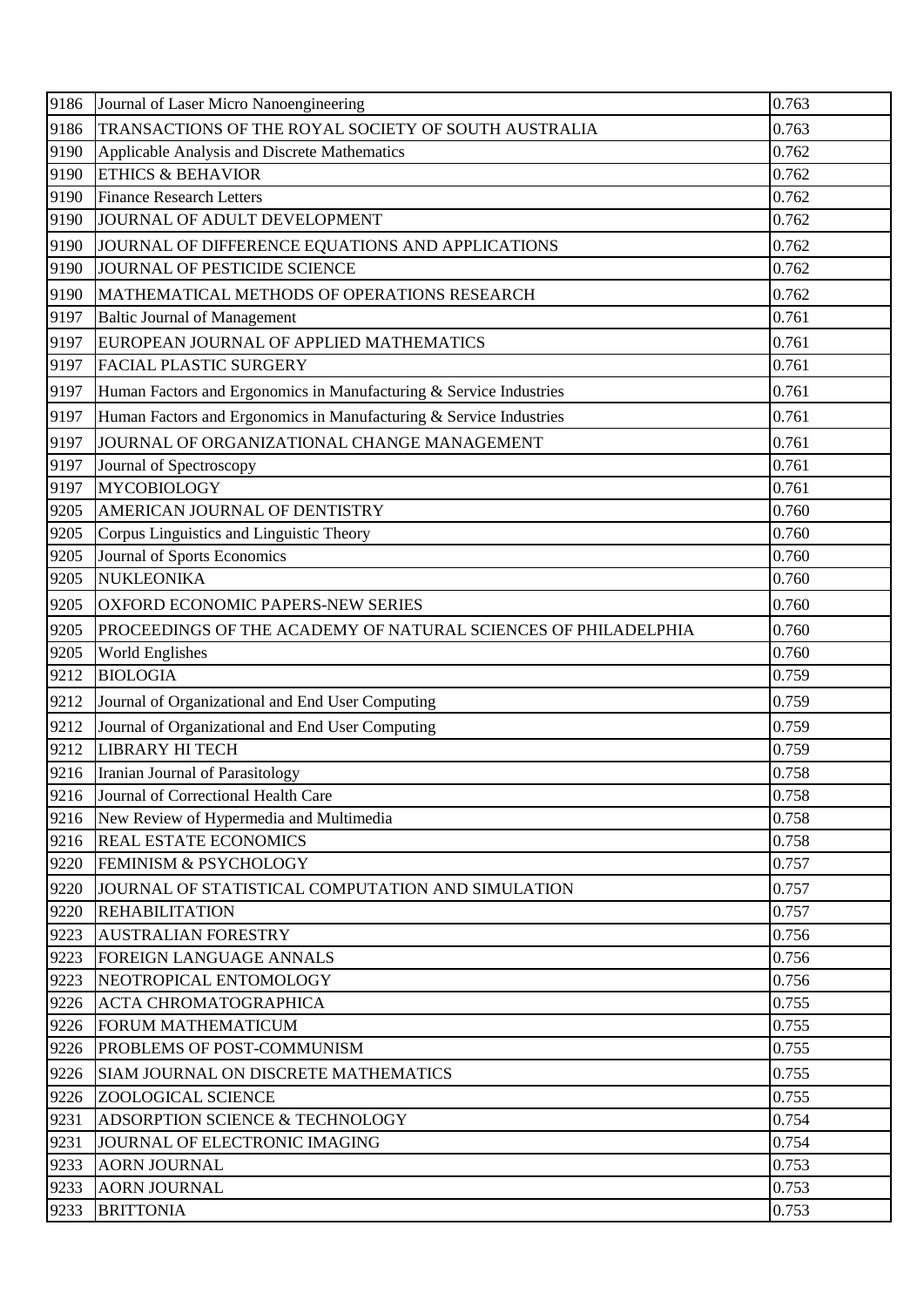| 9233 | <b>Biologically Inspired Cognitive Architectures</b>                 | 0.753 |
|------|----------------------------------------------------------------------|-------|
| 9233 | Interdisciplinary Sciences-Computational Life Sciences               | 0.753 |
| 9233 | International Journal of Pharmacology                                | 0.753 |
| 9233 | Journal of Orofacial Orthopedics-Fortschritte der Kieferorthopadie   | 0.753 |
| 9233 | <b>NAVAL RESEARCH LOGISTICS</b>                                      | 0.753 |
| 9233 | Sex Education-Sexuality Society and Learning                         | 0.753 |
| 9242 | TERRESTRIAL ATMOSPHERIC AND OCEANIC SCIENCES                         | 0.752 |
| 9243 | ANIMAL BIOTECHNOLOGY                                                 | 0.750 |
| 9243 | ANNALS OF CARNEGIE MUSEUM                                            | 0.750 |
| 9243 | APPLIED MEASUREMENT IN EDUCATION                                     | 0.750 |
| 9243 | AUSTRALIAN SYSTEMATIC BOTANY                                         | 0.750 |
| 9243 | Advances in Astronomy                                                | 0.750 |
| 9243 | Advances in Physical Organic Chemistry                               | 0.750 |
| 9243 | American Law and Economics Review                                    | 0.750 |
| 9243 | Asian Economic Policy Review                                         | 0.750 |
| 9243 | <b>BULLETIN DES SCIENCES MATHEMATIQUES</b>                           | 0.750 |
| 9243 | <b>Current Pharmaceutical Analysis</b>                               | 0.750 |
| 9243 | Entomologica Americana                                               | 0.750 |
| 9243 | JOURNAL OF APPLIED PROBABILITY                                       | 0.750 |
| 9243 | Journal for East European Management Studies                         | 0.750 |
| 9243 | Journal of Cancer Research and Therapeutics                          | 0.750 |
| 9243 | Journal of the Korean Society for Applied Biological Chemistry       | 0.750 |
| 9243 | <b>MOTOR CONTROL</b>                                                 | 0.750 |
| 9243 | PRESENCE-TELEOPERATORS AND VIRTUAL ENVIRONMENTS                      | 0.750 |
| 9243 | Revista Espanola de Quimioterapia                                    | 0.750 |
| 9243 | SCOTTISH GEOGRAPHICAL JOURNAL                                        | 0.750 |
| 9243 | Violence and Victims                                                 | 0.750 |
| 9263 | TAIWANESE JOURNAL OF MATHEMATICS                                     | 0.749 |
| 9264 | <b>CRUSTACEANA</b>                                                   | 0.748 |
| 9264 | <b>INFORMATION PROCESSING LETTERS</b>                                | 0.748 |
| 9266 | JOURNAL OF FORECASTING                                               | 0.747 |
| 9266 | JOURNAL OF NUMBER THEORY                                             | 0.747 |
| 9266 | Nutricion Hospitalaria                                               | 0.747 |
| 9266 | Thermophysics and Aeromechanics                                      | 0.747 |
| 9270 | INTERNATIONAL JOURNAL OF AGRICULTURE AND BIOLOGY                     | 0.746 |
| 9270 | INTERNATIONAL JOURNAL OF RF AND MICROWAVE COMPUTER-AIDED ENGINEERING | 0.746 |
| 9270 | Nordic Studies on Alcohol and Drugs                                  | 0.746 |
| 9270 | OPHTHALMOLOGE                                                        | 0.746 |
| 9270 | POLITICAL THEORY                                                     | 0.746 |
| 9270 | Polish Journal of Microbiology                                       | 0.746 |
| 9270 | Revista Espanola de Documentacion Científica                         | 0.746 |
| 9277 | ACTA POLONIAE PHARMACEUTICA                                          | 0.745 |
| 9277 | Acta Polytechnica Hungarica                                          | 0.745 |
| 9277 | <b>African Studies Review</b>                                        | 0.745 |
| 9277 | INTERNATIONAL JOURNAL OF THERMOPHYSICS                               | 0.745 |
| 9277 | JOURNAL OF RAPTOR RESEARCH                                           | 0.745 |
| 9277 | NUCLEAR TECHNOLOGY                                                   | 0.745 |
| 9277 | Open Physics                                                         | 0.745 |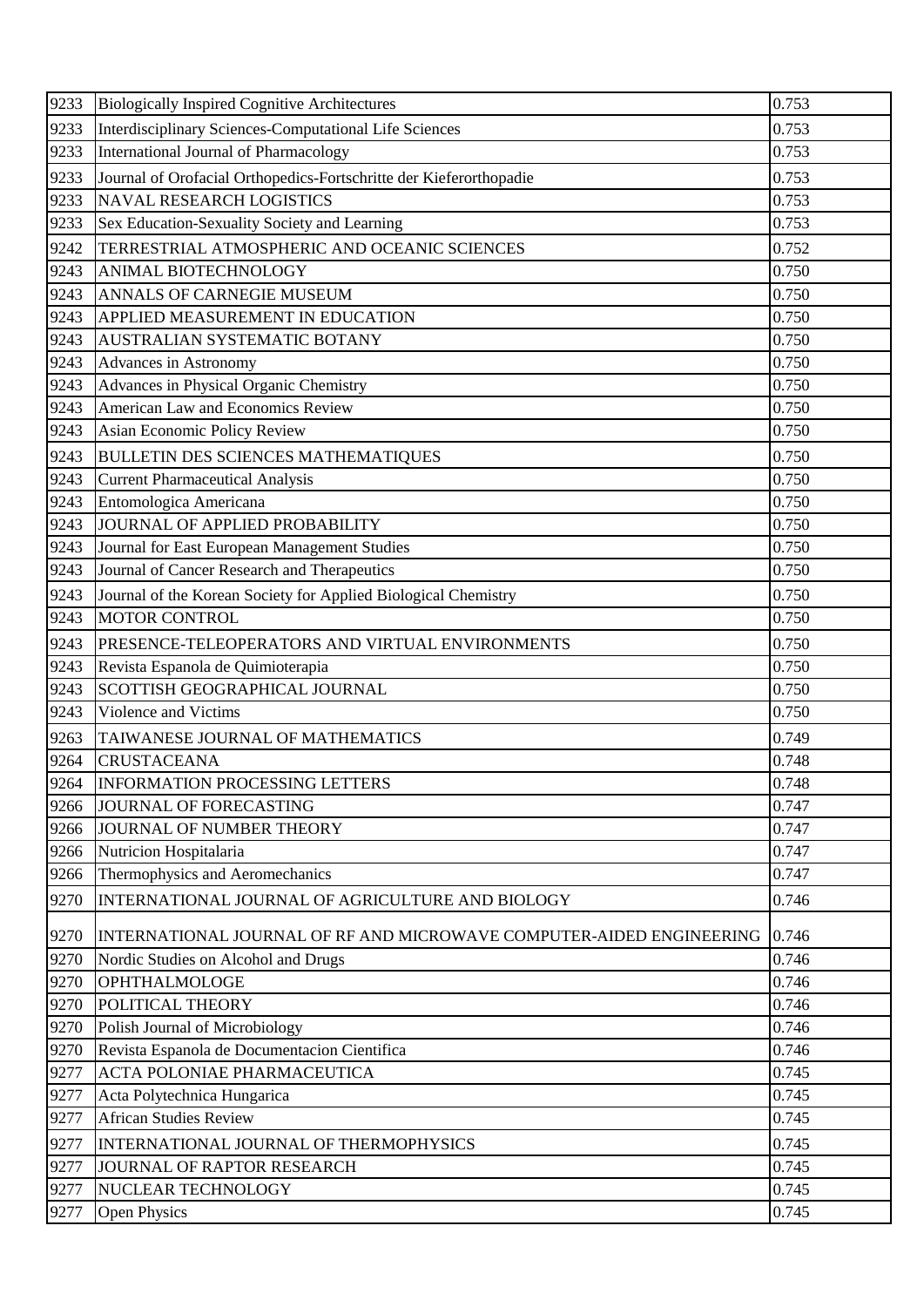| 9277 | Pragmatics                                                                         | 0.745 |
|------|------------------------------------------------------------------------------------|-------|
| 9277 | <b>REPRESENTATIONS</b>                                                             | 0.745 |
| 9286 | Anthropological Forum                                                              | 0.744 |
| 9286 | Economics & Politics                                                               | 0.744 |
| 9286 | JOURNAL OF LOSS & TRAUMA                                                           | 0.744 |
| 9286 | Journal of the Australian Ceramic Society                                          | 0.744 |
| 9286 | REHABILITATION COUNSELING BULLETIN                                                 | 0.744 |
| 9286 | STRATIGRAPHY AND GEOLOGICAL CORRELATION                                            | 0.744 |
| 9292 | <b>BIOCONTROL SCIENCE</b>                                                          | 0.743 |
| 9292 | REVISTA DE NEUROLOGIA                                                              | 0.743 |
| 9292 | <b>SIAM Journal on Financial Mathematics</b>                                       | 0.743 |
| 9292 | <b>SIAM Journal on Financial Mathematics</b>                                       | 0.743 |
| 9296 | AQUATIC ECOSYSTEM HEALTH & MANAGEMENT                                              | 0.742 |
| 9296 | <b>BULLETIN OF SYMBOLIC LOGIC</b>                                                  | 0.742 |
| 9296 | ENCEPHALE-REVUE DE PSYCHIATRIE CLINIQUE BIOLOGIQUE ET THERAPEUTIQUE                | 0.742 |
| 9296 | Economic Research-Ekonomska Istrazivanja                                           | 0.742 |
| 9296 | MATHEMATISCHE NACHRICHTEN                                                          | 0.742 |
| 9296 | PLANT PROTECTION SCIENCE                                                           | 0.742 |
| 9302 | <b>ASTERISQUE</b>                                                                  | 0.741 |
| 9302 | <b>CZECH JOURNAL OF ANIMAL SCIENCE</b>                                             | 0.741 |
| 9302 | INTERNATIONAL SOCIOLOGY                                                            | 0.741 |
| 9302 | International Journal of Performance Analysis in Sport                             | 0.741 |
| 9302 | PHYSICAL GEOGRAPHY                                                                 | 0.741 |
| 9302 | TRANSFUSION CLINIQUE ET BIOLOGIQUE                                                 | 0.741 |
| 9308 | <b>HERZOGIA</b>                                                                    | 0.740 |
| 9308 | JOURNAL OF COMPUTATIONAL ACOUSTICS                                                 | 0.740 |
| 9308 | ONDERSTEPOORT JOURNAL OF VETERINARY RESEARCH                                       | 0.740 |
| 9311 | ENVIRONMENTAL & ENGINEERING GEOSCIENCE                                             | 0.739 |
| 9311 | <b>FOLIA ZOOLOGICA</b>                                                             | 0.739 |
| 9311 | <b>GEOLOGICA BELGICA</b>                                                           | 0.739 |
| 9311 | <b>INFORMATION ECONOMICS AND POLICY</b>                                            | 0.739 |
| 9311 | INTERVENTIONAL NEURORADIOLOGY                                                      | 0.739 |
| 9311 | PERSONAL RELATIONSHIPS                                                             | 0.739 |
| 9311 | RUSSIAN JOURNAL OF PLANT PHYSIOLOGY                                                | 0.739 |
| 9311 | <b>Review of Derivatives Research</b>                                              | 0.739 |
| 9319 | CANADIAN JOURNAL OF DEVELOPMENT STUDIES-REVUE CANADIENNE D ETUDES DU DEVELOPPEMENT | 0.738 |
| 9319 | Language Resources and Evaluation                                                  | 0.738 |
| 9319 | MATHEMATISCHE ZEITSCHRIFT                                                          | 0.738 |
| 9322 | <b>FOLIA PRIMATOLOGICA</b>                                                         | 0.737 |
| 9322 | JOURNAL OF THE HISTORY OF BIOLOGY                                                  | 0.737 |
| 9322 | JOURNAL OF THE HISTORY OF BIOLOGY                                                  | 0.737 |
| 9322 | MICROELECTRONICS INTERNATIONAL                                                     | 0.737 |
| 9322 | Proceedings of the Estonian Academy of Sciences                                    | 0.737 |
| 9327 | ACTA MECHANICA SOLIDA SINICA                                                       | 0.736 |
| 9327 | INTERNATIONAL JOURNAL OF MODERN PHYSICS B                                          | 0.736 |
| 9327 | JPC-JOURNAL OF PLANAR CHROMATOGRAPHY-MODERN TLC                                    | 0.736 |
| 9327 | <b>SCIENCE OF SINTERING</b>                                                        | 0.736 |
|      |                                                                                    |       |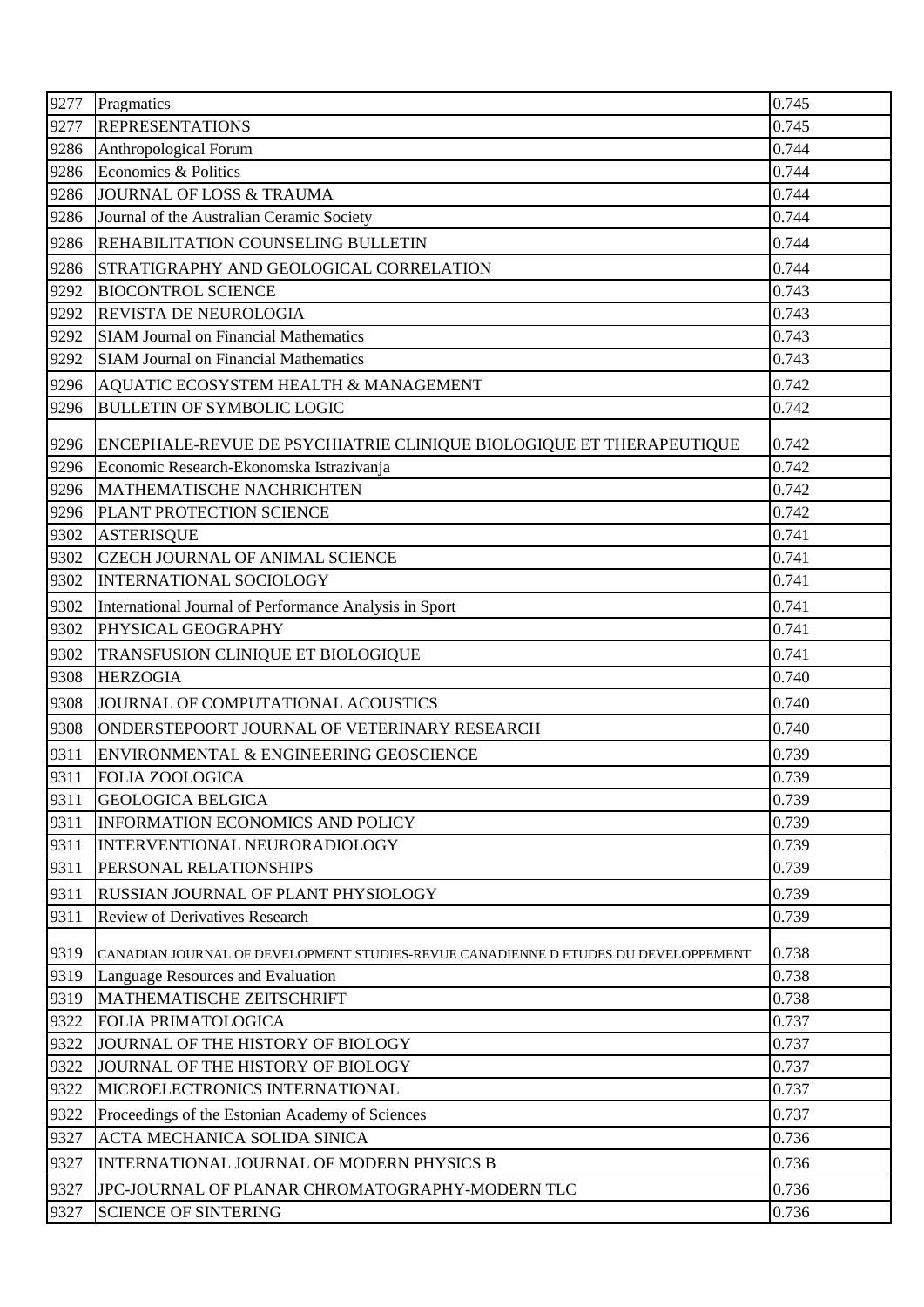| 9327 | <b>World Trade Review</b>                                                               | 0.736 |
|------|-----------------------------------------------------------------------------------------|-------|
| 9332 | <b>ALGORITHMICA</b>                                                                     | 0.735 |
| 9332 | CANADIAN JOURNAL OF VETERINARY RESEARCH-REVUE CANADIENNE DE RECHERCHE VETERINAIRE 0.735 |       |
| 9332 | <b>INTERNATIONAL MIGRATION</b>                                                          | 0.735 |
| 9332 | Journal of Spatial Science                                                              | 0.735 |
| 9332 | Portugaliae Mathematica                                                                 | 0.735 |
| 9337 | <b>ACOUSTICAL PHYSICS</b>                                                               | 0.734 |
| 9337 | <b>BIOTA NEOTROPICA</b>                                                                 | 0.734 |
| 9337 | CANADIAN JOURNAL ON AGING-REVUE CANADIENNE DU VIEILLISSEMENT                            | 0.734 |
| 9337 | <b>GRASSLAND SCIENCE</b>                                                                | 0.734 |
| 9337 | Gravitation & Cosmology                                                                 | 0.734 |
| 9337 | MILITARY PSYCHOLOGY                                                                     | 0.734 |
| 9343 | <b>Austrian Journal of Earth Sciences</b>                                               | 0.733 |
| 9343 | Colombia Medica                                                                         | 0.733 |
| 9343 | Gesture                                                                                 | 0.733 |
| 9343 | <b>IET Software</b>                                                                     | 0.733 |
| 9343 | <b>NanoEthics</b>                                                                       | 0.733 |
| 9343 | <b>NanoEthics</b>                                                                       | 0.733 |
| 9343 | North-Western Journal of Zoology                                                        | 0.733 |
| 9343 | Vascular                                                                                | 0.733 |
| 9351 | AMERICAN JOURNAL OF LAW & MEDICINE                                                      | 0.732 |
| 9351 | <b>BRAZILIAN JOURNAL OF PHYSICS</b>                                                     | 0.732 |
| 9351 | Chalcogenide Letters                                                                    | 0.732 |
| 9351 | <b>Current Computer-Aided Drug Design</b>                                               | 0.732 |
| 9351 | ESA BULLETIN-EUROPEAN SPACE AGENCY                                                      | 0.732 |
| 9351 | Focus on Autism and Other Developmental Disabilities                                    | 0.732 |
| 9351 | Journal of Tourism and Cultural Change                                                  | 0.732 |
| 9351 | Journal of the Optical Society of Korea                                                 | 0.732 |
| 9351 | LARYNGO-RHINO-OTOLOGIE                                                                  | 0.732 |
| 9360 | <b>Annals of Animal Science</b>                                                         | 0.731 |
| 9360 | <b>EUROPE-ASIA STUDIES</b>                                                              | 0.731 |
| 9360 | <b>KLINISCHE PADIATRIE</b>                                                              | 0.731 |
| 9360 | MICROWAVE AND OPTICAL TECHNOLOGY LETTERS                                                | 0.731 |
| 9360 | <b>Representation Theory</b>                                                            | 0.731 |
| 9360 | Revista Espanola de Investigaciones Sociologicas                                        | 0.731 |
| 9366 | ACTA OCEANOLOGICA SINICA                                                                | 0.730 |
| 9366 | LETTERS IN ORGANIC CHEMISTRY                                                            | 0.730 |
| 9366 | MATHEMATICAL STRUCTURES IN COMPUTER SCIENCE                                             | 0.730 |
| 9369 | Acta Cirurgica Brasileira                                                               | 0.729 |
| 9369 | <b>DISSOLUTION TECHNOLOGIES</b>                                                         | 0.729 |
| 9369 | INTERNATIONAL JOURNAL OF ELECTRONICS                                                    | 0.729 |
|      |                                                                                         |       |
| 9369 | JOURNAL OF PRESSURE VESSEL TECHNOLOGY-TRANSACTIONS OF THE ASME                          | 0.729 |
| 9369 | <b>MEDICAL HISTORY</b>                                                                  | 0.729 |
| 9369 | <b>MEDICAL HISTORY</b>                                                                  | 0.729 |
| 9369 | South African Journal of Education                                                      | 0.729 |
| 9376 | Applied Neuropsychology-Adult                                                           | 0.728 |
| 9376 | NEW REPUBLIC                                                                            | 0.728 |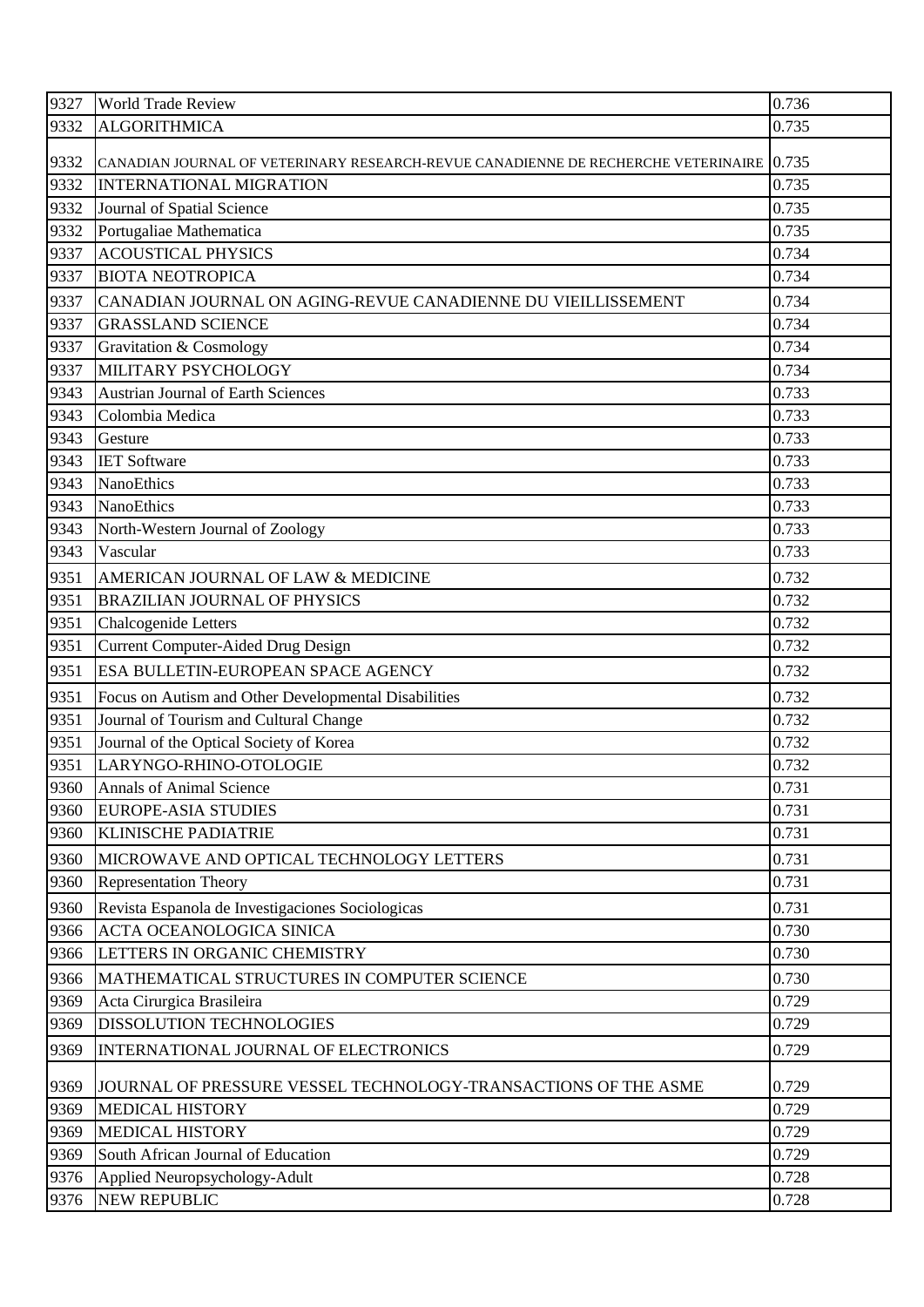| 9378 | ANNALS OF CLINICAL AND LABORATORY SCIENCE                            | 0.727 |
|------|----------------------------------------------------------------------|-------|
| 9378 | Biomedica                                                            | 0.727 |
| 9378 | <b>CIRCUIT WORLD</b>                                                 | 0.727 |
| 9378 | Foundations of Science                                               | 0.727 |
| 9378 | <b>Higher Education Policy</b>                                       | 0.727 |
| 9378 | International Journal of Data Warehousing and Mining                 | 0.727 |
| 9378 | Japanese Journal of Mathematics                                      | 0.727 |
| 9378 | MARINE TECHNOLOGY SOCIETY JOURNAL                                    | 0.727 |
| 9378 | PCI JOURNAL                                                          | 0.727 |
| 9378 | STATISTICAL PAPERS                                                   | 0.727 |
| 9378 | UNIVERSITY OF ILLINOIS LAW REVIEW                                    | 0.727 |
| 9389 | Clinics in Podiatric Medicine and Surgery                            | 0.726 |
| 9389 | <b>Holistic Nursing Practice</b>                                     | 0.726 |
| 9389 | <b>Holistic Nursing Practice</b>                                     | 0.726 |
| 9389 | Inzinerine Ekonomika-Engineering Economics                           | 0.726 |
| 9389 | Journal of Neurological Surgery Part A-Central European Neurosurgery | 0.726 |
| 9394 | ACCREDITATION AND QUALITY ASSURANCE                                  | 0.725 |
| 9394 | ANIMAL SCIENCE PAPERS AND REPORTS                                    | 0.725 |
| 9394 | Acta Dermatovenerologica Croatica                                    | 0.725 |
| 9394 | <b>BULLETIN OF INDONESIAN ECONOMIC STUDIES</b>                       | 0.725 |
| 9394 | <b>CRITICAL REVIEW</b>                                               | 0.725 |
| 9394 | ETR&D-EDUCATIONAL TECHNOLOGY RESEARCH AND DEVELOPMENT                | 0.725 |
| 9394 | <b>IZVESTIYA MATHEMATICS</b>                                         | 0.725 |
| 9394 | Journal of the Indian Society of Remote Sensing                      | 0.725 |
| 9394 | Polish Journal of Chemical Technology                                | 0.725 |
| 9403 | DISCRETE & COMPUTATIONAL GEOMETRY                                    | 0.724 |
| 9403 | International Arab Journal of Information Technology                 | 0.724 |
| 9403 | TECHNOLOGY AND HEALTH CARE                                           | 0.724 |
| 9406 | <b>DISCRETE MATHEMATICS AND THEORETICAL COMPUTER SCIENCE</b>         | 0.723 |
| 9406 | <b>HNO</b>                                                           | 0.723 |
| 9406 | JOURNAL OF ANALYTICAL CHEMISTRY                                      | 0.723 |
| 9406 | Micro & Nano Letters                                                 | 0.723 |
| 9406 | Quality Management in Health Care                                    | 0.723 |
| 9406 | Quality Management in Health Care                                    | 0.723 |
| 9406 | STUDIES IN HISTORY AND PHILOSOPHY OF SCIENCE                         | 0.723 |
| 9406 | STUDIES IN HISTORY AND PHILOSOPHY OF SCIENCE                         | 0.723 |
| 9406 | Tehnicki Vjesnik-Technical Gazette                                   | 0.723 |
| 9415 | Eastern European Countryside                                         | 0.722 |
| 9415 | JOURNAL AMERICAN WATER WORKS ASSOCIATION                             | 0.722 |
| 9415 | JOURNAL INTERNATIONAL DES SCIENCES DE LA VIGNE ET DU VIN             | 0.722 |
| 9415 | JOURNAL OF APICULTURAL SCIENCE                                       | 0.722 |
| 9415 | ZEITSCHRIFT FUR PADAGOGISCHE PSYCHOLOGIE                             | 0.722 |
| 9420 | HIGH ENERGY CHEMISTRY                                                | 0.721 |
| 9420 | JOURNAL OF SHELLFISH RESEARCH                                        | 0.721 |
| 9420 | Journal of the Korean Astronomical Society                           | 0.721 |
| 9420 | Mycosphere                                                           | 0.721 |
| 9420 | POST-COMMUNIST ECONOMIES                                             | 0.721 |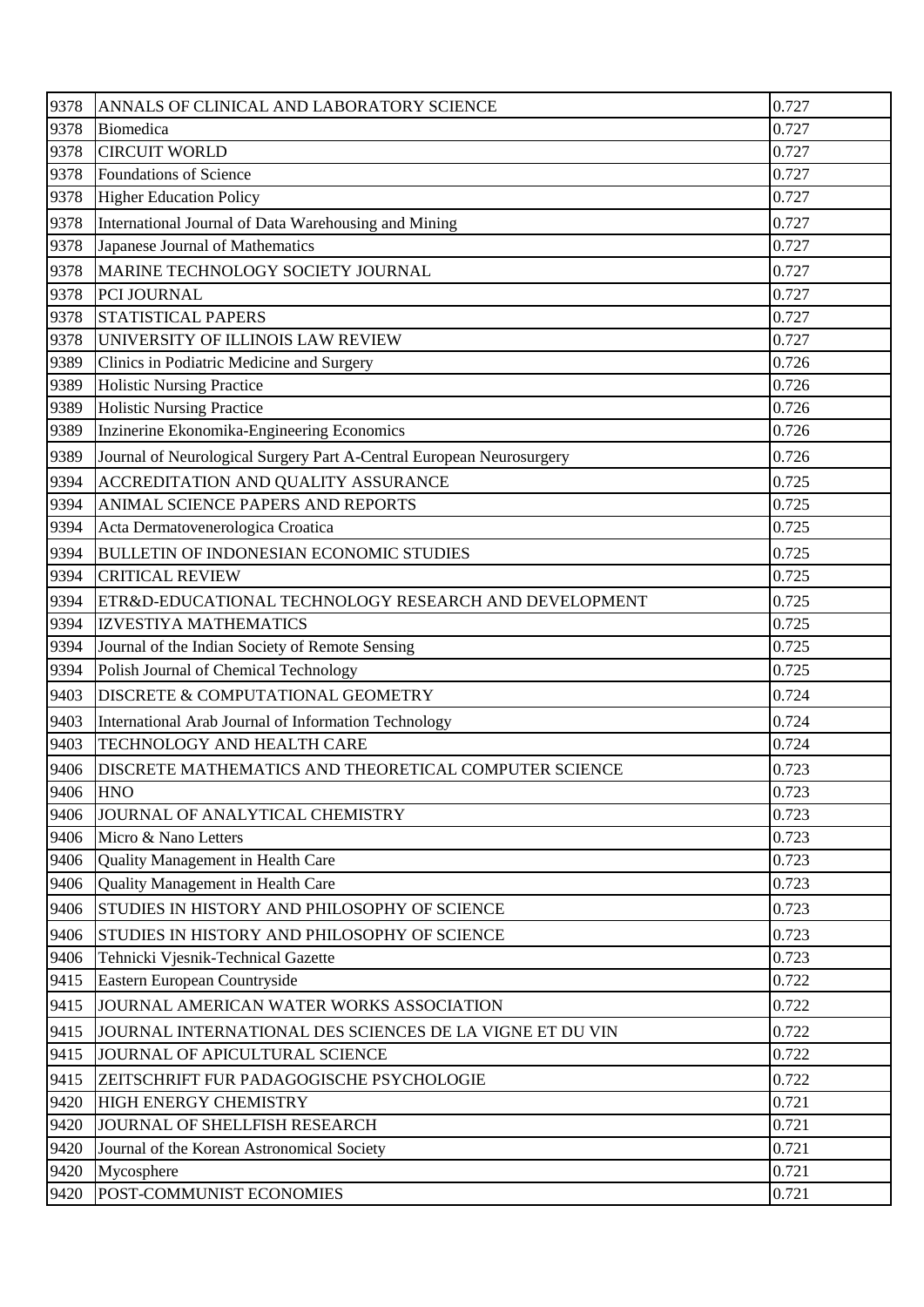| 9420 | <b>SBORNIK MATHEMATICS</b>                                                       | 0.721 |
|------|----------------------------------------------------------------------------------|-------|
| 9426 | Bulletin of the Malaysian Mathematical Sciences Society                          | 0.720 |
| 9426 | <b>EKONOMICKY CASOPIS</b>                                                        | 0.720 |
| 9426 | German Economic Review                                                           | 0.720 |
| 9426 | JOURNAL OF EAST ASIAN LINGUISTICS                                                | 0.720 |
| 9430 | Chilean Journal of Agricultural Research                                         | 0.719 |
| 9430 | European Journal of Inflammation                                                 | 0.719 |
| 9430 | <b>TROPICAL BIOMEDICINE</b>                                                      | 0.719 |
| 9433 | European Journal of Hospital Pharmacy-Science and Practice                       | 0.718 |
| 9433 | MACROECONOMIC DYNAMICS                                                           | 0.718 |
| 9433 | ODONATOLOGICA                                                                    | 0.718 |
| 9436 | Ecological Chemistry and Engineering S-Chemia I Inzynieria Ekologiczna S         | 0.717 |
| 9436 | REVISTA LATINOAMERICANA DE PSICOLOGIA                                            | 0.717 |
| 9436 | <b>Research in Gerontological Nursing</b>                                        | 0.717 |
| 9436 | Research in Gerontological Nursing                                               | 0.717 |
| 9436 | <b>Studies in Educational Evaluation</b>                                         | 0.717 |
| 9441 | <b>Autex Research Journal</b>                                                    | 0.716 |
| 9441 | MATHEMATICAL RESEARCH LETTERS                                                    | 0.716 |
| 9441 | MONATSHEFTE FUR MATHEMATIK                                                       | 0.716 |
| 9441 | OPTICS AND SPECTROSCOPY                                                          | 0.716 |
| 9441 | ZEITSCHRIFT FUR RHEUMATOLOGIE                                                    | 0.716 |
| 9446 | NORTH AMERICAN JOURNAL OF AQUACULTURE                                            | 0.715 |
| 9446 | <b>SOCIAL SCIENCE JOURNAL</b>                                                    | 0.715 |
| 9448 | COLUMBIA JOURNAL OF TRANSNATIONAL LAW                                            | 0.714 |
| 9448 | <b>JOURNAL OF ASIAN STUDIES</b>                                                  | 0.714 |
| 9448 | Lex Localis-Journal of Local Self-Government                                     | 0.714 |
| 9448 | <b>MODERN CHINA</b>                                                              | 0.714 |
| 9452 | ANNALS OF GLOBAL ANALYSIS AND GEOMETRY                                           | 0.713 |
| 9452 | INTERNATIONAL JOURNAL OF GAME THEORY                                             | 0.713 |
| 9452 | INTERNATIONAL JOURNAL OF GAME THEORY                                             | 0.713 |
| 9452 | INTERNATIONAL JOURNAL OF VEHICLE DESIGN                                          | 0.713 |
| 9452 | Journal of Magnetics                                                             | 0.713 |
| 9452 | <b>MATERIALS TRANSACTIONS</b>                                                    | 0.713 |
| 9452 | SIMULATION-TRANSACTIONS OF THE SOCIETY FOR MODELING AND SIMULATION INTERNATIONAL | 0.713 |
| 9459 | Drvna Industrija                                                                 | 0.712 |
| 9459 | <b>ECONOMIC RECORD</b>                                                           | 0.712 |
| 9459 | REVISTA MEXICANA DE ASTRONOMIA Y ASTROFISICA                                     | 0.712 |
| 9459 | Veterinaria Italiana                                                             | 0.712 |
| 9463 | <b>COMPUTER JOURNAL</b>                                                          | 0.711 |
| 9463 | DISCRETE DYNAMICS IN NATURE AND SOCIETY                                          | 0.711 |
| 9463 | JOURNAL OF PSYCHOSOCIAL NURSING AND MENTAL HEALTH SERVICES                       | 0.711 |
| 9463 | JOURNAL OF PSYCHOSOCIAL NURSING AND MENTAL HEALTH SERVICES                       | 0.711 |
| 9463 | REVISTA BRASILEIRA DE ENTOMOLOGIA                                                | 0.711 |
| 9468 | International Journal of Strategic Property Management                           | 0.710 |
| 9468 | Journal of Public Transportation                                                 | 0.710 |
| 9468 | Journal of the Mexican Chemical Society                                          | 0.710 |
| 9468 | Prague Economic Papers                                                           | 0.710 |
|      |                                                                                  |       |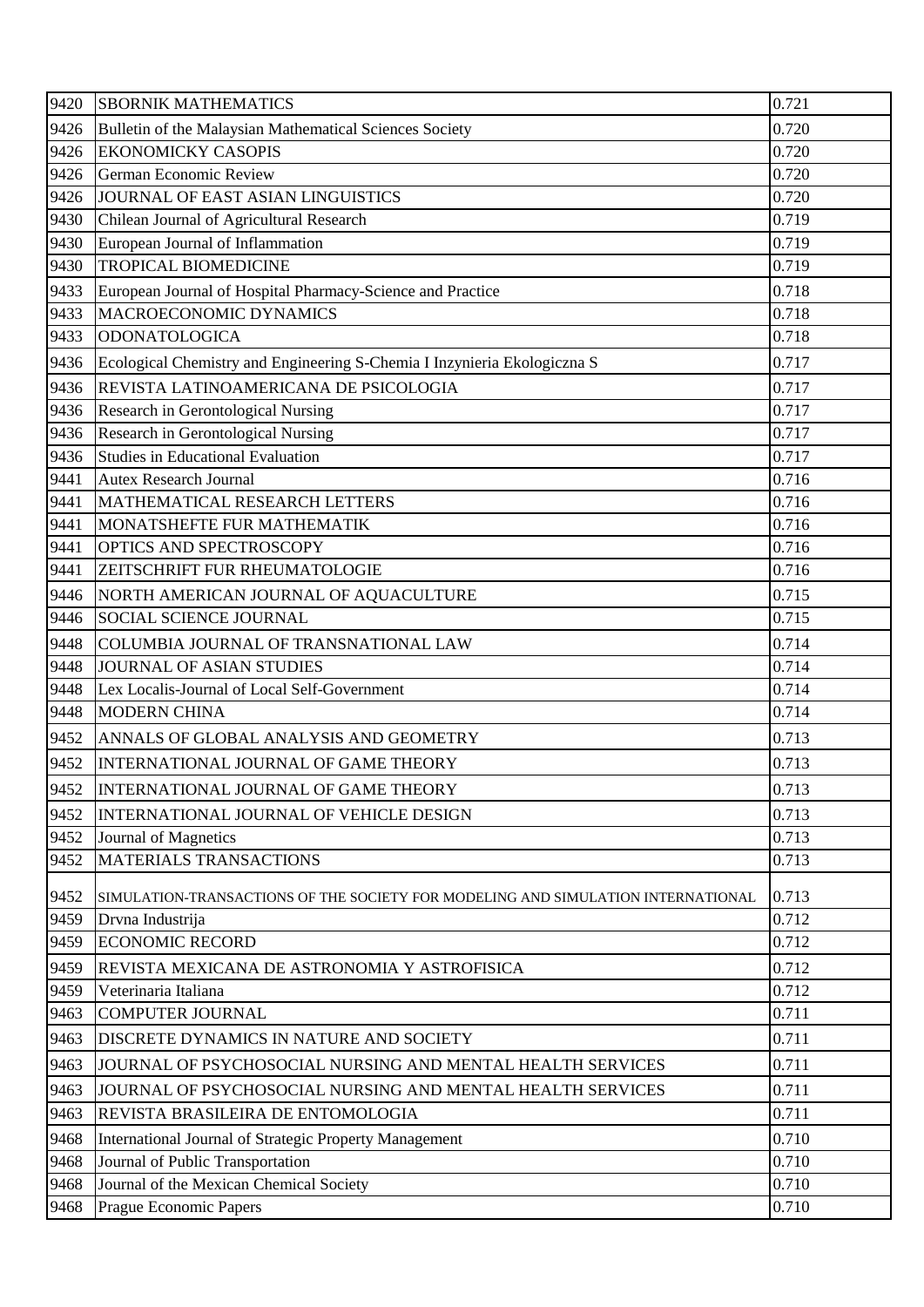| 9468 | <b>Turkish Journal Of Medical Sciences</b>                                  | 0.710 |
|------|-----------------------------------------------------------------------------|-------|
| 9473 | <b>BRAGANTIA</b>                                                            | 0.709 |
| 9473 | SAUDI MEDICAL JOURNAL                                                       | 0.709 |
| 9475 | Archives of Environmental Protection                                        | 0.708 |
| 9475 | JOURNAL OF DYNAMICAL AND CONTROL SYSTEMS                                    | 0.708 |
| 9475 | Journal of Korean Neurosurgical Society                                     | 0.708 |
| 9475 | Revista Latinoamericana de Investigacion en Matematica Educativa-RELIME     | 0.708 |
| 9479 | AFFILIA-JOURNAL OF WOMEN AND SOCIAL WORK                                    | 0.707 |
| 9479 | BULLETIN OF THE LONDON MATHEMATICAL SOCIETY                                 | 0.707 |
| 9479 | Iranian Journal of Pediatrics                                               | 0.707 |
| 9479 | JOURNAL OF THE AUDIO ENGINEERING SOCIETY                                    | 0.707 |
| 9479 | Protection of Metals and Physical Chemistry of Surfaces                     | 0.707 |
| 9479 | Young                                                                       | 0.707 |
| 9485 | Earthquake Engineering and Engineering Vibration                            | 0.706 |
| 9485 | Educational Assessment Evaluation and Accountability                        | 0.706 |
| 9485 | Journal of Modern Dynamics                                                  | 0.706 |
| 9485 | Transportation Letters-The International Journal of Transportation Research | 0.706 |
| 9485 | Transportation Letters-The International Journal of Transportation Research | 0.706 |
| 9490 | <b>Archives of Control Sciences</b>                                         | 0.705 |
| 9490 | International Journal of Ad Hoc and Ubiquitous Computing                    | 0.705 |
| 9490 | Rocznik Ochrona Srodowiska                                                  | 0.705 |
| 9493 | Annual Reports in Medicinal Chemistry                                       | 0.704 |
| 9493 | Human-Wildlife Interactions                                                 | 0.704 |
| 9495 | <b>GENES &amp; GENETIC SYSTEMS</b>                                          | 0.703 |
| 9495 | JAPANESE JOURNAL OF VETERINARY RESEARCH                                     | 0.703 |
| 9495 | Macroheterocycles                                                           | 0.703 |
| 9498 | <b>ACTA APPLICANDAE MATHEMATICAE</b>                                        | 0.702 |
| 9498 | <b>PSYCHOLOGICAL RECORD</b>                                                 | 0.702 |
| 9498 | REVISTA CHILENA DE HISTORIA NATURAL                                         | 0.702 |
| 9501 | Crop Breeding and Applied Biotechnology                                     | 0.701 |
| 9501 | Herpetological Conservation and Biology                                     | 0.701 |
| 9501 | JOURNAL OF COMBINATORIAL DESIGNS                                            | 0.701 |
| 9504 | <b>AMERICAN SURGEON</b>                                                     | 0.700 |
| 9504 | African Journal of Reproductive Health                                      | 0.700 |
| 9504 | <b>BIO-MEDICAL MATERIALS AND ENGINEERING</b>                                | 0.700 |
| 9504 | BULLETIN OF THE GEOLOGICAL SOCIETY OF DENMARK                               | 0.700 |
| 9504 | CIVIL ENGINEERING AND ENVIRONMENTAL SYSTEMS                                 | 0.700 |
| 9504 | <b>COMPOST SCIENCE &amp; UTILIZATION</b>                                    | 0.700 |
| 9504 | <b>Development Policy Review</b>                                            | 0.700 |
| 9504 | Handchirurgie Mikrochirurgie Plastische Chirurgie                           | 0.700 |
| 9504 | Law and History Review                                                      | 0.700 |
| 9513 | <b>ANNALES ZOOLOGICI</b>                                                    | 0.699 |
| 9513 | Acta Geodynamica et Geomaterialia                                           | 0.699 |
| 9513 | FOOD SCIENCE AND BIOTECHNOLOGY                                              | 0.699 |
| 9513 | Journal of X-Ray Science and Technology                                     | 0.699 |
| 9513 | <b>SOCIOBIOLOGY</b>                                                         | 0.699 |
| 9518 | Asian Journal of Technology Innovation                                      | 0.698 |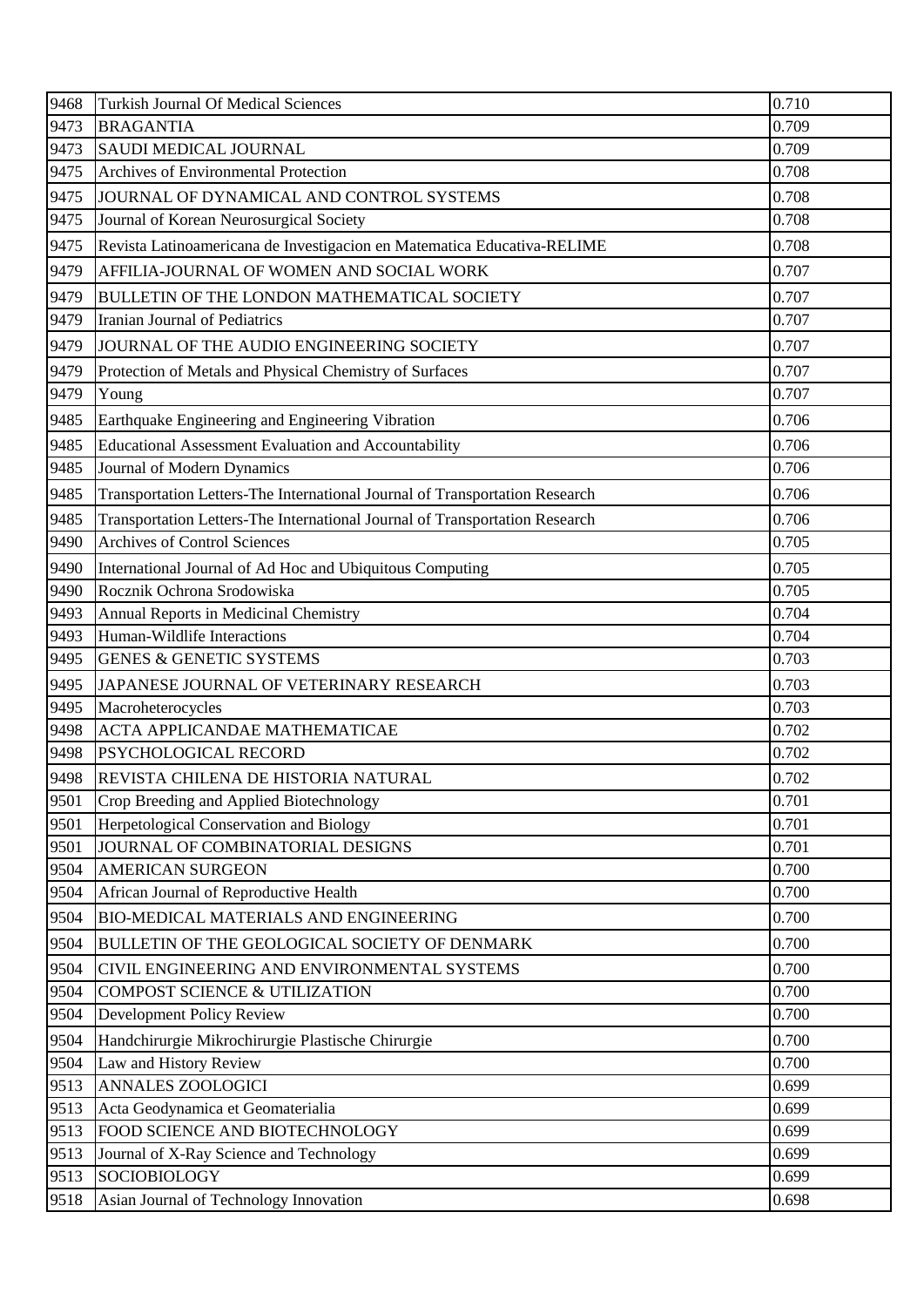| EQUINE VETERINARY EDUCATION<br>9518<br>0.698<br>Journal of Ovonic Research<br>9518<br>0.698<br>9518<br>POLITICAL SCIENCE QUARTERLY<br>0.698<br>THEORETICAL COMPUTER SCIENCE<br>9518<br>0.698<br>9524<br>0.697<br>Crime Media Culture<br>0.697<br>9524<br>DEUTSCHE ENTOMOLOGISCHE ZEITSCHRIFT |  |
|----------------------------------------------------------------------------------------------------------------------------------------------------------------------------------------------------------------------------------------------------------------------------------------------|--|
|                                                                                                                                                                                                                                                                                              |  |
|                                                                                                                                                                                                                                                                                              |  |
|                                                                                                                                                                                                                                                                                              |  |
|                                                                                                                                                                                                                                                                                              |  |
|                                                                                                                                                                                                                                                                                              |  |
|                                                                                                                                                                                                                                                                                              |  |
| 0.697<br>9524<br>JOURNAL OF ENVIRONMENTAL BIOLOGY                                                                                                                                                                                                                                            |  |
| 9524<br>JOURNAL OF LIQUID CHROMATOGRAPHY & RELATED TECHNOLOGIES<br>0.697                                                                                                                                                                                                                     |  |
| 0.697<br>9524<br>POLISH JOURNAL OF VETERINARY SCIENCES                                                                                                                                                                                                                                       |  |
| 9524<br><b>TRAVAIL HUMAIN</b><br>0.697                                                                                                                                                                                                                                                       |  |
| 9524<br>0.697<br><b>TRAVAIL HUMAIN</b>                                                                                                                                                                                                                                                       |  |
| 9524<br>Workplace Health & Safety<br>0.697                                                                                                                                                                                                                                                   |  |
| 9524<br>Workplace Health & Safety<br>0.697                                                                                                                                                                                                                                                   |  |
| Israel Journal of Ecology & Evolution<br>9533<br>0.696                                                                                                                                                                                                                                       |  |
| 9533<br>JOURNAL OF ENVIRONMENTAL AND ENGINEERING GEOPHYSICS<br>0.696                                                                                                                                                                                                                         |  |
| 9533<br>JOURNAL OF UNIVERSAL COMPUTER SCIENCE<br>0.696                                                                                                                                                                                                                                       |  |
| 9533<br>0.696<br>Journal of Cellular Automata                                                                                                                                                                                                                                                |  |
| 0.696<br>9533<br>Journal of Rational-Emotive and Cognitive-Behavior Therapy                                                                                                                                                                                                                  |  |
| Pakistan Journal of Medical Sciences<br>0.696<br>9533                                                                                                                                                                                                                                        |  |
| 0.696<br>9533<br>THEORETICAL MEDICINE AND BIOETHICS                                                                                                                                                                                                                                          |  |
| Control Engineering and Applied Informatics<br>0.695<br>9540                                                                                                                                                                                                                                 |  |
| European Journal of Teacher Education<br>9540<br>0.695                                                                                                                                                                                                                                       |  |
| 9540<br>Filomat<br>0.695                                                                                                                                                                                                                                                                     |  |
| 0.695<br>9540<br>JOURNAL OF THE AMERICAN HELICOPTER SOCIETY                                                                                                                                                                                                                                  |  |
| 0.695<br>9540<br>MINERVA CARDIOANGIOLOGICA                                                                                                                                                                                                                                                   |  |
| 9545<br>ANNALS OF REGIONAL SCIENCE<br>0.694                                                                                                                                                                                                                                                  |  |
| 9545<br>0.694<br>COMPUTER APPLICATIONS IN ENGINEERING EDUCATION                                                                                                                                                                                                                              |  |
| 9545<br>ULTRASTRUCTURAL PATHOLOGY<br>0.694                                                                                                                                                                                                                                                   |  |
| 0.694<br>9545<br>WILDERNESS & ENVIRONMENTAL MEDICINE                                                                                                                                                                                                                                         |  |
| 9549<br>0.693<br>RENDICONTI LINCEI-SCIENZE FISICHE E NATURALI                                                                                                                                                                                                                                |  |
| 0.693<br>9549<br><b>Results in Mathematics</b>                                                                                                                                                                                                                                               |  |
| 0.692<br>9551<br><b>Asian Studies Review</b>                                                                                                                                                                                                                                                 |  |
| 0.692<br>9551<br>EUROPEAN JOURNAL OF GYNAECOLOGICAL ONCOLOGY                                                                                                                                                                                                                                 |  |
| 0.692<br>9551<br>JOURNAL OF DEVELOPMENTAL AND PHYSICAL DISABILITIES                                                                                                                                                                                                                          |  |
| Journal of Earthquake and Tsunami<br>0.692<br>9551                                                                                                                                                                                                                                           |  |
| 0.692<br>Journal of Logical and Algebraic Methods in Programming<br>9551                                                                                                                                                                                                                     |  |
| Landscape and Ecological Engineering<br>0.692<br>9551                                                                                                                                                                                                                                        |  |
| MINERALS & METALLURGICAL PROCESSING<br>0.692<br>9551                                                                                                                                                                                                                                         |  |
| 0.691<br>9558<br>Beton- und Stahlbetonbau                                                                                                                                                                                                                                                    |  |
| 9559<br>AFRICAN JOURNAL OF ECOLOGY<br>0.690                                                                                                                                                                                                                                                  |  |
| 0.690<br>9559<br>Interpretation-A Journal of Subsurface Characterization                                                                                                                                                                                                                     |  |
| Journal of Family Studies<br>0.690<br>9559                                                                                                                                                                                                                                                   |  |
| PAKISTAN JOURNAL OF BOTANY<br>9559<br>0.690                                                                                                                                                                                                                                                  |  |
| 9559<br>Postepy Higieny I Medycyny Doswiadczalnej<br>0.690                                                                                                                                                                                                                                   |  |
| <b>READING TEACHER</b><br>9559<br>0.690                                                                                                                                                                                                                                                      |  |
| 0.690<br>9559<br>RUSSIAN JOURNAL OF BIOORGANIC CHEMISTRY                                                                                                                                                                                                                                     |  |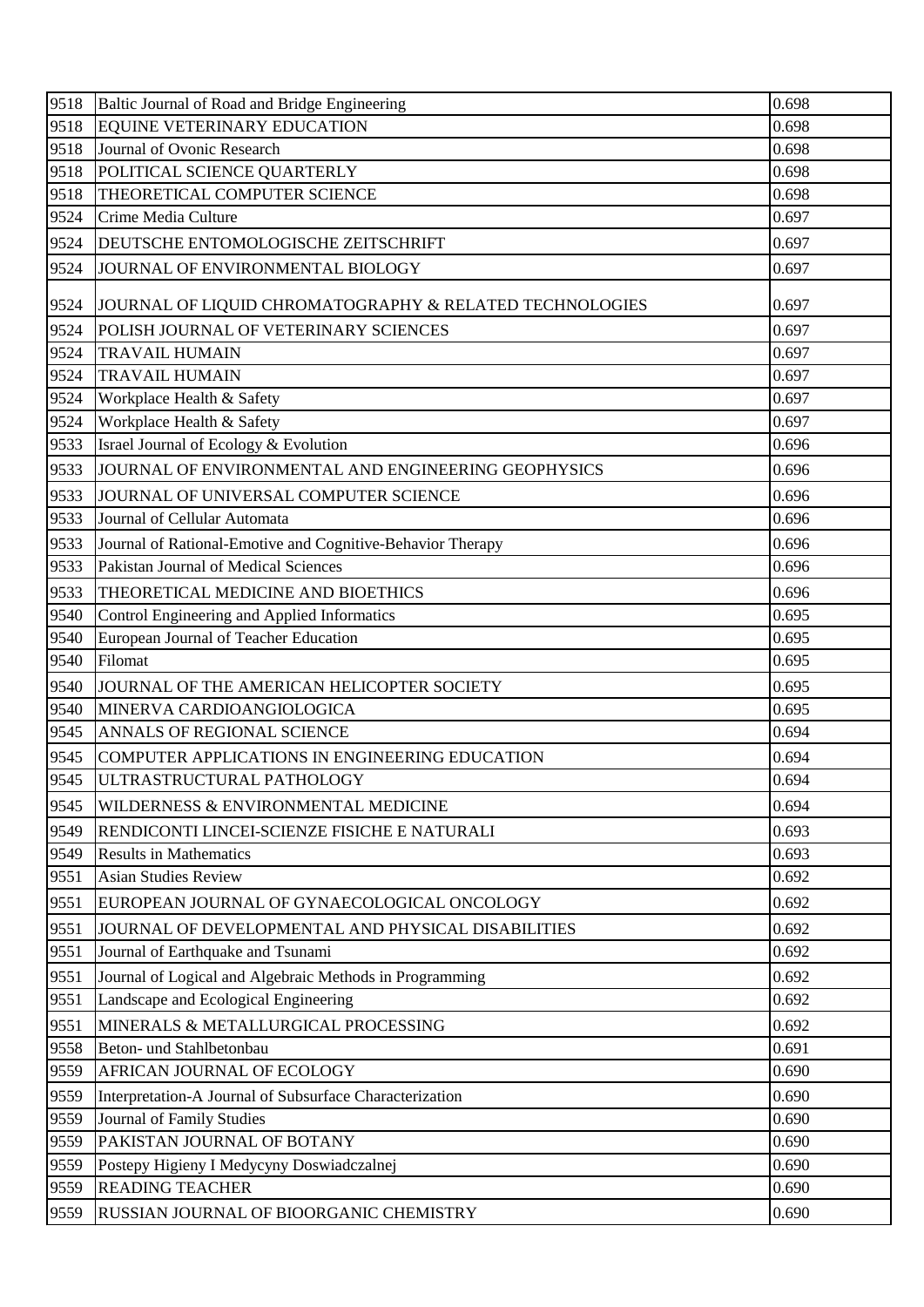| 9559 | Revista Espanola de Salud Publica                                                       | 0.690 |
|------|-----------------------------------------------------------------------------------------|-------|
| 9559 | Revista de la Real Academia de Ciencias Exactas Físicas y Naturales Serie A-Matematicas | 0.690 |
| 9559 | Social Theory & Health                                                                  | 0.690 |
| 9569 | Argumentation                                                                           | 0.689 |
| 9569 | <b>CIENCIAS MARINAS</b>                                                                 | 0.689 |
| 9569 | <b>DIPLOMATIC HISTORY</b>                                                               | 0.689 |
| 9569 | JOURNAL OF HUMANISTIC PSYCHOLOGY                                                        | 0.689 |
| 9569 | Journal of Superhard Materials                                                          | 0.689 |
| 9569 | MEDICINE SCIENCE AND THE LAW                                                            | 0.689 |
| 9569 | MEDICINE SCIENCE AND THE LAW                                                            | 0.689 |
| 9569 | Melbourne University Law Review                                                         | 0.689 |
| 9569 | <b>Visual Communication</b>                                                             | 0.689 |
| 9578 | AUSTRALIAN JOURNAL OF POLITICAL SCIENCE                                                 | 0.688 |
| 9578 | CHINESE JOURNAL OF OCEANOLOGY AND LIMNOLOGY                                             | 0.688 |
| 9578 | <b>Contemporary Southeast Asia</b>                                                      | 0.688 |
| 9578 | <b>ECOSCIENCE</b>                                                                       | 0.688 |
| 9578 | ENVIRONMENTAL AND ECOLOGICAL STATISTICS                                                 | 0.688 |
| 9578 | JOURNAL OF ENGINEERING TECHNOLOGY                                                       | 0.688 |
| 9578 | Journal of Water Sanitation and Hygiene for Development                                 | 0.688 |
| 9578 | Journal of the Society for Social Work and Research                                     | 0.688 |
| 9578 | Problemy Ekorozwoju                                                                     | 0.688 |
| 9587 | FUNDAMENTA INFORMATICAE                                                                 | 0.687 |
| 9587 | Italian Journal of Agronomy                                                             | 0.687 |
| 9587 | SPANISH JOURNAL OF AGRICULTURAL RESEARCH                                                | 0.687 |
| 9590 | Dynamics of Partial Differential Equations                                              | 0.686 |
| 9590 | Filosofija-Sociologija                                                                  | 0.686 |
| 9590 | Journal of Water Reuse and Desalination                                                 | 0.686 |
| 9590 | Translator                                                                              | 0.686 |
| 9590 | <b>Turkish Journal of Hematology</b>                                                    | 0.686 |
| 9590 | WOMENS STUDIES INTERNATIONAL FORUM                                                      | 0.686 |
| 9596 | COMMUNITY DEVELOPMENT JOURNAL                                                           | 0.685 |
| 9596 | HASTINGS LAW JOURNAL                                                                    | 0.685 |
| 9596 | International Journal of Food Engineering                                               | 0.685 |
| 9596 | Multilingua-Journal of Cross-Cultural and Interlanguage Communication                   | 0.685 |
| 9596 | SOUTH AFRICAN JOURNAL OF ECONOMICS                                                      | 0.685 |
| 9601 | EUROPEAN PHYSICAL JOURNAL-APPLIED PHYSICS                                               | 0.684 |
| 9601 | Journal of Industrial Relations                                                         | 0.684 |
| 9603 | ADVANCES IN NURSING SCIENCE                                                             | 0.683 |
| 9603 | ADVANCES IN NURSING SCIENCE                                                             | 0.683 |
| 9603 | ANATOMIA HISTOLOGIA EMBRYOLOGIA                                                         | 0.683 |
| 9603 | European Journal of Paediatric Dentistry                                                | 0.683 |
| 9603 | Horticulture Journal                                                                    | 0.683 |
| 9603 | JOURNAL OF PSYCHOPHYSIOLOGY                                                             | 0.683 |
| 9603 | JOURNAL OF PSYCHOPHYSIOLOGY                                                             | 0.683 |
| 9603 | Journal of Theoretical and Applied Mechanics                                            | 0.683 |
| 9611 | Central European Journal of Public Health                                               | 0.682 |
| 9611 | Central European Journal of Public Health                                               | 0.682 |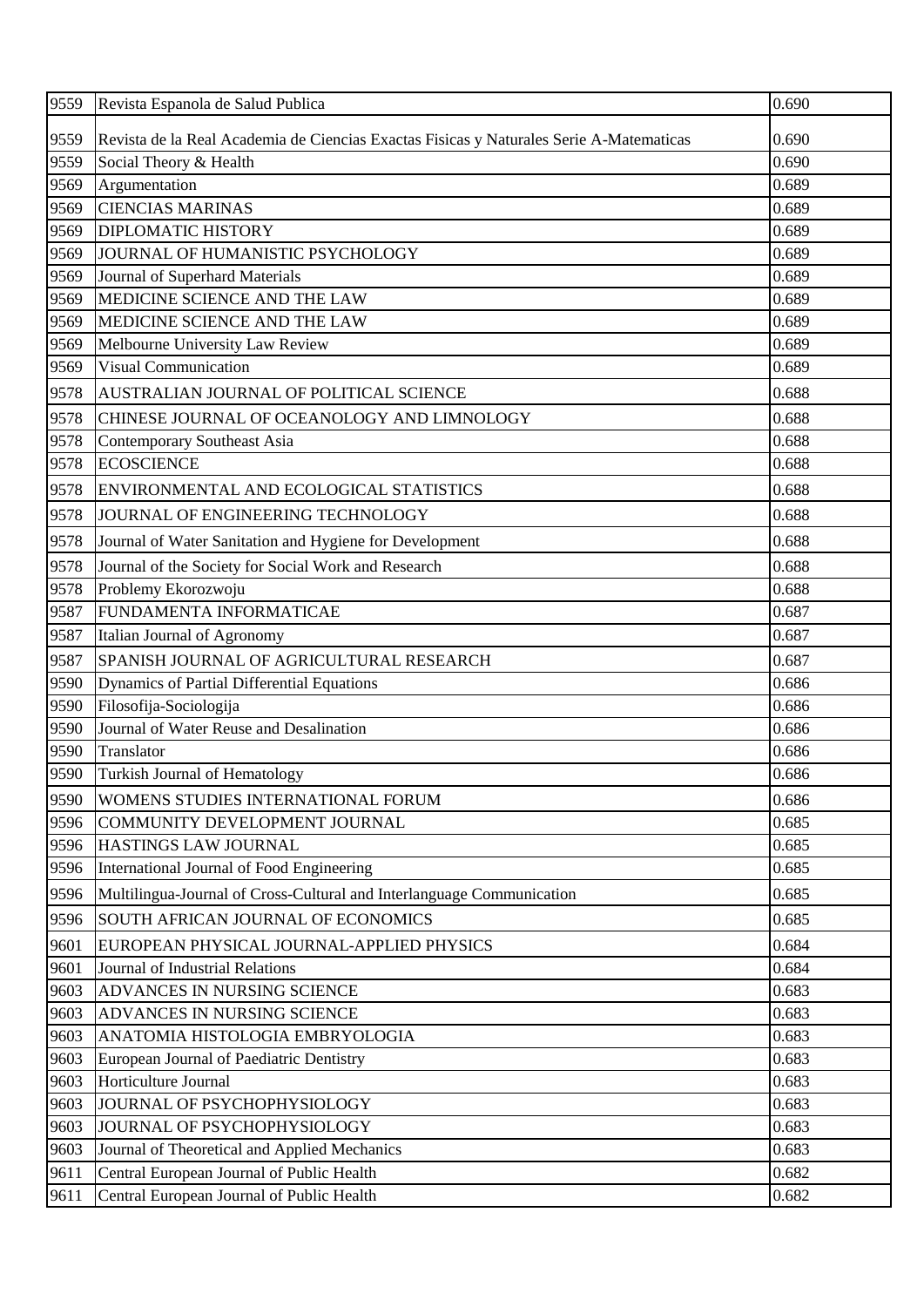| 9611<br>PROGRESS IN REACTION KINETICS AND MECHANISM<br>0.682<br>0.681<br>9615<br>APPLIED ECOLOGY AND ENVIRONMENTAL RESEARCH<br>0.681<br>9615<br>International Journal of Materials Research<br>0.681<br>9615<br>JOURNAL OF CONSCIOUSNESS STUDIES<br>9615<br>Journal of Fixed Point Theory and Applications<br>0.681<br>9615<br>PHYSICS OF PARTICLES AND NUCLEI<br>0.681<br>9615<br>0.681<br>WEED BIOLOGY AND MANAGEMENT<br>9621<br>0.680<br>PALEONTOLOGICAL RESEARCH<br>9621<br>0.680<br>SOCIOLOGICAL INQUIRY<br>WOOD AND FIBER SCIENCE<br>9621<br>0.680<br>9621<br>0.680<br>Willdenowia<br>9625<br>0.679<br>AUSTRALIAN & NEW ZEALAND JOURNAL OF STATISTICS<br>9625<br>0.679<br>CANADIAN PUBLIC POLICY-ANALYSE DE POLITIQUES<br>9625<br>0.679<br>Ethnicities<br>0.679<br>9625<br>JOURNAL OF VETERINARY MEDICAL EDUCATION<br>0.679<br>9625<br><b>Membrane Water Treatment</b><br>0.679<br>9625<br>PROCEEDINGS OF THE AMERICAN MATHEMATICAL SOCIETY<br>0.678<br>9631<br>JOURNAL OF EDUCATIONAL COMPUTING RESEARCH<br>0.678<br>9631<br>Journal of Thermal Science<br>9631<br><b>NEUROLOGIST</b><br>0.678<br>9631<br>SOUTH AFRICAN JOURNAL OF ANIMAL SCIENCE<br>0.678<br><b>WATERBIRDS</b><br>0.678<br>9631<br>0.677<br>9636<br>CHEMICAL JOURNAL OF CHINESE UNIVERSITIES-CHINESE<br>0.677<br>9636<br>FLUID DYNAMICS RESEARCH<br>9636<br>0.677<br>JOURNAL OF FUNCTIONAL PROGRAMMING<br>9636<br>Journal of Operational Risk<br>0.677<br>SYSTEMIC PRACTICE AND ACTION RESEARCH<br>0.677<br>9636<br>9641<br>0.676<br><b>EUROPEAN SOCIETIES</b><br>International Relations of the Asia-Pacific<br>0.676<br>9641<br>9641<br><b>JOURNAL OF GENDER STUDIES</b><br>0.676<br>9641<br>0.676<br>JOURNAL OF TEACHING IN PHYSICAL EDUCATION<br>0.676<br>9641<br>JOURNAL OF TEACHING IN PHYSICAL EDUCATION<br>9641<br><b>LINGUISTIC REVIEW</b><br>0.676<br>9641<br>OMEGA-JOURNAL OF DEATH AND DYING<br>0.676<br>0.676<br>9641<br>Research in Science & Technological Education<br>9641<br>SOCIAL HISTORY OF MEDICINE<br>0.676<br>0.676<br><b>SOCIAL HISTORY OF MEDICINE</b><br>9641<br>AT-Automatisierungstechnik<br>0.675<br>9651<br>0.675<br><b>ERDE</b><br>9651<br>9651<br><b>ERDE</b><br>0.675<br>9651<br>0.675<br>International Journal of Mental Health Promotion<br>0.675<br>9651<br>JOURNAL OF COMPUTER INFORMATION SYSTEMS<br>Annals of Thoracic and Cardiovascular Surgery<br>0.674<br>9656<br>9656<br>EDUCATIONAL GERONTOLOGY<br>0.674<br>INTERNATIONAL JOURNAL OF ROBOTICS & AUTOMATION<br>0.674<br>9656<br>JOURNAL OF NUTRITIONAL SCIENCE AND VITAMINOLOGY<br>0.674<br>9656 | 9611 | <b>Open Mathematics</b> | 0.682 |
|-----------------------------------------------------------------------------------------------------------------------------------------------------------------------------------------------------------------------------------------------------------------------------------------------------------------------------------------------------------------------------------------------------------------------------------------------------------------------------------------------------------------------------------------------------------------------------------------------------------------------------------------------------------------------------------------------------------------------------------------------------------------------------------------------------------------------------------------------------------------------------------------------------------------------------------------------------------------------------------------------------------------------------------------------------------------------------------------------------------------------------------------------------------------------------------------------------------------------------------------------------------------------------------------------------------------------------------------------------------------------------------------------------------------------------------------------------------------------------------------------------------------------------------------------------------------------------------------------------------------------------------------------------------------------------------------------------------------------------------------------------------------------------------------------------------------------------------------------------------------------------------------------------------------------------------------------------------------------------------------------------------------------------------------------------------------------------------------------------------------------------------------------------------------------------------------------------------------------------------------------------------------------------------------------------------------------------------------------------------------------------------------------------------------------------------------------------------------------------------------------------------------------------------------------------------------------|------|-------------------------|-------|
|                                                                                                                                                                                                                                                                                                                                                                                                                                                                                                                                                                                                                                                                                                                                                                                                                                                                                                                                                                                                                                                                                                                                                                                                                                                                                                                                                                                                                                                                                                                                                                                                                                                                                                                                                                                                                                                                                                                                                                                                                                                                                                                                                                                                                                                                                                                                                                                                                                                                                                                                                                       |      |                         |       |
|                                                                                                                                                                                                                                                                                                                                                                                                                                                                                                                                                                                                                                                                                                                                                                                                                                                                                                                                                                                                                                                                                                                                                                                                                                                                                                                                                                                                                                                                                                                                                                                                                                                                                                                                                                                                                                                                                                                                                                                                                                                                                                                                                                                                                                                                                                                                                                                                                                                                                                                                                                       |      |                         |       |
|                                                                                                                                                                                                                                                                                                                                                                                                                                                                                                                                                                                                                                                                                                                                                                                                                                                                                                                                                                                                                                                                                                                                                                                                                                                                                                                                                                                                                                                                                                                                                                                                                                                                                                                                                                                                                                                                                                                                                                                                                                                                                                                                                                                                                                                                                                                                                                                                                                                                                                                                                                       |      |                         |       |
|                                                                                                                                                                                                                                                                                                                                                                                                                                                                                                                                                                                                                                                                                                                                                                                                                                                                                                                                                                                                                                                                                                                                                                                                                                                                                                                                                                                                                                                                                                                                                                                                                                                                                                                                                                                                                                                                                                                                                                                                                                                                                                                                                                                                                                                                                                                                                                                                                                                                                                                                                                       |      |                         |       |
|                                                                                                                                                                                                                                                                                                                                                                                                                                                                                                                                                                                                                                                                                                                                                                                                                                                                                                                                                                                                                                                                                                                                                                                                                                                                                                                                                                                                                                                                                                                                                                                                                                                                                                                                                                                                                                                                                                                                                                                                                                                                                                                                                                                                                                                                                                                                                                                                                                                                                                                                                                       |      |                         |       |
|                                                                                                                                                                                                                                                                                                                                                                                                                                                                                                                                                                                                                                                                                                                                                                                                                                                                                                                                                                                                                                                                                                                                                                                                                                                                                                                                                                                                                                                                                                                                                                                                                                                                                                                                                                                                                                                                                                                                                                                                                                                                                                                                                                                                                                                                                                                                                                                                                                                                                                                                                                       |      |                         |       |
|                                                                                                                                                                                                                                                                                                                                                                                                                                                                                                                                                                                                                                                                                                                                                                                                                                                                                                                                                                                                                                                                                                                                                                                                                                                                                                                                                                                                                                                                                                                                                                                                                                                                                                                                                                                                                                                                                                                                                                                                                                                                                                                                                                                                                                                                                                                                                                                                                                                                                                                                                                       |      |                         |       |
|                                                                                                                                                                                                                                                                                                                                                                                                                                                                                                                                                                                                                                                                                                                                                                                                                                                                                                                                                                                                                                                                                                                                                                                                                                                                                                                                                                                                                                                                                                                                                                                                                                                                                                                                                                                                                                                                                                                                                                                                                                                                                                                                                                                                                                                                                                                                                                                                                                                                                                                                                                       |      |                         |       |
|                                                                                                                                                                                                                                                                                                                                                                                                                                                                                                                                                                                                                                                                                                                                                                                                                                                                                                                                                                                                                                                                                                                                                                                                                                                                                                                                                                                                                                                                                                                                                                                                                                                                                                                                                                                                                                                                                                                                                                                                                                                                                                                                                                                                                                                                                                                                                                                                                                                                                                                                                                       |      |                         |       |
|                                                                                                                                                                                                                                                                                                                                                                                                                                                                                                                                                                                                                                                                                                                                                                                                                                                                                                                                                                                                                                                                                                                                                                                                                                                                                                                                                                                                                                                                                                                                                                                                                                                                                                                                                                                                                                                                                                                                                                                                                                                                                                                                                                                                                                                                                                                                                                                                                                                                                                                                                                       |      |                         |       |
|                                                                                                                                                                                                                                                                                                                                                                                                                                                                                                                                                                                                                                                                                                                                                                                                                                                                                                                                                                                                                                                                                                                                                                                                                                                                                                                                                                                                                                                                                                                                                                                                                                                                                                                                                                                                                                                                                                                                                                                                                                                                                                                                                                                                                                                                                                                                                                                                                                                                                                                                                                       |      |                         |       |
|                                                                                                                                                                                                                                                                                                                                                                                                                                                                                                                                                                                                                                                                                                                                                                                                                                                                                                                                                                                                                                                                                                                                                                                                                                                                                                                                                                                                                                                                                                                                                                                                                                                                                                                                                                                                                                                                                                                                                                                                                                                                                                                                                                                                                                                                                                                                                                                                                                                                                                                                                                       |      |                         |       |
|                                                                                                                                                                                                                                                                                                                                                                                                                                                                                                                                                                                                                                                                                                                                                                                                                                                                                                                                                                                                                                                                                                                                                                                                                                                                                                                                                                                                                                                                                                                                                                                                                                                                                                                                                                                                                                                                                                                                                                                                                                                                                                                                                                                                                                                                                                                                                                                                                                                                                                                                                                       |      |                         |       |
|                                                                                                                                                                                                                                                                                                                                                                                                                                                                                                                                                                                                                                                                                                                                                                                                                                                                                                                                                                                                                                                                                                                                                                                                                                                                                                                                                                                                                                                                                                                                                                                                                                                                                                                                                                                                                                                                                                                                                                                                                                                                                                                                                                                                                                                                                                                                                                                                                                                                                                                                                                       |      |                         |       |
|                                                                                                                                                                                                                                                                                                                                                                                                                                                                                                                                                                                                                                                                                                                                                                                                                                                                                                                                                                                                                                                                                                                                                                                                                                                                                                                                                                                                                                                                                                                                                                                                                                                                                                                                                                                                                                                                                                                                                                                                                                                                                                                                                                                                                                                                                                                                                                                                                                                                                                                                                                       |      |                         |       |
|                                                                                                                                                                                                                                                                                                                                                                                                                                                                                                                                                                                                                                                                                                                                                                                                                                                                                                                                                                                                                                                                                                                                                                                                                                                                                                                                                                                                                                                                                                                                                                                                                                                                                                                                                                                                                                                                                                                                                                                                                                                                                                                                                                                                                                                                                                                                                                                                                                                                                                                                                                       |      |                         |       |
|                                                                                                                                                                                                                                                                                                                                                                                                                                                                                                                                                                                                                                                                                                                                                                                                                                                                                                                                                                                                                                                                                                                                                                                                                                                                                                                                                                                                                                                                                                                                                                                                                                                                                                                                                                                                                                                                                                                                                                                                                                                                                                                                                                                                                                                                                                                                                                                                                                                                                                                                                                       |      |                         |       |
|                                                                                                                                                                                                                                                                                                                                                                                                                                                                                                                                                                                                                                                                                                                                                                                                                                                                                                                                                                                                                                                                                                                                                                                                                                                                                                                                                                                                                                                                                                                                                                                                                                                                                                                                                                                                                                                                                                                                                                                                                                                                                                                                                                                                                                                                                                                                                                                                                                                                                                                                                                       |      |                         |       |
|                                                                                                                                                                                                                                                                                                                                                                                                                                                                                                                                                                                                                                                                                                                                                                                                                                                                                                                                                                                                                                                                                                                                                                                                                                                                                                                                                                                                                                                                                                                                                                                                                                                                                                                                                                                                                                                                                                                                                                                                                                                                                                                                                                                                                                                                                                                                                                                                                                                                                                                                                                       |      |                         |       |
|                                                                                                                                                                                                                                                                                                                                                                                                                                                                                                                                                                                                                                                                                                                                                                                                                                                                                                                                                                                                                                                                                                                                                                                                                                                                                                                                                                                                                                                                                                                                                                                                                                                                                                                                                                                                                                                                                                                                                                                                                                                                                                                                                                                                                                                                                                                                                                                                                                                                                                                                                                       |      |                         |       |
|                                                                                                                                                                                                                                                                                                                                                                                                                                                                                                                                                                                                                                                                                                                                                                                                                                                                                                                                                                                                                                                                                                                                                                                                                                                                                                                                                                                                                                                                                                                                                                                                                                                                                                                                                                                                                                                                                                                                                                                                                                                                                                                                                                                                                                                                                                                                                                                                                                                                                                                                                                       |      |                         |       |
|                                                                                                                                                                                                                                                                                                                                                                                                                                                                                                                                                                                                                                                                                                                                                                                                                                                                                                                                                                                                                                                                                                                                                                                                                                                                                                                                                                                                                                                                                                                                                                                                                                                                                                                                                                                                                                                                                                                                                                                                                                                                                                                                                                                                                                                                                                                                                                                                                                                                                                                                                                       |      |                         |       |
|                                                                                                                                                                                                                                                                                                                                                                                                                                                                                                                                                                                                                                                                                                                                                                                                                                                                                                                                                                                                                                                                                                                                                                                                                                                                                                                                                                                                                                                                                                                                                                                                                                                                                                                                                                                                                                                                                                                                                                                                                                                                                                                                                                                                                                                                                                                                                                                                                                                                                                                                                                       |      |                         |       |
|                                                                                                                                                                                                                                                                                                                                                                                                                                                                                                                                                                                                                                                                                                                                                                                                                                                                                                                                                                                                                                                                                                                                                                                                                                                                                                                                                                                                                                                                                                                                                                                                                                                                                                                                                                                                                                                                                                                                                                                                                                                                                                                                                                                                                                                                                                                                                                                                                                                                                                                                                                       |      |                         |       |
|                                                                                                                                                                                                                                                                                                                                                                                                                                                                                                                                                                                                                                                                                                                                                                                                                                                                                                                                                                                                                                                                                                                                                                                                                                                                                                                                                                                                                                                                                                                                                                                                                                                                                                                                                                                                                                                                                                                                                                                                                                                                                                                                                                                                                                                                                                                                                                                                                                                                                                                                                                       |      |                         |       |
|                                                                                                                                                                                                                                                                                                                                                                                                                                                                                                                                                                                                                                                                                                                                                                                                                                                                                                                                                                                                                                                                                                                                                                                                                                                                                                                                                                                                                                                                                                                                                                                                                                                                                                                                                                                                                                                                                                                                                                                                                                                                                                                                                                                                                                                                                                                                                                                                                                                                                                                                                                       |      |                         |       |
|                                                                                                                                                                                                                                                                                                                                                                                                                                                                                                                                                                                                                                                                                                                                                                                                                                                                                                                                                                                                                                                                                                                                                                                                                                                                                                                                                                                                                                                                                                                                                                                                                                                                                                                                                                                                                                                                                                                                                                                                                                                                                                                                                                                                                                                                                                                                                                                                                                                                                                                                                                       |      |                         |       |
|                                                                                                                                                                                                                                                                                                                                                                                                                                                                                                                                                                                                                                                                                                                                                                                                                                                                                                                                                                                                                                                                                                                                                                                                                                                                                                                                                                                                                                                                                                                                                                                                                                                                                                                                                                                                                                                                                                                                                                                                                                                                                                                                                                                                                                                                                                                                                                                                                                                                                                                                                                       |      |                         |       |
|                                                                                                                                                                                                                                                                                                                                                                                                                                                                                                                                                                                                                                                                                                                                                                                                                                                                                                                                                                                                                                                                                                                                                                                                                                                                                                                                                                                                                                                                                                                                                                                                                                                                                                                                                                                                                                                                                                                                                                                                                                                                                                                                                                                                                                                                                                                                                                                                                                                                                                                                                                       |      |                         |       |
|                                                                                                                                                                                                                                                                                                                                                                                                                                                                                                                                                                                                                                                                                                                                                                                                                                                                                                                                                                                                                                                                                                                                                                                                                                                                                                                                                                                                                                                                                                                                                                                                                                                                                                                                                                                                                                                                                                                                                                                                                                                                                                                                                                                                                                                                                                                                                                                                                                                                                                                                                                       |      |                         |       |
|                                                                                                                                                                                                                                                                                                                                                                                                                                                                                                                                                                                                                                                                                                                                                                                                                                                                                                                                                                                                                                                                                                                                                                                                                                                                                                                                                                                                                                                                                                                                                                                                                                                                                                                                                                                                                                                                                                                                                                                                                                                                                                                                                                                                                                                                                                                                                                                                                                                                                                                                                                       |      |                         |       |
|                                                                                                                                                                                                                                                                                                                                                                                                                                                                                                                                                                                                                                                                                                                                                                                                                                                                                                                                                                                                                                                                                                                                                                                                                                                                                                                                                                                                                                                                                                                                                                                                                                                                                                                                                                                                                                                                                                                                                                                                                                                                                                                                                                                                                                                                                                                                                                                                                                                                                                                                                                       |      |                         |       |
|                                                                                                                                                                                                                                                                                                                                                                                                                                                                                                                                                                                                                                                                                                                                                                                                                                                                                                                                                                                                                                                                                                                                                                                                                                                                                                                                                                                                                                                                                                                                                                                                                                                                                                                                                                                                                                                                                                                                                                                                                                                                                                                                                                                                                                                                                                                                                                                                                                                                                                                                                                       |      |                         |       |
|                                                                                                                                                                                                                                                                                                                                                                                                                                                                                                                                                                                                                                                                                                                                                                                                                                                                                                                                                                                                                                                                                                                                                                                                                                                                                                                                                                                                                                                                                                                                                                                                                                                                                                                                                                                                                                                                                                                                                                                                                                                                                                                                                                                                                                                                                                                                                                                                                                                                                                                                                                       |      |                         |       |
|                                                                                                                                                                                                                                                                                                                                                                                                                                                                                                                                                                                                                                                                                                                                                                                                                                                                                                                                                                                                                                                                                                                                                                                                                                                                                                                                                                                                                                                                                                                                                                                                                                                                                                                                                                                                                                                                                                                                                                                                                                                                                                                                                                                                                                                                                                                                                                                                                                                                                                                                                                       |      |                         |       |
|                                                                                                                                                                                                                                                                                                                                                                                                                                                                                                                                                                                                                                                                                                                                                                                                                                                                                                                                                                                                                                                                                                                                                                                                                                                                                                                                                                                                                                                                                                                                                                                                                                                                                                                                                                                                                                                                                                                                                                                                                                                                                                                                                                                                                                                                                                                                                                                                                                                                                                                                                                       |      |                         |       |
|                                                                                                                                                                                                                                                                                                                                                                                                                                                                                                                                                                                                                                                                                                                                                                                                                                                                                                                                                                                                                                                                                                                                                                                                                                                                                                                                                                                                                                                                                                                                                                                                                                                                                                                                                                                                                                                                                                                                                                                                                                                                                                                                                                                                                                                                                                                                                                                                                                                                                                                                                                       |      |                         |       |
|                                                                                                                                                                                                                                                                                                                                                                                                                                                                                                                                                                                                                                                                                                                                                                                                                                                                                                                                                                                                                                                                                                                                                                                                                                                                                                                                                                                                                                                                                                                                                                                                                                                                                                                                                                                                                                                                                                                                                                                                                                                                                                                                                                                                                                                                                                                                                                                                                                                                                                                                                                       |      |                         |       |
|                                                                                                                                                                                                                                                                                                                                                                                                                                                                                                                                                                                                                                                                                                                                                                                                                                                                                                                                                                                                                                                                                                                                                                                                                                                                                                                                                                                                                                                                                                                                                                                                                                                                                                                                                                                                                                                                                                                                                                                                                                                                                                                                                                                                                                                                                                                                                                                                                                                                                                                                                                       |      |                         |       |
|                                                                                                                                                                                                                                                                                                                                                                                                                                                                                                                                                                                                                                                                                                                                                                                                                                                                                                                                                                                                                                                                                                                                                                                                                                                                                                                                                                                                                                                                                                                                                                                                                                                                                                                                                                                                                                                                                                                                                                                                                                                                                                                                                                                                                                                                                                                                                                                                                                                                                                                                                                       |      |                         |       |
|                                                                                                                                                                                                                                                                                                                                                                                                                                                                                                                                                                                                                                                                                                                                                                                                                                                                                                                                                                                                                                                                                                                                                                                                                                                                                                                                                                                                                                                                                                                                                                                                                                                                                                                                                                                                                                                                                                                                                                                                                                                                                                                                                                                                                                                                                                                                                                                                                                                                                                                                                                       |      |                         |       |
|                                                                                                                                                                                                                                                                                                                                                                                                                                                                                                                                                                                                                                                                                                                                                                                                                                                                                                                                                                                                                                                                                                                                                                                                                                                                                                                                                                                                                                                                                                                                                                                                                                                                                                                                                                                                                                                                                                                                                                                                                                                                                                                                                                                                                                                                                                                                                                                                                                                                                                                                                                       |      |                         |       |
|                                                                                                                                                                                                                                                                                                                                                                                                                                                                                                                                                                                                                                                                                                                                                                                                                                                                                                                                                                                                                                                                                                                                                                                                                                                                                                                                                                                                                                                                                                                                                                                                                                                                                                                                                                                                                                                                                                                                                                                                                                                                                                                                                                                                                                                                                                                                                                                                                                                                                                                                                                       |      |                         |       |
|                                                                                                                                                                                                                                                                                                                                                                                                                                                                                                                                                                                                                                                                                                                                                                                                                                                                                                                                                                                                                                                                                                                                                                                                                                                                                                                                                                                                                                                                                                                                                                                                                                                                                                                                                                                                                                                                                                                                                                                                                                                                                                                                                                                                                                                                                                                                                                                                                                                                                                                                                                       |      |                         |       |
|                                                                                                                                                                                                                                                                                                                                                                                                                                                                                                                                                                                                                                                                                                                                                                                                                                                                                                                                                                                                                                                                                                                                                                                                                                                                                                                                                                                                                                                                                                                                                                                                                                                                                                                                                                                                                                                                                                                                                                                                                                                                                                                                                                                                                                                                                                                                                                                                                                                                                                                                                                       |      |                         |       |
|                                                                                                                                                                                                                                                                                                                                                                                                                                                                                                                                                                                                                                                                                                                                                                                                                                                                                                                                                                                                                                                                                                                                                                                                                                                                                                                                                                                                                                                                                                                                                                                                                                                                                                                                                                                                                                                                                                                                                                                                                                                                                                                                                                                                                                                                                                                                                                                                                                                                                                                                                                       |      |                         |       |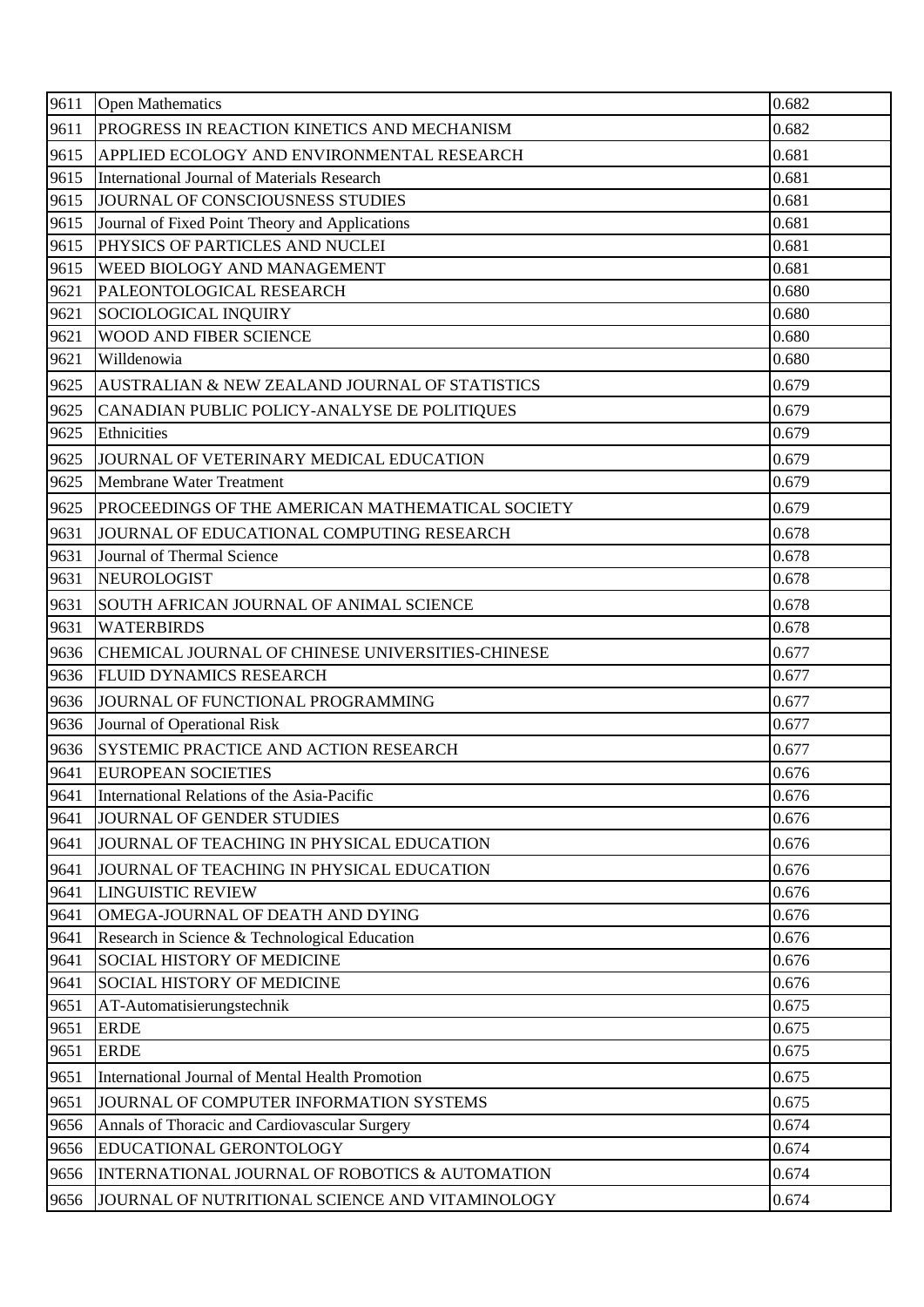| 9656         | Mobilization                                                                                                              | 0.674 |
|--------------|---------------------------------------------------------------------------------------------------------------------------|-------|
| 9656         | POWDER DIFFRACTION                                                                                                        | 0.674 |
| 9662         | <b>ACTA VIROLOGICA</b>                                                                                                    | 0.673 |
| 9662         | ANTHROPOLOGY & EDUCATION QUARTERLY                                                                                        | 0.673 |
| 9662         | <b>ATMOSFERA</b>                                                                                                          | 0.673 |
| 9662         | Collectanea Mathematica                                                                                                   | 0.673 |
| 9662         | ECONOMIC DEVELOPMENT QUARTERLY                                                                                            | 0.673 |
| 9662         | European Constitutional Law Review                                                                                        | 0.673 |
| 9662         | <b>FISH PATHOLOGY</b>                                                                                                     | 0.673 |
| 9662         | International Journal of Coal Preparation and Utilization                                                                 | 0.673 |
| 9662         | <b>LEARNING AND MOTIVATION</b>                                                                                            | 0.673 |
| 9662         | Stochastics-An International Journal of Probability and Stochastic Reports                                                | 0.673 |
| 9672         | Arab Journal of Gastroenterology                                                                                          | 0.672 |
| 9672         | Ethics & International Affairs                                                                                            | 0.672 |
| 9672         | INTERNATIONAL JOURNAL OF MIDDLE EAST STUDIES                                                                              | 0.672 |
| 9672         | Journal of Hospice & Palliative Nursing                                                                                   | 0.672 |
| 9672         | Journal of Hospice & Palliative Nursing                                                                                   | 0.672 |
| 9677         | <b>Gastroenterology Nursing</b>                                                                                           | 0.671 |
| 9677         | <b>Gastroenterology Nursing</b>                                                                                           | 0.671 |
| 9677         | JOURNAL OF CARBOHYDRATE CHEMISTRY                                                                                         | 0.671 |
| 9680         | ACTA ICHTHYOLOGICA ET PISCATORIA                                                                                          | 0.670 |
| 9680         | AFRICAN JOURNAL OF AQUATIC SCIENCE                                                                                        | 0.670 |
| 9680         | Building Services Engineering Research & Technology                                                                       | 0.670 |
| 9680         | CMES-COMPUTER MODELING IN ENGINEERING & SCIENCES                                                                          | 0.670 |
| 9680         | JOURNAL OF THE AMERICAN PODIATRIC MEDICAL ASSOCIATION                                                                     | 0.670 |
| 9680         | Pigment & Resin Technology                                                                                                | 0.670 |
| 9680         | Romanian Journal of Morphology and Embryology                                                                             | 0.670 |
| 9680         | <b>Statistical Methodology</b>                                                                                            | 0.670 |
| 9688         | <b>LANGUAGE SCIENCES</b>                                                                                                  | 0.669 |
| 9689         | <b>ACAROLOGIA</b>                                                                                                         | 0.667 |
| 9689         | APPLICABLE ALGEBRA IN ENGINEERING COMMUNICATION AND COMPUTING                                                             | 0.667 |
| 9689         | AUSTRALIAN JOURNAL OF EDUCATION                                                                                           | 0.667 |
| 9689         | <b>Action Research</b>                                                                                                    | 0.667 |
| 9689         | <b>BULLETIN OF THE HISTORY OF MEDICINE</b>                                                                                | 0.667 |
| 9689         | <b>BULLETIN OF THE HISTORY OF MEDICINE</b>                                                                                | 0.667 |
| 9689         | Bratislava Medical Journal-Bratislavske Lekarske Listy                                                                    | 0.667 |
| 9689         | COMMUNICATIONS IN ANALYSIS AND GEOMETRY                                                                                   | 0.667 |
| 9689         | CRIME LAW AND SOCIAL CHANGE                                                                                               | 0.667 |
|              |                                                                                                                           |       |
| 9689<br>9689 | EUROPEAN REVIEW OF APPLIED PSYCHOLOGY-REVUE EUROPEENNE DE PSYCHOLOGIE APPLIQUEE 0.667<br><b>EXPOSITIONES MATHEMATICAE</b> | 0.667 |
| 9689         | INNOVATIONS IN EDUCATION AND TEACHING INTERNATIONAL                                                                       | 0.667 |
| 9689         | International Journal of Web Services Research                                                                            | 0.667 |
| 9689         | JOURNAL OF THE HISTORY OF THE BEHAVIORAL SCIENCES                                                                         | 0.667 |
| 9689         | Journal of Forest Research                                                                                                | 0.667 |
| 9689         | <b>Laboratory Phonology</b>                                                                                               | 0.667 |
| 9689         | <b>MATHEMATIKA</b>                                                                                                        | 0.667 |
|              |                                                                                                                           |       |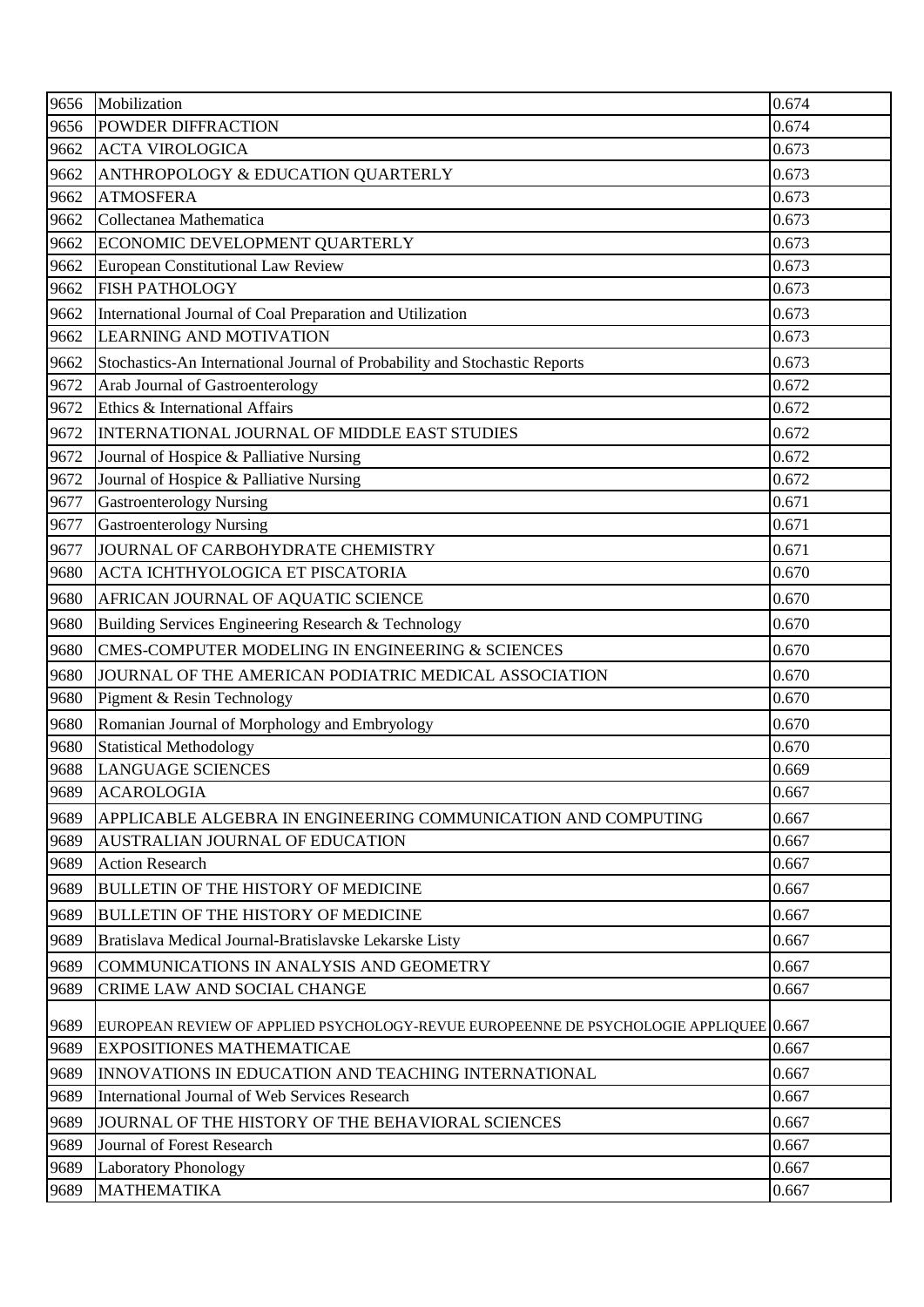| 9689 | OCEAN DEVELOPMENT AND INTERNATIONAL LAW                        | 0.667 |
|------|----------------------------------------------------------------|-------|
| 9689 | <b>PACIFIC AFFAIRS</b>                                         | 0.667 |
| 9689 | PROCEEDINGS OF THE BIOLOGICAL SOCIETY OF WASHINGTON            | 0.667 |
| 9689 | <b>Planning Perspectives</b>                                   | 0.667 |
| 9689 | Review of Central and East European Law                        | 0.667 |
| 9689 | SEMINARS IN ROENTGENOLOGY                                      | 0.667 |
| 9689 | SINGAPORE MEDICAL JOURNAL                                      | 0.667 |
| 9689 | Topological Methods in Nonlinear Analysis                      | 0.667 |
| 9714 | <b>Global NEST Journal</b>                                     | 0.665 |
| 9715 | Chemical Industry & Chemical Engineering Quarterly             | 0.664 |
| 9715 | JOURNAL OF APPLIED STATISTICS                                  | 0.664 |
| 9715 | JOURNAL OF FAMILY PRACTICE                                     | 0.664 |
| 9718 | LC GC EUROPE                                                   | 0.663 |
| 9719 | CANADIAN JOURNAL OF STATISTICS-REVUE CANADIENNE DE STATISTIQUE | 0.662 |
| 9719 | INTERNATIONAL JOURNAL OF AGING & HUMAN DEVELOPMENT             | 0.662 |
| 9719 | Psychiatry Psychology and Law                                  | 0.662 |
| 9719 | REVIEW OF RADICAL POLITICAL ECONOMICS                          | 0.662 |
| 9723 | <b>CRITICAL ASIAN STUDIES</b>                                  | 0.661 |
| 9723 | <b>HAUTARZT</b>                                                | 0.661 |
| 9723 | Logical Methods in Computer Science                            | 0.661 |
| 9723 | <b>MAMMAL STUDY</b>                                            | 0.661 |
| 9723 | <b>POSITIVITY</b>                                              | 0.661 |
| 9728 | FOOD AND DRUG LAW JOURNAL                                      | 0.660 |
| 9728 | FOOD AND DRUG LAW JOURNAL                                      | 0.660 |
| 9728 | INDIAN JOURNAL OF PHARMACEUTICAL SCIENCES                      | 0.660 |
| 9728 | International Journal of Global Warming                        | 0.660 |
| 9728 | JOURNAL OF PSYCHOLINGUISTIC RESEARCH                           | 0.660 |
| 9728 | PLASTICS RUBBER AND COMPOSITES                                 | 0.660 |
| 9734 | APPLIED BIOCHEMISTRY AND MICROBIOLOGY                          | 0.659 |
| 9734 | <b>COMPARATIVE PARASITOLOGY</b>                                | 0.659 |
| 9734 | Central European Journal of Operations Research                | 0.659 |
| 9734 | <b>ENVIRONMENT AND HISTORY</b>                                 | 0.659 |
| 9734 | SOCIOLOGY OF SPORT JOURNAL                                     | 0.659 |
| 9734 | SOCIOLOGY OF SPORT JOURNAL                                     | 0.659 |
| 9740 | <b>BEHAVIOUR CHANGE</b>                                        | 0.658 |
| 9740 | Empirica                                                       | 0.658 |
| 9740 | English Language & Linguistics                                 | 0.658 |
| 9740 | <b>FORESTRY CHRONICLE</b>                                      | 0.658 |
| 9740 | JOURNAL OF POLYMER ENGINEERING                                 | 0.658 |
| 9740 | JOURNAL OF WOMEN & AGING                                       | 0.658 |
| 9746 | NEW GENERATION COMPUTING                                       | 0.657 |
| 9746 | OPERATIONS RESEARCH LETTERS                                    | 0.657 |
| 9746 | Oral Health & Preventive Dentistry                             | 0.657 |
| 9749 | JOURNAL OF THE AUSTRALIAN MATHEMATICAL SOCIETY                 | 0.656 |
| 9749 | LMS Journal of Computation and Mathematics                     | 0.656 |
| 9749 | Negotiation and Conflict Management Research                   | 0.656 |
| 9752 | <b>GLASS AND CERAMICS</b>                                      | 0.655 |
| 9752 | HOMO-JOURNAL OF COMPARATIVE HUMAN BIOLOGY                      | 0.655 |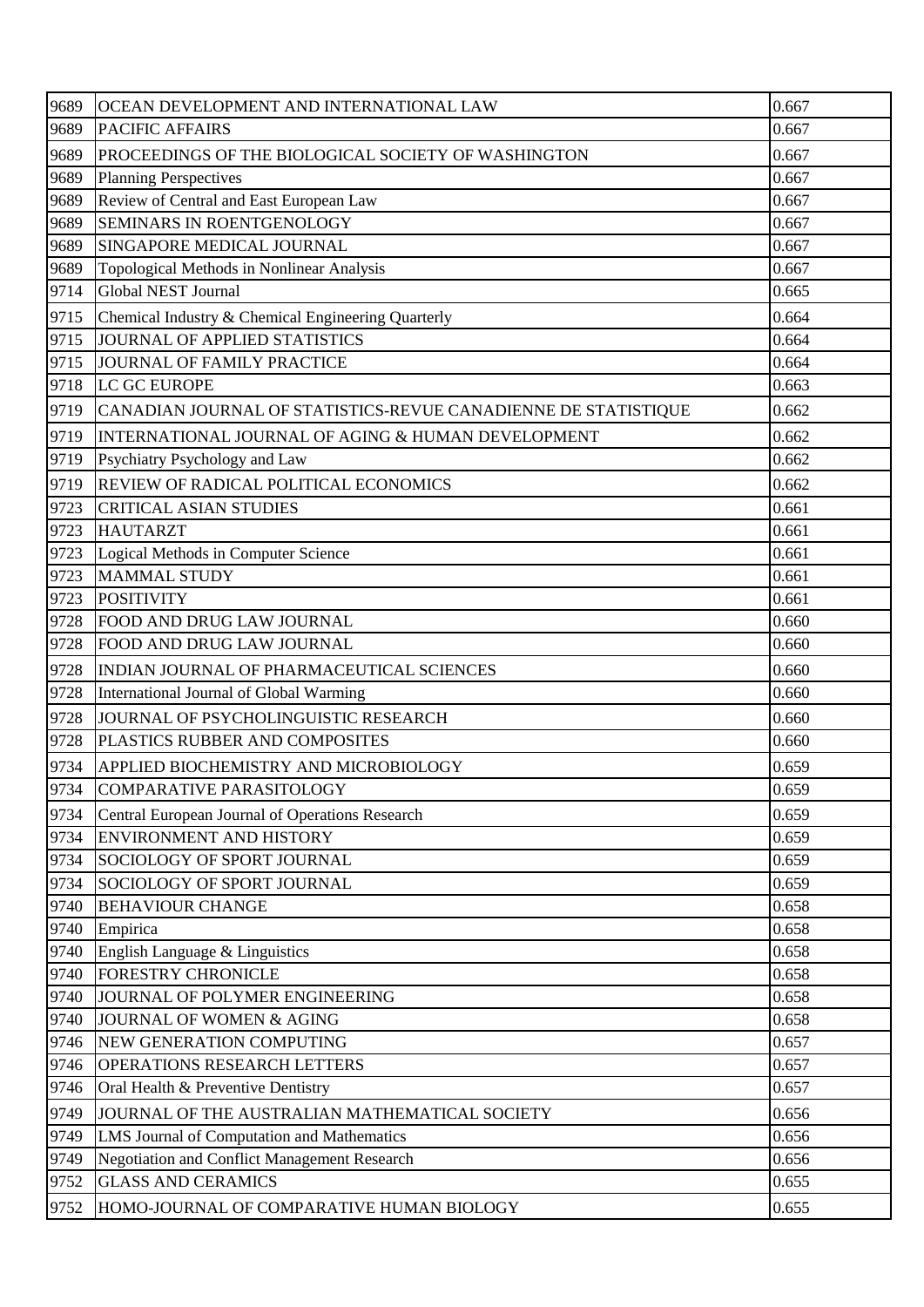| 9752 | HUMOR-INTERNATIONAL JOURNAL OF HUMOR RESEARCH                                | 0.655 |
|------|------------------------------------------------------------------------------|-------|
| 9752 | PETROLEUM SCIENCE AND TECHNOLOGY                                             | 0.655 |
| 9752 | SOUTHEAST ASIAN JOURNAL OF TROPICAL MEDICINE AND PUBLIC HEALTH               | 0.655 |
| 9752 | Zeitschrift fur Personalforschung                                            | 0.655 |
| 9758 | AI COMMUNICATIONS                                                            | 0.654 |
| 9758 | Acta Herpetologica                                                           | 0.654 |
| 9758 | JOURNAL OF COLD REGIONS ENGINEERING                                          | 0.654 |
| 9761 | NATIONAL TAX JOURNAL                                                         | 0.653 |
| 9761 | SOUTH AFRICAN JOURNAL OF CHEMISTRY-SUID-AFRIKAANSE TYDSKRIF VIR CHEMIE 0.653 |       |
| 9763 | APPLIED ARTIFICIAL INTELLIGENCE                                              | 0.652 |
| 9763 | Bollettino di Geofisica Teorica ed Applicata                                 | 0.652 |
| 9763 | INTERNATIONAL DEVELOPMENT PLANNING REVIEW                                    | 0.652 |
| 9763 | JOURNAL OF PURE AND APPLIED ALGEBRA                                          | 0.652 |
| 9767 | ACTA AGRICULTURAE SCANDINAVICA SECTION B-SOIL AND PLANT SCIENCE              | 0.651 |
| 9767 | ANTHROPOLOGISCHER ANZEIGER                                                   | 0.651 |
| 9767 | KLINISCHE MONATSBLATTER FUR AUGENHEILKUNDE                                   | 0.651 |
| 9770 | Acta Botanica Brasilica                                                      | 0.650 |
| 9770 | Journal of Real Estate Research                                              | 0.650 |
| 9770 | Malaysian Journal of Library & Information Science                           | 0.650 |
| 9770 | REVIEW OF INDUSTRIAL ORGANIZATION                                            | 0.650 |
| 9770 | SCANDINAVIAN POLITICAL STUDIES                                               | 0.650 |
| 9775 | <b>AFRICA</b>                                                                | 0.649 |
| 9775 | European Journal of Taxonomy                                                 | 0.649 |
| 9775 | JOURNAL OF THE JAPAN PETROLEUM INSTITUTE                                     | 0.649 |
| 9775 | Journal of Child Sexual Abuse                                                | 0.649 |
| 9775 | Pakistan Journal of Pharmaceutical Sciences                                  | 0.649 |
| 9775 | STUDIES IN NONLINEAR DYNAMICS AND ECONOMETRICS                               | 0.649 |
| 9781 | AMERICAN JOURNAL OF FORENSIC MEDICINE AND PATHOLOGY                          | 0.648 |
| 9781 | <b>APPLIED ECONOMICS</b>                                                     | 0.648 |
| 9781 | JOURNAL OF RUSSIAN LASER RESEARCH                                            | 0.648 |
| 9781 | SCOTTISH JOURNAL OF POLITICAL ECONOMY                                        | 0.648 |
| 9785 | ANNALS OF PURE AND APPLIED LOGIC                                             | 0.647 |
| 9785 | Australian Academic & Research Libraries                                     | 0.647 |
| 9785 | Foundations of Chemistry                                                     | 0.647 |
| 9785 | INTERNATIONAL JOURNAL OF ODONATOLOGY                                         | 0.647 |
| 9785 | JOURNAL OF ANTHROPOLOGICAL RESEARCH                                          | 0.647 |
| 9785 | JOURNAL OF ELECTRONIC TESTING-THEORY AND APPLICATIONS                        | 0.647 |
| 9785 | Journal of Integrative Neuroscience                                          | 0.647 |
| 9785 | Pacific Economic Review                                                      | 0.647 |
| 9785 | Wilson Journal of Ornithology                                                | 0.647 |
| 9794 | <b>ACTA BIOTHEORETICA</b>                                                    | 0.646 |
| 9794 | ADVANCES IN CEMENT RESEARCH                                                  | 0.646 |
| 9794 | <b>AMERICAN STATISTICIAN</b>                                                 | 0.646 |
| 9794 | <b>CHIRURG</b>                                                               | 0.646 |
| 9794 | JOURNAL OF CHEMICAL RESEARCH                                                 | 0.646 |
| 9794 | POLICING-AN INTERNATIONAL JOURNAL OF POLICE STRATEGIES & MANAGEMENT          | 0.646 |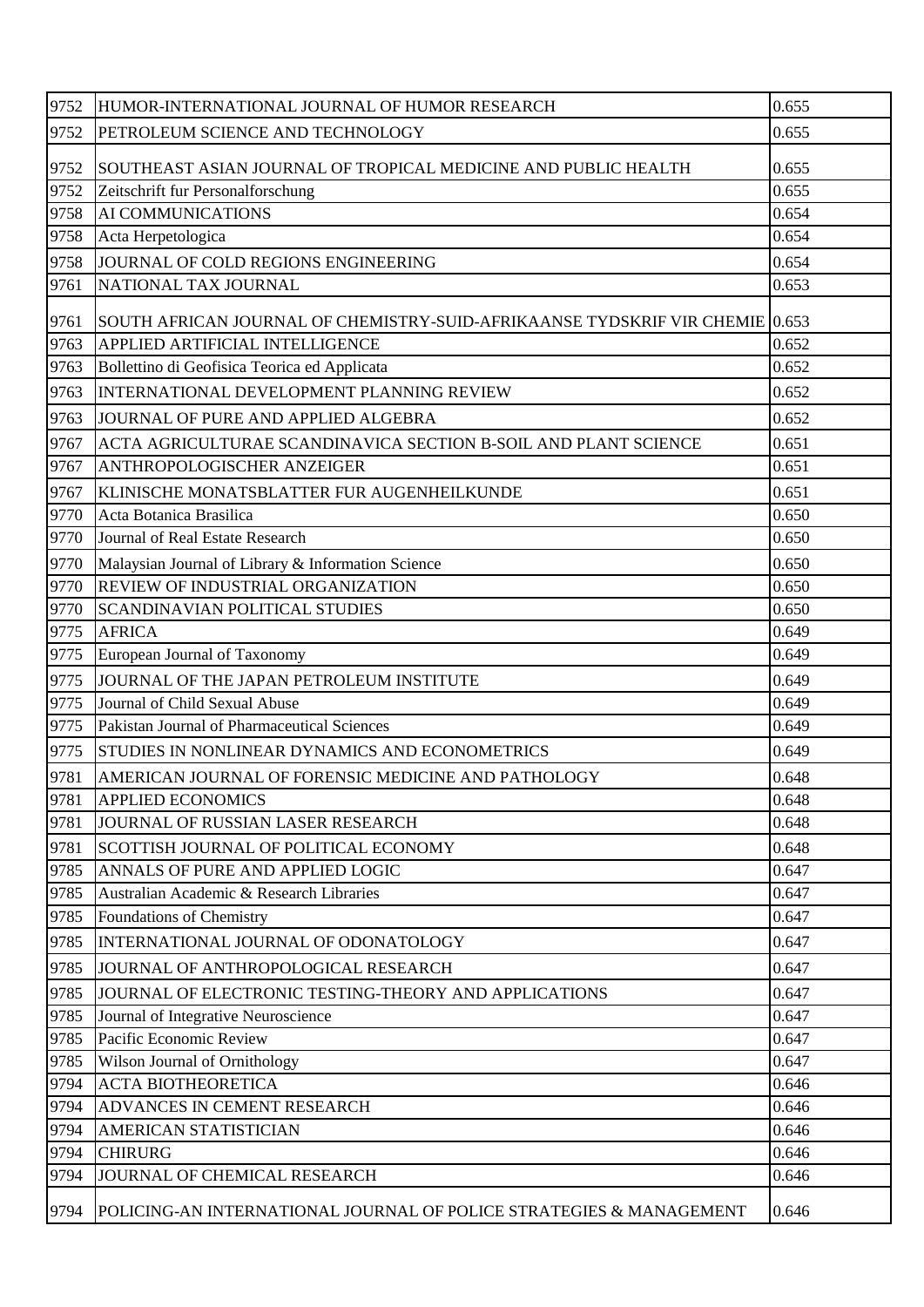| 9794 | RENDICONTI DEL SEMINARIO MATEMATICO DELLA UNIVERSITA DI PADOVA       | 0.646 |
|------|----------------------------------------------------------------------|-------|
| 9794 | <b>Statistical Applications in Genetics and Molecular Biology</b>    | 0.646 |
| 9802 | <b>Empirical Economics</b>                                           | 0.645 |
| 9802 | Journal of Human Capital                                             | 0.645 |
| 9802 | THEORY OF COMPUTING SYSTEMS                                          | 0.645 |
| 9805 | <b>BRAZILIAN ARCHIVES OF BIOLOGY AND TECHNOLOGY</b>                  | 0.644 |
| 9805 | INTELLIGENT AUTOMATION AND SOFT COMPUTING                            | 0.644 |
| 9805 | JOURNAL OF MORAL EDUCATION                                           | 0.644 |
| 9805 | <b>Russian Physics Journal</b>                                       | 0.644 |
| 9805 | Zemdirbyste-Agriculture                                              | 0.644 |
| 9810 | Advances in Applied Clifford Algebras                                | 0.643 |
| 9810 | Advances in Mathematical Physics                                     | 0.643 |
| 9810 | <b>CESifo Economic Studies</b>                                       | 0.643 |
| 9810 | <b>INTERNATIONAL LABOUR REVIEW</b>                                   | 0.643 |
| 9810 | <b>SPACE POLICY</b>                                                  | 0.643 |
| 9810 | Stratigraphy                                                         | 0.643 |
| 9810 | ZEITSCHRIFT FUR ANALYSIS UND IHRE ANWENDUNGEN                        | 0.643 |
| 9817 | Brodogradnja                                                         | 0.642 |
| 9817 | Drewno                                                               | 0.642 |
| 9817 | INFINITE DIMENSIONAL ANALYSIS QUANTUM PROBABILITY AND RELATED TOPICS | 0.642 |
| 9817 | International Journal of Osteopathic Medicine                        | 0.642 |
| 9817 | JOURNAL OF NEUROSCIENCE NURSING                                      | 0.642 |
| 9817 | JOURNAL OF NEUROSCIENCE NURSING                                      | 0.642 |
| 9817 | Journal of Nonlinear and Convex Analysis                             | 0.642 |
| 9817 | Rivista di Psichiatria                                               | 0.642 |
| 9817 | Rivista di Psichiatria                                               | 0.642 |
| 9817 | Zoologia                                                             | 0.642 |
| 9827 | <b>HISTORY OF SCIENCE</b>                                            | 0.641 |
| 9827 | <b>HISTORY OF SCIENCE</b>                                            | 0.641 |
| 9827 | HUMAN RIGHTS QUARTERLY                                               | 0.641 |
| 9827 | INTERNATIONAL JOURNAL OF MANPOWER                                    | 0.641 |
| 9827 | International Journal of Qualitative Methods                         | 0.641 |
| 9827 | JOURNAL OF COMPUTATIONAL MATHEMATICS                                 | 0.641 |
| 9827 | Journal of Elementology                                              | 0.641 |
| 9827 | OPTICA APPLICATA                                                     | 0.641 |
| 9835 | INTERNATIONAL JOURNAL OF PEST MANAGEMENT                             | 0.640 |
| 9835 | Malaysian Journal of Pathology                                       | 0.640 |
| 9835 | Norsk Geografisk Tidsskrift-Norwegian Journal of Geography           | 0.640 |
| 9838 | <b>DISCRETE MATHEMATICS</b>                                          | 0.639 |
| 9838 | <b>GENDER AND EDUCATION</b>                                          | 0.639 |
| 9838 | POLISH JOURNAL OF ECOLOGY                                            | 0.639 |
| 9841 | Asian Journal of Communication                                       | 0.638 |
| 9841 | BULLETIN DE LA SOCIETE MATHEMATIQUE DE FRANCE                        | 0.638 |
| 9841 | INDIAN JOURNAL OF PHARMACOLOGY                                       | 0.638 |
| 9841 | JOURNAL OF PEDIATRIC ORTHOPAEDICS-PART B                             | 0.638 |
| 9841 | MEDICAL PROBLEMS OF PERFORMING ARTISTS                               | 0.638 |
| 9846 | ANNALES DE DERMATOLOGIE ET DE VENEREOLOGIE                           | 0.637 |
|      |                                                                      |       |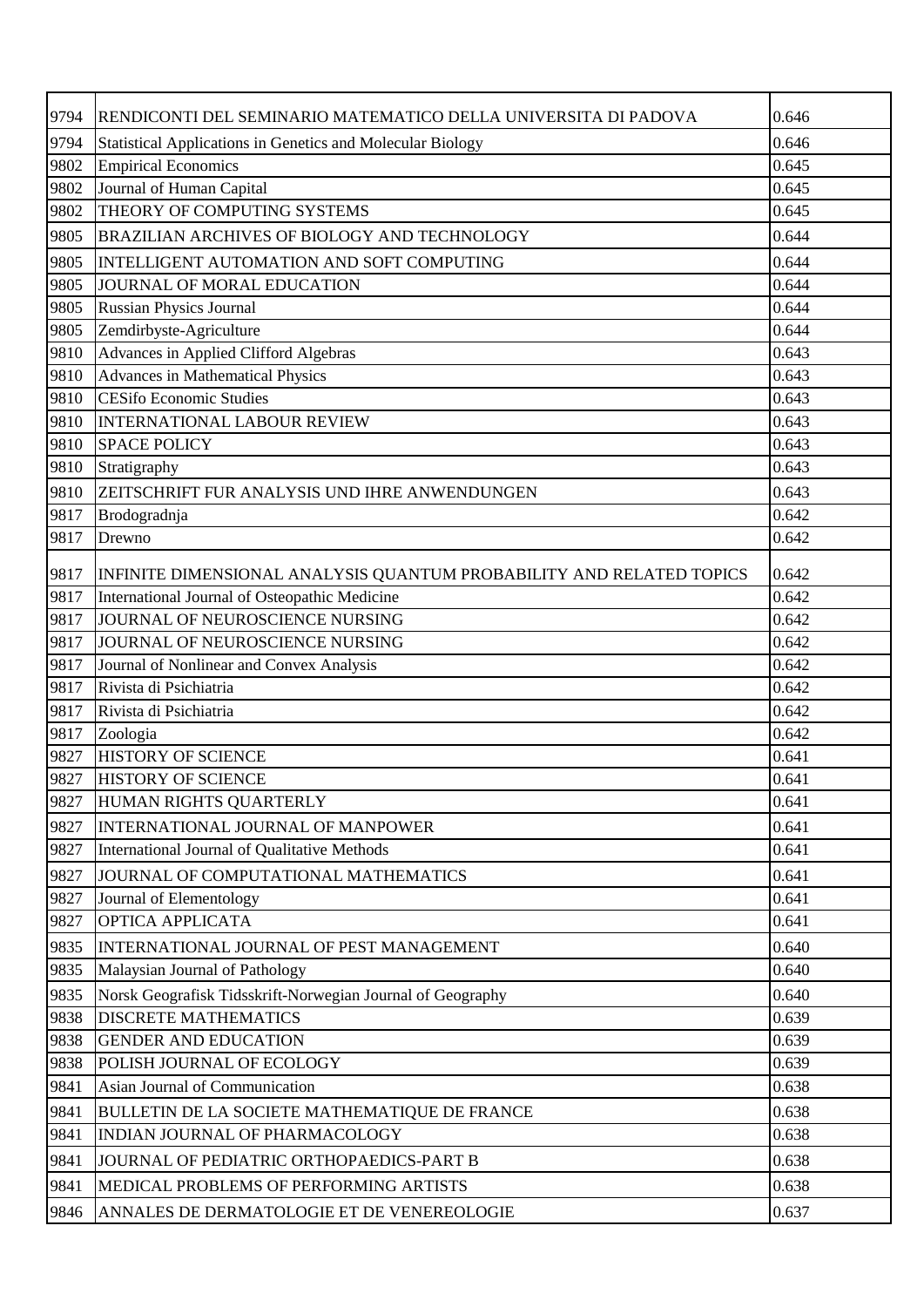| 9846 | <b>METRIKA</b>                                                          | 0.637 |
|------|-------------------------------------------------------------------------|-------|
| 9848 | AMERICAN MIDLAND NATURALIST                                             | 0.636 |
| 9848 | <b>International Finance</b>                                            | 0.636 |
| 9848 | POLISH POLAR RESEARCH                                                   | 0.636 |
| 9848 | RECORDS OF THE AUSTRALIAN MUSEUM                                        | 0.636 |
| 9848 | SOUTH AFRICAN JOURNAL OF GEOLOGY                                        | 0.636 |
| 9853 | <b>African Health Sciences</b>                                          | 0.635 |
| 9853 | <b>BALTIC FORESTRY</b>                                                  | 0.635 |
| 9853 | BRITISH JOURNAL FOR THE HISTORY OF SCIENCE                              | 0.635 |
| 9853 | <b>International Journal of Sensor Networks</b>                         | 0.635 |
| 9853 | Journal of Environmental Engineering and Landscape Management           | 0.635 |
| 9853 | Journal of the South African Veterinary Association                     | 0.635 |
| 9853 | MATHEMATICA SCANDINAVICA                                                | 0.635 |
| 9860 | Earth Sciences Research Journal                                         | 0.634 |
| 9860 | Fruits                                                                  | 0.634 |
| 9860 | INTERNATIONAL POLYMER PROCESSING                                        | 0.634 |
| 9860 | Materials Research-Ibero-american Journal of Materials                  | 0.634 |
| 9860 | Revista Latino-Americana de Enfermagem                                  | 0.634 |
| 9860 | Revista Latino-Americana de Enfermagem                                  | 0.634 |
| 9866 | Canadian Studies in Population                                          | 0.633 |
| 9866 | FORTSCHRITTE DER NEUROLOGIE PSYCHIATRIE                                 | 0.633 |
| 9866 | Journal of Fish and Wildlife Management                                 | 0.633 |
| 9866 | Journal of the History of the Neurosciences                             | 0.633 |
| 9870 | ACTA ENTOMOLOGICA MUSEI NATIONALIS PRAGAE                               | 0.632 |
| 9870 | ACTA GASTRO-ENTEROLOGICA BELGICA                                        | 0.632 |
| 9870 | Analysis and Mathematical Physics                                       | 0.632 |
| 9870 | <b>CARBONATES AND EVAPORITES</b>                                        | 0.632 |
| 9870 | JOURNAL OF THEORETICAL POLITICS                                         | 0.632 |
| 9870 | <b>TECHNICAL PHYSICS</b>                                                | 0.632 |
| 9870 | <b>ZOOSYSTEMA</b>                                                       | 0.632 |
| 9877 | <b>IEEE Latin America Transactions</b>                                  | 0.631 |
| 9877 | Mljekarstvo                                                             | 0.631 |
| 9877 | ZEITSCHRIFT FUR NATURFORSCHUNG SECTION B-A JOURNAL OF CHEMICAL SCIENCES | 0.631 |
| 9880 | <b>Entrepreneurship Research Journal</b>                                | 0.630 |
| 9880 | Ochrona Srodowiska                                                      | 0.630 |
| 9880 | <b>SYMBOLIC INTERACTION</b>                                             | 0.630 |
| 9883 | AMERICAN JOURNAL OF PSYCHOLOGY                                          | 0.629 |
| 9883 | <b>Asian Population Studies</b>                                         | 0.629 |
| 9883 | JOURNAL OF CHEMICAL ENGINEERING OF JAPAN                                | 0.629 |
| 9883 | JOURNAL OF OBSTETRICS AND GYNAECOLOGY                                   | 0.629 |
| 9883 | <b>ORTHOPADE</b>                                                        | 0.629 |
| 9883 | PSYCHOLOGICAL REPORTS                                                   | 0.629 |
| 9883 | <b>WOOD RESEARCH</b>                                                    | 0.629 |
| 9890 | BRITISH JOURNAL OF GUIDANCE & COUNSELLING                               | 0.628 |
| 9890 | <b>CRYOLETTERS</b>                                                      | 0.628 |
| 9890 | EASTERN MEDITERRANEAN HEALTH JOURNAL                                    | 0.628 |
|      |                                                                         |       |
| 9890 | EASTERN MEDITERRANEAN HEALTH JOURNAL                                    | 0.628 |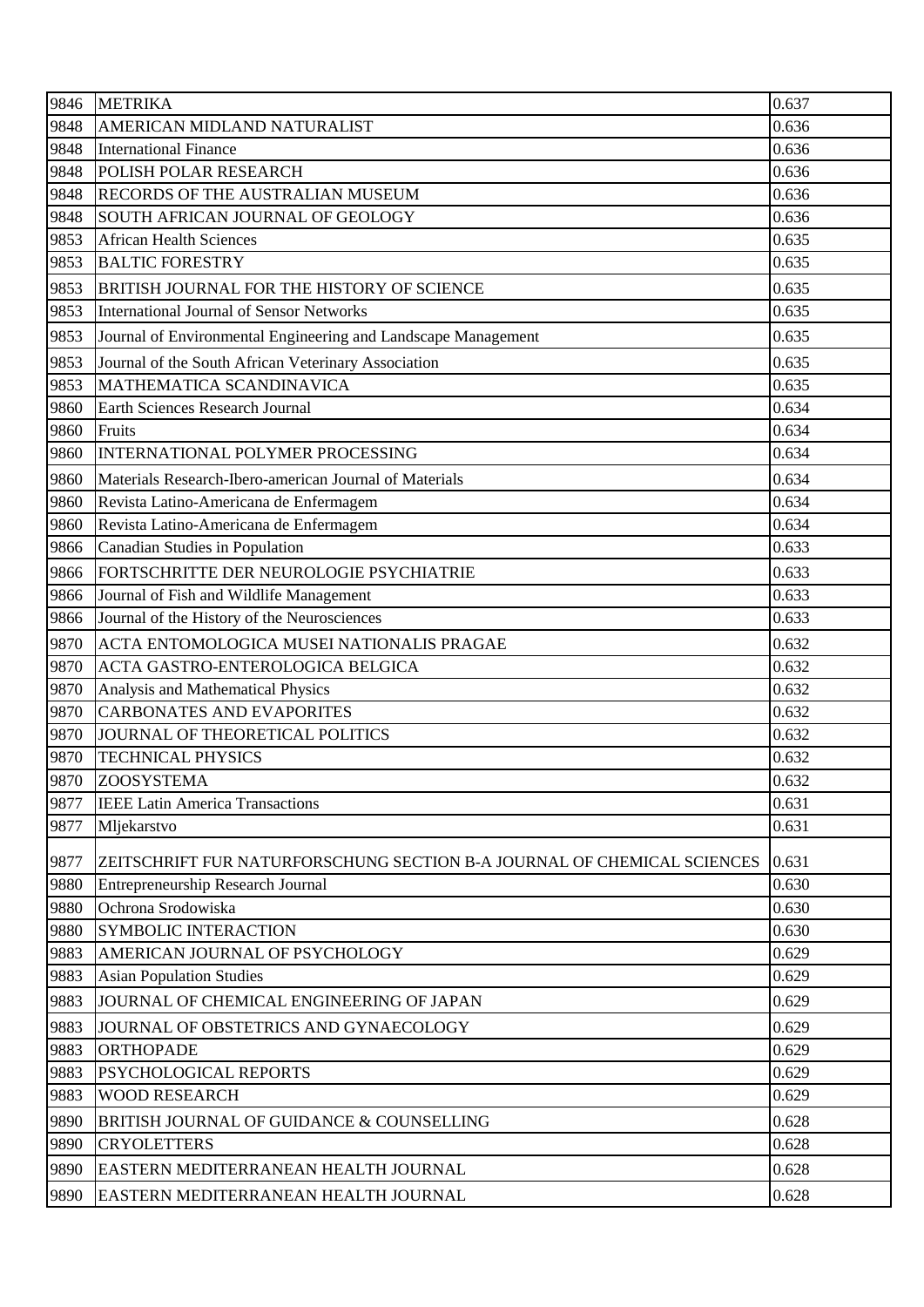| 9890<br><b>VIRTUAL REALITY</b><br>0.628<br>0.627<br>9896<br>BIOCHEMISTRY AND MOLECULAR BIOLOGY EDUCATION<br>9896<br><b>Clinical Journal of Oncology Nursing</b><br>0.627<br>0.627<br><b>Clinical Journal of Oncology Nursing</b><br>9896<br>9899<br>Algebraic and Geometric Topology<br>0.626<br>FIBRES & TEXTILES IN EASTERN EUROPE<br>0.626<br>9899<br>PERCEPTUAL AND MOTOR SKILLS<br>0.626<br>9899<br>0.625<br>9902<br><b>ALGEBRA UNIVERSALIS</b><br>9902<br>Acta Botanica Mexicana<br>0.625<br>Anales del Sistema Sanitario De Navarra<br>0.625<br>9902<br>9902<br>0.625<br>Anales del Sistema Sanitario De Navarra<br>0.625<br>9902<br>Journal of Noncommutative Geometry<br>9902<br>Journal of Sustainable Forestry<br>0.625<br>9902<br>MIDDLE EAST JOURNAL<br>0.625<br>9902<br>0.625<br><b>Political Studies Review</b><br>9902<br>Slovo a Slovesnost<br>0.625<br>0.624<br>9911<br><b>ACTA PHYSICA SINICA</b><br>9911<br><b>BIOLOGICAL RHYTHM RESEARCH</b><br>0.624<br>9911<br>0.624<br>INTERNATIONAL TAX AND PUBLIC FINANCE<br>9911<br>0.624<br>International Journal of Civil Engineering<br>9911<br>International Journal of Data Mining and Bioinformatics<br>0.624<br>ANALOG INTEGRATED CIRCUITS AND SIGNAL PROCESSING<br>0.623<br>9916<br>9916<br>International Journal of Chemical Reactor Engineering<br>0.623<br>JOURNAL OF COLLEGE STUDENT DEVELOPMENT<br>0.623<br>9916<br>9919<br><b>ACTA CLINICA BELGICA</b><br>0.622<br>9919<br>0.622<br>Frontiers of Information Technology & Electronic Engineering<br>9919<br><b>GEOCHEMISTRY INTERNATIONAL</b><br>0.622<br>9919<br>INTERNATIONAL JOURNAL OF NUMERICAL MODELLING-ELECTRONIC NETWORKS DEVICES AND FIELDS 0.622<br>9919<br>0.622<br><b>International Communication Gazette</b><br>9919<br>0.622<br>Interpreter and Translator Trainer<br>0.622<br>9919<br>Literacy<br>0.621<br>9926<br>ALGEBRAS AND REPRESENTATION THEORY<br>9926<br>CHINA OCEAN ENGINEERING<br>0.621<br>Cuadernos de Desarrollo Rural<br>0.621<br>9926 |
|----------------------------------------------------------------------------------------------------------------------------------------------------------------------------------------------------------------------------------------------------------------------------------------------------------------------------------------------------------------------------------------------------------------------------------------------------------------------------------------------------------------------------------------------------------------------------------------------------------------------------------------------------------------------------------------------------------------------------------------------------------------------------------------------------------------------------------------------------------------------------------------------------------------------------------------------------------------------------------------------------------------------------------------------------------------------------------------------------------------------------------------------------------------------------------------------------------------------------------------------------------------------------------------------------------------------------------------------------------------------------------------------------------------------------------------------------------------------------------------------------------------------------------------------------------------------------------------------------------------------------------------------------------------------------------------------------------------------------------------------------------------------------------------------------------------------------------------------------------------------------------------------------------------------------------------------------------------------------------------------|
|                                                                                                                                                                                                                                                                                                                                                                                                                                                                                                                                                                                                                                                                                                                                                                                                                                                                                                                                                                                                                                                                                                                                                                                                                                                                                                                                                                                                                                                                                                                                                                                                                                                                                                                                                                                                                                                                                                                                                                                              |
|                                                                                                                                                                                                                                                                                                                                                                                                                                                                                                                                                                                                                                                                                                                                                                                                                                                                                                                                                                                                                                                                                                                                                                                                                                                                                                                                                                                                                                                                                                                                                                                                                                                                                                                                                                                                                                                                                                                                                                                              |
|                                                                                                                                                                                                                                                                                                                                                                                                                                                                                                                                                                                                                                                                                                                                                                                                                                                                                                                                                                                                                                                                                                                                                                                                                                                                                                                                                                                                                                                                                                                                                                                                                                                                                                                                                                                                                                                                                                                                                                                              |
|                                                                                                                                                                                                                                                                                                                                                                                                                                                                                                                                                                                                                                                                                                                                                                                                                                                                                                                                                                                                                                                                                                                                                                                                                                                                                                                                                                                                                                                                                                                                                                                                                                                                                                                                                                                                                                                                                                                                                                                              |
|                                                                                                                                                                                                                                                                                                                                                                                                                                                                                                                                                                                                                                                                                                                                                                                                                                                                                                                                                                                                                                                                                                                                                                                                                                                                                                                                                                                                                                                                                                                                                                                                                                                                                                                                                                                                                                                                                                                                                                                              |
|                                                                                                                                                                                                                                                                                                                                                                                                                                                                                                                                                                                                                                                                                                                                                                                                                                                                                                                                                                                                                                                                                                                                                                                                                                                                                                                                                                                                                                                                                                                                                                                                                                                                                                                                                                                                                                                                                                                                                                                              |
|                                                                                                                                                                                                                                                                                                                                                                                                                                                                                                                                                                                                                                                                                                                                                                                                                                                                                                                                                                                                                                                                                                                                                                                                                                                                                                                                                                                                                                                                                                                                                                                                                                                                                                                                                                                                                                                                                                                                                                                              |
|                                                                                                                                                                                                                                                                                                                                                                                                                                                                                                                                                                                                                                                                                                                                                                                                                                                                                                                                                                                                                                                                                                                                                                                                                                                                                                                                                                                                                                                                                                                                                                                                                                                                                                                                                                                                                                                                                                                                                                                              |
|                                                                                                                                                                                                                                                                                                                                                                                                                                                                                                                                                                                                                                                                                                                                                                                                                                                                                                                                                                                                                                                                                                                                                                                                                                                                                                                                                                                                                                                                                                                                                                                                                                                                                                                                                                                                                                                                                                                                                                                              |
|                                                                                                                                                                                                                                                                                                                                                                                                                                                                                                                                                                                                                                                                                                                                                                                                                                                                                                                                                                                                                                                                                                                                                                                                                                                                                                                                                                                                                                                                                                                                                                                                                                                                                                                                                                                                                                                                                                                                                                                              |
|                                                                                                                                                                                                                                                                                                                                                                                                                                                                                                                                                                                                                                                                                                                                                                                                                                                                                                                                                                                                                                                                                                                                                                                                                                                                                                                                                                                                                                                                                                                                                                                                                                                                                                                                                                                                                                                                                                                                                                                              |
|                                                                                                                                                                                                                                                                                                                                                                                                                                                                                                                                                                                                                                                                                                                                                                                                                                                                                                                                                                                                                                                                                                                                                                                                                                                                                                                                                                                                                                                                                                                                                                                                                                                                                                                                                                                                                                                                                                                                                                                              |
|                                                                                                                                                                                                                                                                                                                                                                                                                                                                                                                                                                                                                                                                                                                                                                                                                                                                                                                                                                                                                                                                                                                                                                                                                                                                                                                                                                                                                                                                                                                                                                                                                                                                                                                                                                                                                                                                                                                                                                                              |
|                                                                                                                                                                                                                                                                                                                                                                                                                                                                                                                                                                                                                                                                                                                                                                                                                                                                                                                                                                                                                                                                                                                                                                                                                                                                                                                                                                                                                                                                                                                                                                                                                                                                                                                                                                                                                                                                                                                                                                                              |
|                                                                                                                                                                                                                                                                                                                                                                                                                                                                                                                                                                                                                                                                                                                                                                                                                                                                                                                                                                                                                                                                                                                                                                                                                                                                                                                                                                                                                                                                                                                                                                                                                                                                                                                                                                                                                                                                                                                                                                                              |
|                                                                                                                                                                                                                                                                                                                                                                                                                                                                                                                                                                                                                                                                                                                                                                                                                                                                                                                                                                                                                                                                                                                                                                                                                                                                                                                                                                                                                                                                                                                                                                                                                                                                                                                                                                                                                                                                                                                                                                                              |
|                                                                                                                                                                                                                                                                                                                                                                                                                                                                                                                                                                                                                                                                                                                                                                                                                                                                                                                                                                                                                                                                                                                                                                                                                                                                                                                                                                                                                                                                                                                                                                                                                                                                                                                                                                                                                                                                                                                                                                                              |
|                                                                                                                                                                                                                                                                                                                                                                                                                                                                                                                                                                                                                                                                                                                                                                                                                                                                                                                                                                                                                                                                                                                                                                                                                                                                                                                                                                                                                                                                                                                                                                                                                                                                                                                                                                                                                                                                                                                                                                                              |
|                                                                                                                                                                                                                                                                                                                                                                                                                                                                                                                                                                                                                                                                                                                                                                                                                                                                                                                                                                                                                                                                                                                                                                                                                                                                                                                                                                                                                                                                                                                                                                                                                                                                                                                                                                                                                                                                                                                                                                                              |
|                                                                                                                                                                                                                                                                                                                                                                                                                                                                                                                                                                                                                                                                                                                                                                                                                                                                                                                                                                                                                                                                                                                                                                                                                                                                                                                                                                                                                                                                                                                                                                                                                                                                                                                                                                                                                                                                                                                                                                                              |
|                                                                                                                                                                                                                                                                                                                                                                                                                                                                                                                                                                                                                                                                                                                                                                                                                                                                                                                                                                                                                                                                                                                                                                                                                                                                                                                                                                                                                                                                                                                                                                                                                                                                                                                                                                                                                                                                                                                                                                                              |
|                                                                                                                                                                                                                                                                                                                                                                                                                                                                                                                                                                                                                                                                                                                                                                                                                                                                                                                                                                                                                                                                                                                                                                                                                                                                                                                                                                                                                                                                                                                                                                                                                                                                                                                                                                                                                                                                                                                                                                                              |
|                                                                                                                                                                                                                                                                                                                                                                                                                                                                                                                                                                                                                                                                                                                                                                                                                                                                                                                                                                                                                                                                                                                                                                                                                                                                                                                                                                                                                                                                                                                                                                                                                                                                                                                                                                                                                                                                                                                                                                                              |
|                                                                                                                                                                                                                                                                                                                                                                                                                                                                                                                                                                                                                                                                                                                                                                                                                                                                                                                                                                                                                                                                                                                                                                                                                                                                                                                                                                                                                                                                                                                                                                                                                                                                                                                                                                                                                                                                                                                                                                                              |
|                                                                                                                                                                                                                                                                                                                                                                                                                                                                                                                                                                                                                                                                                                                                                                                                                                                                                                                                                                                                                                                                                                                                                                                                                                                                                                                                                                                                                                                                                                                                                                                                                                                                                                                                                                                                                                                                                                                                                                                              |
|                                                                                                                                                                                                                                                                                                                                                                                                                                                                                                                                                                                                                                                                                                                                                                                                                                                                                                                                                                                                                                                                                                                                                                                                                                                                                                                                                                                                                                                                                                                                                                                                                                                                                                                                                                                                                                                                                                                                                                                              |
|                                                                                                                                                                                                                                                                                                                                                                                                                                                                                                                                                                                                                                                                                                                                                                                                                                                                                                                                                                                                                                                                                                                                                                                                                                                                                                                                                                                                                                                                                                                                                                                                                                                                                                                                                                                                                                                                                                                                                                                              |
|                                                                                                                                                                                                                                                                                                                                                                                                                                                                                                                                                                                                                                                                                                                                                                                                                                                                                                                                                                                                                                                                                                                                                                                                                                                                                                                                                                                                                                                                                                                                                                                                                                                                                                                                                                                                                                                                                                                                                                                              |
|                                                                                                                                                                                                                                                                                                                                                                                                                                                                                                                                                                                                                                                                                                                                                                                                                                                                                                                                                                                                                                                                                                                                                                                                                                                                                                                                                                                                                                                                                                                                                                                                                                                                                                                                                                                                                                                                                                                                                                                              |
|                                                                                                                                                                                                                                                                                                                                                                                                                                                                                                                                                                                                                                                                                                                                                                                                                                                                                                                                                                                                                                                                                                                                                                                                                                                                                                                                                                                                                                                                                                                                                                                                                                                                                                                                                                                                                                                                                                                                                                                              |
|                                                                                                                                                                                                                                                                                                                                                                                                                                                                                                                                                                                                                                                                                                                                                                                                                                                                                                                                                                                                                                                                                                                                                                                                                                                                                                                                                                                                                                                                                                                                                                                                                                                                                                                                                                                                                                                                                                                                                                                              |
|                                                                                                                                                                                                                                                                                                                                                                                                                                                                                                                                                                                                                                                                                                                                                                                                                                                                                                                                                                                                                                                                                                                                                                                                                                                                                                                                                                                                                                                                                                                                                                                                                                                                                                                                                                                                                                                                                                                                                                                              |
|                                                                                                                                                                                                                                                                                                                                                                                                                                                                                                                                                                                                                                                                                                                                                                                                                                                                                                                                                                                                                                                                                                                                                                                                                                                                                                                                                                                                                                                                                                                                                                                                                                                                                                                                                                                                                                                                                                                                                                                              |
|                                                                                                                                                                                                                                                                                                                                                                                                                                                                                                                                                                                                                                                                                                                                                                                                                                                                                                                                                                                                                                                                                                                                                                                                                                                                                                                                                                                                                                                                                                                                                                                                                                                                                                                                                                                                                                                                                                                                                                                              |
| 0.621<br>9926<br>Journal of Medical Imaging and Health Informatics                                                                                                                                                                                                                                                                                                                                                                                                                                                                                                                                                                                                                                                                                                                                                                                                                                                                                                                                                                                                                                                                                                                                                                                                                                                                                                                                                                                                                                                                                                                                                                                                                                                                                                                                                                                                                                                                                                                           |
| 9926<br>POLYMER SCIENCE SERIES B<br>0.621                                                                                                                                                                                                                                                                                                                                                                                                                                                                                                                                                                                                                                                                                                                                                                                                                                                                                                                                                                                                                                                                                                                                                                                                                                                                                                                                                                                                                                                                                                                                                                                                                                                                                                                                                                                                                                                                                                                                                    |
| <b>PTERIDINES</b><br>0.621<br>9926                                                                                                                                                                                                                                                                                                                                                                                                                                                                                                                                                                                                                                                                                                                                                                                                                                                                                                                                                                                                                                                                                                                                                                                                                                                                                                                                                                                                                                                                                                                                                                                                                                                                                                                                                                                                                                                                                                                                                           |
| 9932<br><b>INORGANIC MATERIALS</b><br>0.620                                                                                                                                                                                                                                                                                                                                                                                                                                                                                                                                                                                                                                                                                                                                                                                                                                                                                                                                                                                                                                                                                                                                                                                                                                                                                                                                                                                                                                                                                                                                                                                                                                                                                                                                                                                                                                                                                                                                                  |
| 9932<br>ISRAEL JOURNAL OF PSYCHIATRY AND RELATED SCIENCES<br>0.620                                                                                                                                                                                                                                                                                                                                                                                                                                                                                                                                                                                                                                                                                                                                                                                                                                                                                                                                                                                                                                                                                                                                                                                                                                                                                                                                                                                                                                                                                                                                                                                                                                                                                                                                                                                                                                                                                                                           |
| 0.620<br>9932<br>ISRAEL JOURNAL OF PSYCHIATRY AND RELATED SCIENCES                                                                                                                                                                                                                                                                                                                                                                                                                                                                                                                                                                                                                                                                                                                                                                                                                                                                                                                                                                                                                                                                                                                                                                                                                                                                                                                                                                                                                                                                                                                                                                                                                                                                                                                                                                                                                                                                                                                           |
| 0.620<br>9932<br>Nuclear Technology & Radiation Protection                                                                                                                                                                                                                                                                                                                                                                                                                                                                                                                                                                                                                                                                                                                                                                                                                                                                                                                                                                                                                                                                                                                                                                                                                                                                                                                                                                                                                                                                                                                                                                                                                                                                                                                                                                                                                                                                                                                                   |
| 9936<br>0.619<br>European Journal of Transport and Infrastructure Research                                                                                                                                                                                                                                                                                                                                                                                                                                                                                                                                                                                                                                                                                                                                                                                                                                                                                                                                                                                                                                                                                                                                                                                                                                                                                                                                                                                                                                                                                                                                                                                                                                                                                                                                                                                                                                                                                                                   |
| Journal of Demographic Economics<br>0.619<br>9936                                                                                                                                                                                                                                                                                                                                                                                                                                                                                                                                                                                                                                                                                                                                                                                                                                                                                                                                                                                                                                                                                                                                                                                                                                                                                                                                                                                                                                                                                                                                                                                                                                                                                                                                                                                                                                                                                                                                            |
| Nagoya Journal of Medical Science<br>9936<br>0.619                                                                                                                                                                                                                                                                                                                                                                                                                                                                                                                                                                                                                                                                                                                                                                                                                                                                                                                                                                                                                                                                                                                                                                                                                                                                                                                                                                                                                                                                                                                                                                                                                                                                                                                                                                                                                                                                                                                                           |
| 0.619<br>9936<br>SOUTH AFRICAN JOURNAL OF PSYCHOLOGY                                                                                                                                                                                                                                                                                                                                                                                                                                                                                                                                                                                                                                                                                                                                                                                                                                                                                                                                                                                                                                                                                                                                                                                                                                                                                                                                                                                                                                                                                                                                                                                                                                                                                                                                                                                                                                                                                                                                         |
| 9936<br>Terminology<br>0.619                                                                                                                                                                                                                                                                                                                                                                                                                                                                                                                                                                                                                                                                                                                                                                                                                                                                                                                                                                                                                                                                                                                                                                                                                                                                                                                                                                                                                                                                                                                                                                                                                                                                                                                                                                                                                                                                                                                                                                 |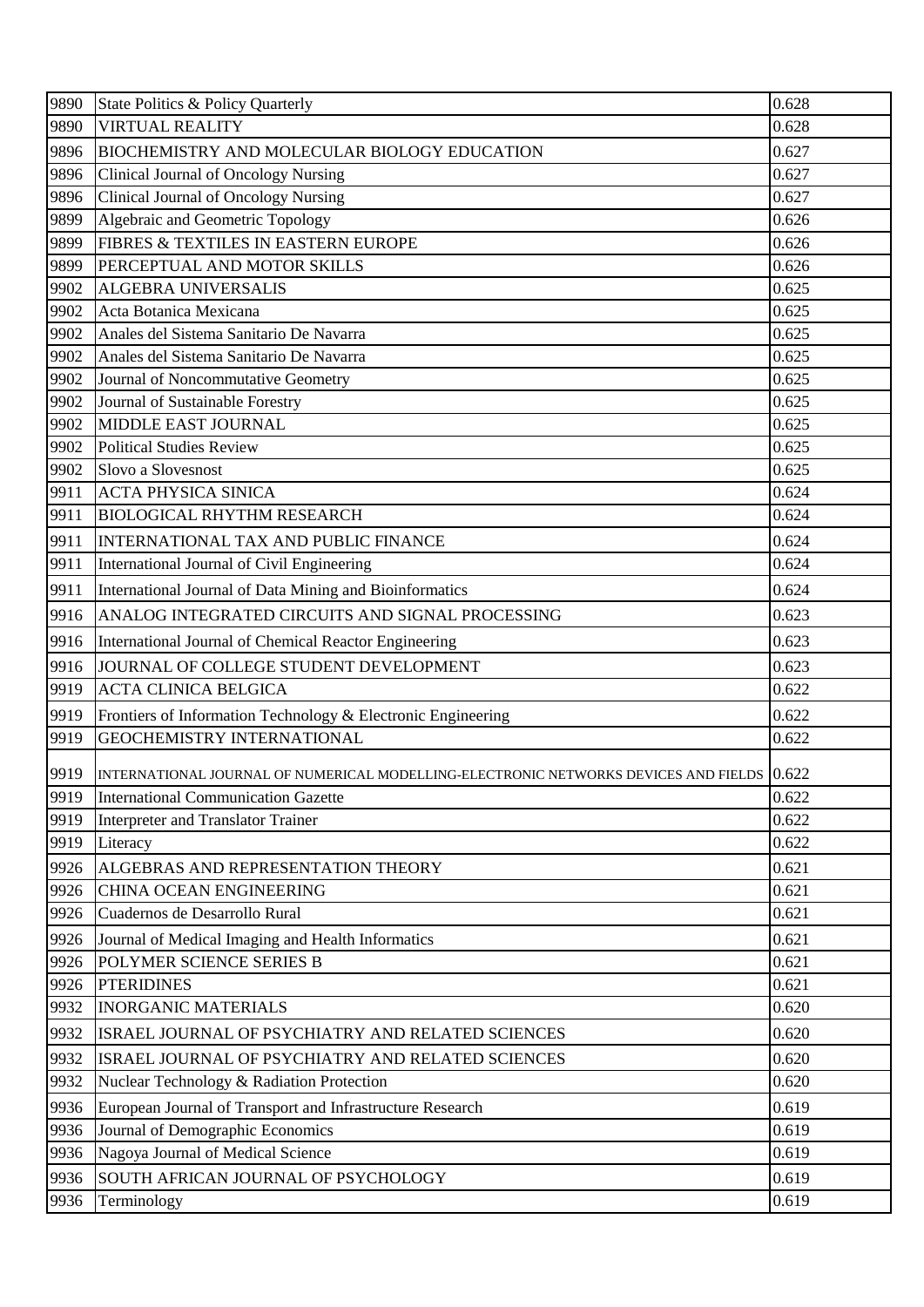| <b>CIENCIA E AGROTECNOLOGIA</b>                                           |       |
|---------------------------------------------------------------------------|-------|
| 9941                                                                      | 0.618 |
| 9941<br>Ethik in der Medizin                                              | 0.618 |
| 9941<br>International Journal for Educational and Vocational Guidance     | 0.618 |
| 9941<br><b>JOURNAL OF PALLIATIVE CARE</b>                                 | 0.618 |
| 9941<br>JOURNAL OF PALLIATIVE CARE                                        | 0.618 |
| 9941<br>JOURNAL OF PLANT NUTRITION                                        | 0.618 |
| 9941<br>Zeitschrift fur Orthopadie und Unfallchirurgie                    | 0.618 |
| 9949<br>ANNALS ACADEMY OF MEDICINE SINGAPORE                              | 0.617 |
| 9949<br>Asia Pacific Journal of Anthropology                              | 0.617 |
| 9949<br>Language and Intercultural Communication                          | 0.617 |
| MODERN PHYSICS LETTERS B<br>9949                                          | 0.617 |
| 9949<br><b>ZYGON</b>                                                      | 0.617 |
| 9954<br><b>Bangladesh Journal of Pharmacology</b>                         | 0.616 |
| Complex Variables and Elliptic Equations<br>9954                          | 0.616 |
| Indian Journal of Pathology and Microbiology<br>9954                      | 0.616 |
| 9954<br>JOURNAL OF THE PAKISTAN MEDICAL ASSOCIATION                       | 0.616 |
| 9954<br>Journal of Plant Registrations                                    | 0.616 |
| <b>ANNALES DE PATHOLOGIE</b><br>9959                                      | 0.615 |
| ECONOMIST-NETHERLANDS<br>9959                                             | 0.615 |
| 9959<br>Erwerbs-Obstbau                                                   | 0.615 |
| 9959<br>European Journal of Social Work                                   | 0.615 |
| 9959<br><b>Investment Analysts Journal</b>                                | 0.615 |
| 9959<br><b>MANCHESTER SCHOOL</b>                                          | 0.615 |
| 9959<br>MILLENNIUM-JOURNAL OF INTERNATIONAL STUDIES                       | 0.615 |
| 9959<br>NIHON REOROJI GAKKAISHI                                           | 0.615 |
| 9959<br>Nigerian Journal of Clinical Practice                             | 0.615 |
| 9959<br>Trabajos de Prehistoria                                           | 0.615 |
| EUROPEAN JOURNAL OF PHYSICS<br>9969                                       | 0.614 |
| 9969<br>FOREST PRODUCTS JOURNAL                                           | 0.614 |
| 9971<br>Fetal and Pediatric Pathology                                     | 0.613 |
| 9972<br>Macedonian Journal of Chemistry and Chemical Engineering          | 0.612 |
| Plant Genetic Resources-Characterization and Utilization<br>9972          | 0.612 |
| 9972<br>TURKIYE ENTOMOLOJI DERGISI-TURKISH JOURNAL OF ENTOMOLOGY          | 0.612 |
| 9975<br>International Journal of Climate Change Strategies and Management | 0.611 |
| Malawi Medical Journal<br>9975                                            | 0.611 |
| Ocean Science Journal<br>9975                                             | 0.611 |
| <b>STUDIES IN LANGUAGE</b><br>9975                                        | 0.611 |
| 9979<br>INTERNATIONAL JOURNAL OF SPORT PSYCHOLOGY                         | 0.610 |
| 9979<br>INTERNATIONAL JOURNAL OF SPORT PSYCHOLOGY                         | 0.610 |
| 9979<br><b>JOURNAL OF ALGEBRA</b>                                         | 0.610 |
| 9979<br>JOURNAL OF FINANCIAL RESEARCH                                     | 0.610 |
| 9979<br>MATERIALS SCIENCE-POLAND                                          | 0.610 |
| 9984<br>BERLINER UND MUNCHENER TIERARZTLICHE WOCHENSCHRIFT                | 0.609 |
| 9984<br><b>DOKLADY CHEMISTRY</b>                                          | 0.609 |
| 9984<br>FUNDAMENTA MATHEMATICAE                                           | 0.609 |
| 9984<br><b>GEOMETRIAE DEDICATA</b>                                        | 0.609 |
| 9984<br>INTERNATIONAL JOURNAL OF ENGINEERING EDUCATION                    | 0.609 |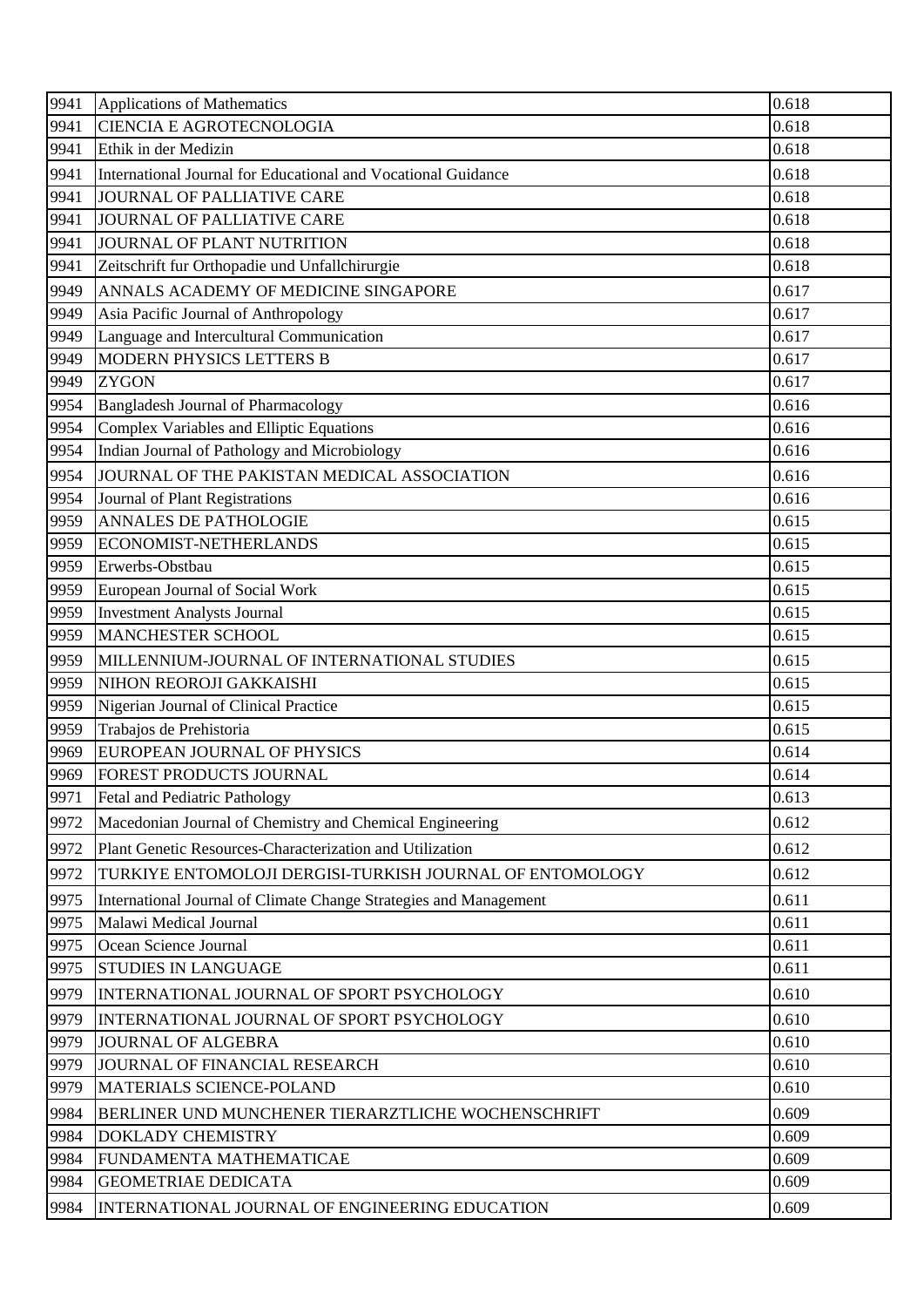| 9984 | International Journal of Shipping and Transport Logistics                                | 0.609 |
|------|------------------------------------------------------------------------------------------|-------|
| 9984 | <b>International Journal of Steel Structures</b>                                         | 0.609 |
| 9984 | JOURNAL OF COMPUTATIONAL ANALYSIS AND APPLICATIONS                                       | 0.609 |
| 9984 | Journal of Forensic Psychology Practice                                                  | 0.609 |
| 9984 | Journal of Geosciences                                                                   | 0.609 |
| 9984 | PAKISTAN JOURNAL OF AGRICULTURAL SCIENCES                                                | 0.609 |
| 9984 | <b>Policy Studies</b>                                                                    | 0.609 |
| 9984 | REVISTA BRASILEIRA DE CIENCIA DO SOLO                                                    | 0.609 |
| 9984 | SOCIAL CHOICE AND WELFARE                                                                | 0.609 |
| 9998 | Revista Brasileira de Engenharia Agricola e Ambiental                                    | 0.608 |
| 9999 | AMERICAN CERAMIC SOCIETY BULLETIN                                                        | 0.607 |
| 9999 | <b>ANTHROPOZOOLOGICA</b>                                                                 | 0.607 |
| 9999 | COMMUNIST AND POST-COMMUNIST STUDIES                                                     | 0.607 |
| 9999 | Cultura y Educacion                                                                      | 0.607 |
| 9999 | Journal of Economic Inequality                                                           | 0.607 |
| 9999 | MANUSCRIPTA MATHEMATICA                                                                  | 0.607 |
|      | 10005 Historical Studies in the Natural Sciences                                         | 0.606 |
|      | 10005 Historical Studies in the Natural Sciences                                         | 0.606 |
|      | 10005  IRANIAN JOURNAL OF CHEMISTRY & CHEMICAL ENGINEERING-INTERNATIONAL ENGLISH EDITION | 0.606 |
|      | 10005 International Journal of Naval Architecture and Ocean Engineering                  | 0.606 |
|      | 10005 NOISE CONTROL ENGINEERING JOURNAL                                                  | 0.606 |
|      | 10005 PROGRES EN UROLOGIE                                                                | 0.606 |
|      | 10005 THEORY AND DECISION                                                                | 0.606 |
|      | 10012 Complex Analysis and Operator Theory                                               | 0.605 |
|      | 10012 European Journal of Special Needs Education                                        | 0.605 |
|      | 10012 INDUSTRIAL LUBRICATION AND TRIBOLOGY                                               | 0.605 |
|      | 10012 Language Awareness                                                                 | 0.605 |
|      | 10012 Polar-Political and Legal Anthropology Review                                      | 0.605 |
|      | 10017 Acoustics Australia                                                                | 0.604 |
|      | 10017 FINANCE A UVER-CZECH JOURNAL OF ECONOMICS AND FINANCE                              | 0.604 |
|      | 10017 REPORTS ON MATHEMATICAL PHYSICS                                                    | 0.604 |
|      | 10017 Social Work in Public Health                                                       | 0.604 |
|      | 10021 HISPANIC JOURNAL OF BEHAVIORAL SCIENCES                                            | 0.603 |
|      | 10021 Journal of Forensic Nursing                                                        | 0.603 |
|      | 10021 Journal of Forensic Nursing                                                        | 0.603 |
|      | 10021   MATHEMATICAL INEQUALITIES & APPLICATIONS                                         | 0.603 |
|      | 10021 New Medit                                                                          | 0.603 |
|      | 10021 PSYCHOANALYTIC DIALOGUES                                                           | 0.603 |
|      | 10021 RUSSIAN JOURNAL OF ORGANIC CHEMISTRY                                               | 0.603 |
|      | 10028 BULLETIN OF THE KOREAN CHEMICAL SOCIETY                                            | 0.602 |
|      | 10028 QUARTERLY JOURNAL OF MATHEMATICS                                                   | 0.602 |
|      | 10028 SEMICONDUCTORS                                                                     | 0.602 |
|      | 10031 British Journal of Occupational Therapy                                            | 0.601 |
|      | 10031 British Journal of Occupational Therapy                                            | 0.601 |
|      | 10031 JOURNAL OF GRAPH THEORY                                                            | 0.601 |
|      | 10031 Journal of Central South University                                                | 0.601 |
|      | 10031 Journal of Ocean University of China                                               | 0.601 |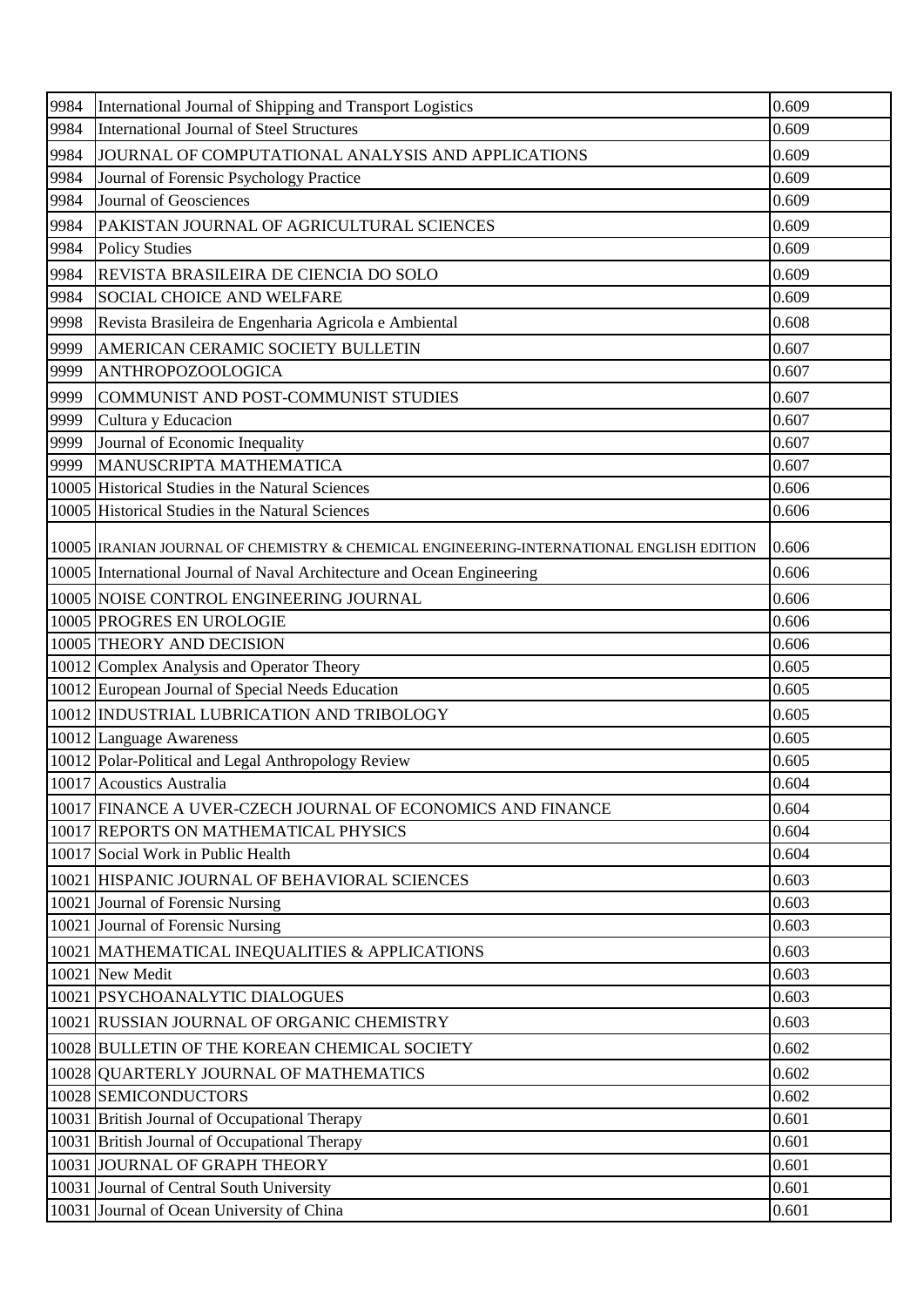| 10031 Revista Brasileira de Cirurgia Cardiovascular                                    | 0.601 |
|----------------------------------------------------------------------------------------|-------|
| 10037 AFRICAN ZOOLOGY                                                                  | 0.600 |
| 10037 ANNALES BOTANICI FENNICI                                                         | 0.600 |
| 10037 Brain Impairment                                                                 | 0.600 |
| 10037 CONTEMPORARY PACIFIC                                                             | 0.600 |
| 10037 Contemporary Political Theory                                                    | 0.600 |
| 10037 Current Bioinformatics                                                           | 0.600 |
| 10037 ENVIRONMENTAL HISTORY                                                            | 0.600 |
| 10037 Heroin Addiction and Related Clinical Problems                                   | 0.600 |
| 10037 JOURNAL OF BRITISH STUDIES                                                       | 0.600 |
| 10037 Journal of Tropical Meteorology                                                  | 0.600 |
| 10037 Malaysian Journal of Computer Science                                            | 0.600 |
| 10037 Nebraska Symposium on Motivation                                                 | 0.600 |
| 10037 OPTICAL REVIEW                                                                   | 0.600 |
| 10037 Revista Mexicana de Ciencias Pecuarias                                           | 0.600 |
| 10037   ZEITSCHRIFT FUR ENTWICKLUNGSPSYCHOLOGIE UND PADAGOGISCHE PSYCHOLOGIE   0.600   |       |
| 10052 Acta Orthopaedica et Traumatologica Turcica                                      | 0.599 |
| 10053 TRANSPORTATION RESEARCH RECORD                                                   | 0.598 |
| 10054 CHIMICA OGGI-CHEMISTRY TODAY                                                     | 0.597 |
| 10054 Chirurgie de la Main                                                             | 0.597 |
| 10054 DYNAMICAL SYSTEMS-AN INTERNATIONAL JOURNAL                                       | 0.597 |
| 10054 JOURNAL OF MATHEMATICAL ECONOMICS                                                | 0.597 |
| 10054 JOURNAL OF MATHEMATICAL ECONOMICS                                                | 0.597 |
| 10054 MECHANICAL ENGINEERING                                                           | 0.597 |
| 10054 Quality Assurance and Safety of Crops & Foods                                    | 0.597 |
| 10054 RUSSIAN JOURNAL OF NUMERICAL ANALYSIS AND MATHEMATICAL MODELLING                 | 0.597 |
| 10062 CANADIAN METALLURGICAL QUARTERLY                                                 | 0.596 |
| 10062 Revista Mexicana de Biodiversidad                                                | 0.596 |
| 10064 Advances in Electrical and Computer Engineering                                  | 0.595 |
| 10064 GEOLOGIA CROATICA                                                                | 0.595 |
| 10064 HISTORY OF POLITICAL ECONOMY                                                     | 0.595 |
| 10064 Iranian Journal of Science and Technology-Transactions of Mechanical Engineering | 0.595 |
| 10064 Journal of the International Phonetic Association                                | 0.595 |
| 10069 Latin American Journal of Aquatic Research                                       | 0.594 |
| 10070 Clinical Gerontologist                                                           | 0.593 |
| 10070 Clinical Gerontologist                                                           | 0.593 |
| 10070 ENTERPRISE & SOCIETY                                                             | 0.593 |
| 10073 ASTRONOMY REPORTS                                                                | 0.592 |
| 10073 Anthropology & Medicine                                                          | 0.592 |
| 10073 Bauingenieur                                                                     | 0.592 |
| 10073 German Journal of Agricultural Economics                                         | 0.592 |
| 10073 HUMAN STUDIES                                                                    | 0.592 |
| 10073 JJOURNAL OF THE MATHEMATICAL SOCIETY OF JAPAN                                    | 0.592 |
| 10073 SCHWEIZER ARCHIV FUR TIERHEILKUNDE                                               | 0.592 |
| 10080 ARCHIV DER MATHEMATIK                                                            | 0.591 |
| 10080 CANADIAN JOURNAL OF CIVIL ENGINEERING                                            | 0.591 |
| 10080 PATTERNS OF PREJUDICE                                                            | 0.591 |
|                                                                                        |       |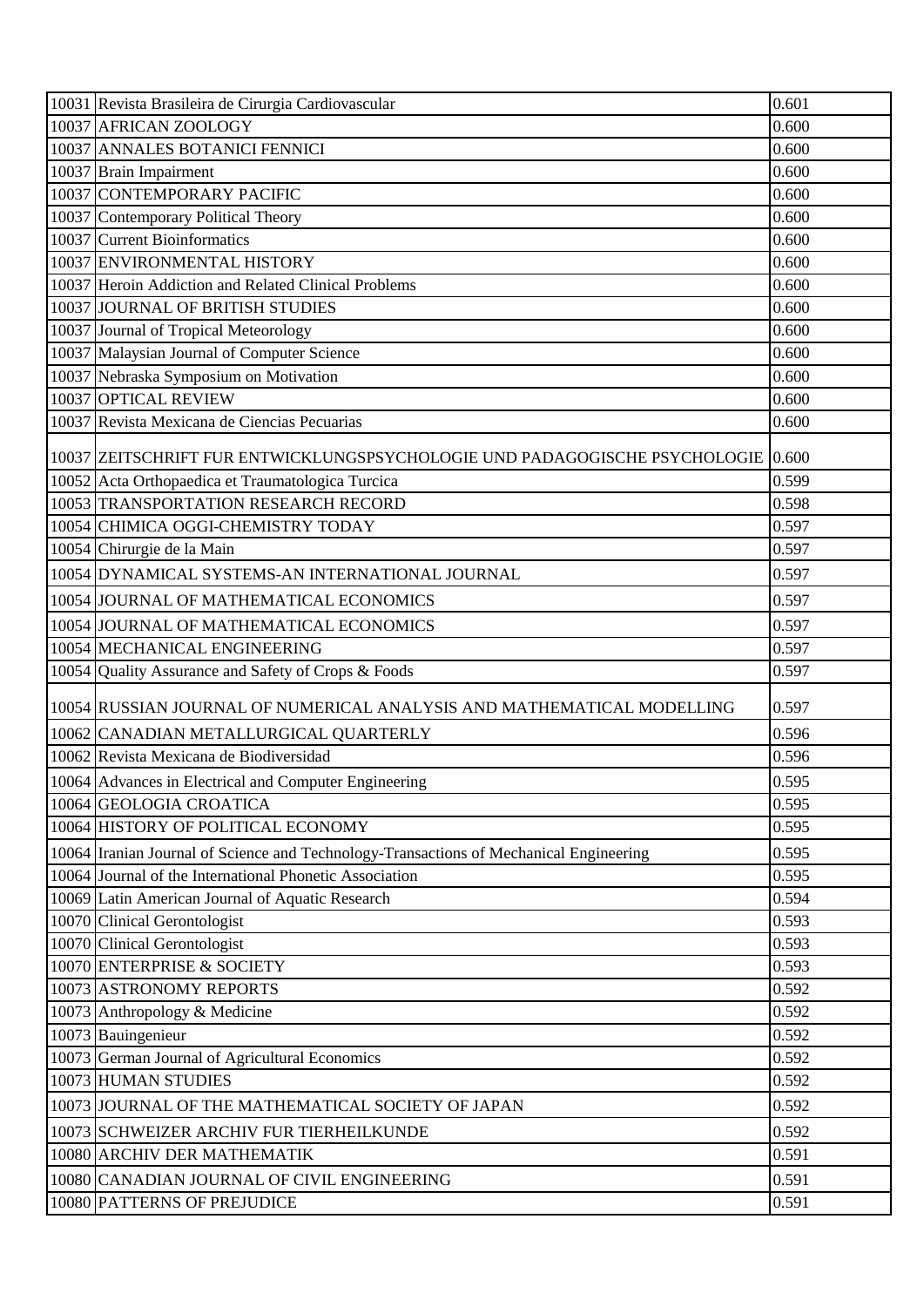| 10083 Annals of Economics and Finance                                                          | 0.590 |
|------------------------------------------------------------------------------------------------|-------|
| 10083 Current Proteomics                                                                       | 0.590 |
| 10083 JOURNAL OF ZOO AND WILDLIFE MEDICINE                                                     | 0.590 |
| 10086 COMMUNICATIONS IN SOIL SCIENCE AND PLANT ANALYSIS                                        | 0.589 |
| 10086 Digital Scholarship in the Humanities                                                    | 0.589 |
| 10086 POLITICKA EKONOMIE                                                                       | 0.589 |
| 10086 Studia Logica                                                                            | 0.589 |
| 10090 POLITICAL SCIENCE                                                                        | 0.588 |
| 10090 Physics and Chemistry of Glasses-European Journal of Glass Science and Technology Part B | 0.588 |
| 10090 SCIENCE IN CONTEXT                                                                       | 0.588 |
| 10090 SCIENCE IN CONTEXT                                                                       | 0.588 |
| 10094 CALIFORNIA COOPERATIVE OCEANIC FISHERIES INVESTIGATIONS REPORTS                          | 0.586 |
| 10094 CROATICA CHEMICA ACTA                                                                    | 0.586 |
| 10094 NURSING CLINICS OF NORTH AMERICA                                                         | 0.586 |
| 10094 NURSING CLINICS OF NORTH AMERICA                                                         | 0.586 |
| 10094 NeuroQuantology                                                                          | 0.586 |
| 10099 ACTA CARSOLOGICA                                                                         | 0.585 |
| 10099 REVIEW OF RELIGIOUS RESEARCH                                                             | 0.585 |
| 10101 ACTA METALLURGICA SINICA                                                                 | 0.584 |
| 10101 SOUTHERN ECONOMIC JOURNAL                                                                | 0.584 |
| 10101 STUDIES IN PHILOSOPHY AND EDUCATION                                                      | 0.584 |
| 10104 ACTA MATHEMATICA HUNGARICA                                                               | 0.583 |
| 10104 CHINESE JOURNAL OF STRUCTURAL CHEMISTRY                                                  | 0.583 |
| 10104 TRANSFORMATION GROUPS                                                                    | 0.583 |
| 10104 World Rabbit Science                                                                     | 0.583 |
| 10108 Boletin de la Sociedad Geologica Mexicana                                                | 0.582 |
| 10108 International Journal of Oil Gas and Coal Technology                                     | 0.582 |
| 10108 Nations and Nationalism                                                                  | 0.582 |
| 10111 Amfiteatru Economic                                                                      | 0.581 |
| 10111 EDUCATIONAL STUDIES                                                                      | 0.581 |
| 10111 FOLIA BIOLOGICA-KRAKOW                                                                   | 0.581 |
| 10111 JOURNAL OF ECONOMIC ISSUES                                                               | 0.581 |
| 10111 Problems of Information Transmission                                                     | 0.581 |
| 10111 Puerto Rico Health Sciences Journal                                                      | 0.581 |
| 10111 Russian Journal of Physical Chemistry A                                                  | 0.581 |
| 10111 SWEDISH DENTAL JOURNAL                                                                   | 0.581 |
| 10119 ARCHIVES ITALIENNES DE BIOLOGIE                                                          | 0.580 |
| 10119 Geografie                                                                                | 0.580 |
| 10119 Journal of Web Engineering                                                               | 0.580 |
| 10122 INTERFACES                                                                               | 0.579 |
| 10122 INTERFACES                                                                               | 0.579 |
| 10122 JJOURNAL OF ORGANIZATIONAL COMPUTING AND ELECTRONIC COMMERCE                             | 0.579 |
| 10122 Journal of the Korean Statistical Society                                                | 0.579 |
| 10122 Legal Studies                                                                            | 0.579 |
| 10127 B-ENT                                                                                    | 0.578 |
| 10127 FUSION SCIENCE AND TECHNOLOGY                                                            | 0.578 |
| 10127 LINGUA                                                                                   | 0.578 |
| 10127 Russian Journal of Physical Chemistry B                                                  | 0.578 |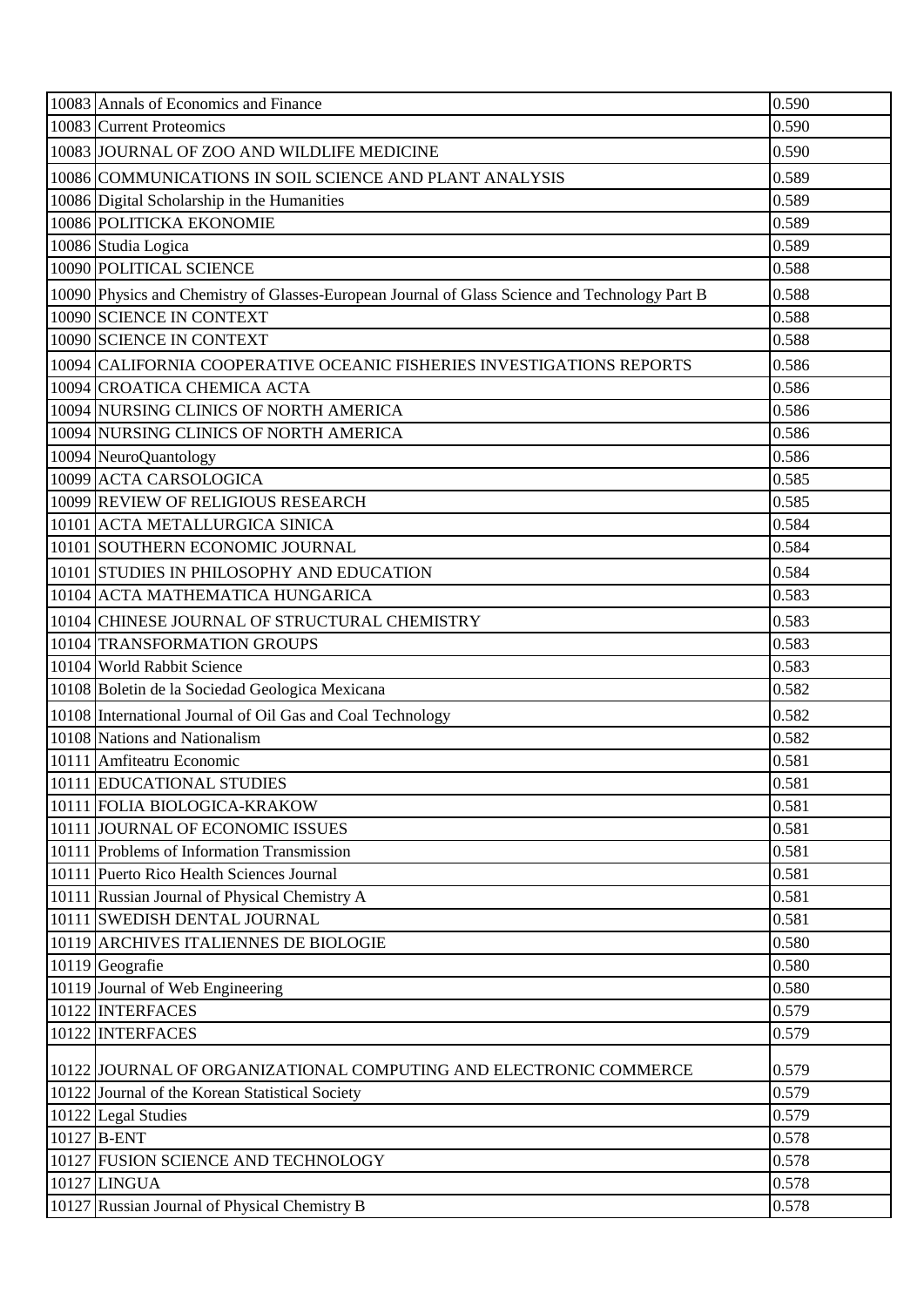| 10127 STUDIES IN CONSERVATION                                         | 0.578 |
|-----------------------------------------------------------------------|-------|
| 10127 Turkish Journal of Electrical Engineering and Computer Sciences | 0.578 |
| 10133 China Agricultural Economic Review                              | 0.577 |
| 10133 China Agricultural Economic Review                              | 0.577 |
| 10133 Hague Journal on the Rule of Law                                | 0.577 |
| 10133 KEW BULLETIN                                                    | 0.577 |
| 10137 Acta Orthopaedica Belgica                                       | 0.576 |
| 10137 Asia-Pacific Education Researcher                               | 0.576 |
| 10137 Australian Accounting Review                                    | 0.576 |
| 10137 EURASIAN SOIL SCIENCE                                           | 0.576 |
| 10137 Economics of Governance                                         | 0.576 |
| 10137 Ginekologia Polska                                              | 0.576 |
| 10137 International Journal of Disability Development and Education   | 0.576 |
| 10137 Journal of Behavioral FInance                                   | 0.576 |
| 10137 Journal of Exercise Science & Fitness                           | 0.576 |
| 10137 REVUE DES MALADIES RESPIRATOIRES                                | 0.576 |
| 10137 South African Journal of Industrial Engineering                 | 0.576 |
| 10148 CYBIUM                                                          | 0.575 |
| 10148 European Journal of International Management                    | 0.575 |
| 10148 JOURNAL OF MICROWAVE POWER AND ELECTROMAGNETIC ENERGY           | 0.575 |
| 10148 Journal of Pension Economics & Finance                          | 0.575 |
| 10148 LOGIC JOURNAL OF THE IGPL                                       | 0.575 |
| 10153 ANIMAL BIOLOGY                                                  | 0.574 |
| 10153 CHEMICAL ENGINEERING PROGRESS                                   | 0.574 |
| 10153 INFORMATION RESEARCH-AN INTERNATIONAL ELECTRONIC JOURNAL        | 0.574 |
| 10153 JOURNAL OF SOCIAL SERVICE RESEARCH                              | 0.574 |
| 10153 Statistical Methods and Applications                            | 0.574 |
| 10158 CLINICAL DYSMORPHOLOGY                                          | 0.573 |
| 10158 ENTOMOLOGICAL RESEARCH                                          | 0.573 |
| 10158 INTERNATIONAL SOCIAL WORK                                       | 0.573 |
| 10158 Revista da Escola de Enfermagem da USP                          | 0.573 |
| 10158 Revista da Escola de Enfermagem da USP                          | 0.573 |
| 10158 STOCHASTIC ANALYSIS AND APPLICATIONS                            | 0.573 |
| 10158 Water Science and Technology-Water Supply                       | 0.573 |
| 10165 Journal of Applied Spectroscopy                                 | 0.572 |
| 10166 ACTA PHYSIOLOGICA HUNGARICA                                     | 0.571 |
| 10166 ARCHIVES OF METALLURGY AND MATERIALS                            | 0.571 |
| 10166 Contemporary Politics                                           | 0.571 |
| 10166 Education and Treatment of Children                             | 0.571 |
| 10166 European Integration Online Papers-EIOP                         | 0.571 |
| 10166 MOLECULAR CRYSTALS AND LIQUID CRYSTALS                          | 0.571 |
| 10166 NAGOYA MATHEMATICAL JOURNAL                                     | 0.571 |
| 10166 PLATINUM METALS REVIEW                                          | 0.571 |
| 10166 Polimeros-Ciencia e Tecnologia                                  | 0.571 |
| 10166 STUDIES IN AMERICAN POLITICAL DEVELOPMENT                       | 0.571 |
| 10176 INTERNATIONAL REVIEW OF LAW AND ECONOMICS                       | 0.570 |
| 10176 POLITICAL QUARTERLY                                             | 0.570 |
| 10178 Asia Europe Journal                                             | 0.569 |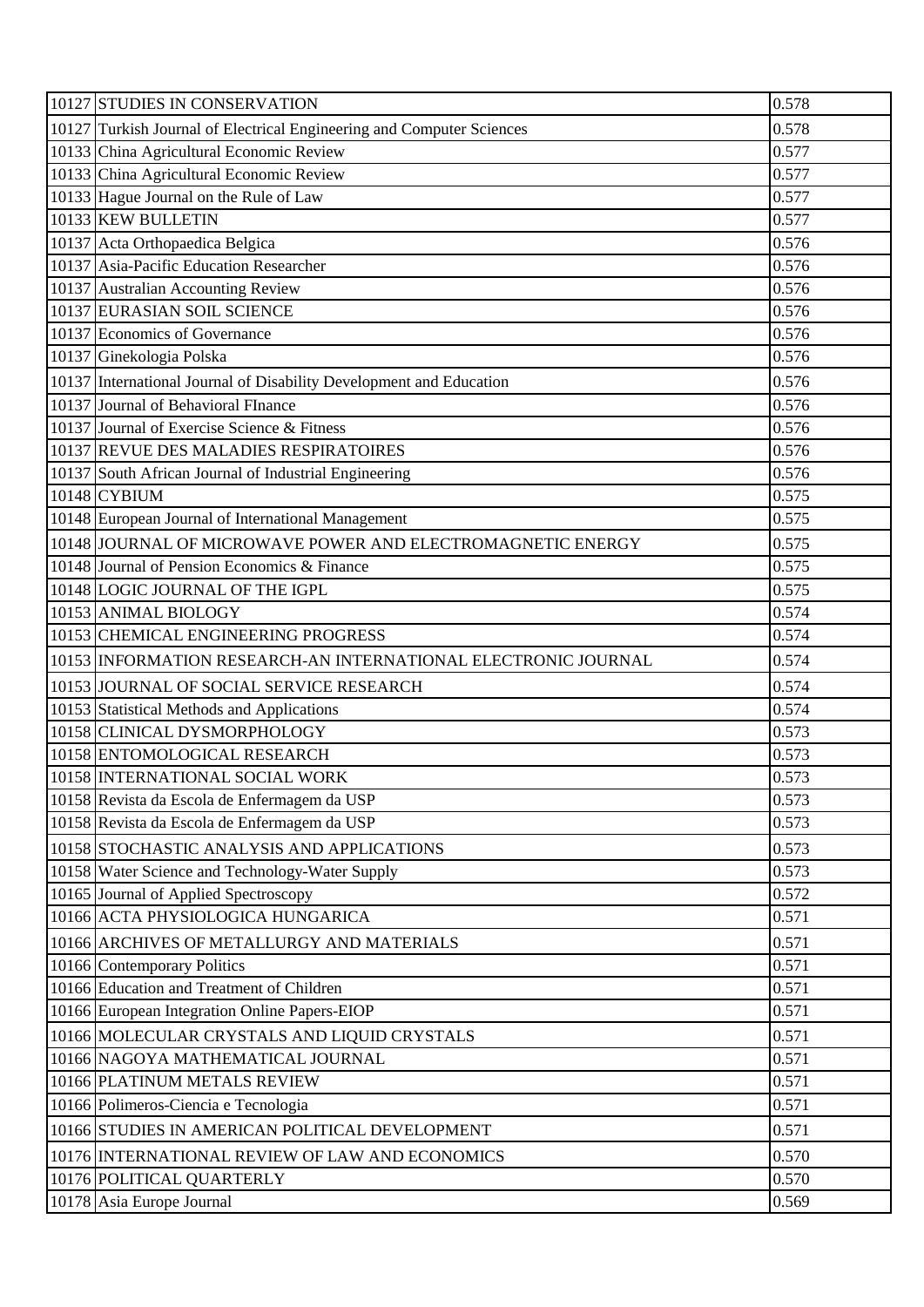| 10178 British Politics                                                           | 0.569 |
|----------------------------------------------------------------------------------|-------|
| 10178 Communication Disorders Quarterly                                          | 0.569 |
| 10178 ELECTRICAL ENGINEERING                                                     | 0.569 |
| 10178 J-FOR-Journal of Science & Technology for Forest Products and Processes    | 0.569 |
| 10178 TROPICAL JOURNAL OF PHARMACEUTICAL RESEARCH                                | 0.569 |
| 10184 INDIAN JOURNAL OF CHEMICAL TECHNOLOGY                                      | 0.568 |
| 10184 JOURNAL OF LATIN AMERICAN STUDIES                                          | 0.568 |
| 10186 Human Service Organizations Management Leadership & Governance             | 0.567 |
| 10186 JOURNAL FRANCAIS D OPHTALMOLOGIE                                           | 0.567 |
| 10186 JOURNAL OF MATHEMATICAL SOCIOLOGY                                          | 0.567 |
| 10186 JOURNAL OF MATHEMATICAL SOCIOLOGY                                          | 0.567 |
| 10186 Journal of Mental Health Research in Intellectual Disabilities             | 0.567 |
| 10186 QUIMICA NOVA                                                               | 0.567 |
| 10192 ACSMS HEALTH & FITNESS JOURNAL                                             | 0.566 |
| 10192 Educational Philosophy and Theory                                          | 0.566 |
| 10192 Genes & Genomics                                                           | 0.566 |
| 10192 HORTICULTURAL SCIENCE                                                      | 0.566 |
| 10196 Differential and Integral Equations                                        | 0.565 |
| 10196 Education as Change                                                        | 0.565 |
| 10196 International Insolvency Review                                            | 0.565 |
| 10196 MAIN GROUP CHEMISTRY                                                       | 0.565 |
| 10196 MONTHLY LABOR REVIEW                                                       | 0.565 |
| 10196 PROCEEDINGS OF THE YORKSHIRE GEOLOGICAL SOCIETY                            | 0.565 |
| 10202 FOOD BIOTECHNOLOGY                                                         | 0.564 |
| 10202 JJOURNAL OF ADVANCED OXIDATION TECHNOLOGIES                                | 0.564 |
| 10204 ACTA ARITHMETICA                                                           | 0.563 |
| 10204 CRYSTALLOGRAPHY REPORTS                                                    | 0.563 |
| 10204 JOURNAL OF SOUTHERN AFRICAN STUDIES                                        | 0.563 |
| 10207 ACM Transactions on Asian and Low-Resource Language Information Processing | 0.562 |
| 10207 Chinese Journal of Communication                                           | 0.562 |
| 10207 JOURNAL OF SWINE HEALTH AND PRODUCTION                                     | 0.562 |
| 10207 NETWORK-COMPUTATION IN NEURAL SYSTEMS                                      | 0.562 |
| 10207 PROBABILITY IN THE ENGINEERING AND INFORMATIONAL SCIENCES                  | 0.562 |
| 10212 GROWTH AND CHANGE                                                          | 0.561 |
| 10213 Acta Chirurgiae Orthopaedicae et Traumatologiae Cechoslovaca               | 0.560 |
| 10213 BOLETIN DE LA SOCIEDAD ESPANOLA DE CERAMICA Y VIDRIO                       | 0.560 |
| 10213 Iranian Journal of Fuzzy Systems                                           | 0.560 |
| 10213 Revista Romana de Materiale-Romanian Journal of Materials                  | 0.560 |
| 10213 Turkish Neurosurgery                                                       | 0.560 |
| 10218 Expert Opinion on Orphan Drugs                                             | 0.559 |
| 10218 International Journal of Aeroacoustics                                     | 0.559 |
| 10218 International Journal of Sports Science & Coaching                         | 0.559 |
| 10218 Target-International Journal of Translation Studies                        | 0.559 |
| 10222 ACTA SCIENTIARUM-AGRONOMY                                                  | 0.558 |
| 10222 ANNALS OF SAUDI MEDICINE                                                   | 0.558 |
| 10222 Australian Journal of Adult Learning                                       | 0.558 |
| 10222 ECONOMICS LETTERS                                                          | 0.558 |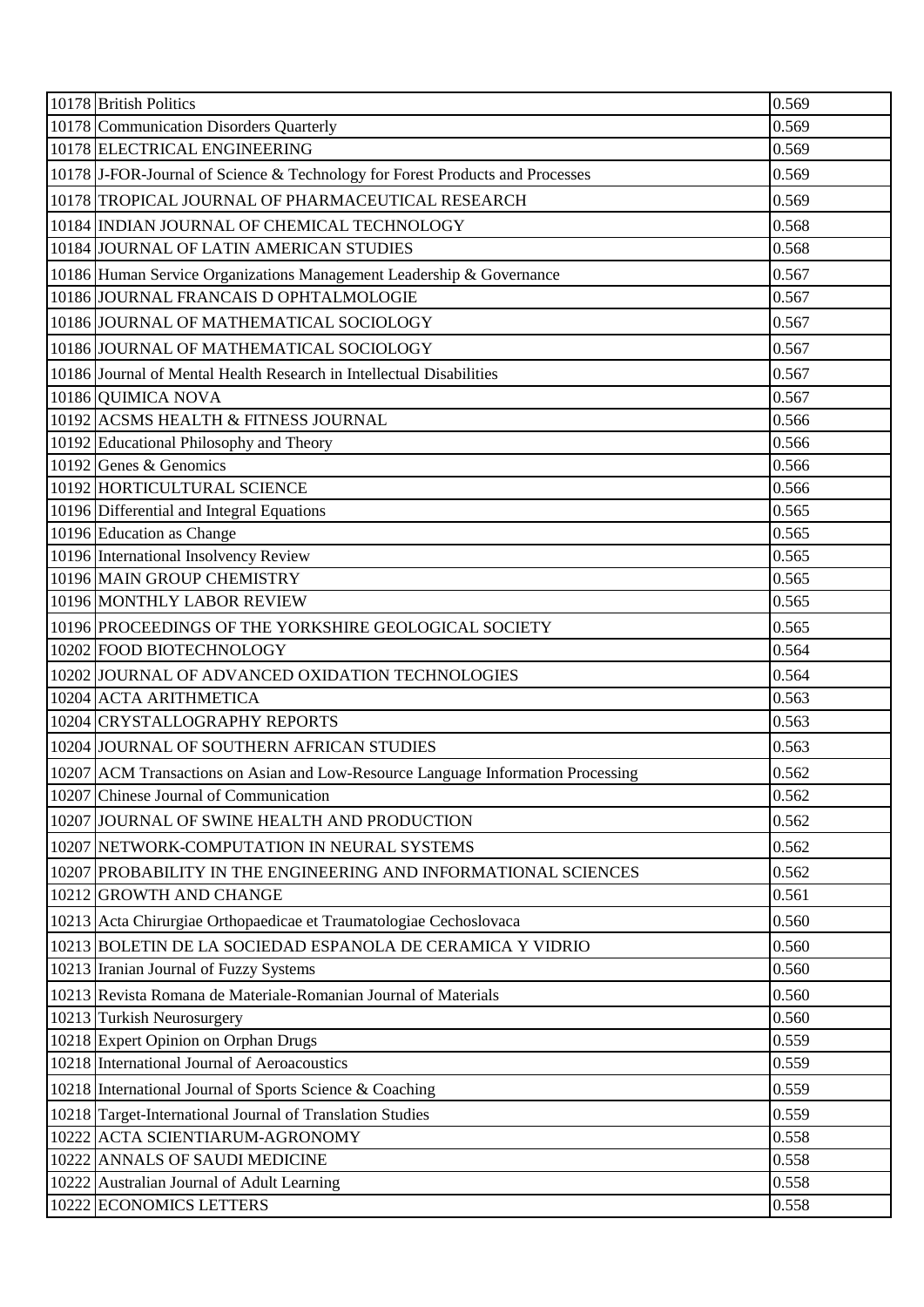| 10222 International Review of Finance                                                                               | 0.558 |
|---------------------------------------------------------------------------------------------------------------------|-------|
| 10222 LIBRARY QUARTERLY                                                                                             | 0.558 |
| 10222 POLYMER-KOREA                                                                                                 | 0.558 |
| 10222 RAIRO-THEORETICAL INFORMATICS AND APPLICATIONS                                                                | 0.558 |
| 10222 Transactions of the Indian Ceramic Society                                                                    | 0.558 |
| 10231 JOURNAL OF SCIENTIFIC & INDUSTRIAL RESEARCH                                                                   | 0.557 |
| 10231 PERIODICA POLYTECHNICA-CHEMICAL ENGINEERING                                                                   | 0.557 |
| 10233 Cement Wapno Beton                                                                                            | 0.556 |
| 10233 Geneva Risk and Insurance Review                                                                              | 0.556 |
| 10233 ITALIAN JOURNAL OF FOOD SCIENCE                                                                               | 0.556 |
| 10233 Journal fur Verbraucherschutz und Lebensmittelsicherheit-Journal of Consumer Protection and Food Safety 0.556 |       |
| 10233 Journal of Systems Science & Complexity                                                                       | 0.556 |
| 10233 PROGRAM-ELECTRONIC LIBRARY AND INFORMATION SYSTEMS                                                            | 0.556 |
| 10233 PROGRAM-ELECTRONIC LIBRARY AND INFORMATION SYSTEMS                                                            | 0.556 |
| 10233 SPE DRILLING & COMPLETION                                                                                     | 0.556 |
| 10233 Transformations in Business & Economics                                                                       | 0.556 |
| 10242 COLLOQUIUM MATHEMATICUM                                                                                       | 0.555 |
| 10243 Iranian Journal of Radiology                                                                                  | 0.554 |
| 10243 Japan Journal of Nursing Science                                                                              | 0.554 |
| 10243 Japan Journal of Nursing Science                                                                              | 0.554 |
| 10243 Oral Radiology                                                                                                | 0.554 |
| 10243 Space and Culture                                                                                             | 0.554 |
| 10243 World Review of Nutrition and Dietetics                                                                       | 0.554 |
| $10249$ GAYANA                                                                                                      | 0.553 |
| 10249 JOURNAL OF HISTORICAL SOCIOLOGY                                                                               | 0.553 |
| 10249 RUSSIAN JOURNAL OF GENERAL CHEMISTRY                                                                          | 0.553 |
| 10252 ADVANCES IN GEOMETRY                                                                                          | 0.552 |
| 10252 DEUTSCHE MEDIZINISCHE WOCHENSCHRIFT                                                                           | 0.552 |
| 10252 Diachronica                                                                                                   | 0.552 |
| 10252 Neurosciences                                                                                                 | 0.552 |
| 10256 FERROELECTRICS                                                                                                | 0.551 |
| 10256 OCEANIA                                                                                                       | 0.551 |
| 10258 Archives of Mining Sciences                                                                                   | 0.550 |
| 10258 JOURNAL OF LEGAL EDUCATION                                                                                    | 0.550 |
| 10258 PEDIATRIC NEUROSURGERY                                                                                        | 0.550 |
| 10258 RAIRO-OPERATIONS RESEARCH                                                                                     | 0.550 |
| 10258 RUSSIAN JOURNAL OF GENETICS                                                                                   | 0.550 |
| 10258 Spanish Journal of Finance and Accounting-Revista Espanola de Financiacion y Contabilida                      | 0.550 |
| 10264 Ensenanza de Las Ciencias                                                                                     | 0.549 |
| 10264 JOURNAL OF CHEMICAL CRYSTALLOGRAPHY                                                                           | 0.549 |
| 10264 JOURNAL OF SEISMIC EXPLORATION                                                                                | 0.549 |
| 10267 Australian and New Zealand Journal of Family Therapy                                                          | 0.548 |
| 10267 BULLETIN OF THE AUSTRALIAN MATHEMATICAL SOCIETY                                                               | 0.548 |
| 10267 COMPUTATIONAL GEOMETRY-THEORY AND APPLICATIONS                                                                | 0.548 |
| 10267 CRITIQUE OF ANTHROPOLOGY                                                                                      | 0.548 |
| 10267 Engineering Management Journal                                                                                | 0.548 |
| 10267 Engineering Management Journal                                                                                | 0.548 |
|                                                                                                                     |       |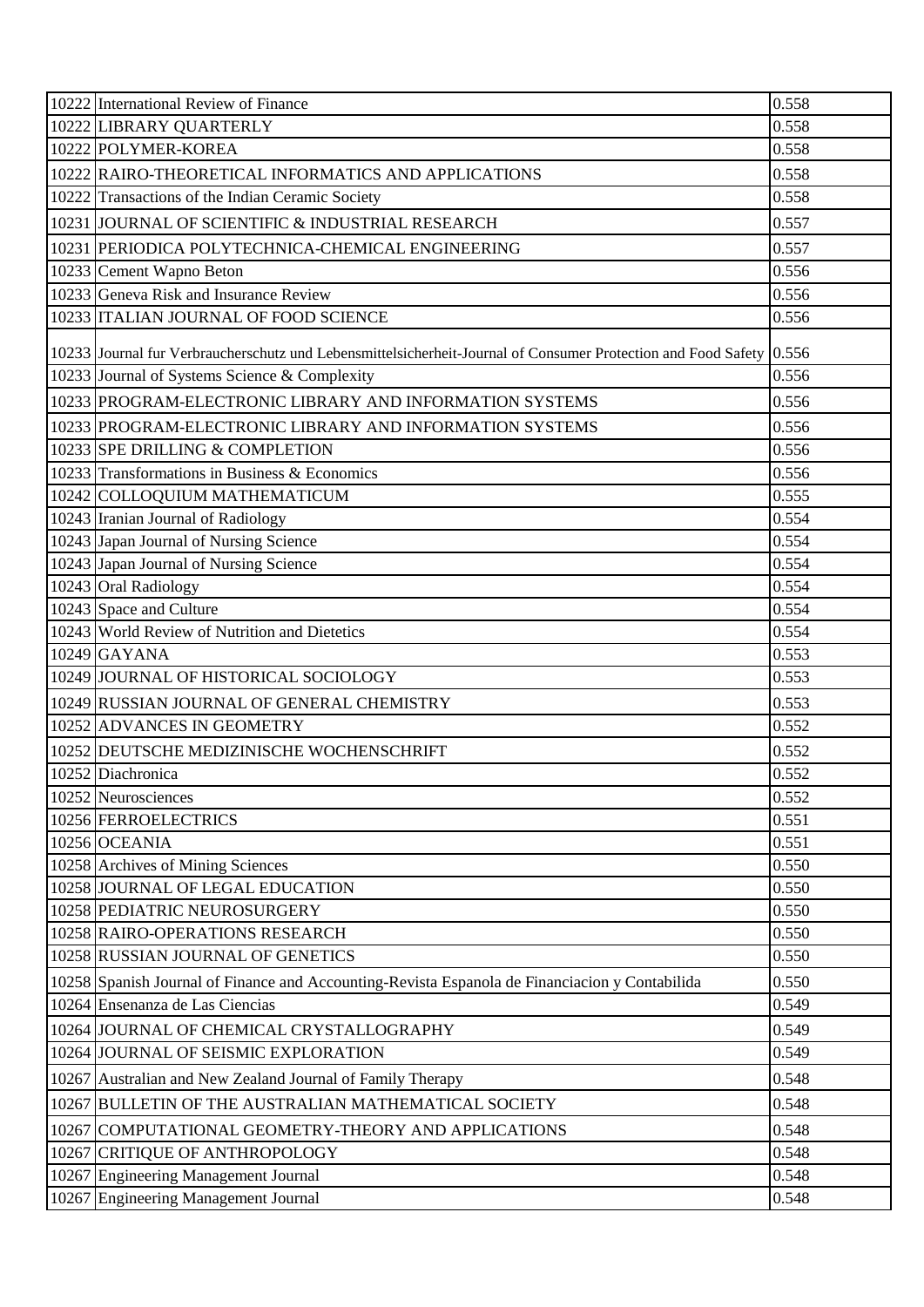| 10267 Journal of Logic Language and Information<br>0.548<br>10267 Journal of Public Economic Theory<br>0.548<br>10267 NEUROCIRUGIA<br>0.548<br>10267 NORTHWEST SCIENCE<br>0.548<br>0.548<br>10267 PHYLLOMEDUSA<br>10267 SOCIAL BEHAVIOR AND PERSONALITY<br>0.548<br>10267 TOHOKU MATHEMATICAL JOURNAL<br>0.548<br>10281 JOURNAL OF TESTING AND EVALUATION<br>0.547<br>10281 Journal of Aggression Maltreatment & Trauma<br>0.547<br>10281 Journal of Commutative Algebra<br>0.547<br>0.547<br>10281 PROCEEDINGS OF THE INSTITUTION OF CIVIL ENGINEERS-WATER MANAGEMENT<br>0.545<br>10285 HISTORICAL METHODS<br>10285  IRAL-INTERNATIONAL REVIEW OF APPLIED LINGUISTICS IN LANGUAGE TEACHING<br>0.545<br>10285 JOURNAL OF LABOR RESEARCH<br>0.545<br>10285 REVISTA BRASILEIRA DE ZOOTECNIA-BRAZILIAN JOURNAL OF ANIMAL SCIENCE<br>0.545<br>10289 AMERICAN CRIMINAL LAW REVIEW<br>0.544<br>10289 ARQUIVOS BRASILEIROS DE OFTALMOLOGIA<br>0.544<br>10289 Annals of Combinatorics<br>0.544<br>0.544<br>10289 OCEANOLOGICAL AND HYDROBIOLOGICAL STUDIES<br>10289 PROCEEDINGS OF THE INSTITUTION OF CIVIL ENGINEERS-GEOTECHNICAL ENGINEERING 0.544<br>0.543<br>10294 Archive for the Psychology of Religion-Archiv fur Religionspsychologie<br>10294 BLUMEA<br>0.543<br>10294 ELECTRONIC JOURNAL OF COMBINATORICS<br>0.543<br>0.543<br>10294 JOURNAL OF THE AMERICAN LEATHER CHEMISTS ASSOCIATION<br>10294 Pacific Journal of Optimization<br>0.543 |
|-----------------------------------------------------------------------------------------------------------------------------------------------------------------------------------------------------------------------------------------------------------------------------------------------------------------------------------------------------------------------------------------------------------------------------------------------------------------------------------------------------------------------------------------------------------------------------------------------------------------------------------------------------------------------------------------------------------------------------------------------------------------------------------------------------------------------------------------------------------------------------------------------------------------------------------------------------------------------------------------------------------------------------------------------------------------------------------------------------------------------------------------------------------------------------------------------------------------------------------------------------------------------------------------------------------------------------------------------------------------------------------------------------------------------------------------------|
|                                                                                                                                                                                                                                                                                                                                                                                                                                                                                                                                                                                                                                                                                                                                                                                                                                                                                                                                                                                                                                                                                                                                                                                                                                                                                                                                                                                                                                               |
|                                                                                                                                                                                                                                                                                                                                                                                                                                                                                                                                                                                                                                                                                                                                                                                                                                                                                                                                                                                                                                                                                                                                                                                                                                                                                                                                                                                                                                               |
|                                                                                                                                                                                                                                                                                                                                                                                                                                                                                                                                                                                                                                                                                                                                                                                                                                                                                                                                                                                                                                                                                                                                                                                                                                                                                                                                                                                                                                               |
|                                                                                                                                                                                                                                                                                                                                                                                                                                                                                                                                                                                                                                                                                                                                                                                                                                                                                                                                                                                                                                                                                                                                                                                                                                                                                                                                                                                                                                               |
|                                                                                                                                                                                                                                                                                                                                                                                                                                                                                                                                                                                                                                                                                                                                                                                                                                                                                                                                                                                                                                                                                                                                                                                                                                                                                                                                                                                                                                               |
|                                                                                                                                                                                                                                                                                                                                                                                                                                                                                                                                                                                                                                                                                                                                                                                                                                                                                                                                                                                                                                                                                                                                                                                                                                                                                                                                                                                                                                               |
|                                                                                                                                                                                                                                                                                                                                                                                                                                                                                                                                                                                                                                                                                                                                                                                                                                                                                                                                                                                                                                                                                                                                                                                                                                                                                                                                                                                                                                               |
|                                                                                                                                                                                                                                                                                                                                                                                                                                                                                                                                                                                                                                                                                                                                                                                                                                                                                                                                                                                                                                                                                                                                                                                                                                                                                                                                                                                                                                               |
|                                                                                                                                                                                                                                                                                                                                                                                                                                                                                                                                                                                                                                                                                                                                                                                                                                                                                                                                                                                                                                                                                                                                                                                                                                                                                                                                                                                                                                               |
|                                                                                                                                                                                                                                                                                                                                                                                                                                                                                                                                                                                                                                                                                                                                                                                                                                                                                                                                                                                                                                                                                                                                                                                                                                                                                                                                                                                                                                               |
|                                                                                                                                                                                                                                                                                                                                                                                                                                                                                                                                                                                                                                                                                                                                                                                                                                                                                                                                                                                                                                                                                                                                                                                                                                                                                                                                                                                                                                               |
|                                                                                                                                                                                                                                                                                                                                                                                                                                                                                                                                                                                                                                                                                                                                                                                                                                                                                                                                                                                                                                                                                                                                                                                                                                                                                                                                                                                                                                               |
|                                                                                                                                                                                                                                                                                                                                                                                                                                                                                                                                                                                                                                                                                                                                                                                                                                                                                                                                                                                                                                                                                                                                                                                                                                                                                                                                                                                                                                               |
|                                                                                                                                                                                                                                                                                                                                                                                                                                                                                                                                                                                                                                                                                                                                                                                                                                                                                                                                                                                                                                                                                                                                                                                                                                                                                                                                                                                                                                               |
|                                                                                                                                                                                                                                                                                                                                                                                                                                                                                                                                                                                                                                                                                                                                                                                                                                                                                                                                                                                                                                                                                                                                                                                                                                                                                                                                                                                                                                               |
|                                                                                                                                                                                                                                                                                                                                                                                                                                                                                                                                                                                                                                                                                                                                                                                                                                                                                                                                                                                                                                                                                                                                                                                                                                                                                                                                                                                                                                               |
|                                                                                                                                                                                                                                                                                                                                                                                                                                                                                                                                                                                                                                                                                                                                                                                                                                                                                                                                                                                                                                                                                                                                                                                                                                                                                                                                                                                                                                               |
|                                                                                                                                                                                                                                                                                                                                                                                                                                                                                                                                                                                                                                                                                                                                                                                                                                                                                                                                                                                                                                                                                                                                                                                                                                                                                                                                                                                                                                               |
|                                                                                                                                                                                                                                                                                                                                                                                                                                                                                                                                                                                                                                                                                                                                                                                                                                                                                                                                                                                                                                                                                                                                                                                                                                                                                                                                                                                                                                               |
|                                                                                                                                                                                                                                                                                                                                                                                                                                                                                                                                                                                                                                                                                                                                                                                                                                                                                                                                                                                                                                                                                                                                                                                                                                                                                                                                                                                                                                               |
|                                                                                                                                                                                                                                                                                                                                                                                                                                                                                                                                                                                                                                                                                                                                                                                                                                                                                                                                                                                                                                                                                                                                                                                                                                                                                                                                                                                                                                               |
|                                                                                                                                                                                                                                                                                                                                                                                                                                                                                                                                                                                                                                                                                                                                                                                                                                                                                                                                                                                                                                                                                                                                                                                                                                                                                                                                                                                                                                               |
|                                                                                                                                                                                                                                                                                                                                                                                                                                                                                                                                                                                                                                                                                                                                                                                                                                                                                                                                                                                                                                                                                                                                                                                                                                                                                                                                                                                                                                               |
|                                                                                                                                                                                                                                                                                                                                                                                                                                                                                                                                                                                                                                                                                                                                                                                                                                                                                                                                                                                                                                                                                                                                                                                                                                                                                                                                                                                                                                               |
|                                                                                                                                                                                                                                                                                                                                                                                                                                                                                                                                                                                                                                                                                                                                                                                                                                                                                                                                                                                                                                                                                                                                                                                                                                                                                                                                                                                                                                               |
|                                                                                                                                                                                                                                                                                                                                                                                                                                                                                                                                                                                                                                                                                                                                                                                                                                                                                                                                                                                                                                                                                                                                                                                                                                                                                                                                                                                                                                               |
| 10294 Politikon<br>0.543                                                                                                                                                                                                                                                                                                                                                                                                                                                                                                                                                                                                                                                                                                                                                                                                                                                                                                                                                                                                                                                                                                                                                                                                                                                                                                                                                                                                                      |
| 0.543<br>10294 REFRACTORIES AND INDUSTRIAL CERAMICS                                                                                                                                                                                                                                                                                                                                                                                                                                                                                                                                                                                                                                                                                                                                                                                                                                                                                                                                                                                                                                                                                                                                                                                                                                                                                                                                                                                           |
| 10301 HETEROCYCLIC COMMUNICATIONS<br>0.542                                                                                                                                                                                                                                                                                                                                                                                                                                                                                                                                                                                                                                                                                                                                                                                                                                                                                                                                                                                                                                                                                                                                                                                                                                                                                                                                                                                                    |
| 10301 INTERNATIONAL JOURNAL OF MATHEMATICS<br>0.542                                                                                                                                                                                                                                                                                                                                                                                                                                                                                                                                                                                                                                                                                                                                                                                                                                                                                                                                                                                                                                                                                                                                                                                                                                                                                                                                                                                           |
| 0.542<br>10301 JOURNAL OF THE JAPANESE AND INTERNATIONAL ECONOMIES                                                                                                                                                                                                                                                                                                                                                                                                                                                                                                                                                                                                                                                                                                                                                                                                                                                                                                                                                                                                                                                                                                                                                                                                                                                                                                                                                                            |
| 0.542<br>10301 Mathematical Control and Related Fields                                                                                                                                                                                                                                                                                                                                                                                                                                                                                                                                                                                                                                                                                                                                                                                                                                                                                                                                                                                                                                                                                                                                                                                                                                                                                                                                                                                        |
| 10301 PESQUISA AGROPECUARIA BRASILEIRA<br>0.542                                                                                                                                                                                                                                                                                                                                                                                                                                                                                                                                                                                                                                                                                                                                                                                                                                                                                                                                                                                                                                                                                                                                                                                                                                                                                                                                                                                               |
| 10306 City & Community<br>0.541                                                                                                                                                                                                                                                                                                                                                                                                                                                                                                                                                                                                                                                                                                                                                                                                                                                                                                                                                                                                                                                                                                                                                                                                                                                                                                                                                                                                               |
| 10306 International Journal of Clothing Science and Technology<br>0.541                                                                                                                                                                                                                                                                                                                                                                                                                                                                                                                                                                                                                                                                                                                                                                                                                                                                                                                                                                                                                                                                                                                                                                                                                                                                                                                                                                       |
| 10306 REVISTA MEXICANA DE PSICOLOGIA<br>0.541                                                                                                                                                                                                                                                                                                                                                                                                                                                                                                                                                                                                                                                                                                                                                                                                                                                                                                                                                                                                                                                                                                                                                                                                                                                                                                                                                                                                 |
| 0.541<br>10306 RUSSIAN JOURNAL OF COORDINATION CHEMISTRY                                                                                                                                                                                                                                                                                                                                                                                                                                                                                                                                                                                                                                                                                                                                                                                                                                                                                                                                                                                                                                                                                                                                                                                                                                                                                                                                                                                      |
| 10306 TRANSACTIONS OF THE JAPAN SOCIETY FOR AERONAUTICAL AND SPACE SCIENCES<br>0.541                                                                                                                                                                                                                                                                                                                                                                                                                                                                                                                                                                                                                                                                                                                                                                                                                                                                                                                                                                                                                                                                                                                                                                                                                                                                                                                                                          |
| 0.540<br>10311 Clinical Lipidology                                                                                                                                                                                                                                                                                                                                                                                                                                                                                                                                                                                                                                                                                                                                                                                                                                                                                                                                                                                                                                                                                                                                                                                                                                                                                                                                                                                                            |
| 10311 Dermatologica Sinica<br>0.540                                                                                                                                                                                                                                                                                                                                                                                                                                                                                                                                                                                                                                                                                                                                                                                                                                                                                                                                                                                                                                                                                                                                                                                                                                                                                                                                                                                                           |
| 10311 LAW LIBRARY JOURNAL<br>0.540                                                                                                                                                                                                                                                                                                                                                                                                                                                                                                                                                                                                                                                                                                                                                                                                                                                                                                                                                                                                                                                                                                                                                                                                                                                                                                                                                                                                            |
| 10311 STATISTICS & PROBABILITY LETTERS<br>0.540                                                                                                                                                                                                                                                                                                                                                                                                                                                                                                                                                                                                                                                                                                                                                                                                                                                                                                                                                                                                                                                                                                                                                                                                                                                                                                                                                                                               |
| 10311 TRACE ELEMENTS AND ELECTROLYTES<br>0.540                                                                                                                                                                                                                                                                                                                                                                                                                                                                                                                                                                                                                                                                                                                                                                                                                                                                                                                                                                                                                                                                                                                                                                                                                                                                                                                                                                                                |
| 0.539<br>10316 Journal of Management & Organization                                                                                                                                                                                                                                                                                                                                                                                                                                                                                                                                                                                                                                                                                                                                                                                                                                                                                                                                                                                                                                                                                                                                                                                                                                                                                                                                                                                           |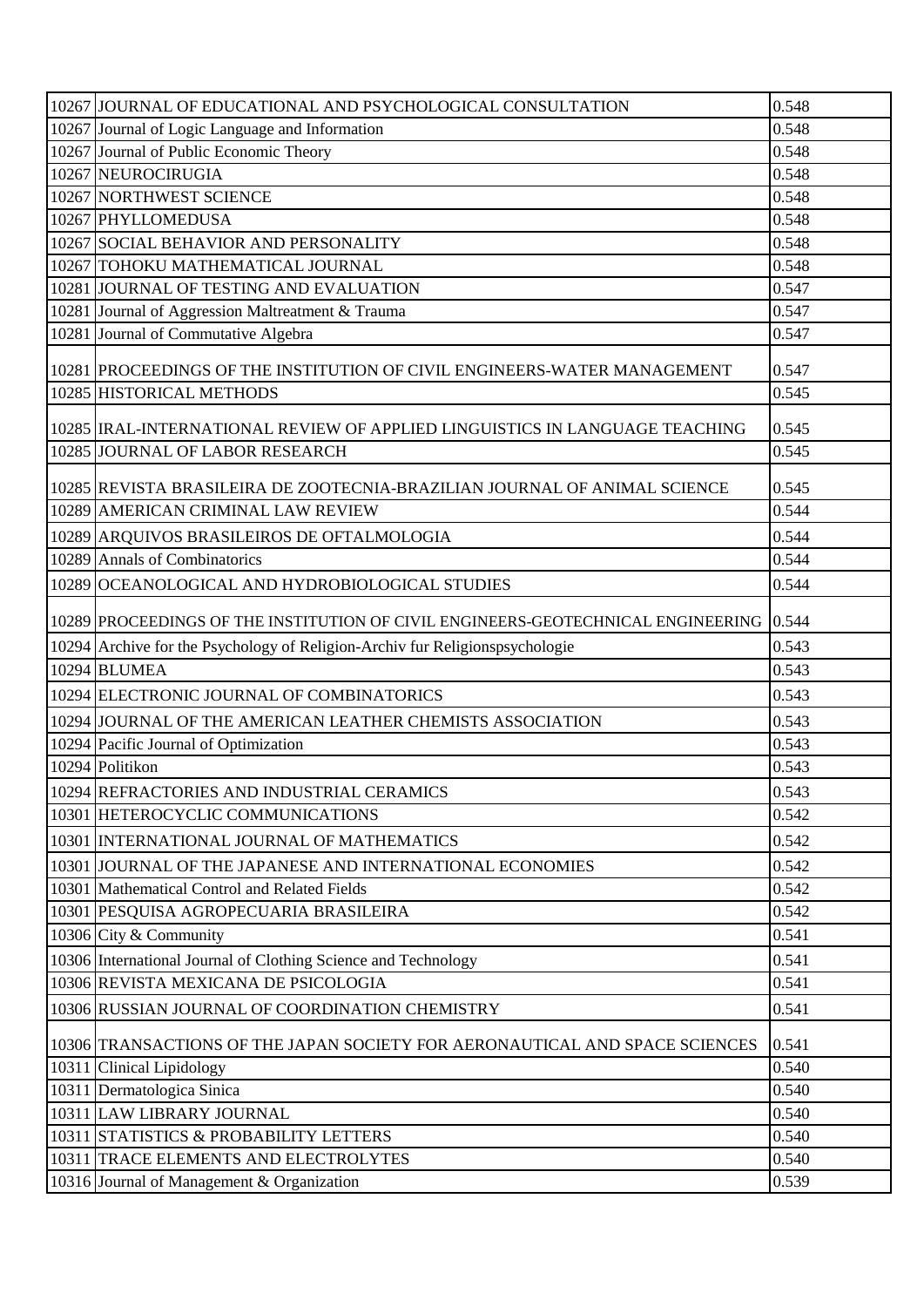| 10316 REVISTA PANAMERICANA DE SALUD PUBLICA-PAN AMERICAN JOURNAL OF PUBLIC HEALTH            | 0.539 |
|----------------------------------------------------------------------------------------------|-------|
| 10318 Acta Ortopedica Brasileira                                                             | 0.538 |
| 10318 Baltica                                                                                | 0.538 |
| 10318 EXPERIMENTAL MATHEMATICS                                                               | 0.538 |
| 10318 GESUNDHEITSWESEN                                                                       | 0.538 |
| 10318 GLASS PHYSICS AND CHEMISTRY                                                            | 0.538 |
| 10318 HISTORY WORKSHOP JOURNAL                                                               | 0.538 |
| 10318 IDS BULLETIN-INSTITUTE OF DEVELOPMENT STUDIES                                          | 0.538 |
| 10318 JOURNAL OF HORTICULTURAL SCIENCE & BIOTECHNOLOGY                                       | 0.538 |
| 10318 MONTHLY REVIEW-AN INDEPENDENT SOCIALIST MAGAZINE                                       | 0.538 |
| 10318 MYCOTAXON                                                                              | 0.538 |
| 10328 INTERNATIONAL JOURNAL OF INDUSTRIAL ENGINEERING-THEORY APPLICATIONS AND PRACTICE 0.537 |       |
| 10328 Lithuanian Journal of Physics                                                          | 0.537 |
| 10330 Journal of Food Measurement and Characterization                                       | 0.536 |
| 10330 MATHEMATICAL PROCEEDINGS OF THE CAMBRIDGE PHILOSOPHICAL SOCIETY                        | 0.536 |
| 10330 STRENGTH AND CONDITIONING JOURNAL                                                      | 0.536 |
| 10330 Salud Colectiva                                                                        | 0.536 |
| 10334 Anthropology Southern Africa                                                           | 0.535 |
| 10334 Asian Economic Papers                                                                  | 0.535 |
| 10334 Experimental and Clinical Transplantation                                              | 0.535 |
| 10334 Journal of Oil Palm Research                                                           | 0.535 |
| 10334 Nephrology Nursing Journal                                                             | 0.535 |
| 10334 Nephrology Nursing Journal                                                             | 0.535 |
| 10334 STUDIA MATHEMATICA                                                                     | 0.535 |
| 10341 Acta Geographica Slovenica-Geografski Zbornik                                          | 0.533 |
| 10341 China Petroleum Processing & Petrochemical Technology                                  | 0.533 |
| 10341   PACIFIC JOURNAL OF MATHEMATICS                                                       | 0.533 |
| 10341 RUSSIAN JOURNAL OF NEMATOLOGY                                                          | 0.533 |
| 10341 TRANSACTIONS OF THE INDIAN INSTITUTE OF METALS                                         | 0.533 |
| 10346 ANIMAL BIODIVERSITY AND CONSERVATION                                                   | 0.532 |
| 10346 Czech Journal of Genetics and Plant Breeding                                           | 0.532 |
| 10346 Zeitschrift der Deutschen Gesellschaft fur Geowissenschaften                           | 0.532 |
| 10349 JAPANESE PSYCHOLOGICAL RESEARCH                                                        | 0.531 |
| 10349 Science and Technology of Nuclear Installations                                        | 0.531 |
| 10351 Chungara-Revista de Antropologia Chilena                                               | 0.530 |
| 10351 Rechtsmedizin                                                                          | 0.530 |
| 10353 Baltic Journal of Economics                                                            | 0.529 |
| 10353 HORTTECHNOLOGY                                                                         | 0.529 |
| 10353 International Journal of Maritime Engineering                                          | 0.529 |
| 10353 JARQ-JAPAN AGRICULTURAL RESEARCH QUARTERLY                                             | 0.529 |
| 10353 JOURNAL OF GEOGRAPHY IN HIGHER EDUCATION                                               | 0.529 |
| 10353 Journal of Pseudo-Differential Operators and Applications                              | 0.529 |
| 10353 Journal of Systems Engineering and Electronics                                         | 0.529 |
| 10353 Notfall & Rettungsmedizin                                                              | 0.529 |
| 10353 PROBUS                                                                                 | 0.529 |
| 10353 RUSSIAN CHEMICAL BULLETIN                                                              | 0.529 |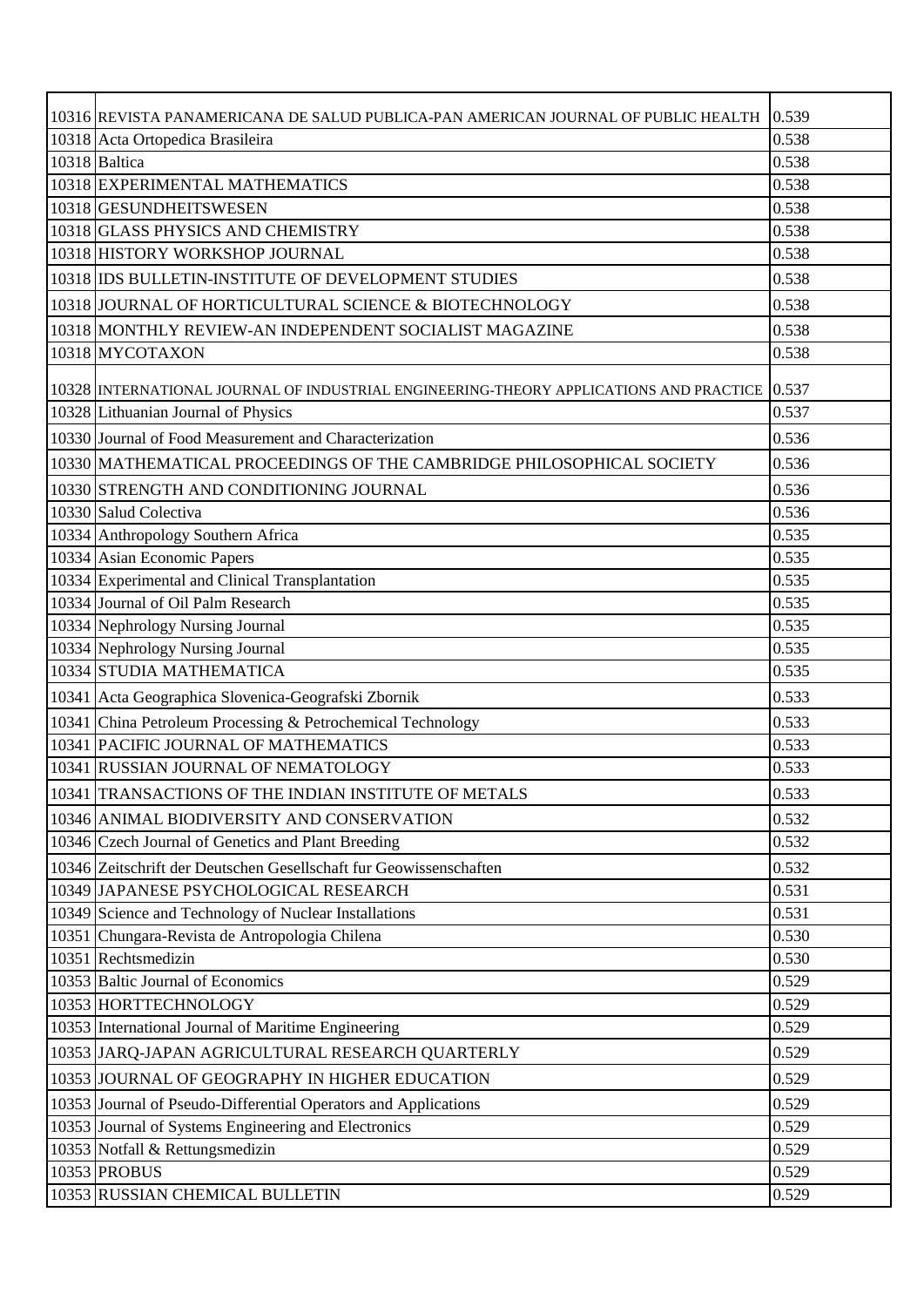|            | 10353 Serbian Astronomical Journal                                         | 0.529 |
|------------|----------------------------------------------------------------------------|-------|
|            | 10364 Energy Sources Part A-Recovery Utilization and Environmental Effects | 0.527 |
|            | 10364 INSIGHT                                                              | 0.527 |
|            | 10364 International Journal of Number Theory                               | 0.527 |
|            | 10364 JOURNAL OF ASIAN AND AFRICAN STUDIES                                 | 0.527 |
|            | 10364 JOURNAL OF CONTEMPORARY HISTORY                                      | 0.527 |
|            | 10369 Infancia y Aprendizaje                                               | 0.526 |
|            | 10369 Russian Journal of Marine Biology                                    | 0.526 |
|            | 10369 SEMIGROUP FORUM                                                      | 0.526 |
|            | 10372 AERONAUTICAL JOURNAL                                                 | 0.525 |
|            | 10372 Journal of Electrical Engineering & Technology                       | 0.525 |
|            | 10372 Journal of K-Theory                                                  | 0.525 |
|            | 10372 ZOOLOGY IN THE MIDDLE EAST                                           | 0.525 |
|            | 10376 AQUATIC INSECTS                                                      | 0.524 |
|            | 10376 JOURNAL OF OPERATOR THEORY                                           | 0.524 |
|            | 10376   MATERIALWISSENSCHAFT UND WERKSTOFFTECHNIK                          | 0.524 |
|            | 10376 STATISTICA NEERLANDICA                                               | 0.524 |
|            | 10376 Social Dynamics-A Journal of African Studies                         | 0.524 |
|            | 10376 TOPICS IN LANGUAGE DISORDERS                                         | 0.524 |
|            | 10382 APPLIED CATEGORICAL STRUCTURES                                       | 0.523 |
|            | 10382 Acta Scientiarum Polonorum-Hortorum Cultus                           | 0.523 |
|            | 10382 Clinical Case Studies                                                | 0.523 |
| 10385 Dyna |                                                                            | 0.522 |
|            | 10385 Journal of Politeness Research-Language Behaviour Culture            | 0.522 |
|            | 10385 Turk Psikiyatri Dergisi                                              | 0.522 |
|            | 10388 DOKLADY PHYSICS                                                      | 0.521 |
|            | 10388 INDIAN JOURNAL OF PURE & APPLIED PHYSICS                             | 0.521 |
|            | 10388 Journal of Korean Academy of Nursing                                 | 0.521 |
|            | 10388 Journal of Korean Academy of Nursing                                 | 0.521 |
|            | 10388 Mathematical Modelling and Analysis                                  | 0.521 |
|            | 10388 Medizinische Klinik-Intensivmedizin und Notfallmedizin               | 0.521 |
|            | 10394 ACTA ZOOLOGICA ACADEMIAE SCIENTIARUM HUNGARICAE                      | 0.520 |
|            | 10394 BOSQUE                                                               | 0.520 |
|            | 10394 CAHIERS DE BIOLOGIE MARINE                                           | 0.520 |
|            | 10394 Latin American Economic Review                                       | 0.520 |
|            | 10394 PRAMANA-JOURNAL OF PHYSICS                                           | 0.520 |
|            | 10399 AIRCRAFT ENGINEERING AND AEROSPACE TECHNOLOGY                        | 0.519 |
|            | 10399 DOKLADY EARTH SCIENCES                                               | 0.519 |
|            | 10399 Education and Training in Autism and Developmental Disabilities      | 0.519 |
|            | 10399 International Review of Research in Developmental Disabilities       | 0.519 |
|            | 10399 JOURNAL OF AVIAN MEDICINE AND SURGERY                                | 0.519 |
|            | 10399 REVISTA MEDICA DE CHILE                                              | 0.519 |
|            | 10399 Risk Management-Journal of Risk Crisis and Disaster                  | 0.519 |
|            | 10399 SENSORS AND MATERIALS                                                | 0.519 |
|            | 10399 SOCIOLOGICAL RESEARCH ONLINE                                         | 0.519 |
|            | 10399 ZEITSCHRIFT FUR ETHNOLOGIE                                           | 0.519 |
|            | 10409 CANADIAN VETERINARY JOURNAL-REVUE VETERINAIRE CANADIENNE             | 0.518 |
|            | 10409 JOURNAL OF CARDIAC SURGERY                                           | 0.518 |
|            |                                                                            |       |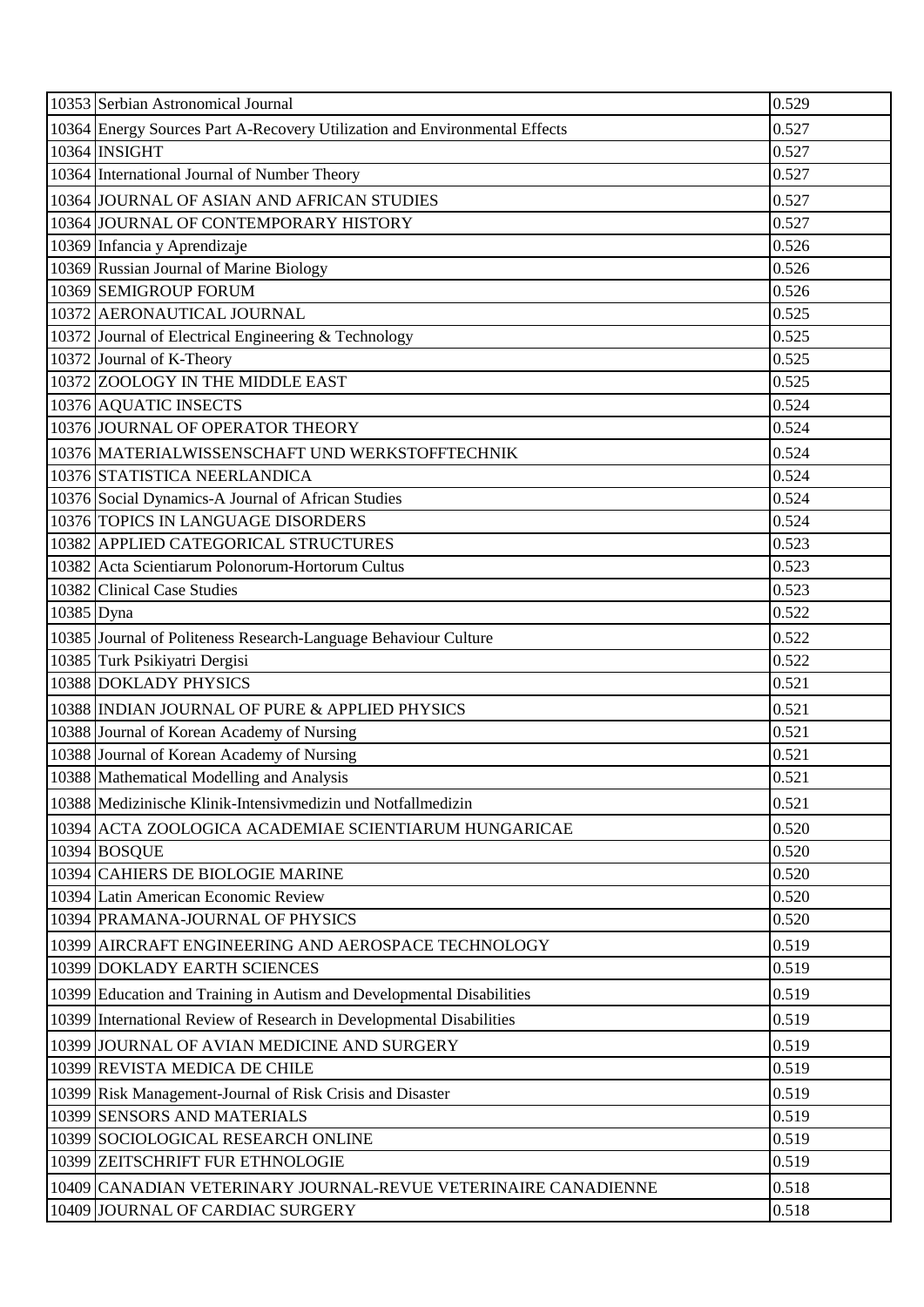| 10409 JOURNAL OF WORLD TRADE                                                  | 0.518 |
|-------------------------------------------------------------------------------|-------|
| 10412 Cold War History                                                        | 0.517 |
| 10412 HAHR-Hispanic American Historical Review                                | 0.517 |
| 10412 IEEJ Transactions on Electrical and Electronic Engineering              | 0.517 |
| 10412 Journal of East Asian Studies                                           | 0.517 |
| 10412 Journal of Global Information Management                                | 0.517 |
| 10412 NEW ZEALAND ENTOMOLOGIST                                                | 0.517 |
| 10412 Progress in Community Health Partnerships-Research Education and Action | 0.517 |
| 10419 ACTA BOTANICA CROATICA                                                  | 0.516 |
| 10419 CARYOLOGIA                                                              | 0.516 |
| 10419 DESIGN AUTOMATION FOR EMBEDDED SYSTEMS                                  | 0.516 |
| 10419 EKOLOJI                                                                 | 0.516 |
| 10419 ELECTROMAGNETICS                                                        | 0.516 |
| 10419 Food Culture & Society                                                  | 0.516 |
| 10419 Journal of Experimental Psychopathology                                 | 0.516 |
| 10419 Journal of Mens Health                                                  | 0.516 |
| 10419 Journal of Mens Health                                                  | 0.516 |
| 10419 Revista Ciencia Agronomica                                              | 0.516 |
| 10419 SCIENCE & SPORTS                                                        | 0.516 |
| 10419 Zeitschrift fur Wirtschaftsgeographie                                   | 0.516 |
| 10431 IET Computers and Digital Techniques                                    | 0.515 |
| 10431 Journal of Semiconductor Technology and Science                         | 0.515 |
| 10433 CHINESE JOURNAL OF PHYSICS                                              | 0.514 |
| 10433 Environment Protection Engineering                                      | 0.514 |
| 10433 Grundwasser                                                             | 0.514 |
| 10433 JOURNAL OF THE CANADIAN DENTAL ASSOCIATION                              | 0.514 |
| 10433 Journal of Friction and Wear                                            | 0.514 |
| 10433 MINDS AND MACHINES                                                      | 0.514 |
| 10439 ANNALES DE LA SOCIETE ENTOMOLOGIQUE DE FRANCE                           | 0.513 |
| 10439 CHINESE JOURNAL OF ELECTRONICS                                          | 0.513 |
| 10439 Econometrics Journal                                                    | 0.513 |
| 10439 Econometrics Journal                                                    | 0.513 |
| 10443 Journal of Agromedicine                                                 | 0.512 |
| 10443 NOVON                                                                   | 0.512 |
| 10443 Survey Methodology                                                      | 0.512 |
| 10443 Survey Methodology                                                      | 0.512 |
| 10447 GEOLOGY OF ORE DEPOSITS                                                 | 0.511 |
| 10447 INTERNATIONAL JOURNAL OF FINANCE & ECONOMICS                            | 0.511 |
| 10447 JOURNAL OF SYMBOLIC LOGIC                                               | 0.511 |
| 10447 Journal of Nano Research                                                | 0.511 |
| 10447 STUDIA PSYCHOLOGICA                                                     | 0.511 |
| 10452 REVISTA ARGENTINA DE MICROBIOLOGIA                                      | 0.510 |
| 10452 SCOTTISH MEDICAL JOURNAL                                                | 0.510 |
| 10454 Fluid Dynamics                                                          | 0.509 |
| 10454 Numerical Mathematics-Theory Methods and Applications                   | 0.509 |
| 10454 PATHOLOGE                                                               | 0.509 |
| 10457 Geofisica Internacional                                                 | 0.508 |
| 10457 Journal of Baltic Science Education                                     | 0.508 |
|                                                                               |       |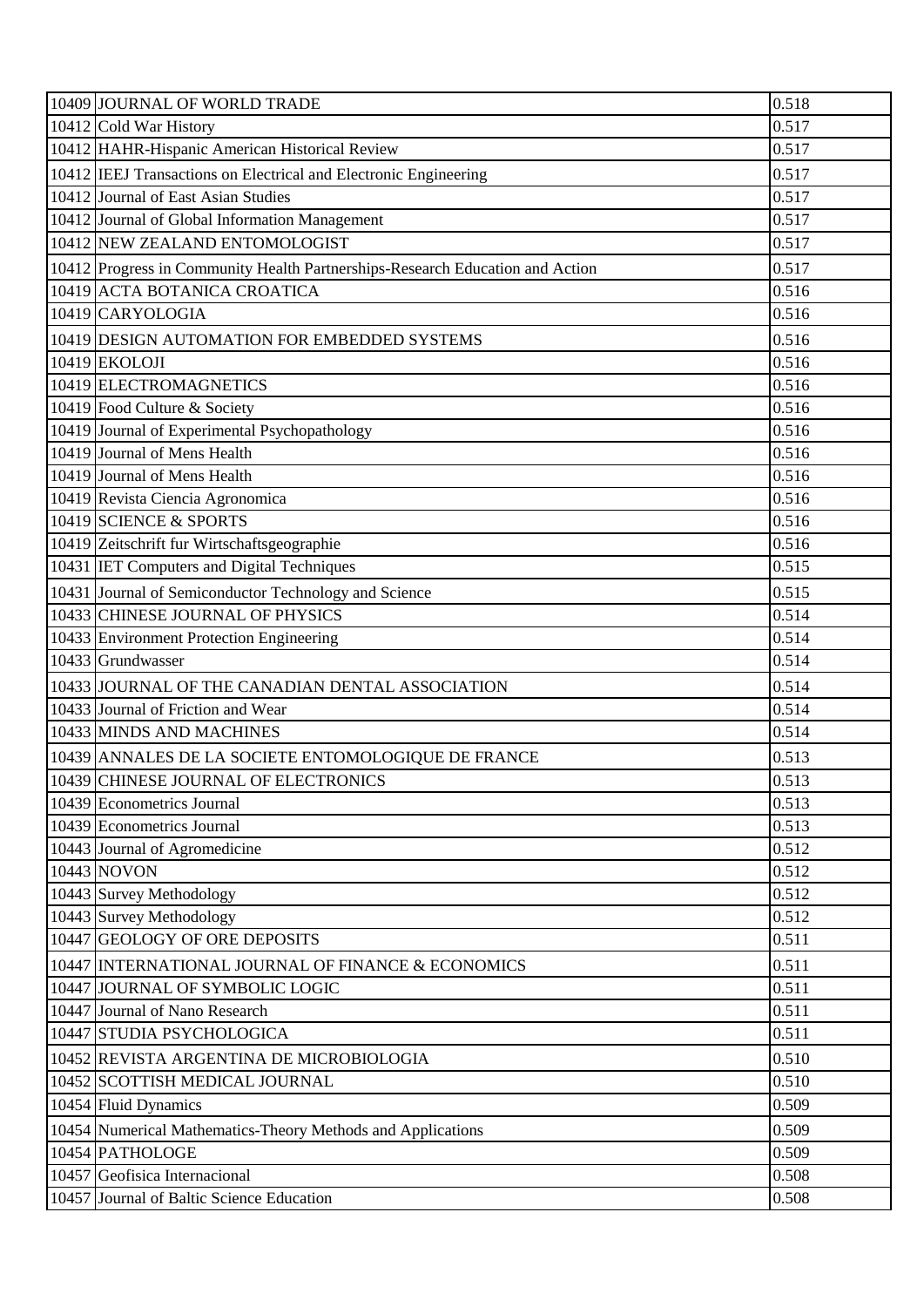| 10457 Journal of Beliefs & Values-Studies in Religion & Education                            | 0.508 |
|----------------------------------------------------------------------------------------------|-------|
| 10457 Politics and Religion                                                                  | 0.508 |
| 10457 VITIS                                                                                  | 0.508 |
| 10462 INTERNATIONAL JOURNAL                                                                  | 0.507 |
| 10462 International Journal of Surface Science and Engineering                               | 0.507 |
| 10462 JOURNAL OF NONPARAMETRIC STATISTICS                                                    | 0.507 |
| 10465 ACTA BIOLOGICA HUNGARICA                                                               | 0.506 |
| 10465 JOURNAL OF CHILD & ADOLESCENT SUBSTANCE ABUSE                                          | 0.506 |
| 10465 NATURAL LANGUAGE & LINGUISTIC THEORY                                                   | 0.506 |
| 10468 APPLIED ENGINEERING IN AGRICULTURE                                                     | 0.505 |
| 10468 ASTROPHYSICS                                                                           | 0.505 |
| 10468 JOURNAL OF THE KANSAS ENTOMOLOGICAL SOCIETY                                            | 0.505 |
| 10468 TEACHING OF PSYCHOLOGY                                                                 | 0.505 |
| 10472 DOKLADY PHYSICAL CHEMISTRY                                                             | 0.504 |
| 10473   IEICE TRANSACTIONS ON ELECTRONICS                                                    | 0.503 |
| 10473 Moscow University Physics Bulletin                                                     | 0.503 |
| 10475 Spanish Journal of Psychology                                                          | 0.502 |
| 10475 Spanish Journal of Psychology                                                          | 0.502 |
| 10477 ACM Journal on Computing and Cultural Heritage                                         | 0.500 |
| 10477 AFRICAN JOURNAL OF HERPETOLOGY                                                         | 0.500 |
| 10477 AMERICAN BANKRUPTCY LAW JOURNAL                                                        | 0.500 |
| 10477 AMERICAN JOURNAL OF FAMILY THERAPY                                                     | 0.500 |
| 10477 Africa Spectrum                                                                        | 0.500 |
| 10477 BULLETIN OF THE GEOLOGICAL SOCIETY OF FINLAND                                          | 0.500 |
| 10477 CANADIAN JOURNAL OF DIETETIC PRACTICE AND RESEARCH                                     | 0.500 |
| 10477 DEFENCE SCIENCE JOURNAL                                                                | 0.500 |
| 10477 EPIDEMIOLOGIE MIKROBIOLOGIE IMUNOLOGIE                                                 | 0.500 |
| 10477 Gedrag & Organisatie                                                                   | 0.500 |
| 10477 Health Promotion and Chronic Disease Prevention in Canada-Research Policy and Practice | 0.500 |
| 10477 IEEE Pulse                                                                             | 0.500 |
| 10477 International Journal of Biostatistics                                                 | 0.500 |
| 10477 International Journal of Sport Finance                                                 | 0.500 |
| 10477 JOURNAL OF POST KEYNESIAN ECONOMICS                                                    | 0.500 |
| 10477 Journal of Australian Political Economy                                                | 0.500 |
| 10477 Journal of Engineered Fibers and Fabrics                                               | 0.500 |
| 10477 Journal of Grey System                                                                 | 0.500 |
| 10477 Journal of Ship Production and Design                                                  | 0.500 |
| 10477 Journal of Symplectic Geometry                                                         | 0.500 |
| 10477 LC GC NORTH AMERICA                                                                    | 0.500 |
| 10477 Lithuanian Mathematical Journal                                                        | 0.500 |
| 10477 Molecular & Cellular Biomechanics                                                      | 0.500 |
| 10477 Notes and Records-The Royal Society Journal of the History of Science                  | 0.500 |
| 10477 ORNITHOLOGICAL SCIENCE                                                                 | 0.500 |
| 10477 OUTLOOK ON AGRICULTURE                                                                 | 0.500 |
| 10477 PHYTON-ANNALES REI BOTANICAE                                                           | 0.500 |
| 10477 Review of Network Economics                                                            | 0.500 |
| 10477 Revista Iberoamericana de Automatica e Informatica Industrial                          | 0.500 |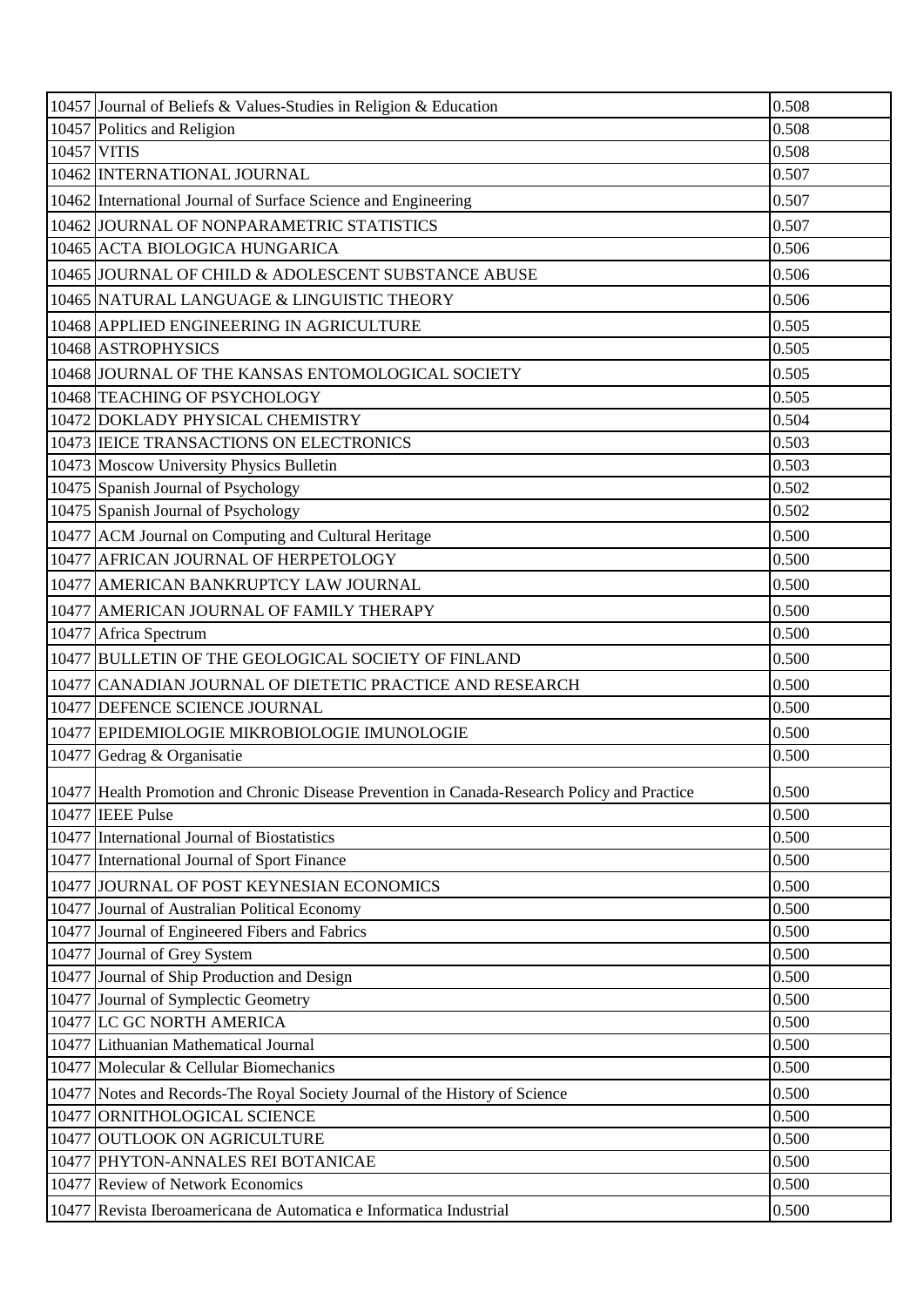| 10477 SOCIETY                                                                                                   | 0.500 |
|-----------------------------------------------------------------------------------------------------------------|-------|
| 10477 SOLAR SYSTEM RESEARCH                                                                                     | 0.500 |
| 10477 Systems Engineering                                                                                       | 0.500 |
| 10477 THALASSAS                                                                                                 | 0.500 |
| 10477 Theoretical and Experimental Chemistry                                                                    | 0.500 |
| 10477 Transactions of FAMENA                                                                                    | 0.500 |
| 10477 ZEITSCHRIFT FUR ARBEITS-UND ORGANISATIONSPSYCHOLOGIE                                                      | 0.500 |
| 10477 ZEITSCHRIFT FUR DIALEKTOLOGIE UND LINGUISTIK                                                              | 0.500 |
| 10514 Acta Medica Portuguesa                                                                                    | 0.498 |
| 10514 CHINESE JOURNAL OF CHEMICAL PHYSICS                                                                       | 0.498 |
| 10516 Acta Clinica Croatica                                                                                     | 0.497 |
| 10516 DIFFERENTIAL GEOMETRY AND ITS APPLICATIONS                                                                | 0.497 |
| 10516 INDIAN JOURNAL OF CANCER                                                                                  | 0.497 |
| 10516 Journal of Nanoelectronics and Optoelectronics                                                            | 0.497 |
| 10520 Botanical Sciences                                                                                        | 0.496 |
| 10520 CANADIAN JOURNAL OF ECONOMICS-REVUE CANADIENNE D ECONOMIQUE                                               | 0.496 |
| 10520 CEREAL RESEARCH COMMUNICATIONS                                                                            | 0.496 |
| 10520 COLEOPTERISTS BULLETIN                                                                                    | 0.496 |
| 10520 JOURNAL OF CONVEX ANALYSIS                                                                                | 0.496 |
| 10520 Solid Fuel Chemistry                                                                                      | 0.496 |
| 10526 KLINIK PSIKOFARMAKOLOJI BULTENI-BULLETIN OF CLINICAL PSYCHOPHARMACOLOGY                                   | 0.495 |
| 10526 REVISTA DE BIOLOGIA TROPICAL                                                                              | 0.495 |
| 10528 ACTA CHIRURGICA BELGICA                                                                                   | 0.494 |
| 10528 Emirates Journal of Food and Agriculture                                                                  | 0.494 |
|                                                                                                                 |       |
| 10528 INDIAN JOURNAL OF CHEMISTRY SECTION A-INORGANIC BIO-INORGANIC PHYSICAL THEORETICAL & ANALYTICAL CHEMISTRY | 0.494 |
| 10528 THEORETICAL FOUNDATIONS OF CHEMICAL ENGINEERING                                                           | 0.494 |
| 10532 EURE-REVISTA LATINOAMERICANA DE ESTUDIOS URBANO REGIONALES                                                | 0.493 |
| 10532 INVESTIGACION CLINICA                                                                                     | 0.493 |
| 10532 JOURNAL OF THE INDIAN INSTITUTE OF SCIENCE                                                                | 0.493 |
| 10532 Journal of Essential Oil Bearing Plants                                                                   | 0.493 |
| 10532 PETROLEUM CHEMISTRY                                                                                       | 0.493 |
| 10532 Videosurgery and Other Miniinvasive Techniques                                                            | 0.493 |
| 10538 AUTOMATION AND REMOTE CONTROL                                                                             | 0.492 |
| 10538 Asia-Pacific Journal of Financial Studies                                                                 | 0.492 |
| 10538 OCEANOLOGY                                                                                                | 0.492 |
| 10538 RUSSIAN JOURNAL OF NONDESTRUCTIVE TESTING                                                                 | 0.492 |
| 10542 ACTA BIOLOGICA CRACOVIENSIA SERIES BOTANICA                                                               | 0.491 |
| 10542 MOLLUSCAN RESEARCH                                                                                        | 0.491 |
| 10542 PAKISTAN JOURNAL OF ZOOLOGY                                                                               | 0.491 |
| 10542 Revista Internacional de Sociologia                                                                       | 0.491 |
| 10542 SURFACE REVIEW AND LETTERS                                                                                | 0.491 |
| 10547 Idojaras                                                                                                  | 0.490 |
| 10547 Journal of the History of Economic Thought                                                                | 0.490 |
| 10547 MAIN GROUP METAL CHEMISTRY                                                                                | 0.490 |
| 10547 NURSING SCIENCE QUARTERLY                                                                                 | 0.490 |
| 10547 NURSING SCIENCE QUARTERLY                                                                                 | 0.490 |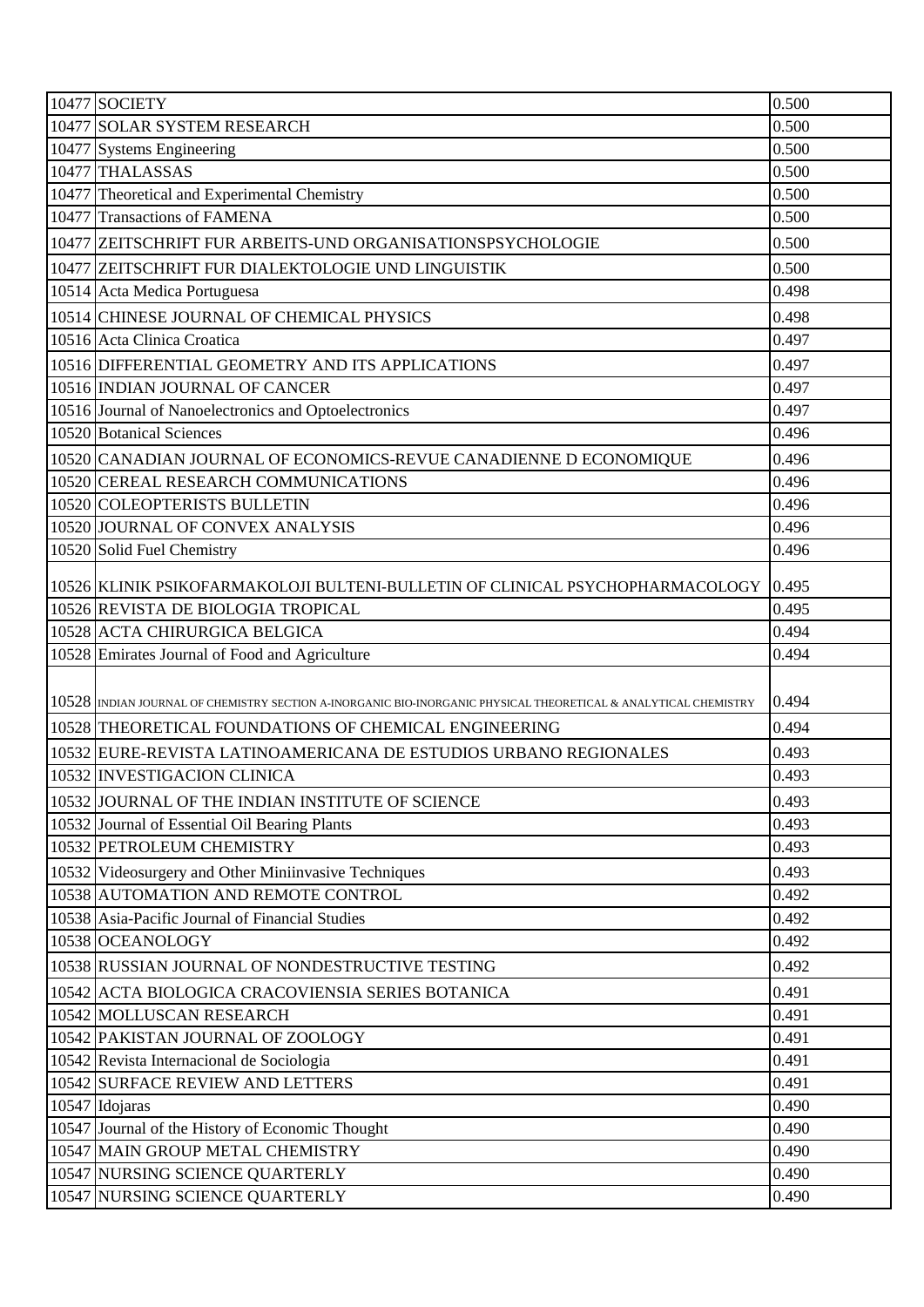| 10547 Revista Chilena de Infectologia                                                                           | 0.490 |
|-----------------------------------------------------------------------------------------------------------------|-------|
| 10547 SOCIAL SCIENCE INFORMATION SUR LES SCIENCES SOCIALES                                                      | 0.490 |
| 10547 South African Journal on Human Rights                                                                     | 0.490 |
| 10555 CHINESE JOURNAL OF INORGANIC CHEMISTRY                                                                    | 0.489 |
| 10555 Central European Journal of Mathematics                                                                   | 0.489 |
| 10555 Culture and Organization                                                                                  | 0.489 |
| 10555 JAPAN AND THE WORLD ECONOMY                                                                               | 0.489 |
| 10555 JJOURNAL OF ALGEBRA AND ITS APPLICATIONS                                                                  | 0.489 |
| 10555 SWISS JOURNAL OF PSYCHOLOGY                                                                               | 0.489 |
| 10555 Synthesis and Reactivity in Inorganic Metal-Organic and Nano-Metal Chemistry                              | 0.489 |
| 10555 VETERINARNI MEDICINA                                                                                      | 0.489 |
| 10563 COMPUTING AND INFORMATICS                                                                                 | 0.488 |
| 10563 INTERNATIONAL JOURNAL OF MATERIALS & PRODUCT TECHNOLOGY                                                   | 0.488 |
| 10563 Journal of Dental Sciences                                                                                | 0.488 |
| 10563 Nexus Network Journal                                                                                     | 0.488 |
| 10563 QUATERNAIRE                                                                                               | 0.488 |
|                                                                                                                 |       |
| 10568 COMPEL-THE INTERNATIONAL JOURNAL FOR COMPUTATION AND MATHEMATICS IN ELECTRICAL AND ELECTRONIC ENGINEERING | 0.487 |
| 10568 LATIN AMERICAN PERSPECTIVES                                                                               | 0.487 |
| 10568 OIL GAS-EUROPEAN MAGAZINE                                                                                 | 0.487 |
| 10571 CANADIAN MATHEMATICAL BULLETIN-BULLETIN CANADIEN DE MATHEMATIQUES                                         | 0.486 |
| 10571 Homology Homotopy and Applications                                                                        | 0.486 |
| 10571 JAPAN JOURNAL OF INDUSTRIAL AND APPLIED MATHEMATICS                                                       | 0.486 |
| 10571 JOURNAL OF ECONOMIC EDUCATION                                                                             | 0.486 |
| 10571 Quality Technology and Quantitative Management                                                            | 0.486 |
| 10571 RATIONALITY AND SOCIETY                                                                                   | 0.486 |
| 10577 INDIAN JOURNAL OF ENGINEERING AND MATERIALS SCIENCES                                                      | 0.485 |
| 10577 Journal of Plant Diseases and Protection                                                                  | 0.485 |
| 10577 NORWEGIAN JOURNAL OF GEOLOGY                                                                              | 0.485 |
| 10580 ELECTRONIC LIBRARY                                                                                        | 0.484 |
| 10580 JJOURNAL OF COMPUTER AND SYSTEMS SCIENCES INTERNATIONAL                                                   | 0.484 |
| 10580 Journal of Development Effectiveness                                                                      | 0.484 |
| 10580 Korean Journal for Food Science of Animal Resources                                                       | 0.484 |
| 10580 LIBRARY RESOURCES & TECHNICAL SERVICES                                                                    | 0.484 |
| 10580 MATHEMATICAL NOTES                                                                                        | 0.484 |
| 10580 REVSTAT-Statistical Journal                                                                               | 0.484 |
| 10580 Social Semiotics                                                                                          | 0.484 |
| 10580 Turkish Journal of Fisheries and Aquatic Sciences                                                         | 0.484 |
| 10589 ACTA MATHEMATICA SCIENTIA                                                                                 | 0.483 |
| 10589 Electronic Research Announcements in Mathematical Sciences                                                | 0.483 |
| 10589 Journal of Electrical Engineering-Elektrotechnicky Casopis                                                | 0.483 |
| 10592 GEOMAGNETISM AND AERONOMY                                                                                 | 0.482 |
| 10592 OSAKA JOURNAL OF MATHEMATICS                                                                              | 0.482 |
| 10592 REVISTA MEXICANA DE FISICA                                                                                | 0.482 |
| 10592 SOUTHWESTERN ENTOMOLOGIST                                                                                 | 0.482 |
| 10596 ABHANDLUNGEN AUS DEM MATHEMATISCHEN SEMINAR DER UNIVERSITAT HAMBURG                                       | 0.481 |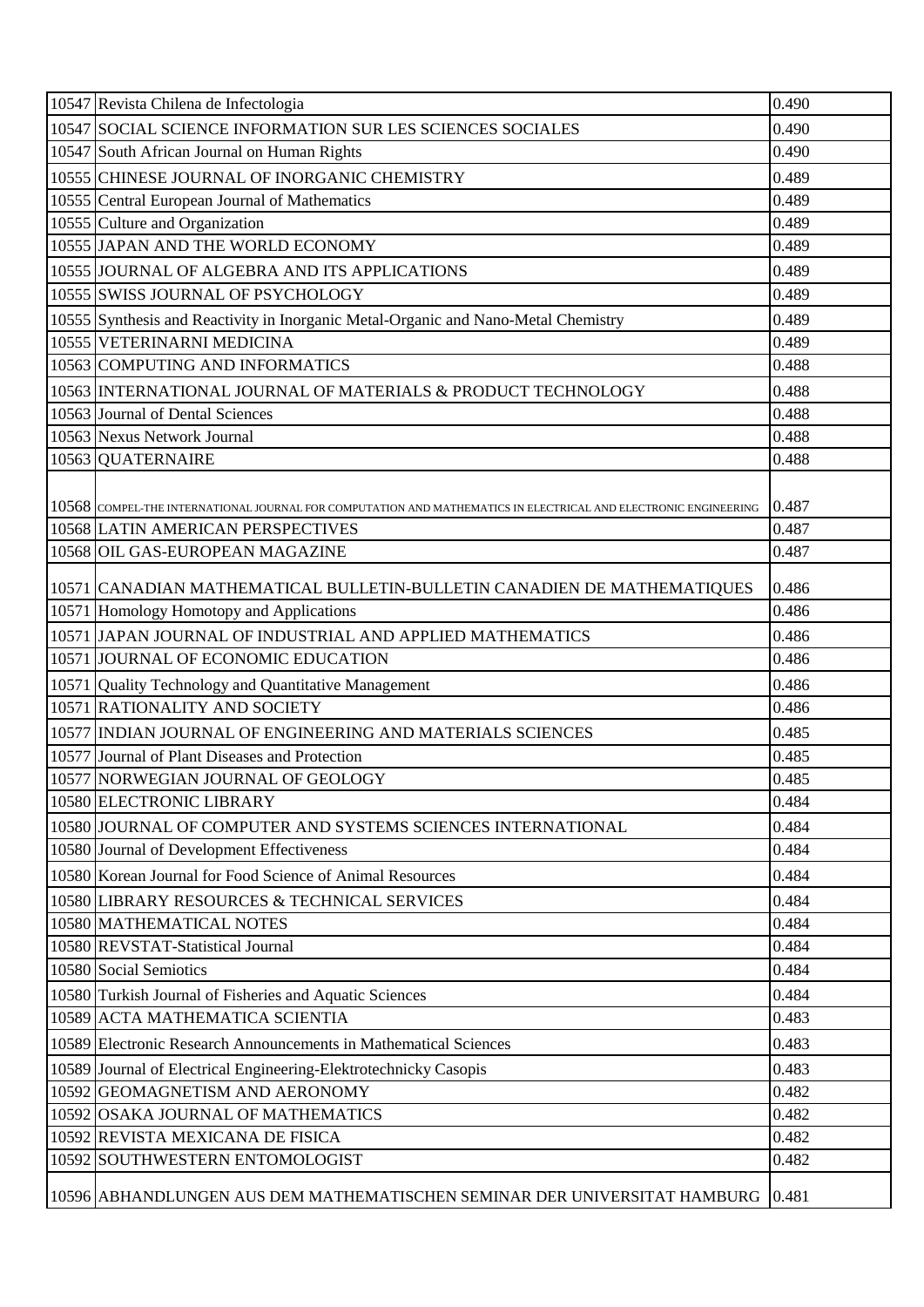| 10596 AUSTRALIAN ECONOMIC HISTORY REVIEW                                                     | 0.481 |
|----------------------------------------------------------------------------------------------|-------|
| 10596 DEVELOPING ECONOMIES                                                                   | 0.481 |
| 10596 European Journal of Law and Economics                                                  | 0.481 |
| 10596 Gospodarka Surowcami Mineralnymi-Mineral Resources Management                          | 0.481 |
| 10596 Hydrologie und Wasserbewirtschaftung                                                   | 0.481 |
| 10596 JOURNAL OF CIRCUITS SYSTEMS AND COMPUTERS                                              | 0.481 |
| 10596 Recht & Psychiatrie                                                                    | 0.481 |
| 10596 Recht & Psychiatrie                                                                    | 0.481 |
| 10596 Sylwan                                                                                 | 0.481 |
| 10606 Notulae Botanicae Horti Agrobotanici Cluj-Napoca                                       | 0.480 |
| 10606 PALEONTOLOGICAL JOURNAL                                                                | 0.480 |
| 10606 SCIENCE AND ENGINEERING OF COMPOSITE MATERIALS                                         | 0.480 |
| 10606 TEACHING SOCIOLOGY                                                                     | 0.480 |
| 10610 BRAZILIAN JOURNAL OF BIOLOGY                                                           | 0.479 |
| 10610 ECONOMICS OF TRANSITION                                                                | 0.479 |
| 10610 FIBER AND INTEGRATED OPTICS                                                            | 0.479 |
| 10610 JOURNAL OF THE GEOLOGICAL SOCIETY OF INDIA                                             | 0.479 |
| 10610 THEORY OF PROBABILITY AND ITS APPLICATIONS                                             | 0.479 |
| 10615 APPLIED ECONOMICS LETTERS                                                              | 0.478 |
| 10615 Geomorphologie-Relief Processus Environnement                                          | 0.478 |
| 10615 INFORMACUE MIDEM-JOURNAL OF MICROELECTRONICS ELECTRONIC COMPONENTS AND MATERIALS 0.478 |       |
| 10615 Journal of Aquatic Food Product Technology                                             | 0.478 |
| 10615 Journal of the Asia Pacific Economy                                                    | 0.478 |
| 10620 Annals of Functional Analysis                                                          | 0.477 |
| 10620 Journal of Language Identity and Education                                             | 0.477 |
| 10620 LITHOLOGY AND MINERAL RESOURCES                                                        | 0.477 |
| 10620 Revista Brasileira de Fruticultura                                                     | 0.477 |
| 10624 Functions of Language                                                                  | 0.476 |
| 10624 JOURNAL OF CONSTRUCTIVIST PSYCHOLOGY                                                   | 0.476 |
| 10624 Journal of Cytology                                                                    | 0.476 |
| 10624 KOLNER ZEITSCHRIFT FUR SOZIOLOGIE UND SOZIALPSYCHOLOGIE                                | 0.476 |
| 10624 Pragmatics & Cognition                                                                 | 0.476 |
| 10624 ZEITSCHRIFT FUR GEBURTSHILFE UND NEONATOLOGIE                                          | 0.476 |
| 10630 Electronic Journal of Linear Algebra                                                   | 0.475 |
| 10630 Information Technology and Control                                                     | 0.475 |
| 10630 Journal of International Trade & Economic Development                                  | 0.475 |
| 10630 Metroeconomica                                                                         | 0.475 |
| 10630 Open Geosciences                                                                       | 0.475 |
| 10635 ARKIV FOR MATEMATIK                                                                    | 0.474 |
| 10635 BRAZILIAN JOURNAL OF OCEANOGRAPHY                                                      | 0.474 |
| 10635 Brazilian Journal of Pharmaceutical Sciences                                           | 0.474 |
| 10635 Development Southern Africa                                                            | 0.474 |
| 10635 ESAIM-Probability and Statistics                                                       | 0.474 |
| 10635 JOURNAL OF THE LEPIDOPTERISTS SOCIETY                                                  | 0.474 |
| 10635 Journal of Homeland Security and Emergency Management                                  | 0.474 |
| 10635 TRANSPORTATION PLANNING AND TECHNOLOGY                                                 | 0.474 |
| 10635 Turkish Journal of Field Crops                                                         | 0.474 |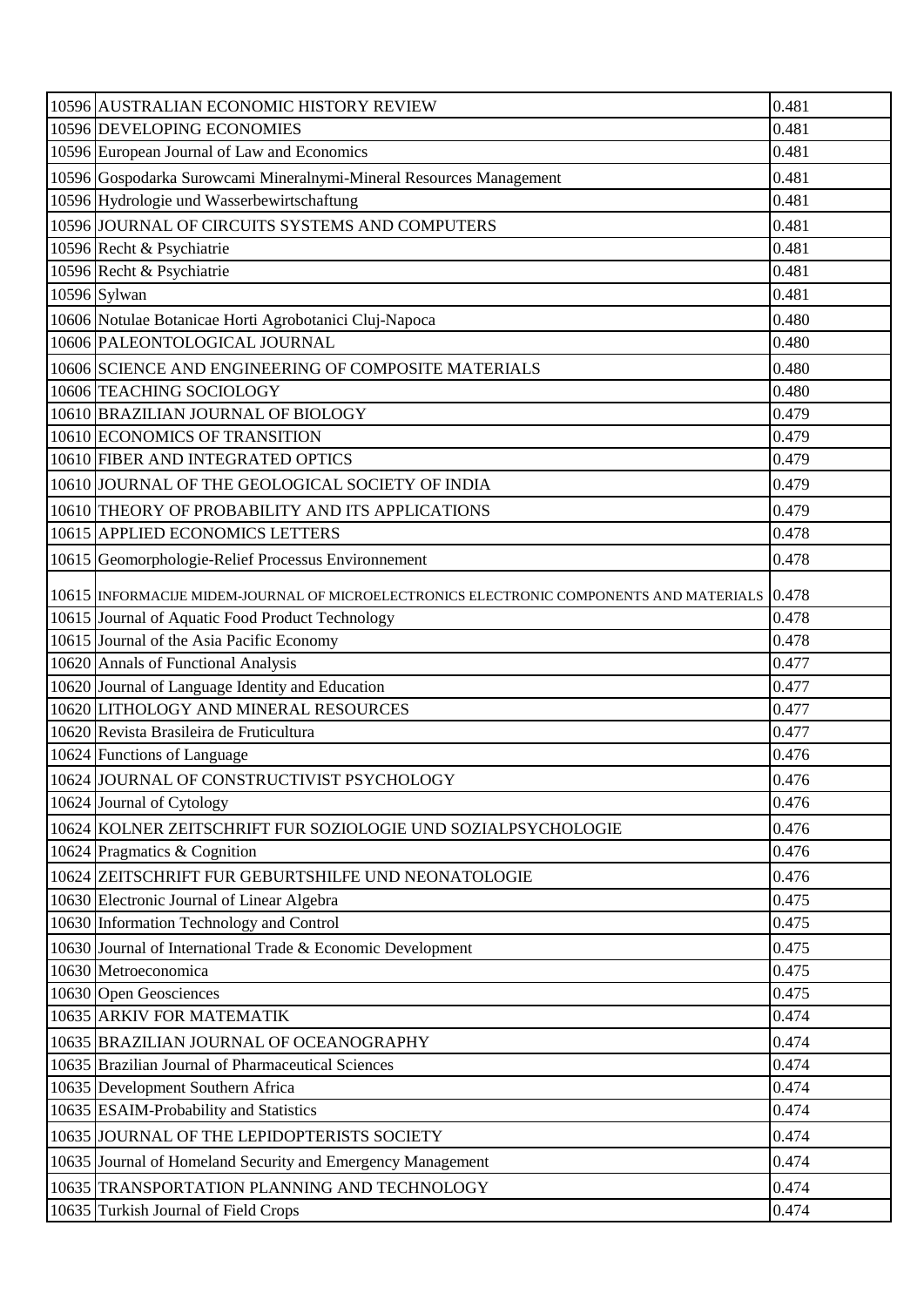| 10644 Ulusal Travma ve Acil Cerrahi Dergisi-Turkish Journal of Trauma & Emergency Surgery | 0.473 |
|-------------------------------------------------------------------------------------------|-------|
| 10645 British Journal of Religious Education                                              | 0.472 |
| 10645 DOKLADY MATHEMATICS                                                                 | 0.472 |
| 10645 HELMINTHOLOGIA                                                                      | 0.472 |
| 10645 JOURNAL OF SCHOLARLY PUBLISHING                                                     | 0.472 |
| 10645 JOURNAL OF STRUCTURAL CHEMISTRY                                                     | 0.472 |
| 10645 Journal of Cultural Economics                                                       | 0.472 |
| 10651 Doklady Biochemistry and Biophysics                                                 | 0.471 |
| 10651 JOURNAL OF LIE THEORY                                                               | 0.471 |
| 10651 PSYCHE-ZEITSCHRIFT FUR PSYCHOANALYSE UND IHRE ANWENDUNGEN                           | 0.471 |
| 10651 Structural Change and Economic Dynamics                                             | 0.471 |
| 10655 ANNALES DE L INSTITUT FOURIER                                                       | 0.470 |
| 10655 Conservation Genetics Resources                                                     | 0.470 |
| 10655   INTERNATIONAL JOURNAL OF TURBO & JET-ENGINES                                      | 0.470 |
| 10655 Optoelectronics and Advanced Materials-Rapid Communications                         | 0.470 |
| 10655 Sains Malaysiana                                                                    | 0.470 |
| 10660 ACTA PHYSICA POLONICA A                                                             | 0.469 |
| 10660 Discrete Optimization                                                               | 0.469 |
| 10660 International Journal of Occupational Safety and Ergonomics                         | 0.469 |
| 10660 International Journal of Physical Modelling in Geotechnics                          | 0.469 |
| 10660 TECHNOLOGY AND CULTURE                                                              | 0.469 |
| 10660 TECHNOLOGY AND CULTURE                                                              | 0.469 |
| 10666 Continuum-Journal of Media & Cultural Studies                                       | 0.468 |
| 10666 INTERVENTION IN SCHOOL AND CLINIC                                                   | 0.468 |
| 10666 JOURNAL OF INFORMATION SCIENCE AND ENGINEERING                                      | 0.468 |
| 10666 MICHIGAN MATHEMATICAL JOURNAL                                                       | 0.468 |
| 10670 HASELTONIA                                                                          | 0.467 |
| 10670 Hippokratia                                                                         | 0.467 |
| 10670 JOURNAL OF THE KOREAN PHYSICAL SOCIETY                                              | 0.467 |
| 10670 Mausam                                                                              | 0.467 |
| 10670 New York Journal of Mathematics                                                     | 0.467 |
| 10670 Physics of Wave Phenomena                                                           | 0.467 |
| 10670 UNFALLCHIRURG                                                                       | 0.467 |
| 10677 JOURNAL OF TROPICAL FOREST SCIENCE                                                  | 0.466 |
| 10677 SPECTROSCOPY                                                                        | 0.466 |
| 10679 Brazilian Journal of Poultry Science                                                | 0.465 |
| 10679 EDUCATION AND URBAN SOCIETY                                                         | 0.465 |
| 10679 Journal of Transportation Safety & Security                                         | 0.465 |
| 10679 SADHANA-ACADEMY PROCEEDINGS IN ENGINEERING SCIENCES                                 | 0.465 |
| 10683 MICROPALEONTOLOGY                                                                   | 0.464 |
| 10683 PHYSICS TEACHER                                                                     | 0.464 |
| 10683 Revista de la Union Matematica Argentina                                            | 0.464 |
| 10686 Balkan Journal of Medical Genetics                                                  | 0.463 |
| 10686 International Journal of Wavelets Multiresolution and Information Processing        | 0.463 |
| 10688 BULLETIN OF THE VETERINARY INSTITUTE IN PULAWY                                      | 0.462 |
| 10688 CANDOLLEA                                                                           | 0.462 |
| 10688 FREQUENZ                                                                            | 0.462 |
| 10688 Fixed Point Theory                                                                  | 0.462 |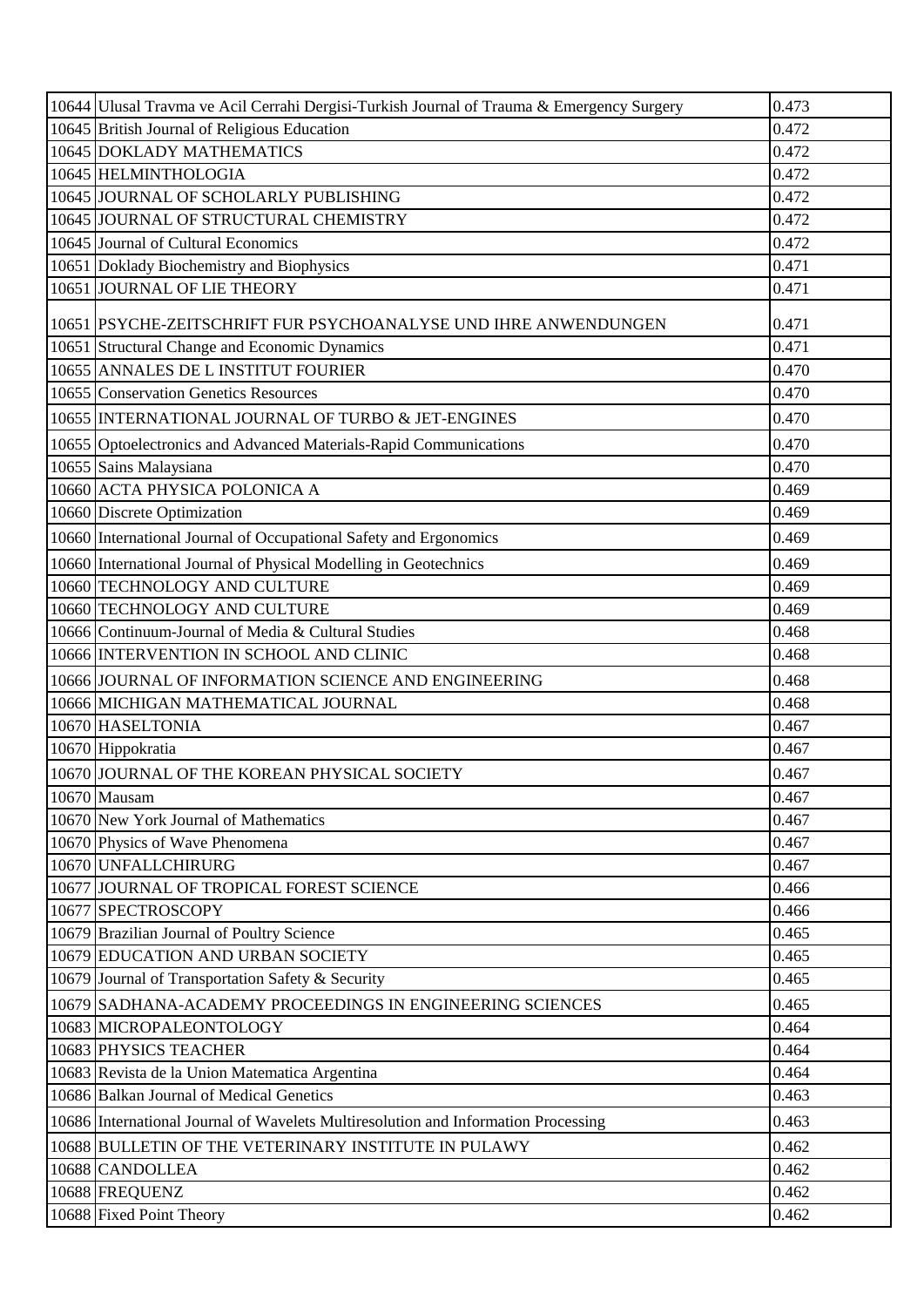| 10688 International Journal of Feminist Approaches To Bioethics    | 0.462 |
|--------------------------------------------------------------------|-------|
| 10688 JOURNAL OF DATABASE MANAGEMENT                               | 0.462 |
| 10688 JOURNAL OF ENTOMOLOGICAL SCIENCE                             | 0.462 |
| 10688 Proceedings of the Institution of Civil Engineers-Energy     | 0.462 |
| 10688 Psychoanalysis and History                                   | 0.462 |
| 10697 Planta Daninha                                               | 0.461 |
| 10698 CHEMISTRY OF NATURAL COMPOUNDS                               | 0.460 |
| 10698 Kodai Mathematical Journal                                   | 0.460 |
| 10698 QUARTERLY JOURNAL OF SPEECH                                  | 0.460 |
| 10701 ARCHIVOS LATINOAMERICANOS DE NUTRICION                       | 0.459 |
| 10701 Biomolecular NMR Assignments                                 | 0.459 |
| 10701 FOOD SCIENCE AND TECHNOLOGY RESEARCH                         | 0.459 |
| 10701 Hemijska Industrija                                          | 0.459 |
| 10701 Review of Development Economics                              | 0.459 |
| 10706 ARCTIC ANTHROPOLOGY                                          | 0.458 |
| 10706 DATA BASE FOR ADVANCES IN INFORMATION SYSTEMS                | 0.458 |
| 10706 Journal of Derivatives                                       | 0.458 |
| 10706 Music Education Research                                     | 0.458 |
| 10706 PHONETICA                                                    | 0.458 |
| 10706 PHONETICA                                                    | 0.458 |
| 10706 Psychologie Francaise                                        | 0.458 |
| 10706 Romanian Journal of Political Science                        | 0.458 |
| 10714 COMMUNICATIONS IN STATISTICS-SIMULATION AND COMPUTATION      | 0.457 |
| 10714 INTEGRATED FERROELECTRICS                                    | 0.457 |
| 10714 JOURNAL OF GROUP THEORY                                      | 0.457 |
| 10714 JUSTICE SYSTEM JOURNAL                                       | 0.457 |
| 10714 Milan Journal of Mathematics                                 | 0.457 |
| 10714 NAUTILUS                                                     | 0.457 |
| 10720 BULLETIN OF EXPERIMENTAL BIOLOGY AND MEDICINE                | 0.456 |
| 10720 Economic and Labour Relations Review                         | 0.456 |
| 10720 IEICE Electronics Express                                    | 0.456 |
| 10720 Journal of Homotopy and Related Structures                   | 0.456 |
| 10720 MIDDLE EAST POLICY                                           | 0.456 |
| 10720 Revista de Geografia Norte Grande                            | 0.456 |
| 10720 Revista de Geografia Norte Grande                            | 0.456 |
| 10720 Transylvanian Review of Administrative Sciences              | 0.456 |
| 10728 Asian-Pacific Economic Literature                            | 0.455 |
| 10728 Computational Methods and Function Theory                    | 0.455 |
| 10728 Hiroshima Mathematical Journal                               | 0.455 |
| 10728 History of the Family                                        | 0.455 |
| 10728 International Journal of Arts Management                     | 0.455 |
| 10728 Journal of Applied Economics                                 | 0.455 |
| 10728 Journal of Medical Ultrasonics                               | 0.455 |
| 10728 New Zealand Geographer                                       | 0.455 |
| 10736 Analytical and Quantitative Cytopathology and Histopathology | 0.454 |
| 10736 International Journal of Nanotechnology                      | 0.454 |
| 10738 BULLETIN OF THE ATOMIC SCIENTISTS                            | 0.452 |
| 10738 ESTUDIOS GEOLOGICOS-MADRID                                   | 0.452 |
|                                                                    |       |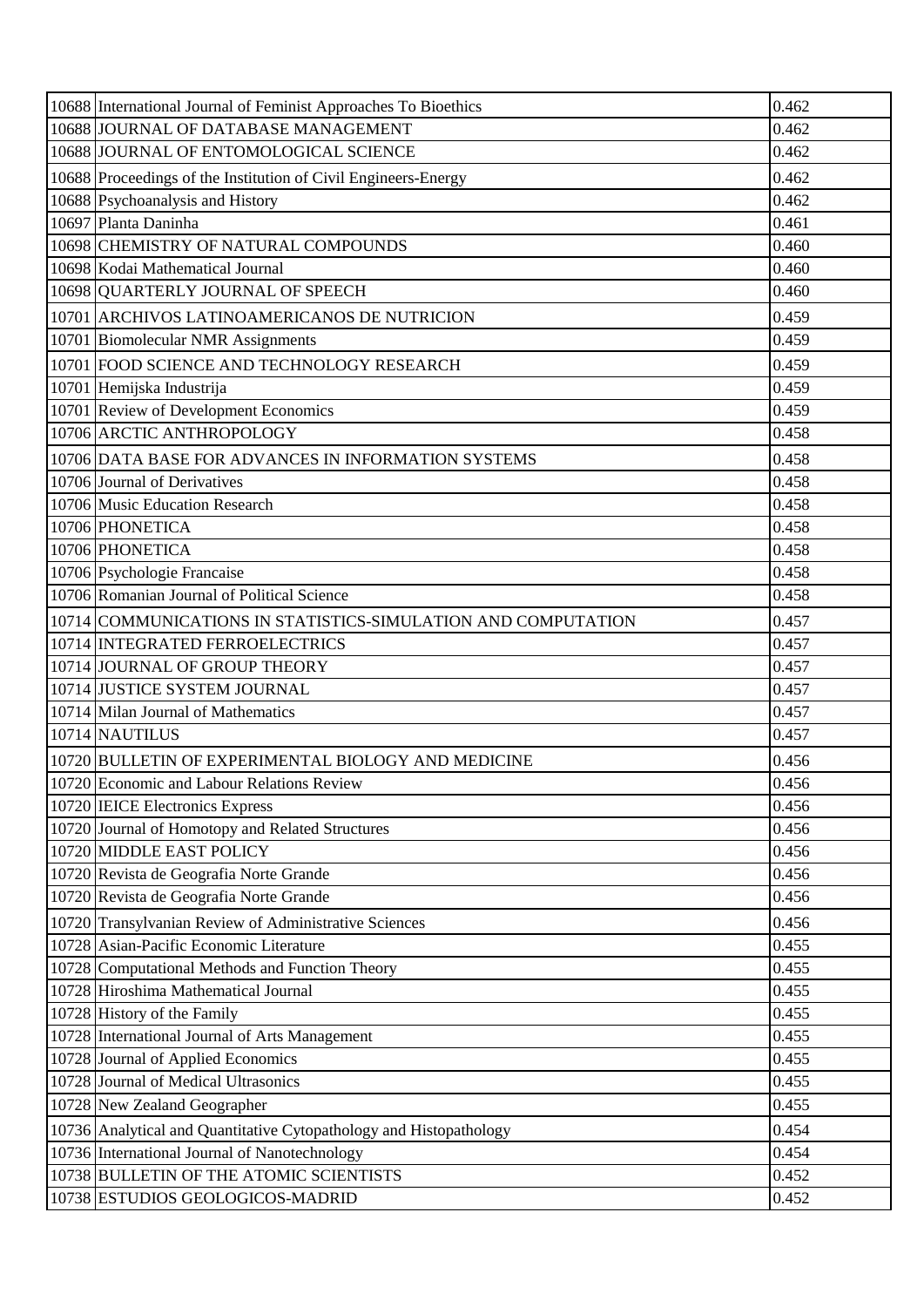| 10738 JOURNAL OF GENETIC PSYCHOLOGY                                        | 0.452 |
|----------------------------------------------------------------------------|-------|
| 10738 JOURNAL OF GENETIC PSYCHOLOGY                                        | 0.452 |
| 10738 JOURNAL OF INTERDISCIPLINARY HISTORY                                 | 0.452 |
| 10738 Journal of Materials Education                                       | 0.452 |
| 10738 KSII Transactions on Internet and Information Systems                | 0.452 |
| 10738 Kinematics and Physics of Celestial Bodies                           | 0.452 |
| 10738 Lexikos                                                              | 0.452 |
| 10738 Survey Research Methods                                              | 0.452 |
| 10748 MAGING SCIENCE JOURNAL                                               | 0.451 |
| 10748 Journal of Function Spaces                                           | 0.451 |
| 10750 AGROCHIMICA                                                          | 0.450 |
| 10750 Australian Journal of Linguistics                                    | 0.450 |
| 10750 CORNELL INTERNATIONAL LAW JOURNAL                                    | 0.450 |
| 10750 FUNCTIONAL ANALYSIS AND ITS APPLICATIONS                             | 0.450 |
| 10750 TROPICAL DOCTOR                                                      | 0.450 |
| 10755 JOURNAL OF OPTOELECTRONICS AND ADVANCED MATERIALS                    | 0.449 |
| 10755 TURKISH JOURNAL OF VETERINARY & ANIMAL SCIENCES                      | 0.449 |
| 10757 AQUATIC LIVING RESOURCES                                             | 0.448 |
| 10757 British Journal of Middle Eastern Studies                            | 0.448 |
| 10757 Communication Culture & Critique                                     | 0.448 |
| 10757 Open Life Sciences                                                   | 0.448 |
| 10757 Text & Talk                                                          | 0.448 |
| 10762 Irish Educational Studies                                            | 0.447 |
| 10762 JJOURNAL OF WUHAN UNIVERSITY OF TECHNOLOGY-MATERIALS SCIENCE EDITION | 0.447 |
| 10762 Journal of Korea Trade                                               | 0.447 |
| 10762 ZEITSCHRIFT FUR SOZIOLOGIE                                           | 0.447 |
| 10766 ACTA MATHEMATICA SINICA-ENGLISH SERIES                               | 0.446 |
| 10766 AMERICAN JOURNAL OF ECONOMICS AND SOCIOLOGY                          | 0.446 |
| 10766 EUROPEAN JOURNAL OF HORTICULTURAL SCIENCE                            | 0.446 |
| 10766 JOURNAL OF COMMUNICATIONS TECHNOLOGY AND ELECTRONICS                 | 0.446 |
| 10766 Russian Meteorology and Hydrology                                    | 0.446 |
| 10771 PHARMACEUTICAL CHEMISTRY JOURNAL                                     | 0.445 |
| 10772 APPLIED COMPUTATIONAL ELECTROMAGNETICS SOCIETY JOURNAL               | 0.444 |
| 10772 Families In Society-The Journal of Contemporary Social Services      | 0.444 |
| 10772 JOURNAL OF INORGANIC MATERIALS                                       | 0.444 |
| 10772 JOURNAL OF THE HISTORY OF MEDICINE AND ALLIED SCIENCES               | 0.444 |
| 10772 JOURNAL OF THE HISTORY OF MEDICINE AND ALLIED SCIENCES               | 0.444 |
| 10772 Panoeconomicus                                                       | 0.444 |
| 10772 Statistics and Its Interface                                         | 0.444 |
| 10772 WATER QUALITY RESEARCH JOURNAL OF CANADA                             | 0.444 |
| 10780 International Food and Agribusiness Management Review                | 0.443 |
| 10780 Radiation Effects and Defects in Solids                              | 0.443 |
| 10780 STRENGTH OF MATERIALS                                                | 0.443 |
| 10783 Bradleya                                                             | 0.442 |
| 10783 REVISTA ARVORE                                                       | 0.442 |
| 10783 Therapeutic Innovation & Regulatory Science                          | 0.442 |
| 10786 COMPUTATIONAL COMPLEXITY                                             | 0.441 |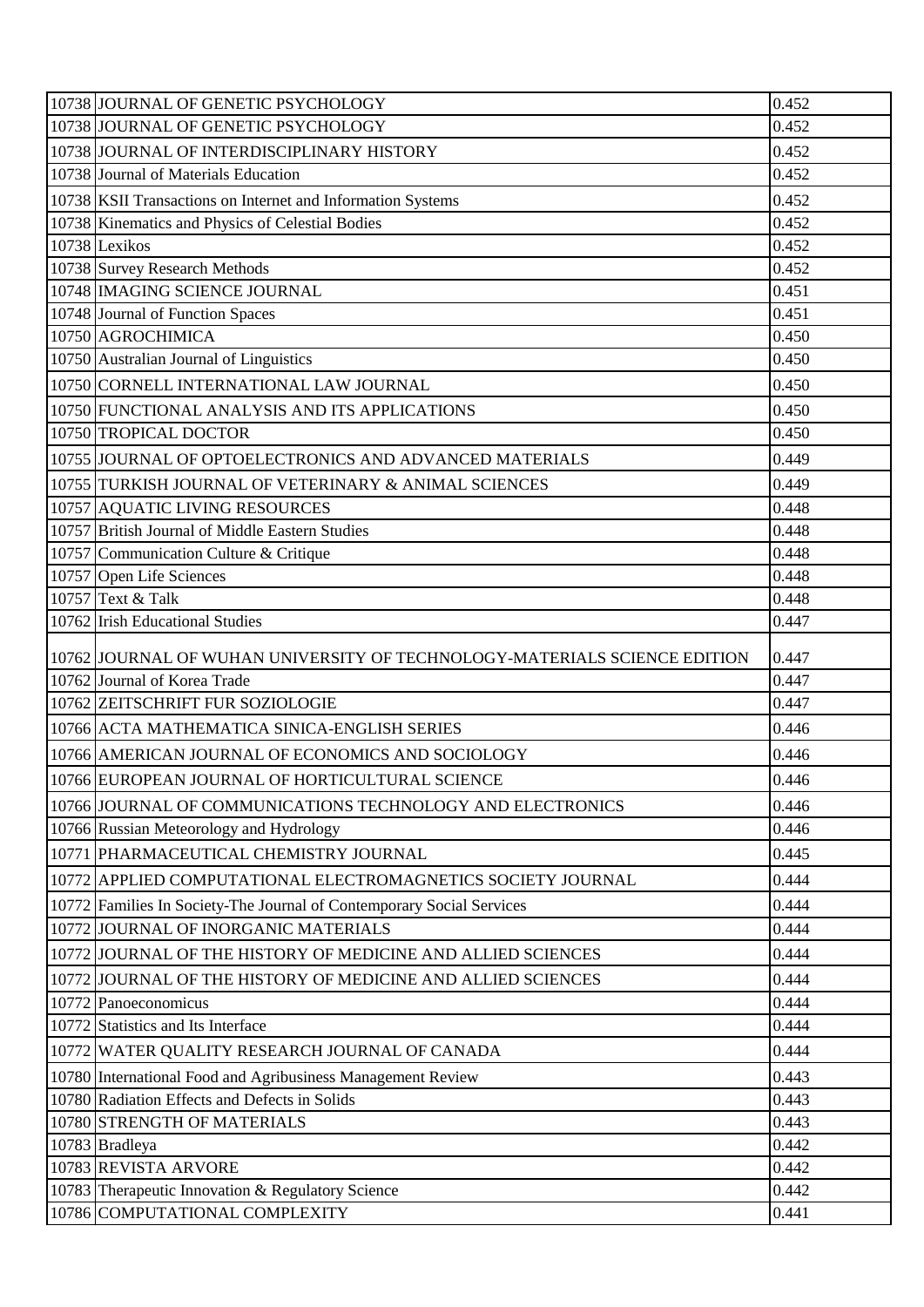| 10786 JOURNAL OF THE KOREAN MATHEMATICAL SOCIETY<br>0.441<br>0.440<br>10789 HERALD OF THE RUSSIAN ACADEMY OF SCIENCES<br>10789 Northwestern Journal of International Law & Business<br>0.440<br>10789 Operators and Matrices<br>0.440<br>10792 BALTIC ASTRONOMY<br>0.439<br>10792 CERAMICS-SILIKATY<br>0.439<br>0.439<br>10792 MATHEMATICAL AND COMPUTER MODELLING OF DYNAMICAL SYSTEMS<br>0.439<br>10792 Statistics in Biopharmaceutical Research<br>10796 MODERN ASIAN STUDIES<br>0.438<br>10796 St Petersburg Mathematical Journal<br>0.438<br>10796 Topics in Companion Animal Medicine<br>0.438<br>10799 Chiang Mai Journal of Science<br>0.437<br>0.437<br>10799 INSTRUMENTS AND EXPERIMENTAL TECHNIQUES<br>10801 Arts & Health<br>0.436<br>10801 English Teaching-Practice and Critique<br>0.436<br>10801 European Physical Journal H<br>0.436<br>10801 JOURNAL OF NIPPON MEDICAL SCHOOL<br>0.436<br>0.436<br>10801 JOURNAL OF THE PALAEONTOLOGICAL SOCIETY OF INDIA<br>0.436<br>10801 Materiali in Tehnologije<br>0.436<br>10801 Proceedings of the Steklov Institute of Mathematics<br>10808 Journal of Mathematics and Music<br>0.435<br>10809 COMPUTATIONAL STATISTICS<br>0.434<br>0.434<br>10809 Journal of Contemporary Physics-Armenian Academy of Sciences<br>10811 ACTA POLYMERICA SINICA<br>0.433<br>10811 Acta Paulista de Enfermagem<br>0.433<br>10811 Acta Paulista de Enfermagem<br>0.433<br>10811 BIOTECHNOLOGIE AGRONOMIE SOCIETE ET ENVIRONNEMENT<br>0.433<br>10811 MIDDLE EASTERN STUDIES<br>0.433<br>10816 Kafkas Universitesi Veteriner Fakultesi Dergisi<br>0.432<br>10816 Research and Theory for Nursing Practice<br>0.432<br>10816 Research and Theory for Nursing Practice<br>0.432<br>10819 BULLETIN OF THE EUROPEAN ASSOCIATION OF FISH PATHOLOGISTS<br>0.431<br>10819 Mechanics of Solids<br>0.431<br>10819 NORTHEASTERN NATURALIST<br>0.431<br>10819 PUBLICATIONES MATHEMATICAE-DEBRECEN<br>0.431<br>0.431<br>10819 Revista Internacional de Metodos Numericos para Calculo y Diseno en Ingenieria<br>10824 COSMIC RESEARCH<br>0.430<br>0.430<br>10824 INDIAN JOURNAL OF FIBRE & TEXTILE RESEARCH<br>0.430<br>10824 Promet-Traffic & Transportation<br>10824 RUSSIAN JOURNAL OF ECOLOGY<br>0.430<br>10828 COMMUNICATIONS IN ALGEBRA<br>0.429<br>0.429<br>10828 Clinical and Experimental Obstetrics & Gynecology<br>10828 Diabetologie und Stoffwechsel<br>0.429<br>10828 FEDERAL RESERVE BANK OF ST LOUIS REVIEW<br>0.429<br>0.429<br>10828 GYNECOLOGIE OBSTETRIQUE & FERTILITE<br>10828 Revista Espanola de Pedagogia<br>0.429 | 10786 GRAPHS AND COMBINATORICS | 0.441 |
|----------------------------------------------------------------------------------------------------------------------------------------------------------------------------------------------------------------------------------------------------------------------------------------------------------------------------------------------------------------------------------------------------------------------------------------------------------------------------------------------------------------------------------------------------------------------------------------------------------------------------------------------------------------------------------------------------------------------------------------------------------------------------------------------------------------------------------------------------------------------------------------------------------------------------------------------------------------------------------------------------------------------------------------------------------------------------------------------------------------------------------------------------------------------------------------------------------------------------------------------------------------------------------------------------------------------------------------------------------------------------------------------------------------------------------------------------------------------------------------------------------------------------------------------------------------------------------------------------------------------------------------------------------------------------------------------------------------------------------------------------------------------------------------------------------------------------------------------------------------------------------------------------------------------------------------------------------------------------------------------------------------------------------------------------------------------------------------------------------------------------------------------------------------------------------------------------------------------------------------------------------------------------------------------------------------------------------------------------------------------------------------------------------------------------------------------------------------------------------------------------------------------------------------------------------------------|--------------------------------|-------|
|                                                                                                                                                                                                                                                                                                                                                                                                                                                                                                                                                                                                                                                                                                                                                                                                                                                                                                                                                                                                                                                                                                                                                                                                                                                                                                                                                                                                                                                                                                                                                                                                                                                                                                                                                                                                                                                                                                                                                                                                                                                                                                                                                                                                                                                                                                                                                                                                                                                                                                                                                                      |                                |       |
|                                                                                                                                                                                                                                                                                                                                                                                                                                                                                                                                                                                                                                                                                                                                                                                                                                                                                                                                                                                                                                                                                                                                                                                                                                                                                                                                                                                                                                                                                                                                                                                                                                                                                                                                                                                                                                                                                                                                                                                                                                                                                                                                                                                                                                                                                                                                                                                                                                                                                                                                                                      |                                |       |
|                                                                                                                                                                                                                                                                                                                                                                                                                                                                                                                                                                                                                                                                                                                                                                                                                                                                                                                                                                                                                                                                                                                                                                                                                                                                                                                                                                                                                                                                                                                                                                                                                                                                                                                                                                                                                                                                                                                                                                                                                                                                                                                                                                                                                                                                                                                                                                                                                                                                                                                                                                      |                                |       |
|                                                                                                                                                                                                                                                                                                                                                                                                                                                                                                                                                                                                                                                                                                                                                                                                                                                                                                                                                                                                                                                                                                                                                                                                                                                                                                                                                                                                                                                                                                                                                                                                                                                                                                                                                                                                                                                                                                                                                                                                                                                                                                                                                                                                                                                                                                                                                                                                                                                                                                                                                                      |                                |       |
|                                                                                                                                                                                                                                                                                                                                                                                                                                                                                                                                                                                                                                                                                                                                                                                                                                                                                                                                                                                                                                                                                                                                                                                                                                                                                                                                                                                                                                                                                                                                                                                                                                                                                                                                                                                                                                                                                                                                                                                                                                                                                                                                                                                                                                                                                                                                                                                                                                                                                                                                                                      |                                |       |
|                                                                                                                                                                                                                                                                                                                                                                                                                                                                                                                                                                                                                                                                                                                                                                                                                                                                                                                                                                                                                                                                                                                                                                                                                                                                                                                                                                                                                                                                                                                                                                                                                                                                                                                                                                                                                                                                                                                                                                                                                                                                                                                                                                                                                                                                                                                                                                                                                                                                                                                                                                      |                                |       |
|                                                                                                                                                                                                                                                                                                                                                                                                                                                                                                                                                                                                                                                                                                                                                                                                                                                                                                                                                                                                                                                                                                                                                                                                                                                                                                                                                                                                                                                                                                                                                                                                                                                                                                                                                                                                                                                                                                                                                                                                                                                                                                                                                                                                                                                                                                                                                                                                                                                                                                                                                                      |                                |       |
|                                                                                                                                                                                                                                                                                                                                                                                                                                                                                                                                                                                                                                                                                                                                                                                                                                                                                                                                                                                                                                                                                                                                                                                                                                                                                                                                                                                                                                                                                                                                                                                                                                                                                                                                                                                                                                                                                                                                                                                                                                                                                                                                                                                                                                                                                                                                                                                                                                                                                                                                                                      |                                |       |
|                                                                                                                                                                                                                                                                                                                                                                                                                                                                                                                                                                                                                                                                                                                                                                                                                                                                                                                                                                                                                                                                                                                                                                                                                                                                                                                                                                                                                                                                                                                                                                                                                                                                                                                                                                                                                                                                                                                                                                                                                                                                                                                                                                                                                                                                                                                                                                                                                                                                                                                                                                      |                                |       |
|                                                                                                                                                                                                                                                                                                                                                                                                                                                                                                                                                                                                                                                                                                                                                                                                                                                                                                                                                                                                                                                                                                                                                                                                                                                                                                                                                                                                                                                                                                                                                                                                                                                                                                                                                                                                                                                                                                                                                                                                                                                                                                                                                                                                                                                                                                                                                                                                                                                                                                                                                                      |                                |       |
|                                                                                                                                                                                                                                                                                                                                                                                                                                                                                                                                                                                                                                                                                                                                                                                                                                                                                                                                                                                                                                                                                                                                                                                                                                                                                                                                                                                                                                                                                                                                                                                                                                                                                                                                                                                                                                                                                                                                                                                                                                                                                                                                                                                                                                                                                                                                                                                                                                                                                                                                                                      |                                |       |
|                                                                                                                                                                                                                                                                                                                                                                                                                                                                                                                                                                                                                                                                                                                                                                                                                                                                                                                                                                                                                                                                                                                                                                                                                                                                                                                                                                                                                                                                                                                                                                                                                                                                                                                                                                                                                                                                                                                                                                                                                                                                                                                                                                                                                                                                                                                                                                                                                                                                                                                                                                      |                                |       |
|                                                                                                                                                                                                                                                                                                                                                                                                                                                                                                                                                                                                                                                                                                                                                                                                                                                                                                                                                                                                                                                                                                                                                                                                                                                                                                                                                                                                                                                                                                                                                                                                                                                                                                                                                                                                                                                                                                                                                                                                                                                                                                                                                                                                                                                                                                                                                                                                                                                                                                                                                                      |                                |       |
|                                                                                                                                                                                                                                                                                                                                                                                                                                                                                                                                                                                                                                                                                                                                                                                                                                                                                                                                                                                                                                                                                                                                                                                                                                                                                                                                                                                                                                                                                                                                                                                                                                                                                                                                                                                                                                                                                                                                                                                                                                                                                                                                                                                                                                                                                                                                                                                                                                                                                                                                                                      |                                |       |
|                                                                                                                                                                                                                                                                                                                                                                                                                                                                                                                                                                                                                                                                                                                                                                                                                                                                                                                                                                                                                                                                                                                                                                                                                                                                                                                                                                                                                                                                                                                                                                                                                                                                                                                                                                                                                                                                                                                                                                                                                                                                                                                                                                                                                                                                                                                                                                                                                                                                                                                                                                      |                                |       |
|                                                                                                                                                                                                                                                                                                                                                                                                                                                                                                                                                                                                                                                                                                                                                                                                                                                                                                                                                                                                                                                                                                                                                                                                                                                                                                                                                                                                                                                                                                                                                                                                                                                                                                                                                                                                                                                                                                                                                                                                                                                                                                                                                                                                                                                                                                                                                                                                                                                                                                                                                                      |                                |       |
|                                                                                                                                                                                                                                                                                                                                                                                                                                                                                                                                                                                                                                                                                                                                                                                                                                                                                                                                                                                                                                                                                                                                                                                                                                                                                                                                                                                                                                                                                                                                                                                                                                                                                                                                                                                                                                                                                                                                                                                                                                                                                                                                                                                                                                                                                                                                                                                                                                                                                                                                                                      |                                |       |
|                                                                                                                                                                                                                                                                                                                                                                                                                                                                                                                                                                                                                                                                                                                                                                                                                                                                                                                                                                                                                                                                                                                                                                                                                                                                                                                                                                                                                                                                                                                                                                                                                                                                                                                                                                                                                                                                                                                                                                                                                                                                                                                                                                                                                                                                                                                                                                                                                                                                                                                                                                      |                                |       |
|                                                                                                                                                                                                                                                                                                                                                                                                                                                                                                                                                                                                                                                                                                                                                                                                                                                                                                                                                                                                                                                                                                                                                                                                                                                                                                                                                                                                                                                                                                                                                                                                                                                                                                                                                                                                                                                                                                                                                                                                                                                                                                                                                                                                                                                                                                                                                                                                                                                                                                                                                                      |                                |       |
|                                                                                                                                                                                                                                                                                                                                                                                                                                                                                                                                                                                                                                                                                                                                                                                                                                                                                                                                                                                                                                                                                                                                                                                                                                                                                                                                                                                                                                                                                                                                                                                                                                                                                                                                                                                                                                                                                                                                                                                                                                                                                                                                                                                                                                                                                                                                                                                                                                                                                                                                                                      |                                |       |
|                                                                                                                                                                                                                                                                                                                                                                                                                                                                                                                                                                                                                                                                                                                                                                                                                                                                                                                                                                                                                                                                                                                                                                                                                                                                                                                                                                                                                                                                                                                                                                                                                                                                                                                                                                                                                                                                                                                                                                                                                                                                                                                                                                                                                                                                                                                                                                                                                                                                                                                                                                      |                                |       |
|                                                                                                                                                                                                                                                                                                                                                                                                                                                                                                                                                                                                                                                                                                                                                                                                                                                                                                                                                                                                                                                                                                                                                                                                                                                                                                                                                                                                                                                                                                                                                                                                                                                                                                                                                                                                                                                                                                                                                                                                                                                                                                                                                                                                                                                                                                                                                                                                                                                                                                                                                                      |                                |       |
|                                                                                                                                                                                                                                                                                                                                                                                                                                                                                                                                                                                                                                                                                                                                                                                                                                                                                                                                                                                                                                                                                                                                                                                                                                                                                                                                                                                                                                                                                                                                                                                                                                                                                                                                                                                                                                                                                                                                                                                                                                                                                                                                                                                                                                                                                                                                                                                                                                                                                                                                                                      |                                |       |
|                                                                                                                                                                                                                                                                                                                                                                                                                                                                                                                                                                                                                                                                                                                                                                                                                                                                                                                                                                                                                                                                                                                                                                                                                                                                                                                                                                                                                                                                                                                                                                                                                                                                                                                                                                                                                                                                                                                                                                                                                                                                                                                                                                                                                                                                                                                                                                                                                                                                                                                                                                      |                                |       |
|                                                                                                                                                                                                                                                                                                                                                                                                                                                                                                                                                                                                                                                                                                                                                                                                                                                                                                                                                                                                                                                                                                                                                                                                                                                                                                                                                                                                                                                                                                                                                                                                                                                                                                                                                                                                                                                                                                                                                                                                                                                                                                                                                                                                                                                                                                                                                                                                                                                                                                                                                                      |                                |       |
|                                                                                                                                                                                                                                                                                                                                                                                                                                                                                                                                                                                                                                                                                                                                                                                                                                                                                                                                                                                                                                                                                                                                                                                                                                                                                                                                                                                                                                                                                                                                                                                                                                                                                                                                                                                                                                                                                                                                                                                                                                                                                                                                                                                                                                                                                                                                                                                                                                                                                                                                                                      |                                |       |
|                                                                                                                                                                                                                                                                                                                                                                                                                                                                                                                                                                                                                                                                                                                                                                                                                                                                                                                                                                                                                                                                                                                                                                                                                                                                                                                                                                                                                                                                                                                                                                                                                                                                                                                                                                                                                                                                                                                                                                                                                                                                                                                                                                                                                                                                                                                                                                                                                                                                                                                                                                      |                                |       |
|                                                                                                                                                                                                                                                                                                                                                                                                                                                                                                                                                                                                                                                                                                                                                                                                                                                                                                                                                                                                                                                                                                                                                                                                                                                                                                                                                                                                                                                                                                                                                                                                                                                                                                                                                                                                                                                                                                                                                                                                                                                                                                                                                                                                                                                                                                                                                                                                                                                                                                                                                                      |                                |       |
|                                                                                                                                                                                                                                                                                                                                                                                                                                                                                                                                                                                                                                                                                                                                                                                                                                                                                                                                                                                                                                                                                                                                                                                                                                                                                                                                                                                                                                                                                                                                                                                                                                                                                                                                                                                                                                                                                                                                                                                                                                                                                                                                                                                                                                                                                                                                                                                                                                                                                                                                                                      |                                |       |
|                                                                                                                                                                                                                                                                                                                                                                                                                                                                                                                                                                                                                                                                                                                                                                                                                                                                                                                                                                                                                                                                                                                                                                                                                                                                                                                                                                                                                                                                                                                                                                                                                                                                                                                                                                                                                                                                                                                                                                                                                                                                                                                                                                                                                                                                                                                                                                                                                                                                                                                                                                      |                                |       |
|                                                                                                                                                                                                                                                                                                                                                                                                                                                                                                                                                                                                                                                                                                                                                                                                                                                                                                                                                                                                                                                                                                                                                                                                                                                                                                                                                                                                                                                                                                                                                                                                                                                                                                                                                                                                                                                                                                                                                                                                                                                                                                                                                                                                                                                                                                                                                                                                                                                                                                                                                                      |                                |       |
|                                                                                                                                                                                                                                                                                                                                                                                                                                                                                                                                                                                                                                                                                                                                                                                                                                                                                                                                                                                                                                                                                                                                                                                                                                                                                                                                                                                                                                                                                                                                                                                                                                                                                                                                                                                                                                                                                                                                                                                                                                                                                                                                                                                                                                                                                                                                                                                                                                                                                                                                                                      |                                |       |
|                                                                                                                                                                                                                                                                                                                                                                                                                                                                                                                                                                                                                                                                                                                                                                                                                                                                                                                                                                                                                                                                                                                                                                                                                                                                                                                                                                                                                                                                                                                                                                                                                                                                                                                                                                                                                                                                                                                                                                                                                                                                                                                                                                                                                                                                                                                                                                                                                                                                                                                                                                      |                                |       |
|                                                                                                                                                                                                                                                                                                                                                                                                                                                                                                                                                                                                                                                                                                                                                                                                                                                                                                                                                                                                                                                                                                                                                                                                                                                                                                                                                                                                                                                                                                                                                                                                                                                                                                                                                                                                                                                                                                                                                                                                                                                                                                                                                                                                                                                                                                                                                                                                                                                                                                                                                                      |                                |       |
|                                                                                                                                                                                                                                                                                                                                                                                                                                                                                                                                                                                                                                                                                                                                                                                                                                                                                                                                                                                                                                                                                                                                                                                                                                                                                                                                                                                                                                                                                                                                                                                                                                                                                                                                                                                                                                                                                                                                                                                                                                                                                                                                                                                                                                                                                                                                                                                                                                                                                                                                                                      |                                |       |
|                                                                                                                                                                                                                                                                                                                                                                                                                                                                                                                                                                                                                                                                                                                                                                                                                                                                                                                                                                                                                                                                                                                                                                                                                                                                                                                                                                                                                                                                                                                                                                                                                                                                                                                                                                                                                                                                                                                                                                                                                                                                                                                                                                                                                                                                                                                                                                                                                                                                                                                                                                      |                                |       |
|                                                                                                                                                                                                                                                                                                                                                                                                                                                                                                                                                                                                                                                                                                                                                                                                                                                                                                                                                                                                                                                                                                                                                                                                                                                                                                                                                                                                                                                                                                                                                                                                                                                                                                                                                                                                                                                                                                                                                                                                                                                                                                                                                                                                                                                                                                                                                                                                                                                                                                                                                                      |                                |       |
|                                                                                                                                                                                                                                                                                                                                                                                                                                                                                                                                                                                                                                                                                                                                                                                                                                                                                                                                                                                                                                                                                                                                                                                                                                                                                                                                                                                                                                                                                                                                                                                                                                                                                                                                                                                                                                                                                                                                                                                                                                                                                                                                                                                                                                                                                                                                                                                                                                                                                                                                                                      |                                |       |
|                                                                                                                                                                                                                                                                                                                                                                                                                                                                                                                                                                                                                                                                                                                                                                                                                                                                                                                                                                                                                                                                                                                                                                                                                                                                                                                                                                                                                                                                                                                                                                                                                                                                                                                                                                                                                                                                                                                                                                                                                                                                                                                                                                                                                                                                                                                                                                                                                                                                                                                                                                      |                                |       |
|                                                                                                                                                                                                                                                                                                                                                                                                                                                                                                                                                                                                                                                                                                                                                                                                                                                                                                                                                                                                                                                                                                                                                                                                                                                                                                                                                                                                                                                                                                                                                                                                                                                                                                                                                                                                                                                                                                                                                                                                                                                                                                                                                                                                                                                                                                                                                                                                                                                                                                                                                                      |                                |       |
|                                                                                                                                                                                                                                                                                                                                                                                                                                                                                                                                                                                                                                                                                                                                                                                                                                                                                                                                                                                                                                                                                                                                                                                                                                                                                                                                                                                                                                                                                                                                                                                                                                                                                                                                                                                                                                                                                                                                                                                                                                                                                                                                                                                                                                                                                                                                                                                                                                                                                                                                                                      |                                |       |
|                                                                                                                                                                                                                                                                                                                                                                                                                                                                                                                                                                                                                                                                                                                                                                                                                                                                                                                                                                                                                                                                                                                                                                                                                                                                                                                                                                                                                                                                                                                                                                                                                                                                                                                                                                                                                                                                                                                                                                                                                                                                                                                                                                                                                                                                                                                                                                                                                                                                                                                                                                      |                                |       |
|                                                                                                                                                                                                                                                                                                                                                                                                                                                                                                                                                                                                                                                                                                                                                                                                                                                                                                                                                                                                                                                                                                                                                                                                                                                                                                                                                                                                                                                                                                                                                                                                                                                                                                                                                                                                                                                                                                                                                                                                                                                                                                                                                                                                                                                                                                                                                                                                                                                                                                                                                                      |                                |       |
|                                                                                                                                                                                                                                                                                                                                                                                                                                                                                                                                                                                                                                                                                                                                                                                                                                                                                                                                                                                                                                                                                                                                                                                                                                                                                                                                                                                                                                                                                                                                                                                                                                                                                                                                                                                                                                                                                                                                                                                                                                                                                                                                                                                                                                                                                                                                                                                                                                                                                                                                                                      |                                |       |
|                                                                                                                                                                                                                                                                                                                                                                                                                                                                                                                                                                                                                                                                                                                                                                                                                                                                                                                                                                                                                                                                                                                                                                                                                                                                                                                                                                                                                                                                                                                                                                                                                                                                                                                                                                                                                                                                                                                                                                                                                                                                                                                                                                                                                                                                                                                                                                                                                                                                                                                                                                      |                                |       |
|                                                                                                                                                                                                                                                                                                                                                                                                                                                                                                                                                                                                                                                                                                                                                                                                                                                                                                                                                                                                                                                                                                                                                                                                                                                                                                                                                                                                                                                                                                                                                                                                                                                                                                                                                                                                                                                                                                                                                                                                                                                                                                                                                                                                                                                                                                                                                                                                                                                                                                                                                                      |                                |       |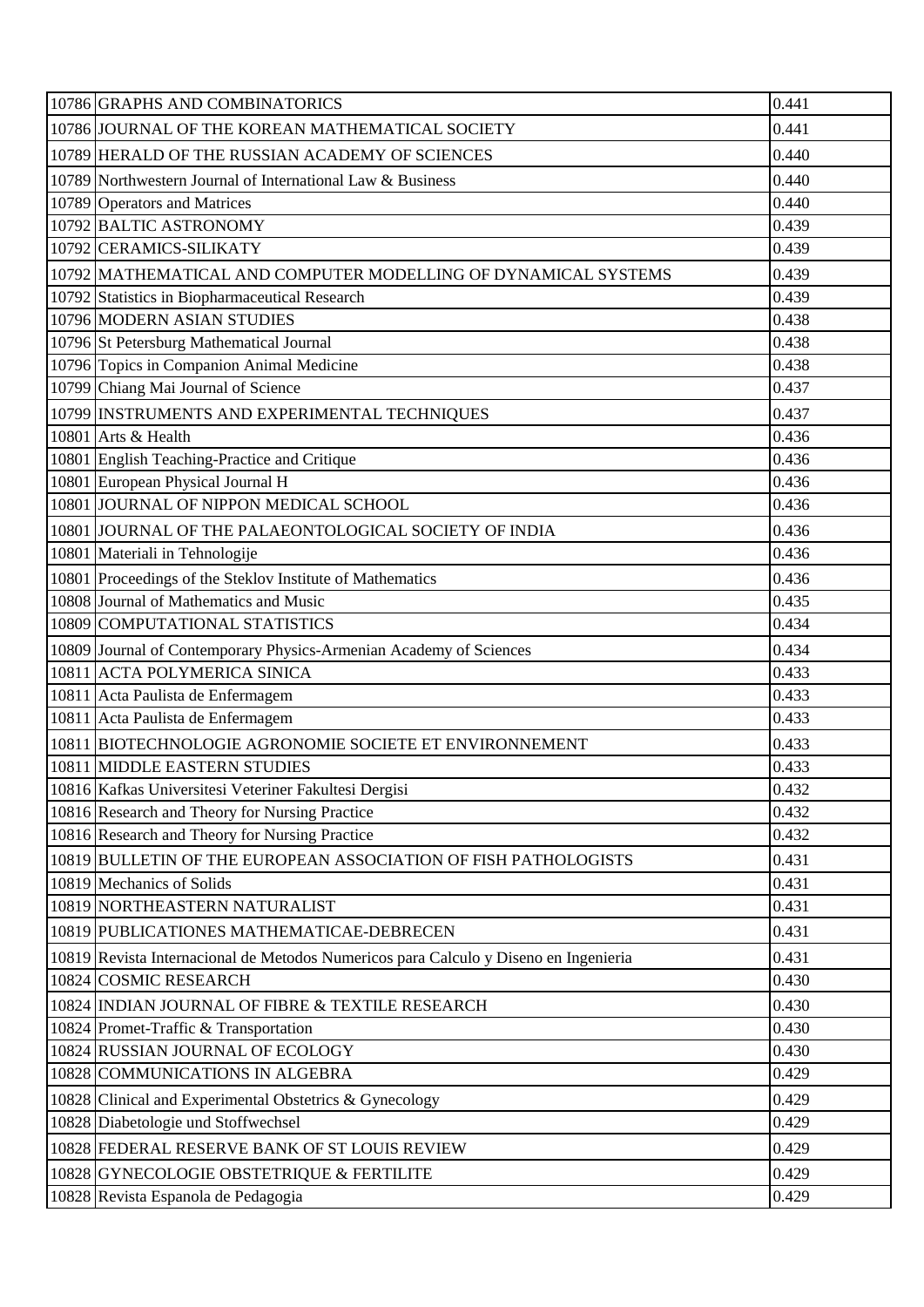| 10828 Sintagma                                                                          | 0.429 |
|-----------------------------------------------------------------------------------------|-------|
| 10828 Zdravstveno Varstvo                                                               | 0.429 |
| 10836 Russian Journal of Pacific Geology                                                | 0.427 |
| 10837 EUROPEAN JOURNAL OF PSYCHIATRY                                                    | 0.426 |
| 10837 East Asian Journal on Applied Mathematics                                         | 0.426 |
| 10837 JAPANESE JOURNAL OF APPLIED ENTOMOLOGY AND ZOOLOGY                                | 0.426 |
| 10837 JOURNAL OF APPLIED ANIMAL RESEARCH                                                | 0.426 |
| 10837 NATURAL RESOURCE MODELING                                                         | 0.426 |
| 10837 Porta Linguarum                                                                   | 0.426 |
| 10837 Science and Technology of Energetic Materials                                     | 0.426 |
| 10844 BUSINESS HISTORY REVIEW                                                           | 0.425 |
| 10844 FRESENIUS ENVIRONMENTAL BULLETIN                                                  | 0.425 |
| 10844 PROCEEDINGS OF THE NATIONAL ACADEMY OF SCIENCES INDIA SECTION A-PHYSICAL SCIENCES | 0.425 |
| 10847 COMPUTER ANIMATION AND VIRTUAL WORLDS                                             | 0.424 |
| 10847 CONTEMPORARY PSYCHOANALYSIS                                                       | 0.424 |
| 10847 Journal of Moral Philosophy                                                       | 0.424 |
| 10847 PROCEEDINGS OF THE INSTITUTION OF CIVIL ENGINEERS-STRUCTURES AND BUILDINGS        | 0.424 |
| 10847 Series-Journal of the Spanish Economic Association                                | 0.424 |
| 10852 Australian Orthodontic Journal                                                    | 0.423 |
| 10852 Irish Political Studies                                                           | 0.423 |
| 10852 MATHEMATICAL SOCIAL SCIENCES                                                      | 0.423 |
| 10852 MATHEMATICAL SOCIAL SCIENCES                                                      | 0.423 |
| 10852 REVISTA BRASILEIRA DE PALEONTOLOGIA                                               | 0.423 |
| 10857 Analele Stiintifice ale Universitatii Ovidius Constanta-Seria Matematica          | 0.422 |
| 10857 JOURNAL OF THE CHILEAN CHEMICAL SOCIETY                                           | 0.422 |
| 10857 Romanian Journal of Information Science and Technology                            | 0.422 |
| 10860 JOURNAL OF BLACK STUDIES                                                          | 0.421 |
| 10860 JOURNAL OF MULTICULTURAL COUNSELING AND DEVELOPMENT                               | 0.421 |
| 10860 PAN-PACIFIC ENTOMOLOGIST                                                          | 0.421 |
| 10860 Pacific Focus                                                                     | 0.421 |
| 10860 RUTGERS LAW REVIEW                                                                | 0.421 |
| 10860 Review of Keynesian Economics                                                     | 0.421 |
| 10860 SOCIOLOGICAL SPECTRUM                                                             | 0.421 |
| 10860 Theoretical Biology Forum                                                         | 0.421 |
| 10868 JOURNAL OF THE NATIONAL SCIENCE FOUNDATION OF SRI LANKA                           | 0.420 |
| 10868 PROCEEDINGS OF THE ENTOMOLOGICAL SOCIETY OF WASHINGTON                            | 0.420 |
| 10870 Brazilian Journal of Probability and Statistics                                   | 0.419 |
| 10870 CASTANEA                                                                          | 0.419 |
| 10870 Journal of Mass Media Ethics                                                      | 0.419 |
| 10870 LABOUR-LE TRAVAIL                                                                 | 0.419 |
| 10870 Philosophia Mathematica                                                           | 0.419 |
| 10870 Theory and Applications of Categories                                             | 0.419 |
| 10876 British Journal of Learning Disabilities                                          | 0.418 |
| 10876 Materials Testing                                                                 | 0.418 |
| 10878 CIENCIA RURAL                                                                     | 0.417 |
| 10878 FOLIA PHONIATRICA ET LOGOPAEDICA                                                  | 0.417 |
| 10878 FOLIA PHONIATRICA ET LOGOPAEDICA                                                  | 0.417 |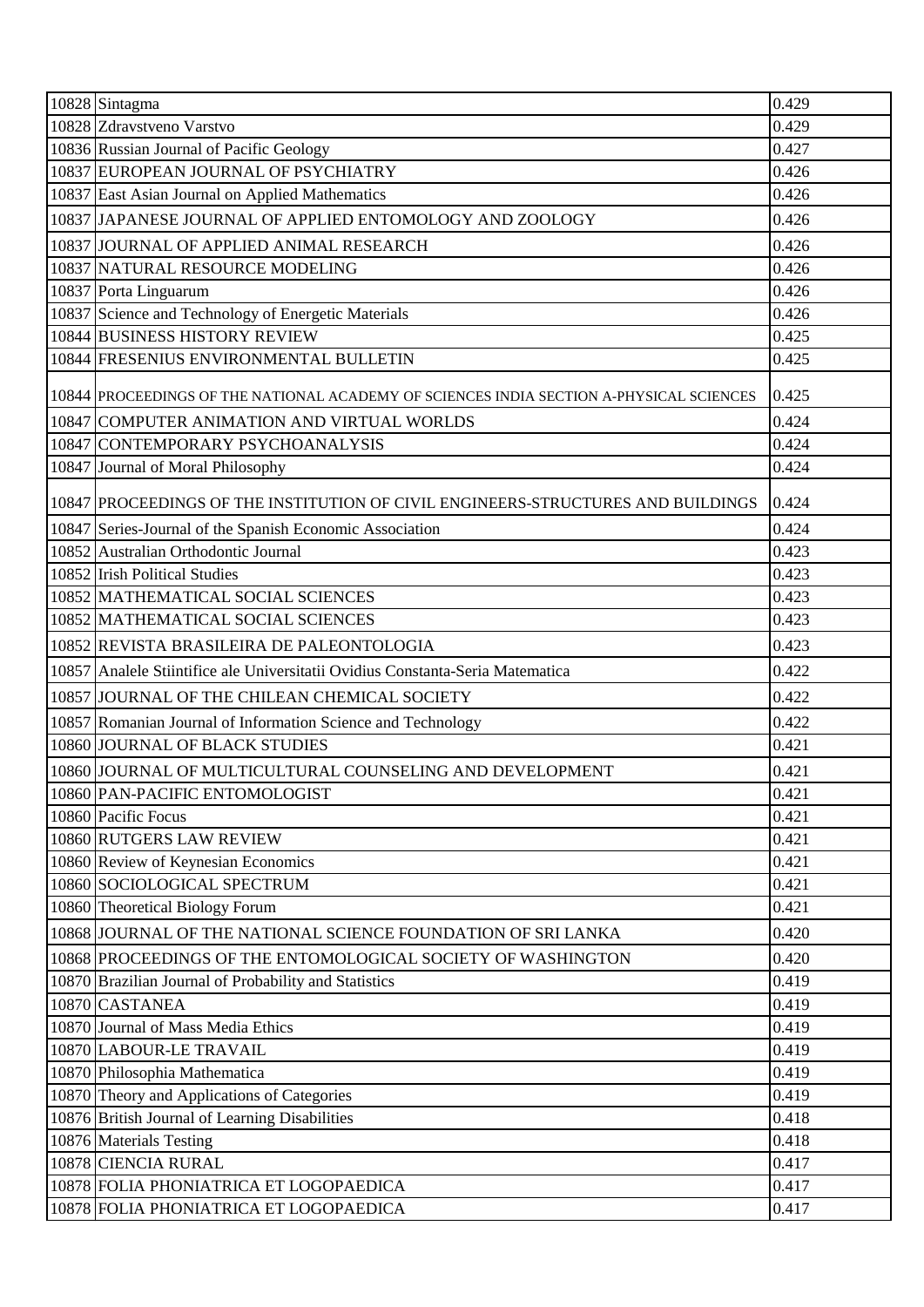| 10878 M S-MEDECINE SCIENCES                                                       | 0.417 |
|-----------------------------------------------------------------------------------|-------|
| 10878 Revue d Histoire des Mathematiques                                          | 0.417 |
| 10878 Sugar Industry-Zuckerindustrie                                              | 0.417 |
| 10884 ELECTRONIC COMMUNICATIONS IN PROBABILITY                                    | 0.416 |
| 10884 MEDYCYNA PRACY                                                              | 0.416 |
| 10886 ACTA VETERINARIA BRNO                                                       | 0.415 |
| 10886 Hacettepe Journal of Mathematics and Statistics                             | 0.415 |
| 10886 Journal of Hard Tissue Biology                                              | 0.415 |
| 10886 Mathematics and Financial Economics                                         | 0.415 |
| 10886 Mathematics and Financial Economics                                         | 0.415 |
| 10886 Periodica Mathematica Hungarica                                             | 0.415 |
| 10886 ZEITSCHRIFT FUR PADAGOGIK                                                   | 0.415 |
| 10893 Algebra and Logic                                                           | 0.414 |
| 10893 Bulletin of the Lebedev Physics Institute                                   | 0.414 |
| 10893 Exceptionality                                                              | 0.414 |
| 10893 Metallurgical Research & Technology                                         | 0.414 |
| 10893 Revista Brasileira de Ornitologia                                           | 0.414 |
| 10898 ACTA ZOOLOGICA BULGARICA                                                    | 0.413 |
| 10898 GERMAN STUDIES REVIEW                                                       | 0.413 |
| 10898 JAVNOST-THE PUBLIC                                                          | 0.413 |
| 10901 International Journal of Developmental Disabilities                         | 0.412 |
| 10901 JNP-Journal for Nurse Practitioners                                         | 0.412 |
| 10901 JNP-Journal for Nurse Practitioners                                         | 0.412 |
| 10901 WISCONSIN LAW REVIEW                                                        | 0.412 |
| 10905   IEICE TRANSACTIONS ON INFORMATION AND SYSTEMS                             | 0.411 |
| 10905 Journal of Official Statistics                                              | 0.411 |
| 10905 Journal of Official Statistics                                              | 0.411 |
| 10905 NEW ZEALAND JOURNAL OF CROP AND HORTICULTURAL SCIENCE                       | 0.411 |
| 10905 PHYSICS OF ATOMIC NUCLEI                                                    | 0.411 |
| 10910 Educational Sciences-Theory & Practice                                      | 0.410 |
| 10910 JOURNAL OF PORTFOLIO MANAGEMENT                                             | 0.410 |
| 10910 Romanian Agricultural Research                                              | 0.410 |
| 10913 Global Economic Review                                                      | 0.409 |
| 10913 Journal of Mineralogical and Petrological Sciences                          | 0.409 |
| 10913 Sumarski List                                                               | 0.409 |
| 10916 HIGH TEMPERATURES-HIGH PRESSURES                                            | 0.408 |
| 10916 ITEA-Informacion Tecnica Economica Agraria                                  | 0.408 |
| 10916 PUBLICATIONS OF THE RESEARCH INSTITUTE FOR MATHEMATICAL SCIENCES            | 0.408 |
| 10916 RAE-Revista de Administracao de Empresas                                    | 0.408 |
| 10920 CELLULAR POLYMERS                                                           | 0.407 |
| 10920 International Journal of Law Crime and Justice                              | 0.407 |
| 10920 Lazaroa                                                                     | 0.407 |
| 10923 CANADIAN JOURNAL OF POLITICAL SCIENCE-REVUE CANADIENNE DE SCIENCE POLITIQUE | 0.406 |
| 10923 Contemporary European History                                               | 0.406 |
| 10923 Gender and Language                                                         | 0.406 |
| 10923 INTERNIST                                                                   | 0.406 |
| 10923 Journal of Marine Engineering and Technology                                | 0.406 |
| 10928 CHEMIE IN UNSERER ZEIT                                                      | 0.405 |
|                                                                                   |       |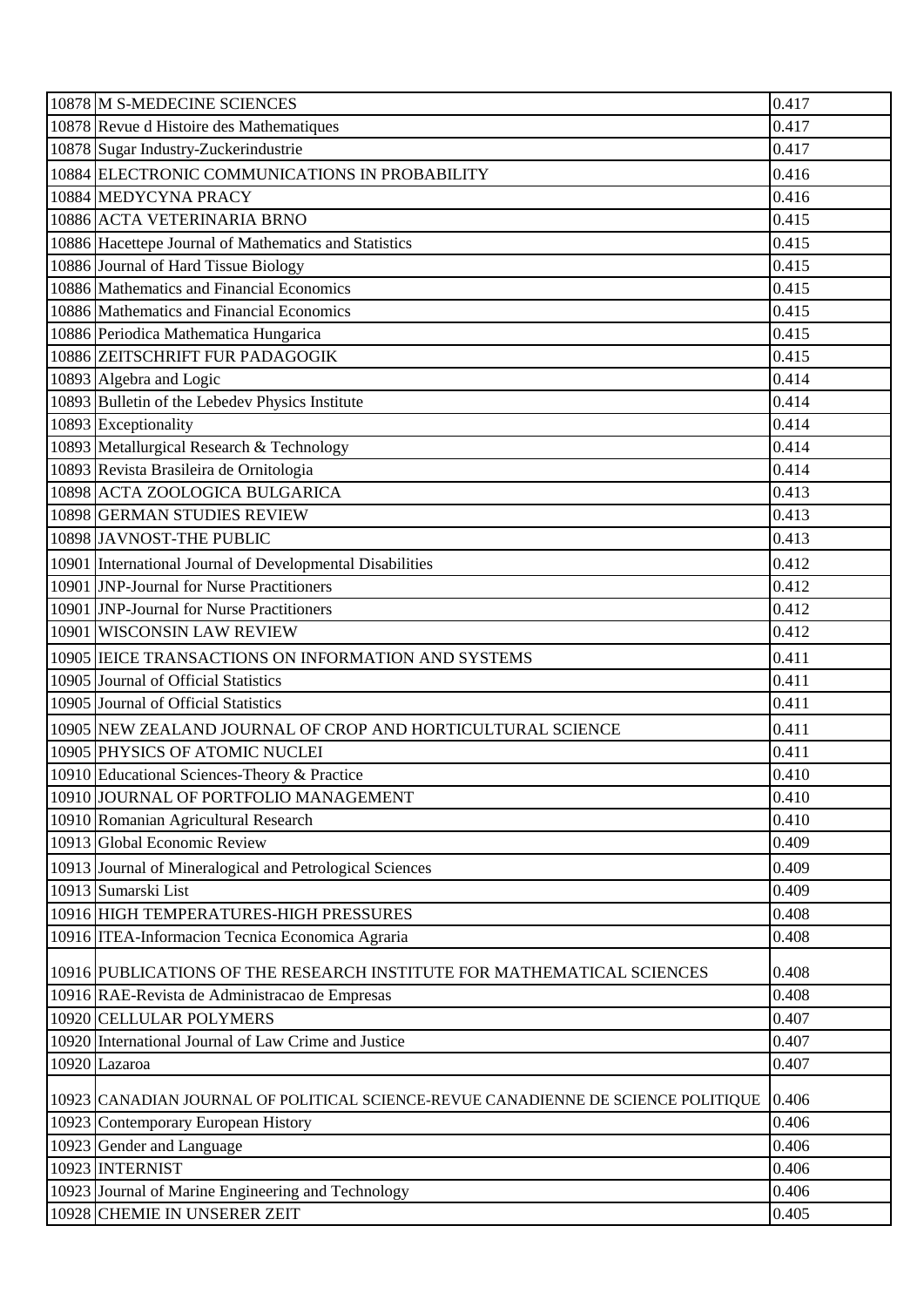| 10928 COMPUTER MUSIC JOURNAL                                                                | 0.405          |
|---------------------------------------------------------------------------------------------|----------------|
| 10928 Journal of Numerical Mathematics                                                      | 0.405          |
| 10928 Scientia Iranica                                                                      | 0.405          |
| 10928 Urban Design International                                                            | 0.405          |
| 10928 ZENTRALBLATT FUR CHIRURGIE                                                            | 0.405          |
| 10934 BEHAVIORAL INTERVENTIONS                                                              | 0.404          |
| 10934 BUFFALO LAW REVIEW                                                                    | 0.404          |
| 10934 CANADIAN JOURNAL OF BEHAVIOURAL SCIENCE-REVUE CANADIENNE DES SCIENCES DU COMPORTEMENT | 0.404          |
| 10934 ENGLISH HISTORICAL REVIEW                                                             | 0.404          |
| 10934 INTERDISCIPLINARY SCIENCE REVIEWS                                                     | 0.404          |
| 10934 INTERDISCIPLINARY SCIENCE REVIEWS                                                     | 0.404          |
| 10934 RACE & CLASS                                                                          | 0.404          |
| 10934 RADIOLOGE                                                                             | 0.404          |
| 10934 Seminars in Orthodontics                                                              | 0.404          |
| 10943 Archivos Argentinos de Pediatria                                                      | 0.403          |
| 10943 IAWA JOURNAL                                                                          | 0.403          |
| 10943   IHERINGIA SERIE ZOOLOGIA                                                            | 0.403          |
| 10943 Indian Journal of Hematology and Blood Transfusion                                    | 0.403          |
| 10947 Journal of Agrometeorology                                                            | 0.402          |
| 10947 PROCEEDINGS OF THE INSTITUTION OF CIVIL ENGINEERS-TRANSPORT                           | 0.402          |
| 10949 ATLANTIC GEOLOGY                                                                      | 0.400          |
| 10949 African Natural History                                                               | 0.400          |
| 10949 BULLETIN OF THE BRAZILIAN MATHEMATICAL SOCIETY                                        | 0.400          |
| 10949 CHILDRENS HEALTH CARE                                                                 | 0.400          |
| 10949 EAST EUROPEAN POLITICS AND SOCIETIES                                                  | 0.400          |
| 10949 ENTOMOLOGIA GENERALIS                                                                 |                |
|                                                                                             |                |
|                                                                                             | 0.400          |
| 10949 GEOLOGICAL SURVEY OF DENMARK AND GREENLAND BULLETIN                                   | 0.400          |
| 10949 Glass Technology-European Journal of Glass Science and Technology Part A              | 0.400          |
| 10949 Historia Agraria                                                                      | 0.400          |
| 10949 International Journal of Aeronautical and Space Sciences                              | 0.400          |
| 10949 Intersecciones en Antropologia                                                        | 0.400          |
| 10949 JOURNAL OF JAPANESE STUDIES                                                           | 0.400          |
| 10949 JOURNAL OF PIDGIN AND CREOLE LANGUAGES                                                | 0.400          |
| 10949 Journal of Addictions Nursing                                                         | 0.400          |
| 10949 Journal of Addictions Nursing                                                         | 0.400          |
| 10949 Journal of French Language Studies                                                    | 0.400          |
| 10949 LIBRI                                                                                 | 0.400          |
| 10949 NATURAL RESOURCES JOURNAL                                                             | 0.400          |
| 10949 Propagation of Ornamental Plants                                                      | 0.400          |
| 10968 Ciencia e Investigacion Agraria                                                       | 0.398          |
| 10968 Economics-The Open Access Open-Assessment E-Journal                                   | 0.398          |
| 10968 Journal of Vibroengineering                                                           | 0.398          |
| 10968 Quaestiones Mathematicae                                                              | 0.398          |
| 10972 Forum-A Journal of Applied Research in Contemporary Politics                          | 0.397          |
| 10972 HISTORY OF THE HUMAN SCIENCES                                                         | 0.397          |
| 10972 HISTORY OF THE HUMAN SCIENCES                                                         | 0.397          |
| 10972 Markov Processes and Related Fields<br>10976 COMPTES RENDUS MATHEMATIQUE              | 0.397<br>0.396 |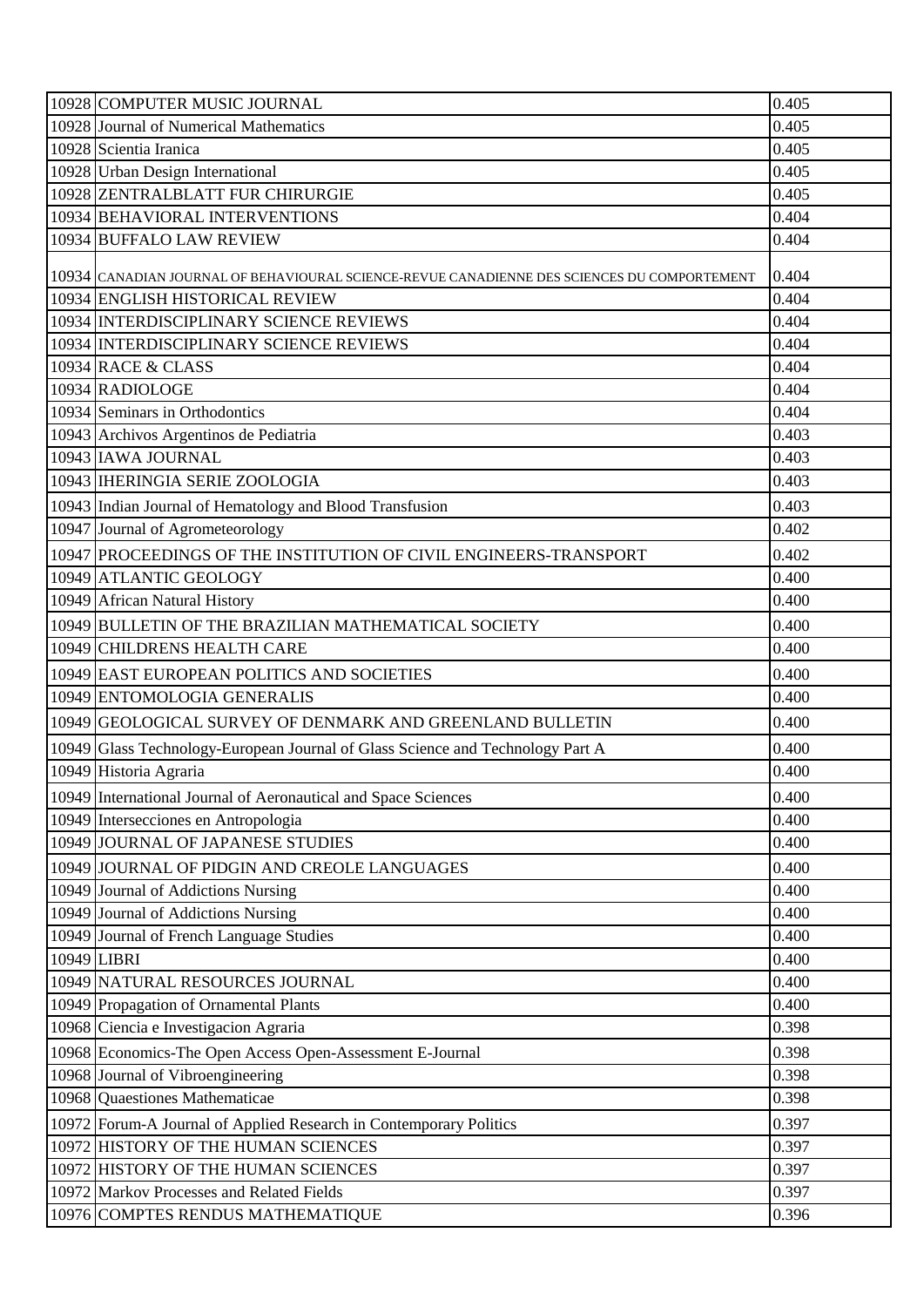| 10976 English in Australia                                                 | 0.396 |
|----------------------------------------------------------------------------|-------|
| 10976 INTERNATIONAL JOURNAL OF ALGEBRA AND COMPUTATION                     | 0.396 |
| 10976 International Journal of Gerontology                                 | 0.396 |
| 10976 Journal of Applied Mechanics and Technical Physics                   | 0.396 |
| 10976 Romanian Biotechnological Letters                                    | 0.396 |
| 10976 SEED SCIENCE AND TECHNOLOGY                                          | 0.396 |
| 10983 JOURNAL OF THE AMERICAN PSYCHOANALYTIC ASSOCIATION                   | 0.395 |
| 10983 JOURNAL OF THE CHINESE INSTITUTE OF ENGINEERS                        | 0.395 |
| 10983 Russian Journal of Developmental Biology                             | 0.395 |
| 10986 ARCHIVE FOR MATHEMATICAL LOGIC                                       | 0.394 |
| 10986 Chinese Management Studies                                           | 0.394 |
| 10986 Funkcialaj Ekvacioj-Serio Internacia                                 | 0.394 |
| 10986 JOURNAL OF ASTROPHYSICS AND ASTRONOMY                                | 0.394 |
| 10986 JOURNAL OF MODERN ITALIAN STUDIES                                    | 0.394 |
| 10986 Journal of Medical Devices-Transactions of the ASME                  | 0.394 |
| 10986 Neural Network World                                                 | 0.394 |
| 10993 JAPANESE ECONOMIC REVIEW                                             | 0.393 |
| 10993 Materials Science-Medziagotyra                                       | 0.393 |
| 10993 Mechanics & Industry                                                 | 0.393 |
| 10993 OBSERVATORY                                                          | 0.393 |
| 10993 Revista de Ciencia Politica                                          | 0.393 |
| 10998 International Journal of Metalcasting                                | 0.392 |
| 10998 Journal of International Advanced Otology                            | 0.392 |
| 10998 PHILOSOPHY OF THE SOCIAL SCIENCES                                    | 0.392 |
| 11001 Critical Care Nursing Clinics of North America                       | 0.391 |
| 11001 Critical Care Nursing Clinics of North America                       | 0.391 |
| 11001 International Journal of Music Education                             | 0.391 |
| 11001 International Journal of Ventilation                                 | 0.391 |
| 11005 INTERNATIONAL JOURNAL OF FOUNDATIONS OF COMPUTER SCIENCE             | 0.390 |
| 11005 JJOURNAL OF BIOLOGICAL SYSTEMS                                       | 0.390 |
| 11005 SOCIETY & ANIMALS                                                    | 0.390 |
| 11005 SOCIETY & ANIMALS                                                    | 0.390 |
| 11009 ARCHIV FUR TIERZUCHT-ARCHIVES OF ANIMAL BREEDING                     | 0.389 |
| 11009 British Journal of Music Education                                   | 0.389 |
| 11009 Laeknabladid                                                         | 0.389 |
| 11009 TIERARZTLICHE PRAXIS                                                 | 0.389 |
| 11013 Contributions to Nephrology                                          | 0.388 |
| 11013 Journal of Risk                                                      | 0.388 |
| 11013 Miskolc Mathematical Notes                                           | 0.388 |
| 11013 PSYCHOLOGIE IN ERZIEHUNG UND UNTERRICHT                              | 0.388 |
| 11013 RADIOPROTECTION                                                      | 0.388 |
| 11013 Water Resources                                                      | 0.388 |
| 11019 Annales Polonici Mathematici                                         | 0.387 |
| 11019 CHEMICKE LISTY                                                       | 0.387 |
| 11019 CONCEPTS IN MAGNETIC RESONANCE PART B-MAGNETIC RESONANCE ENGINEERING | 0.387 |
| 11019 IZVESTIYA-PHYSICS OF THE SOLID EARTH                                 | 0.387 |
| 11019 Industria Textila                                                    | 0.387 |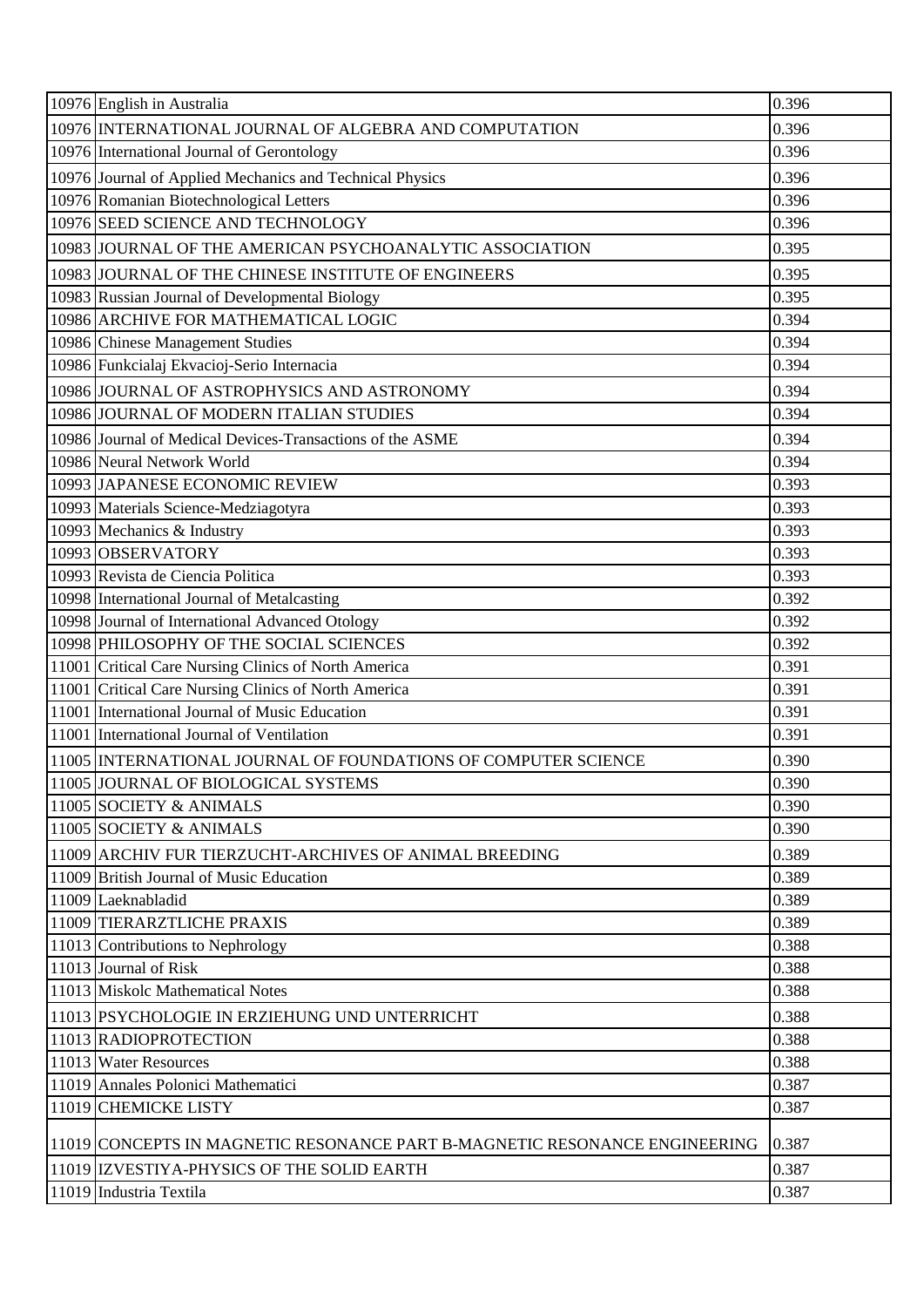| 11019 Journal of Advanced Mechanical Design Systems and Manufacturing           | 0.387 |
|---------------------------------------------------------------------------------|-------|
| 11025 Anthropological Notebooks                                                 | 0.386 |
| 11025 Journal of Language and Politics                                          | 0.386 |
| 11025 Psicologica                                                               | 0.386 |
| 11028 ANALES DEL JARDIN BOTANICO DE MADRID                                      | 0.385 |
| 11028 Asian Herpetological Research                                             | 0.385 |
| 11028 JOURNAL OF AQUATIC PLANT MANAGEMENT                                       | 0.385 |
| 11028 PRZEMYSL CHEMICZNY                                                        | 0.385 |
| 11032 RUSSIAN JOURNAL OF HERPETOLOGY                                            | 0.384 |
| 11033 Journal of Competition Law & Economics                                    | 0.383 |
| 11033 LAW AND PHILOSOPHY                                                        | 0.383 |
| 11033 ORDER-A JOURNAL ON THE THEORY OF ORDERED SETS AND ITS APPLICATIONS        | 0.383 |
| 11033 Structural Engineering International                                      | 0.383 |
| 11037 ALEA-Latin American Journal of Probability and Mathematical Statistics    | 0.382 |
| 11037 Dynamis                                                                   | 0.382 |
| 11037 Dynamis                                                                   | 0.382 |
| 11037 German History                                                            | 0.382 |
| 11037 INTERNATIONAL JOURNAL OF AMERICAN LINGUISTICS                             | 0.382 |
| 11037 Mechanika                                                                 | 0.382 |
| 11037 STUDIES IN HISTORY AND PHILOSOPHY OF MODERN PHYSICS                       | 0.382 |
| 11037 Zeitschrift fur Sexualforschung                                           | 0.382 |
| 11045 Journal of Animal and Plant Sciences                                      | 0.381 |
| 11045 PAEDAGOGICA HISTORICA                                                     | 0.381 |
| 11045 TETSU TO HAGANE-JOURNAL OF THE IRON AND STEEL INSTITUTE OF JAPAN          | 0.381 |
| 11048 Automatika                                                                | 0.380 |
| 11048 Journal of the Faculty of Engineering and Architecture of Gazi University | 0.380 |
| 11048 REVUE SUISSE DE ZOOLOGIE                                                  | 0.380 |
| 11048 Revista de Cercetare si Interventie Sociala                               | 0.380 |
| 11048 SIBERIAN MATHEMATICAL JOURNAL                                             | 0.380 |
| 11048 STOCHASTIC MODELS                                                         | 0.380 |
| 11054 ACTA OECONOMICA                                                           | 0.379 |
| 11054 European Poultry Science                                                  | 0.379 |
| 11054 FRONTIERS-A JOURNAL OF WOMEN STUDIES                                      | 0.379 |
| 11054 Human Ecology Review                                                      | 0.379 |
| 11054 IRISH JOURNAL OF AGRICULTURAL AND FOOD RESEARCH                           | 0.379 |
| 11054 JOURNAL OF THE POLYNESIAN SOCIETY                                         | 0.379 |
| 11054 KYBERNETIKA                                                               | 0.379 |
| 11054 MEDICINA-BUENOS AIRES                                                     | 0.379 |
| 11054 Revista de Historia Economica                                             | 0.379 |
| 11054 SERIALS REVIEW                                                            | 0.379 |
| 11064 ADANSONIA                                                                 | 0.378 |
| 11064 Gesunde Pflanzen                                                          | 0.378 |
| 11064 JOURNAL OF REHABILITATION                                                 | 0.378 |
| 11064 LINGUISTICS                                                               | 0.378 |
| 11064 Translation Studies                                                       | 0.378 |
| 11069 PERSPECTIVES IN BIOLOGY AND MEDICINE                                      | 0.377 |
| 11069 TOPOLOGY AND ITS APPLICATIONS                                             | 0.377 |
| 11071 Animal Cells and Systems                                                  | 0.376 |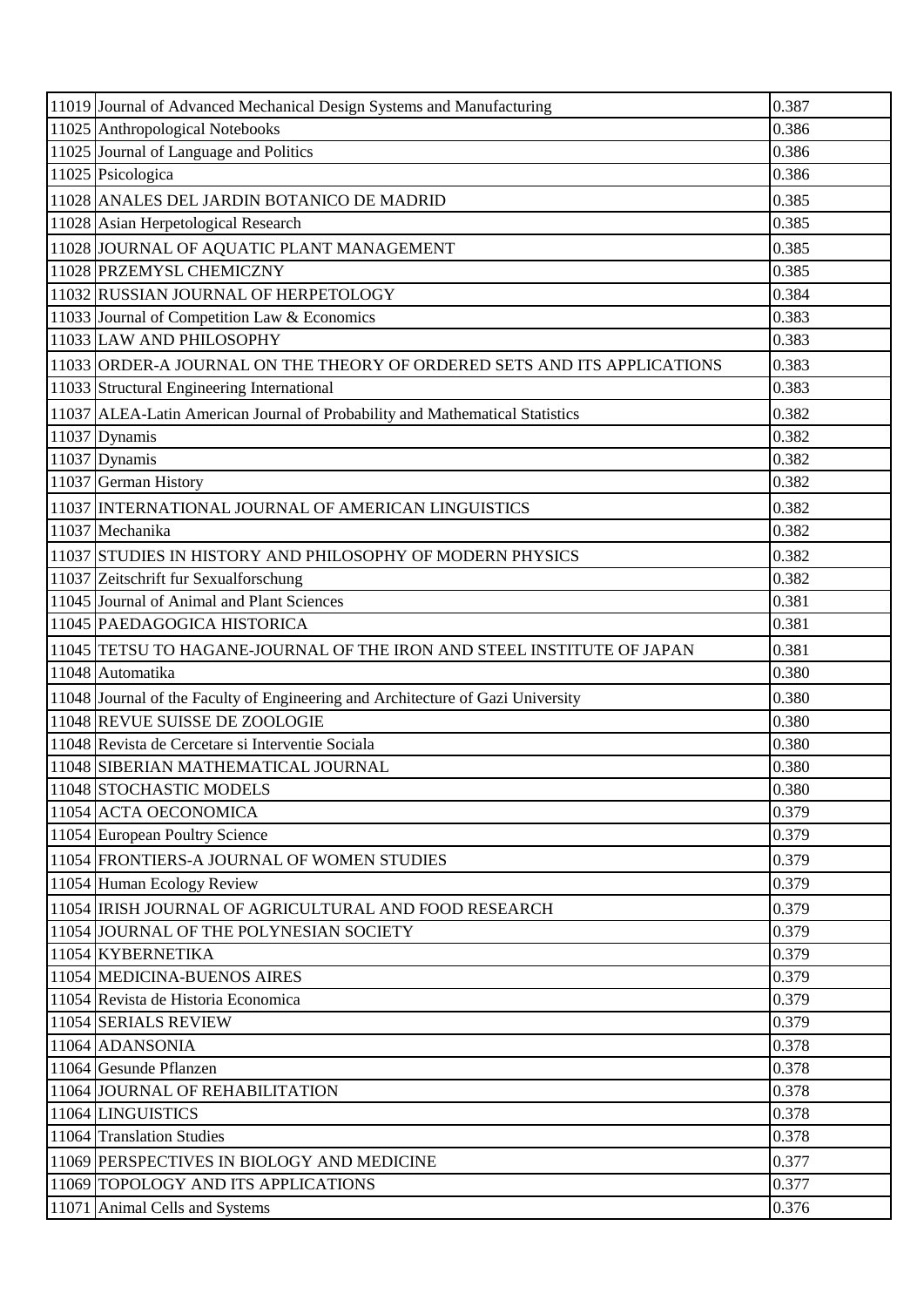| 11071 Journal of Exotic Pet Medicine                                                          | 0.376 |
|-----------------------------------------------------------------------------------------------|-------|
| 11071 Turkish Journal of Mathematics                                                          | 0.376 |
| 11074 ADVANCED COMPOSITES LETTERS                                                             | 0.375 |
| 11074 BULLETIN OF THE BELGIAN MATHEMATICAL SOCIETY-SIMON STEVIN                               | 0.375 |
| 11074 Bulletin of the Korean Mathematical Society                                             | 0.375 |
| 11074 INTERNATIONAL JOURNAL OF ELECTRICAL ENGINEERING EDUCATION                               | 0.375 |
| 11074 INTERNATIONAL JOURNAL OF TROPICAL INSECT SCIENCE                                        | 0.375 |
| 11074 Ingegneria Sismica                                                                      | 0.375 |
| 11074 International Relations                                                                 | 0.375 |
| 11074 Kyushu Journal of Mathematics                                                           | 0.375 |
| 11074 MAYDICA                                                                                 | 0.375 |
| 11074 Orthopaedic Nursing                                                                     | 0.375 |
| 11074 Orthopaedic Nursing                                                                     | 0.375 |
| 11074 RUSSIAN JOURNAL OF APPLIED CHEMISTRY                                                    | 0.375 |
| 11074 TROPICAL ZOOLOGY                                                                        | 0.375 |
| 11074 WIENER TIERARZTLICHE MONATSSCHRIFT                                                      | 0.375 |
| 11088 HISTORICAL JOURNAL                                                                      | 0.374 |
| 11089 Journal of Psychology in Africa                                                         | 0.373 |
| 11090 ARCHIVES DE PEDIATRIE                                                                   | 0.372 |
| 11090 JCPSP-Journal of the College of Physicians and Surgeons Pakistan                        | 0.372 |
| 11090 Suchttherapie                                                                           | 0.372 |
| 11093 China Foundry                                                                           | 0.371 |
| 11093 DIFFERENTIAL EQUATIONS                                                                  | 0.371 |
| 11093 Ethiopian Journal of Health Development                                                 | 0.371 |
| 11093 Ethiopian Journal of Health Development                                                 | 0.371 |
| 11093 ISPRS International Journal of Geo-Information                                          | 0.371 |
| 11093 PROCEEDINGS OF THE INDIAN ACADEMY OF SCIENCES-MATHEMATICAL SCIENCES                     | 0.371 |
| 11093 SOCIAL PHILOSOPHY & POLICY                                                              | 0.371 |
| 11100 CONTINUITY AND CHANGE                                                                   | 0.370 |
| 11101 NATIONAL ACADEMY SCIENCE LETTERS-INDIA                                                  | 0.369 |
| 11101 SOUTHEASTERN NATURALIST                                                                 | 0.369 |
| 11103 BOTHALIA                                                                                | 0.368 |
| 11103 CESKA A SLOVENSKA NEUROLOGIE A NEUROCHIRURGIE                                           | 0.368 |
| 11103 Ethics & Global Politics                                                                | 0.368 |
| 11103 International Journal of Health Economics and Management                                | 0.368 |
| 11103 Madera y Bosques                                                                        | 0.368 |
| 11103 SCOTTISH HISTORICAL REVIEW                                                              | 0.368 |
| 11109 ANASTHESIOLOGIE INTENSIVMEDIZIN NOTFALLMEDIZIN SCHMERZTHERAPIE                          | 0.367 |
| 11109 Journal of Women Politics & Policy                                                      | 0.367 |
| 11109 RESTAURATOR-INTERNATIONAL JOURNAL FOR THE PRESERVATION OF LIBRARY AND ARCHIVAL MATERIAL | 0.367 |
| 11109 Vojnosanitetski Pregled                                                                 | 0.367 |
| 11113 Asia Pacific Education Review                                                           | 0.366 |
| 11113 International Journal of Diabetes in Developing Countries                               | 0.366 |
| 11113 Journal of Integrative Environmental Sciences                                           | 0.366 |
| 11113 KOVOVE MATERIALY-METALLIC MATERIALS                                                     | 0.366 |
| 11113 REVISTA DE BIOLOGIA MARINA Y OCEANOGRAFIA                                               | 0.366 |
|                                                                                               |       |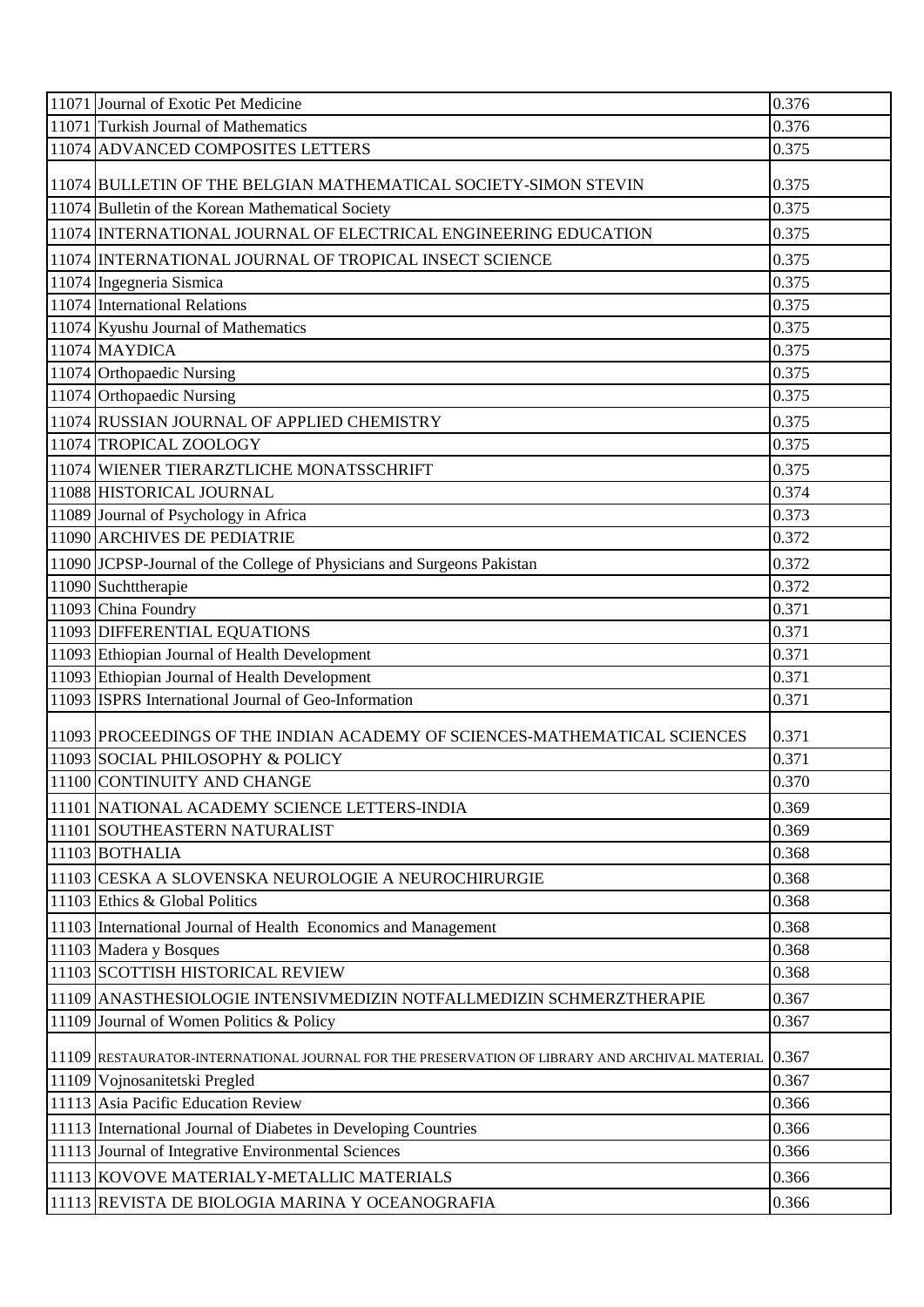| 11118 JOURNAL OF MULTIPLE-VALUED LOGIC AND SOFT COMPUTING                               | 0.365 |
|-----------------------------------------------------------------------------------------|-------|
| 11118 Journal of Policy History                                                         | 0.365 |
| 11118 Korean Journal of Horticultural Science & Technology                              | 0.365 |
| 11118 Revista Internacional de Medicina y Ciencias de la Actividad Fisica y del Deporte | 0.365 |
| 11118 Revue de Geographie Alpine-Journal of Alpine Research                             | 0.365 |
| 11123 ALTERNATIVES                                                                      | 0.364 |
| 11123 ANTI-CORROSION METHODS AND MATERIALS                                              | 0.364 |
| 11123 ASIA-PACIFIC JOURNAL OF OPERATIONAL RESEARCH                                      | 0.364 |
| 11123 CZECHOSLOVAK MATHEMATICAL JOURNAL                                                 | 0.364 |
| 11123 Information & Culture                                                             | 0.364 |
| 11123 International Journal of Sports Marketing & Sponsorship                           | 0.364 |
| 11123 JOURNAL OF SOCIAL HISTORY                                                         | 0.364 |
| 11123 LABOR HISTORY                                                                     | 0.364 |
| 11123 LIBRARY AND INFORMATION SCIENCE                                                   | 0.364 |
| 11123 Revista de Psicologia Social                                                      | 0.364 |
| 11123 ZEITSCHRIFT FUR KLINISCHE PSYCHOLOGIE UND PSYCHOTHERAPIE                          | 0.364 |
| 11134 JOURNAL OF KNOT THEORY AND ITS RAMIFICATIONS                                      | 0.363 |
| 11134 Revue Francaise d Allergologie                                                    | 0.363 |
| 11136 Bulletin Mathematique de la Societe des Sciences Mathematiques de Roumanie        | 0.362 |
| 11136 CHINESE ANNALS OF MATHEMATICS SERIES B                                            | 0.362 |
| 11136 FAMILY LAW QUARTERLY                                                              | 0.362 |
| 11136 Families Relationships and Societies                                              | 0.362 |
| 11136 Informes de la Construccion                                                       | 0.362 |
| 11136 International Journal of Marine and Coastal Law                                   | 0.362 |
| 11142 JOURNAL OF SOUTHEAST ASIAN STUDIES                                                | 0.361 |
| 11142 Magallania                                                                        | 0.361 |
| 11142 Southern African Linguistics and Applied Language Studies                         | 0.361 |
| 11145 Folia Horticulturae                                                               | 0.359 |
| 11146 ANNEE PSYCHOLOGIQUE                                                               | 0.358 |
| 11146 Asian Perspective                                                                 | 0.358 |
| 11146 BULLETIN OF ECONOMIC RESEARCH                                                     | 0.358 |
| 11146 GLASGOW MATHEMATICAL JOURNAL                                                      | 0.358 |
| 11146 Revista de la Construccion                                                        | 0.358 |
| 11151 ACTA ALIMENTARIA                                                                  | 0.357 |
| 11151 Archives of Clinical Psychiatry                                                   | 0.357 |
| 11151 Asian and Pacific Migration Journal                                               | 0.357 |
| 11151 Chemija                                                                           | 0.357 |
| 11151 Empirical Studies of the Arts                                                     | 0.357 |
| 11151 INTERNATIONAL JOURNAL OF POWDER METALLURGY                                        | 0.357 |
| 11151 PMM JOURNAL OF APPLIED MATHEMATICS AND MECHANICS                                  | 0.357 |
| 11151 Scientia Forestalis                                                               | 0.357 |
| 11159 Australian Economic Review                                                        | 0.356 |
| 11159 Bangladesh Journal of Plant Taxonomy                                              | 0.356 |
| 11159 Critical Arts-South-North Cultural and Media Studies                              | 0.356 |
| 11162 HEART SURGERY FORUM                                                               | 0.355 |
| 11163 Engenharia Agricola                                                               | 0.353 |
| 11163 FEMINIST STUDIES                                                                  | 0.353 |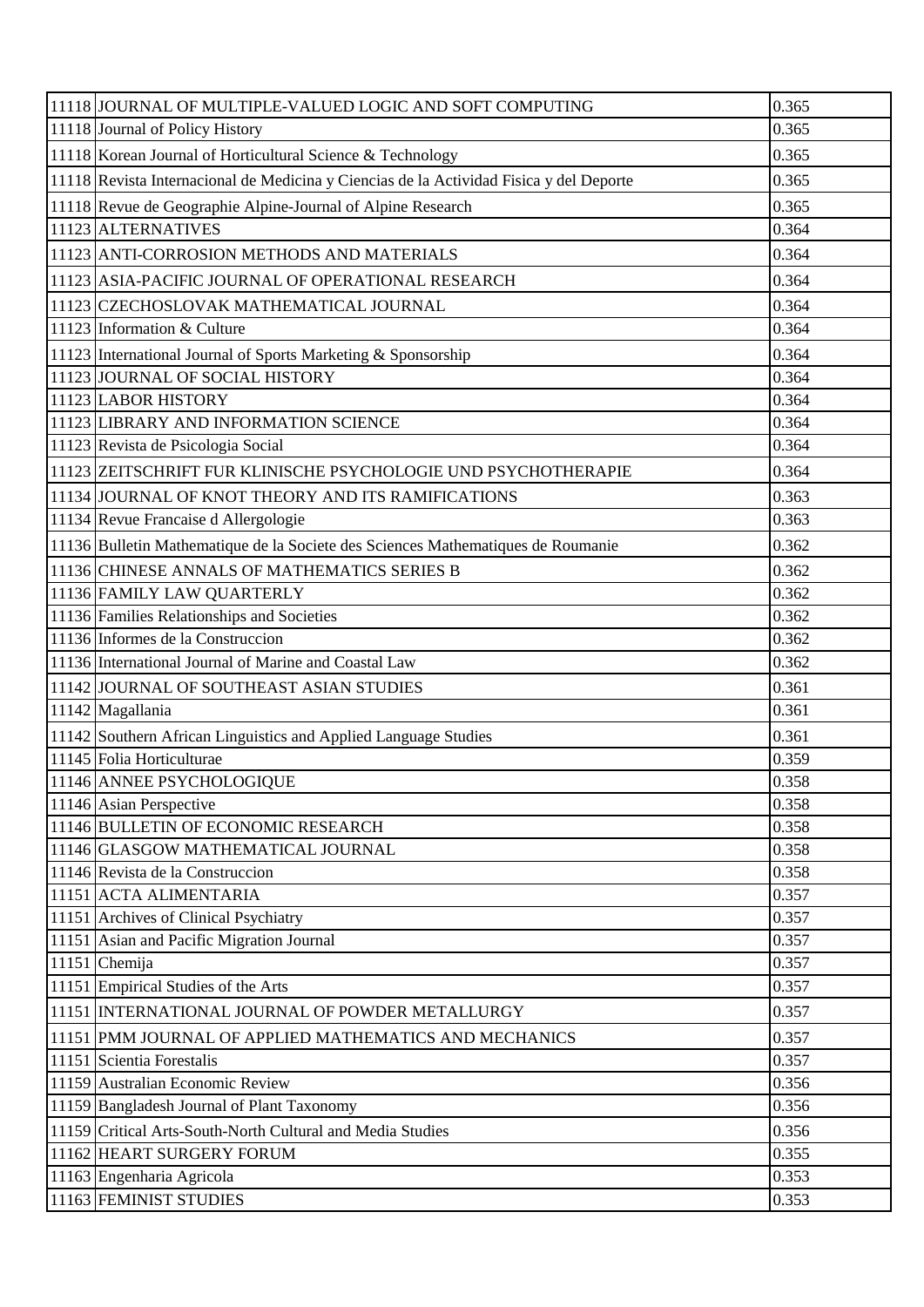| 11163 INDIAN JOURNAL OF CHEMISTRY SECTION B-ORGANIC CHEMISTRY INCLUDING MEDICINAL CHEMISTRY | 0.353 |
|---------------------------------------------------------------------------------------------|-------|
| 11163 JOURNAL OF MINING SCIENCE                                                             | 0.353 |
| 11163 NEW SCIENTIST                                                                         | 0.353 |
|                                                                                             |       |
| 11163 TRANSACTIONS OF THE CANADIAN SOCIETY FOR MECHANICAL ENGINEERING                       | 0.353 |
| 11169 Archives of Biological Sciences                                                       | 0.352 |
| 11169 Australasian Journal of Early Childhood                                               | 0.352 |
| 11169 Transinformacao                                                                       | 0.352 |
| 11172 Applied Linguistics Review                                                            | 0.351 |
| 11172 Genetika-Belgrade                                                                     | 0.351 |
| 11172 SALUD MENTAL                                                                          | 0.351 |
| 11175 DISSENT                                                                               | 0.350 |
| 11175 PESQUISA VETERINARIA BRASILEIRA                                                       | 0.350 |
| 11175 Revista de Investigacion Clinica-Clinical and Translational Investigation             | 0.350 |
| 11178 ORVOSI HETILAP                                                                        | 0.349 |
| 11178 Parallax                                                                              | 0.349 |
| 11180 COMPUTER SYSTEMS SCIENCE AND ENGINEERING                                              | 0.348 |
| 11180 Geofizika                                                                             | 0.348 |
| 11180 ISRAELI JOURNAL OF AQUACULTURE-BAMIDGEH                                               | 0.348 |
| 11180 JOURNAL OF IMAGING SCIENCE AND TECHNOLOGY                                             | 0.348 |
| 11180 JUVENILE AND FAMILY COURT JOURNAL                                                     | 0.348 |
| 11180 WOMEN & THERAPY                                                                       | 0.348 |
| $11180$  tm-Technisches Messen                                                              | 0.348 |
| 11187 SPORTVERLETZUNG-SPORTSCHADEN                                                          | 0.347 |
| 11187 Soil Mechanics and Foundation Engineering                                             | 0.347 |
| 11189 Geriatrie et Psychologie Neuropsychiatrie de Vieillissement                           | 0.346 |
| 11189 Mathematica Slovaca                                                                   | 0.346 |
| 11189 Media International Australia                                                         | 0.346 |
| 11192 REVISTA DE METALURGIA                                                                 | 0.345 |
| 11192 SOUTHERN AFRICAN JOURNAL OF HIV MEDICINE                                              | 0.345 |
| 11192 TRENDS IN GLYCOSCIENCE AND GLYCOTECHNOLOGY                                            | 0.345 |
| 11195 Interventions-International Journal of Postcolonial Studies                           | 0.344 |
| 11195 Praehistorische Zeitschrift                                                           | 0.344 |
| 11195 SPECTROSCOPY AND SPECTRAL ANALYSIS                                                    | 0.344 |
| 11198 ALGEBRA COLLOQUIUM                                                                    | 0.343 |
| 11198 Boletin Latinoamericano y del Caribe de Plantas Medicinales y Aromaticas              | 0.343 |
| 11198 JAAPA-Journal of the American Academy of Physician Assistants                         | 0.343 |
| 11198 Journal of Water Chemistry and Technology                                             | 0.343 |
| 11198 SCIENCEASIA                                                                           | 0.343 |
| 11198 VIE ET MILIEU-LIFE AND ENVIRONMENT                                                    | 0.343 |
| 11204 Acta Cardiologica Sinica                                                              | 0.342 |
| 11204 POWDER METALLURGY AND METAL CERAMICS                                                  | 0.342 |
| 11204 RETHINKING HISTORY                                                                    | 0.342 |
| 11207 CANADIAN JOURNAL OF SOCIOLOGY-CAHIERS CANADIENS DE SOCIOLOGIE                         | 0.341 |
| 11207 EUROPEAN HISTORY QUARTERLY                                                            | 0.341 |
| 11207 FOLIA MORPHOLOGICA                                                                    | 0.341 |
| 11207 INTERNATIONAL JOURNAL OF OFFSHORE AND POLAR ENGINEERING                               | 0.341 |
|                                                                                             |       |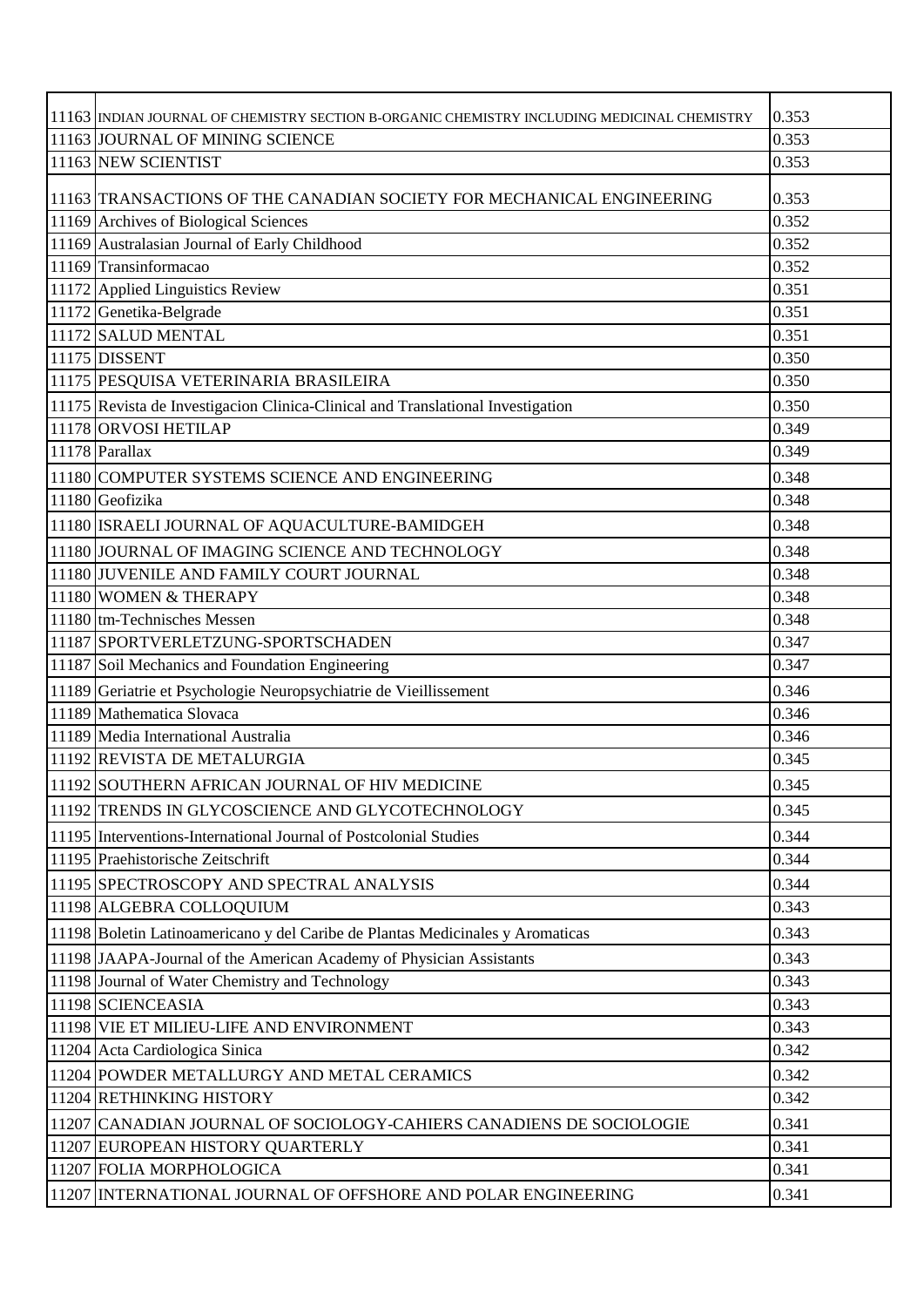| 11207 JOURNAL OF CONCHOLOGY                                                            | 0.341 |
|----------------------------------------------------------------------------------------|-------|
| 11207 PROGRESS IN BIOCHEMISTRY AND BIOPHYSICS                                          | 0.341 |
| 11207 Proceedings of the Institution of Civil Engineers-Engineering Sustainability     | 0.341 |
| 11214 ACTA AGRICULTURAE SCANDINAVICA SECTION A-ANIMAL SCIENCE                          | 0.340 |
| 11214 AFRICAN STUDIES                                                                  | 0.340 |
| 11214 International Journal of Acoustics and Vibration                                 | 0.340 |
| 11214 Neurochemical Journal                                                            | 0.340 |
| 11218 CMC-Computers Materials & Continua                                               | 0.339 |
| 11218 Econ Journal Watch                                                               | 0.339 |
| 11218 Japanese Journal of Political Science                                            | 0.339 |
| 11218 REFERENCE & USER SERVICES QUARTERLY                                              | 0.339 |
| 11218 Sequential Analysis-Design Methods and Applications                              | 0.339 |
| 11218 Southeast European and Black Sea Studies                                         | 0.339 |
| 11224 Journal of Environmental Health Science and Engineering                          | 0.338 |
| 11225 Contributions of the Astronomical Observatory Skalnate Pleso                     | 0.336 |
| 11225 Tekstil ve Konfeksiyon                                                           | 0.336 |
| 11227 ACM SIGPLAN NOTICES                                                              | 0.335 |
| 11227 Advances in Difference Equations                                                 | 0.335 |
| 11227 Horticultura Brasileira                                                          | 0.335 |
| 11230 Australian Journal of Advanced Nursing                                           | 0.333 |
| 11230 Australian Journal of Advanced Nursing                                           | 0.333 |
| 11230 BIOPHARM INTERNATIONAL                                                           | 0.333 |
| 11230 Bariatric Surgical Practice and Patient Care                                     | 0.333 |
| 11230 Bariatric Surgical Practice and Patient Care                                     | 0.333 |
|                                                                                        |       |
| 11230 CANADIAN PUBLIC ADMINISTRATION-ADMINISTRATION PUBLIQUE DU CANADA                 | 0.333 |
| 11230 CHILD & FAMILY BEHAVIOR THERAPY                                                  | 0.333 |
| 11230 CULTURAL CRITIQUE                                                                | 0.333 |
| 11230 Eco mont-Journal on Protected Mountain Areas Research                            | 0.333 |
| 11230 Frontiers of Mathematics in China                                                | 0.333 |
| 11230 Hacienda Publica Espanola-Review of Public Economics                             | 0.333 |
| 11230 History of Education                                                             | 0.333 |
| 11230 Interpreting                                                                     | 0.333 |
| 11230 Iranian Journal of Science and Technology-Transactions of Electrical Engineering | 0.333 |
| 11230 Journal of Community Health Nursing                                              | 0.333 |
| 11230 Journal of Community Health Nursing                                              | 0.333 |
| 11230 Journal of Computational Finance                                                 | 0.333 |
| 11230 Journal of Engineering Research                                                  | 0.333 |
| 11230 MATERIALS EVALUATION                                                             | 0.333 |
| 11230 Names-A Journal of Onomastics                                                    | 0.333 |
| 11230 Philippine Political Science Journal                                             | 0.333 |
| 11230 Psihologija                                                                      | 0.333 |
| 11230 Revista de Nutricao-Brazilian Journal of Nutrition                               | 0.333 |
| 11230 Revue de Pneumologie Clinique                                                    | 0.333 |
| 11230 Rhetoric Society Quarterly                                                       | 0.333 |
| 11230 SOCIAL COMPASS                                                                   | 0.333 |
| 11256 Cerne                                                                            | 0.331 |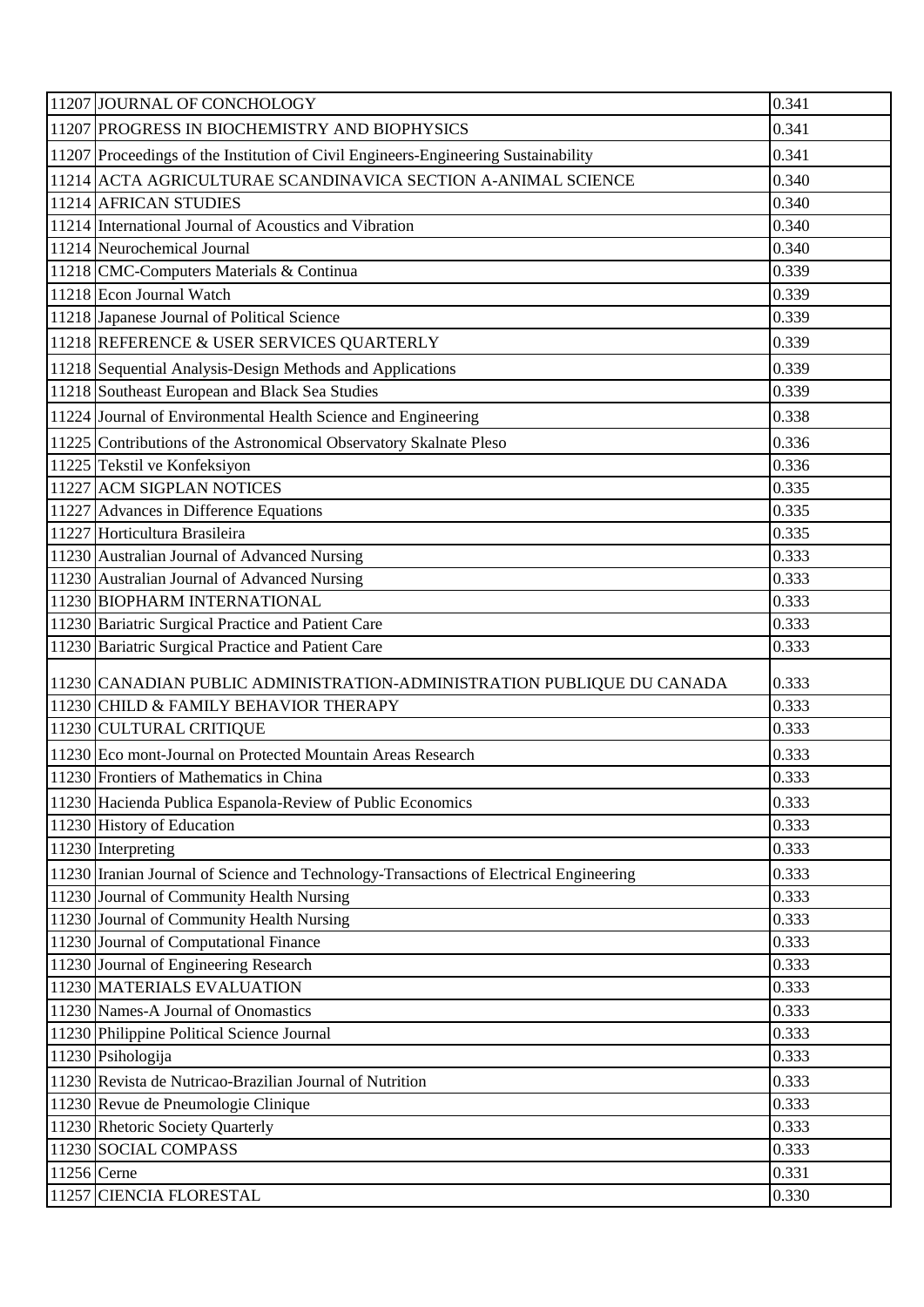| 11257 JOURNAL OF SYNTHETIC ORGANIC CHEMISTRY JAPAN                   | 0.330 |
|----------------------------------------------------------------------|-------|
| 11259 GAYANA BOTANICA                                                | 0.329 |
| 11259 PROGRESS IN COMPUTATIONAL FLUID DYNAMICS                       | 0.329 |
| 11259 Revista Espanola de Derecho Constitucional                     | 0.329 |
| 11262 Glasnik Matematicki                                            | 0.328 |
| 11262 INTERNATIONAL JOURNAL OF GROUP PSYCHOTHERAPY                   | 0.328 |
| 11264 EVOLUTION PSYCHIATRIQUE                                        | 0.327 |
| 11264 JOURNAL OF THE CHEMICAL SOCIETY OF PAKISTAN                    | 0.327 |
| 11266 HOUILLE BLANCHE-REVUE INTERNATIONALE DE L EAU                  | 0.326 |
| 11266 International Journal of the History of Sport                  | 0.326 |
| 11268 Analysis Mathematica                                           | 0.325 |
| 11268 European Journal of the History of Economic Thought            | 0.325 |
| 11268 INDIAN JOURNAL OF PURE & APPLIED MATHEMATICS                   | 0.325 |
| 11268 JOURNAL OF ARCHITECTURAL AND PLANNING RESEARCH                 | 0.325 |
| 11268 PSYCHOANALYTIC QUARTERLY                                       | 0.325 |
| 11268 Revista Romana de Medicina de Laborator                        | 0.325 |
| 11268 SCIENTIST                                                      | 0.325 |
| 11268 SCIENTIST                                                      | 0.325 |
| 11268 Zeitschrift fur Neuropsychologie                               | 0.325 |
| 11268 disP                                                           | 0.325 |
| 11278 Cytology and Genetics                                          | 0.324 |
| 11278 Gestion y Politica Publica                                     | 0.324 |
| 11278 Kyoto Journal of Mathematics                                   | 0.324 |
| 11278 Perfiles Latinoamericanos                                      | 0.324 |
| 11278 YAKUGAKU ZASSHI-JOURNAL OF THE PHARMACEUTICAL SOCIETY OF JAPAN | 0.324 |
| 11283 ARCHIVOS ESPANOLES DE UROLOGIA                                 | 0.323 |
| 11283 ASIAN SURVEY                                                   | 0.323 |
| 11283 Boletin de la Asociacion de Geografos Espanoles                | 0.323 |
| 11283 Gradevinar                                                     | 0.323 |
| 11283 Journal of Environmental Science and Management                | 0.323 |
| 11283 Sante Publique                                                 | 0.323 |
| 11289 Ideggyogyaszati Szemle-Clinical Neuroscience                   | 0.322 |
| 11289 Range Management and Agroforestry                              | 0.322 |
| 11289 ZUCHTUNGSKUNDE                                                 | 0.322 |
| 11292 ASIAN JOURNAL OF WOMENS STUDIES                                | 0.321 |
| 11292 Journal of Victorian Culture                                   | 0.321 |
| 11294 INTERNATIONAL JOURNAL OF ENVIRONMENT AND POLLUTION             | 0.320 |
| 11294 JOURNAL OF VISUAL CULTURE                                      | 0.320 |
| 11294 TURKISH JOURNAL OF PEDIATRICS                                  | 0.320 |
| 11297 INDIAN JOURNAL OF GENETICS AND PLANT BREEDING                  | 0.319 |
| 11298 AMERICAN BIOLOGY TEACHER                                       | 0.318 |
| 11298 CAHIERS AGRICULTURES                                           | 0.318 |
| 11298 JOURNAL OF POLYMER MATERIALS                                   | 0.318 |
| 11298 Notarzt                                                        | 0.318 |
| 11302 CHEMISTRY AND TECHNOLOGY OF FUELS AND OILS                     | 0.317 |
| 11302 Early Science and Medicine                                     | 0.317 |
| 11302 NARRATIVE INQUIRY                                              | 0.317 |
| 11302 Pratiques Psychologiques                                       | 0.317 |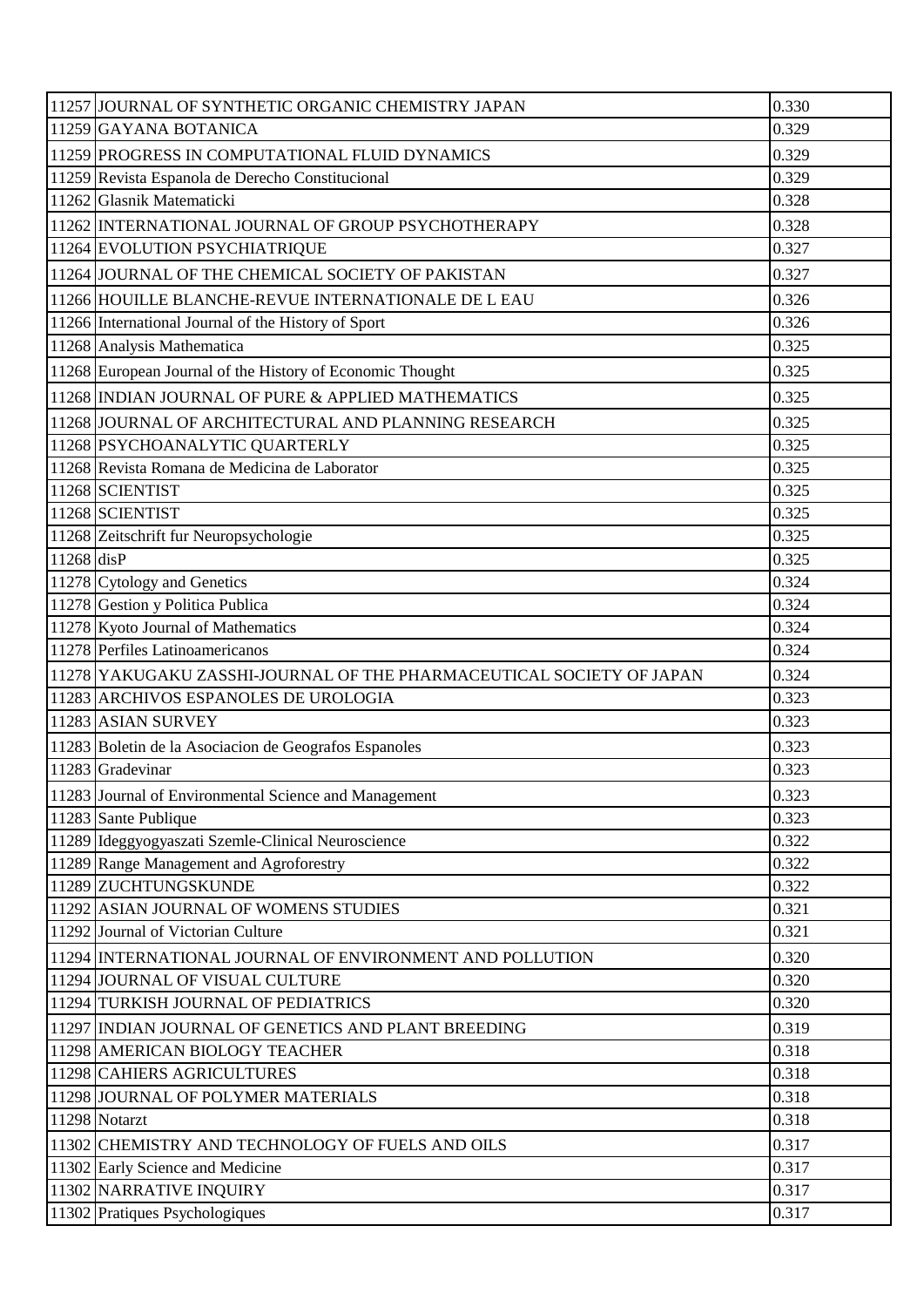| 11302 Pratiques Psychologiques    |                                                             | 0.317 |
|-----------------------------------|-------------------------------------------------------------|-------|
|                                   | 11307 JJOURNAL OF EVOLUTIONARY BIOCHEMISTRY AND PHYSIOLOGY  | 0.316 |
|                                   | 11307 JOURNAL OF VETERINARY DENTISTRY                       | 0.316 |
|                                   | 11307 Mathematical Communications                           | 0.316 |
| 11307 Nordic Psychology           |                                                             | 0.316 |
|                                   | 11311 Boletin de la Sociedad Argentina de Botanica          | 0.315 |
| 11311 Large Animal Review         |                                                             | 0.315 |
|                                   | 11311 STUDIES ON NEOTROPICAL FAUNA AND ENVIRONMENT          | 0.315 |
|                                   | 11314 BERICHTE UBER LANDWIRTSCHAFT                          | 0.314 |
| 11314 PSYCHOTHERAPEUT             |                                                             | 0.314 |
| 11316 Emerging Materials Research |                                                             | 0.313 |
|                                   | 11316 Periodica Polytechnica-Civil Engineering              | 0.313 |
| 11316 Universitas Psychologica    |                                                             | 0.313 |
|                                   | 11316 ZHURNAL OBSHCHEI BIOLOGII                             | 0.313 |
|                                   | 11320 African Journal of Wildlife Research                  | 0.312 |
| 11320 Archives of Rheumatology    |                                                             | 0.312 |
| 11320 FOLIA LINGUISTICA           |                                                             | 0.312 |
|                                   | 11320 Food Hygiene and Safety Science                       | 0.312 |
| 11320 Gaceta Medica de Mexico     |                                                             | 0.312 |
|                                   | 11320 HIGH TEMPERATURE MATERIALS AND PROCESSES              | 0.312 |
|                                   | 11320 JOURNAL OF MUSCULOSKELETAL PAIN                       | 0.312 |
|                                   | 11320 Maejo International Journal of Science and Technology | 0.312 |
| 11320 Saude e Sociedade           |                                                             | 0.312 |
| 11329 ALLERGOLOGIE                |                                                             | 0.311 |
|                                   | 11329 COMMUNICATIONS IN STATISTICS-THEORY AND METHODS       | 0.311 |
|                                   | 11329 Notre Dame Journal of Formal Logic                    | 0.311 |
| 11329 Postepy Mikrobiologii       |                                                             | 0.311 |
| 11329 Progress in Nutrition       |                                                             | 0.311 |
|                                   | 11329 WESTERN NORTH AMERICAN NATURALIST                     | 0.311 |
|                                   | 11335 ASIA PACIFIC JOURNAL OF SOCIAL WORK AND DEVELOPMENT   | 0.310 |
|                                   | 11335 CT&F-Ciencia Tecnologia y Futuro                      | 0.310 |
| 11335 European Law Review         |                                                             | 0.310 |
|                                   | 11335 MONATSSCHRIFT KINDERHEILKUNDE                         | 0.310 |
|                                   | 11339 CATHOLIC UNIVERSITY LAW REVIEW                        | 0.309 |
| 11339 Semina-Ciencias Agrarias    |                                                             | 0.309 |
|                                   | 11341 ARCHIVE FOR HISTORY OF EXACT SCIENCES                 | 0.308 |
|                                   | 11341 ARCHIVE FOR HISTORY OF EXACT SCIENCES                 | 0.308 |
|                                   | 11341 ARCHIVES EUROPEENNES DE SOCIOLOGIE                    | 0.308 |
|                                   | 11341 BRITISH JOURNAL OF HOSPITAL MEDICINE                  | 0.308 |
|                                   | 11341 Current Medical Imaging Reviews                       | 0.308 |
|                                   | 11341 INTERNATIONAL LABOR AND WORKING-CLASS HISTORY         | 0.308 |
|                                   | 11341 International Journal of Heavy Vehicle Systems        | 0.308 |
|                                   | 11341 JOURNAL OF APPLIED COMMUNICATION RESEARCH             | 0.308 |
| 11341 Language and Linguistics    |                                                             | 0.308 |
| 11341 VOPROSY PSIKHOLOGII         |                                                             | 0.308 |
| 11351 AKTUELLE UROLOGIE           |                                                             | 0.306 |
|                                   | 11351 Contemporary Problems of Ecology                      | 0.306 |
|                                   | 11351 GENERATIONS-JOURNAL OF THE AMERICAN SOCIETY ON AGING  | 0.306 |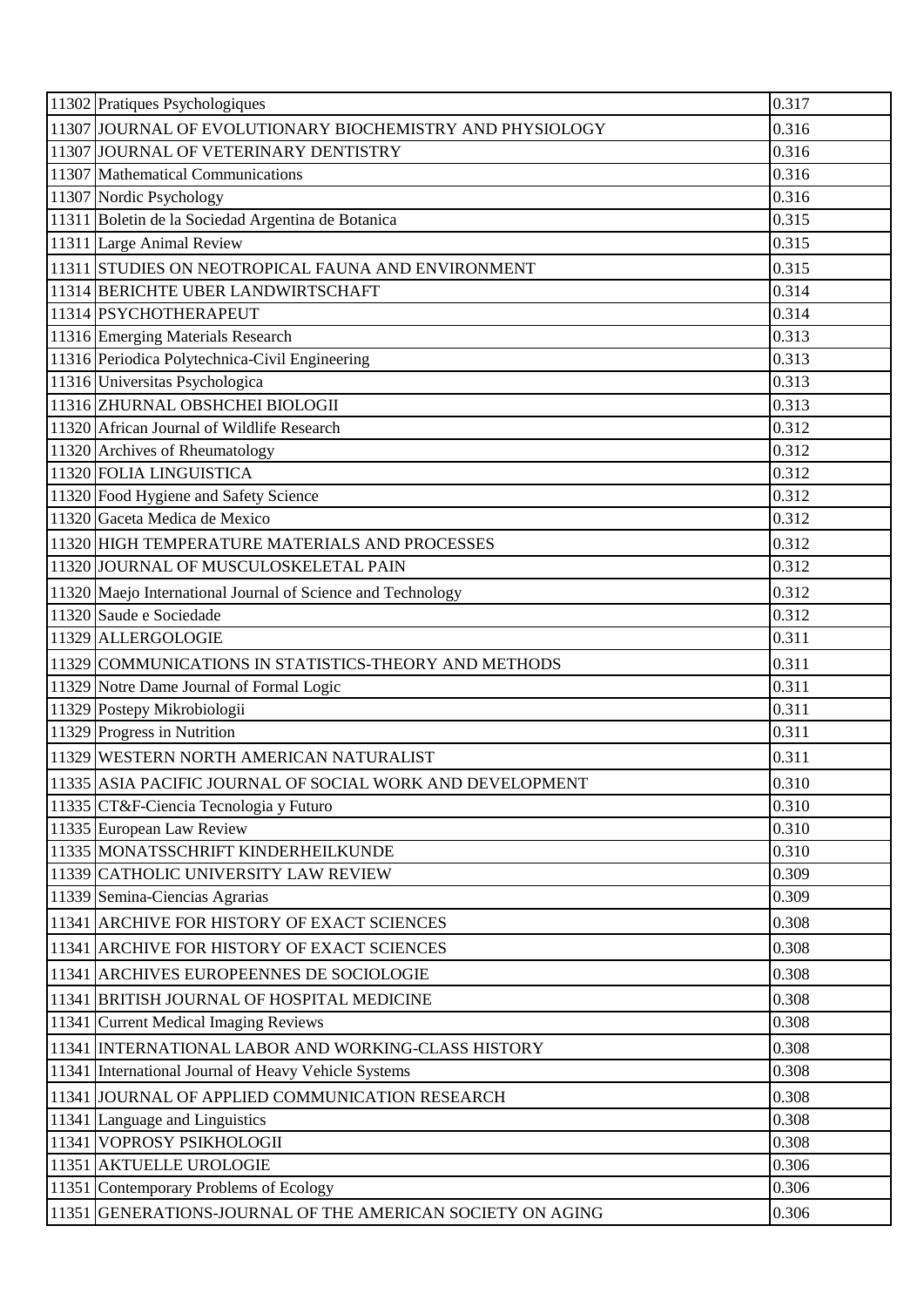| 11354 Journal of Marine Science and Technology-Taiwan                               | 0.305 |
|-------------------------------------------------------------------------------------|-------|
| 11355 DENVER UNIVERSITY LAW REVIEW                                                  | 0.304 |
| 11355 Linguistic Typology                                                           | 0.304 |
| 11357 GENEVA PAPERS ON RISK AND INSURANCE-ISSUES AND PRACTICE                       | 0.303 |
| 11357 INDOGERMANISCHE FORSCHUNGEN                                                   | 0.303 |
| 11359 ACTA ADRIATICA                                                                | 0.302 |
| 11359 BIOLOGY AND ENVIRONMENT-PROCEEDINGS OF THE ROYAL IRISH ACADEMY                | 0.302 |
| 11359 Discussiones Mathematicae Graph Theory                                        | 0.302 |
| 11359 ENDEAVOUR                                                                     | 0.302 |
| 11359 Energy & Environment                                                          | 0.302 |
| 11359 LUTS-Lower Urinary Tract Symptoms                                             | 0.302 |
| 11359 VETERINARSKI ARHIV                                                            | 0.302 |
| 11366 STUDIA SCIENTIARUM MATHEMATICARUM HUNGARICA                                   | 0.301 |
| 11367 Bollettino di Storia delle Scienze Matematiche                                | 0.300 |
| 11367 Deviance et Societe                                                           | 0.300 |
| 11367 ENTOMOLOGICA FENNICA                                                          | 0.300 |
| 11367 HYLE                                                                          | 0.300 |
| 11367 HYLE                                                                          | 0.300 |
| 11367 Journal of the Southern African Institute of Mining and Metallurgy            | 0.300 |
| 11367 OSIRIS                                                                        | 0.300 |
| 11367 OSIRIS                                                                        | 0.300 |
| 11367 Revista de Historia Industrial                                                | 0.300 |
| 11367 TECHNOLOGY REVIEW                                                             | 0.300 |
| 11377 AGRO FOOD INDUSTRY HI-TECH                                                    | 0.299 |
| 11377 BIOLOGY BULLETIN                                                              | 0.299 |
| 11377 Economic Computation and Economic Cybernetics Studies and Research            | 0.299 |
| 11377 Economic Computation and Economic Cybernetics Studies and Research            | 0.299 |
| 11377 INTERNATIONAL JOURNAL OF SOFTWARE ENGINEERING AND KNOWLEDGE ENGINEERING 0.299 |       |
| 11377 JJOURNAL OF OPTICAL TECHNOLOGY                                                | 0.299 |
| 11377 Journal of World Energy Law & Business                                        | 0.299 |
| 11384 DYNAMIC SYSTEMS AND APPLICATIONS                                              | 0.298 |
| 11384 Latin American Journal of Pharmacy                                            | 0.298 |
| 11384 METALLURGIA ITALIANA                                                          | 0.298 |
| 11384 Revista Brasileira de Politica Internacional                                  | 0.298 |
| 11388 TOPICS IN GERIATRIC REHABILITATION                                            | 0.297 |
| 11389 Gorteria                                                                      | 0.296 |
| 11389 JJOURNAL OF THE FACULTY OF AGRICULTURE KYUSHU UNIVERSITY                      | 0.296 |
| 11389 Journal de Theorie des Nombres de Bordeaux                                    | 0.296 |
| 11392 BOLETIM DO INSTITUTO DE PESCA                                                 | 0.295 |
| 11392 Journal of Spanish Cultural Studies                                           | 0.295 |
| 11394 ANNALS OF SCIENCE                                                             | 0.294 |
| 11394 ANNALS OF SCIENCE                                                             | 0.294 |
| 11394 AUSTRALIAN ECONOMIC PAPERS                                                    | 0.294 |
| 11394 Australian Aboriginal Studies                                                 | 0.294 |
| 11394 English Today                                                                 | 0.294 |
| 11394 FOLIA LINGUISTICA HISTORICA                                                   | 0.294 |
| 11394 Open Medicine                                                                 | 0.294 |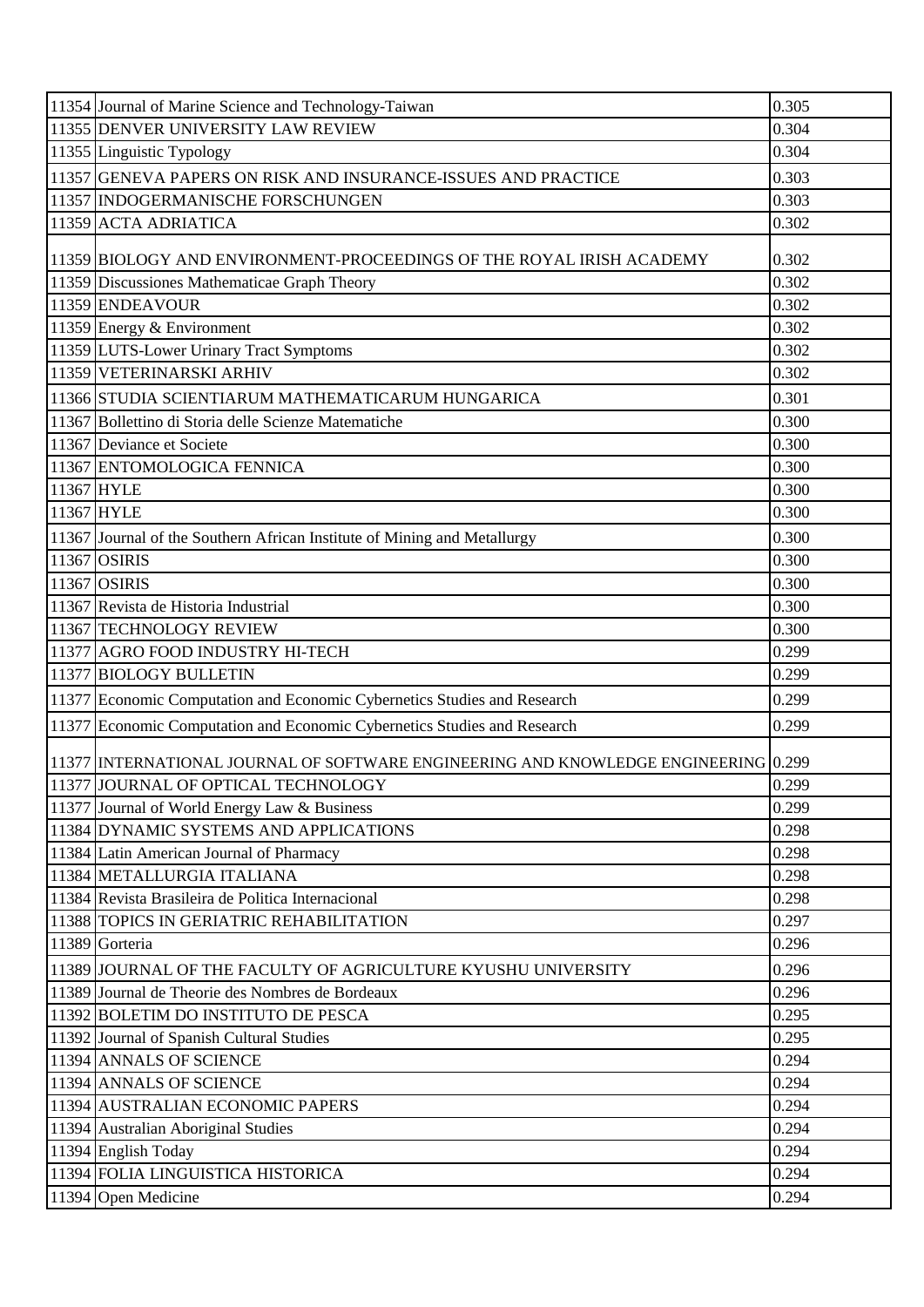| 11394 Revista Brasileira de Medicina do Esporte                              | 0.294 |
|------------------------------------------------------------------------------|-------|
| 11394 VIROLOGIE                                                              | 0.294 |
| 11394 Zeitschrift fur Familienforschung                                      | 0.294 |
| 11404 DADOS-REVISTA DE CIENCIAS SOCIAIS                                      | 0.292 |
| 11404 TELOPEA                                                                | 0.292 |
| 11406 Asian Journal of Social Science                                        | 0.291 |
| 11406 ITE JOURNAL-INSTITUTE OF TRANSPORTATION ENGINEERS                      | 0.291 |
| 11406 Nutrition Clinique et Metabolisme                                      | 0.291 |
| 11406 SINGAPORE ECONOMIC REVIEW                                              | 0.291 |
| 11410 Georgian Mathematical Journal                                          | 0.290 |
| 11410 MEASUREMENT TECHNIQUES                                                 | 0.290 |
| 11410 SAMPE JOURNAL                                                          | 0.290 |
| 11413 AFINIDAD                                                               | 0.289 |
| 11413 INDIAN JOURNAL OF BIOTECHNOLOGY                                        | 0.289 |
| 11413 UROLOGE                                                                | 0.289 |
| 11416 Bauphysik                                                              | 0.288 |
| 11416 EASTERN EUROPEAN ECONOMICS                                             | 0.288 |
| 11416 NEGOTIATION JOURNAL                                                    | 0.288 |
| 11416 POLITY                                                                 | 0.288 |
| 11416 VLAAMS DIERGENEESKUNDIG TIJDSCHRIFT                                    | 0.288 |
| 11421 Bulletin of the Iranian Mathematical Society                           | 0.287 |
| 11421 European Surgery-Acta Chirurgica Austriaca                             | 0.287 |
| 11423 Advances in Strategic Management-A Research Annual                     | 0.286 |
| 11423 HISTORY AND PHILOSOPHY OF LOGIC                                        | 0.286 |
| 11423 Language Problems & Language Planning                                  | 0.286 |
| 11423 Mathematical Population Studies                                        | 0.286 |
| 11423 Mathematical Population Studies                                        | 0.286 |
| 11423 Nordic Journal of Linguistics                                          | 0.286 |
| 11423 PROCEEDINGS OF THE INSTITUTION OF CIVIL ENGINEERS-MARITIME ENGINEERING | 0.286 |
| 11423 Revista Argentina de Clinica Psicologica                               | 0.286 |
| 11423 Revista Argentina de Clinica Psicologica                               | 0.286 |
| 11423 Revista MVZ Cordoba                                                    | 0.286 |
| 11423 SOUTH AFRICAN JOURNAL OF SURGERY                                       | 0.286 |
| 11423 Spanish in Context                                                     | 0.286 |
| 11423 Stahlbau                                                               | 0.286 |
| 11436   IRANIAN JOURNAL OF FISHERIES SCIENCES                                | 0.285 |
| 11437 BOIS ET FORETS DES TROPIQUES                                           | 0.283 |
| 11437 Journal of the Ramanujan Mathematical Society                          | 0.283 |
| 11437 Psicologia-Reflexao e Critica                                          | 0.283 |
| 11440 Estudios de Psicologia                                                 | 0.281 |
| 11440 European Review                                                        | 0.281 |
| 11440 KOREAN JOURNAL OF DEFENSE ANALYSIS                                     | 0.281 |
| 11440 Review of Cognitive Linguistics                                        | 0.281 |
| 11440 Revista de Economia Mundial                                            | 0.281 |
| 11445 CENTAURUS                                                              | 0.280 |
| 11445 CENTAURUS                                                              | 0.280 |
| 11445 Contributions to Discrete Mathematics                                  | 0.280 |
| 11445 FORUM DER PSYCHOANALYSE                                                | 0.280 |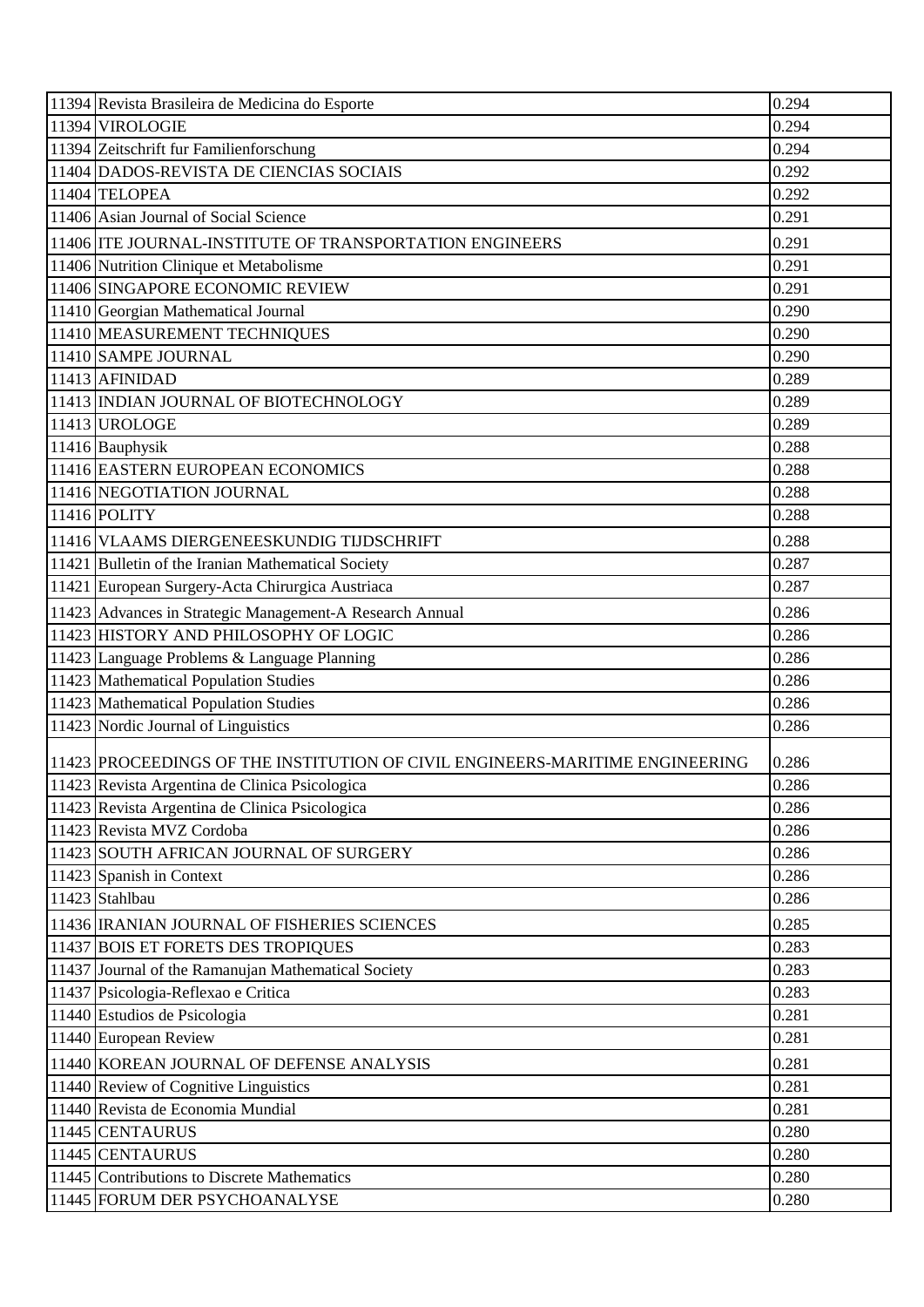| 11445 Ingenieria e Investigacion                                                                         | 0.280 |
|----------------------------------------------------------------------------------------------------------|-------|
|                                                                                                          |       |
| 11445 JJOURNAL OF INSTITUTIONAL AND THEORETICAL ECONOMICS-ZEITSCHRIFT FUR DIE GESAMTE STAATSWISSENSCHAFT | 0.280 |
| 11445 Journal of Energy in Southern Africa                                                               | 0.280 |
| 11452 Asia-Pacific Journal of Accounting & Economics                                                     | 0.279 |
| 11452 University Politehnica of Bucharest Scientific Bulletin-Series A-Applied Mathematics and Physics   | 0.279 |
| 11454 INTERNATIONAL JOURNAL OF HUMAN GENETICS                                                            | 0.278 |
| 11454 Iranian Journal of Biotechnology                                                                   | 0.278 |
| 11454 Social Science Japan Journal                                                                       | 0.278 |
| 11457 Fourrages                                                                                          | 0.277 |
| 11457 JOURNAL OF BALTIC STUDIES                                                                          | 0.277 |
| 11457 Journal of Asian Architecture and Building Engineering                                             | 0.277 |
| 11457 Journal of Hematopathology                                                                         | 0.277 |
| 11457 METALLURGIST                                                                                       | 0.277 |
| $11462$ APPITA                                                                                           | 0.276 |
| 11462 Cirugia y Cirujanos                                                                                | 0.276 |
| 11462 Historical Social Research-Historische Sozialforschung                                             | 0.276 |
| 11462 INDAGATIONES MATHEMATICAE-NEW SERIES                                                               | 0.276 |
| 11462 Iranian Journal of Science and Technology-Transactions of Civil Engineering                        | 0.276 |
| 11462 REVUE DE MEDECINE VETERINAIRE                                                                      | 0.276 |
| 11468 ARCHIVOS DE MEDICINA VETERINARIA                                                                   | 0.275 |
| 11468 Iranian Studies                                                                                    | 0.275 |
| 11468 SOCIAL RESEARCH                                                                                    | 0.275 |
|                                                                                                          |       |
| 11471  IEICE TRANSACTIONS ON FUNDAMENTALS OF ELECTRONICS COMMUNICATIONS AND COMPUTER SCIENCES            | 0.274 |
| 11471 Revue de Stomatologie de Chirurgie Maxillo-faciale et de Chirurgie Orale                           | 0.274 |
| 11473 International Journal of Speech Language and the Law                                               | 0.273 |
| 11473 Progress in Rubber Plastics and Recycling Technology                                               | 0.273 |
| 11473 Sociologus                                                                                         | 0.273 |
| 11473 Zeitschrift fur Sportpsychologie                                                                   | 0.273 |
| 11477 JOURNAL OF THE JAPAN INSTITUTE OF METALS                                                           | 0.272 |
| 11478 AMERICAN MATHEMATICAL MONTHLY                                                                      | 0.271 |
| 11478 ENVIRONMENTAL ETHICS                                                                               | 0.271 |
| 11478 French History                                                                                     | 0.271 |
| 11481 TRANSACTIONS OF THE AMERICAN ENTOMOLOGICAL SOCIETY                                                 | 0.270 |
| 11482 JOURNAL OF THE COPYRIGHT SOCIETY OF THE USA                                                        | 0.269 |
| 11483 ARS COMBINATORIA                                                                                   | 0.268 |
|                                                                                                          |       |
| 11483 CANADIAN JOURNAL OF ADMINISTRATIVE SCIENCES-REVUE CANADIENNE DES SCIENCES DE LADMINISTRATION       | 0.268 |
| 11483 Inter-Asia Cultural Studies                                                                        | 0.268 |
| 11483 Zeitschrift fur Psychiatrie Psychologie und Psychotherapie                                         | 0.268 |
| 11487 Bioscience Journal                                                                                 | 0.267 |
| 11487 CONTRIBUTIONS TO INDIAN SOCIOLOGY                                                                  | 0.267 |
| 11487 FERROELECTRICS LETTERS SECTION                                                                     | 0.267 |
| 11487 JOURNAL OF INFRARED AND MILLIMETER WAVES                                                           | 0.267 |
| 11487 Revista Caatinga                                                                                   | 0.267 |
| 11487 Revista de Economia Aplicada                                                                       | 0.267 |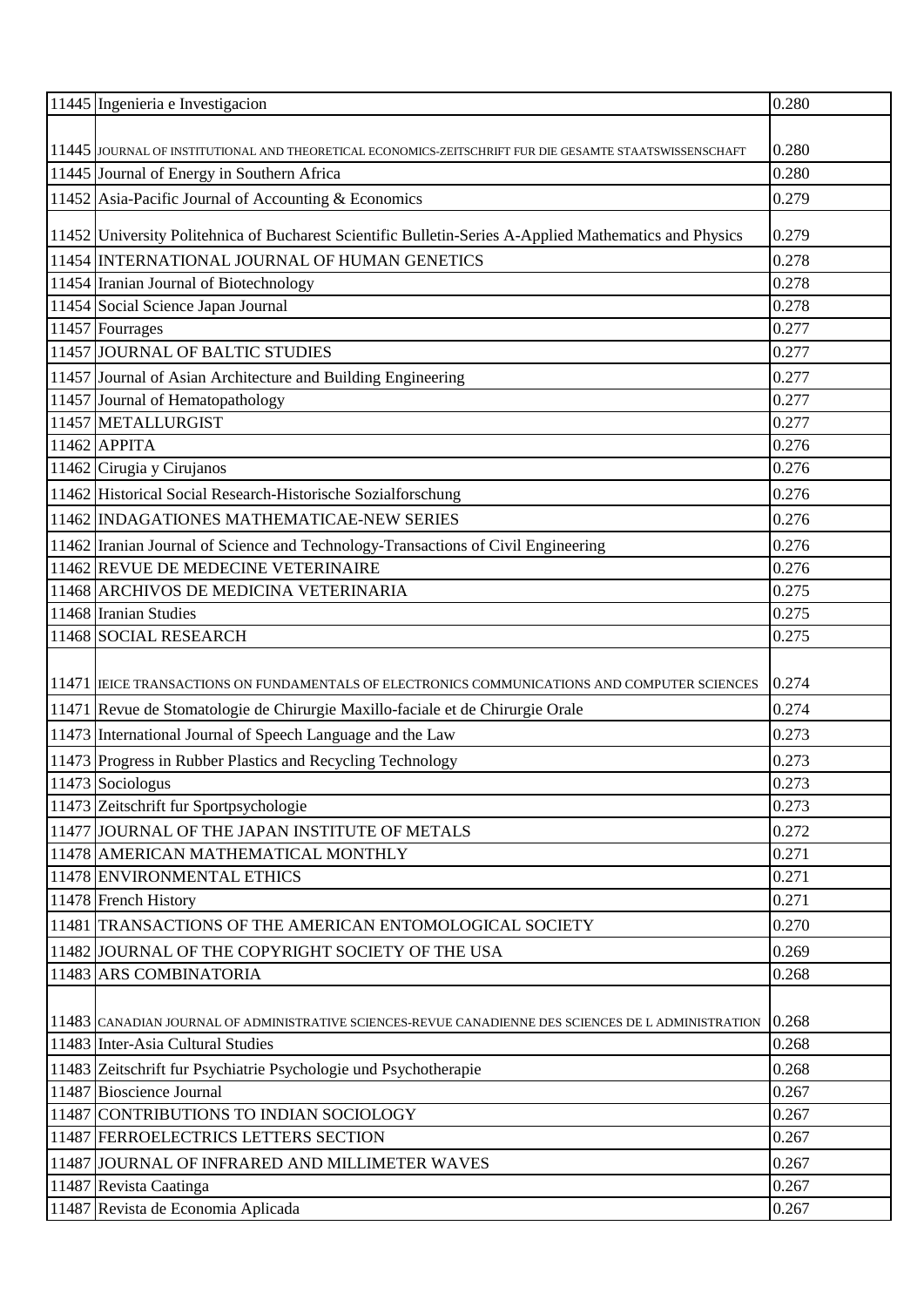| 11487 Tijdschrift voor Rechtsgeschiedenis-Revue d Histoire du Droit-The Legal History Review<br>0.267<br>11495 Bautechnik<br>0.266<br>11495 JOURNAL OF THE ENTOMOLOGICAL RESEARCH SOCIETY<br>0.266<br>0.264<br>11497 AGROCIENCIA<br>11497 Egitim ve Bilim-Education and Science<br>0.264<br>11497 SHILAP-REVISTA DE LEPIDOPTEROLOGIA<br>0.264<br>0.263<br>11500 Journal of Germanic Linguistics<br>0.263<br>11500 REVISTA CIENTIFICA-FACULTAD DE CIENCIAS VETERINARIAS<br>11502 CURRENT HISTORY<br>0.261 |
|----------------------------------------------------------------------------------------------------------------------------------------------------------------------------------------------------------------------------------------------------------------------------------------------------------------------------------------------------------------------------------------------------------------------------------------------------------------------------------------------------------|
|                                                                                                                                                                                                                                                                                                                                                                                                                                                                                                          |
|                                                                                                                                                                                                                                                                                                                                                                                                                                                                                                          |
|                                                                                                                                                                                                                                                                                                                                                                                                                                                                                                          |
|                                                                                                                                                                                                                                                                                                                                                                                                                                                                                                          |
|                                                                                                                                                                                                                                                                                                                                                                                                                                                                                                          |
|                                                                                                                                                                                                                                                                                                                                                                                                                                                                                                          |
|                                                                                                                                                                                                                                                                                                                                                                                                                                                                                                          |
|                                                                                                                                                                                                                                                                                                                                                                                                                                                                                                          |
|                                                                                                                                                                                                                                                                                                                                                                                                                                                                                                          |
| 11502 FIBRE CHEMISTRY<br>0.261                                                                                                                                                                                                                                                                                                                                                                                                                                                                           |
| 11502 FinanzArchiv<br>0.261                                                                                                                                                                                                                                                                                                                                                                                                                                                                              |
| 11502 Journal of Contemporary Mathematical Analysis-Armenian Academy of Sciences<br>0.261                                                                                                                                                                                                                                                                                                                                                                                                                |
| 11502 Revista Internacional de Andrologia<br>0.261                                                                                                                                                                                                                                                                                                                                                                                                                                                       |
| 11502 South African Journal of Economic and Management Sciences<br>0.261                                                                                                                                                                                                                                                                                                                                                                                                                                 |
| 11502 UTILITAS MATHEMATICA<br>0.261                                                                                                                                                                                                                                                                                                                                                                                                                                                                      |
| 0.260<br>11509 Historical Materialism-Research in Critical Marxist Theory                                                                                                                                                                                                                                                                                                                                                                                                                                |
| 11509 PHYSIKALISCHE MEDIZIN REHABILITATIONSMEDIZIN KURORTMEDIZIN<br>0.260                                                                                                                                                                                                                                                                                                                                                                                                                                |
| 0.260<br>11509 Zeitschrift fur Soziologie der Erziehung und Sozialisation                                                                                                                                                                                                                                                                                                                                                                                                                                |
| 11512 ACTA SCIENTIARUM-TECHNOLOGY<br>0.259                                                                                                                                                                                                                                                                                                                                                                                                                                                               |
| 11512 International Journal of Conflict and Violence<br>0.259                                                                                                                                                                                                                                                                                                                                                                                                                                            |
| 0.259<br>11512 Journal of South Asian Development                                                                                                                                                                                                                                                                                                                                                                                                                                                        |
| 0.259<br>11512 Journal of Vibration Engineering & Technologies                                                                                                                                                                                                                                                                                                                                                                                                                                           |
| 11512 LIBRARY TRENDS<br>0.259                                                                                                                                                                                                                                                                                                                                                                                                                                                                            |
| 11517 Circulo de Linguistica Aplicada a la Comunicacion<br>0.258                                                                                                                                                                                                                                                                                                                                                                                                                                         |
| 11517 ENGINEERING JOURNAL-AMERICAN INSTITUTE OF STEEL CONSTRUCTION<br>0.258                                                                                                                                                                                                                                                                                                                                                                                                                              |
| 11517 HISTORIA MATHEMATICA<br>0.258                                                                                                                                                                                                                                                                                                                                                                                                                                                                      |
| 11517 HISTORIA MATHEMATICA<br>0.258                                                                                                                                                                                                                                                                                                                                                                                                                                                                      |
| 11517 MICROWAVE JOURNAL<br>0.258                                                                                                                                                                                                                                                                                                                                                                                                                                                                         |
| 11517 RARE METAL MATERIALS AND ENGINEERING<br>0.258                                                                                                                                                                                                                                                                                                                                                                                                                                                      |
| 0.257<br>11523 KERNTECHNIK                                                                                                                                                                                                                                                                                                                                                                                                                                                                               |
| 11524 Asian Economic Journal<br>0.256                                                                                                                                                                                                                                                                                                                                                                                                                                                                    |
| 11524 CANADIAN MODERN LANGUAGE REVIEW-REVUE CANADIENNE DES LANGUES VIVANTES 0.256                                                                                                                                                                                                                                                                                                                                                                                                                        |
| 11524 CRYPTOLOGIA<br>0.256                                                                                                                                                                                                                                                                                                                                                                                                                                                                               |
| 0.256<br>11524 Hokkaido Mathematical Journal                                                                                                                                                                                                                                                                                                                                                                                                                                                             |
| 0.256<br>11524 Indian Journal of Surgery                                                                                                                                                                                                                                                                                                                                                                                                                                                                 |
| 11524 JOURNAL OF VISUAL IMPAIRMENT & BLINDNESS<br>0.256                                                                                                                                                                                                                                                                                                                                                                                                                                                  |
| 0.255<br>11530 Australian Library Journal                                                                                                                                                                                                                                                                                                                                                                                                                                                                |
| 11530 HOUSTON JOURNAL OF MATHEMATICS<br>0.255                                                                                                                                                                                                                                                                                                                                                                                                                                                            |
| 0.255<br>11530 INTERNATIONAL JOURNAL OF MORPHOLOGY                                                                                                                                                                                                                                                                                                                                                                                                                                                       |
| 0.254<br>11533 HISTORY OF PSYCHIATRY                                                                                                                                                                                                                                                                                                                                                                                                                                                                     |
| 0.254<br>11533 PROCEEDINGS OF THE JAPAN ACADEMY SERIES A-MATHEMATICAL SCIENCES                                                                                                                                                                                                                                                                                                                                                                                                                           |
| 0.253<br>11535 KOBUNSHI RONBUNSHU                                                                                                                                                                                                                                                                                                                                                                                                                                                                        |
| 0.253<br>11535 REVISTA COLOMBIANA DE ENTOMOLOGIA                                                                                                                                                                                                                                                                                                                                                                                                                                                         |
| 11535 Revista de Estudios Politicos<br>0.253                                                                                                                                                                                                                                                                                                                                                                                                                                                             |
| 11535 Srpski Arhiv za Celokupno Lekarstvo<br>0.253                                                                                                                                                                                                                                                                                                                                                                                                                                                       |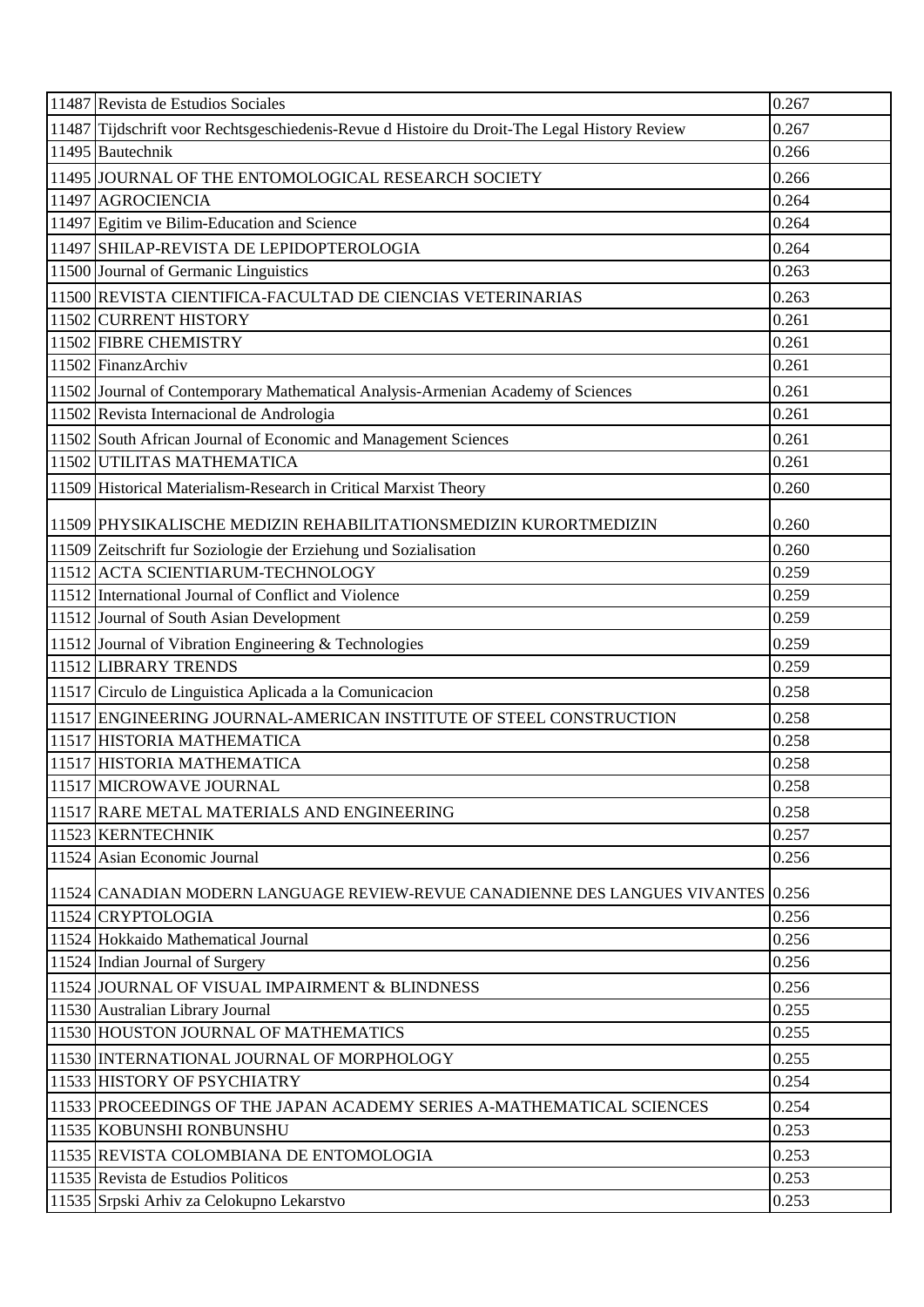| 11539 B E Journal of Economic Analysis & Policy                         | 0.252 |
|-------------------------------------------------------------------------|-------|
| 11539 JBR-BTR                                                           | 0.252 |
| 11539 LATIN AMERICAN RESEARCH REVIEW                                    | 0.252 |
| 11542 COMPTES RENDUS DE L ACADEMIE BULGARE DES SCIENCES                 | 0.251 |
| 11543 AATCC Journal of Research                                         | 0.250 |
| 11543 ASTRONOMY & GEOPHYSICS                                            | 0.250 |
| 11543 Acta Endocrinologica-Bucharest                                    | 0.250 |
| 11543 Historia y Politica                                               | 0.250 |
| 11543 Hong Kong Journal of Occupational Therapy                         | 0.250 |
| 11543 Indian Journal of Pharmaceutical Education and Research           | 0.250 |
| 11543 International Journal of Radiation Research                       | 0.250 |
| 11543 JOURNAL OF THE HISTORY OF SEXUALITY                               | 0.250 |
| 11543 JOURNAL OF URBAN HISTORY                                          | 0.250 |
| 11543 Journal of Modern European History                                | 0.250 |
| 11543 Journal of Volcanology and Seismology                             | 0.250 |
| 11543 Journal of the South African Institution of Civil Engineering     | 0.250 |
| 11543 London Journal                                                    | 0.250 |
| 11543 MATHEMATICAL LOGIC QUARTERLY                                      | 0.250 |
| 11543 MINERVA BIOTECNOLOGICA                                            | 0.250 |
| 11543 NWIG-New West Indian Guide-Nieuwe West-Indische Gids              | 0.250 |
| 11543 OSTERREICHISCHE ZEITSCHRIFT FUR POLITIKWISSENSCHAFT               | 0.250 |
| 11543 POLITICA Y GOBIERNO                                               | 0.250 |
| 11543 POLYMERS & POLYMER COMPOSITES                                     | 0.250 |
| 11543 PROCEEDINGS OF THE LINNEAN SOCIETY OF NEW SOUTH WALES             | 0.250 |
| 11543 REDIA-GIORNALE DI ZOOLOGIA                                        | 0.250 |
| 11543 RHODORA                                                           | 0.250 |
| 11543 ROCKY MOUNTAIN JOURNAL OF MATHEMATICS                             | 0.250 |
| 11543 SILVAE GENETICA                                                   | 0.250 |
| 11543 SOCIOLOGIE DU TRAVAIL                                             | 0.250 |
| 11543 Slovenian Veterinary Research                                     | 0.250 |
| 11543 War & Society                                                     | 0.250 |
| 11543 Zeitschrift fur Sprachwissenschaft                                | 0.250 |
| 11571 METAL SCIENCE AND HEAT TREATMENT                                  | 0.248 |
| 11571 PHILIPPINE AGRICULTURAL SCIENTIST                                 | 0.248 |
| 11573 Applied Mathematics-A Journal of Chinese Universities Series B    | 0.247 |
| 11573 Movimento                                                         | 0.247 |
| 11575 ETHNOHISTORY                                                      | 0.246 |
| 11575 Israel Affairs                                                    | 0.246 |
| 11575 Mathematical Reports                                              | 0.246 |
| 11575 RELATIONS INDUSTRIELLES-INDUSTRIAL RELATIONS                      | 0.246 |
| 11575 REVUE ROUMAINE DE CHIMIE                                          | 0.246 |
| 11575 SOTSIOLOGICHESKIE ISSLEDOVANIYA                                   | 0.246 |
| 11575 South African Journal of Business Management                      | 0.246 |
| 11582 NEMATROPICA                                                       | 0.245 |
| 11583 Labour History                                                    | 0.244 |
| 11583 Pragmatics and Society                                            | 0.244 |
| 11583 Scripta Nova-Revista Electronica de Geografia y Ciencias Sociales | 0.244 |
| 11583 Studia Universitatis Babes-Bolyai Chemia                          | 0.244 |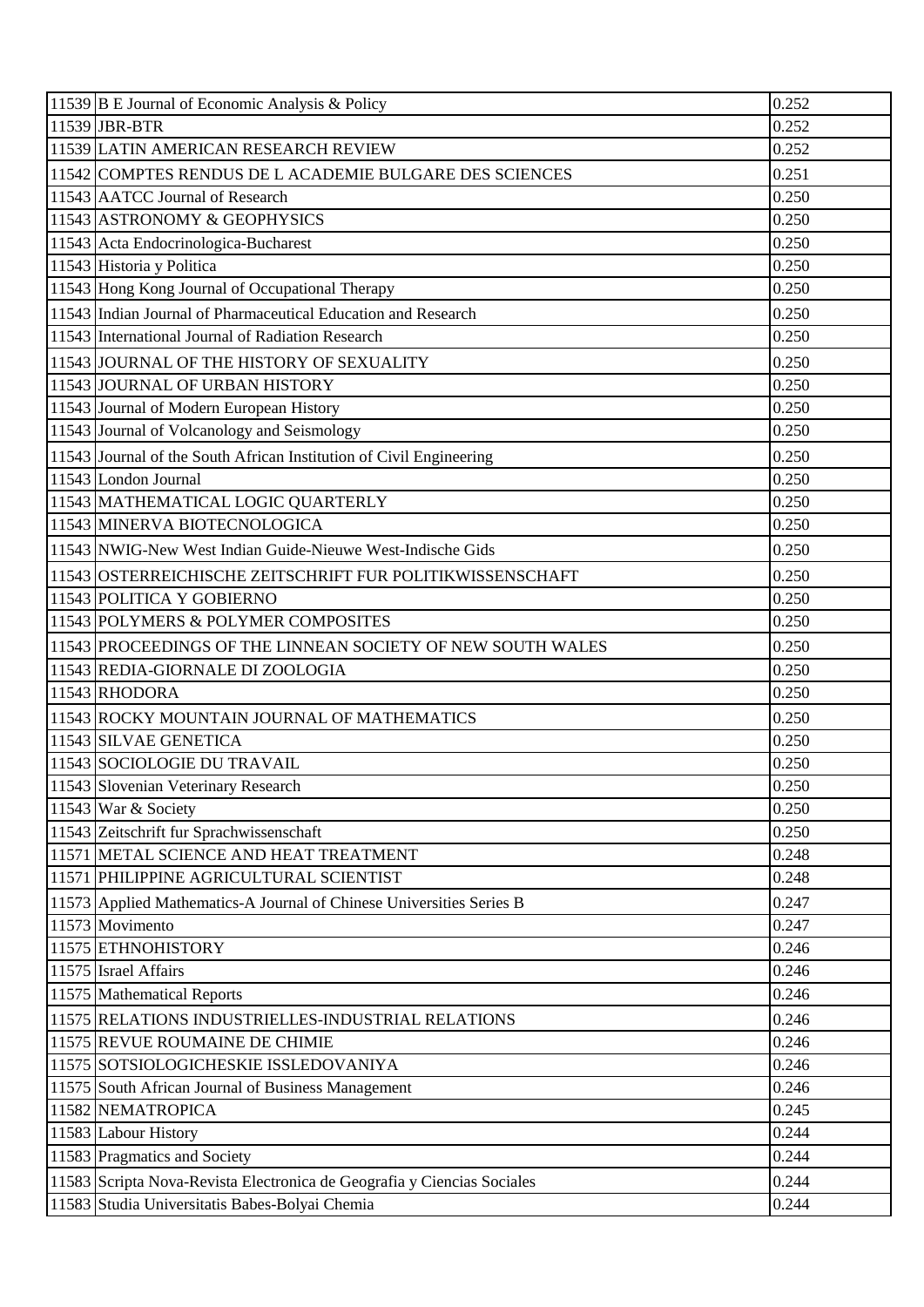| 11587 Acta Mathematicae Applicatae Sinica-English Series                                           | 0.242 |
|----------------------------------------------------------------------------------------------------|-------|
| 11587 Asian Journal of WTO & International Health Law and Policy                                   | 0.242 |
| 11587 CESKOSLOVENSKA PSYCHOLOGIE                                                                   | 0.242 |
| 11587 KGK-Kautschuk Gummi Kunststoffe                                                              | 0.242 |
| 11587 Revista Colombiana de Ciencias Pecuarias                                                     | 0.242 |
| $11592$ CALDASIA                                                                                   | 0.241 |
| 11592 ISOKINETICS AND EXERCISE SCIENCE                                                             | 0.241 |
| 11592 Inland Water Biology                                                                         | 0.241 |
| 11592 ORNITOLOGIA NEOTROPICAL                                                                      | 0.241 |
| 11596 Ankara Universitesi Veteriner Fakultesi Dergisi                                              | 0.240 |
| 11596 Austrian Journal of Forest Science                                                           | 0.240 |
| 11596 PHYSICS IN PERSPECTIVE                                                                       | 0.240 |
| 11596 PHYSICS IN PERSPECTIVE                                                                       | 0.240 |
| 11596 PSYCHIATRIC ANNALS                                                                           | 0.240 |
| 11601 JOURNAL OF ENHANCED HEAT TRANSFER                                                            | 0.239 |
| 11601 JOURNAL OF FAMILY HISTORY                                                                    | 0.239 |
| 11603 Archives des Maladies Professionnelles et de l'Environnement                                 | 0.238 |
| 11603 Bulgarian Chemical Communications                                                            | 0.238 |
| 11603 ORIENTAL INSECTS                                                                             | 0.238 |
| 11603 Romanian Journal of Economic Forecasting                                                     | 0.238 |
| 11603 Russian Journal of Non-Ferrous Metals                                                        | 0.238 |
| 11603 Tarim Bilimleri Dergisi-Journal of Agricultural Sciences                                     | 0.238 |
| 11603 Topics in Applied Physics                                                                    | 0.238 |
| 11610 Academia-Revista Latinoamericana de Administracion                                           | 0.237 |
| 11610 Journal of Rubber Research                                                                   | 0.237 |
| 11612 Assistenza Infermieristica e Ricerca                                                         | 0.236 |
| 11612 Assistenza Infermieristica e Ricerca                                                         | 0.236 |
| 11612 GEFAHRSTOFFE REINHALTUNG DER LUFT                                                            | 0.236 |
| 11612 GENETIC COUNSELING                                                                           | 0.236 |
| 11612 MATHEMATICAL INTELLIGENCER                                                                   | 0.236 |
| 11612 ZHURNAL VYSSHEI NERVNOI DEYATELNOSTI IMENI I P PAVLOVA                                       | 0.236 |
| 11618 BIJDRAGEN TOT DE TAAL-LAND- EN VOLKENKUNDE                                                   | 0.235 |
| 11618 INDIAN JOURNAL OF FISHERIES                                                                  | 0.235 |
| 11618 Itinerario-International Journal on the History of European Expansion and Global Interaction | 0.235 |
| 11618 PRAXIS DER KINDERPSYCHOLOGIE UND KINDERPSYCHIATRIE                                           | 0.235 |
| 11622 Acta Scientiae Veterinariae                                                                  | 0.234 |
| 11622 Engineering Studies                                                                          | 0.234 |
| 11622 Engineering Studies                                                                          | 0.234 |
| 11622 Geodetski Vestnik                                                                            | 0.234 |
| 11626 BANGLADESH JOURNAL OF BOTANY                                                                 | 0.233 |
| 11626 Cepal Review                                                                                 | 0.233 |
| 11626 FOOD TECHNOLOGY                                                                              | 0.233 |
| 11626 Journal of Australian Studies                                                                | 0.233 |
| 11626 Research Journal of Biotechnology                                                            | 0.233 |
| 11626 Tydskrif Vir Geesteswetenskappe                                                              | 0.233 |
| 11632 Convergencia-Revista de Ciencias Sociales                                                    | 0.232 |
| 11632 JOURNAL OF WOMENS HISTORY                                                                    | 0.232 |
| 11634 BERLINER JOURNAL FUR SOZIOLOGIE                                                              | 0.231 |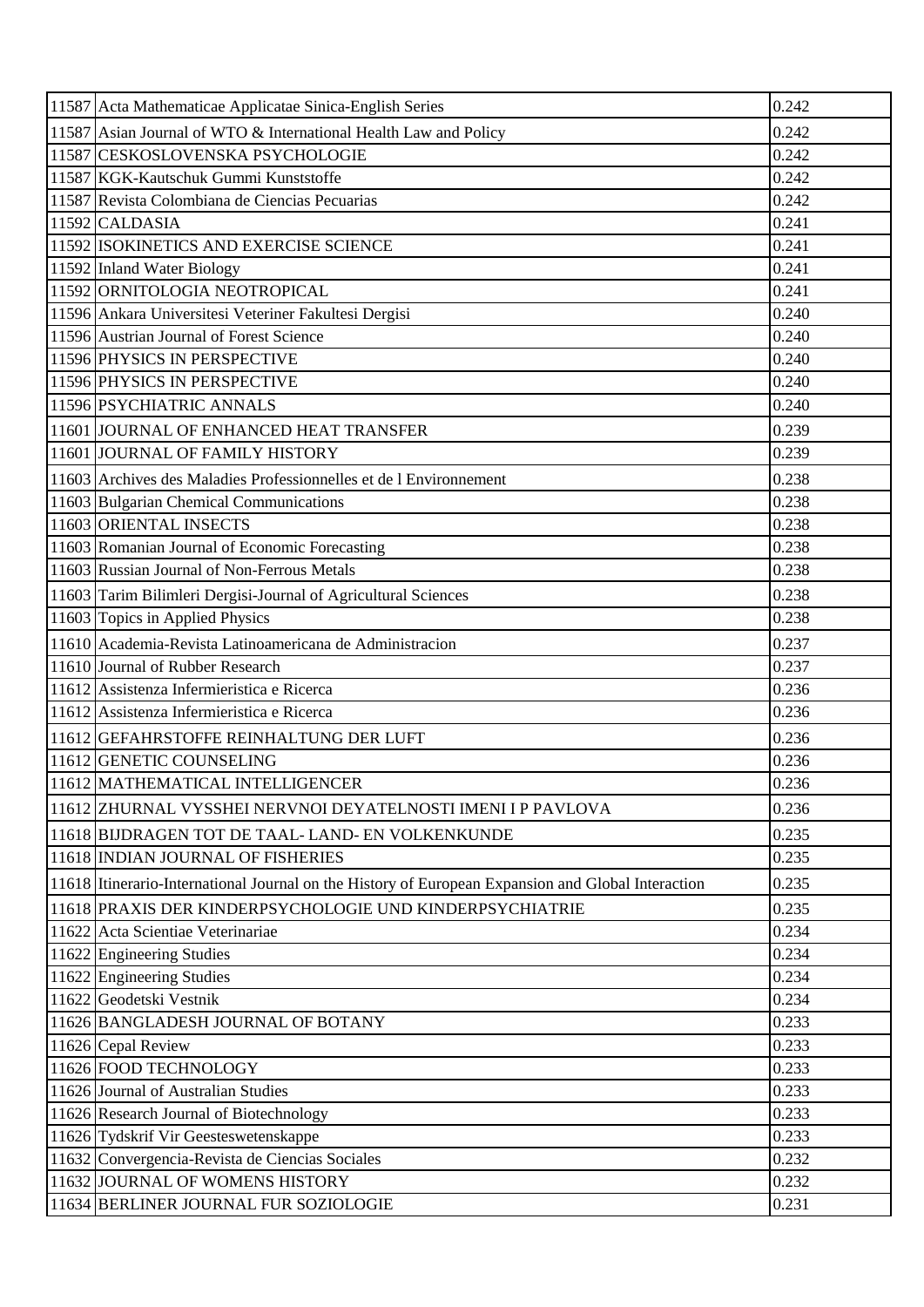| 11634 English in Education                                                                           | 0.231 |
|------------------------------------------------------------------------------------------------------|-------|
| 11634 ISSUES IN LAW & MEDICINE                                                                       | 0.231 |
| 11634 Revista Signos                                                                                 | 0.231 |
| 11638 International Journal of Applied Research in Veterinary Medicine                               | 0.230 |
| 11638 PHI DELTA KAPPAN                                                                               | 0.230 |
| 11638 PROGRAMMING AND COMPUTER SOFTWARE                                                              | 0.230 |
| 11641 AMERICAS                                                                                       | 0.229 |
| 11641 B E Journal of Theoretical Economics                                                           | 0.229 |
| 11641 CHEMICAL & ENGINEERING NEWS                                                                    | 0.229 |
| 11641 INDIAN ECONOMIC AND SOCIAL HISTORY REVIEW                                                      | 0.229 |
| 11645 CIVIL ENGINEERING                                                                              | 0.228 |
| 11645 Hidrobiologica                                                                                 | 0.228 |
| 11645 JOURNAL OF THE SOCIETY OF LEATHER TECHNOLOGISTS AND CHEMISTS                                   | 0.228 |
| 11645 KLINISCHE NEUROPHYSIOLOGIE                                                                     | 0.228 |
| 11645 Ukrainian Mathematical Journal                                                                 | 0.228 |
| 11650 JOURNAL FOR THE HISTORY OF ASTRONOMY                                                           | 0.227 |
| 11650 Journal of Historical Pragmatics                                                               | 0.227 |
| 11650 Monatsschrift fur Kriminologie und Strafrechtsreform                                           | 0.227 |
| 11653 ENTOMOLOGICAL NEWS                                                                             | 0.226 |
| 11654 ANNALES DE BIOLOGIE CLINIQUE                                                                   | 0.225 |
| 11655 ANTHROPOS                                                                                      | 0.224 |
| 11655 Agrekon                                                                                        | 0.224 |
| 11655 JOURNAL OF CHINESE LINGUISTICS                                                                 | 0.224 |
| 11655 Scientific Programming                                                                         | 0.224 |
| 11655 WEST INDIAN MEDICAL JOURNAL                                                                    | 0.224 |
| 11660 ANNALES MEDICO-PSYCHOLOGIQUES                                                                  | 0.222 |
| 11660 Engenharia Sanitaria e Ambiental                                                               | 0.222 |
| 11660 JOURNAL OF COSMETIC SCIENCE                                                                    | 0.222 |
| 11660 JOURNAL OF NEW MATERIALS FOR ELECTROCHEMICAL SYSTEMS                                           | 0.222 |
| 11660 Journal of Evidence-Based Psychotherapies                                                      | 0.222 |
| 11665 INTERCIENCIA                                                                                   | 0.221 |
| 11665 Tokyo Journal of Mathematics                                                                   | 0.221 |
| 11667 ECOLOGY LAW QUARTERLY                                                                          | 0.220 |
| 11667 International Journal of Transport Economics                                                   | 0.220 |
| 11667 JOURNAL OF THE AMERICAN POMOLOGICAL SOCIETY                                                    | 0.220 |
| 11670 Acta Histriae                                                                                  | 0.219 |
| 11670 BIOMEDICAL RESEARCH-INDIA                                                                      | 0.219 |
| 11670 CALIFORNIA FISH AND GAME                                                                       | 0.219 |
| 11670 SOUTHWESTERN NATURALIST                                                                        | 0.219 |
| 11674 LISTY CUKROVARNICKE A REPARSKE                                                                 | 0.218 |
| 11675 INDIAN JOURNAL OF AGRICULTURAL SCIENCES                                                        | 0.217 |
| 11675 Iranian Journal of Science and Technology Transaction A-Science                                | 0.217 |
| 11675 JOURNAL OF MEDIA ECONOMICS                                                                     | 0.217 |
| 11675 New Perspectives on Turkey                                                                     | 0.217 |
|                                                                                                      |       |
| 11675 Turk Gogus Kalp Damar Cerrahisi Dergisi-Turkish Journal of Thoracic and Cardiovascular Surgery | 0.217 |
| 11680 Animal Nutrition and Feed Technology                                                           | 0.216 |
| 11680 ERNAHRUNGS UMSCHAU                                                                             | 0.216 |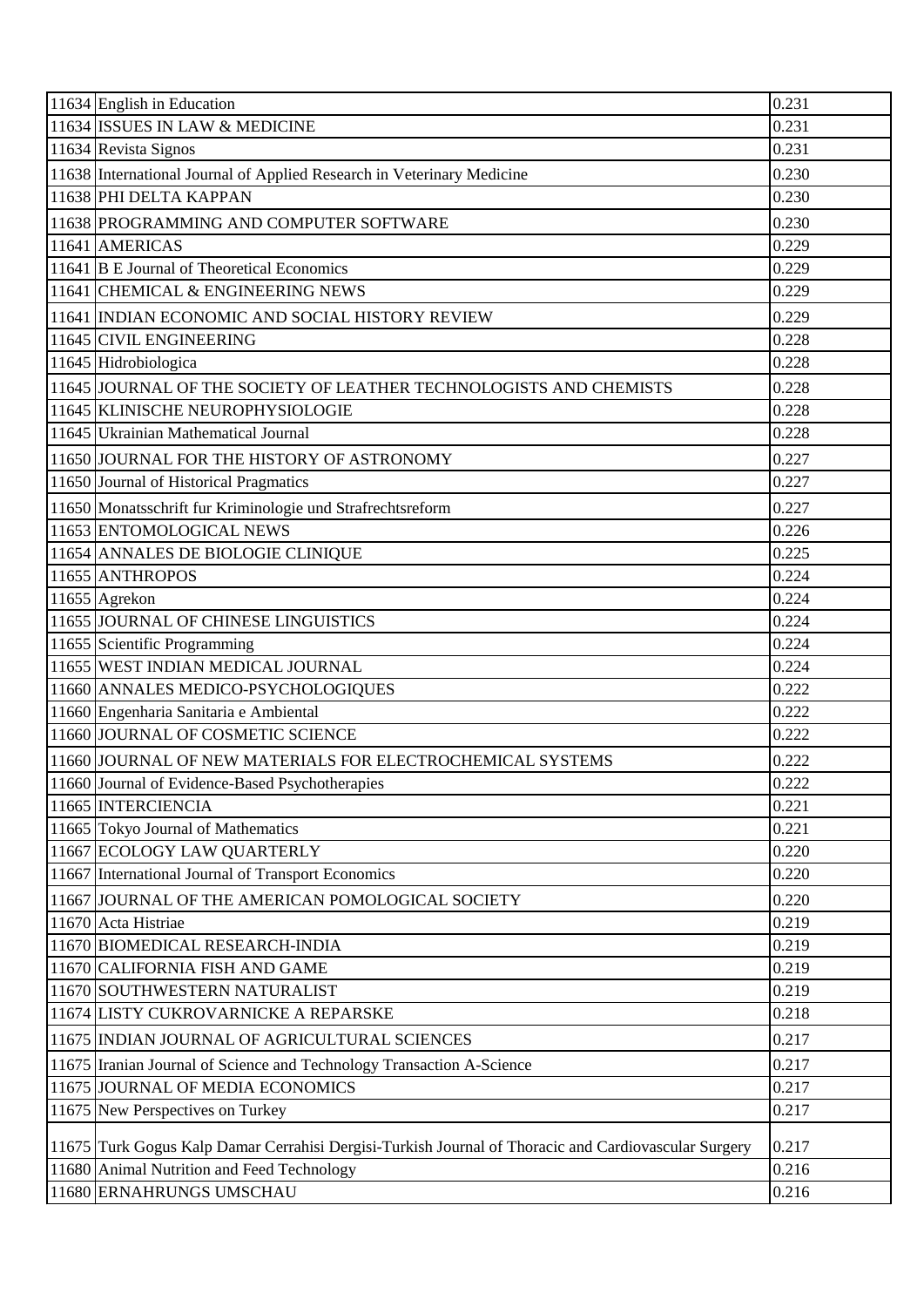|            | 11680 International Journal of Law Policy and the Family                                      | 0.216 |
|------------|-----------------------------------------------------------------------------------------------|-------|
|            | 11680 PRAKTISCHE METALLOGRAPHIE-PRACTICAL METALLOGRAPHY                                       | 0.216 |
|            | 11680 Turkish Journal of Biochemistry-Turk Biyokimya Dergisi                                  | 0.216 |
|            | 11685 BETRIEBSWIRTSCHAFTLICHE FORSCHUNG UND PRAXIS                                            | 0.215 |
|            | 11685 OSTEUROPA                                                                               | 0.215 |
|            | 11685 PFERDEHEILKUNDE                                                                         | 0.215 |
|            | 11688 HIMALAYAN GEOLOGY                                                                       | 0.214 |
|            | 11688 Journal of Social Philosophy                                                            | 0.214 |
|            | 11688 LASERS IN ENGINEERING                                                                   | 0.214 |
|            | 11688 SOZIALE WELT-ZEITSCHRIFT FUR SOZIALWISSENSCHAFTLICHE FORSCHUNG UND PRAXIS               | 0.214 |
|            | 11688 Zbornik Radova Ekonomskog Fakulteta u Rijeci-Proceedings of Rijeka Faculty of Economics | 0.214 |
|            | 11693 Journal of the Economic and Social History of the Orient                                | 0.213 |
|            | 11693 KAGAKU KOGAKU RONBUNSHU                                                                 | 0.213 |
|            | 11693 Rutgers University Law Review                                                           | 0.213 |
|            | 11693 South African Journal of Psychiatry                                                     | 0.213 |
|            | 11693 South African Journal of Psychiatry                                                     | 0.213 |
|            | 11698 Ambix                                                                                   | 0.212 |
|            | 11699 AMERICAN SPEECH                                                                         | 0.211 |
|            | 11699 China-An International Journal                                                          | 0.211 |
|            | 11699 REVUE D ECONOMIE POLITIQUE                                                              | 0.211 |
|            | 11699 SCANDINAVIAN JOURNAL OF LABORATORY ANIMAL SCIENCE                                       | 0.211 |
|            | 11703 Thai Journal of Veterinary Medicine                                                     | 0.209 |
|            | 11704 JOURNAL OF COMPARATIVE FAMILY STUDIES                                                   | 0.208 |
|            | 11704 University of Pennsylvania Journal of International Law                                 | 0.208 |
| 11706 Ayer |                                                                                               | 0.207 |
|            | 11706 HITOTSUBASHI JOURNAL OF ECONOMICS                                                       | 0.207 |
|            | 11706 NEUROPHYSIOLOGY                                                                         | 0.207 |
|            | 11709 Anadolu Psikiyatri Dergisi-Anatolian Journal of Psychiatry                              | 0.206 |
|            | 11709 FUTURIST                                                                                | 0.206 |
|            | 11709 Journal of Hospitality Leisure Sport & Tourism Education                                | 0.206 |
|            | 11709 Molecular Genetics Microbiology and Virology                                            | 0.206 |
|            | 11713 ACTES DE LA RECHERCHE EN SCIENCES SOCIALES                                              | 0.205 |
|            | 11713 Hong Kong Law Journal                                                                   | 0.205 |
|            | 11713 ISRAEL JOURNAL OF VETERINARY MEDICINE                                                   | 0.205 |
|            | 11713 Journal of Mathematical Physics Analysis Geometry                                       | 0.205 |
|            | 11713 Poznan Studies in Contemporary Linguistics                                              | 0.205 |
|            | 11718 ADVANCED MATERIALS & PROCESSES                                                          | 0.204 |
|            | 11718 DRUSTVENA ISTRAZIVANJA                                                                  | 0.204 |
|            | 11720 Electronics and Communications in Japan                                                 | 0.202 |
|            | 11720 MEDICINA DELLO SPORT                                                                    | 0.202 |
|            | 11720 Plastic Surgery                                                                         | 0.202 |
|            | 11723 ARQUIVO BRASILEIRO DE MEDICINA VETERINARIA E ZOOTECNIA                                  | 0.201 |
|            | 11724 Acta Geotechnica Slovenica                                                              | 0.200 |
|            | 11724 Acta Linguistica Hungarica                                                              | 0.200 |
|            | 11724 African and Asian Studies                                                               | 0.200 |
|            | 11724 CARIBBEAN JOURNAL OF SCIENCE                                                            | 0.200 |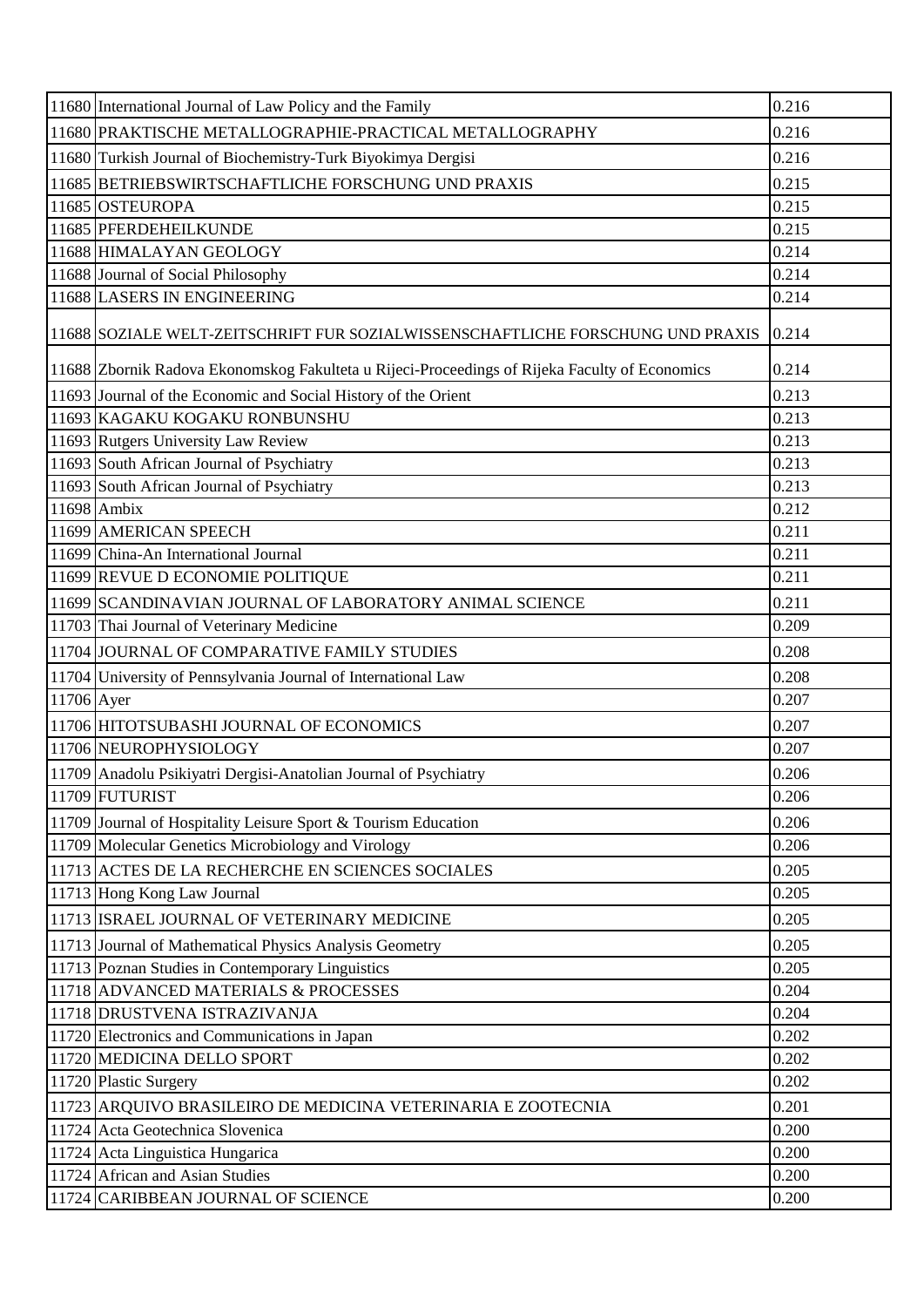| 11724 Iberica                                                                                                      | 0.200 |
|--------------------------------------------------------------------------------------------------------------------|-------|
| 11724 Imago Mundi-The International Journal for the History of Cartography                                         | 0.200 |
| 11724 Independent Review                                                                                           | 0.200 |
| 11724 Italian Journal of Agrometeorology-Rivista Italiana di Agrometeorologia                                      | 0.200 |
| 11724 Journal of Cold War Studies                                                                                  | 0.200 |
| 11724 KEDI Journal of Educational Policy                                                                           | 0.200 |
| 11724 LIBRARY COLLECTIONS ACQUISITIONS & TECHNICAL SERVICES                                                        | 0.200 |
| 11724 REVUE FRANCAISE DE SOCIOLOGIE                                                                                | 0.200 |
| 11724 TRAMES-Journal of the Humanities and Social Sciences                                                         | 0.200 |
| 11737 PROCEEDINGS OF THE INSTITUTION OF CIVIL ENGINEERS-CIVIL ENGINEERING                                          | 0.197 |
| 11737 TOPICS IN CLINICAL NUTRITION                                                                                 | 0.197 |
| 11739 Acta Medica Mediterranea                                                                                     | 0.196 |
| 11739 CENTRAL EUROPEAN HISTORY                                                                                     | 0.196 |
| 11739 PROCEEDINGS OF THE INSTITUTION OF CIVIL ENGINEERS-MUNICIPAL ENGINEER                                         | 0.196 |
| 11739 Revista Chapingo Serie Ciencias Forestales y del Ambiente                                                    | 0.196 |
| 11743 BUNSEKI KAGAKU                                                                                               | 0.195 |
| 11743 INQUIRY-THE JOURNAL OF HEALTH CARE ORGANIZATION PROVISION AND FINANCING 0.195                                |       |
| 11743 INQUIRY-THE JOURNAL OF HEALTH CARE ORGANIZATION PROVISION AND FINANCING 0.195                                |       |
| 11743 SMITH COLLEGE STUDIES IN SOCIAL WORK                                                                         | 0.195 |
| 11747 EDUCATIONAL LEADERSHIP                                                                                       | 0.194 |
| 11747 TIDSSKRIFT FOR SAMFUNNSFORSKNING                                                                             | 0.194 |
| 11749 JOURNAL OF VALUE INQUIRY                                                                                     | 0.192 |
| 11749 Pflege                                                                                                       | 0.192 |
| 11749 Pflege                                                                                                       | 0.192 |
| 11752 FUJITSU SCIENTIFIC & TECHNICAL JOURNAL                                                                       | 0.191 |
| 11753 INTERNATIONAL JOURNAL OF ART & DESIGN EDUCATION                                                              | 0.190 |
| 11753 Language Matters                                                                                             | 0.190 |
| 11753 Revista Internacional de Contaminacion Ambiental                                                             | 0.190 |
| 11753 SOUTH AFRICAN JOURNAL FOR RESEARCH IN SPORT PHYSICAL EDUCATION AND RECREATION                                | 0.190 |
| 11757 INFOR                                                                                                        | 0.189 |
| 11757 KARDIOLOGIYA                                                                                                 | 0.189 |
| 11757 MAGYAR ALLATORVOSOK LAPJA                                                                                    | 0.189 |
| 11757 Pedagogische Studien                                                                                         | 0.189 |
| 11761 ELECTRICAL ENGINEERING IN JAPAN                                                                              | 0.188 |
| 11761 Journal of Risk Model Validation                                                                             | 0.188 |
| 11761 Politix                                                                                                      | 0.188 |
| 11761 Portuguese Economic Journal                                                                                  | 0.188 |
| 11765 LASER FOCUS WORLD                                                                                            | 0.187 |
| 11765 MATERIALS SCIENCE                                                                                            | 0.187 |
| 11765 PSYCHOANALYTIC INQUIRY                                                                                       | 0.187 |
| 11768 History of Economic Ideas                                                                                    | 0.186 |
| 11768 Language and Literature                                                                                      | 0.186 |
| 11768 Turkiye Fiziksel Tip ve Rehabilitasyon Dergisi-Turkish Journal of Physical Medicine and Rehabilitation 0.186 |       |
| 11771 FORSCHUNG IM INGENIEURWESEN-ENGINEERING RESEARCH                                                             | 0.185 |
| 11771 INDIAN JOURNAL OF ANIMAL SCIENCES                                                                            | 0.185 |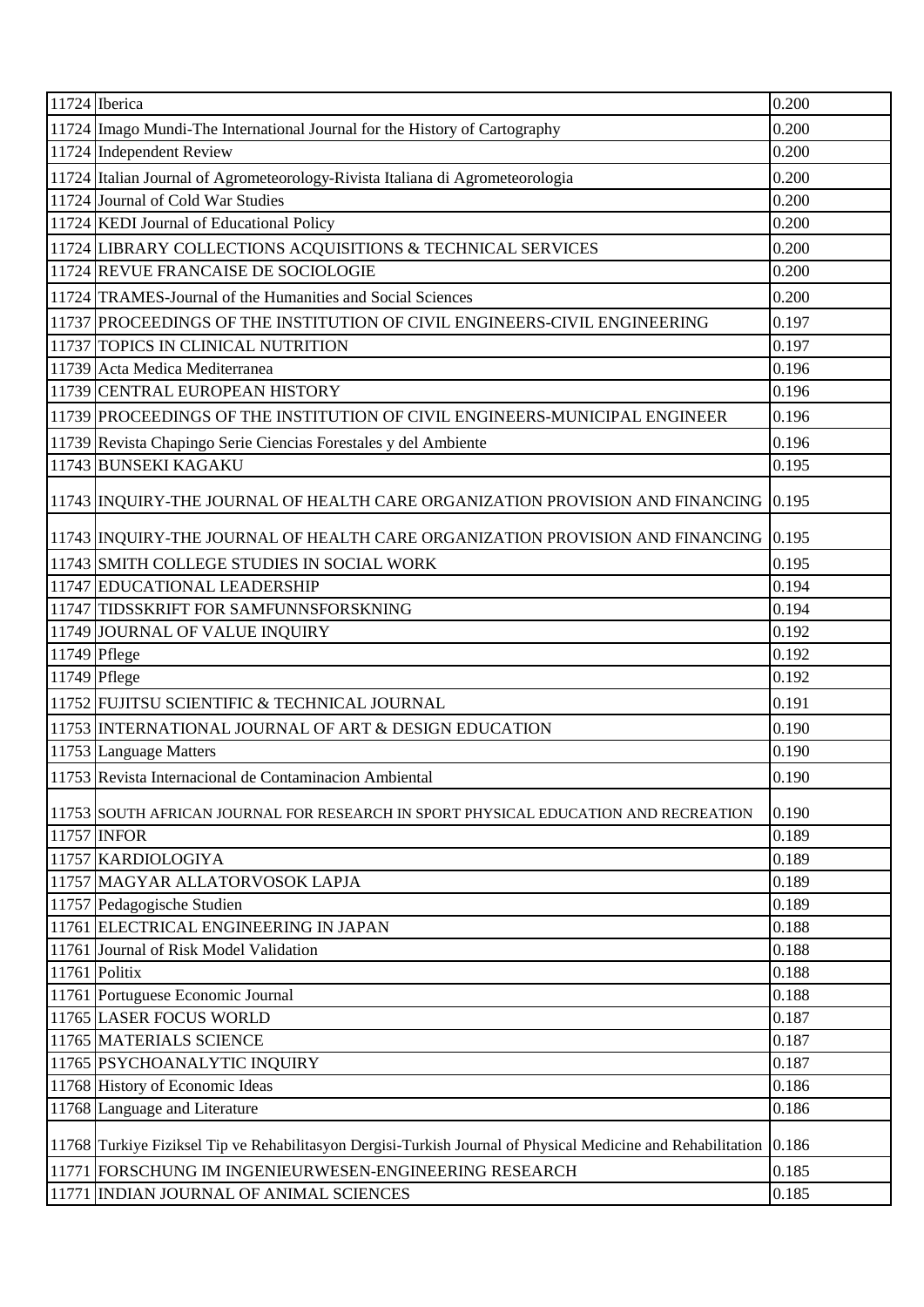| 11771 International Review of the Red Cross                          | 0.185 |
|----------------------------------------------------------------------|-------|
| 11771 SOCIAL SCIENCE HISTORY                                         | 0.185 |
| 11775 Egyptian Journal of Biological Pest Control                    | 0.184 |
| 11775 PERIODICUM BIOLOGORUM                                          | 0.184 |
| 11777 ASHRAE JOURNAL                                                 | 0.183 |
| 11778 CHEMISTRY & INDUSTRY                                           | 0.182 |
| 11778 JOURNAL OF THE NATIONAL MEDICAL ASSOCIATION                    | 0.182 |
| 11780 PHYTON-INTERNATIONAL JOURNAL OF EXPERIMENTAL BOTANY            | 0.180 |
| 11780 SOUTH AFRICAN HISTORICAL JOURNAL                               | 0.180 |
| 11782 AUSTRALIAN JOURNAL OF POLITICS AND HISTORY                     | 0.179 |
| 11782 African Journal of Library Archives and Information Science    | 0.179 |
| 11784 INTERNATIONAL REVIEW OF SOCIAL HISTORY                         | 0.178 |
| 11784 PSIKHOLOGICHESKII ZHURNAL                                      | 0.178 |
| 11786 TERAPEVTICHESKII ARKHIV                                        | 0.177 |
| 11787 Korea Observer                                                 | 0.176 |
| 11787 LaboratoriumsMedizin-Journal of Laboratory Medicine            | 0.176 |
| 11787 MILITARY OPERATIONS RESEARCH                                   | 0.176 |
| 11787 ZKG INTERNATIONAL                                              | 0.176 |
| 11791 ALLGEMEINE FORST UND JAGDZEITUNG                               | 0.175 |
| 11791 Historia Critica                                               | 0.175 |
| 11791 INTERLENDING & DOCUMENT SUPPLY                                 | 0.175 |
| 11794 MILITARY LAW REVIEW                                            | 0.174 |
| 11794 Rural History-Economy Society Culture                          | 0.174 |
| 11796 FLEISCHWIRTSCHAFT                                              | 0.172 |
| 11796 Hong Kong Journal of Paediatrics                               | 0.172 |
| 11796 Indian Journal of Geo-Marine Sciences                          | 0.172 |
| 11799 African Journalism Studies                                     | 0.171 |
| 11799 Iranian Journal of Veterinary Research                         | 0.171 |
| 11799 Journal of Computational and Theoretical Transport             | 0.171 |
| 11799 Journal of Quantitative Linguistics                            | 0.171 |
| 11799 PSYCHOLOGIA                                                    | 0.171 |
| 11799 SCIENCES SOCIALES ET SANTE                                     | 0.171 |
| 11799 Tijdschrift voor Communicatiewetenschap                        | 0.171 |
| 11806 Revista del CLAD Reforma y Democracia                          | 0.170 |
| 11807 BIOTECHNOLOGY LAW REPORT                                       | 0.167 |
| 11807 Comptabilite Controle Audit                                    | 0.167 |
| 11807 JOURNAL OF THE PROFESSIONAL ASSOCIATION FOR CACTUS DEVELOPMENT | 0.167 |
| 11807 MITTEILUNGEN DER OSTERREICHISCHEN GEOGRAPHISCHEN GESELLSCHAFT  | 0.167 |
| 11807 Netherlands Quarterly of Human Rights                          | 0.167 |
| 11807 Revista Fitotecnia Mexicana                                    | 0.167 |
| 11813 JOURNAL OF GASTROENTEROLOGY                                    | 0.165 |
| 11814 AGRICULTURAL HISTORY                                           | 0.163 |
| 11814 AGRICULTURAL HISTORY                                           | 0.163 |
| 11814 International Journal of Economic Theory                       | 0.163 |
| 11814 Revija za Kriminalistiko in Kriminologijo                      | 0.163 |
| 11818 Custos e Agronegocio On Line                                   | 0.162 |
| 11818 Custos e Agronegocio On Line                                   | 0.162 |
|                                                                      |       |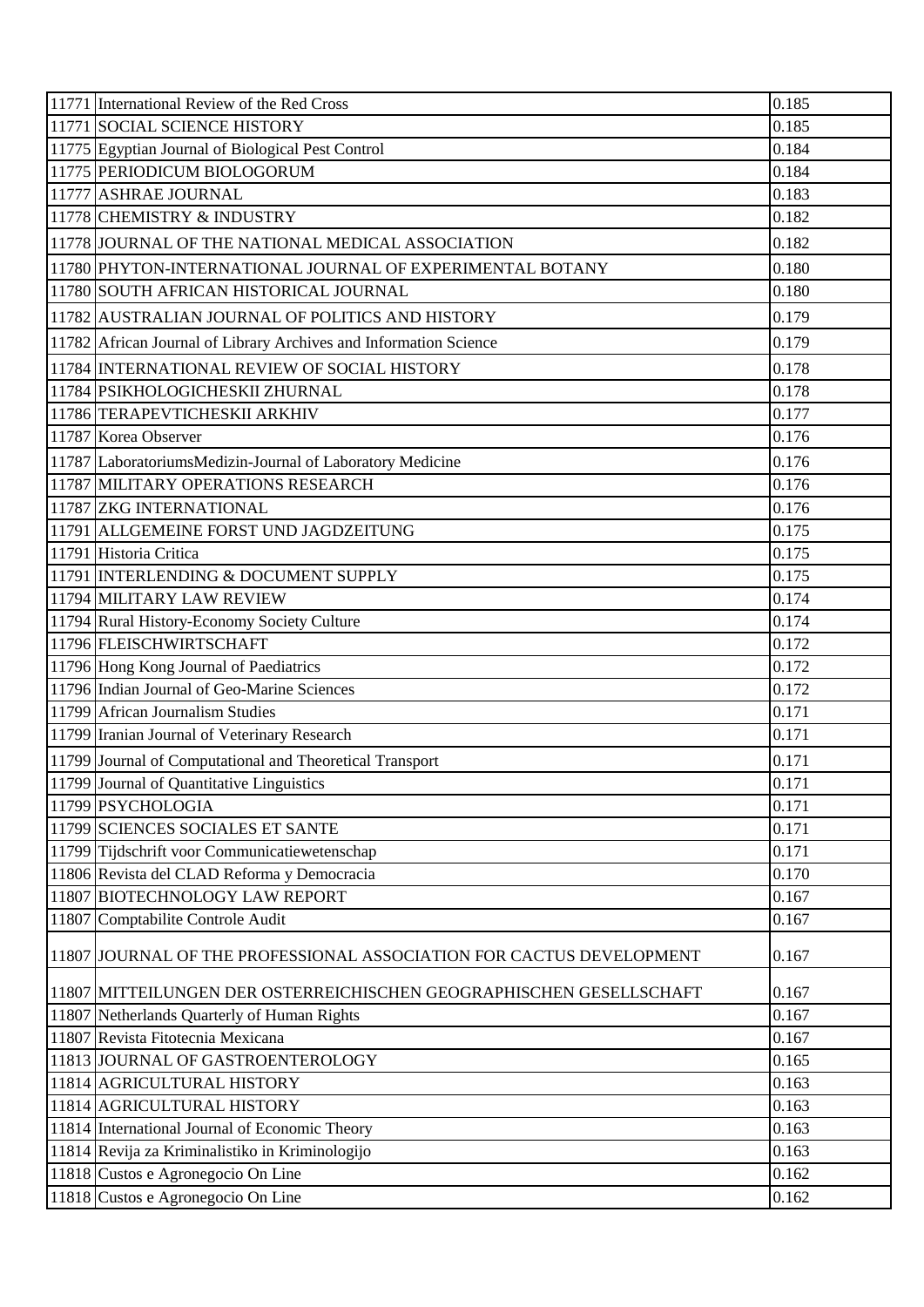| 11818 Ethical Perspectives                                                                  | 0.162 |
|---------------------------------------------------------------------------------------------|-------|
| 11821 COLUMBIA JOURNAL OF LAW AND SOCIAL PROBLEMS                                           | 0.161 |
| 11821 Current Topics in Nutraceutical Research                                              | 0.161 |
| 11821 Medycyna Weterynaryjna-Veterinary Medicine-Science and Practice                       | 0.161 |
| 11821 Review of Economic Design                                                             | 0.161 |
| 11821 Zeitschrift fur Arznei- & Gewurzpflanzen                                              | 0.161 |
| 11826 SEN-I GAKKAISHI                                                                       | 0.160 |
| 11827 Atlantis-Journal of the Spanish Association of Anglo-American Studies                 | 0.158 |
| 11827 ZEITSCHRIFT FUR BIBLIOTHEKSWESEN UND BIBLIOGRAPHIE                                    | 0.158 |
| 11829 POLITISCHE VIERTELJAHRESSCHRIFT                                                       | 0.157 |
| 11830 Competition Policy International                                                      | 0.156 |
| 11830 ISI Bilimi ve Teknigi Dergisi-Journal of Thermal Science and Technology               | 0.156 |
| 11830 JAHRBUCHER FUR NATIONALOKONOMIE UND STATISTIK                                         | 0.156 |
| 11833 Across Languages and Cultures                                                         | 0.154 |
| 11833 Dialectologia et Geolinguistica                                                       | 0.154 |
| 11833 Journal of African Media Studies                                                      | 0.154 |
| 11833 Journal of Middle East Womens Studies                                                 | 0.154 |
| 11833 Language & History                                                                    | 0.154 |
| 11838 Neurology Asia                                                                        | 0.153 |
| 11838 RBGN-Revista Brasileira de Gestao de Negocios                                         | 0.153 |
| 11838 RIDE-The Journal of Applied Theatre and Performance                                   | 0.153 |
| 11841 ICGA JOURNAL                                                                          | 0.152 |
| 11841 Landbauforschung                                                                      | 0.152 |
| 11841 ZEITSCHRIFT FUR KRISTALLOGRAPHIE-NEW CRYSTAL STRUCTURES                               | 0.152 |
| 11844 SOCIOLOGIA                                                                            | 0.151 |
| 11845 Curriculum Matters                                                                    | 0.150 |
| 11845 Indian Journal of Gender Studies                                                      | 0.150 |
| 11845 Investigacion Economica                                                               | 0.150 |
| 11845 Probability and Mathematical Statistics-Poland                                        | 0.150 |
| 11845 Revue Internationale de Psychologie Sociale-International Review of Social Psychology | 0.150 |
| 11845 WAR IN HISTORY                                                                        | 0.150 |
| 11851 MATERIALS PERFORMANCE                                                                 | 0.149 |
| 11851 Pure and Applied Mathematics Quarterly                                                | 0.149 |
| 11853 Asian Biomedicine                                                                     | 0.148 |
| 11853 Scandia                                                                               | 0.148 |
| 11855 EARTH SCIENCES HISTORY                                                                | 0.147 |
| 11855 EARTH SCIENCES HISTORY                                                                | 0.147 |
| 11855 HISPANIA-A JOURNAL DEVOTED TO THE TEACHING OF SPANISH AND PORTUGUESE                  | 0.147 |
| 11855 HERINGIA SERIE BOTANICA                                                               | 0.147 |
| 11855 Indian Journal of Animal Research                                                     | 0.147 |
| 11855 Noropsikiyatri Arsivi-Archives of Neuropsychiatry                                     | 0.147 |
| 11861 Indian Journal of Horticulture                                                        | 0.146 |
| 11861 Revista Espanola de Linguistica Aplicada                                              | 0.146 |
| 11861 Revista Iberoamericana de Diagnostico y Evaluacion-e Avaliacao Psicologica            | 0.146 |
| 11861 Soldagem & Inspecao                                                                   | 0.146 |
| 11865 Journal of Comparative Germanic Linguistics                                           | 0.143 |
| 11865 Recherches Economiques de Louvain-Louvain Economic Review                             | 0.143 |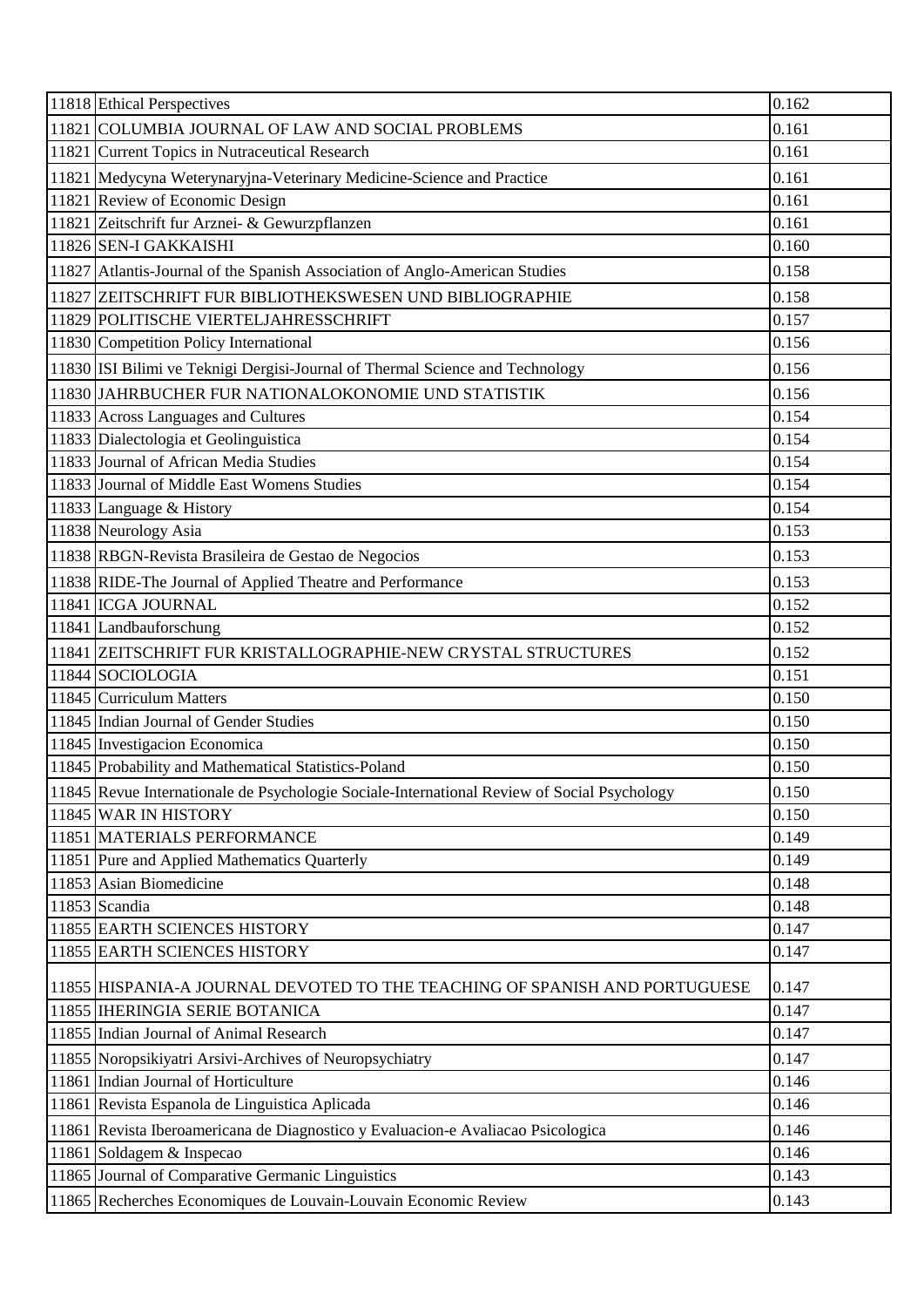|             | 11865 SOCIOLOGICKY CASOPIS-CZECH SOCIOLOGICAL REVIEW                        | 0.143 |
|-------------|-----------------------------------------------------------------------------|-------|
|             | 11868 TIERAERZTLICHE UMSCHAU                                                | 0.142 |
|             | 11869 Psycho-Oncologie                                                      | 0.141 |
|             | 11870 MITTEILUNGEN KLOSTERNEUBURG                                           | 0.140 |
|             | 11870 Polish Sociological Review                                            | 0.140 |
|             | 11870 Queen Mary Journal of Intellectual Property                           | 0.140 |
| 11873 Souls |                                                                             | 0.139 |
|             | 11873 Turkish Journal of Geriatrics-Turk Geriatri Dergisi                   | 0.139 |
|             | 11873 Turkish Journal of Geriatrics-Turk Geriatri Dergisi                   | 0.139 |
|             | 11876 Linguistica Antverpiensia New Series-Themes in Translation Studies    | 0.138 |
|             | 11876 RLA-Revista de Linguistica Teorica y Aplicada                         | 0.138 |
|             | 11878 Boletin de Malariologia y Salud Ambiental                             | 0.136 |
|             | 11878 Britain and the World                                                 | 0.136 |
|             | 11878 Estudios de Economia                                                  | 0.136 |
|             | 11878 PHYSICS WORLD                                                         | 0.136 |
|             | 11878 REVUE D ECOLOGIE-LA TERRE ET LA VIE                                   | 0.136 |
|             | 11878 Signa Vitae                                                           | 0.136 |
|             | 11878 TRIBOLOGY & LUBRICATION TECHNOLOGY                                    | 0.136 |
|             | 11885 Hong Kong Journal of Emergency Medicine                               | 0.135 |
|             | 11885 WasserWirtschaft                                                      | 0.135 |
|             | 11887 AKTUELLE RHEUMATOLOGIE                                                | 0.134 |
|             | 11887 LATIN AMERICAN APPLIED RESEARCH                                       | 0.134 |
|             | 11889 Asian Women                                                           | 0.133 |
|             | 11889 GEMATOLOGIYA I TRANSFUZIOLOGIYA                                       | 0.133 |
|             | 11889 Translation and Interpreting Studies                                  | 0.133 |
|             | 11892 Economia Politica                                                     | 0.132 |
|             | 11892 Studies in Symbolic Interaction                                       | 0.132 |
|             | 11894 BIOLOGICHESKIE MEMBRANY                                               | 0.130 |
|             | 11894 HISTORY AND PHILOSOPHY OF THE LIFE SCIENCES                           | 0.130 |
|             | 11894 HISTORY AND PHILOSOPHY OF THE LIFE SCIENCES                           | 0.130 |
|             | 11897 Korean Economic Review                                                | 0.129 |
|             | 11898 MOUVEMENT SOCIAL                                                      | 0.127 |
|             | 11899 Croatian Journal of Education-Hrvatski Casopis za Odgoj i obrazovanje | 0.126 |
|             | 11900 Berichte zur Wissenschaftsgeschichte                                  | 0.125 |
|             | 11900 Berichte zur Wissenschaftsgeschichte                                  | 0.125 |
|             | 11900 Investigacion Bibliotecologica                                        | 0.125 |
|             | 11900 Rivista Italiana delle Sostanze Grasse                                | 0.125 |
|             | 11900 VELIGER                                                               | 0.125 |
|             | 11905 Journal of Neurological Sciences-Turkish                              | 0.123 |
|             | 11906 Medizinische Genetik                                                  | 0.122 |
|             | 11906 Onomazein                                                             | 0.122 |
|             | 11908 BMGN-The Low Countries Historical Review                              | 0.121 |
|             | 11908 Teknik Dergi                                                          | 0.121 |
|             | 11910 Austrian History Yearbook                                             | 0.120 |
|             | 11911 Travail Genre et Societes                                             | 0.119 |
|             | 11912   AMA-Agricultural Mechanization in Asia Africa and Latin America     | 0.118 |
|             | 11912 Journal of Psychologists and Counsellors in Schools                   | 0.118 |
|             | 11912 Light & Engineering                                                   | 0.118 |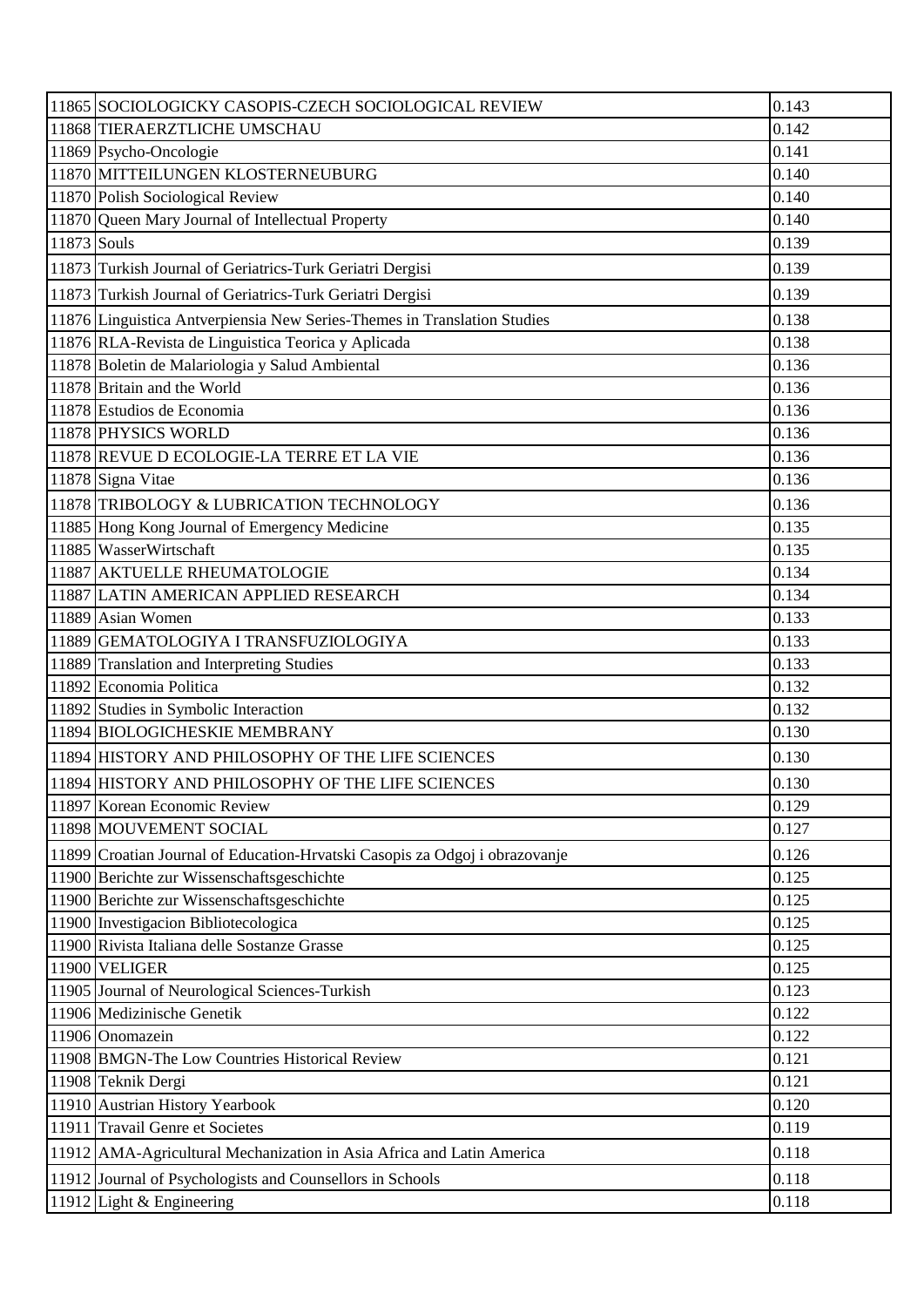|               | 11915 Journal of the Gilded Age and Progressive Era                                                                             | 0.117 |
|---------------|---------------------------------------------------------------------------------------------------------------------------------|-------|
|               | 11916 Central European Journal of Medicine                                                                                      | 0.116 |
|               | 11916 Legume Research                                                                                                           | 0.116 |
|               | 11918 Philippine Journal of Crop Science                                                                                        | 0.115 |
|               | 11918 Tempo Social                                                                                                              | 0.115 |
|               | 11920 Journal of East Asia and International Law                                                                                | 0.113 |
|               |                                                                                                                                 |       |
|               |                                                                                                                                 |       |
|               | 11921 CANADIAN JOURNAL OF INFORMATION AND LIBRARY SCIENCE-REVUE CANADIENNE DES SCIENCES DE L INFORMATION ET DE BIBLIOTHECONOMIE | 0.111 |
|               | 11921 JOURNAL OF HISTOTECHNOLOGY                                                                                                | 0.111 |
|               | 11921 RILCE-Revista de Filologia Hispanica                                                                                      | 0.111 |
|               | 11921 SOCIOLOGISK FORSKNING                                                                                                     | 0.111 |
|               | 11925   Medecine Nucleaire-Imagerie Fonctionnelle et Metabolique                                                                | 0.109 |
|               | 11925 SOUND AND VIBRATION                                                                                                       | 0.109 |
|               | 11927 ARCHIVES OF NATURAL HISTORY                                                                                               | 0.108 |
|               | 11927 ARCHIVES OF NATURAL HISTORY                                                                                               | 0.108 |
|               | 11927 Romanian Journal of Legal Medicine                                                                                        | 0.108 |
|               | 11930 Feministische Studien                                                                                                     | 0.107 |
|               | 11931 Ljetopis Socijalnog Rada                                                                                                  | 0.106 |
|               | 11932 NURSING HISTORY REVIEW                                                                                                    | 0.105 |
|               | 11933 Buffalo Bulletin                                                                                                          | 0.104 |
|               | 11934 JOURNAL OF PALESTINE STUDIES                                                                                              | 0.103 |
|               | 11934 JOURNAL OF POPULAR CULTURE                                                                                                | 0.103 |
|               | 11934 OPERATIVE TECHNIQUES IN SPORTS MEDICINE                                                                                   | 0.103 |
|               | 11937 TRIMESTRE ECONOMICO                                                                                                       | 0.102 |
|               | 11938 Dutch Crossing-Journal of Low Countries Studies                                                                           | 0.100 |
|               | 11938 Endoskopie Heute                                                                                                          | 0.100 |
|               | 11938 Journal of Israeli History                                                                                                | 0.100 |
|               | 11938 Nuncius-Journal of the History of Science                                                                                 | 0.100 |
|               | 11938 Nuncius-Journal of the History of Science                                                                                 | 0.100 |
|               | 11938 Revue Francaise de Linguistique Appliquee                                                                                 | 0.100 |
|               | 11938 VETERINARIA MEXICO                                                                                                        | 0.100 |
|               | 11945 Acta Bioethica                                                                                                            | 0.098 |
|               | 11945 Acta Bioethica                                                                                                            | 0.098 |
| $11945$ Bilig |                                                                                                                                 | 0.098 |
|               | 11948 Tecnologia y Ciencias del Agua                                                                                            | 0.096 |
|               | 11949 Open House International                                                                                                  | 0.095 |
|               | 11950 Babel-Revue Internationale de la Traduction-International Journal of Translation                                          | 0.094 |
|               | 11951 ACTA BIOQUIMICA CLINICA LATINOAMERICANA                                                                                   | 0.093 |
|               | 11952 Argumenta Oeconomica                                                                                                      | 0.091 |
|               | 11952 Revija za Socijalnu Politiku                                                                                              | 0.091 |
|               | 11952 ZOOLOGICHESKY ZHURNAL                                                                                                     | 0.091 |
|               | 11955 NIPPON SUISAN GAKKAISHI                                                                                                   | 0.090 |
|               | 11956 Kuwait Medical Journal                                                                                                    | 0.089 |
|               | 11957 Journal of African Law                                                                                                    | 0.088 |
|               | 11957 NORTHERN HISTORY                                                                                                          | 0.088 |
|               | 11957 Papeles de Poblacion                                                                                                      | 0.088 |
|               | 11960 Etikk i Praksis                                                                                                           | 0.087 |
|               | 11960 Modern Chinese Literature and Culture                                                                                     | 0.087 |
|               |                                                                                                                                 |       |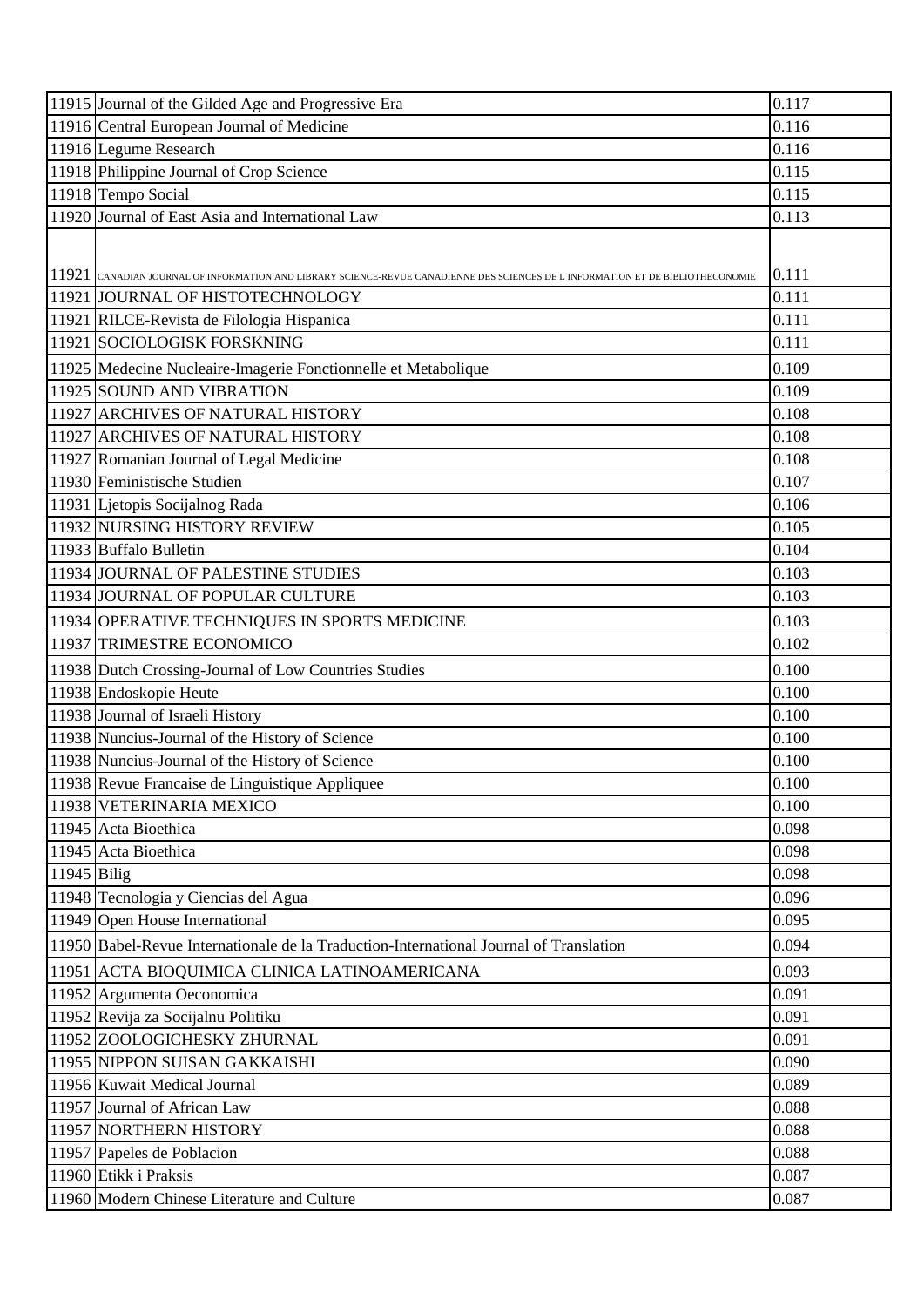| 11960 Onkologe                                                               | 0.087 |
|------------------------------------------------------------------------------|-------|
| 11963 Informacao & Sociedade-Estudos                                         | 0.086 |
| 11964 Journal of the Hellenic Veterinary Medical Society                     | 0.085 |
| 11965 AMERICAN LABORATORY                                                    | 0.083 |
| 11965 Asia Pacific Law Review                                                | 0.083 |
| 11965 Reports on Mathematical Logic                                          | 0.083 |
| 11968 MOKUZAI GAKKAISHI                                                      | 0.082 |
| 11968 SOLID STATE TECHNOLOGY                                                 | 0.082 |
| 11970 JOURNAL OF CAMEL PRACTICE AND RESEARCH                                 | 0.081 |
| 11971 BOUNDARY 2-AN INTERNATIONAL JOURNAL OF LITERATURE AND CULTURE          | 0.080 |
| 11971 Uluslararasi Iliskiler-International Relations                         | 0.080 |
| 11973 Diabetes Stoffwechsel und Herz                                         | 0.078 |
| 11973 Journal of Latin American Cultural Studies                             | 0.078 |
| 11975 AIBR-Revista de Antropologia Iberoamericana                            | 0.077 |
| 11975 Africana Linguistica                                                   | 0.077 |
| 11975 Mediterranean Historical Review                                        | 0.077 |
| 11975 TURK PSIKOLOJI DERGISI                                                 | 0.077 |
| 11975 VIAL-Vigo International Journal of Applied Linguistics                 | 0.077 |
| 11980 UNIVERSITY OF PITTSBURGH LAW REVIEW                                    | 0.075 |
| 11981 French Cultural Studies                                                | 0.074 |
| 11981 Historical Records of Australian Science                               | 0.074 |
| 11983 PSYCHIATRIE DE L ENFANT                                                | 0.073 |
| 11983 PSYCHIATRIE DE L ENFANT                                                | 0.073 |
| 11985 Diabetologe                                                            | 0.072 |
| 11986 ArcheoSciences-Revue d Archeometrie                                    | 0.071 |
| 11986 Journal of African Languages and Linguistics                           | 0.071 |
| 11986 R&D MAGAZINE                                                           | 0.071 |
| 11989 Acta Microscopica                                                      | 0.070 |
| 11989 Postmedieval-A Journal of Medieval Cultural Studies                    | 0.070 |
| 11989 Revue Roumaine de Linguistique-Romanian Review of Linguistics          | 0.070 |
| 11992 HISTORIOGRAPHIA LINGUISTICA                                            | 0.069 |
| 11992 NAVAL ENGINEERS JOURNAL                                                | 0.069 |
| 11994 Oncologie                                                              | 0.068 |
| 11995 Journal of the Anatomical Society of India                             | 0.067 |
| 11995 Romani Studies                                                         | 0.067 |
| 11995 Zeitschrift fur Evaluation                                             | 0.067 |
| 11998 TOPIA-Canadian Journal of Cultural Studies                             | 0.065 |
| 11999 FILTRATION & SEPARATION                                                | 0.064 |
| 11999 FORKTAIL                                                               | 0.064 |
| 11999 POSTEPY BIOLOGII KOMORKI                                               | 0.064 |
| 11999 SEA TECHNOLOGY                                                         | 0.064 |
| 12003 PHOTONICS SPECTRA                                                      | 0.063 |
| 12004 Journal of Food Safety and Food Quality-Archiv fur Lebensmittelhygiene | 0.062 |
| 12004 Materia-Rio de Janeiro                                                 | 0.062 |
| 12004 Minnesota Symposia on Child Psychology                                 | 0.062 |
| 12004 Revista de la Facultad de Agronomia de la Universidad del Zulia        | 0.062 |
| 12008 Austrian Journal of Political Science                                  | 0.059 |
| 12008 STUDIES IN EAST EUROPEAN THOUGHT                                       | 0.059 |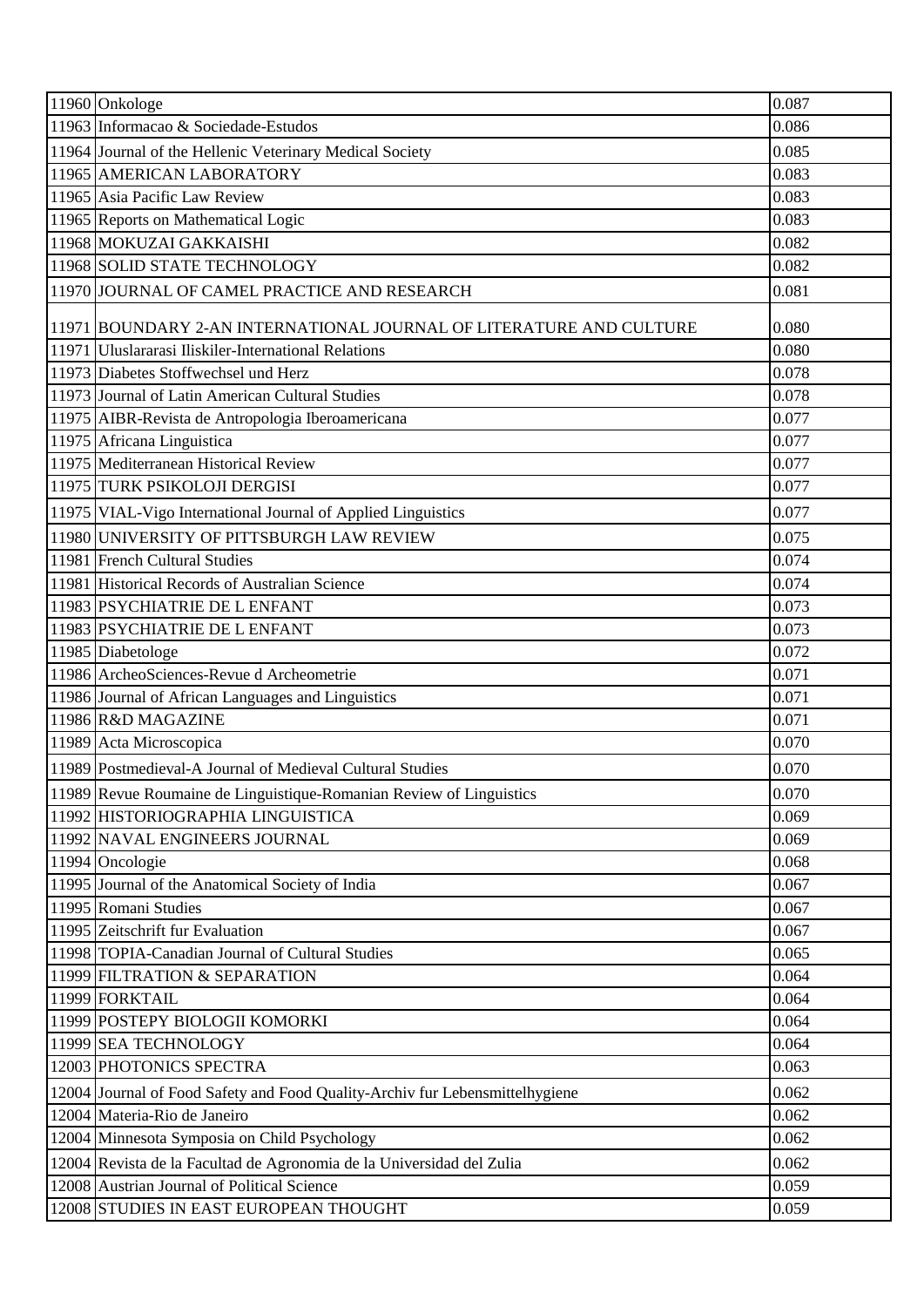|             | 12010 NUCLEAR ENGINEERING INTERNATIONAL                                                                    | 0.057 |
|-------------|------------------------------------------------------------------------------------------------------------|-------|
|             | 12011 Hong Kong Journal of Dermatology & Venereology                                                       | 0.056 |
|             | 12012 INTERNATIONAL SUGAR JOURNAL                                                                          | 0.055 |
|             | 12013 ATOMIC ENERGY                                                                                        | 0.053 |
|             |                                                                                                            |       |
|             | 12014 JOURNAL OF THE JAPANESE SOCIETY FOR FOOD SCIENCE AND TECHNOLOGY-NIPPON SHOKUHIN KAGAKU KOGAKU KAISHI | 0.051 |
|             | 12014 NATURAL HISTORY                                                                                      | 0.051 |
|             | 12016 ESTUDIOS FILOLOGICOS                                                                                 | 0.050 |
|             | 12016 IN PRACTICE                                                                                          | 0.050 |
|             | 12016 Revista Chilena de Derecho                                                                           | 0.050 |
|             | 12016 ZEITGESCHICHTE                                                                                       | 0.050 |
|             | 12020 European Journal of English Studies                                                                  | 0.048 |
|             | 12020 OIL & GAS JOURNAL                                                                                    | 0.048 |
|             | 12022 AEROSPACE AMERICA                                                                                    | 0.047 |
|             | 12022 Journal of Nepal Medical Association                                                                 | 0.047 |
|             | 12024 ATW-INTERNATIONAL JOURNAL FOR NUCLEAR POWER                                                          | 0.045 |
|             | 12024 Transylvanian Review                                                                                 | 0.045 |
|             | 12026 INDIAN JOURNAL OF HETEROCYCLIC CHEMISTRY                                                             | 0.044 |
|             | 12027 B E Journal of Macroeconomics                                                                        | 0.043 |
|             | 12028 JCT COATINGSTECH                                                                                     | 0.042 |
|             | 12028 KLEINTIERPRAXIS                                                                                      | 0.042 |
|             | 12030 REVUE D ETUDES COMPARATIVES EST-OUEST                                                                | 0.041 |
|             | 12031 PULP & PAPER-CANADA                                                                                  | 0.039 |
|             | 12032 DEUTSCHE LEBENSMITTEL-RUNDSCHAU                                                                      | 0.038 |
| 12033 Telos |                                                                                                            | 0.036 |
|             | 12034 DRUGS OF THE FUTURE                                                                                  | 0.035 |
|             | 12035 Implantologie                                                                                        | 0.034 |
|             | 12036 Journal of Credit Risk                                                                               | 0.032 |
|             | 12036 MANUFACTURING ENGINEERING                                                                            | 0.032 |
|             | 12038 Psychoanalytic Study of the Child                                                                    | 0.031 |
|             | 12039 CATTLE PRACTICE                                                                                      | 0.029 |
|             | 12040 Traitement du Signal                                                                                 | 0.028 |
|             | 12041 Journal of the Belgian Society of Radiology                                                          | 0.027 |
|             | 12042 ELECTRONICS WORLD                                                                                    | 0.026 |
|             | 12042 FOOD AUSTRALIA                                                                                       | 0.026 |
|             | 12042 SECURITIES REGULATION LAW JOURNAL                                                                    | 0.026 |
|             | 12045 ECONTENT                                                                                             | 0.025 |
|             | 12046 Civil Szemle                                                                                         | 0.024 |
|             | 12046 Road & Transport Research                                                                            | 0.024 |
|             | 12048 Informacios Tarsadalom                                                                               | 0.022 |
|             | 12049 WOCHENBLATT FUR PAPIERFABRIKATION                                                                    | 0.018 |
|             | 12050 INTERNASJONAL POLITIKK                                                                               | 0.016 |
|             | 12051 Andamios                                                                                             | 0.014 |
|             | 12051 BULLETIN MENSUEL DE LA SOCIETE LINNEENNE DE LYON                                                     | 0.014 |
|             | 12053 AATCC REVIEW                                                                                         | 0.000 |
|             | 12053 Amme Idaresi Dergisi                                                                                 | 0.000 |
|             | 12053 Cadmo                                                                                                | 0.000 |
|             | 12053 Correspondances en Metabolismes Hormones Diabetes et Nutrition                                       | 0.000 |